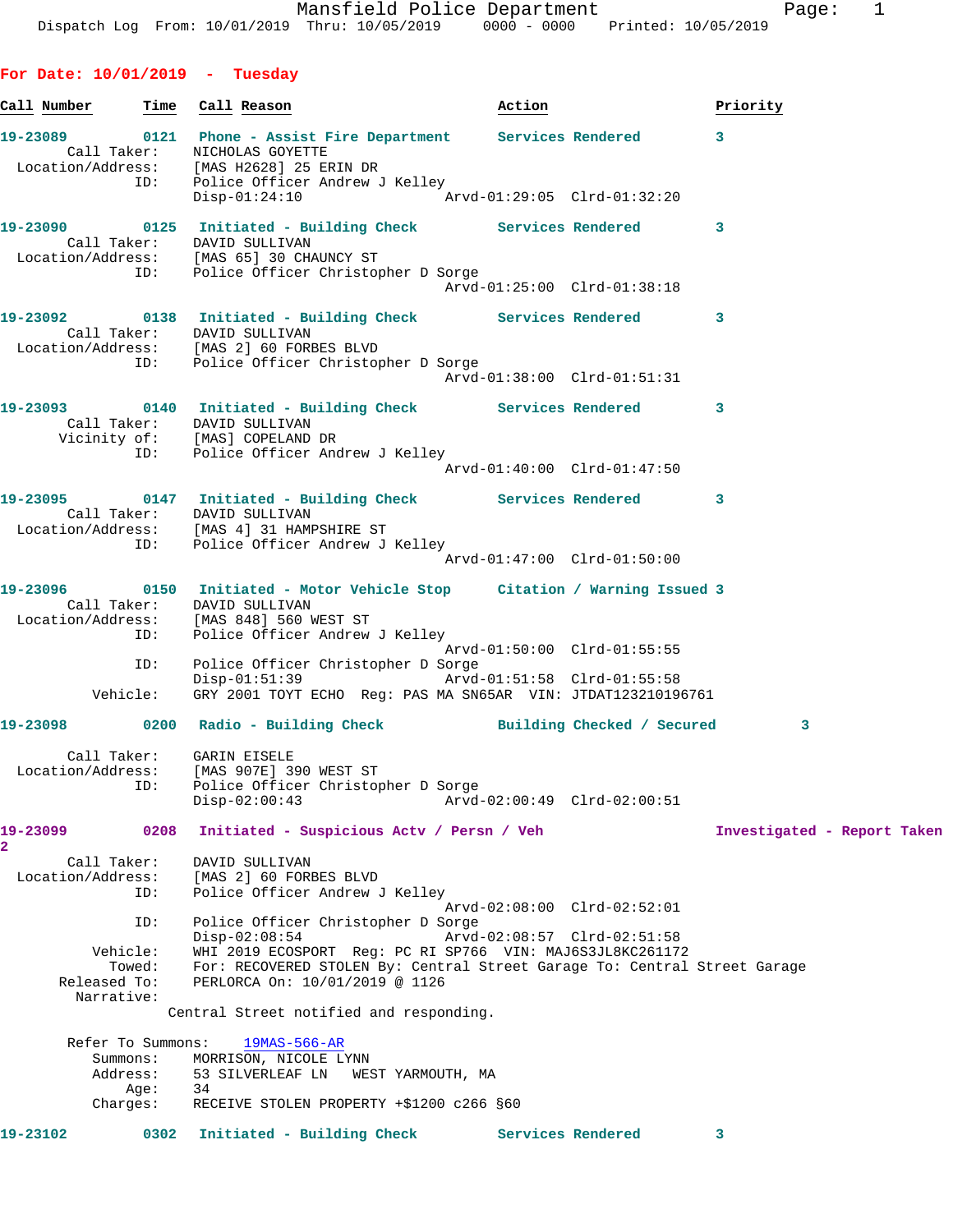Mansfield Police Department Fage: 2 Dispatch Log From: 10/01/2019 Thru: 10/05/2019 0000 - 0000 Printed: 10/05/2019 Call Taker: DAVID SULLIVAN Location/Address: [MAS 834] 261 CHAUNCY ST ID: Sergeant Robert S Pierce Arvd-03:02:00 Clrd-03:14:20 19-23103 0456 Phone - Alarm - Burglar **Services Rendered** 1 Call Taker: DAVID SULLIVAN Location/Address: [MAS 840A] 280 SCHOOL ST Apt. #A ID: Police Officer Christopher D Sorge Disp-04:57:52 Arvd-05:06:58 Clrd-05:08:14 ID: Police Officer Andrew J Kelley<br>Disp-04:57:55 Disp-04:57:55 Arvd-05:06:54 Clrd-05:08:10 Narrative: glass break alarm Narrative: Bldg Checked Secure. **19-23105 0624 Initiated - Selective Enforcement/RADAR Services Rendered 3**  Call Taker: DAVID SULLIVAN Vicinity of: [MAS] NORTH MAIN ST ID: Sergeant Robert S Pierce Arvd-06:24:00 Clrd-07:01:15 Narrative: No violations **19-23106 0625 Initiated - Selective Enforcement/RADAR Services Rendered 3**  Call Taker: DAVID SULLIVAN Vicinity of: [MAS] 235 CHAUNCY ST @ 99 COPELAND DR ID: Police Officer Christopher D Sorge Arvd-06:25:00 Clrd-06:44:47 Narrative: No violations **19-23107 0642 Initiated - Selective Enforcement/RADAR Services Rendered 3**  Call Taker: DAVID SULLIVAN Location/Address: [MAS 1002] 250 EAST ST ID: Police Officer Andrew J Kelley Arvd-06:42:00 Clrd-07:34:52 Narrative: Traffic enforcement in the area. **19-23116 0820 Walk-In - Child Safety Seat Program Services Rendered 3**  Call Taker: DAVID SULLIVAN Location/Address: [MAS 451B] 500 EAST ST 19-23113 0822 Phone - Larceny from a Motor Vehicle **Investigated - Report Taken 2**  Call Taker: DAVID SULLIVAN Location/Address: [MAS H1618] 399 GILBERT ST ID: Police Officer Nicole M Boldrighini Disp-08:24:44 Clrd-08:28:55 ID: Police Officer Nicole M Boldrighini Disp-08:32:58 Arvd-08:48:52 Clrd-08:57:04 Vehicle: WHI 2006 CHEV VN EXPCUT Reg: CO MA T22927 VIN: 1GBHG31U061179357 Narrative: Items taken from a box truck on property. Refer To Incident: 19MAS-891-OF **19-23114 0828 Radio - Child Safety Seat Program Services Rendered 3**  Call Taker: Kieran M Ruth Location/Address: [MAS 451B] 500 EAST ST Police Officer Nicole M Boldrighini<br>Disp-08:28:55 Arvd-0 Disp-08:28:55 Arvd-08:28:58 Clrd-08:32:58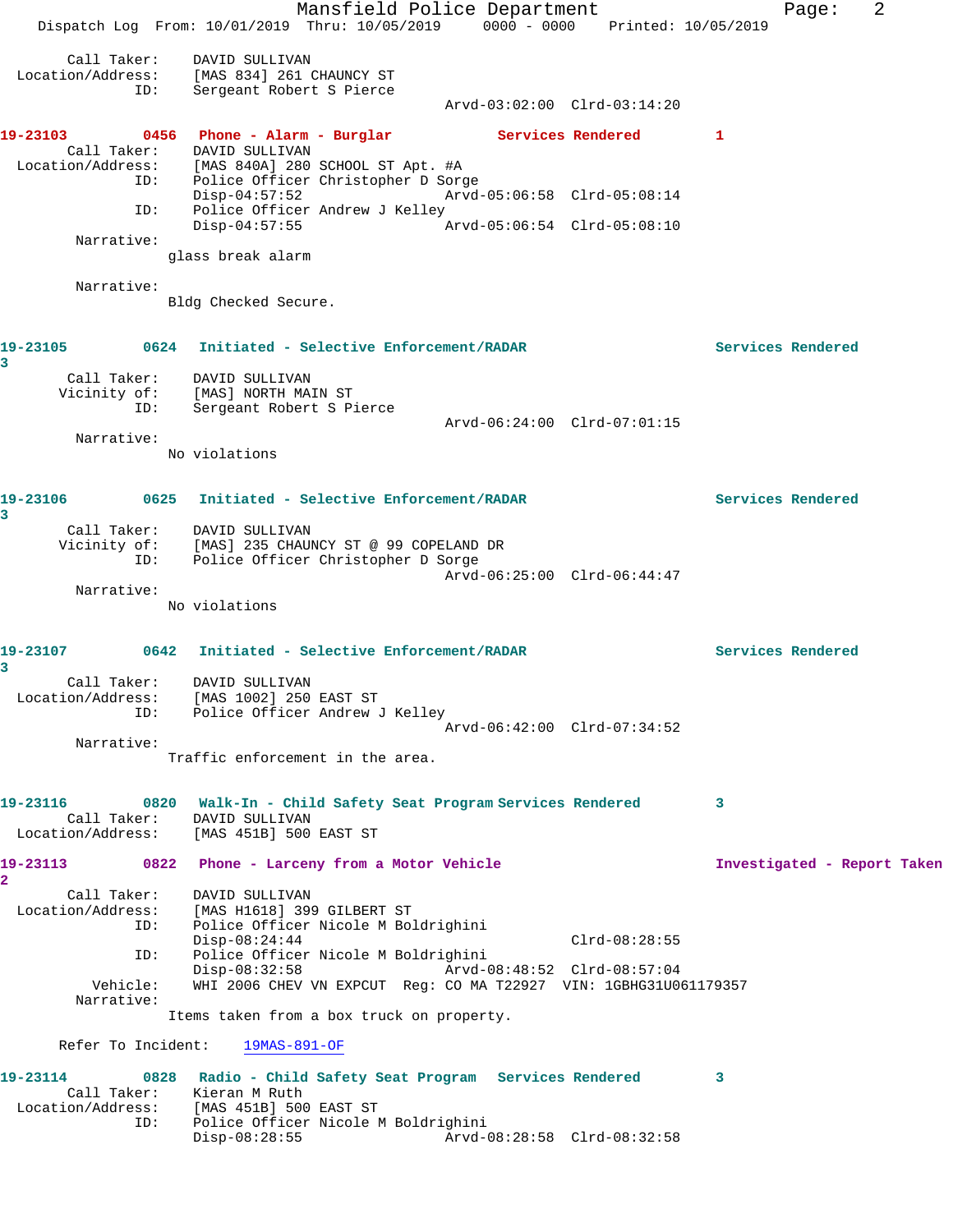|                                  | Mansfield Police Department<br>Dispatch Log From: 10/01/2019 Thru: 10/05/2019                                        | 0000 - 0000 Printed: 10/05/2019 | 3<br>Page:                |
|----------------------------------|----------------------------------------------------------------------------------------------------------------------|---------------------------------|---------------------------|
|                                  |                                                                                                                      |                                 |                           |
| Vehicle:<br>Narrative:           | RED 2013 HOND UT CRV Reg: PC MA 3TRH50 VIN: 5J6RM4H52DL073579                                                        |                                 |                           |
|                                  | Ofc. Boldrighini installing a child safety seat.                                                                     |                                 |                           |
| 19-23117                         | 0838 Phone - Well Being Check                                                                                        | Spoken To                       | 3                         |
| Call Taker:                      | DAVID SULLIVAN                                                                                                       |                                 |                           |
|                                  | Location/Address: [MAS 146] 184 NORTH MAIN ST<br>ID: Police Officer Patrick J Per<br>Police Officer Patrick J Pennie |                                 |                           |
| ID:                              | $Disp-08:39:24$<br>Sergeant Thomas R Connor                                                                          | $Clrd-08:55:47$                 |                           |
| Narrative:                       | $Disp-08:54:54$                                                                                                      | Arvd-08:54:58 Clrd-08:55:47     |                           |
|                                  | well being check of a male sleeping on the ground.                                                                   |                                 |                           |
| Narrative:                       |                                                                                                                      |                                 |                           |
|                                  | Party checks ok, he will be going to the pond and heading<br>toh is mother's in a couple of days                     |                                 |                           |
| 19-23121                         | 0849 911 - 911 Hang-ups & Verifications Confirmed misdial/Accdntl Call                                               |                                 | $\mathbf{2}$              |
| Call Taker:<br>Location/Address: | MEGHAN MILLS<br>[MAS 441] 29 DEAN ST                                                                                 |                                 |                           |
| ID:                              | Sergeant Thomas R Connor<br>$Disp-08:57:22$                                                                          | Arvd-09:00:02 Clrd-09:08:12     |                           |
| Narrative:                       |                                                                                                                      |                                 |                           |
|                                  | 911 abandoned call, spoke to party on call back, stated no<br>issues                                                 |                                 |                           |
| 19-23125                         | 0932 Initiated - Proactive Patrol Services Rendered                                                                  |                                 | 3                         |
|                                  | Call Taker: LINDSAY MITCHELL<br>Location/Address: [MAS 281A] 1 CROCKER ST                                            |                                 |                           |
| ID:                              | Sergeant Thomas R Connor                                                                                             | Arvd-09:32:00 Clrd-09:39:52     |                           |
| Narrative:                       | Checking the lots                                                                                                    |                                 |                           |
|                                  |                                                                                                                      |                                 |                           |
| 19-23126<br>3                    | 0933<br>Initiated - Selective Enforcement/RADAR                                                                      |                                 | Services Rendered         |
| Location/Address:                | Call Taker: LINDSAY MITCHELL<br>[MAS H9922] 600 WEST ST                                                              |                                 |                           |
| ID:                              | Police Officer Nicole M Boldrighini                                                                                  | Arvd-09:33:00 Clrd-09:58:36     |                           |
|                                  |                                                                                                                      |                                 |                           |
| 19-23128<br>Call<br>$\mathbf{2}$ | 0954 Phone - 911 Hang-ups & Verifications                                                                            |                                 | Confirmed misdial/Accdntl |
| Call Taker:                      | Kieran M Ruth<br>Location/Address: [MAS 138] 15 HAMPSHIRE ST                                                         |                                 |                           |
| ID:                              | Police Officer Nicole M Boldrighini                                                                                  |                                 |                           |
| Narrative:                       | $Disp-09:58:36$                                                                                                      | Arvd-09:59:38 Clrd-10:03:26     |                           |
|                                  | Confirmed accidental                                                                                                 |                                 |                           |
| 19-23129<br>3                    | 1035 Initiated - Selective Enforcement/RADAR                                                                         |                                 | Services Rendered         |
|                                  | Call Taker: LINDSAY MITCHELL                                                                                         |                                 |                           |
| ID:                              | Location/Address: [MAS 1002] 250 EAST ST<br>Police Officer Patrick J Pennie                                          | Arvd-10:35:00 Clrd-10:56:11     |                           |
| 19-23130                         | 1037 Initiated - Proactive Patrol Services Rendered                                                                  |                                 | 3                         |
|                                  | Call Taker: LINDSAY MITCHELL                                                                                         |                                 |                           |
|                                  | Location/Address: [MAS 907E] 390 WEST ST<br>ID: Police Officer Nicole I<br>Police Officer Nicole M Boldrighini       | Arvd-10:37:00 Clrd-10:47:38     |                           |
|                                  |                                                                                                                      |                                 |                           |
| 19-23135<br>Call<br>2            | 1054 Phone - 911 Hang-ups & Verifications                                                                            |                                 | Confirmed misdial/Accdntl |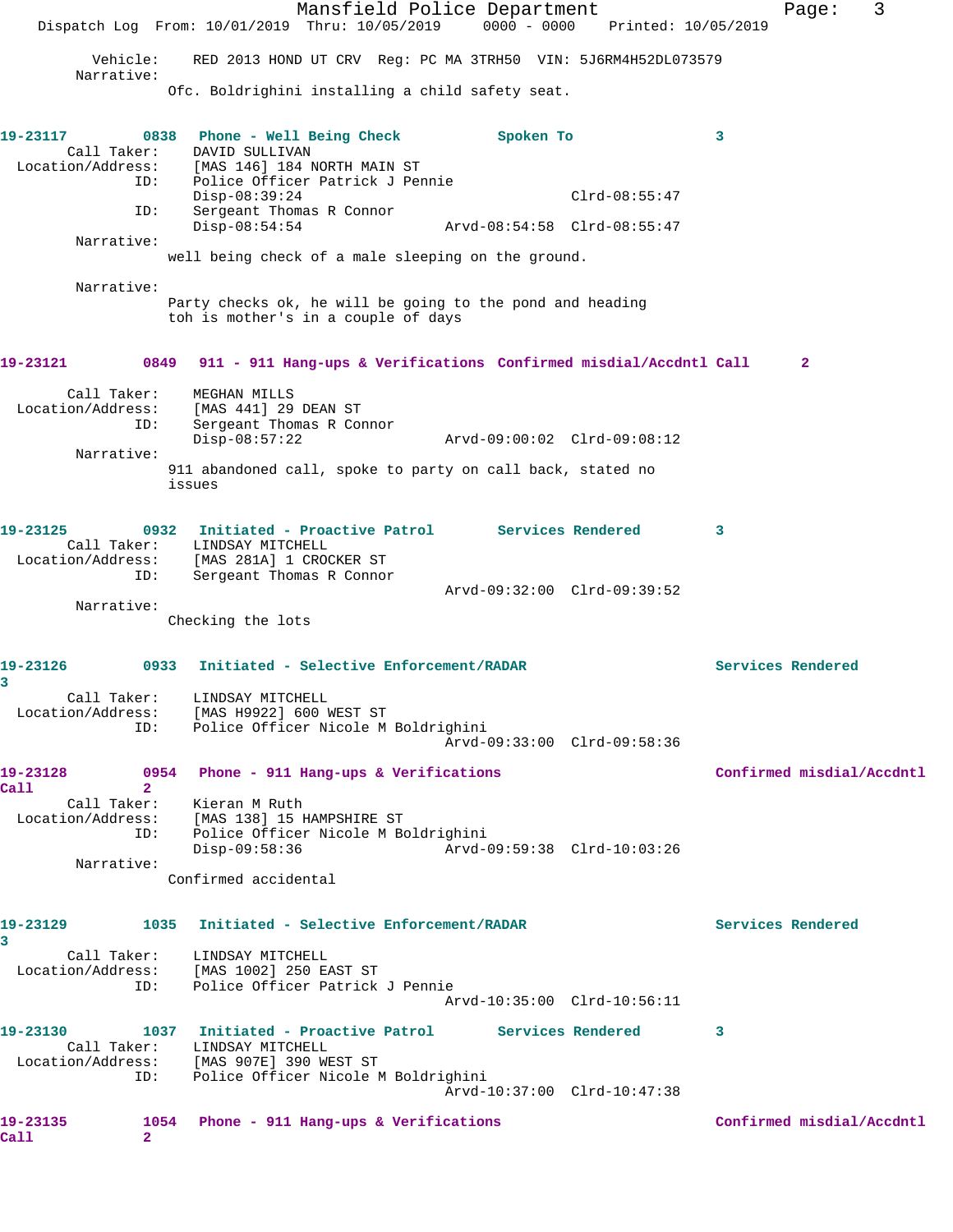Mansfield Police Department Fage: 4 Dispatch Log From: 10/01/2019 Thru: 10/05/2019 0000 - 0000 Printed: 10/05/2019 Call Taker: Kieran M Ruth Location/Address: [MAS 234] 65 MAPLE ST ID: Police Officer Patrick J Pennie Disp-10:56:11 Arvd-11:00:38 Clrd-11:07:52 Narrative: Out to confirm an accidental 911 call **19-23141 1143 Initiated - Proactive Patrol Services Rendered 3**  Call Taker: MEGHAN MILLS Location/Address: [MAS 840] 280 SCHOOL ST ID: Police Officer Nicole M Boldrighini Arvd-11:43:00 Clrd-12:02:05 Narrative: Checking the area **19-23143 1201 Phone - Suspicious Actv / Persn / Veh Incident Report 2**  Call Taker: LINDSAY MITCHELL Location/Address: [MAS H4300] 25 BELLA VISTA AVE ID: Police Officer Nicole M Boldrighini Disp-12:02:15 Arvd-12:03:00 Clrd-12:22:08 Narrative: Ofc Boldrighini out for a possible scam. RP reports two males subjects approached the homeowner regarding the repair of her chimney. RP states the males began to take the chimney apart then got into a white chevy truck, Maine plate 9697XL,and left the area. Narrative: No money or personal information given. There were items left behind. One of the males called while the Officer was there and said they would be back to pick up their tools. Homeowner was advised to call when the individuals return Refer To Incident: 19MAS-892-OF **19-23146 1225 Initiated - Proactive Patrol Unfounded/Unverifed 3**  Call Taker: LINDSAY MITCHELL Location/Address: [MAS 907] 390 WEST ST Apt. #A ID: Police Officer Nicole M Boldrighini Arvd-12:25:00 Clrd-12:27:51 Narrative: Checked the area for the vehicle involved in 19-892-OF. No vehicle matching the description **19-23147 1232 Initiated - Motor Vehicle Stop Citation / Warning Issued 3**  Call Taker: LINDSAY MITCHELL Location/Address: [MAS 1002] 250 EAST ST ID: Police Officer Nicole M Boldrighini Arvd-12:32:00 Clrd-12:38:43 Vehicle: GRY 2007 STRN UT VUE Reg: PC MA 3SM613 VIN: 5GZCZ23D17S859348 Narrative: Cited for speed **19-23152 1336 Initiated - Proactive Patrol Services Rendered 3**  Call Taker: MEGHAN MILLS Location/Address: [MAS 333] 245 EAST ST ID: animal control Jeffrey S Collins Arvd-13:36:00 Clrd-14:06:01 ID: Animal Control Steven Simonds<br>Disp-14:06:24 Disp-14:06:24 Arvd-14:06:26 Clrd-16:29:36 Narrative: Off for crossing guard duty **19-23153 1343 Initiated - Selective Enforcement/RADAR Services Rendered**

**3**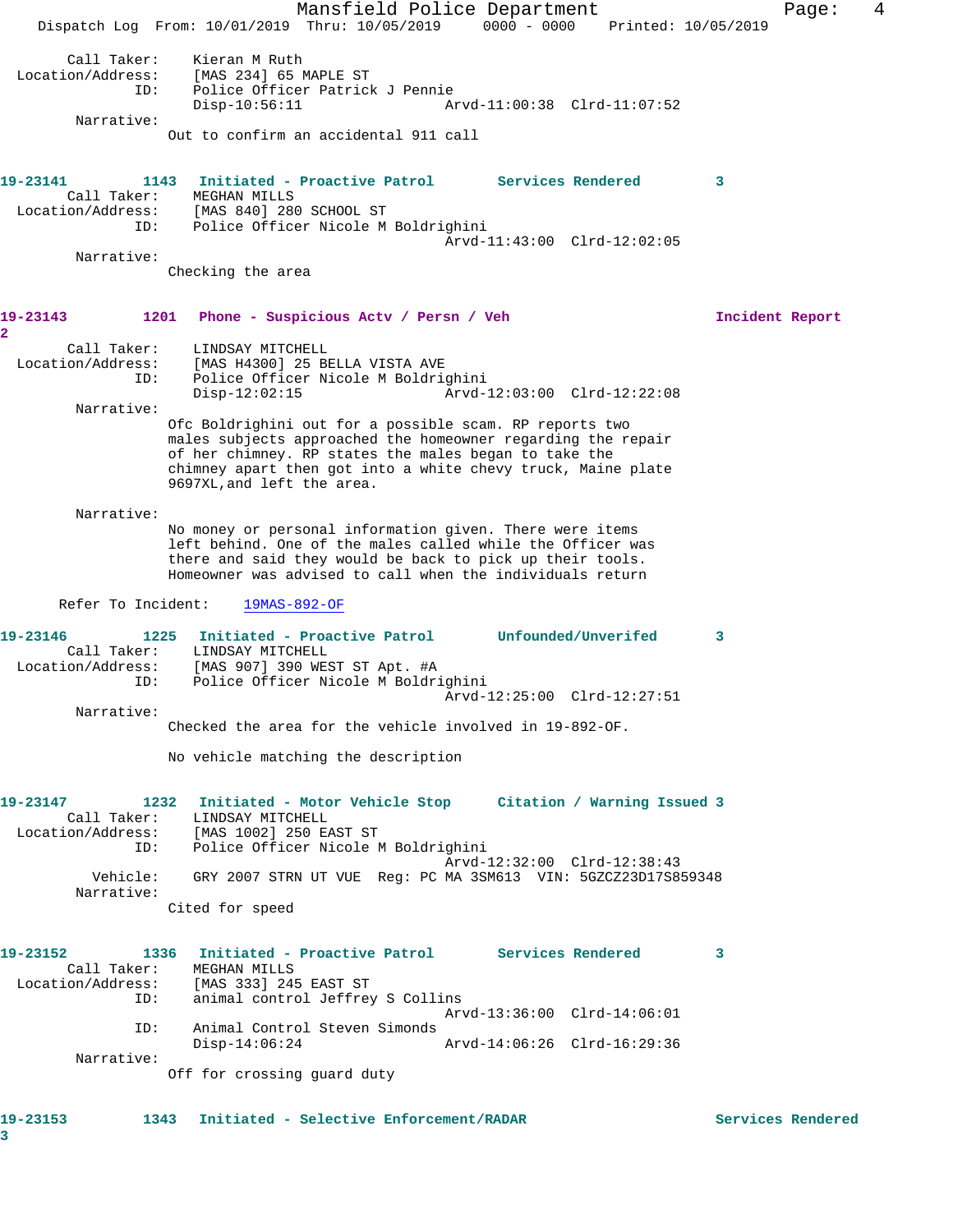Mansfield Police Department Fage: 5 Dispatch Log From: 10/01/2019 Thru: 10/05/2019 0000 - 0000 Printed: 10/05/2019 Call Taker: LINDSAY MITCHELL Location/Address: [MAS] 792 WEST ST ID: Police Officer Nicole M Boldrighini Arvd-13:43:00 Clrd-14:06:31 **19-23154 1344 Initiated - Community Policing Services Rendered 3**  Call Taker: LINDSAY MITCHELL Location/Address: [MAS 1002] 250 EAST ST Police Officer Patrick J Pennie Arvd-13:44:00 Clrd-13:45:52 **19-23155 1346 Initiated - Community Policing Services Rendered 3**  Call Taker: LINDSAY MITCHELL Location/Address: [MAS 1002] 250 EAST ST ID: Police Officer Patrick J Pennie Arvd-13:46:00 Clrd-13:59:01 **19-23156 1346 Phone - Assist Fire Department Referred to Other Agency 3**  Call Taker: LINDSAY MITCHELL Location/Address: [MAS] SHAWMUT AVE ID: Police Officer David W Kinahan Disp-13:47:48 Arvd-13:54:29 Clrd-14:01:52 Narrative: Out to assist MFD with an odor of gas **19-23159 1405 911 - Motor Veh Acc - No Injury Accident Report 1**  Call Taker: MEGHAN MILLS Location/Address: [MAS] 100 RTE 140 NB @ 170 SCHOOL ST ID: Police Officer Nicole M Boldrighini Disp-14:06:53 Arvd-14:09:47 Clrd-14:45:23 ID: Police Officer David W Kinahan Disp-14:07:07 Arvd-14:12:37 Clrd-14:41:49 Vehicle: BRO 2006 TOYT AVALON Reg: PC MA 1KG185 VIN: 4T1BK36B96U082918 Towed: For: Accident By: Central Street Garage To: Central Street Garage Vehicle: WHI 2017 FRHT CA12 Reg: CO CT 59141A VIN: 3AKJGEDRXHDHY3302 Vehicle: Reg: TL CT TRW21630 Narrative: CP reporting mva with no injury Narrative: Tow requested, Central St notified and en route Narrative: Central St on scene Narrative: M14 transporting female to Firestone Refer To Accident: 19MAS-372-AC **19-23163 1457 911 - Assist Fire Department Referred to Other Agency 3**  Call Taker: MEGHAN MILLS Location/Address: [MAS 824A] 754 EAST ST ID: Police Officer Patrick J Pennie Disp-14:59:00 Arvd-15:01:56 Clrd-15:04:56 Narrative: Assist MFD with the medical **19-23164 1459 Phone - Suspicious Actv / Persn / Veh Gone on Arrival 2**  Call Taker: Kieran M Ruth Location/Address: [MAS 185B] 241 FRANCIS AVE ID: Police Officer Nicole M Boldrighini Disp-15:04:57 Arvd-15:08:32 Clrd-15:11:56<br>ID: Police Officer Patrick J Pennie Police Officer Patrick J Pennie<br>Disp-15:05:06 Ar Disp-15:05:06 Arvd-15:08:40 Clrd-15:11:55 Narrative: Out for the report of threats being made towards the RP by a co-worker for leaving the job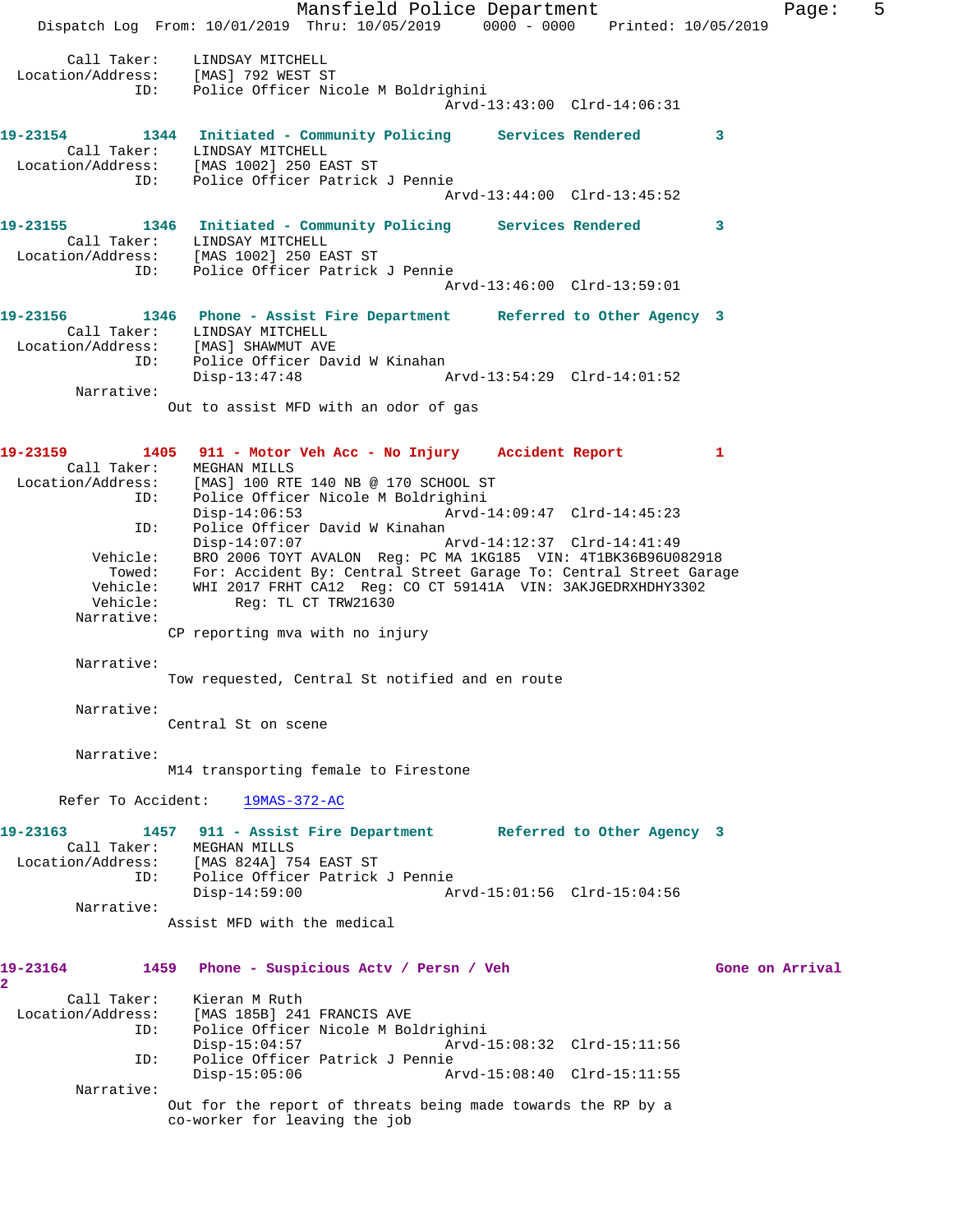Mansfield Police Department Fage: 6 Dispatch Log From: 10/01/2019 Thru: 10/05/2019 0000 - 0000 Printed: 10/05/2019 Narrative: Clear, RP arrived and involved left. Narrative: The agressor left prior to the RP's arrival **19-23165 1514 Phone - Missing Person Services Rendered 1**  Call Taker: NICHOLAS GOYETTE<br>Location/Address: [MAS H3518] 10 K لمسجدة المحدد المحدد المحدد .<br>Ess: [MAS H3518] 10 KARENS WAY<br>ID: Police Officer Patrick J P Police Officer Patrick J Pennie<br>Disp-15:14:46 A Disp-15:14:46 Arvd-15:22:04 Clrd-15:26:11 ID: Police Officer Nicole M Boldrighini Disp-15:14:48 <br>Th: Sergeant Thomas R Connor <br>Displacement Thomas R Connor Sergeant Thomas R Connor<br>Disp-15:22:25 Disp-15:22:25 Arvd-15:22:26 Clrd-16:01:43 Narrative: Sgt. Connor reporting a student from the address did not get off the bus. Narrative: Ofc. Pennie spoke to the parents and they were advised, clear to assist MFD. Sgt. Connor, Det. WRight and Ofc. Boldrighini out at the QMS. **19-23166 1523 911 - Assist Fire Department Referred to Other Agency 3**  Call Taker: MEGHAN MILLS Location/Address: [MAS H4435] 21 HEMLOCK LN ID: Police Officer Patrick J Pennie Disp-15:26:18 Arvd-15:31:13 Clrd-15:35:09 Narrative: Assist MFD with the medical Narrative: Clear, MFD transporting to Sturdy 19-23168 1547 Phone - Well Being Check Services Rendered 3 Call Taker: NICHOLAS GOYETTE Location/Address: Police Officer Patrick J Pennie Disp-16:01:34 Clrd-16:09:44<br>TD: Sergeant Thomas R Connor Sergeant Thomas R Connor<br>Disp-16:01:56 Disp-16:01:56 Arvd-16:01:59 Clrd-16:09:31<br>ID: Sergeant Thomas R Connor Sergeant Thomas R Connor<br>Disp-16:09:33 Disp-16:09:33 Arvd-16:09:34 Clrd-16:39:32 ID: Police Officer Nicole M Boldrighini Disp-16:09:38 Arvd-16:09:39 Clrd-16:25:26 ID: Police Officer Patrick J Pennie

Narrative:

Arvd-16:11:38 Clrd-16:25:28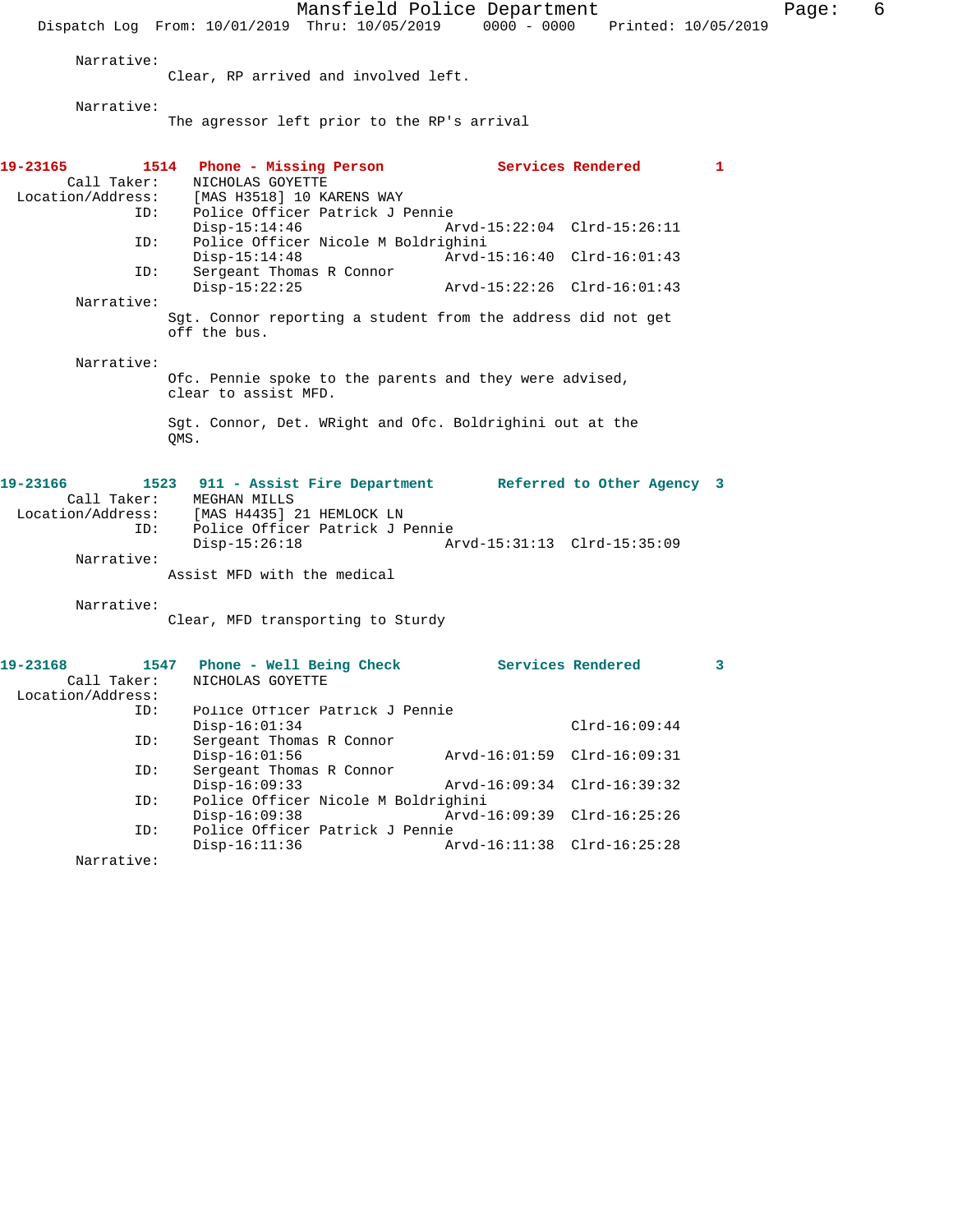| 19-23172          | 1657 | Phone - Assist Fire Department   | Referred to Other Agency 3 |                 |  |
|-------------------|------|----------------------------------|----------------------------|-----------------|--|
| Call Taker:       |      | NICHOLAS GOYETTE                 |                            |                 |  |
| Location/Address: |      | [MAS 445] 1 SAMOSET AVE          |                            |                 |  |
|                   | ID:  | Police Officer William C Trudell |                            |                 |  |
|                   |      | Disp-16:58:39                    |                            | $Clrd-17:06:12$ |  |
| Narrative:        |      |                                  |                            |                 |  |
|                   |      | Out to assist MFD                |                            |                 |  |
|                   |      |                                  |                            |                 |  |

| 19-23174          |             | 1804 Walk-In - Threats - Harm Others | Services Rendered |  |
|-------------------|-------------|--------------------------------------|-------------------|--|
|                   | Call Taker: | Support Staff Derek M Stark          |                   |  |
| Location/Address: |             |                                      |                   |  |
|                   | TD:         | Police Officer William C Trudell     |                   |  |
|                   |             | Disp-18:07:17                        |                   |  |
|                   | Narrative:  |                                      |                   |  |

|                            | Refer To Incident: | 19MAS-894-OF                                                                                                                                                             |                             |                          |
|----------------------------|--------------------|--------------------------------------------------------------------------------------------------------------------------------------------------------------------------|-----------------------------|--------------------------|
| 19-23175                   |                    | 1808 Initiated - Community Policing Building Checked / Secured                                                                                                           |                             | $\overline{\mathbf{3}}$  |
|                            |                    | Call Taker: NICHOLAS GOYETTE<br>Location/Address: [MAS 1002] 250 EAST ST<br>ID: Police Officer Nicole P Newport                                                          |                             |                          |
| Narrative:                 |                    |                                                                                                                                                                          | Arvd-18:08:00 Clrd-18:54:45 |                          |
|                            |                    | Out for community policing                                                                                                                                               |                             |                          |
| 19-23176                   | Call Taker:        | 1828 Initiated - Community Policing Services Rendered<br>NICHOLAS GOYETTE<br>Location/Address: [MAS 840] 280 SCHOOL ST<br>ID: Police Officer Danielle C Titus            |                             | 3                        |
| Narrative:                 |                    |                                                                                                                                                                          | Arvd-18:28:00 Clrd-18:50:40 |                          |
|                            |                    | Out for community policing                                                                                                                                               |                             |                          |
| 19-23177                   | Call Taker:        | 1853 Phone - Erratic Oper MV / Road Rage Gone on Arrival<br>NICHOLAS GOYETTE<br>Location/Address: [MAS] 2 SEAN DR @ 430 SCHOOL ST<br>ID: Police Officer Danielle C Titus |                             | 3                        |
| Narrative:                 |                    | Disp-18:54:13                                                                                                                                                            |                             |                          |
|                            |                    | REport of an erratic operator on a dirt bike                                                                                                                             |                             |                          |
| 19-23179                   | Call Taker:<br>ID: | 1906 Phone - Animal Complaints Services Rendered<br>Support Staff Derek M Stark<br>Location/Address: [MAS 895] 175 FRUIT ST<br>Police Officer Nicole P Newport           |                             | 3                        |
|                            |                    | $Disp-19:08:03$                                                                                                                                                          | Arvd-19:12:47 Clrd-19:56:55 |                          |
| Narrative:                 |                    | Caller reporting he is at the animal shelter with an injured<br>cat. Needs assistance.                                                                                   |                             |                          |
| 19-23180<br>$\overline{a}$ |                    | 1914 Phone - Suspicious Actv / Persn / Veh                                                                                                                               |                             | Referred to Other Agency |

Call Taker: DAVID SULLIVAN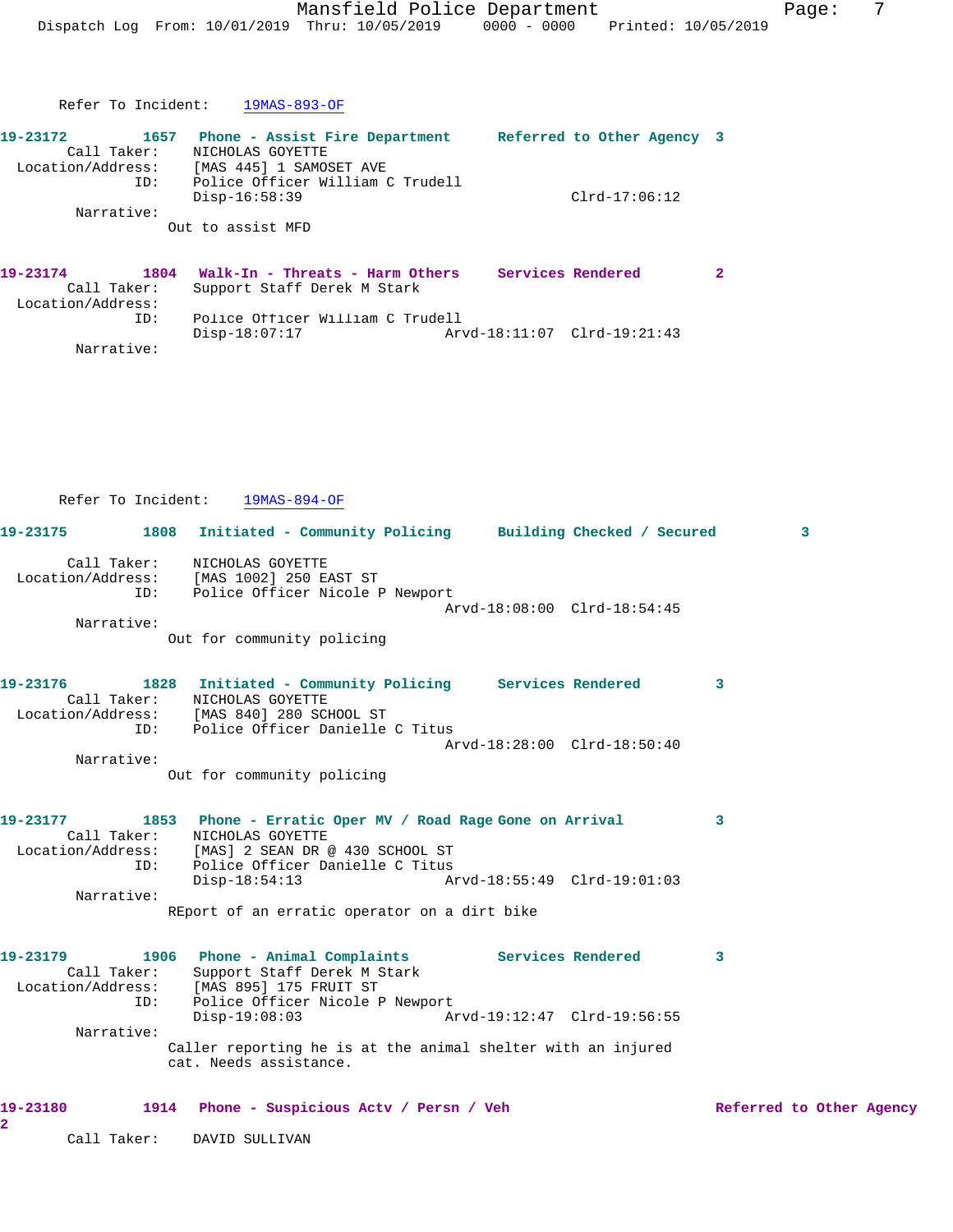Mansfield Police Department Form Page: 8 Dispatch Log From: 10/01/2019 Thru: 10/05/2019 0000 - 0000 Printed: 10/05/2019 Location/Address: [MAS 907D] 390 WEST ST Apt. #D Police Officer Danielle C Titus<br>Disp-19:15:55 A Arvd-19:15:56 Clrd-19:25:04 Narrative: Patron reports "RFed LIght" on at the sewer pumping station. Narrative: Spoke to management, plumber to come out to fix the issue. **19-23181 1925 Phone - Assist Fire Department Referred to Other Agency 3**  Call Taker: NICHOLAS GOYETTE Location/Address: [MAS] 25 COBB ST Apt. #L243 ID: Police Officer Danielle C Titus Disp-19:26:08 Arvd-19:29:35 Clrd-19:56:27 **19-23182 1955 Phone - Disturbance / Gathering Incident Report 1**  Call Taker: <br>
MICHOLAS GOYETTE<br>
Location/Address: [MAS 85A] 157 PR. [MAS 85A] 157 PRATT ST ID: Police Officer Jay J Sparrow Arvd-20:03:04 Clrd-20:24:37 ID: Police Officer William C Trudell Disp-19:56:16 Arvd-19:58:20 Clrd-20:24:35<br>TD: Police Officer Danielle C Titus Police Officer Danielle C Titus Disp-19:56:33 Arvd-19:59:08 Clrd-20:24:35 ID: Police Officer Nicole P Newport Disp-19:57:04 Arvd-19:57:05 Clrd-20:24:36 Narrative: Caller reports feeling agitated and angry, weilding a knife. Narrative: Ofc. Trudell reports party is weilding the knife and has it pointed at his chest. Narrative: Ofc. Newport reports party in custody. MFD en route. Narrative: Ofc. Newport reports MFD transporting to the hospital. MPD has his bag, the Bike is placed between some cars at the Gas station. See OF report for further. Refer To Incident: 19MAS-895-OF **19-23190 2213 Initiated - Proactive Patrol Building Checked / Secured 3** Call Taker: NICHOLAS GOYETTE Location/Address: [MAS 280] 440 FORBES BLVD ID: Police Officer Danielle C Titus Arvd-22:13:00 Clrd-22:21:25 Narrative: Checking the area. **19-23192 2323 Alarm - Assist Fire Department Referred to Other Agency 3**  Call Taker: GARIN EISELE Location/Address: [MAS 946M] 631 EAST ST Apt. #M ID: Police Officer Jay J Sparrow Disp-23:25:05 Arvd-23:27:22 Clrd-23:39:19 Narrative: M5 RESPONDING TO ASSIST WITH FIRE ALARM. **19-23196 2358 911 - Disturbance / Gathering Arrest(s) Made 1**  Call Taker: GARIN EISELE<br>Location/Address: [MAS 65] 30 [MAS 65] 30 CHAUNCY ST ID: Police Officer Andrew J Kelley<br>Disp-00:01:05 Disp-00:01:05 Arvd-00:01:14 Clrd-10/02/2019 @ 00:31:50<br>TD: Sergeant Robert S Pierce Sergeant Robert S Pierce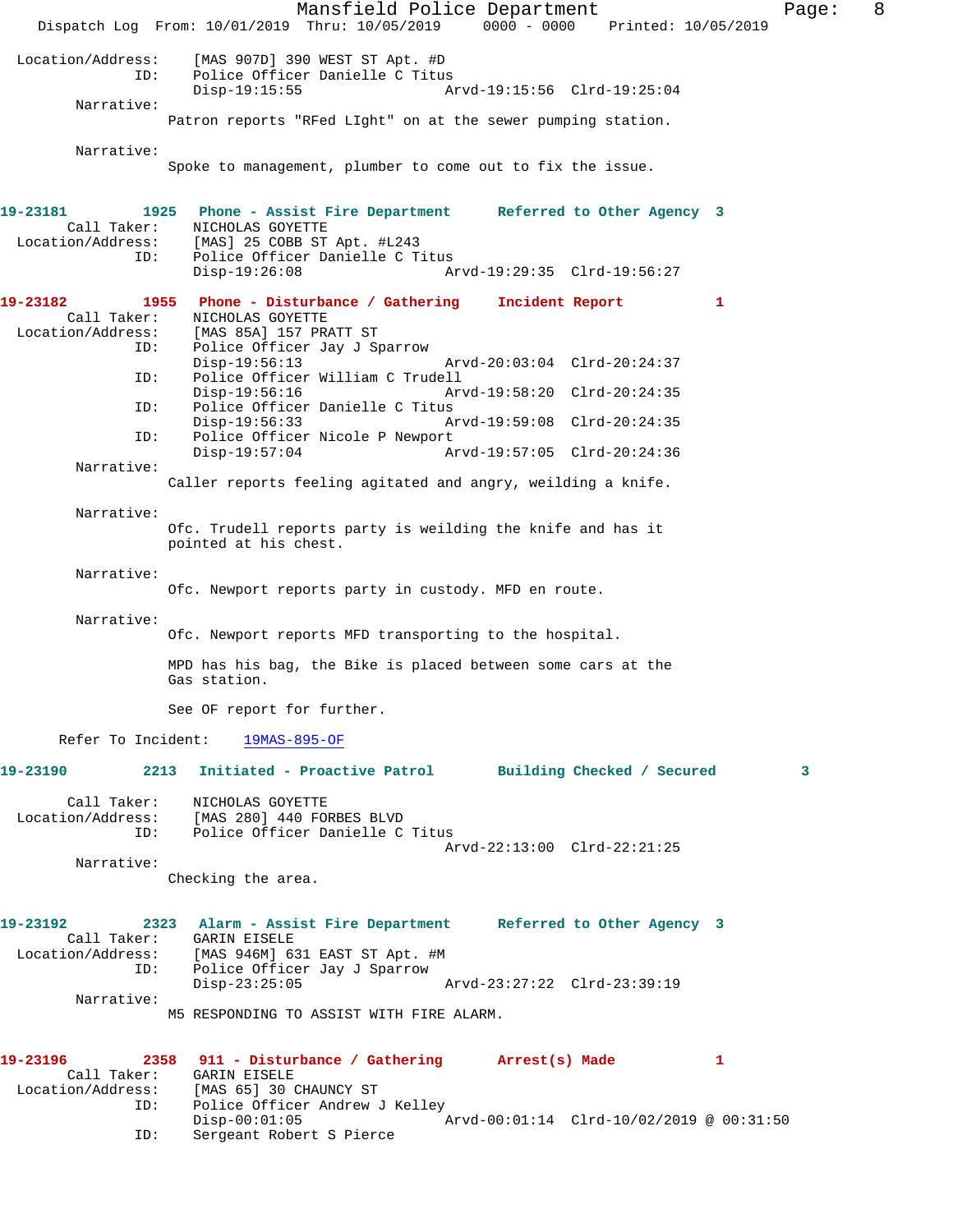Mansfield Police Department Fage: 9 Dispatch Log From: 10/01/2019 Thru: 10/05/2019 0000 - 0000 Printed: 10/05/2019 Disp-00:01:12 Arvd-00:02:15 Clrd-10/02/2019 @ 00:28:22<br>ID: Police Officer Meghan Birnie Police Officer Meghan Birnie<br>Disp-00:02:20 Disp-00:02:20 Arvd-00:02:21 Clrd-10/02/2019 @ 00:28:20 ID: Police Officer Christopher D Sorge Disp-00:02:24 Arvd-00:07:31 Clrd-10/02/2019 @ 00:28:24 ID: Patrolman David Schepis Disp-00:26:11 Arvd-00:26:12 Clrd-10/02/2019 @ 01:26:54<br>ID: Sergeant Robert S Pierce Sergeant Robert S Pierce<br>Disp-00:34:43 Disp-00:34:43 Arvd-00:34:45 Clrd-10/02/2019 @ 00:44:27 Narrative: CALLER REPORTING MALE PARTY KICKING AND SCREAMING AT THE ATM. Narrative: Ofc. Kelley has the invididual running behind 214 Rumford Narrative: Ofc. Sorge reporting involved is running back and forth across the tracks. Train Stop activated Narrative: Sgt. Pierce confirms out with the involved on the tracks. Narrative: Narrative: Narrative: Sgt. Pierce out to speak with involved parents. Ofc. Kelley collecting a statement from original RP. Narrative: Sgt. Pierce clear, parents advised. See AR report for further. Refer To Summons: 19MAS-567-AR Summons: STEARNS, MATTHEW C<br>Address: 37 CHILSON AVE MA 37 CHILSON AVE MANSFIELD, MA<br>35 Age:<br>:Charges DISORDERLY CONDUCT **For Date: 10/02/2019 - Wednesday 19-23205 0127 Phone - Alarm - Burglar False / Accidental Alarm 1**  Call Taker: DAVID SULLIVAN<br>Location/Address: [MAS 907D] 390 SS: [MAS 907D] 390 WEST ST Apt. #D<br>ID: Police Officer Meghan Birnie Police Officer Meghan Birnie Disp-01:29:44 Arvd-01:36:29 Clrd-01:38:20 ID: Patrolman David Schepis Disp-01:29:45 Arvd-01:36:24 Clrd-01:38:21<br>Vehicle: WHI 2007 CHEV EXPG15 Req: CO MA T71602 VIN: 1GCFG15X2712 WHI 2007 CHEV EXPG15 Reg: CO MA T71602 VIN: 1GCFG15X271228653 Narrative: Rt Lobby Front Door Interior Motion Narrative: Ofc. Schepis reporting a mv parked in the area. Spoke to employees that have proper paperwork and passcode, issue with the keypad is the source of the alarm. **19-23206 0147 Phone - Alarm - Burglar Unfounded/Unverifed 1**  DAVID SULLIVAN Location/Address: [MAS 907D] 390 WEST ST Apt. #D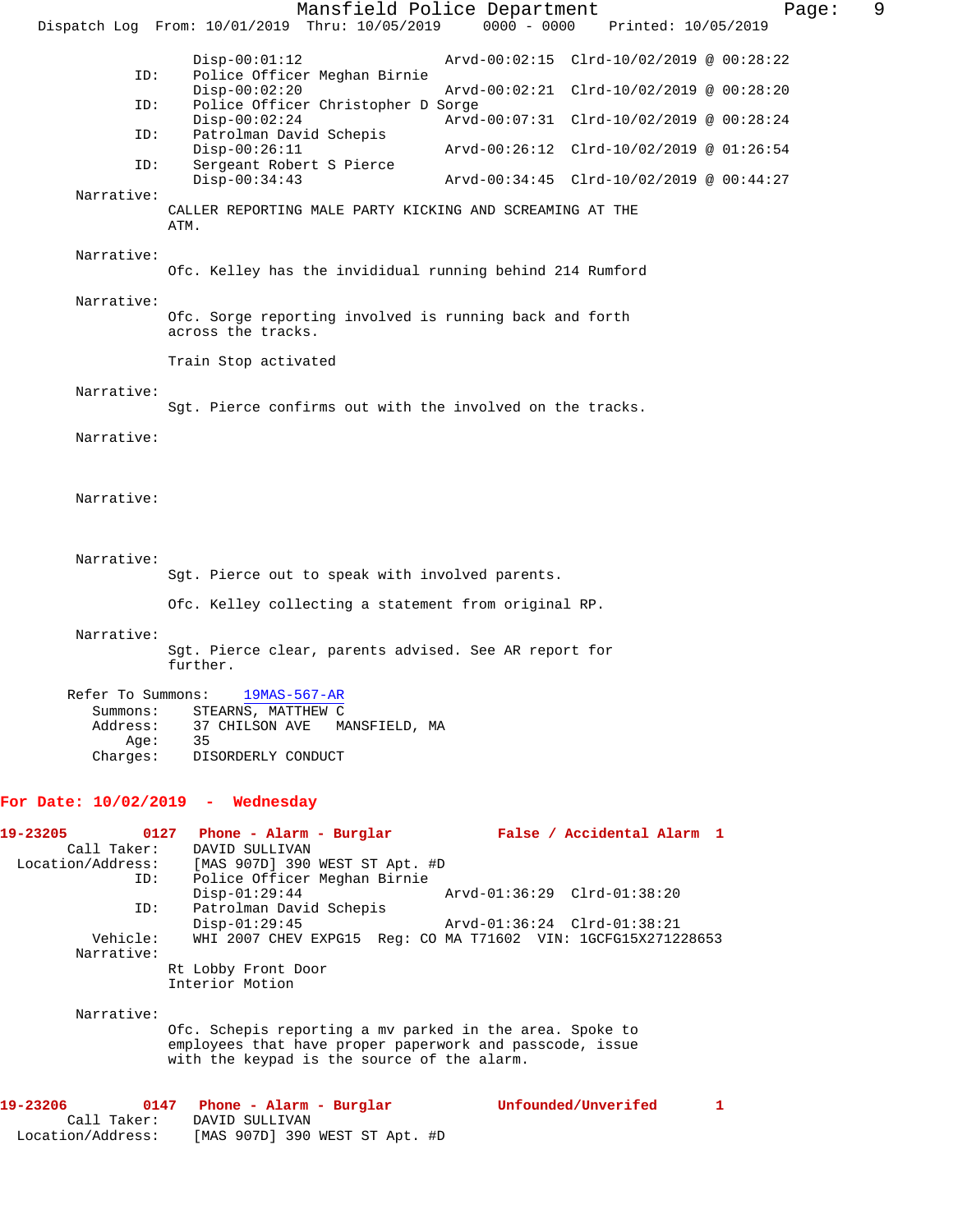|          |                                 |                                                                                                                                              | Mansfield Police Department<br>Dispatch Log From: 10/01/2019 Thru: 10/05/2019 0000 - 0000 Printed: 10/05/2019 |                            | Page: | 10 |
|----------|---------------------------------|----------------------------------------------------------------------------------------------------------------------------------------------|---------------------------------------------------------------------------------------------------------------|----------------------------|-------|----|
|          | Narrative:                      |                                                                                                                                              |                                                                                                               |                            |       |    |
|          |                                 | Alarm Company Reports as "Roof HAtch."                                                                                                       |                                                                                                               |                            |       |    |
|          | Narrative:                      | M1 advised.                                                                                                                                  |                                                                                                               |                            |       |    |
|          |                                 |                                                                                                                                              | 19-23207 0150 Initiated - Proactive Patrol Building Checked / Secured                                         |                            | 3     |    |
|          | Call Taker:                     | NICHOLAS GOYETTE<br>Location/Address: [MAS 992] 660 EAST ST<br>ID: Police Officer Andrew J Kelley                                            |                                                                                                               |                            |       |    |
|          | Narrative:                      |                                                                                                                                              | Arvd-01:50:00 Clrd-01:57:29                                                                                   |                            |       |    |
|          |                                 | Checking the area.                                                                                                                           |                                                                                                               |                            |       |    |
| 19-23208 | ID:                             | Call Taker: NICHOLAS GOYETTE<br>Location: [OTH] STURDY<br>Patrolman David Schepis                                                            | 0159 Initiated - Follow up Investigation Services Rendered 3                                                  |                            |       |    |
|          |                                 |                                                                                                                                              | Arvd-01:59:00 Clrd-02:33:06                                                                                   |                            |       |    |
|          | Narrative:                      | En route to Sturdy with paperwork                                                                                                            |                                                                                                               |                            |       |    |
| 19-23209 |                                 |                                                                                                                                              | 0215 Initiated - Proactive Patrol Building Checked / Secured                                                  |                            | 3     |    |
|          | Call Taker:<br>ID:              | NICHOLAS GOYETTE<br>Vicinity of: [MAS] COPELAND DR<br>Police Officer Andrew J Kelley                                                         |                                                                                                               |                            |       |    |
|          |                                 |                                                                                                                                              | Arvd-02:15:00 Clrd-02:23:28                                                                                   |                            |       |    |
|          | Narrative:                      | Checking the area.                                                                                                                           |                                                                                                               |                            |       |    |
| 19-23210 |                                 |                                                                                                                                              | 0221 Initiated - Proactive Patrol Building Checked / Secured                                                  |                            | 3     |    |
|          | Call Taker:<br>ID:              | NICHOLAS GOYETTE<br>Vicinity of: [MAS 253] 330 PRATT ST Apt. #A<br>ID: Police Officer Christopher D So<br>Police Officer Christopher D Sorge |                                                                                                               |                            |       |    |
|          | Narrative:                      |                                                                                                                                              | Arvd-02:21:00 Clrd-02:23:18                                                                                   |                            |       |    |
|          |                                 | Checking the area.                                                                                                                           |                                                                                                               |                            |       |    |
| 19-23211 |                                 |                                                                                                                                              | 0223 Initiated - Proactive Patrol Building Checked / Secured                                                  |                            | 3     |    |
|          | Call Taker:<br>ID:              | NICHOLAS GOYETTE<br>Location/Address: [MAS 992] 660 EAST ST<br>Police Officer Christopher D Sorge                                            | Arvd-02:23:00 Clrd-02:26:37                                                                                   |                            |       |    |
|          | Narrative:                      |                                                                                                                                              |                                                                                                               |                            |       |    |
|          |                                 | Checking the area.                                                                                                                           |                                                                                                               |                            |       |    |
| 19-23212 |                                 |                                                                                                                                              | 0240 Initiated - Proactive Patrol Building Checked / Secured                                                  |                            | 3     |    |
|          | Call Taker:<br>ID:              | NICHOLAS GOYETTE<br>Location/Address: [MAS 1015] 30 CHAUNCY ST<br>Patrolman David Schepis                                                    |                                                                                                               |                            |       |    |
|          | Narrative:                      |                                                                                                                                              | Arvd-02:40:00 Clrd-02:45:32                                                                                   |                            |       |    |
|          |                                 | Checking the area.                                                                                                                           |                                                                                                               |                            |       |    |
| 19-23213 |                                 | 0242 Initiated - Proactive Patrol                                                                                                            |                                                                                                               | Building Checked / Secured | 3     |    |
|          | Call Taker:<br>Location:<br>ID: | NICHOLAS GOYETTE<br>[MAS] HOTELS<br>Police Officer Andrew J Kelley                                                                           |                                                                                                               |                            |       |    |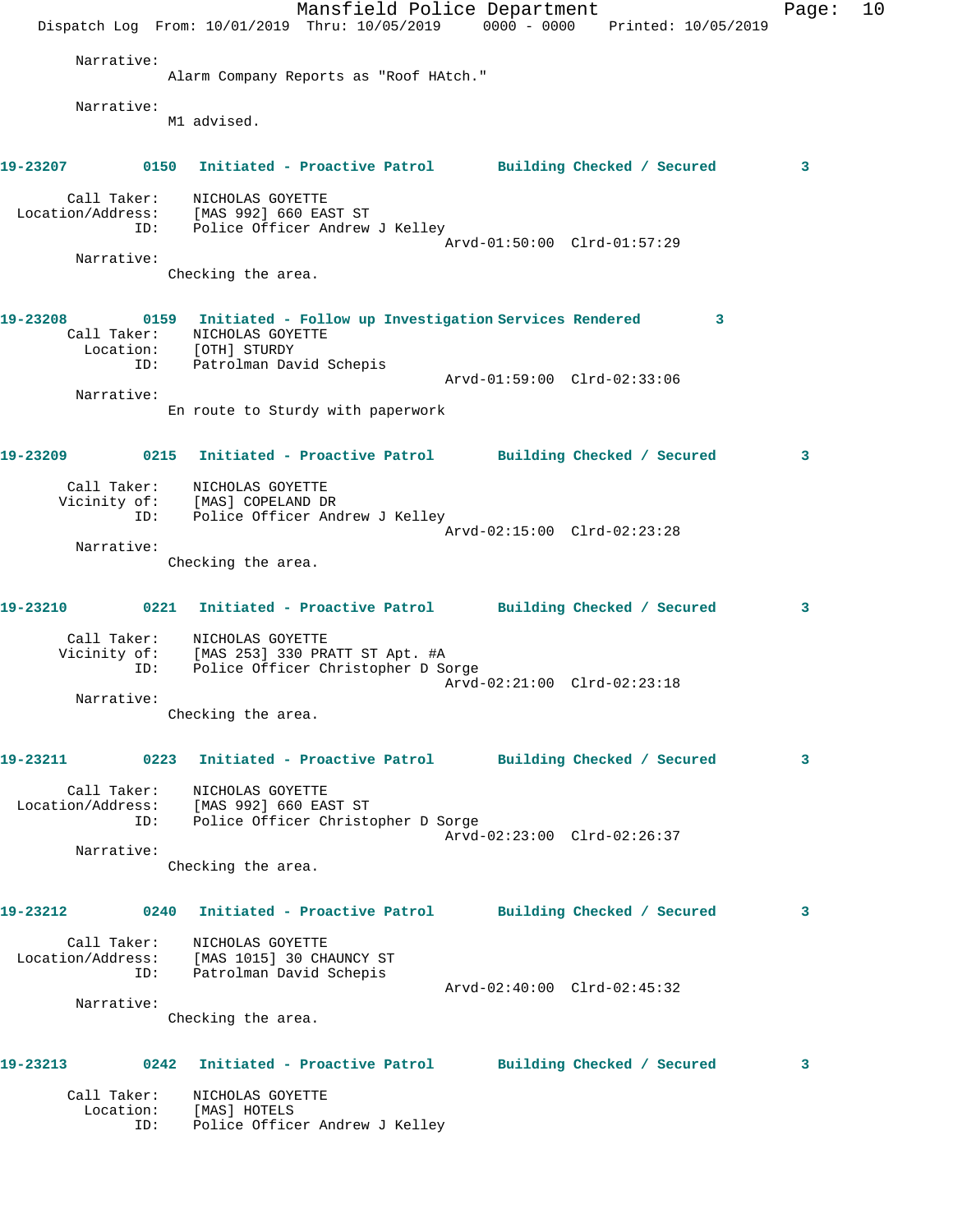Dispatch Log From: 10/01/2019 Thru: 10/05/2019 0000 - 0000 Printed: 10/05/2019

Arvd-02:42:00 Clrd-03:10:30

Narrative:

Checking the area of the hotels

**19-23214** 

Call Taker: DAVID SULLIVAN

Refer To Incident: 19FOX-1128-OF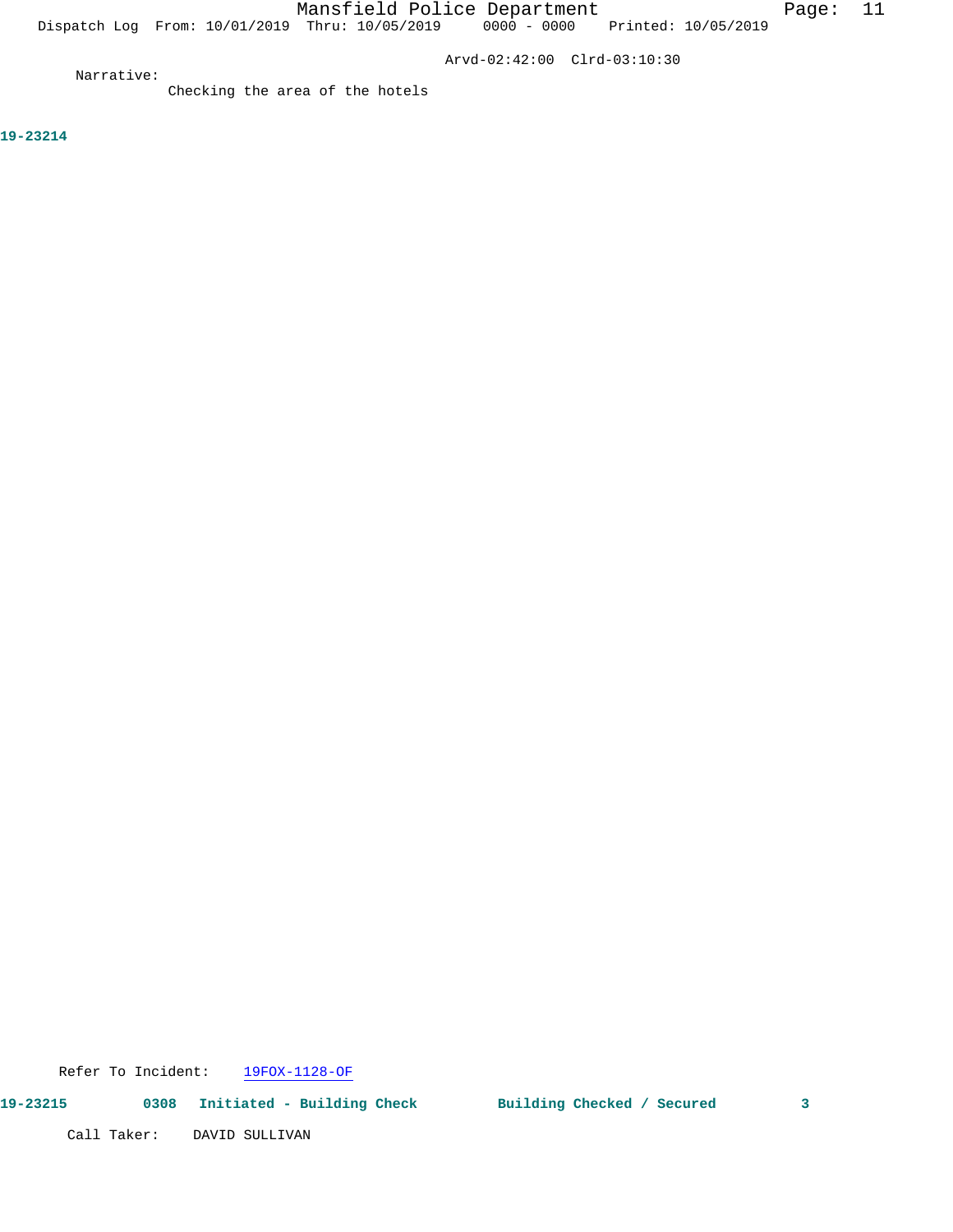Mansfield Police Department Page: 12 Dispatch Log From: 10/01/2019 Thru: 10/05/2019 0000 - 0000 Printed: 10/05/2019 Location/Address: [MAS 1002] 250 EAST ST Police Officer Christopher D Sorge Arvd-03:08:00 Clrd-03:11:57 **19-23216 0310 Initiated - Proactive Patrol Building Checked / Secured 3** Call Taker: NICHOLAS GOYETTE Location/Address: [MAS 907E] 390 WEST ST ID: Police Officer Andrew J Kelley Arvd-03:10:00 Clrd-03:14:48 Narrative: Checking the area. **19-23217 0314 Phone - Alarm - Burglar False / Accidental Alarm 1**  Call Taker: NICHOLAS GOYETTE Location/Address: [MAS 907D] 390 WEST ST Apt. #D ess: العامل المصدر مطالع<br>ID: Police Officer Andrew J Kelley<br>Disp-03:15:01 Disp-03:15:01 Arvd-03:15:02 Clrd-03:19:24 Narrative: Commercial burglary alarm zone: lobby left motion **19-23218 0449 911 - 911 Hang-ups & Verifications Confirmed misdial/Accdntl Call 2** Call Taker: GARIN EISELE Location/Address: [MAS H2652] 64 BIRD RD Patrolman David Schepis Disp-04:55:09 Arvd-05:02:08 Clrd-05:15:30 Narrative: accidentall 911 call back confirmed everything is ok. **19-23219 0454 911 - Suspicious Actv / Persn / Veh Arrest(s) Made 2**  Call Taker: DAVID SULLIVAN Vicinity of: [MAS] STEARNS AVE ID: Police Officer Christopher D Sorge Disp-04:56:04 Arvd-04:56:05 Clrd-06:18:32<br>ID: Police Officer Andrew J Kelley Police Officer Andrew J Kelley<br>Disp-04:56:08 Disp-04:56:08 Arvd-04:56:09 Clrd-05:37:26 ID: Sergeant Robert S Pierce Disp-04:56:11 Arvd-05:12:15 Clrd-06:18:33<br>Vehicle: GRY 2008 HOND CIVIC Req: PC MA 8MS857 VIN: 1HGFA16598L02 GRY 2008 HOND CIVIC Reg: PC MA 8MS857 VIN: 1HGFA16598L029640 Towed: For: Arrest By: Central Street Garage To: Central Street Garage Released To: CERQUEIRA On:  $10/04/2019 \text{ } \textcircled$  1532 CERQUEIRA On: 10/04/2019 @ 1532 Narrative: Caller reporting a male lying down in the roadway. During 911 call, male party is moving and there is a parked mv nearby. Narrative: Sgt. Pierce reports heading to the station to retrieve the pbt. Narrative: Sgt. Pierce requesting a tow. Central St notified. Ofc. Sorge en route to the station with one. Narrative: Central St on scene Narrative: See AR report for further Refer To Arrest: 19MAS-568-AR Arrest: LOMONTE, MICHAEL ANGELO<br>Address: 124 COCASSET ST FOXBO 124 COCASSET ST FOXBOROUGH, MA<br>32 Age: Charges: OUI-LIQUOR OR .08%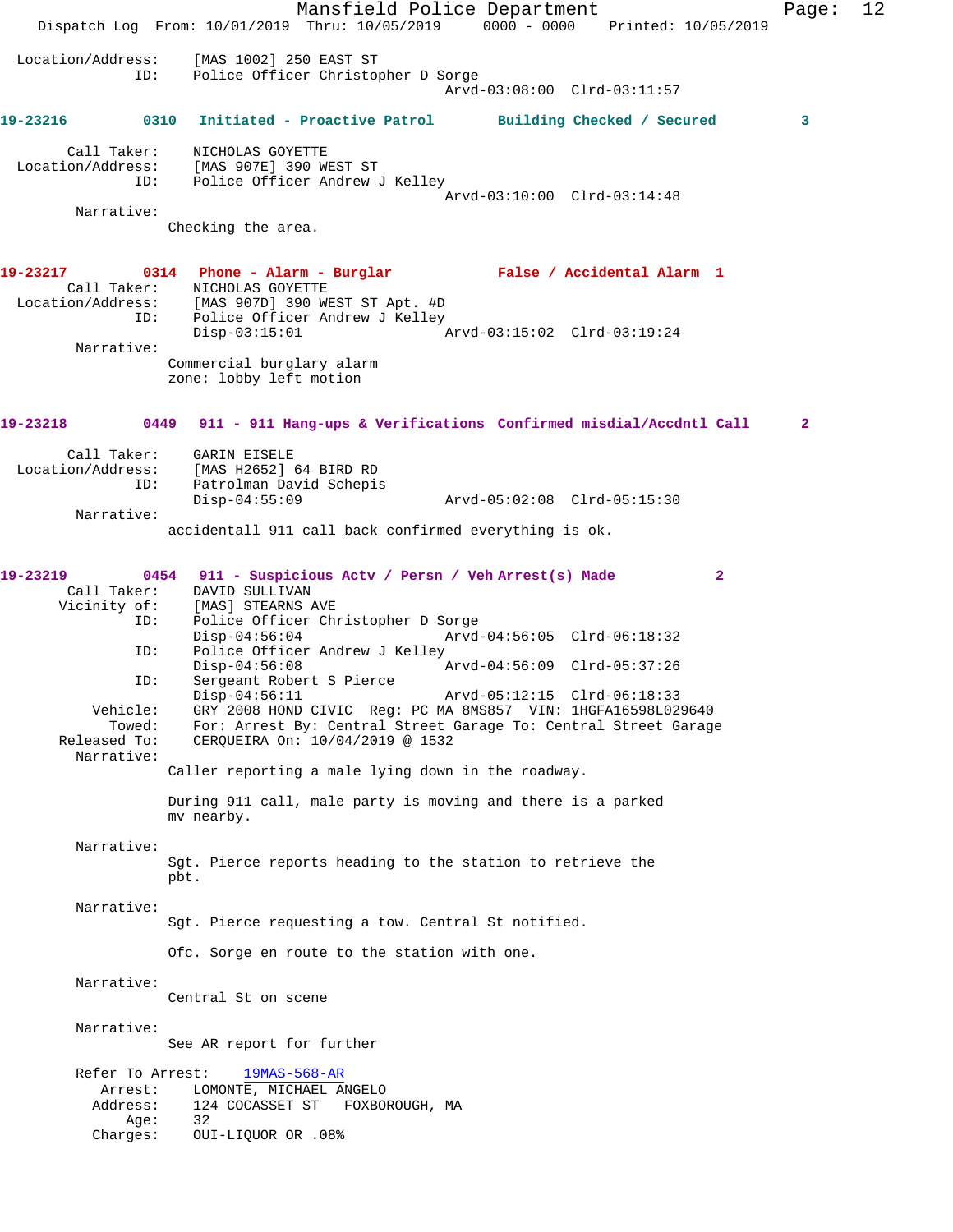Mansfield Police Department Fage: 13 Dispatch Log From: 10/01/2019 Thru: 10/05/2019 0000 - 0000 Printed: 10/05/2019 **19-23227 0716 Phone - Assist Fire Department Referred to Other Agency 3**  Call Taker: Kieran M Ruth Location/Address: [MAS] 241 NORTH MAIN ST ID: Police Officer Christopher D Sorge Disp-07:17:02 Clrd-07:17:49 ID: Police Officer Andrew J Kelley<br>Disp-07:17:46 Ar Disp-07:17:46 Arvd-07:20:47 Clrd-07:28:21 Narrative: Out to assist MFD with a smoke detector sounding, no smoke or fire **19-23228 0719 Initiated - Motor Veh Acc - No Injury Services Rendered 1**  Call Taker: Kieran M Ruth Location/Address: [MAS 330] 250 EAST ST ID: Detective Derek M McCune Arvd-07:19:00 Clrd-08:02:28 Vehicle: BLU 2010 HYUN ACCENT Reg: PC MA 8JD982 VIN: KMHCM3AC3AU179006 Vehicle: GRY 2012 MAZD 3 Reg: PC MA 244GH7 VIN: JM1BL1V84C1691634 Narrative: Out for a minor MVA in the parking lot **19-23231 0723 Phone - Erratic Oper MV / Road Rage Gone on Arrival 3**  Call Taker: PATRICK FEENEY Location/Address: [MAS] 314 COPELAND DR @ 298 CENTRAL ST ID: Sergeant Robert S Pierce Disp-07:27:26 Clrd-07:28:48 ID: Police Officer Andrew J Kelley<br>Disp-07:28:43 Arv Arvd-07:30:33 Clrd-07:35:00 Narrative: Caller reports that a m/v cut him off while on his bike and he crashed as a result. He would like to speak to an officer regarding the incident. Described the m/v as a smaller sedan, dark blue with CT. Narrative: Ofc. Kelley checked the area, no one found **19-23237 0828 Walk-In - Child Safety Seat Program Services Rendered 3**  Call Taker: Support Staff Matthew Todesco Location/Address: [MAS 451B] 500 EAST ST ID: Police Officer Nicole M Boldrighini Disp-08:29:32 Arvd-08:39:10 Clrd-08:50:48 Vehicle: GRY 2003 VOLK GOLF Reg: PC MA 9HK538 VIN: 9BWGK61J934065578 Vehicle: GRY 2011 TOYT UT HIGHLA Reg: PC MA 8SR917 VIN: 5TDZK3EH1BS044476 Narrative: Ofc. Boldirghini installing a child safety seat. **19-23240 0838 Radio - Assist Fire Department Services Rendered 3**  Call Taker: Kieran M Ruth Location/Address: [MAS 64D] 11 HAMPSHIRE ST ID: Police Officer Jay J Sparrow Disp-08:39:51 Clrd-08:49:14 Narrative: Out to assist MFD with a master box activation **19-23244 0903 Initiated - Proactive Patrol Building Checked / Secured 3** Call Taker: Kieran M Ruth Location/Address: [MAS] IAN KEATS DR ID: Police Officer Nicole M Boldrighini Arvd-09:03:00 Clrd-09:06:14 Narrative: Checking the area.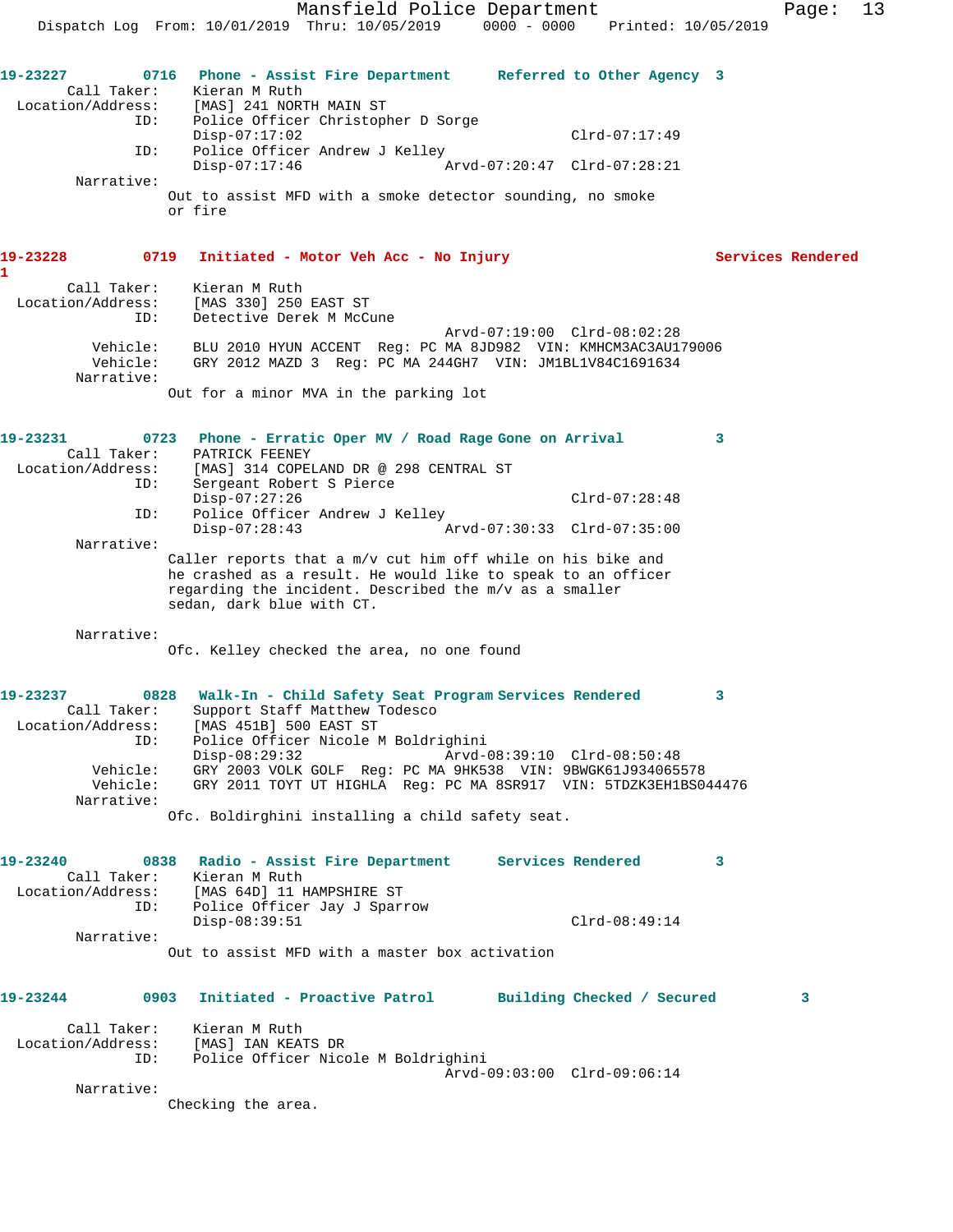Mansfield Police Department Fage: 14 Dispatch Log From: 10/01/2019 Thru: 10/05/2019 0000 - 0000 Printed: 10/05/2019 **19-23252 1006 Phone - Well Being Check Gone on Arrival 3**  Call Taker: Kieran M Ruth Location/Address: [MAS] COPELAND DR ID: Police Officer Jay J Sparrow Disp-10:08:22 Arvd-10:11:57 Clrd-10:22:29 ID: Police Officer John R Armstrong<br>Disp-10:08:26 Ar Disp-10:08:26 Arvd-10:10:53 Clrd-10:22:29 Narrative: Out for the report of a female in her 30's wearing a yellow shirt walking on the tracks Narrative: Units checking the area Narrative: Ofc. Armstrong checked up to the train station and saw no one on the tracks. Ofc Sparrow checked to K&D Auto and noticed a work crew on the tracks, no party matching the description. **19-23253 1006 Radio - School Officer Activity Incident Report 3**  Call Taker: CARLY MORIARTY Location/Address: [MAS 333] 245 EAST ST Refer To Incident: 19MAS-897-OF **19-23257 1042 Initiated - Proactive Patrol Building Checked / Secured 3** Call Taker: Kieran M Ruth Location/Address: [MAS 840] 280 SCHOOL ST ID: Police Officer Jay J Sparrow Arvd-10:42:00 Clrd-10:53:50 Narrative: Checking the area. **19-23258 1046 Initiated - Proactive Patrol Building Checked / Secured 3** Call Taker: Kieran M Ruth Location/Address: [MAS 847] RIVER ST ID: Police Officer John R Armstrong Arvd-10:46:00 Clrd-10:59:02 Narrative: Checking the area. **19-23260 1051 Initiated - Proactive Patrol Building Checked / Secured 3** Call Taker: Kieran M Ruth Location/Address: [MAS 982] 111 HOPE ST ID: Police Officer Nicole M Boldrighini Arvd-10:51:00 Clrd-10:57:15 Narrative: Checking the area. **19-23268 1200 911 - Well Being Check Spoken To 3**  Call Taker: PATRICK FEENEY Location/Address: [MAS] 163 FRANKLIN ST @ 1 DARBY DR ID: Police Officer Nicole M Boldrighini Disp-12:04:05 Arvd-12:06:40 Clrd-12:10:56 Narrative: Caller reports a landscape truck pulled over to the side of the road and the oper. appears to be out of the truck and sitting down and hunched over while leaning against a tree. Narrative: The party was taking a break **19-23273 1241 Phone - Alarm - Burglar False / Accidental Alarm 1**  Call Taker: APRIL LEHANE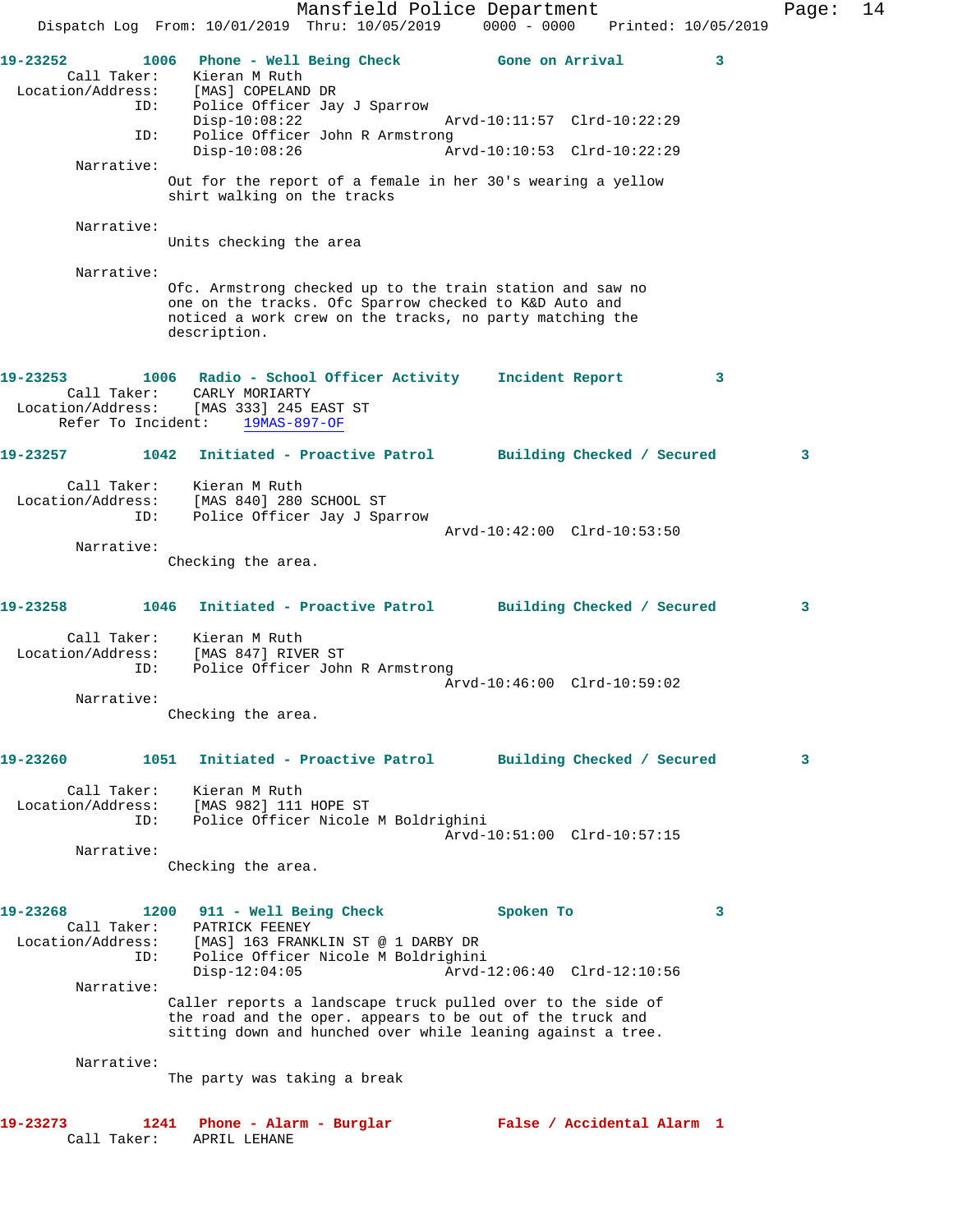Mansfield Police Department Fage: 15 Dispatch Log From: 10/01/2019 Thru: 10/05/2019 0000 - 0000 Printed: 10/05/2019 Location/Address: [MAS H3213] 97 OLD FARM RD Police Officer Jay J Sparrow<br>Disp-12:44:10 Disp-12:44:10 Arvd-12:47:09 Clrd-12:51:59 ID: Sergeant Thomas R Connor Disp-12:44:14 Clrd-12:50:22 Narrative: basement sliding door no contact with homeowner Narrative: Ofc. Sparrow reports a large turkey is pecking the slider **19-23276 1318 Initiated - Proactive Patrol Building Checked / Secured 3** Call Taker: Kieran M Ruth Location/Address: [MAS 840] 280 SCHOOL ST ID: Sergeant Thomas R Connor Arvd-13:18:00 Clrd-13:18:38 Narrative: Checking the area. **19-23279 1351 Initiated - Assist Non-Govrnmnt Agency Services Rendered 3**  Call Taker: APRIL LEHANE Location/Address: [MAS 1002] 250 EAST ST ID: Police Officer Nicole M Boldrighini Arvd-13:51:00 Clrd-13:51:00 Narrative: out with the buses **19-23280 1351 Initiated - Community Policing Services Rendered 3**  Call Taker: Kieran M Ruth Location/Address: [MAS 1002] 250 EAST ST ID: Police Officer Nicole M Boldrighini Arvd-13:51:00 Clrd-13:58:41 Narrative: Out with the buses **19-23286 1423 Phone - Motor Veh Acc - No Injury Services Rendered 1**  Call Taker: Kieran M Ruth Vicinity of: [MAS] 160 NORTH MAIN ST ID: Police Officer John R Armstrong<br>Disp-14:25:05 Ar Disp-14:25:05 Arvd-14:25:49 Clrd-14:42:17 ID: Police Officer David W Kinahan Disp-14:25:12 Arvd-14:29:32 Clrd-14:42:22 Vehicle: GRY 2010 HYUN UT TUCSON Reg: PAR MA G973 VIN: KM8JT3AC1AU079433 Vehicle: WHI 2017 ISU NQR Reg: CO MA S83124 VIN: JALE5W165H7900066 Narrative: Out for a minor MVA Narrative: Paper exchange **19-23287 1429 911 - Assist Fire Department Transported to Hospital 3**  Call Taker: PATRICK FEENEY Location/Address: [MAS H5197] 43 DEAN ST<br>ID: Police Officer Jay J Sp Police Officer Jay J Sparrow Disp-14:33:45 Arvd-14:38:45 Clrd-14:55:50 **19-23297 1554 Initiated - School Officer Activity Services Rendered 3**  Call Taker: Kieran M Ruth Location/Address: [MAS 331] 255 EAST ST ID: Detective Kenneth E Wright Arvd-15:54:00 Clrd-16:04:49 Narrative: MS1 assisting with an issue regarding a student.

Narrative: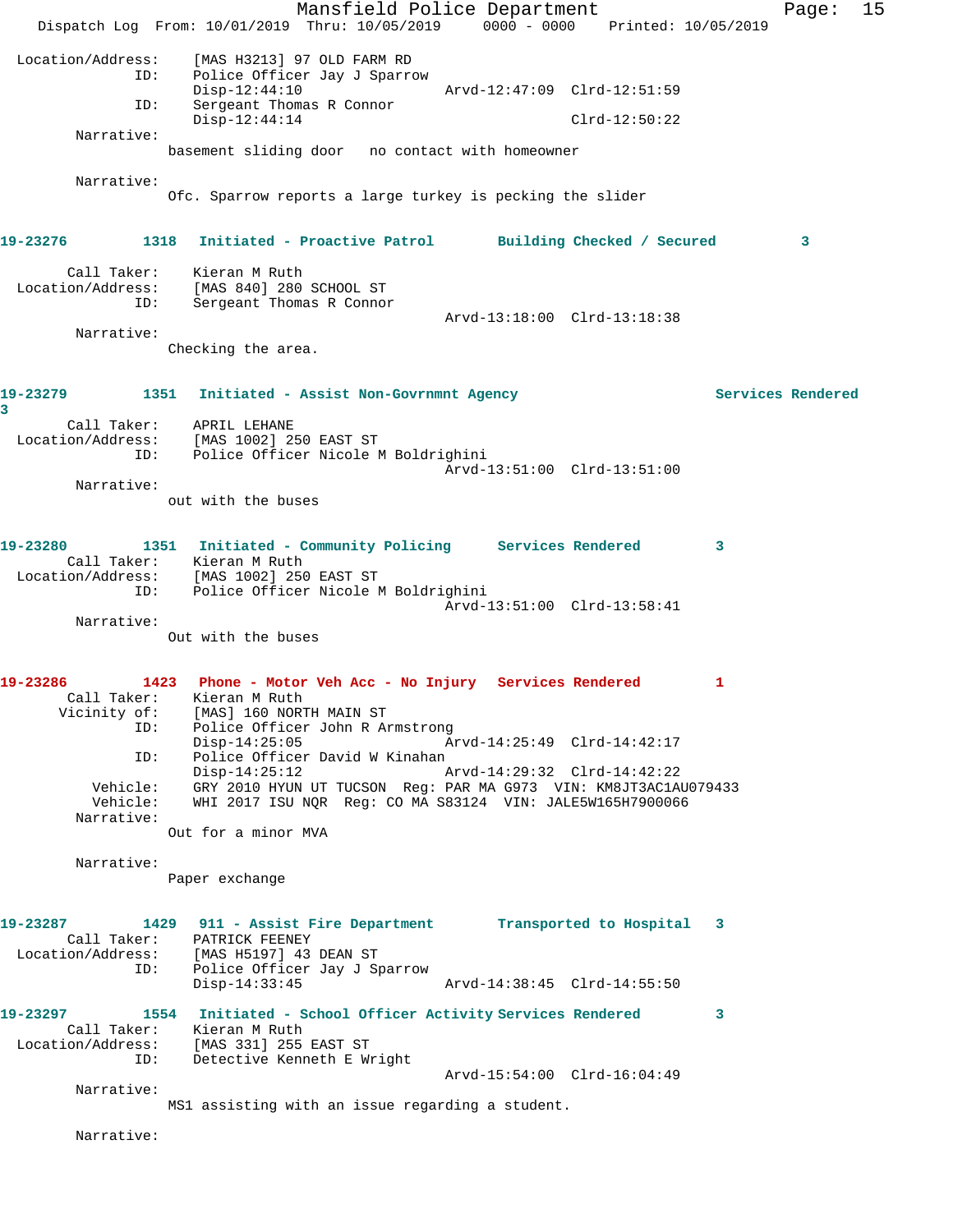| 19-23299          |            | 1614 911 - Suspicious Actv / Persn / Veh Field Interrogation |  |
|-------------------|------------|--------------------------------------------------------------|--|
|                   |            | Call Taker: Kieran M Ruth                                    |  |
| Location/Address: |            |                                                              |  |
|                   | TD:        | Police Officer David M Sennott                               |  |
|                   |            | Arvd-16:22:14 Clrd-16:40:32<br>Disp-16:17:44                 |  |
|                   |            | Police Officer Michael N Fenore                              |  |
|                   | Narrative: |                                                              |  |

## Refer To Field Int: 19MAS-49-FI

| 19-23301          |             | 1652 911 - Assist Fire Department         |                                        | Referred to Other Agency 3  |  |  |
|-------------------|-------------|-------------------------------------------|----------------------------------------|-----------------------------|--|--|
|                   | Call Taker: | Kieran M Ruth                             |                                        |                             |  |  |
| Location/Address: |             |                                           | [MAS 840D130] 280 SCHOOL ST Apt. #D130 |                             |  |  |
|                   | ID:         |                                           | Police Officer Joshua S Ellender       |                             |  |  |
|                   |             | Disp-16:53:18                             |                                        | Arvd-16:54:24 Clrd-17:06:02 |  |  |
|                   | Narrative:  |                                           |                                        |                             |  |  |
|                   |             | Assist fire with a master box activation. |                                        |                             |  |  |

**19-23304 1710 Phone - Motor Veh Acc - No Injury Accident Report 1**  Call Taker: Kieran M Ruth<br>Location/Address: [MAS] 15 WEST [MAS] 15 WEST ST @ 2 NORTH MAIN ST

ID: Police Officer Nicole P Newport<br>Disp-17:11:03 Disp-17:11:03 Arvd-17:13:41 Clrd-17:38:58<br>ID: Police Officer Joshua S Ellender Police Officer Joshua S Ellender<br>Disp-17:11:03 Arv Disp-17:11:03 Arvd-17:12:02 Clrd-17:12:19<br>ID: Police Officer William C Trudell Police Officer William C Trudell Disp-17:11:59 Arvd-17:12:48 Clrd-17:38:27<br>Vehicle: GRY 2019 CHEV TAHOE Req: PAS MA IC88NH VIN: 1GNSKBKC4KR1 GRY 2019 CHEV TAHOE Reg: PAS MA IC88NH VIN: 1GNSKBKC4KR117186 Vehicle: GRY 2015 KIA FORTE Reg: PC MA 4AN772 VIN: KNAFX5A86F5313988 For: Accident By: Central Street Garage To: Central Street Garage

Out for the report of a minor MVA

Narrative:

Narrative:

Central St on scene

 Narrative: Citation issued for failure to yield

Refer To Accident: 19MAS-373-AC

## **19-23305 1713 Walk-In - Harass. Electronic Communicat Spoken To 3**

| Call Taker:       | Support Staff Katherine Gillis                                                                               |                             |  |
|-------------------|--------------------------------------------------------------------------------------------------------------|-----------------------------|--|
| Location/Address: | [MAS H4534] 299 ELM TER                                                                                      |                             |  |
| ID:               | Police Officer Joshua S Ellender                                                                             |                             |  |
|                   | Disp-17:17:24                                                                                                | Arvd-17:33:12 Clrd-17:47:30 |  |
| Narrative:        |                                                                                                              |                             |  |
|                   | RP into the lobby to report disturbing facebook message he<br>recieved. Would like to speak with an officer. |                             |  |

Narrative:

The harassment through a Facebook video, the video has been taken off Facebook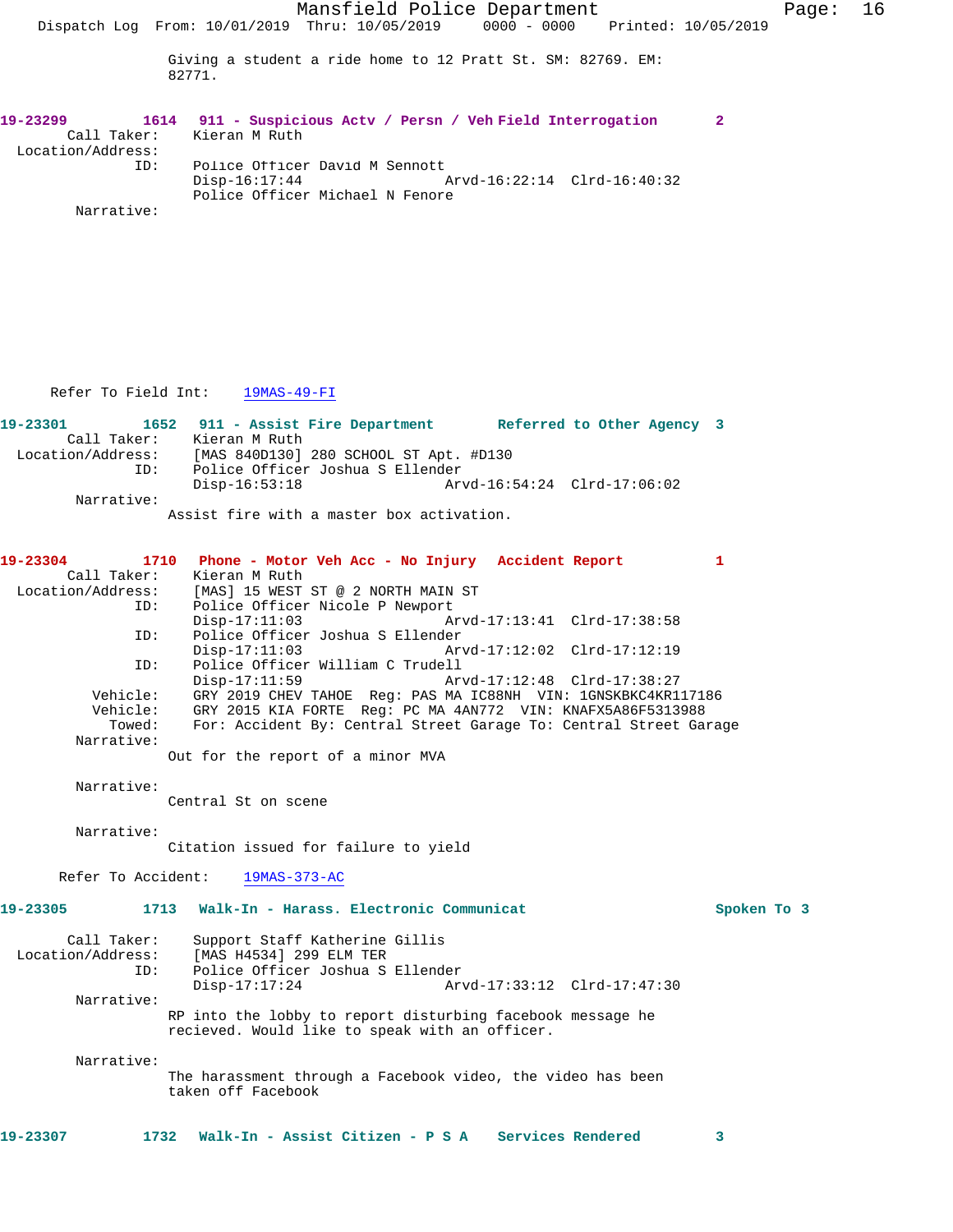Mansfield Police Department Fage: 17 Dispatch Log From: 10/01/2019 Thru: 10/05/2019 0000 - 0000 Printed: 10/05/2019 Call Taker: Support Staff Katherine Gillis Location/Address: Police Officer Joshua S Ellender Disp-17:47:52 Arvd-17:47:55 Clrd-18:02:21 Narrative: **19-23308 1750 Phone - Assist Fire Department Services Rendered 3**  Call Taker: APRIL LEHANE Location/Address: [MAS 802A] 428 ELM ST Narrative: assist with lockout **19-23309 1751 Phone - Assist Fire Department Referred to Other Agency 3**  Call Taker: Kieran M Ruth Location/Address: [MAS 802A] 428 ELM ST ID: Police Officer Jay J Sparrow Disp-17:52:46 Arvd-18:04:11 Clrd-18:09:50 Narrative: Out to assist MFD with a vehicle lock-out **19-23310 1758 Initiated - Community Policing Services Rendered 3**  Call Taker: Kieran M Ruth Location/Address: [MAS 333] 245 EAST ST ID: Police Officer William C Trudell Arvd-17:58:00 Clrd-18:37:20 Narrative: Community policing **19-23313 1830 Phone - Well Being Check Investigated - No Report 3**  Call Taker: PATRICK FEENEY Vicinity of: [MAS 857] 590 ELM ST ID: Police Officer Jay J Sparrow Disp-18:34:01 Arvd-18:47:27 Clrd-18:47:29 Narrative: Caller reports a male party that was leaning up against a rock in the area, was 1st observed at approx 1200 hrs. Just saw him in the same position at approx 1820. Narrative: Area Chewcked Negative **19-23314 1906 911 - 911 Hang-ups & Verifications Services Rendered 2**  Call Taker: DAVID SULLIVAN Location/Address: [MAS 942C] 10 CONNORS AVE Apt. #A102 ID: Police Officer Jay J Sparrow Disp-19:09:20 Arvd-19:13:04 Clrd-19:18:16 Narrative: Accidental Open Line 911. Narrative: Confirmed Accidental. **19-23315 1910 Phone - Assist Fire Department Services Rendered 3**  Call Taker: NICHOLAS GOYETTE Location/Address: [MAS H1868] 44 JEWELL ST ID: Police Officer Joshua S Ellender Disp-19:12:40 Arvd-19:18:01 Clrd-19:19:04 Narrative: Out to assist MFD with a Fire Alarm activation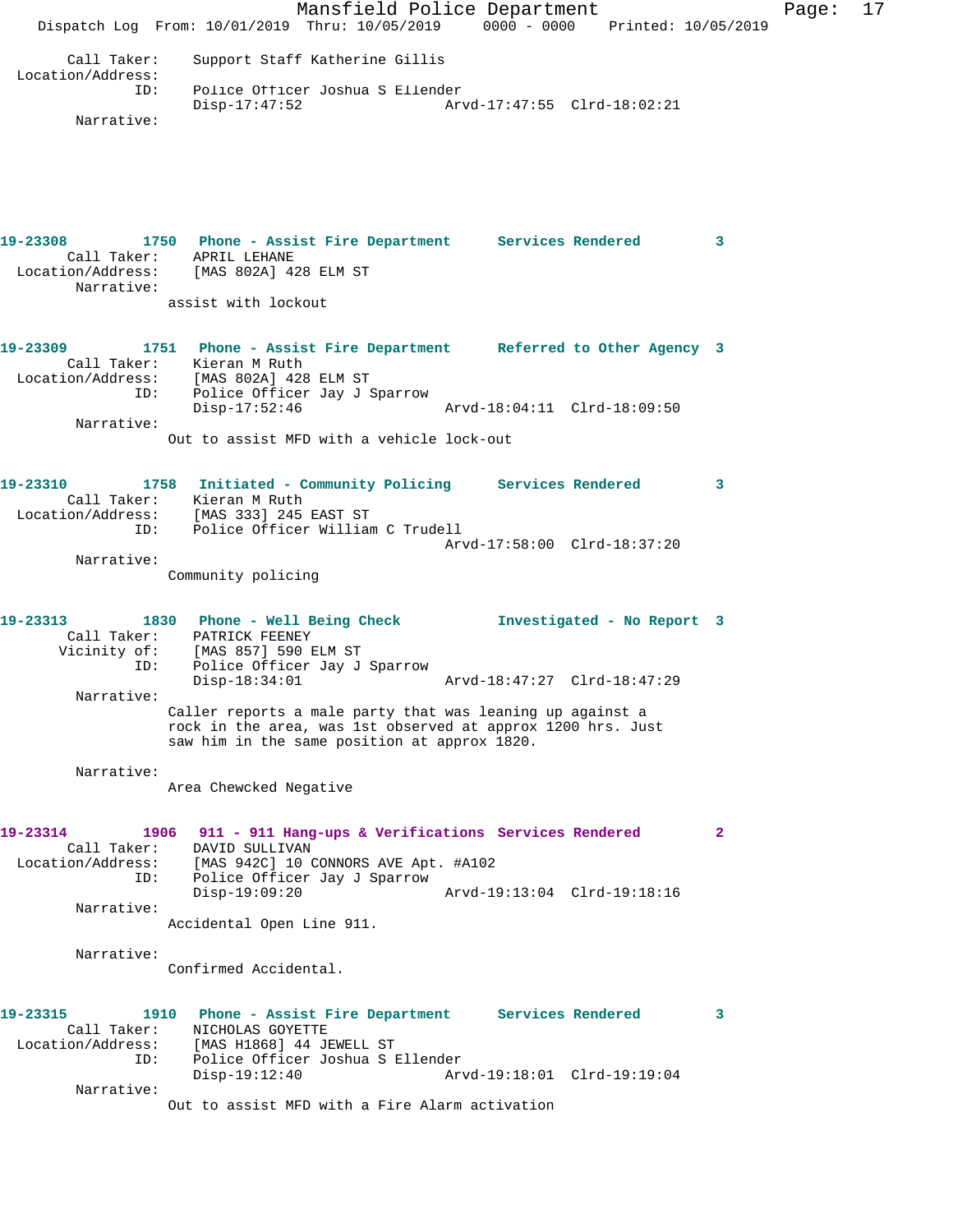Mansfield Police Department Page: 18 Dispatch Log From: 10/01/2019 Thru: 10/05/2019 0000 - 0000 Printed: 10/05/2019 **19-23316 1927 Phone - 911 Hang-ups & Verifications Unfounded/Unverifed 2**  Call Taker: NICHOLAS GOYETTE Location/Address: [MAS] 777 WEST ST @ 100 HAMPSHIRE ST ID: Police Officer Joshua S Ellender Disp-19:29:13 Arvd-19:29:28 Clrd-19:30:37 Narrative: Out for a 911 misdial in the area Narrative: Nothing Found in the Area. **19-23317 1930 Initiated - Selective Enforcement/RADAR Services Rendered 3**  Call Taker: DAVID SULLIVAN Vicinity of: [MAS 1019] 792 WEST ST ID: Police Officer Joshua S Ellender Arvd-19:30:00 Clrd-20:08:19 **19-23318 1937 Walk-In - Larceny - Value Unknown Investigated - Report Taken 2** Call Taker: Support Staff Katherine Gillis Location/Address: [MAS 900D] 242 CHAUNCY ST Apt. #4 ID: Police Officer Nicole P Newport Disp-19:42:45 Arvd-19:58:21 Clrd-20:08:04 Narrative: RP into the lobby to report that a check was stolen from her business. Would like to speak with an officer. Refer To Incident: 19MAS-898-OF **19-23320 2004 Phone - 911 Hang-ups & Verifications Investigated - No Report 2**  Call Taker: DAVID SULLIVAN Location/Address: [MAS H5451] 484 FRUIT ST ID: Police Officer Nicole P Newport Disp-20:08:40 Arvd-20:15:15 Clrd-20:18:15 Narrative: 911 Hang Up No Problems FOund. **19-23322 2035 Initiated - Building Check Services Rendered 3**  Call Taker: DAVID SULLIVAN Location/Address: [MAS 2] 60 FORBES BLVD ESS: IPHO 2, 30 ISSENCERT JOSHUA S Ellender Arvd-20:35:00 Clrd-20:40:15 **19-23324 2040 Initiated - Building Check Services Rendered 3**  Call Taker: DAVID SULLIVAN Location/Address: [MAS 4] 31 HAMPSHIRE ST ID: Police Officer Joshua S Ellender Arvd-20:40:00 Clrd-20:43:15 **19-23325 2104 911 - Assist Fire Department Services Rendered 3**  Call Taker: DAVID SULLIVAN Location/Address: [MAS 1019] 792 WEST ST Apt. #C106 ID: Police Officer Joshua S Ellender<br>Disp-21:04:42 Arv Disp-21:04:42 Arvd-21:09:28 Clrd-21:19:40 **19-23327 2119 Walk-In - Suspicious Actv / Persn / Veh Investigated - No Report 2**  Call Taker: Support Staff Katherine Gillis Location/Address: [MAS 416] 26 EDGEWOOD ST ID: Police Officer William C Trudell Disp-21:24:00 Arvd-21:26:26 Clrd-21:33:43 ID: Police Officer Joshua S Ellender Disp-21:24:04 Clrd-21:33:40 Vehicle: GRY 2016 CHEV MALIBU Reg: PC MA 949MP3 VIN: 1G1ZH5SX9GF329206 Narrative: RP into the lobby to report two suspicious people sitting on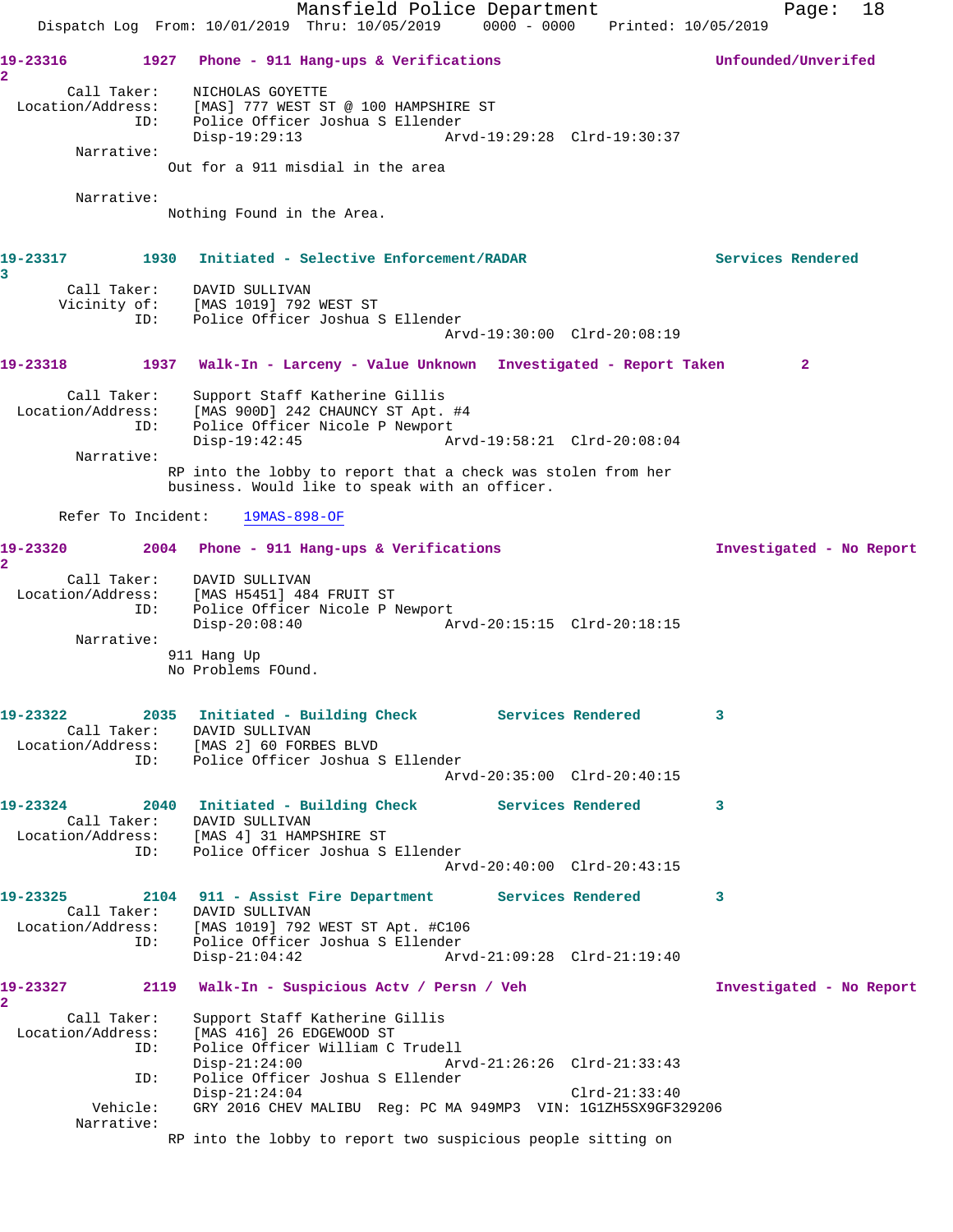Mansfield Police Department Fage: 19 Dispatch Log From: 10/01/2019 Thru: 10/05/2019 0000 - 0000 Printed: 10/05/2019 a blanket in church parking lot. Ofc. Trudell spoke with RP and is going to check out area. Narrative: Male and Female eating. No Problems. **19-23328 2134 Initiated - Disabled Motor Vehicle Services Rendered 3**  Call Taker: DAVID SULLIVAN Vicinity of: [MAS 189A] 5 HAMPSHIRE ST Apt. #DR ID: Police Officer Joshua S Ellender Arvd-21:34:00 Clrd-21:36:03 Vehicle: BLK 2018 NISS ALTIMA Reg: PC MA 866RK3 VIN: 1N4AL3AP5JC211662 Narrative: Unoccupied DMV. No One in the Area. **19-23329 2154 Initiated - Suspicious Actv / Persn / Veh Spoken To 2** Call Taker: DAVID SULLIVAN Vicinity of: [MAS] 318 ELM ST @ 315 ELM TER ID: Police Officer Joshua S Ellender Arvd-21:54:00 Clrd-21:57:08 Narrative: Officer out with two parties. Narrative: Bicycle Riders with No Lights on the Bikes. **19-23330 2200 Initiated - Building Check Services Rendered 3**  Call Taker: DAVID SULLIVAN Location/Address: [MAS 280] 440 FORBES BLVD ID: Police Officer Joshua S Ellender Arvd-22:00:00 Clrd-22:15:44 **19-23331 2216 Phone - Suspicious Actv / Persn / Veh Unfounded/Unverifed 2**  Call Taker: DAVID SULLIVAN Location/Address: [MAS 12] 250 EAST ST ID: Police Officer Joshua S Ellender Disp-22:18:02 Arvd-22:23:19 Clrd-22:24:21 Narrative: R/p just leaving the school saw a susp Saturn Ion North Carolina Plates. Occupied by a male party. Narrative: Not Located. **For Date: 10/03/2019 - Thursday 19-23341 0142 Initiated - Building Check Services Rendered 3**  Call Taker: DAVID SULLIVAN Location/Address: [MAS 1015] 30 CHAUNCY ST ID: Police Officer Donald MacLean Arvd-01:42:00 Clrd-01:50:15 **19-23342 0143 Initiated - Building Check Services Rendered 3**  Call Taker: DAVID SULLIVAN Location/Address: [MAS 907E] 390 WEST ST ID: Patrolman David Schepis Arvd-01:43:00 Clrd-01:44:44 **19-23343 0146 Initiated - Building Check Services Rendered 3**  Call Taker: DAVID SULLIVAN Location/Address: [MAS 992] 660 EAST ST ID: Police Officer Andrew J Kelley Arvd-01:46:00 Clrd-01:49:14 **19-23345 0149 Initiated - Motor Vehicle Stop Citation / Warning Issued 3**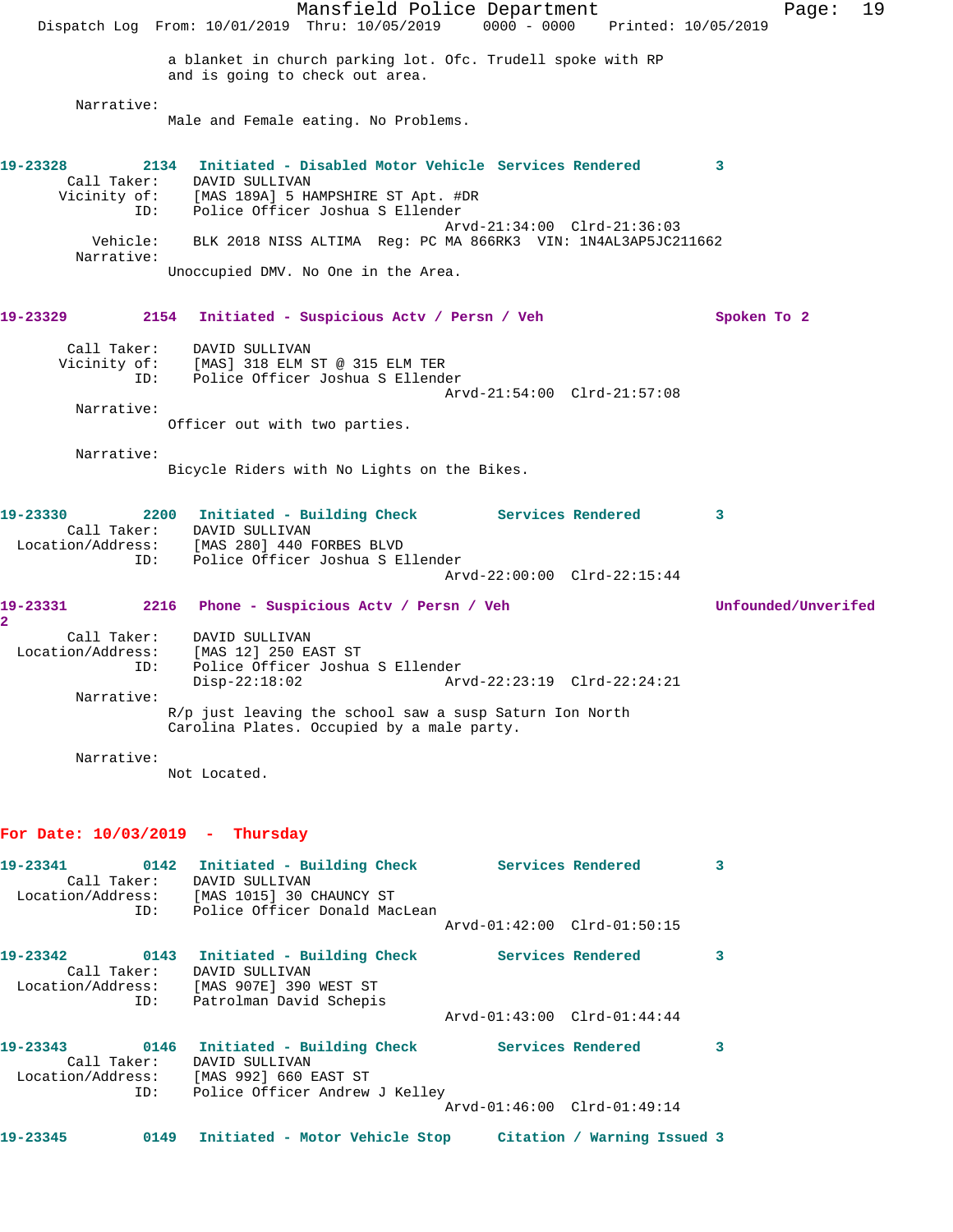Mansfield Police Department Fage: 20 Dispatch Log From: 10/01/2019 Thru: 10/05/2019 0000 - 0000 Printed: 10/05/2019 Call Taker: DAVID SULLIVAN Vicinity of: [MAS 253] 444 PRATT ST A @ 458 EAST ST ID: Police Officer Andrew J Kelley Arvd-01:49:00 Clrd-01:56:45 ID: Police Officer Donald MacLean<br>Disp-01:50:25 Disp-01:50:25 Arvd-01:56:22 Clrd-01:56:25 Vehicle: GRY 1998 ACUR INTEGR Reg: PC MA 32V150 VIN: JH4DC4458WS012737 **19-23347 0152 Initiated - Proactive Patrol Building Checked / Secured 3** Call Taker: NICHOLAS GOYETTE Vicinity of: [MAS 253] 330 PRATT ST Apt. #A ID: Police Officer Christopher D Sorge Arvd-01:52:00 Clrd-02:02:50 Narrative: Checking the area. **19-23348 0202 Initiated - Proactive Patrol Services Rendered 3**  Call Taker: NICHOLAS GOYETTE Location/Address: [MAS 1002] 250 EAST ST ID: Police Officer Christopher D Sorge Arvd-02:02:00 Clrd-02:11:37 Narrative: Checking the area. **19-23349 0215 Initiated - Building Check Services Rendered 3**  Call Taker: DAVID SULLIVAN Location/Address: [MAS 834] 261 CHAUNCY ST ID: Police Officer Andrew J Kelley Arvd-02:15:00 Clrd-02:18:16 **19-23350 0215 Initiated - Building Check Services Rendered 3**  Call Taker: DAVID SULLIVAN Location/Address: [MAS 814] 50 WEST CHURCH ST ID: Police Officer Donald MacLean Arvd-02:15:00 Clrd-02:22:40 **19-23351 0229 Initiated - Building Check Services Rendered 3**  Call Taker: DAVID SULLIVAN Location/Address: [MAS 982] 111 HOPE ST ID: Police Officer Christopher D Sorge Arvd-02:29:00 Clrd-02:32:06 **19-23352 0229 Initiated - Building Check Services Rendered 3**  Call Taker: DAVID SULLIVAN Location/Address: [MAS 840] 280 SCHOOL ST ID: Patrolman David Schepis Arvd-02:29:00 Clrd-02:42:26 19-23353 **10235 1918** 19-23353 **11** O235 **Initiated** - Suspicious Actv / Persn / Veh Services Rendered **2**  Call Taker: DAVID SULLIVAN Vicinity of: [MAS 189A] 5 HAMPSHIRE ST Apt. #DR ID: Police Officer Donald MacLean Arvd-02:35:00 Clrd-02:42:13 ID: Police Officer Andrew J Kelley<br>Disp-02:36:31 Disp-02:36:31 Arvd-02:37:25 Clrd-02:42:10 **19-23356 0318 Initiated - Building Check Services Rendered 3**  Call Taker: DAVID SULLIVAN Location/Address: [MAS 304B] 1 MANSFIELD AVE ID: Police Officer Andrew J Kelley Arvd-03:18:00 Clrd-03:33:20 **19-23358 0336 911 - Assist Fire Department Services Rendered 3**  Call Taker: DAVID SULLIVAN Location/Address: [MAS] 25 COBB ST Apt. #L151 ID: Police Officer Christopher D Sorge Disp-03:37:57 Arvd-03:43:32 Clrd-03:50:18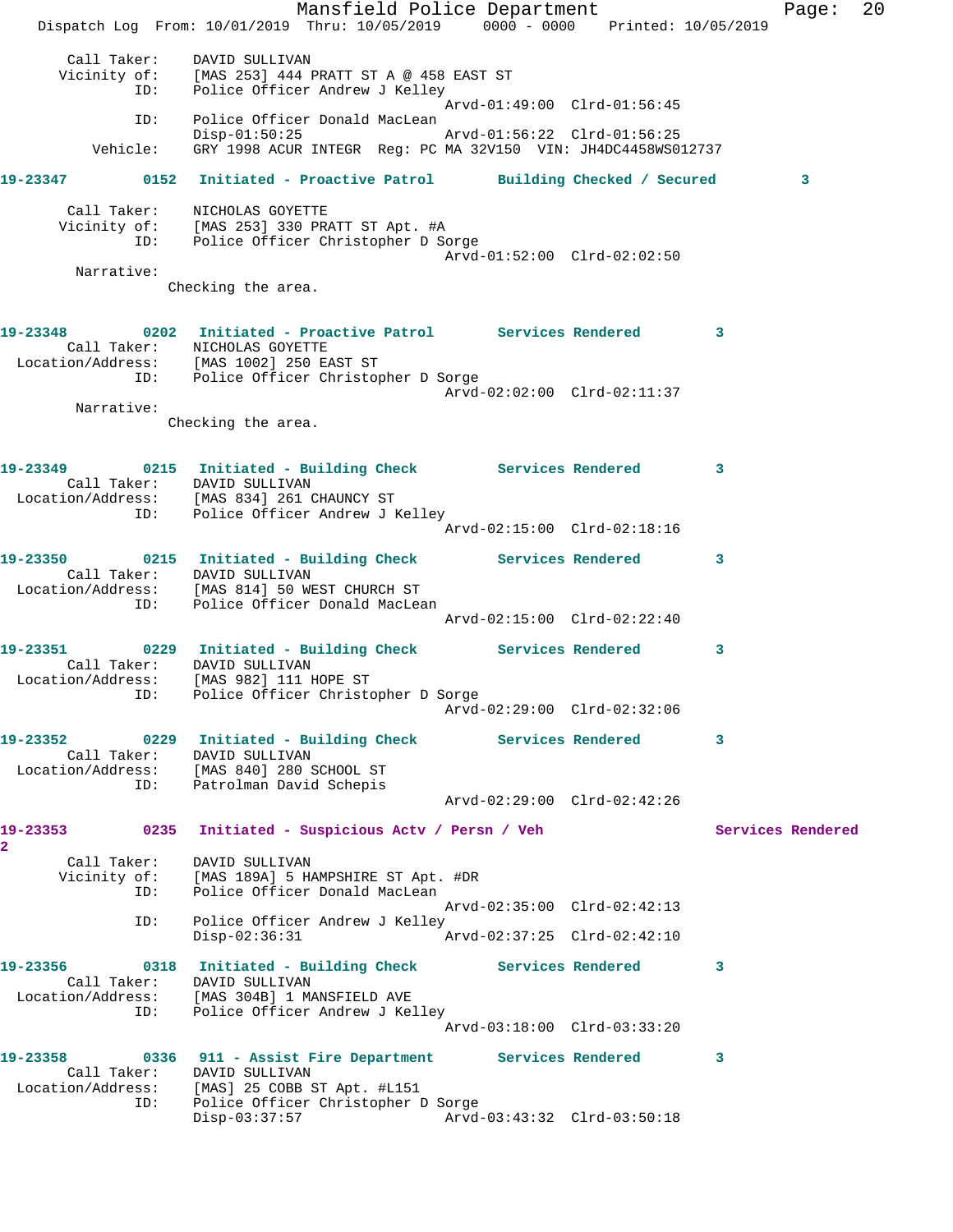Mansfield Police Department Page: 21 Dispatch Log From: 10/01/2019 Thru: 10/05/2019 0000 - 0000 Printed: 10/05/2019 **19-23359 0512 Phone - Assist Fire Department Assisted Party 3**  Call Taker: NICHOLAS GOYETTE Location/Address: [MAS H4373] 19 OLD STABLE DR ID: Police Officer Christopher D Sorge Disp-05:15:08 Arvd-05:19:01 Clrd-05:34:08 Narrative: Out to assist MFD **19-23361 0653 Initiated - Traffic Enforcement / Activity Citation / Warning Issued 2**  Call Taker: APRIL LEHANE Location/Address: [MAS] 99 COPELAND DR @ 235 CHAUNCY ST ID: Police Officer Andrew J Kelley Arvd-06:53:00 Clrd-07:12:29 Vehicle: GRY 2002 CHEV PK SILVER Reg: PC MA 8MW963 VIN: 1GCEC14W12Z271178 Narrative: Ofc Kelley on traffic enforcement Narrative: clear- one citation **19-23368 0711 911 - Suspicious Actv / Persn / Veh Spoken To 2**  Call Taker: JAMES VIERA Vicinity of: [MAS] 11 WINTHROP AVE ID: Police Officer Donald MacLean Disp-07:12:32 Arvd-07:18:31 Clrd-07:19:05 Narrative: Caller reports ongoing issue with trucks parking in the lot across the street. Narrative: Ofc MacLean spoke with the operator. He is making a delivery and will be leaving in 2 minutes **19-23373 0821 Phone - Motor Veh Acc - No Injury Accident Report 1**  Call Taker: CARLY MORIARTY Location/Address: [MAS] 614 MAPLE ST @ 12 BIRD RD ID: Police Officer David W Kinahan Disp-08:21:25 Arvd-08:26:40 Clrd-08:54:17 ID: Police Officer Gregg S Kennedy Disp-08:21:30 Arvd-08:26:38 Clrd-08:54:17 Vehicle: BRO 2011 HYUN SONATA Reg: PC MA 1BBN38 VIN: 5NPEB4AC2BH227955 Towed: For: Accident By: Central Street Garage To: Central Street Garage Vehicle: BLK 2003 FORD UT EXPLOR Reg: PC MA 7XR359 VIN: 1FMZU72KX3UB86853 Narrative: Mva no pi reported Narrative: Central ST called for tow Refer To Accident: 19MAS-374-AC **19-23376 0851 Initiated - Child Safety Seat Program Services Rendered 3**  Call Taker: APRIL LEHANE Location/Address: [MAS 451B] 500 EAST ST ID: Detective Derek M McCune Arvd-08:51:00 Clrd-08:52:32 Vehicle: WHI 2015 LNDR UT RANGE Reg: PC MA 8NX119 VIN: SALVP2BG7FH014133 Narrative: Ofc. McCune installing a child safety seat. Narrative: one seat installed **19-23380 0939 Initiated - Traffic Enforcement / Activity Citation / Warning Issued 2** 

Call Taker: APRIL LEHANE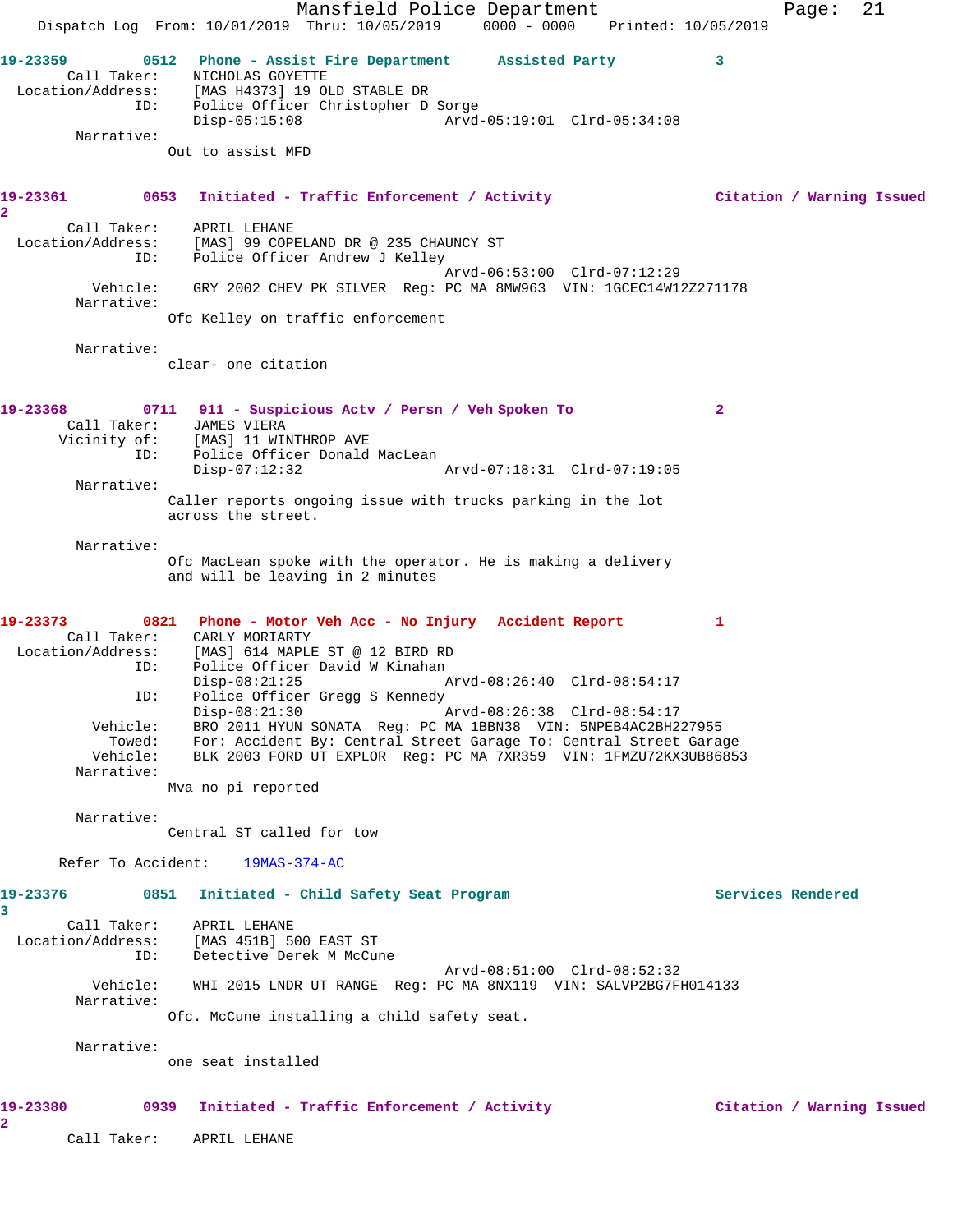Mansfield Police Department Page: 22 Dispatch Log From: 10/01/2019 Thru: 10/05/2019 0000 - 0000 Printed: 10/05/2019 Location/Address: [MAS] 79 NORTH MAIN ST @ 14 COURT ST ID: Police Officer Matthew A Souza Arvd-09:39:00 Clrd-10:23:47 Vehicle: GRY 2014 JEEP CHEROK Reg: PAR MA 961Y VIN: 1C4PJMCB7EW183689 Vehicle: GRY 2007 MERZ C280 Reg: PC MA 3BXL20 VIN: WDBRF92H07F890261 Narrative: Ofc Souza on radar Narrative: Alerted to a parking violation at Webb Place Parking Ticket issued **19-23381 0941 911 - Alarm - Burglar False / Accidental Alarm 1**  Call Taker: JAMES VIERA Location/Address: [MAS] 17 GILBERT ST ID: Police Officer John R Armstrong Disp-09:43:07 Arvd-09:47:25 Clrd-09:54:57 Narrative: Caller requesting an officer to check residence. He got an alert that his alarm is going off. He advised his son is also enroute. Narrative: clear- building is secured **19-23383 1003 Initiated - Motor Vehicle Stop Verbal Warning 3**  Call Taker: APRIL LEHANE Vicinity of: [MAS 1019] 792 WEST ST ID: Police Officer John R Armstrong Arvd-10:03:00 Clrd-10:11:32 Vehicle: GRY 2015 INFI QX60 Reg: PC MA 465WH5 VIN: 5N1AL0MM4FC559580 Narrative: renewed online **19-23384 1004 Initiated - Proactive Patrol Building Checked / Secured 3** Call Taker: APRIL LEHANE Location/Address: [MAS] IAN KEATS DR ID: Police Officer Gregg S Kennedy Arvd-10:04:00 Clrd-10:09:14 **19-23386 1015 Initiated - Traffic Enforcement / Activity Citation / Warning Issued 2**  Call Taker: APRIL LEHANE Location/Address: [MAS 1002] 250 EAST ST ID: Police Officer Gregg S Kennedy Arvd-10:15:00 Clrd-10:53:46<br>Vehicle: 2008 SONATA Reg: PC RI AR583 VIN: 5NPET46C58H388525 2008 SONATA Reg: PC RI AR583 VIN: 5NPET46C58H388525 Narrative: Ofc Kennedy on radar Narrative: citation issued **19-23387 1025 911 - Assist Fire Department Services Rendered 3**  Call Taker: CARLY MORIARTY Location/Address: [MAS H4348] 39 LANTERN LN ID: Police Officer John R Armstrong Disp-10:28:00 Arvd-10:34:38 Clrd-10:34:40 Narrative: Assist the fd with a smoke detector sounding **19-23388 1026 Initiated - Proactive Patrol Building Checked / Secured 3** Call Taker: CARLY MORIARTY Location/Address: [MAS 441] 29 DEAN ST ID: Police Officer Matthew A Souza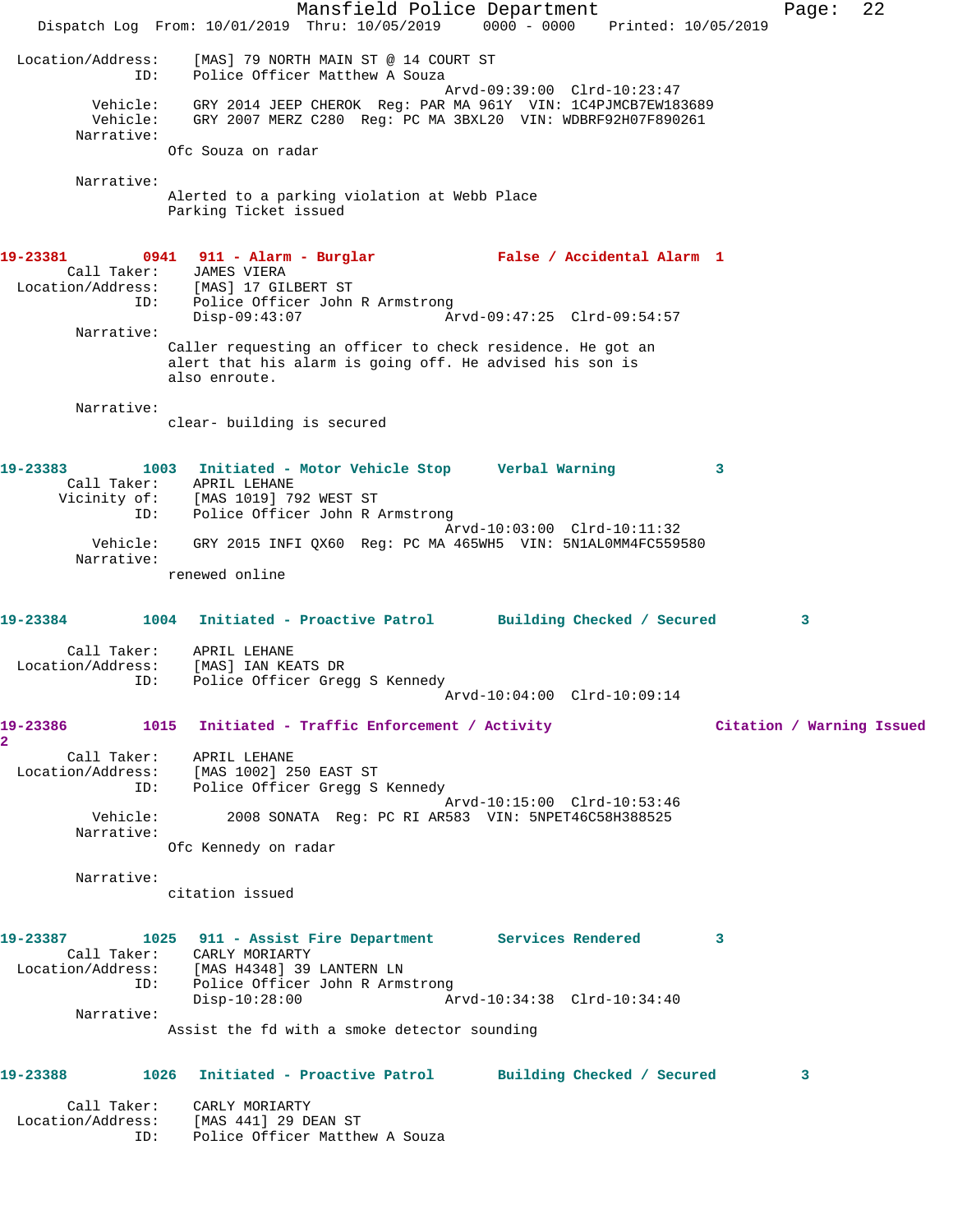Mansfield Police Department Page: 23 Dispatch Log From: 10/01/2019 Thru: 10/05/2019 0000 - 0000 Printed: 10/05/2019 Arvd-10:26:00 Clrd-10:32:33 Narrative: Check of the school **19-23389 1047 Phone - Banking - Finance Offense Incident Report 3**  Call Taker: APRIL LEHANE Location/Address: [MAS 160] 80 NORTH MAIN ST ID: Police Officer Matthew A Souza Disp-10:48:39 Arvd-10:54:55 Clrd-11:12:38 Narrative: Bank manager would like to report a couple fraud cases Narrative: Ofc Souza reports two separate check schemes Refer To Incident: 19MAS-899-OF Refer To Incident: 19MAS-900-OF **19-23393 1116 Initiated - Motor Vehicle Stop Verbal Warning 3**  Call Taker: APRIL LEHANE Location/Address: [MAS 122] 99 COPELAND DR ID: Police Officer Matthew A Souza Arvd-11:16:00 Clrd-11:17:52 Vehicle: BLK 2016 GMC SIERRA Reg: CO MA S48571 VIN: 1GTV2MEC2GZ346129 Narrative: verbal warning for red light violation **19-23394 1122 Initiated - Proactive Patrol Building Checked / Secured 3** Call Taker: APRIL LEHANE Location/Address: [MAS 840] 280 SCHOOL ST ID: Police Officer John R Armstrong Arvd-11:22:00 Clrd-11:29:01 Narrative: Checking the area. **19-23404 1329 Phone - Suspicious Actv / Persn / Veh Spoken To 2** Call Taker: Support Staff Matthew Todesco Location/Address: [MAS] CONCETTA DR ID: Police Officer Matthew A Souza Disp-13:34:40 Arvd-13:38:01 Clrd-13:51:59 Vehicle: BLK 1995 GMC SIERRA Reg: PC MA 352MGF VIN: 2GTEK19KXS1520871 Narrative: RP reports a black GMC F150 parked in the roadway with no plates and has been there for about a week. Ofc Souza is responding to investigate. Narrative: Ofc Souza spoke with the owner. Vehicle is registered. They are switching over plates to new vehicle **19-23403 1330 Phone - Motor Veh Acc - Hit & Run Incident Report 1**  Call Taker: APRIL LEHANE Location/Address: [MAS 427A] 23 ERICK RD Apt. #6 ID: Police Officer Gregg S Kennedy<br>Disp-13:31:49 Disp-13:31:49 Arvd-13:38:41 Clrd-13:52:53 Vehicle: GRY 2007 MITS LL OUTLANDER Reg: PC NY JBU2831 VIN: JA4MT41XX7Z018663 Vehicle: Refer To Incident: 19MAS-901-OF **19-23408 1413 Initiated - Motor Vehicle Stop Citation / Warning Issued 3**  Call Taker: APRIL LEHANE Location/Address: [MAS] 255 HOPE ST @ 141 PRATT ST ID: Police Officer Gregg S Kennedy

Vehicle: GRN 2006 FORD FREEST Reg: PC MA 5AH535 VIN: 1FMDK06176GA39594

Arvd-14:13:00 Clrd-14:22:05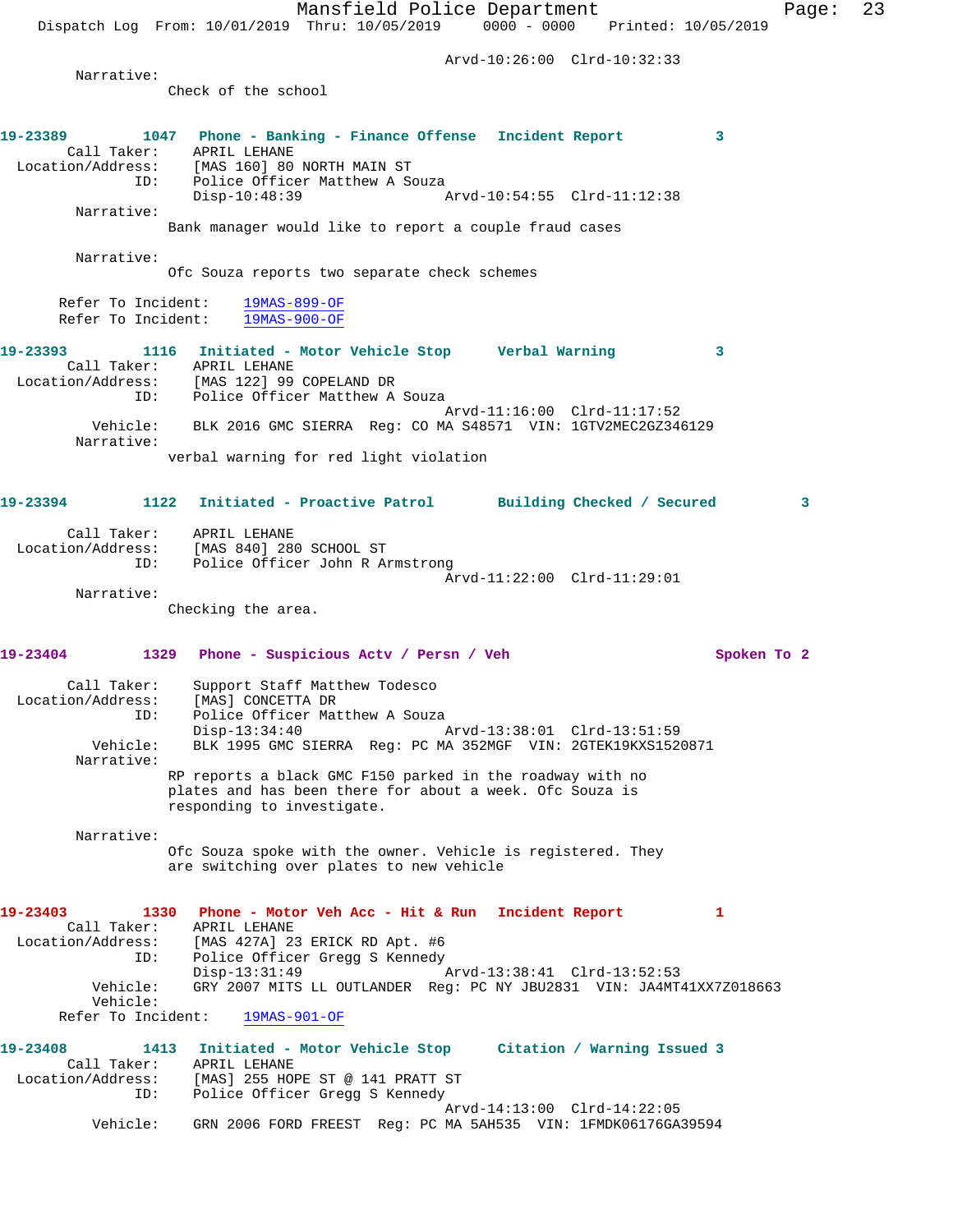Mansfield Police Department Fage: 24 Dispatch Log From: 10/01/2019 Thru: 10/05/2019 0000 - 0000 Printed: 10/05/2019 Narrative: citation issued **19-23419 1617 Initiated - Motor Vehicle Stop Verbal Warning 3**  Call Taker: APRIL LEHANE Location/Address: [MAS] 255 HOPE ST @ 141 PRATT ST ID: Sergeant Thomas R Connor Arvd-16:17:00 Clrd-16:22:30 Vehicle: RED 2013 FORD ESCAPE Reg: PC MA 7BX662 VIN: 1FMCU9H94DUD88210 Narrative: verbal warning for speed **19-23424 1640 Phone - Assist Fire Department Services Rendered 3**  Call Taker: APRIL LEHANE Location/Address: [MAS 849A120A] 287 SCHOOL ST Apt. #A120 ID: Police Officer William C Trudell Disp-16:40:31 Arvd-16:46:00 Clrd-17:02:26 Narrative: assist MFD with a water emergency **19-23425 1641 Initiated - Traffic Enforcement / Activity Citation / Warning Issued 2**  Call Taker: APRIL LEHANE Location/Address: [MAS] SCHOOL ST @ COPELAND DR ID: Police Officer Joshua S Ellender Arvd-16:41:00 Clrd-17:12:02 Vehicle: GRY 2005 CHEV LL TAHOE Reg: PC MA RS42DE Vehicle: BRO 2010 HOND CIVIC Reg: PC MA 2WEX80 VIN: 2HGFA1F96AH521483 Narrative: Ofc Ellender on traffic enforcement Narrative: citation issued for red light violation **19-23427 1701 Walk-In - Larceny - Value Unknown Incident Report 2**  Call Taker: Support Staff Katherine Gillis Location/Address: [MAS 25A] 355 NORTH MAIN ST ID: Police Officer Joshua S Ellender Disp-17:12:13 Arvd-17:26:51 Clrd-17:49:29 Narrative: RP into the lobby to report that her check was forged. Would like to speak with an officer. Narrative: See report for further Refer To Incident: 19MAS-902-OF **19-23435 1747 Initiated - Proactive Patrol Building Checked / Secured 3** Call Taker: APRIL LEHANE Location/Address: [MAS 840] 280 SCHOOL ST ID: Police Officer William C Trudell Arvd-17:47:00 Clrd-18:30:07 Narrative: Checking the area. 19-23437 1755 Initiated - Traffic Enforcement / Activity **Services Rendered 2**  Call Taker: APRIL LEHANE Location/Address: [MAS] 110 SPRING ST @ 179 DEAN ST ID: Police Officer Nicole P Newport Arvd-17:55:00 Clrd-18:34:03 **19-23438 1819 Walk-In - Motor Vehicle Theft Spoken To 2**  Call Taker: Support Staff Katherine Gillis Location/Address: [MAS 451C] 500 EAST ST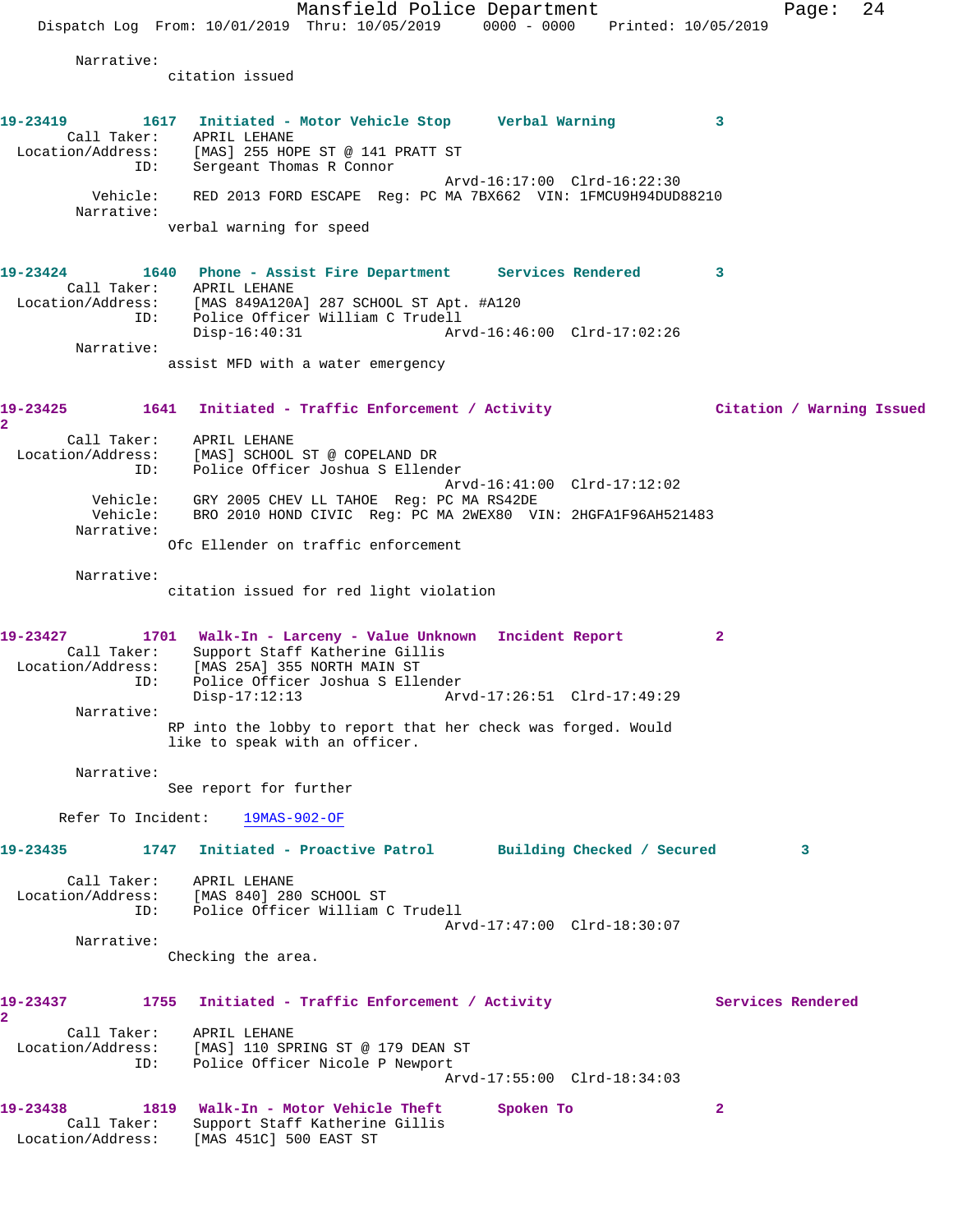Mansfield Police Department Fage: 25 Dispatch Log From: 10/01/2019 Thru: 10/05/2019 0000 - 0000 Printed: 10/05/2019 ID: Police Officer David J Pepicelli Disp-18:25:37 <br>Vehicle: RED 2012 JEEP 4D GRAND CHEROKIEE Req: PC MA 2PBJ51 RED 2012 JEEP 4D GRAND CHEROKIEE Reg: PC MA 2PBJ51 Narrative: RP into the lobby to report that his friend wont give back his red 2012 jeep grand cherokee. Would like to speak with an officer. Narrative: Ofc. Pepicelli reports that this is a civil matter between the RP and party advised. Verbal agreement between to take over car payments and purchase vehicle at later date which she has not done yet. 19-23439 1823 Initiated - Traffic Enforcement / Activity **Services Rendered**  Call Taker: APRIL LEHANE Location/Address: [MAS] 47 OAKLAND ST @ 57 CHARLES ST ID: Police Officer Joshua S Ellender Arvd-18:23:00 Clrd-18:34:19 **19-23441 1838 Phone - Alarm - Burglar Building Checked / Secured 1** Call Taker: APRIL LEHANE Location/Address: [MAS H3013] 43 RIDGEVIEW LN ID: Police Officer Nicole P Newport<br>Disp-18:39:35 A Disp-18:39:35 Arvd-18:46:05 Clrd-18:51:22<br>ID: Sergeant Jeffrey G Bombard Sergeant Jeffrey G Bombard Disp-18:40:48 Arvd-18:44:15 Clrd-18:50:50 Vehicle: GRY 2019 LEXS UT ES350 Reg: PC MA 3TF438 VIN: 58ABZ1B1XKU004650 Narrative: foyer motion Narrative: Homeowners vehicle is located in the driveway. **19-23443 1849 Phone - Assist Law Enfrc Agncy Referred to Other Agency 3**  Call Taker: LINDSAY MITCHELL<br>Location/Address: [MAS 2] 60 FORBES [MAS 2] 60 FORBES BLVD ID: Police Officer Joshua S Ellender Disp-18:50:38 Arvd-18:53:03 Clrd-19:09:05<br>ID: Sergeant Jeffrey G Bombard Sergeant Jeffrey G Bombard<br>Disp-18:50:58 Disp-18:50:58 Arvd-18:59:16 Clrd-19:12:14<br>TD: Police Officer William C Trudell Police Officer William C Trudell Disp-18:50:00 Arvd-18:54:43 Clrd-19:09:00<br>TD: Police Officer Nicole P Newport Police Officer Nicole P Newport<br>Disp-19:03:01 A Disp-19:03:01 Arvd-19:04:10 Clrd-19:12:17 Narrative: Attleboro PD requesting a check of the area for a missing Juvenile female. PD believes the female is with her boyfriend who is an employee there. Narrative: Ofc Trudell and Ofc Ellender checking the hotel. Attleboro PD requesting a check of the Red Dog Inn as well. There is some confusion where the boyfriend works. Narrative: Ofc Trudell and Ofc Ellender checked the Red Roof, unable to locate the male party in question. Narrative: Sgt Bombard reports business is closed, will be making a check of the property to see if anyone is in the back lot. Attleboro PD notified of findings at both locations. Narrative: Sgt Bombard reports nobody is at the location, units will be clear.

**2**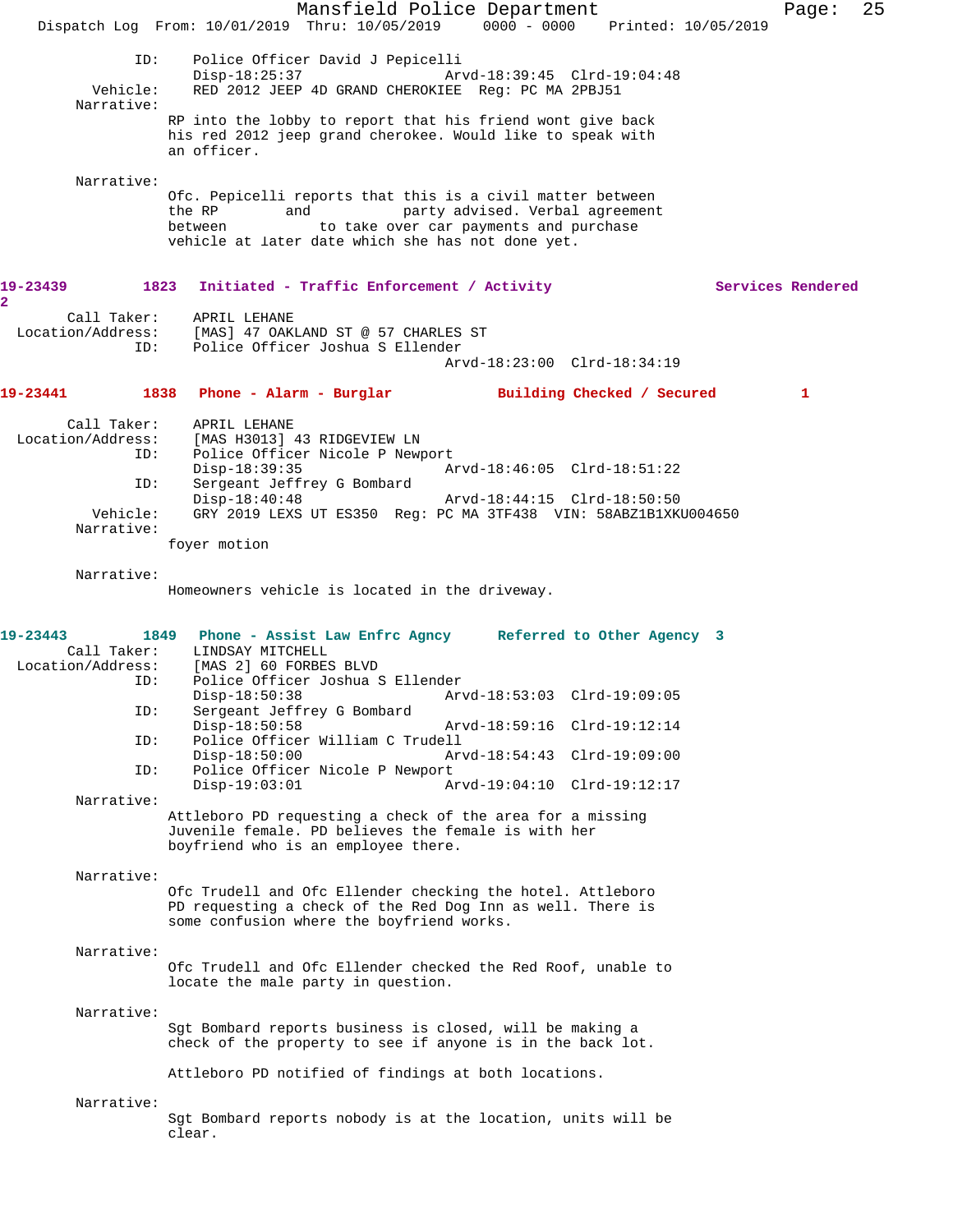Mansfield Police Department Fage: 26 Dispatch Log From: 10/01/2019 Thru: 10/05/2019 0000 - 0000 Printed: 10/05/2019 **19-23445 1912 Initiated - Motor Vehicle Stop Citation / Warning Issued 3**  Call Taker: TARA LAKO<br>Location/Address: [MAS] 231 [MAS] 231 CHAUNCY ST @ 12 GILES PL ID: Police Officer Joshua S Ellender Arvd-19:12:00 Clrd-19:17:08 Vehicle: WHI 2007 FORD EXPLOR Reg: PC MA 2CV123 VIN: 1FMEU74897UA42250 Narrative: Citation issued for failure to stop at red light, 140 at Chauncy. **19-23448 1925 Walk-In - Suspicious Actv / Persn / Veh Spoken To 2** Call Taker: Support Staff Katherine Gillis Location/Address: [MAS H931A] 80 PINE NEEDLE LN<br>ID: Police Officer David J Bonice Police Officer David J Pepicelli<br>Disp-19:25:00 Ar Disp-19:25:00 Arvd-19:29:28 Clrd-20:01:00 Narrative: RP into the lobby to report suspicious activity from people he works for. Narrative: RP had concerns about employer and was advised of his options by Ofc. Pepicelli. **19-23450 1945 Walk-In - Missing Person Spoken To 1**  Call Taker: Support Staff Katherine Gillis Location/Address: [MAS 447D] 16 BICENTENNIAL CT ID: Police Officer David J Pepicelli Disp-20:01:20 Arvd-20:01:23 Clrd-20:23:37 Narrative: RP into the station saying that she thinks her daughter is missing and has not heard from her in over a year. Would like to file a missing persons report. Narrative: Ofc. Pepicelli spoke with a Woonsocket police officer who spoke with a friend of the daughter stating she is fine and is out for the evening. RP was not home when WPD went to visit her. **19-23453 2045 911 - 911 Hang-ups & Verifications Building Checked / Secured 2** Call Taker: JEFFREY KEEFE<br>Vicinity of: [MAS] 389 NOR [MAS] 389 NORTH MAIN ST

ID: Police Officer Nicole P Newport<br>Disp-20:46:45 Disp-20:46:45 Arvd-20:51:27 Clrd-20:55:05 ID: Police Officer William C Trudell Disp-20:46:50 Arvd-20:51:23 Clrd-20:55:07 Narrative:

911 verification. MLGM trust.

 Narrative: Ofc Newport reports all businesses are closed and there is no way to access the building. Units will be clear.

front lobby, no answer for reps, will attempt three more on

| 19-23455          |          | 2220 Phone - Alarm - Burglar                                  |  | False / Accidental Alarm 1  |  |
|-------------------|----------|---------------------------------------------------------------|--|-----------------------------|--|
| Call Taker:       |          | TARA LAKO                                                     |  |                             |  |
| Location/Address: |          | [MAS 12] 250 EAST ST                                          |  |                             |  |
|                   | ID:      | Police Officer Nicole P Newport                               |  |                             |  |
|                   |          | $Disp-22:22:24$                                               |  | Arvd-22:26:25 Clrd-22:32:43 |  |
|                   | ID:      | Police Officer David J Pepicelli                              |  |                             |  |
|                   |          | $Disp-22:22:30$                                               |  | Arvd-22:25:49 Clrd-22:32:45 |  |
|                   | Vehicle: | RED 2019 CHEV SILVER Req: PC MA 9WR894 VIN: 1GCUYDED8KZ127476 |  |                             |  |
| Narrative:        |          |                                                               |  |                             |  |
|                   |          | Alarm company reports alarm activation for entry exit door 1  |  |                             |  |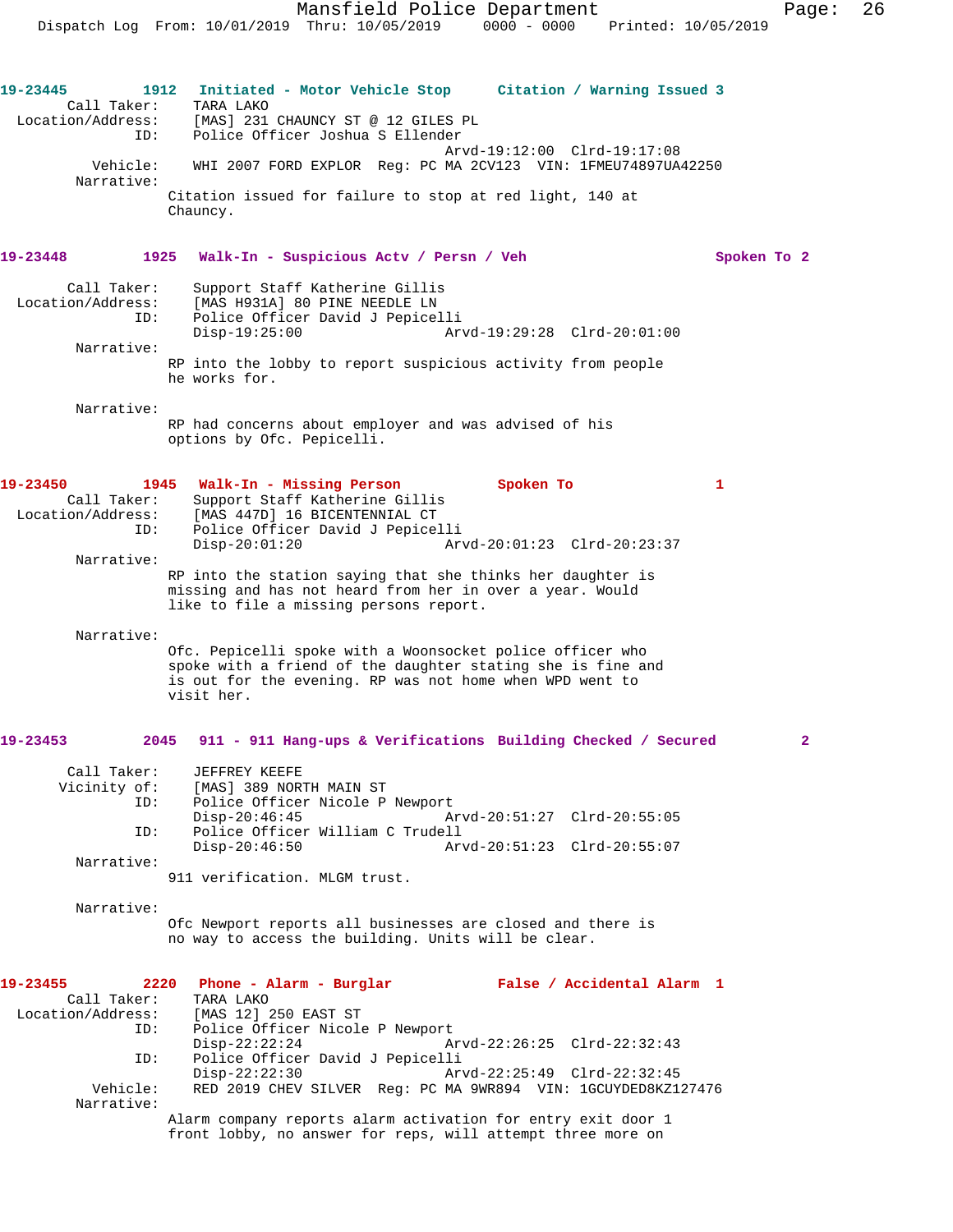|                                                                           |                             | Mansfield Police Department<br>Dispatch Log From: 10/01/2019 Thru: 10/05/2019                         | $0000 - 0000$               | Printed: 10/05/2019        |                           | Page: | 27 |
|---------------------------------------------------------------------------|-----------------------------|-------------------------------------------------------------------------------------------------------|-----------------------------|----------------------------|---------------------------|-------|----|
|                                                                           | the list. Ref #67832        |                                                                                                       |                             |                            |                           |       |    |
| Narrative:                                                                |                             |                                                                                                       |                             |                            |                           |       |    |
|                                                                           |                             | Ofc Newport reports a vehicle in the lot.                                                             |                             |                            |                           |       |    |
|                                                                           |                             | Ofc Newport reports they are speaking with a teacher and he<br>is going to attempt to reset the alarm |                             |                            |                           |       |    |
| Narrative:                                                                |                             | Ofc Pepicelli reports the teacher has reset the alarm.                                                |                             |                            |                           |       |    |
| 19-23456                                                                  | 2236                        | Initiated - Proactive Patrol                                                                          |                             | Building Checked / Secured |                           | 3     |    |
| Call Taker:<br>Location/Address:<br>ID:                                   | TARA LAKO                   | [MAS] 4 ERICK RD @ 15 BONNEY LN<br>Police Officer Nicole P Newport                                    |                             |                            |                           |       |    |
| Narrative:                                                                |                             |                                                                                                       | Arvd-22:36:00 Clrd-22:53:43 |                            |                           |       |    |
|                                                                           | Checking the area.          |                                                                                                       |                             |                            |                           |       |    |
| 19-23457                                                                  | 2251                        | Phone - 911 Hang-ups & Verifications                                                                  |                             |                            | Confirmed misdial/Accdntl |       |    |
| $\overline{2}$<br>Call<br>Call Taker:                                     | TARA LAKO                   |                                                                                                       |                             |                            |                           |       |    |
| Location/Address:                                                         |                             | [MAS 974] 214 RUMFORD AVE Apt. #401                                                                   |                             |                            |                           |       |    |
| ID:                                                                       |                             | Police Officer Joshua S Ellender                                                                      |                             |                            |                           |       |    |
| ID:                                                                       | $Disp-22:53:40$             | Police Officer Nicole P Newport                                                                       | Arvd-22:57:17 Clrd-23:10:52 |                            |                           |       |    |
| ID:                                                                       | $Disp-22:53:53$             | Police Officer William C Trudell                                                                      |                             | $Clrd-23:12:07$            |                           |       |    |
|                                                                           | $Disp-23:08:58$             |                                                                                                       |                             | $Clrd-23:10:38$            |                           |       |    |
| Narrative:                                                                | to voicemail.               | Checking the area for an open 911 line, upon call back went                                           |                             |                            |                           |       |    |
| Narrative:                                                                |                             | Ofc Ellender confirmed accidental.                                                                    |                             |                            |                           |       |    |
| For Date: $10/04/2019$ - Friday                                           |                             |                                                                                                       |                             |                            |                           |       |    |
| 19-23462                                                                  |                             | 0110 Initiated - Proactive Patrol Building Checked / Secured                                          |                             |                            |                           | 3     |    |
| Location/Address: [MAS 65] 30 CHAUNCY ST                                  | Call Taker: TARA LAKO       |                                                                                                       |                             |                            |                           |       |    |
|                                                                           |                             | ID: Police Officer Andrew J Kelley                                                                    | Arvd-01:10:00 Clrd-01:23:55 |                            |                           |       |    |
| Narrative:                                                                |                             |                                                                                                       |                             |                            |                           |       |    |
|                                                                           | Checking the area.          |                                                                                                       |                             |                            |                           |       |    |
| 19-23463   0111 Initiated - Proactive Patrol   Building Checked / Secured |                             |                                                                                                       |                             |                            |                           | 3     |    |
|                                                                           | Call Taker: TARA LAKO       |                                                                                                       |                             |                            |                           |       |    |
| Location/Address: [MAS 840] 280 SCHOOL ST                                 | ID: Patrolman David Schepis |                                                                                                       |                             |                            |                           |       |    |
|                                                                           |                             |                                                                                                       | Arvd-01:11:00 Clrd-01:15:30 |                            |                           |       |    |
| Narrative:                                                                | Checking the area.          |                                                                                                       |                             |                            |                           |       |    |
| 19-23464 0114 Initiated - Proactive Patrol Building Checked / Secured     |                             |                                                                                                       |                             |                            |                           | 3     |    |
|                                                                           | Call Taker: TARA LAKO       |                                                                                                       |                             |                            |                           |       |    |
| Location/Address: [MAS 1002] 250 EAST ST                                  |                             | ID: Police Officer Donald MacLean                                                                     |                             |                            |                           |       |    |
|                                                                           |                             |                                                                                                       | Arvd-01:14:00 Clrd-01:23:46 |                            |                           |       |    |
| Narrative:                                                                |                             |                                                                                                       |                             |                            |                           |       |    |
|                                                                           | Checking the area.          |                                                                                                       |                             |                            |                           |       |    |
|                                                                           |                             |                                                                                                       |                             |                            |                           |       |    |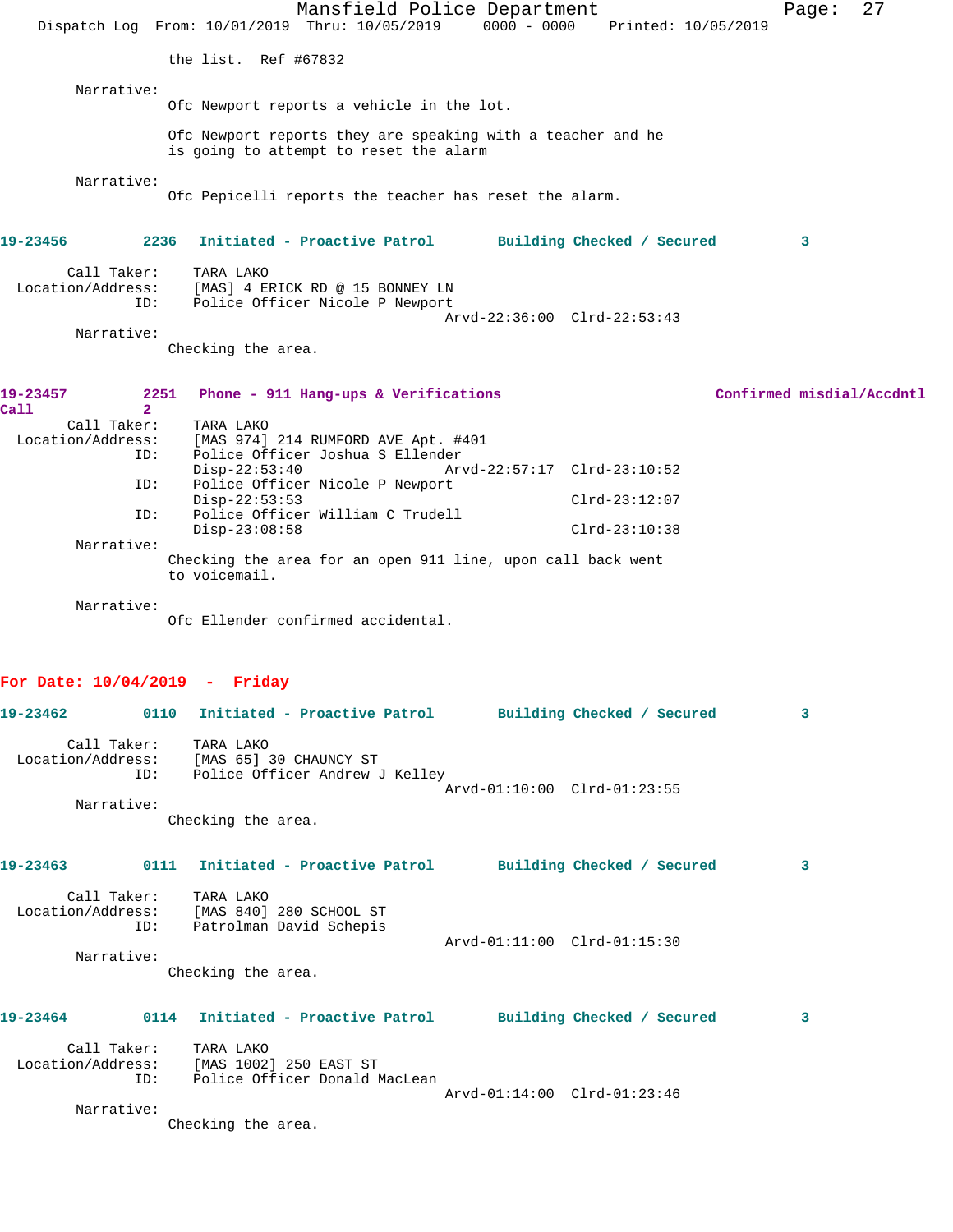|                   |                    | Dispatch Log From: 10/01/2019 Thru: 10/05/2019 0000 - 0000 Printed: 10/05/2019                      | Mansfield Police Department | Page: | 28 |
|-------------------|--------------------|-----------------------------------------------------------------------------------------------------|-----------------------------|-------|----|
|                   |                    | 19-23467      0138  Initiated - Proactive Patrol     Building Checked / Secured                     |                             | 3     |    |
|                   | Call Taker:        | TARA LAKO<br>Location/Address: [MAS 992] 660 EAST ST<br>ID: Police Officer Donald MacLean           | Arvd-01:38:00 Clrd-01:47:28 |       |    |
|                   | Narrative:         |                                                                                                     |                             |       |    |
|                   |                    | Checking the area.                                                                                  |                             |       |    |
|                   |                    | 19-23468 0141 Initiated - Proactive Patrol Building Checked / Secured                               |                             | 3     |    |
|                   |                    | Call Taker: TARA LAKO<br>Location/Address: [MAS 280] 440 FORBES BLVD<br>ID: Patrolman David Schepis | Arvd-01:41:00 Clrd-01:44:29 |       |    |
|                   | Narrative:         |                                                                                                     |                             |       |    |
|                   |                    | Checking the area.                                                                                  |                             |       |    |
|                   |                    | 19-23469      0143  Initiated - Proactive Patrol     Building Checked / Secured                     |                             | 3     |    |
|                   | ID:                | Call Taker: TARA LAKO<br>Location/Address: [MAS] COPELAND DR<br>Police Officer Andrew J Kelley      |                             |       |    |
|                   | Narrative:         |                                                                                                     | Arvd-01:43:00 Clrd-01:55:04 |       |    |
|                   |                    | Checking the area.                                                                                  |                             |       |    |
| 19-23470          |                    | 0144 Initiated - Proactive Patrol Building Checked / Secured                                        |                             | 3     |    |
|                   | ID:                | Call Taker: TARA LAKO<br>Location/Address: [MAS 907E] 390 WEST ST<br>Patrolman David Schepis        | Arvd-01:44:00 Clrd-01:46:51 |       |    |
|                   | Narrative:         |                                                                                                     |                             |       |    |
|                   |                    | Checking the area.                                                                                  |                             |       |    |
| 19-23471          |                    | 0150 Initiated - Proactive Patrol Building Checked / Secured                                        |                             | 3     |    |
|                   | Call Taker:        | TARA LAKO<br>Location/Address: [MAS] 4 ERICK RD @ 15 BONNEY LN<br>ID: Police Officer Donald MacLean | Arvd-01:50:00 Clrd-02:07:24 |       |    |
|                   | Narrative:         |                                                                                                     |                             |       |    |
|                   |                    | Checking the area.                                                                                  |                             |       |    |
| 19-23475          |                    | 0229 Initiated - Proactive Patrol Building Checked / Secured                                        |                             | 3     |    |
|                   | Call Taker:<br>ID: | TARA LAKO<br>Location/Address: [MAS 281A] 1 CROCKER ST<br>Police Officer Andrew J Kelley            |                             |       |    |
|                   | Narrative:         |                                                                                                     | Arvd-02:29:00 Clrd-02:41:00 |       |    |
|                   |                    | Checking the area.                                                                                  |                             |       |    |
| 19-23476          |                    | 0240 Initiated - Proactive Patrol Building Checked / Secured                                        |                             | 3     |    |
| Location/Address: | Call Taker:<br>ID: | TARA LAKO<br>[MAS 322] 31 HAMPSHIRE ST<br>Patrolman David Schepis                                   |                             |       |    |
|                   | Narrative:         |                                                                                                     | Arvd-02:40:00 Clrd-02:48:55 |       |    |
|                   |                    |                                                                                                     |                             |       |    |

Checking the area.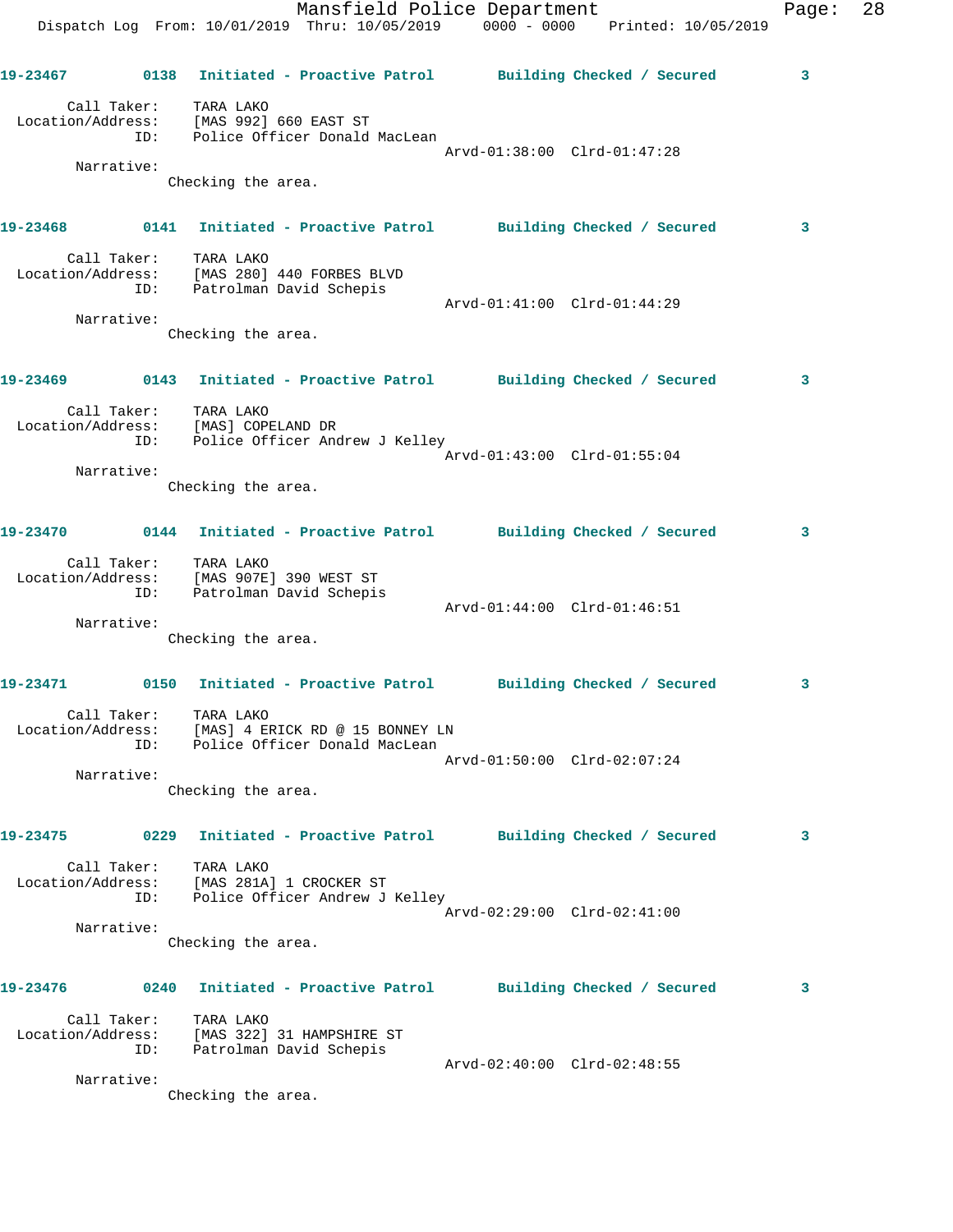Mansfield Police Department Fage: 29 Dispatch Log From: 10/01/2019 Thru: 10/05/2019 0000 - 0000 Printed: 10/05/2019 **19-23477 0251 Initiated - Proactive Patrol Building Checked / Secured 3** Call Taker: TARA LAKO Location/Address: [MAS 411] 60 FORBES BLVD ID: Patrolman David Schepis Arvd-02:51:00 Clrd-02:57:06 Narrative: Checking the area. **19-23483 0338 Phone - Disabled Motor Vehicle Vehicle Towed 3**  Call Taker: LINDSAY MITCHELL Location/Address: [MAS] RTE 140 SB @ RTE 495 SB ID: Patrolman David Schepis Disp-03:40:25 Arvd-03:43:25 Clrd-04:16:33 Vehicle: RED 2017 FORD F150 Reg: PC MA 626ZX6 VIN: 1FTEW1EG0HFB28313 Vehicle: 2008 TSX Reg: PC RI IP794 VIN: JH4CL96878C012595 Towed: For: Disabled Vehicle By: Central Street Garage To: Central Street Garage Narrative: Out for a report of a DMV in the area of the S-Curves Narrative: Ofc Schepis reports the operator has contacted his roadside assistance and will be calling for an ETA. Narrative: Ofc Schepis reports the operator's roadside assistance is unable to get a tow, Central St responding for the tow Narrative: Central St is on scene **19-23484 0519 Phone - Noise Complaint Services Rendered 2**  Call Taker: TARA LAKO Location/Address: [MAS 305] 64 COPELAND DR ID: Patrolman David Schepis Disp-05:21:28 Arvd-05:22:49 Clrd-05:28:33 Narrative: RP reports a loud alarm or pump in the area. Narrative: Ofc Schepis reports he is in the parking lot and unable to hear any alarms sounding in the area. Narrative: Ofc Schepis reports riding through the neighborhood and surrounding businesses in the area, no alarms sounding. **19-23485 0554 Phone - Alarm - Burglar Building Checked / Secured 1** Call Taker: CARLY MORIARTY Location/Address: [MAS 840J155] 280 SCHOOL ST Apt. #J155 Patrolman David Schepis<br>Disp-05:55:36 Arvd-05:57:53 Clrd-06:01:03 ID: Police Officer Andrew J Kelley<br>Disp-05:55:40 Disp-05:55:40 Arvd-05:57:55 Clrd-06:01:05 Narrative: Zone 2, rear sales and motion alarm reported Narrative: Store checked secure **19-23489 0643 Initiated - Selective Enforcement/RADAR Citation / Warning Issued 3**  Call Taker: TARA LAKO<br>.on/Address: [MAS 1019] 792 WEST ST Location/Address:<br>ID: Patrolman David Schepis Arvd-06:43:00 Clrd-07:15:07

Vehicle: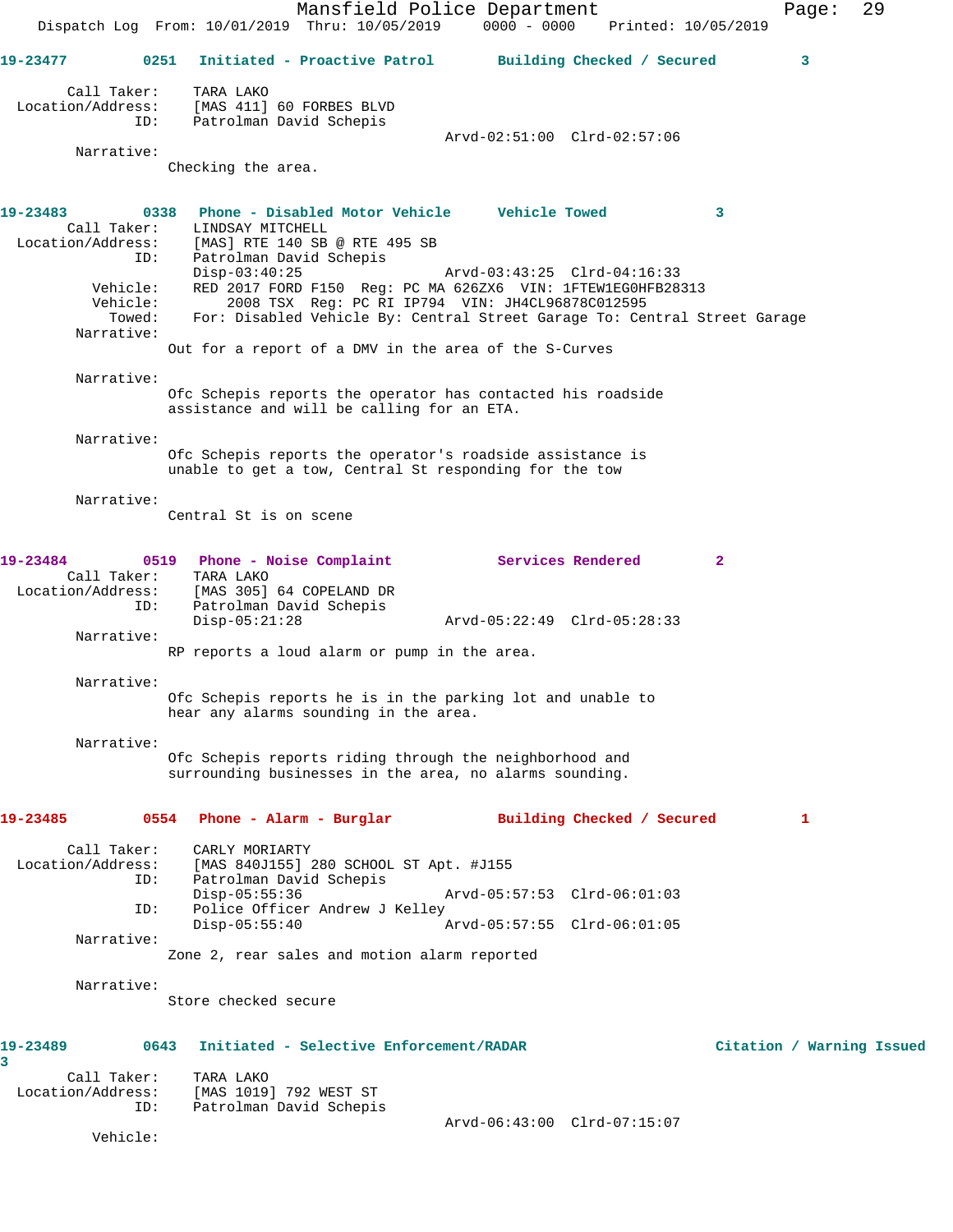Mansfield Police Department Page: 30 Dispatch Log From: 10/01/2019 Thru: 10/05/2019 0000 - 0000 Printed: 10/05/2019 Narrative: Traffic enforcement in the area. Narrative: Operator cited for unregistered trailer. **19-23492 0655 Initiated - Selective Enforcement/RADAR Services Rendered 3**  Call Taker: CARLY MORIARTY Location/Address: [MAS] 99 COPELAND DR @ 235 CHAUNCY ST ID: Police Officer Andrew J Kelley Arvd-06:55:00 Clrd-07:15:25 Narrative: Selective enforcement **19-23494 0707 Initiated - Community Policing Services Rendered 3**  Call Taker: CARLY MORIARTY Location/Address: [MAS] EAST ST ID: Police Officer Donald MacLean Arvd-07:07:00 Clrd-07:29:07 Narrative: Community policing **19-23500 0840 Initiated - Selective Enforcement/RADAR Services Rendered 3**  Call Taker: JAMES VIERA Location/Address: [MAS] 99 COPELAND DR @ 235 CHAUNCY ST ID: Police Officer Gregg S Kennedy Arvd-08:40:00 Clrd-09:31:15 Vehicle: BLK 2014 HOND UT CRV Reg: PC MA 1PF924 VIN: 2HKRM4H53EH675564 Vehicle: WHI 2019 FORD 4D FUSION Reg: PC MA 8RF138 Narrative: Requesting EMS. Operator is vomiting. Narrative: M-8 clear. Vehicle will be in the D'angelo's lot, management is aware. Operator has a ride on the way. Refer To Arrest: 19MAS-569-AR **19-23501 0840 Initiated - Community Policing Services Rendered 3**  Call Taker: CARLY MORIARTY Location/Address: [MAS 331] 255 EAST ST ID: Police Officer Matthew A Souza Arvd-08:40:00 Clrd-08:52:49 19-23503 0855 911 - Well Being Check **Services Rendered** 3 Call Taker: JAMES VIERA Location/Address: [MAS 1019] 792 WEST ST Apt. #B306 ID: Police Officer Patrick J Pennie Disp-08:56:36 Arvd-09:02:32 Clrd-09:08:10 Narrative: Caller requesting well being check on her sister. She has not been able to get in touch with her. Narrative: Female is ok, she was sleeping. **19-23508 0913 Initiated - Selective Enforcement/RADAR Services Rendered 3**  Call Taker: JAMES VIERA Location/Address: [MAS] WEST ST ID: Police Officer Patrick J Pennie Arvd-09:13:00 Clrd-09:54:12 Narrative: Clear, no violations.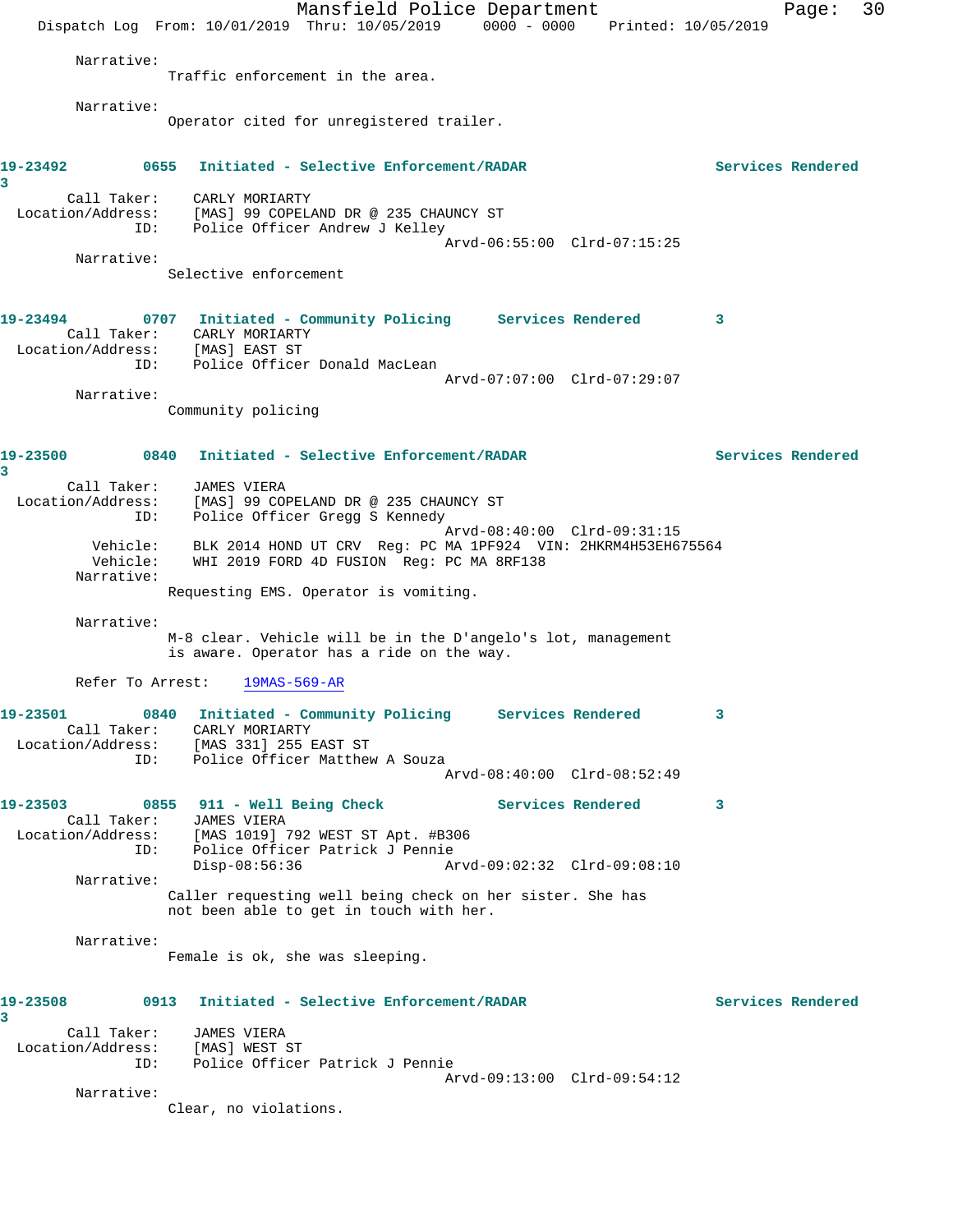Mansfield Police Department Fage: 31 Dispatch Log From: 10/01/2019 Thru: 10/05/2019 0000 - 0000 Printed: 10/05/2019 **19-23509 0919 Initiated - Selective Enforcement/RADAR Services Rendered 3**  Call Taker: JAMES VIERA Location/Address: [MAS 1002] 250 EAST ST ID: Police Officer Matthew A Souza Arvd-09:19:00 Clrd-10:47:58 **19-23512 0957 Initiated - Building Check Building Checked / Secured 3** Call Taker: JAMES VIERA Location/Address: [MAS 840] 280 SCHOOL ST ID: Police Officer Gregg S Kennedy Arvd-09:57:00 Clrd-10:23:33 **19-23515 1010 911 - Motor Veh Acc - No Injury Investigated - No Report 1**  Call Taker: GARIN EISELE Location/Address: [MAS] 280 SCHOOL ST A @ 100 RTE 140 SB ID: Police Officer Patrick J Pennie Disp-10:10:22 Arvd-10:15:25 Clrd-10:31:18 ID: Police Officer David W Kinahan Disp-10:10:34 Arvd-10:19:03 Clrd-10:31:23 Vehicle: WHI 2017 MITS OUTLAN Reg: PC MA 7PM818 VIN: JA4AZ2A31HZ064189 Vehicle: BLU 2004 TOYT COROLL Reg: PC MA 1357MH VIN: 2T1BR32E94C215655 Narrative: 911 call for 2 car mva reported no injuries. Narrative: Damage under \$1000, operators will be exchanging info. Narrative: M-5 reports the Toyota rear ended the other vehicle at the light. **19-23516 1023 Initiated - Building Check Building Checked / Secured 3** Call Taker: GARIN EISELE Location/Address: [MAS 982] 111 HOPE ST ID: Police Officer Gregg S Kennedy Arvd-10:23:00 Clrd-10:32:38 **19-23518 1051 Initiated - Traffic Enforcement / Activity Citation / Warning Issued 2**  Call Taker: JAMES VIERA Vicinity of: [MAS] 99 COPELAND DR @ 235 CHAUNCY ST ID: Sergeant Brian P Thibault Arvd-10:51:00 Clrd-11:39:11 Vehicle: BRO 2019 SUBA FOREST Reg: PAS MA CIR175 VIN: JF2SKAUC5KH428889 Vehicle: GRY 2010 FORD F150 Reg: PC MA 981LJ9 VIN: 1FTEW1E82AFA44119 Narrative: Citation issued for unregistered. Narrative: Citation for failure to inspect. **19-23525 1219 Initiated - Motor Vehicle Stop Citation / Warning Issued 3**  Call Taker: JAMES VIERA Location/Address: [MAS] GILBERT ST ID: Police Officer Patrick J Pennie Arvd-12:19:00 Clrd-12:27:19 Vehicle: GRY 2017 NISS NV200 Reg: CO MA N96712 VIN: 3N6CM0KN3HK719951 Narrative: Operator cited for speed. **19-23526 1231 Initiated - Community Policing Services Rendered 3**  Call Taker: JAMES VIERA Location/Address: [MAS 441] 29 DEAN ST ID: Police Officer Gregg S Kennedy Arvd-12:31:00 Clrd-12:46:02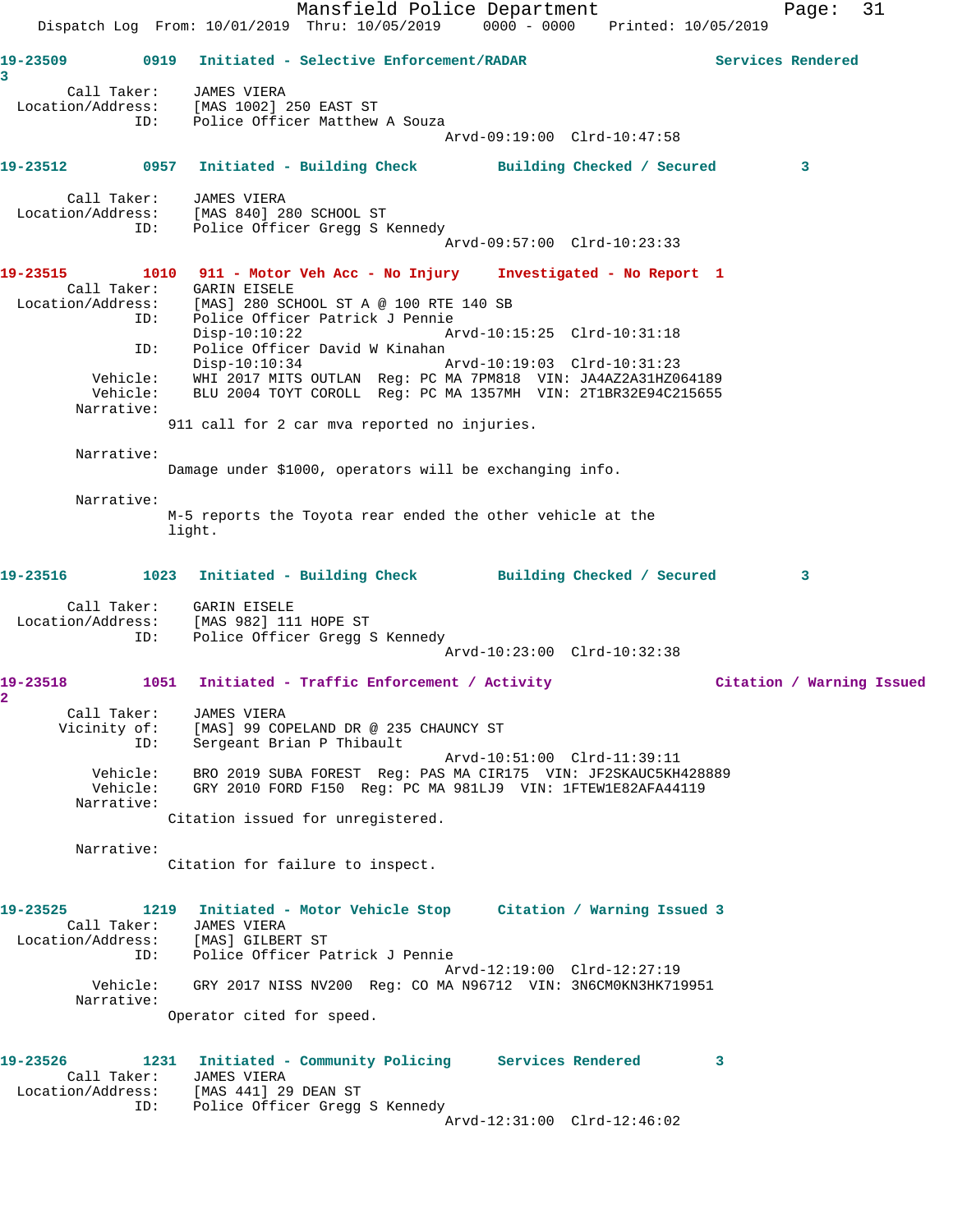Mansfield Police Department Page: 32 Dispatch Log From: 10/01/2019 Thru: 10/05/2019 0000 - 0000 Printed: 10/05/2019 **19-23527 1234 Initiated - Suspicious Actv / Persn / Veh Spoken To 2** Call Taker: JAMES VIERA Location/Address: [MAS] EAST ST ID: Detective Gregory S Martell Arvd-12:34:00 Clrd-12:39:07 Vehicle: BLU 2004 VOLK JETTA Reg: PC MA 7BN458 VIN: 3VWRA69M84M085683 Narrative: Clear, those parties are back on their way to school. **19-23528 1244 Initiated - Building Check Services Rendered 3**  Call Taker: JAMES VIERA Location/Address: [MAS 253A] 330 PRATT ST Apt. #B ID: Police Officer Matthew A Souza Arvd-12:44:00 Clrd-12:49:56 **19-23530 1314 Initiated - Selective Enforcement/RADAR Services Rendered 3**  Call Taker: JAMES VIERA Location/Address: [MAS] 12 PRATT ST @ 26 FULLER PL ID: Police Officer Matthew A Souza Arvd-13:14:00 Clrd-13:33:24 **19-23534 1331 Initiated - Community Policing Services Rendered 3**  Call Taker: JAMES VIERA Location/Address: [MAS 934] RUMFORD AVE ID: Police Officer Gregg S Kennedy Arvd-13:31:00 Clrd-13:43:18 **19-23535 1332 Phone - 911 Hang-ups & Verifications Confirmed misdial/Accdntl Call 2**  Call Taker: APRIL LEHANE Location/Address: [MAS H2836] 10 ERICK RD Apt. #17 ID: Police Officer Matthew A Souza Disp-13:33:25 Arvd-13:40:05 Clrd-13:43:57 Narrative: Confirming an accidental 911 call Narrative: Confirmed accidental, child playing with phone. **19-23536 1337 Initiated - Motor Vehicle Stop Citation / Warning Issued 3**  Call Taker: JAMES VIERA Location/Address: [MAS 240A] 189 CHAUNCY ST ID: Police Officer Patrick J Pennie Arvd-13:37:00 Clrd-13:46:03 Vehicle: GRY 2017 TOYT CAMRY Reg: PAR MA F2300 VIN: 4T1BF1FK4HU657731 Narrative: Mvs-citation issued **19-23542 1356 Initiated - Selective Enforcement/RADAR Services Rendered 3**  Call Taker: CARLY MORIARTY Location/Address: [MAS 1002] 250 EAST ST ID: Police Officer Matthew A Souza Arvd-13:56:00 Clrd-13:58:53 **19-23545 1411 911 - 911 Hang-ups & Verifications Confirmed misdial/Accdntl Call 2** Call Taker: JAMES VIERA Location/Address: [MAS 840I180] 280 SCHOOL ST Apt. #I180 ID: Police Officer Patrick J Pennie Disp-14:12:33 Arvd-14:22:31 Clrd-14:26:43 Narrative: Accidental 911 by employee **19-23548 1418 Walk-In - Motor Veh Acc - Hit & Run Incident Report 1**  Call Taker: Support Staff Matthew Todesco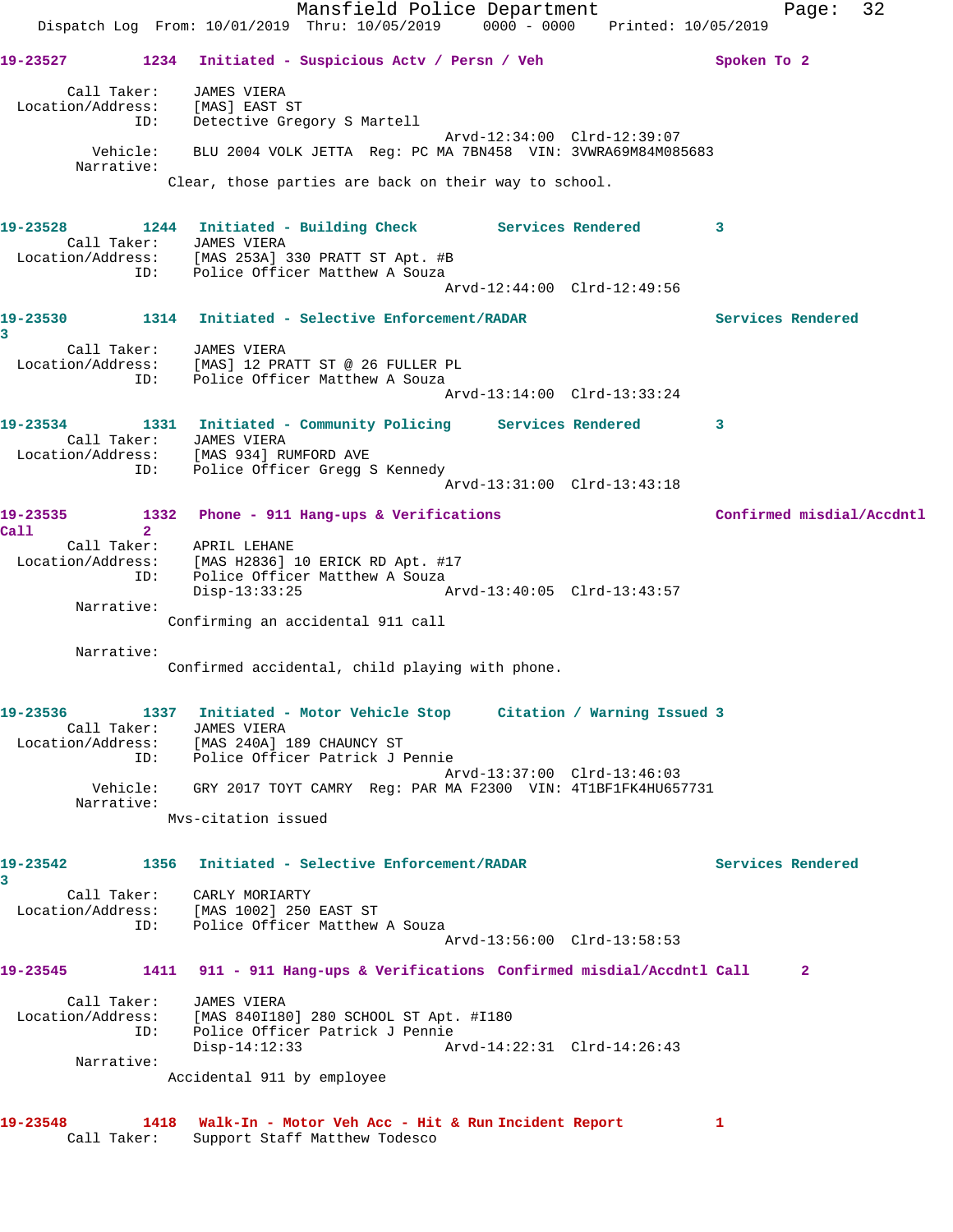Mansfield Police Department Fage: 33 Dispatch Log From: 10/01/2019 Thru: 10/05/2019 0000 - 0000 Printed: 10/05/2019 Location/Address: [MAS 138] 15 HAMPSHIRE ST ID: Police Officer Patrick J Pennie Disp-14:27:03 Arvd-14:34:33 Clrd-14:49:43 Vehicle: WHI 2015 INFI UT QX60 Reg: PC MA 4GB828 VIN: 5N1AL0MM4FC534341 Narrative: RP into to report her car was struck in the parking lot of her work in July, Ofc Pennie into speak with the RP. Refer To Incident: 19MAS-904-OF **19-23553 1611 Phone - Assist Fire Department Referred to Other Agency 3**  Call Taker: APRIL LEHANE Location/Address: [MAS 840K] 280 SCHOOL ST Apt. #K ID: Police Officer Nicole P Newport Disp-16:11:40 Clrd-16:12:52 Vehicle: GRY 2006 JEEP UT GRAND Reg: PC MA 2174SV VIN: 1J4GR48K56C258288 Narrative: assist with a lockout Narrative: Sgt Advised . Will respond if needed **19-23554 1613 Phone - Liquor Law Violation Gone on Arrival 2**  Call Taker: APRIL LEHANE Location/Address: [MAS 81] 30 CHAUNCY ST ID: Police Officer David J Pepicelli Disp-16:19:58 Arvd-16:20:02 Clrd-16:32:23 Narrative: Upon arrival, party had already left on foot. M-8 checking the area. Narrative: Surrounding area checked negative. **19-23558 1710 Initiated - Community Policing Services Rendered 3**  Call Taker: JAMES VIERA Location/Address: [MAS 1002] 250 EAST ST ID: Police Officer Joshua S Ellender Arvd-17:10:00 Clrd-17:48:12 **19-23560 1729 Initiated - Community Policing Services Rendered 3**  Call Taker: CARLY MORIARTY Location/Address: [MAS 982] 111 HOPE ST ID: Police Officer Danielle C Titus Arvd-17:29:00 Clrd-17:46:00 Narrative: Community policing **19-23562 1740 Initiated - Traffic Enforcement / Activity Citation / Warning Issued 2**  Call Taker: JAMES VIERA Location/Address: [MAS] NORTH MAIN ST ID: Police Officer David J Pepicelli Arvd-17:40:00 Clrd-18:47:13 Vehicle: GRY 2009 KIA SPORTA Reg: PC MA 893RZ8 VIN: KNDJF723597576710 Vehicle: WHI 2017 HOND ACCORD Reg: PC MA 1MB377 VIN: 1HGCR2F86HA217488 Vehicle: GRY 2018 FORD F150 Reg: PC MA 8LWM50 VIN: 1FTEX1EP3JFA12350 Vehicle: WHI 2011 BMW X5 Reg: PAR MA J3Z VIN: 5UXZV4C51BL404836 Narrative: Requesting wrecker. Central Street responding. Narrative: M-8 cancelling the tow. Citation to the RO, given to the operator for expired inspection sticker and expired reg. Registration was renewed roadside. Narrative: citation issued for failure to inspect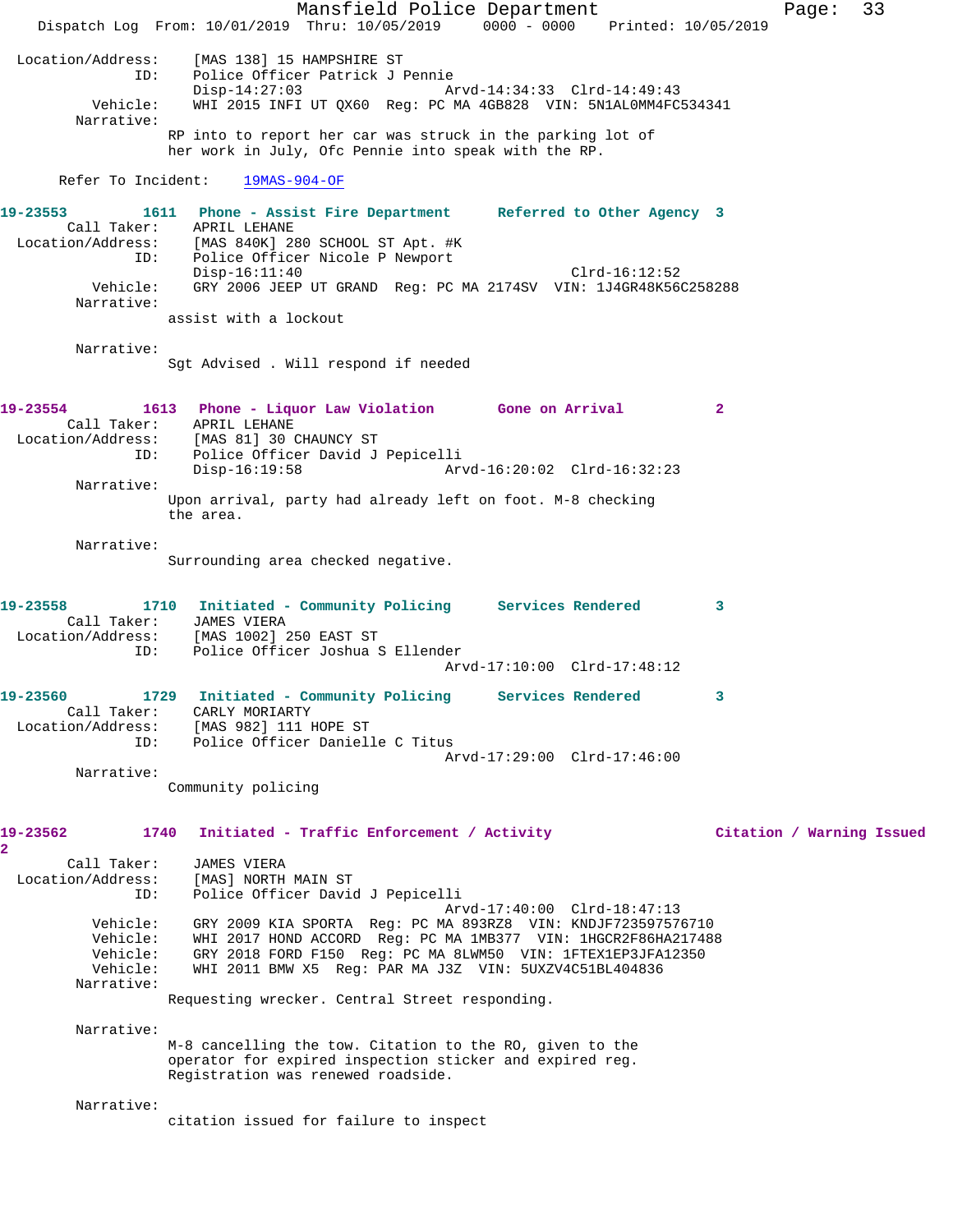Mansfield Police Department Page: 34 Dispatch Log From: 10/01/2019 Thru: 10/05/2019 0000 - 0000 Printed: 10/05/2019 Narrative: Cited for inspection sticker. Narrative: Citation to the RO for inspection sticker, given to the operator. **19-23568 1758 Initiated - Selective Enforcement/RADAR Citation / Warning Issued 3**  Call Taker: JAMES VIERA Location/Address: [MAS] OAK ST ID: Police Officer Nicole P Newport Arvd-17:58:00 Clrd-19:23:43 Vehicle: WHI 2015 JEEP CHEROK Reg: PC MA 7RZ146 VIN: 1C4PJMDS1FW758689 Vehicle: GRY 2007 MERC SD MARQUI Reg: PC MA 476SV3 VIN: 2MEHM75WX7X610429 Narrative: Cited for speed. Narrative: Citation issued for speed **19-23569 1809 Initiated - Motor Veh Acc - No Injury Citation / Warning Issued 1**  Call Taker: JAMES VIERA Location/Address: [MAS 1] 50 WEST ST ID: Officer Katie Appel Arvd-18:09:00 Clrd-18:27:39 ID: Police Officer Danielle C Titus Disp-18:10:55 Arvd-18:11:02 Clrd-18:27:34 Vehicle: GRY 2013 HOND CIVIC Reg: PC MA 1LVX57 VIN: 2HGFB2F50DH574992 Vehicle: BLK 2006 SAA 93 Reg: PC MA 2GCJ10 VIN: YS3FD79Y566110623 Narrative: Damage under \$1000, paper exchange only. Narrative: Cited for failure to use care and caution. **19-23571 1833 Initiated - Selective Enforcement/RADAR Citation / Warning Issued 3**  Call Taker: JAMES VIERA Location/Address: [MAS] 562 MAPLE ST @ 3 JENNIFER DR ID: Police Officer Joshua S Ellender Arvd-18:33:00 Clrd-19:17:31 Vehicle: WHI 2008 CHEV UT EQUINO Reg: PC MA 685YE4 VIN: 2CNDL43F286078827 Vehicle: BLK 2011 NISS VERSA Reg: PC MA 6VC335 VIN: 3N1BC1CP5BL405245 Vehicle: GRY 2016 TOYT SD PRIUSC Reg: PC MA 64AX98 VIN: JTDKDTB38G1133003 Vehicle: GRY 2014 TOYT SD CAMRY Reg: PC MA 2WX528 VIN: 4T1BF1FK3EU820378 Narrative: Out with MA 685YE4, cited for speed Narrative: Out with MA 6VC335 Narrative: Citation issued for speed. MA 64ax98 Narrative: Citation for speed. 2WX528 **19-23574 1842 Phone - Alarm - Burglar Building Checked / Secured 1** Call Taker: APRIL LEHANE Location/Address: [MAS 784] 44 WOOD AVE ID: Police Officer Danielle C Titus Disp-18:44:19 Arvd-18:50:31 Clrd-18:52:43 ID: Police Officer David J Pepicelli Arvd-18:50:33 Clrd-18:52:39 Narrative: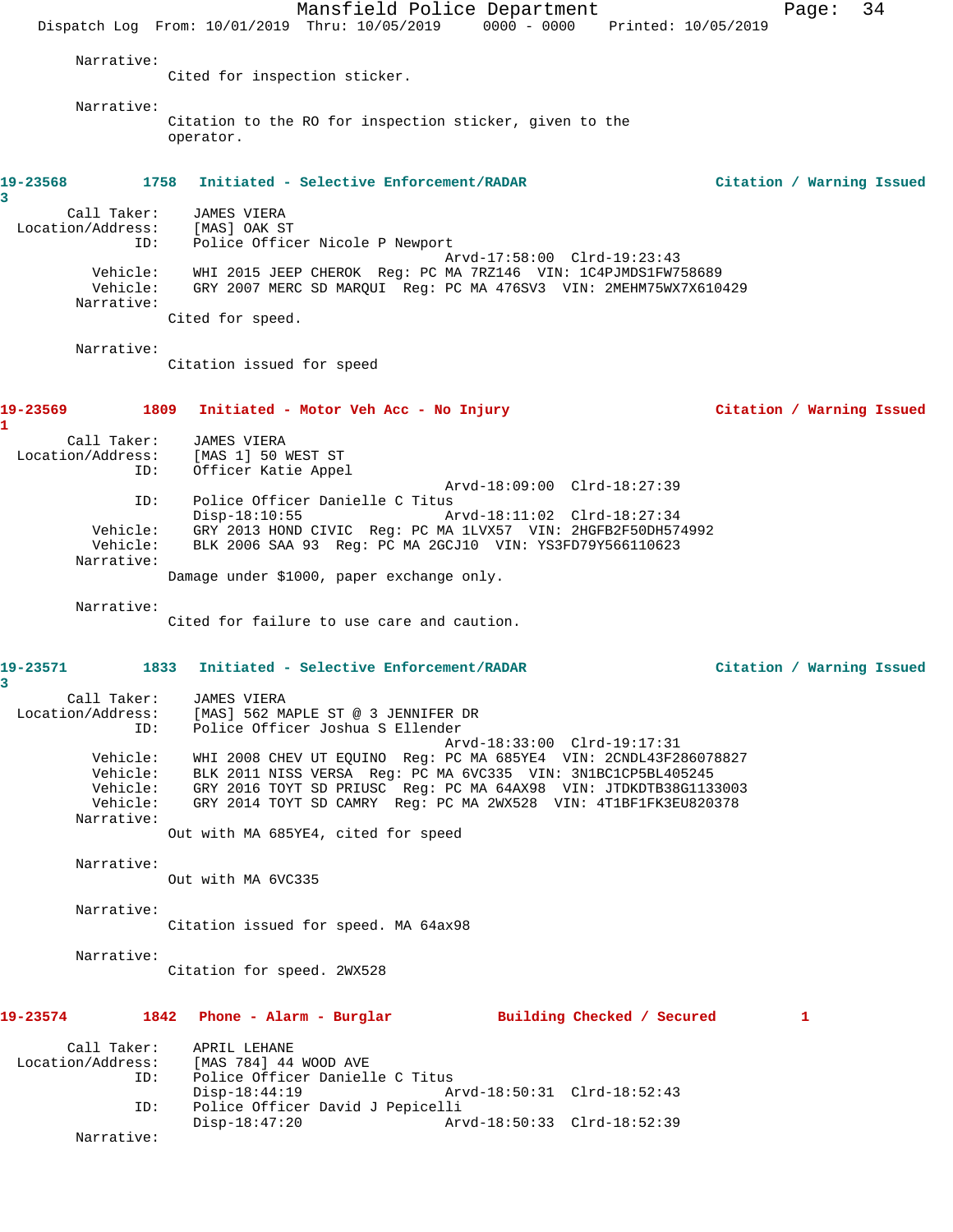Mansfield Police Department Page: 35 Dispatch Log From: 10/01/2019 Thru: 10/05/2019 0000 - 0000 Printed: 10/05/2019 alarm compnbay reporting right area motion **19-23577 1857 Initiated - Selective Enforcement/RADAR Services Rendered 3**  Call Taker: JEFFREY KEEFE Vicinity of: [MAS] SPRING ST ID: Police Officer Danielle C Titus Arvd-18:57:00 Clrd-19:22:49 Narrative: No violations. **19-23582 1925 Phone - Assist Other Gov. Agency Services Rendered 3**  Call Taker: JEFFREY KEEFE Vicinity of: [MAS 139] 265 FRUIT ST ID: Police Officer David J Pepicelli Disp-19:29:00 Arvd-19:32:44 Clrd-19:39:34 Narrative: Cp reports medflight gate is open and has been for several hours. Narrative: Medflight was notified of the gate Narrative: Medflight called back in to report they are aware of the ongoing issue with the gate and they are in the process of getting it repaired. **19-23583 1926 Phone - Disabled Motor Vehicle Gone on Arrival 3**  Call Taker: TARA LAKO Location/Address: [MAS] RTE 140 SB Police Officer Nicole P Newport<br>Disp-19:27:09 A Disp-19:27:09 Arvd-19:32:11 Clrd-19:35:39 Narrative: RP reports a Ryder truck is in the breakdown with his hazards on but his back end of the truck is sticking out into the right travel lane Narrative: Ofc Newport reports checking 140S through the S curves and onto South Main St, no DMV's in the area. **19-23587 1934 Phone - Animal Complaints Building Checked / Secured 3** Call Taker: Support Staff Amanda Crisfulla Location/Address: [MAS] 143 OAK ST Narrative: RP called stating her St. Bernard ran away in the area of 143 Oak St. Rp requested if dog was found to contact her. **19-23590 1945 Initiated - Animal Complaints Services Rendered 3**  Call Taker: LINDSAY MITCHELL Location/Address: [MAS 244A] 4 SOUTH MAIN ST ID: Police Officer Nicole P Newport Arvd-19:45:00 Clrd-20:11:09 Narrative: Ofc Newport out for to take possession of a loose dog Narrative: Small brown Doxin dropped off at the shelter **19-23593 2030 Initiated - Proactive Patrol Services Rendered 3**  Call Taker: JEFFREY KEEFE Location/Address: [MAS 4] 31 HAMPSHIRE ST ID: Police Officer Nicole P Newport Arvd-20:30:00 Clrd-20:51:21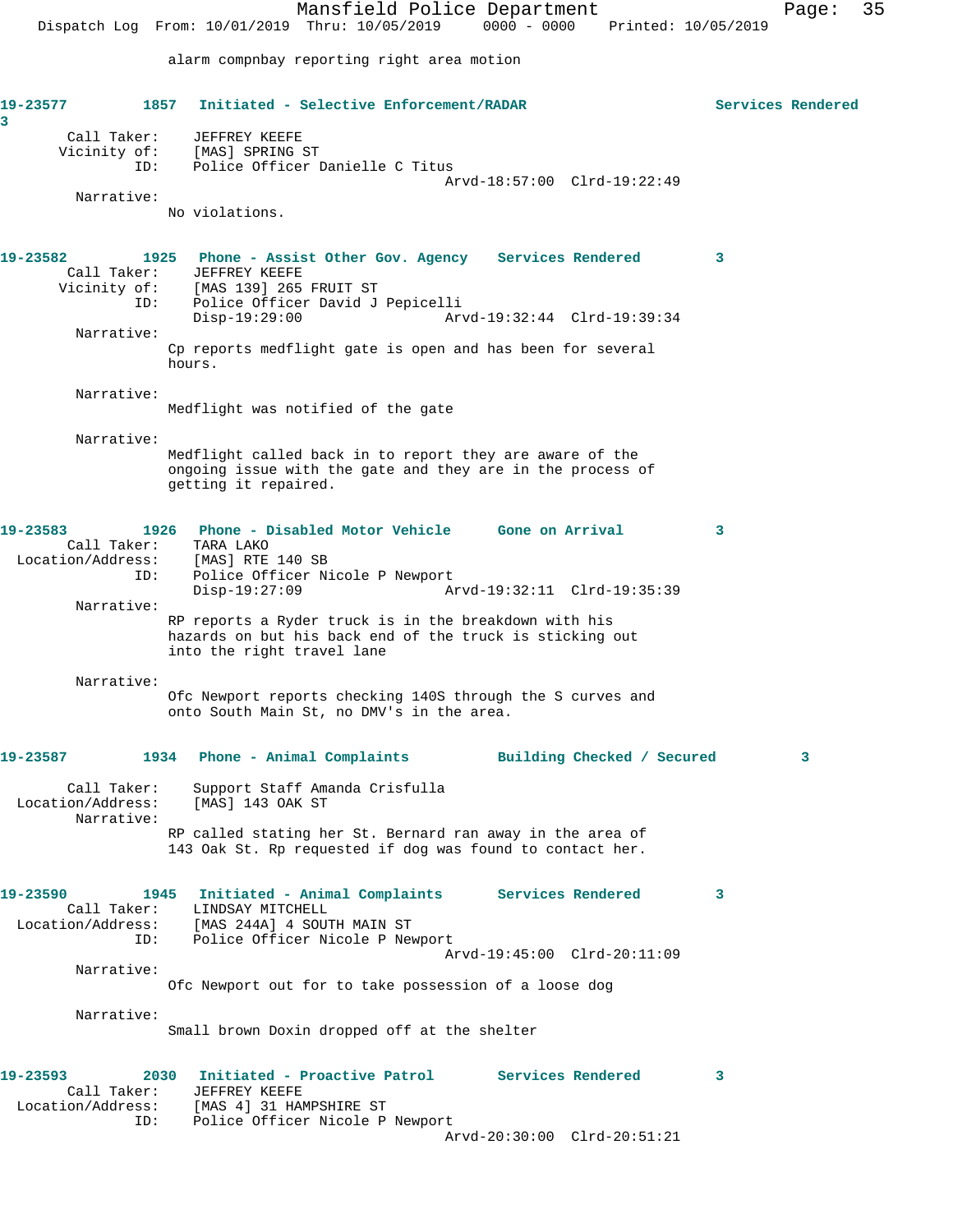Mansfield Police Department Fage: 36 Dispatch Log From: 10/01/2019 Thru: 10/05/2019 0000 - 0000 Printed: 10/05/2019 **19-23594 2038 Initiated - Proactive Patrol Services Rendered 3**  Call Taker: JEFFREY KEEFE Vicinity of: [MAS] 4 ERICK RD @ 15 BONNEY LN ID: Police Officer Joshua S Ellender Arvd-20:38:00 Clrd-20:47:08 **19-23597 2055 Initiated - Proactive Patrol Services Rendered 3**  Call Taker: JEFFREY KEEFE Vicinity of: [MAS 2] 60 FORBES BLVD ID: Police Officer Danielle C Titus Arvd-20:55:00 Clrd-21:08:32 **19-23596 2058 Initiated - Proactive Patrol Services Rendered 3**  Call Taker: JEFFREY KEEFE Vicinity of: [MAS 417] 9 FRANCIS AVE ID: Police Officer Joshua S Ellender Arvd-20:58:00 Clrd-21:39:27 **19-23598 2105 Radio - Motor Vehicle Stop Verbal Warning 3**  Call Taker: JEFFREY KEEFE Location/Address: [MAS] RTE 140 SB ID: Detective Gregory S Martell Disp-21:06:39 Arvd-21:06:44 Clrd-21:07:58 Vehicle: GRY 2008 TOYT SD COROLL Reg: PC MA 363SE2 VIN: 2T1BR32E48C900197 Narrative: CLear with verbal for red light. **19-23601 2124 Initiated - Assist Citizen - P S A Services Rendered 3**  Call Taker: JEFFREY KEEFE Vicinity of: [MAS 895] 175 FRUIT ST ID: Police Officer Nicole P Newport Arvd-21:24:00 Clrd-21:45:12 Narrative: M14 is en route to the Animal Shelter to release a dog. Narrative: Owner into station to pick up dog. Ofc. Newport to assist **19-23602 2127 Initiated - Proactive Patrol Services Rendered 3**  Call Taker: JEFFREY KEEFE Location/Address: [MAS 1015] 30 CHAUNCY ST ID: Police Officer Danielle C Titus Arvd-21:27:00 Clrd-21:41:43 **19-23606 2154 Initiated - Proactive Patrol Services Rendered 3**  Call Taker: JEFFREY KEEFE Vicinity of: [MAS 281A] 1 CROCKER ST ID: Police Officer David J Pepicelli Arvd-21:54:00 Clrd-22:13:48 **19-23607 2201 Radio - Proactive Patrol Services Rendered 3**  Call Taker: JEFFREY KEEFE Vicinity of: [MAS 820C] 31 PLYMOUTH ST **19-23608 2204 Initiated - Proactive Patrol Services Rendered 3**  Call Taker: JEFFREY KEEFE Vicinity of: [MAS] 4 ERICK RD @ 15 BONNEY LN ID: Police Officer Danielle C Titus Arvd-22:04:00 Clrd-22:12:35 **19-23610 2211 Phone - Erratic Oper MV / Road Rage Referred to Other Agency 3**  Call Taker: LINDSAY MITCHELL Location/Address: [MAS] RTE 495 NB ID: Police Officer Danielle C Titus Disp-22:12:00 Clrd-22:13:31 ID: Police Officer Nicole P Newport Disp-22:12:00 Clrd-22:13:29 Narrative: RP reports a vehicle all over the roadway (gray Honda CRV).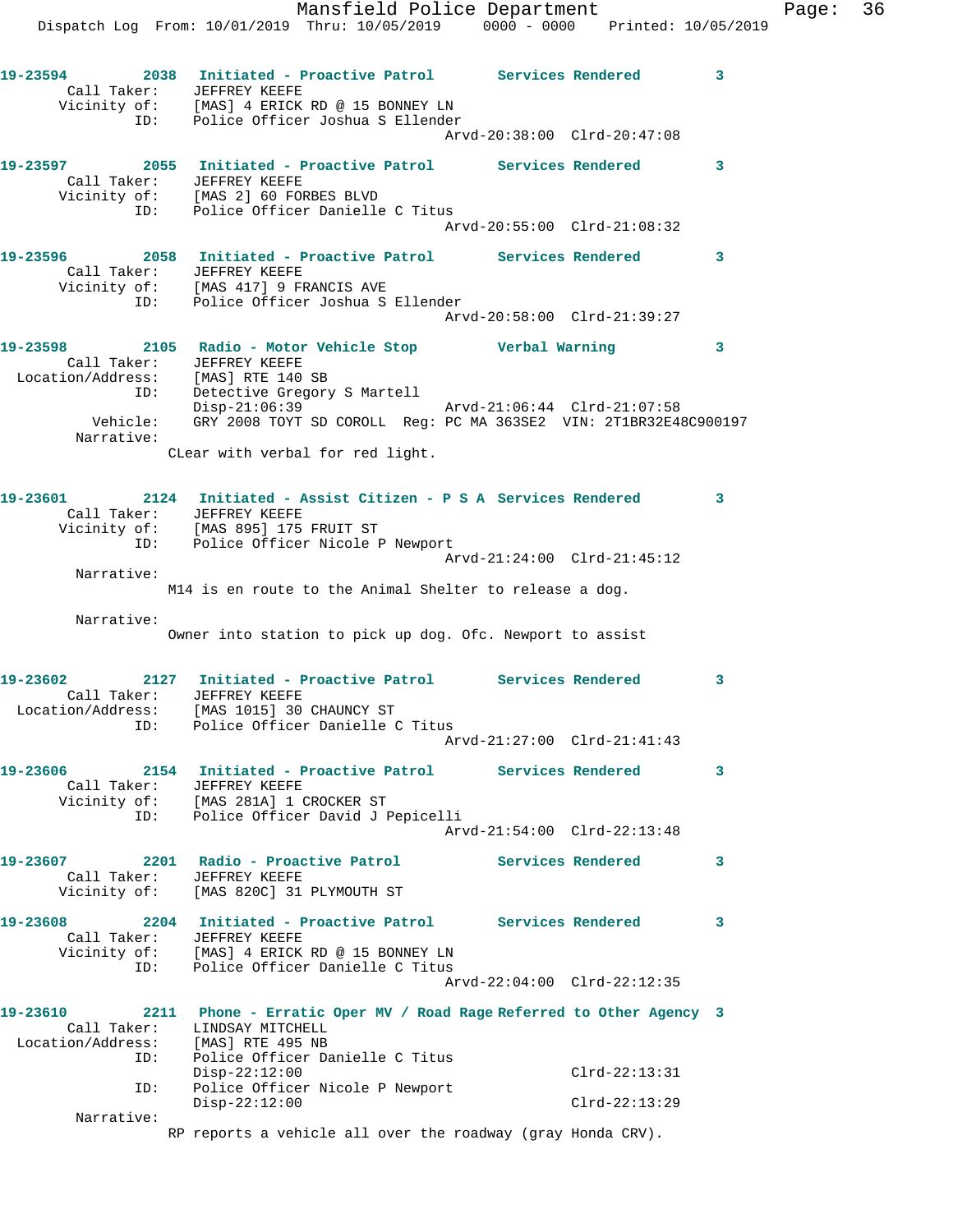|                                                                                                                                          | Mansfield Police Department<br>Dispatch Log From: 10/01/2019 Thru: 10/05/2019 0000 - 0000 Printed: 10/05/2019                                                                                                                                                                                                                                                                                                                                                                                                                                                                                                                                                                                                                                             | Page: | 37 |
|------------------------------------------------------------------------------------------------------------------------------------------|-----------------------------------------------------------------------------------------------------------------------------------------------------------------------------------------------------------------------------------------------------------------------------------------------------------------------------------------------------------------------------------------------------------------------------------------------------------------------------------------------------------------------------------------------------------------------------------------------------------------------------------------------------------------------------------------------------------------------------------------------------------|-------|----|
|                                                                                                                                          | Took the Exit 11/12 ramp. Officers responding                                                                                                                                                                                                                                                                                                                                                                                                                                                                                                                                                                                                                                                                                                             |       |    |
|                                                                                                                                          | RP states the vehicle continued inside the barriers and back<br>onto Rte 495NB. Call transferred to MSP                                                                                                                                                                                                                                                                                                                                                                                                                                                                                                                                                                                                                                                   |       |    |
| 19-23611<br>Call Taker:<br>ID:                                                                                                           | 2217 Initiated - Proactive Patrol Services Rendered<br>$\overline{\phantom{a}}$ 3<br>TARA LAKO<br>Location/Address: [MAS 65] 30 CHAUNCY ST<br>Police Officer David J Pepicelli                                                                                                                                                                                                                                                                                                                                                                                                                                                                                                                                                                            |       |    |
| Narrative:                                                                                                                               | Arvd-22:17:00 Clrd-22:30:03<br>Checking the area.                                                                                                                                                                                                                                                                                                                                                                                                                                                                                                                                                                                                                                                                                                         |       |    |
| 19-23612<br>ID:                                                                                                                          | 2232 Initiated - Proactive Patrol Services Rendered<br>$\mathbf{3}$<br>Call Taker: JEFFREY KEEFE<br>Vicinity of: [MAS 202] 16 OLD COLONY WAY<br>Police Officer David J Pepicelli<br>Arvd-22:32:00 Clrd-22:34:03                                                                                                                                                                                                                                                                                                                                                                                                                                                                                                                                           |       |    |
| 19-23613                                                                                                                                 | 2235 Phone - Motor Veh Acc - No Injury Investigated - Report Taken                                                                                                                                                                                                                                                                                                                                                                                                                                                                                                                                                                                                                                                                                        | 1     |    |
| Call Taker:<br>Vicinity of:<br>ID:<br>ID:<br>ID:<br>Vehicle:<br>Towed:<br>Vehicle:<br>Vehicle:<br>Narrative:<br>Narrative:<br>Narrative: | LINDSAY MITCHELL<br>[MAS] 333 SCHOOL ST<br>Police Officer Nicole P Newport<br>$Disp-22:35:56$<br>Arvd-22:38:15 Clrd-23:14:21<br>Police Officer Danielle C Titus<br>$Disp-22:36:04$<br>Arvd-22:38:18 Clrd-23:14:27<br>Support Staff Derek M Stark<br>$Disp-22:35:00$<br>Arvd-22:38:13 Clrd-23:14:18<br>GRY 2013 FORD UT ESCAPE Req: PC MA 646VCK VIN: 1FMCU9J93DUA04525<br>For: Accident By: Central Street Garage To: Central Street Garage<br>GRY 2018 HYUN UT TUCSON Req: PC MA 873DW2 VIN: KM8J3CA2XJU647184<br>BLK 2010 VOLV SD S40 Reg: PC MA 414WF8 VIN: YV1390MS2A2490505<br>Officers responding for an MVA, no injuries<br>Detail Ofc Stark requesting MFD, airbag deployment and<br>fluids on the ground<br>2250 Central St notified for the tow |       |    |
| Narrative:                                                                                                                               |                                                                                                                                                                                                                                                                                                                                                                                                                                                                                                                                                                                                                                                                                                                                                           |       |    |
|                                                                                                                                          | Tow on scene                                                                                                                                                                                                                                                                                                                                                                                                                                                                                                                                                                                                                                                                                                                                              |       |    |
| Refer To Accident:                                                                                                                       | $19MAS-375-AC$                                                                                                                                                                                                                                                                                                                                                                                                                                                                                                                                                                                                                                                                                                                                            |       |    |
| 19-23617<br>Call Taker:<br>Location/Address:<br>ID:<br>ID:<br>Narrative:                                                                 | Services Rendered<br>2259<br>Phone - Noise Complaint<br>$\mathbf{2}$<br>JEFFREY KEEFE<br>[MAS] 10 CONNORS AVE Apt. #A101<br>Police Officer David J Pepicelli<br>$Disp-23:01:00$<br>Arvd-23:04:30 Clrd-23:09:25<br>Police Officer Joshua S Ellender<br>$Disp-23:01:06$<br>Arvd-23:04:35 Clrd-23:09:25<br>Cp reported a noise complaint from the downstairs neighbor.                                                                                                                                                                                                                                                                                                                                                                                       |       |    |
| Narrative:                                                                                                                               | Cp reported there to be loud music and singing.<br>Parties advised.                                                                                                                                                                                                                                                                                                                                                                                                                                                                                                                                                                                                                                                                                       |       |    |
|                                                                                                                                          |                                                                                                                                                                                                                                                                                                                                                                                                                                                                                                                                                                                                                                                                                                                                                           |       |    |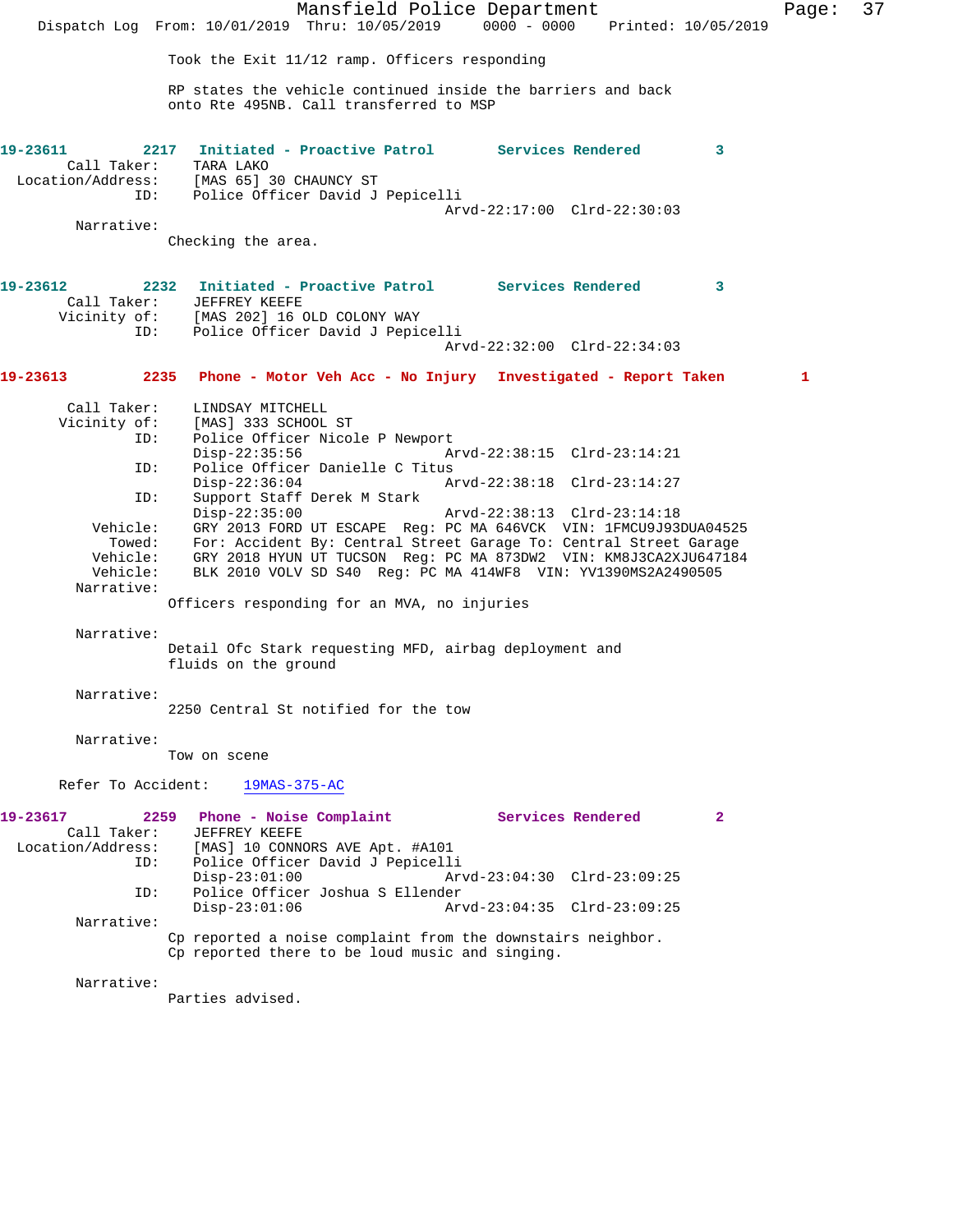**For Date: 10/05/2019 - Saturday Call Number Time Call Reason Action Priority 19-23620 0001 Radio - Building Check Services Rendered 3**  Call Taker: JEFFREY KEEFE Vicinity of: [MAS 820C] 31 PLYMOUTH ST **19-23618 0003 Initiated - Motor Vehicle Stop Verbal Warning 3**  Call Taker: JEFFREY KEEFE Location/Address: [MAS] RTE 140 SB ID: Officer KYLE J MELLO Arvd-00:03:00 Clrd-00:05:18 Vehicle: GRY 2011 HOND SD CIVIC Reg: PC MA 4DY773 VIN: 2HGFA1F53BH309879 Narrative: Off with a mv stop inside the construction set up on 140. Narrative: Verbal, clear **19-23631 0137 Initiated - Proactive Patrol Services Rendered 3**  Call Taker: LINDSAY MITCHELL Location/Address: [MAS] RUMFORD AVE ID: Police Officer Patrick J Pennie Arvd-01:37:00 Clrd-01:42:46 **19-23632 0138 Initiated - Proactive Patrol Services Rendered 3**  Call Taker: JEFFREY KEEFE Vicinity of: [MAS 834] 261 CHAUNCY ST ID: Police Officer Donald MacLean Arvd-01:38:00 Clrd-01:44:36 **19-23633 0146 Initiated - Proactive Patrol Services Rendered 3**  Call Taker: JEFFREY KEEFE Vicinity of: [MAS 1002] 250 EAST ST ID: Police Officer Michelle Bellevue Arvd-01:46:00 Clrd-01:59:12 **19-23635 0147 Initiated - Proactive Patrol Services Rendered 3**  Call Taker: JEFFREY KEEFE Location/Address: [MAS 840] 280 SCHOOL ST adress.<br>ID: Police Officer Donald MacLean Arvd-01:47:00 Clrd-01:59:17 **19-23637 0152 Initiated - Proactive Patrol Services Rendered 3**  Call Taker: JEFFREY KEEFE Location/Address: [MAS 1015] 30 CHAUNCY ST ID: Police Officer Patrick J Pennie Arvd-01:52:00 Clrd-01:59:20 **19-23645 0207 Initiated - Proactive Patrol Services Rendered 3**  Call Taker: LINDSAY MITCHELL Location/Address: [MAS 820C] 31 PLYMOUTH ST ID: Officer Raymond E Maigret Arvd-02:07:00 Clrd-02:17:48 **19-23643 0208 Initiated - Proactive Patrol Services Rendered 3**  Call Taker: JEFFREY KEEFE Vicinity of: [MAS 280] 440 FORBES BLVD ID: Police Officer Donald MacLean Arvd-02:08:00 Clrd-02:14:27 **19-23646 0210 Initiated - Proactive Patrol Services Rendered 3**  Call Taker: JEFFREY KEEFE Vicinity of: [MAS 992] 660 EAST ST ID: Police Officer Michelle Bellevue

Arvd-02:10:00 Clrd-02:14:12

**19-23648 0220 Initiated - Proactive Patrol Services Rendered 3**  Call Taker: JEFFREY KEEFE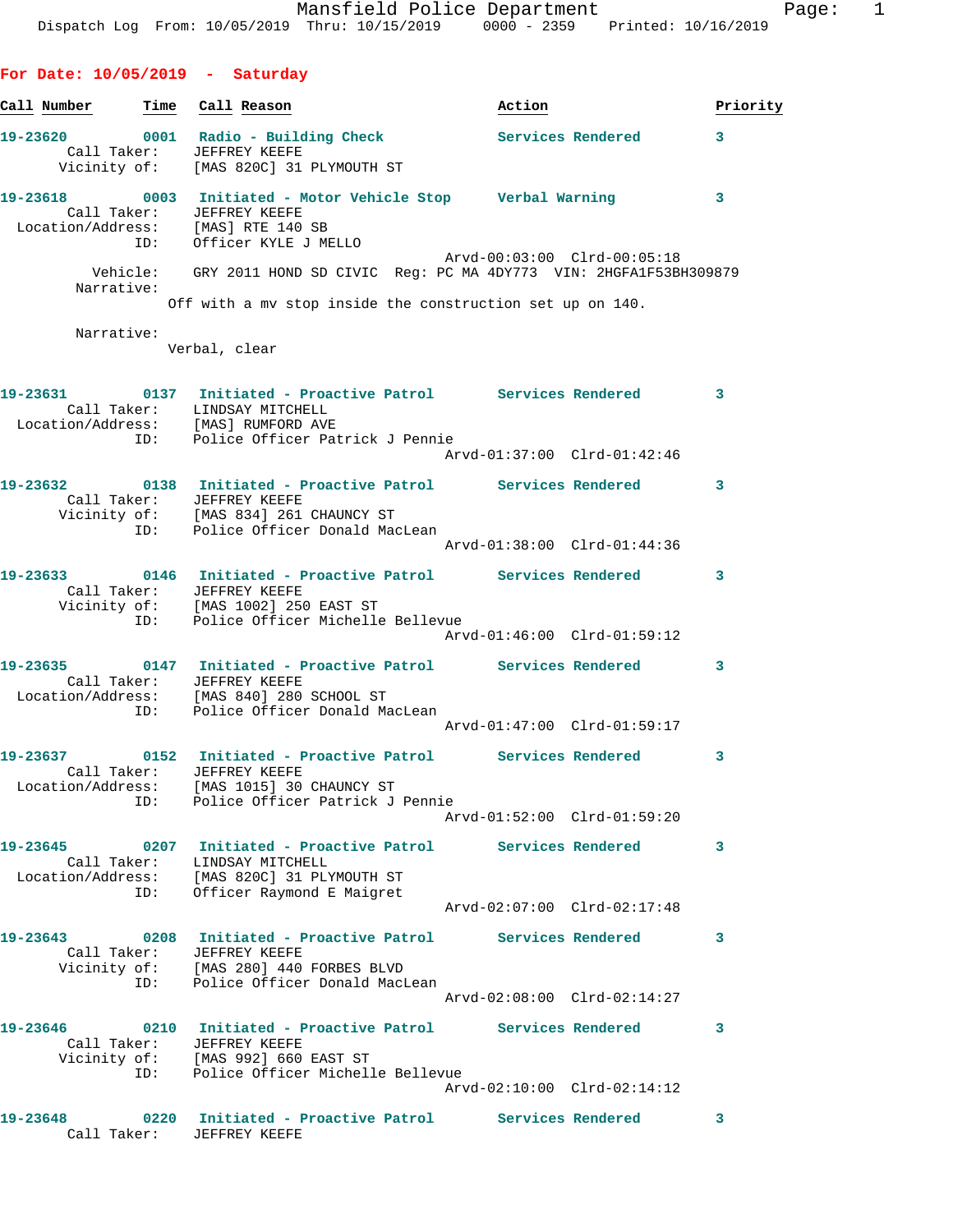Mansfield Police Department Fage: 2 Dispatch Log From: 10/05/2019 Thru: 10/15/2019 0000 - 2359 Printed: 10/16/2019 Vicinity of: [MAS 4] 31 HAMPSHIRE ST ID: Police Officer Donald MacLean Arvd-02:20:00 Clrd-02:27:27 **19-23649 0224 Initiated - Proactive Patrol Services Rendered 3**  Call Taker: JEFFREY KEEFE Vicinity of: [MAS 814] 50 WEST CHURCH ST ID: Police Officer Patrick J Pennie Arvd-02:24:00 Clrd-02:27:36 **19-23651 0230 Initiated - Proactive Patrol Services Rendered 3**  Call Taker: JEFFREY KEEFE Location/Address: [MAS 2] 60 FORBES BLVD ID: Police Officer Donald MacLean Arvd-02:30:00 Clrd-02:42:17 **19-23652 0231 Initiated - Proactive Patrol Services Rendered 3**  Call Taker: JEFFREY KEEFE Vicinity of: [MAS] 4 ERICK RD @ 15 BONNEY LN ID: Police Officer Michelle Bellevue Arvd-02:31:00 Clrd-02:42:04 **19-23653 0251 Initiated - Proactive Patrol Services Rendered 3**  Call Taker: JEFFREY KEEFE Location/Address: [MAS 907E] 390 WEST ST ID: Police Officer Donald MacLean Arvd-02:51:00 Clrd-03:00:25 **19-23654 0254 Initiated - Proactive Patrol Services Rendered 3**  Call Taker: JEFFREY KEEFE Vicinity of: [MAS 170] 255 HOPE ST ID: Police Officer Patrick J Pennie Arvd-02:54:00 Clrd-03:00:33 **19-23655 0300 Initiated - Proactive Patrol Building Checked / Secured 3** Call Taker: JEFFREY KEEFE Vicinity of: [MAS 834] 261 CHAUNCY ST ID: Sergeant Robert S Pierce Arvd-03:00:00 Clrd-03:09:34 **19-23657 0404 Initiated - Proactive Patrol Building Checked / Secured 3** Call Taker: JEFFREY KEEFE Vicinity of: [MAS 820C] 31 PLYMOUTH ST ID: Officer Raymond E Maigret Arvd-04:04:00 Clrd-04:15:25 **19-23659 0445 Phone - Alarm - Burglar Services Rendered 1**  Call Taker: TARA LAKO Location/Address: [MAS 867] 94 NORTH MAIN ST ID: Police Officer Patrick J Pennie Disp-04:49:13 Arvd-04:49:36 Clrd-04:52:39 ID: Police Officer Michelle Bellevue Disp-04:49:16 Arvd-04:49:35 Clrd-04:52:39 Narrative: Alarm company reporting multiple burglar alarms including 03 backroom motion ref #13035 Narrative: Building hand checks secure. **19-23661 0602 Initiated - Proactive Patrol Services Rendered 3**  Call Taker: JEFFREY KEEFE Vicinity of: [MAS 820C] 31 PLYMOUTH ST ID: Officer Raymond E Maigret Arvd-06:02:00 Clrd-06:13:41 **19-23665 0632 Initiated - Building Check Building Checked / Secured 3** Call Taker: JEFFREY KEEFE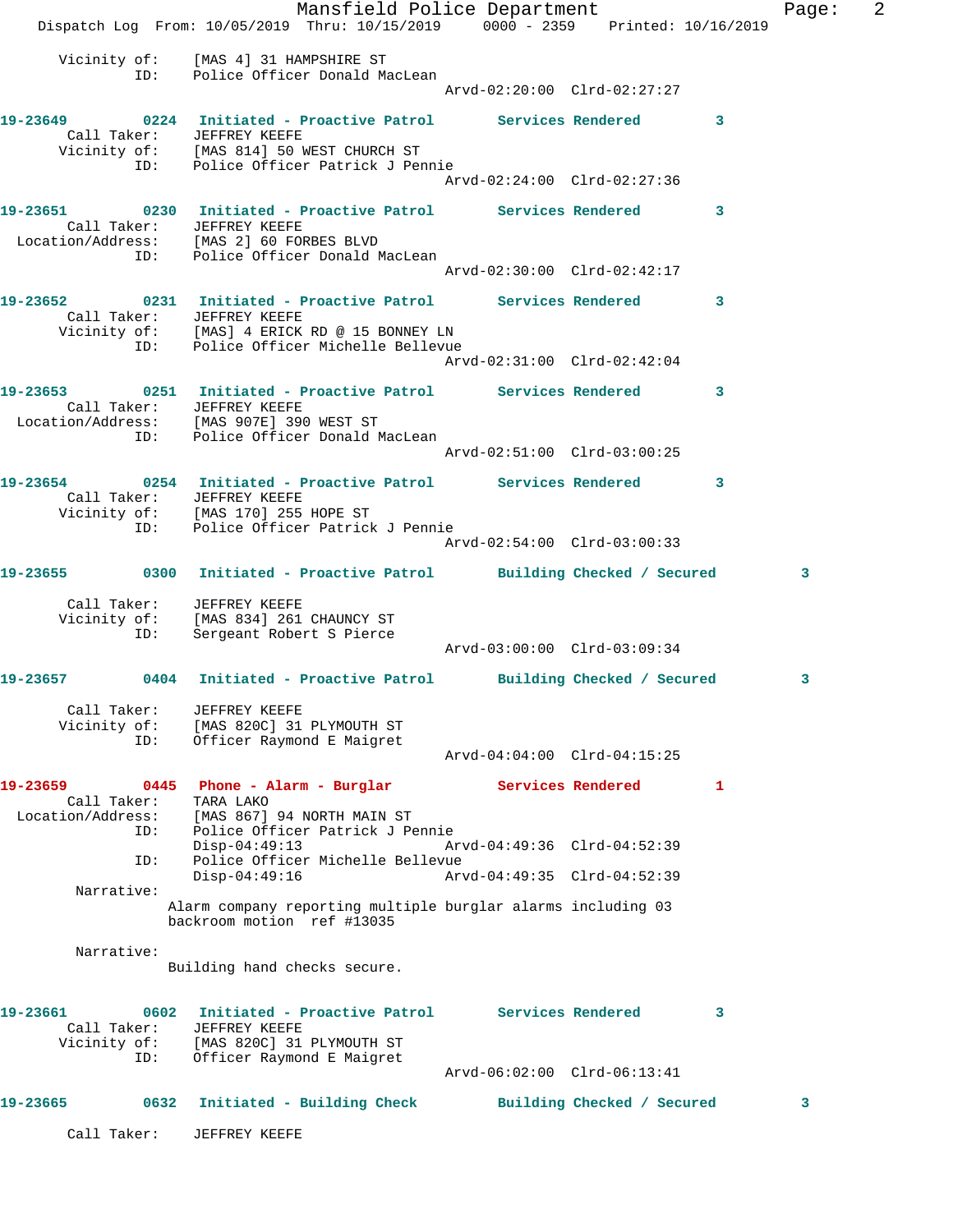Mansfield Police Department Fage: 3 Dispatch Log From: 10/05/2019 Thru: 10/15/2019 0000 - 2359 Printed: 10/16/2019 Vicinity of: [MAS] 18 WOODLAND WAY ID: Police Officer Michelle Bellevue Arvd-06:32:00 Clrd-06:36:26 Vehicle: WHI 1991 HOND SD ACCORD Reg: PC MA 118VLE VIN: 1HGCB9857MA023045 Narrative: Checks secure. **19-23667 0705 Initiated - Proactive Patrol Building Checked / Secured 3** Call Taker: APRIL LEHANE Location/Address: [MAS] 14 IAN KEATS DR ID: Police Officer Michelle Bellevue Arvd-07:05:00 Clrd-07:08:21 Narrative: Checking the area. **19-23669 0715 Phone - Disturbance / Gathering Spoken To 1**  Call Taker: APRIL LEHANE Location/Address: [MAS 2] 60 FORBES BLVD Vehicle: BLU 2015 RC Reg: PC RI DC373 VIN: JTHSE5BC6F5004398 Narrative: front desk is looking for assistance. A guest's vehicle is blocked in by another vehicle Narrative: frobt desk was advised who the car belongs to and their options 19-23678 0925 Initiated - Traffic Enforcement / Activity **Services Rendered 2**  Call Taker: APRIL LEHANE Location/Address: [MAS] 79 NORTH MAIN ST @ 14 COURT ST ID: Police Officer Matthew A Souza Arvd-09:25:00 Clrd-09:52:43 Narrative: Ofc Souza on radara Narrative: clear no violations **19-23679 0952 Initiated - Proactive Patrol Building Checked / Secured 3** Call Taker: APRIL LEHANE Location/Address: [MAS 820C] 31 PLYMOUTH ST ID: Sergeant Jeffrey G Bombard Arvd-09:52:00 Clrd-10:00:53 Narrative: Checking the area. **19-23680 0958 Initiated - Proactive Patrol Building Checked / Secured 3** Call Taker: APRIL LEHANE Location/Address: [MAS] IAN KEATS DR ID: Police Officer Joshua S Ellender Arvd-09:58:00 Clrd-10:04:27 Narrative: Checking the area. **19-23681 1008 Initiated - Proactive Patrol Building Checked / Secured 3** Call Taker: APRIL LEHANE Location/Address: [MAS] WOODLAND WAY ID: Police Officer Joshua S Ellender Arvd-10:08:00 Clrd-10:12:58 Vehicle: WHI 1991 HOND ACCORD Reg: PC MA 118VLE VIN: 1HGCB9857MA023045 Narrative: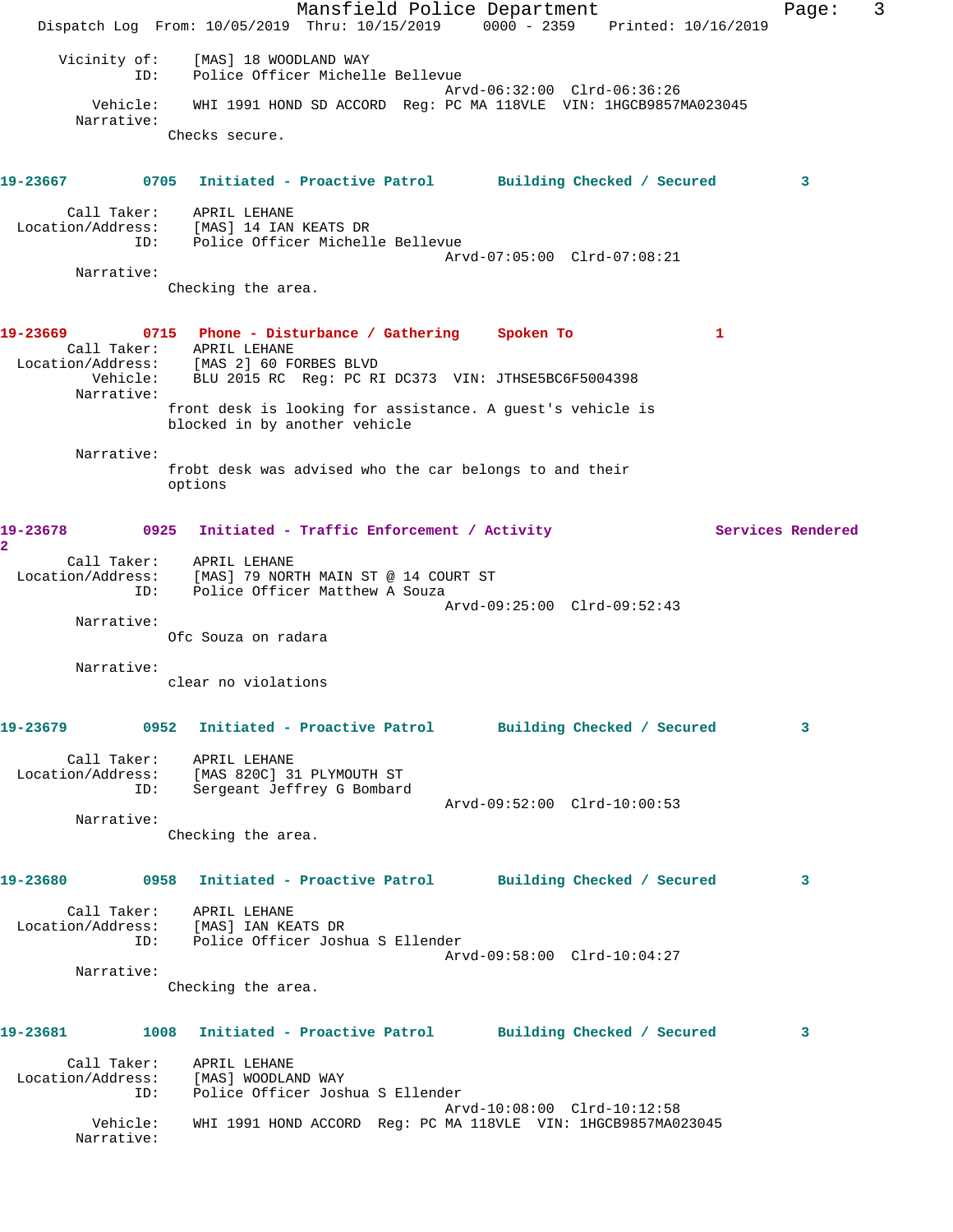Mansfield Police Department Fage: 4 Dispatch Log From: 10/05/2019 Thru: 10/15/2019 0000 - 2359 Printed: 10/16/2019 Checking the area. Narrative: clear- one vehicle in driveway **19-23685 1049 Initiated - Motor Vehicle Stop Citation / Warning Issued 3**  Call Taker: APRIL LEHANE Location/Address: [MAS 1002] 250 EAST ST ID: Police Officer Joshua S Ellender Arvd-10:49:00 Clrd-10:54:30 Vehicle: GRY 2014 HOND PILOT Reg: PC MA 5EWV50 VIN: 5FNYF4H5XEB021018 Narrative: citation issued 19-23687 1106 Phone - 911 Hang-ups & Verifications **19-23687** Confirmed misdial/Accdntl **Call 2**  Call Taker: APRIL LEHANE Location/Address: [MAS 322] 31 HAMPSHIRE ST ID: Police Officer Patrick J Pennie Disp-11:07:25 Arvd-11:15:19 Clrd-11:18:08 Narrative: confirm anb accidental 911 call **19-23690 1121 Initiated - Motor Vehicle Stop Citation / Warning Issued 3**  Call Taker: APRIL LEHANE Location/Address: [MAS] OAKLAND ST ID: Police Officer Matthew A Souza Arvd-11:21:00 Clrd-11:29:28 Vehicle: WHI 2017 JEEP RENEGADE Reg: PC RI FL349 VIN: ZACCJBBBXHPF69366 Narrative: citation issued for speed **19-23691 1155 Phone - Assist Citizen - P S A Assisted Party 3**  Call Taker: APRIL LEHANE Location/Address: ID: Police Officer Matthew A Souza<br>Disp-11:56:12 A Disp-11:56:12 Arvd-11:59:45 Clrd-12:10:39 Narrative: **19-23692 1200 Initiated - Proactive Patrol Building Checked / Secured 3** Call Taker: APRIL LEHANE Location/Address: [MAS 820C] 31 PLYMOUTH ST ID: Sergeant Jeffrey G Bombard Arvd-12:00:00 Clrd-12:08:05 Narrative: Checking the area. 19-23693 1202 Phone - Suspicious Actv / Persn / Veh Services Rendered **2**  Call Taker: JAMES VIERA Location/Address: [MAS 942C] 10 CONNORS AVE ID: Police Officer Joshua S Ellender Disp-12:05:18 Arvd-12:08:49 Clrd-12:30:41 Vehicle: BLU 1995 CHEV Reg: PC NM AKLC41 VIN: 2GBEC19K2S1304076 Narrative: Caller requesting to see an officer regarding unwanted individuals staying in one of the units.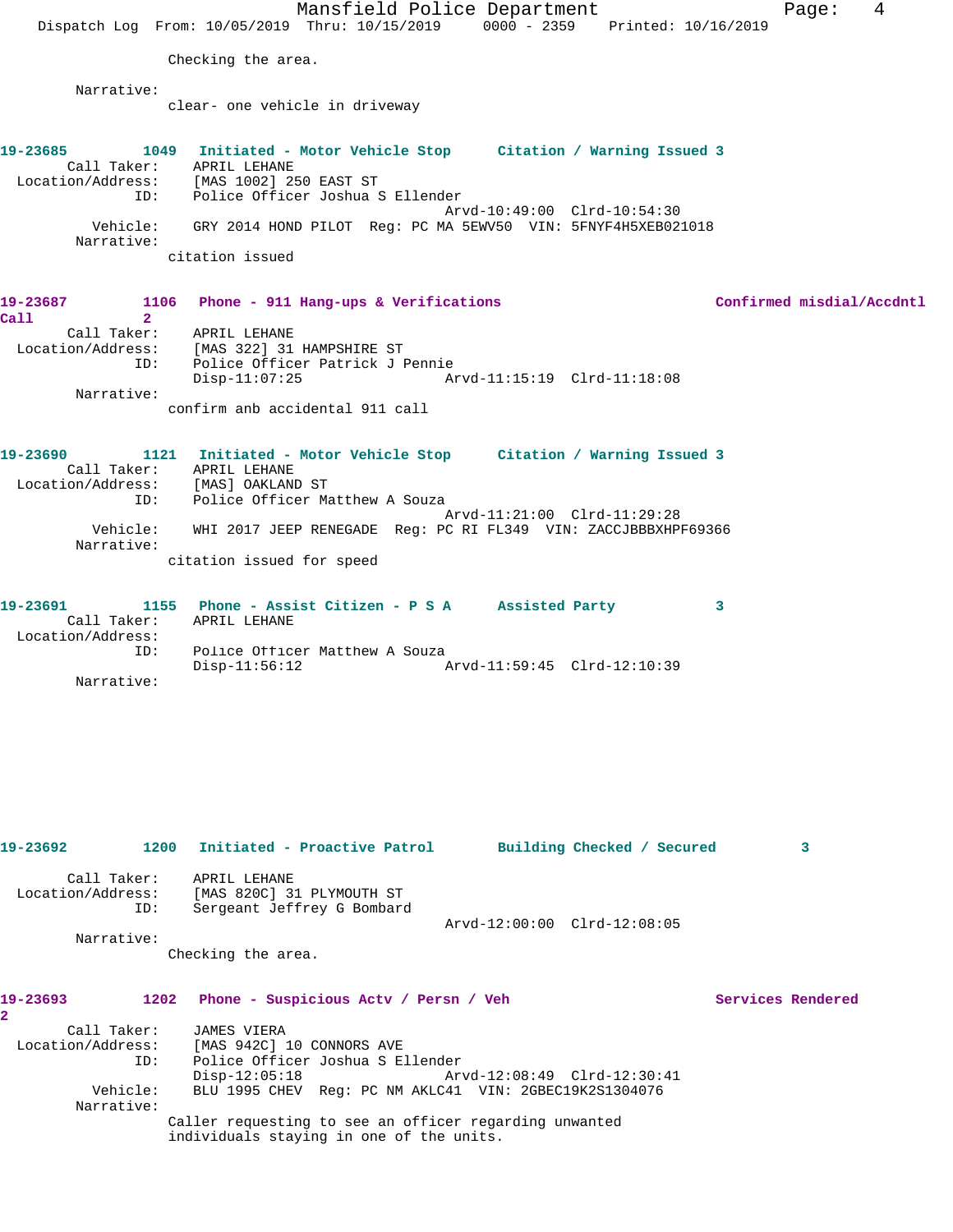Narrative: Ptl. Ellender speaking with tenants in A101 Narrative: Landlord was concerned for safety of the tenant. They have been unable to reach her. Tenant also has been letting friends stay with her longer than allowed time frame **19-23698 1232 911 - Sudden / Unattended Death Incident Report 1**  Call Taker: CARLY MORIARTY Location/Address: [MAS] 25 COBB ST Apt. #L224 ID: Police Officer Joshua S Ellender Disp-12:33:27 Arvd-12:36:02 Clrd-15:14:25<br>ID: Sergeant Brian P Thibault Sergeant Brian P Thibault<br>Disp-12:41:05 Disp-12:41:05 Arvd-12:41:08 Clrd-14:04:28 ID: Detective Kenneth E Wright Disp-12:47:53 Arvd-12:51:59 Clrd-14:12:31 Narrative: Assist the fd with a medical Narrative: MFD confirmed DOA @1241 Narrative: MS1 enroute Narrative: @1312 Trp Huard, MSP, waived juristiction Narrative: @1336 ME Office Kissee Morales declined Narrative: Dyer Lake Funeral will be responding Narrative: Funeral home services on scene Refer To Incident: 19MAS-906-OF **19-23700 1313 Initiated - Proactive Patrol Building Checked / Secured 3** Call Taker: APRIL LEHANE Location/Address: [MAS 840] 280 SCHOOL ST ID: Police Officer Patrick J Pennie Arvd-13:13:00 Clrd-13:31:08 Narrative: Checking the area. **19-23701 1346 Phone - Animal Complaints Services Rendered 3**  Call Taker: JAMES VIERA<br>Location/Address: [MAS H9876] ess: [MAS H9876] 130 SPRING ST<br>ID: Police Officer Patrick J F Police Officer Patrick J Pennie<br>Disp-13:46:48 Ar Arvd-13:54:11 Clrd-14:24:58 ID: animal control Jeffrey S Collins Disp-14:08:05 Arvd-14:08:08 Clrd-14:24:55 Narrative: Caller reports a possibly rabid racoon in the dumpster. Narrative: ACO1 will be responding 15 Min ETA Narrative: MACO-1 was able to free that animal. **19-23704 1404 Initiated - Proactive Patrol Building Checked / Secured 3**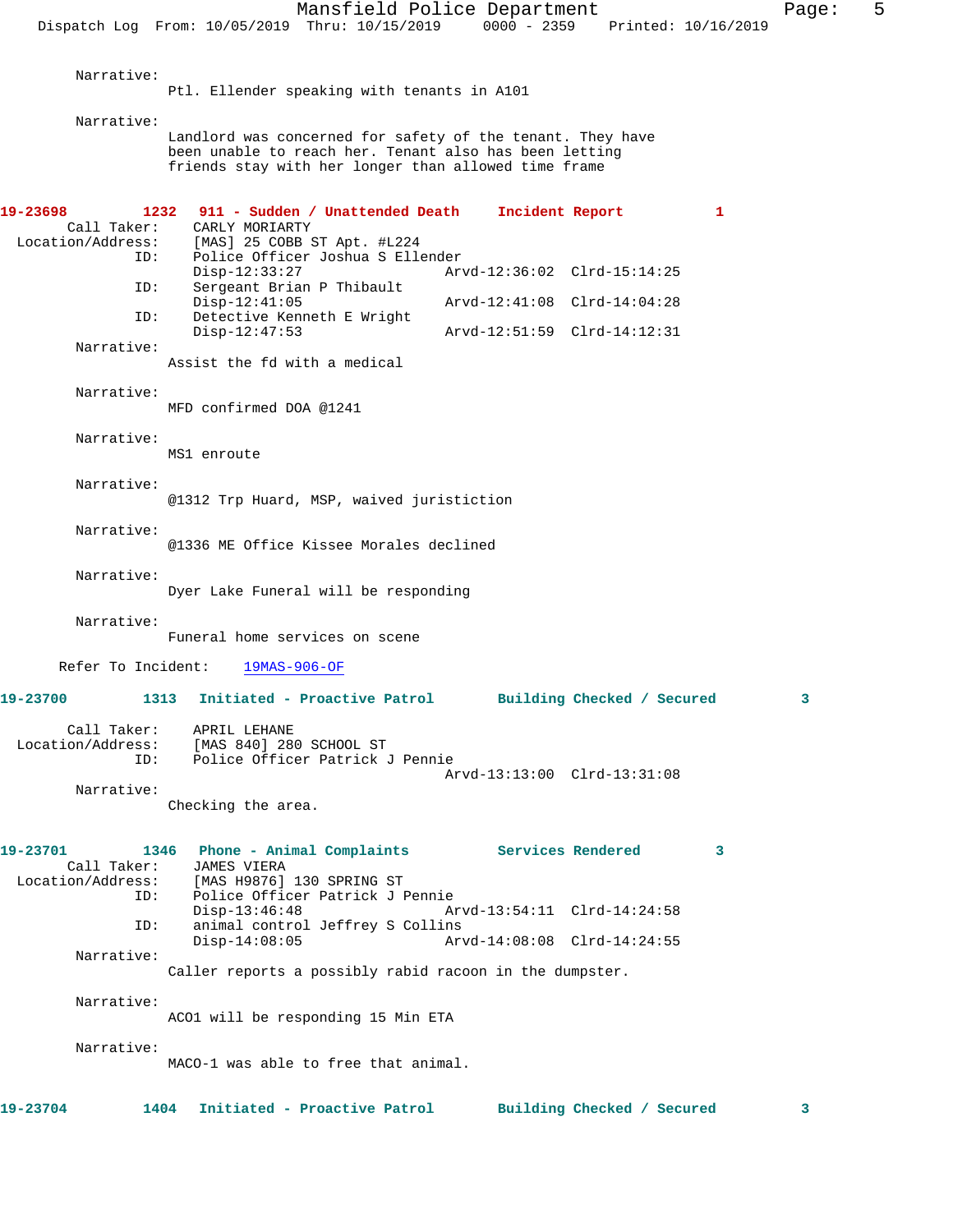Mansfield Police Department Fage: 6 Dispatch Log From: 10/05/2019 Thru: 10/15/2019 0000 - 2359 Printed: 10/16/2019 Call Taker: APRIL LEHANE Location/Address: [MAS 820C] 31 PLYMOUTH ST ID: Sergeant Jeffrey G Bombard Arvd-14:04:00 Clrd-14:13:03 Narrative: Checking the area. **19-23705 1418 Initiated - Parking Violations Citation / Warning Issued 3**  Call Taker: APRIL LEHANE Location/Address: [MAS] 79 NORTH MAIN ST @ 14 COURT ST ID: Police Officer David W Kinahan Arvd-14:18:00 Clrd-14:20:40 Vehicle: PLE 2016 MERZ UT GLA250 Reg: PC MA 9ZL374 VIN: WDCTG4GB0GJ259741 Vehicle: GRY 2010 FORD F150 Reg: CO MA J95974 VIN: 1FTFW1EV1AFA67949 Narrative: Ofc Kinahan issued two parking tickets **19-23707 1421 Initiated - Motor Vehicle Stop Verbal Warning 3**  Call Taker: APRIL LEHANE Location/Address: [MAS 1002] 250 EAST ST<br>ID: Police Officer Matthew Police Officer Matthew A Souza Arvd-14:21:00 Clrd-14:24:57 ID: Detective Gregory S Martell Disp-14:24:46 Arvd-14:24:49 Clrd-14:25:00 Vehicle: BLK 2018 TOYT CAMRY Reg: PC MA 9KKP70 VIN: 4T1B11HK5JU558174 Narrative: Detail officer reporting an erratic operator heading towards the schools. Det Martell has the vehicle behind MHS/QMS Narrative: verbal warning to the operator **19-23708 1425 Initiated - Parking Violations Citation / Warning Issued 3**  Call Taker: APRIL LEHANE Location/Address: [MAS] 126 NORTH MAIN ST @ 10 VILLA ST ID: Police Officer David W Kinahan<br>Arvd-14:25:00 Clrd-14:27:55 Arvd-14:25:00 Clrd-14:27:55 Vehicle: BLU 2014 HOND UT CRV Reg: PC MA 5WH121 VIN: 2HKRM4H32EH610736 Vehicle: BLK 2015 NISS ALTIMA Reg: PC MA 1GNE77 VIN: 1N4AL3AP3FC582729 Narrative: Ofc Kinahan issued parking tickets for restricted area **19-23709 1437 Initiated - Motor Veh Acc - No Injury Spoken To 1** Call Taker: APRIL LEHANE Location/Address: [MAS 992G] 660 EAST ST Apt. #8 ID: Police Officer Matthew A Souza Arvd-14:37:00 Clrd-14:40:02 Vehicle: BLK 2016 AUDI A6 Reg: PC MA 1AVC74 VIN: WAUFGAFC4GN005306 Vehicle: RED 2015 FORD MUSTAN Reg: PC MA 8PM239 VIN: 1FATP8EM0F5340236 Narrative: Ofc Souza speaking to a person in lobby regarding an MVA which occured in the lot 19-23714 1547 Phone - Parking Violations Spoken To 3<br>Call Taker: APRIL LEHANE Call Taker:<br>Location/Address: [MAS 418F] 31 FRANCIS AVE ID: Police Officer Matthew A Souza<br>Disp-15:49:24 Arvd-16:01:03 Clrd-16:03:49 Disp-15:49:24 Arvd-16:01:03 Clrd-16:03:49 Vehicle: WHI 2015 KIA SPORK Reg: PC MA 6KM461 VIN: KNDPB3ACXF7732980 Narrative: RP is reporting a silver kia sportage parked in handicap spot for close to two hours without a placard Narrative: Ofc Souza located the vehicle. It is not parked in a handicap spot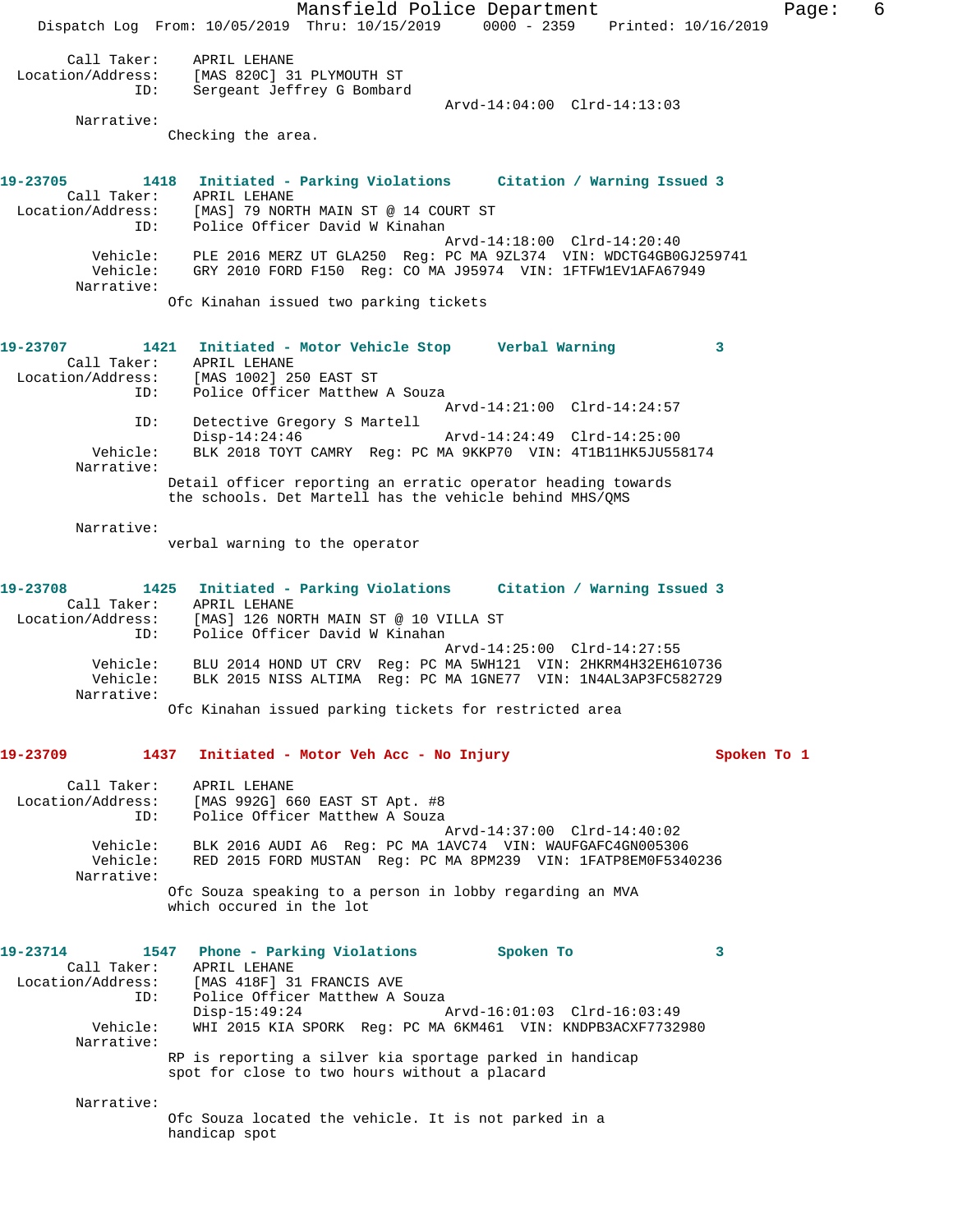Call Taker: JAMES VIERA Location/Address: [MAS 255] 377 CHAUNCY ST ID: Police Officer Patrick J Pennie Disp-15:55:32 Arvd-16:03:26 Clrd-16:08:24 Narrative: Voicemail on callback.

**19-23719 1634 Walk-In - Identity Theft Incident Report 1**  Call Taker: Support Staff Amanda Crisfulla Location/Address: [MAS 907] 390 WEST ST Apt. #A ID: Police Officer Joshua S Ellender Disp-16:45:43 Arvd-16:46:14 Clrd-17:17:04 Narrative:

RP in lobby requesting to speak with an Ofc. regarding identity fraud that took place at Home Depot

Narrative:

RP had several credit card accounts opened in his name

Refer To Incident: 19MAS-907-OF

**19-23722 1727 Initiated - Proactive Patrol Building Checked / Secured 3**

| Call Taker:       | APRIL LEHANE                 |                             |  |
|-------------------|------------------------------|-----------------------------|--|
| Location/Address: | [MAS] IAN KEATS DR           |                             |  |
| TD:               | Police Officer Jay J Sparrow |                             |  |
|                   |                              | Arvd-17:27:00 Clrd-17:31:25 |  |

Narrative:

Checking the area.

| 19-23725          |          | 1744 Initiated - Motor Vehicle Stop                              |  | Citation / Warning Issued 3 |  |
|-------------------|----------|------------------------------------------------------------------|--|-----------------------------|--|
| Call Taker:       |          | APRIL LEHANE                                                     |  |                             |  |
| Location/Address: |          | [MAS] 300 RTE 140 SB @ 375 WEST ST                               |  |                             |  |
|                   | ID:      | Police Officer David J Pepicelli                                 |  |                             |  |
|                   |          |                                                                  |  | Arvd-17:44:00 Clrd-17:52:34 |  |
|                   | Vehicle: | BLK 2018 CHEV UT EQUINO Req: PC MA 7EB587 VIN: 2GNAXSEV7J6174440 |  |                             |  |
| Narrative:        |          |                                                                  |  |                             |  |
|                   |          | citation issued for unregistered. RO was able to renew<br>online |  |                             |  |

**19-23726 1755 Initiated - Motor Vehicle Stop Citation / Warning Issued 3**  Call Taker: APRIL LEHANE Location/Address: [MAS] 575 WEST ST @ 260 FORBES BLVD ID: Police Officer David J Pepicelli Arvd-17:55:00 Clrd-17:59:20 Vehicle: WHI 2016 FORD MUSTAN Reg: PAR MA 18114 VIN: 1FATP8FFXG5325583 Narrative: citation issued for speed

| 19-23728          | 1819        | Phone - Proactive Patrol  |                             | Services Rendered |  |
|-------------------|-------------|---------------------------|-----------------------------|-------------------|--|
|                   | Call Taker: | APRIL LEHANE              |                             |                   |  |
| Location/Address: |             | [MAS 820C] 31 PLYMOUTH ST |                             |                   |  |
|                   | ID:         | Sergeant Robert S Pierce  |                             |                   |  |
|                   |             | Disp-18:20:19             | Arvd-18:20:22 Clrd-18:27:57 |                   |  |
|                   | Narrative:  |                           |                             |                   |  |

Checking the area.

| 19-23730 |              | 1830 Initiated - Motor Vehicle Stop<br>Citation / Warning Issued 3 |
|----------|--------------|--------------------------------------------------------------------|
|          | Call Taker:  | APRIL LEHANE                                                       |
|          | Vicinity of: | [MAS] SOUTH MAIN ST                                                |
|          | TD:          | Police Officer Joshua S Ellender                                   |
|          |              | Arvd-18:30:00 Clrd-18:35:03                                        |
|          | Vehicle:     | BLK 2014 NISS MAXIMA Req: PC MA 619VT2 VIN: 1N4AA5AP6EC495231      |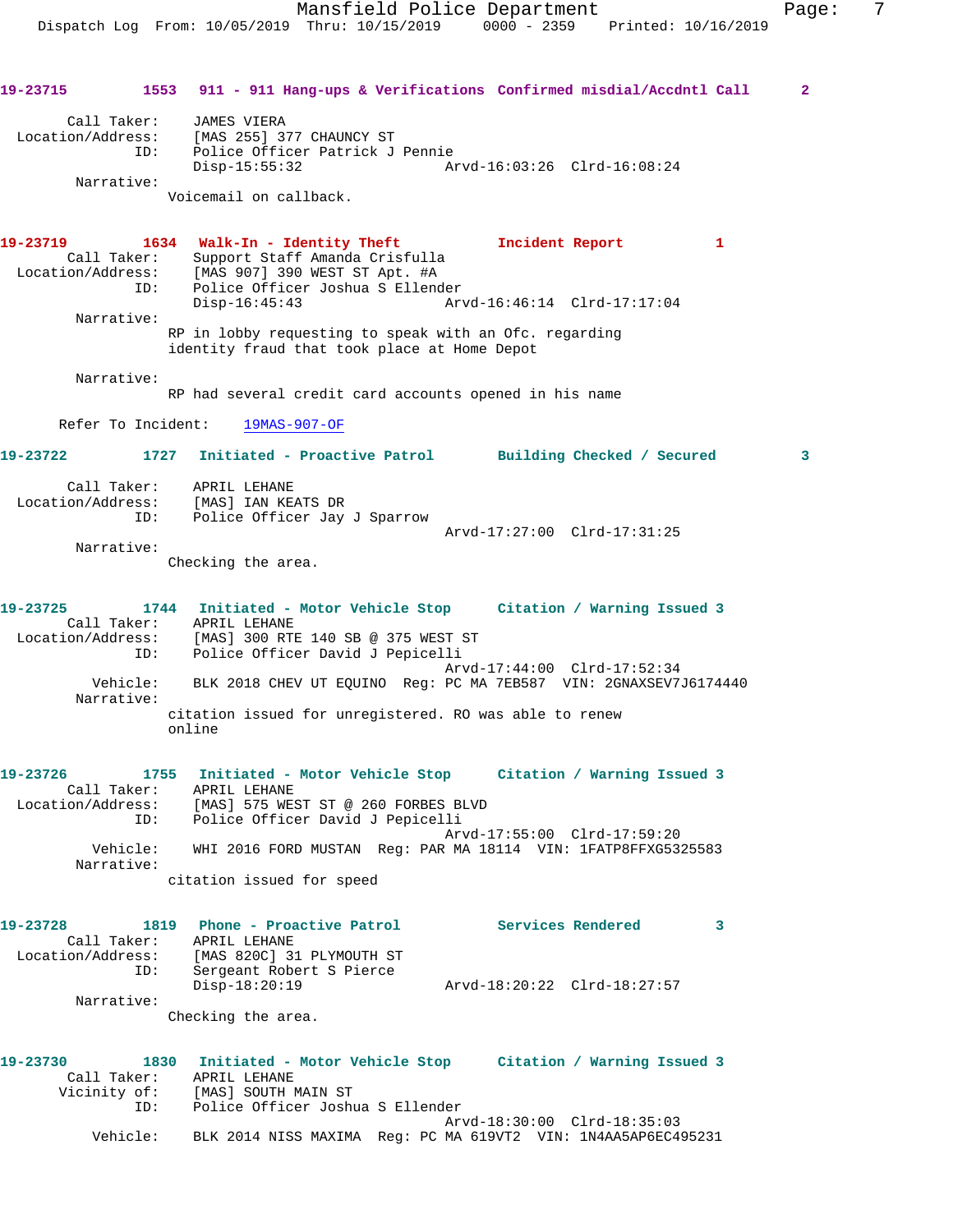Mansfield Police Department Fage: 8 Dispatch Log From: 10/05/2019 Thru: 10/15/2019 0000 - 2359 Printed: 10/16/2019 Narrative: citation issued for speed 19-23731 1831 Initiated - Traffic Enforcement / Activity **Services Rendered 2**  Call Taker: JAMES VIERA Location/Address: [MAS 982] 111 HOPE ST ID: Police Officer Jay J Sparrow Arvd-18:31:00 Clrd-19:05:12 **19-23733 1839 Initiated - Motor Vehicle Stop Citation / Warning Issued 3**  Call Taker: APRIL LEHANE Location/Address: [MAS] 300 RTE 140 NB @ 375 WEST ST ID: Police Officer Joshua S Ellender Arvd-18:39:00 Clrd-18:43:13 Vehicle: GRY 2016 KIA SEDONA Reg: PC MA 8FZ324 VIN: KNDMC5C10G6140728 Narrative: citation issued **19-23734 1843 Initiated - Follow up Investigation Services Rendered 3**  Call Taker: APRIL LEHANE Location/Address: [MAS 907] 390 WEST ST Apt. #A ID: Police Officer Joshua S Ellender Arvd-18:43:00 Clrd-18:51:26 Narrative: Ofc Ellender on a follow up **19-23735 1844 Initiated - Proactive Patrol Building Checked / Secured 3** Call Taker: LINDSAY MITCHELL Location/Address: [MAS 840] 280 SCHOOL ST ID: Police Officer David J Pepicelli Arvd-18:44:00 Clrd-19:19:57 **19-23737 1846 Initiated - Traffic Enforcement / Activity Citation / Warning Issued 2**  Call Taker: APRIL LEHANE Location/Address: [MAS] SCHOOL ST @ COPELAND DR ID: Police Officer Danielle C Titus Arvd-18:46:00 Clrd-19:24:29 Vehicle: RED 2007 DODG DURANG Reg: PC MA 932MN9 VIN: 1D8HD48P77F514467 Vehicle: GRY 2013 TOYT UT RAV4 Reg: PC MA 872MR3 VIN: 2T3RFREV4DW117550 Narrative: Ofc Titus on traffic enforcement Narrative: Cited for red light violation Narrative: Citation issued for failure to stop for red light. **19-23738 1853 Initiated - Proactive Patrol Services Rendered 3**  Call Taker: LINDSAY MITCHELL Location/Address: [MAS 280] 440 FORBES BLVD ID: Police Officer Joshua S Ellender Arvd-18:53:00 Clrd-18:55:58 **19-23740 1902 Initiated - Proactive Patrol Services Rendered 3**  Call Taker: TARA LAKO Location/Address: [MAS 293] 2 CHAUNCY ST ID: Police Officer Joshua S Ellender Arvd-19:02:00 Clrd-19:04:44 Narrative: Checking the area. **19-23743 1911 Initiated - Proactive Patrol Building Checked / Secured 3**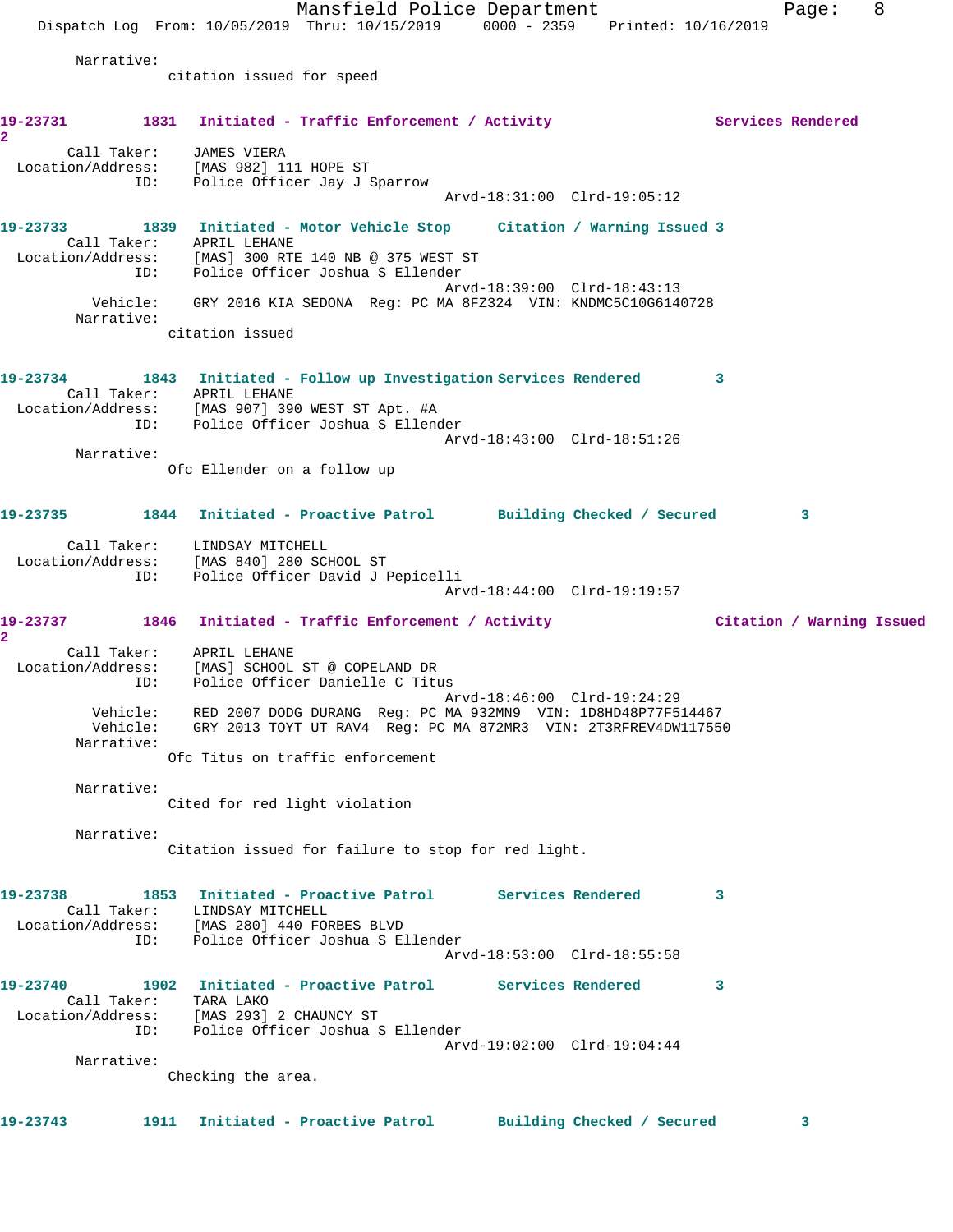Mansfield Police Department Fage: 9 Dispatch Log From: 10/05/2019 Thru: 10/15/2019 0000 - 2359 Printed: 10/16/2019 Call Taker: TARA LAKO Location/Address: [MAS 165] 91 CHAUNCY ST ID: Police Officer Joshua S Ellender Arvd-19:11:00 Clrd-19:16:11 Narrative: Checking the area. **19-23744 1917 Initiated - Proactive Patrol Building Checked / Secured 3** Call Taker: TARA LAKO Location/Address: [MAS 281A] 1 CROCKER ST ID: Police Officer Joshua S Ellender Arvd-19:17:00 Clrd-19:21:57 Narrative: Checking the train station and North Common area. **19-23746 1940 911 - 911 Hang-ups & Verifications Confirmed misdial/Accdntl Call 2** Call Taker: JEFFREY KEEFE Location/Address: [MAS H1887] 339 PRATT ST ID: Police Officer Jay J Sparrow Disp-19:41:55 Arvd-19:44:09 Clrd-19:48:47 Narrative: 911 hang up verification. Cp stated that his son was playing with the phone. Narrative: Ofc Sparrow confirms accidental. **19-23749 2007 Initiated - Proactive Patrol Services Rendered 3**  Call Taker: TARA LAKO Location/Address: [MAS] WINTHROP AVE ID: Police Officer Danielle C Titus Arvd-20:07:00 Clrd-20:19:12 Narrative: Checking the area. **19-23750 2010 Initiated - Motor Vehicle Stop Citation / Warning Issued 3**  Call Taker: TARA LAKO Location/Address: [MAS] 377 NORTH MAIN ST @ 44 CROCKER ST ID: Police Officer David J Pepicelli Arvd-20:10:00 Clrd-20:20:48 Vehicle: BRO 2004 KIA SEDONA Reg: PC MA 986YD6 VIN: KNDUP131846521767 Narrative: Cited for failure to yield. Offense occured North Main/Chauncy **19-23755 2020 Initiated - Proactive Patrol Building Checked / Secured 3** Call Taker: TARA LAKO Location/Address: [MAS 820C] 31 PLYMOUTH ST ID: Sergeant Robert S Pierce Arvd-20:20:00 Clrd-20:26:00 Narrative: Checking the area. **19-23753 2021 Initiated - Proactive Patrol Services Rendered 3**  Call Taker: LINDSAY MITCHELL Location/Address: [MAS 820C] 31 PLYMOUTH ST ID: Sergeant Robert S Pierce Arvd-20:21:00 Clrd-20:29:18 **19-23754 2034 Walk-In - Assist Other Gov. Agency Services Rendered 3**  Call Taker: LINDSAY MITCHELL Location/Address: [MAS 43] 137 MILL ST Apt. #16 ID: Sergeant Jeffrey G Bombard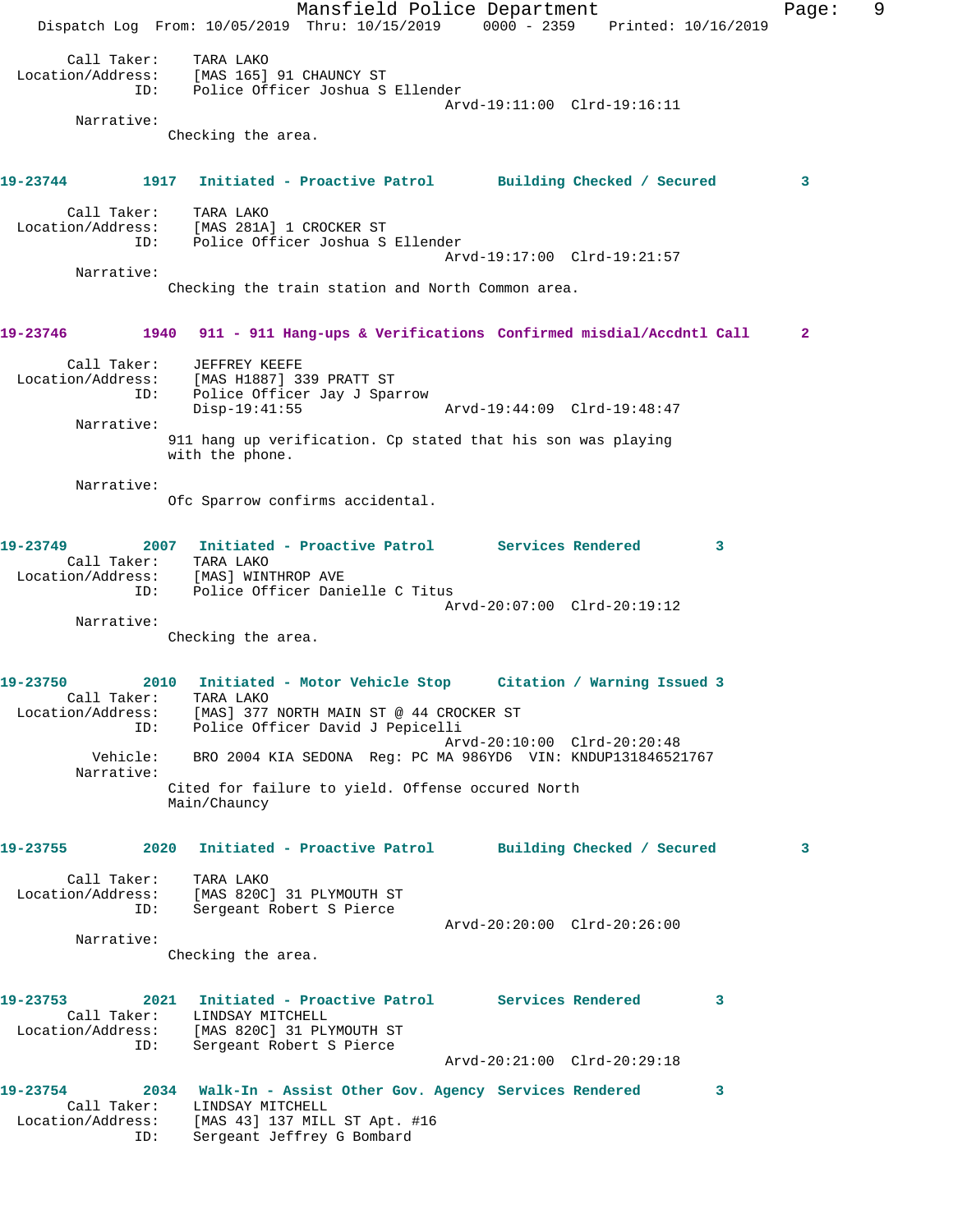Mansfield Police Department Page: 10 Dispatch Log From: 10/05/2019 Thru: 10/15/2019 0000 - 2359 Printed: 10/16/2019 Disp-20:35:35 Arvd-20:35:52 Clrd-20:51:05<br>ID: Police Officer Danielle C Titus Police Officer Danielle C Titus<br>Disp-20:35:35 Ar Arvd-20:35:52 Clrd-20:54:35 ID: Police Officer Joshua S Ellender Disp-20:35:35 Arvd-20:35:52 Clrd-20:51:07 Narrative: Officers out to serve parole warrant 2042 Sgt Bombard reports male is in custody Prisoner enroute to Walpole with Parole Officer **19-23756 2047 Phone - 911 Hang-ups & Verifications Confirmed misdial/Accdntl Call 2**  Call Taker: LINDSAY MITCHELL Location/Address: [MAS 322] 31 HAMPSHIRE ST ID: Police Officer Jay J Sparrow Disp-20:47:44 Arvd-20:51:52 Clrd-21:01:47 ID: Police Officer David J Pepicelli Disp-20:47:44 Arvd-20:53:50 Clrd-21:01:45 ID: Police Officer Joshua S Ellender Disp-20:54:46 Clrd-20:54:58 Narrative: 911 hang up. Upon call back spoke to an employee at the front desk who reports the call came from the pool area, unsure if there is an issue. Officers responding Narrative: Group of youths playing football and accidentally hit the emergency phone **19-23758 2123 Phone - Erratic Oper MV / Road Rage Gone on Arrival 3**  Call Taker: LINDSAY MITCHELL Vicinity of: [MAS] 272 CHAUNCY ST @ 400 RTE 140 SB ID: Police Officer Joshua S Ellender Disp-21:23:36 Arvd-21:28:26 Clrd-21:30:15 Narrative: RP reports a white Honda, all over the roadway. RP is no longer behind the MV Narrative: Ofc Ellender reports unfounded. **19-23759 2132 Initiated - Proactive Patrol Building Checked / Secured 3** Call Taker: TARA LAKO<br>Location/Address: [MAS 280] ess: [MAS 280] 440 FORBES BLVD<br>ID: Police Officer Joshua S F Police Officer Joshua S Ellender Arvd-21:32:00 Clrd-21:36:36 Narrative: Checking the area. **19-23760 2138 Initiated - Motor Vehicle Stop Citation / Warning Issued 3**  Call Taker: TARA LAKO Location/Address: [MAS] RTE 140 SB ID: Police Officer Joshua S Ellender Arvd-21:38:00 Clrd-21:42:48 Vehicle: BLK 2004 LEXS LS430 Reg: PC MA 466FS7 VIN: JTHBN36FX40150323 Narrative: Citation issued for red light, failure to slow. **19-23761 2147 Initiated - Proactive Patrol Building Checked / Secured 3** Call Taker: TARA LAKO Location/Address: [MAS 1002] 250 EAST ST ID: Police Officer Jay J Sparrow Arvd-21:47:00 Clrd-22:01:34 Narrative: Checking the area.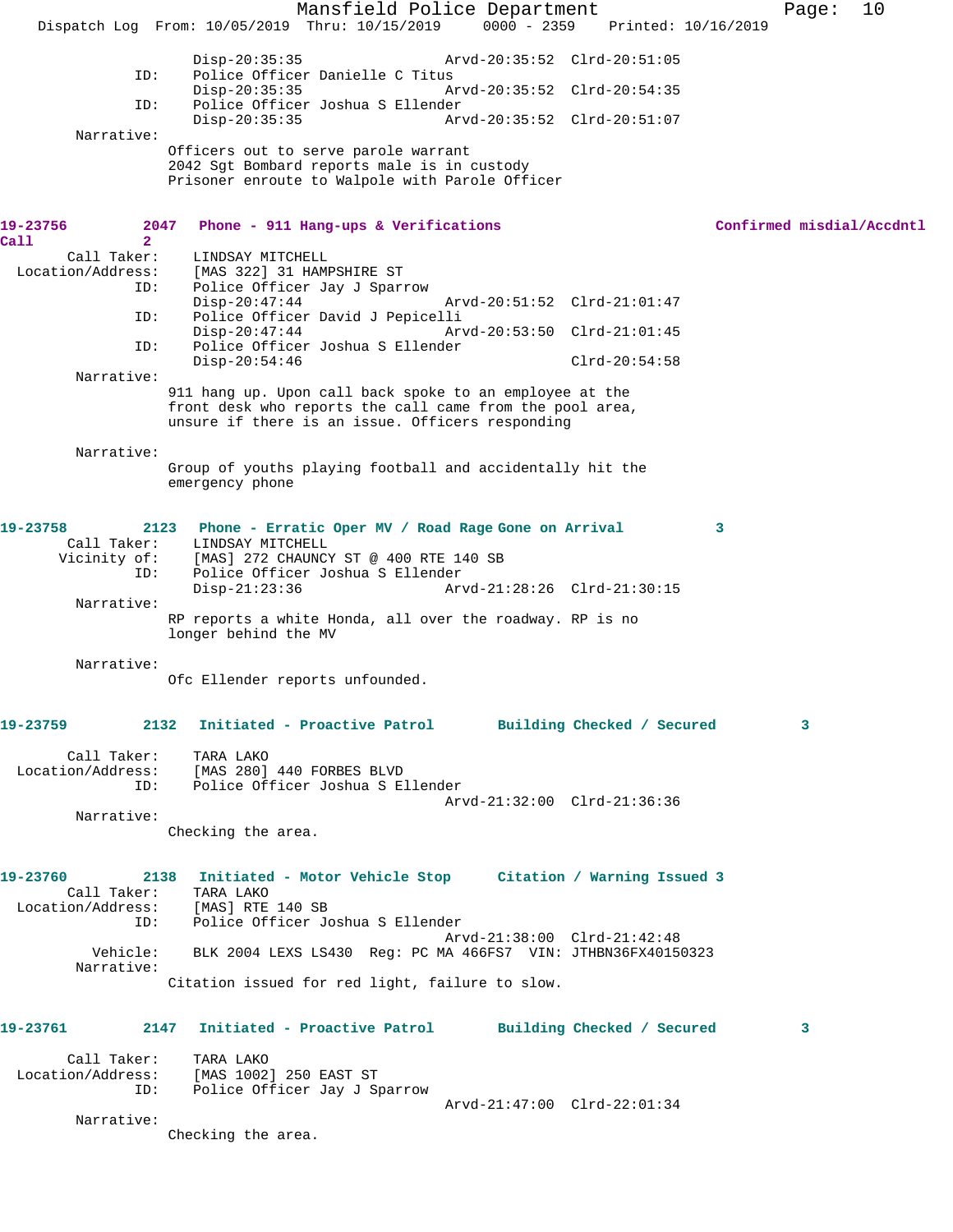**19-23762 2149 Initiated - Proactive Patrol Building Checked / Secured 3** Call Taker: TARA LAKO Location/Address: [MAS 293] 2 CHAUNCY ST ID: Police Officer Joshua S Ellender Arvd-21:49:00 Clrd-21:52:56 Narrative: Checking the area. **19-23763 2153 Initiated - Proactive Patrol Services Rendered 3**  Call Taker: TARA LAKO Location/Address: [MAS 165] 91 CHAUNCY ST ID: Police Officer Joshua S Ellender Arvd-21:53:00 Clrd-22:20:18 Vehicle: YEL 2008 FORD F150 Reg: PC MA 6XF611 VIN: 1FTRF12288KC59717 Narrative: Checking the area. Narrative: Checking on a vehicle in the lot Narrative: Ofc Ellender reports operator checks ok. RO states her son is dating someone on Chauncy with a small driveway and parks in the lot when visiting. **19-23764 2211 Initiated - Proactive Patrol Services Rendered 3**  Call Taker: LINDSAY MITCHELL Location/Address: [MAS 202] 16 OLD COLONY WAY ID: Police Officer David J Pepicelli Arvd-22:11:00 Clrd-22:20:07 **19-23766 2219 Phone - Disturbance / Gathering Spoken To 1**  Call Taker: TARA LAKO Location/Address: [MAS 840A] 280 SCHOOL ST Apt. #A ID: Police Officer Joshua S Ellender Disp-22:19:00 Arvd-22:21:48 Clrd-22:31:27 ID: Police Officer David J Pepicelli Disp-22:19:00 Arvd-22:21:48 Clrd-22:31:25 ID: Sergeant Jeffrey G Bombard Disp-22:26:25 Arvd-22:26:28 Clrd-22:31:29 Narrative: RP reports a group of about 15 are seated in the restaurant area and attempting to purchase drinks for persons underage. RP states the group is becoming unruly and the employees are uncomfortable. Narrative: Ofc Pepicelli reports the group has been advised they will not be served any alcohol this evening. Employees were advised if there are any more issues to call back for MPD to return to the location. **19-23767 2255 Initiated - Proactive Patrol Building Checked / Secured 3** Call Taker: TARA LAKO Location/Address: [MAS 65] 30 CHAUNCY ST ESS: [FILM CO] OF CHINERY DRILLER C Titus Arvd-22:55:00 Clrd-22:58:36 Narrative: Checking the area.

## **For Date: 10/06/2019 - Sunday**

**19-23773 0021 Phone - Road Hazards Services Rendered 3** 

$$
\mathbf{3}^{\top}
$$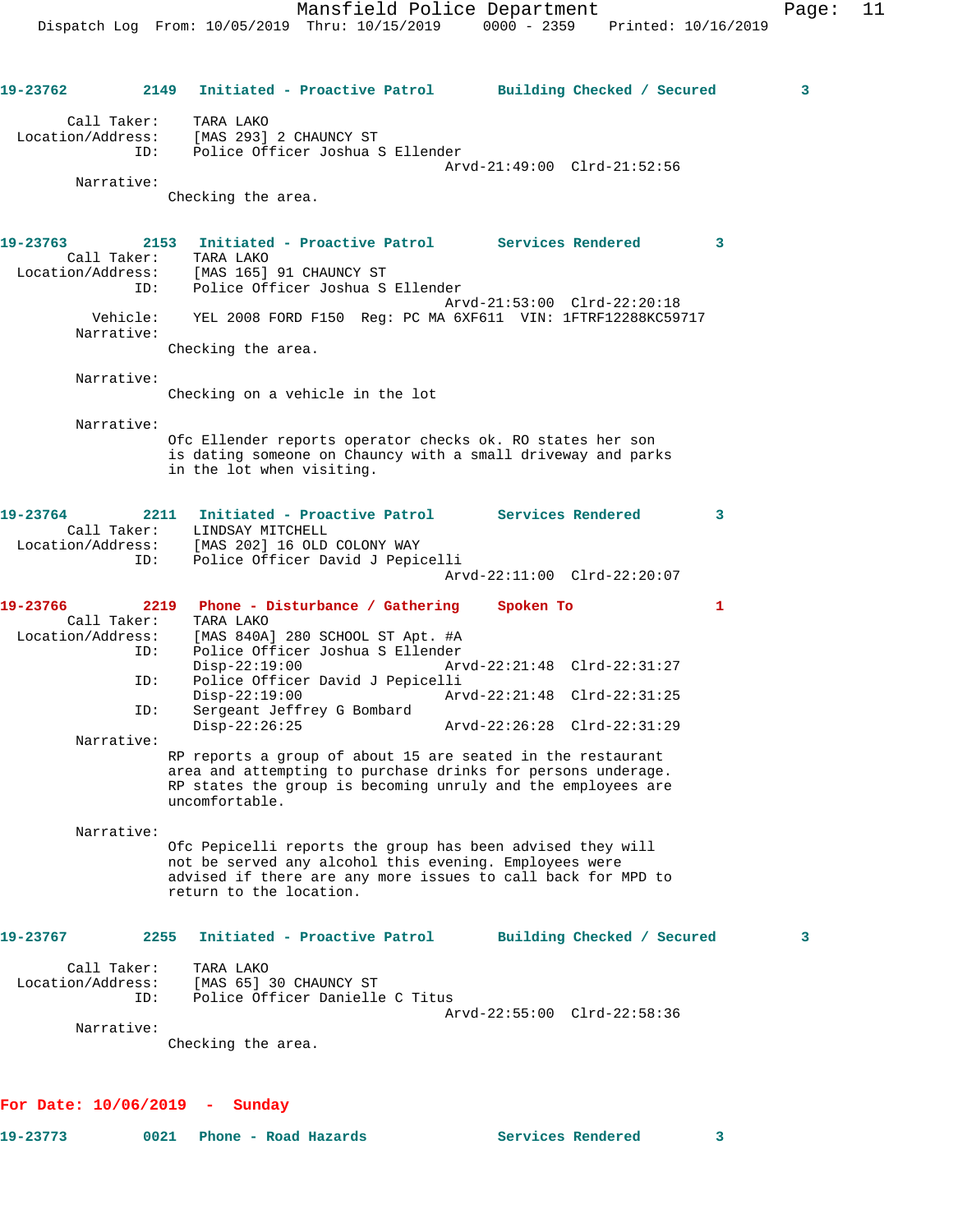|                   |                    | Dispatch Log From: 10/05/2019 Thru: 10/15/2019                                                                                                                                                                                  | Mansfield Police Department |                             |  | 0000 - 2359 Printed: 10/16/2019 | Page:           | 12 |
|-------------------|--------------------|---------------------------------------------------------------------------------------------------------------------------------------------------------------------------------------------------------------------------------|-----------------------------|-----------------------------|--|---------------------------------|-----------------|----|
| Location/Address: | Call Taker:<br>ID: | Support Staff Derek M Stark<br>[MAS] SOUTH MAIN ST<br>Police Officer Jay J Sparrow<br>$Disp-00:26:38$                                                                                                                           |                             | Arvd-00:39:14 Clrd-00:42:18 |  |                                 |                 |    |
|                   | Narrative:         |                                                                                                                                                                                                                                 |                             |                             |  |                                 |                 |    |
|                   |                    | Caller reporting heavy water flow coming from water main<br>under construction in the area of the 495 overpass. Caller<br>concerned about line rupture and possible freezing due to<br>tempeture.                               |                             |                             |  |                                 |                 |    |
|                   | Narrative:         | Ofc Sparrow reports a puddle in the area of Reservoir St<br>that has been there for the past two weeks from work being<br>done in the area. No water is gushing, a small amount of<br>water is seeping out of a gate box valve. |                             |                             |  |                                 |                 |    |
| 19-23776          |                    | 0103 Initiated - Proactive Patrol                                                                                                                                                                                               |                             | Building Checked / Secured  |  |                                 | 3               |    |
| Location/Address: | Call Taker:<br>ID: | TARA LAKO<br>[MAS 820C] 31 PLYMOUTH ST<br>Police Officer Patrick J Pennie                                                                                                                                                       |                             | Arvd-01:03:00 Clrd-01:14:01 |  |                                 |                 |    |
|                   | Narrative:         |                                                                                                                                                                                                                                 |                             |                             |  |                                 |                 |    |
|                   |                    | Checking the area.                                                                                                                                                                                                              |                             |                             |  |                                 |                 |    |
| 19-23777          | 0127               | Initiated - Proactive Patrol                                                                                                                                                                                                    |                             | Building Checked / Secured  |  |                                 | 3               |    |
|                   | Call Taker:        | TARA LAKO                                                                                                                                                                                                                       |                             |                             |  |                                 |                 |    |
| Location/Address: | ID:                | [MAS 322] 31 HAMPSHIRE ST<br>Police Officer Jay J Sparrow                                                                                                                                                                       |                             |                             |  |                                 |                 |    |
|                   |                    |                                                                                                                                                                                                                                 |                             | Arvd-01:27:00 Clrd-01:31:50 |  |                                 |                 |    |
|                   | Narrative:         | Checking the area.                                                                                                                                                                                                              |                             |                             |  |                                 |                 |    |
|                   |                    |                                                                                                                                                                                                                                 |                             |                             |  |                                 |                 |    |
| 19-23778          | 0132               | Initiated - Proactive Patrol                                                                                                                                                                                                    |                             | Building Checked / Secured  |  |                                 | 3               |    |
| Location/Address: | Call Taker:<br>ID: | TARA LAKO<br>[MAS 411] 60 FORBES BLVD<br>Police Officer Jay J Sparrow                                                                                                                                                           |                             |                             |  |                                 |                 |    |
|                   | Narrative:         |                                                                                                                                                                                                                                 |                             | Arvd-01:32:00 Clrd-01:39:01 |  |                                 |                 |    |
|                   |                    | Checking the area.                                                                                                                                                                                                              |                             |                             |  |                                 |                 |    |
|                   |                    | 19-23779      0133  Initiated - Proactive Patrol     Building Checked / Secured                                                                                                                                                 |                             |                             |  |                                 | 3               |    |
|                   | Call Taker:<br>ID: | TARA LAKO<br>Location/Address: [MAS 280] 440 FORBES BLVD<br>Sergeant Robert S Pierce                                                                                                                                            |                             |                             |  |                                 |                 |    |
|                   | Narrative:         |                                                                                                                                                                                                                                 |                             | Arvd-01:33:00 Clrd-01:37:15 |  |                                 |                 |    |
|                   |                    | Checking the area.                                                                                                                                                                                                              |                             |                             |  |                                 |                 |    |
| 19-23780          |                    | 0134 Initiated - Proactive Patrol Building Checked / Secured                                                                                                                                                                    |                             |                             |  |                                 | 3               |    |
|                   | Call Taker:<br>ID: | JEFFREY KEEFE<br>Vicinity of: [MAS 253] 330 PRATT ST Apt. #A<br>Police Officer Christopher D Sorge                                                                                                                              |                             | Arvd-01:34:00 Clrd-01:35:19 |  |                                 |                 |    |
|                   |                    | 19-23781 0138 Initiated - Proactive Patrol Building Checked / Secured                                                                                                                                                           |                             |                             |  |                                 | 3               |    |
|                   | Call Taker:        | JEFFREY KEEFE<br>Vicinity of: [MAS 281A] 1 CROCKER ST                                                                                                                                                                           |                             |                             |  |                                 |                 |    |
|                   | ID:                | Police Officer Michelle Bellevue                                                                                                                                                                                                |                             | Arvd-01:38:00 Clrd-01:42:20 |  |                                 |                 |    |
| 19-23782          |                    | 0140 Initiated - Recovered Stolen Motor Vehicle                                                                                                                                                                                 |                             |                             |  |                                 | Incident Report |    |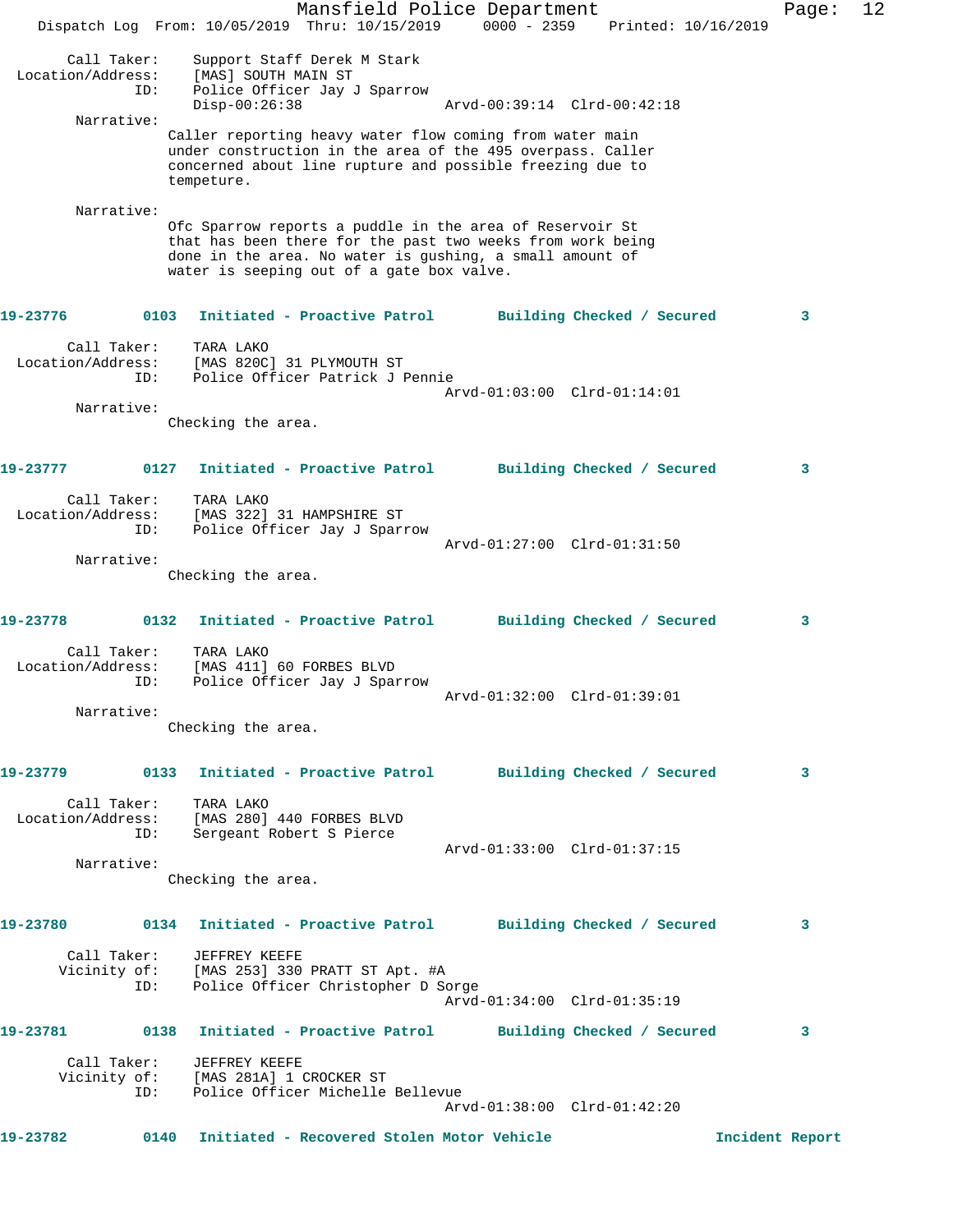Mansfield Police Department Page: 13 Dispatch Log From: 10/05/2019 Thru: 10/15/2019 0000 - 2359 Printed: 10/16/2019 **3**  Call Taker: LINDSAY MITCHELL<br>Location/Address: [MAS 411] 60 FORI [MAS 411] 60 FORBES BLVD ID: Police Officer Christopher D Sorge Arvd-01:40:00 Clrd-02:29:38 ID: Police Officer Jay J Sparrow Disp-01:44:52 Arvd-01:45:00 Clrd-02:30:01 ID: Sergeant Robert S Pierce Disp-01:54:11 Arvd-01:54:18 Clrd-02:29:40 Vehicle: WHI 2010 CHEV VN UHAUL Reg: PAS AZ AJ25557 VIN: 1GCWGAFG0J1911750 Towed: For: RECOVERED STOLEN By: Achins Garage To: Achins Garage Released To: GREENHALGH On:  $10/07/2019$  @ 1154 Released To: GREENHALGH On: 10/07/2019 @ 1154 Narrative: AZ AJ25557 parked in the lot, stolen MV hit through NCIC. Vehicle is unoccupied. Officers into the Red Roof in attempt to locate the operator Dispatch spoke to Boston PD who confirmed vehicle as stolen. Tow requested, Achins enroute Operator is staying in room 422, Officers out to speak with the operator Narrative: Ofc Sparrow reports Achin's on scene Narrative: Ofc Sorge reports Achin's has the vehicle, report to follow. Refer To Incident: 19MAS-909-OF **19-23784 0156 Initiated - Proactive Patrol Building Checked / Secured 3** Call Taker: LINDSAY MITCHELL<br>Location/Address: [MAS 417] 9 FRAN [MAS 417] 9 FRANCIS AVE ID: Police Officer Michelle Bellevue Arvd-01:56:00 Clrd-02:12:22 **19-23790 0231 Initiated - Suspicious Actv / Persn / Veh Field Interrogation 2**  Call Taker: TARA LAKO<br>ion/Address: [MAS] 1 MANSFIELD AVE Location/Address:<br>ID: Police Officer Michelle Bellevue Arvd-02:31:00 Clrd-02:32:35 Vehicle: WHI 2012 NISS ROGUE Reg: PC MA 1KW677 VIN: JN8AS5MV6CW369856 Narrative: Ofc Bellevue reports a suspicious vehicle in the area. As Ofc Bellevue turned around the vehicle left the area. Refer To Field Int: 19MAS-50-FI **19-23792 0247 Initiated - Motor Vehicle Stop Citation / Warning Issued 3**  Call Taker: TARA LAKO<br>Location/Address: [MAS 834] ss: [MAS 834] 261 CHAUNCY ST<br>ID: Police Officer Christophe Police Officer Christopher D Sorge Arvd-02:47:00 Clrd-02:52:30 ID: Police Officer Michelle Bellevue Disp-02:48:20 Arvd-02:50:38 Clrd-02:52:28<br>Vehicle: GRY 2006 INFI M35 Req: PC MA 5SL767 VIN: JNKAY01F66M2561 GRY 2006 INFI M35 Reg: PC MA 5SL767 VIN: JNKAY01F66M256112 Narrative: Citation issued **19-23794 0304 Initiated - Proactive Patrol Building Checked / Secured 3** Call Taker: LINDSAY MITCHELL Location/Address: [MAS] FRANCIS AVE<br>TD: Sergeant Robert S Sergeant Robert S Pierce Arvd-03:04:00 Clrd-03:16:12 **19-23795 0309 Initiated - Proactive Patrol Field Interrogation 3**  Call Taker: TARA LAKO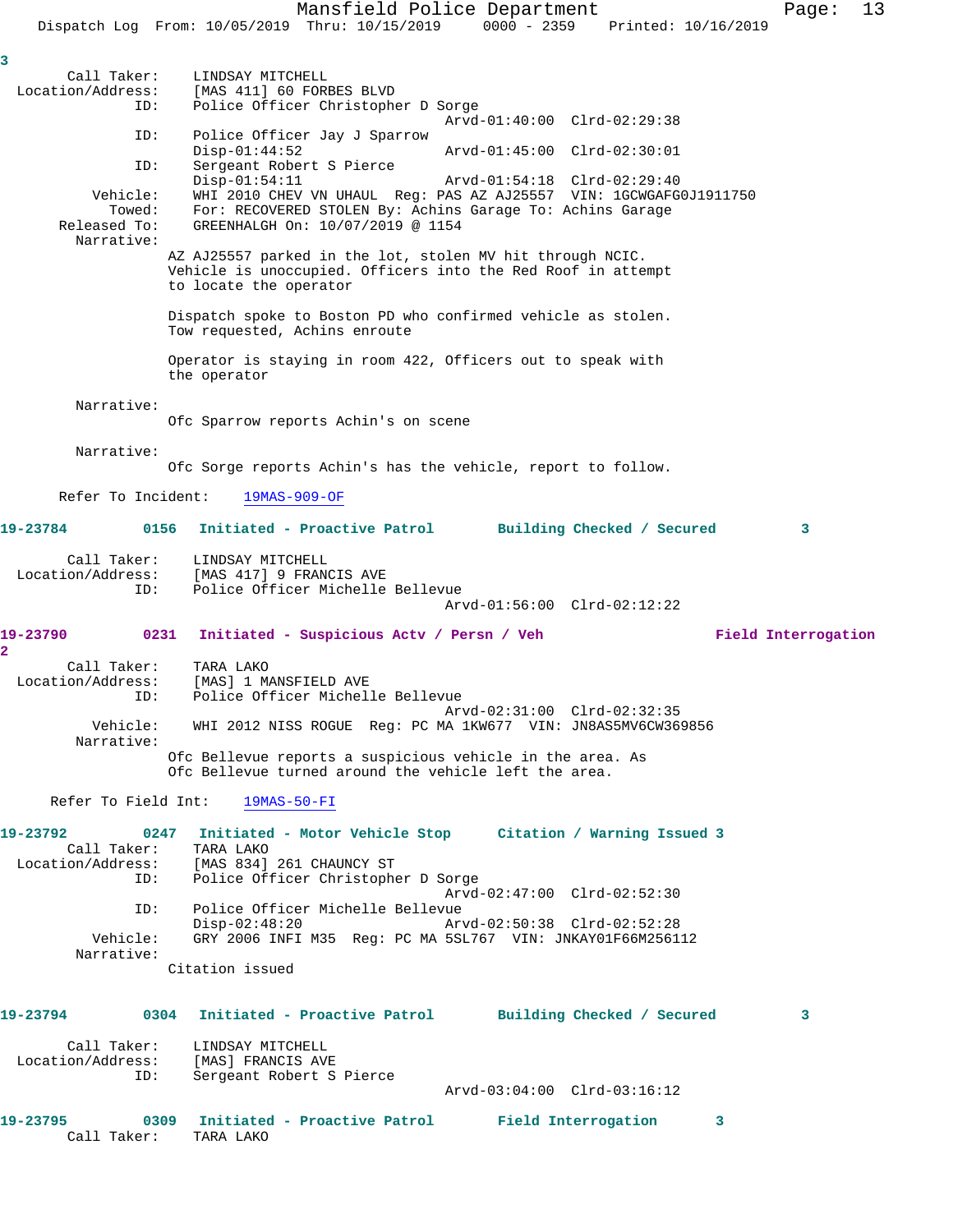Mansfield Police Department Page: 14 Dispatch Log From: 10/05/2019 Thru: 10/15/2019 0000 - 2359 Printed: 10/16/2019 Location/Address: [MAS 322] 31 HAMPSHIRE ST Police Officer Christopher D Sorge Arvd-03:09:00 Clrd-03:15:40 Vehicle: WHI 2018 MERZ UT GLC300 Reg: PC MA 8XZZ80 VIN: WDC0G4KBXJV055300 Narrative: Checking the area. Refer To Field Int: 19MAS-51-FI **19-23796 0309 Phone - Disabled Motor Vehicle Arrest(s) Made 3**  Call Taker: LINDSAY MITCHELL<br>Location/Address: [MAS] RTE 140 SB ess: [MAS] RTE 140 SB @ RTE 495 SB<br>ID: Police Officer Jav J Sparrow Police Officer Jay J Sparrow<br>Disp-03:10:07 Disp-03:10:07 Arvd-03:15:12 Clrd-04:12:23 ID: Police Officer Christopher D Sorge Disp-03:16:05 Arvd-03:16:08 Clrd-04:12:32 ID: Sergeant Robert S Pierce Disp-03:16:21 Arvd-03:19:32 Clrd-04:10:23<br>TD: Police Officer Michelle Bellevue Police Officer Michelle Bellevue Disp-03:50:51 Arvd-03:55:55 Clrd-04:12:19 Vehicle: BLU 2002 CHEV UT BLAZER Reg: PC MA 1EJV65 VIN: 1GNDT13W02K227556 Towed: For: Arrest By: Achins Garage To: Achins Garage Narrative: Possible DMV over the side of the roadway Narrative: Tow requested, Achins notified. Operator was doing donuts and the vehicle is stuck over the side of the roadway Narrative: 0345 Ofc Sorge reports one in custody Narrative: 0401 Ofc Pierce transporting female to 25 N Highland Ave SM 25959. 0409 EM 25963 0401 Ofc Sparrow transporting another female passenger to 500 East St SM 24619.7/ 0406 EM 24622.7 Refer To Accident: 19MAS-376-AC Refer To Arrest: 19MAS-570-AR Arrest: BAILEY-PERCY, BRYAN P<br>Address: 83 EAST ST MANSFIEL 83 EAST ST MANSFIELD, MA Age: 21 Charges: OUI-LIQUOR OR .08% NEGLIGENT OPERATION OF MOTOR VEHICLE INSPECTION/STICKER, NO **19-23799 0353 Initiated - Proactive Patrol Building Checked / Secured 3** Call Taker: TARA LAKO<br>Location/Address: [MAS 820C] ess: [MAS 820C] 31 PLYMOUTH ST<br>ID: Police Officer Patrick J I Police Officer Patrick J Pennie Arvd-03:53:00 Clrd-04:03:19 Narrative: Checking the area. **19-23800 0410 Radio - Disabled Motor Vehicle Services Rendered 3**  Call Taker: TARA LAKO Location/Address: [MAS] RTE 140 SB<br>ID: Sergeant Robert S Sergeant Robert S Pierce<br>Disp-04:11:09 Arvd-04:12:38 Clrd-04:20:55 ID: Police Officer Michelle Bellevue Disp-04:14:19 Arvd-04:14:23 Clrd-04:20:56 Vehicle: GRY 2012 VOLV XC90 Reg: PC RI ZS150 VIN: YV4952CZ4C1612504 Narrative: MFD responding to the highway passed a grey Toyota pickup up on the side of the road, occupant was flagging them down Narrative: Sgt Pierce reports the vehicle has run out of gas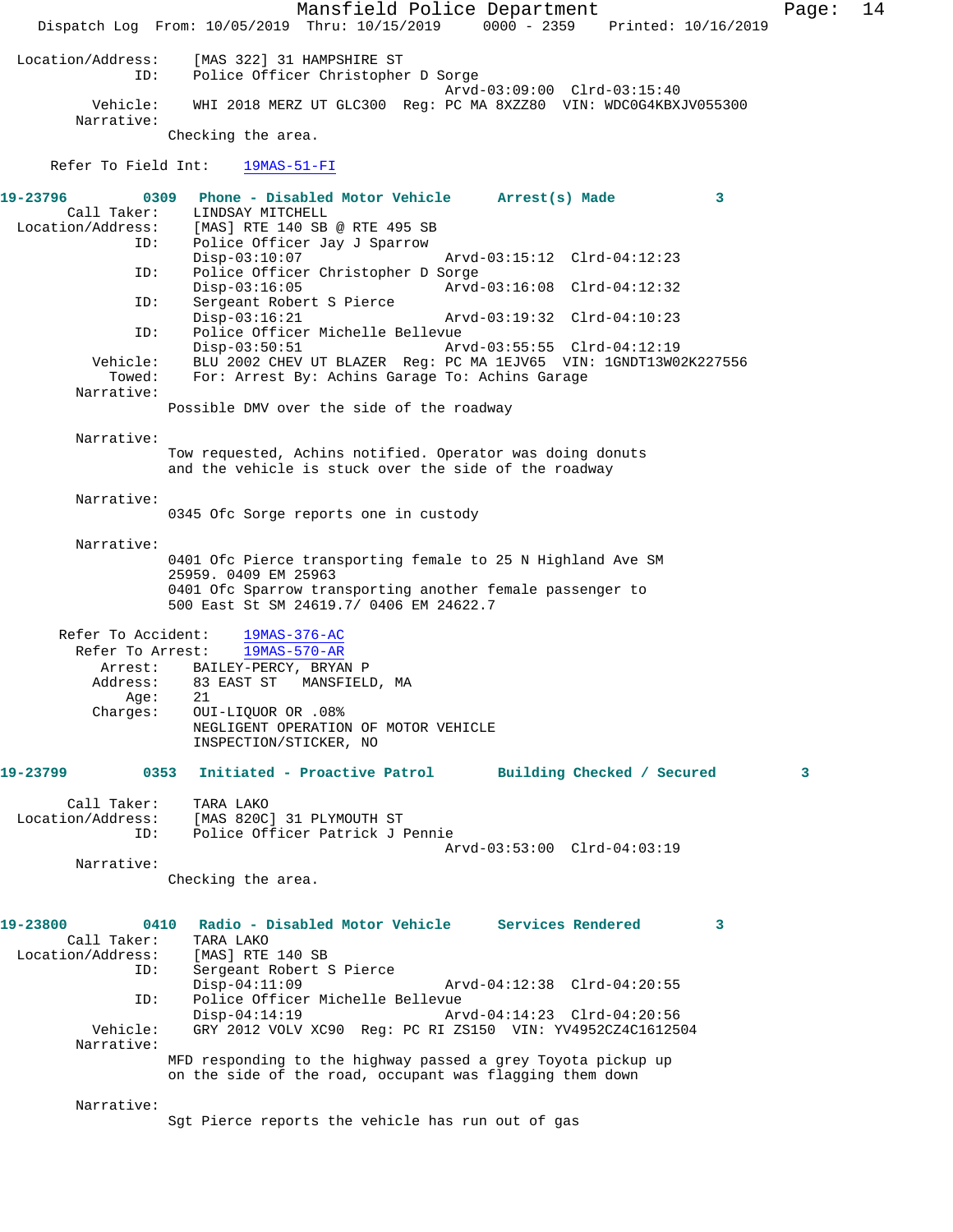Narrative:

Sgt Pierce reports the vehicle is off the side of the road, the RO's girlfriend is coming from Providence to assist him. Ofc Bellevue will check back on the vehicle.

| 19-23803<br>0501  | Phone - Disturbance / Gathering    | Incident Report             |  |
|-------------------|------------------------------------|-----------------------------|--|
| Call Taker:       | TARA LAKO                          |                             |  |
| Location/Address: |                                    |                             |  |
| ID:               | Police Officer Michelle Bellevue   |                             |  |
|                   | $Disp-05:02:23$                    | Arvd-05:09:01 Clrd-05:20:51 |  |
| ID:               | Police Officer Jay J Sparrow       |                             |  |
|                   | $Disp-05:02:28$                    | Arvd-05:05:25 Clrd-05:20:57 |  |
| ID:               | Sergeant Robert S Pierce           |                             |  |
|                   | $Disp-05:04:55$                    | Arvd-05:04:57 Clrd-05:20:59 |  |
| ID:               | Police Officer Christopher D Sorge |                             |  |
|                   | $Disp-05:09:16$                    | Arvd-05:09:18 Clrd-05:13:04 |  |
| Narrative:        |                                    |                             |  |

Refer To Incident: 19MAS-910-OF **19-23804 0537 Initiated - Proactive Patrol Building Checked / Secured 3** Call Taker: TARA LAKO Location/Address: [MAS 820C] 31 PLYMOUTH ST ID: Police Officer Patrick J Pennie Arvd-05:37:00 Clrd-05:43:37 Narrative: Checking the area. **19-23805 0601 Phone - Alarm - Burglar False / Accidental Alarm 1**  Call Taker: TARA LAKO Location/Address: [MAS H431] 10 KNIGHT WAY ID: Police Officer Jay J Sparrow Disp-06:03:42 Arvd-06:09:01 Clrd-06:13:40 ID: Police Officer Michelle Bellevue Disp-06:03:45 Clrd-06:03:58<br>ID: Sergeant Robert S Pierce Sergeant Robert S Pierce<br>Disp-06:04:08 Disp-06:04:08 Arvd-06:09:06 Clrd-06:13:38 Narrative: Alarm company reports a panic alarm activation, zone 1 Narrative: Ofc Sparrow confirms accidental by the homeowner.

| 19-23806          | 0636 | Initiated - Selective Enforcement/RADAR | Services Rendered |
|-------------------|------|-----------------------------------------|-------------------|
|                   |      |                                         |                   |
| Call Taker:       |      | TARA LAKO                               |                   |
| Location/Address: |      | [MAS] 235 CHAUNCY ST @ 99 COPELAND DR   |                   |
|                   | ID:  | Sergeant Robert S Pierce                |                   |
|                   |      | Arvd-06:36:00 Clrd-06:59:38             |                   |
| Narrative:        |      |                                         |                   |
|                   |      | Traffic enforcement in the area.        |                   |

**19-23809 0706 Initiated - Building Check Building Checked / Secured 3** Call Taker: JAMES VIERA Location/Address: [MAS 820C] 31 PLYMOUTH ST ID: Police Officer Patrick J Pennie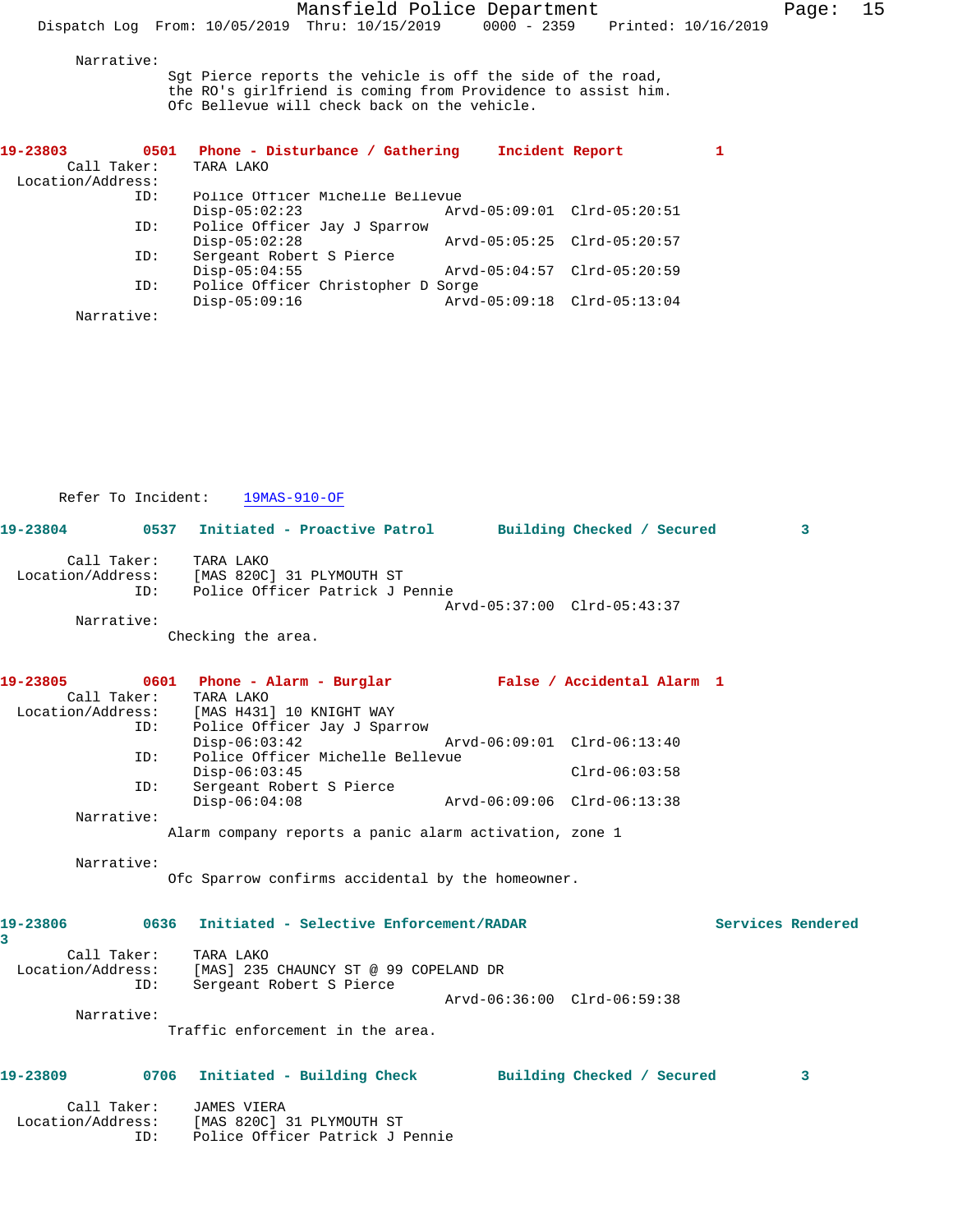Arvd-07:06:00 Clrd-07:15:12 **19-23814 0853 Walk-In - Fingerprinting - non crimnl Services Rendered 3**  Call Taker: Officer Joshua Knowles Location/Address: [MAS 451B] 500 EAST ST ID: Police Officer Patrick J Pennie Disp-09:01:57 Arvd-09:02:50 Clrd-10:00:59 Narrative: Walk-in for fingerprinting for background check. **19-23816 0910 911 - Alarm - Burglar Building Checked / Secured 1** Call Taker: JAMES VIERA Location/Address: [MAS 64D] 11 HAMPSHIRE ST ID: Police Officer Matthew A Souza Disp-09:12:22 Arvd-09:17:37 Clrd-09:20:57 ID: Sergeant Thomas R Connor Disp-09:12:22 Clrd-09:20:54 Narrative: Rear entry hold-up alarm. Narrative: Rear door is secure and building is in darkness. There are no vehicles in the lot. Checking the perimeter but appears to be accidental. **19-23817 0926 Initiated - Building Check Building Checked / Secured 3** Call Taker: JAMES VIERA Location/Address: [MAS 820C] 31 PLYMOUTH ST ID: Police Officer Joshua S Ellender Arvd-09:26:00 Clrd-09:38:54 **19-23819 0928 Initiated - Selective Enforcement/RADAR Services Rendered 3**  Call Taker: JAMES VIERA Location/Address: [MAS] 600 WEST ST ID: Police Officer Matthew A Souza Arvd-09:28:00 Clrd-10:02:42 Narrative: Clear, no violations. **19-23820 0940 Initiated - Selective Enforcement/RADAR Citation / Warning Issued 3**  Call Taker: CARLY MORIARTY Location/Address: [MAS] 562 MAPLE ST @ 3 JENNIFER DR ID: Police Officer David J Pepicelli Arvd-09:40:00 Clrd-10:21:58 Vehicle: BLK 2014 AUDI A4 Reg: PC MA 57FD77 VIN: WAUFFAFLXEN031022 Vehicle: GRN 2019 SUBA FOREST Reg: PC MA 183CP8 VIN: JF2SKAGC2KH559239 Vehicle: Reg: NJ 457887R Narrative: Radar enforcement Narrative: Cited for speed. Narrative: Cited for speed. Violation occurred Maple @ Jennifer. Narrative: Written warning to the operator. Unable to print it, but operator was advised it is in the system. **19-23821 1002 Phone - Assist Citizen - P S A Assisted Party 3**  Call Taker: CARLY MORIARTY

Location/Address: [MAS H1620] 99 GROVE ST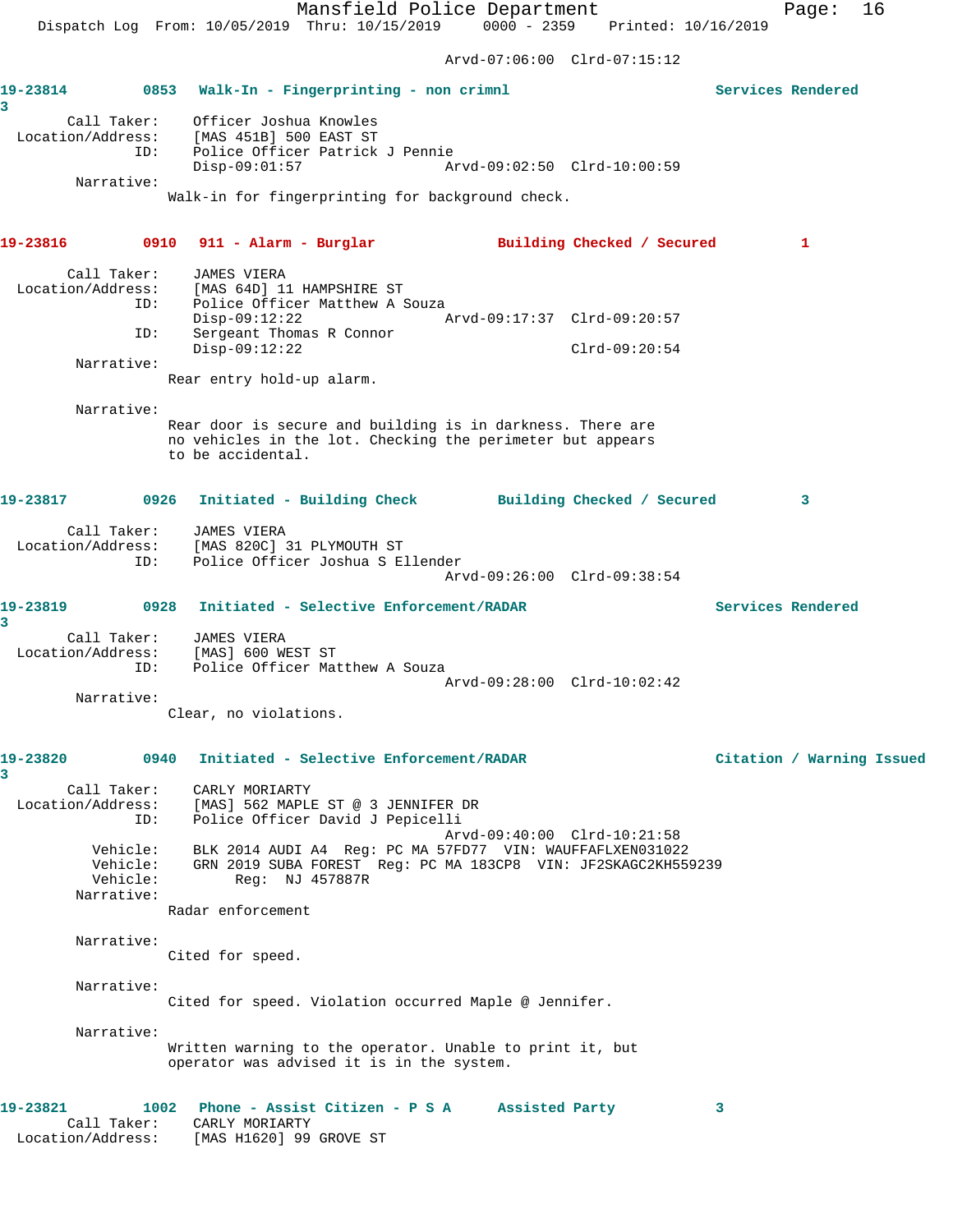Mansfield Police Department Fage: 17 Dispatch Log From: 10/05/2019 Thru: 10/15/2019 0000 - 2359 Printed: 10/16/2019 ID: Police Officer Matthew A Souza<br>Disp-10:04:47 A Disp-10:04:47 Arvd-10:12:39 Clrd-10:20:16 Vehicle: BLU 1963 FORD 2D GALAXI Reg: PC MA 8HT152 Narrative: Assist party with a VIN check on an antique vehicle Narrative: Ptl. Souza reporting the VIN checks okay, issue with Z's being transposed into 2's when it was previously registered **19-23823 1021 Phone - 911 Hang-ups & Verifications Confirmed misdial/Accdntl Call 2**  Call Taker: APRIL LEHANE Location/Address: [MAS 411] 60 FORBES BLVD<br>ID: Police Officer Matthew A Police Officer Matthew A Souza Disp-10:22:14 Arvd-10:28:24 Clrd-10:29:22 ID: Police Officer David J Pepicelli Disp-10:28:29 Clrd-10:29:08 Narrative: red Jeep confirm accidental 911 19-23825 1032 Initiated - Traffic Enforcement / Activity **Services Rendered 2**  Call Taker: JAMES VIERA Location/Address: [MAS] 99 COPELAND DR @ 235 CHAUNCY ST ID: Police Officer Matthew A Souza Arvd-10:32:00 Clrd-11:11:14 Narrative: Intersection enforcement. Narrative: Clear, no violations. 19-23828 1046 Phone - Parking Violations Spoken To 3 Call Taker: APRIL LEHANE Location/Address: [MAS H1071] 42 SOUTH MAIN ST ID: Police Officer David J Pepicelli Disp-10:47:46 Clrd-10:49:08 ID: Police Officer Patrick J Pennie Disp-10:49:06 Arvd-10:58:03 Clrd-11:02:26 Vehicle: RED 2014 ACUR UT MDX Reg: PC MA 95JA65 VIN: 5FRYD4H41EB040665 Narrative: suv parked in front of driveway Narrative: Checking Cafe In The Common for the owner. Narrative: Owner was notified and will be moving the vehicle **19-23831 1058 Initiated - Building Check Building Checked / Secured 3** Call Taker: JAMES VIERA Location/Address: [MAS 13] 175 FRUIT ST ID: Police Officer David J Pepicelli Arvd-10:58:00 Clrd-11:05:40 Narrative: Checking DPW and animal shelter. **19-23836 1113 Walk-In - Motor Veh Acc - Hit & Run Incident Report 1**  Call Taker: Officer Joshua Knowles Location/Address: [MAS] 200 CHAUNCY ST ID: Police Officer Matthew A Souza Disp-11:20:18 Arvd-11:34:11 Clrd-11:46:08 Vehicle: GRY 2016 FORD FUSION Reg: PC MA 665ZH5 VIN: 3FA6P0H77GR108302 Narrative: Hit and Run in the parking lot of Stop & Shop.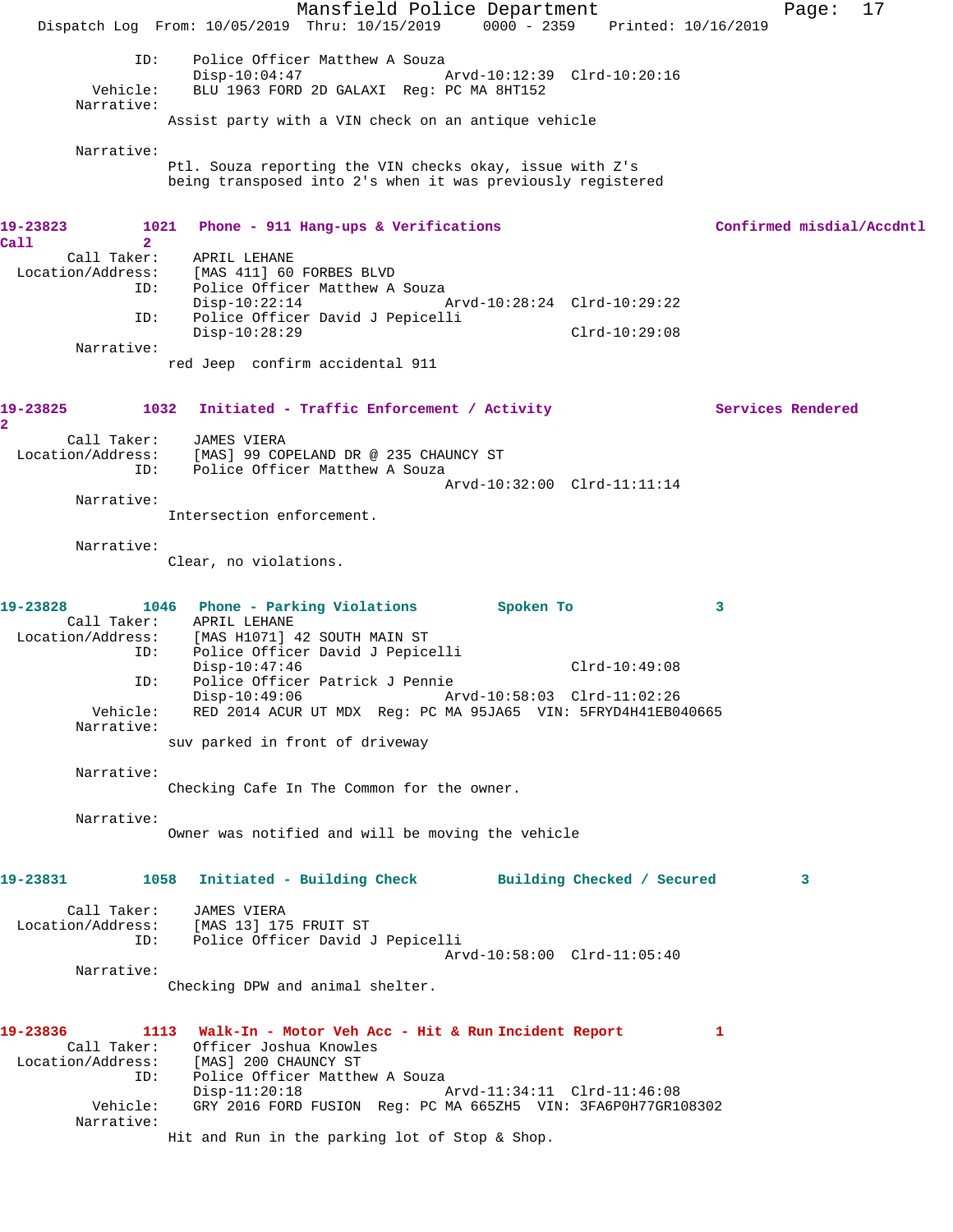Mansfield Police Department Fage: 18 Dispatch Log From: 10/05/2019 Thru: 10/15/2019 0000 - 2359 Printed: 10/16/2019 Narrative: Vehicle struck between 1030-1045 by a black SUV, unable to obtain reg. Refer To Incident: 19MAS-911-OF **19-23838 1154 911 - 911 Hang-ups & Verifications Unfounded/Unverifed 2**  Call Taker: JAMES VIERA Location/Address: [MAS H4999] 90 PRATT ST Police Officer Patrick J Pennie<br>Disp-11:56:09 A Arvd-12:00:10 Clrd-12:04:06 ID: Police Officer David J Pepicelli Arvd-12:00:12 Clrd-12:04:10 Narrative: Unable to call phone back. Mapping in the area of 90 Pratt Street. Narrative: Area checked negative for anyone walking and spoke with upstairs resident at #90 Pratt who states he didn't call. **19-23839 1155 Radio - Building Check Building Checked / Secured 3** Call Taker: CARLY MORIARTY Location/Address: [MAS 820C] 31 PLYMOUTH ST ID: Police Officer Joshua S Ellender Disp-11:55:56 Arvd-11:56:05 Clrd-12:31:23 Narrative: Check of the building **19-23840 1158 Walk-In - General Info Spoken To 3**  Call Taker: Officer Joshua Knowles<br>Location: [MAS] Location:<br>ID: ID: Police Officer Patrick J Pennie Arvd-12:05:36 Clrd-12:17:25 Narrative: Walk-In regarding the tint of vehicle windows 19-23841 1218 Phone - Well Being Check Services Rendered 3 Call Taker: JAMES VIERA Location/Address: [MAS 825K] 25 COBB ST Apt. #R104 ID: Police Officer Patrick J Pennie Disp-12:20:33 Arvd-12:27:12 Clrd-12:32:11 Narrative: Doctors office requesting well being check. Narrative: Female was at CVS picking hup medication. She appears fine and will be calling her doctor. **19-23842 1237 Initiated - Building Check Building Checked / Secured 3** Call Taker: JAMES VIERA Location/Address: [MAS 840] 280 SCHOOL ST ID: Police Officer Matthew A Souza Arvd-12:37:00 Clrd-12:59:41 **19-23845 1349 911 - Suspicious Actv / Persn / Veh Spoken To 2**  Call Taker: CARLY MORIARTY<br>Location/Address: [MAS 417] 9 FR [MAS 417] 9 FRANCIS AVE ID: Police Officer Patrick J Pennie Disp-13:49:41 Arvd-13:52:49 Clrd-14:01:09<br>ID: Police Officer Matthew A Souza Police Officer Matthew A Souza Disp-13:49:48 Arvd-13:52:47 Clrd-14:01:07 ID: Sergeant Jeffrey G Bombard Disp-13:55:08 Arvd-13:55:11 Clrd-13:57:06 Narrative: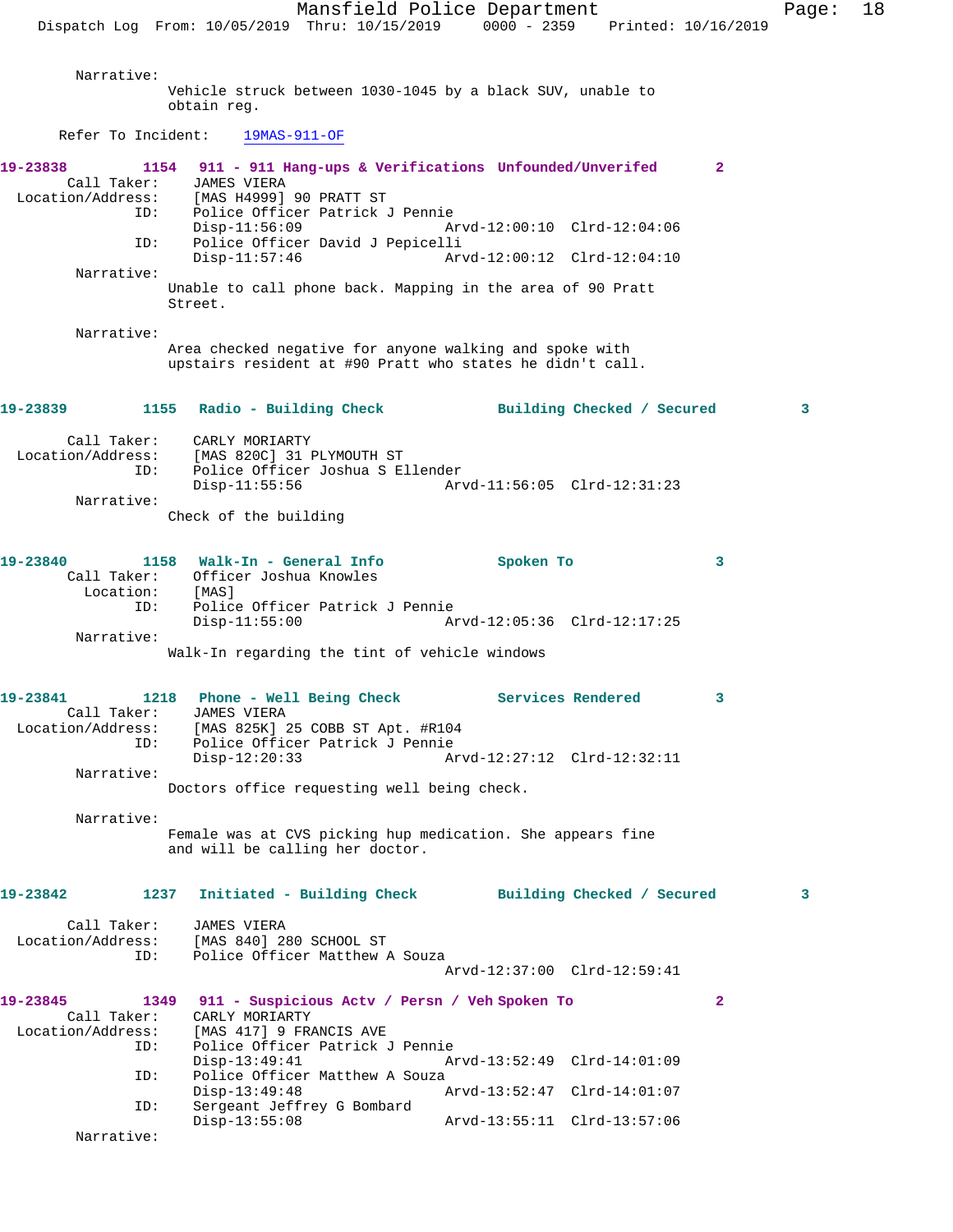Mansfield Police Department Fage: 19 Dispatch Log From: 10/05/2019 Thru: 10/15/2019 0000 - 2359 Printed: 10/16/2019 Cp reporting two males dressed up as clowns pacing back and forth on the property by the leasing office-one is carrying a wrench and the other is carrying a pick axe Narrative: some people outside report 2 youths carrying fake Halloween weapons. They went toward Depot 2. Narrative: Youths are approximately 9-10 years old. There are a group of them playing outside. **19-23847 1414 Initiated - Building Check Building Checked / Secured 3** Call Taker: JAMES VIERA Location/Address: [MAS 820C] 31 PLYMOUTH ST<br>TD: Police Officer Joshua S Police Officer Joshua S Ellender Arvd-14:14:00 Clrd-14:36:05 **19-23851 1459 Phone - 911 Hang-ups & Verifications Unfounded/Unverifed 2**  Call Taker: APRIL LEHANE<br>Location/Address: [MAS 871] 789 ess: [MAS 871] 789 EAST ST<br>ID: Police Officer David d ID: Police Officer David J Pepicelli Disp-15:00:38 Arvd-15:08:11 Clrd-15:12:34 Narrative: 911 call from this area. Unable to reach person on call back. Narrative: M-8 reports nobody flagged him down and nobody is in distress. There is also a corn maze, it could have come from there. **19-23854 1556 Phone - Suspicious Actv / Persn / Veh Spoken To 2** Call Taker: Officer Joshua Knowles Location/Address: [MAS 840I120] 280 SCHOOL ST Apt. #I120 ID: Police Officer David J Pepicelli Disp-15:59:42 Arvd-16:05:22 Clrd-16:13:40 ID: Police Officer Danielle C Titus Disp-16:01:34 Arvd-16:05:18 Clrd-16:13:38<br>Vehicle: GRY 2002 DODG CARAVA Reg: PAR MA A48 VIN: 1B4GP25362B741 GRY 2002 DODG CARAVA Reg: PAR MA A48 VIN: 1B4GP25362B741833 Narrative: Caller reporting of a suspicious person who is looking into vehicles in the parking lot. White male in a sleeveless red hoodie and yellow shoes. Person appears to be under the influence. Narrative: Off with that male and a female in the area of Best Buy. Narrative: that male checks. He was trying to find the 2 females he was with. Possibly some mental health issues, no impairment. **19-23857 1636 Initiated - Building Check Building Checked / Secured 3** Call Taker: JAMES VIERA<br>Location/Address: [MAS 820C] [MAS 820C] 31 PLYMOUTH ST ID: Police Officer Joshua S Ellender Arvd-16:36:00 Clrd-16:56:39 **19-23859 1709 911 - Erratic Oper MV / Road Rage Gone on Arrival 3**  Call Taker: JAMES VIERA<br>Location: [MAS] RT 140 Location: ID: Police Officer Danielle C Titus<br>Disp-17:11:29 A Arvd-17:16:40 Clrd-17:16:45 Narrative: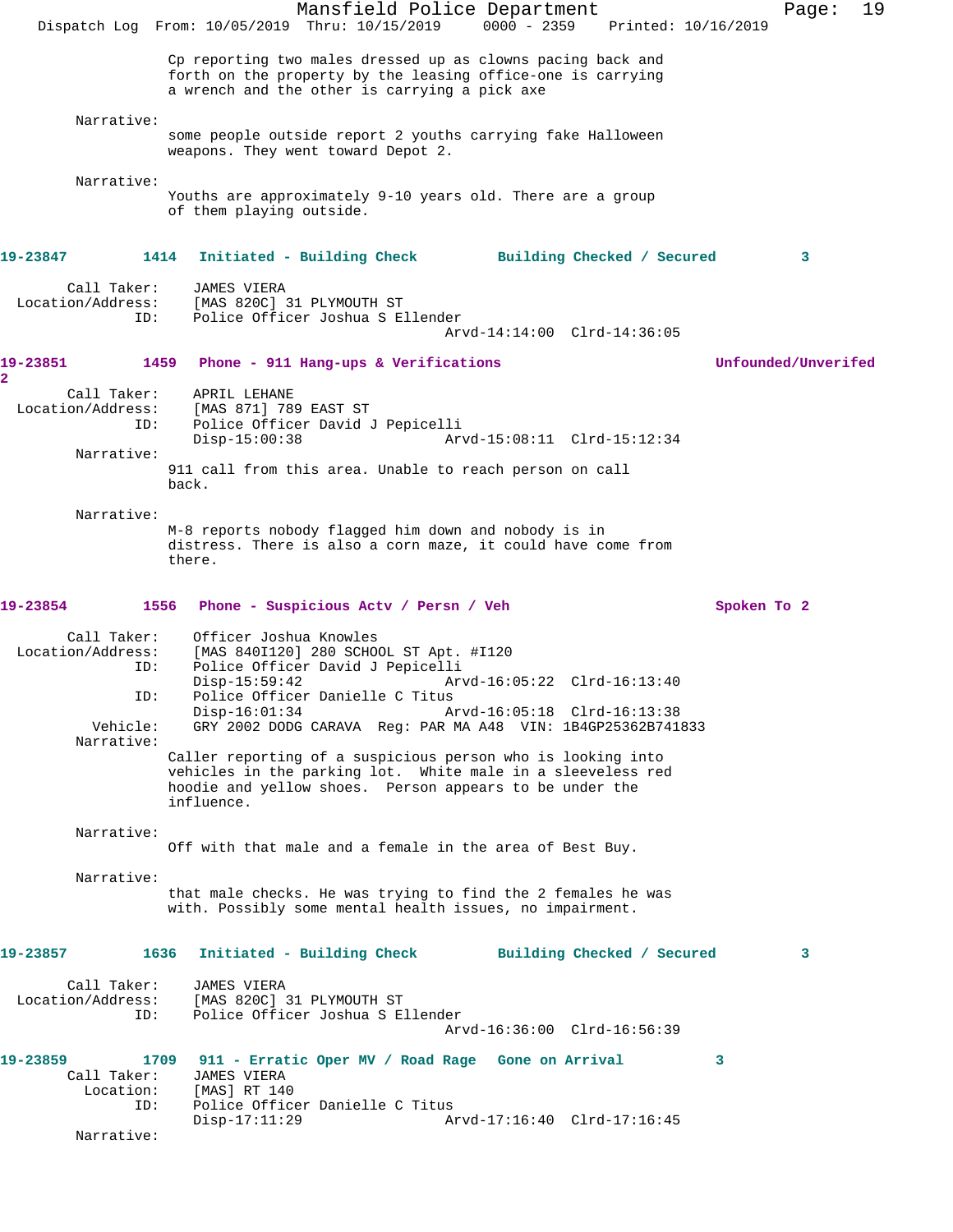Mansfield Police Department Page: 20 Dispatch Log From: 10/05/2019 Thru: 10/15/2019 0000 - 2359 Printed: 10/16/2019 Erratic operator inbound from Foxboro. Vehicle described as a gray Chevy Equinox. Narrative: Area search negative. **19-23860 1712 911 - 911 Hang-ups & Verifications Confirmed misdial/Accdntl Call 2** Call Taker: CARLY MORIARTY Location/Address: [MAS H723] 1 CUSHING LN ID: Police Officer William C Trudell Disp-17:14:16 Arvd-17:18:20 Clrd-17:19:47 Narrative: Accidental 911-party stated he has a new phone **19-23867 1843 Walk-In - Larceny under \$1200 Incident Report 2**  Call Taker: Support Staff Derek M Stark Location/Address: [MAS H3541] 75 MARSHALL AVE ID: Police Officer David J Pepicelli Disp-19:11:13 Arvd-19:14:40 Clrd-20:26:07 Narrative: Walk in reporting that he had sent a check through the mail and it was intercepted and altered. Bank put a stop on the check but party still wants report. Refer To Incident: 19MAS-913-OF **19-23865 1844 Initiated - Selective Enforcement/RADAR Citation / Warning Issued 3**  Call Taker: JAMES VIERA Location/Address: [MAS] WEST ST ID: Police Officer Danielle C Titus Arvd-18:44:00 Clrd-19:25:02 GRY 2019 HOND SD ACCORD Reg: PC MA 7AR472 VIN: 1HGCV1F38KA099381 Narrative: Out with MA reg 7ar472 Citation issued for speed. **19-23866 1844 Phone - Alarm - Burglar False / Accidental Alarm 1**  Call Taker: LINDSAY MITCHELL<br>Location/Address: [MAS 784] 44 WOOD  $[MAS 784] 44 WOOD AVE$ ID: Police Officer Jay J Sparrow<br>Disp-18:45:57 Disp-18:45:57 Arvd-18:49:18 Clrd-19:03:52 ID: Police Officer David J Pepicelli Disp-18:45:57 Arvd-18:53:10 Clrd-19:03:54 Narrative: Officers responding for a right motion Narrative: Ofc Sparrow reports an open door leading to the basement Narrative: Checked the interior and exterior of the building. Door leads to an electrical room in the basement. Ofc Sparrow secured the door. **19-23869 1955 Phone - Assist Fire Department Services Rendered 3**  Call Taker: LINDSAY MITCHELL Location/Address: [MAS H5140] 35 COURT ST ID: Police Officer William C Trudell Disp-19:55:49 Arvd-20:00:23 Clrd-20:02:11 Narrative: Alarm sounding, no smoke or fire. MFD responding **19-23872 2023 Initiated - Proactive Patrol Building Checked / Secured 3** Call Taker: TARA LAKO Location/Address: [MAS 322] 31 HAMPSHIRE ST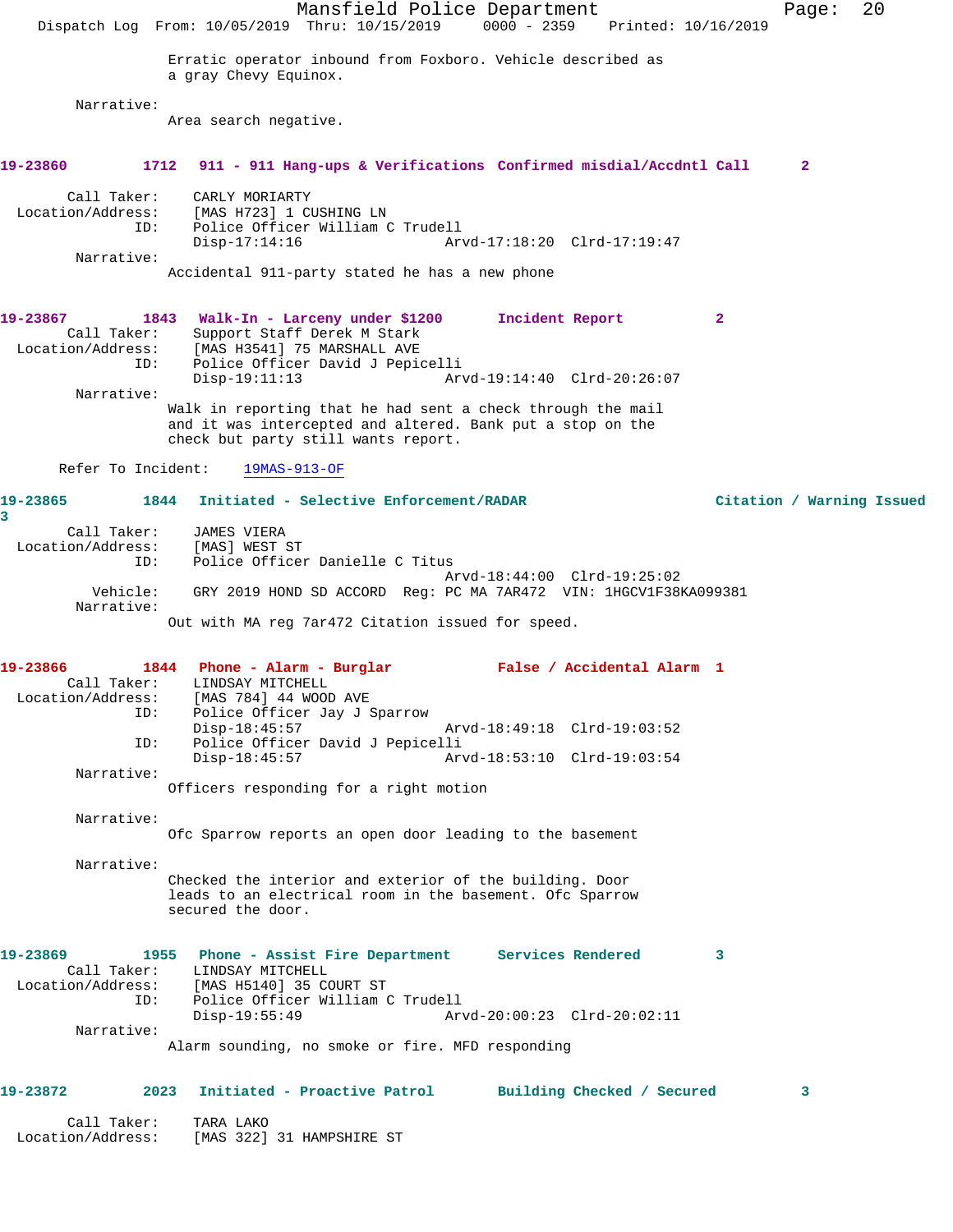Mansfield Police Department Page: 21 Dispatch Log From: 10/05/2019 Thru: 10/15/2019 0000 - 2359 Printed: 10/16/2019 ID: Police Officer Danielle C Titus Arvd-20:23:00 Clrd-20:35:05 Narrative: Checking the area. **19-23874 2041 911 - 911 Hang-ups & Verifications Unfounded/Unverifed 2**  Call Taker: JEFFREY KEEFE Location/Address: [MAS H1005] 458 EAST ST ID: Police Officer William C Trudell Disp-20:42:47 Arvd-20:46:16 Clrd-20:47:07 Narrative: (11 verification from a distress vehicle alarm. Narrative: Unfounded not in the area. **19-23875 2046 Initiated - Selective Enforcement/RADAR Services Rendered 3**  Call Taker: JEFFREY KEEFE Vicinity of: [MAS] 1 SCHOOL ST @ 167 WEST ST ID: Police Officer Jay J Sparrow Arvd-20:46:00 Clrd-21:20:06 **19-23878 2106 Initiated - Proactive Patrol Building Checked / Secured 3** Call Taker: JEFFREY KEEFE Location/Address: [MAS 2] 60 FORBES BLVD ID: Police Officer Danielle C Titus Arvd-21:06:00 Clrd-21:10:49 **19-23881 2114 Phone - Harass. Electronic Communicat Incident Report 3**  Call Taker: LINDSAY MITCHELL Location/Address: [MAS H1745] 195 TREMONT ST ID: Police Officer Danielle C Titus Disp-21:16:37 Arvd-21:26:50 Clrd-21:44:33 Narrative: Rp requesting to speak with an Officer regarding harassment Narrative: Stold a vehicle to a males girlfriend. Male is now making comments on everything the RP posts. See report for further Refer To Incident: 19MAS-914-OF **19-23888 2320 Initiated - Escort / Transport Services Rendered 3**  Call Taker: JEFFREY KEEFE<br>ion/Address: [MAS H9953] 21 ERICK RD Apt. #2 Location/Address: [MAS H9953] 21 ERICK RD Apt. #2 ID: Police Officer Jay J Sparrow Arvd-23:20:00 Clrd-23:30:28 Narrative: Transporting female from preveous call. sm: 24684.7 EM: 24686.0 **19-23889 2323 Phone - Animal Complaints Spoken To 3**  Call Taker: LINDSAY MITCHELL Location/Address: [MAS] CARLOW CRSG Apt. #7 ID: Police Officer David J Pepicelli Disp-23:27:18 Clrd-23:35:45<br>ID: Police Officer Jay J Sparrow Police Officer Jay J Sparrow<br>Disp-23:35:41 Disp-23:35:41 Arvd-23:39:53 Clrd-23:50:58 Narrative: RP reports his dog was attacked about an hour ago by a neighbors dog Narrative: Party advised and the ACO will be contacted.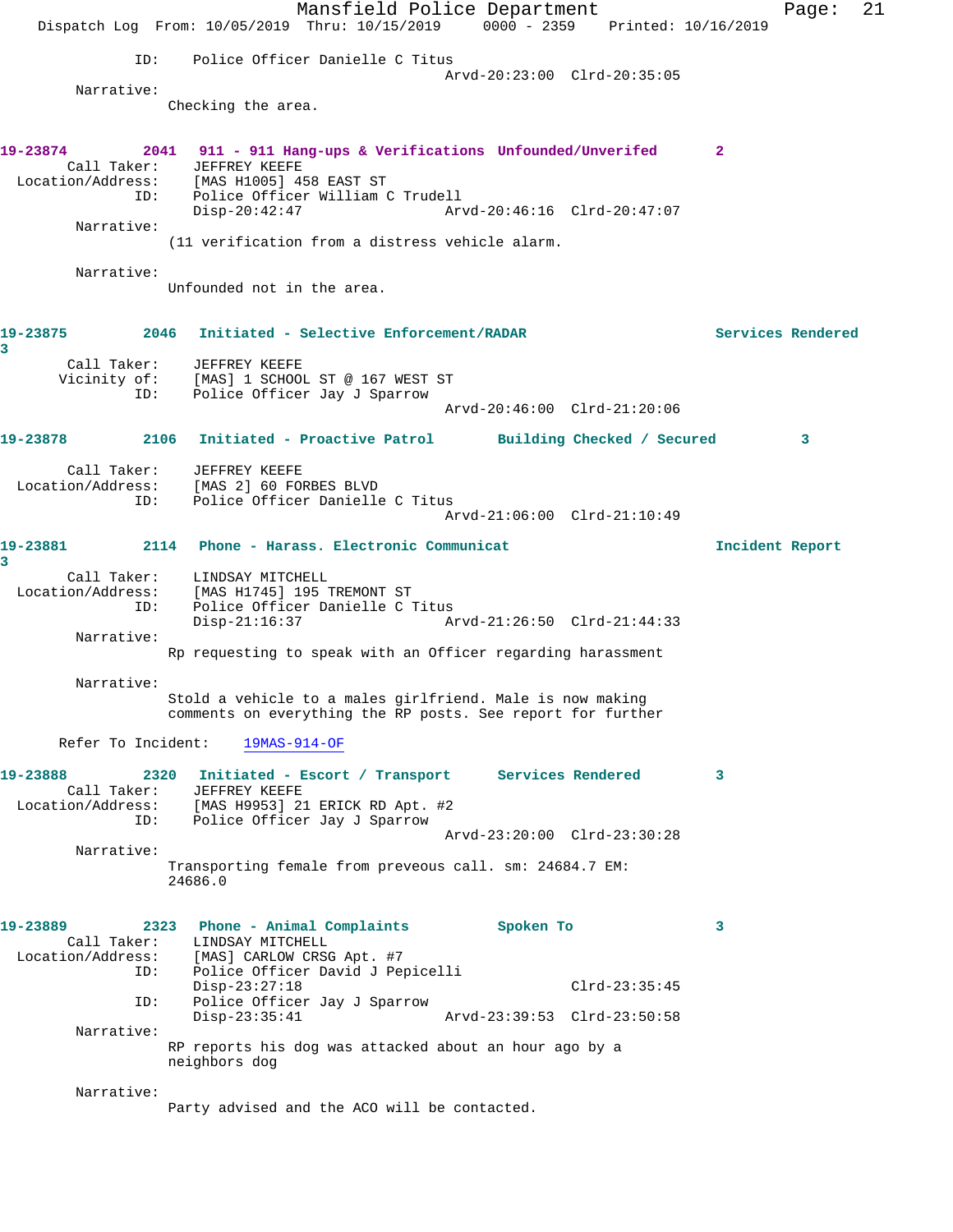**For Date: 10/07/2019 - Monday**

**19-23890 0126 Initiated - Proactive Patrol Building Checked / Secured 3** Call Taker: LINDSAY MITCHELL Location/Address: [MAS] 30 CHAUNCY ST ID: Police Officer Andrew J Kelley Arvd-01:26:00 Clrd-01:37:13 **19-23894 0131 Initiated - Proactive Patrol Building Checked / Secured 3** Call Taker: JEFFREY KEEFE Vicinity of: [MAS 1002] 250 EAST ST ID: Police Officer Michelle Bellevue Arvd-01:31:00 Clrd-01:40:43 **19-23895 0137 Initiated - Proactive Patrol Building Checked / Secured 3** Call Taker: JEFFREY KEEFE Vicinity of: [MAS 304B] 1 MANSFIELD AVE ID: Police Officer Andrew J Kelley Arvd-01:37:00 Clrd-01:43:02 **19-23897 0141 Initiated - Proactive Patrol Building Checked / Secured 3** Call Taker: JEFFREY KEEFE Location/Address: [MAS 2] 60 FORBES BLVD ID: Police Officer Christopher D Sorge Arvd-01:41:00 Clrd-01:49:42 Refer To Field Int: 19MAS-53-FI **19-23900 0147 Initiated - Motor Vehicle Stop Citation / Warning Issued 3**  Call Taker: JEFFREY KEEFE Location: [MAS] 4 FOXBOROUGH BLVD ID: Police Officer Andrew J Kelley Arvd-01:47:00 Clrd-01:56:52 ID: Police Officer Christopher D Sorge Disp-01:49:52 Arvd-01:49:56 Clrd-01:56:52 The Teach of the UNICENT E GOLEMME<br>Disp-01:51:40 Disp-01:51:40 Arvd-01:51:43 Clrd-01:54:44 Vehicle: BLK 2017 TOYT SD COROLL Reg: PC MA 5FJ896 VIN: 2T1BURHE6HC952598 Narrative: MV stop over the line into Foxborough on Foxborough BLVD. Narrative: Written warning for speed. **19-23903 0202 Initiated - Proactive Patrol Building Checked / Secured 3** Call Taker: JEFFREY KEEFE Vicinity of: [MAS 840] 280 SCHOOL ST ID: Police Officer Christopher D Sorge Arvd-02:02:00 Clrd-02:04:27 **19-23904 0204 Initiated - Proactive Patrol Building Checked / Secured 3** Call Taker: TARA LAKO Location/Address: [MAS] PLYMOUTH ST ID: Police Officer Christopher D Sorge Arvd-02:04:00 Clrd-02:14:50 Narrative: Checking the area. **19-23905 0205 Initiated - Proactive Patrol Building Checked / Secured 3** Call Taker: TARA LAKO Location/Address: [MAS] COPELAND DR ID: Police Officer Andrew J Kelley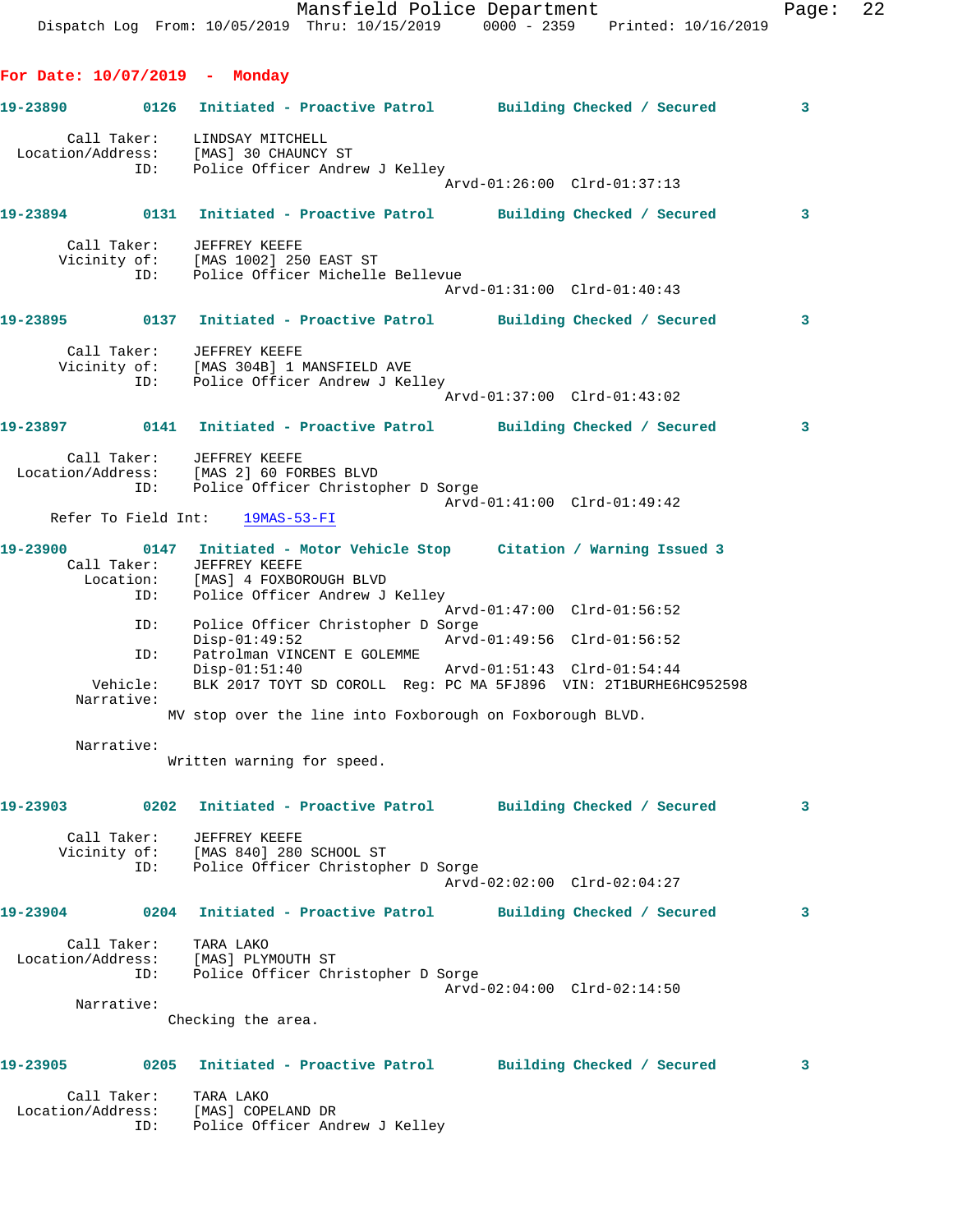Mansfield Police Department Page: 23 Dispatch Log From: 10/05/2019 Thru: 10/15/2019 0000 - 2359 Printed: 10/16/2019 Arvd-02:05:00 Clrd-02:13:27 Narrative: Checking the area. **19-23907 0211 Initiated - Proactive Patrol Building Checked / Secured 3** Call Taker: TARA LAKO Location/Address: [MAS] 4 ERICK RD @ 15 BONNEY LN ID: Police Officer Michelle Bellevue Arvd-02:11:00 Clrd-02:34:24 Narrative: Checking the area. **19-23908 0228 Initiated - Proactive Patrol Building Checked / Secured 3** Call Taker: JEFFREY KEEFE Vicinity of: [MAS 280] 440 FORBES BLVD ID: Police Officer Andrew J Kelley Arvd-02:28:00 Clrd-02:34:13 **19-23909 0237 Initiated - Motor Vehicle Stop Citation / Warning Issued 3**  Call Taker: JEFFREY KEEFE Vicinity of: [MAS] CENTRAL ST ID: Police Officer Christopher D Sorge Arvd-02:37:00 Clrd-02:40:50 ID: Police Officer Andrew J Kelley<br>Disp-02:38:45 Arvd-02:38:49 Clrd-02:40:55 Disp-02:38:45 Arvd-02:38:49 Clrd-02:40:55 ID: Patrolman SCOTT J DION Disp-02:38:52 Arvd-02:38:55 Clrd-02:40:58 Vehicle: GRN 2013 FORD UT EXPLOR Reg: PAS MA RSH947 VIN: 1FM5K8D85DGA91306 Narrative: MV stop over the line in Foxborough on Central St. Narrative: Verbal for speed. **19-23910 0242 Initiated - Proactive Patrol Services Rendered 3**  Call Taker: JEFFREY KEEFE Vicinity of: [MAS 992] 660 EAST ST ID: Police Officer Michelle Bellevue Arvd-02:42:00 Clrd-02:46:15 **19-23911 0245 Phone - Animal Complaints Services Rendered 3**  Call Taker: LINDSAY MITCHELL Location/Address: [MAS H5532] 147 HALL ST ID: Police Officer Michelle Bellevue Disp-02:46:25 Arvd-02:52:23 Clrd-03:05:20 Narrative: Rp reports an animal in her mothers bedroom. Narrative: Animal is a flying squirrel. RP was provided a phone number for Bay State Wildlife **19-23912 0304 Initiated - Proactive Patrol Building Checked / Secured 3** Call Taker: JEFFREY KEEFE Vicinity of: [MAS 834] 261 CHAUNCY ST ID: Sergeant Robert S Pierce Arvd-03:04:00 Clrd-03:11:46 **19-23914 0335 Initiated - Proactive Patrol Services Rendered 3**  Call Taker: JEFFREY KEEFE Location/Address: [MAS 4] 31 HAMPSHIRE ST ID: Police Officer Christopher D Sorge Arvd-03:35:00 Clrd-03:42:39 **19-23915 0335 Initiated - Proactive Patrol Services Rendered 3**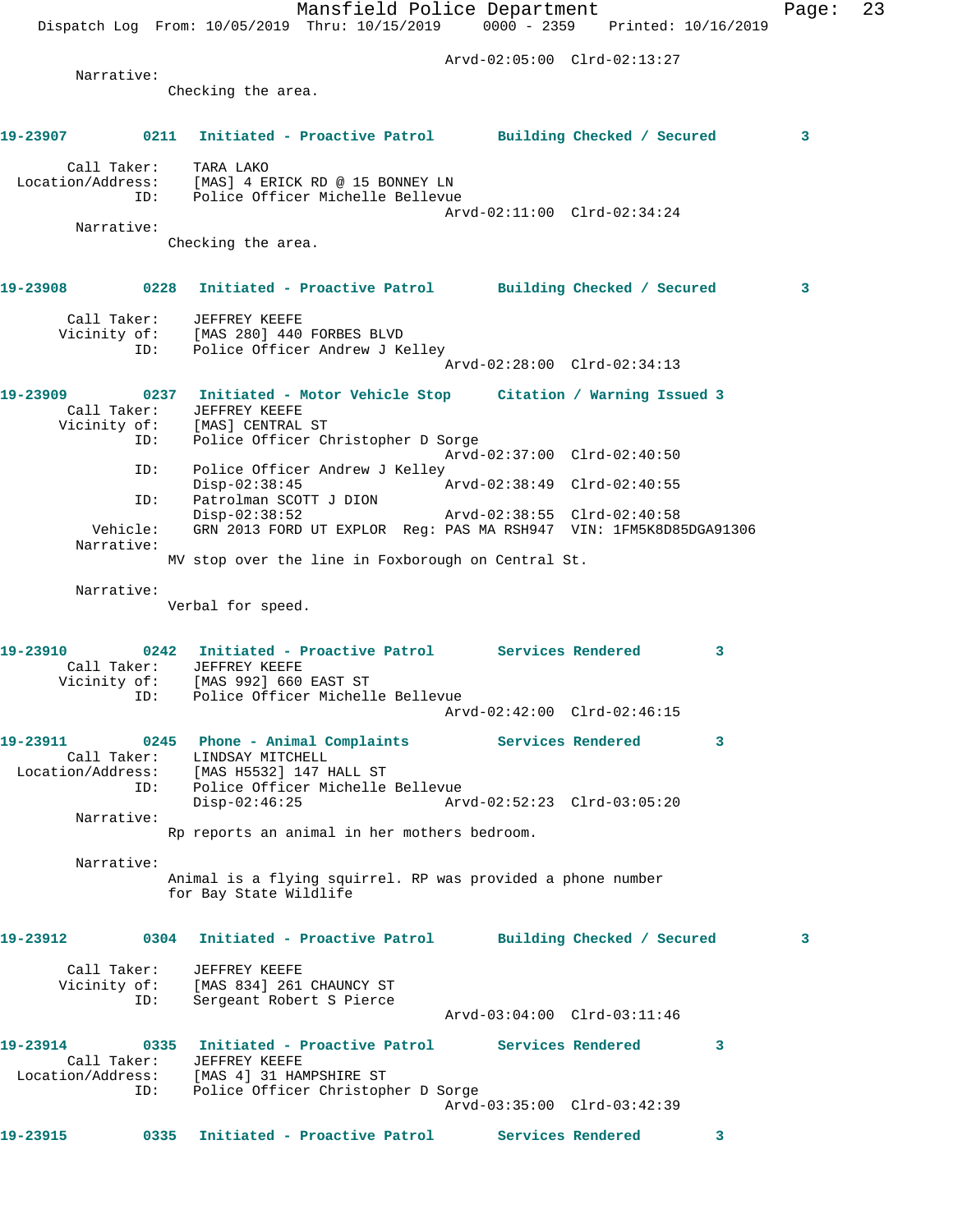Mansfield Police Department Fage: 24 Dispatch Log From: 10/05/2019 Thru: 10/15/2019 0000 - 2359 Printed: 10/16/2019 Call Taker: JEFFREY KEEFE Location/Address: [MAS 2] 60 FORBES BLVD ID: Police Officer Andrew J Kelley Arvd-03:35:00 Clrd-04:03:23 **19-23917 0344 Radio - Assist Citizen - P S A Services Rendered 3**  Call Taker: JEFFREY KEEFE Vicinity of: [MAS 2] 60 FORBES BLVD Narrative: Spoke to male party walking in the parking passing through going to a friends house. Refer To Field Int: 19MAS-54-FI **19-23922 0402 Phone - Alarm - Burglar Building Checked / Secured 1** Call Taker: LINDSAY MITCHELL Location/Address: [MAS 840A] 280 SCHOOL ST Apt. #A ID: Police Officer Christopher D Sorge Disp-04:03:37 Arvd-04:07:08 Clrd-04:08:16 ID: Police Officer Andrew J Kelley<br>Disp-04:03:37 Disp-04:03:37 Arvd-04:05:35 Clrd-04:08:10 Narrative: Alarm co reports a right rear dining room glass break **19-23925 0551 911 - Assist Fire Department Services Rendered 3**  Call Taker: MEGHAN MILLS Location/Address: [MAS] 25 COBB ST Apt. #151 ID: Police Officer Andrew J Kelley Disp-05:53:54 Arvd-05:57:34 Clrd-06:03:30 Narrative: Assist MFD with the medical **19-23926 0629 Initiated - Selective Enforcement/RADAR Services Rendered 3**  Call Taker: JEFFREY KEEFE Vicinity of: [MAS] GROVE ST ID: Police Officer Christopher D Sorge Arvd-06:29:00 Clrd-07:14:03 Narrative: Avg. speed 27 mph. **19-23927 0632 Initiated - Building Check Building Checked / Secured 3** Call Taker: JEFFREY KEEFE Vicinity of: [MAS] 18 WOODLAND WAY ID: Police Officer Michelle Bellevue Arvd-06:32:00 Clrd-06:36:10 **19-23928 0636 Initiated - Motor Vehicle Stop Citation / Warning Issued 3**  Call Taker: JEFFREY KEEFE Vicinity of: [MAS 8] 377 CHAUNCY ST ID: Police Officer Andrew J Kelley Arvd-06:36:00 Clrd-06:44:00 Vehicle: BLU 2014 CHRY SD 300 Reg: PC MA 753SB2 VIN: 2C3CCARG1EH120732 **19-23929 0644 Initiated - Building Check Building Checked / Secured 3** Call Taker: JEFFREY KEEFE Vicinity of: [MAS] IAN KEATS DR ID: Police Officer Michelle Bellevue Arvd-06:44:00 Clrd-06:46:35 **19-23930 0644 Initiated - Selective Enforcement/RADAR Services Rendered 3**  Call Taker: JEFFREY KEEFE Vicinity of: [MAS] NORTH MAIN ST ID: Police Officer Andrew J Kelley Arvd-06:44:00 Clrd-07:15:36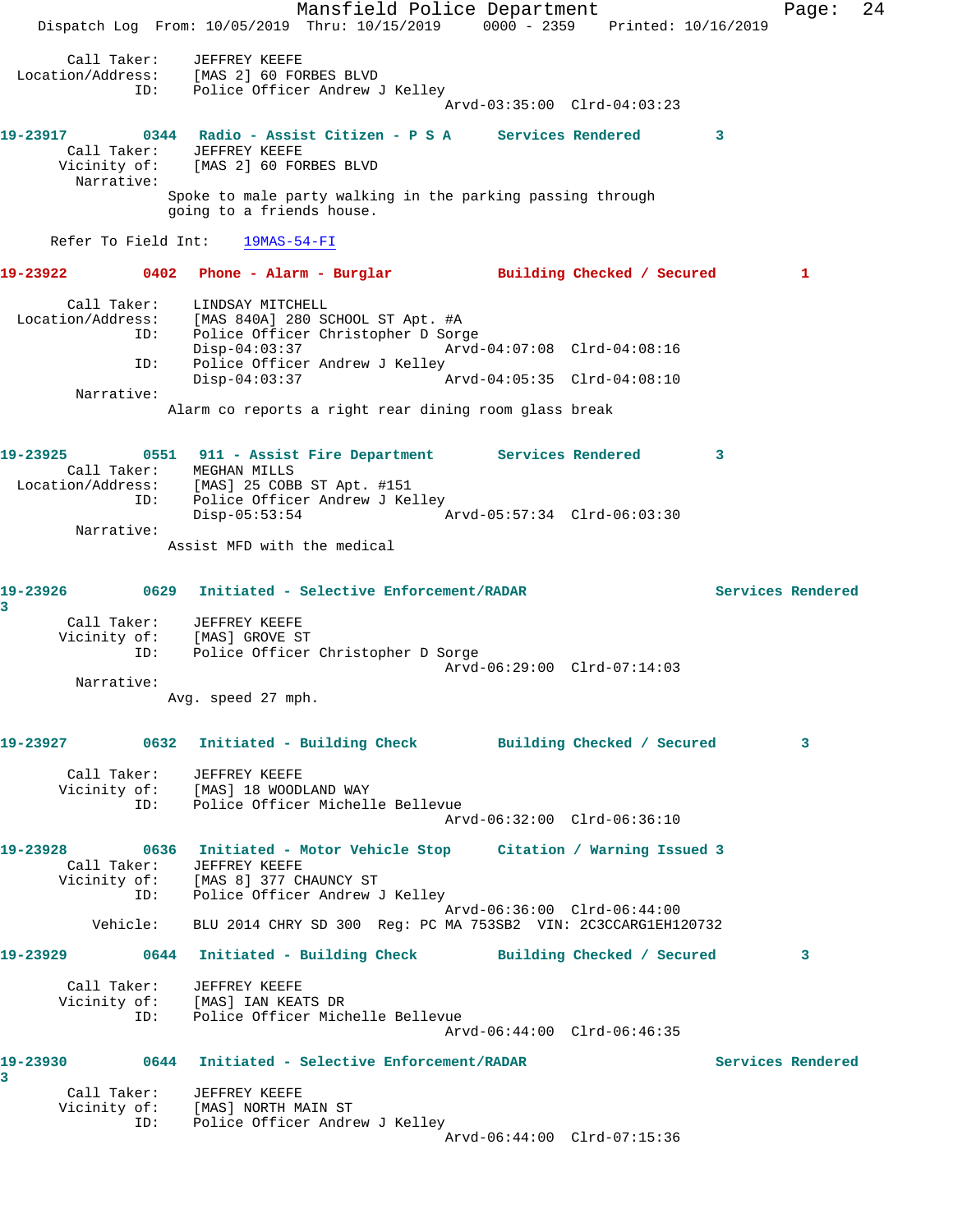Mansfield Police Department Fage: 25 Dispatch Log From: 10/05/2019 Thru: 10/15/2019 0000 - 2359 Printed: 10/16/2019 Narrative: Avg speed 27mph. **19-23931 0647 Initiated - Selective Enforcement/RADAR Verbal Warning 3**  Call Taker: JEFFREY KEEFE Vicinity of: [MAS] ESSEX ST ID: Police Officer Michelle Bellevue Arvd-06:47:00 Clrd-07:11:59 Vehicle: GRY 2010 ACUR TL Reg: PC MA 17BL33 VIN: 19UUA9F59AA008066 Narrative: 1 m/v violation, avg speed 27 highest 34 mph. **19-23935 0712 Initiated - Community Policing Services Rendered 3**  Call Taker: PATRICK FEENEY Location/Address: [MAS 331] 255 EAST ST ID: Police Officer Michelle Bellevue Arvd-07:12:00 Clrd-07:35:39 Narrative: Chance program. **19-23940 0806 911 - Suspicious Actv / Persn / Veh Unfounded/Unverifed 2**  Call Taker: PATRICK FEENEY Location/Address: [MAS 802A] 428 ELM ST ID: Police Officer Nicole M Boldrighini Disp-08:08:33 Arvd-08:14:44 Clrd-08:16:38 Vehicle: BLK 2014 NISS ALTIMA Reg: PC MA 19KF01 VIN: 1N4AL3AP6EN333859 **19-23941 0816 911 - Assist Fire Department Transported to Hospital 3**  Call Taker: MEGHAN MILLS Location/Address: [MAS H2194] 37 GILBERT ST ID: Police Officer Nicole M Boldrighini Disp-08:18:02 Arvd-08:23:21 Clrd-08:34:44 Narrative: Assist MFD with the medical **19-23948 0921 Initiated - Proactive Patrol Services Rendered 3**  Call Taker: MEGHAN MILLS Location/Address: [MAS 982] 111 HOPE ST ID: Police Officer Gregg S Kennedy Arvd-09:21:00 Clrd-09:40:33 Narrative: checking the area **19-23949 0921 Walk-In - Assist Citizen - P S A Services Rendered 3**  Call Taker: Support Staff Matthew Todesco Location/Address: [MAS 451B] 500 EAST ST ID: Police Officer Nicole M Boldrighini Disp-09:23:07 Arvd-09:24:47 Clrd-09:54:20 Narrative: RP into the lobby to speak with Ofc Boldirghini about the drug take back program. **19-23950 0957 Initiated - Building Check Building Checked / Secured 3** Call Taker: PATRICK FEENEY Location/Address: [MAS 281A] 1 CROCKER ST ID: Police Officer Nicole M Boldrighini Arvd-09:57:00 Clrd-10:11:59 **19-23952 1015 Initiated - Building Check Building Checked / Secured 3** Call Taker: PATRICK FEENEY Location/Address: [MAS 1019] 792 WEST ST ID: Police Officer Nicole M Boldrighini Arvd-10:15:00 Clrd-10:22:37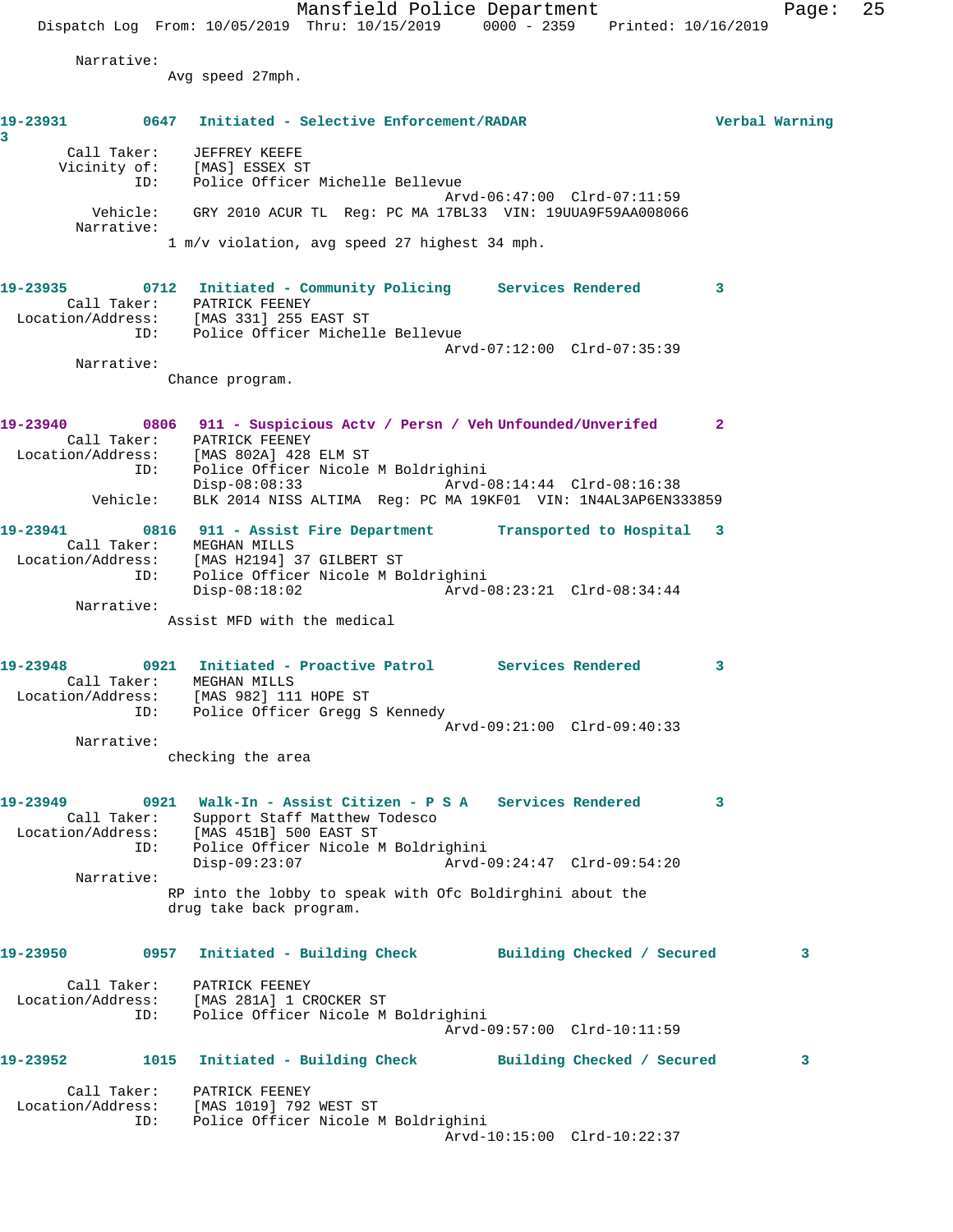Mansfield Police Department Fage: 26 Dispatch Log From: 10/05/2019 Thru: 10/15/2019 0000 - 2359 Printed: 10/16/2019 **19-23953 1017 Initiated - Follow up Investigation Investigated - Report Taken 3** Call Taker: PATRICK FEENEY Location/Address: [MAS H3648] 285 WILLIAMS ST ID: Detective Gregory S Martell Arvd-10:17:00 Clrd-11:45:54 Refer To Field Int: 19MAS-52-FI 19-23954 1018 Initiated - Traffic Enforcement / Activity **Services Rendered 2**  Call Taker: PATRICK FEENEY Location/Address: [MAS] 200 HOPE ST @ 165 COTTAGE ST ID: Police Officer Gregg S Kennedy Arvd-10:18:00 Clrd-11:18:32 **19-23955 1032 Initiated - Building Check Building Checked / Secured 3** Call Taker: PATRICK FEENEY Location/Address: [MAS 840] 280 SCHOOL ST ID: Police Officer Nicole M Boldrighini Arvd-10:32:00 Clrd-10:58:02 19-23956 1032 Initiated - Traffic Enforcement / Activity **Services Rendered 2**  Call Taker: PATRICK FEENEY Location/Address: [MAS] PLAIN ST ID: Police Officer David W Kinahan Arvd-10:32:00 Clrd-11:09:16 Narrative: no violations observed. avg speed of 35 mph, high of 41 mph. **19-23960 1126 Initiated - Motor Vehicle Stop Citation / Warning Issued 3**  Call Taker: MEGHAN MILLS Vicinity of: [MAS 153] 50 WEST ST ID: Police Officer Nicole M Boldrighini Arvd-11:26:00 Clrd-11:38:15 Vehicle: BLU 2019 NISS SD SENTRA Reg: PC MA 7VF418 VIN: 3N1AB7APXKY330615 Narrative: Off on a mv stop Narrative: Citation issued, vehicle was renewed online **19-23962 1205 911 - Motor Veh Acc - No Injury Services Rendered 1**  Call Taker: PATRICK FEENEY Vicinity of: [MAS] 800 SOUTH MAIN ST @ 10 RESERVOIR ST<br>ID: Police Officer Nicole M Boldrighini Police Officer Nicole M Boldrighini<br>Disp-12:08:12 Arvd-1 Disp-12:08:12 Arvd-12:15:32 Clrd-12:26:59<br>ID: Police Officer David W Kinahan Police Officer David W Kinahan Disp-12:08:17 Clrd-12:12:00 Vehicle: GRY 2008 CHEV UT TRAILB Reg: PC MA 3EKN60 VIN: 1GNDS13S382172514 Vehicle: RED 2014 NISS ROGUES Reg: PC MA 7EP739 VIN: JN8AS5MV7EW718137 Narrative: 911 caller reports a 2 car crash no injuries reported. Narrative: Minor damage; assisting with the paper exchange. Narrative: M14 reports all information exchanged. **19-23963 1212 Initiated - Motor Veh Acc - w/Injury Vehicle Towed 1**  Call Taker: PATRICK FEENEY Location/Address: [MAS] 200 RTE 140 NB @ 90 NORFOLK ST ID: Police Officer David W Kinahan Arvd-12:12:00 Clrd-12:36:47 ID: Sergeant Thomas R Connor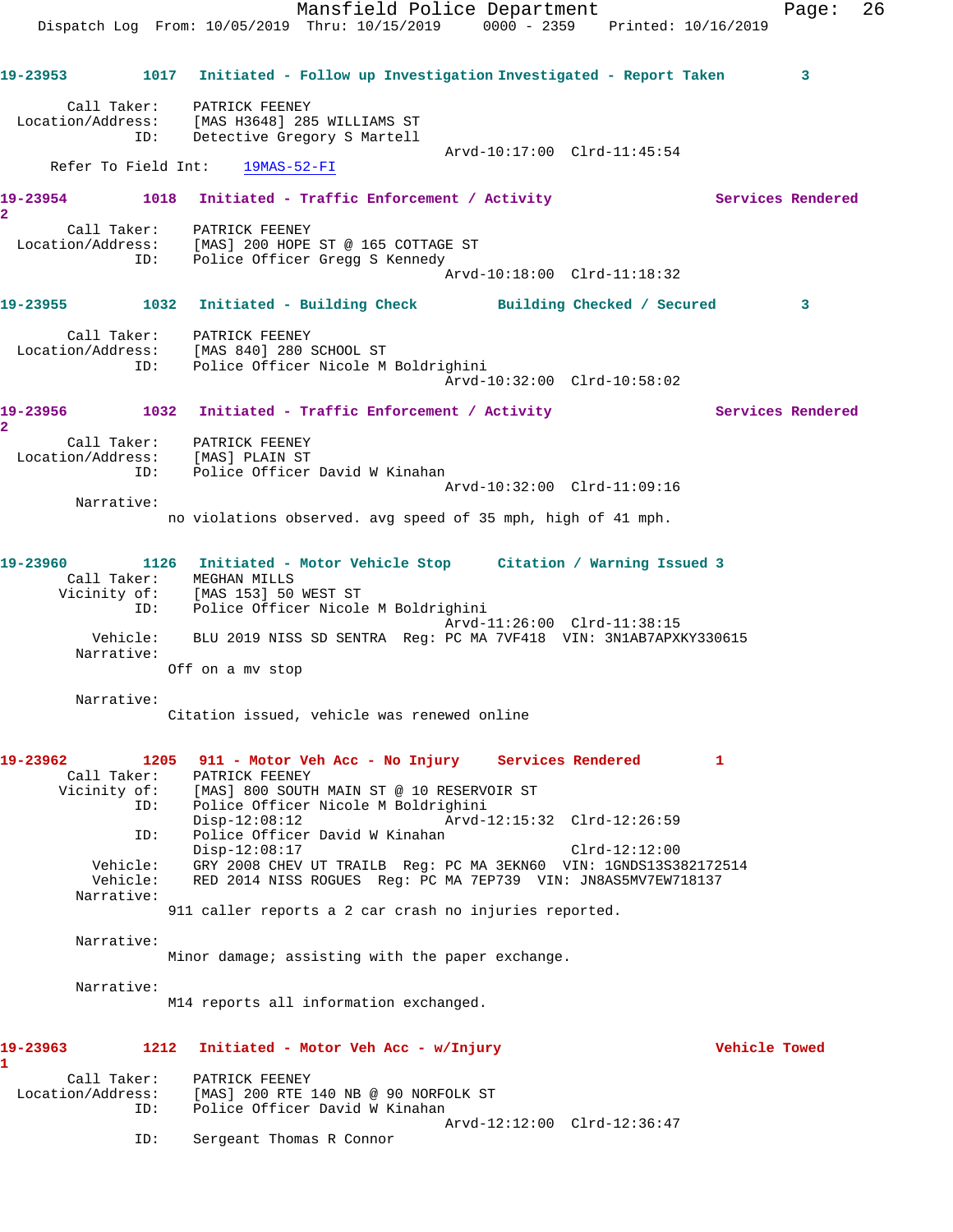Mansfield Police Department Page: 27 Dispatch Log From: 10/05/2019 Thru: 10/15/2019 0000 - 2359 Printed: 10/16/2019 Disp-12:13:50 Arvd-12:13:52 Clrd-12:36:47<br>TD: Executive Lieutepant Francis W Archer JR Executive Lieutenant Francis W Archer JR Disp-12:14:02 Arvd-12:14:04 Clrd-12:20:51 ID: Detective Gregory S Martell Arvd-12:15:22 Clrd-12:20:53 Vehicle: BLK 1981 HOND CB750C Reg: MC MA 2H5284 VIN: JH2RC0111BM121385 Towed: For: Accident By: Achins Garage To: Achins Garage Released To: CHAPLAIN On:  $10/09/2019 \text{ } \textcircled$  1450 CHAPLAIN On: 10/09/2019 @ 1450 Narrative: M7 reports off with a mva involving a motorcycle. Narrative: FD notified. Narrative: Achins notified for tow Narrative: Tow on scene. Narrative: Oper of the m/c was transported. Refer To Accident: 19MAS-377-AC **19-23964 1219 911 - 911 Hang-ups & Verifications Confirmed misdial/Accdntl Call 2** Call Taker: PATRICK FEENEY Location/Address: [MAS 907] 390 WEST ST Apt. #A ID: Police Officer Gregg S Kennedy Disp-12:21:30 Arvd-12:25:30 Clrd-12:28:14 Narrative: 911 hangup from the store; sounded like someone was trying to dial out. Unable to reach anyone on the call backs, automated system only. **19-23965 1219 Walk-In - Assist Citizen - P S A Services Rendered 3**  Call Taker: Support Staff Matthew Todesco Location/Address: ID: Police Officer Gregg S Kennedy<br>Disp-12:38:12 Disp-12:38:12 Arvd-12:44:30 Clrd-13:12:26 Narrative: **19-23970 1247 Initiated - Motor Vehicle Stop Citation / Warning Issued 3**  Call Taker: PATRICK FEENEY Location/Address: [MAS] CHAUNCY ST Police Officer David W Kinahan Arvd-12:47:00 Clrd-12:55:23 Vehicle: BLK 2007 GMC SIERRA Reg: PC MA 9GM348 VIN: 2GTEK13M371658849 **19-23972 1304 Phone - 911 Hang-ups & Verifications Unfounded/Unverifed 2**  Call Taker: Kieran M Ruth Location/Address: [MAS 2] 60 FORBES BLVD<br>ID: Sergeant Thomas R Conno Sergeant Thomas R Connor<br>Disp-13:07:39 Disp-13:07:39 Arvd-13:10:06 Clrd-13:16:45 Narrative: Out for an accidental 911 call, the caller stated she was in Boston Narrative: Checking in with 2 parties at the back of the bldg, they report not having made the call. Not aware of any issues. Also checked in with front desk, no issues.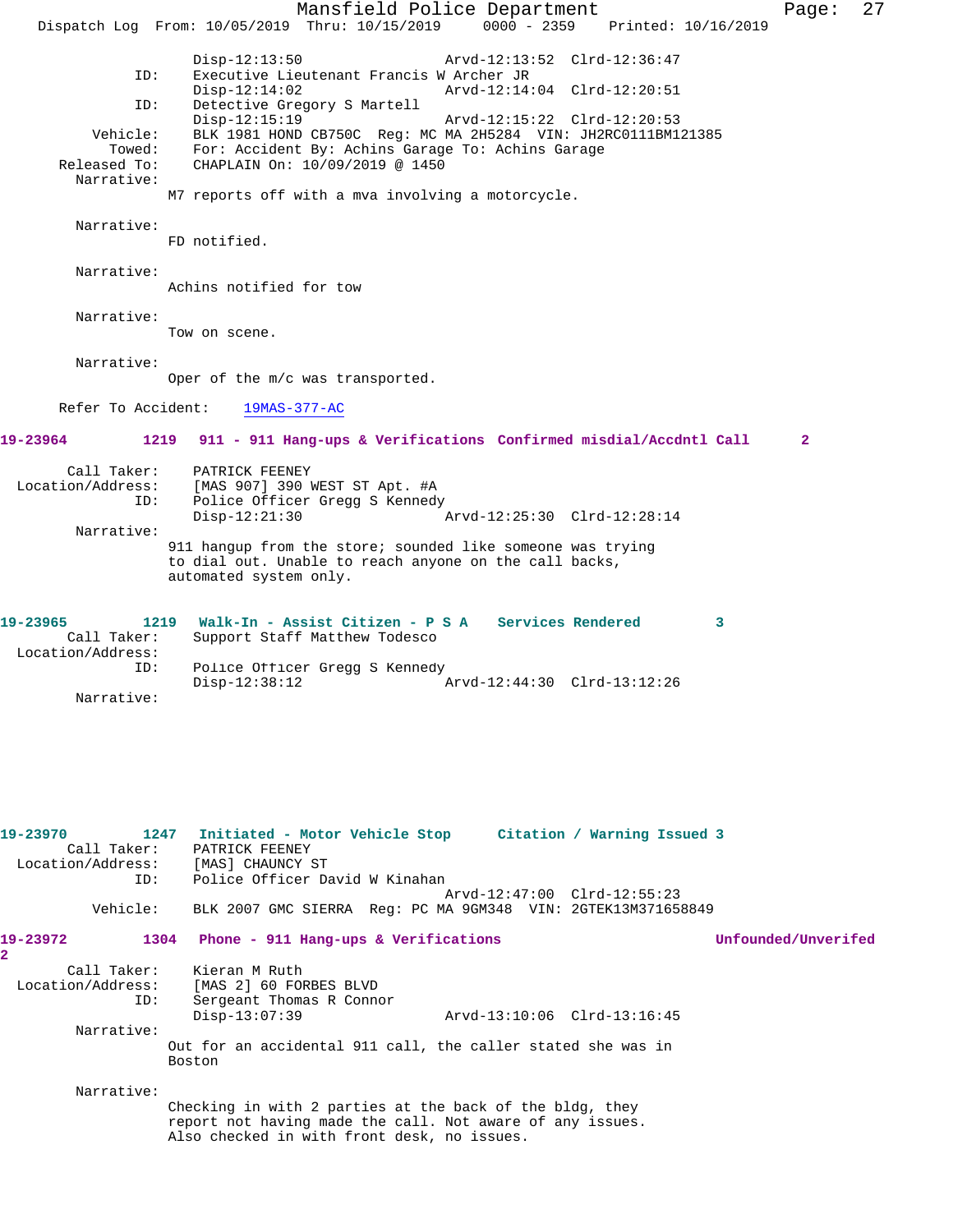**19-23976 1322 Initiated - Proactive Patrol Spoken To 3**  Call Taker: MEGHAN MILLS Location/Address: [MAS 281A] 1 CROCKER ST ID: Sergeant Thomas R Connor Arvd-13:22:00 Clrd-13:28:12 Narrative:

Checking the train lots

## 19-23977 1350 Initiated - Traffic Enforcement / Activity Services Rendered **2**  Call Taker: PATRICK FEENEY Location/Address: [MAS 1002] 250 EAST ST ID: Sergeant Thomas R Connor

1 MAS 1002 230 Arvd-13:50:00 Clrd-14:01:51<br>Sergeant Thomas R Connor<br>Arvd-13:50:00 Clrd-14:01:51

 Narrative: Bus traffic

19-23978 1352 Initiated - Traffic Enforcement / Activity **Services Rendered** 

**2** 

 Call Taker: PATRICK FEENEY Location/Address: [MAS] 12 PRATT ST @ 26 FULLER RD ID: Police Officer Gregg S Kennedy

 Arvd-13:52:00 Clrd-15:00:48 Narrative:

top speed 32 mph avg speed 26 mph

## **19-23981 1359 911 - Assist Fire Department Services Rendered 3**  Call Taker: PATRICK FEENEY Location/Address: [MAS H238] 38 SMITH RD ID: Police Officer Nicole M Boldrighini Disp-13:59:53 Arvd-14:06:19 Clrd-14:13:29

19-23984 1418 Initiated - Traffic Enforcement / Activity **Services Rendered** 

- **2**  Call Taker: PATRICK FEENEY Location/Address: [MAS] OAK ST ID: Police Officer Nicole M Boldrighini Arvd-14:18:00 Clrd-14:52:41
- **19-23989 1444 Initiated Motor Vehicle Stop Verbal Warning 3**  Call Taker: PATRICK FEENEY Location/Address: [MAS 1002] 250 EAST ST ID: Detective Kenneth E Wright Arvd-14:44:00 Clrd-14:46:38 Vehicle: BLK 2017 HYUN ACCENT Reg: PC MA 723YH8 VIN: KMHCT4AE8HU359957

19-23990 1446 Initiated - Traffic Enforcement / Activity **Services Rendered 2**  Call Taker: PATRICK FEENEY

 Location/Address: [MAS 1002] 250 EAST ST ID: Detective Kenneth E Wright Arvd-14:46:00 Clrd-16:03:54 Vehicle: WHI 2009 CHEV IMPALA Reg: PC MA 8MZ727 VIN: 2G1WT57K991280372

**19-23993 1450 Walk-In - Larceny over \$1200 Services Rendered 2**  Call Taker: Support Staff Matthew Todesco Location/Address: [MAS] 740 NORTH MAIN ST ID: Police Officer Nicole M Boldrighini Disp-14:54:31 Arvd-15:03:07 Clrd-15:18:41

Narrative: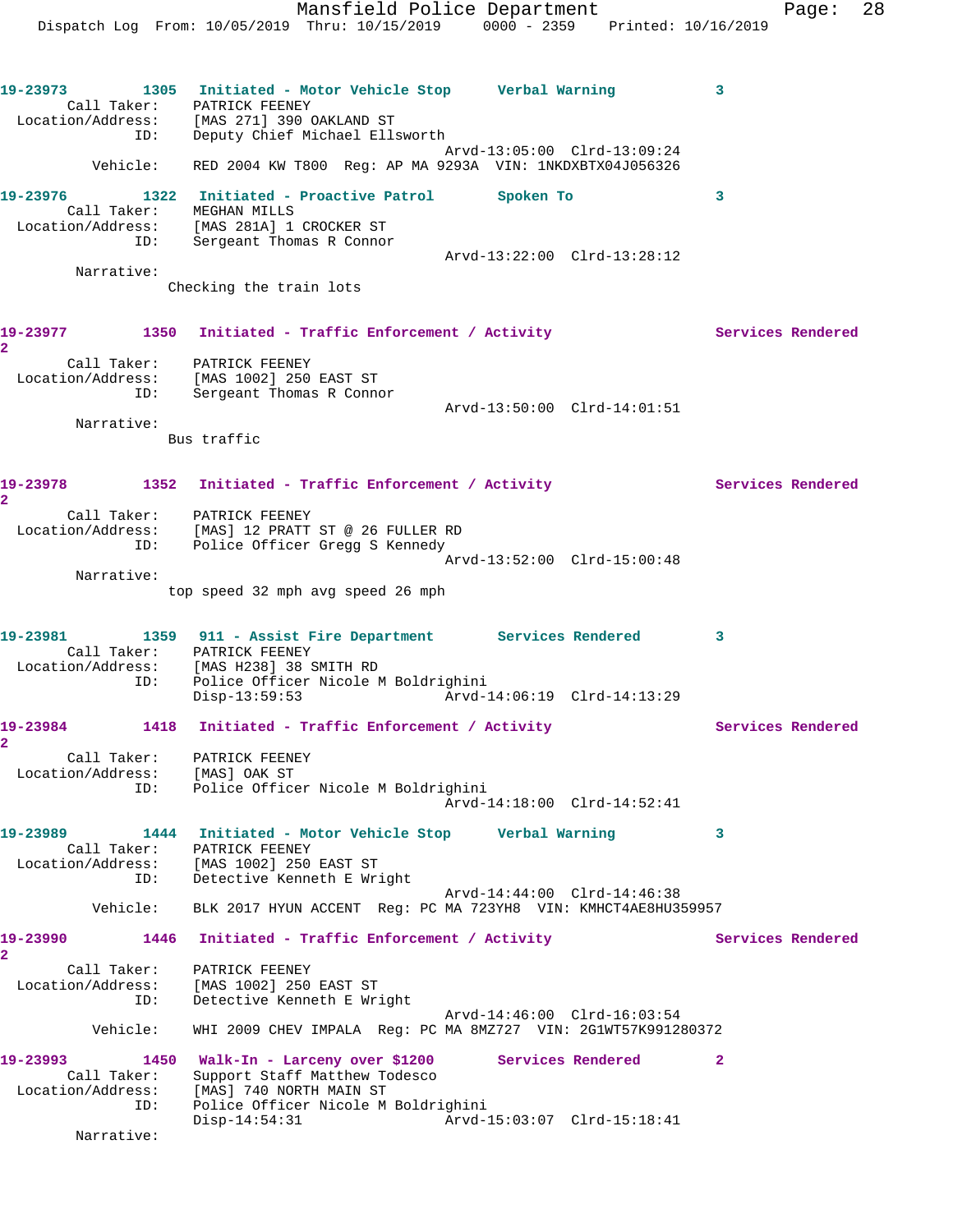Mansfield Police Department Page: 29 Dispatch Log From: 10/05/2019 Thru: 10/15/2019 0000 - 2359 Printed: 10/16/2019 RP into the station to report he recieved a bad check in the mail. Narrative: M14 reports that the party has no paperwork to prove the larceny; RP to gather some more information for a report. **19-24001 1610 Phone - Road Hazards Removed Hazard 3**  Call Taker: Kieran M Ruth Location/Address: [MAS 988] 499 EAST ST ID: Police Officer Nicole P Newport<br>Disp-17:12:12<br>Ar Disp-17:12:12 Arvd-17:12:15 Clrd-17:14:24 Narrative: Sign on the roadway Narrative: Roll call notified Narrative: M14 reports nothing showing in the immediate area. Checking the surrounding areas. Narrative: M14 reports that a sidewalk closed was blown into the road; removed. **19-24004 1618 Other - Assist Fire Department Services Rendered 3**  Call Taker: PATRICK FEENEY Location/Address: [MAS H3338] 312 ELM ST ID: Police Officer Danielle C Titus Disp-16:19:02 Clrd-16:20:03 ID: Police Officer Nicole P Newport Disp-16:22:48 Clrd-16:22:52 Narrative: M1 reports no response; all units tied up in roll call. **19-24008 1715 Initiated - Community Policing Services Rendered 3**  Call Taker: PATRICK FEENEY Location/Address: [MAS 333] 245 EAST ST ID: Police Officer Nicole P Newport Arvd-17:15:00 Clrd-17:28:11 Narrative: Champs Program **19-24010 1728 Initiated - Community Policing Services Rendered 3**  Call Taker: PATRICK FEENEY Location/Address: [MAS 331] 255 EAST ST ID: Police Officer Nicole P Newport Arvd-17:28:00 Clrd-17:58:58 Narrative: Champs program **19-24011 1730 911 - Alarm - Burglar False / Accidental Alarm 1**  Call Taker: PATRICK FEENEY<br>Location/Address: [MAS 110A] 73 B ess: [MAS 110A] 73 PLYMOUTH ST<br>ID: Police Officer Danielle C Police Officer Danielle C Titus<br>Disp-17:31:50 Ar Disp-17:31:50 Arvd-17:44:12 Clrd-17:49:16 Narrative: Multiple activations, MFD is on scene working on the fire alarm systems. Set off the alarm. MFD to notify management. Narrative: M12 reports bldg checks secure. **19-24016 1758 Initiated - Motor Vehicle Stop Citation / Warning Issued 3** 

Call Taker: PATRICK FEENEY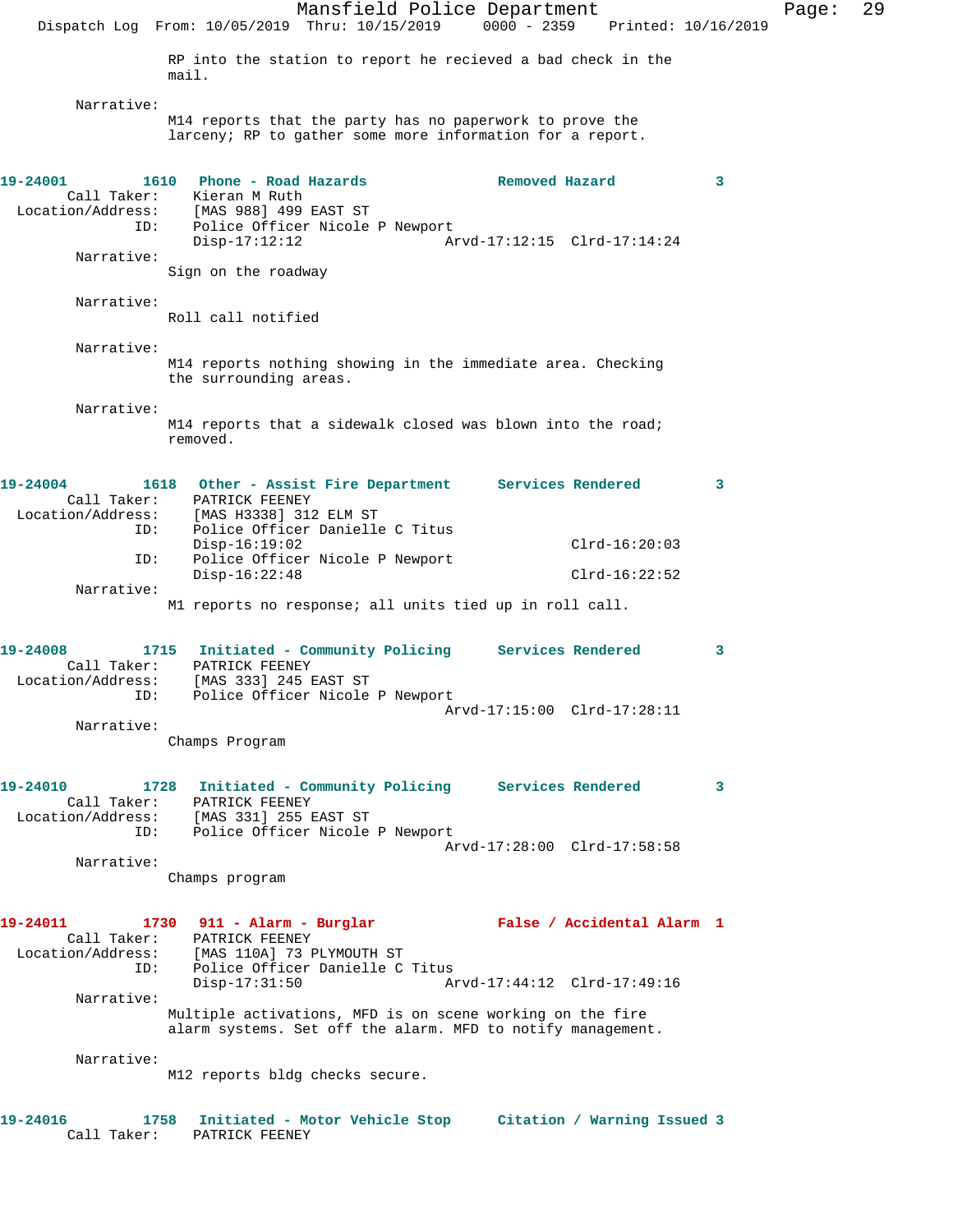Mansfield Police Department Page: 30 Dispatch Log From: 10/05/2019 Thru: 10/15/2019 0000 - 2359 Printed: 10/16/2019 Location/Address: [MAS] EAST ST ID: Police Officer Danielle C Titus Arvd-17:58:00 Clrd-18:05:06 Vehicle: GRY 2008 TOYT PRIUS Reg: PC MA 7XC749 VIN: JTDKB20U683394602 **19-24017 1759 Initiated - Community Policing Services Rendered 3**  Call Taker: PATRICK FEENEY Location/Address: [MAS 330] 250 EAST ST ID: Police Officer Nicole P Newport Arvd-17:59:00 Clrd-18:33:16 Narrative: Girls Lacross Game **19-24020 1807 911 - Suspicious Actv / Persn / Veh Services Rendered 2**  Call Taker: PATRICK FEENEY Location/Address: [MAS H1263] 952 WEST ST ID: Police Officer Danielle C Titus<br>Disp-18:11:12 A Disp-18:11:12 Arvd-18:34:01 Clrd-18:56:01 Narrative: 911 caller reports finding an Apple Watch in his backyard yesterday 10/6/19 at approx 1300 hrs. Unfamiliar with whom it may belong to. Thought that it was odd. Narrative: Clear, nothing found and owner unable to be located. Watch to be placed in temporary evidence. **19-24022 1846 Phone - 911 Hang-ups & Verifications Gone on Arrival 2**  Call Taker: GARIN EISELE Location/Address: [MAS H346] 16 DEAN ST ID: Police Officer William C Trudell Disp-18:47:50 Arvd-18:51:02 Clrd-18:53:28 Narrative: 911 hangup no answer on call back. Narrative: M8 checked the house and area. Nothing found **19-24027 1928 Walk-In - Harass. Electronic Communicat Services Rendered 3**  Call Taker: Support Staff Derek M Stark Location/Address: [MAS H9965] 51 YORK RD ID: Police Officer Danielle C Titus Disp-19:35:27 Arvd-19:35:29 Clrd-21:26:18 Narrative: Walk in party requesting to speak with an officer over ongoing issue. Involved is a contractor that has tools at a house on York Rd and home owner is not allowing his to get them. Involved is also withholding payment, has been made aware this is a civil matter but is still seeking a report or papertrail. Narrative: Contractor reports that the signed written contract was breeched as a result of nonpayment. The home owner claims that the contractor took too long to complete the (2) bathrooms. Advised this issue is a civil matter. Contractor also states that due to the nature of text messages from the home owner he is not comfortable returning to the house to pickup tools without a police officer present. Home owner agreed to have a time in place for such to occur. **19-24028 1931 Radio - Suspicious Actv / Persn / Veh Gone on Arrival**

**2**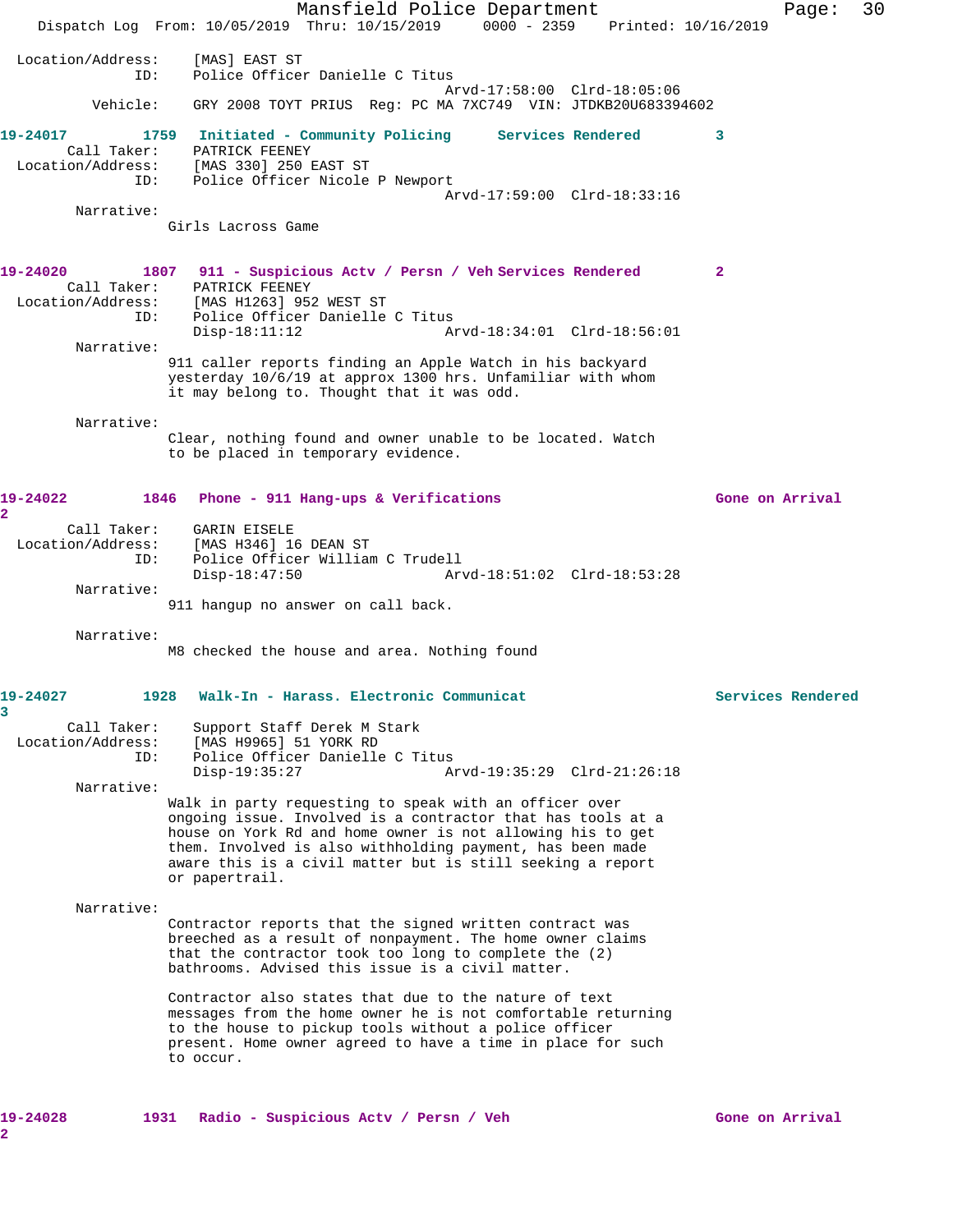Mansfield Police Department Page: 31 Dispatch Log From: 10/05/2019 Thru: 10/15/2019 0000 - 2359 Printed: 10/16/2019 Call Taker: NICHOLAS GOYETTE<br>on/Address: [MAS] TRACY CIR Location/Address:<br>ID: Police Officer Nicole P Newport Disp-19:31:34 Arvd-19:37:26 Clrd-19:45:16<br>ID: Police Officer Jav J Sparrow Police Officer Jay J Sparrow Disp-19:31:36 Arvd-19:37:26 Clrd-19:45:17 Narrative: Out for the report of a male party in the area. Believed to be out in this area around 2-3am on previous nights, possibly casing homes. Narrative: Clear, unable to locate. **19-24030 1936 Walk-In - Larceny - Value Unknown Assisted Party 2**  Call Taker: Support Staff Derek M Stark Location/Address: [MAS H1229] 1150 WEST ST ID: Police Officer William C Trudell Disp-19:41:46 Arvd-19:56:26 Clrd-21:28:33 Narrative: Walk in party was victim of a scam, money lost is \$1,300 Narrative: Ofc. Trudell spoke with involved and he had work done on the house and it was subpar work. Contractor was paid, report to follow. Refer To Incident: 19MAS-915-OF **19-24035 1957 Phone - Assist Law Enfrc Agncy Services Rendered 3**  Call Taker: Support Staff Derek M Stark Location/Address: [MAS H6643] 467 WEST ST ID: Police Officer Jay J Sparrow Disp-20:07:48 Arvd-20:11:16 Clrd-20:21:43 Vehicle: RED 1987 CHEV BLAZER Reg: PC MA 918JM3 VIN: 1GCBS14E1H2155655 Narrative: Officer Carreiro of Bristol Rhode Island Police Deparmtent investigating a MVC with an unlicensed juvinile and MA-918JM3 attached to the vehicle. BPD looking for MPD to make contact with previous owner on the registration to see why the plate is attached to the involved car. Narrative: Ofc. Sparrow spoke to the involvedwho states he sold the mv on 10/1 and allowed the purchaser to keep the plates. **19-24036 2007 Phone - Erratic Oper MV / Road Rage Gone on Arrival 3**  Call Taker: NICHOLAS GOYETTE Location/Address: [MAS] 491 MAPLE ST @ 421 FRANKLIN ST ID: Police Officer Nicole P Newport<br>Disp-20:27:45 Am Disp-20:27:45 Arvd-20:34:08 Clrd-20:36:41 Narrative: Report of mvs racing up and down the street Narrative: Clear, Franklin St to the Foxboro town line checked. **19-24041 2126 Phone - Follow up Investigation Services Rendered 3**  Support Staff Derek M Stark Location/Address: [MAS 451B] 500 EAST ST ID: Police Officer Danielle C Titus Disp-21:29:48 Arvd-21:29:51 Clrd-21:34:30 Narrative: Ofc. Titus speaking with parties in the lobby about previous property damage incident. **19-24042 2139 Initiated - Proactive Patrol Building Checked / Secured 3**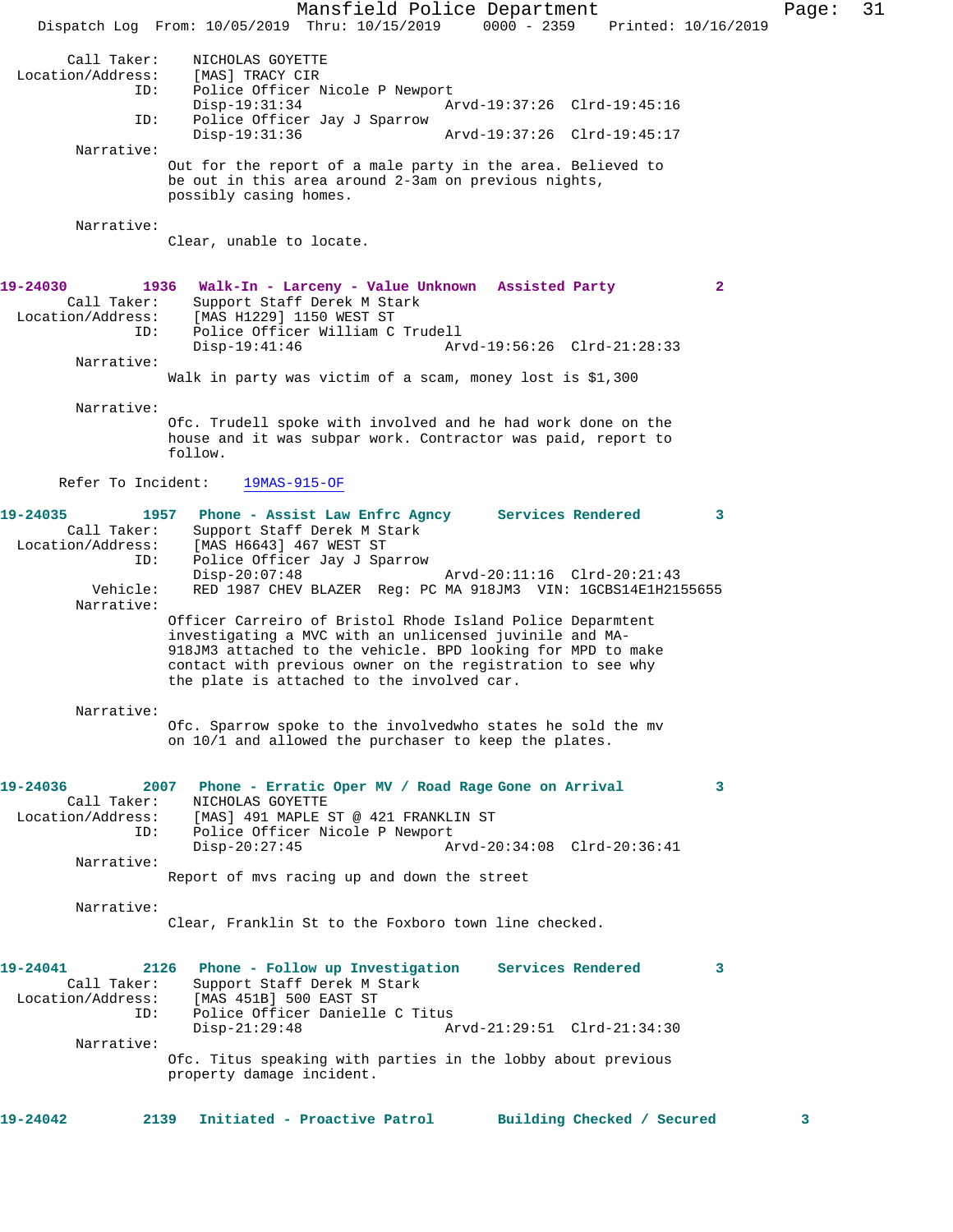Mansfield Police Department Fage: 32 Dispatch Log From: 10/05/2019 Thru: 10/15/2019 0000 - 2359 Printed: 10/16/2019 Call Taker: NICHOLAS GOYETTE Location/Address: [MAS 1015] 30 CHAUNCY ST ID: Police Officer William C Trudell Arvd-21:39:00 Clrd-21:40:03 Narrative: Checking the area. **19-24047 2301 Initiated - Proactive Patrol Building Checked / Secured 3** Call Taker: NICHOLAS GOYETTE Location/Address: [MAS 2] 60 FORBES BLVD ID: Police Officer Danielle C Titus Arvd-23:01:00 Clrd-23:07:09 Narrative: Checking the area. **19-24048 2307 Initiated - Proactive Patrol Building Checked / Secured 3** Call Taker: NICHOLAS GOYETTE Location/Address: [MAS 322] 31 HAMPSHIRE ST ID: Police Officer Danielle C Titus Arvd-23:07:00 Clrd-23:14:27 Narrative: Checking the area. **For Date: 10/08/2019 - Tuesday 19-24053 0121 Initiated - Proactive Patrol Building Checked / Secured 3** Call Taker: NICHOLAS GOYETTE Location/Address: [MAS 417] 9 FRANCIS AVE ID: Patrolman David Schepis Arvd-01:21:00 Clrd-01:28:22 Narrative: Checking the area. **19-24055 0129 Initiated - Proactive Patrol Building Checked / Secured 3** Call Taker: NICHOLAS GOYETTE Location/Address: [MAS 281A] 1 CROCKER ST ID: Patrolman David Schepis Arvd-01:29:00 Clrd-01:32:10 Narrative: Checking the area. **19-24057 0130 Phone - Alarm - Burglar False / Accidental Alarm 1**  Call Taker: NICHOLAS GOYETTE Location/Address: [MAS 204] 26 OTIS ST ID: Police Officer Meghan Birnie Disp-01:32:09 Clrd-01:32:38 ID: Patrolman David Schepis Disp-01:32:14 Arvd-01:36:31 Clrd-01:40:24 ID: Police Officer Christopher D Sorge Disp-01:32:39 Arvd-01:36:29 Clrd-01:40:25 Narrative: Zone: general radio burglary Rep: pending Narrative: M2 reports building checks handtight, audible alarm sounding. **19-24058 0135 Phone - Alarm - Burglar False / Accidental Alarm 1**  Call Taker: NICHOLAS GOYETTE Location/Address: [MAS 923] 389 OAKLAND ST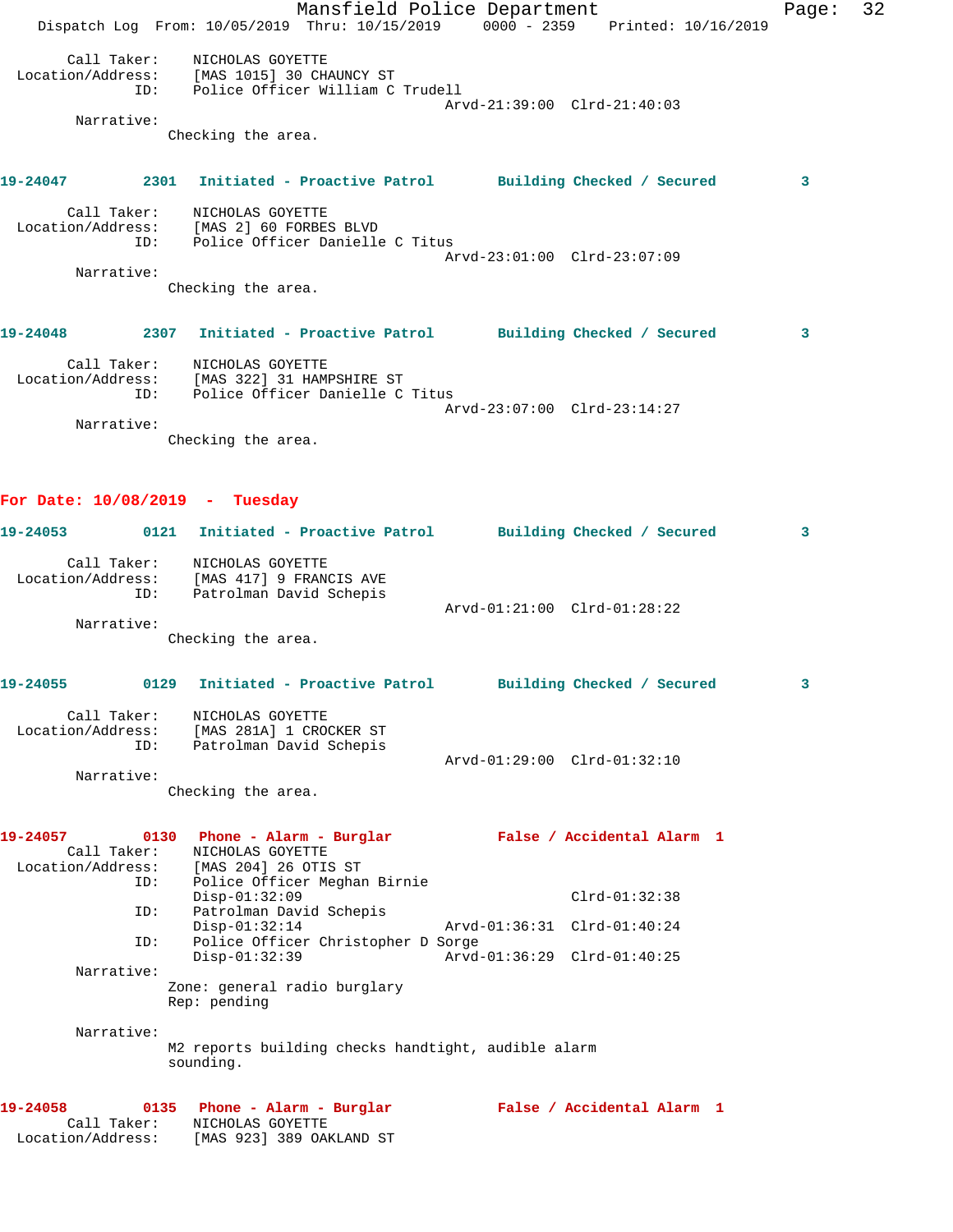Mansfield Police Department Fage: 33 Dispatch Log From: 10/05/2019 Thru: 10/15/2019 0000 - 2359 Printed: 10/16/2019 ID: Police Officer Meghan Birnie Disp-01:37:52 Clrd-01:38:06<br>ID: Police Officer Andrew J Kelley<br>Disp-01:37:54 Arvd-01:42:15 Clrd-01:47:06 ID: Police Officer Andrew J Kelley Disp-01:37:54 Arvd-01:42:15 Clrd-01:47:06 ID: Sergeant Robert S Pierce Disp-01:38:08 Arvd-01:40:33 Clrd-01:47:07 Narrative: Caller reports and audible alarm, unknown source Narrative: M1 reports the alarm source is located at the truck business Narrative: M8 reports an open door Narrative: M8 reports units clear, door was secured. **19-24060 0150 Initiated - Proactive Patrol Building Checked / Secured 3** Call Taker: NICHOLAS GOYETTE Location/Address: [MAS 417] 9 FRANCIS AVE ID: Police Officer Andrew J Kelley Arvd-01:50:00 Clrd-01:50:19 Narrative: Checking the area. **19-24061 0151 Initiated - Proactive Patrol Building Checked / Secured 3** Call Taker: NICHOLAS GOYETTE Location/Address: [MAS 987A] 125 HIGH ST Apt. #1-4 ID: Patrolman David Schepis Arvd-01:51:00 Clrd-01:52:47 Narrative: Checking the area. **19-24066 0206 Initiated - Proactive Patrol Building Checked / Secured 3** Call Taker: NICHOLAS GOYETTE Location/Address: [MAS 840] 280 SCHOOL ST ID: Police Officer Meghan Birnie Arvd-02:06:00 Clrd-02:18:41 Narrative: Checking the area. **19-24072 0224 Initiated - Proactive Patrol Building Checked / Secured 3** Call Taker: NICHOLAS GOYETTE Location/Address: [MAS 322] 31 HAMPSHIRE ST ID: Police Officer Meghan Birnie Arvd-02:24:00 Clrd-02:30:33 Narrative: Checking the area. **19-24073 0230 Initiated - Proactive Patrol Building Checked / Secured 3** Call Taker: NICHOLAS GOYETTE Location/Address: [MAS 2] 60 FORBES BLVD ID: Police Officer Meghan Birnie Arvd-02:30:00 Clrd-02:36:59 Narrative: Checking the area. **19-24074 0242 Initiated - Bicycle stop Verbal Warning 1**  Call Taker: NICHOLAS GOYETTE Location/Address: [MAS] FIELDSTONE DR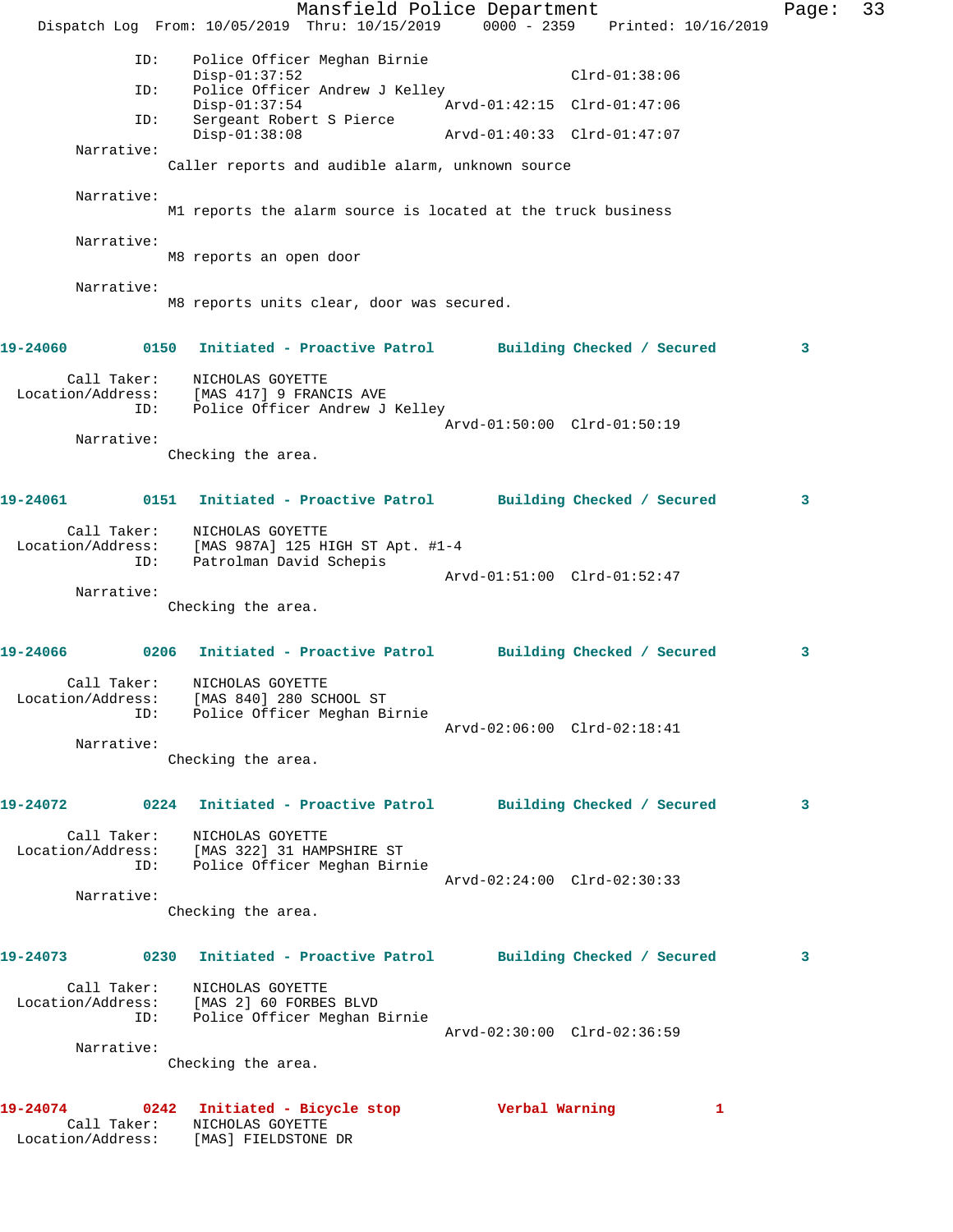Mansfield Police Department Page: 34 Dispatch Log From: 10/05/2019 Thru: 10/15/2019 0000 - 2359 Printed: 10/16/2019 ID: Police Officer Andrew J Kelley Arvd-02:42:00 Clrd-02:49:40 Narrative: Out with a cyclist, no front or rear light Narrative: Clear, verbal for the no lights. Party states he was en route to his girlfriends house on Fieldstone dr, checks ok. **19-24075 0243 Initiated - Proactive Patrol Building Checked / Secured 3** Call Taker: NICHOLAS GOYETTE Location/Address: [MAS 834] 261 CHAUNCY ST ID: Sergeant Robert S Pierce Arvd-02:43:00 Clrd-02:50:50 Narrative: Checking the area. **19-24078 0302 Initiated - Assist Citizen - P S A Services Rendered 3**  Call Taker: NICHOLAS GOYETTE Location/Address: [MAS 1000] 229 SCHOOL ST ID: Police Officer Andrew J Kelley Arvd-03:02:00 Clrd-03:05:59 Narrative: transporting the involved from Firestone to Fairfield park **19-24079 0312 Initiated - Proactive Patrol Building Checked / Secured 3** Call Taker: NICHOLAS GOYETTE Location/Address: [MAS 907E] 390 WEST ST ID: Police Officer Meghan Birnie Arvd-03:12:00 Clrd-03:19:34 Narrative: Checking the area. **19-24083 0337 Initiated - Proactive Patrol Building Checked / Secured 3** Call Taker: NICHOLAS GOYETTE Location/Address: [MAS] PLYMOUTH ST ID: Police Officer Andrew J Kelley Arvd-03:37:00 Clrd-03:40:54 Narrative: Checking the area. **19-24084 0338 Initiated - Proactive Patrol Building Checked / Secured 3** Call Taker: NICHOLAS GOYETTE Location/Address: [MAS 1002] 250 EAST ST ID: Police Officer Christopher D Sorge Arvd-03:38:00 Clrd-03:41:35 Narrative: Checking the area. **19-24085 0341 Initiated - Proactive Patrol Building Checked / Secured 3** Call Taker: NICHOLAS GOYETTE Location/Address: [MAS 253] 330 PRATT ST Apt. #A ID: Police Officer Christopher D Sorge Arvd-03:41:00 Clrd-03:53:45 Narrative: Checking the area. **19-24087 0542 Initiated - Suspicious Actv / Persn / Veh Investigated - Report Taken 2**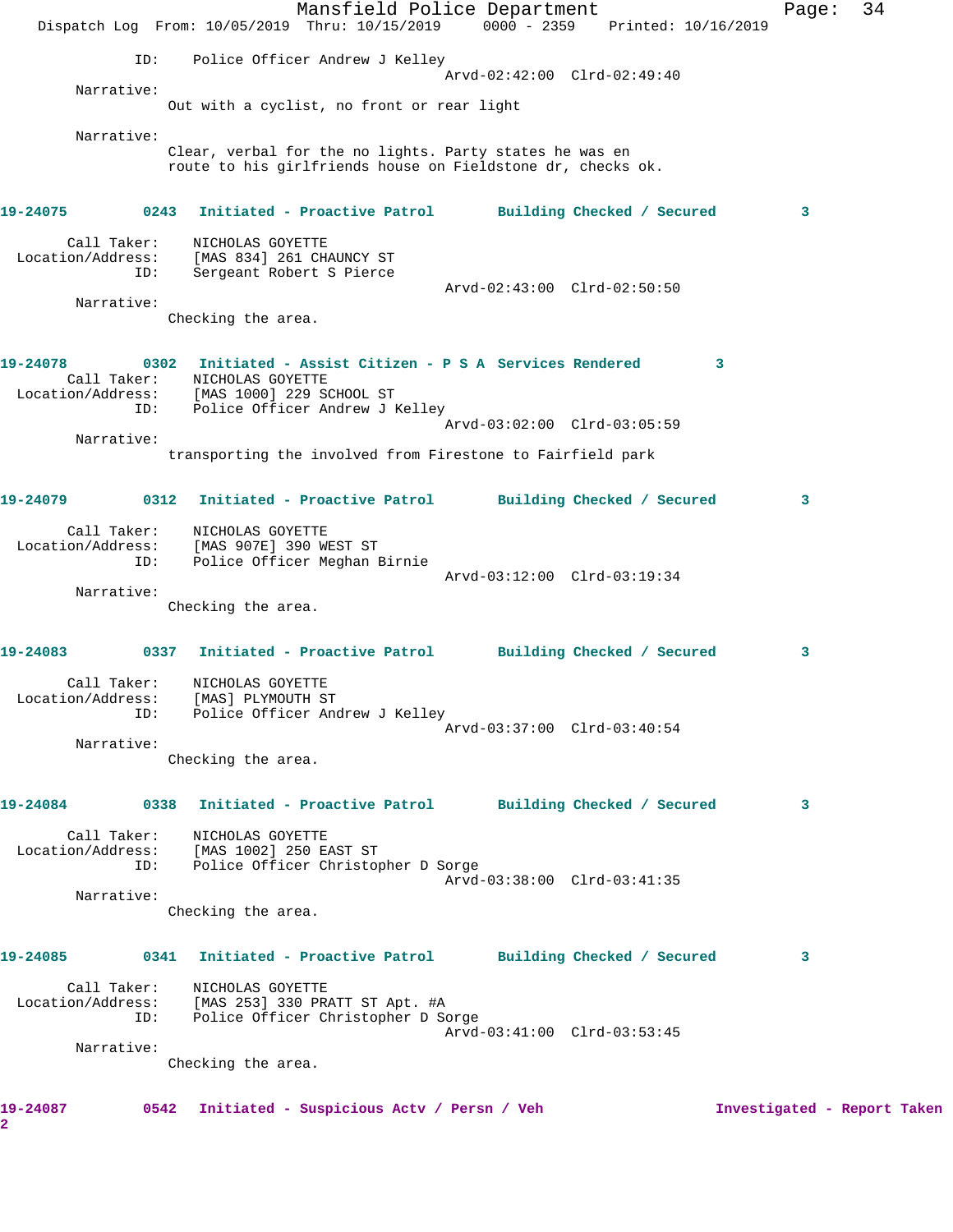Mansfield Police Department Fage: 35 Dispatch Log From: 10/05/2019 Thru: 10/15/2019 0000 - 2359 Printed: 10/16/2019 Call Taker: DAVID SULLIVAN Location/Address: [MAS 2] 60 FORBES BLVD ID: Police Officer Christopher D Sorge Arvd-05:42:00 Clrd-05:46:41<br>Vehicle: GRY 2012 DODG RAM Reg: PC MA 1AGZ27 VIN: 1C6RD6FP5CS3022 GRY 2012 DODG RAM Reg: PC MA 1AGZ27 VIN: 1C6RD6FP5CS302287 Narrative: Investigation of reported Susp Activity / Pos Scam Activity. Refer To Incident: 19MAS-916-OF **19-24089 0603 Phone - Road Hazards Referred to Other Agency 3**  Call Taker: NICHOLAS GOYETTE Location/Address: [MAS] 1 SCHOOL ST @ 167 WEST ST ID: Patrolman David Schepis<br>Disp-06:07:34 Disp-06:07:34 Arvd-06:07:36 Clrd-06:10:33 ID: Police Officer Christopher D Sorge Disp-06:10:28 Arvd-06:10:30 Clrd-06:10:31 Vehicle: BRO 2016 CHEV 3500 Reg: CO MA S76031 VIN: 54DBDW1B1GS809775 Narrative: REport of a waste management bag fallen off a truck Narrative: M2 reports dragging Bagster bag off the road, no longer a hazard. DPW notified Narrative: M2 reports bag was able to be secured back to the involved mv and be taken away, DPW canceled **19-24092 0623 Initiated - Motor Vehicle Stop Verbal Warning 3**  Call Taker: NICHOLAS GOYETTE Location/Address: [MAS] RTE 140 SB ID: Sergeant Robert S Pierce Arvd-06:23:00 Clrd-06:29:11<br>Vehicle: WHI 2015 JEEP GRANDC Reg: PC MA 6SJ250 VIN: 1C4RJFBG5FC14 WHI 2015 JEEP GRANDC Reg: PC MA 6SJ250 VIN: 1C4RJFBG5FC141123 Narrative: Out with an mv stop. Verbal warning **19-24098 0714 Phone - Suicide (attempted) Incident Report 1**  Kieran M Ruth Location/Address: ID: Police Officer Christopher D Sorge Disp-07:17:10 Arvd-07:22:29 Clrd-07:37:22<br>TD: Sergeant Robert S Pierce Sergeant Robert S Pierce<br>Disp-07:17:19 Disp-07:17:19 <br>D: Executive Lieutenant Francis W Archer JR<br>D: Executive Lieutenant Francis W Archer JR Executive Lieutenant Francis W Archer JR<br>Disp-07:22:15 Arvd-07:22 Disp-07:22:15 Arvd-07:22:27 Clrd-07:37:35

Refer To Incident: 19MAS-917-OF

Narrative:

| 19-24099          | 0722       | Radio - Disturbance / Gathering                            |  | Unfounded/Unverifed         |  |
|-------------------|------------|------------------------------------------------------------|--|-----------------------------|--|
| Call Taker:       |            | Kieran M Ruth                                              |  |                             |  |
| Location/Address: |            | [MAS 1002] 250 EAST ST                                     |  |                             |  |
|                   | ID:        | Police Officer Andrew J Kelley                             |  |                             |  |
|                   |            | $Disp-07:23:42$                                            |  | Arvd-07:25:02 Clrd-07:45:46 |  |
|                   | ID:        | Detective Kenneth E Wright                                 |  |                             |  |
|                   |            | $Disp-07:25:36$                                            |  | Arvd-07:25:40 Clrd-07:47:48 |  |
|                   | Narrative: |                                                            |  |                             |  |
|                   |            | Out looking for a student that had an argument with his    |  |                             |  |
|                   |            | mother and took off from the vehicle headed towards Branch |  |                             |  |
|                   |            | St., W/M with a red back pack                              |  |                             |  |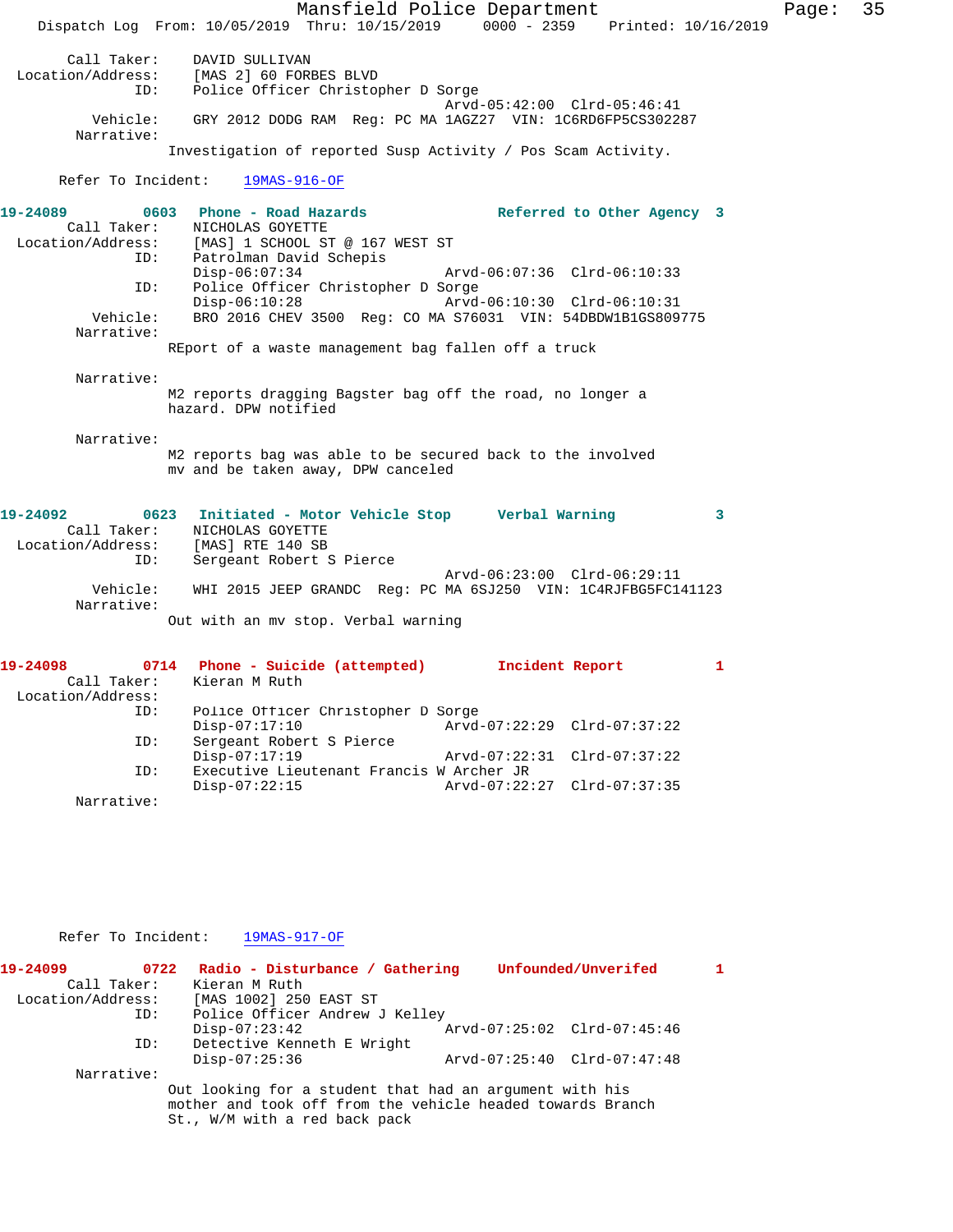Mansfield Police Department Page: 36 Dispatch Log From: 10/05/2019 Thru: 10/15/2019 0000 - 2359 Printed: 10/16/2019 Narrative: Area checked negative **19-24101 0738 Initiated - Selective Enforcement/RADAR Verbal Warning 3**  Call Taker: Kieran M Ruth Location/Address: [MAS] GROVE ST ID: Police Officer David W Kinahan Arvd-07:38:00 Clrd-08:55:09 Vehicle: WHI 2019 VOLK UT ATLAS Reg: PC MA 2LHL41 VIN: 1V2NR2CA2KC515366 Vehicle: WHI 2017 MERZ E300 Reg: PC MA 7PPP90 VIN: WDDZF4KB0HA132330 Narrative: Traffic enforcement in the area. Narrative: Out with MA/2LHL41, verbal for speed Narrative: Out with MA/7PPP90, verbal for speed **19-24110 0817 Initiated - Selective Enforcement/RADAR Verbal Warning 3**  Call Taker: Kieran M Ruth Location/Address: [MAS 1002] 250 EAST ST ID: Detective Kenneth E Wright Arvd-08:17:00 Clrd-08:54:44 Vehicle: GRY 2015 NISS ALTIMA Reg: PC MA 4VB645 VIN: 1N4AL3AP5FC410461 Narrative: MV stop Narrative: Verbal for speed **19-24112 0829 Walk-In - Assist Citizen - P S A Assisted Party 3**  Call Taker: Support Staff Matthew Todesco Location/Address: [MAS 451B] 500 EAST ST ID: Police Officer Michael N Fenore Disp-08:31:24 Arvd-08:31:28 Clrd-08:40:32 Narrative: RP into the station to take a PBT for court, Ofc Fenore assisting the RP **19-24115 0848 911 - 911 Hang-ups & Verifications Unfounded/Unverifed 2**  Call Taker: PATRICK FEENEY Location/Address: [MAS H1383] 142 ESSEX ST ID: Police Officer John R Armstrong Disp-08:49:36 Arvd-08:55:04 Clrd-08:56:15 Narrative: 911 hangup; call back made, spoke to the caller. She reports it was an accident, in the process of leaving for work. Narrative: No one in the area **19-24118 0929 Initiated - Motor Vehicle Stop Citation / Warning Issued 3**  Call Taker: Kieran M Ruth<br>ion/Address: [MAS] NORTH MAIN ST Location/Address:<br>ID: Police Officer John R Armstrong Arvd-09:29:00 Clrd-09:33:58 Vehicle: RED 2014 NISS SENTRA Reg: PC MA 1DDM41 VIN: 3N1AB7AP3EY318553 Narrative: MV stop Narrative: Cited for an expired inspection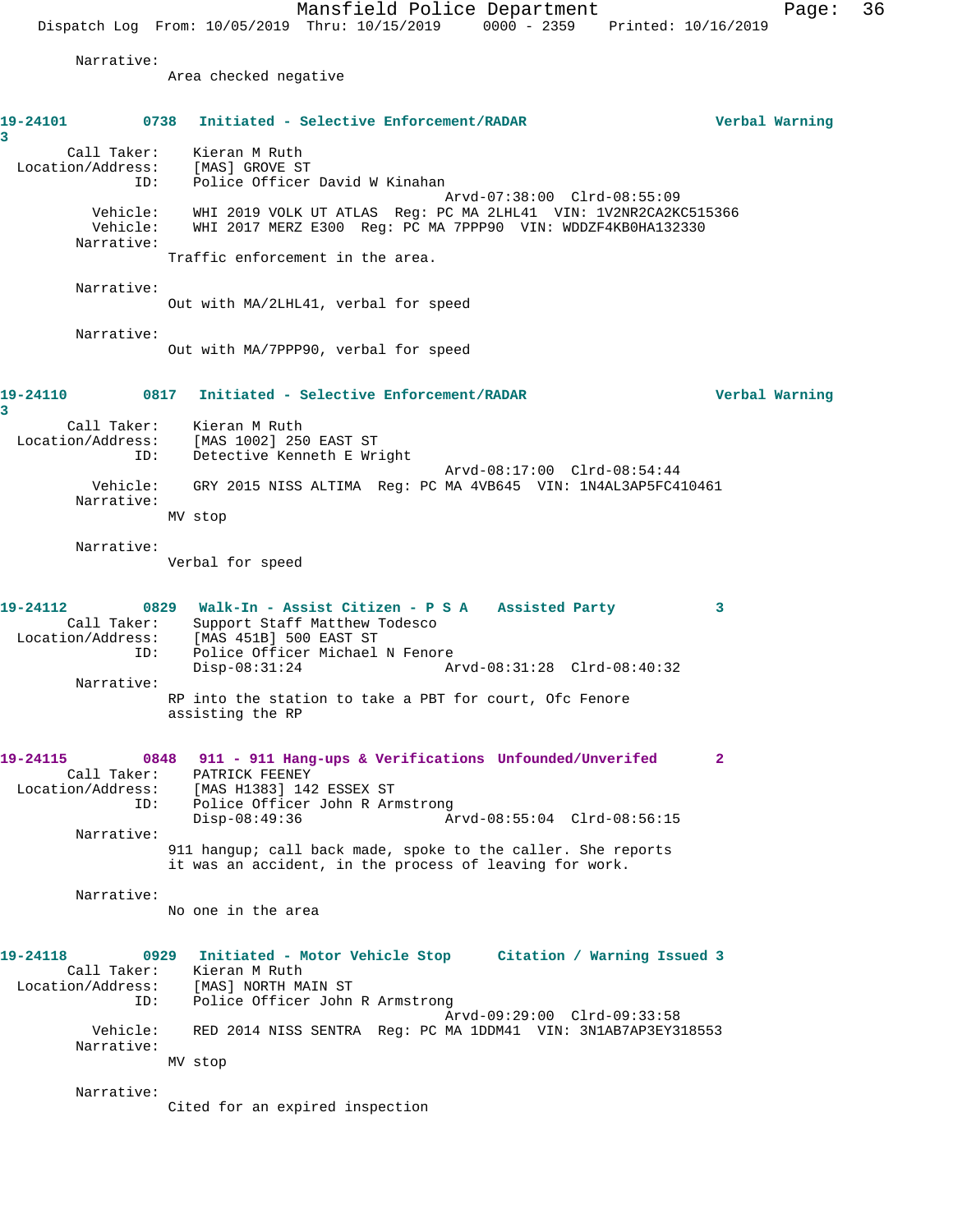Mansfield Police Department Page: 37 Dispatch Log From: 10/05/2019 Thru: 10/15/2019 0000 - 2359 Printed: 10/16/2019 **19-24120 0934 Radio - Motor Veh Acc - No Injury Services Rendered 1**  Call Taker: Kieran M Ruth Location/Address: [MAS] CHAUNCY ST ID: Police Officer John R Armstrong Disp-09:35:37 Arvd-09:38:17 Clrd-09:40:03 Narrative: Ofc. Pepicelli reports a TT unit may have struck the train foot bridge Narrative: Ofc. Armstrong reports the TT unit did not hit the bridge, he will be assisting the unit back out of the area for a smaller trailer **19-24121 0935 Initiated - Proactive Patrol Building Checked / Secured 3** Call Taker: Kieran M Ruth Location/Address: [MAS 322] 31 HAMPSHIRE ST ID: Police Officer Gregg S Kennedy Arvd-09:35:00 Clrd-09:57:20 Narrative: Checking the area. **19-24122 0943 911 - Well Being Check Investigated - No Report 3**  Call Taker: PATRICK FEENEY Location/Address: [MAS] 25 COBB ST Apt. #L115 Sergeant Brian P Thibault Disp-09:48:15 Clrd-09:48:30<br>TD: Police Officer John R Armstrong Clrd-09:48:30 Police Officer John R Armstrong<br>Disp-09:48:25 Ar Disp-09:48:25 Arvd-09:50:27 Clrd-10:10:00 Narrative: 911 caller reports that she is unable to locate her m/v. States she last saw it in the parking lot on Sunday 10/6/19. Noticed it missing yesterday 10/7/19. Narrative: Described as dark blue Toyota. Narrative: The niece has the vehicle, the family did not feel safe with the owner driving **19-24127 1004 Phone - Motor Veh Acc - No Injury Accident Report 1**  Call Taker: Kieran M Ruth<br>Location/Address: [MAS] 100 RTE ess: [MAS] 100 RTE 140 SB @ 280 SCHOOL ST<br>ID: Police Officer David W Kinahan Police Officer David W Kinahan Disp-10:10:40 Arvd-10:17:23 Clrd-10:30:49 ID: Sergeant Brian P Thibault Disp-10:10:58 Arvd-10:17:12 Clrd-10:28:45 Vehicle: GRY 2017 MITS LANCER Reg: PC MA 9BY918 VIN: JA32U2FU5HU007113 Vehicle: RED 2013 FORD F150 Reg: CO MA P89066 VIN: 1FTMF1EM7DKF64398 Narrative: Out for a reported MVA with no injuries Narrative: Report taken, no injuries Refer To Accident: 19MAS-378-AC **19-24129 1008 Initiated - Motor Vehicle Stop Citation / Warning Issued 3**  Call Taker: MEGHAN MILLS Vicinity of: [MAS H2938] 138 FRANKLIN ST ID: Police Officer David W Kinahan Arvd-10:08:00 Clrd-10:10:03 Vehicle: WHI 2018 NISS LL MURANO Reg: PAS MA ICAM87 VIN: 5N1AZ2MH2JN154585 Narrative: Off on MV stop Narrative: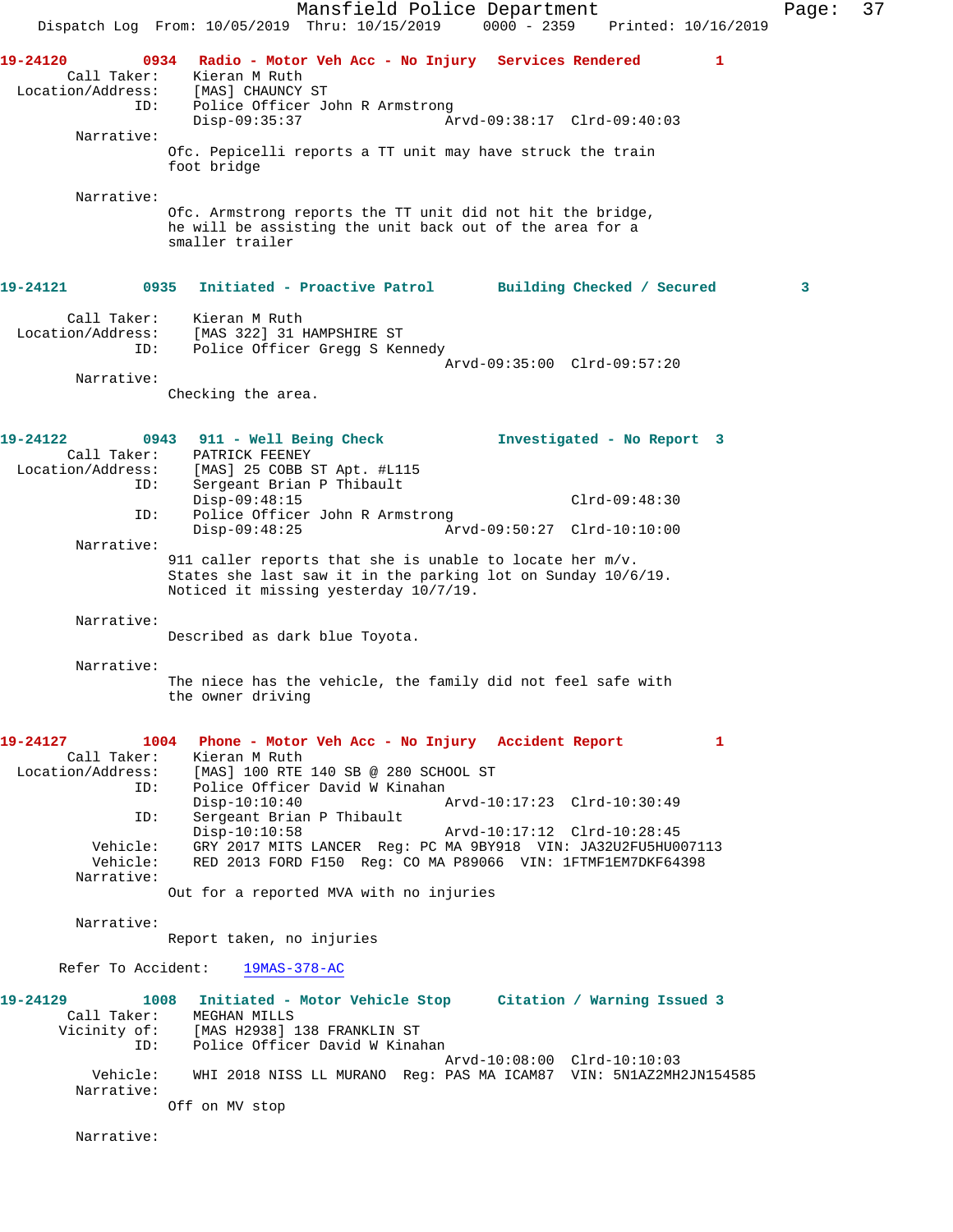Mansfield Police Department Fage: 38 Dispatch Log From: 10/05/2019 Thru: 10/15/2019 0000 - 2359 Printed: 10/16/2019 Verbal warning issued for speeed **19-24133 1024 Initiated - Selective Enforcement/RADAR Verbal Warning 3**  Call Taker: Kieran M Ruth Location/Address: [MAS] 43 NORTH MAIN ST @ 13 PARK ST ID: Police Officer John R Armstrong Arvd-10:24:00 Clrd-10:58:51 Narrative: Traffic enforcement in the area. **19-24136 1033 Initiated - Building Check Building Checked / Secured 3** Call Taker: Kieran M Ruth Location/Address: [MAS] WOODLAND WAY ID: Sergeant Brian P Thibault Arvd-10:33:00 Clrd-10:37:50 Narrative: Checking the area **19-24139 1045 Initiated - Building Check Building Checked / Secured 3** Call Taker: Kieran M Ruth Location/Address: [MAS] 781 WARE ST ID: Sergeant Brian P Thibault Arvd-10:45:00 Clrd-10:53:03 Narrative: House check **19-24140 1053 Initiated - Building Check Secured Building 3**  Call Taker: Kieran M Ruth Location/Address: [MAS] IAN KEATS DR ID: Sergeant Brian P Thibault Arvd-10:53:00 Clrd-10:58:03 **19-24141 1054 Radio - Motor Veh Acc - Dam. -\$1k Accident Report 2**  Call Taker: Kieran M Ruth Location/Address: [MAS] 47 MAPLE ST ID: Police Officer David W Kinahan Disp-10:55:20 Clrd-10:58:04 ID: Police Officer David W Kinahan<br>Disp-10:59:10 Arvd-11:04:02 Clrd-11:30:15 Disp-10:59:10 Arvd-11:04:02 Clrd-11:30:15 Vehicle: RED 2007 VOLV TR VNL Reg: AP GA C9104B VIN: 4V4NC9TG87N429530 Vehicle: 2017 VN Reg: TRL ME 214722B VIN: 3H3V532C5HT253199 Narrative: Out for a TT unit that struck a fence Narrative: Report taken Refer To Accident: 19MAS-379-AC **19-24143 1056 Radio - Motor Vehicle Stop Verbal Warning 3**  Call Taker: Kieran M Ruth Vicinity of: [MAS] 496 MAPLE ST ID: Police Officer David W Kinahan Disp-10:58:04 Arvd-10:59:05 Clrd-10:59:10 Vehicle: RED 2016 HOND ACCORD Reg: PC MA 6PS326 VIN: 1HGCT1B62GA013494 Narrative: Out with MA/6PS326 Narrative: verbal for speed **19-24144 1057 Phone - Alarm - Burglar Incident Report 1**  Call Taker: PATRICK FEENEY Location/Address: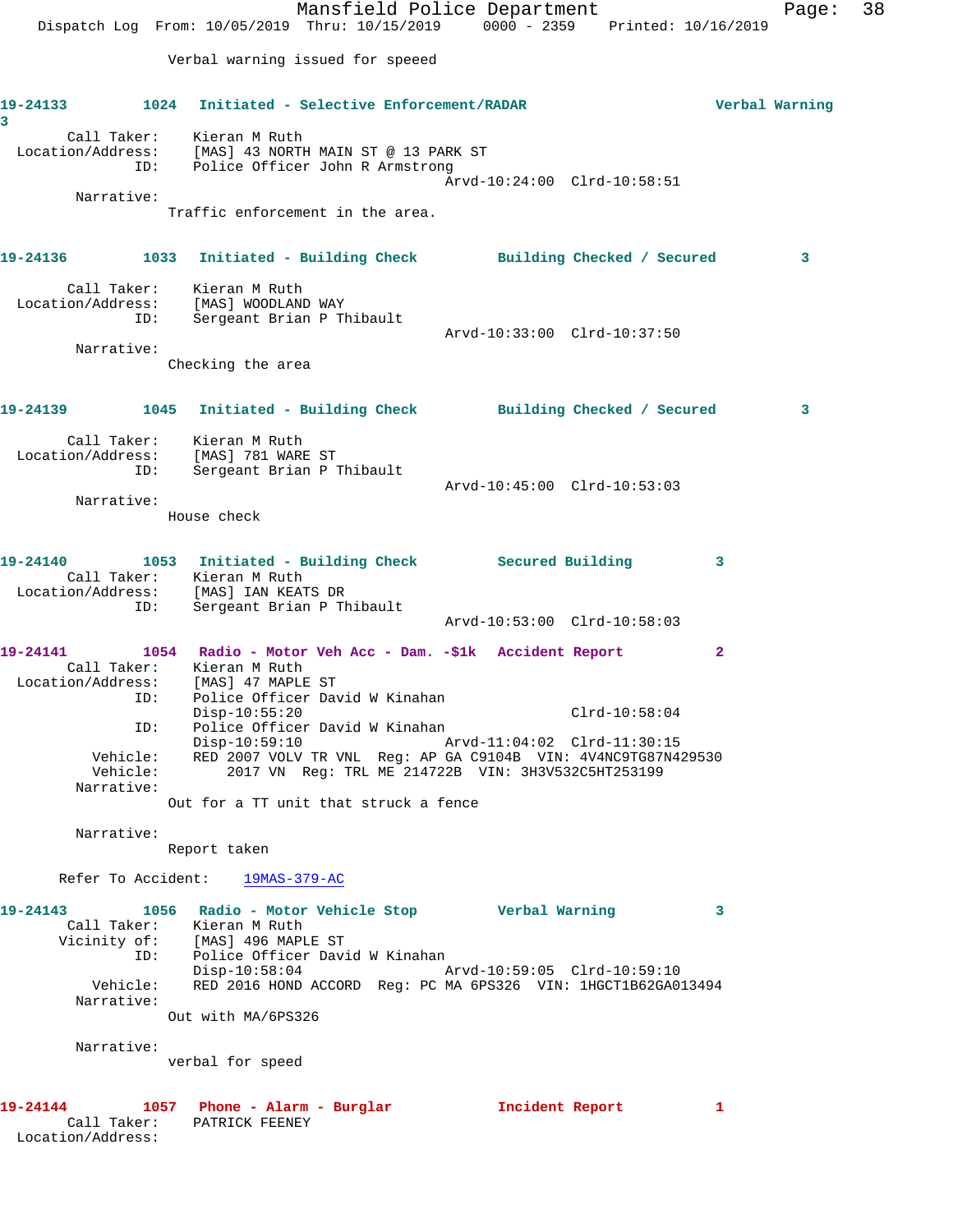ID: Police Officer John R Armstrong Disp-11:00:03 Arvd-11:00:12 Clrd-11:58:31

Refer To Incident: 19MAS-918-OF

**19-24154 1216 Phone - Assist Fire Department Transported to Hospital 3**  Call Taker: Kieran M Ruth<br>Location/Address: [MAS 139] 265 [MAS 139] 265 FRUIT ST ID: Sergeant Brian P Thibault Disp-12:19:02 Arvd-12:22:52 Clrd-12:34:18<br>Vehicle: GRY 2015 TOYT CAMRY Reg: PC MA 8LY755 VIN: 4T4BF1FKXFR49; GRY 2015 TOYT CAMRY Reg: PC MA 8LY755 VIN: 4T4BF1FKXFR498300 Narrative: Out to assist MFD with a fall victim Narrative: MA/8LY755 will be left in the lot until picked u by a relative **19-24156 1225 Initiated - Building Check Building Checked / Secured 3** Call Taker: Kieran M Ruth Location/Address: [MAS 840] 280 SCHOOL ST ID: Police Officer Gregg S Kennedy Arvd-12:25:00 Clrd-12:46:51 Narrative: Checking the area **19-24159 1240 911 - Suspicious Actv / Persn / Veh Spoken To 2**  Call Taker: PATRICK FEENEY<br>Location/Address: [MAS H1109] 16<br>ID: Police Officer [MAS H1109] 16 DOUGLAS DR Police Officer Gregg S Kennedy<br>Disp-12:47:01 Disp-12:47:01 Arvd-12:53:20 Clrd-13:03:32 Narrative: Caller reports getting 3 phone calls where no one was on the phone. Thought it was odd timing given she is supposed to attend a family funeral. Narrative: The resident was spoken to about security measures she could take, her alarm is functioning and will be set **19-24160 1241 Initiated - Building Check Building Checked / Secured 3** Call Taker: Kieran M Ruth Location/Address: [MAS 332] 240 EAST ST ID: Sergeant Brian P Thibault Arvd-12:41:00 Clrd-12:52:43 Narrative:

Conducting a walk through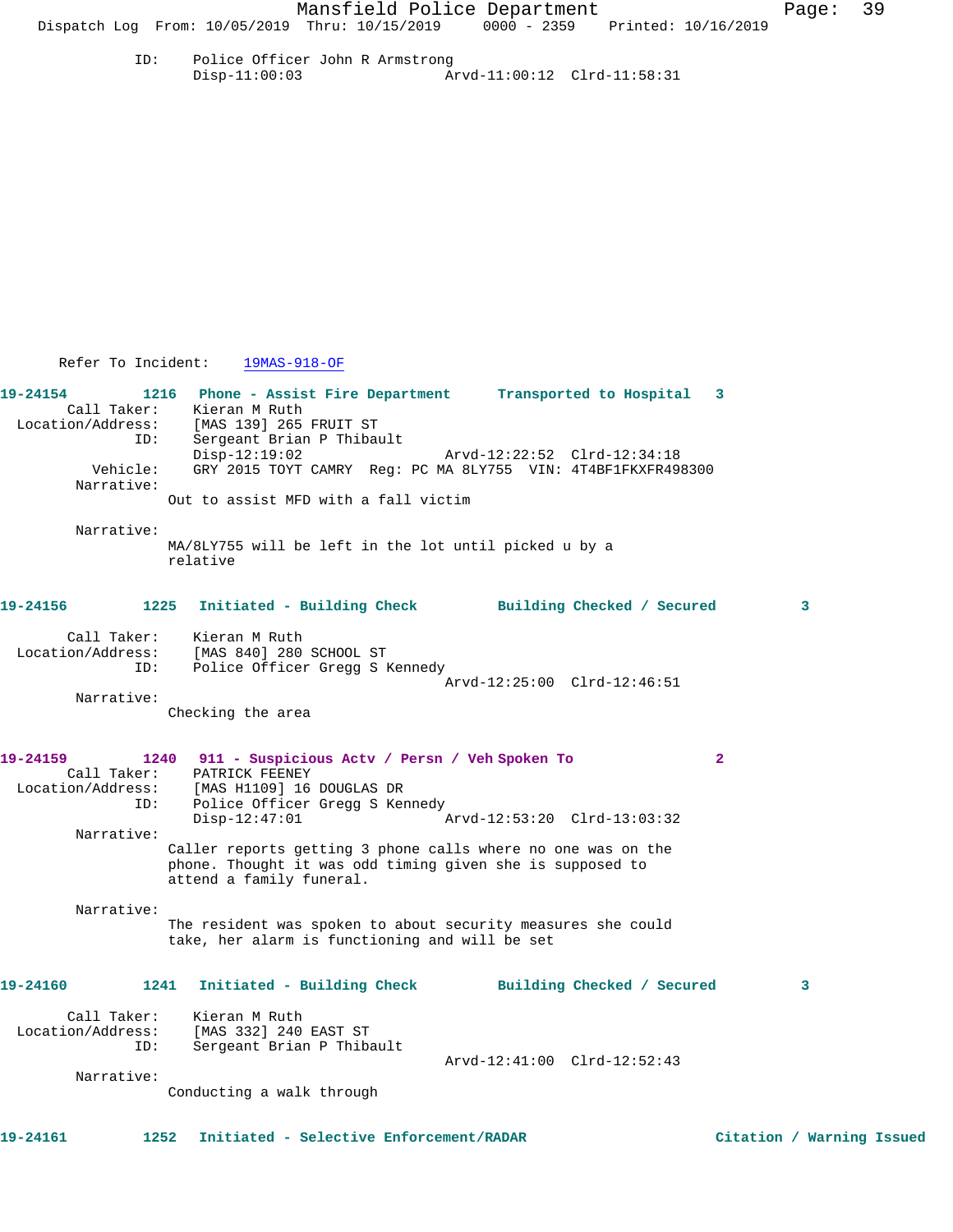Mansfield Police Department Fage: 40 Dispatch Log From: 10/05/2019 Thru: 10/15/2019 0000 - 2359 Printed: 10/16/2019 **3**  Call Taker: Kieran M Ruth Location/Address: [MAS 1002] 250 EAST ST ID: Sergeant Brian P Thibault Arvd-12:52:00 Clrd-13:20:14 Vehicle: GRN 2018 NISS LEAF Reg: PC MA 2017DL VIN: 1N4AZ1CP9JC303552 Narrative: Traffic enforcement in the area. Narrative: Out with MA/2017DL, cited for speed **19-24165 1349 Walk-In - Assist Citizen - P S A Services Rendered 3**  Call Taker: Support Staff Matthew Todesco Location/Address: [MAS H9965] 51 YORK RD ID: Police Officer Gregg S Kennedy Disp-13:53:41 Arvd-14:06:25 Clrd-14:50:30 Narrative: RP into the station to request an officer escort him to the above address to pick up his belomgings. Narrative: Contractor has his tools, and homeowner has agreed that the contractor could leave the trash in the garage **19-24168 1357 Initiated - Proactive Patrol Building Checked / Secured 3** Call Taker: Kieran M Ruth Location/Address: [MAS 1002] 250 EAST ST ID: Sergeant Brian P Thibault Arvd-13:57:00 Clrd-14:00:26 Narrative: Out with the buses **19-24169 1401 Phone - Motor Veh Acc - No Injury Accident Report 1**  Call Taker: Kieran M Ruth Location/Address: [MAS 220] 93 COPELAND DR ID: Police Officer John R Armstrong Disp-14:03:36 <br>ID: Sergeant Thomas R Connor <br>Arvd-14:07:48 Clrd-14:37:18 Sergeant Thomas R Connor<br>Disp-14:12:30 Disp-14:12:30 Arvd-14:19:02 Clrd-14:35:36 Vehicle: GRY 2014 KIA OPTIMA Reg: PAR MA E912 VIN: 5XXGN4A74EG345802 Vehicle: BLU 2016 NISS SENTRA Reg: PC MA 8TM391 VIN: 3N1AB7AP6GL683888 Narrative: Out for a minor MVA, no injuries Narrative: The operator of the offending vihicle passed the FST's and will have another party drive the vehicle Refer To Accident: 19MAS-380-AC **19-24170 1406 Initiated - Selective Enforcement/RADAR Services Rendered 3**  Call Taker: Kieran M Ruth Location/Address: [MAS] 562 MAPLE ST @ 3 JENNIFER DR ID: Sergeant Brian P Thibault Arvd-14:06:00 Clrd-14:46:28 Vehicle: WHI 2017 PROMAS Reg: CO MA T25341 VIN: 3C6TRVAG9HE525130 Narrative: Traffic enforcement in the area. **19-24172 1432 Phone - Disturbance / Gathering Incident Report 1**  Call Taker: MEGHAN MILLS Location/Address: [MAS 840F130] 280 SCHOOL ST Apt. #F130 ID: Detective Gregory S Martell Disp-14:35:25 Arvd-14:38:06 Clrd-15:01:55 ID: Sergeant Thomas R Connor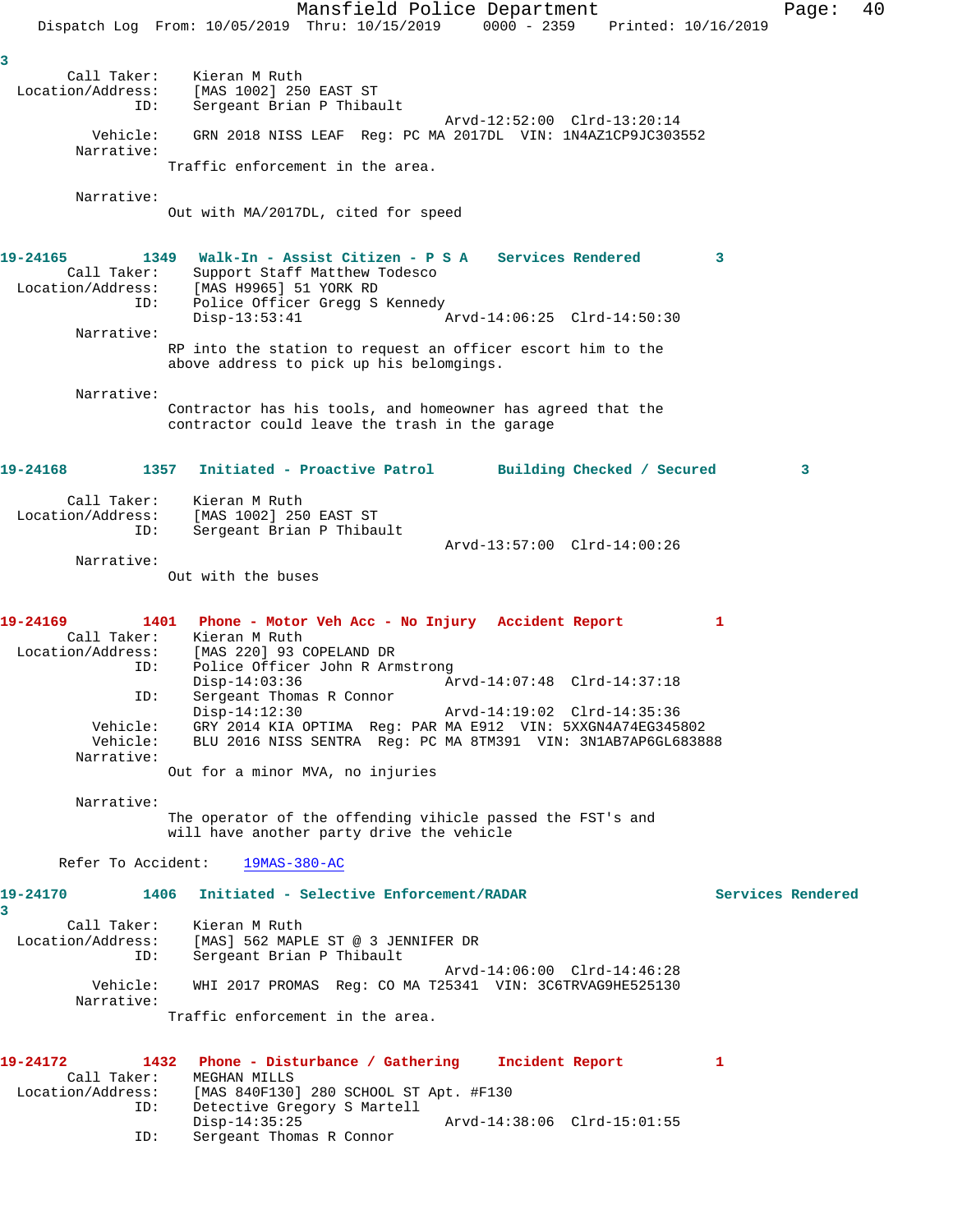|                                                                     | Dispatch Log From: 10/05/2019 Thru: 10/15/2019                                                                       | Mansfield Police Department                                        | $0000 - 2359$ | Printed: 10/16/2019                                                                           |             | 41<br>Page:               |
|---------------------------------------------------------------------|----------------------------------------------------------------------------------------------------------------------|--------------------------------------------------------------------|---------------|-----------------------------------------------------------------------------------------------|-------------|---------------------------|
|                                                                     | Disp-14:35:42                                                                                                        |                                                                    |               |                                                                                               |             |                           |
| Narrative:                                                          | RP reports an issue with a customer                                                                                  |                                                                    |               |                                                                                               |             |                           |
| Refer To Incident:                                                  | $19MAS-919-OF$                                                                                                       |                                                                    |               |                                                                                               |             |                           |
| 19-24178                                                            |                                                                                                                      |                                                                    |               | 1524 911 - 911 Hang-ups & Verifications Confirmed misdial/Accdntl Call                        |             | $\mathbf{2}$              |
| Call Taker:<br>Location/Address:<br>ID:                             | PATRICK FEENEY<br>[MAS H3787] 75 WINTER ST<br>Sergeant Brian P Thibault<br>$Disp-15:25:24$                           |                                                                    |               |                                                                                               |             |                           |
| Narrative:                                                          | 911 hangup; call backs made. Party states accidental from<br>side button activation. No emergency.                   |                                                                    |               |                                                                                               |             |                           |
| Narrative:                                                          | Confirmed accidental                                                                                                 |                                                                    |               |                                                                                               |             |                           |
| 19-24180<br>1535<br>Call<br>$\overline{2}$                          |                                                                                                                      | Phone - 911 Hang-ups & Verifications                               |               |                                                                                               |             | Confirmed misdial/Accdntl |
| Call Taker:<br>Location/Address:<br>ID:                             | Kieran M Ruth<br>[MAS] 2 NICOLE RD<br>Sergeant Brian P Thibault<br>Disp-15:36:49                                     |                                                                    |               | Arvd-15:45:05 Clrd-15:45:09                                                                   |             |                           |
| Narrative:                                                          | Out for a 911 open line                                                                                              |                                                                    |               |                                                                                               |             |                           |
| Narrative:                                                          | Confirmed accidental                                                                                                 |                                                                    |               |                                                                                               |             |                           |
| 19-24186                                                            | 1608 Walk-In - Harass. Electronic Communicat                                                                         |                                                                    |               |                                                                                               | Spoken To 3 |                           |
| Call Taker:<br>Location/Address:<br>ID:                             | [MAS H945] 102 FRANKLIN ST<br>$Disp-16:14:29$                                                                        | Support Staff Katherine Gillis<br>Police Officer William C Trudell |               | Arvd-16:14:30 Clrd-16:18:41                                                                   |             |                           |
| Narrative:                                                          | RP into the lobby to speak to an officer about harrassment<br>that has been going on for about a month.              |                                                                    |               |                                                                                               |             |                           |
| Narrative:                                                          | Ofc. Trudell spoke with RP and advised him how to proceed.                                                           |                                                                    |               |                                                                                               |             |                           |
| 19-24188<br>Location/Address: [MAS H1092] 10 SEAN DR<br>ID:         | 1620 911 - Assist Fire Department<br>Call Taker: MEGHAN MILLS<br>Police Officer Joshua S Ellender<br>$Disp-16:21:21$ |                                                                    |               | Transported to Hospital 3                                                                     |             |                           |
| Narrative:                                                          | Assist MFD with the medical                                                                                          |                                                                    |               |                                                                                               |             |                           |
| 19-24190 1637 Initiated - Building Check Building Checked / Secured |                                                                                                                      |                                                                    |               |                                                                                               |             | 3                         |
| Location/Address: [MAS 840] 280 SCHOOL ST<br>ID:                    | Call Taker: Kieran M Ruth<br>Police Officer Joshua S Ellender                                                        |                                                                    |               | Arvd-16:37:00 Clrd-16:47:12                                                                   |             |                           |
| Narrative:                                                          | Checking the area                                                                                                    |                                                                    |               |                                                                                               |             |                           |
| 19-24194<br>Location/Address: [MAS 932] 12 PRATT ST<br>ID:          | Call Taker: Kieran M Ruth<br>Police Officer Nicole P Newport<br>$Disp-17:01:42$                                      |                                                                    |               | 1701 Alarm - Assist Fire Department Referred to Other Agency 3<br>Arvd-17:06:34 Clrd-17:09:46 |             |                           |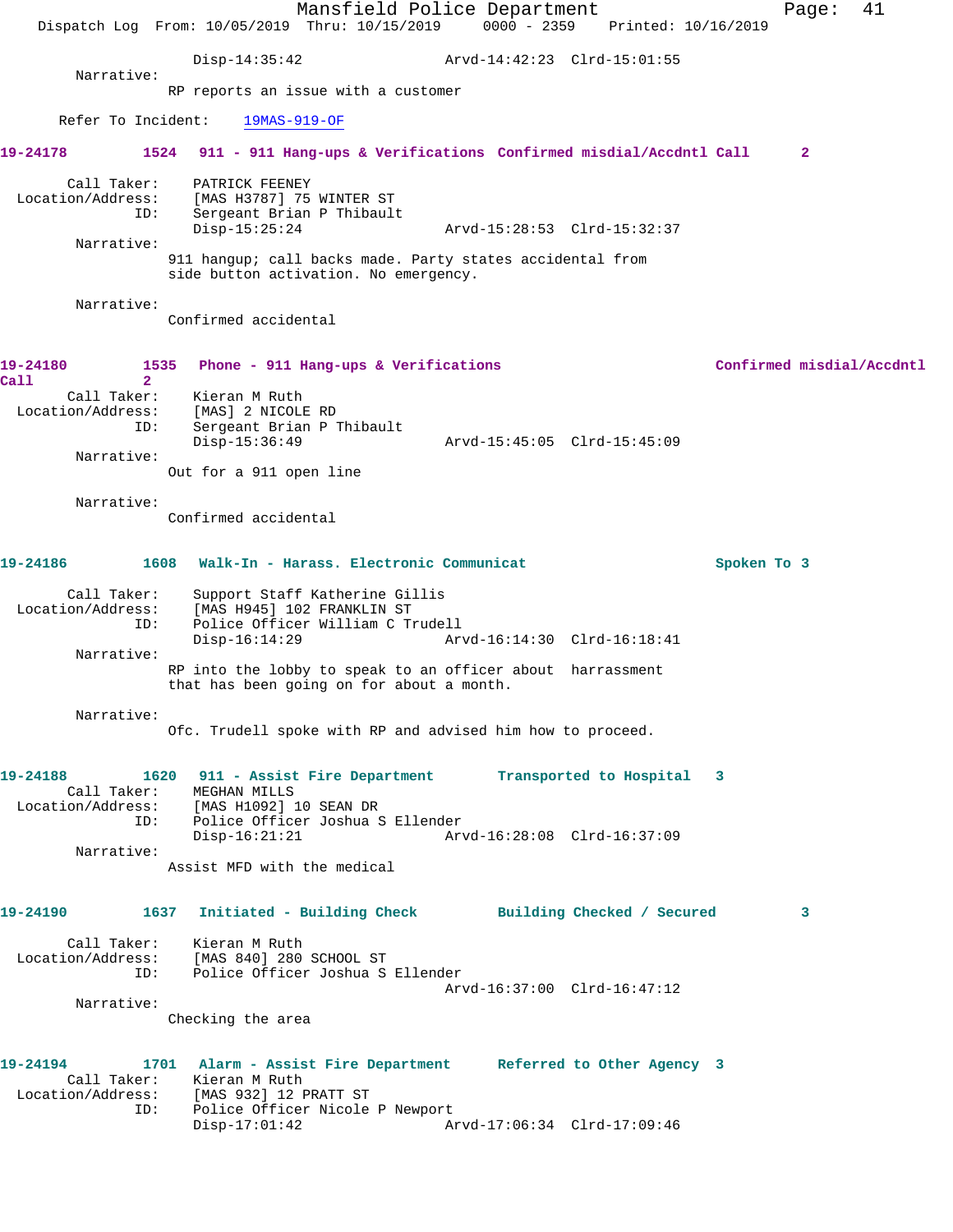Mansfield Police Department Fage: 42 Dispatch Log From: 10/05/2019 Thru: 10/15/2019 0000 - 2359 Printed: 10/16/2019 Narrative: Out to assist MFD with a master box activation **19-24201 1800 Initiated - Proactive Patrol Field Interrogation 3**  Call Taker: Kieran M Ruth Location/Address: [MAS 281A] 1 CROCKER ST ID: Police Officer Jay J Sparrow Arvd-18:00:00 Clrd-18:13:15 ID: Police Officer William C Trudell Disp-18:02:32 Arvd-18:02:35 Clrd-18:13:22 Narrative: Checking the area for drinking in public Refer To Field Int: 19MAS-55-FI **19-24206 1812 Initiated - Motor Vehicle Stop Citation / Warning Issued 3**  Call Taker: Kieran M Ruth Location/Address: [MAS] RTE 140 SB ID: Police Officer Joshua S Ellender Arvd-18:12:00 Clrd-18:17:16 Vehicle: BLK 2009 TOYT YARIS Reg: PC MA 636AZ3 VIN: JTDBT903091336771 Narrative: Out with MA/636AZ3 Narrative: Cited for red light violation **19-24209 1815 Initiated - Selective Enforcement/RADAR Services Rendered 3**  Call Taker: Kieran M Ruth Location/Address: [MAS] 62 HOPE ST @ 155 CHURCH ST ID: Police Officer William C Trudell Arvd-18:15:00 Clrd-19:15:19 Narrative: Traffic enforcement in the area. **19-24213 1829 Initiated - Selective Enforcement/RADAR Services Rendered 3**  Call Taker: Kieran M Ruth Location/Address: [MAS] OAK ST ID: Police Officer Joshua S Ellender Arvd-18:29:00 Clrd-19:39:53 Narrative: Traffic enforcement in the area. **19-24215 1849 Radio - Motor Veh Acc - No Injury Investigated - Report Taken 1** Call Taker: GARIN EISELE<br>Location/Address: [MAS 281A] 9 [MAS 281A] 91 CHAUNCY ST @ 6 HIGHLAND AVE ID: Police Officer Nicole P Newport<br>Disp-18:50:51 Am Disp-18:50:51 Arvd-18:53:30 Clrd-19:36:55 Vehicle: BLK 2010 ACUR 4D ACURA TL SEDAN Reg: PAS MA 7AN949 VIN: 19UUA8F26AA005741 Vehicle: BLK 2013 MERZ 4D MERZ C Reg: PAS MA 1GRP37 VIN: WDDGF8AB5DG117961 Narrative: Detail officer reporting MVA no injuries. Narrative: M14 responding to assist. Narrative: Operator of Acura issued citation. Refer To Accident: 19MAS-381-AC **19-24222 1938 Initiated - Building Check Services Rendered 3**  Call Taker: DAVID SULLIVAN Location/Address: [MAS 1015] 30 CHAUNCY ST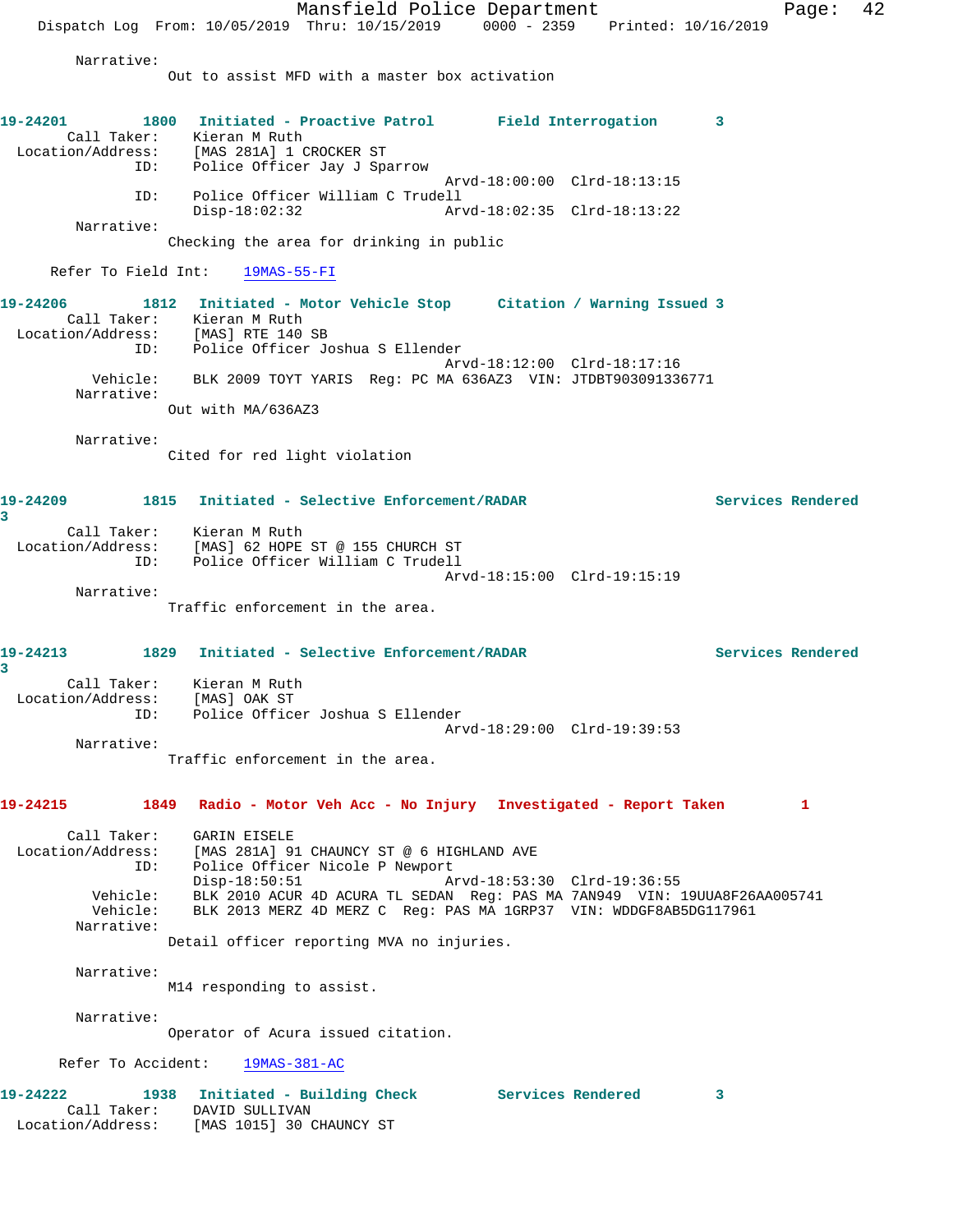Mansfield Police Department Fage: 43 Dispatch Log From: 10/05/2019 Thru: 10/15/2019 0000 - 2359 Printed: 10/16/2019 ID: Police Officer Nicole P Newport Arvd-19:38:00 Clrd-19:43:13 **19-24223 1943 Initiated - Building Check Services Rendered 3**  Call Taker: DAVID SULLIVAN Location/Address: [MAS 304A] 1 MANSFIELD AVE ID: Police Officer Nicole P Newport Arvd-19:43:00 Clrd-19:46:23 **19-24224 1944 Initiated - Building Check Building Checked / Secured 3** Call Taker: DAVID SULLIVAN Location/Address: [MAS 840] 280 SCHOOL ST ID: Police Officer Joshua S Ellender Arvd-19:44:00 Clrd-19:49:15 **19-24225 1946 Phone - 911 Hang-ups & Verifications Confirmed misdial/Accdntl Call 2**  Call Taker: NICHOLAS GOYETTE Location/Address: [MAS 840B] 280 SCHOOL ST Apt. #B ID: Police Officer Joshua S Ellender Disp-19:49:27 Arvd-19:50:56 Clrd-19:54:09 Narrative: Out for a 911 misdial Narrative: Clear, confirmed the misdial. RP will be working for an additional hour. **19-24227 2000 911 - Disabled Motor Vehicle Services Rendered 3**  Call Taker: DAVID SULLIVAN Location/Address: [MAS] FORBES BLVD ID: Police Officer Joshua S Ellender Disp-20:02:20 Arvd-20:05:20 Clrd-20:15:12 Narrative: dmv in roadway Narrative: Detail reports mv is in a bad spot, tow requested. Central St en route, advised of circumstances. **19-24229 2020 Initiated - Building Check Services Rendered 3**  Call Taker: DAVID SULLIVAN Location/Address: [MAS 2] 60 FORBES BLVD ID: Police Officer Joshua S Ellender Arvd-20:20:00 Clrd-20:43:45 **19-24230 2030 Initiated - Selective Enforcement/RADAR Services Rendered 3**  Call Taker: DAVID SULLIVAN Vicinity of: [MAS] NORTH MAIN ST ID: Police Officer Nicole P Newport Arvd-20:30:00 Clrd-20:30:46 **19-24234 2153 Initiated - Building Check Services Rendered 3**  Call Taker: DAVID SULLIVAN Location/Address: [MAS 4] 31 HAMPSHIRE ST ID: Police Officer Joshua S Ellender Arvd-21:53:00 Clrd-21:58:03 **For Date: 10/09/2019 - Wednesday 19-24245 0127 Initiated - Motor Vehicle Stop Spoken To 3**  Call Taker: DAVID SULLIVAN Vicinity of: [MAS 65] 30 CHAUNCY ST ID: Police Officer Christopher D Sorge Arvd-01:27:00 Clrd-01:30:45

ID: Patrolman David Schepis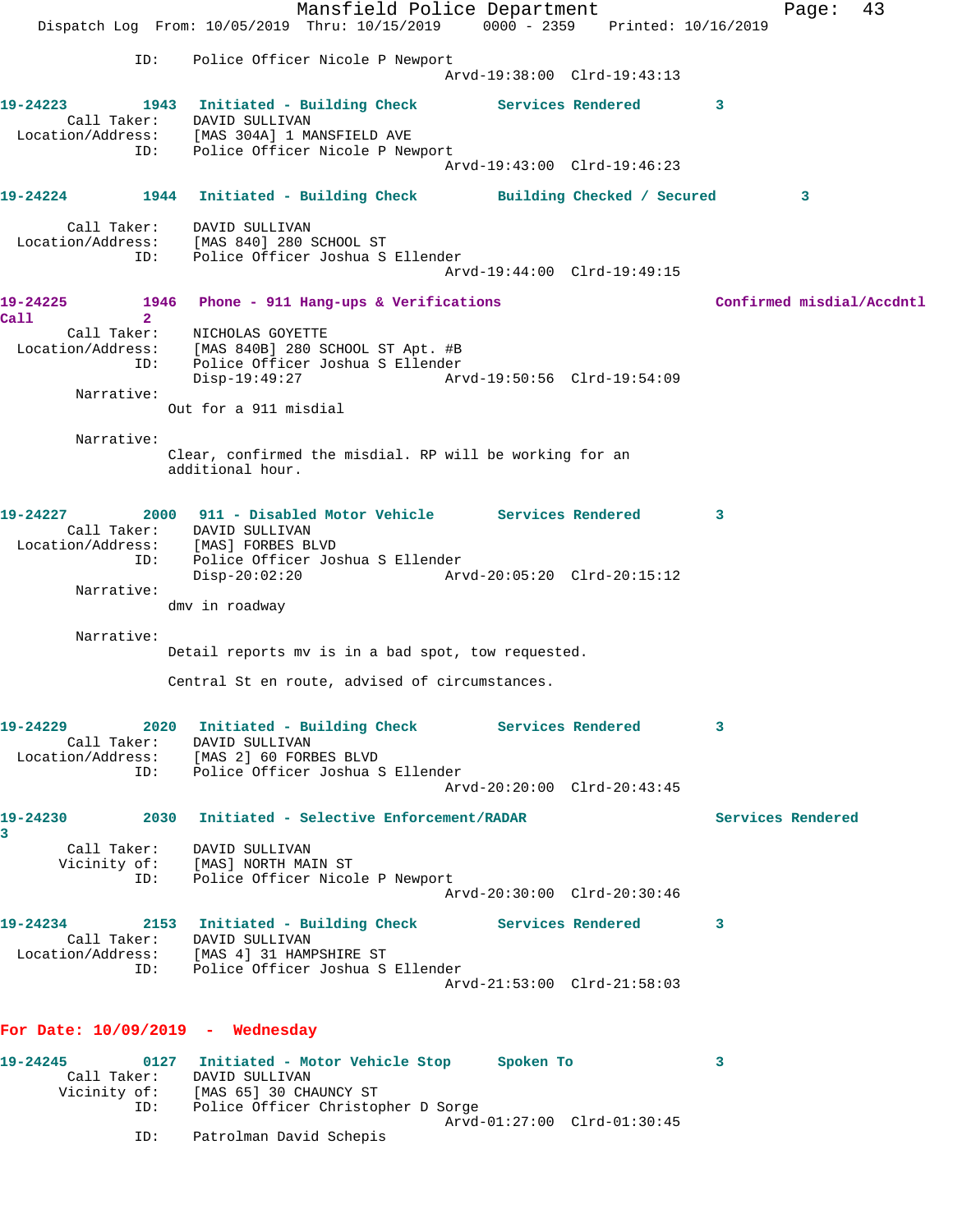Mansfield Police Department Fage: 44 Dispatch Log From: 10/05/2019 Thru: 10/15/2019 0000 - 2359 Printed: 10/16/2019 Disp-01:29:12 Arvd-01:29:15 Clrd-01:30:48 Vehicle: BLK 2006 VOLK JETTA Reg: PC MA 7ZMX60 VIN: 3VWSG71KX6M648686 Narrative: Motor Vehicle Stop in the Area. Narrative: Operator was spoken to. **19-24246 0134 Initiated - Building Check Services Rendered 3**  Call Taker: DAVID SULLIVAN Location/Address: [MAS 907E] 390 WEST ST ID: Patrolman David Schepis Arvd-01:34:00 Clrd-01:37:04 Narrative: Bldg Check **19-24248 0139 Initiated - Building Check Building Checked / Secured 3** Call Taker: DAVID SULLIVAN Location/Address: [MAS 992] 660 EAST ST ID: Police Officer Christopher D Sorge Arvd-01:39:00 Clrd-01:46:13 Narrative: Building Check. **19-24250 0142 Initiated - Building Check Services Rendered 3**  Call Taker: GARIN EISELE Location/Address: [MAS 814] 50 WEST CHURCH ST ID: Police Officer Meghan Birnie Arvd-01:42:00 Clrd-01:46:20 **19-24253 0157 Initiated - Building Check Services Rendered 3**  Call Taker: DAVID SULLIVAN Location/Address: [MAS 900A] 242 CHAUNCY ST Apt. #1 ID: Police Officer Meghan Birnie Arvd-01:57:00 Clrd-02:02:24 Narrative: Building Check **19-24254 0215 Initiated - Building Check Services Rendered 3**  Call Taker: DAVID SULLIVAN Location/Address: [MAS 281A] 1 CROCKER ST ID: Police Officer Meghan Birnie Arvd-02:15:00 Clrd-02:18:33 Narrative: Area Check. **19-24255 0234 Initiated - Building Check Services Rendered 3**  Call Taker: DAVID SULLIVAN Vicinity of: [MAS 840] 280 SCHOOL ST ID: Patrolman David Schepis Arvd-02:34:00 Clrd-02:38:47 Narrative: Area Check. **19-24256 0243 Initiated - Building Check Services Rendered 3**  Call Taker: DAVID SULLIVAN Location/Address: [MAS 322] 31 HAMPSHIRE ST ID: Patrolman David Schepis Arvd-02:43:00 Clrd-02:47:18 Narrative: bldg check. **19-24257 0244 Initiated - Building Check Services Rendered 3**  Call Taker: DAVID SULLIVAN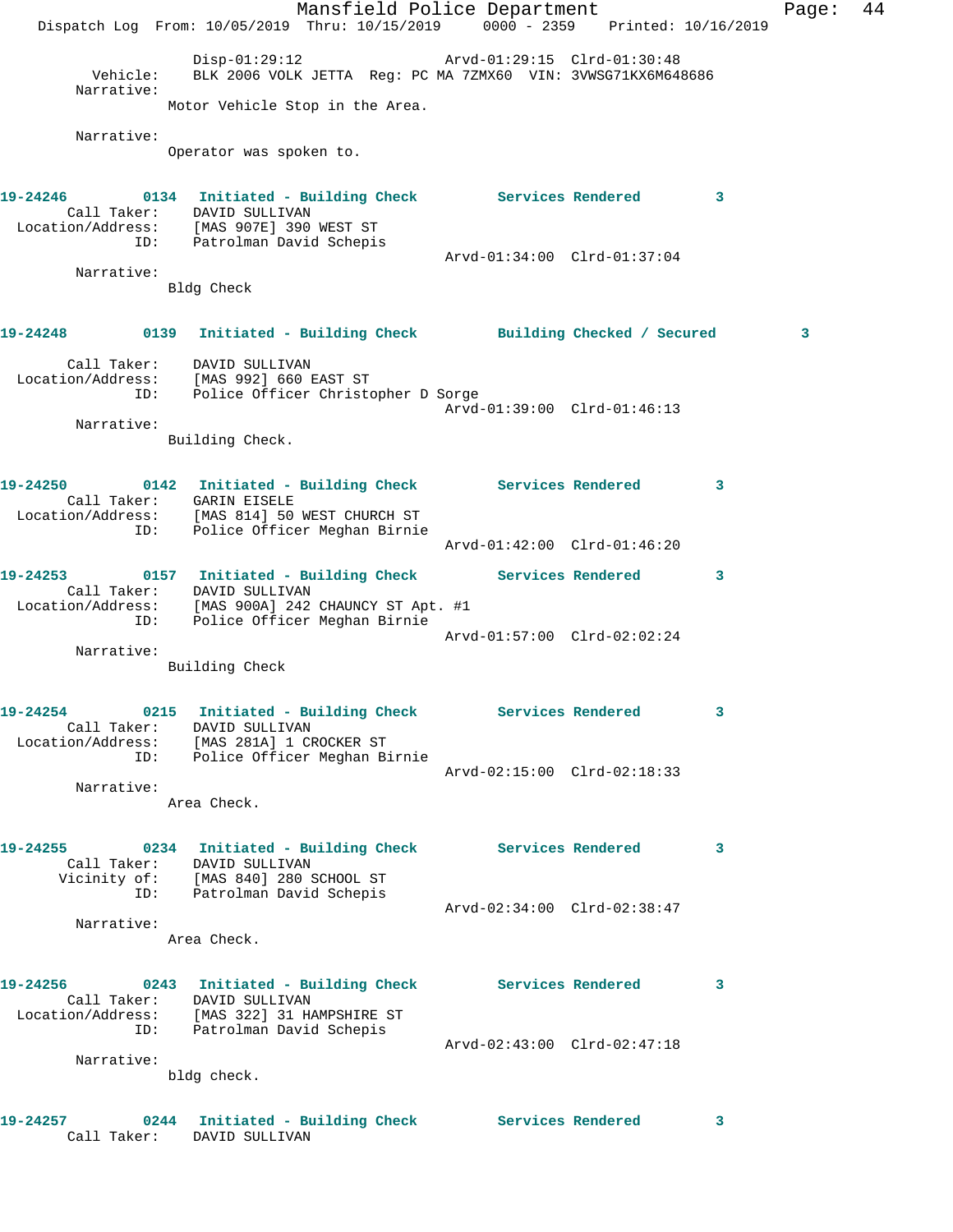Mansfield Police Department Fage: 45 Dispatch Log From: 10/05/2019 Thru: 10/15/2019 0000 - 2359 Printed: 10/16/2019 Vicinity of: [MAS 417] 9 FRANCIS AVE ID: Police Officer Christopher D Sorge Arvd-02:44:00 Clrd-02:45:37 Narrative: Area Check. **19-24258 0245 Initiated - Motor Vehicle Stop Citation / Warning Issued 3**  Call Taker: DAVID SULLIVAN Vicinity of: [MAS 65] 30 CHAUNCY ST ID: Police Officer Christopher D Sorge Arvd-02:45:00 Clrd-03:13:17 ID: Police Officer Donald MacLean Disp-02:47:01 Arvd-02:47:04 Clrd-02:48:00 Vehicle: GRY 2008 HYUN ELANTR Reg: PC MA 8GZ129 VIN: KMHDU46D38U584028 Narrative: traffic stop in area. **19-24259 0249 Initiated - Building Check Services Rendered 3**  Call Taker: DAVID SULLIVAN Location/Address: [MAS 2] 60 FORBES BLVD ID: Patrolman David Schepis Arvd-02:49:00 Clrd-02:51:02 Narrative: area check. **19-24260 0536 Phone - Alarm - Burglar Services Rendered 1**  Call Taker: DAVID SULLIVAN Location/Address: [MAS 840I140C] 280 SCHOOL ST Apt. #I140 ID: Patrolman David Schepis Disp-05:37:47 Arvd-05:39:02 Clrd-05:44:37 ID: Police Officer Meghan Birnie Disp-05:37:54 Arvd-05:39:57 Clrd-05:44:42 Narrative: general burglar alarm. Narrative: No Problems Found. **19-24261 0545 Initiated - Building Check Services Rendered 3**  Call Taker: DAVID SULLIVAN Location/Address: [MAS] 18 WOODLAND WAY ID: Police Officer Christopher D Sorge Arvd-05:45:00 Clrd-05:48:32 Narrative: House Check. **19-24262 0554 Initiated - Motor Vehicle Stop Citation / Warning Issued 3**  Call Taker: DAVID SULLIVAN Vicinity of: [MAS 304B] 1 MANSFIELD AVE ID: Police Officer Christopher D Sorge Arvd-05:54:00 Clrd-05:57:26 Vehicle: GRN 1972 MG ROADST Reg: PAR MA 883 VIN: GHN5UC289212G **19-24264 0615 Initiated - Selective Enforcement/RADAR Services Rendered 3**  Call Taker: DAVID SULLIVAN Vicinity of: [MAS] HOPE ST ID: Police Officer Meghan Birnie Arvd-06:15:00 Clrd-06:56:43 Narrative: In the Area. **19-24266 0645 Initiated - Proactive Patrol Building Checked / Secured 3** Call Taker: MEGHAN MILLS Location/Address: [MAS H5613] 14 IAN KEATS DR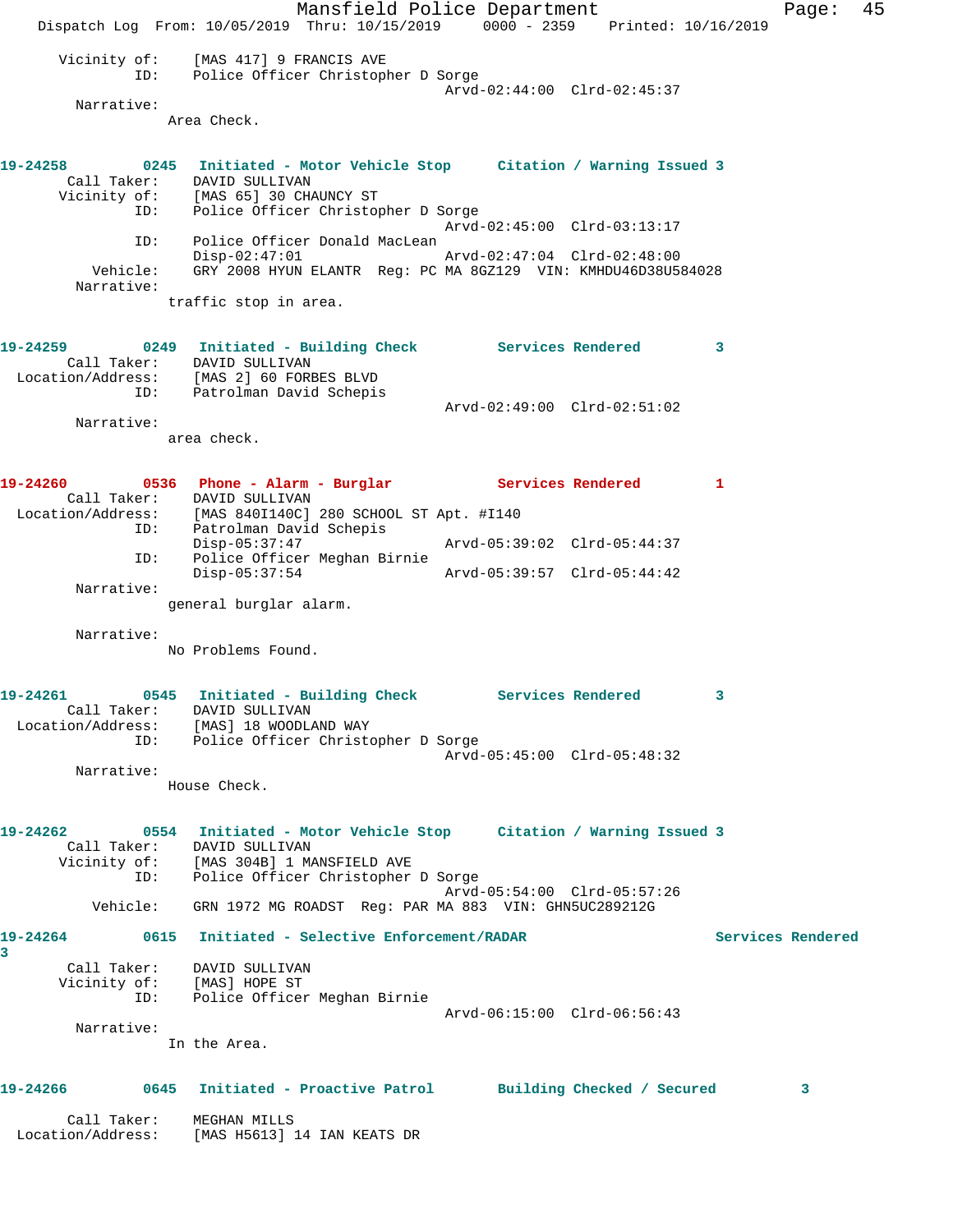Mansfield Police Department Fage: 46 Dispatch Log From: 10/05/2019 Thru: 10/15/2019 0000 - 2359 Printed: 10/16/2019 ID: Police Officer Christopher D Sorge Arvd-06:45:00 Clrd-06:48:32 Narrative: House check **19-24268 0700 Initiated - Motor Vehicle Stop Citation / Warning Issued 3**  Call Taker: Kieran M Ruth Location/Address: [MAS] 18 NORTH MAIN ST @ 12 HIGH ST ID: Police Officer Meghan Birnie Arvd-07:00:00 Clrd-07:05:40 Vehicle: GRY 2005 NISS ALTIMA Reg: PC MA 1FGN28 VIN: 1N4AL11D25C170102 Narrative: MV stop **19-24271 0705 Initiated - Community Policing Services Rendered 3**  Call Taker: PATRICK FEENEY Location/Address: [MAS 331] 255 EAST ST ID: Police Officer Christopher D Sorge Arvd-07:05:00 Clrd-07:14:00 Narrative: Champs Program. **19-24272 0748 Initiated - Motor Vehicle Stop Verbal Warning 3**  Call Taker: PATRICK FEENEY Location/Address: [MAS 1002] 250 EAST ST ID: Detective Kenneth E Wright Arvd-07:48:00 Clrd-07:50:50 Vehicle: BLU 2019 VOLK ATLAS Reg: PAR MA 25342 VIN: 1V2NR2CAXKC568185 19-24273 0750 Initiated - Traffic Enforcement / Activity **Services Rendered 2**  Call Taker: PATRICK FEENEY Location/Address: [MAS 1002] 250 EAST ST ID: Detective Kenneth E Wright Arvd-07:50:00 Clrd-07:55:03 Narrative: Speed enforcement at the request of the Crossing Guards in the school zone area. Narrative: Traffic ofc taking over. **19-24274 0756 Initiated - Traffic Enforcement / Activity Citation / Warning Issued 2**  Call Taker: PATRICK FEENEY Location/Address: [MAS 1002] 250 EAST ST ID: Police Officer David W Kinahan<br>ID: Police Officer David W Kinahan<br>Arvd-07:56:00 Clrd-08:46:49 Arvd-07:56:00 Clrd-08:46:49 Vehicle: WHI 2019 BMW UT X1 Reg: PC MA 1FZW57 VIN: WBXHT3C52K3H36495 Vehicle: GRY 2017 TOYT SIENNA Reg: PC MA 5LJ793 VIN: 5TDDZ3DC3HS169306 Narrative: Speed enforcement Narrative: verbal warning issued for speed **19-24275 0824 Initiated - Community Policing Services Rendered 3**  Call Taker: PATRICK FEENEY Location/Address: [MAS 333] 245 EAST ST ID: Police Officer John R Armstrong Arvd-08:24:00 Clrd-08:38:16 Narrative: Champs **19-24279 0835 Phone - Alarm - Burglar False / Accidental Alarm 1**  Call Taker: PATRICK FEENEY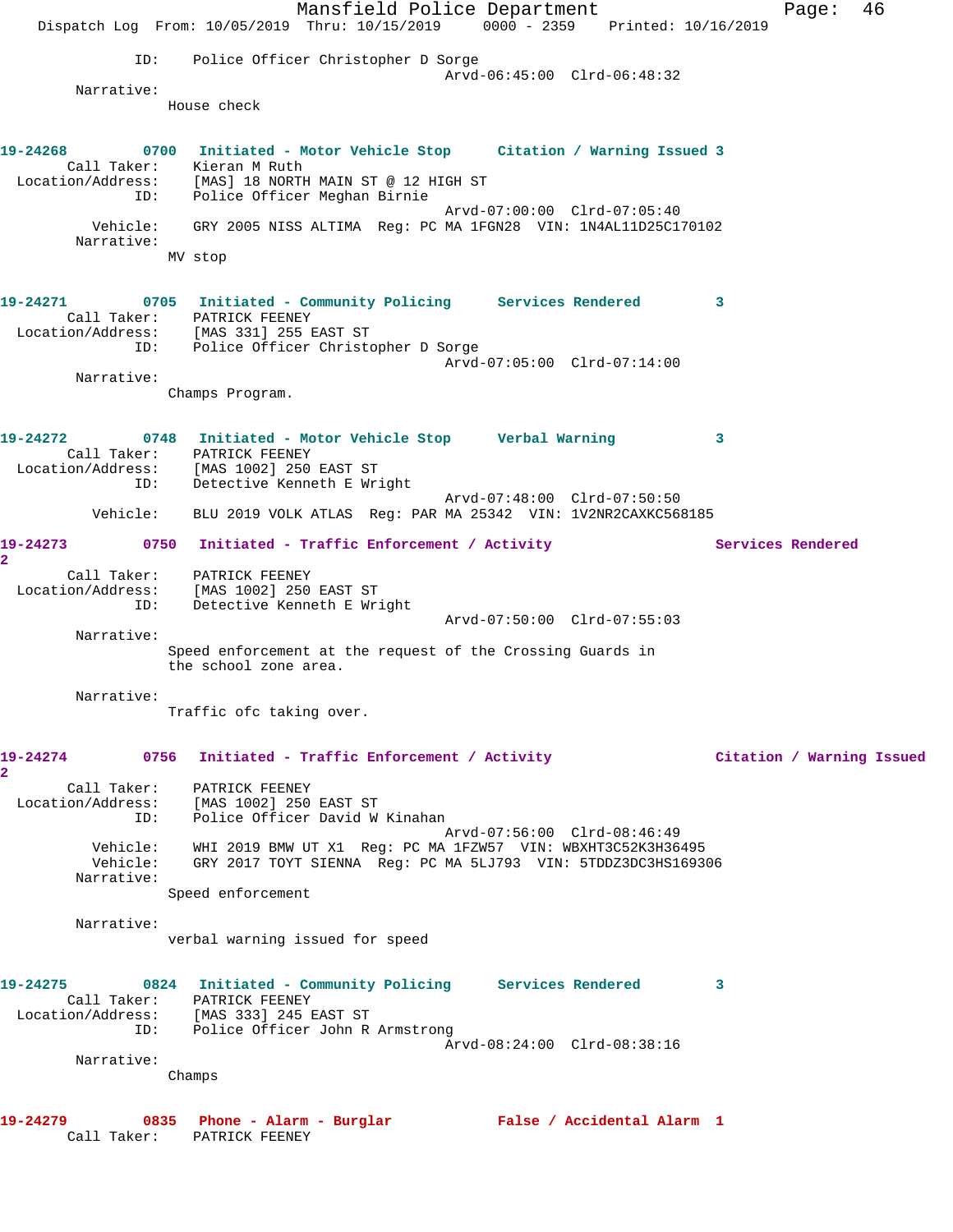Mansfield Police Department Fage: 47 Dispatch Log From: 10/05/2019 Thru: 10/15/2019 0000 - 2359 Printed: 10/16/2019 Location/Address: [MAS H55] 27 ECHO HILLS DR Police Officer Matthew A Souza<br>Disp-08:38:07 Disp-08:38:07 Arvd-08:43:43 Clrd-08:46:02 ID: Police Officer John R Armstrong Disp-08:38:24 Clrd-08:46:17 Narrative: Dining room side window FR Narrative: Contractors on scene, homeowner didn't realize alarm was on. no issues **19-24284 0935 911 - Threats - Harm Others Investigated - Report Taken 2** Call Taker: PATRICK FEENEY Location/Address: [MAS 2] 60 FORBES BLVD Apt. #130 ID: Police Officer John R Armstrong Disp-09:37:51 Arvd-09:44:12 Clrd-10:13:55 ID: Police Officer Matthew A Souza<br>Disp-09:38:48 Disp-09:38:48 Arvd-09:44:28 Clrd-10:02:48 Vehicle: GRY 2003 DODG RAMTRU Reg: PC MA 191ZN7 VIN: 1D7HU18N83J578011 Narrative: 911 caller reports that she is getting threatening texts and calls on her cell phone. SP is threatening to kill her and her friend. RP reports that the SP is close by and tracking/monitoring their cell phones. Narrative: M5 checking on a m/v in the back of the bldg with no plates on the m/v. Dodge Ram p/u. Narrative: M12 reports the victim is the RP's friend. His Google account was hacked. Working with IT from Google to track down the SP. Narrative: M12 reports that the RP and other involved party have left and are returning to RI. Refer To Summons: 19MAS-573-AR Summons: KELLY, MICHAEL Address: 2 DOME ST Apt. #2 PROVIDENCE, RI Age: 48 Charges: THREAT TO COMMIT CRIME IDENTITY FRAUD **19-24291 1014 Initiated - Traffic Enforcement / Activity Citation / Warning Issued 2**  Call Taker: PATRICK FEENEY Location/Address: [MAS 1002] 250 EAST ST ID: Police Officer Gregg S Kennedy Arvd-10:14:00 Clrd-10:42:15 Vehicle: BLK 2016 GMC SIERRA Reg: PC MA 4SZ411 VIN: 1GTV2NEC1GZ339680 Vehicle: BLU 2019 JEEP GRANDC Reg: PAV MA EIFES VIN: 1C4RJFBG5KC700728 **19-24295 1053 Initiated - Motor Vehicle Stop Verbal Warning 3**  Call Taker: PATRICK FEENEY<br>Vicinity of: [MAS 139] 265 I<br>ID: Sergeant Thomas [MAS 139] 265 FRUIT ST Sergeant Thomas R Connor Arvd-10:53:00 Clrd-10:59:10 Vehicle: GRY 2013 FORD EXPLOR Reg: PC MA 5370VZ VIN: 1FM5K8D88DGB95952 **19-24300 1157 Initiated - Building Check Building Checked / Secured 3** Call Taker: PATRICK FEENEY Location/Address: [MAS 840] 280 SCHOOL ST ID: Police Officer John R Armstrong Arvd-11:57:00 Clrd-12:13:13 **19-24303 1213 Initiated - Building Check Services Rendered 3**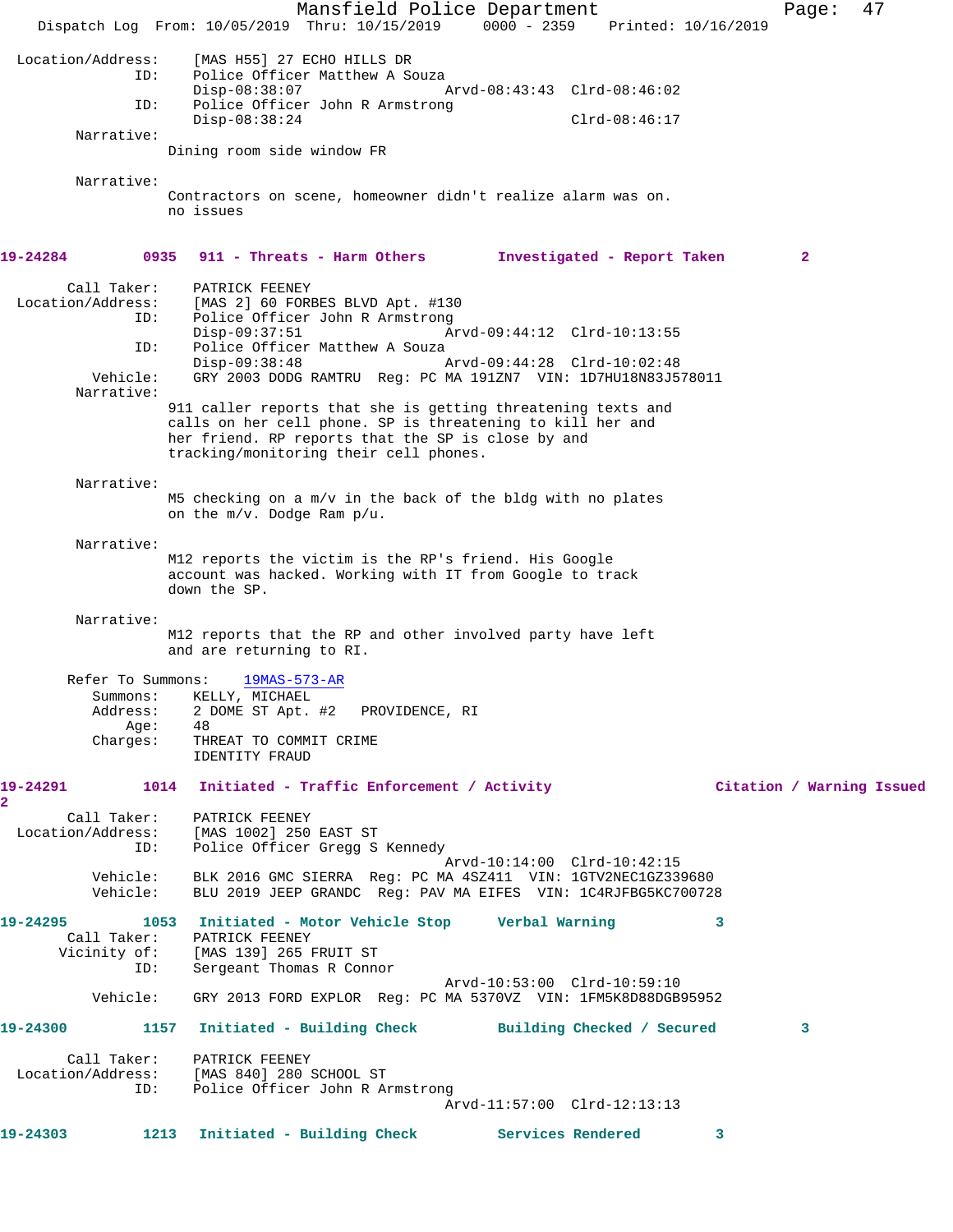Mansfield Police Department Fage: 48 Dispatch Log From: 10/05/2019 Thru: 10/15/2019 0000 - 2359 Printed: 10/16/2019 Call Taker: PATRICK FEENEY Location/Address: [MAS 281A] 1 CROCKER ST ID: Sergeant Thomas R Connor Arvd-12:13:00 Clrd-12:25:48 **19-24304 1218 Initiated - Community Policing Services Rendered 3**  Call Taker: PATRICK FEENEY Location/Address: [MAS 331] 255 EAST ST ID: Police Officer Gregg S Kennedy Arvd-12:18:00 Clrd-12:41:23 **19-24305 1222 Phone - Assist Fire Department Transported to Hospital 3**  Call Taker: Kieran M Ruth Location/Address: [MAS 992E] 660 EAST ST Apt. #6 ID: Sergeant Thomas R Connor Disp-12:25:56 Arvd-12:27:14 Clrd-12:34:15 Narrative: Out to assist MFD with an EMS call **19-24306 1239 Initiated - Building Check Building Checked / Secured 3** Call Taker: PATRICK FEENEY Location/Address: [MAS 441] 29 DEAN ST ID: Police Officer Matthew A Souza Arvd-12:39:00 Clrd-12:45:38 **19-24307 1248 Initiated - Traffic Enforcement / Activity Citation / Warning Issued 2**  Call Taker: PATRICK FEENEY Location/Address: [MAS] 79 NORTH MAIN ST @ 14 COURT ST ID: Police Officer Matthew A Souza Arvd-12:48:00 Clrd-13:16:46 Vehicle: GRY 2010 TOYT UT RAV4 Reg: PC MA 1XT740 VIN: 2T3BF4DV4AW062891 Vehicle: GRY 2017 FORD F250 Reg: CO MA T52923 VIN: 1FT7W2B63HEE52789 Narrative: Citation issued for speed **19-24308 1308 Initiated - Community Policing Services Rendered 3**  Call Taker: PATRICK FEENEY Location/Address: [MAS 4] 31 HAMPSHIRE ST ID: Sergeant Thomas R Connor Arvd-13:08:00 Clrd-13:15:50 **19-24312 1334 Phone - Assist Fire Department Transported to Hospital 3**  Call Taker: MEGHAN MILLS Location/Address: [MAS 197C] 115 PLYMOUTH ST ID: Police Officer Matthew A Souza Disp-13:37:30 Arvd-13:45:52 Clrd-13:49:53 Narrative: Assist MFD with the medical **19-24313 1338 Initiated - Motor Vehicle Stop Citation / Warning Issued 3**  Call Taker: PATRICK FEENEY Location/Address: [MAS] 962 MAPLE ST ID: Police Officer Gregg S Kennedy Arvd-13:38:00 Clrd-13:43:44 Vehicle: BLK 2016 HOND UT PILOT Reg: PC MA 7XW349 VIN: 5FNYF6H06GB051555 Narrative: Citation issued for speed **19-24319 1450 911 - Disturbance / Gathering Arrest(s) Made 1**  Call Taker: MEGHAN MILLS Location/Address: Sergeant Thomas R Connor<br>Disp-14:51:07 Disp-14:51:07 Arvd-15:01:56 Clrd-15:12:35 ID: Police Officer John R Armstrong Disp-14:51:14 Arvd-14:56:34 Clrd-16:19:37 ID: Police Officer Matthew A Souza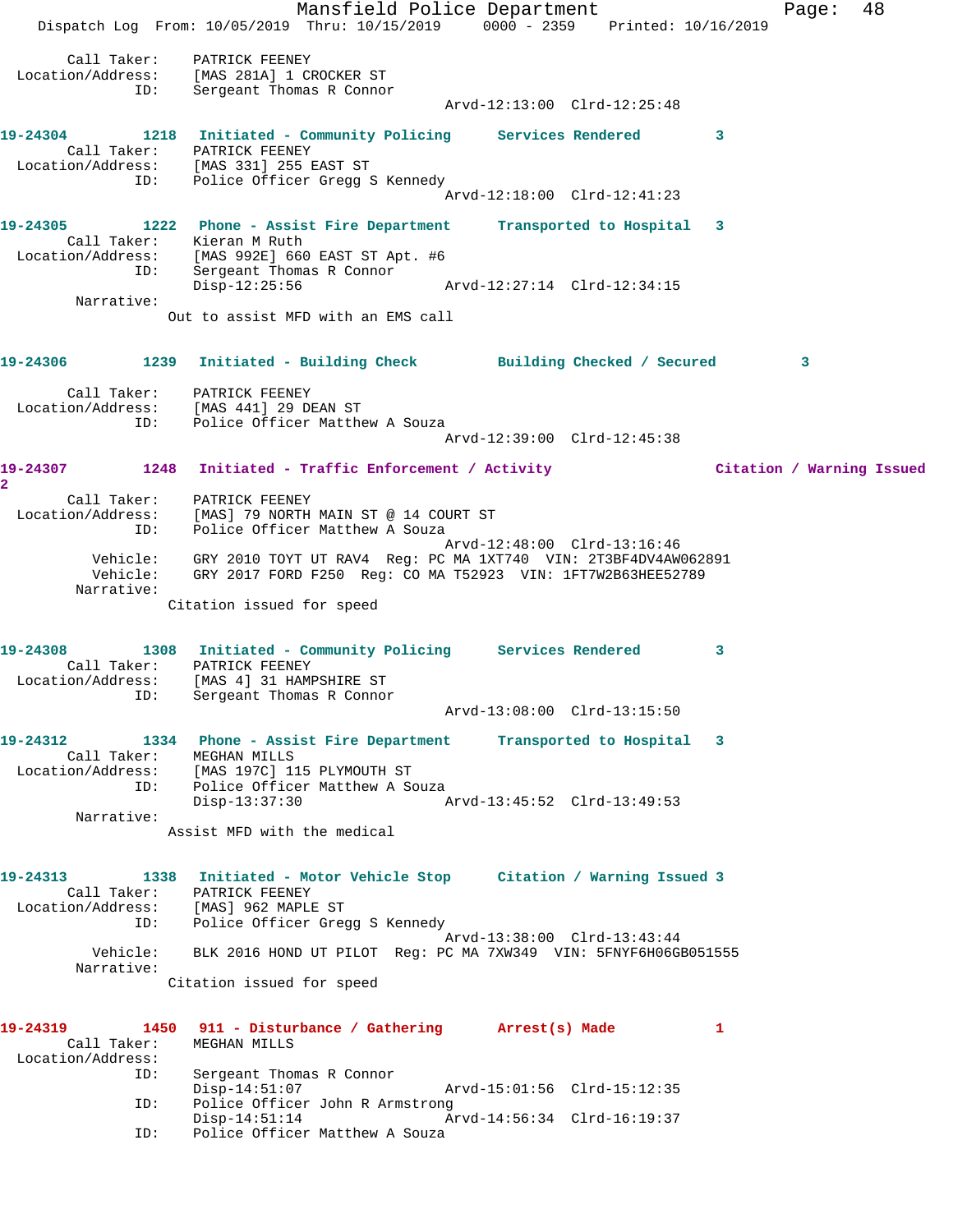Disp-14:55:03 Arvd-14:57:00 Clrd-16:19:38<br>ID: Police Officer Gregg S Kennedy Police Officer Gregg S Kennedy<br>Disp-14:59:07 Arvd-15:01:55 Clrd-15:16:27

| Refer To Arrest:<br>Arrest: | $19MAS-574-AR$                                                                              |  |
|-----------------------------|---------------------------------------------------------------------------------------------|--|
| Age:                        | 39                                                                                          |  |
| Charges:                    | A&B ON FAMILY / HOUSEHOLD MEMBER                                                            |  |
| 19-24320                    | 1508 Phone - Motor Veh Acc - No Injury Accident Report<br>$\mathbf{1}$                      |  |
| Call Taker:                 | Kieran M Ruth                                                                               |  |
| Location/Address:           | [MAS 1017] RTE 140 SB                                                                       |  |
| ID:                         | Police Officer David W Kinahan<br>Arvd-15:21:31 Clrd-15:43:26<br>$Disp-15:11:42$            |  |
| ID:                         | Detective Gregory S Martell<br>$Disp-15:12:24$<br>Arvd-15:14:23 Clrd-15:43:26               |  |
| ID:                         | Sergeant Thomas R Connor                                                                    |  |
| ID:                         | $Disp-15:12:43$<br>Arvd-15:16:19 Clrd-15:43:26<br>Lieutenant Roy D Bain JR                  |  |
|                             | $Disp-15:12:47$<br>Arvd-15:19:31 Clrd-15:43:26                                              |  |
| Vehicle:                    | BRO 2004 MITS DIAMAN Req: PC MA 1XZE61 VIN: 6MMAP67P94T006850                               |  |
| Towed:                      | For: Accident By: Achins Garage To: Achins Garage                                           |  |
| Narrative:                  |                                                                                             |  |
|                             | Report of an MVA on the ramp to the highway.                                                |  |
| Narrative:                  | Unknown injury, 1 car involved.                                                             |  |
| Narrative:                  |                                                                                             |  |
|                             | MD5 reports no major injuries, only 1 pt. struck her head on<br>the windshield; FD updated. |  |
|                             |                                                                                             |  |
| Narrative:                  |                                                                                             |  |
|                             | Md5 requests tow for 1; Achins contacted.                                                   |  |
| Narrative:                  |                                                                                             |  |
|                             | Citation issued to operator                                                                 |  |
| Refer To Accident:          | $19MAS-382-AC$                                                                              |  |
| Refer To Arrest:            | 19MAS-575-AR                                                                                |  |
|                             |                                                                                             |  |
| 19-24329                    | 1613<br>Phone - Disturbance / Gathering Peace Restored<br>$\mathbf{1}$                      |  |
| Call Taker:                 | PATRICK FEENEY                                                                              |  |
| Location/Address:           |                                                                                             |  |
| ID:                         | Police Officer David J Pepicelli                                                            |  |
|                             | $Disp-16:14:24$<br>Arvd-16:20:55 Clrd-16:26:11                                              |  |
| ID:                         | Police Officer Joshua S Ellender                                                            |  |
| Narrative:                  | $Disp-16:14:47$<br>Arvd-16:20:58 Clrd-16:26:11                                              |  |
|                             |                                                                                             |  |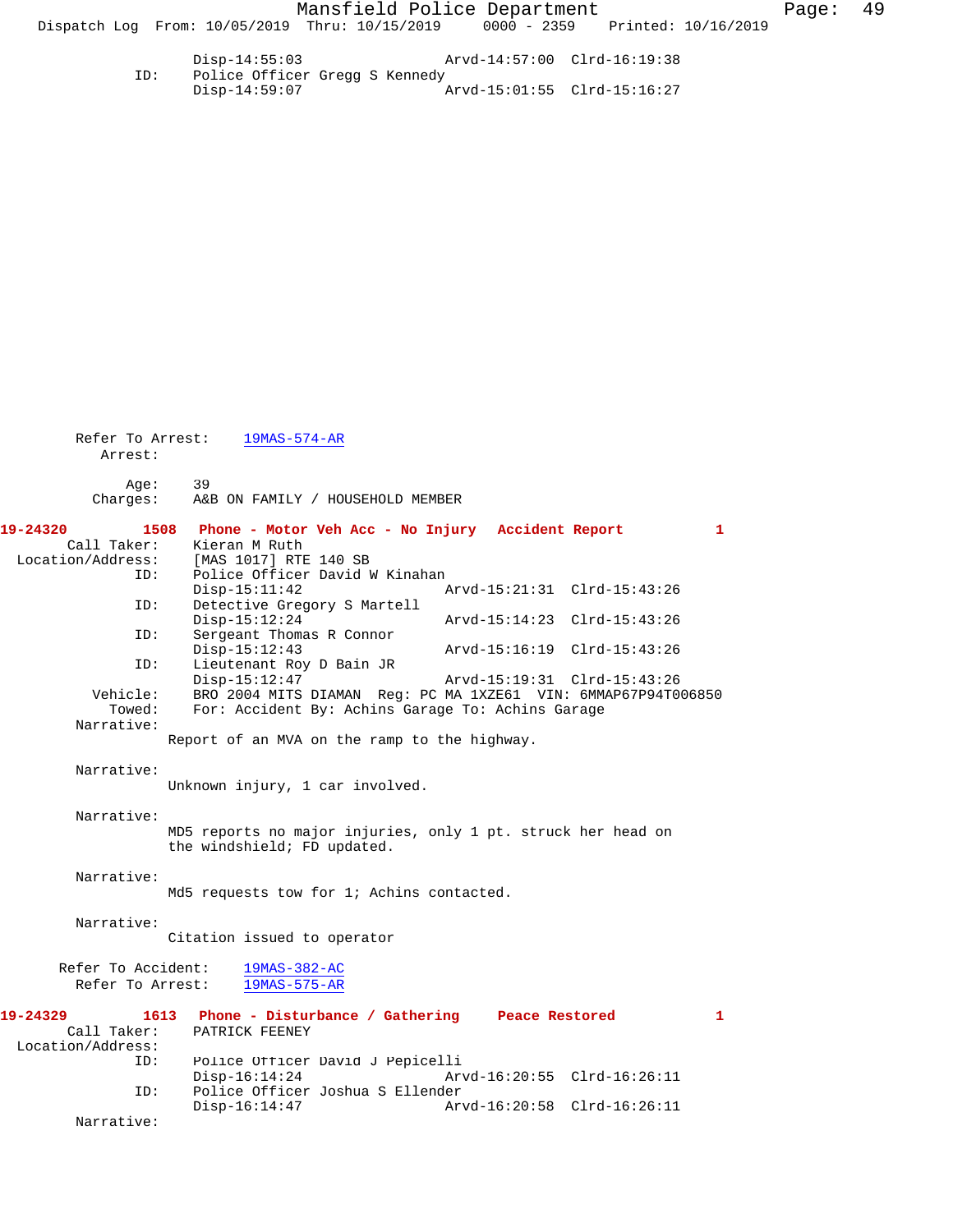| 19-24332             | 1645 Initiated - Traffic Enforcement / Activity                     | Citation / Warning Issued   |
|----------------------|---------------------------------------------------------------------|-----------------------------|
| $\overline{2}$       |                                                                     |                             |
| Call Taker:          | PATRICK FEENEY                                                      |                             |
|                      | Location/Address: [MAS] 99 COPELAND DR @ 235 CHAUNCY ST             |                             |
| ID:                  | Police Officer Joshua S Ellender                                    |                             |
|                      |                                                                     | Arvd-16:45:00 Clrd-17:24:01 |
| Vehicle:<br>Vehicle: | GRY 2010 TOYT PRIUS Req: PC MA 494CB1 VIN: JTDKN3DU0A0114834        |                             |
| Narrative:           | BLK 2008 INFI G37 Req: PC MA 57J720 VIN: JNKCV64E48M120183          |                             |
|                      | citation issued for red light violation                             |                             |
|                      |                                                                     |                             |
| 19-24333             | 1704 Initiated - Motor Vehicle Stop     Citation / Warning Issued 3 |                             |
|                      | Call Taker: PATRICK FEENEY                                          |                             |
|                      | Location/Address: [MAS] 91 CHAUNCY ST @ 6 HIGHLAND AVE              |                             |
| ID:                  | Police Officer Nicole P Newport                                     |                             |
|                      |                                                                     | Arvd-17:04:00 Clrd-17:14:17 |
| Vehicle:             | GRY 2019 TOYT SIENNA Req: PC MA 9CM738 VIN: 5TDDZ3DC8KS212674       |                             |
| 19-24334             | 1705 Initiated - Community Policing Services Rendered               | 3                           |
|                      | Call Taker: PATRICK FEENEY                                          |                             |
|                      | Location/Address: [MAS 333] 245 EAST ST                             |                             |
|                      | ID: Police Officer David J Pepicelli                                |                             |
|                      |                                                                     | Arvd-17:05:00 Clrd-17:29:16 |
| Narrative:           |                                                                     |                             |
|                      | Champs programs.                                                    |                             |
| 19-24337             | 1719 911 - Disturbance / Gathering Peace Restored                   | 1                           |
| Call Taker:          | PATRICK FEENEY                                                      |                             |
| Location/Address:    |                                                                     |                             |
| ID:                  | Police Officer Joshua S Ellender                                    |                             |
|                      | $Disp-17:24:16$                                                     | Arvd-17:24:19 Clrd-17:53:39 |

Disp-17:26:07 Arvd-17:26:11 Clrd-17:46:29<br>ID: Police Officer Nicole P Newport

Disp-17:28:24 Arvd-17:31:17 Clrd-17:53:39

Police Officer Nicole P Newport<br>Disp-17:28:24 Am

ID: Sergeant Jeffrey G Bombard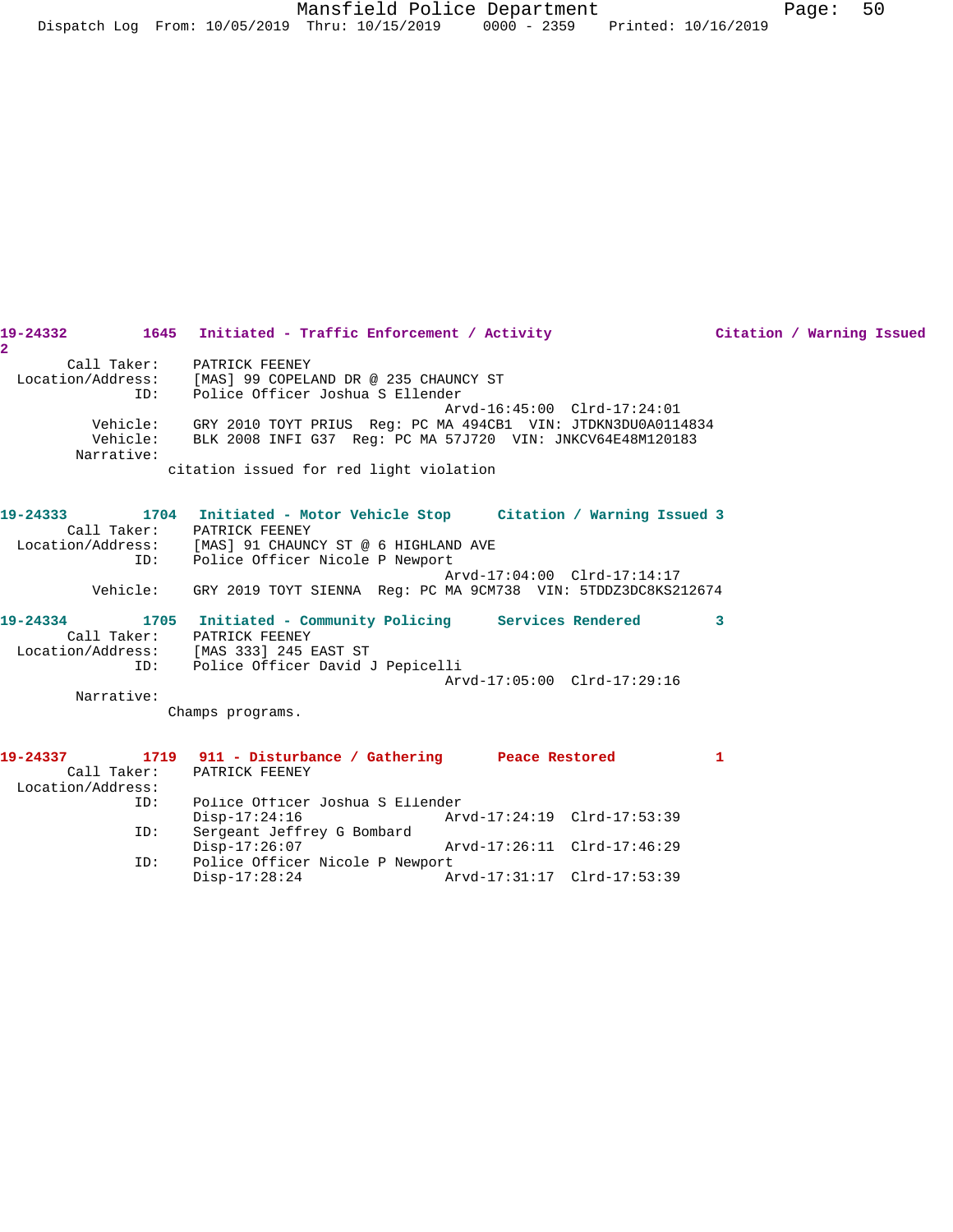Mansfield Police Department Page: 51 Dispatch Log From: 10/05/2019 Thru: 10/15/2019 0000 - 2359 Printed: 10/16/2019 Refer To Incident: 19MAS-921-OF **19-24339 1721 Initiated - Proactive Patrol Building Checked / Secured 3** Call Taker: MEGHAN MILLS Location/Address: [MAS 840] 280 SCHOOL ST ID: Police Officer Nicole P Newport Arvd-17:21:00 Clrd-17:28:07 Narrative: Checking the area **19-24340 1729 Initiated - Community Policing Services Rendered 3**  Call Taker: PATRICK FEENEY Location/Address: [MAS 331] 255 EAST ST ID: Police Officer David J Pepicelli Arvd-17:29:00 Clrd-17:58:05 Narrative: Champs program. **19-24343 1804 Initiated - Road Hazards Referred to Other Agency 3**  Call Taker: PATRICK FEENEY Location/Address: [MAS] 170 SCHOOL ST @ 100 RTE 140 NB ID: Police Officer Nicole P Newport Arvd-18:04:00 Clrd-18:05:41 Narrative: report of a large pothole from milling. DOT was contacted. Narrative: M14 reports a 2nd pot hole on the WB side of School. DOT contacted and informed. 19-24345 1820 Initiated - Traffic Enforcement / Activity **Services Rendered 2**  Call Taker: PATRICK FEENEY Location/Address: [MAS] GROVE ST ID: Police Officer Nicole P Newport Arvd-18:20:00 Clrd-18:34:33 **19-24346 1824 Initiated - Follow up Investigation Services Rendered 3**  Call Taker: PATRICK FEENEY Location/Address: [MAS H4353] 73 TRACY CIR ID: Police Officer David J Pepicelli Arvd-18:24:00 Clrd-18:43:26 **19-24347 1832 911 - 911 Hang-ups & Verifications Unfounded/Unverifed 2**  Call Taker: PATRICK FEENEY Location/Address: [MAS 2] 60 FORBES BLVD ID: Police Officer Joshua S Ellender Disp-18:34:30 Clrd-18:34:58<br>ID: Police Officer Nicole P Newport ID: Police Officer Nicole P Newport Disp-18:34:49 Arvd-18:38:56 Clrd-18:45:43 ID: Police Officer Michael N Fenore<br>Disp-18:34:52 A Disp-18:34:52 Arvd-18:38:57 Clrd-18:45:43<br>ID: Police Officer Michael N Fenore Police Officer Michael N Fenore<br>Disp-18:46:06 A Disp-18:46:06 Arvd-18:46:11 Clrd-18:49:45 ID: Police Officer Nicole P Newport<br>Disp-18:46:09 A Disp-18:46:09 Arvd-18:46:12 Clrd-18:49:46 Narrative: Multiple 911 hangups/abandoned calls. Finally spoke with the caller and he states that he does not have an emergency. Hung up before any further information could be gathered. Poss. coming from room 326 Narrative: Clear, spoke to front desk and occupant, no cause of the misdials.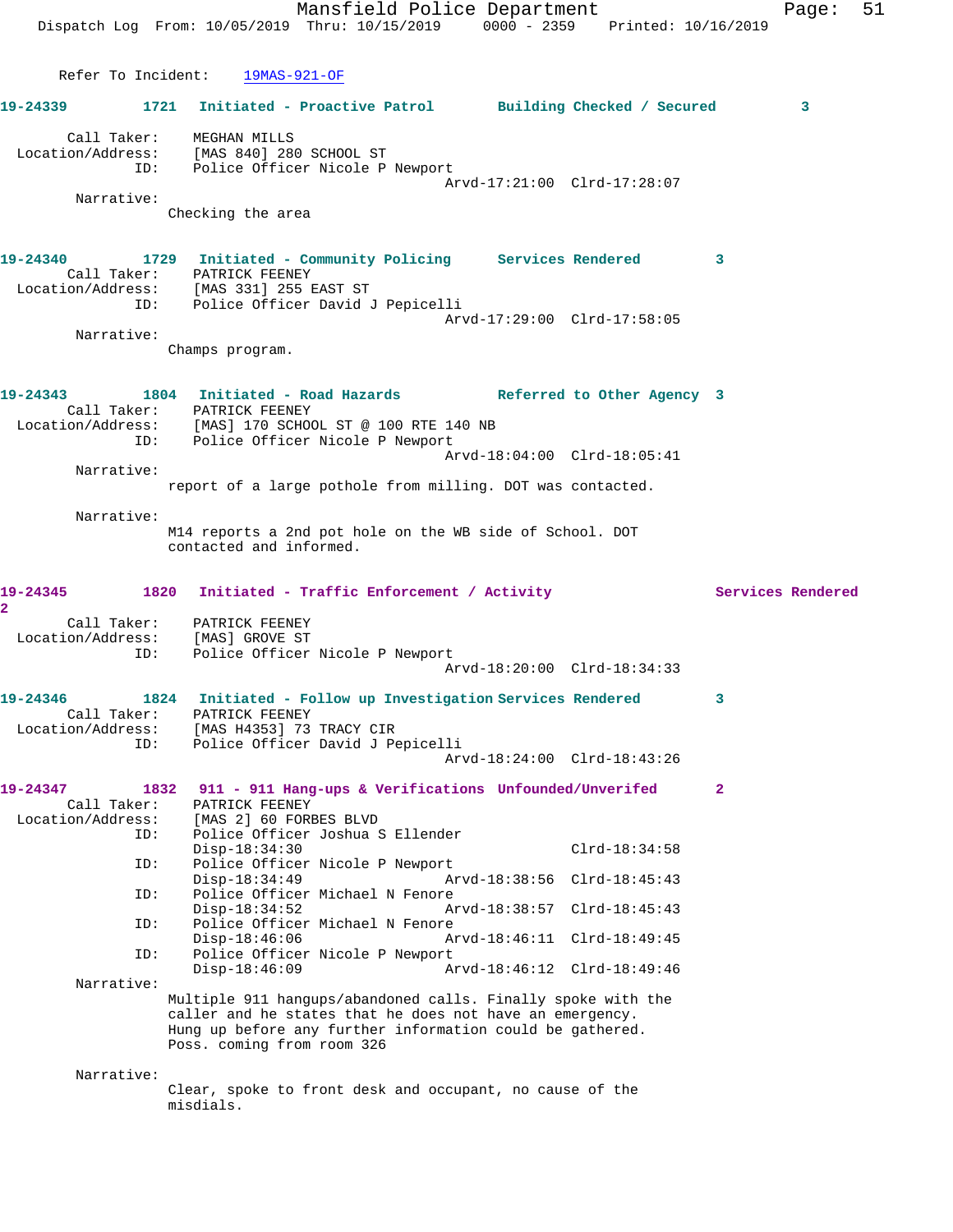Mansfield Police Department Fage: 52 Dispatch Log From: 10/05/2019 Thru: 10/15/2019 0000 - 2359 Printed: 10/16/2019 **19-24348 1837 Initiated - Motor Vehicle Stop Verbal Warning 3**  Call Taker: PATRICK FEENEY Vicinity of: [MAS 1002] 250 EAST ST ID: Police Officer Joshua S Ellender Arvd-18:37:00 Clrd-18:43:12 Vehicle: RED 2009 HOND UT PILOT Reg: PAV MA FORME VIN: 5FNYF48679B008306 **19-24351 1850 Initiated - Proactive Patrol Building Checked / Secured 3** Call Taker: NICHOLAS GOYETTE Location/Address: [MAS 895] 175 FRUIT ST ID: Police Officer David J Pepicelli Arvd-18:50:00 Clrd-18:59:33 Narrative: Checking the area. **19-24352 1851 Initiated - Proactive Patrol Building Checked / Secured 3** Call Taker: NICHOLAS GOYETTE Location/Address: [MAS 280] 440 FORBES BLVD ID: Police Officer Nicole P Newport Arvd-18:51:00 Clrd-19:08:29 Narrative: Checking the area. **19-24356 1956 Phone - Assist Fire Department Referred to Other Agency 3**  Call Taker: NICHOLAS GOYETTE Location/Address: [MAS H114] 64 HIGHLAND AVE ID: Police Officer David J Pepicelli Disp-19:58:11 Arvd-20:01:45 Clrd-20:12:38 Narrative: Out to assist MFD Narrative: Clear, MFD to handle. **19-24359 2042 Phone - Assist Fire Department Referred to Other Agency 3**  Call Taker: NICHOLAS GOYETTE Location/Address: [MAS H4064] 80 FRANKLIN ST ID: Police Officer Joshua S Ellender Disp-20:45:23 Arvd-20:47:39 Clrd-21:06:35 Narrative: Out to assist MFD Narrative: Clear, MFD transporting. **19-24360 2155 Initiated - Proactive Patrol Building Checked / Secured 3** Call Taker: NICHOLAS GOYETTE Location/Address: [MAS 293] 2 CHAUNCY ST ID: Police Officer Joshua S Ellender Arvd-21:55:00 Clrd-21:59:38 Narrative: Checking the area. **19-24361 2159 Initiated - Proactive Patrol Building Checked / Secured 3** Call Taker: NICHOLAS GOYETTE Location/Address: [MAS 165] 91 CHAUNCY ST ID: Police Officer Joshua S Ellender Arvd-21:59:00 Clrd-22:02:20 Narrative: Checking the area. **19-24364 2206 Initiated - Motor Vehicle Stop Verbal Warning 3**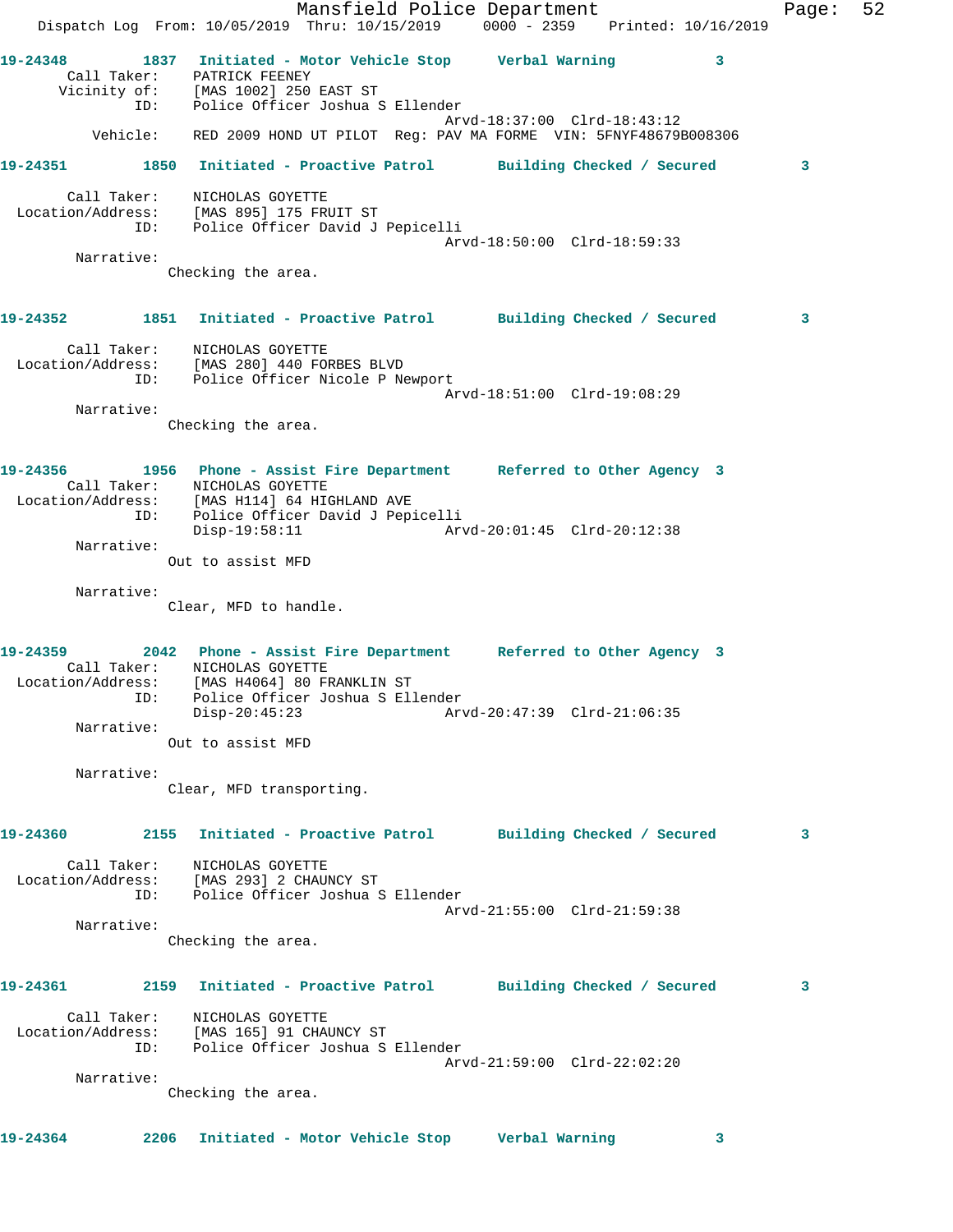Mansfield Police Department Fage: 53 Dispatch Log From: 10/05/2019 Thru: 10/15/2019 0000 - 2359 Printed: 10/16/2019 Call Taker: NICHOLAS GOYETTE Location/Address: [MAS 934] RUMFORD AVE ID: Police Officer Joshua S Ellender Arvd-22:06:00 Clrd-22:08:31 Vehicle: WHI 2015 DODG DART Reg: PC MA 562YE2 VIN: 1C3CDFBB1FD311252 Narrative: Out with a mv stop. RO advised. **19-24365 2207 Initiated - Proactive Patrol Building Checked / Secured 3** Call Taker: NICHOLAS GOYETTE Location/Address: [MAS 139] 265 FRUIT ST ID: Police Officer David J Pepicelli Arvd-22:07:00 Clrd-22:11:28 Narrative: Checking the area. **19-24366 2214 Initiated - Motor Vehicle Stop Citation / Warning Issued 3**  Call Taker: NICHOLAS GOYETTE Vicinity of: [MAS 305] 64 COPELAND DR ID: Police Officer Joshua S Ellender Arvd-22:14:00 Clrd-22:20:01 Vehicle: WHI 2018 TOYT COROLL Reg: PC MA 9LEM50 VIN: 2T1BURHE7JC000487 Narrative: Out with a mv stop. Operator cited for speed. **19-24368 2222 Initiated - Disabled Motor Vehicle Spoken To 3**  Call Taker: NICHOLAS GOYETTE Location/Address: [MAS] RTE 140 SB ID: Police Officer Nicole P Newport Arvd-22:22:00 Clrd-22:23:43 Narrative: Out with a TT unit Narrative: Clear, operator was securing equipment before entering the highway **19-24370 2226 Initiated - Proactive Patrol Building Checked / Secured 3** Call Taker: NICHOLAS GOYETTE Location/Address: [MAS 322] 31 HAMPSHIRE ST ID: Police Officer Nicole P Newport Arvd-22:26:00 Clrd-22:36:11 Narrative: Checking the area. **19-24373 2241 Initiated - Motor Vehicle Stop Spoken To 3**  Call Taker: NICHOLAS GOYETTE Location/Address: [MAS 322] 31 HAMPSHIRE ST ID: Police Officer Nicole P Newport Arvd-22:41:00 Clrd-22:43:00 Vehicle: BLU 2017 TOYT CAMRY Reg: PC MA 6XR834 VIN: 4T1BF1FK4HU785435 Narrative: Out with an mv stop. Checks ok, playing Pokemon Go **19-24374 2243 Initiated - Motor Vehicle Stop Arrest(s) Made 3**  Call Taker: NICHOLAS GOYETTE Location/Address: [MAS 322] 31 HAMPSHIRE ST ID: Police Officer Nicole P Newport Arvd-22:43:00 Clrd-10/10/2019 @ 00:13:38 ID: Police Officer Joshua S Ellender Disp-22:46:03 Arvd-22:47:47 Clrd-10/10/2019 @ 00:09:00 Vehicle: BLK 2015 CHEV SILVER Reg: PC MA 6WF757 VIN: 3GCUKREC2FG514892 Narrative: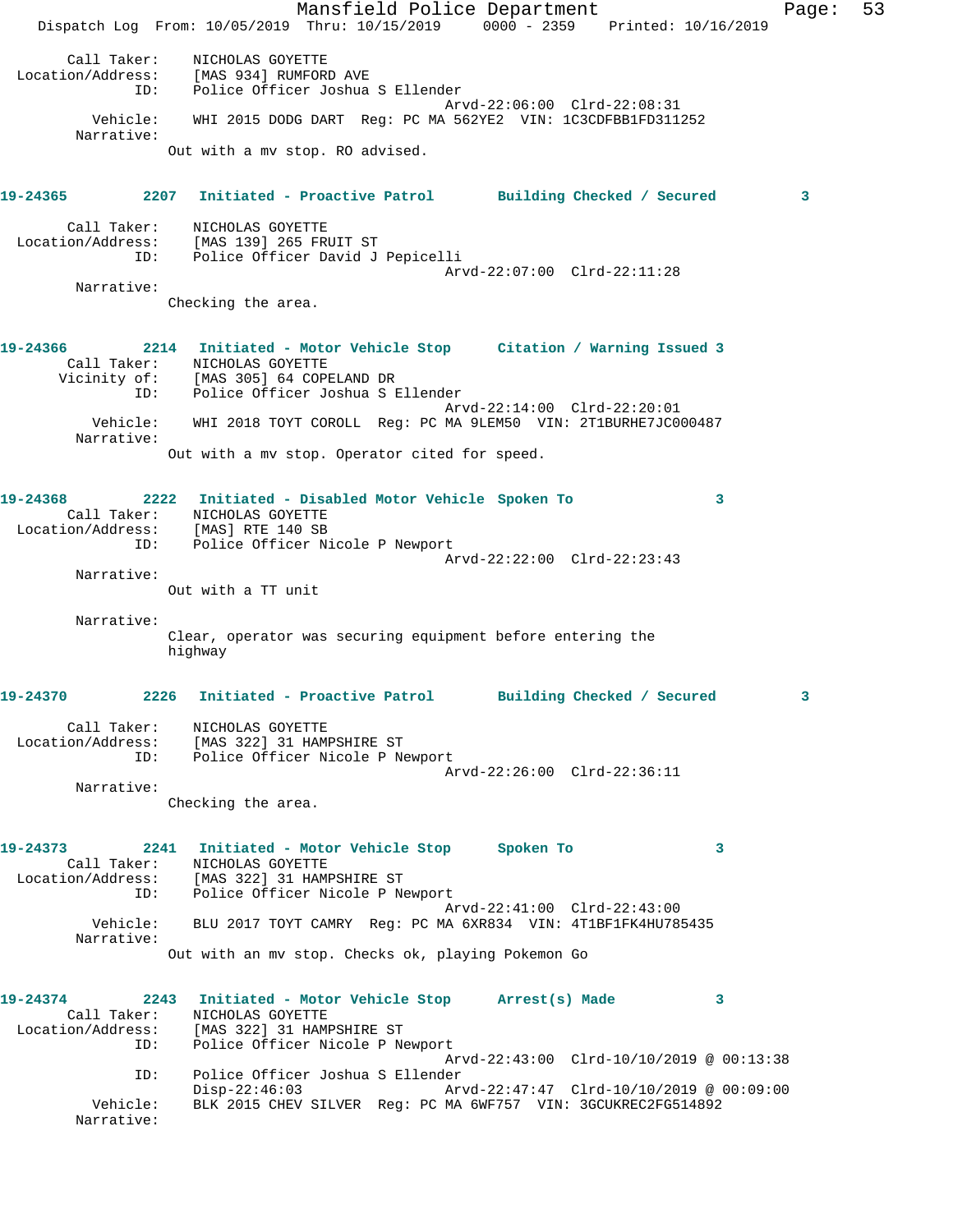Mansfield Police Department Fage: 54 Dispatch Log From: 10/05/2019 Thru: 10/15/2019 0000 - 2359 Printed: 10/16/2019 Ofc. Newport on proactive patrol, Out with Ma Reg 6WF757 Involved party showing on NCIC and WMS. Narrative: Ofc. Newport reports 1 in custody Narrative: Ofc. Newport spoke with Clerk Bentley who said involved party needs to pay forty dollars and then will be released on personal recognizance. Narrative: 0218 prisoner released Refer To Arrest: 19MAS-576-AR Arrest: LAVANCHY, JAMES Address: 1 DOGWOOD LN NORTH EASTON, MA Age: 19 Charges: Warrant arrest **19-24375 2246 Initiated - Proactive Patrol Building Checked / Secured 3** Call Taker: NICHOLAS GOYETTE Location/Address: [MAS 202] 16 OLD COLONY WAY ID: Police Officer David J Pepicelli Arvd-22:46:00 Clrd-22:46:59

Narrative:

Checking the area. All quiet

## **For Date: 10/10/2019 - Thursday**

| 19-24377<br>Call Taker: | NICHOLAS GOYETTE<br>Location/Address: [MAS 332] 240 EAST ST                                                | 0009 Phone - Alarm - Burglar Mark False / Accidental Alarm 1                 |
|-------------------------|------------------------------------------------------------------------------------------------------------|------------------------------------------------------------------------------|
| ID:                     | Patrolman David Schepis<br>$Disp-00:13:30$                                                                 | Arvd-00:13:32 Clrd-00:24:25                                                  |
| ID:                     | Police Officer Michelle Bellevue                                                                           |                                                                              |
|                         | $Disp-00:13:34$                                                                                            | Arvd-00:14:49 Clrd-00:24:24                                                  |
| Narrative:              |                                                                                                            |                                                                              |
|                         | Zone: senior new wing courtyard door<br>Rep: Mark Parlon responding, 30m eta in a black honda<br>ridgeline |                                                                              |
| Narrative:              |                                                                                                            |                                                                              |
|                         | Units clear, doors secure and audible alarm is sounding,                                                   |                                                                              |
|                         | appears to be caused by weather conditions.                                                                |                                                                              |
| Narrative:              |                                                                                                            |                                                                              |
|                         | is reset.                                                                                                  | M3 performed walkthrough with Rep, all checks ok and alarm                   |
| 19-24378                |                                                                                                            | 0024 Initiated - Proactive Patrol Building Checked / Secured<br>$\mathbf{3}$ |
| Call Taker:             | NICHOLAS GOYETTE                                                                                           |                                                                              |
|                         | Location/Address: [MAS 1002] 250 EAST ST                                                                   |                                                                              |
| ID:                     | Police Officer Michelle Bellevue                                                                           |                                                                              |
| Narrative:              |                                                                                                            | Arvd-00:24:00 Clrd-00:42:57                                                  |
|                         | Checking the area.                                                                                         |                                                                              |
|                         |                                                                                                            |                                                                              |
| 19-24379                | 0041                                                                                                       | Phone - Alarm - Burglar - False / Accidental Alarm 1                         |
| Call Taker:             | DAVID SULLIVAN                                                                                             |                                                                              |
|                         | Location/Address: [MAS 840I120] 280 SCHOOL ST Apt. #I120                                                   |                                                                              |
| ID:                     | Police Officer Meghan Birnie                                                                               |                                                                              |
|                         | $Disp-00:43:14$                                                                                            | Arvd-00:47:30 Clrd-01:00:33                                                  |
| ID:                     | Police Officer Michelle Bellevue<br>$Disp-00:43:16$                                                        | Arvd-00:47:30 Clrd-01:00:32                                                  |
|                         |                                                                                                            |                                                                              |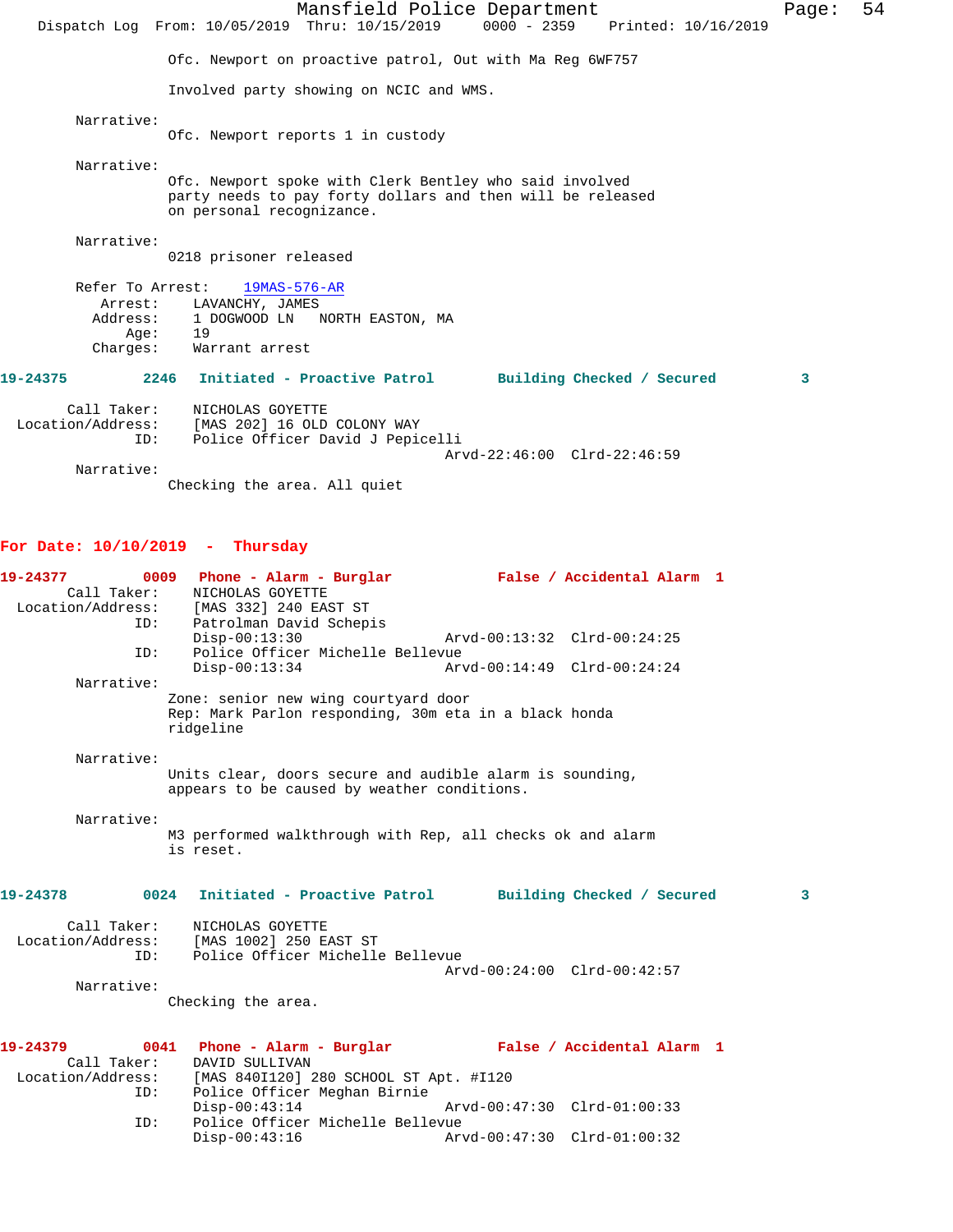Mansfield Police Department Fage: 55 Dispatch Log From: 10/05/2019 Thru: 10/15/2019 0000 - 2359 Printed: 10/16/2019 Narrative: media motion detector. Narrative: M3 reporting a loud outside audible alarm Narrative: Ofc. Birnie reports an open door. Ofc. Bellevue reports an open door for Wines and More. WAlkthrough being conducted. Narrative: Clear, walkthrough performed, door was resecured. **19-24382 0054 Phone - Alarm - Burglar False / Accidental Alarm 1**  Call Taker: DAVID SULLIVAN Location/Address: [MAS 10A] 305 FORBES BLVD ID: Police Officer Meghan Birnie Disp-01:01:56 Arvd-01:04:33 Clrd-01:12:49 ID: Police Officer Michelle Bellevue Disp-01:01:58 Arvd-01:04:32 Clrd-01:12:48 Narrative: North Side 24 hour door #2. Narrative: Clear, all checks secure. **19-24385 0121 Initiated - Motor Vehicle Stop Spoken To 3**  Call Taker: NICHOLAS GOYETTE Vicinity of: [MAS 281A] 1 CROCKER ST ID: Police Officer Michelle Bellevue Arvd-01:21:00 Clrd-01:23:04 Vehicle: BLU 2006 TOYT CAMRY Reg: PC MA 151CYS VIN: 4T1BE32K96U700851 Narrative: Out with a mv stop. Party checks ok **19-24387 0133 Initiated - Proactive Patrol Building Checked / Secured 3** Call Taker: NICHOLAS GOYETTE Location/Address: [MAS 2] 60 FORBES BLVD ID: Police Officer Meghan Birnie Arvd-01:33:00 Clrd-01:36:53 Narrative: Checking the area. **19-24388 0137 Initiated - Proactive Patrol Building Checked / Secured 3** Call Taker: NICHOLAS GOYETTE Location/Address: [MAS 322] 31 HAMPSHIRE ST ID: Police Officer Meghan Birnie Arvd-01:37:00 Clrd-01:43:52 Narrative: Checking the area. **19-24391 0205 Initiated - Proactive Patrol Building Checked / Secured 3** Call Taker: NICHOLAS GOYETTE Location/Address: [MAS 1016] 4 ERICK RD ID: Police Officer Michelle Bellevue Arvd-02:05:00 Clrd-02:17:49 Narrative: Checking the area. **19-24394 0212 Initiated - Proactive Patrol Building Checked / Secured 3** Call Taker: NICHOLAS GOYETTE Location/Address: [MAS 840] 280 SCHOOL ST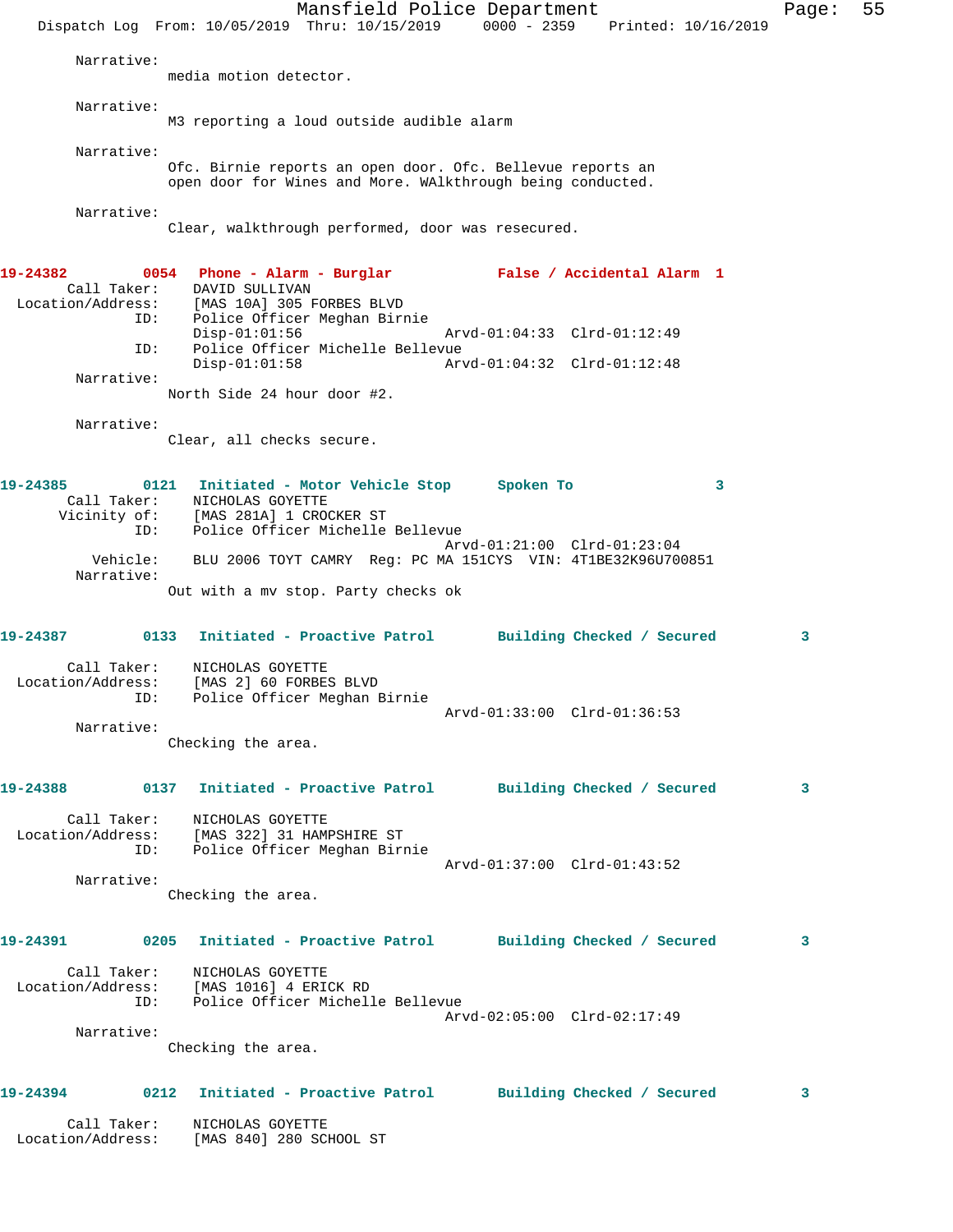|          |             | Dispatch Log From: 10/05/2019 Thru: 10/15/2019 0000 - 2359 Printed: 10/16/2019                                                                                        | Mansfield Police Department |                             |  |                   | Page: | 56 |
|----------|-------------|-----------------------------------------------------------------------------------------------------------------------------------------------------------------------|-----------------------------|-----------------------------|--|-------------------|-------|----|
|          | ID:         | Police Officer Meghan Birnie                                                                                                                                          |                             |                             |  |                   |       |    |
|          | Narrative:  |                                                                                                                                                                       |                             | Arvd-02:12:00 Clrd-02:24:02 |  |                   |       |    |
|          |             | Checking the area.                                                                                                                                                    |                             |                             |  |                   |       |    |
|          |             | 19-24396      0220  Initiated - Proactive Patrol     Building Checked / Secured                                                                                       |                             |                             |  |                   | 3     |    |
|          | Call Taker: | NICHOLAS GOYETTE<br>Location/Address: [MAS 992] 660 EAST ST<br>ID: Police Officer Michelle Bellevue                                                                   |                             |                             |  |                   |       |    |
|          | Narrative:  | Vehicle: BLU 2008 CHRY SEBRIN Reg: PC MA 9JW183 VIN: 1C3LC65M98N630265                                                                                                |                             | Arvd-02:20:00 Clrd-02:23:49 |  |                   |       |    |
|          |             | Checking the area.                                                                                                                                                    |                             |                             |  |                   |       |    |
|          |             | 19-24399      0244 Initiated - Proactive Patrol     Building Checked / Secured                                                                                        |                             |                             |  |                   | 3     |    |
|          | Call Taker: | NICHOLAS GOYETTE<br>Location/Address: [MAS 907E] 390 WEST ST<br>ID: Police Officer Meghan Birnie                                                                      |                             |                             |  |                   |       |    |
|          |             |                                                                                                                                                                       |                             | Arvd-02:44:00 Clrd-02:51:31 |  |                   |       |    |
|          | Narrative:  | Checking the area.                                                                                                                                                    |                             |                             |  |                   |       |    |
| 3        |             |                                                                                                                                                                       |                             |                             |  | Services Rendered |       |    |
|          |             | Call Taker: NICHOLAS GOYETTE<br>Location/Address: [MAS] HOPE ST                                                                                                       |                             |                             |  |                   |       |    |
|          | ID:         | Patrolman David Schepis                                                                                                                                               |                             | Arvd-06:14:00 Clrd-07:16:02 |  |                   |       |    |
|          | Narrative:  | Traffic enforcement in the area.                                                                                                                                      |                             |                             |  |                   |       |    |
|          |             | 19-24410 0637 Initiated - Building Check Building Checked / Secured                                                                                                   |                             |                             |  |                   | 3     |    |
|          | ID:         | Call Taker: Kieran M Ruth<br>Location/Address: [MAS] 18 WOODLAND WAY<br>Police Officer Michelle Bellevue                                                              |                             |                             |  |                   |       |    |
|          |             |                                                                                                                                                                       |                             |                             |  |                   |       |    |
|          | Narrative:  | Checking the area                                                                                                                                                     |                             |                             |  |                   |       |    |
| 19-24415 |             | 0713 Phone - Alarm - Burglar Malse / Accidental Alarm 1<br>Call Taker: PATRICK FEENEY                                                                                 |                             |                             |  |                   |       |    |
|          |             | Location/Address: [MAS 840I140C] 280 SCHOOL ST Apt. #I140<br>ID: Police Officer Meghan Birnie<br>Police Officer Meghan Birnie                                         |                             |                             |  |                   |       |    |
|          | ID:         | $Disp-07:15:38$<br>Patrolman David Schepis                                                                                                                            |                             | Arvd-07:19:46 Clrd-07:25:24 |  |                   |       |    |
|          | Narrative:  | $Disp-07:16:47$                                                                                                                                                       |                             | Arvd-07:19:43 Clrd-07:25:28 |  |                   |       |    |
|          |             | Out for an alarm                                                                                                                                                      |                             |                             |  |                   |       |    |
|          | Narrative:  | Building checks hand tight, card to be issued                                                                                                                         |                             |                             |  |                   |       |    |
| 19-24416 |             | 0716 Initiated - Community Policing Services Rendered<br>Call Taker: Kieran M Ruth<br>Location/Address: [MAS 333] 245 EAST ST<br>ID: Police Officer Michelle Bellevue |                             |                             |  | 3                 |       |    |
|          | Narrative:  |                                                                                                                                                                       |                             | Arvd-07:16:00 Clrd-07:31:53 |  |                   |       |    |
|          |             | Out for Champs                                                                                                                                                        |                             |                             |  |                   |       |    |
| 19-24418 |             | 0758 911 - Disturbance / Gathering Services Rendered<br>Call Taker: PATRICK FEENEY                                                                                    |                             |                             |  | 1                 |       |    |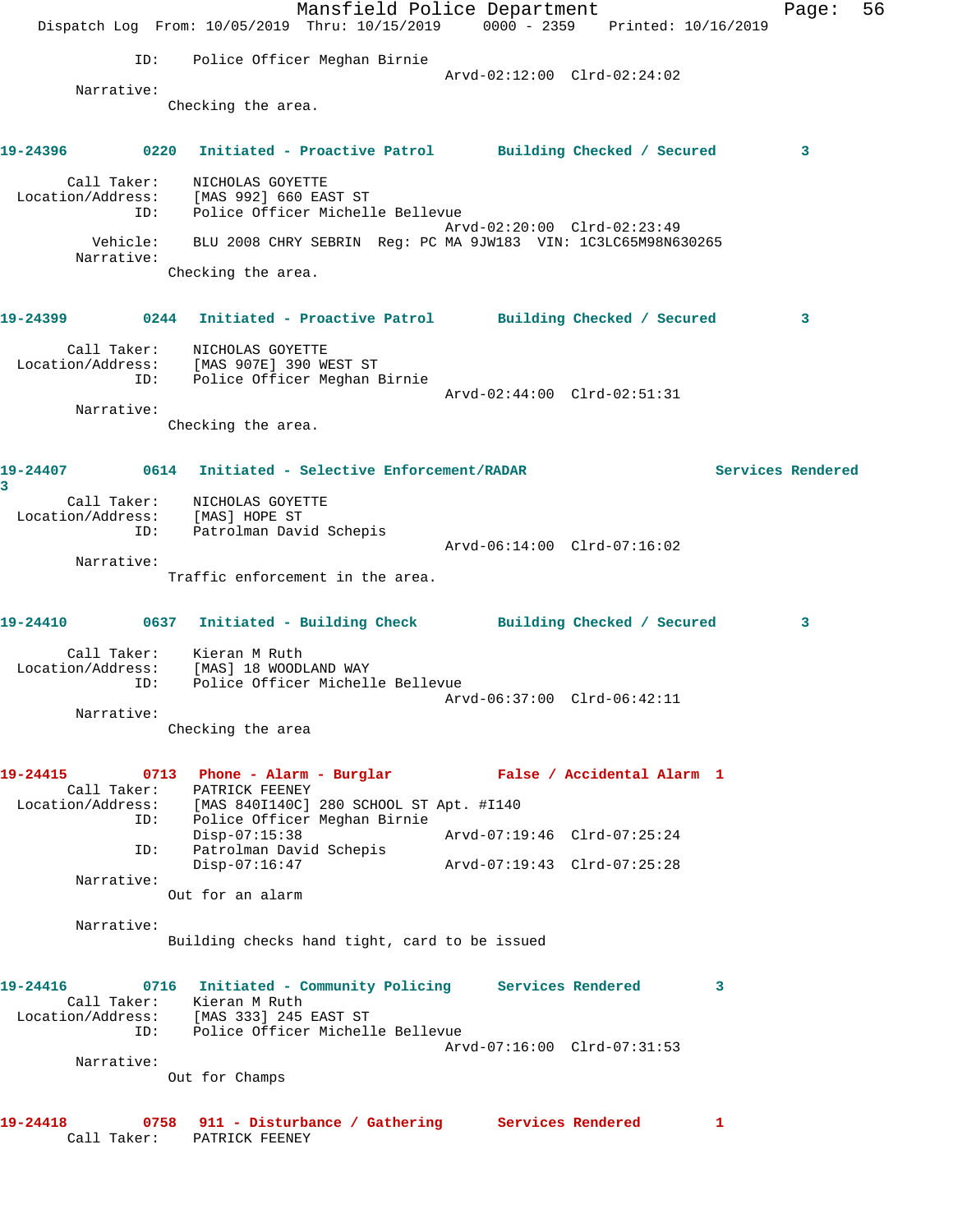|                               |                        | Dispatch Log From: 10/05/2019 Thru: 10/15/2019                                                                                                                            | Mansfield Police Department |                             |  | 0000 - 2359 Printed: 10/16/2019 | Page: | 57 |
|-------------------------------|------------------------|---------------------------------------------------------------------------------------------------------------------------------------------------------------------------|-----------------------------|-----------------------------|--|---------------------------------|-------|----|
| Location/Address:             | ID:                    | [MAS H1125] 98 SOUTH ST<br>Police Officer John R Armstrong                                                                                                                |                             |                             |  |                                 |       |    |
|                               | ID:                    | $Disp-08:01:20$<br>Police Officer Gregg S Kennedy                                                                                                                         |                             | Arvd-08:10:15 Clrd-08:20:20 |  |                                 |       |    |
|                               | ID:                    | $Disp-08:01:26$<br>Detective Derek M McCune                                                                                                                               |                             | Arvd-08:10:29 Clrd-08:20:20 |  |                                 |       |    |
|                               | Narrative:             | $Disp-08:04:28$                                                                                                                                                           |                             | Arvd-08:11:40 Clrd-08:20:20 |  |                                 |       |    |
|                               |                        |                                                                                                                                                                           |                             |                             |  |                                 |       |    |
|                               | Narrative:             | Ofc. Armstrong reports the child is now going to school with<br>his mother.                                                                                               |                             |                             |  |                                 |       |    |
| 19-24425                      |                        | 0859 Initiated - Building Check Building Checked / Secured                                                                                                                |                             |                             |  |                                 | 3     |    |
| Location/Address:             | Call Taker:<br>ID:     | Kieran M Ruth<br>[MAS] IAN KEATS DR<br>Police Officer Matthew A Souza                                                                                                     |                             |                             |  |                                 |       |    |
|                               |                        |                                                                                                                                                                           |                             | Arvd-08:59:00 Clrd-09:02:41 |  |                                 |       |    |
|                               | Narrative:             | Checking the residence                                                                                                                                                    |                             |                             |  |                                 |       |    |
| 19-24426                      |                        | 0904 Initiated - Building Check Building Checked / Secured                                                                                                                |                             |                             |  |                                 | 3     |    |
| Location/Address:             | Call Taker:<br>ID:     | Kieran M Ruth<br>[MAS] WARE ST<br>Police Officer Matthew A Souza                                                                                                          |                             |                             |  |                                 |       |    |
|                               | Narrative:             |                                                                                                                                                                           |                             | Arvd-09:04:00 Clrd-09:07:11 |  |                                 |       |    |
|                               |                        | Checking the residence                                                                                                                                                    |                             |                             |  |                                 |       |    |
| 19-24427                      |                        | 0913 Initiated - Building Check Building Checked / Secured                                                                                                                |                             |                             |  |                                 | 3     |    |
| Location/Address:             | Call Taker:<br>ID:     | Kieran M Ruth<br>[MAS] WOODLAND WAY<br>Police Officer Matthew A Souza                                                                                                     |                             |                             |  |                                 |       |    |
|                               | Narrative:             |                                                                                                                                                                           |                             | Arvd-09:13:00 Clrd-09:15:35 |  |                                 |       |    |
|                               |                        | Checking the residence                                                                                                                                                    |                             |                             |  |                                 |       |    |
| 19-24429<br>Location/Address: | Call Taker:<br>ID:     | 0920 Walk-In - Motor Veh Acc - Hit & Run Incident Report<br>Support Staff Matthew Todesco<br>[MAS 904D] 575 WEST ST<br>Police Officer John R Armstrong<br>$Disp-09:22:15$ |                             | Arvd-09:31:20 Clrd-09:50:17 |  | 1                               |       |    |
|                               | Vehicle:<br>Narrative: | GRN 2006 CHRY PTCRUI Req: PC MA 625TM7 VIN: 3A8FY68896T305744                                                                                                             |                             |                             |  |                                 |       |    |
|                               |                        | RP reports her car was struck in the parking lot at work<br>yesterday, Ofc Armstrong into speak with the RP.                                                              |                             |                             |  |                                 |       |    |
|                               | Refer To Incident:     | 19MAS-922-OF                                                                                                                                                              |                             |                             |  |                                 |       |    |
| 19-24430                      |                        | 0941 Initiated - Building Check Building Checked / Secured                                                                                                                |                             |                             |  |                                 | 3     |    |
|                               | Call Taker:<br>ID:     | Kieran M Ruth<br>Location/Address: [MAS 281A] 1 CROCKER ST<br>Police Officer Gregg S Kennedy                                                                              |                             |                             |  |                                 |       |    |
|                               | Narrative:             |                                                                                                                                                                           |                             | Arvd-09:41:00 Clrd-09:46:02 |  |                                 |       |    |
|                               |                        | CHecking the area                                                                                                                                                         |                             |                             |  |                                 |       |    |
| 19-24432                      |                        | 0946 Initiated - Proactive Patrol                                                                                                                                         |                             | Building Checked / Secured  |  |                                 | 3     |    |
| Location/Address:             | Call Taker:            | Kieran M Ruth<br>[MAS 847] RIVER ST                                                                                                                                       |                             |                             |  |                                 |       |    |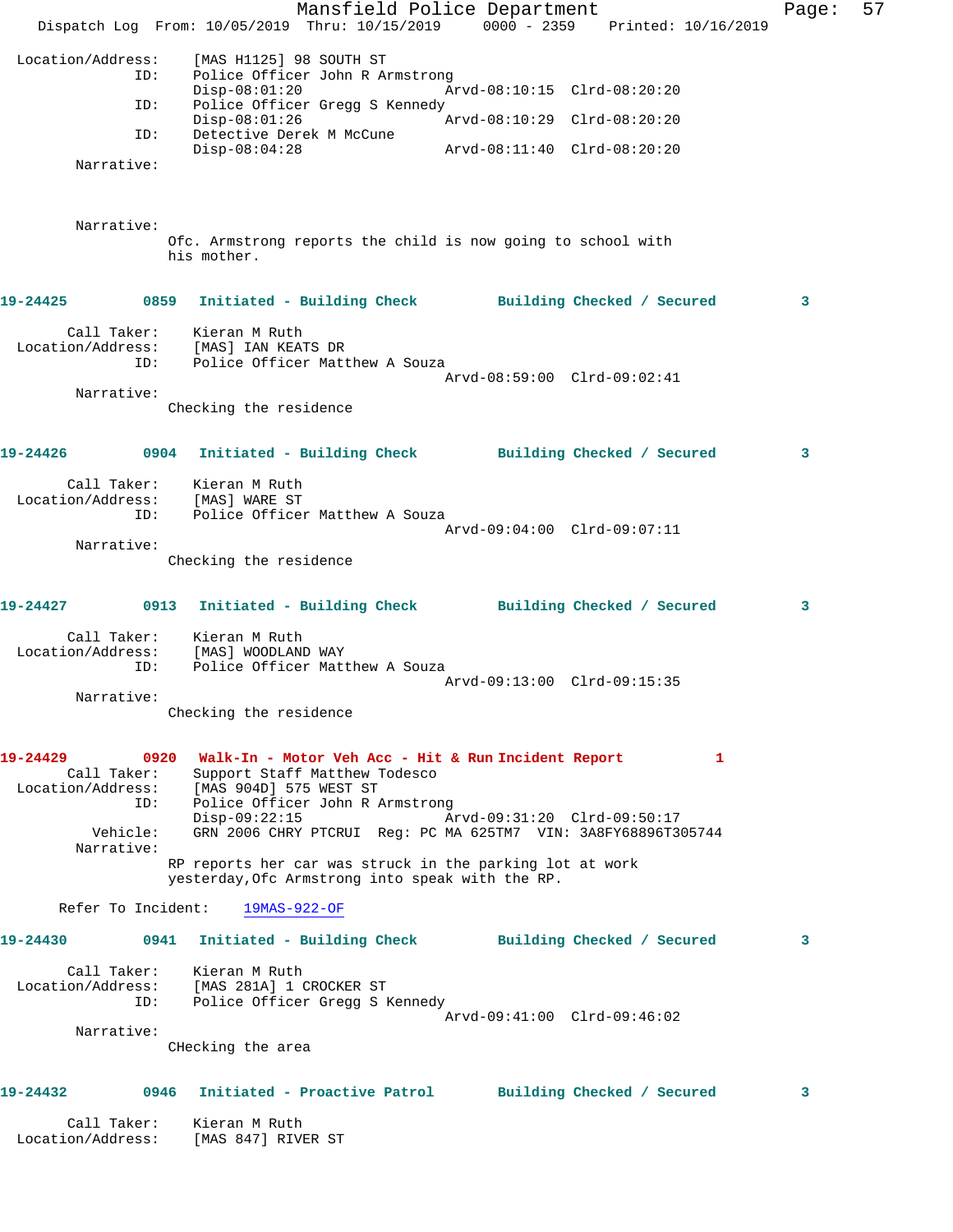Mansfield Police Department Fage: 58 Dispatch Log From: 10/05/2019 Thru: 10/15/2019 0000 - 2359 Printed: 10/16/2019 ID: Police Officer Gregg S Kennedy Arvd-09:46:00 Clrd-09:55:17 Narrative: Checking the area. **19-24433 0951 Initiated - Selective Enforcement/RADAR Citation / Warning Issued 3**  Call Taker: Kieran M Ruth Location/Address: [MAS 1002] 250 EAST ST ID: Police Officer Matthew A Souza Arvd-09:51:00 Clrd-10:24:42 Vehicle: WHI/BRO 2015 BMW 328 Reg: PC MA 1LPF45 VIN: WBA3B5G51FNS20598 Narrative: Traffic enforcement in the area. Narrative: Out with MA/1LPF45, cited for speed **19-24435 1013 Initiated - Proactive Patrol Building Checked / Secured 3** Call Taker: Kieran M Ruth Location/Address: [MAS 840] 280 SCHOOL ST ID: Police Officer John R Armstrong Arvd-10:13:00 Clrd-10:21:07 Narrative: Checking the area. **19-24445 1126 Phone - Assist Fire Department Referred to Other Agency 3**  Call Taker: MEGHAN MILLS Location/Address: [MAS] 219 NORTH MAIN ST ID: Police Officer Gregg S Kennedy<br>Disp-11:26:56 A Disp-11:26:56 Arvd-11:30:30 Clrd-11:42:31 Narrative: Assist MFD with the alarm **19-24446 1132 Initiated - Serve Warrant Arrest(s) Made 3**  Call Taker: MEGHAN MILLS Location: [OTH] FALL RIVER ID: Detective Anthony R Lattanzio Arvd-11:32:00 Clrd-12:21:17 ID: Detective Gregory S Martell Disp-11:33:35 Arvd-11:35:29 Clrd-12:21:17 Narrative: Serving arrest warrant in Fall River Narrative: Regarding arrest 19Mas-561-AR Narrative: Transporting back to Mansfield Narrative: See 19MAS-561-AR Refer To Summons: 19MAS-561-AR Summons: PARKS, DENNIS Address: 239 SUNSET HL FALL RIVER, MA Age: 56 Charges: LARCENY BY CHECK OVER \$1200 c266 §37 & §30(1) **19-24451 1225 Phone - 911 Hang-ups & Verifications Confirmed misdial/Accdntl Call 2**  Call Taker: Kieran M Ruth Location/Address: [MAS 156] 27 ANGELL ST ID: Police Officer Matthew A Souza<br>Disp-12:26:53 Disp-12:26:53 Arvd-12:32:07 Clrd-12:34:23 Narrative: Out to confirm an accidental 911 call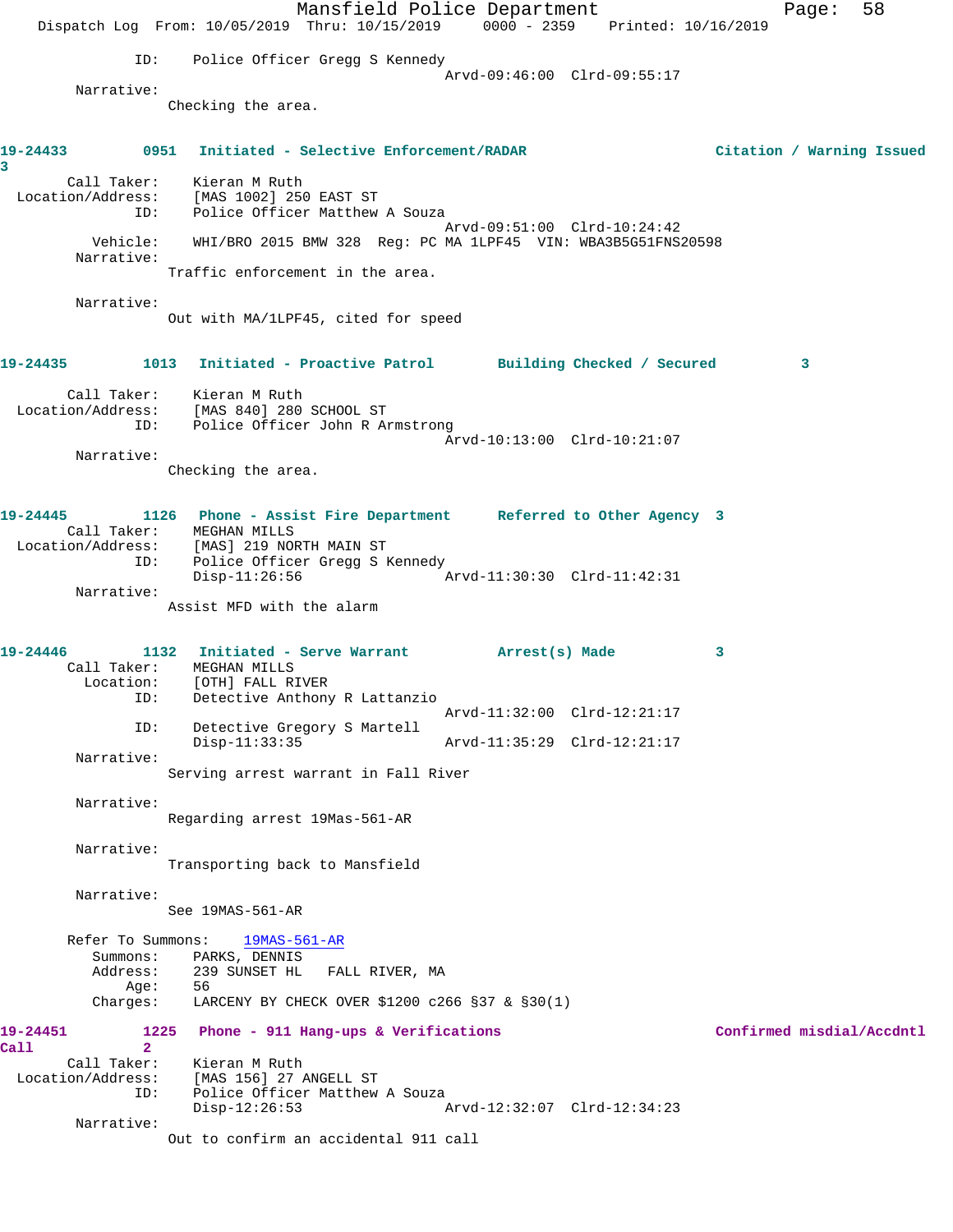Narrative:

Confirmed accidental

| 19-24452<br>1243<br>Call Taker:<br>Location/Address:<br>ID:       | Initiated - School Officer Activity Services Rendered<br>APRIL LEHANE<br>[MAS 332] 240 EAST ST<br>Police Officer Gregg S Kennedy                                                                                                                                                                                                                        | 3                         |
|-------------------------------------------------------------------|---------------------------------------------------------------------------------------------------------------------------------------------------------------------------------------------------------------------------------------------------------------------------------------------------------------------------------------------------------|---------------------------|
| ID:<br>ID:                                                        | Arvd-12:43:00 Clrd-12:54:37<br>Detective Derek M McCune<br>$Disp-12:44:15$<br>Arvd-12:44:18 Clrd-13:05:37<br>Police Officer Matthew A Souza<br>Arvd-12:46:28 Clrd-12:54:57<br>$Disp-12:46:21$                                                                                                                                                           |                           |
| Narrative:                                                        | Ofc Kennedy and SRO McCune looking for a 6th grade student<br>who walked out of school                                                                                                                                                                                                                                                                  |                           |
| Narrative:                                                        | The child has been found. MS2 transporting 1 juvenile to<br>school SM:25801<br>EM:25802 @1305                                                                                                                                                                                                                                                           |                           |
| 19-24453<br>Location/Address:<br>ID:<br>Narrative:                | $1246$ 911 - Vandalism<br>Incident Report<br>Call Taker: PATRICK FEENEY<br>[MAS H575] 50 UNION ST<br>Police Officer Gregg S Kennedy<br>$Disp-12:55:23$<br>Arvd-13:00:33 Clrd-13:28:02<br>911 caller report that his m/v was vandalized overnight<br>thinks it occurred approx 0500-0600 hrs, extensive damage.                                          | 3                         |
| Narrative:                                                        | Ofc. Kennedy reports extensive damage to the vehicle, report<br>taken                                                                                                                                                                                                                                                                                   |                           |
| Refer To Incident:<br>19-24456                                    | $19MAS-924-OF$<br>1311 Phone - 911 Hang-ups & Verifications                                                                                                                                                                                                                                                                                             | Confirmed misdial/Accdntl |
| $\overline{2}$<br>Call<br>Call Taker:<br>Location/Address:<br>ID: | Kieran M Ruth<br>[MAS 946M204] 631 EAST ST Apt. #M204<br>Police Officer Matthew A Souza<br>$Disp-13:12:51$<br>Arvd-13:17:57 Clrd-13:19:36                                                                                                                                                                                                               |                           |
| 19-24457<br>Call Taker:<br>Location/Address:<br>ID:<br>ID:<br>ID: | 1316 Phone - Well Being Check<br>Incident Report<br>PATRICK FEENEY<br>[MAS H5419] 337 FRANKLIN ST<br>Police Officer John R Armstrong<br>Disp-13:18:37<br>Arvd-13:24:27 Clrd-13:44:06<br>Sergeant Brian P Thibault<br>$Disp-13:18:46$<br>Arvd-13:22:02 Clrd-13:44:06<br>Police Officer Matthew A Souza<br>$Disp-13:19:42$<br>Arvd-13:21:56 Clrd-13:44:06 | 3                         |
| Narrative:                                                        | Out for the report of a male party on the roof of the<br>residence                                                                                                                                                                                                                                                                                      |                           |
| Narrative:                                                        | The party is no longer on the roof and speaking with offices<br>and fire personnel                                                                                                                                                                                                                                                                      |                           |
| Narrative:                                                        |                                                                                                                                                                                                                                                                                                                                                         |                           |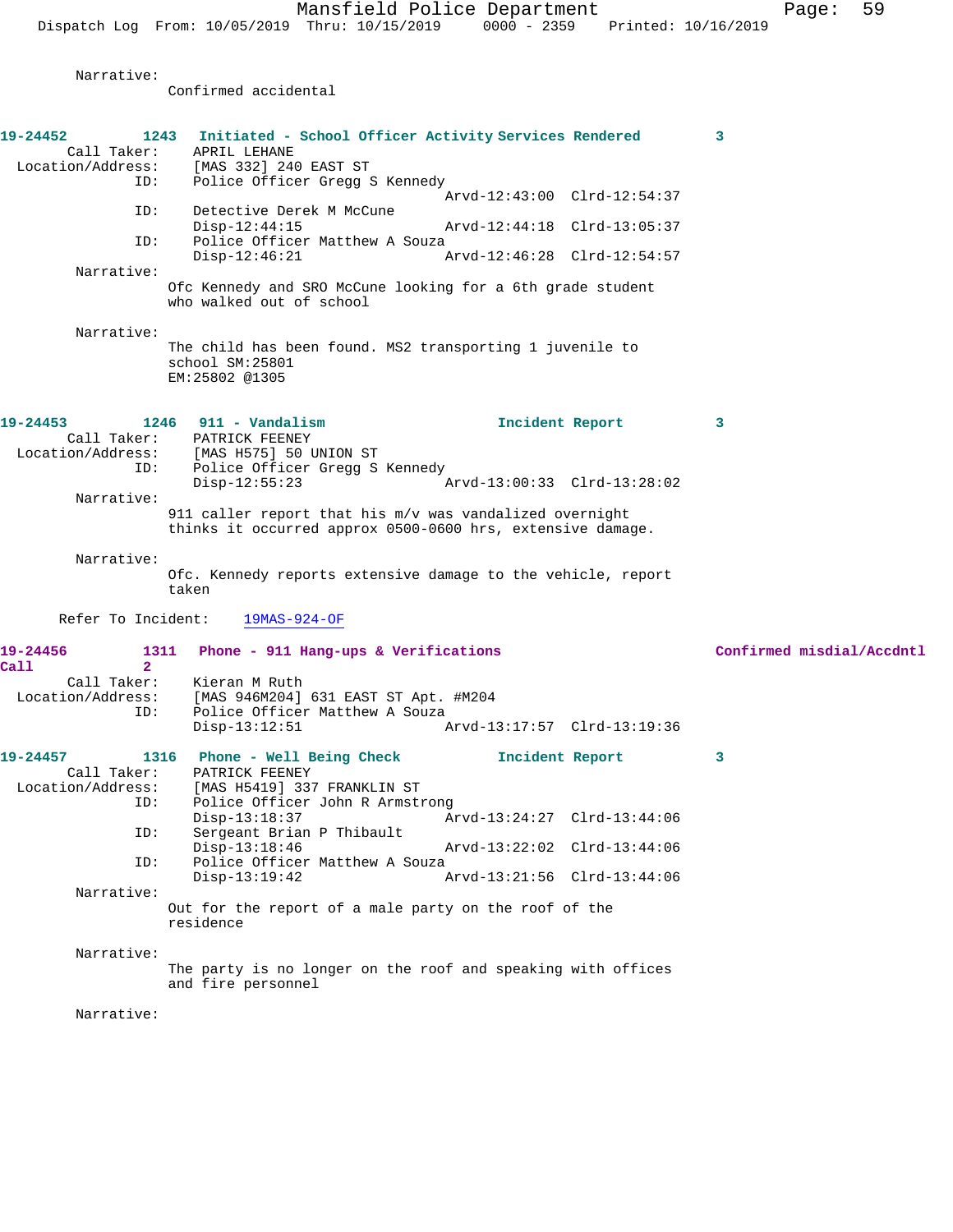Mansfield Police Department Fage: 60 Dispatch Log From: 10/05/2019 Thru: 10/15/2019 0000 - 2359 Printed: 10/16/2019 Refer To Incident: 19MAS-925-OF **19-24464 1350 Initiated - Motor Vehicle Stop Citation / Warning Issued 3**  Call Taker: PATRICK FEENEY Location/Address: [MAS] 234 CENTRAL ST @ 200 CHAUNCY ST ID: Police Officer John R Armstrong Arvd-13:50:00 Clrd-14:03:31 Vehicle: GRY 2017 LEXS UT RX350 Reg: PC MA 7ED139 VIN: 2T2BZMCA2HC118266 Narrative: MV stop Narrative: Cited for an unregistered vehicle Narrative: Renewed online **19-24470 1432 Phone - Road Hazards Services Rendered 3**  Call Taker: Kieran M Ruth Location/Address: [MAS] 280 WARE ST @ 15 DEEP RUN RD ID: Police Officer Gregg S Kennedy<br>Disp-14:36:45  $\bar{P}_{AYd-14:37:01}$  Clrd-14:51:58 Narrative: Out for a low hanging wire Narrative: The wire is not a road hazard, it is wrapped around pole 31 **19-24481 1525 Phone - Road Hazards Services Rendered 3**  Call Taker: Kieran M Ruth Location/Address: [MAS] 86 EASTMAN ST @ 789 EAST ST ID: Police Officer Gregg S Kennedy<br>Disp-15:28:16  $\sigma$ Arvd-15:30:28 Clrd-15:31:45 Narrative: Tree down across the guard rail Narrative: Branch removed **19-24483 1536 911 - Disabled Motor Vehicle Services Rendered 3**  Call Taker: PATRICK FEENEY Location/Address: [MAS] 400 RTE 140 SB @ 272 CHAUNCY ST ID: Police Officer Gregg S Kennedy Disp-15:37:25 Clrd-15:44:42 ID: Police Officer John R Armstrong Disp-15:37:35 Arvd-15:39:00 Clrd-16:11:16 Vehicle: WHI 2013 WABA DVL Reg: TRL TN U972993 VIN: 1JJV532D4DL713195 Narrative: 911 caller reports that there is a broken down TT unit in the left turn lane. Narrative: The operator has a transmission issue and has called a technician Narrative: Company should have tech in 10 minutes. He beleives he just needs gas Narrative: The vehicle is underway **19-24489 1714 Initiated - Motor Vehicle Stop Citation / Warning Issued 3**  Call Taker: Kieran M Ruth Location/Address: [MAS] 28 SCHOOL ST @ 67 CORAL ST ID: Police Officer Patrick J Pennie Arvd-17:14:00 Clrd-17:20:16 Vehicle: BLU 1995 FORD RANGER Reg: PC MA 470HPK VIN: 1FTCR10A1STA23368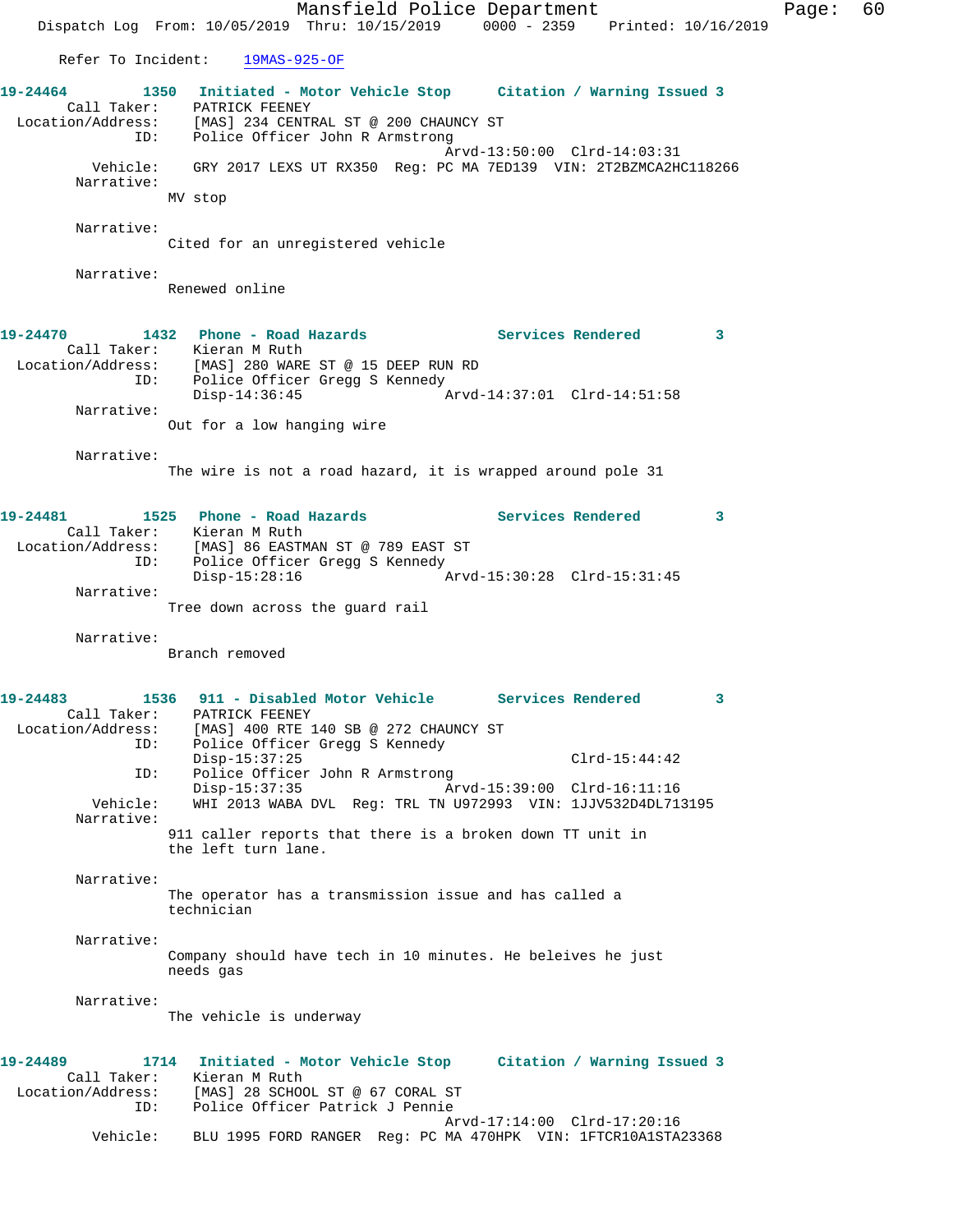|                                                                                                         | Dispatch Log From: 10/05/2019 Thru: 10/15/2019 0000 - 2359 Printed: 10/16/2019                                                                                                                                                                                                                                   | Mansfield Police Department |                                                            | Page:                     | 61 |
|---------------------------------------------------------------------------------------------------------|------------------------------------------------------------------------------------------------------------------------------------------------------------------------------------------------------------------------------------------------------------------------------------------------------------------|-----------------------------|------------------------------------------------------------|---------------------------|----|
| Narrative:                                                                                              | MV stop                                                                                                                                                                                                                                                                                                          |                             |                                                            |                           |    |
| Narrative:                                                                                              | Cited for a red light violation                                                                                                                                                                                                                                                                                  |                             |                                                            |                           |    |
| 19-24495<br>3                                                                                           | 1752 Initiated - Selective Enforcement/RADAR                                                                                                                                                                                                                                                                     |                             |                                                            | Citation / Warning Issued |    |
| ID:                                                                                                     | Call Taker: Kieran M Ruth<br>Vicinity of: [MAS] 700 WEST ST<br>Police Officer Nicole P Newport                                                                                                                                                                                                                   |                             |                                                            |                           |    |
| Vehicle:<br>Narrative:                                                                                  | GRY 2002 MAZD PROTEG Reg: PC MA 9YR716 VIN: JM1BJ245621634210                                                                                                                                                                                                                                                    |                             | Arvd-17:52:00 Clrd-18:32:14                                |                           |    |
|                                                                                                         | Traffic enforcement in the area.                                                                                                                                                                                                                                                                                 |                             |                                                            |                           |    |
| Narrative:                                                                                              | Out with MA/9YR716                                                                                                                                                                                                                                                                                               |                             |                                                            |                           |    |
| 19-24501<br>2                                                                                           | 1821 Initiated - Traffic Enforcement / Activity                                                                                                                                                                                                                                                                  |                             |                                                            | Services Rendered         |    |
| Vicinity of:<br>ID:                                                                                     | Call Taker: PATRICK FEENEY<br>[MAS 982] 111 HOPE ST<br>Police Officer Danielle C Titus                                                                                                                                                                                                                           |                             | Arvd-18:21:00 Clrd-18:54:45                                |                           |    |
| 19-24502<br>Location/Address:<br>ID:                                                                    | 1822 Initiated - Community Policing Services Rendered<br>Call Taker: PATRICK FEENEY<br>[MAS 1002] 250 EAST ST<br>Police Officer Joshua S Ellender                                                                                                                                                                |                             | Arvd-18:22:00 Clrd-19:04:28                                | 3                         |    |
| 19-24503<br>ID:<br>ID:<br>Narrative:                                                                    | 1833 Phone - Erratic Oper MV / Road Rage Gone on Arrival<br>Call Taker: Kieran M Ruth<br>Vicinity of: [MAS] 6 PLANTINGFIELD RD @ 165 OTIS ST<br>Police Officer Nicole P Newport<br>$Disp-18:33:49$<br>Police Officer Michael N Fenore<br>Disp-18:33:53<br>Out for the report of an older model tan Mustang doing |                             | Arvd-18:38:22 Clrd-18:41:46<br>Arvd-18:35:19 Clrd-18:41:43 | 3                         |    |
| Narrative:                                                                                              | donuts on Plantingfield                                                                                                                                                                                                                                                                                          |                             |                                                            |                           |    |
|                                                                                                         | Both units reporting nothing found.                                                                                                                                                                                                                                                                              |                             |                                                            |                           |    |
| 19-24504 1847 Initiated - Building Check Services Rendered<br>Location/Address: [MAS 840] 280 SCHOOL ST | Call Taker: DAVID SULLIVAN<br>ID: Police Officer Nicole P Newport                                                                                                                                                                                                                                                |                             |                                                            | 3                         |    |
| Narrative:                                                                                              | Area Check.                                                                                                                                                                                                                                                                                                      |                             | Arvd-18:47:00 Clrd-18:48:47                                |                           |    |
| 19-24505<br>3                                                                                           | 1910 Initiated - Selective Enforcement/RADAR                                                                                                                                                                                                                                                                     |                             |                                                            | Services Rendered         |    |
|                                                                                                         | Call Taker: DAVID SULLIVAN<br>Vicinity of: [MAS] 562 MAPLE ST @ 3 JENNIFER DR<br>ID: Police Officer Joshua S Ellender                                                                                                                                                                                            |                             |                                                            |                           |    |
| Narrative:                                                                                              | In the Area.                                                                                                                                                                                                                                                                                                     |                             | Arvd-19:10:00 Clrd-19:53:39                                |                           |    |
| 19-24509<br>Location/Address: [MAS 840] 280 SCHOOL ST<br>ID: Police Officer Nicole P Newport            | 1949 Initiated - Building Check Services Rendered<br>Call Taker: DAVID SULLIVAN                                                                                                                                                                                                                                  |                             |                                                            | 3                         |    |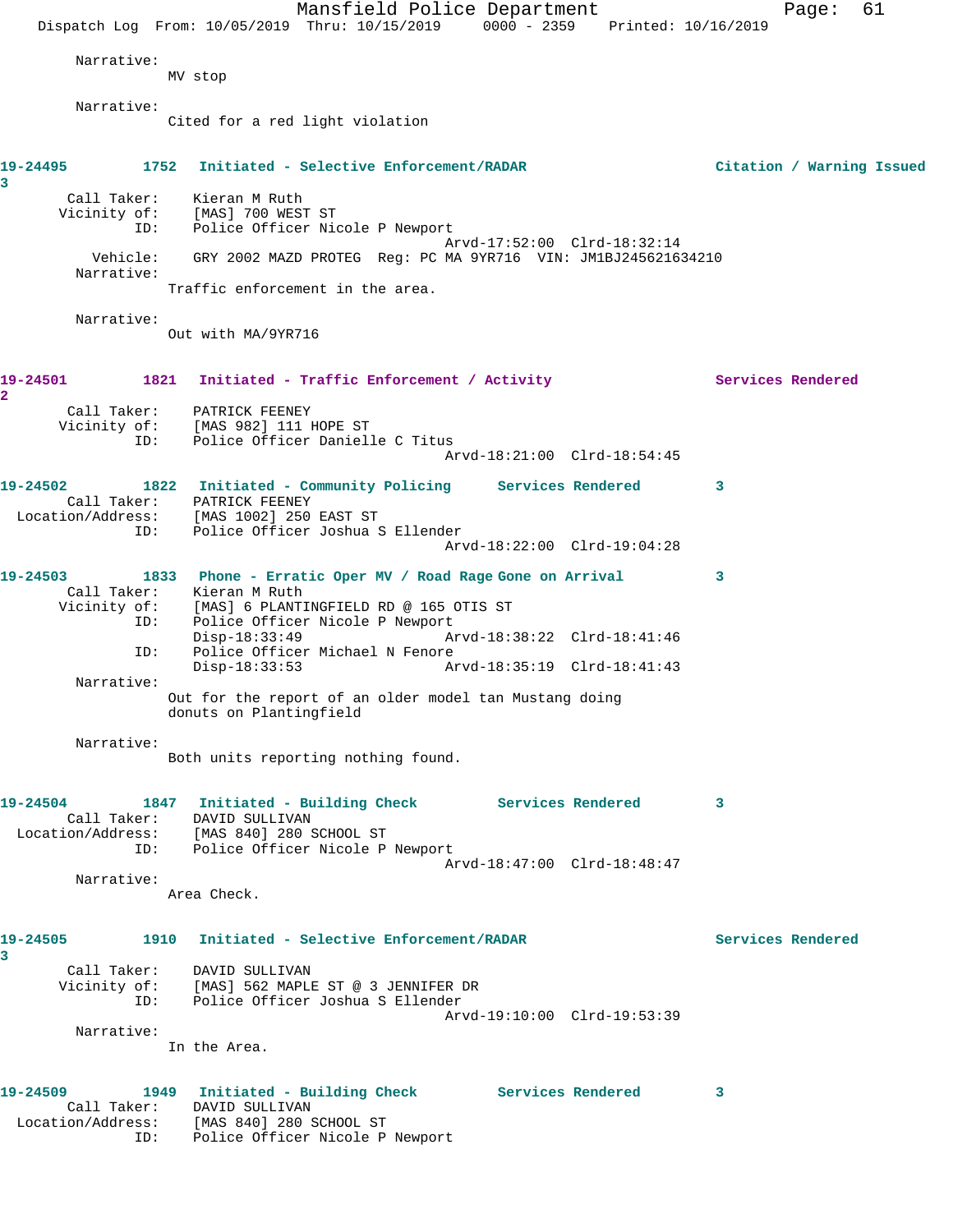**19-24515 2009 Initiated - Building Check Services Rendered 3** 

Dispatch Log From: 10/05/2019 Thru: 10/15/2019 0000 - 2359 Printed: 10/16/2019

Arvd-19:49:00 Clrd-20:07:24

Arvd-20:09:00 Clrd-20:14:13

 Narrative: Area Check

ID: Police Officer Joshua S Ellender

 Call Taker: DAVID SULLIVAN Location/Address: [MAS] WOODLAND WAY

| Narrative:                                   |                                                                                                                                                                                           |                             |                  |
|----------------------------------------------|-------------------------------------------------------------------------------------------------------------------------------------------------------------------------------------------|-----------------------------|------------------|
|                                              | House Check.                                                                                                                                                                              |                             |                  |
| 19-24518                                     | 2104 911 - Assist Fire Department Services Rendered 3<br>Call Taker: GARIN EISELE<br>Location/Address: [MAS H5604] 318 HOPE ST<br>Police Officer Danielle C Titus<br>ID:<br>Disp-21:06:47 | Arvd-21:10:30 Clrd-21:12:52 |                  |
| Narrative:                                   | Caller reporting CO detectors going off no signs or<br>symptoms. M5 responding.                                                                                                           |                             |                  |
| For Date: $10/11/2019$ - Friday              |                                                                                                                                                                                           |                             |                  |
| 19-24523                                     | 0054 Initiated - Motor Vehicle Stop Investigated - No Action Req. 3                                                                                                                       |                             |                  |
| Call Taker:<br>Location/Address:<br>ID:      | GARIN EISELE<br>[MAS 1002] 250 EAST ST<br>Police Officer Michelle Bellevue                                                                                                                | Arvd-00:54:00 Clrd-01:04:29 |                  |
| Narrative:                                   | Vehicle: BRO 1998 LEXS 4D LEXUS ES300 Reg: PAS MA 1CHE23 VIN:                                                                                                                             |                             | JT8BF28G6W501720 |
|                                              | M3 out with MV. Checked ok they are on there way.                                                                                                                                         |                             |                  |
| 19-24524                                     | 0107 Phone - Alarm - Burglar Services Rendered<br>Call Taker: DAVID SULLIVAN<br>Location/Address: [MAS 122] 99 COPELAND DR                                                                |                             | 1                |
| ID:                                          | Police Officer Meghan Birnie<br>$Disp-01:08:22$                                                                                                                                           | Arvd-01:10:23 Clrd-01:12:02 |                  |
| ID:<br>Narrative:                            | Sergeant Jeffrey G Bombard<br>$Disp-01:08:27$                                                                                                                                             | $Clrd-01:11:14$             |                  |
|                                              | Rear Entry Exit Door.                                                                                                                                                                     |                             |                  |
| Narrative:                                   | Delivery Drop Off. No Problems Found.                                                                                                                                                     |                             |                  |
| 19-24529<br>Call Taker:                      | 0137 911 - Disturbance / Gathering<br>GARIN EISELE<br>Location/Address: [MAS 4] 31 HAMPSHIRE ST                                                                                           | Investigated - No Report 1  |                  |
| ID:                                          | Sergeant Jeffrey G Bombard<br>$Disp-01:38:46$                                                                                                                                             | Arvd-01:44:58 Clrd-01:50:16 |                  |
| ID:<br>Narrative:                            | Police Officer Meghan Birnie<br>$Disp-01:39:22$                                                                                                                                           | Arvd-01:43:43 Clrd-01:50:19 |                  |
|                                              | Caller reporting that 2 males will not leave the pool.<br>requesting assistance.                                                                                                          |                             |                  |
| Narrative:                                   | left prior to arrival.                                                                                                                                                                    |                             |                  |
| 19-24531<br>Call Taker:<br>Location/Address: | 0203<br>Initiated - Building Check<br>DAVID SULLIVAN<br>[MAS 281A] 1 CROCKER ST                                                                                                           | Services Rendered           | 3                |
| ID:                                          | Police Officer Meghan Birnie                                                                                                                                                              | Arvd-02:03:00 Clrd-02:12:31 |                  |
|                                              |                                                                                                                                                                                           |                             |                  |
|                                              |                                                                                                                                                                                           |                             |                  |
|                                              |                                                                                                                                                                                           |                             |                  |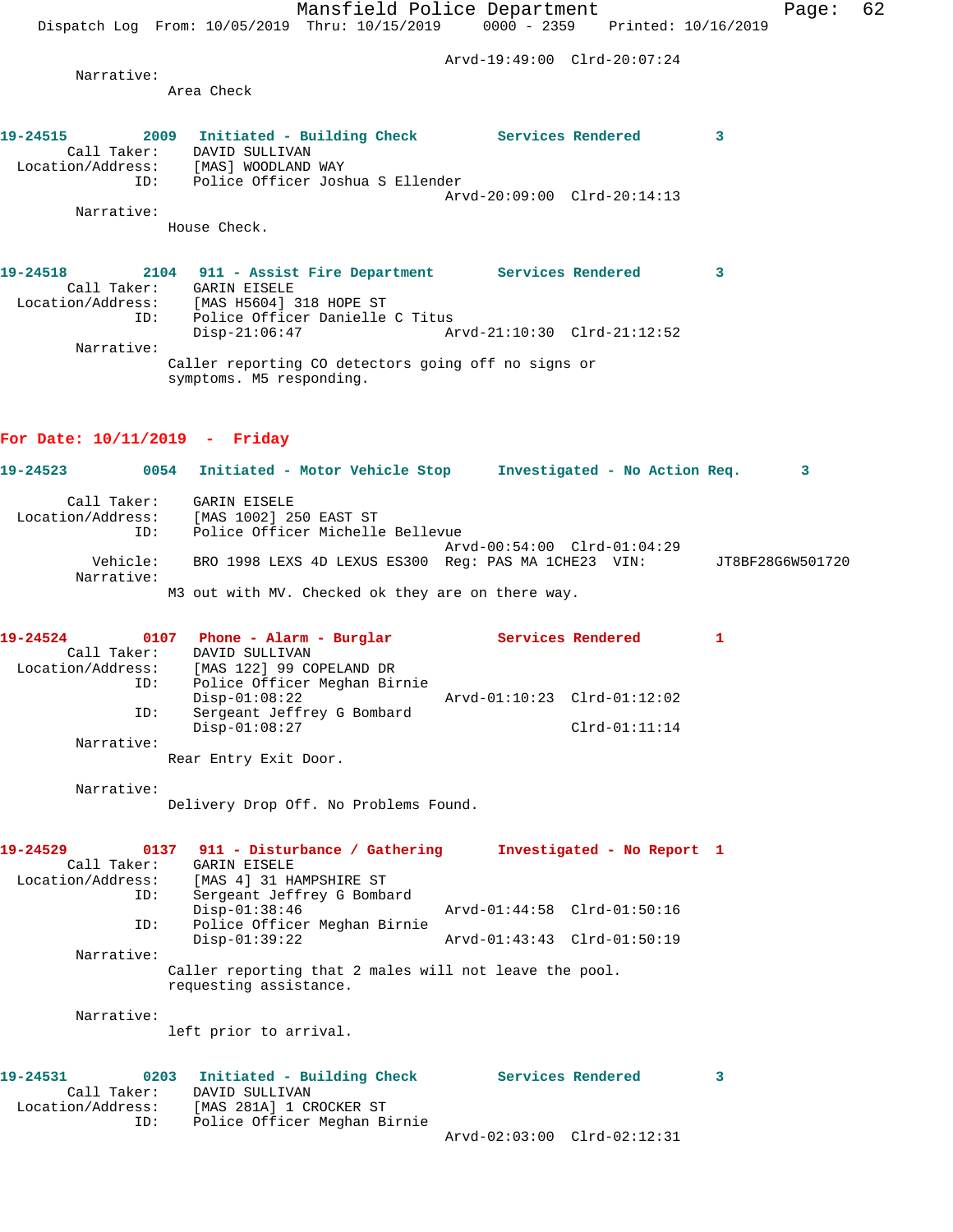Mansfield Police Department Fage: 63 Dispatch Log From: 10/05/2019 Thru: 10/15/2019 0000 - 2359 Printed: 10/16/2019 Narrative: Area Check **19-24533 0219 Initiated - Building Check Services Rendered 3**  Call Taker: DAVID SULLIVAN Location/Address: [MAS 900A] 242 CHAUNCY ST Apt. #1 ID: Police Officer Meghan Birnie Arvd-02:19:00 Clrd-02:23:16

**19-24535 0223 Initiated - Building Check Services Rendered 3**  Call Taker: DAVID SULLIVAN Location/Address: [MAS 840] 280 SCHOOL ST ID: Sergeant Robert S Pierce Arvd-02:23:00 Clrd-02:34:33 **19-24536 0228 Initiated - Building Check Services Rendered 3**  Call Taker: DAVID SULLIVAN

 Vicinity of: [MAS] BONNEY LN ID: Police Officer Michelle Bellevue Arvd-02:28:00 Clrd-02:46:26 Narrative:

Building CHeck

| 19-24538          |             | 0237 Initiated - Building Check |                             | Services Rendered | 3 |
|-------------------|-------------|---------------------------------|-----------------------------|-------------------|---|
|                   | Call Taker: | DAVID SULLIVAN                  |                             |                   |   |
| Location/Address: |             | [MAS 2] 60 FORBES BLVD          |                             |                   |   |
|                   | ID:         | Sergeant Robert S Pierce        |                             |                   |   |
|                   |             |                                 | Arvd-02:37:00 Clrd-02:49:03 |                   |   |

 Narrative: Bldg Check

| 19-24539     |     | 0239 Initiated - Building Check |                             | Services Rendered |  |
|--------------|-----|---------------------------------|-----------------------------|-------------------|--|
| Call Taker:  |     | DAVID SULLIVAN                  |                             |                   |  |
| Vicinity of: |     | [MAS] COPELAND DR               |                             |                   |  |
|              | ID: | Police Officer Meghan Birnie    |                             |                   |  |
|              |     |                                 | Arvd-02:39:00 Clrd-02:47:27 |                   |  |

Narrative:

Area Check

## **19-24542 0247 Initiated - Building Check Services Rendered 3**  Call Taker: DAVID SULLIVAN Vicinity of: [MAS 992] 660 EAST ST ID: Police Officer Michelle Bellevue Arvd-02:47:00 Clrd-02:48:51

**19-24543 0249 Initiated - Building Check Services Rendered 3**  Call Taker: DAVID SULLIVAN Location/Address: [MAS 4] 31 HAMPSHIRE ST ID: Sergeant Robert S Pierce Arvd-02:49:00 Clrd-03:00:48

> Narrative: Bldg Check

19-24544 0314 Initiated - Building Check Services Rendered 3 Call Taker: DAVID SULLIVAN Location/Address: [MAS 825C] 25 COBB ST Apt. #K ID: Police Officer Meghan Birnie Arvd-03:14:00 Clrd-03:23:49 **19-24546 0323 Initiated - Building Check Services Rendered 3**  Call Taker: DAVID SULLIVAN Location/Address: [MAS 280] 440 FORBES BLVD

 ID: Sergeant Robert S Pierce Arvd-03:23:00 Clrd-04:49:52 **19-24549 0555 911 - HAZARDOUS CONDITION - Other Services Rendered 2**  Call Taker: DAVID SULLIVAN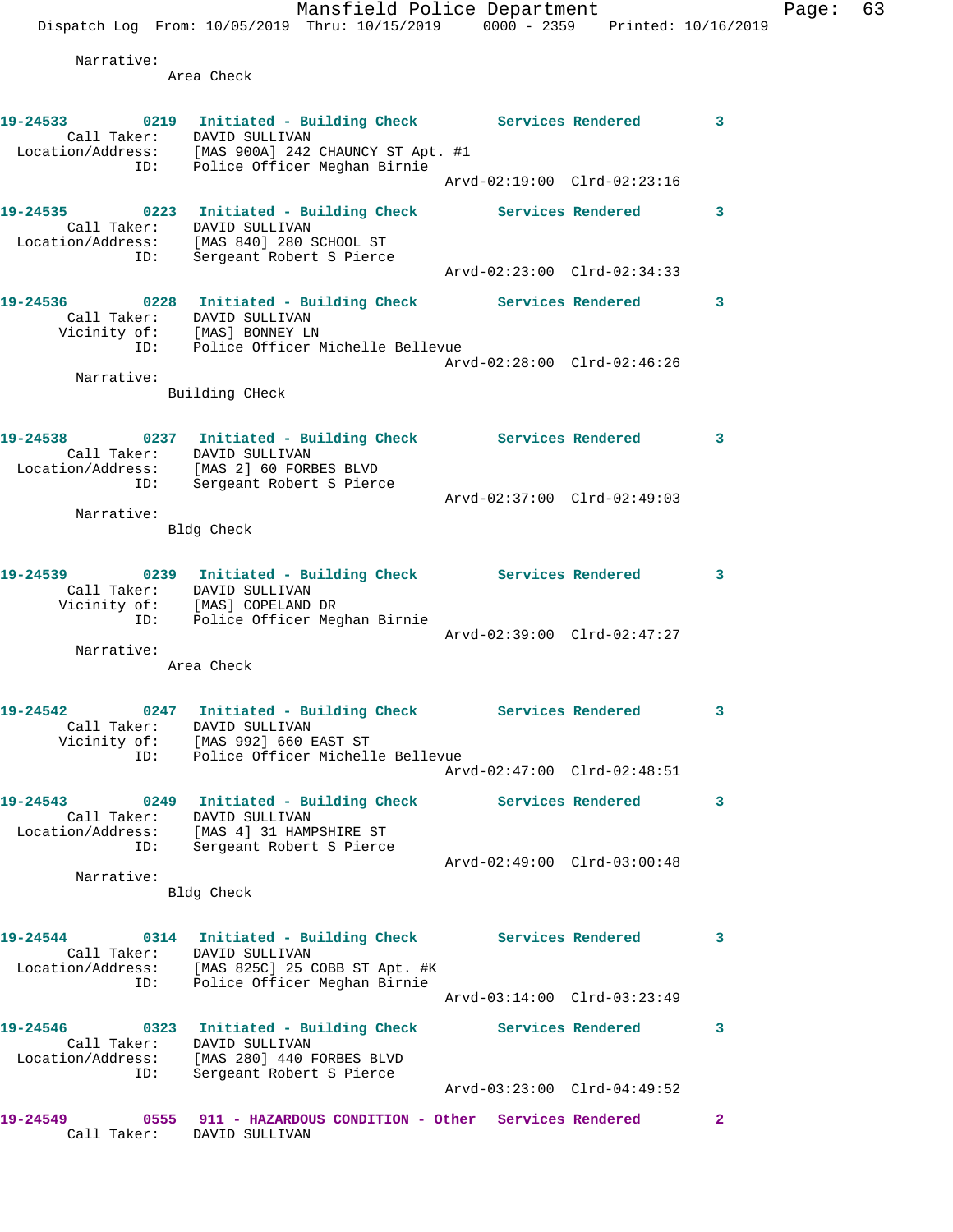Mansfield Police Department Fage: 64 Dispatch Log From: 10/05/2019 Thru: 10/15/2019 0000 - 2359 Printed: 10/16/2019 Location/Address: [MAS] SCHOOL ST ID: Patrolman David Schepis Disp-05:57:54 Arvd-06:01:11 Clrd-06:04:06 Narrative: partr of a tree down Narrative: wood moved to the side of the road. large amount of leaves in roadway. **19-24550 0604 Initiated - Selective Enforcement/RADAR Services Rendered 3**  Call Taker: DAVID SULLIVAN Vicinity of: [MAS] NORTH MAIN ST ID: Police Officer Meghan Birnie Arvd-06:04:00 Clrd-06:35:10 Narrative: In the area. **19-24562 0832 Walk-In - Child Safety Seat Program Services Rendered 3**  Call Taker: Support Staff Matthew Todesco Location/Address: [MAS 451B] 500 EAST ST ID: Police Officer Nicole M Boldrighini Disp-08:33:00 Arvd-08:33:50 Clrd-08:46:01 Vehicle: BLK 2014 CHEV MALIBU Reg: PC MA 45WS25 VIN: 1G11G5SX5EF146270 Narrative: Ofc. Boldrighini installing a child safety seat. Narrative: one seat installed **19-24565 0839 Phone - Assist Fire Department Services Rendered 3**  Call Taker: APRIL LEHANE<br>Fion/Address: [MAS 234] 65 Location/Address: [MAS 234] 65 MAPLE ST ID: Police Officer Matthew A Souza<br>Disp-08:40:46 A Disp-08:40:46 Arvd-08:44:20 Clrd-08:47:23 **19-24566 0853 Phone - Road Hazards Incident Report 3**  Call Taker: APRIL LEHANE Location/Address: [MAS] 198 PRATT ST @ 1 GRANADA CIR ID: Police Officer John R Armstrong Disp-08:53:55 Clrd-08:56:33 ID: Police Officer Matthew A Souza<br>Disp-08:54:05 Disp-08:54:05 Arvd-08:56:22 Clrd-09:19:21<br>ID: Police Officer John R Armstrong Police Officer John R Armstrong<br>Disp-09:00:53 Ar Disp-09:00:53 Arvd-09:00:56 Clrd-09:34:13 Vehicle: WHI 2004 WABA Reg: TRL IL 664692ST VIN: 1JJV532W74L882483 Vehicle: 2012 VOLV Reg: AP IL P998965 VIN: 4V4NC9EG7CN556499 Vehicle: WHI 2015 FORD TRANSI Reg: CO MA S83582 VIN: 1FTYR1ZM7FKB08181 Narrative: rp reportin ghis tt unit took wires down Narrative: MELD en route Narrative: MELD on scene Narrative: Ofc Souza reports it is the wires to Canaan Fuels Refer To Incident: 19MAS-928-OF **19-24568 0857 Initiated - Traffic Enforcement / Activity Verbal Warning 2**  Call Taker: APRIL LEHANE Location/Address: [MAS] 400 GILBERT ST ID: Police Officer Patrick J Pennie Arvd-08:57:00 Clrd-09:29:23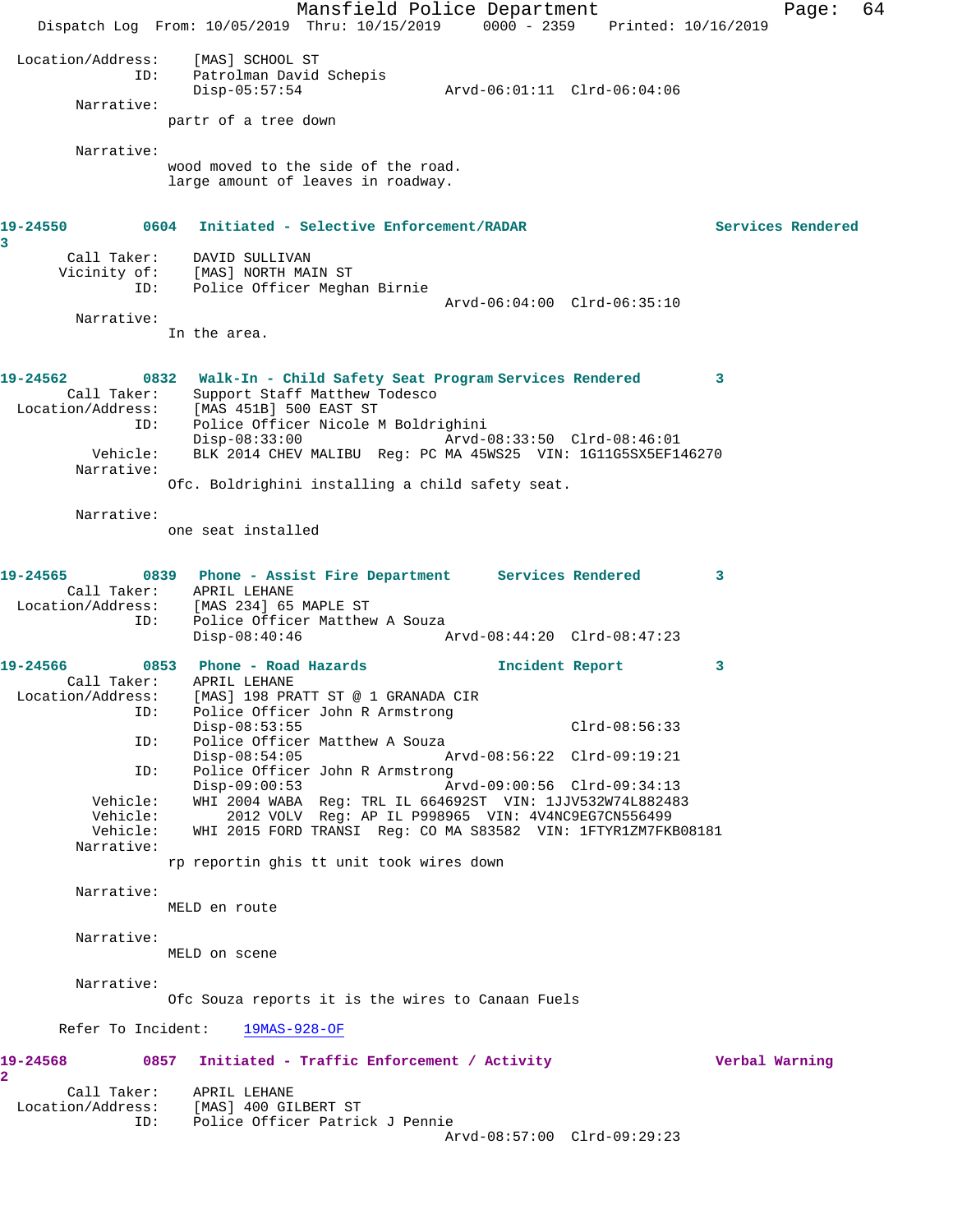Mansfield Police Department Fage: 65 Dispatch Log From: 10/05/2019 Thru: 10/15/2019 0000 - 2359 Printed: 10/16/2019 Vehicle: BLK 2019 JEEP GRANDC Reg: PAS MA VTC926 VIN: 1C4RJFBG8KC700643 Narrative: verbal warning for speed **19-24574 0942 Initiated - Motor Vehicle Stop Citation / Warning Issued 3**  Call Taker: APRIL LEHANE Location/Address: [MAS] CHAUNCY ST ID: Detective Gregory S Martell Arvd-09:42:00 Clrd-09:56:49 ID: Police Officer Patrick J Pennie Disp-09:43:04 Arvd-09:45:10 Clrd-09:48:25 ID: Police Officer Matthew A Souza<br>Disp-09:43:23 Disp-09:43:23 Arvd-09:44:23 Clrd-09:54:32 ID: Sergeant Brian P Thibault Disp-09:47:48 Arvd-09:47:50 Clrd-09:56:46 Vehicle: BLU 2008 HYUN SONATA Reg: PC MA 9400RB VIN: 5NPET46FX8H319386 Narrative: Det Martell attempting to stop a vehicle on Chauncy St WB Narrative: Now stopped at Chauncy and rte 140 Narrative: Operator has special needs, she was not trying to evade. She was cited. **19-24576 1004 911 - Assist Fire Department Transported to Hospital 3**  Call Taker: MEGHAN MILLS Location/Address: [MAS] 25 COBB ST Apt. #213 ID: Police Officer Patrick J Pennie Disp-10:08:40 Arvd-10:15:20 Clrd-10:25:38 Narrative: Assist MFD with the medical **19-24578 1010 Initiated - Investigations Spoken To 3**  Call Taker: APRIL LEHANE Location/Address: [MAS 122] 99 COPELAND DR Apt. #1 ID: Police Officer Matthew A Souza Arvd-10:10:00 Clrd-10:15:24 Narrative: Ofc Souza out with male. Checking on status of WMS 19-24579 1034 Initiated - Traffic Enforcement / Activity **Services Rendered 2**  Call Taker: APRIL LEHANE Location/Address: [MAS 1002] 250 EAST ST ID: Police Officer John R Armstrong Arvd-10:34:00 Clrd-10:41:01 Narrative: assisting with the buses **19-24581 1044 Initiated - Traffic Enforcement / Activity Citation / Warning Issued 2**  Call Taker: APRIL LEHANE Location/Address: [MAS] 62 HOPE ST @ 155 CHURCH ST ID: Police Officer Matthew A Souza Arvd-10:44:00 Clrd-11:20:46 Vehicle: BLU 2005 BUIC SD LACROS Reg: PAR MA 89376 VIN: 2G4WC532951250968 Narrative: Off on a stop in front of 49 Hope **19-24586 1106 Walk-In - Larceny over \$1200 Incident Report 2**  Call Taker: Support Staff Matthew Todesco Location/Address: [MAS H2502] 5 SQUIRE AVE ID: Police Officer John R Armstrong<br>Disp-11:09:46 A

Arvd-11:10:10 Clrd-11:38:58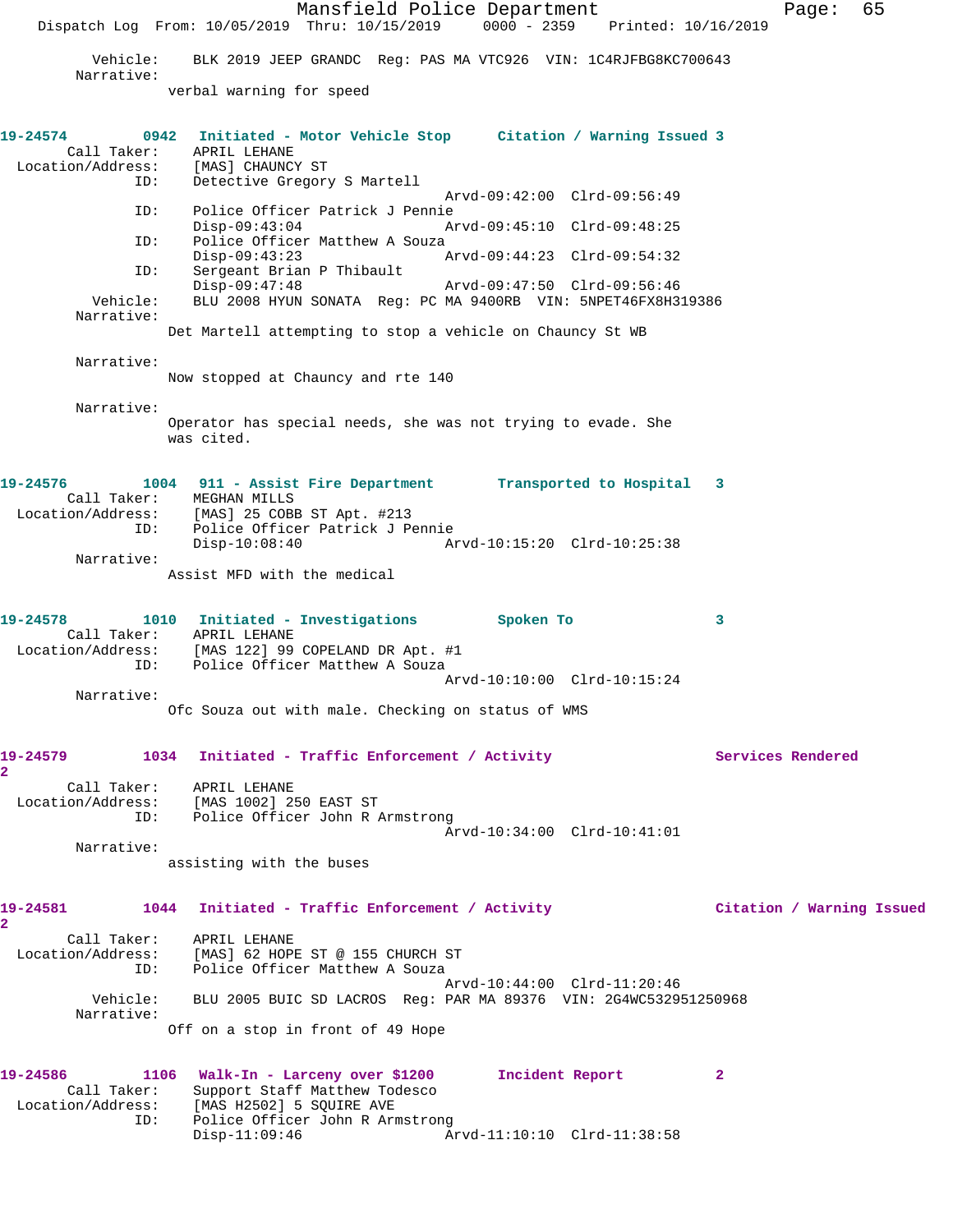Mansfield Police Department Fage: 66 Dispatch Log From: 10/05/2019 Thru: 10/15/2019 0000 - 2359 Printed: 10/16/2019 Narrative: RP into the station to report she was scammed and the amount taken was \$5,000. Ofc Armstrong into speak with the RP Refer To Incident: 19MAS-929-OF **19-24591 1130 Initiated - Proactive Patrol Building Checked / Secured 3** Call Taker: MEGHAN MILLS Location/Address: [MAS 840] 280 SCHOOL ST ID: Police Officer Patrick J Pennie Arvd-11:30:00 Clrd-11:38:47 Narrative: Checking the area **19-24593 1148 Phone - Road Hazards Spoken To 3**  Call Taker: APRIL LEHANE Location/Address: [MAS H6748] 1369 EAST ST ID: Police Officer John R Armstrong<br>Disp-11:49:26 A Disp-11:49:26 Arvd-11:56:20 Clrd-12:04:42 Narrative: rp is reporting a residence in the area is installing a septic system and there are truck impeding traffic Narrative: Ofc Armstrong reports the trucks are all off the roadway at this time. Occasionally they will need to go into the road briefly **19-24594 1211 Walk-In - Motor Veh Acc - No Injury Incident Report 1**  Call Taker: Support Staff Matthew Todesco Vicinity of: [MAS] 43 NORTH MAIN ST @ 13 PARK ST ID: Police Officer Patrick J Pennie Arvd-12:14:16 Clrd-13:40:05 Vehicle: GRY 2003 FORD F150 Reg: PC MA 9SB628 VIN: 1FTRW08693KB62104 Vehicle: RED 2006 TOYT COROLL Reg: PC MA 281BD5 VIN: JTDBR32E360077818 Narrative: RP reports he was in an MVA about an hour ago on North Main St, Ofc Pennie into speak with the RP. Refer To Accident: 19MAS-383-AC **19-24595 1215 Phone - Property Offenses - non specfc Referred to Other Agency 2**  Call Taker: APRIL LEHANE Location/Address: [MAS 1000] 229 SCHOOL ST ID: Police Officer John R Armstrong Disp-12:17:49 Clrd-12:21:57 Narrative: A 55 gallon drum of possibly Kerosene was dumped at this location. They are inquiring how to dispose of it. MFD responding as well Narrative: Dep Chief Puleo is on scene handling **19-24604 1345 Initiated - Proactive Patrol Building Checked / Secured 3** Call Taker: APRIL LEHANE Location/Address: [MAS] IAN KEATS DR Police Officer John R Armstrong Arvd-13:45:00 Clrd-13:48:59 Narrative: Checking the area. **19-24606 1352 Walk-In - Follow up Investigation Spoken To 3**  Call Taker: Support Staff Matthew Todesco Location/Address: [MAS H9953] 21 ERICK RD Apt. #2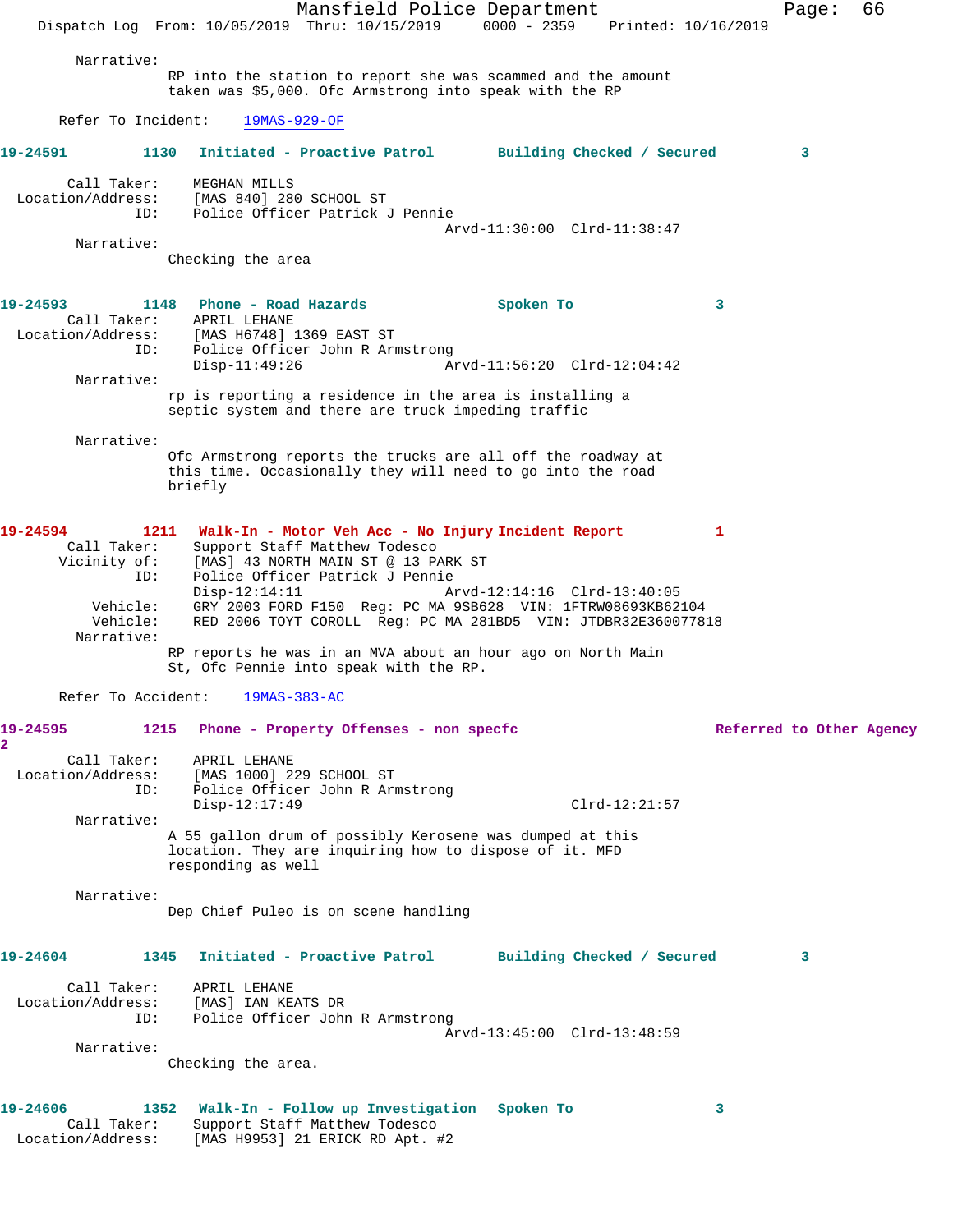Mansfield Police Department Fage: 67 Dispatch Log From: 10/05/2019 Thru: 10/15/2019 0000 - 2359 Printed: 10/16/2019 ID: Police Officer John R Armstrong Disp-13:55:09 Clrd-13:56:13 ID: Police Officer John R Armstrong Disp-14:20:02 Arvd-14:20:05 Clrd-14:20:14 Narrative: RP into speak with an officer to check on the well being of her son, Ofc Armstrong into speak with the RP. **19-24607 1356 Initiated - Proactive Patrol Services Rendered 3**  Call Taker: APRIL LEHANE Location/Address: [MAS] WOODLAND WAY ID: Police Officer John R Armstrong Arvd-13:56:00 Clrd-13:58:17 Narrative: Checking the area. **19-24609 1406 Phone - Well Being Check Spoken To 3**  Call Taker: APRIL LEHANE<br>Location/Address: [MAS] 26 SHAN [MAS] 26 SHAWMUT AVE ID: Police Officer Matthew A Souza<br>Disp-14:08:19 1 Disp-14:08:19 Arvd-14:10:19 Clrd-14:29:34<br>ID: Sergeant Brian P Thibault Sergeant Brian P Thibault<br>Disp-14:08:29 Disp-14:08:29 Arvd-14:13:24 Clrd-14:29:34<br>ID: Police Officer Patrick J Pennie Police Officer Patrick J Pennie Disp-14:08:39 Clrd-14:13:27 Narrative: rp is calling wanting revenge on a female. Sounds heavily intoxicated. Narrative: Officers spoke with caller. No statements made to harm himself or others. He agreed to lay down and not bother his father. **19-24610 1408 911 - 911 Hang-ups & Verifications Confirmed misdial/Accdntl Call 2** Call Taker: GARIN EISELE<br>.on/Address: [MAS 848] 560 WEST ST Location/Address:<br>ID: Police Officer Patrick J Pennie Disp-14:13:32 Arvd-14:19:02 Clrd-14:20:41 Narrative: 911 Hang-up. On call back spoke to front desk operator who is reporting she can not narrow down where the phone call came from. Narrative: clear- confirmed no issues **19-24612 1422 911 - Assist Fire Department Services Rendered 3**  Call Taker: GARIN EISELE Location/Address: [MAS 840B] 280 SCHOOL ST Apt. #B ID: Police Officer Patrick J Pennie Disp-14:23:41 Arvd-14:24:45 Clrd-14:40:28 Narrative: assist MFD with odor of smoke in the building **19-24618 1502 Walk-In - Child Safety Seat Program Services Rendered 3**  Call Taker: Support Staff Matthew Todesco Location/Address: [MAS 451B] 500 EAST ST Police Officer Nicole M Boldrighini<br>Disp-15:03:00 Arvd-Disp-15:03:00 Arvd-15:13:28 Clrd-15:26:53<br>Vehicle: BLU 2015 MAZD UT CX5 Reg: PC MA 1AB645 VIN: JM3KE4CY5F05 BLU 2015 MAZD UT CX5 Reg: PC MA 1AB645 VIN: JM3KE4CY5F0530676 Narrative: Ofc. Boldrighini installing a child safety seat. Narrative: one seat installed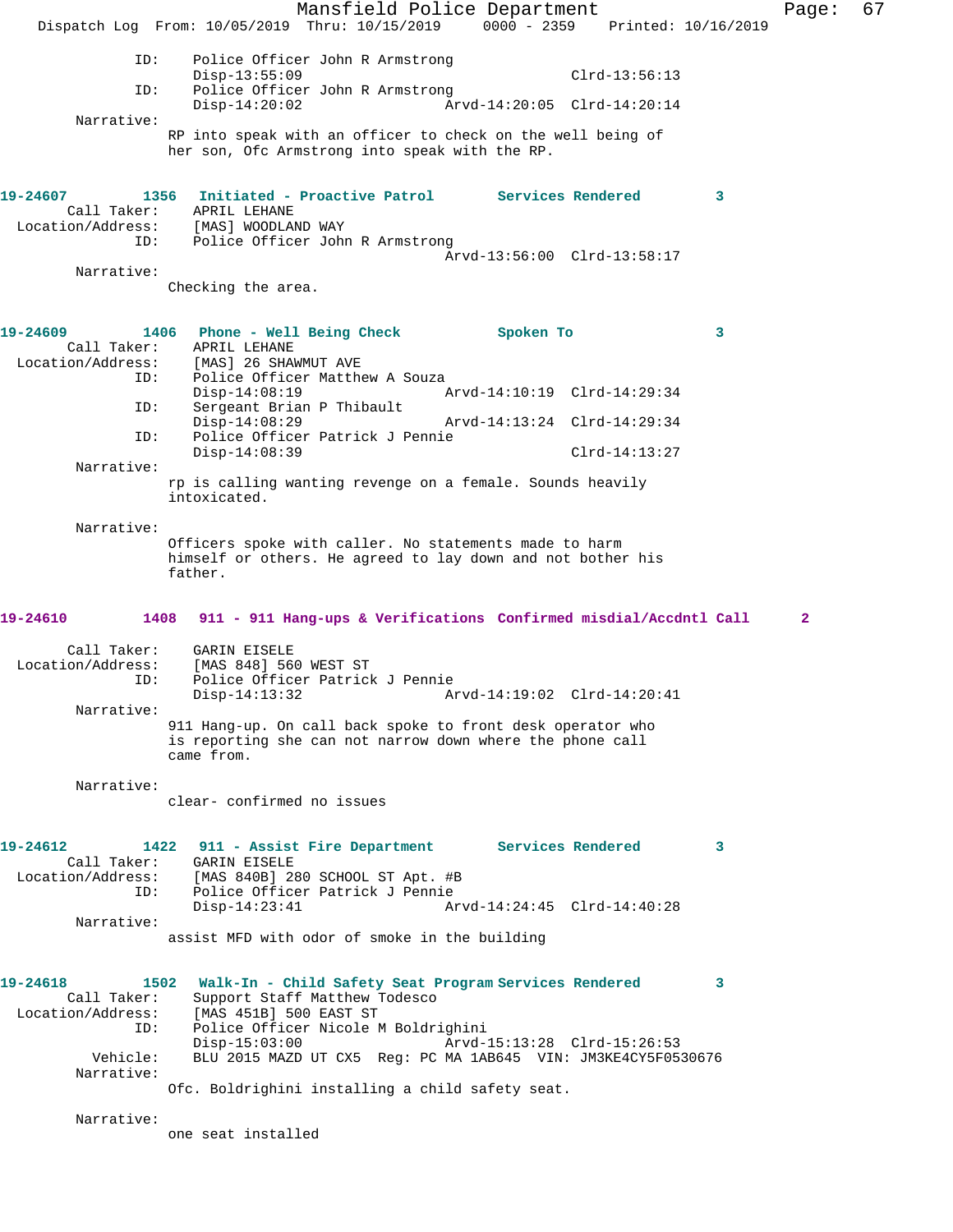**19-24634 1741 Initiated - Motor Vehicle Stop Verbal Warning 3**  Call Taker: LINDSAY MITCHELL Location/Address: [MAS] 20 COPELAND DR @ 167 WEST ST ID: Police Officer Michael N Fenore Arvd-17:41:00 Clrd-17:43:23 Vehicle: WHI 2014 VOLK PASSAT Reg: PC MA 5ABG70 VIN: 1VWBP7A36EC009696 Narrative: Verbal for a red light

**19-24635 1748 911 - Well Being Check Standby 3**  Call Taker: JAMES VIERA Location/Address: [MAS H4441] 18 SHEA CIR ID: Police Officer Jay J Sparrow Disp-17:49:29 Clrd-18:01:32 ID: Police Officer Michael N Fenore<br>Disp-17:51:32 Arv Disp-17:51:32 Arvd-17:56:55 Clrd-18:01:56 ID: Police Officer Danielle C Titus Disp-17:51:44 Clrd-17:59:57 Narrative: No answer at the door. Ofc Fenore will attempt to contact males girlfriend.

| 19-24636          | 1759 | Phone - Disturbance / Gathering | Incident Report             |  |
|-------------------|------|---------------------------------|-----------------------------|--|
| Call Taker:       |      | LINDSAY MITCHELL                |                             |  |
| Location/Address: |      |                                 |                             |  |
|                   | ID:  | Sergeant Thomas R Connor        |                             |  |
|                   |      | $Disp-17:59:00$                 | Arvd-18:06:53 Clrd-18:33:06 |  |
|                   | ID:  | Police Officer Danielle C Titus |                             |  |
|                   |      | $Disp-17:59:00$                 | Arvd-18:03:46 Clrd-19:18:47 |  |
|                   | ID:  | Police Officer Jay J Sparrow    |                             |  |
|                   |      | $Disp-18:01:46$                 | Arvd-18:06:51 Clrd-18:33:01 |  |
|                   | ID:  | Police Officer Michael N Fenore |                             |  |
|                   |      | $Disp-18:02:07$                 | Arvd-18:06:55 Clrd-18:18:22 |  |
| Narrative:        |      |                                 |                             |  |

 Refer To Summons: 19MAS-579-AR Summons:

 Age: 42 Charges: ASSAULT W/DANGEROUS WEAPON +60

| 19-24644          |     | 1832 Phone - Assist Fire Department     |  | Services Rendered           |  |
|-------------------|-----|-----------------------------------------|--|-----------------------------|--|
| Call Taker:       |     | LINDSAY MITCHELL                        |  |                             |  |
| Location/Address: |     | [MAS H3729] 8 CHESTNUT ST               |  |                             |  |
|                   | ID: | Administrative Secretary LEE S McCARTHY |  |                             |  |
|                   |     | $Disp-18:32:00$                         |  | Arvd-18:32:32 Clrd-19:00:38 |  |
| Narrative:        |     |                                         |  |                             |  |
|                   |     | Assist FFD                              |  |                             |  |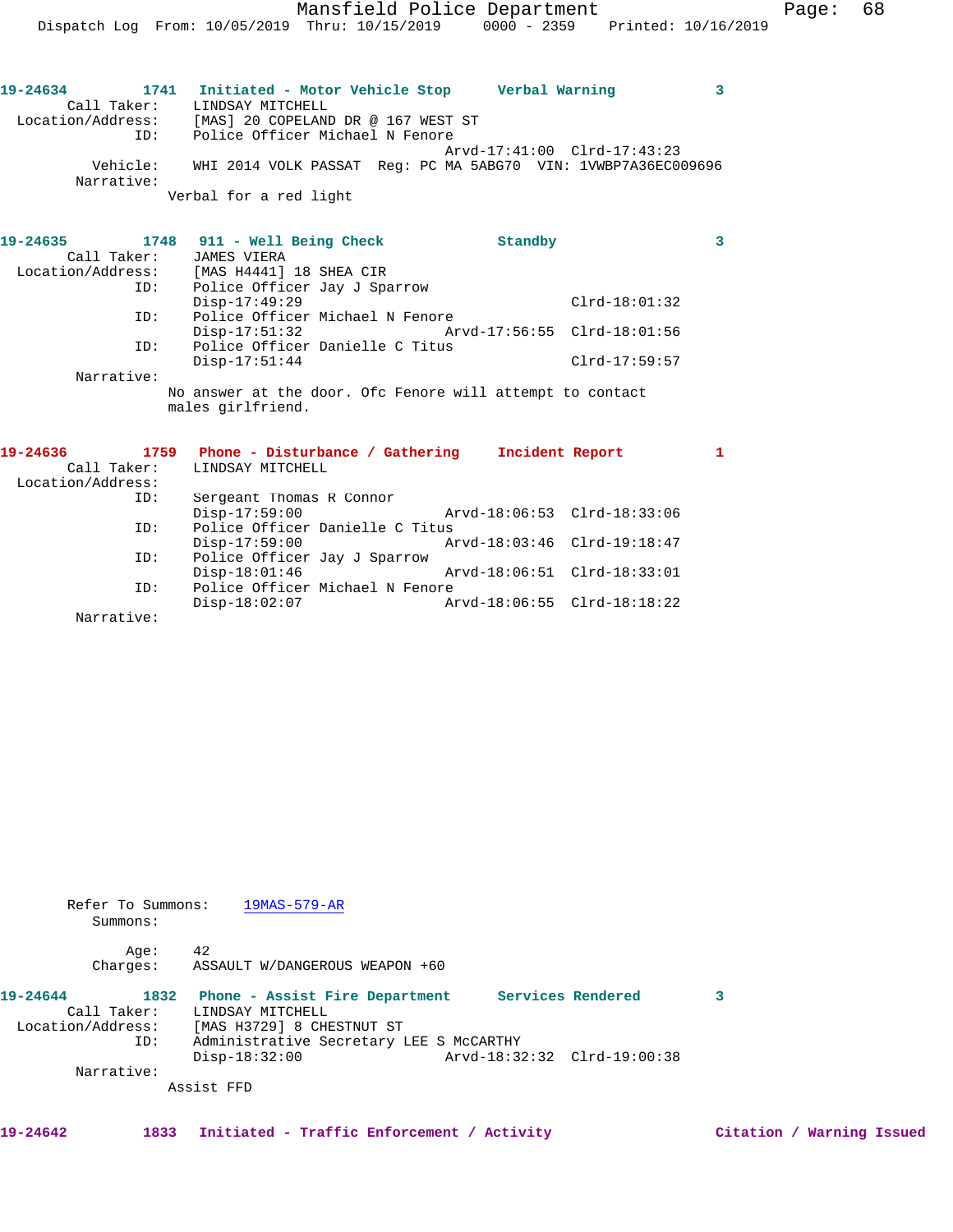Mansfield Police Department Fage: 69 Dispatch Log From: 10/05/2019 Thru: 10/15/2019 0000 - 2359 Printed: 10/16/2019 **2**  Call Taker: APRIL LEHANE Location/Address: [MAS] 562 MAPLE ST @ 3 JENNIFER DR ID: Police Officer Jay J Sparrow Arvd-18:33:00 Clrd-19:02:18 Vehicle: RED 2007 TOYT CAMNEW Reg: PC MA 6SE732 VIN: 4T1BE46K97U048959 Narrative: out for traffic enforcement Narrative: Out with MA 6SE732 Narrative: Citation issued for speed **19-24652 2001 Phone - Assist Law Enfrc Agncy Referred to Other Agency 3**  Call Taker: LINDSAY MITCHELL Location/Address:<br>ID:

| TD: | Police Officer Joshua S Ellender   |  |
|-----|------------------------------------|--|
|     | Disp-20:01:00                      |  |
| TD: | Police Officer Christopher D Sorge |  |
|     | Disp-20:01:00                      |  |

## Refer To Incident: 19MAS-932-OF

| 19-24654<br>Call Taker: | TARA LAKO<br>Location/Address: [MAS H3686] 3 MILL ST                                | 2050 Phone - Assist Fire Department Referred to Other Agency 3 |              |
|-------------------------|-------------------------------------------------------------------------------------|----------------------------------------------------------------|--------------|
| ID:<br>ID:              | Police Officer Jay J Sparrow<br>$Disp-20:51:33$<br>Police Officer Joshua S Ellender | Arvd-20:53:38 Clrd-21:06:25                                    |              |
|                         | $Disp-20:53:43$                                                                     | $Arvd - 20:53:46 \text{ Clrd} - 21:06:26$                      |              |
| Narrative:              |                                                                                     |                                                                |              |
|                         | Assist with a gas leak                                                              |                                                                |              |
| 19-24655                |                                                                                     | 2053 Initiated - Proactive Patrol Building Checked / Secured   | 3            |
| Call Taker:             | TARA LAKO                                                                           |                                                                |              |
|                         | Location/Address: [MAS 411] 60 FORBES BLVD                                          |                                                                |              |
| ID:                     | Police Officer Christopher D Sorge                                                  |                                                                |              |
| Narrative:              |                                                                                     | Arvd-20:53:00 Clrd-21:00:35                                    |              |
|                         | Out to assist MFD with an inside propane leak                                       |                                                                |              |
| 19-24659                |                                                                                     | 2211 Phone - Alarm - Burglar Manus Building Checked / Secured  | $\mathbf{1}$ |
| Call Taker:             | LINDSAY MITCHELL                                                                    |                                                                |              |
|                         | Location/Address: [MAS 840I120] 280 SCHOOL ST Apt. #I120                            |                                                                |              |
| ID:                     | Police Officer Joshua S Ellender                                                    |                                                                |              |
| ID:                     | $Disp-22:13:23$                                                                     | Arvd-22:18:51 Clrd-22:21:01                                    |              |
|                         | Police Officer Christopher D Sorge<br>$Disp-22:13:23$                               | Arvd-22:15:02 Clrd-22:21:02                                    |              |
| Narrative:              |                                                                                     |                                                                |              |
|                         | Alarm company reports multiple rear fire exit/receiving<br>crash bar alarm          |                                                                |              |
|                         |                                                                                     |                                                                |              |

## **19-24660 2214 Initiated - Proactive Patrol Building Checked / Secured 3**

| Call Taker:       | TARA LAKO                     |                             |  |
|-------------------|-------------------------------|-----------------------------|--|
| Location/Address: | [MAS 820C] 31 PLYMOUTH ST     |                             |  |
| TD:               | Detective Christopher P Walsh |                             |  |
|                   |                               | Arvd-22:14:00 Clrd-22:21:58 |  |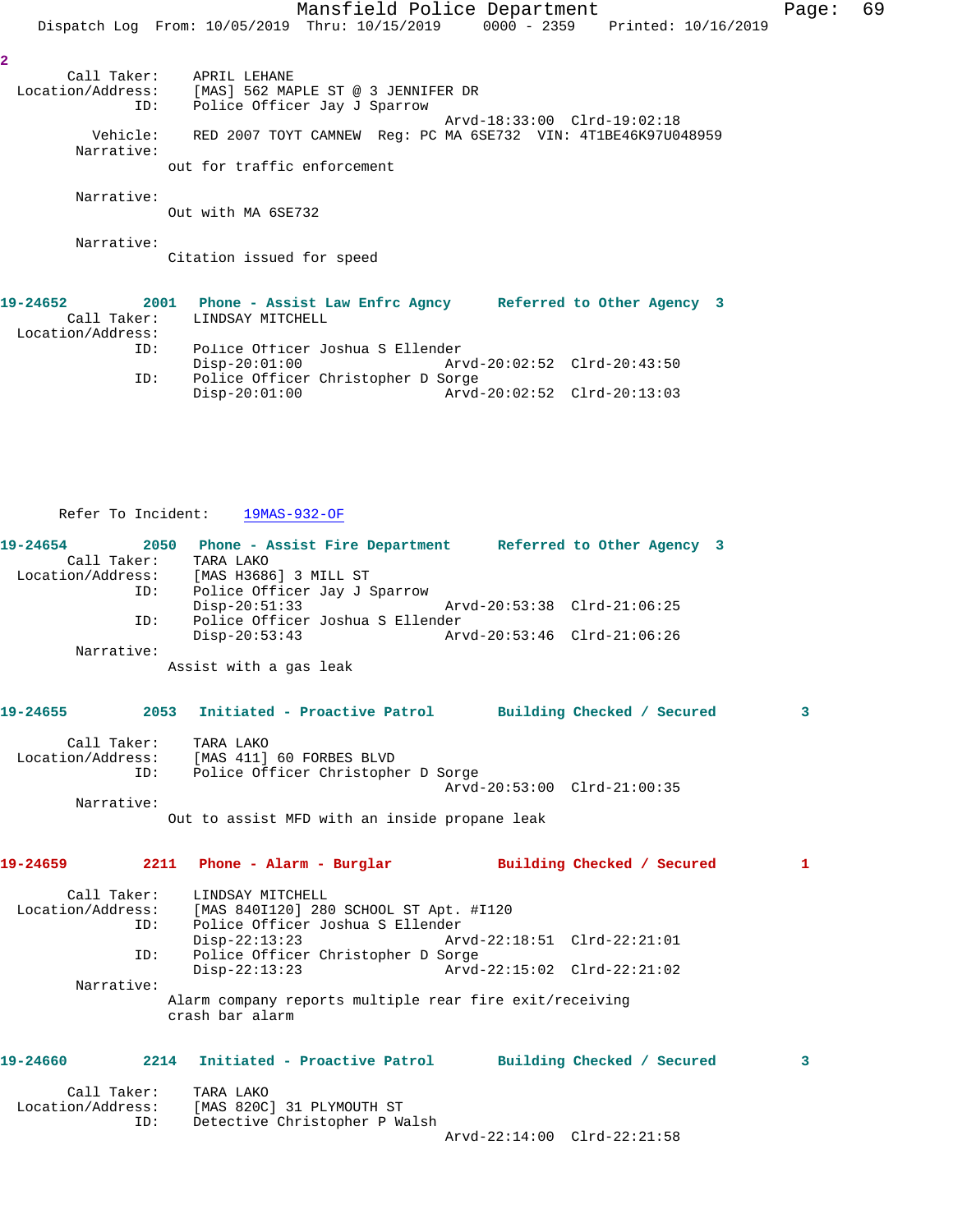Mansfield Police Department Fage: 70 Dispatch Log From: 10/05/2019 Thru: 10/15/2019 0000 - 2359 Printed: 10/16/2019 Narrative: Checking the area. Narrative: Ofc Sorge reports building checks handtight. **19-24662 2227 Initiated - Proactive Patrol Building Checked / Secured 3** Call Taker: JEFFREY KEEFE<br>Vicinity of: [MAS 1002] 250 [MAS 1002] 250 EAST ST ID: Police Officer Jay J Sparrow Arvd-22:27:00 Clrd-22:40:05 **19-24663 2318 Phone - 911 Hang-ups & Verifications Confirmed misdial/Accdntl Call 2**  Call Taker: LINDSAY MITCHELL<br>Location/Address: [MAS 418B] 23 FRA [MAS 418B] 23 FRANCIS AVE Apt. #4 ID: Police Officer Joshua S Ellender Disp-23:18:00 Arvd-23:27:00 Clrd-23:27:28 ID: Police Officer Jay J Sparrow Disp-23:18:00 Arvd-23:27:04 Clrd-23:27:29<br>ID: Sergeant Thomas R Connor Sergeant Thomas R Connor<br>Disp-23:27:36 Disp-23:27:36 Arvd-23:27:40 Clrd-23:27:43 Narrative: 911 abandoned, upon call back female gave a wrong address and seemed uneasy. Officers responding Female met the Officers outside the residence, reports accidental due to her IPhone watch **For Date: 10/12/2019 - Saturday 19-24669 0017 Phone - Suspicious Actv / Persn / Veh Summons 2** Call Taker: LINDSAY MITCHELL<br>Location/Address: [MAS H5211] 121 : [MAS H5211] 121 SCHOOL ST ID: Police Officer Christopher D Sorge Disp-00:17:58 Arvd-00:36:22 Clrd-01:01:35<br>ID: Police Officer Michelle Bellevue Police Officer Michelle Bellevue<br>Disp-00:17:58 Arv Disp-00:17:58 Arvd-00:23:20 Clrd-01:01:37 ID: Police Officer Andrew J Kelley<br>Disp-00:23:44 Disp-00:23:44 Arvd-00:23:48 Clrd-01:01:33<br>ID: Police Officer John R Armstrong Police Officer John R Armstrong Disp-00:36:18 Arvd-00:36:20 Clrd-01:01:38<br>Vehicle: RED 2006 CHEV SILVER Req: PC MA 7BK325 VIN: 1GCEK19T16Z2 RED 2006 CHEV SILVER Reg: PC MA 7BK325 VIN: 1GCEK19T16Z261919 Towed: For: Other By: Achins Garage To: Achins Garage Released To: DONIVAN On: 10/12/2019 @ 1044 Vehicle: BRO 1998 NISS ALTIMA Reg: PC MA 24RB52 VIN: 1N4DL01D3WC139112 Narrative: RP reports a red pick up truck with damage is parked in his driveway. Male operator stated he got a flat tire Narrative: Ofc Bellevue reports the vehicle is in the driveway and will need a tow. Ofc Bellevue requesting MFD to the scene for an evaluation. Narrative: Achin's en route for the tow. Narrative: Ofc Kelley reports MFD is clear, male is claiming no injury Narrative: Ofc Armstrong reports Achin's is on scene, RO of the vehicle refuses to give up his keys. If any other damage to the vehicle occurs, it will be documented in the report. Narrative: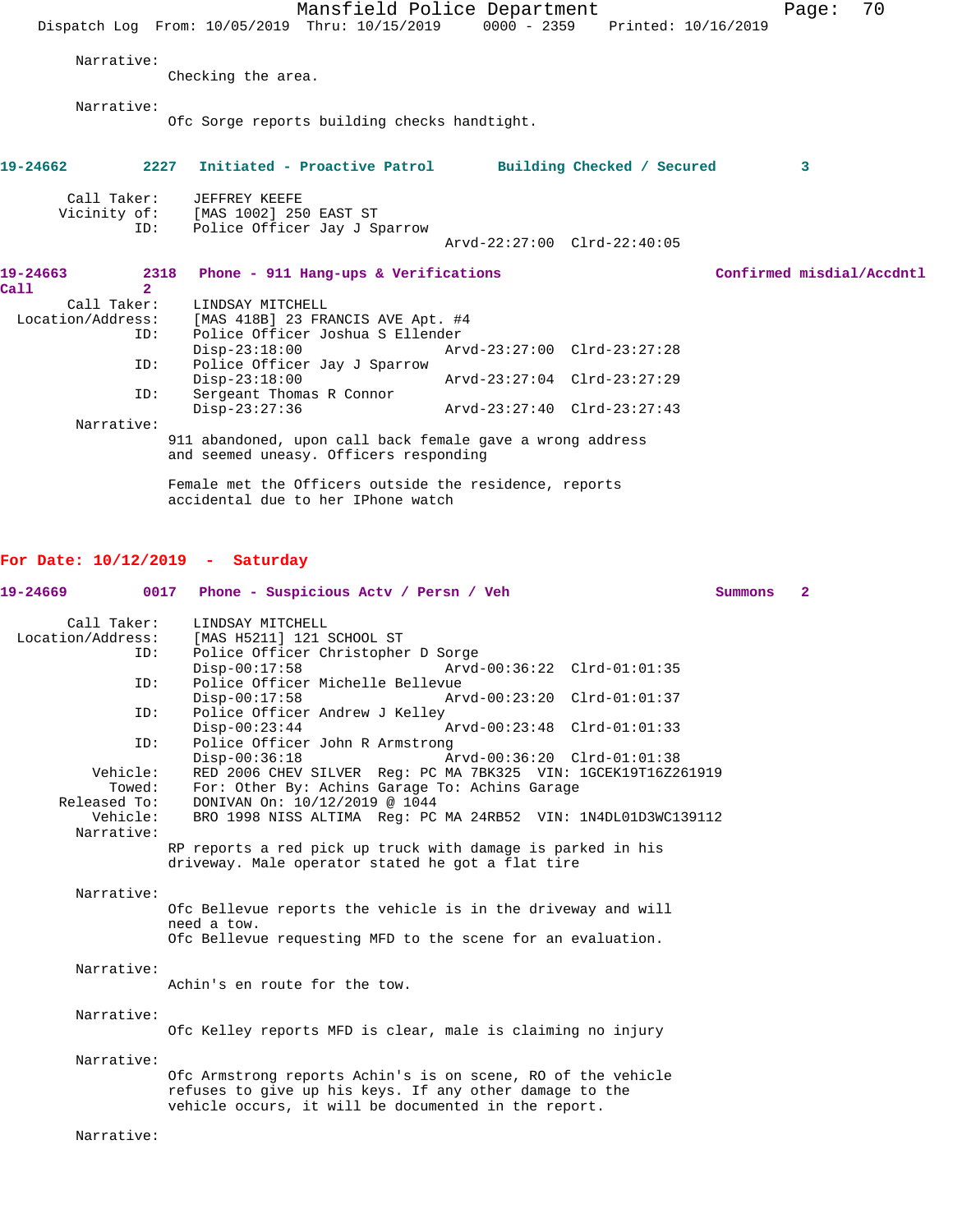Mansfield Police Department Page: 71 Dispatch Log From: 10/05/2019 Thru: 10/15/2019 0000 - 2359 Printed: 10/16/2019 Ofc Bellevue reports operator of vehicle received a citation for malicious damage. Refer To Summons: 19MAS-580-AR Summons: DONOVAN, DANIEL J Address: 49 BENEFIT ST ATTLEBORO, MA<br>Age: 27 Age: Charges: Destruction / Damage / Vandali **19-24670 0026 Phone - Erratic Oper MV / Road Rage Unfounded/Unverifed 3**  Call Taker: LINDSAY MITCHELL Location/Address: [MAS] RTE 140 SB ID: Police Officer John R Armstrong<br>Disp-00:26:00 A Disp-00:26:00 Arvd-00:36:06 Clrd-00:36:09 Narrative: Vehicle all over the roadway got off the highway going Rte 140SB Narrative: checked the area, unfounded **19-24676 0124 Initiated - Proactive Patrol Building Checked / Secured 3** Call Taker: TARA LAKO Location/Address: [MAS 820C] 31 PLYMOUTH ST ID: Police Officer Joshua S Ellender Arvd-01:24:00 Clrd-01:35:09 Narrative: Checking the area. **19-24682 0155 Initiated - Proactive Patrol Building Checked / Secured 3** Call Taker: TARA LAKO Location/Address: [MAS] COPELAND DR ID: Police Officer Andrew J Kelley Arvd-01:55:00 Clrd-02:02:11 Narrative: Checking the area. **19-24683 0205 Initiated - Proactive Patrol Services Rendered 3**  Call Taker: TARA LAKO Location/Address: [MAS 253] 330 PRATT ST Apt. #A ID: Police Officer Christopher D Sorge Arvd-02:05:00 Clrd-02:07:27 Narrative: Checking the area. **19-24684 0211 Initiated - Proactive Patrol Building Checked / Secured 3** Call Taker: TARA LAKO Location/Address: [MAS 411] 60 FORBES BLVD ID: Police Officer Andrew J Kelley Arvd-02:11:00 Clrd-02:12:56 Narrative: Checking the area. **19-24685 0213 Initiated - Disabled Motor Vehicle Services Rendered 3**  Call Taker: TARA LAKO<br>ion/Address: [MAS] RTE 140 SB Location/Address: ID: Police Officer Andrew J Kelley Arvd-02:13:00 Clrd-02:28:34 Vehicle: BLU 2016 HOND PILOT Reg: PC MA 4ES198 VIN: 5FNYF6H58GB050046 Narrative: Ofc Kelley checking on a DMV Narrative: Ofc Kelley reports the operator has a flat tire and will be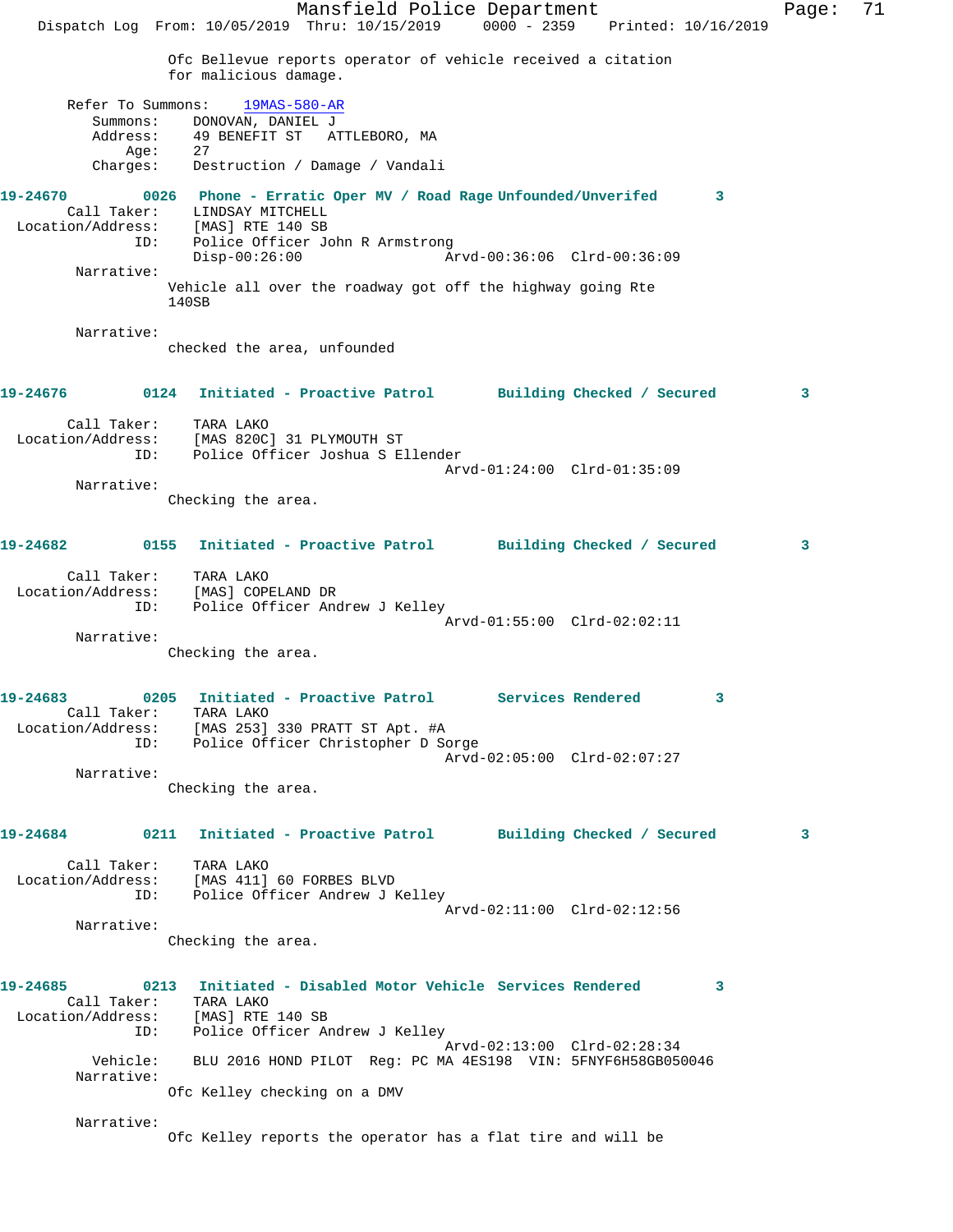|                   |             |                                                                             | Mansfield Police Department<br>Dispatch Log From: 10/05/2019 Thru: 10/15/2019 0000 - 2359 Printed: 10/16/2019 |                             |          | Page: | 72 |
|-------------------|-------------|-----------------------------------------------------------------------------|---------------------------------------------------------------------------------------------------------------|-----------------------------|----------|-------|----|
|                   |             |                                                                             | standing by with lights while it is changed.                                                                  |                             |          |       |    |
| 19-24686          |             |                                                                             | 0213 Initiated - Proactive Patrol Building Checked / Secured                                                  |                             |          | 3     |    |
|                   |             | Call Taker: TARA LAKO                                                       | Location/Address: [MAS 65] 30 CHAUNCY ST<br>ID: Police Officer Christopher D Sorge                            |                             |          |       |    |
|                   | Narrative:  |                                                                             |                                                                                                               | Arvd-02:13:00 Clrd-02:13:53 |          |       |    |
|                   |             | Checking the area.                                                          |                                                                                                               |                             |          |       |    |
|                   |             |                                                                             | 19-24688 6218 Initiated - Proactive Patrol Building Checked / Secured                                         |                             |          | 3     |    |
|                   |             | Call Taker: TARA LAKO                                                       |                                                                                                               |                             |          |       |    |
|                   | ID:         | Location/Address: [MAS 170] 255 HOPE ST                                     | Police Officer Christopher D Sorge                                                                            |                             |          |       |    |
|                   | Narrative:  |                                                                             |                                                                                                               | Arvd-02:18:00 Clrd-02:18:00 |          |       |    |
|                   |             | Checking the area.                                                          |                                                                                                               |                             |          |       |    |
| 19-24689          |             |                                                                             | 0218 Initiated - Proactive Patrol Services Rendered                                                           |                             | $\sim$ 3 |       |    |
|                   |             | Call Taker: TARA LAKO                                                       | Location/Address: [MAS 982] 111 HOPE ST<br>ID: Police Officer Christopher D Sorge                             |                             |          |       |    |
|                   |             |                                                                             |                                                                                                               | Arvd-02:18:00 Clrd-02:20:33 |          |       |    |
|                   | Narrative:  | Checking the area.                                                          |                                                                                                               |                             |          |       |    |
|                   |             |                                                                             |                                                                                                               |                             |          |       |    |
| 19-24690          |             |                                                                             | 0229 Initiated - Proactive Patrol Building Checked / Secured                                                  |                             |          | 3     |    |
| Location/Address: | ID:         | Call Taker: TARA LAKO<br>[MAS 4] 31 HAMPSHIRE ST                            | Police Officer Andrew J Kelley                                                                                |                             |          |       |    |
|                   | Narrative:  |                                                                             |                                                                                                               | Arvd-02:29:00 Clrd-02:49:02 |          |       |    |
|                   |             | Checking the area.                                                          |                                                                                                               |                             |          |       |    |
|                   |             |                                                                             |                                                                                                               |                             |          |       |    |
| L9-24691          | Call Taker: | TARA LAKO<br>Location/Address: [MAS 820C] 31 PLYMOUTH ST                    | 0309 Initiated - Proactive Patrol Services Rendered                                                           |                             |          |       |    |
|                   |             |                                                                             | ID: Police Officer Joshua S Ellender                                                                          | Arvd-03:09:00 Clrd-03:24:13 |          |       |    |
|                   | Narrative:  |                                                                             |                                                                                                               |                             |          |       |    |
|                   |             | Checking the area.                                                          |                                                                                                               |                             |          |       |    |
|                   |             |                                                                             | 19-24692      0325  Initiated - Proactive Patrol     Building Checked / Secured                               |                             |          | 3     |    |
|                   |             | Call Taker: LINDSAY MITCHELL<br>Location/Address: [MAS 280] 440 FORBES BLVD |                                                                                                               |                             |          |       |    |
|                   |             |                                                                             | ID: Police Officer Andrew J Kelley                                                                            | Arvd-03:25:00 Clrd-03:27:38 |          |       |    |
|                   |             | Call Taker: TARA LAKO                                                       | 19-24693 0335 Initiated - Proactive Patrol Services Rendered                                                  |                             | $\sim$ 3 |       |    |
|                   |             | Location/Address: [MAS 840] 280 SCHOOL ST                                   | ID: Police Officer Andrew J Kelley                                                                            |                             |          |       |    |
|                   |             |                                                                             |                                                                                                               | Arvd-03:35:00 Clrd-04:59:07 |          |       |    |
|                   | Narrative:  | Checking the area.                                                          |                                                                                                               |                             |          |       |    |
|                   |             |                                                                             | 19-24694 0340 Initiated - Proactive Patrol Building Checked / Secured                                         |                             |          | 3     |    |
|                   |             | Call Taker: TARA LAKO                                                       | Location/Address: [MAS 992] 660 EAST ST<br>ID: Police Officer Christopher D Sorge                             |                             |          |       |    |
|                   |             |                                                                             |                                                                                                               |                             |          |       |    |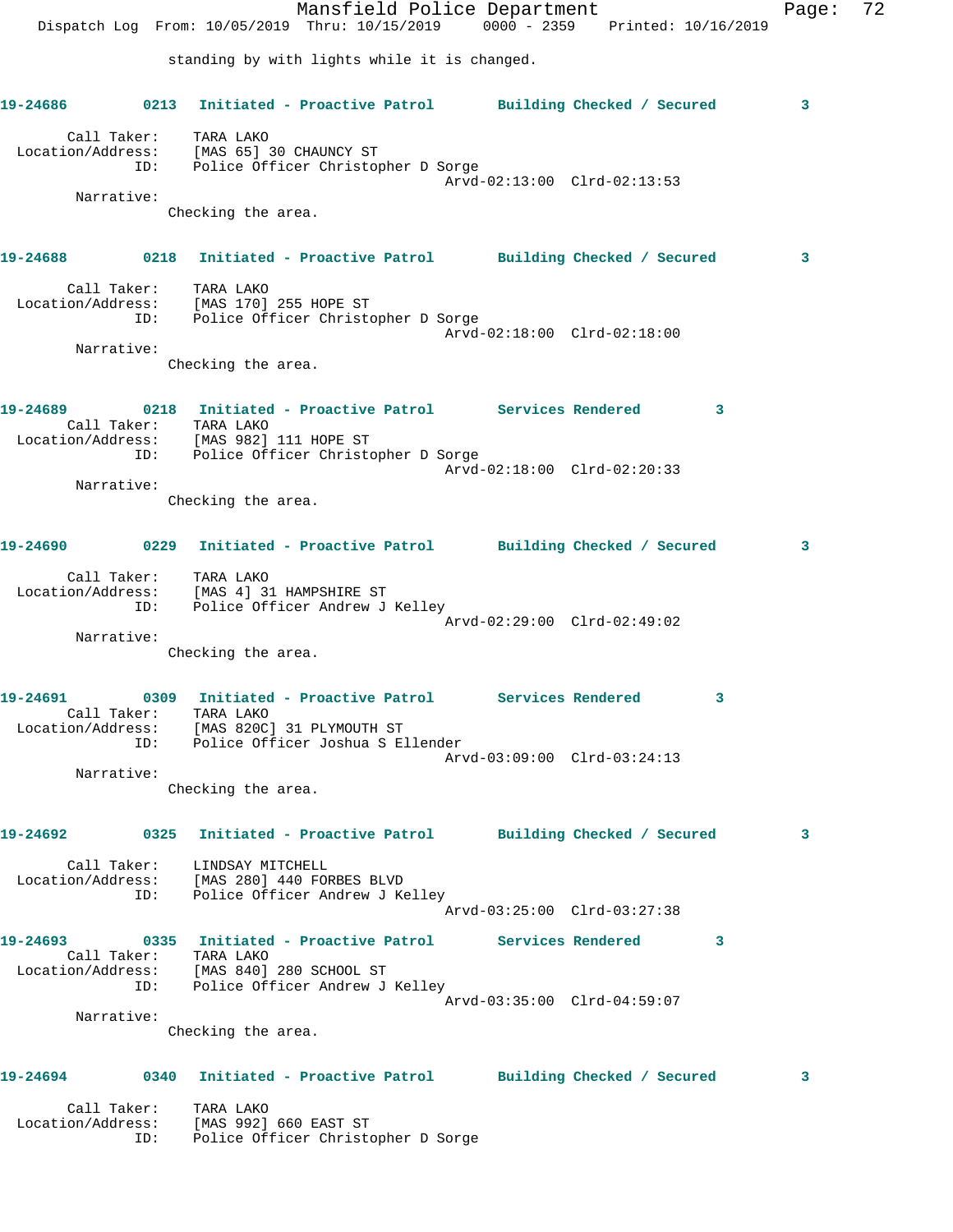Arvd-03:40:00 Clrd-03:44:30

Narrative:

Checking the area.

| 19-24695<br>Location/Address: | 0458<br>Call Taker: | Phone - Vandalism<br>LINDSAY MITCHELL<br>[MAS H5627] 30 JACOB DR                                                                 | Incident Report             |                            | 3            |
|-------------------------------|---------------------|----------------------------------------------------------------------------------------------------------------------------------|-----------------------------|----------------------------|--------------|
|                               | ID:                 | Police Officer Andrew J Kelley<br>$Disp-04:59:07$                                                                                | Arvd-05:02:19 Clrd-06:13:50 |                            |              |
|                               | ID:                 | Police Officer Christopher D Sorge<br>$Disp-04:59:07$                                                                            | Arvd-05:03:50 Clrd-06:13:52 |                            |              |
|                               | ID:                 | Police Officer Michelle Bellevue<br>$Disp-04:59:07$                                                                              | Arvd-05:04:14 Clrd-06:13:55 |                            |              |
|                               | ID:                 | Police Officer John R Armstrong<br>$Disp-05:12:59$                                                                               | Arvd-05:13:02 Clrd-06:13:53 |                            |              |
|                               | Narrative:          | RP reports 2 rocks were just thrown through his window                                                                           |                             |                            |              |
|                               | Narrative:          | Ofc Sorge reports there are footprints leading off into the<br>wooded area.<br>Ofc Armstrong requesting a K-9 to the area        |                             |                            |              |
|                               |                     | 0506 Dispatch contacted MSP who is checking to see if they<br>have a K-9 in the area.                                            |                             |                            |              |
|                               | Narrative:          | MSP has a K-9 en route from Kingston                                                                                             |                             |                            |              |
|                               | Narrative:          | Ofc Armstrong reports MSP on scene                                                                                               |                             |                            |              |
|                               | Narrative:          | Ofc Sorge reports K-9 track ended                                                                                                |                             |                            |              |
|                               | Narrative:          | Ofc Kelley reports officers attempted to make contact with<br>the neighbor and officers advised he was not home at this<br>time. |                             |                            |              |
|                               | Refer To Incident:  | $19MAS-933-OF$                                                                                                                   |                             |                            |              |
| 19-24697                      | 0515                | Initiated - Proactive Patrol                                                                                                     |                             | Building Checked / Secured | 3            |
| Location/Address:             | Call Taker:<br>ID:  | TARA LAKO<br>[MAS 820C] 31 PLYMOUTH ST<br>Police Officer Joshua S Ellender                                                       | Arvd-05:15:00 Clrd-05:30:44 |                            |              |
|                               | Narrative:          | Checking the area.                                                                                                               |                             |                            |              |
| 19-24701                      | 0719                | 911 - 911 Hang-ups & Verifications Confirmed misdial/Accdntl Call                                                                |                             |                            | $\mathbf{2}$ |
| Location/Address:             | Call Taker:<br>ID:  | PATRICK FEENEY<br>[MAS 417C] 5 FRANCIS AVE Apt. #25<br>Police Officer Christopher D Sorge<br>$Disp-07:21:52$                     | Arvd-07:27:24 Clrd-07:30:58 |                            |              |
|                               | Narrative:          | Abandoned 911 call; call back made, spoke to the male party<br>and he states it was accidental. Ofc to confirm.                  |                             |                            |              |
| 19-24702                      | 0722<br>Call Taker: | Phone - Alarm - Burglar<br>APRIL LEHANE                                                                                          |                             | False / Accidental Alarm 1 |              |
| Location/Address:             | ID:                 | [MAS 907D] 390 WEST ST Apt. #D<br>Police Officer Andrew J Kelley<br>$Disp-07:23:31$                                              |                             | $Clrd-07:27:21$            |              |
|                               | ID:                 | Police Officer John R Armstrong<br>$Disp-07:23:50$                                                                               | Arvd-07:30:10 Clrd-07:32:56 |                            |              |
|                               | ID:                 | Police Officer John R Armstrong                                                                                                  |                             |                            |              |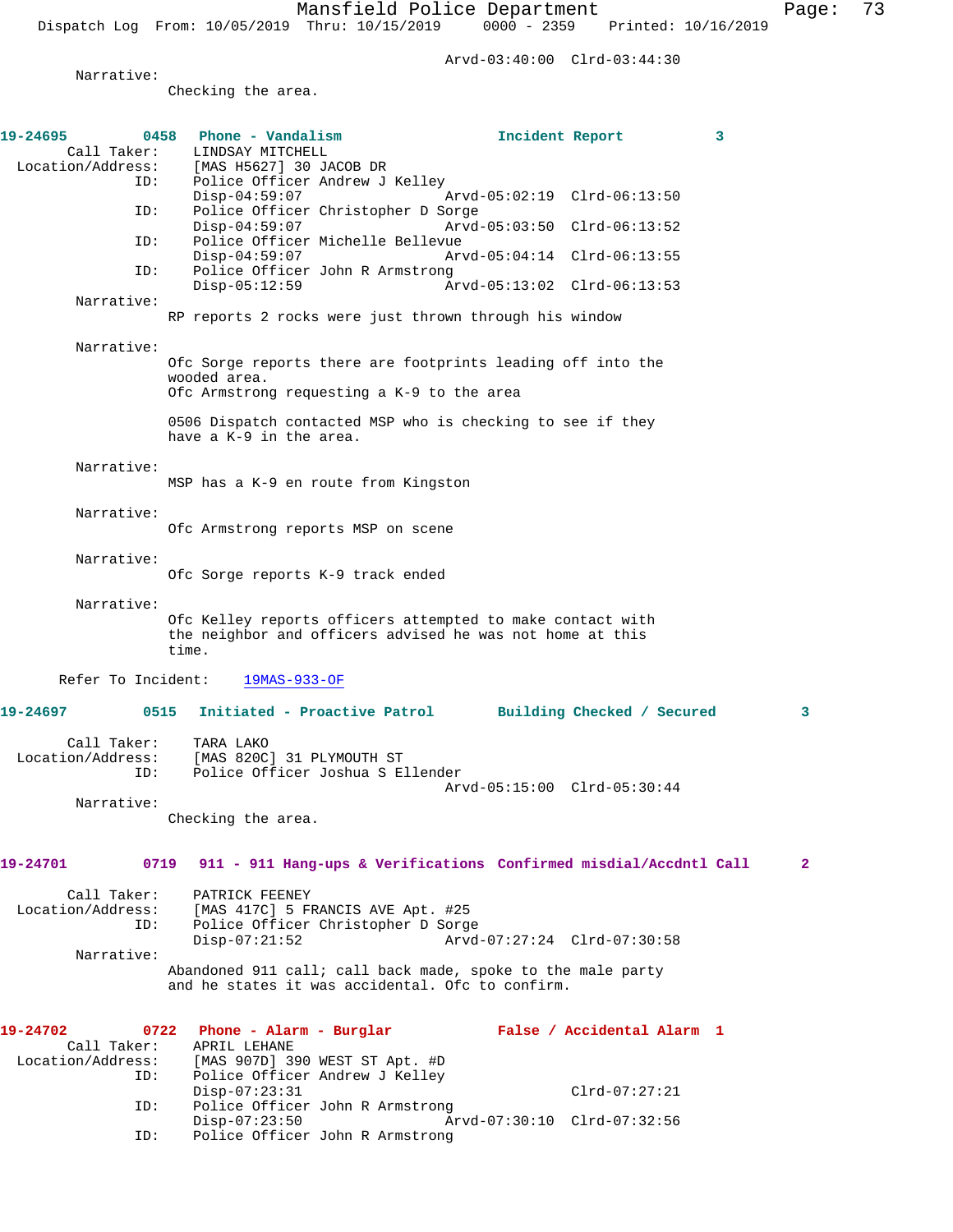Mansfield Police Department Page: 74 Dispatch Log From: 10/05/2019 Thru: 10/15/2019 0000 - 2359 Printed: 10/16/2019 Disp-07:34:48 Arvd-07:34:49 Clrd-07:49:11 Narrative: kitchen rear door Narrative: Alarm co requests a cancel; report of an employee on site and proper pass code from a keyholder. Units advised. Narrative: M1 reports bldg is all secure, all doors locked. No m/v's in the lot and no one appears to be present. **19-24703 0726 Initiated - Building Check Building Checked / Secured 3** Call Taker: PATRICK FEENEY Location/Address: [MAS 820C] 31 PLYMOUTH ST ID: Police Officer Joshua S Ellender Arvd-07:26:00 Clrd-07:37:43 ID: Police Officer John R Armstrong Disp-07:34:38 Arvd-07:34:41 Clrd-07:34:44 **19-24704 0815 Phone - Alarm - Burglar False / Accidental Alarm 1**  Call Taker: PATRICK FEENEY Location/Address: [MAS 127A] 31 SUFFOLK RD ID: Police Officer Matthew A Souza<br>Disp-08:16:12 A Disp-08:16:12 Arvd-08:27:20 Clrd-08:30:59 ID: Police Officer Patrick J Pennie Clrd-08:30:59 Narrative: Entry/exit door. Narrative: Alarm co reports that they made contact with a keyholder; states that an employee was present and set it off. Narrative: Building exterior checked. Building appears secure. **19-24707 0845 Initiated - Child Safety Seat Program Services Rendered 3**  Call Taker: PATRICK FEENEY Location/Address: [MAS 451B] 500 EAST ST ID: Police Officer Nicole M Boldrighini Arvd-08:45:00 Clrd-08:50:05 Vehicle: RED 2019 1500 Reg: PC MA 567KM9 VIN: 1C6SRFJT3KN521379 **19-24710 0933 Radio - Selective Enforcement/RADAR Services Rendered 3**  Call Taker: ROBERT BOLGER Location/Address: [MAS] 562 MAPLE ST @ 3 JENNIFER DR ID: Police Officer Nicole M Boldrighini Disp-09:41:06 Arvd-09:41:15 Clrd-09:44:45 Narrative: Zero violations occurred, call cleared for a walk-in. **19-24712 0944 Walk-In - Follow up Investigation Spoken To 3**  Call Taker: Officer Andrew T Littig Jr. Location/Address: [MAS H3176] 45 MONAHAN LN ID: Police Officer Nicole M Boldrighini Disp-09:50:26 Arvd-09:50:29 Clrd-10:08:23 Narrative: walk into the lobby to speak with a officer Narrative: rp wanted tp speak about concerns with business owner at dry clean pros, civil issue, person adivsed **19-24711 0945 Initiated - Selective Enforcement/RADAR Services Rendered 3**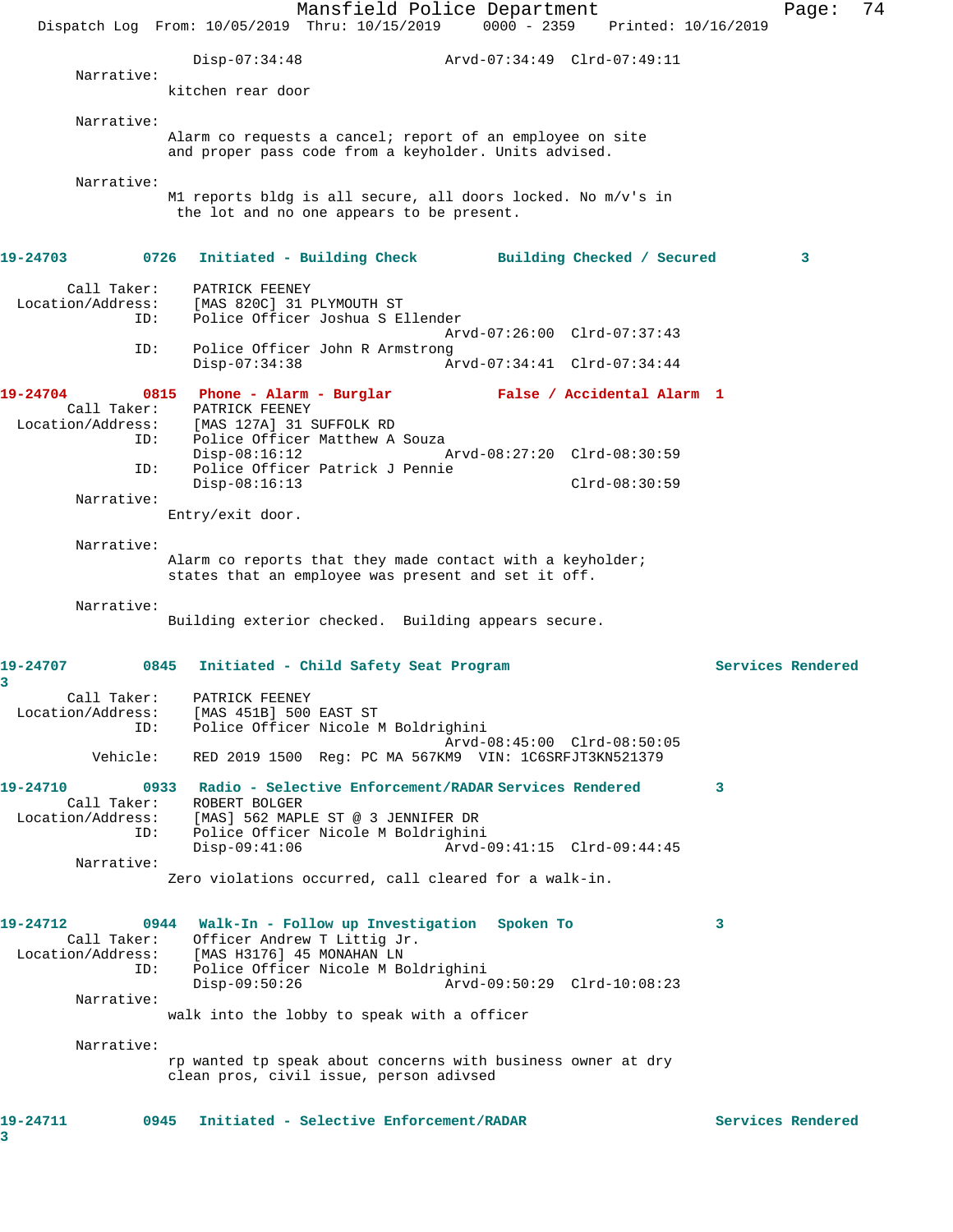Mansfield Police Department Fage: 75 Dispatch Log From: 10/05/2019 Thru: 10/15/2019 0000 - 2359 Printed: 10/16/2019 Call Taker: ROBERT BOLGER Location/Address: [MAS] 600 WEST ST ID: Police Officer Matthew A Souza Arvd-09:45:00 Clrd-10:19:36 Narrative: Off in the area for radar enforcement. Narrative: No violations noted. **19-24714 1003 Initiated - Building Check Building Checked / Secured 3** Call Taker: ROBERT BOLGER Location/Address: [MAS 820C] 31 PLYMOUTH ST ID: Police Officer David W Kinahan Arvd-10:03:00 Clrd-10:07:39 Narrative: off for building check. **19-24716 1013 911 - Well Being Check Spoken To 3**  Call Taker: ROBERT BOLGER<br>Location/Address: [MAS H4441] 18 [MAS H4441] 18 SHEA CIR ID: Police Officer Nicole M Boldrighini Disp-10:17:54 Arvd-10:27:56 Clrd-10:44:21 ID: Sergeant Thomas R Connor Disp-10:18:01 Clrd-10:18:42<br>TD: Police Officer Patrick J Pennie Police Officer Patrick J Pennie Disp-10:18:39 Arvd-10:27:25 Clrd-10:44:21 ID: Sergeant Thomas R Connor Disp-10:26:51 Clrd-10:27:47 Narrative: CP requests a check on her son. Narrative: M14 reports no answer, neighbor will try to contact him by cell phone. Narrative: M5 reports speaking with the male party, checked ok. **19-24718 1020 911 - Assist Citizen - P S A Spoken To 3**  Call Taker: ROBERT BOLGER Location/Address: ID: Police Officer Matthew A Souza Disp-10:23:18 Arvd-10:27:42 Clrd-10:42:48 Narrative:

**19-24721 1054 Initiated - Building Check Building Checked / Secured 3** Call Taker: Administrative Secretary ROBERT A BOLGER Location/Address: [MAS 1002] 250 EAST ST ID: Police Officer Nicole M Boldrighini Arvd-10:54:00 Clrd-11:03:05 Narrative: Checking on schools.

**19-24722 1110 Initiated - Motor Vehicle Stop Citation / Warning Issued 3**  Call Taker: Administrative Secretary ROBERT A BOLGER Location/Address: [MAS] 140 S MAIN ST @ 4 COBB LN ID: Police Officer Nicole M Boldrighini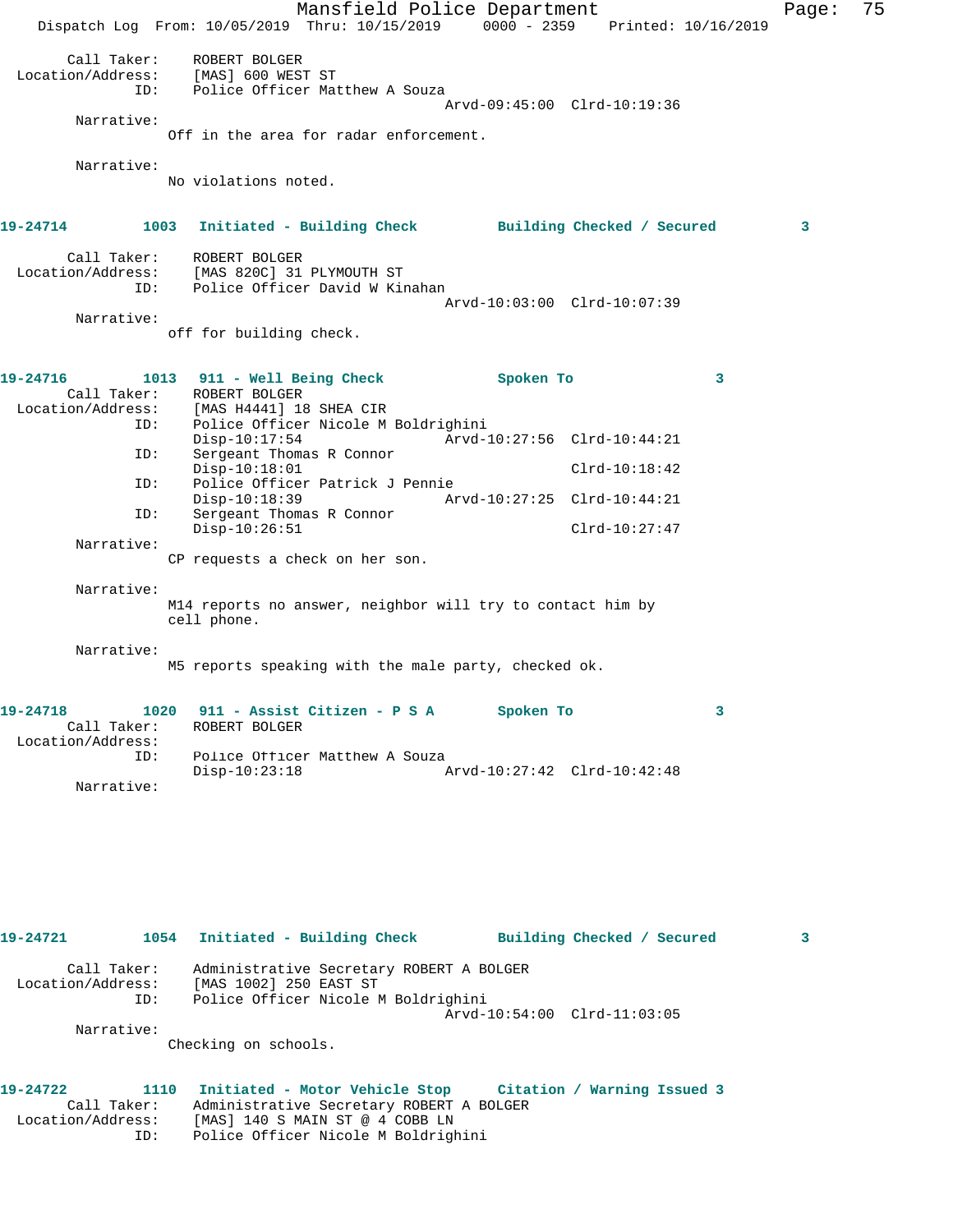Mansfield Police Department Fage: 76 Dispatch Log From: 10/05/2019 Thru: 10/15/2019 0000 - 2359 Printed: 10/16/2019 Arvd-11:10:00 Clrd-11:13:22 Vehicle: BLK 2013 VOLK SD PASSAT Reg: PC MA 3DEY30 VIN: 1VWCP7A31DC089296 Narrative: Citation for defective equipment. **19-24723 1116 Phone - Suspicious Actv / Persn / Veh Spoken To 2** Call Taker: APRIL LEHANE Location/Address: [MAS 11A] 172 NORTH MAIN ST ID: Police Officer Patrick J Pennie Disp-11:19:38 Arvd-11:20:55 Clrd-11:25:57 ID: Police Officer Matthew A Souza Disp-11:19:38 Clrd-11:22:50 ID: Sergeant Thomas R Connor Disp-11:22:55 Arvd-11:22:57 Clrd-11:25:57 Vehicle: WHI 2012 FORD SD FUSION Reg: PC MA 65PN26 VIN: 3FAHP0HG5CR358544 Narrative: RP stated there is a female sitting in a vehicle in the lot possibly since last night. Rp stated she does not appear well. Narrative: Female was sleeping in vehicle, checked ok. **19-24724 1117 911 - Well Being Check Training 3**  Call Taker: Administrative Secretary ROBERT A BOLGER Location/Address: [MAS 11A] 172 NORTH MAIN ST Narrative: WBC FOR FEMALE IN CAR ACTING STRANGE. **19-24725 1119 Phone - Assist Citizen - P S A Spoken To 3**  Call Taker: APRIL LEHANE Location/Address: [MAS 260] 70 COPELAND DR ID: Police Officer Matthew A Souza Disp-11:27:59 Clrd-11:28:41<br>ID: Police Officer Patrick J Pennie Police Officer Patrick J Pennie Disp-11:28:36 Arvd-11:40:15 Clrd-11:40:17<br>TD: Police Officer Matthew A Souza Police Officer Matthew A Souza Disp-11:29:06 Arvd-11:33:32 Clrd-11:40:17 Narrative: Daughter went to get gas this morning and gave the attendant a 20 dollar bill for 10 dollars of gas. RP stated the attendant refused to give the 10 dollar change back **19-24726 1132 Initiated - Proactive Patrol Services Rendered 3**  Call Taker: Administrative Secretary ROBERT A BOLGER Location/Address: [MAS] 4 ERICK RD @ 15 BONNEY LN ID: Police Officer Nicole M Boldrighini Arvd-11:32:00 Clrd-11:43:52 **19-24727 1137 911 - Assist Citizen - P S A Incident Report 3**  Call Taker: Administrative Secretary ROBERT A BOLGER Location/Address: [MAS] RIVER ST ID: Sergeant Thomas R Connor Disp-11:38:43 Clrd-11:43:40 ID: Police Officer Patrick J Pennie Disp-11:43:36 Arvd-11:43:37 Clrd-11:57:27 Narrative: CP reported finding cash in the parking lot. Refer To Incident: 19MAS-934-OF **19-24728 1142 Phone - Well Being Check Unfounded/Unverifed 3**  Call Taker: APRIL LEHANE Location/Address: [MAS H6689] 1795 WEST ST ID: Police Officer Matthew A Souza Disp-11:47:35 Arvd-11:48:54 Clrd-11:57:51 Narrative: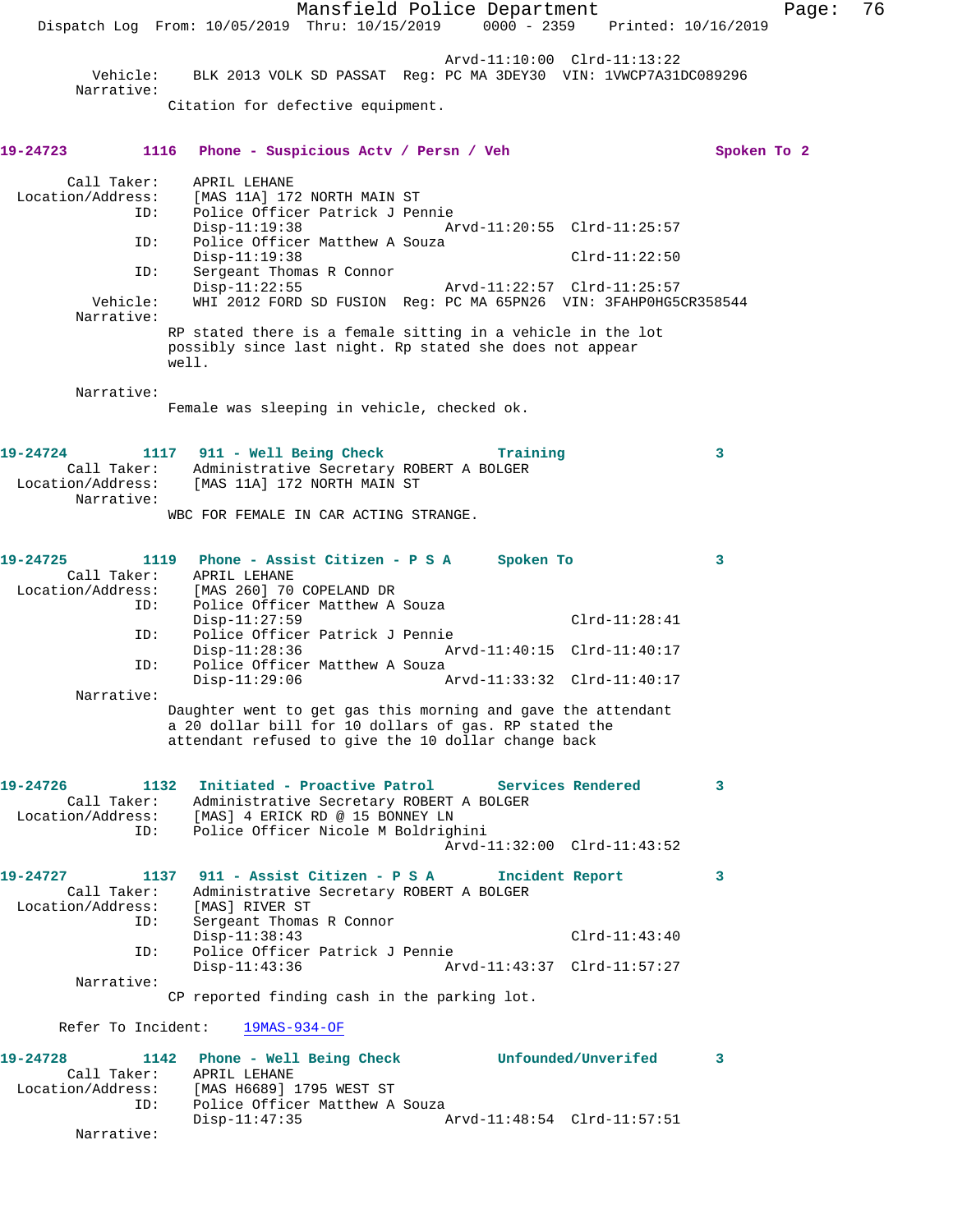Mansfield Police Department Page: 77 Dispatch Log From: 10/05/2019 Thru: 10/15/2019 0000 - 2359 Printed: 10/16/2019 RP is stating there is no visible dog food or water, dogs do not seem healthy. Narrative: Dog owner not home, unable to confirm condition, will follow up with ACO. **19-24731 1221 Initiated - Building Check Building Checked / Secured 3** Call Taker: Administrative Secretary ROBERT A BOLGER Location/Address: [MAS 820C] 31 PLYMOUTH ST ID: Police Officer David W Kinahan Arvd-12:21:00 Clrd-12:30:34 **19-24732 1222 Phone - Alarm - Burglar Building Checked / Secured 1** Call Taker: APRIL LEHANE Location/Address: [MAS 332] 240 EAST ST ID: Sergeant Thomas R Connor Disp-12:23:31 Arvd-12:24:57 Clrd-12:28:01<br>ID: Police Officer Nicole M Boldrighini Police Officer Nicole M Boldrighini<br>Disp-12:26:12 Arvd- Disp-12:26:12 Arvd-12:26:27 Clrd-12:28:01 Narrative: Alarm company reporting an alarm activation at the school. From receiving room door 1. Ref #89919 Narrative: Auditorium and gym wing doors activation as well **19-24733 1233 911 - Assist Fire Department Services Rendered 3**  Call Taker: CARLY MORIARTY<br>Location/Address: [MAS H4836] 12 ess: [MAS H4836] 12 CAMDEN LN<br>ID: Police Officer Matthew A Police Officer Matthew A Souza Disp-12:36:13 Clrd-12:36:36<br>ID: Sergeant Thomas R Connor Sergeant Thomas R Connor<br>Disp-12:36:27 Disp-12:36:27 Arvd-12:42:40 Clrd-12:44:51 Narrative: Assist the fd with smoke detector activation **19-24739 1334 Phone - Animal Complaints Gone on Arrival 3**  Call Taker: APRIL LEHANE<br>Location/Address: [MAS] 280 SCI ess: [MAS] 280 SCHOOL ST @ 100 RTE 140 SB<br>ID: Police Officer Matthew A Souza Police Officer Matthew A Souza<br>Disp-13:35:28 / Disp-13:35:28 Arvd-13:38:40 Clrd-13:39:50 Narrative: rp is reporting 2 deer in the area attemptin to get to the woods but it is blocked by a fence. She is concerned they might run into traffic Narrative: Animals are GOA. **19-24740 1345 Initiated - Building Check Building Checked / Secured 3** Call Taker: PATRICK FEENEY Location/Address: [MAS 840] 280 SCHOOL ST<br>ID: Police Officer Matthew 1 Police Officer Matthew A Souza Arvd-13:45:00 Clrd-14:00:46 **19-24741 1352 911 - 911 Hang-ups & Verifications Confirmed misdial/Accdntl Call 2** Call Taker: PATRICK FEENEY Location/Address: [MAS 927] 50 PLYMOUTH ST Officer Robert Haynes<br>Disp-13:53:30 Disp-13:53:30 Arvd-13:53:36 Clrd-13:58:49<br>TD: Officer Brendan Favles Officer Brendan Fayles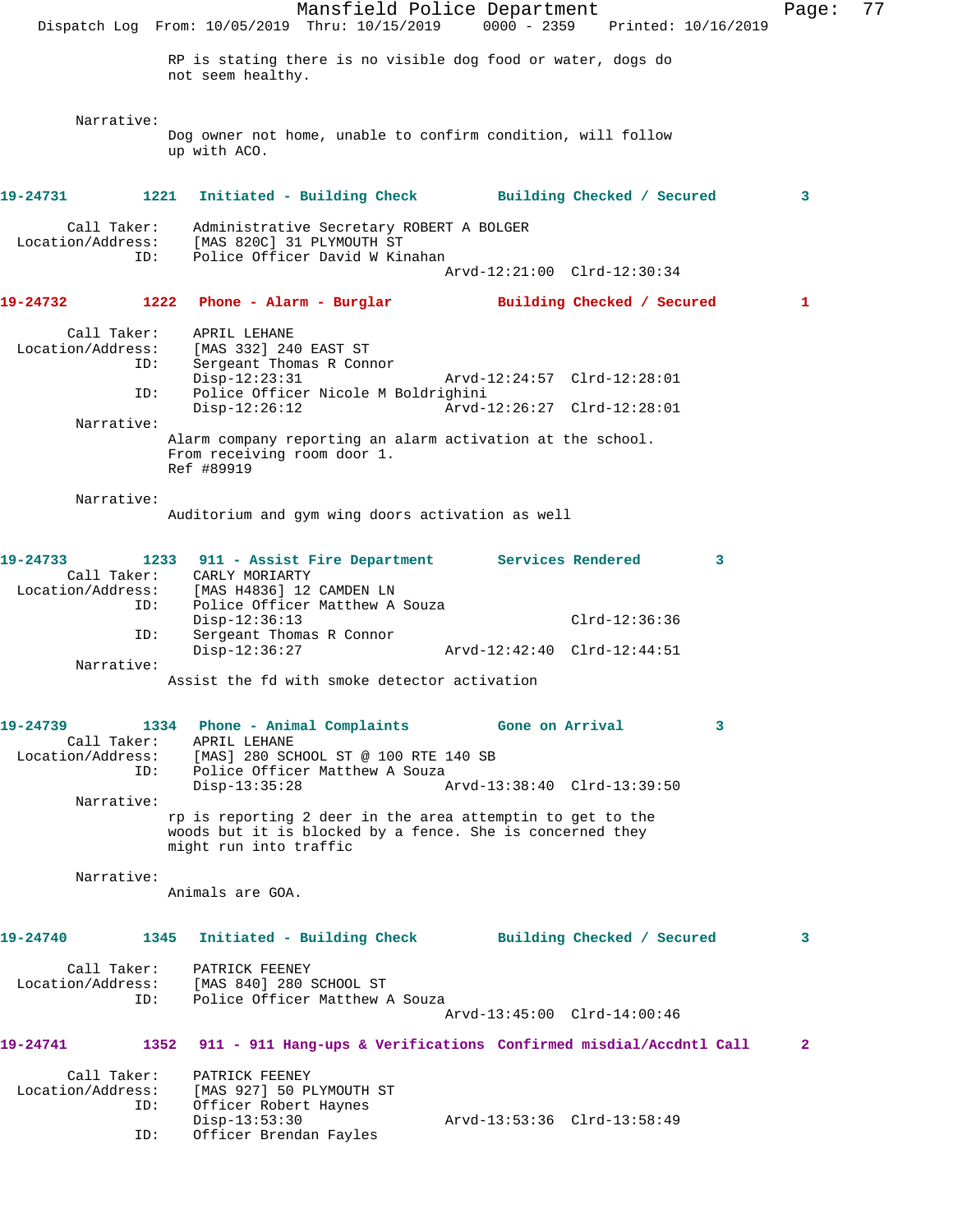Mansfield Police Department Page: 78 Dispatch Log From: 10/05/2019 Thru: 10/15/2019 0000 - 2359 Printed: 10/16/2019 Disp-13:53:34 Arvd-13:53:36 Clrd-13:58:49 Narrative: 911 hangup; pings to within 9 meters of the fields, no answer on the call backs. Detail Ofc's notified, checking the area. Narrative: Caller called back to report accidental. Detail Ofc's confirmed with her that there no emergency. **19-24742 1357 Walk-In - Neighbor Dispute Spoken To 3**  Call Taker: Officer Andrew T Littig Jr. Location/Address: [MAS] 35 JACOB DR ID: Police Officer Matthew A Souza<br>Disp-14:02:57 Arvd-14:13:04 Clrd-14:57:24 Narrative: walk in to lobby questions regarding neighbor fued Narrative: M8 out on Jacob checking in with various neighbors. **19-24743 1411 Phone - Assist Fire Department Services Rendered 3**  Call Taker: APRIL LEHANE Location/Address: [MAS H3046] 107 DEAN ST ID: Police Officer Patrick J Pennie Disp-14:12:49 Arvd-14:17:56 Clrd-15:10:47 Narrative: assist FD with gas odor **19-24745 1441 Phone - Erratic Oper MV / Road Rage Gone on Arrival 3**  Call Taker: PATRICK FEENEY Location/Address: [MAS] PARK ST ID: Police Officer Nicole M Boldrighini Disp-14:47:17 Arvd-14:49:12 Clrd-14:52:59 Vehicle: GRN 1978 CHEV MONTE Reg: PC MA 8DR285 VIN: 1Z37U8D508979 Narrative: Caller reports a past erratic oper. Excessive speeds through the neighborhood. Narrative: RP reports that it occurred approx 15 to 20 mins prior. M14 reports that there is no matching m/v in the area. Checked the house that the m/v comes back to, negative results. **19-24747 1450 Walk-In - Assist Citizen - P S A Assisted Party 3**  Call Taker: Officer Andrew T Littig Jr. Location/Address: [MAS H9953] 21 ERICK RD Apt. #2 ID: Police Officer Nicole M Boldrighini Disp-15:05:56 Clrd-15:10:20<br>ID: Police Officer Nicole M Boldrighini Police Officer Nicole M Boldrighini Disp-15:46:07 Arvd-15:54:52 Clrd-16:24:14 Narrative: father and son walk-in lobby for personal property with notification of wife to retive sons belongings Narrative: Party gathered his belongings with no issue **19-24749 1504 Walk-In - Child Safety Seat Program Services Rendered 3**  Call Taker: Officer Andrew T Littig Jr. Location/Address: [MAS 304B] 1 MANSFIELD AVE Apt. #B201 ID: Police Officer Nicole M Boldrighini Disp-15:10:20 Arvd-15:14:06 Clrd-15:25:47 Vehicle: GRY 2018 HYUN ELANTR Reg: PC MA 1BGX83 VIN: 5NPD84LF2JH346105 Narrative: walk in for car seat installation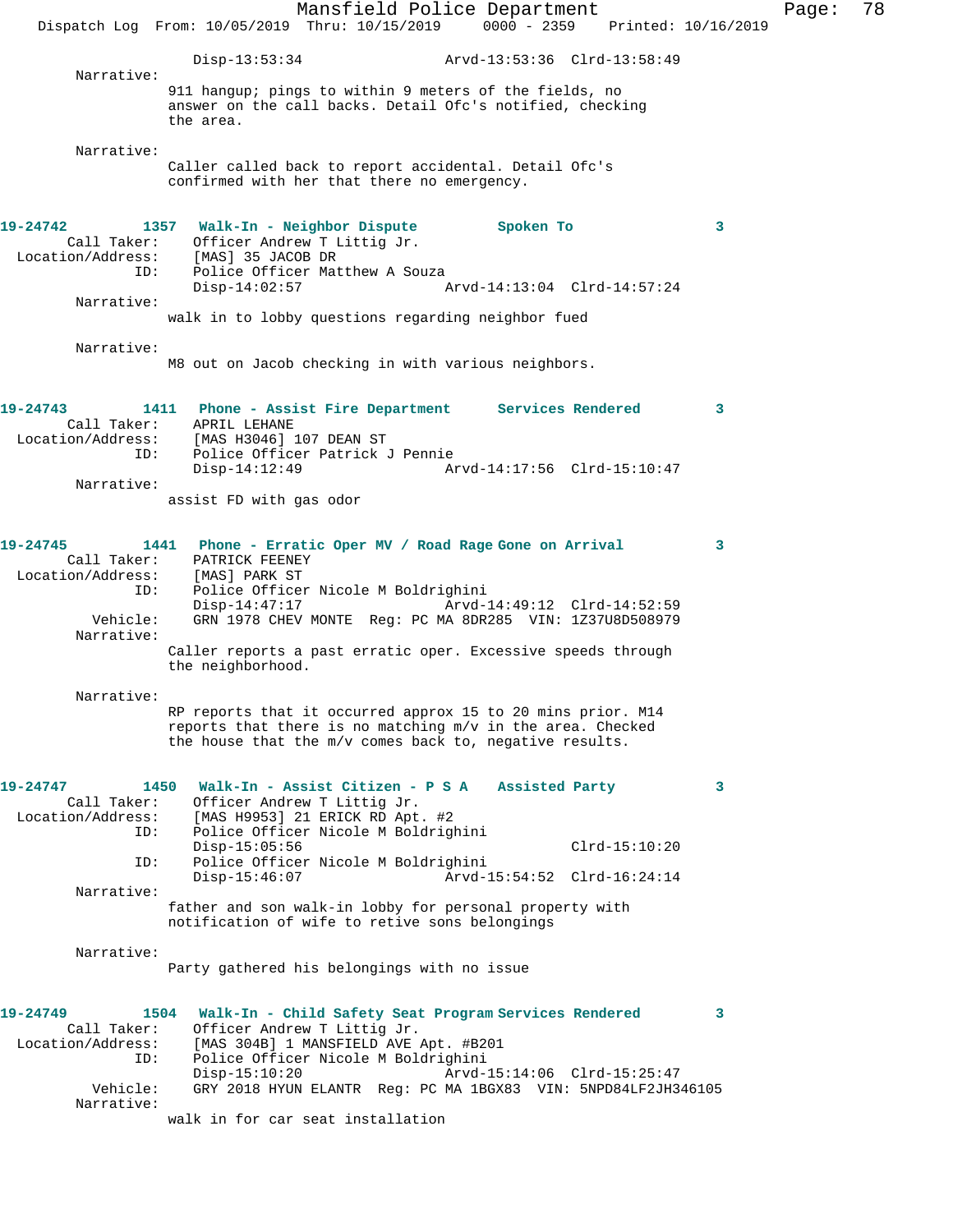Mansfield Police Department Fage: 79 Dispatch Log From: 10/05/2019 Thru: 10/15/2019 0000 - 2359 Printed: 10/16/2019 Narrative: 1 seat installed. Narrative: Ofc. Boldrighini installing a child safety seat. **19-24750 1528 Phone - Suspicious Actv / Persn / Veh Gone on Arrival 2**  Call Taker: PATRICK FEENEY<br>Vicinity of: [MAS 1005B] 292 [MAS 1005B] 292 CHAUNCY ST Apt. #150 ID: Police Officer Patrick J Pennie Disp-15:29:13 Arvd-15:35:54 Clrd-15:38:15 ID: Police Officer Matthew A Souza<br>Disp-15:31:19 Arvd-15:36:28 Clrd-15:38:15 Narrative: Caller reports that she observed as a male party in the area with his face painted as the Joker character. States that he was standing there smoking a cigarette next to a mv. She thought it was odd, out of place, and unusual. Narrative: Both units checked the area with negative results. No one matching the description in the area. **19-24753 1620 Alarm - Alarm - Burglar Building Checked / Secured 1** Call Taker: PATRICK FEENEY<br>1. Location/Address: [MAS 8401135] ess: [MAS 840I135] 280 SCHOOL ST Apt. #I135<br>ID: Police Officer Danielle C Titus Police Officer Danielle C Titus<br>Disp-16:22:30 A Disp-16:22:30 Arvd-16:22:36 Clrd-16:22:38 ID: Police Officer Danielle C Titus Disp-16:22:42 Arvd-16:29:15 Clrd-16:37:02 Narrative: Rear sale floor door Narrative: Alarm co requests a cancel, reporting an accidental activation. M12 continuing on to confirm. **19-24754 1647 Initiated - Motor Vehicle Stop Citation / Warning Issued 3**  Call Taker: PATRICK FEENEY Vicinity of: [MAS 253] 330 PRATT ST Apt. #A ID: Detective Gregory S Martell Arvd-16:47:00 Clrd-16:51:49 Vehicle: GRY 2002 GMC YUKON Reg: PC MA 1DPD68 VIN: 3GKGK26U82G189059 **19-24759 1716 Initiated - Building Check Building Checked / Secured 3** Call Taker: PATRICK FEENEY Location/Address: [MAS 820C] 31 PLYMOUTH ST ID: Police Officer Joshua S Ellender Arvd-17:16:00 Clrd-17:31:07 19-24762 1730 Initiated - Traffic Enforcement / Activity **Services Rendered 2**  Call Taker: PATRICK FEENEY Location/Address: [MAS] NORTH MAIN ST ID: Detective Gregory S Martell Arvd-17:30:00 Clrd-17:52:00 **19-24766 1752 Initiated - Parking Violations Citation / Warning Issued 3**  Call Taker: PATRICK FEENEY Location/Address: [MAS] 126 NORTH MAIN ST @ 10 VILLA ST ID: Detective Gregory S Martell Arvd-17:52:00 Clrd-17:53:09 Vehicle: RED 2018 CHEV SILVER Reg: PC MA 7EX183 VIN: 2GCVKREC5J1108739 Narrative: 1 tag issued.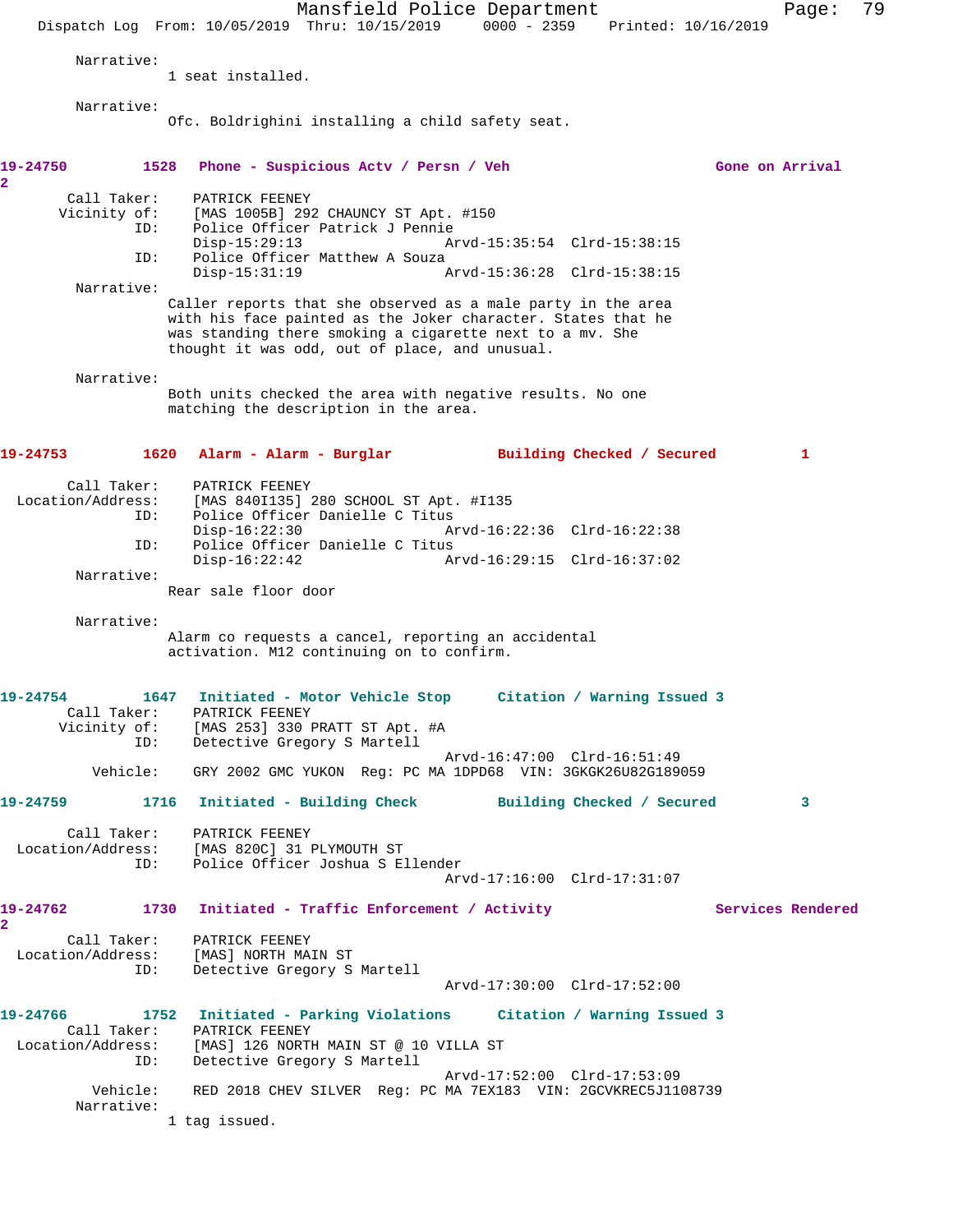19-24770 1809 Initiated - Traffic Enforcement / Activity Services Rendered **2**  Call Taker: PATRICK FEENEY Vicinity of: [MAS] 600 WEST ST ID: Police Officer Danielle C Titus Arvd-18:09:00 Clrd-18:52:56 ID: Detective Gregory S Martell Disp-18:48:05 Arvd-18:48:08 Clrd-18:52:59<br>ID: Police Officer Danielle C Titus Police Officer Danielle C Titus<br>Disp-18:53:11 A Disp-18:53:11 Arvd-18:53:14 Clrd-19:14:04 Vehicle: BLU 2008 SUBA SW OUTB Reg: NH V44763 VIN: 4S4BP62C187365395 Narrative: M12 and M8 out with a NH reg on traffic enforcement. Clear with verbal for speed. **19-24771 1834 Initiated - Building Check Gone on Arrival 3**  Call Taker: PATRICK FEENEY Location/Address: [MAS 281A] 1 CROCKER ST ID: Police Officer William C Trudell Arvd-18:34:00 Clrd-18:44:07 ID: Police Officer Patrick J Pennie Disp-18:35:32 Arvd-18:35:58 Clrd-18:44:07 ID: Detective Gregory S Martell Disp-18:35:35 Arvd-18:37:27 Clrd-18:44:07 Narrative: M1 reports a group of approx 5 to 6 males in the lot. Checking on them to see if they are drinking. There's been an ongoing issue with public drinking/urinating in that area. Narrative: Parties gone on arrival. M1 noted there was lots of fresh urine in the area where the parties usually gather. **19-24773 1920 Initiated - Motor Vehicle Stop Citation / Warning Issued 3**  Call Taker: JEFFREY KEEFE Location/Address: [MAS] TREMONT ST ID: Detective Gregory S Martell Arvd-19:20:00 Clrd-19:26:01 Vehicle: WHI 2017 JEEP LL WRANGL Reg: PC MA 398RC1 VIN: 1C4HJWFG9HL522823 Narrative: Citation issued for marked lanes and speed. **19-24775 1936 Initiated - Proactive Patrol Services Rendered 3**  Call Taker: JEFFREY KEEFE Vicinity of: [MAS 281A] 1 CROCKER ST ID: Detective Gregory S Martell Arvd-19:36:00 Clrd-19:39:14 Narrative: North common area. **19-24776 1937 Initiated - Proactive Patrol Services Rendered 3**  Call Taker: JEFFREY KEEFE Vicinity of: [MAS 820C] 31 PLYMOUTH ST ID: Police Officer Joshua S Ellender Arvd-19:37:00 Clrd-19:52:22 **19-24777 1950 Initiated - Proactive Patrol Building Checked / Secured 3** Call Taker: JEFFREY KEEFE Vicinity of: [MAS 1002] 250 EAST ST ID: Police Officer Patrick J Pennie Arvd-19:50:00 Clrd-19:58:00 **19-24779 1954 Phone - Larceny - Value Unknown Services Rendered 2**  Call Taker: TARA LAKO Location/Address: [MAS 969A110] 321 SCHOOL ST Apt. #A110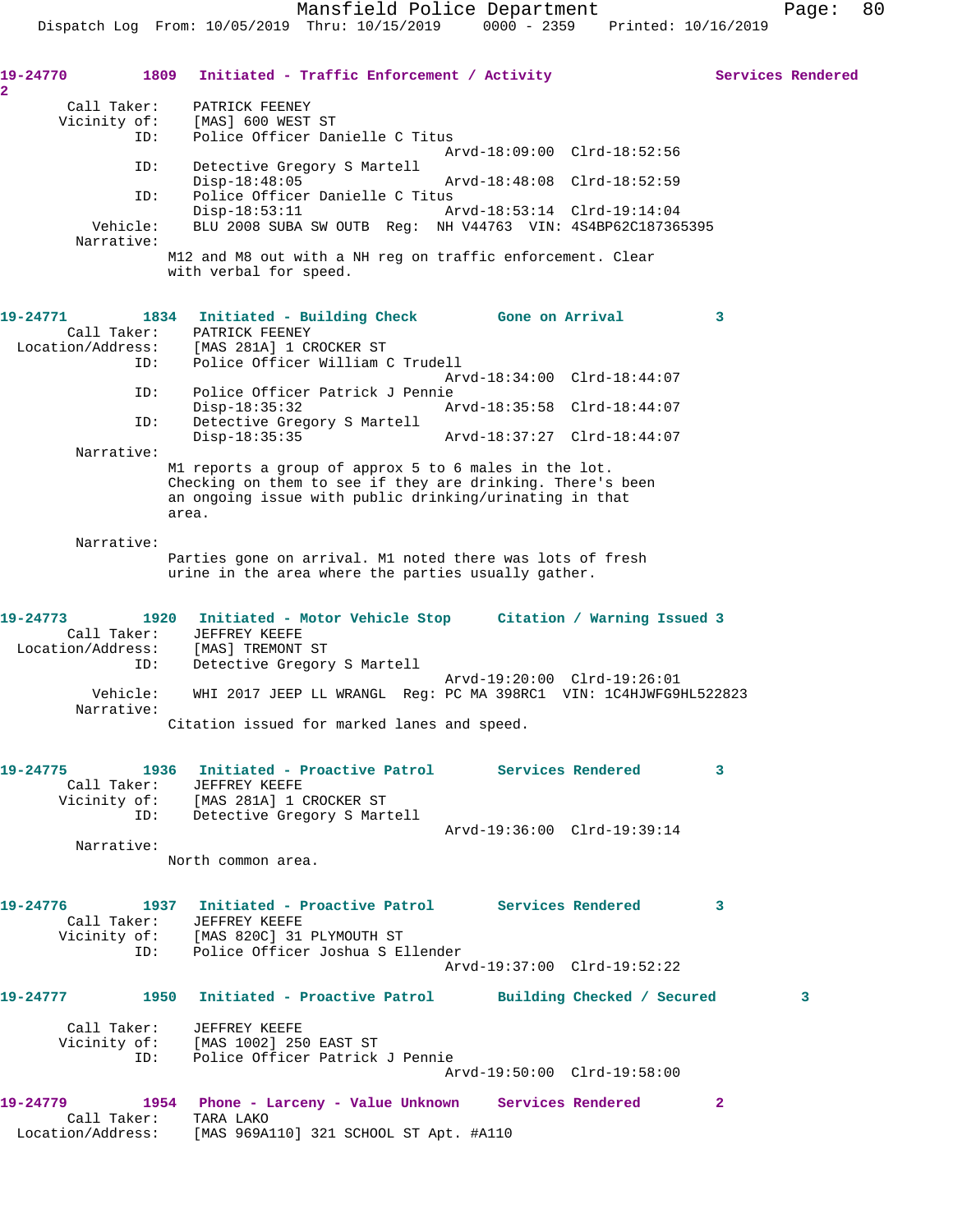|                         |      |                                                                                                                                                                     | Mansfield Police Department |                             |                         | Page: | 81 |
|-------------------------|------|---------------------------------------------------------------------------------------------------------------------------------------------------------------------|-----------------------------|-----------------------------|-------------------------|-------|----|
|                         |      | Dispatch Log From: 10/05/2019 Thru: 10/15/2019                                                                                                                      | $0000 - 2359$               |                             | Printed: 10/16/2019     |       |    |
|                         | ID:  | Detective Gregory S Martell                                                                                                                                         |                             |                             |                         |       |    |
|                         |      | $Disp-19:55:26$                                                                                                                                                     |                             | Arvd-19:55:28 Clrd-20:22:46 |                         |       |    |
| Narrative:              |      |                                                                                                                                                                     |                             |                             |                         |       |    |
|                         |      | RP reports her son lost his phone today at a soccer<br>tournament and she was able to track it to the parking lot<br>of Buffalo Wild Wings.                         |                             |                             |                         |       |    |
| Narrative:              |      |                                                                                                                                                                     |                             |                             |                         |       |    |
|                         |      | The phone was found in a set of bushes it was locked and<br>discarded. The owner now has the phone.                                                                 |                             |                             |                         |       |    |
| 19-24782<br>Call Taker: |      | 2019 Initiated - Proactive Patrol Services Rendered<br><b>JEFFREY KEEFE</b><br>Vicinity of: [MAS 840] 280 SCHOOL ST                                                 |                             |                             | $\mathbf{3}$            |       |    |
|                         | ID:  | Police Officer Danielle C Titus                                                                                                                                     |                             |                             |                         |       |    |
|                         |      |                                                                                                                                                                     |                             | Arvd-20:19:00 Clrd-20:30:57 |                         |       |    |
| Vehicle:                |      | GRY 2015 CHEV SD MALIBU Req: PC RI JZ560 VIN: 1G11E5SX9FF235590                                                                                                     |                             |                             |                         |       |    |
| Narrative:              |      |                                                                                                                                                                     |                             |                             |                         |       |    |
|                         |      | Checked on a vehicle in the side lot next to the Spirit of<br>Halloween Store. The female operator just got out of work<br>and was meditating before she drove home |                             |                             |                         |       |    |
| 19-24785                |      | 2056 Initiated - Proactive Patrol Services Rendered                                                                                                                 |                             |                             | $\overline{\mathbf{3}}$ |       |    |
| Call Taker:             |      | JEFFREY KEEFE                                                                                                                                                       |                             |                             |                         |       |    |
|                         |      | Location/Address: [MAS 2] 60 FORBES BLVD                                                                                                                            |                             |                             |                         |       |    |
|                         | ID:  | Police Officer Danielle C Titus                                                                                                                                     |                             |                             |                         |       |    |
|                         | ID:  |                                                                                                                                                                     |                             | Arvd-20:56:00 Clrd-21:18:58 |                         |       |    |
|                         |      | Detective Gregory S Martell<br>$Disp-20:57:36$                                                                                                                      |                             | Arvd-20:57:39 Clrd-21:19:00 |                         |       |    |
| 19-24788                | 2118 | Phone - Missing Person                                                                                                                                              |                             | Investigated - Report Taken |                         | 1     |    |
| Call Taker:             |      | LINDSAY MITCHELL                                                                                                                                                    |                             |                             |                         |       |    |
| Location/Address:       |      |                                                                                                                                                                     |                             |                             |                         |       |    |
|                         | ID:  | Police Officer Danielle C Titus                                                                                                                                     |                             |                             |                         |       |    |
|                         |      | $Disp-21:20:02$                                                                                                                                                     |                             | Arvd-21:22:36 Clrd-22:08:40 |                         |       |    |
|                         | ID:  | Detective Gregory S Martell                                                                                                                                         |                             |                             |                         |       |    |
|                         |      | $Disp-21:20:02$                                                                                                                                                     |                             | Arvd-21:22:05 Clrd-22:08:38 |                         |       |    |
|                         | ID:  | Police Officer William C Trudell                                                                                                                                    |                             |                             |                         |       |    |
|                         |      | $Disp-21:30:23$                                                                                                                                                     |                             | Arvd-21:30:25 Clrd-22:08:36 |                         |       |    |
| Narrative:              |      |                                                                                                                                                                     |                             |                             |                         |       |    |

Refer To Incident: 19MAS-935-OF

| 19-24793          |            | 2136 Phone - 911 Hang-ups & Verifications        |                             | Confirmed misdial/Accdntl |
|-------------------|------------|--------------------------------------------------|-----------------------------|---------------------------|
| Call              |            |                                                  |                             |                           |
| Call Taker:       |            | TARA LAKO                                        |                             |                           |
| Location/Address: |            | [MAS] 221 NORTH MAIN ST                          |                             |                           |
|                   | ID:        | Police Officer Patrick J Pennie                  |                             |                           |
|                   |            | $Disp-21:37:22$                                  | Arvd-21:41:58 Clrd-21:44:14 |                           |
|                   | Narrative: |                                                  |                             |                           |
|                   |            | Out to confirm an accidental 911 from the owner. |                             |                           |

| 19-24794<br>2139  |                    | Initiated - Proactive Patrol     |                             | Services Rendered |  |
|-------------------|--------------------|----------------------------------|-----------------------------|-------------------|--|
| Call Taker:       | TARA LAKO          |                                  |                             |                   |  |
| Location/Address: |                    | [MAS 820C] 31 PLYMOUTH ST        |                             |                   |  |
| ID:               |                    | Police Officer Joshua S Ellender |                             |                   |  |
|                   |                    |                                  | Arvd-21:39:00 Clrd-21:52:51 |                   |  |
| Narrative:        |                    |                                  |                             |                   |  |
|                   | Checking the area. |                                  |                             |                   |  |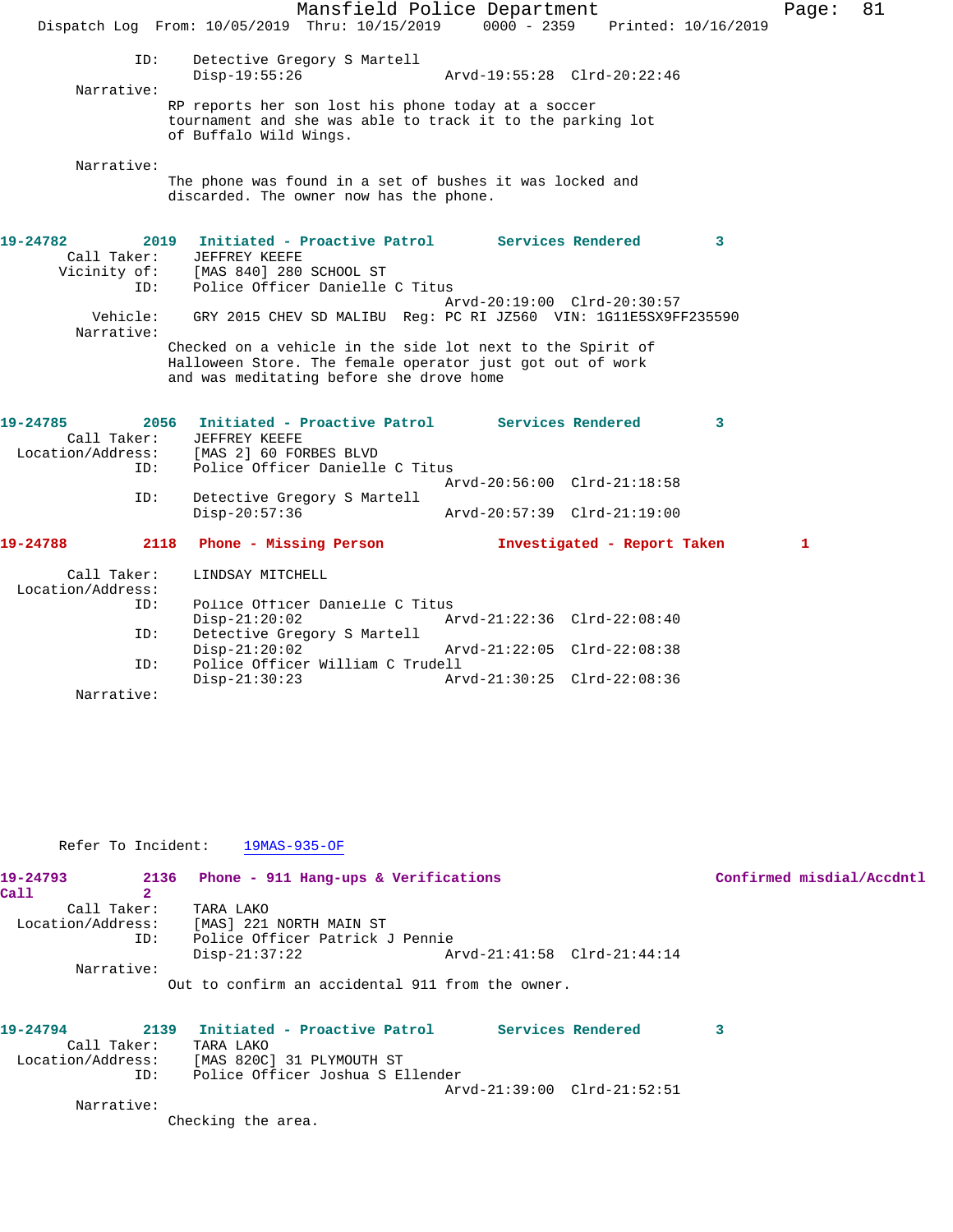| Call Taker:       | LINDSAY MITCHELL                                                |                             |                 |
|-------------------|-----------------------------------------------------------------|-----------------------------|-----------------|
| Location/Address: | [MAS] 25 FRANKLIN ST @ 660 EAST ST                              |                             |                 |
| ID:               | Police Officer Patrick J Pennie                                 |                             |                 |
|                   | $Disp-22:08:00$                                                 | Arvd-22:10:43 Clrd-22:15:42 |                 |
| ID:               | Police Officer Joshua S Ellender                                |                             |                 |
|                   | $Disp-22:08:00$                                                 |                             | $Clrd-22:09:57$ |
| ID:               | Detective Gregory S Martell                                     |                             |                 |
|                   | $Disp-22:10:03$                                                 | Arvd-22:11:50 Clrd-22:15:07 |                 |
| Vehicle:          | GRY 2004 HOND UT PILOT Req: PC MA 587EK2 VIN: 2HKYF18434H525061 |                             |                 |
| Narrative:        |                                                                 |                             |                 |
|                   |                                                                 |                             |                 |

Vehicle reported all over the roadway

## **19-24796 2213 Initiated - Proactive Patrol Building Checked / Secured 3** Call Taker: JEFFREY KEEFE Location/Address: [MAS 4] 31 HAMPSHIRE ST ID: Police Officer Danielle C Titus

Arvd-22:13:00 Clrd-22:43:54

**19-24800 2303 Initiated - Follow up Investigation Services Rendered 3**  Call Taker: JEFFREY KEEFE Vicinity of: [MAS 260] 70 COPELAND DR ID: Police Officer Patrick J Pennie Arvd-23:03:00 Clrd-23:10:55 Narrative:

M5 off on a follow up investigation.

**19-24801 2320 Initiated - Proactive Patrol Services Rendered 3**  Call Taker: JEFFREY KEEFE Vicinity of: [MAS 820C] 31 PLYMOUTH ST ID: Police Officer Joshua S Ellender Arvd-23:20:00 Clrd-10/13/2019 @ 00:02:35

## **For Date: 10/13/2019 - Sunday**

19-24809 0107 Phone - Animal Complaints Services Rendered 3 Call Taker: LINDSAY MITCHELL Location/Address: [MAS 411] 60 FORBES BLVD ID: Police Officer Christopher D Sorge<br>Disp-01:07:00 Arvd- Disp-01:07:00 Arvd-01:17:39 Clrd-01:40:18 ID: Police Officer Andrew J Kelley<br>Disp-01:21:04 Arvd-01:21:08 Clrd-01:40:18 Disp-01:21:04 Arvd-01:21:08 Clrd-01:40:18 Vehicle: SIL 2016 MERZ VN Reg: PC FL GZMB99 VIN: 8BRPE8CD1GE121614 Narrative: RP reports 2 dogs left inside a MV(gray sprinter mercedes plate FL GZM899). RP states the dogs have been there all day

Narrative:

Dogs are working dogs they are fine for the night.

## **19-24810 0109 Initiated - Proactive Patrol Building Checked / Secured 3** Call Taker: TARA LAKO

 Location/Address: [MAS 820C] 31 PLYMOUTH ST ID: Police Officer Joshua S Ellender Arvd-01:09:00 Clrd-01:25:01 Narrative:

Checking the area.

| 19-24812 |             | 0142 Initiated - Proactive Patrol |                             | Services Rendered |  |
|----------|-------------|-----------------------------------|-----------------------------|-------------------|--|
|          | Call Taker: | JEFFREY KEEFE                     |                             |                   |  |
|          | Location:   | [MAS] HOTELS                      |                             |                   |  |
|          | ID:         | Police Officer Andrew J Kelley    |                             |                   |  |
|          |             |                                   | Arvd-01:42:00 Clrd-01:46:00 |                   |  |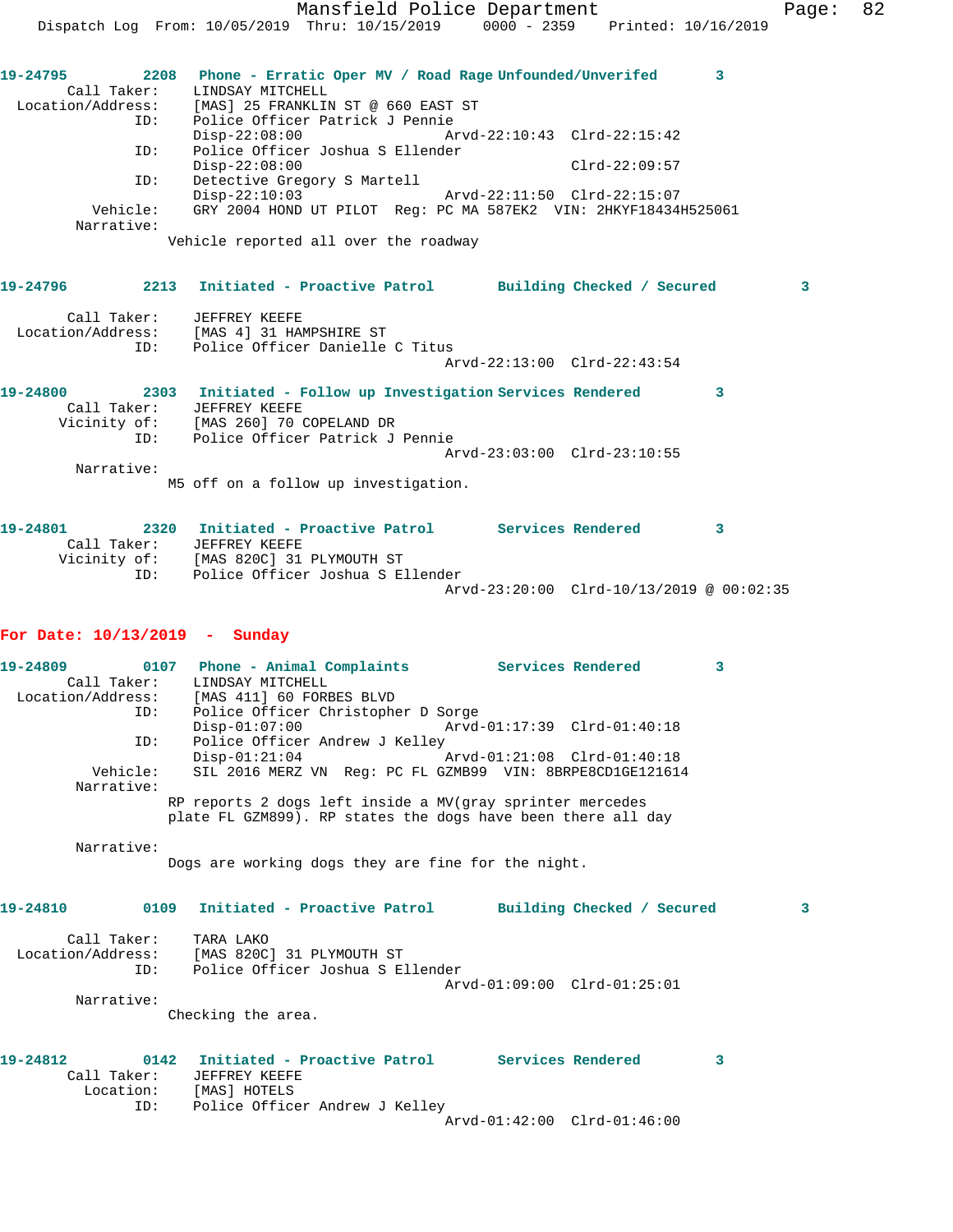Mansfield Police Department Fage: 83 Dispatch Log From: 10/05/2019 Thru: 10/15/2019 0000 - 2359 Printed: 10/16/2019 **19-24813 0148 Initiated - Motor Vehicle Stop Verbal Warning 3**  Call Taker: JEFFREY KEEFE Location/Address: [MAS] 100 CHAUNCY ST @ 20 WINTHROP AVE ID: Police Officer Andrew J Kelley Arvd-01:48:00 Clrd-01:53:21 ID: Sergeant Robert S Pierce Disp-01:51:55 Arvd-01:51:57 Clrd-01:53:21 Vehicle: BRO 2006 CHEV VN PASSENGER VAN Reg: PC IL AC25778 VIN: 1GAHG39U561272450 Narrative: Verbal for headlight. **19-24816 0154 Initiated - Proactive Patrol Building Checked / Secured 3** Call Taker: Police Officer Andrew J Kelley Location/Address: [MAS 834] 261 CHAUNCY ST ID: Police Officer Andrew J Kelley Arvd-01:56:04 Clrd-01:58:19 Narrative: Checking the area. **19-24817 0200 Initiated - Proactive Patrol Services Rendered 3**  Call Taker: JEFFREY KEEFE Vicinity of: [MAS] COPELAND DR ID: Police Officer Andrew J Kelley Arvd-02:00:00 Clrd-02:10:10 **19-24821 0210 Initiated - Proactive Patrol Building Checked / Secured 3** Call Taker: JEFFREY KEEFE Location/Address: [MAS] 905 SOUTH MAIN ST ID: Police Officer Christopher D Sorge Arvd-02:10:00 Clrd-02:12:32 **19-24822 0224 Initiated - Proactive Patrol Services Rendered 3**  Call Taker: JEFFREY KEEFE Location/Address: [MAS 907E] 390 WEST ST ID: Police Officer Christopher D Sorge Arvd-02:24:00 Clrd-02:26:34 **19-24823 0226 Initiated - Motor Vehicle Stop Citation / Warning Issued 3**  Call Taker: JEFFREY KEEFE Location: [MAS] 140 SOUTH IN FRONT OF HOME DEPOT ID: Police Officer Christopher D Sorge Arvd-02:26:00 Clrd-02:32:48 ID: Police Officer Andrew J Kelley<br>Disp-02:28:13 Disp-02:28:13 Arvd-02:28:17 Clrd-02:32:09 Vehicle: GRY 2011 TOYT VN SIENNA Reg: PC MA 66GD80 VIN: 5TDKK3DC6BS099979 Narrative: Citation issued for defective. **19-24830 0259 Initiated - Proactive Patrol Services Rendered 3**  Call Taker: LINDSAY MITCHELL Location/Address: [MAS 992] 660 EAST ST ID: Police Officer Andrew J Kelley Arvd-02:59:00 Clrd-03:04:21 **19-24833 0317 Phone - Vandalism Investigated - Report Taken 3** Call Taker: TARA LAKO Location/Address: [MAS H3948] 319 HOPE ST ID: Police Officer Michelle Bellevue<br>Disp-03:31:38 Arv Disp-03:31:38 Arvd-03:42:01 Clrd-04:04:33 Narrative: Walk in reporting harassment Narrative: Harassment involved an egg being thrown at a residence. Narrative: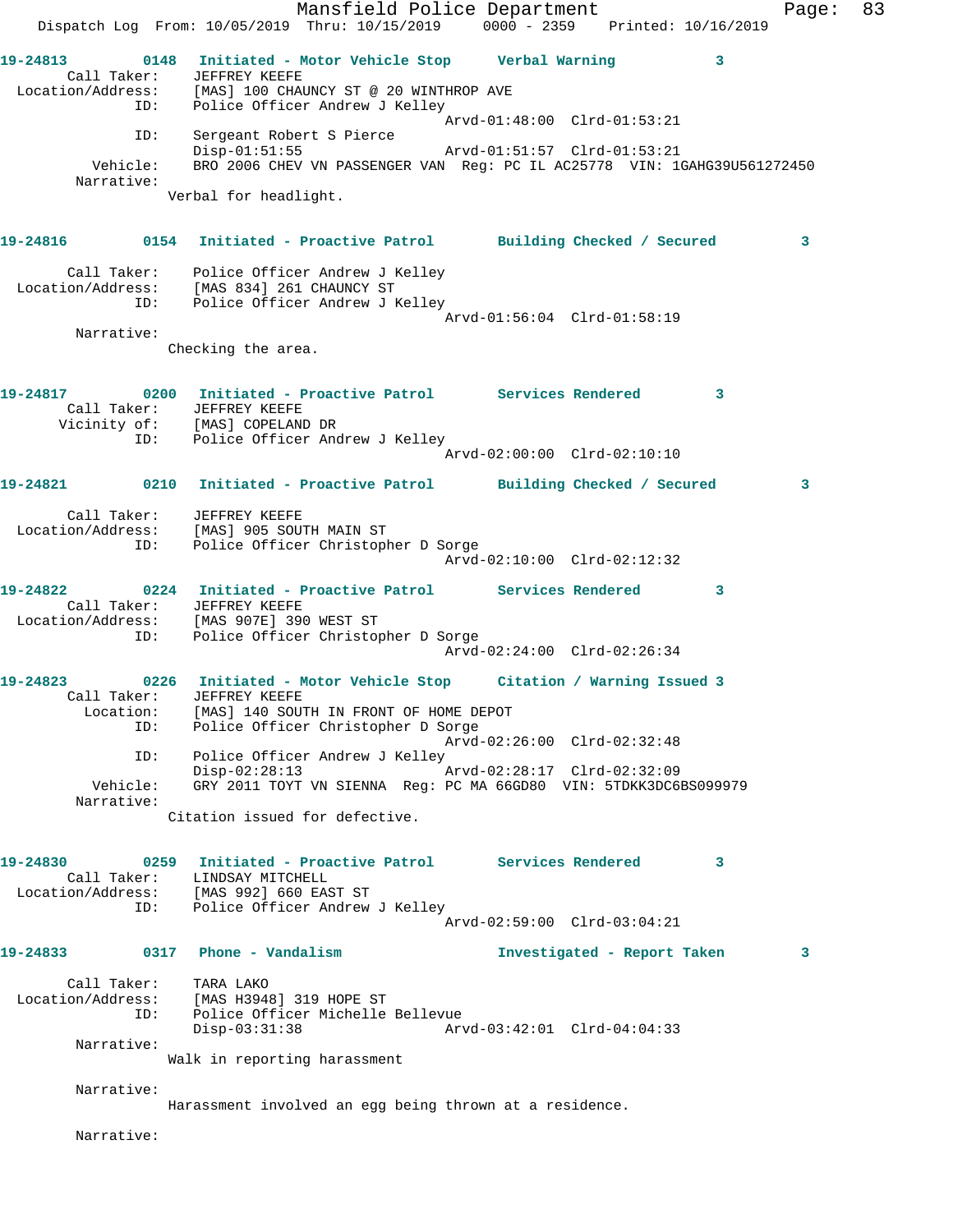Mansfield Police Department Page: 84 Dispatch Log From: 10/05/2019 Thru: 10/15/2019 0000 - 2359 Printed: 10/16/2019 Party was dropped off at his residence. Refer To Incident: 19MAS-937-OF **19-24834 0320 Phone - Proactive Patrol Services Rendered 3**  Call Taker: JEFFREY KEEFE Vicinity of: [MAS 820C] 31 PLYMOUTH ST ID: Police Officer Joshua S Ellender Disp-03:22:35 Arvd-03:23:16 Clrd-03:31:42 **19-24835 0322 Initiated - Proactive Patrol Services Rendered 3**  Call Taker: JEFFREY KEEFE Location/Address: [MAS 4] 31 HAMPSHIRE ST ID: Police Officer Christopher D Sorge Arvd-03:22:00 Clrd-03:26:22 **19-24836 0327 Initiated - Suspicious Actv / Persn / Veh Verbal Warning 2**  Call Taker: JEFFREY KEEFE Location/Address: [MAS] WINTHROP AVE ID: Police Officer Christopher D Sorge Arvd-03:27:00 Clrd-03:58:49 ID: Police Officer Andrew J Kelley D: Police Ulliver<br>Disp-03:32:01<br>Clear Clare Marver ODYS Vehicle: GRY 2014 HOND VN ODYSSEY (U.S.) Reg: PC GA CCK7269 VIN: 5FNRL5H67EB111402 Towed: For: Unregistered/Uninsured By: Central Street Garage To: Central Street Garage Narrative: SUSP vehicle turned mv stop on Thomas st. Narrative: Vehicle and operator showing expired. Narrative: Tow requested. Tow notified. Narrative: Verbal for expired reg. Vehicle was towed by Central. **19-24839 0437 Phone - Suspicious Actv / Persn / Veh Spoken To 2** Call Taker: LINDSAY MITCHELL<br>Location/Address: [MAS 29] 101 NORI ESS: [MAS 29] 101 NORFOLK ST<br>ID: Police Officer Andrew T Police Officer Andrew J Kelley Disp-04:37:00 Clrd-04:40:42 ID: Police Officer Christopher D Sorge Disp-04:40:47 Arvd-04:44:24 Clrd-04:54:03 Narrative: Employee called to request a dispatcher stay on the phone with him while he enters the building. Employee reports it is something new the company is doing. Ofc Sorge out to confirm Narrative: Ofc Sorge spoke with the employee and advised him if this is a regular occurance his management needs to contact MPD command staff to let the department know. **19-24840 0527 Radio - Proactive Patrol Services Rendered 3**  Call Taker: JEFFREY KEEFE<br>Location/Address: [MAS 820C] 31 ress: [MAS 820C] 31 PLYMOUTH ST<br> ID: Police Officer Joshua S E] Police Officer Joshua S Ellender Disp-05:28:44 Arvd-05:28:50 Clrd-05:48:18 **19-24841 0610 911 - Assist Fire Department Services Rendered 3**  Call Taker: JEFFREY KEEFE Location/Address: [MAS] 1 EASTBROOK RD ID: Police Officer Michelle Bellevue Disp-06:13:10 Arvd-06:25:55 Clrd-06:26:20 Narrative: Assist Fire with a co Sounding.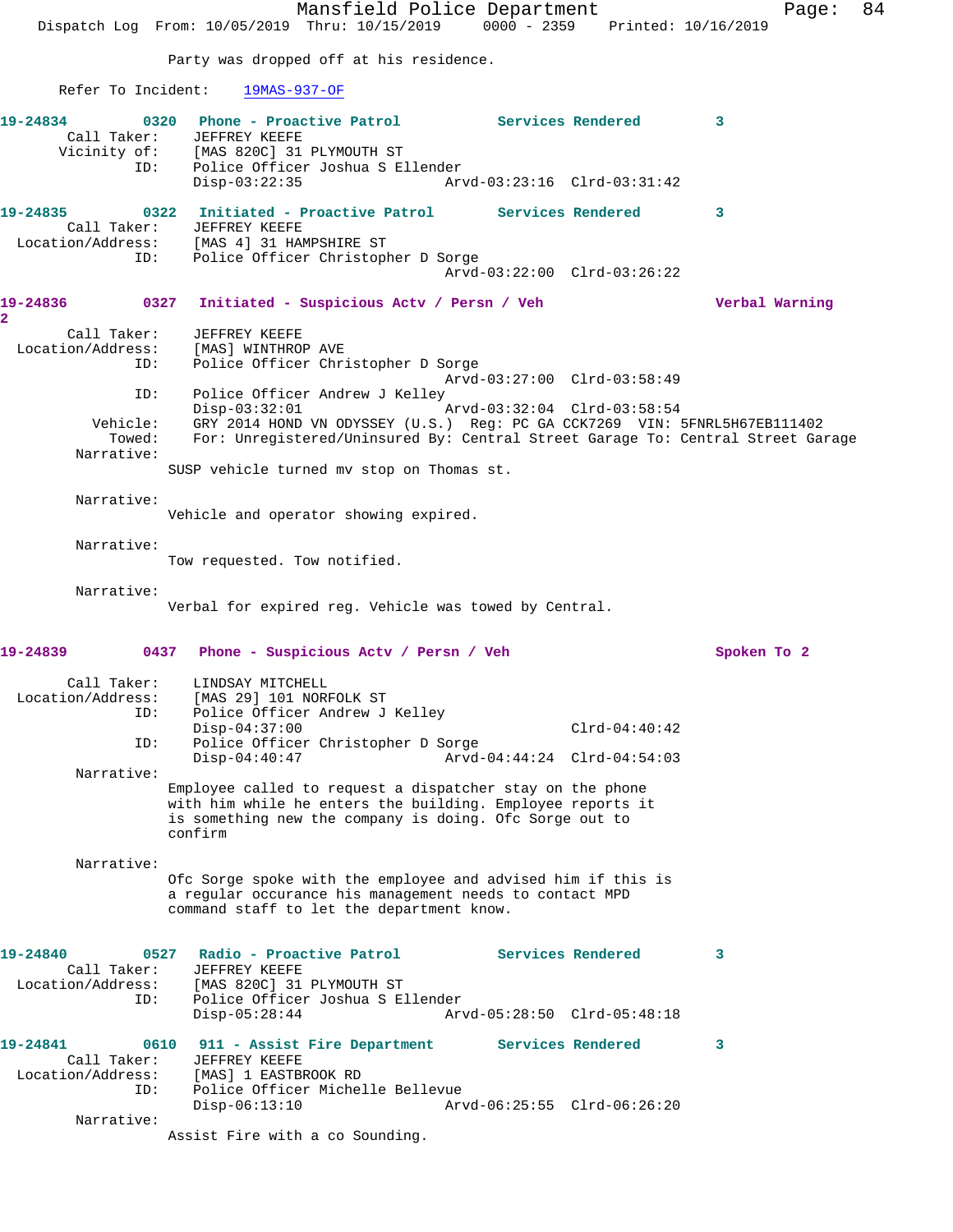Mansfield Police Department Fage: 85 Dispatch Log From: 10/05/2019 Thru: 10/15/2019 0000 - 2359 Printed: 10/16/2019 **19-24846 0727 Initiated - Proactive Patrol Building Checked / Secured 3** Call Taker: APRIL LEHANE Location/Address: [MAS 820C] 31 PLYMOUTH ST ID: Police Officer Joshua S Ellender Arvd-07:27:00 Clrd-08:02:39 Narrative: Checking the area. **19-24847 0739 Initiated - Proactive Patrol Building Checked / Secured 3** Call Taker: APRIL LEHANE Location/Address: [MAS] 18 WOODLAND WAY ID: Police Officer Michelle Bellevue Arvd-07:39:00 Clrd-07:41:44 Narrative: Checking the area. **19-24848 0757 Walk-In - Vandalism Incident Report 3**  Call Taker: Support Staff Katherine Gillis Location/Address: [MAS H243] 31 RUMFORD AVE ID: Police Officer Nicole M Boldrighini<br>Disp-08:02:08 Arvd-0 Disp-08:02:08 Arvd-08:02:13 Clrd-08:07:12 Narrative: Walk into the lobby to speak with an officer about vandalism to his car. Refer To Incident: 19MAS-938-OF **19-24852 0902 Initiated - Fingerprinting - non crimnl Services Rendered 3**  Call Taker: APRIL LEHANE Location/Address: [MAS 451B] 500 EAST ST ID: Police Officer Patrick J Pennie Arvd-09:02:00 Clrd-10:31:07 Narrative: Ofc Pennie out for 2 fingerprinting appointments **19-24853 0907 Phone - Lost / Found Property Spoken To 3**  Call Taker: APRIL LEHANE Location/Address: [MAS H6639] 407 WEST ST ID: Police Officer Nicole M Boldrighini Disp-09:08:37 Arvd-09:16:50 Clrd-09:31:17 ID: Sergeant Thomas R Connor Disp-09:14:55 Arvd-09:21:08 Clrd-09:31:20 Vehicle: GRY 2007 TOYT CAMRY Reg: PC MA 261PB4 VIN: 4T1BK46K77U526689 Narrative: rp reporting a vehicle left unoccupied in his driveway. Vehicle is unsecured with a passport inside Narrative: Sgt Connor speaking with vehicle owner at this time. He believes his daughter has friends in the area Narrative: clear- owner will be picking up the vehicle. RP was advised to call if there were any issues **19-24854 0933 Initiated - Proactive Patrol Building Checked / Secured 3** Call Taker: APRIL LEHANE Location/Address: [MAS 820C] 31 PLYMOUTH ST ID: Police Officer Andrew J Kelley Arvd-09:33:00 Clrd-09:47:14 Narrative:

Checking the area.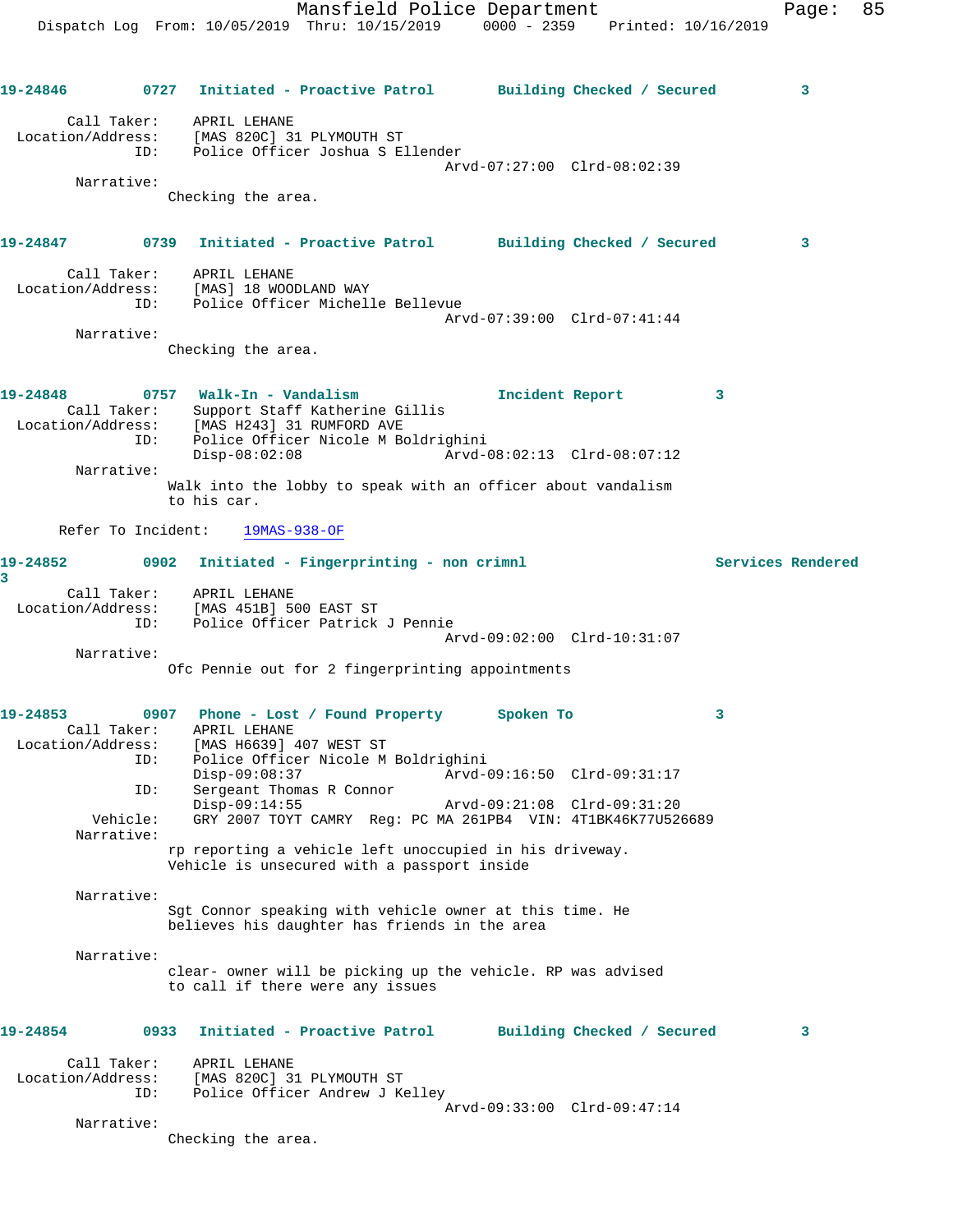Dispatch Log From: 10/05/2019 Thru: 10/15/2019 0000 - 2359 Printed: 10/16/2019 **19-24856 1021 Initiated - Proactive Patrol Building Checked / Secured 3** Call Taker: APRIL LEHANE Location/Address: [MAS 907E] 390 WEST ST ID: Police Officer Nicole M Boldrighini Arvd-10:21:00 Clrd-10:30:50 Narrative: Checking the area. **19-24860 1043 Initiated - Traffic Enforcement / Activity Citation / Warning Issued 2**  Call Taker: APRIL LEHANE Location/Address: [MAS H9922] 600 WEST ST ID: Police Officer Nicole M Boldrighini Arvd-10:43:00 Clrd-11:10:06 Vehicle: BLU 2018 DODG JOURNE Reg: PC MA 6XH935 VIN: 3C4PDDBG0JT257670 Narrative: citation issued for speed **19-24865 1107 Initiated - Proactive Patrol Building Checked / Secured 3** Call Taker: APRIL LEHANE Location/Address: [MAS 820C] 31 PLYMOUTH ST ID: Police Officer Andrew J Kelley Arvd-11:07:00 Clrd-11:17:35 Narrative: Checking the area. Ofc Kelley reports cars are being parked in the lot on Barrett side for soccer tournament. There are people walking through the lot **19-24868 1123 Initiated - Proactive Patrol Building Checked / Secured 3** Call Taker: APRIL LEHANE Location/Address: [MAS 840] 280 SCHOOL ST ID: Police Officer Nicole M Boldrighini Arvd-11:23:00 Clrd-11:35:22 Narrative: Checking the area. **19-24870 1128 911 - Motor Veh Acc - w/Injury Accident Report 1**  Call Taker: CARLY MORIARTY Location/Address: [MAS H2634] 41 COOPER RD ID: Police Officer Patrick J Pennie Disp-11:30:27 Arvd-11:36:04 Clrd-12:19:42 ID: Sergeant Thomas R Connor Disp-11:30:47 Arvd-11:36:06 Clrd-11:46:56 Vehicle: BLU 2007 TOYT LL 4RUNNER Reg: PC MA 3EA658 Towed: For: Accident By: Central Street Garage To: Central Street Garage Released To: ZENACK On: 10/14/2019 @ 1028 Narrative: Mva unknown pi Narrative: Sgt. Connor reporting the operator is not complaining of injuries, vehicle is on its side Narrative: Ofc Pennie reports operator has been extricated. Central St en route for the tow Narrative: MFD obtained a patient refusal Refer To Accident: 19MAS-384-AC

Mansfield Police Department Fage: 86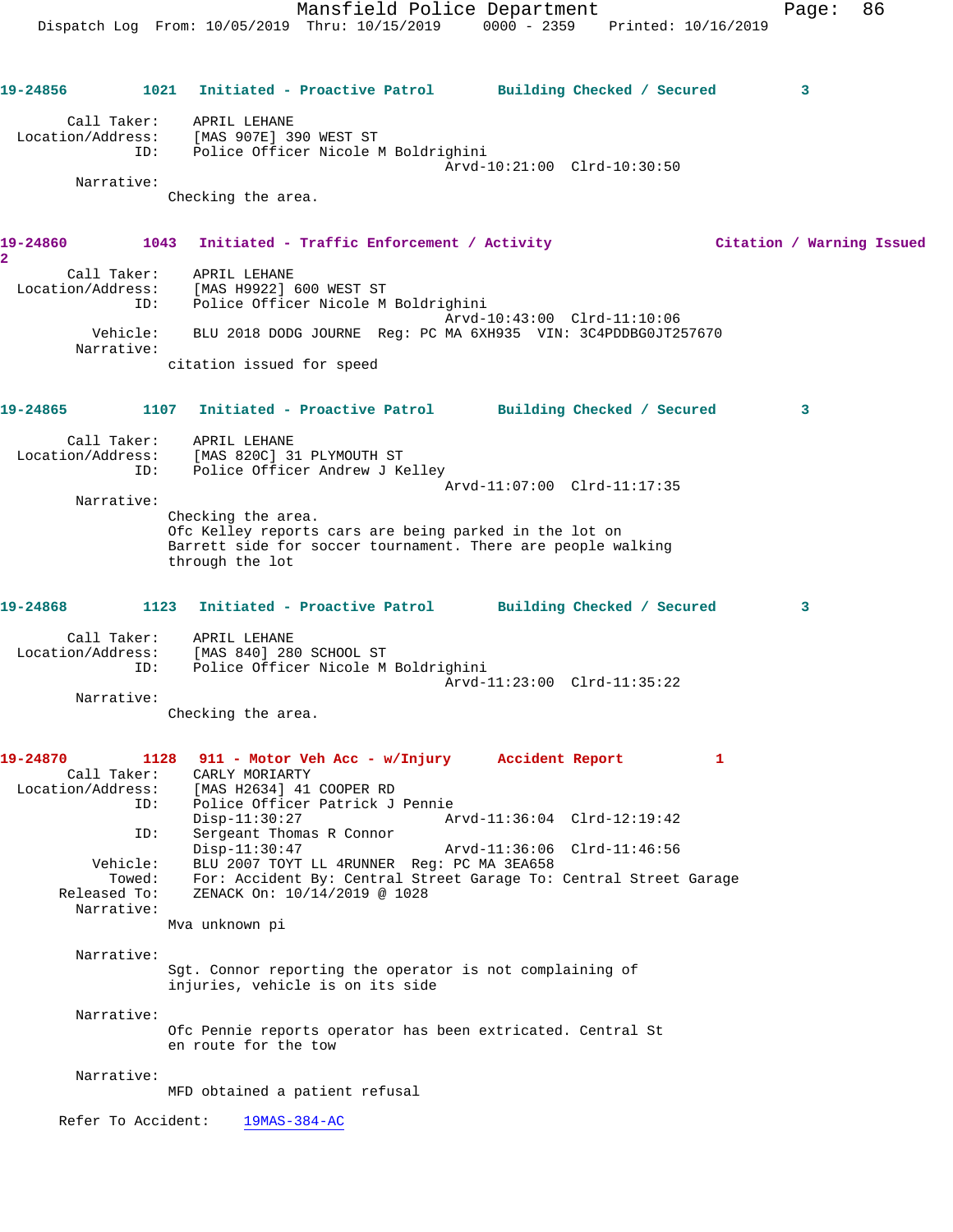Mansfield Police Department Form Page: 87 Dispatch Log From: 10/05/2019 Thru: 10/15/2019 0000 - 2359 Printed: 10/16/2019 **19-24872 1201 911 - 911 Hang-ups & Verifications Confirmed misdial/Accdntl Call 2** Call Taker: CARLY MORIARTY Location/Address: [MAS 927] 50 PLYMOUTH ST ID: Officer Robert Haynes Disp-12:04:54 Arvd-12:04:58 Clrd-12:10:38 Narrative: Accidental 911 by female near field #23 Narrative: Detail officer to check the area Narrative: clear- confirmed accidental **19-24875 1248 Phone - Animal Complaints Gone on Arrival 3**  Call Taker: APRIL LEHANE Location/Address: [MAS] 39 OLD NORTH TRL ID: Police Officer Patrick J Pennie Disp-12:48:59 Arvd-12:57:15 Clrd-13:02:16 Narrative: rp is reporting a German Shepard in the area chasing other dogs and people Narrative: Ofc Pennie checked the area. Nothing found **19-24877 1320 Initiated - Proactive Patrol Building Checked / Secured 3** Call Taker: APRIL LEHANE Location/Address: [MAS 820C] 31 PLYMOUTH ST ID: Police Officer Andrew J Kelley Arvd-13:20:00 Clrd-13:29:36 Narrative: Checking the area. 19-24878 1328 Phone - 911 Hang-ups & Verifications **19-24878** Confirmed misdial/Accdntl **Call 2**  Call Taker: APRIL LEHANE Location/Address: [MAS 907] 390 WEST ST Apt. #A ID: Police Officer Nicole M Boldrighini Disp-13:29:15 Arvd-13:33:50 Clrd-13:35:08 Narrative: confirming an accidental 911 **19-24879 1343 Alarm - Alarm - Burglar False / Accidental Alarm 1**  Call Taker: PATRICK FEENEY Location/Address: [MAS 10B] 305 FORBES BLVD ID: Police Officer Nicole M Boldrighini Disp-13:44:13 Arvd-13:48:11 Clrd-13:52:52 ID: Sergeant Thomas R Connor Disp-13:44:22 Arvd-13:49:18 Clrd-13:51:54 Narrative: Front door. Narrative: Ofc Boldrighini spoke with a delivery driver who reports a male just entered the building. Building is secure Narrative: clear- male was an employee there. Confirmed accidental **19-24881 1404 Walk-In - Assist Citizen - P S A Spoken To 3**  Call Taker: Officer Kenneth Bennett Location/Address: [NON] 14 OLYMPIA ST ID: Police Officer Patrick J Pennie Disp-14:19:51 Arvd-14:19:54 Clrd-14:20:24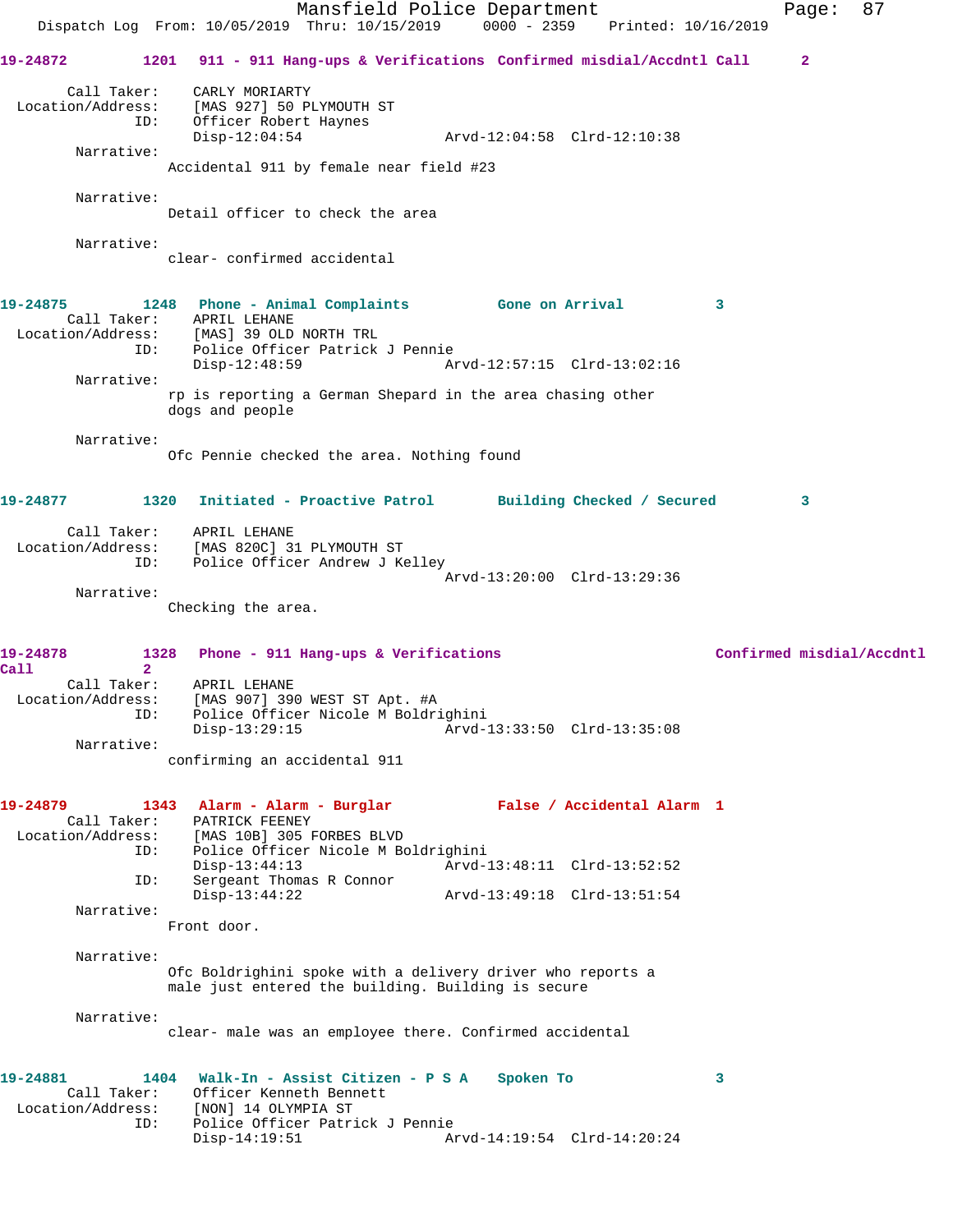|                   |             |                                                       | Mansfield Police Department                                                                                           |                             |                 |                   | Page:        | 88 |
|-------------------|-------------|-------------------------------------------------------|-----------------------------------------------------------------------------------------------------------------------|-----------------------------|-----------------|-------------------|--------------|----|
|                   |             |                                                       | Dispatch Log From: 10/05/2019 Thru: 10/15/2019 0000 - 2359 Printed: 10/16/2019                                        |                             |                 |                   |              |    |
|                   | Narrative:  |                                                       | LOBBY WALK IN TO SPEAK WITH OFFICER AND GET ADVICE AS WHAT<br>TO DO ON A TRAILER SHE PURCHASED THAT PREVIOUS OWNER IS |                             |                 |                   |              |    |
|                   |             |                                                       | STILL OCCUPYING AND WILL NOT LEAVE.                                                                                   |                             |                 |                   |              |    |
|                   |             |                                                       | 19-24885 1508 Initiated - Proactive Patrol Building Checked / Secured                                                 |                             |                 |                   | 3            |    |
|                   |             | Call Taker: APRIL LEHANE                              |                                                                                                                       |                             |                 |                   |              |    |
|                   |             |                                                       | Location/Address: [MAS 820C] 31 PLYMOUTH ST<br>ID: Police Officer Andrew J Kelley                                     |                             |                 |                   |              |    |
|                   | Narrative:  |                                                       |                                                                                                                       | Arvd-15:08:00 Clrd-15:13:45 |                 |                   |              |    |
|                   |             | Checking the area.                                    |                                                                                                                       |                             |                 |                   |              |    |
|                   |             |                                                       |                                                                                                                       |                             |                 |                   |              |    |
|                   |             |                                                       | 19-24890 1636 Initiated - Building Check Building Checked / Secured                                                   |                             |                 |                   | 3            |    |
|                   |             | Call Taker: APRIL LEHANE                              |                                                                                                                       |                             |                 |                   |              |    |
|                   | ID:         | Location/Address: [MAS] WOODLAND WAY                  | Police Officer Joshua S Ellender                                                                                      |                             |                 |                   |              |    |
|                   |             |                                                       |                                                                                                                       | Arvd-16:36:00 Clrd-16:40:05 |                 |                   |              |    |
|                   | Narrative:  | Building Check                                        |                                                                                                                       |                             |                 |                   |              |    |
|                   |             |                                                       |                                                                                                                       |                             |                 |                   |              |    |
|                   |             |                                                       | 19-24892 1650 Initiated - Disabled Motor Vehicle Services Rendered 3                                                  |                             |                 |                   |              |    |
|                   |             | Call Taker: APRIL LEHANE                              |                                                                                                                       |                             |                 |                   |              |    |
|                   | ID:         | Location/Address: [MAS] 30 CHAUNCY ST                 | Police Officer Danielle C Titus                                                                                       |                             |                 |                   |              |    |
|                   |             |                                                       |                                                                                                                       | Arvd-16:50:00 Clrd-16:59:28 |                 |                   |              |    |
|                   |             |                                                       | Vehicle: GRY 2015 DODG GRANDC Reg: PC MA 3FX635 VIN: 2C4RDGBG1FR724731                                                |                             |                 |                   |              |    |
|                   | Narrative:  |                                                       | officer titus checking on a vehicle parked in the roadway                                                             |                             |                 |                   |              |    |
|                   |             |                                                       |                                                                                                                       |                             |                 |                   |              |    |
|                   | Narrative:  |                                                       | operator has tow on scene now, officer titus standing by                                                              |                             |                 |                   |              |    |
|                   |             |                                                       |                                                                                                                       |                             |                 |                   |              |    |
| 19-24894          |             |                                                       | 1700 Phone - Assist Fire Department Cancelled Enroute 3                                                               |                             |                 |                   |              |    |
|                   |             | Call Taker: APRIL LEHANE                              |                                                                                                                       |                             |                 |                   |              |    |
|                   |             | Location/Address: [MAS] 71 PINE NEEDLE LN             | ID: Police Officer Joshua S Ellender                                                                                  |                             |                 |                   |              |    |
|                   |             | $Disp-17:00:44$                                       |                                                                                                                       |                             | $Clrd-17:02:05$ |                   |              |    |
|                   | Narrative:  |                                                       | assist fd with alarm canceled en route                                                                                |                             |                 |                   |              |    |
|                   |             |                                                       |                                                                                                                       |                             |                 |                   |              |    |
| 19-24896          | 1720        |                                                       | Initiated - Proactive Patrol Building Checked / Secured                                                               |                             |                 |                   | 3            |    |
|                   |             |                                                       |                                                                                                                       |                             |                 |                   |              |    |
| Location/Address: |             | Call Taker: APRIL LEHANE<br>[MAS 820C] 31 PLYMOUTH ST |                                                                                                                       |                             |                 |                   |              |    |
|                   | ID:         |                                                       | Police Officer Christopher D Sorge                                                                                    |                             |                 |                   |              |    |
|                   | Narrative:  |                                                       |                                                                                                                       | Arvd-17:20:00 Clrd-17:41:58 |                 |                   |              |    |
|                   |             | Checking the area.                                    |                                                                                                                       |                             |                 |                   |              |    |
|                   | Narrative:  |                                                       |                                                                                                                       |                             |                 |                   |              |    |
|                   |             | checked all secure                                    |                                                                                                                       |                             |                 |                   |              |    |
|                   |             |                                                       |                                                                                                                       |                             |                 |                   |              |    |
| 19-24899<br>2     |             |                                                       | 1741 Initiated - Traffic Enforcement / Activity                                                                       |                             |                 | Services Rendered |              |    |
|                   | Call Taker: | APRIL LEHANE                                          |                                                                                                                       |                             |                 |                   |              |    |
|                   | ID:         |                                                       | Vicinity of: [MAS] 20 COPELAND DR @ 167 WEST ST<br>Police Officer William C Trudell                                   |                             |                 |                   |              |    |
|                   |             |                                                       |                                                                                                                       | Arvd-17:41:00 Clrd-18:10:03 |                 |                   |              |    |
|                   | Narrative:  |                                                       |                                                                                                                       |                             |                 |                   |              |    |
|                   |             | Traffic enforement                                    |                                                                                                                       |                             |                 |                   |              |    |
|                   |             |                                                       |                                                                                                                       |                             |                 |                   |              |    |
| 19-24900          |             |                                                       | 1749 911 - 911 Hang-ups & Verifications Confirmed misdial/Accdntl Call                                                |                             |                 |                   | $\mathbf{2}$ |    |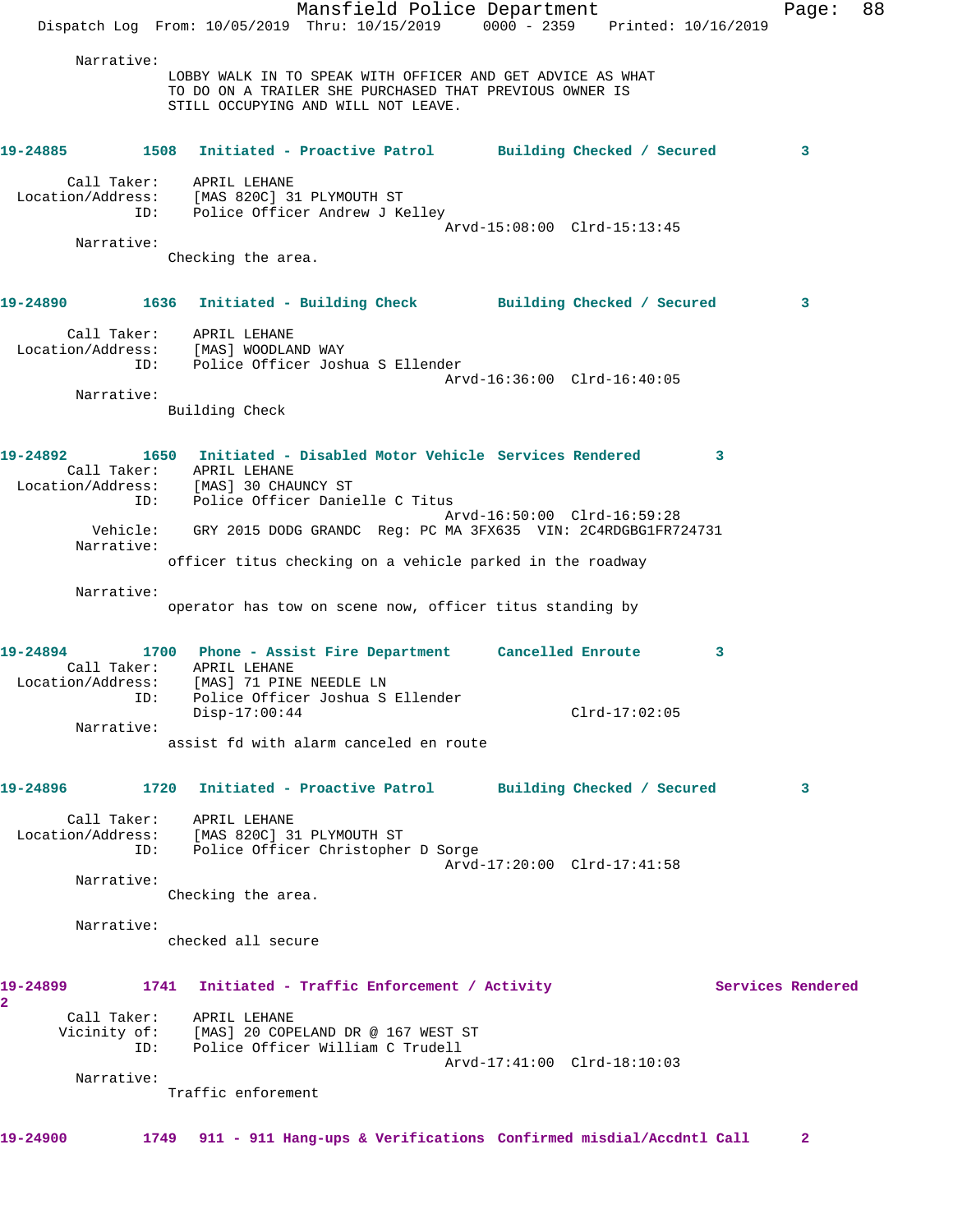Mansfield Police Department Page: 89 Dispatch Log From: 10/05/2019 Thru: 10/15/2019 0000 - 2359 Printed: 10/16/2019 Call Taker: APRIL LEHANE<br>Location/Address: [MAS 927] 50 ess: [MAS 927] 50 PLYMOUTH ST<br>ID: Police Officer Danielle ( Police Officer Danielle C Titus Disp-17:51:03 Arvd-17:55:19 Clrd-17:58:50 Narrative: Confirming accidental 911 Narrative: Officer Titus checked the area, unable to locate the caller. Doesn't appear to be any issues **19-24902 1810 Phone - Suspicious Actv / Persn / Veh Arrest(s) Made** Call Taker: LINDSAY MITCHELL<br>.on/Address: [MAS] RUMFORD AVE Location/Address: ID: Police Officer Danielle C Titus<br>Disp-18:11:11 A: Disp-18:11:11 Arvd-18:11:14 Clrd-18:47:35<br>ID: Police Officer William C Trudell Police Officer William C Trudell Disp-18:11:11 Arvd-18:11:15 Clrd-18:22:01<br>ID: Police Officer William C Trudell Police Officer William C Trudell<br>Disp-18:22:43 Ar Disp-18:22:43 Arvd-18:22:46 Clrd-18:47:27<br>TD: Police Officer Joshua S Ellender Police Officer Joshua S Ellender<br>Disp-18:22:57 Ar Arvd-18:23:02 Clrd-18:32:35 Narrative: RP reports a male pacing back and forth on the sidewalk looking confused. Male is wearing a white t-shirt, blue back pack and khaki pants. Narrative: Officers have male in protective custody Narrative: Officer Trudell transporting male to police station, Officer Ellender transporting bicycle to station. Narrative: Male was placed in cell 5, mother is en route Narrative: Ofc Trudell reports the male has been released to his mother. Narrative: Ofc Sparrow reports male was unable to take his bicycle home, his mother could not fit it in the vehicle. Bicycle has been left with the vehicle processing in the garage. Refer To P/C: 19MAS-581-AR P/C: OBRIEN, MICHAEL T Address: 337 FRANKLIN ST MANSFIELD, MA Age: 30<br>Charges: PR PROTECTIVE CUSTODY **19-24904 1851 Phone - Suspicious Actv / Persn / Veh Spoken To 2** Call Taker: LINDSAY MITCHELL Location/Address: [MAS] 2 BROOKSIDE RD @ 5 JANET LN ID: Police Officer Danielle C Titus Disp-18:52:42 Arvd-19:03:05 Clrd-19:52:32<br>ID: Police Officer Joshua S Ellender Police Officer Joshua S Ellender<br>Disp-19:10:49 Ar Arvd-19:10:51 Clrd-19:41:58 Vehicle: RED 2008 CHEV SD AVEO Reg: PC MA 8SL167 VIN: KL1TD56688B128133 Vehicle: GRN 1997 JEEP UT GRANDC Reg: PC MA 6BC718 VIN: 1J4GZ58Y2VC681063 Narrative: RP reports a vehicle idling for the past 30 minutes, no one around. Narrative: Ofc Titus reports there is a male in the vehicle, she will

be attempting to wake him up (8SL167)

**2**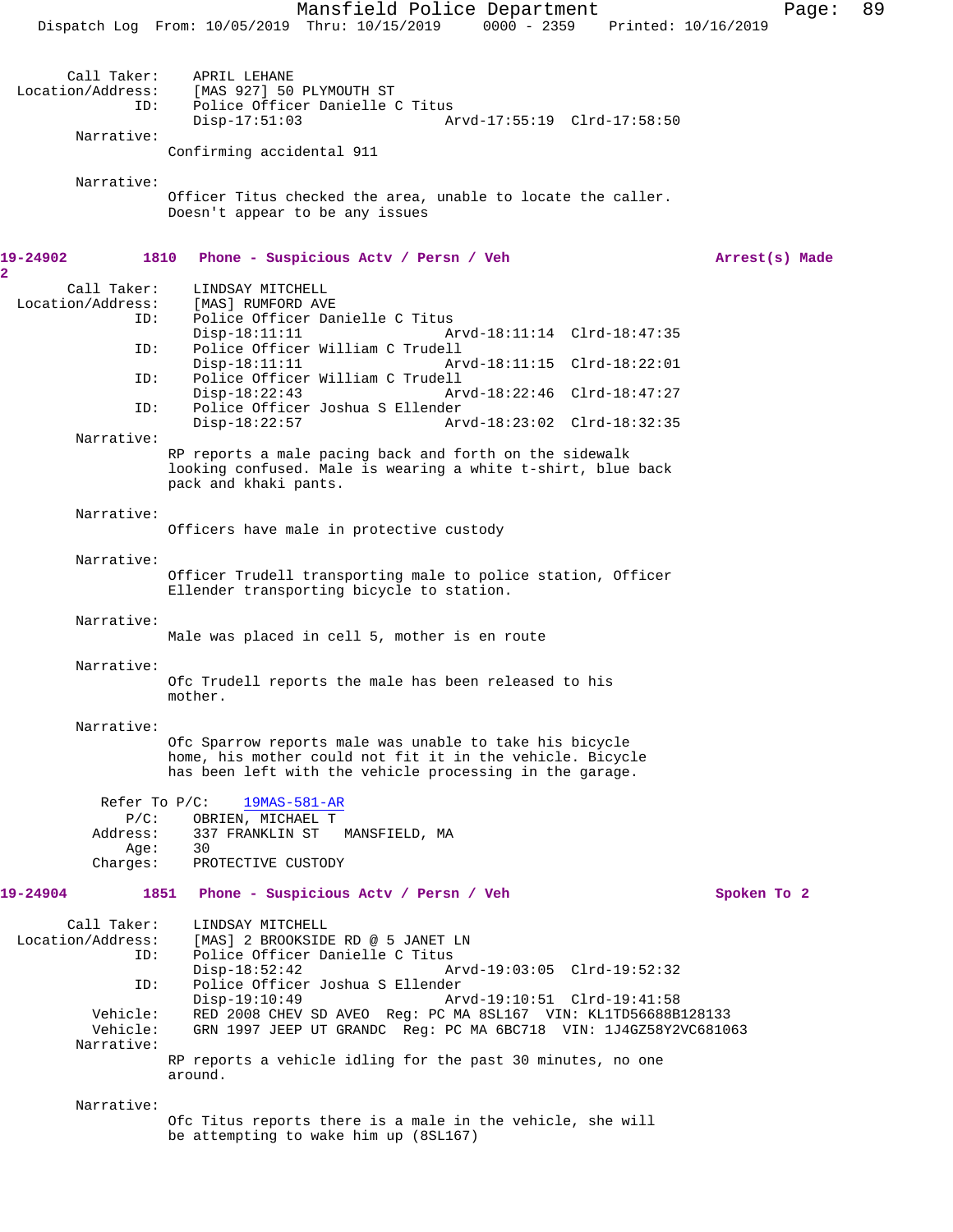Narrative: Ofc Ellender located a license plate MA 6BC718 in the MV. Registration comes back to another MV. Dispatch spoke to the owner of the plate, states he lent his Jeep to the party involved. Jeep had both plates on it at the time. Ofc Ellender will be taking the plate to the station where the owner can pick it up Narrative: Ofc Titus reports the male was issued FST's and passed and shows no signs of impairment. The male is emotional with new medication and checks ok. Ofc Titus will be transporting the male home. Narrative: Ofc Titus reports the male has been dropped off. The wife and daughter will pick up the vehicle later on when the daughter comes home from work. **19-24905 1852 911 - 911 Hang-ups & Verifications Confirmed misdial/Accdntl Call 2** Call Taker: JEFFREY KEEFE Vicinity of: [MAS 907D] 390 WEST ST Apt. #D<br>ID: Police Officer Joshua S Ellende Police Officer Joshua S Ellender<br>Disp-18:55:09 Ar Disp-18:55:09 Arvd-19:00:38 Clrd-19:02:09 Narrative: 911 verification the name was Justin on the voice mail. Narrative: Spoke to male party confirmed accidental. **19-24906 1904 Initiated - Motor Vehicle Stop Citation / Warning Issued 3**  Call Taker:<br>Location/Address: [MAS] 300 RTE 140 NB @ 375 WEST ST ID: Police Officer Joshua S Ellender Arvd-19:04:00 Clrd-19:07:24<br>Vehicle: GRY 2013 TOYT UT RAV4 Req: PC MA 8NME40 VIN: JTMRFREV4D5 GRY 2013 TOYT UT RAV4 Req: PC MA 8NME40 VIN: JTMRFREV4D5019349 Narrative: Citation issued for red light violation, failure to slow. **19-24909 1945 911 - 911 Hang-ups & Verifications Confirmed misdial/Accdntl Call 2** Call Taker: JEFFREY KEEFE<br>Location/Address: [MAS] 28 SOUTI ess: [MAS] 28 SOUTH WALNUT ST<br>ID: Police Officer William C Police Officer William C Trudell<br>Disp-19:47:51 Ar Disp-19:47:51 Arvd-19:55:38 Clrd-19:57:55 Narrative: 911 verification spoke to a female party that was outside with her children stated all was okay. **19-24910 1953 Initiated - Proactive Patrol Building Checked / Secured 3** Call Taker: TARA LAKO Location/Address: [MAS 820C] 31 PLYMOUTH ST Police Officer Christopher D Sorge Arvd-19:53:00 Clrd-20:16:09 Narrative: Checking the area. **19-24911 1958 Phone - 911 Hang-ups & Verifications Unfounded/Unverifed 2**  Call Taker: TARA LAKO Location/Address: [MAS 43] 137 MILL ST<br>ID: Police Officer Willia Police Officer William C Trudell<br>Disp-20:00:54 Ar Disp-20:00:54 Arvd-20:05:10 Clrd-20:08:13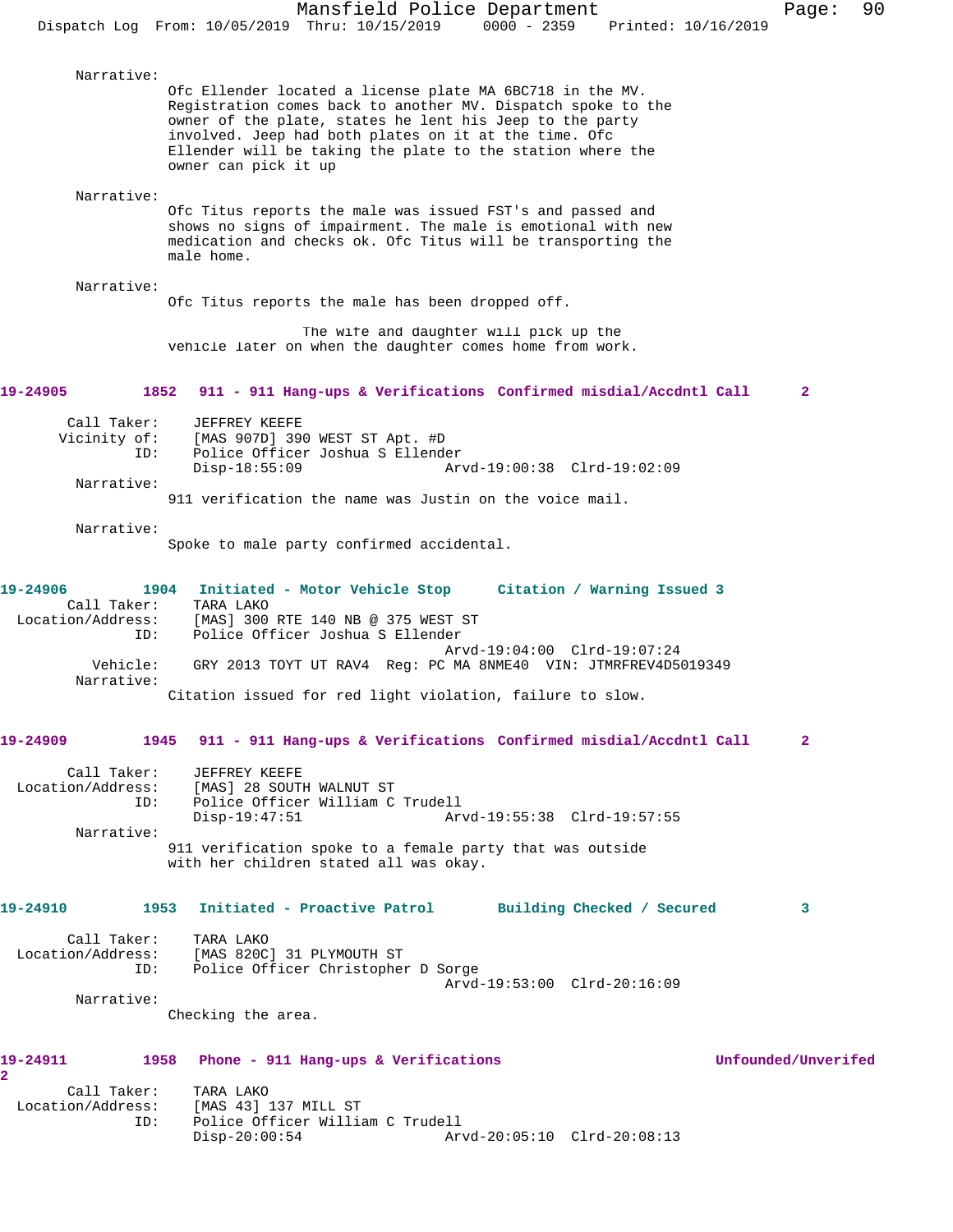Mansfield Police Department Fage: 91 Dispatch Log From: 10/05/2019 Thru: 10/15/2019 0000 - 2359 Printed: 10/16/2019 ID: Police Officer Joshua S Ellender Disp-20:00:58 Arvd-20:05:17 Clrd-20:08:15 Narrative: Officers responding for two 911 hangups, goes to voicemail on call back. Front desk has been notified. Narrative: Ofc Ellender reports he is in the area with his lights on, nobody is flagging him down. Narrative: Ofc Ellender reports they checked the area of the call, nobody is requesting any assistance. **19-24913 2022 Initiated - Proactive Patrol Building Checked / Secured 3** Call Taker: TARA LAKO Location/Address: [MAS 840] 280 SCHOOL ST ID: Police Officer Danielle C Titus Arvd-20:22:00 Clrd-20:33:39 Narrative: Checking the area. **19-24914 2058 Phone - 911 Hang-ups & Verifications Spoken To 2** Call Taker: TARA LAKO<br>Location/Address: [MAS 43] ess: [MAS 43] 137 MILL ST<br>ID: Police Officer Joshua Police Officer Joshua S Ellender Disp-20:59:02 Arvd-21:03:04 Clrd-21:06:00 ID: Police Officer William C Trudell Disp-20:59:06 Arvd-21:04:58 Clrd-21:06:02 Narrative: Officers responding for a 911 call, same phone number from before. No answer on call back. Officers spoke to the individual, confirmed accidental **19-24915 2109 Initiated - Proactive Patrol Building Checked / Secured 3** Call Taker: TARA LAKO Location/Address: [MAS 280] 440 FORBES BLVD ID: Police Officer Danielle C Titus Arvd-21:09:00 Clrd-21:16:03 Narrative: Checking the area. **19-24916 2114 Initiated - Motor Vehicle Stop Verbal Warning 3**  Call Taker: TARA LAKO Location/Address: [MAS] EASTMAN ST ID: Police Officer William C Trudell Arvd-21:14:00 Clrd-21:17:04 Vehicle: GRY 2016 TOYT COROLL Reg: PC MA 8ZZ298 VIN: 2T1BURHE8GC517628 Narrative: Verbal warning to the operator for driving without headlights. **19-24917 2119 Initiated - Proactive Patrol Building Checked / Secured 3** Call Taker: TARA LAKO Location/Address: [MAS] 4 ERICK RD @ 15 BONNEY LN ID: Police Officer Joshua S Ellender Arvd-21:19:00 Clrd-21:28:35 Narrative: Checking the area. **19-24918 2122 Initiated - Proactive Patrol Building Checked / Secured 3**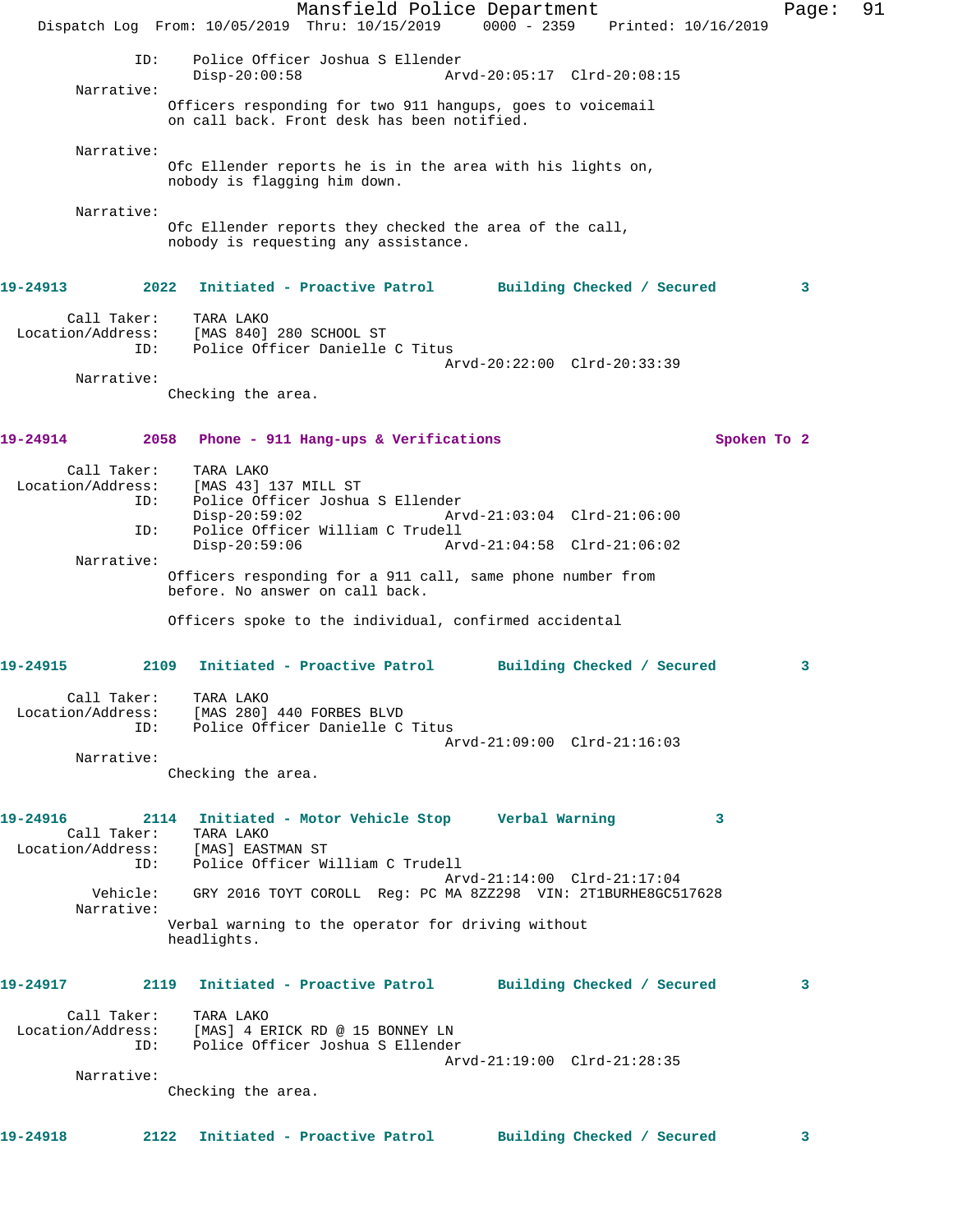Mansfield Police Department Page: 92 Dispatch Log From: 10/05/2019 Thru: 10/15/2019 0000 - 2359 Printed: 10/16/2019 Call Taker: TARA LAKO<br>Location/Address: [MAS 281A] لمصدر المصدر المصدر<br>Stas: [MAS 281A] 1 CROCKER ST<br>ID: Police Officer William O Police Officer William C Trudell Arvd-21:22:00 Clrd-21:23:37 Narrative: Checking the area. **19-24919 2133 Initiated - Proactive Patrol Services Rendered 3**  Call Taker: TARA LAKO<br>Location/Address: [MAS 417] [MAS 417] 9 FRANCIS AVE ID: Police Officer Joshua S Ellender Arvd-21:33:00 Clrd-21:41:35 Narrative: Checking the area. **19-24921 2151 Phone - Disturbance / Gathering Field Interrogation 1**  LINDSAY MITCHELL Location/Address: [MAS 411] 60 FORBES BLVD Apt. #411 Police Officer Danielle C Titus<br>Disp-21:51:00 A Disp-21:51:00 Arvd-21:53:13 Clrd-22:28:40<br>ID: Police Officer William C Trudell Police Officer William C Trudell<br>Disp-21:53:28 Ar Disp-21:53:28 Arvd-21:55:53 Clrd-22:28:42 ID: Police Officer Jay J Sparrow Disp-21:55:46 Arvd-21:55:48 Clrd-22:28:45<br>ID: Patrolman STEPHEN M McGRATH Patrolman STEPHEN M McGRATH Disp-22:04:49 Clrd-22:04:55 ID: Police Officer Joshua S Ellender Disp-21:53:00 Arvd-21:55:55 Clrd-22:28:43<br>Vehicle: 2019 VN Req: AP AZ AJ54094 VIN: 1GTW7AFG8K1273894 2019 VN Reg: AP AZ AJ54094 VIN: 1GTW7AFG8K1273894 Narrative: Employee reports a verbal argument from room 411. RP reports he is unsure if the 2 females causing the disturbance know the occupants of the room. Narrative: Ofc Trudell requesting Foxboro PD check the town line for individuals that just ran into the woods behind the Red Roof. Individual was seen by a Uhaul truck. There are decals on the ground that were peeled off the truck. Checked the area unable to locate the male. Unable to prove he removed the decals Narrative: Officers spoke to the 3 female who were causing the disturbance. It was an arugment over a boyfriend. The disturbance was in the hallway, the females never went into the room. Refer To Field Int: 19MAS-56-FI **19-24925 2228 Initiated - Proactive Patrol Building Checked / Secured 3** Call Taker: TARA LAKO Location/Address: [MAS 322] 31 HAMPSHIRE ST Police Officer Danielle C Titus Arvd-22:28:00 Clrd-22:33:34 Narrative: Checking the area. **19-24927 2323 Initiated - Follow up Investigation Services Rendered 3**  Call Taker: LINDSAY MITCHELL Location/Address: [MAS H2470] 382 FRANKLIN ST ID: Detective Anthony R Lattanzio Arvd-23:23:00 Clrd-23:58:27 Narrative: Det Lattanzio out on a follow up at the residence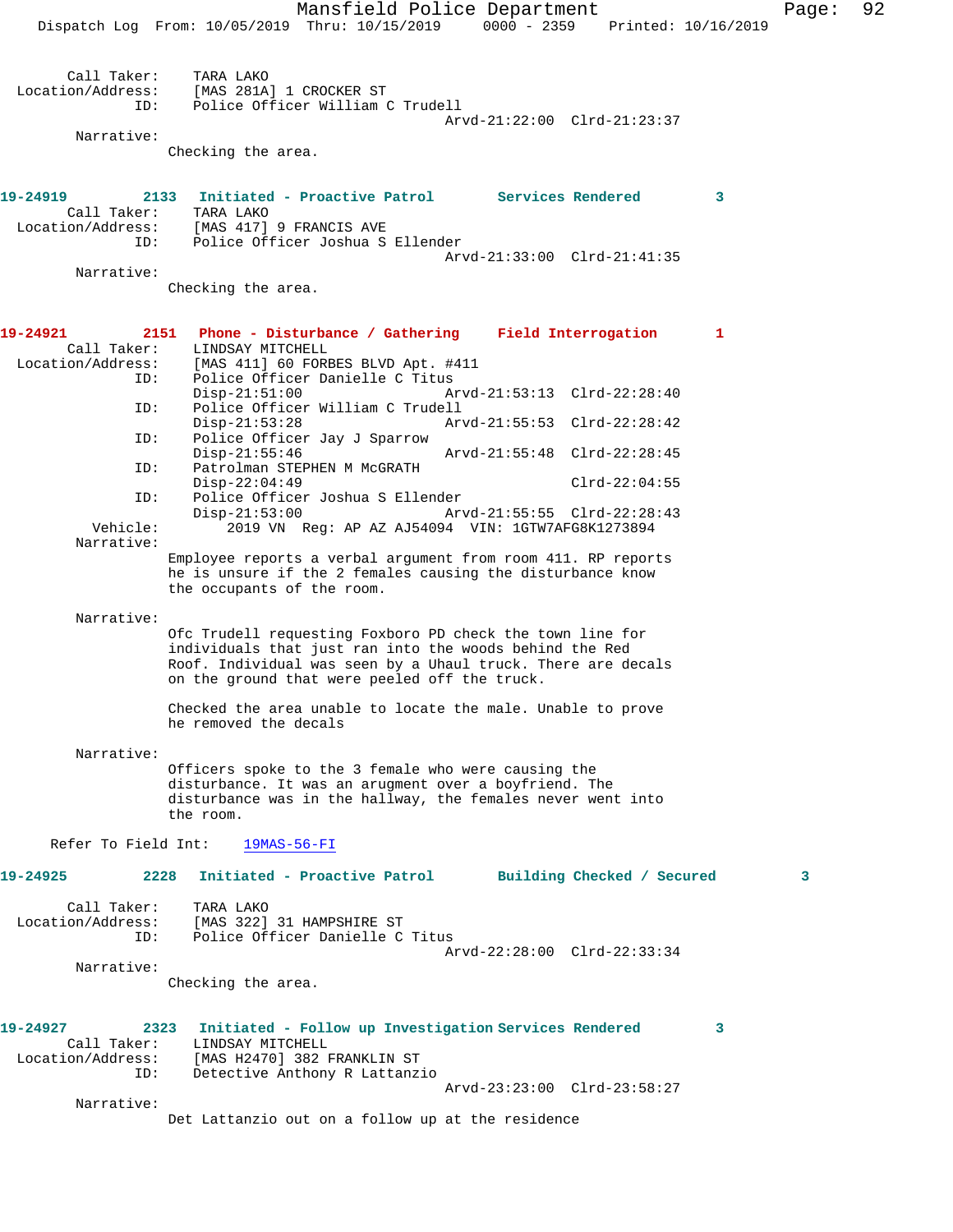**For Date: 10/14/2019 - Monday**

**19-24930 0010 Phone - Assist Fire Department Referred to Other Agency 3**  Call Taker: TARA LAKO Location/Address: [MAS 434] 13 BONNEY LN Apt. #14 ID: Police Officer Christopher D Sorge Disp-00:12:02 Clrd-00:24:13 Narrative: Ofc Sorge to assist MFD **19-24945 0127 Initiated - Motor Vehicle Stop Citation / Warning Issued 3**  Call Taker: TARA LAKO Location/Address: [MAS 253] 330 PRATT ST Apt. #A ID: Police Officer Christopher D Sorge Arvd-01:27:00 Clrd-01:32:52 ID: Patrolman David Schepis Disp-01:31:48 Arvd-01:31:51 Clrd-01:32:54 Vehicle: BLU 2007 CHEV COBALT Reg: PC MA 88AA86 VIN: 1G1AK55F577310504 Narrative: Citation issued for equipment. **19-24947 0137 Initiated - Proactive Patrol Building Checked / Secured 3** Call Taker: TARA LAKO Location/Address: [MAS 281A] 1 CROCKER ST ID: Patrolman David Schepis Arvd-01:37:00 Clrd-01:39:47 Narrative: Checking the area. **19-24948 0139 Initiated - Proactive Patrol Building Checked / Secured 3** Call Taker: TARA LAKO Location/Address: [MAS] WINTHROP AVE ID: Patrolman David Schepis Arvd-01:39:00 Clrd-01:42:04 Narrative: Checking the area. **19-24950 0147 Initiated - Proactive Patrol Building Checked / Secured 3** Call Taker: TARA LAKO Location/Address: [MAS 411] 60 FORBES BLVD ID: Police Officer Meghan Birnie Arvd-01:47:00 Clrd-01:53:12 Narrative: Checking the area. **19-24951 0151 Initiated - Proactive Patrol Building Checked / Secured 3** Call Taker: TARA LAKO Location/Address: [MAS 253] 330 PRATT ST Apt. #A ID: Police Officer Christopher D Sorge Arvd-01:51:00 Clrd-01:57:58 Narrative: Checking the area. **19-24952 0153 Initiated - Proactive Patrol Building Checked / Secured 3** Call Taker: TARA LAKO Location/Address: [MAS 4] 31 HAMPSHIRE ST ID: Police Officer Meghan Birnie Arvd-01:53:00 Clrd-02:00:32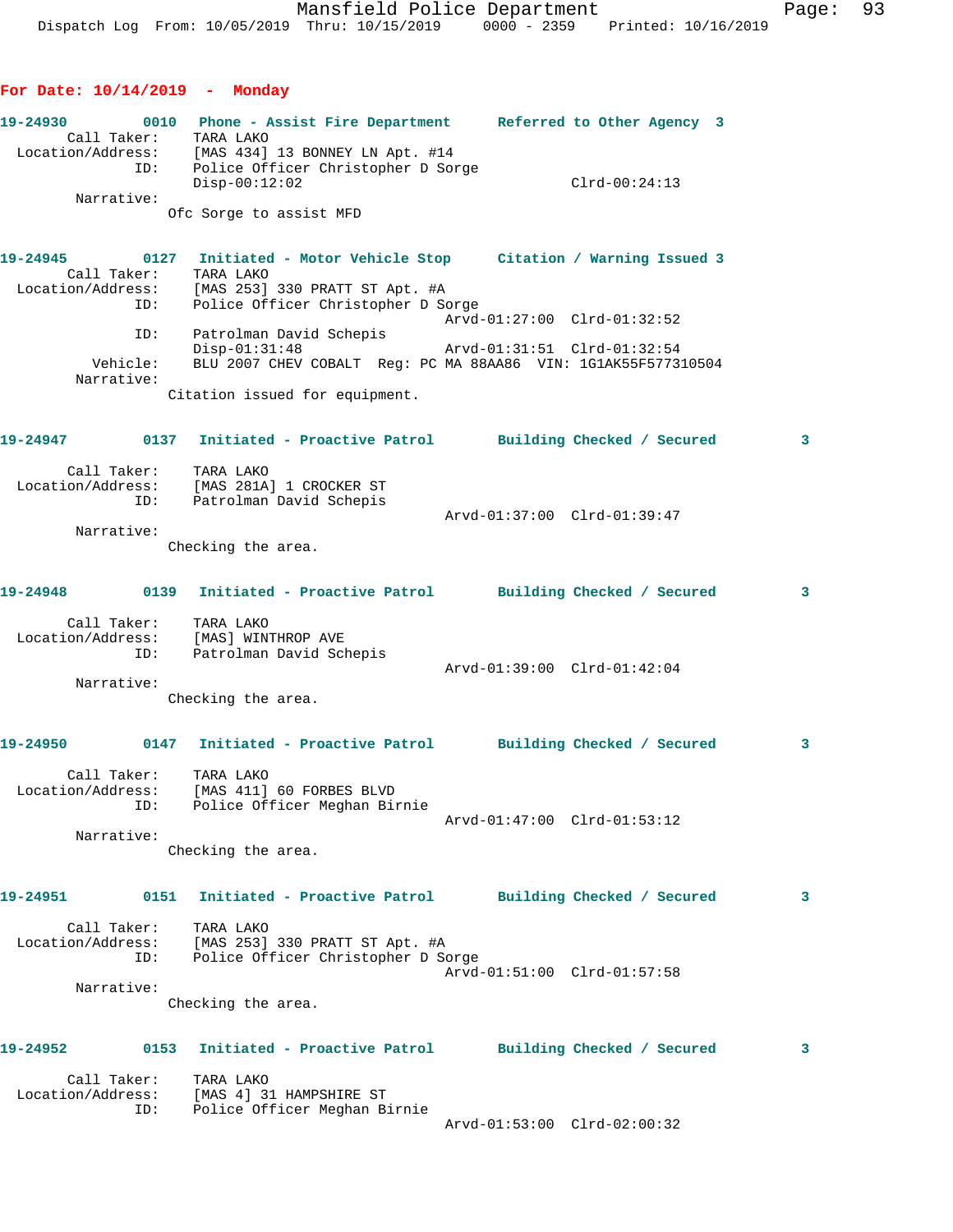Mansfield Police Department Page: 94 Dispatch Log From: 10/05/2019 Thru: 10/15/2019 0000 - 2359 Printed: 10/16/2019 Narrative: Checking the area. **19-24953 0155 Initiated - Proactive Patrol Building Checked / Secured 3** Call Taker: TARA LAKO Location/Address: [MAS] COPELAND DR ID: Police Officer Andrew J Kelley Arvd-01:55:00 Clrd-01:57:40 Narrative: Checking the area. **19-24956 0208 Initiated - Proactive Patrol Building Checked / Secured 3** Call Taker: TARA LAKO Location/Address: [MAS 907E] 390 WEST ST ID: Police Officer Meghan Birnie Arvd-02:08:00 Clrd-02:14:04 Narrative: Checking the area. **19-24957 0209 Initiated - Proactive Patrol Services Rendered 3**  Call Taker: TARA LAKO Location/Address: [MAS 982] 111 HOPE ST ID: Police Officer Christopher D Sorge Arvd-02:09:00 Clrd-02:09:00 Narrative: Checking the area. **19-24958 0209 Initiated - Proactive Patrol Services Rendered 3**  Call Taker: TARA LAKO Location/Address: [MAS 170] 255 HOPE ST ID: Police Officer Christopher D Sorge Arvd-02:09:00 Clrd-02:26:07 Narrative: Checking the area. **19-24959 0211 Initiated - Proactive Patrol Services Rendered 3**  Call Taker: JEFFREY KEEFE Vicinity of: [MAS 1015] 30 CHAUNCY ST ID: Police Officer Andrew J Kelley Arvd-02:11:00 Clrd-02:20:43 **19-24961 0226 Initiated - Proactive Patrol Building Checked / Secured 3** Call Taker: LINDSAY MITCHELL Location/Address: [MAS 992] 660 EAST ST ID: Police Officer Christopher D Sorge Arvd-02:26:00 Clrd-02:30:36 **19-24967 0658 Initiated - Motor Vehicle Stop Citation / Warning Issued 3**  Call Taker: NICHOLAS GOYETTE Location/Address: [MAS] 562 MAPLE ST @ 3 JENNIFER DR ID: Police Officer Andrew J Kelley Arvd-06:58:00 Clrd-07:06:02 Vehicle: GRY 2014 CHEV IMPALA Reg: PC MA 9BS913 VIN: 2G1WC5E33E1185876 Narrative: Out with an mv stop. Operator cited for no license in possession **19-24968 0704 Initiated - Motor Vehicle Stop Citation / Warning Issued 3**  Call Taker: NICHOLAS GOYETTE Location/Address: [MAS] 2 NORTH MAIN ST @ 15 WEST ST ID: Patrolman David Schepis Arvd-07:04:00 Clrd-07:09:12 Vehicle: WHI 2016 VOLK GOLF Reg: PAS MA VTZ798 VIN: 3VW547AU9GM062506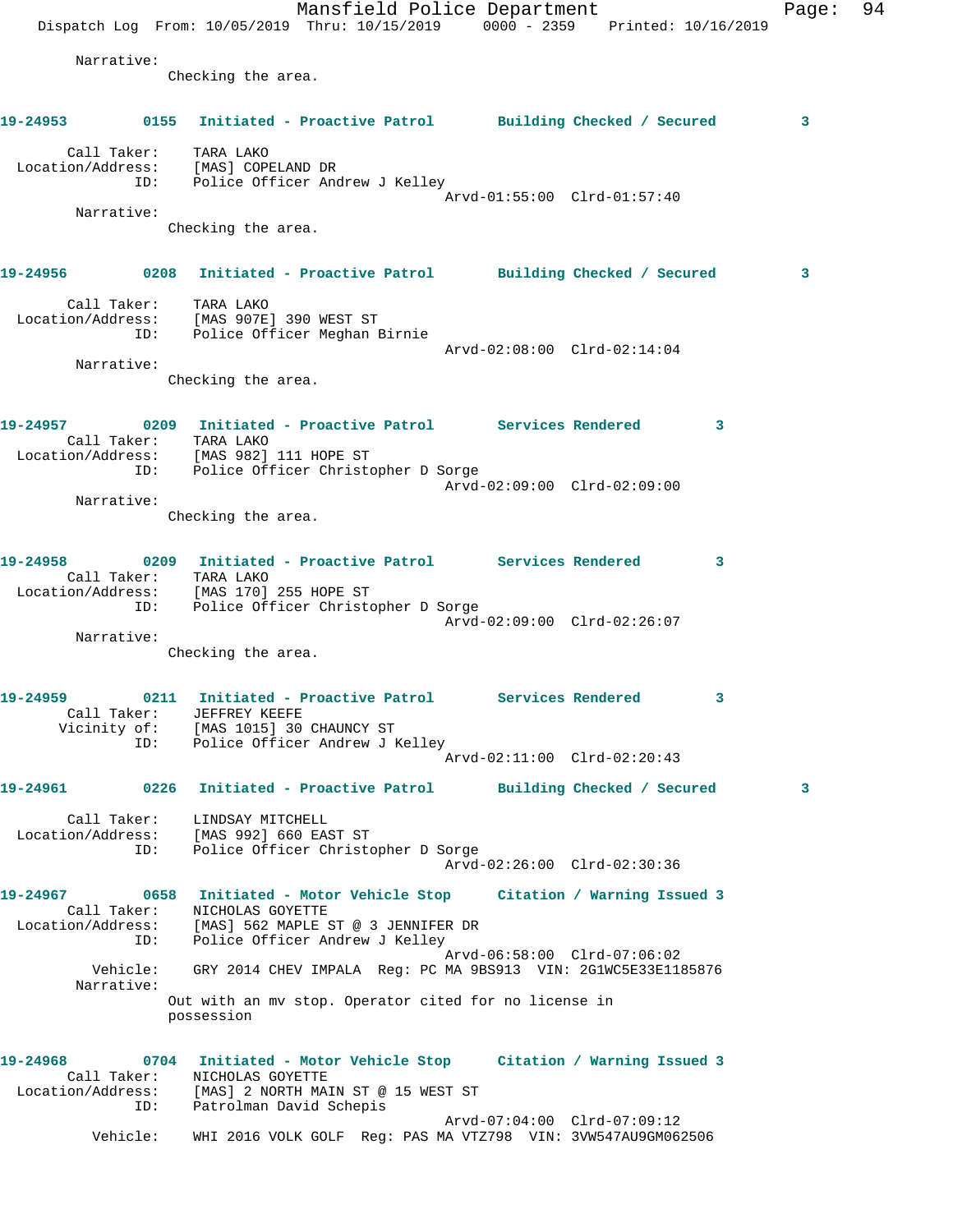Mansfield Police Department Page: 95 Dispatch Log From: 10/05/2019 Thru: 10/15/2019 0000 - 2359 Printed: 10/16/2019 Narrative: Out with a mv stop. RO cited. **19-24970 0717 Initiated - Motor Vehicle Stop Citation / Warning Issued 3**  Call Taker: NICHOLAS GOYETTE Location/Address: [MAS] 267 NORTH MAIN ST ID: Patrolman David Schepis Arvd-07:17:00 Clrd-07:24:33 Vehicle: WHI 2016 FORD VN TRANSIT Reg: LV MA LV78847 VIN: 1FBAX2CM4GKB01376 **19-24971 0803 Phone - Assist Fire Department Referred to Other Agency 3**  CARLY MORIARTY Location/Address: [MAS 296E] 219 NORTH MAIN ST Police Officer John R Armstrong Disp-08:05:40 Clrd-08:31:53 Narrative: Assist the fd with a fire alarm activation Narrative: Out to assist MFD with a Master Box alarm activation **19-24972 0849 911 - Overdose Incident Report 1**  Call Taker: CARLY MORIARTY<br>Location/Address: [MAS 260] 70 CC [MAS 260] 70 COPELAND DR ID: Police Officer John R Armstrong<br>Disp-08:50:40 Disp-08:50:40 Arvd-08:54:22 Clrd-10:45:13<br>ID: Police Officer Nicole M Boldrighini Police Officer Nicole M Boldrighini Disp-08:51:38 Arvd-08:54:23 Clrd-09:23:51<br>ID: Sergeant Thomas R Connor Sergeant Thomas R Connor<br>Disp-08:52:41 Disp-08:52:41 Arvd-09:02:10 Clrd-10:04:14 ID: Detective Christopher P Walsh Disp-10:00:54 Arvd-10:00:56 Clrd-12:02:06 ID: Detective Anthony R Lattanzio Disp-10:01:21 Arvd-10:01:23 Clrd-12:02:02 ID: Police Officer Gregg S Kennedy Disp-11:12:03 Arvd-11:12:05 Clrd-11:15:13<br>ID: Sergeant Thomas R Connor Sergeant Thomas R Connor Disp-12:02:03 Clrd-12:02:05 Narrative: Assist the fd with a medical Narrative: Ofc. Boldrighini reporting an ID found in a wallet. Det. Walsh notified. Narrative: Det. Walsh on scene. Narrative: Sgt. Connor reports Ofc. Boldrighini and Ofc. Kennedy available, Ofc. Armstrong remaining on scene pending release by Det. Walsh. Narrative: Det. Walsh reports ME Office accepted involved at 0957. Narrative: 1044 Det. Walsh reporting ME has notified. Narrative: D3 reporting a mv watching the scene with binoculars leaving Dollar General and heading towards Cope/School/West. Ofc Kennedy heading to the location 1115 Clear, GOA Narrative: 1121 Det. Walsh reports ME on scene.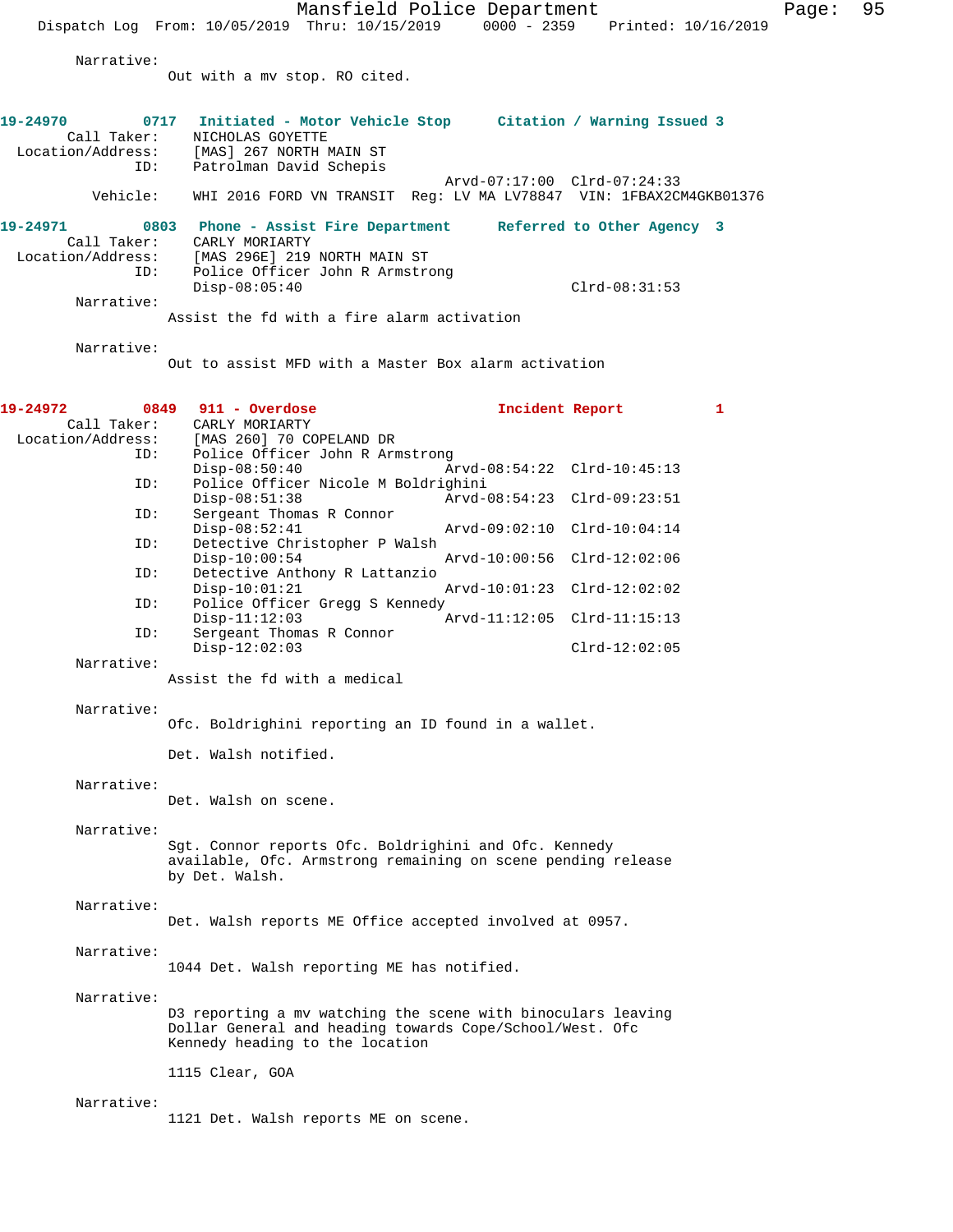Mansfield Police Department Fage: 96 Dispatch Log From: 10/05/2019 Thru: 10/15/2019 0000 - 2359 Printed: 10/16/2019 Narrative: Det. Lattanzio reports the mv the deceased was found in has been released back to Achins Narrative: D3 reports all involved partie clear, D3/D4 heading to mothers address in Foxboro to make notificaiton. WAllet was found containing \$270, will be returned to the mother. See OF report for further. Refer To Incident: 19MAS-940-OF **19-24973 0942 Phone - Alarm - Burglar False / Accidental Alarm 1**  Call Taker: APRIL LEHANE Location/Address: [MAS 226E] 125 HIGH ST Apt. #1-4 ID: Police Officer Gregg S Kennedy<br>Disp-09:43:50 Disp-09:43:50 Arvd-09:45:03 Clrd-09:46:05 ID: Police Officer Nicole M Boldrighini Disp-09:43:52 Arvd-09:45:04 Clrd-09:46:04 Narrative: reception office door Narrative: M14 reports both units clear, businesses are open and alarm is attempting to be disarmed. **19-24975 0953 Phone - 911 Hang-ups & Verifications Unfounded/Unverifed 2**  Call Taker: NICHOLAS GOYETTE Location/Address: [MAS 927] 50 PLYMOUTH ST<br>ID: Police Officer Gregg S Ke Police Officer Gregg S Kennedy<br>Disp-09:54:30 Disp-09:54:30 Arvd-10:00:02 Clrd-10:04:34 Narrative: Out for a 911 misdial Narrative: Clear, Soccer Tournament underway with, no appararent emergency, nobody flagged down MPD. **19-24981 1045 Initiated - Proactive Patrol Building Checked / Secured 3** Call Taker: NICHOLAS GOYETTE Location/Address: [MAS 1002] 250 EAST ST ID: Police Officer Nicole M Boldrighini Arvd-10:45:00 Clrd-10:54:42 Narrative: Checking the area. **19-24982 1048 Initiated - Proactive Patrol Building Checked / Secured 3** Call Taker: NICHOLAS GOYETTE Location/Address: [MAS 840] 280 SCHOOL ST ID: Police Officer Gregg S Kennedy Arvd-10:48:00 Clrd-11:08:24 Narrative: Checking the area. **19-24989 1141 Initiated - Proactive Patrol Building Checked / Secured 3** Call Taker: NICHOLAS GOYETTE Location/Address: [MAS 417] 9 FRANCIS AVE<br>ID: Police Officer Nicole M Police Officer Nicole M Boldrighini Arvd-11:41:00 Clrd-11:50:21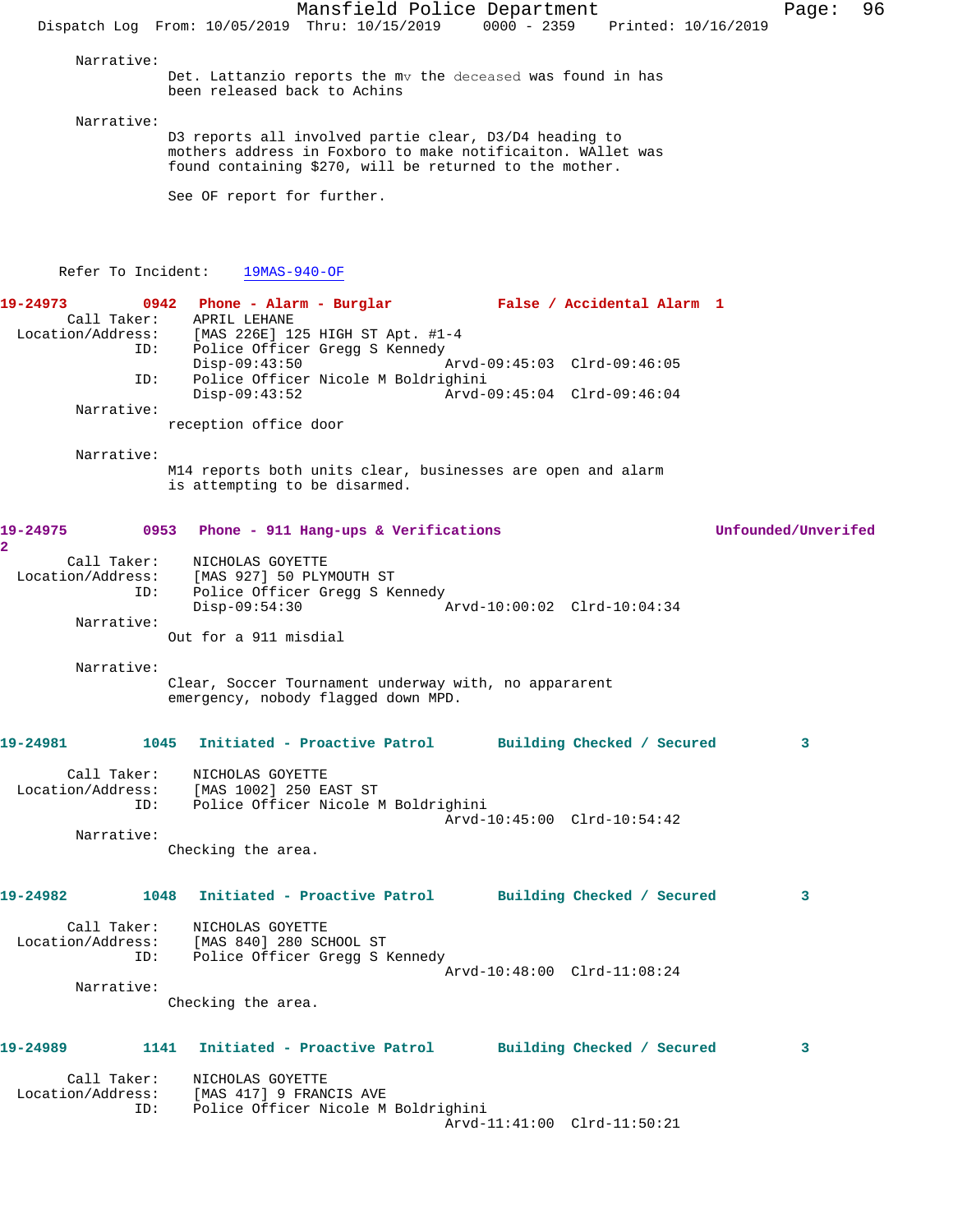Mansfield Police Department Page: 97 Dispatch Log From: 10/05/2019 Thru: 10/15/2019 0000 - 2359 Printed: 10/16/2019 Narrative: Checking the area. **19-24994 1206 Walk-In - Suspicious Actv / Persn / Veh Field Interrogation 2**  Call Taker: Support Staff Matthew Todesco Location/Address: [MAS H687] 11 GENEVA ST ID: Police Officer John R Armstrong<br>Disp-12:08:42 A Disp-12:08:42 Arvd-12:13:17 Clrd-12:25:26 Narrative: RP into the station to speak with an officer in regards to suspicious activity around her home. Ofc Armstrong into speak with the RP. Narrative: M12 spoke to the involved, see FI report for further. Refer To Field Int: 19MAS-57-FI **19-24997 1231 Initiated - Proactive Patrol Building Checked / Secured 3** Call Taker: NICHOLAS GOYETTE Vicinity of: [MAS] 905 SOUTH MAIN ST ID: Police Officer Gregg S Kennedy Arvd-12:31:00 Clrd-12:51:22 Narrative: Checking the area. **19-25001 1313 Walk-In - Identity Theft Incident Report 1**  Call Taker: Support Staff Matthew Todesco Location/Address: [MAS H9909] 12 HIGHLAND AVE ID: Police Officer John R Armstrong Disp-13:14:54 Arvd-13:21:06 Clrd-14:34:20 Narrative: RP into report identity theft, Ofc Armstrong is responding to speak with the RP. Refer To Incident: 19MAS-941-OF 19-25003 1326 Phone - 911 Hang-ups & Verifications **19-25003** Confirmed misdial/Accdntl **Call 2**  Call Taker: NICHOLAS GOYETTE Location/Address: [MAS 907] 390 WEST ST Apt. #A ID: Police Officer Gregg S Kennedy Disp-13:28:40 Arvd-13:34:55 Clrd-13:36:27 Narrative: Out for a 911 hangup **19-25006 1342 Phone - Assist Fire Department Referred to Other Agency 3**  Call Taker: NICHOLAS GOYETTE Location/Address: [MAS 410D] 375 FORBES BLVD ID: Police Officer Gregg S Kennedy Disp-13:43:42 Arvd-13:55:54 Clrd-13:55:55 Narrative: Out to assist MFD **19-25013 1440 911 - Suspicious Actv / Persn / Veh Gone on Arrival 2**  Call Taker: CARLY MORIARTY Location/Address: [MAS 4A] 365 NORTH MAIN ST Police Officer John R Armstrong<br>Disp-14:43:46 Ar Disp-14:43:46 Arvd-14:49:18 Clrd-14:51:25 Narrative: Cp reporting a suspicious male party that came into the business and was acted oddly. Male party was wearing a hat and a backpack and reference war comments to her husband. Party then walked over to the train station and cp believes he got on the train towards Boston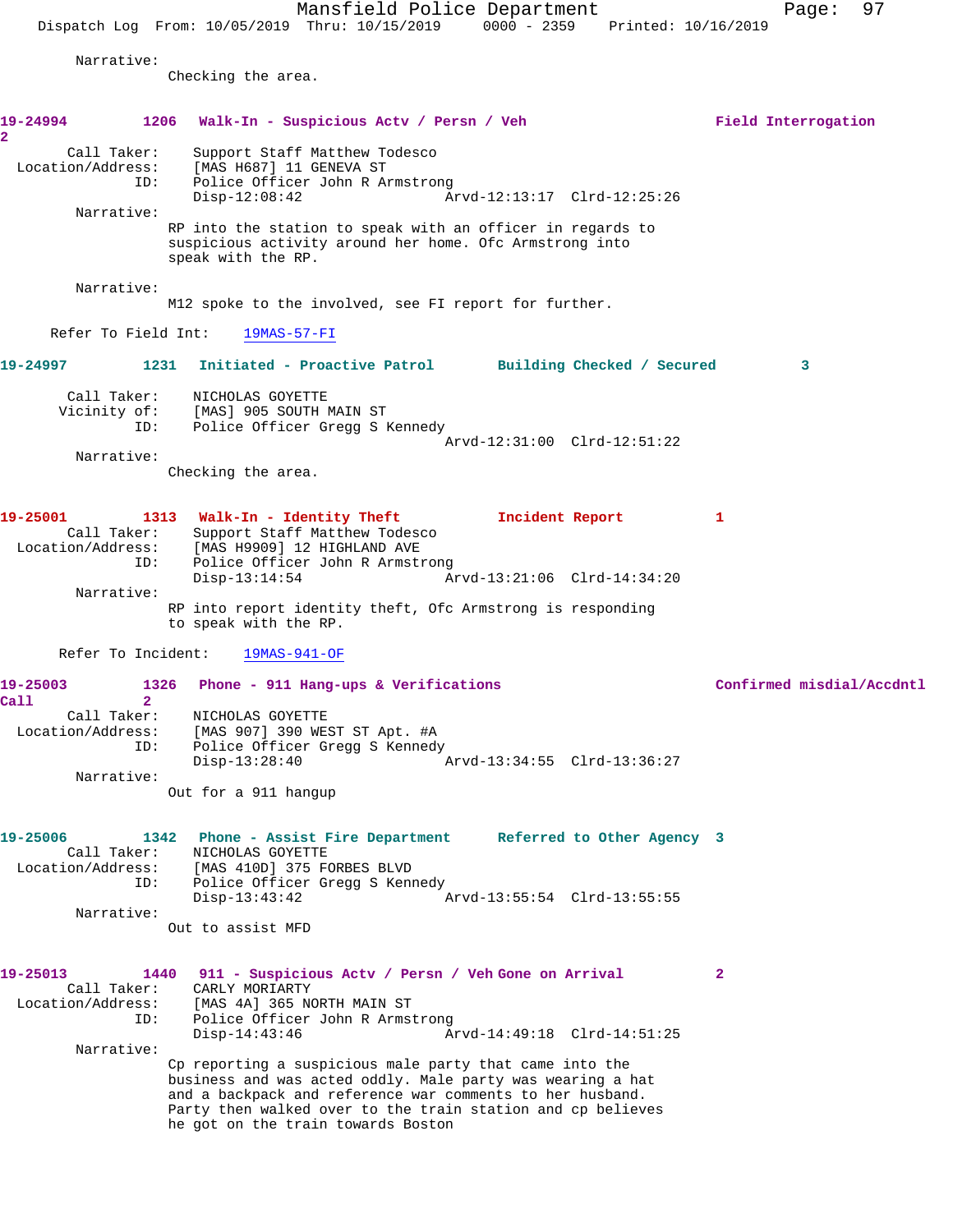Mansfield Police Department Fage: 98 Dispatch Log From: 10/05/2019 Thru: 10/15/2019 0000 - 2359 Printed: 10/16/2019 Narrative: Clear, GOA **19-25012 1441 Walk-In - Assist Citizen - P S A Incident Report 3**  Call Taker: Support Staff Matthew Todesco Location/Address: [MAS H5344] 6 ERICK RD Apt. #74 ID: Police Officer Nicole M Boldrighini Disp-14:42:51 Arvd-14:44:49 Clrd-14:54:25 Narrative: RP into the lobby to report a scam phone call, Ofc Boldrighini into speak with the RP. Narrative: Clear, see OF report for further. Refer To Incident: 19MAS-942-OF **19-25014 1444 Phone - Disabled Motor Vehicle Services Rendered 3**  Call Taker: APRIL LEHANE Location/Address: [MAS] 400 RTE 140 NB @ 287 CHAUNCY ST ID: Police Officer Gregg S Kennedy<br>Disp-14:45:46  $\sigma$ Arvd-14:46:17 Clrd-14:53:00 Narrative: DMV in the roadway. Operator walked to Stop and Shop. Narrative: Mv able to be pushed off the roadway, will be facilitating a can of gas to refill **19-25017 1527 Walk-In - Child Safety Seat Program Services Rendered 3**  Call Taker: Support Staff Matthew Todesco Location/Address: [MAS 451B] 500 EAST ST ID: Police Officer Nicole M Boldrighini Disp-15:31:33 Arvd-15:31:39 Clrd-15:45:13 Vehicle: GRY 2015 TOYT UT RAV4 Reg: PC MA 166YT2 VIN: 2T3RFREV0FW263138 Narrative: Ofc. Boldrighini installing a child safety seat. Narrative: Clear, 1 seat installed **19-25019 1551 Phone - Assist Fire Department Referred to Other Agency 3**  Call Taker: NICHOLAS GOYETTE Location/Address: [MAS H2885] 16 NOREEN RD ID: Police Officer Nicole M Boldrighini Disp-15:52:16 Clrd-15:53:42<br>ID: Police Officer Nicole P Newport Police Officer Nicole P Newport<br>Disp-15:59:00 Ar Disp-15:59:00 Arvd-15:59:01 Clrd-16:05:26 Narrative: Out to assist FFD Narrative: Clear, MFD transporting **19-25021 1637 Initiated - Selective Enforcement/RADAR Citation / Warning Issued 3**  Call Taker: NICHOLAS GOYETTE Vicinity of: [MAS] 700 WEST ST ID: Police Officer Joshua S Ellender Arvd-16:37:00 Clrd-17:14:02 Vehicle: GLD 2005 CAMRY Reg: PC RI WP779 VIN: 4T1BE32K85U032684 Vehicle: BLU 2015 MAZD 6 Reg: PC MA 257WZ1 VIN: JM1GJ1V51F1182879 Vehicle: WHI 2017 CAMRY Reg: PC RI RB795 VIN: 4T1BF1FK4HU289101 Vehicle: GRY 2014 SUBA UT OUTBAC Reg: PC MA 5555MZ VIN: 4S4BRDNC1E2210123 Narrative: Traffic enforcement in the area.

Narrative: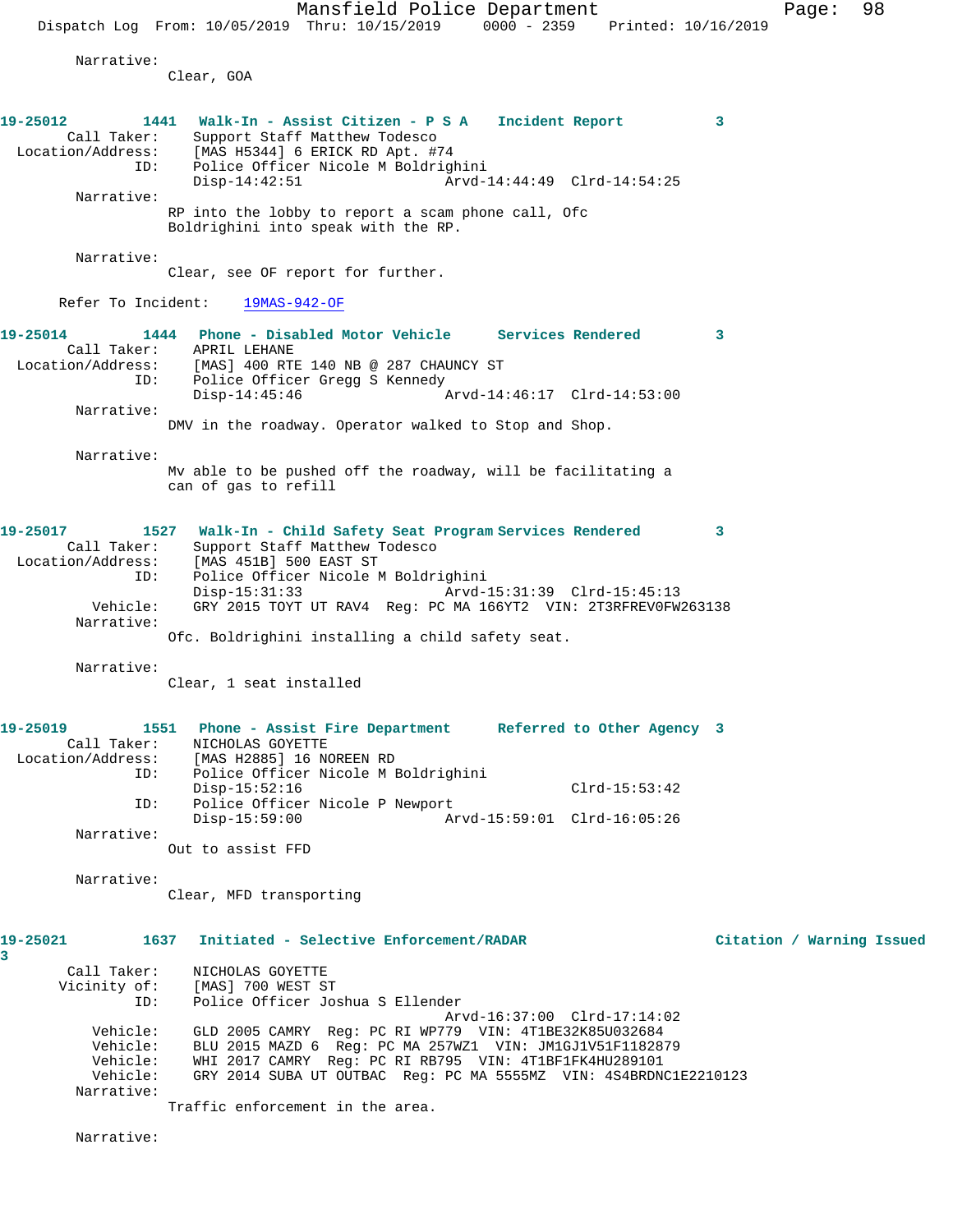Mansfield Police Department Page: 99 Dispatch Log From: 10/05/2019 Thru: 10/15/2019 0000 - 2359 Printed: 10/16/2019 Out with a mv stop. RO cited for speed. Narrative: Out with a mv stop. RO cited for speed. Narrative: Out with a mv stop. Operator cited for speed. Narrative: Out with an mv stop. Verbal warning to the RO for speed. **19-25025 1718 Initiated - Proactive Patrol Building Checked / Secured 3** Call Taker: NICHOLAS GOYETTE Location/Address: [MAS 840] 280 SCHOOL ST ID: Police Officer Joshua S Ellender Arvd-17:18:00 Clrd-17:31:09 Narrative: Checking the area. **19-25028 1802 Initiated - Proactive Patrol Building Checked / Secured 3** Call Taker: NICHOLAS GOYETTE Location/Address: [MAS 1015] 30 CHAUNCY ST ID: Police Officer Nicole P Newport Arvd-18:02:00 Clrd-18:08:14 Narrative: Checking the area. **19-25030 1804 Phone - Disturbance / Gathering Arrest(s) Made 1**  Call Taker: NICHOLAS GOYETTE Location/Address: [MAS 160] 80 NORTH MAIN ST<br>ID: Police Officer William C T Police Officer William C Trudell<br>Disp-18:05:00 Ar Disp-18:05:00 Arvd-18:09:42 Clrd-19:29:11<br>ID: Police Officer Nicole P Newport Police Officer Nicole P Newport<br>Disp-18:05:00 A Disp-18:05:00 Arvd-18:08:35 Clrd-19:51:42 ID: Police Officer Joshua S Ellender Disp-18:05:00 Arvd-18:08:36 Clrd-19:29:19 ID: Sergeant Thomas R Connor<br>Disp-19:27:41 Disp-19:27:41 Arvd-19:27:45 Clrd-20:08:36<br>ID: animal control Jeffrey S Collins animal control Jeffrey S Collins Disp-19:28:56 Arvd-19:28:59 Clrd-20:08:41 Narrative: Multiple calls of a male party kicking his dog and swearing while walking in front of Mansfield Bank Narrative: Ofc. Trudell reporting 1 in custody, heading to the station. Dog was taken by a friend. Narrative: Dog bed was retrieved my nieghbor and ACO will follow up in the morning. Narrative: ACO and M1 is off at the Mansfield Animal Shelter. Narrative: The dog is in the custody of the part time owners. The dog checks okay with ACO. Narrative: Male party was out on \$40 bail and placed into Protective custody then was released to his mother. Refer To Arrest: 19MAS-584-AR Arrest: CAMERA, JASON M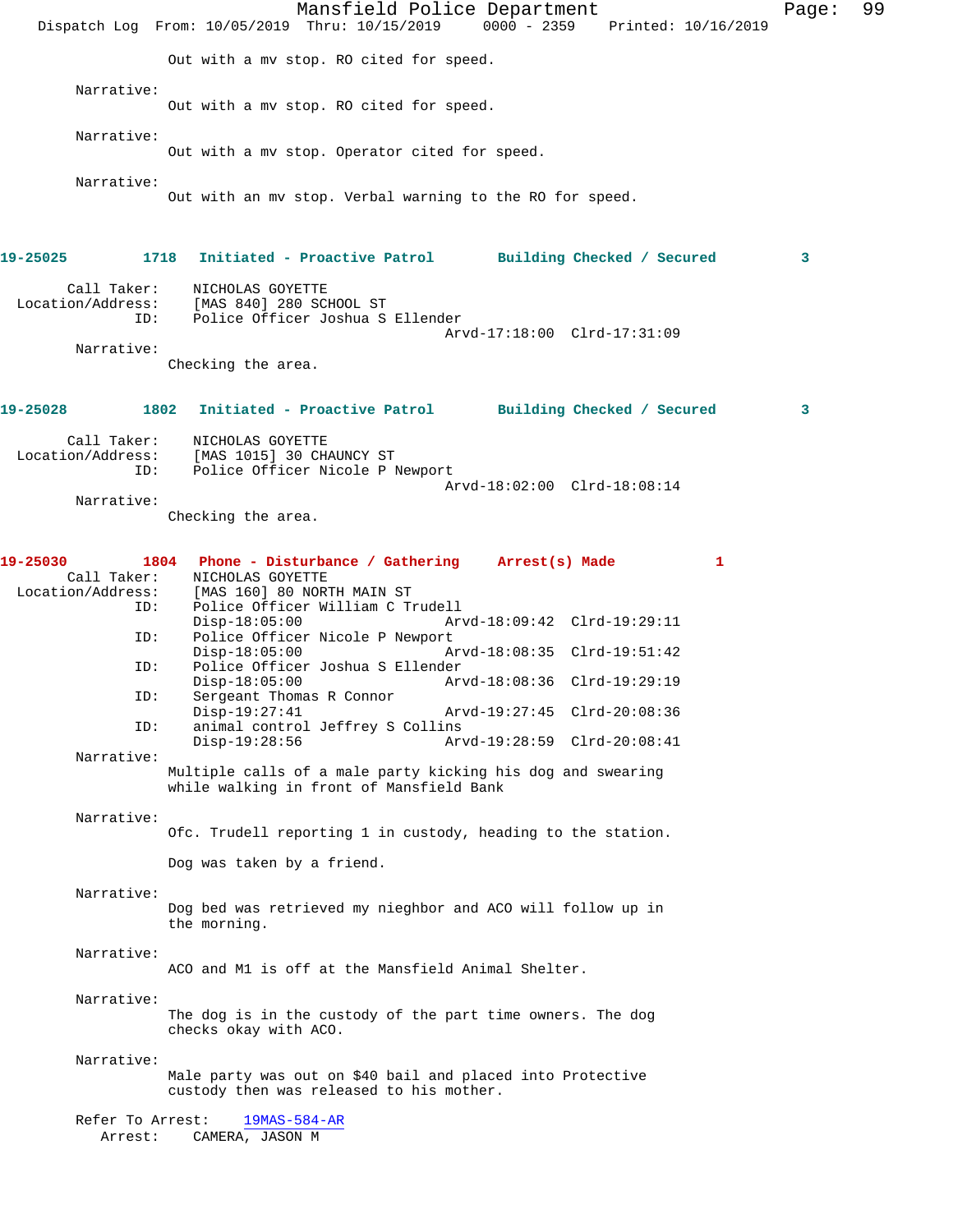|                                      | Mansfield Police Department<br>Dispatch Log From: 10/05/2019 Thru: 10/15/2019 0000 - 2359 Printed: 10/16/2019                                                                                                        |                             |              | Page: $100$ |  |
|--------------------------------------|----------------------------------------------------------------------------------------------------------------------------------------------------------------------------------------------------------------------|-----------------------------|--------------|-------------|--|
| Address:<br>Aqe:<br>Aye:<br>:Charges | 114 HIGH ST MANSFIELD, MA<br>- 29<br>DISORDERLY CONDUCT<br>RESIST ARREST<br>ANIMAL, CRUELTY TO<br>DISTURBING THE PEACE                                                                                               |                             |              |             |  |
|                                      | 19-25044 2101 Phone - Well Being Check<br>Call Taker: JEFFREY KEEFE<br>Vicinity of: [MAS H660] 45 ROCK ST                                                                                                            | Spoken To                   | $\mathbf{3}$ |             |  |
| ID:                                  | Sergeant Thomas R Connor<br>$Disp-21:02:11$                                                                                                                                                                          | Arvd-21:11:58 Clrd-21:12:02 |              |             |  |
| Narrative:                           | Well being check on children at adress. Children check okay.                                                                                                                                                         |                             |              |             |  |
| 19-25045<br>ID:                      | 2155 Initiated - Proactive Patrol Services Rendered<br>Call Taker: JEFFREY KEEFE<br>Vicinity of: [MAS 280] 440 FORBES BLVD<br>Police Officer Joshua S Ellender                                                       |                             | $\sim$ 3     |             |  |
|                                      |                                                                                                                                                                                                                      | Arvd-21:55:00 Clrd-21:58:55 |              |             |  |
| 19-25046                             | 2159 Initiated - Proactive Patrol Services Rendered 3<br>Call Taker: JEFFREY KEEFE<br>Vicinity of: [MAS 4] 31 HAMPSHIRE ST<br>ID: Police Officer Joshua S<br>Police Officer Joshua S Ellender                        | Arvd-21:59:00 Clrd-22:02:05 |              |             |  |
|                                      | 19-25047 2202 Initiated - Proactive Patrol Building Checked / Secured                                                                                                                                                |                             |              | 3           |  |
| ID:                                  | Call Taker: JEFFREY KEEFE<br>Location/Address: [MAS 2] 60 FORBES BLVD<br>Police Officer Joshua S Ellender                                                                                                            | Arvd-22:02:00 Clrd-22:07:21 |              |             |  |
| For Date: $10/15/2019$ - Tuesday     |                                                                                                                                                                                                                      |                             |              |             |  |
| 19-25059                             | 0120 Initiated - Proactive Patrol Services Rendered 3<br>Call Taker: JEFFREY KEEFE<br>Vicinity of: [MAS 834] 261 CHAUNCY ST<br>ID: Police Officer Christopher D Sorge                                                |                             |              |             |  |
|                                      | 19-25061 0124 Initiated - Proactive Patrol Building Checked / Secured                                                                                                                                                |                             |              | 3           |  |
| ID:                                  | Call Taker: JEFFREY KEEFE<br>Location/Address: [MAS 907E] 390 WEST ST<br>Patrolman David Schepis                                                                                                                     | Arvd-01:24:00 Clrd-01:27:01 |              |             |  |
|                                      |                                                                                                                                                                                                                      |                             |              |             |  |
| ID:                                  | 19-25071      0143   Initiated - Proactive Patrol     Building Checked / Secured<br>Call Taker: JEFFREY KEEFE<br>Vicinity of: [MAS 1002] 250 EAST ST<br>ID: Police Officer Donald N<br>Police Officer Donald MacLean | Arvd-01:43:00 Clrd-02:06:31 |              | 3           |  |
|                                      | 19-25073 0150 Initiated - Proactive Patrol Building Checked / Secured                                                                                                                                                |                             |              | 3           |  |
|                                      | Call Taker: JEFFREY KEEFE<br>Vicinity of: [MAS 139] 265 FRUIT ST<br>ID: Police Officer Andrew J Kelley                                                                                                               | Arvd-01:50:00 Clrd-02:06:37 |              |             |  |
|                                      | 19-25075 0200 Initiated - Building Check Building Checked / Secured                                                                                                                                                  |                             |              | 3           |  |
| Call Taker: GARIN EISELE<br>ID:      | Location/Address: [MAS 280] 440 FORBES BLVD<br>Patrolman David Schepis                                                                                                                                               |                             |              |             |  |
|                                      |                                                                                                                                                                                                                      | Arvd-02:00:00 Clrd-02:03:28 |              |             |  |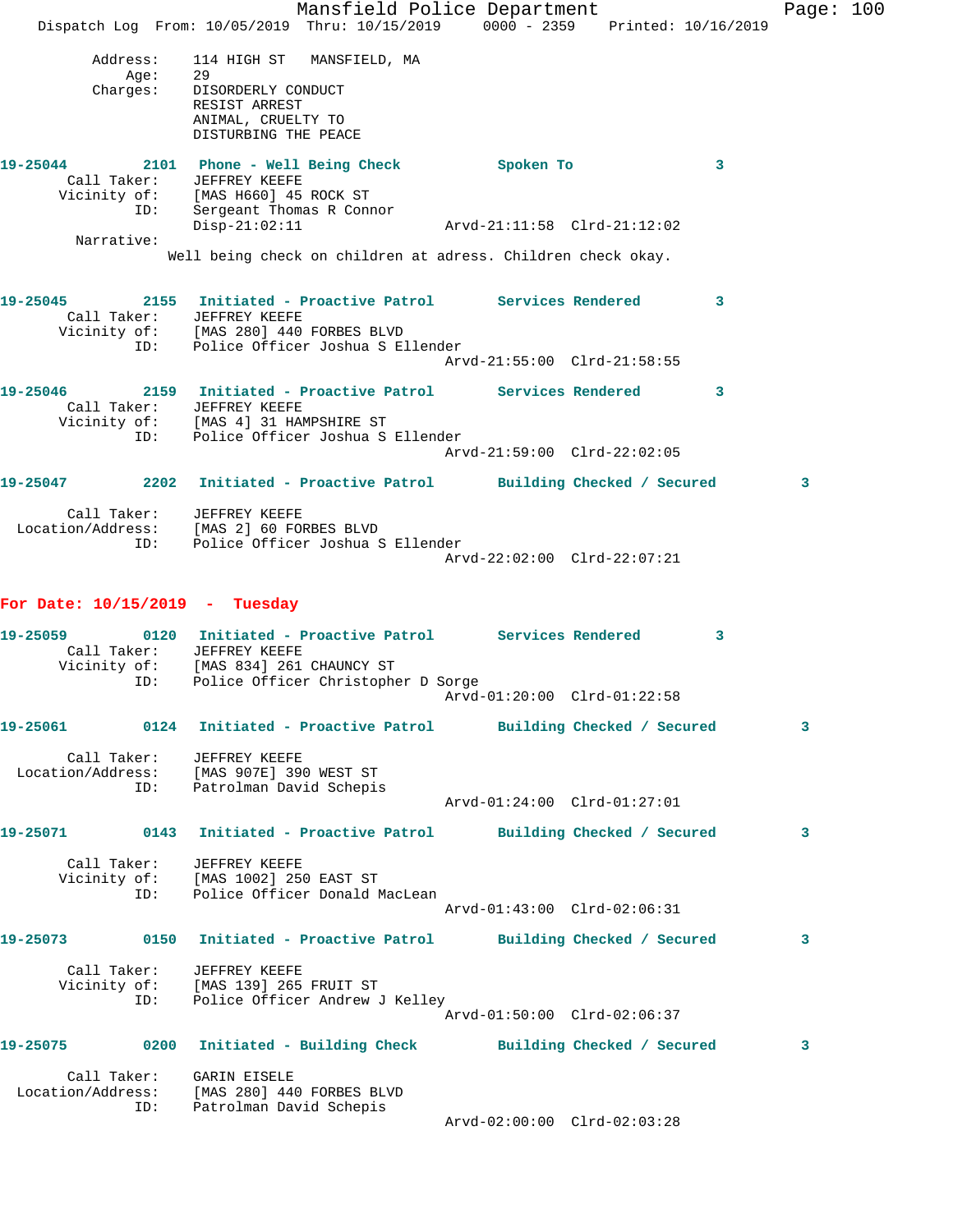Mansfield Police Department Fage: 101 Dispatch Log From: 10/05/2019 Thru: 10/15/2019 0000 - 2359 Printed: 10/16/2019 **19-25076 0205 Initiated - Building Check Services Rendered 3**  Call Taker: GARIN EISELE Location/Address: [MAS 840] 280 SCHOOL ST ID: Patrolman David Schepis Arvd-02:05:00 Clrd-02:10:25 **19-25078 0210 Initiated - Proactive Patrol Services Rendered 3**  Call Taker: JEFFREY KEEFE Vicinity of: [MAS 65] 30 CHAUNCY ST ID: Police Officer Christopher D Sorge Arvd-02:10:00 Clrd-02:13:33 **19-25079 0211 Initiated - Proactive Patrol Services Rendered 3**  Call Taker: JEFFREY KEEFE Vicinity of: [MAS 992] 660 EAST ST ID: Police Officer Donald MacLean Arvd-02:11:00 Clrd-02:19:31 **19-25080 0223 911 - Assist Law Enfrc Agncy Services Rendered 3**  Call Taker: GARIN EISELE Location/Address: [MAS H5658] 48 JOANNA DR ID: Police Officer Donald MacLean Disp-02:25:03 Arvd-02:31:05 Clrd-02:35:44 Narrative: Out to assist MFD. **19-25083 0309 Initiated - Proactive Patrol Services Rendered 3**  Call Taker: JEFFREY KEEFE Vicinity of: [MAS 814] 50 WEST CHURCH ST ID: Police Officer Meghan Birnie Arvd-03:09:00 Clrd-03:12:23 **19-25084 0312 Initiated - Proactive Patrol Services Rendered 3**  Call Taker: JEFFREY KEEFE Vicinity of: [MAS 281A] 1 CROCKER ST ID: Police Officer Andrew J Kelley Arvd-03:12:00 Clrd-03:22:20 19-25087 0621 Initiated - Traffic Enforcement / Activity **Services Rendered 2**  Call Taker: JEFFREY KEEFE Location/Address: [MAS] NORTH MAIN ST ID: Police Officer Meghan Birnie Arvd-06:21:00 Clrd-06:47:47 19-25088 0626 Initiated - Traffic Enforcement / Activity **Services Rendered 2**  Call Taker: JEFFREY KEEFE Location/Address: [MAS] 225 TREMONT ST @ 100 WILLIAMS ST ID: Patrolman David Schepis Arvd-06:26:00 Clrd-07:17:24 Narrative: No violations observed. 19-25089 **0635** Initiated - Traffic / Roadway Complaint Services Rendered **2**  Call Taker: JEFFREY KEEFE Vicinity of: [MAS] 200 RTE 140 NB @ 90 NORFOLK ST ID: Police Officer Christopher D Sorge Arvd-06:35:00 Clrd-07:10:31 Narrative: No violations observed. **19-25090 0646 Initiated - Selective Enforcement/RADAR Services Rendered 3**  Call Taker: MEGHAN MILLS Location/Address: [MAS 1002] 250 EAST ST ID: Police Officer Donald MacLean Arvd-06:46:00 Clrd-07:16:45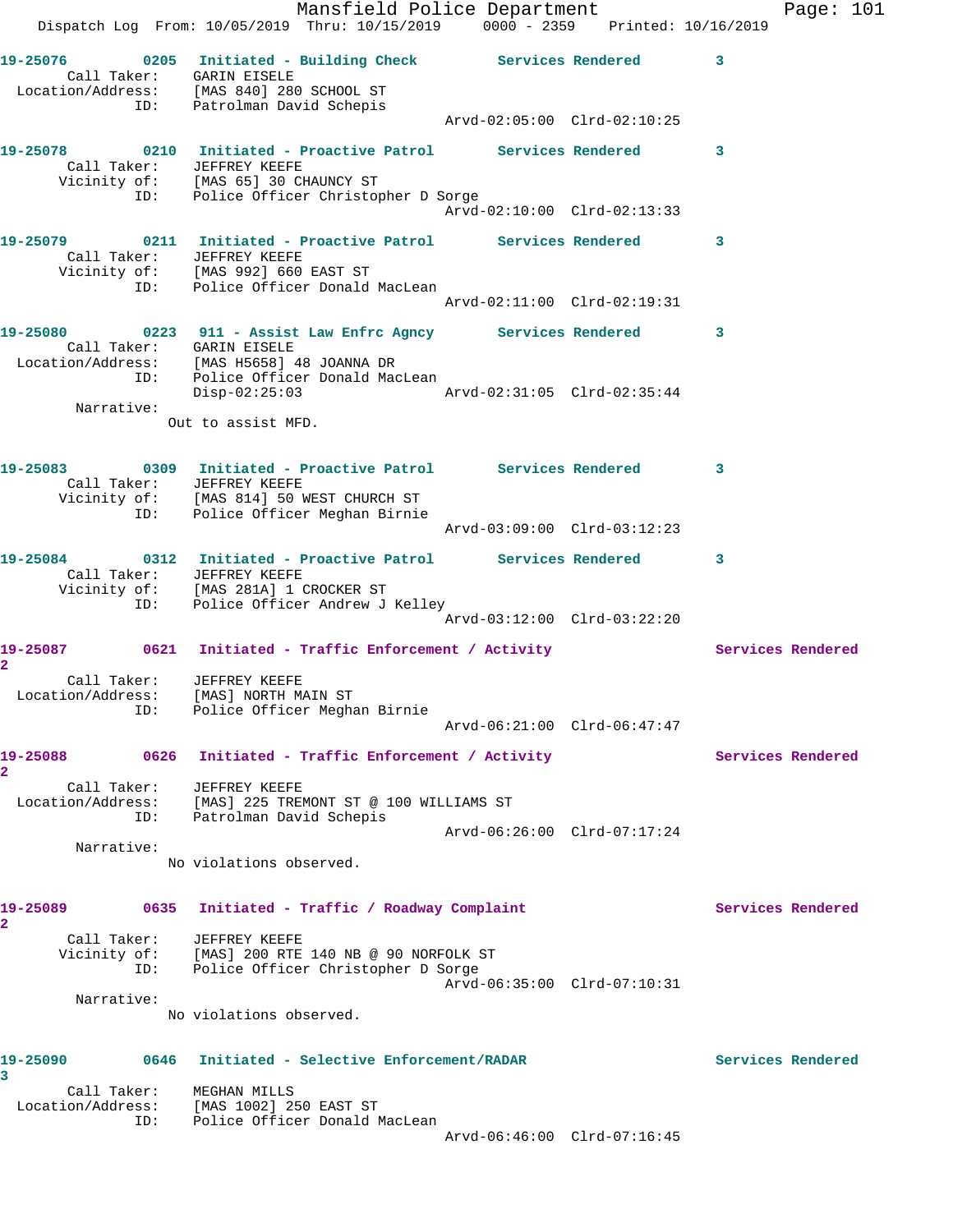Mansfield Police Department Page: 102 Dispatch Log From: 10/05/2019 Thru: 10/15/2019 0000 - 2359 Printed: 10/16/2019 Narrative: Off in the area for traffic Narrative: No violations observed; top speed 22 mph, avg 18 mph 19-25093 0707 Initiated - Traffic Enforcement / Activity **Services Rendered 2**  Call Taker: PATRICK FEENEY Location/Address: [MAS] HIGHLAND AVE ID: Police Officer Andrew J Kelley Arvd-07:07:00 Clrd-07:24:54 Narrative: No violations **19-25094 0717 Initiated - Community Policing Services Rendered 3**  Call Taker: PATRICK FEENEY Location/Address: [MAS 1002] 250 EAST ST ID: Police Officer Donald MacLean Arvd-07:17:00 Clrd-07:41:36 Narrative: Champs program. **19-25095 0728 Alarm - Alarm - Burglar False / Accidental Alarm 1**  Call Taker: PATRICK FEENEY Location/Address: [MAS 441] 29 DEAN ST ID: Police Officer Meghan Birnie Disp-07:30:17 Arvd-07:34:22 Clrd-07:40:05 ID: Patrolman David Schepis Disp-07:30:19 Arvd-07:34:02 Clrd-07:40:05 Narrative: Entry/exit alarm from Summer St side. Narrative: M2 reports that the school checks tight. Narrative: A couple teachers were located by the ofc's. They came in early and set the alarm off. All checks out/ok. **19-25099 0741 Initiated - Building Check Building Checked / Secured 3** Call Taker: PATRICK FEENEY Location/Address: [MAS] WOODLAND WAY ID: Police Officer Donald MacLean Arvd-07:41:00 Clrd-07:59:50 **19-25112 0949 Walk-In - Fingerprinting - non crimnl Services Rendered 3**  Call Taker: Support Staff Matthew Todesco Location/Address: [MAS 451B] 500 EAST ST ID: Sergeant Brian P Thibault Disp-09:53:55 Arvd-09:53:59 Clrd-10:06:46 Narrative: Sgt Thibault into assist with fingerprints **19-25113 0954 Walk-In - Motor Veh Acc - No Injury Services Rendered 1**  Call Taker: Support Staff Matthew Todesco Location/Address: [MAS 158] 513 SOUTH MAIN ST ID: Police Officer Matthew A Souza<br>Disp-09:54:49 Disp-09:54:49 Arvd-10:06:43 Clrd-10:30:35 ID: Police Officer Matthew A Souza<br>Disp-10:31:44 A Arvd-10:31:45 Clrd-10:35:30 Narrative: RP into the station to report a past MVA while his truck was being worked on, Ofc Souza into speak with the RP.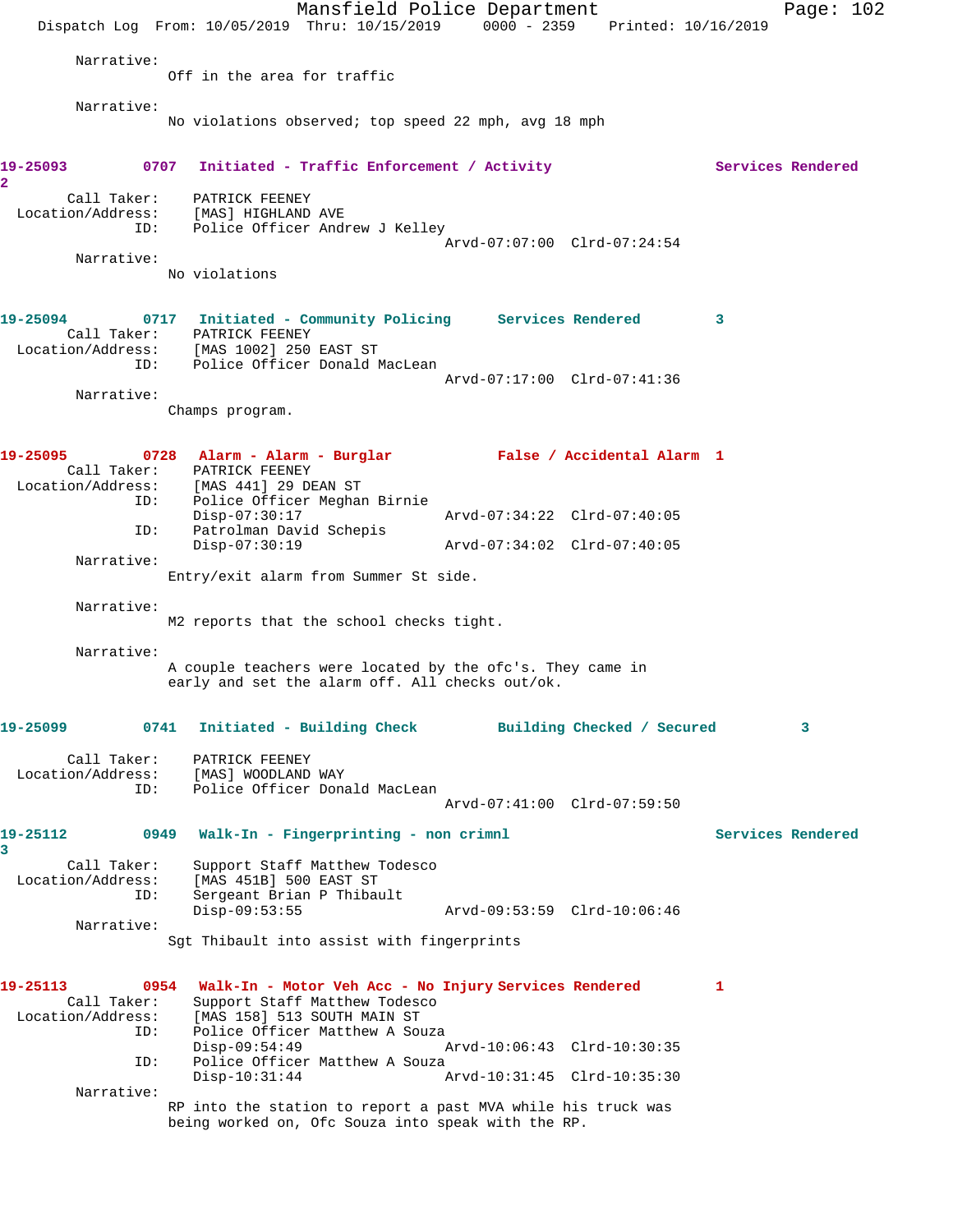Mansfield Police Department Page: 103 Dispatch Log From: 10/05/2019 Thru: 10/15/2019 0000 - 2359 Printed: 10/16/2019 Narrative: Occurred on 10/2 at the tire shop on S. Main. RP is having trouble getting m/v information from the other involved party. **19-25114 1001 Initiated - Community Policing Services Rendered 3**  Call Taker: PATRICK FEENEY Location/Address: [MAS 12] 250 EAST ST ID: Sergeant Thomas R Connor Arvd-10:01:00 Clrd-11:16:07 **19-25115 1028 Walk-In - Larceny under \$1200 Investigated - Report Taken 2** Call Taker: Support Staff Matthew Todesco Location/Address: [MAS] 1 GLADIOLA TER @ 656 SOUTH MAIN ST ID: Police Officer John R Armstrong Disp-10:30:19 Arvd-10:30:29 Clrd-11:12:17 Narrative: RP into report some stolen equipment, Ofc Armstrong into speak with the RP. Refer To Incident: 19MAS-943-OF 19-25116 1035 Initiated - Traffic Enforcement / Activity **Services Rendered 2**  Call Taker: PATRICK FEENEY Vicinity of: [MAS] 79 NORTH MAIN ST @ 14 COURT ST ID: Police Officer Matthew A Souza Arvd-10:35:00 Clrd-11:06:28 Vehicle: GRY 2009 TOYT COROLL Reg: PC MA 7DA299 VIN: JTDBL40E699068573 Vehicle: BLK 2013 FORD UT EXPLOR Reg: PC MA 8FFE90 VIN: 1FM5K8D87DGA97558 Narrative: No violations **19-25117 1044 Walk-In - Fingerprinting - non crimnl Services Rendered 3**  Call Taker: Support Staff Matthew Todesco Location/Address: [MAS 451B] 500 EAST ST ID: Sergeant Brian P Thibault Disp-10:45:19 Arvd-10:45:23 Clrd-10:53:16 Narrative: Sgt Thibault into assist a resident with fingerprints. **19-25118 1105 Phone - Harass. Electronic Communicat Spoken To 3** Call Taker: PATRICK FEENEY Location/Address: [MAS 946] 631 EAST ST Apt. #I102 ID: Police Officer Gregg S Kennedy Disp-11:08:34 Arvd-11:14:40 Clrd-11:31:52 Narrative: Caller reports that his elderly father recieved a phone call attempting to scam him out of approx 18,000 dollars. Narrative: No information or money given. Party was advised of different types of scams 19-25126 1221 Initiated - Traffic Enforcement / Activity **Services Rendered 2**  Call Taker: PATRICK FEENEY Location/Address: [MAS 1002] 250 EAST ST ID: Police Officer Gregg S Kennedy Arvd-12:21:00 Clrd-12:38:00 19-25127 1222 Phone - Road Hazards **Services Rendered** 3 Call Taker: Kieran M Ruth Location/Address: [MAS] SOUTH MAIN ST ID: Police Officer John R Armstrong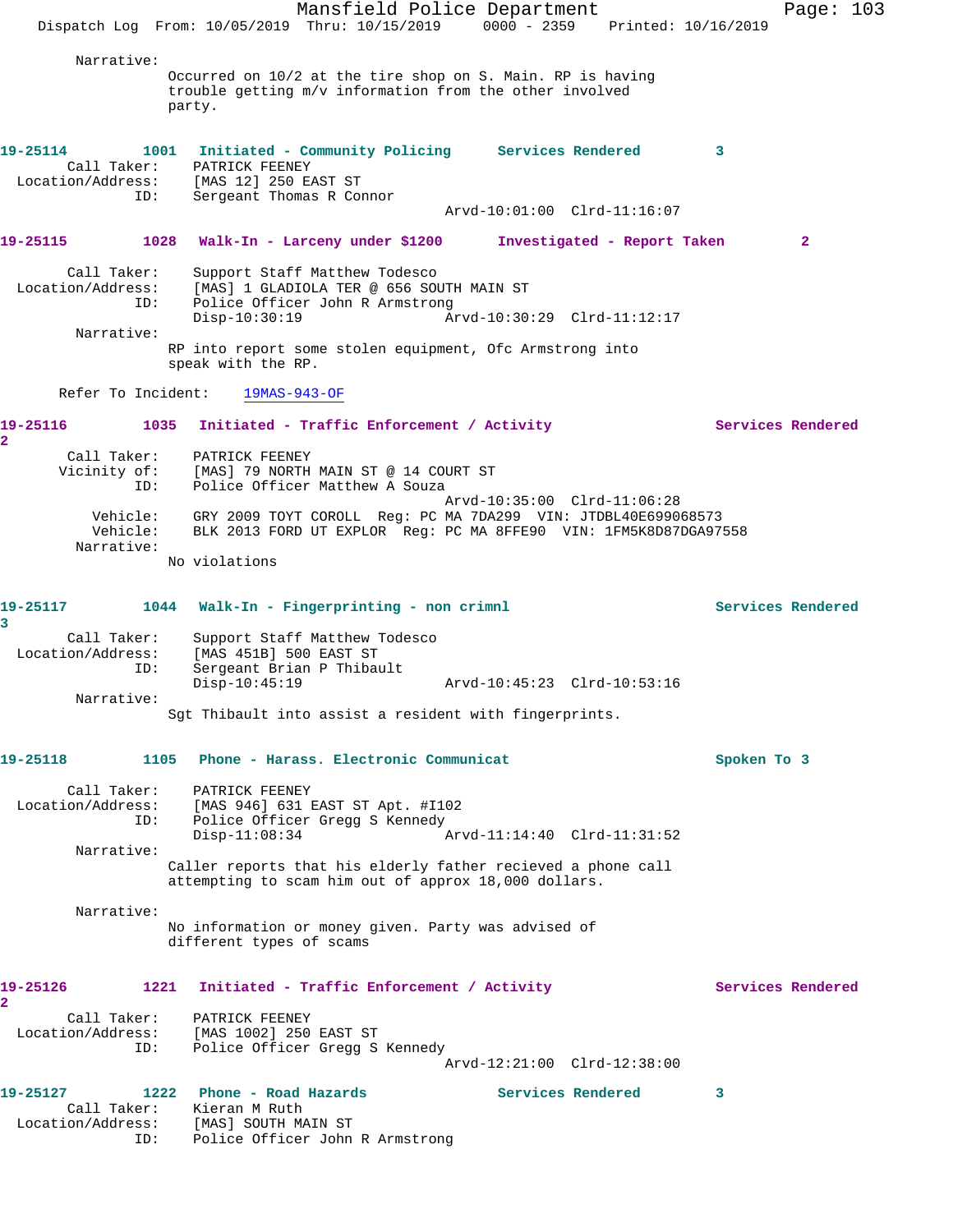Mansfield Police Department Page: 104 Dispatch Log From: 10/05/2019 Thru: 10/15/2019 0000 - 2359 Printed: 10/16/2019 Disp-12:22:54 Arvd-12:29:06 Clrd-12:30:24 Narrative: Out for the report of a red container in the middle of the ramp Narrative: M12 reports a highway work crew picked up the container and tossed it off the roadway. **19-25130 1237 Radio - Motor Veh Acc - No Injury Gone on Arrival 1**  Call Taker: PATRICK FEENEY Vicinity of: [MAS 451B] 500 EAST ST ID: Police Officer Gregg S Kennedy<br>Disp-12:38:08  $Arvd-12:41:17$   $Clrd-12:41:18$  Narrative: Report of a crash; parties exchanging information. Narrative: M8 reports that the operators reported that they were all set, had exchanged all information. M8 reports both opers were leaving as he arrived. **19-25131 1245 Radio - Parking Violations Services Rendered 3**  Call Taker: PATRICK FEENEY Vicinity of: [MAS] 126 NORTH MAIN ST @ 10 VILLA ST Narrative: M1 reports a complaint from a parking attendant reagrding a truck blocking the way. Units on the road report that the usual TT unit making deliveries was parked in the area. Detail ofc's in the area also reporting that the area is completely clear. **19-25132 1250 Phone - Disabled Motor Vehicle Services Rendered 3**  Call Taker: PATRICK FEENEY Vicinity of: [MAS] 100 RTE 140 NB @ 170 SCHOOL ST ID: Police Officer Matthew A Souza<br>Disp-12:52:10 Disp-12:52:10 Arvd-12:58:43 Clrd-13:01:25<br>Vehicle: BLK 2019 MERZ E 450 4matic Req: PC CT TAP150 VIN: WDDZF6 BLK 2019 MERZ E 450 4matic Reg: PC CT TAP150 VIN: WDDZF6JB9KA543505 Narrative: Norton PD reporting a small blue car DMV in the area. Narrative: M5 reports party checks ok; stopped to make a phone call. 19-25137 1306 Initiated - Traffic Enforcement / Activity **Services Rendered 2**  Call Taker: PATRICK FEENEY Location/Address: [MAS] 62 HOPE ST @ 155 CHURCH ST ID: Police Officer Matthew A Souza Arvd-13:06:00 Clrd-13:21:33 **19-25138 1318 Phone - Message Delivery Spoken To 3**  Call Taker: MEGHAN MILLS Location/Address: [MAS H3570] 24 HIGH ST ID: Police Officer Matthew A Souza<br>Disp-13:21:44 Disp-13:21:44 Arvd-13:25:45 Clrd-13:27:02 Narrative: Officer Chapman from North Attleboro PD requesting involved party contact him at 508-695-1212. Narrative: Spoke with the party's father, he is at work currently, will pass along the message. **19-25142 1330 Initiated - Building Check Services Rendered 3**  Call Taker: PATRICK FEENEY Location/Address: [MAS 840] 280 SCHOOL ST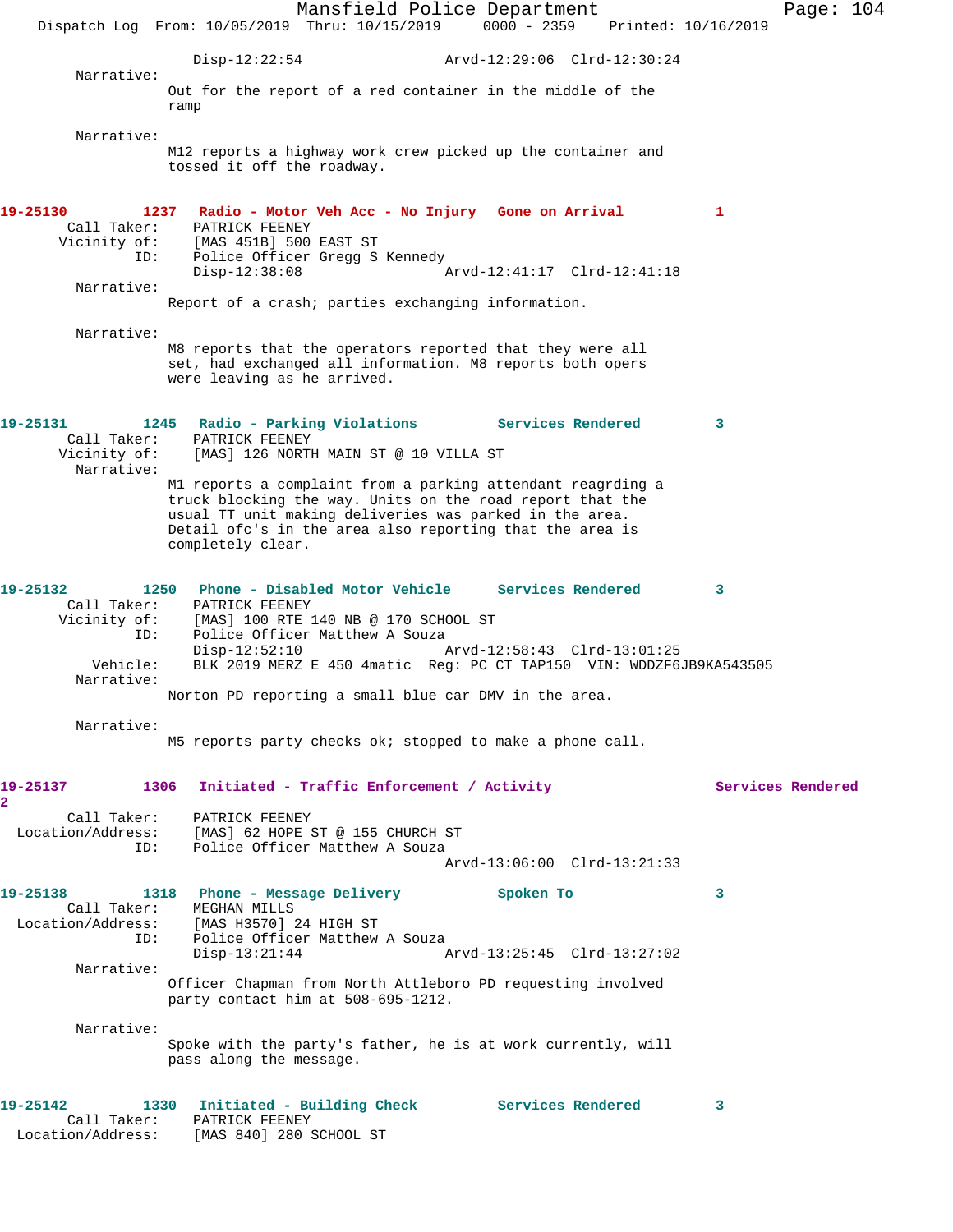Mansfield Police Department Page: 105 Dispatch Log From: 10/05/2019 Thru: 10/15/2019 0000 - 2359 Printed: 10/16/2019 ID: Police Officer John R Armstrong Arvd-13:30:00 Clrd-13:36:03 **19-25145 1358 Phone - Property Offenses - non specfc Services Rendered 2**  Call Taker: Kieran M Ruth Location/Address: [MAS] 1810 WEST ST @ 1 BUNGAY ST ID: Police Officer Matthew A Souza Disp-14:00:52 Arvd-14:13:49 Clrd-14:15:04 Narrative: Out for the report of the "keep right" sign was struck by a vehicle. DPW notified Narrative: Post is still down; the sign was propped up so that it could be read. DPW notified. 19-25150 1418 Initiated - Traffic Enforcement / Activity **Services Rendered 2**  Call Taker: PATRICK FEENEY Location/Address: [MAS] OAKLAND ST ID: Police Officer Gregg S Kennedy Arvd-14:18:00 Clrd-16:01:48 **19-25151 1428 911 - Motor Veh Acc - Hit & Run Services Rendered 1**  Call Taker: PATRICK FEENEY Location/Address: [MAS 281A] 1 CROCKER ST ID: Police Officer Matthew A Souza Disp-14:31:07 Arvd-14:38:42 Clrd-14:48:32 Vehicle: WHI 2014 FORD F150 Reg: PC MA 8NK950 VIN: 1FTFW1EF8EFA21985 Narrative: 911 caller report his m/v was poss. damaged by another m/v in the parking lot. Narrative: M5 reports minor paint damage to the front of the truck. Parked there since approx 0620 hrs. RP was advised of how to proceed. Refer To Incident: 19MAS-944-OF **19-25152 1450 Initiated - School Officer Activity Services Rendered 3**  Call Taker: PATRICK FEENEY Location/Address: [MAS] 748 NORTH MAIN ST ID: Detective Derek M McCune Arvd-14:50:00 Clrd-15:18:56 Narrative: M9 transporting a student from Jordan ES to 748 N. Main. Staff member on board. **19-25157 1538 Phone - Assist Fire Department Services Rendered 3**  Call Taker: Kieran M Ruth Location/Address: [MAS H3151] 879 EAST ST ID: Police Officer Matthew A Souza Disp-15:40:40 Arvd-15:44:51 Clrd-15:44:52 ID: Police Officer Matthew A Souza Disp-15:45:02 Arvd-15:45:03 Clrd-15:50:07 **19-25158 1544 Phone - Animal Complaints Services Rendered 3**  Call Taker: Kieran M Ruth Location/Address: [MAS] 43 LAKEVIEW AVE ID: animal control Jeffrey S Collins Disp-15:46:02 Arvd-15:57:16 Clrd-16:06:21 Narrative: Animal located and euthanized. **19-25159 1547 911 - Well Being Check Building Checked / Secured 3** Call Taker: PATRICK FEENEY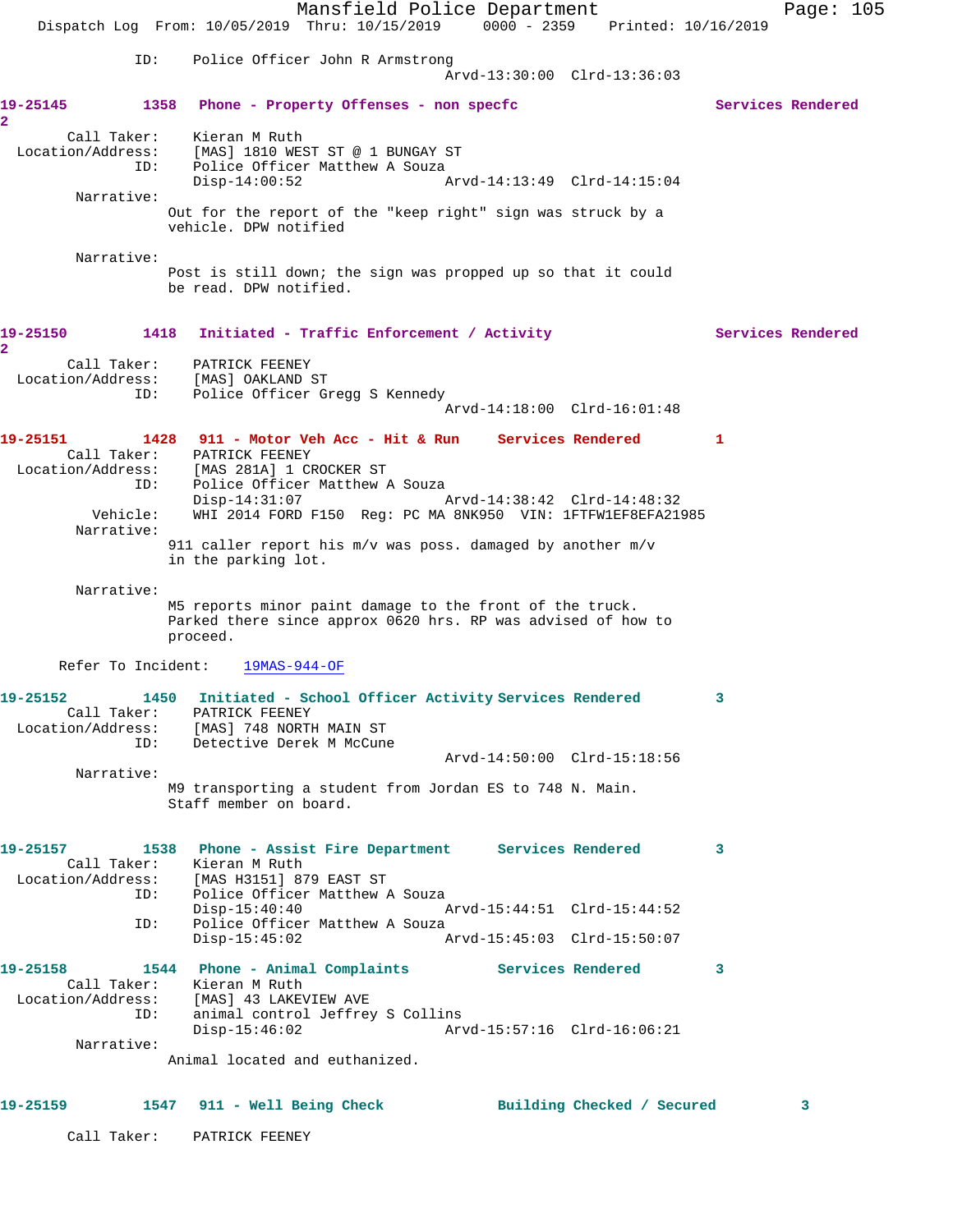Mansfield Police Department Page: 106 Dispatch Log From: 10/05/2019 Thru: 10/15/2019 0000 - 2359 Printed: 10/16/2019 Location/Address: [MAS H2767] 42 ALDEN ST Police Officer John R Armstrong<br>Disp-15:47:47 Ar Arvd-15:53:46 Clrd-15:56:22 ID: Sergeant Jeffrey G Bombard Arvd-15:51:22 Clrd-15:53:48 ID: Police Officer David J Pepicelli Disp-15:52:24 Arvd-15:52:29 Clrd-15:56:22 Narrative: Out for the report of an open door Narrative: M14 responding as well. Narrative: M14 reports no one home; front and rear door were unsecured. Both doors secured and a packaged was brought inside. **19-25161 1557 911 - Disturbance / Gathering Protective Custody 1**  Call Taker: PATRICK FEENEY Location/Address: [MAS H6008] 47 PATTYS RD ID: Police Officer Nicole P Newport Disp-16:02:51 Arvd-16:09:47 Clrd-17:38:29<br>TD: Police Officer David J Pepicelli Police Officer David J Pepicelli<br>Disp-16:02:55 Ar Disp-16:02:55 Arvd-16:09:52 Clrd-17:38:26 Narrative: 911 caller reports that there is a female party there sleeping in his daughters room who he does not want there any longer. Narrative: Looking to speak to an ofc regarding his options as well. Narrative: Ofc. Pepicelli transporting 1 female to MPD SM:41626 Narrative: Em 41629 mi. Refer To P/C: 19MAS-585-AR P/C: REAGAN, BRENNA<br>Address: 33 ROBIN RD N 33 ROBIN RD NORFOLK, MA<br>47 Age: Charges: PROTECTIVE CUSTODY **19-25164 1658 911 - Assist Fire Department Services Rendered 3**  Call Taker: MEGHAN MILLS Location/Address: [MAS H3616] 1 EASTBROOK RD<br>ID: Police Officer Joshua S El ID: Police Officer Joshua S Ellender Disp-16:59:34 Arvd-17:04:52 Clrd-17:21:01 Narrative: Assit MFD with the CO alarm **19-25171 1727 Initiated - Community Policing Services Rendered 3**  Call Taker: MEGHAN MILLS Location/Address: [MAS 1002] 250 EAST ST ID: Police Officer Joshua S Ellender Arvd-17:27:00 Clrd-18:00:20 Narrative: Off on community policing **19-25172 1757 Walk-In - Follow up Investigation Spoken To 3**  Call Taker: Support Staff Katherine Gillis<br>Location/Address: [MAS 225B] 116 NORTH MAIN ST ess: [MAS 225B] 116 NORTH MAIN ST<br>ID: Police Officer Joshua S Eller Police Officer Joshua S Ellender<br>Disp-18:02:29 Ar Disp-18:02:29 Arvd-18:18:35 Clrd-18:18:36 Narrative: RP into the lobby to speak with an officer about the alarm that went off at Masters Method Tattoo on Tuesday 10/8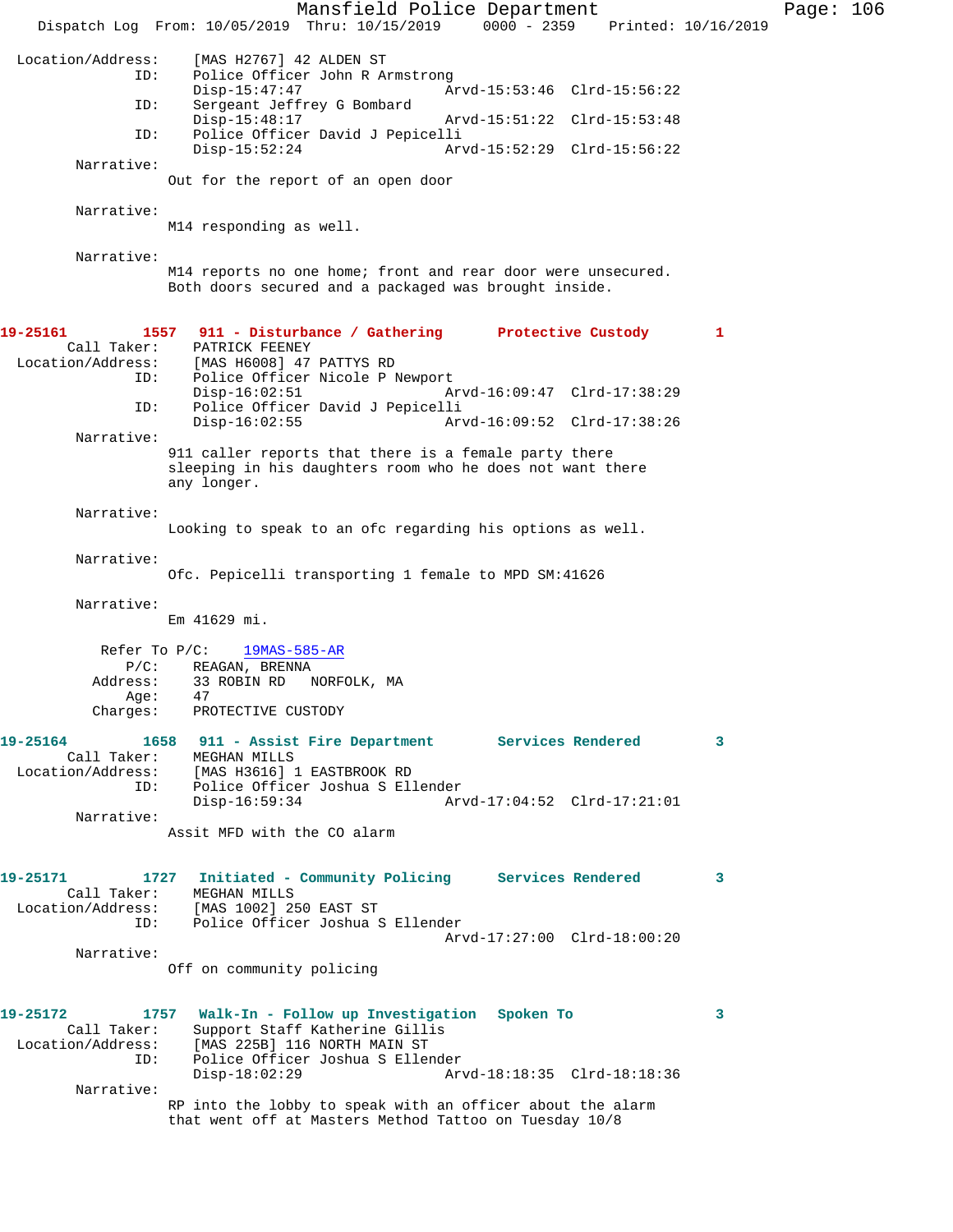|                                                                       |     | Dispatch Log From: 10/05/2019 Thru: 10/15/2019 0000 - 2359 Printed: 10/16/2019                                                   |  | Mansfield Police Department |   | Page: 107 |  |
|-----------------------------------------------------------------------|-----|----------------------------------------------------------------------------------------------------------------------------------|--|-----------------------------|---|-----------|--|
| Narrative:                                                            |     | Advised of her options.                                                                                                          |  |                             |   |           |  |
| 19-25175 1831 Initiated - Building Check Building Checked / Secured   |     |                                                                                                                                  |  |                             |   | 3         |  |
|                                                                       |     | Call Taker: PATRICK FEENEY<br>Location/Address: [MAS 1015] 30 CHAUNCY ST<br>ID: Police Officer Nicole P Newport                  |  | Arvd-18:31:00 Clrd-18:49:55 |   |           |  |
| 19-25178                                                              |     | 1911 Initiated - Proactive Patrol Building Checked / Secured                                                                     |  |                             |   | 3         |  |
|                                                                       |     | Call Taker: NICHOLAS GOYETTE<br>Location/Address: [MAS 304A] 1 MANSFIELD AVE<br>ID: Police Officer Nicole P Newport              |  | Arvd-19:11:00 Clrd-19:11:42 |   |           |  |
| Narrative:                                                            |     | Checking the area of the North Common and Train Station, all<br>is quiet.                                                        |  |                             |   |           |  |
| 19-25179                                                              |     | 1912 Initiated - Community Policing Services Rendered<br>Call Taker: NICHOLAS GOYETTE<br>Location/Address: [MAS 982] 111 HOPE ST |  |                             | 3 |           |  |
|                                                                       |     | ID: Police Officer Nicole P Newport                                                                                              |  | Arvd-19:12:00 Clrd-19:40:02 |   |           |  |
| Narrative:                                                            |     | Out for community policing                                                                                                       |  |                             |   |           |  |
| 19-25183 2045 Initiated - Proactive Patrol Building Checked / Secured |     |                                                                                                                                  |  |                             |   | 3         |  |
|                                                                       | ID: | Call Taker: NICHOLAS GOYETTE<br>Location/Address: [MAS 411] 60 FORBES BLVD<br>Police Officer William C Trudell                   |  |                             |   |           |  |
| Narrative:                                                            |     | Checking the area.                                                                                                               |  | Arvd-20:45:00 Clrd-21:20:34 |   |           |  |
| 19-25186                                                              |     | 2122 Initiated - Proactive Patrol Building Checked / Secured                                                                     |  |                             |   | 3         |  |
|                                                                       |     | Call Taker: NICHOLAS GOYETTE<br>Location/Address: [MAS 322] 31 HAMPSHIRE ST<br>ID: Police Officer William C Trudell              |  | Arvd-21:22:00 Clrd-21:26:36 |   |           |  |
| Narrative:                                                            |     | Checking the area.                                                                                                               |  |                             |   |           |  |
| 19-25187                                                              |     | 2130 Initiated - Proactive Patrol Building Checked / Secured                                                                     |  |                             |   | 3         |  |
|                                                                       |     | Call Taker: NICHOLAS GOYETTE<br>Location/Address: [MAS 927] 50 PLYMOUTH ST<br>ID: Police Officer William C Trudell               |  | Arvd-21:30:00 Clrd-21:33:10 |   |           |  |
| Narrative:                                                            |     | Checking the area.                                                                                                               |  |                             |   |           |  |
| Narrative:                                                            |     | Clear                                                                                                                            |  |                             |   |           |  |
| 19-25188                                                              |     | 2137 Initiated - Proactive Patrol Building Checked / Secured                                                                     |  |                             |   | 3         |  |
|                                                                       |     | Call Taker: NICHOLAS GOYETTE<br>Location/Address: [MAS] OAK ST<br>ID: Police Officer William C Trudell                           |  |                             |   |           |  |
| Narrative:                                                            |     |                                                                                                                                  |  | Arvd-21:37:00 Clrd-21:39:18 |   |           |  |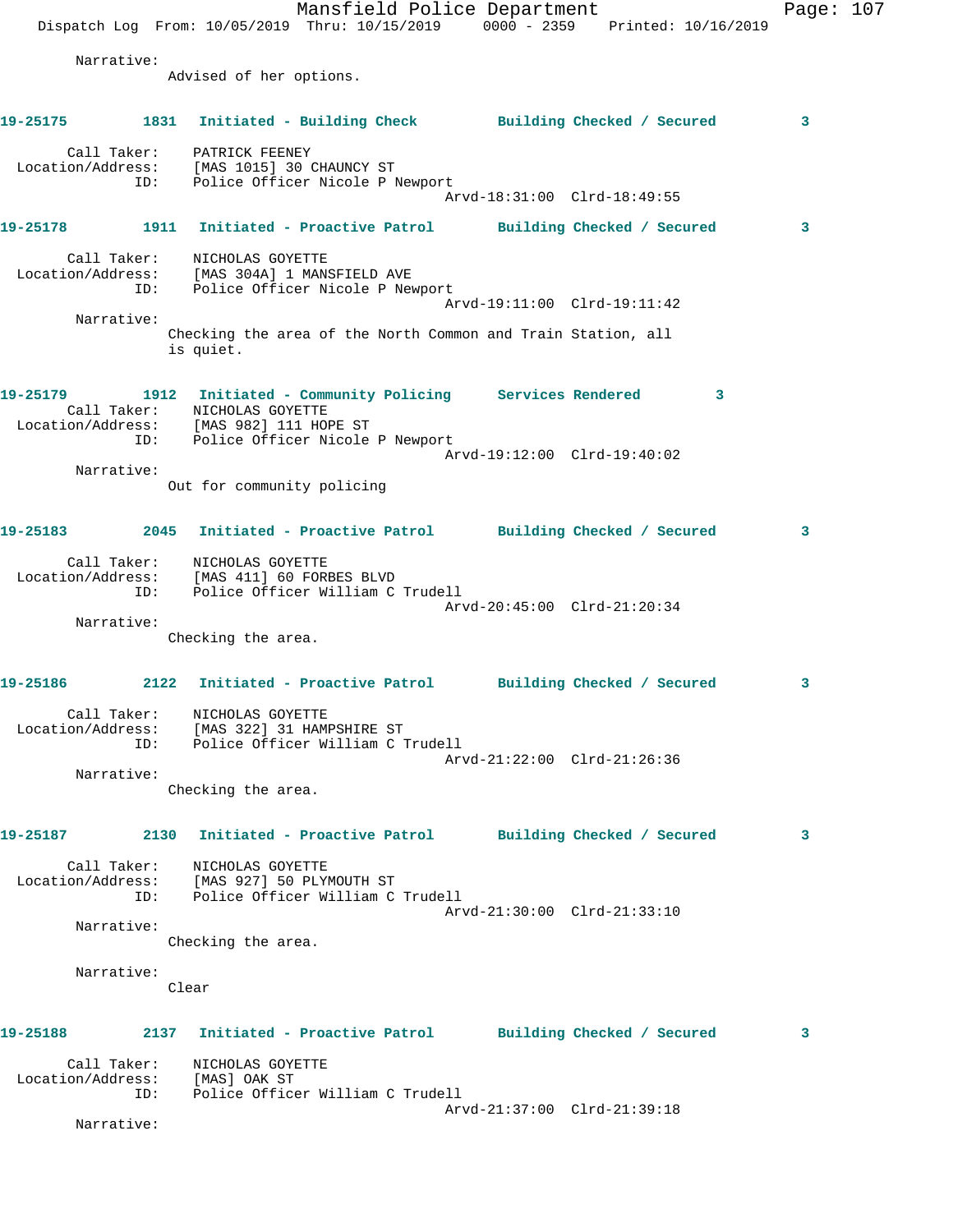Mansfield Police Department Fage: 108 Dispatch Log From: 10/05/2019 Thru: 10/15/2019 0000 - 2359 Printed: 10/16/2019 Checking the area. **19-25190 2144 Initiated - Proactive Patrol Building Checked / Secured 3** Call Taker: NICHOLAS GOYETTE Location/Address: [MAS 280] 440 FORBES BLVD ID: Police Officer William C Trudell Arvd-21:44:00 Clrd-21:52:04 Narrative: Checking the area. **19-25191 2147 Initiated - Proactive Patrol Building Checked / Secured 3** Call Taker: NICHOLAS GOYETTE Location/Address: [MAS 202] 16 OLD COLONY WAY ID: Police Officer David J Pepicelli Arvd-21:47:00 Clrd-21:48:08 Narrative: Checking the area, all clear. **19-25193 2156 Initiated - Proactive Patrol Building Checked / Secured 3** Call Taker: NICHOLAS GOYETTE Location/Address: [MAS 907E] 390 WEST ST ID: Police Officer William C Trudell Arvd-21:56:00 Clrd-21:59:40 Narrative: Checking the area. **19-25194 2201 Initiated - Proactive Patrol Building Checked / Secured 3** Call Taker: NICHOLAS GOYETTE Location/Address: [MAS 840] 280 SCHOOL ST ID: Police Officer William C Trudell Arvd-22:01:00 Clrd-22:09:10 Narrative: Checking the area. **19-25195 2203 Initiated - Proactive Patrol Building Checked / Secured 3** Call Taker: NICHOLAS GOYETTE Location/Address: [MAS 895] 175 FRUIT ST ID: Police Officer David J Pepicelli Arvd-22:03:00 Clrd-22:15:42 Narrative: Checking the area of the DPW building and shelter **19-25196 2215 Initiated - Proactive Patrol Building Checked / Secured 3** Call Taker: NICHOLAS GOYETTE Location/Address: [MAS 139] 265 FRUIT ST ID: Police Officer William C Trudell Arvd-22:15:00 Clrd-22:25:17 Narrative: Checking the area. **19-25197 2240 Initiated - Building Check Building Checked / Secured 3** Call Taker: DAVID SULLIVAN Location/Address: [MAS 293] 2 CHAUNCY ST ID: Police Officer Joshua S Ellender Arvd-22:40:00 Clrd-22:42:41 **19-25198 2242 Initiated - Proactive Patrol Building Checked / Secured 3**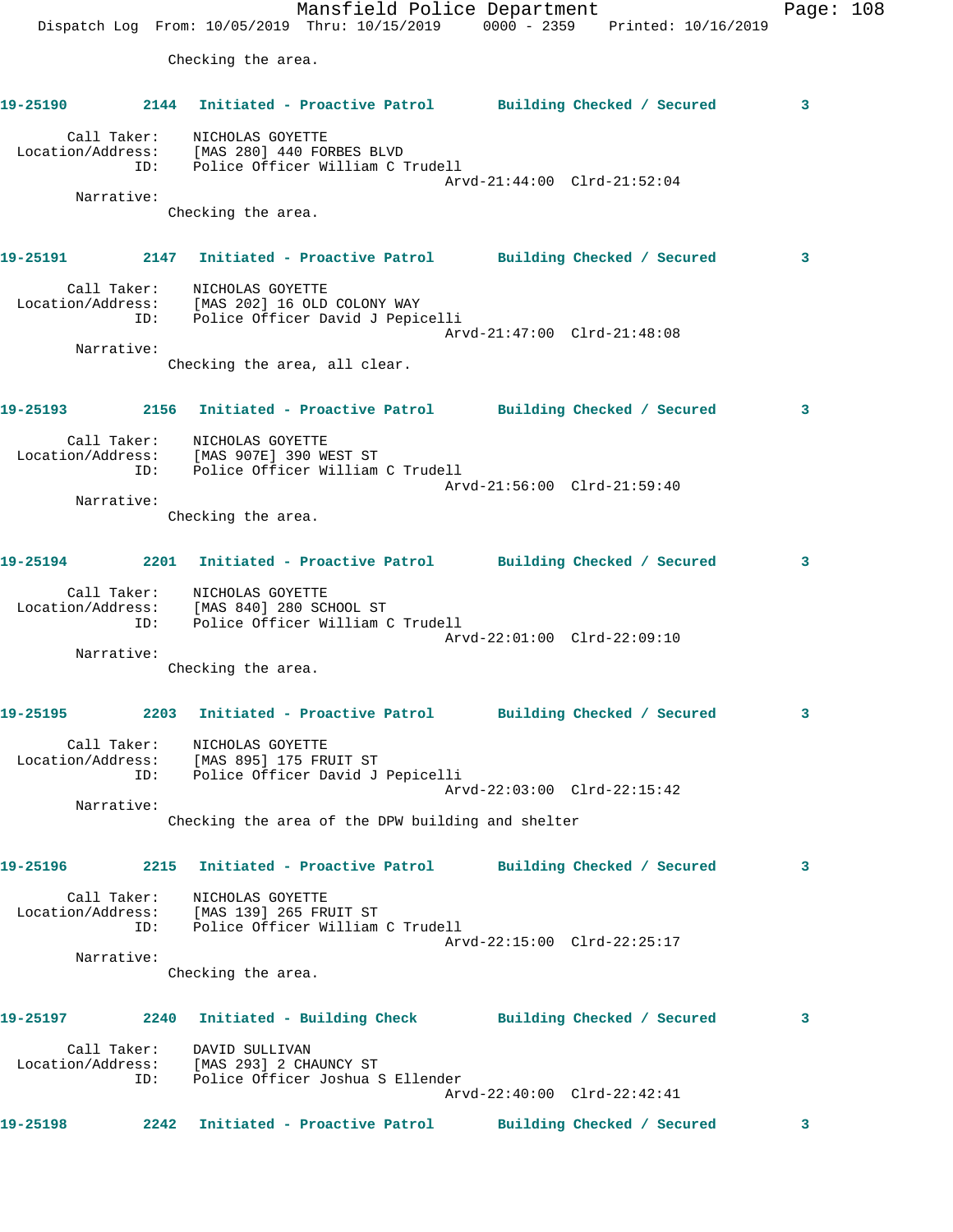Mansfield Police Department Page: 109 Dispatch Log From: 10/05/2019 Thru: 10/15/2019 0000 - 2359 Printed: 10/16/2019 Call Taker: NICHOLAS GOYETTE Location/Address: [MAS 165] 91 CHAUNCY ST ID: Police Officer Joshua S Ellender Arvd-22:42:00 Clrd-22:49:44 Narrative: Checking the area. **19-25199 2249 Initiated - Proactive Patrol Spoken To 3**  Call Taker: NICHOLAS GOYETTE Location/Address: [MAS] HIGH ST ID: Police Officer Joshua S Ellender Arvd-22:49:00 Clrd-23:00:08 ID: Police Officer William C Trudell Disp-22:54:36 Arvd-22:55:35 Clrd-23:00:09 Vehicle: 2018 FORD CP Reg: PC PA LCA6541 VIN: 1FA6P8CF1J5127421 Narrative: Checking the area. Narrative: Checking on a mv, reg appears inactive Narrative: Clear, PA RMV issue only, party advised. PA RMV no longer issuing stickers, electronically done. **19-25201 2302 Phone - Suspicious Actv / Persn / Veh Unfounded/Unverifed** Call Taker: DAVID SULLIVAN Location/Address: [MAS 960D] 792 WEST ST Apt. #D ID: Police Officer William C Trudell Disp-23:06:41 Arvd-23:13:32 Clrd-23:17:25<br>ID: Police Officer Joshua S Ellender Police Officer Joshua S Ellender<br>Disp-23:06:44 Ar Disp-23:06:44 Arvd-23:13:26 Clrd-23:17:24 Vehicle: RED 2004 FORD UT EXPLORER Reg: PC WI 865YBU VIN: 1FMZU62K94UC26464 Narrative: Caller reporting susp veh parked in front of her building over 1 hour. Vehicle has Ma reg and has lights flashing. Narrative: Appears unoccupied. Narrative: M2 reports mv unoccupied and parked in a parking space. Moving boxes are contained inside. **19-25203 2325 911 - Suicide (attempted) Referred to Other Agency 1**  Call Taker: GARIN EISELE Location/Address: Police Officer David J Pepicelli Disp-23:29:01 Arvd-23:33:31 Clrd-23:42:35 ID: Police Officer Joshua S Ellender Disp-23:29:07 Arvd-23:31:03 Clrd-10/16/2019 @ 00:05:59<br>ID: Sergeant Jeffrey G Bombard Sergeant Jeffrey G Bombard<br>Disp-23:32:41 Disp-23:32:41 Arvd-23:32:42 Clrd-10/16/2019 @ 00:05:56 Narrative:

Refer To Incident: 19MAS-946-OF

**2** 

Call Taker: NICHOLAS GOYETTE

**19-25204 2331 Initiated - Proactive Patrol Building Checked / Secured 3**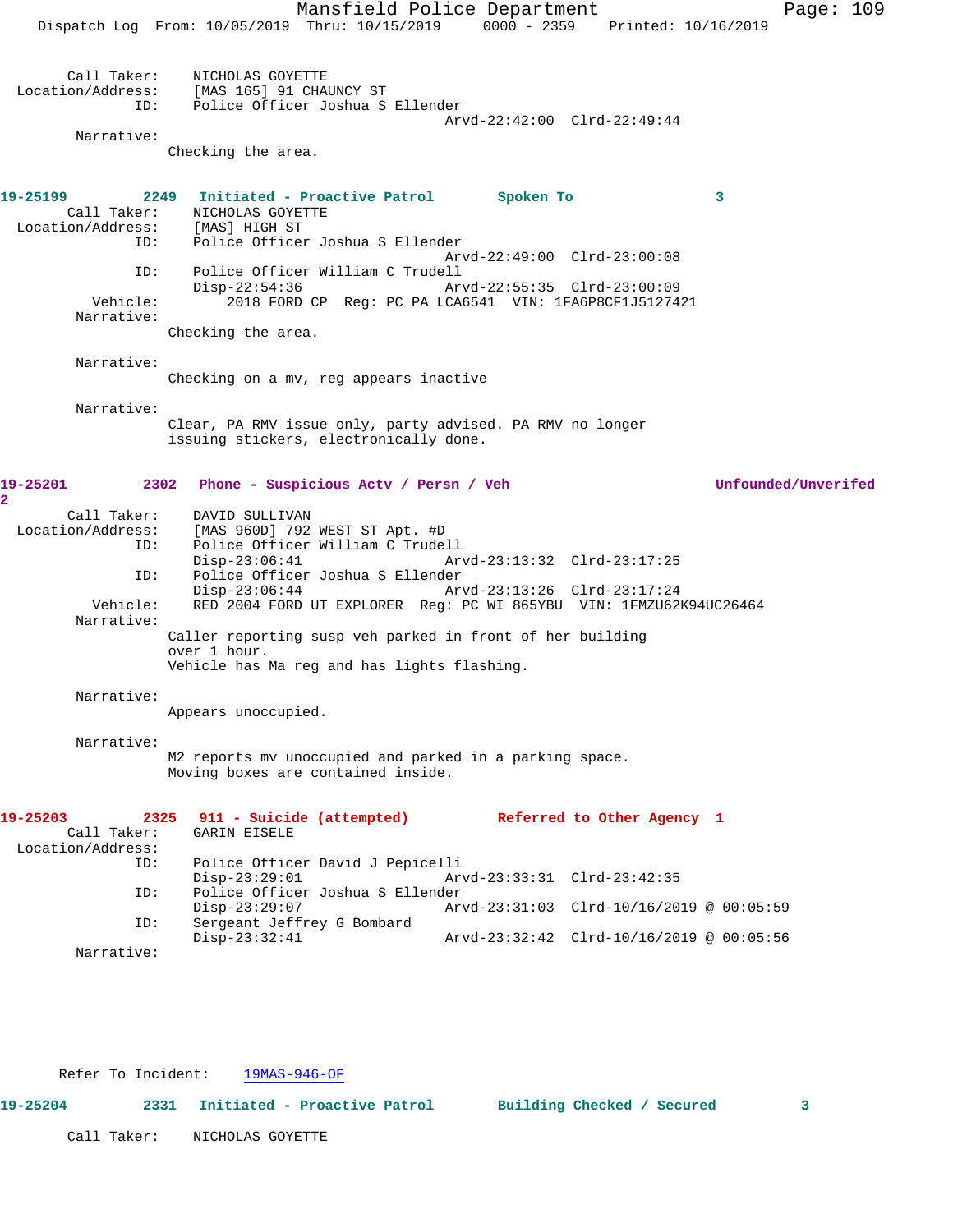Mansfield Police Department Fage: 110 Dispatch Log From:  $10/05/2019$  Thru:  $10/15/2019$  0000 - 2359 Printed:  $10/16/2019$  Location/Address: [MAS 2] 60 FORBES BLVD ID: Police Officer William C Trudell Arvd-23:31:00 Clrd-23:34:30

Checking the area.

Narrative: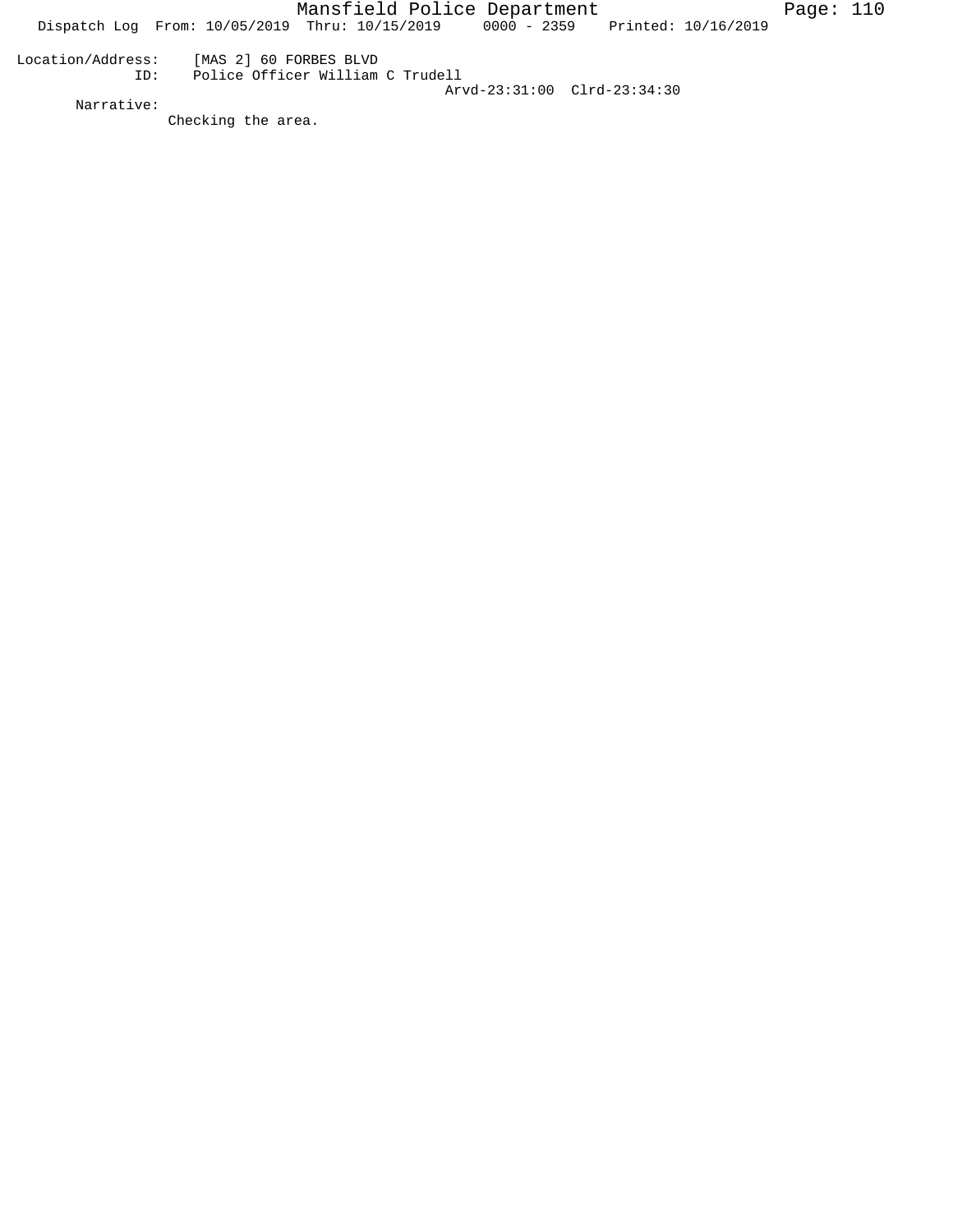| Call Number | Time               | Call Reason                                                                                                     | Action                      | Priority                   |  |
|-------------|--------------------|-----------------------------------------------------------------------------------------------------------------|-----------------------------|----------------------------|--|
|             |                    | 19-25208 0127 Initiated - Proactive Patrol                                                                      |                             | Building Checked / Secured |  |
|             | Call Taker:        | NICHOLAS GOYETTE<br>Location/Address: [MAS 1002] 250 EAST ST<br>ID: Police Officer Michelle Bellevue            | Arvd-01:27:00 Clrd-01:36:50 |                            |  |
|             | Narrative:         |                                                                                                                 |                             |                            |  |
|             |                    | Checking the area.                                                                                              |                             |                            |  |
|             |                    | 19-25212 0140 Initiated - Proactive Patrol Building Checked / Secured                                           |                             |                            |  |
|             | Call Taker:        | NICHOLAS GOYETTE<br>Location/Address: [MAS 1015] 30 CHAUNCY ST<br>ID: Patrolman David Schepis                   |                             |                            |  |
|             | Narrative:         | Checking the area.                                                                                              | Arvd-01:40:00 Clrd-01:44:55 |                            |  |
|             |                    | 19-25213 0151 Initiated - Proactive Patrol Building Checked / Secured                                           |                             |                            |  |
|             |                    | Call Taker: NICHOLAS GOYETTE<br>Location/Address: [MAS 411] 60 FORBES BLVD<br>ID: Police Officer Meghan Birnie  | Arvd-01:51:00 Clrd-01:57:26 |                            |  |
|             | Narrative:         |                                                                                                                 |                             |                            |  |
|             |                    | Checking the area.                                                                                              |                             |                            |  |
|             |                    | 19-25214 0202 Initiated - Proactive Patrol Building Checked / Secured                                           |                             |                            |  |
|             |                    | Call Taker: NICHOLAS GOYETTE<br>Location/Address: [MAS 322] 31 HAMPSHIRE ST<br>ID: Police Officer Meghan Birnie | Arvd-02:02:00 Clrd-02:09:42 |                            |  |
|             | Narrative:         | Checking the area.                                                                                              |                             |                            |  |
|             |                    |                                                                                                                 |                             |                            |  |
| 19-25215    |                    | 0204 Initiated - Proactive Patrol Building Checked / Secured                                                    |                             |                            |  |
|             | Call Taker:<br>ID: | NICHOLAS GOYETTE<br>Location/Address: [MAS 1016] 4 ERICK RD<br>Police Officer Michelle Bellevue                 | Arvd-02:04:00 Clrd-02:19:28 |                            |  |
|             | Narrative:         |                                                                                                                 |                             |                            |  |
|             |                    | Checking the area.                                                                                              |                             |                            |  |
| 19-25216    |                    | 0220 Initiated - Proactive Patrol Building Checked / Secured                                                    |                             |                            |  |
|             |                    | Call Taker: NICHOLAS GOYETTE<br>Location/Address: [MAS 992] 660 EAST ST<br>ID: Police Officer Michelle Bellevue | Arvd-02:20:00 Clrd-02:24:25 |                            |  |
|             | Narrative:         |                                                                                                                 |                             |                            |  |
|             |                    | Checking the area.                                                                                              |                             |                            |  |
|             |                    | 19-25217 		 0227 Initiated - Proactive Patrol 		 Building Checked / Secured                                     |                             |                            |  |
|             | ID:                | Call Taker: NICHOLAS GOYETTE<br>Location/Address: [MAS 840] 280 SCHOOL ST<br>Police Officer Meghan Birnie       |                             |                            |  |
|             |                    |                                                                                                                 | Arvd-02:27:00 Clrd-02:42:40 |                            |  |

Mansfield Police Department Fage: 1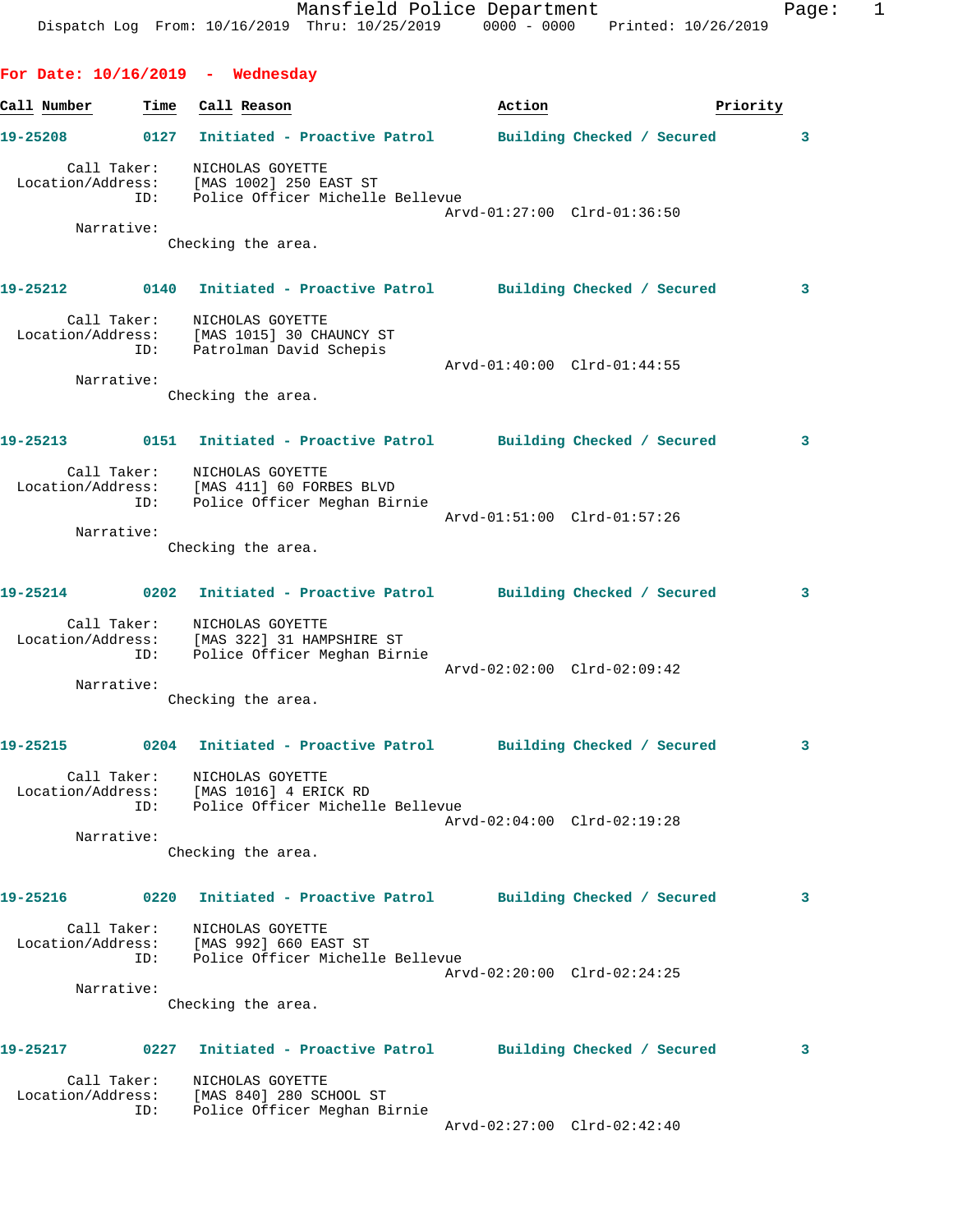Mansfield Police Department Fage: 2 Dispatch Log From: 10/16/2019 Thru: 10/25/2019 0000 - 0000 Printed: 10/26/2019 Narrative: Checking the area. **19-25218 0228 Initiated - Proactive Patrol Building Checked / Secured 3** Call Taker: NICHOLAS GOYETTE Location/Address: [MAS 281A] 1 CROCKER ST ID: Patrolman David Schepis Arvd-02:28:00 Clrd-02:32:39 Narrative: Checking the area. **19-25219 0305 Initiated - Proactive Patrol Building Checked / Secured 3** Call Taker: NICHOLAS GOYETTE Location/Address: [MAS 907E] 390 WEST ST ID: Police Officer Meghan Birnie Arvd-03:05:00 Clrd-03:17:21 Narrative: Checking the area. **19-25225 0356 Phone - Alarm - Burglar False / Accidental Alarm 1**  Call Taker: NICHOLAS GOYETTE Location/Address: [MAS 992G] 660 EAST ST Apt. #8 ID: Police Officer Michelle Bellevue<br>Disp-03:58:09 Mrvd-03:59:04 Clrd-04:03:21 Disp-03:58:09 Arvd-03:59:04 Clrd-04:03:21 ID: Patrolman David Schepis Disp-03:58:13 Arvd-04:01:21 Clrd-04:03:20 Narrative: Zone: side door REp: negative Narrative: M5 reports units clear, all checks secure. **19-25233 0706 Phone - Motor Veh Acc - No Injury Accident Report 1**  Call Taker: Kieran M Ruth Vicinity of: [MAS] CHAUNCY ST @ GREEN ST ID: Police Officer Meghan Birnie MAS] CHAUNCY SI W SIND ...<br>Police Officer Meghan Birnie<br>Arvd-07:10:14 Clrd-07:35:00 ID: Patrolman David Schepis<br>Disp-07:07:43 Disp-07:07:43 Arvd-07:09:46 Clrd-07:37:51 ID: Police Officer Meghan Birnie Disp-07:35:12 Arvd-07:35:15 Clrd-07:37:55 Vehicle: BLK 2016 JEEP UT GRAND Reg: PC MA 1DGJ93 VIN: 1C4RJFCG9GC376589 Towed: For: Accident By: Central Street Garage To: Central Street Garage Released To: BAKER, ANDREW On: 10/18/2019 @ 1421 Vehicle: BLU 2017 HOND CIVIC Reg: PC MA 1BBJ91 VIN: 2HGFC3B70HH350251 Towed: For: Accident By: Central Street Garage To: Central Street Garage Narrative: Out for an MVA with no injuries Narrative: Central St on scene, tow for 2 Refer To Accident: 19MAS-385-AC **19-25241 0823 Alarm - Assist Fire Department Referred to Other Agency 3**  Call Taker: Kieran M Ruth Location/Address: [MAS 849A] 287 SCHOOL ST Apt. #A ID: Police Officer Gregg S Kennedy Disp-08:24:52 Arvd-08:33:08 Clrd-08:33:17 **19-25246 0841 911 - Assist Fire Department Transported to Hospital 3**  Call Taker: MEGHAN MILLS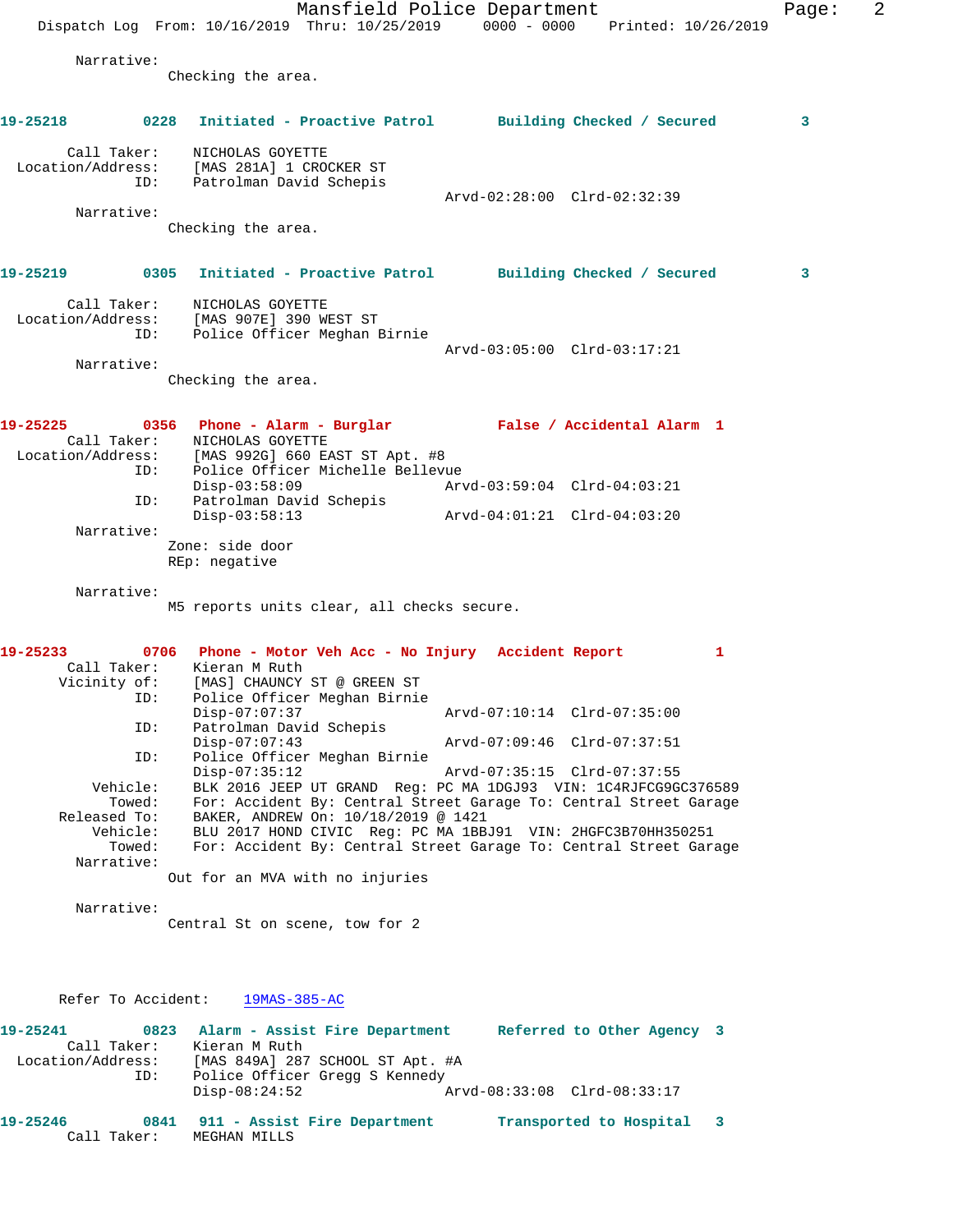Mansfield Police Department Fage: 3 Dispatch Log From: 10/16/2019 Thru: 10/25/2019 0000 - 0000 Printed: 10/26/2019 Location/Address: [MAS H6020] 32 PERKINS AVE ID: Police Officer Matthew A Souza Disp-08:43:25 Arvd-08:46:46 Clrd-08:50:51 Narrative: Assist MFD with the medical **19-25251 0854 Phone - Assist Fire Department Transported to Hospital 3**  Call Taker: Kieran M Ruth Location/Address: [MAS H4660] 1781 WEST ST ID: Police Officer Gregg S Kennedy Disp-08:56:28 Arvd-09:00:12 Clrd-09:20:53 Narrative: Out to assist MFD with a 44/M fell off a roof Narrative: Transported to GS **19-25254 0921 Initiated - Selective Enforcement/RADAR Citation / Warning Issued 3**  Call Taker: Kieran M Ruth Location/Address: [MAS 1002] 250 EAST ST ID: Police Officer Matthew A Souza Arvd-09:21:00 Clrd-10:08:14 Vehicle: 2019 NISS SD Reg: PC PA KXS9412 VIN: 1N4BL4EV7KC158631 Vehicle: GRY 2018 X2 Reg: PC RI L198 VIN: WBXYJ5C36JEF74230 Narrative: Traffic enforcement in the area. Narrative: Out with PA/KXS9412, verbal for speed Narrative: Out with RI/L198, cited for speed **19-25256 0945 Initiated - Proactive Patrol Services Rendered 3**  Call Taker: Kieran M Ruth Location/Address: [MAS 840] 280 SCHOOL ST ID: Police Officer Gregg S Kennedy Arvd-09:45:00 Clrd-10:40:16 Narrative: Checking the area. **19-25261 1014 Phone - Alarm - Burglar False / Accidental Alarm 1**  Call Taker: Kieran M Ruth Location/Address: [MAS] 6 WINSLOW WAY ID: Police Officer Matthew A Souza Disp-10:15:07 Arvd-10:18:07 Clrd-10:21:11 Narrative: Out for the fire and burglar alarm activation **19-25263 1039 911 - Assist Fire Department Referred to Other Agency 3**  Call Taker: MEGHAN MILLS Location/Address: [MAS H5313] 272 ELM TER ID: Police Officer Gregg S Kennedy<br>Disp-10:40:35 Disp-10:40:35 Arvd-10:46:29 Clrd-10:54:55 **19-25264 1048 Radio - Motor Veh Acc - No Injury Services Rendered 1**  Call Taker: Kieran M Ruth Location/Address: [MAS H5745] 23 LINDEN ST ID: Police Officer Matthew A Souza Disp-10:49:34 Clrd-10:56:25 ID: Police Officer John R Armstrong<br>Disp-10:51:58 Arvd-10:52:01 Clrd-11:06:10 Disp-10:51:58 Arvd-10:52:01 Clrd-11:06:10 Vehicle: RED 2016 FORD EXPLOR Reg: MVN MA MFB892 VIN: 1FM5K8B82GGA28204 Vehicle: BLK 2001 HOND ACCORD Reg: PC MA 8LZ125 VIN: 1HGCG66581A026342 Narrative: Out for a minor MVA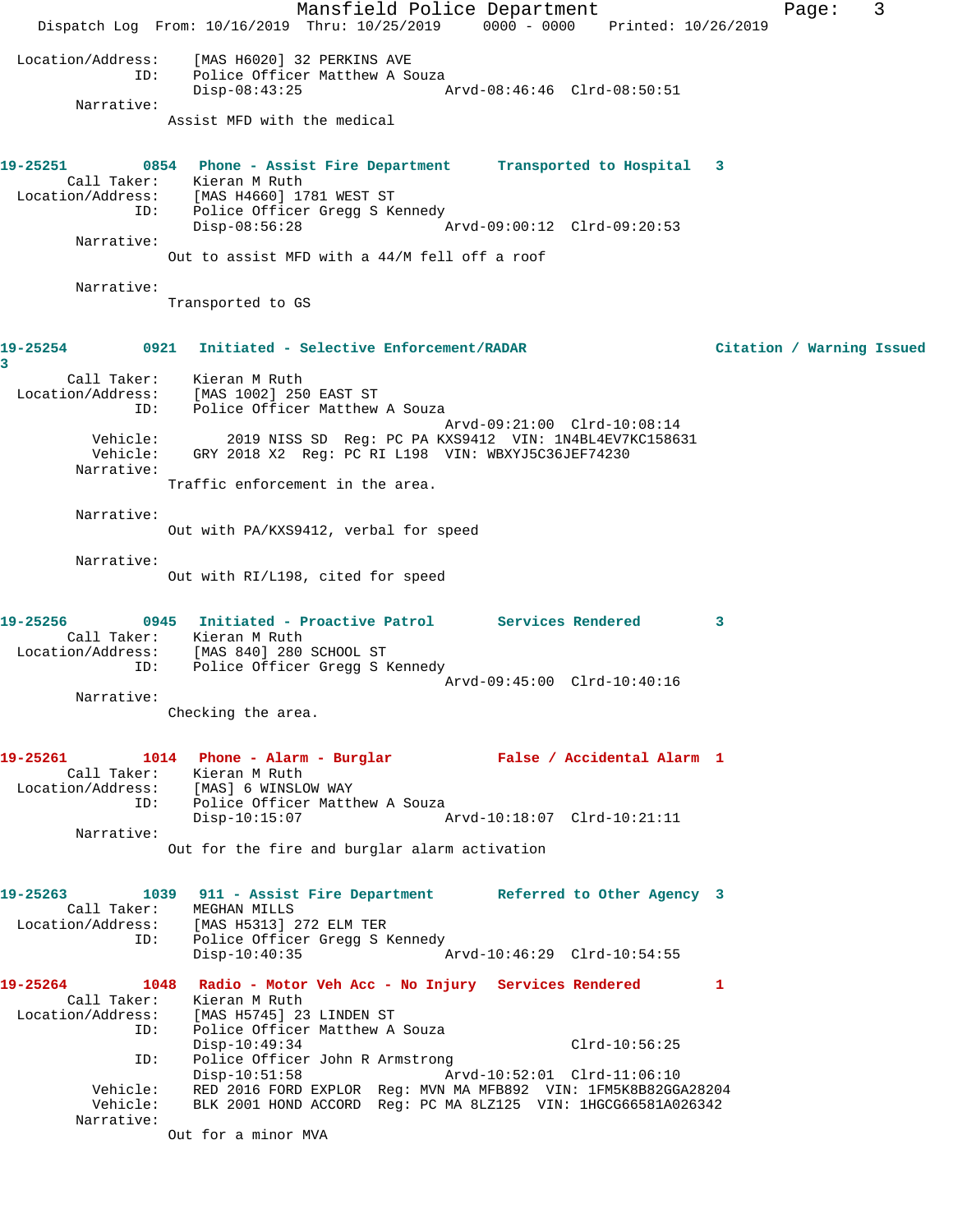Narrative:

Paperwork exchanged.

| Refer To Accident: | $19MAS-386-AC$                                                                               |                 |
|--------------------|----------------------------------------------------------------------------------------------|-----------------|
| 19-25265           | Services Rendered<br>1100<br>Radio - Metro LEC Activation                                    | 1               |
| Call Taker:        | Support Staff Matthew Todesco                                                                |                 |
| Location/Address:  | [MAS 451B] 500 EAST ST                                                                       |                 |
| ID:                | Lieutenant Roy D Bain JR                                                                     |                 |
|                    | $Disp-11:05:46$<br>Arvd-11:05:49 Clrd-16:19:50                                               |                 |
| ID:                | Patrolman David Schepis                                                                      |                 |
|                    | $Disp-11:06:00$<br>Arvd-11:07:18 Clrd-16:06:18                                               |                 |
| ID:                | Police Officer Joshua S Ellender                                                             |                 |
|                    | Arvd-11:15:29 Clrd-15:57:28<br>$Disp-11:14:00$                                               |                 |
| ID:                | Police Officer Gregg S Kennedy                                                               |                 |
|                    | Arvd-11:37:20 Clrd-12:43:04<br>$Disp-11:37:16$                                               |                 |
| ID:                | Police Officer Gregg S Kennedy                                                               |                 |
|                    | $Disp-12:43:15$<br>Arvd-12:43:18 Clrd-16:19:50                                               |                 |
| Narrative:         |                                                                                              |                 |
|                    | Metro call out in Plymouth                                                                   |                 |
|                    |                                                                                              |                 |
| Narrative:         |                                                                                              |                 |
|                    |                                                                                              |                 |
|                    |                                                                                              |                 |
|                    |                                                                                              |                 |
| 19-25267           | 1127 Initiated - Disabled Motor Vehicle Services Rendered                                    | 3               |
| Call Taker:        | Kieran M Ruth                                                                                |                 |
| Location/Address:  | [MAS] 54 CHAUNCY ST @ 363 NORTH MAIN ST                                                      |                 |
| ID:                | Police Officer John R Armstrong                                                              |                 |
| Vehicle:           | Arvd-11:27:00 Clrd-11:53:20<br>WHI 2015 JEEP CHEROK Req: PC MA 211RXP VIN: 1C4PJMDB4FW705694 |                 |
| Towed:             |                                                                                              |                 |
| Narrative:         | For: Disabled Vehicle By: Central Street Garage To: Central Street Garage                    |                 |
|                    |                                                                                              |                 |
|                    | Out with a possible DMV                                                                      |                 |
| Narrative:         |                                                                                              |                 |
|                    | Central St en route                                                                          |                 |
|                    |                                                                                              |                 |
|                    |                                                                                              |                 |
| 19-25268           | 1130 Phone - Assist Fire Department Referred to Other Agency 3                               |                 |
|                    | Call Taker: Kieran M Ruth                                                                    |                 |
| Location/Address:  | [MAS H5429] 474 FRANKLIN ST                                                                  |                 |
| ID:                | Police Officer Matthew A Souza                                                               |                 |
|                    | Arvd-11:37:02 Clrd-11:49:13<br>$Disp-11:32:16$                                               |                 |
| Narrative:         |                                                                                              |                 |
|                    | Out to assist MFD with an EMS call                                                           |                 |
|                    |                                                                                              |                 |
| 19-25271           | 1151                                                                                         |                 |
| 1                  | Initiated - Motor Veh Acc - No Injury                                                        | Accident Report |
|                    |                                                                                              |                 |
| Call Taker:        | Kieran M Ruth                                                                                |                 |
| Vicinity of:       | [MAS 249] 30 CHAUNCY ST<br>Police Officer Patrick J Pennie                                   |                 |
| ID:                |                                                                                              |                 |
|                    | Arvd-11:51:00 Clrd-12:11:57                                                                  |                 |
| ID:                | Police Officer John R Armstrong                                                              |                 |
|                    | $Disp-11:53:32$<br>Arvd-11:53:35 Clrd-12:00:49                                               |                 |
| Vehicle:           | YEL 2017 FORD F550 Req: MVN MA M1763A VIN: 1FDUF5HT0HEC11673                                 |                 |
| Vehicle:           | BLU 2019 VOLK ATLAS Req: PAR MA 25342 VIN: 1V2NR2CAXKC568185                                 |                 |
| Vehicle:           | ONG 2017 HD TR CONSTR Req: TRN MA M99586                                                     |                 |
| Narrative:         |                                                                                              |                 |
|                    | Out for a minor MVA                                                                          |                 |
|                    |                                                                                              |                 |

Narrative:

Report taken

Refer To Accident: 19MAS-387-AC

| 19-25273<br>1215  | Phone - Assist Fire Department  | No Transport |  |
|-------------------|---------------------------------|--------------|--|
| Call Taker:       | Kieran M Ruth                   |              |  |
| Location/Address: | [MAS] 378 CENTRAL ST            |              |  |
| ID:               | Police Officer Patrick J Pennie |              |  |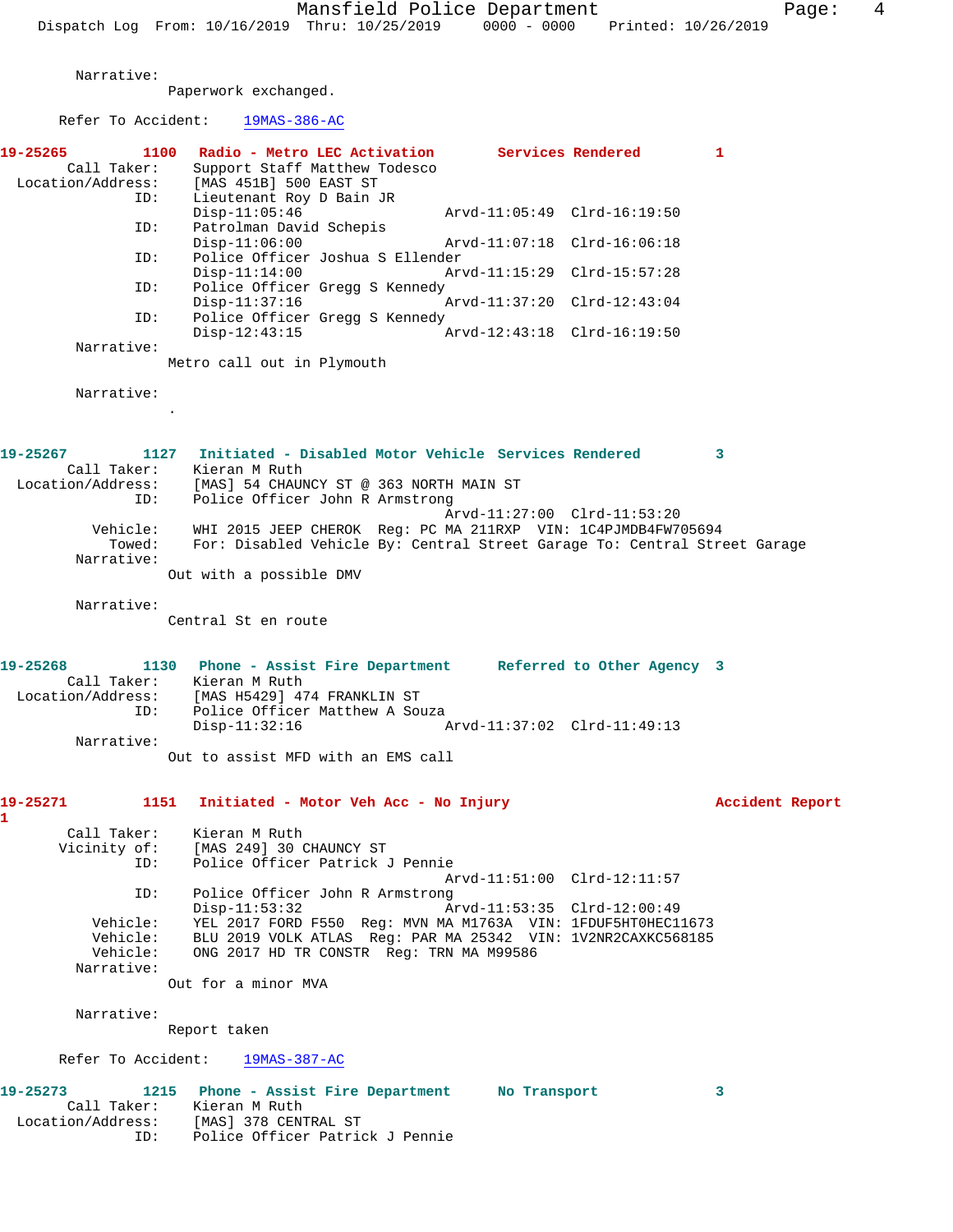Mansfield Police Department Fage: 5 Dispatch Log From: 10/16/2019 Thru: 10/25/2019 0000 - 0000 Printed: 10/26/2019 Disp-12:16:38 Arvd-12:22:12 Clrd-12:31:44 Narrative: Out to assist MFD with an 83/M with difficulty breathing Narrative: Patient refusal **19-25274 1223 911 - 911 Hang-ups & Verifications Confirmed misdial/Accdntl Call 2** Call Taker: PATRICK FEENEY Location/Address: [MAS 406B] 260 FORBES BLVD<br>ID: Police Officer John R Armst Police Officer John R Armstrong<br>Disp-12:25:10 Ar Disp-12:25:10 Arvd-12:32:07 Clrd-12:41:57 Narrative: 911 hangup from the cell phone, call back made and spoke the owner. She states it was accidental, pocket dial. She is at NECI at work. Narrative: Confirmed accidental **19-25276 1232 Alarm - Alarm - Burglar False / Accidental Alarm 1**  Call Taker: PATRICK FEENEY Location/Address: [MAS H2028] 4 SHORT ST ID: Police Officer Patrick J Pennie Disp-12:35:11 Arvd-12:39:38 Clrd-12:43:08 ID: Police Officer Matthew A Souza Disp-12:35:17 Arvd-12:40:14 Clrd-12:43:22 Narrative: Cell backup burglary alarm, no keyholders located. Narrative: Residence checks hand tight **19-25278 1311 Initiated - Proactive Patrol Building Checked / Secured 3** Call Taker: Kieran M Ruth Location/Address: [MAS 840] 280 SCHOOL ST ID: Police Officer Patrick J Pennie Arvd-13:11:00 Clrd-13:19:52 Narrative: Checking the area. **19-25287 1407 911 - Assist Fire Department Transported to Hospital 3**  Call Taker: MEGHAN MILLS<br>Location/Address: [MAS 826] 140 ess: [MAS 826] 140 NORTH MAIN ST<br>ID: Police Officer Patrick J Per ID: Police Officer Patrick J Pennie Disp-14:08:39 Arvd-14:13:49 Clrd-14:19:59 Narrative: Out to assist MFD with a female party that has fainted Narrative: Transported to Norwood **19-25294 1430 911 - Erratic Oper MV / Road Rage Gone on Arrival 3**  Call Taker: PATRICK FEENEY<br>Location/Address: [MAS] 377 CHAUI ess: [MAS] 377 CHAUNCY ST @ 100 FORBES BLVD<br>ID: Police Officer Matthew A Souza Police Officer Matthew A Souza Disp-14:31:13 Clrd-14:36:38 ID: Police Officer John R Armstrong Disp-14:33:27 <br>Vehicle: WHI 2015 DODG DART Req: PC MA 562YE2 VIN: 1C3CDFBB1FD3112 WHI 2015 DODG DART Reg: PC MA 562YE2 VIN: 1C3CDFBB1FD311252 Narrative: 911 caller reports an erratic oper, all over the road and crossing the DBL, almost striking other m/v's on the road. On Chauncy now, crossing 140, Heading towards Mansfield Center area.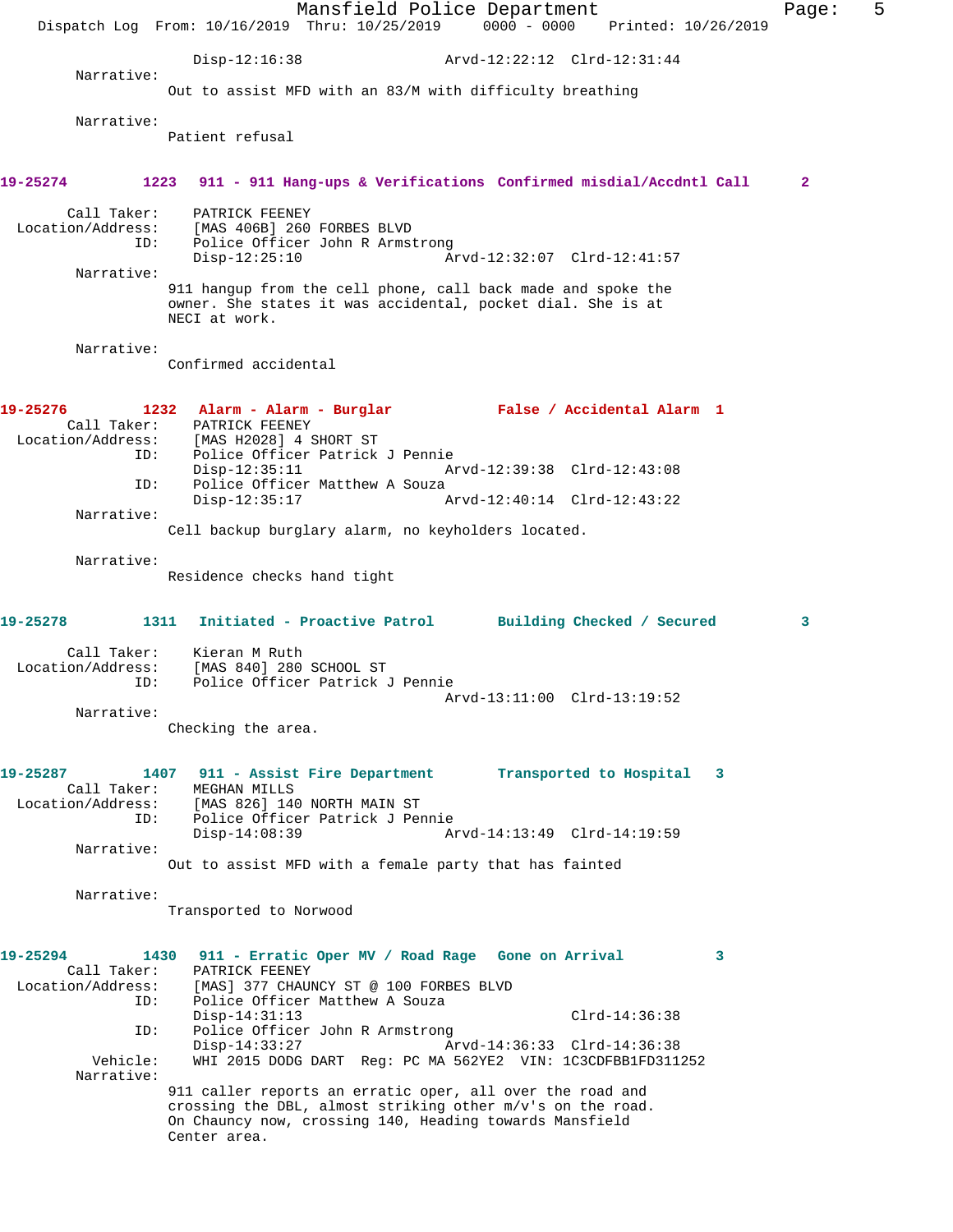No vehicle matching the description found

| 19-25296          |            | 1441 911 - Well Being Check     |                             | Transported to Hospital     |  |
|-------------------|------------|---------------------------------|-----------------------------|-----------------------------|--|
| Call Taker:       |            | PATRICK FEENEY                  |                             |                             |  |
| Location/Address: |            |                                 |                             |                             |  |
|                   | ID:        | Police Officer Matthew A Souza  |                             |                             |  |
|                   |            | $Disp-14:44:01$                 | Arvd-14:46:58 Clrd-15:00:27 |                             |  |
|                   | ID:        | Police Officer John R Armstrong |                             |                             |  |
|                   |            | $Disp-14:44:05$                 |                             | Arvd-14:47:00 Clrd-15:01:35 |  |
|                   | ID:        | Detective Gregory S Martell     |                             |                             |  |
|                   |            | $Disp-14:44:12$                 |                             | Arvd-14:47:03 Clrd-15:01:40 |  |
|                   | ID:        | Police Officer Patrick J Pennie |                             |                             |  |
|                   |            | $Disp-14:45:16$                 | Arvd-14:45:21 Clrd-15:01:43 |                             |  |
|                   | Narrative: |                                 |                             |                             |  |

Refer To Incident: 19MAS-947-OF

| 19-25300          |            | 1505 Phone - Assist Fire Department<br>Services Rendered |  |
|-------------------|------------|----------------------------------------------------------|--|
| Call Taker:       |            | Kieran M Ruth                                            |  |
| Location/Address: |            | [MAS 333] 245 EAST ST                                    |  |
|                   | ID:        | Detective Kenneth E Wright                               |  |
|                   |            | $Disp-15:07:20$<br>Arvd-15:10:59 Clrd-15:22:26           |  |
|                   | Vehicle:   | 2000 TOYT SD Reg: PAS SC RGG955 VIN: 4T1BE46K39U285031   |  |
|                   | Narrative: |                                                          |  |
|                   |            | Out to assist MFD with a vehicle lock-out                |  |

| 19-25303          |             | 1514 Walk-In - Larceny over \$1200 | Incident Report             |  |
|-------------------|-------------|------------------------------------|-----------------------------|--|
|                   | Call Taker: | Support Staff Matthew Todesco      |                             |  |
| Location/Address: |             | [MAS H123] 6 JAMESON CT            |                             |  |
|                   | ID:         | Police Officer Matthew A Souza     |                             |  |
|                   |             | Disp-15:19:31                      | Arvd-15:19:36 Clrd-16:01:02 |  |
|                   | Narrative:  |                                    |                             |  |

RP into the station to report bank fraud.

Narrative:

Check was cashed in Beverly, MA, bank has already refunded the money

Refer To Incident: 19MAS-948-OF

#### **19-25306 1602 911 - Assist Fire Department Transported to Hospital 3**  Call Taker: MEGHAN MILLS Vicinity of: [MAS 907B] 390 WEST ST Apt. #C100 Narrative: Assit MFD with the medical

Narrative:

M1 was notified of call. Officers in roll call, will respond if MFD needs assistance

| 19-25308          | 1617 911 - Motor Veh Acc - w/Injury                               | Summons |  |
|-------------------|-------------------------------------------------------------------|---------|--|
| Call Taker:       | MEGHAN MILLS                                                      |         |  |
| Location/Address: | [MAS H4129] 770 WARE ST                                           |         |  |
| ID:               | Police Officer Danielle C Titus                                   |         |  |
|                   | $Disp-16:18:30$                                                   |         |  |
| ID:               | Police Officer David J Pepicelli                                  |         |  |
|                   | $Disp-16:24:51$                                                   |         |  |
| ID:               | Police Officer Nicole P Newport                                   |         |  |
|                   | $Disp-16:43:05$                                                   |         |  |
| Vehicle:          | WHI 2001 NISS MAXIMA Req: PC MA 1TE799 VIN: JN1CA31A61T300633     |         |  |
| Towed:            | For: Accident By: Central Street Garage To: Central Street Garage |         |  |
| Narrative:        |                                                                   |         |  |
|                   |                                                                   |         |  |

Out for an MVA car into pole #89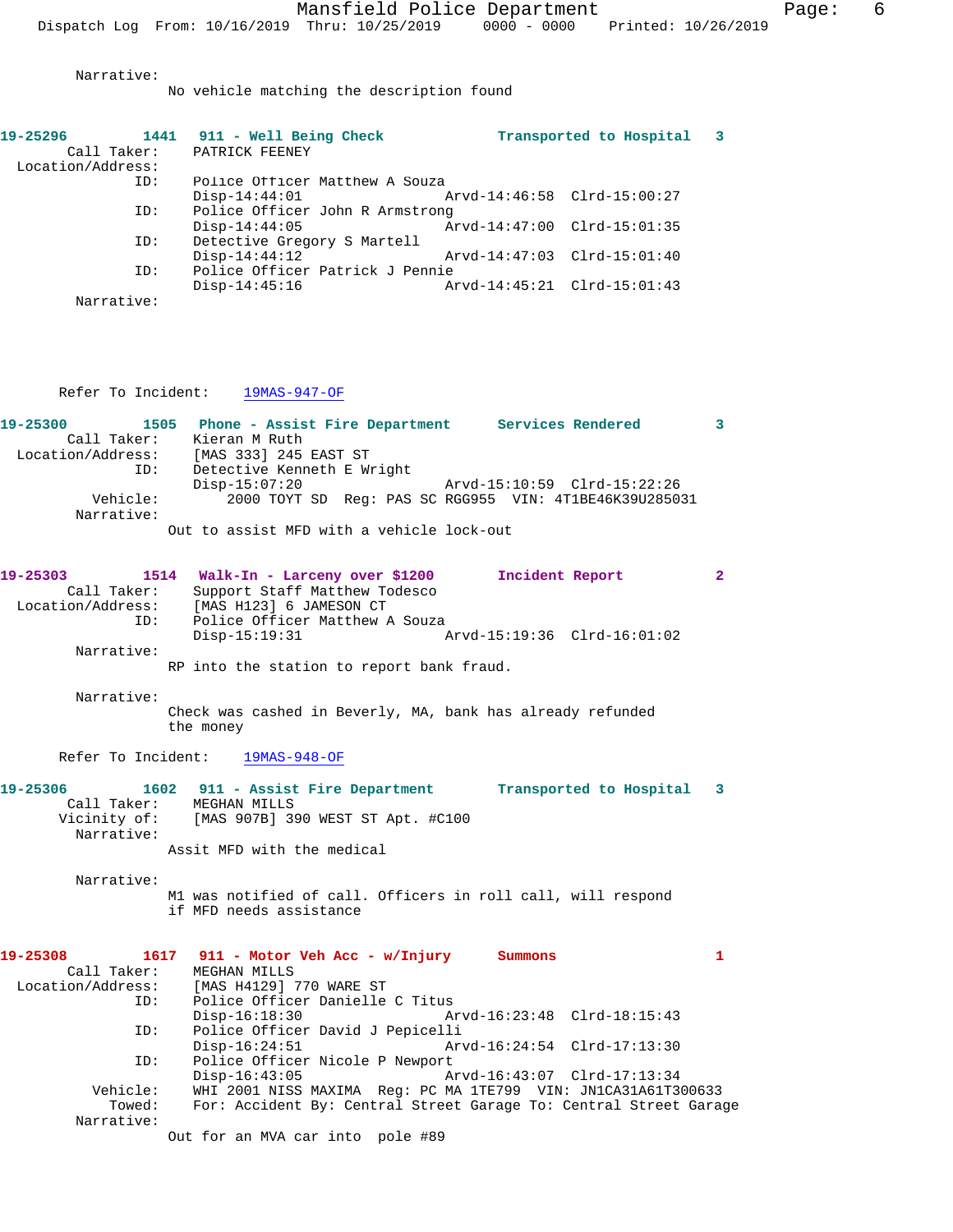Narrative: MELD and Central St enroute Narrative: M12 following rescue to Sturdy with male party on board rescue Refer To Accident: 19MAS-388-AC Refer To Summons: 19MAS-587-AR Summons: COLLINS, PATRICK DAVID<br>Address: 650 WARE ST MANSFIELD 650 WARE ST MANSFIELD, MA  $Aqe: 22$  Charges: OUI-LIQUOR OR .08% NEGLIGENT OPERATION OF MOTOR VEHICLE MARKED LANES VIOLATION SEAT BELT, FAIL WEAR **19-25309 1627 911 - Alarm - Burglar False / Accidental Alarm 1**  Call Taker: MEGHAN MILLS Location/Address: [MAS H2028] 4 SHORT ST ID: Police Officer Nicole P Newport<br>Disp-16:30:11 A Disp-16:30:11 Arvd-16:41:00 Clrd-16:41:07 Narrative: Alarm company reporting back door alarm. **19-25311 1641 Phone - Disabled Motor Vehicle Services Rendered 3**  Call Taker: Kieran M Ruth Location/Address: [MAS] 280 SCHOOL ST @ 100 RTE 140 SB ID: IMASJ 280 SCROUL SI WARD ID: Sergeant Jeffrey G Bombard<br>Disp-16:44:44 Disp-16:44:44 Arvd-16:54:09 Clrd-17:07:25 Vehicle: GRY 2014 JEEP PATRIO Reg: PC MA 3HY598 VIN: 1C4NJRFB5ED626515 Towed: For: Disabled Vehicle By: Central Street Garage To: Central Street Garage Narrative: Out for the report of a DMV Narrative: Central St en route Narrative: Central St has the vehicle **19-25315 1708 911 - Assist Fire Department Services Rendered 3**  Call Taker: MEGHAN MILLS Location/Address: [MAS] 6 KALS WAY Narrative: Assist MFD with the alarm Narrative: Alarm company called back to state fire alarm was accidental. All police on other calls at this time **19-25324 1959 911 - Assist Fire Department Services Rendered 3**  Call Taker: DAVID SULLIVAN Location/Address: [MAS 1000] 229 SCHOOL ST ID: Police Officer Danielle C Titus<br>Disp-20:01:50 A Arvd-20:05:14 Clrd-20:23:28 Narrative: Handicapped Van. **19-25327 2044 911 - Assist Fire Department Services Rendered 3**  Call Taker: DAVID SULLIVAN Location/Address: [MAS H3151] 879 EAST ST ID: Detective Gregory S Martell Disp-20:45:58 Arvd-20:49:28 Clrd-20:59:16 Narrative:

Assist FD.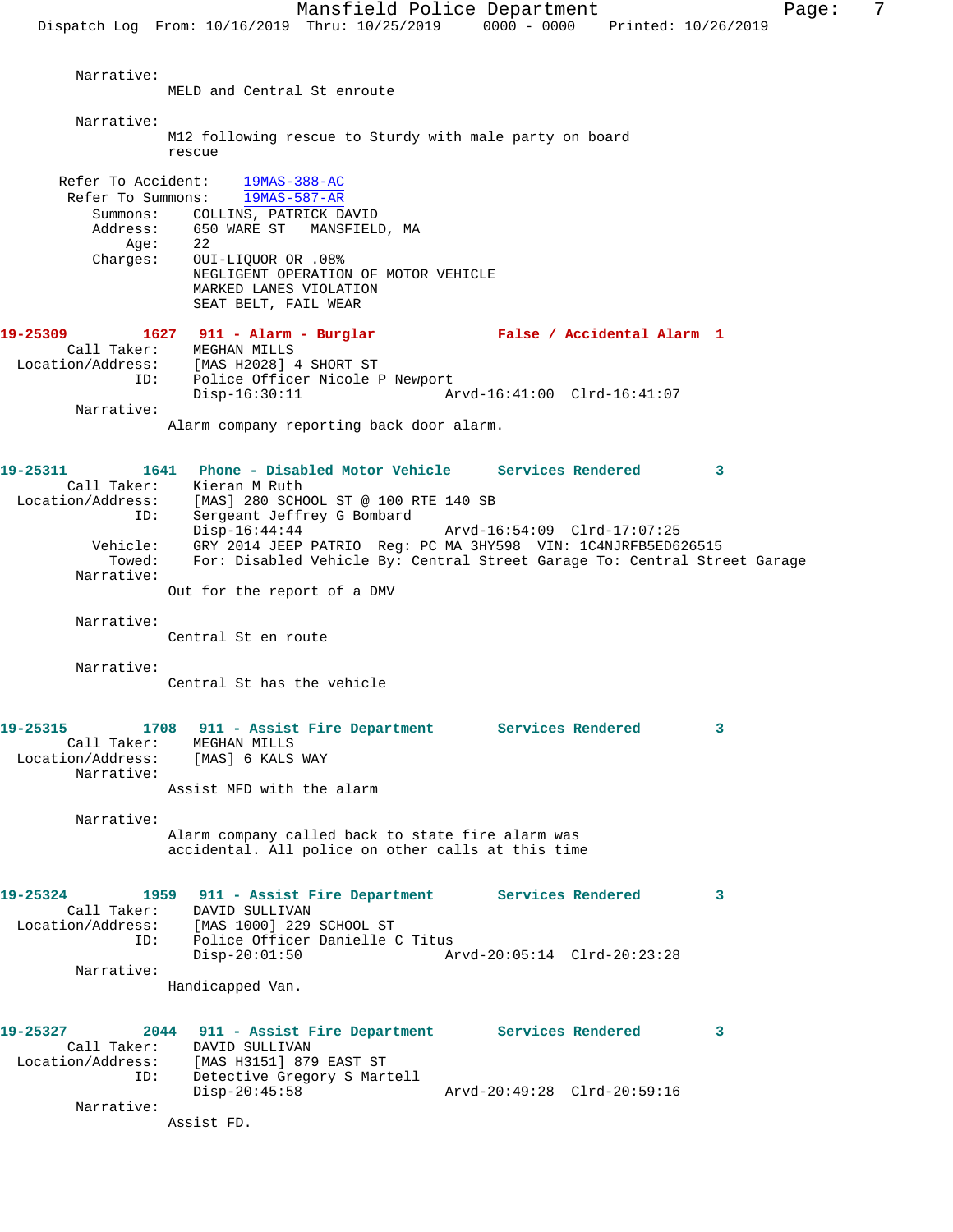Mansfield Police Department Form Page: 8 Dispatch Log From: 10/16/2019 Thru: 10/25/2019 0000 - 0000 Printed: 10/26/2019 **19-25328 2054 Initiated - Building Check Services Rendered 3**  Call Taker: DAVID SULLIVAN Location/Address: [MAS 2] 60 FORBES BLVD ID: Police Officer Nicole P Newport Arvd-20:54:00 Clrd-20:58:51 **19-25330 2102 Initiated - Building Check Services Rendered 3**  Call Taker: DAVID SULLIVAN Location/Address: [MAS 280] 440 FORBES BLVD ID: Police Officer Nicole P Newport Arvd-21:02:00 Clrd-21:09:16 **19-25332 2113 Initiated - Escort / Transport\ Services Rendered 3**  Call Taker: DAVID SULLIVAN Location/Address: [MAS 451B] 500 EAST ST ID: Detective Gregory S Martell Arvd-21:13:00 Clrd-22:51:11 Narrative: M8 transporting 1 to the HOC. Narrative: M8 reports MVA 495 North x9. MSP Advised. **19-25335 2311 Phone - Suspicious Actv / Persn / Veh Investigated - No Report 2**  Call Taker: NICHOLAS GOYETTE Location/Address: [MAS H133] 350 GILBERT ST ID: Police Officer Nicole P Newport Disp-23:12:41 Arvd-23:28:22 Clrd-23:35:31 Narrative: CAller reports 3 louds bangs behind her house alongside 3 red flashes, believes it came from Railroad transformers Narrative: AMTRAK Control advised. Narrative: M14 reports nothing found. Lots of branches down etc. **19-25336 2317 Phone - Assist Fire Department Services Rendered 3**  Call Taker: NICHOLAS GOYETTE Location/Address: [MAS H5444] 142 FRUIT ST ID: Police Officer David J Pepicelli Disp-23:19:24 Arvd-23:25:54 Clrd-10/17/2019 @ 00:07:49<br>ID: Sergeant Jeffrey G Bombard Sergeant Jeffrey G Bombard<br>Disp-23:29:33 Disp-23:29:33 Clrd-23:57:23 ID: Detective David D Kerr Disp-23:31:41 Arvd-23:31:42 Clrd-10/17/2019 @ 00:38:52 ID: Police Officer Danielle C Titus Disp-00:09:15 Arvd-00:09:19 Clrd-10/17/2019 @ 00:38:56 Narrative: Out to assist with a possible chimney fire Narrative: FD Clearing. Road Open.

#### **For Date: 10/17/2019 - Thursday**

| 19-25339          |             | 0013 Initiated - Building Check | Services Rendered           | 3 |
|-------------------|-------------|---------------------------------|-----------------------------|---|
|                   | Call Taker: | DAVID SULLIVAN                  |                             |   |
| Location/Address: |             | [MAS 820C] 31 PLYMOUTH ST       |                             |   |
|                   | ID:         | Police Officer Nicole P Newport |                             |   |
|                   |             |                                 | Arvd-00:13:00 Clrd-01:29:01 |   |
|                   |             |                                 |                             |   |

Narrative:

Bldg Check.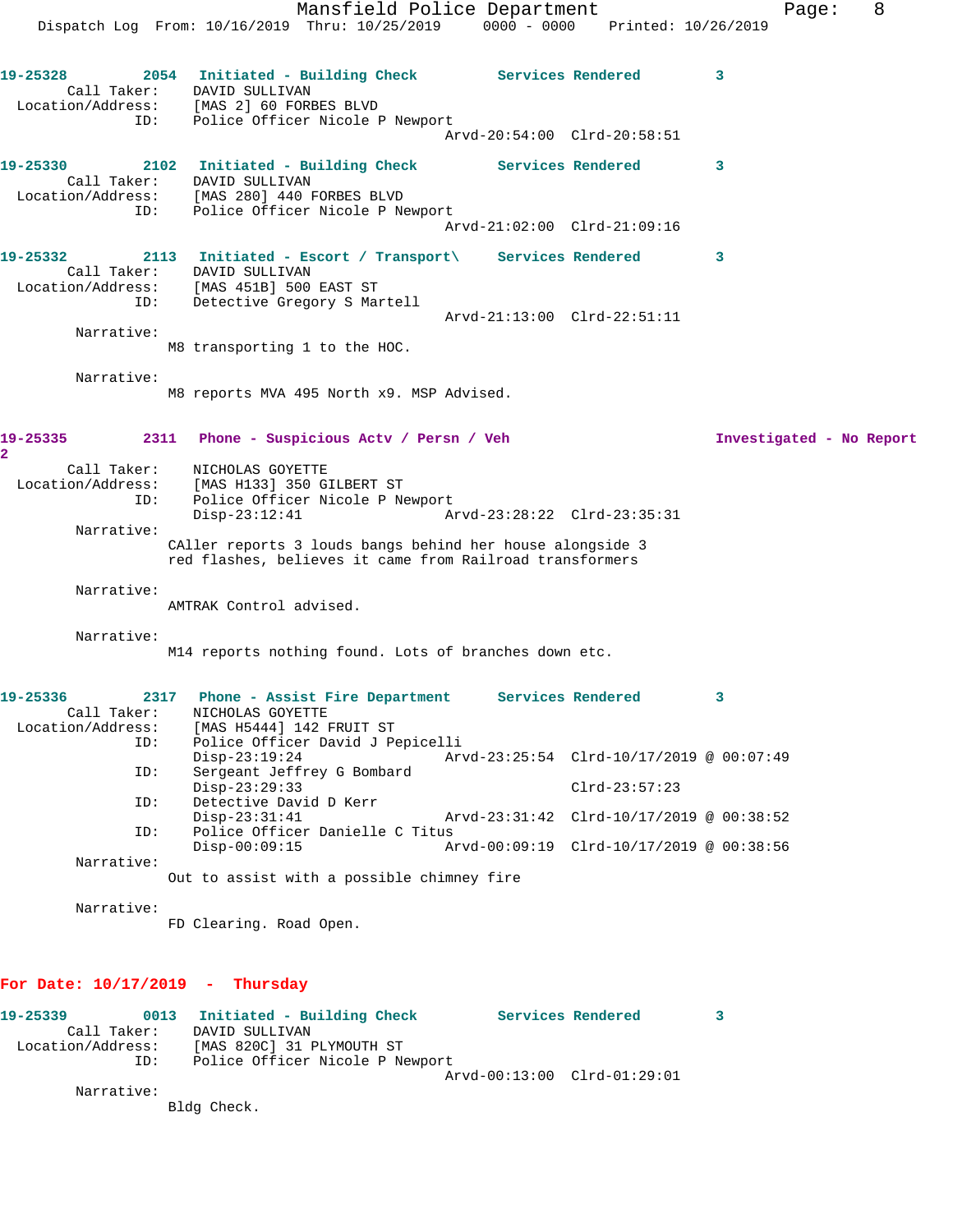|                   |      | Dispatch Log From: 10/16/2019 Thru: 10/25/2019                                                                                           | Mansfield Police Department<br>$0000 - 0000$ | Printed: 10/26/2019        | Page: | 9 |
|-------------------|------|------------------------------------------------------------------------------------------------------------------------------------------|----------------------------------------------|----------------------------|-------|---|
|                   |      |                                                                                                                                          |                                              |                            |       |   |
| 19-25349          | 0131 | Initiated - Proactive Patrol                                                                                                             |                                              | Building Checked / Secured | 3     |   |
| Call Taker:       |      | NICHOLAS GOYETTE                                                                                                                         |                                              |                            |       |   |
| Location/Address: | ID:  | [MAS 1002] 250 EAST ST<br>Police Officer Meghan Birnie                                                                                   |                                              |                            |       |   |
|                   |      |                                                                                                                                          | Arvd-01:31:00 Clrd-01:39:34                  |                            |       |   |
| Narrative:        |      | Checking the area.                                                                                                                       |                                              |                            |       |   |
| 19-25351          |      | 0136 Initiated - Proactive Patrol                                                                                                        |                                              | Building Checked / Secured | 3     |   |
| Call Taker:       |      | NICHOLAS GOYETTE                                                                                                                         |                                              |                            |       |   |
| Location/Address: |      | [MAS 907E] 390 WEST ST                                                                                                                   |                                              |                            |       |   |
|                   | ID:  | Patrolman David Schepis                                                                                                                  | Arvd-01:36:00 Clrd-01:38:04                  |                            |       |   |
| Narrative:        |      |                                                                                                                                          |                                              |                            |       |   |
|                   |      | Checking the area.                                                                                                                       |                                              |                            |       |   |
| 19-25353          |      | 0138 Phone - Follow up Investigation                                                                                                     | Spoken To                                    | 3                          |       |   |
| Call Taker:       |      | DAVID SULLIVAN                                                                                                                           |                                              |                            |       |   |
|                   | ID:  | Location/Address: [MAS 309A] 235 CHAUNCY ST                                                                                              |                                              |                            |       |   |
|                   |      | Patrolman David Schepis<br>$Disp-01:41:11$                                                                                               | Arvd-01:45:12 Clrd-01:47:03                  |                            |       |   |
| Narrative:        |      |                                                                                                                                          |                                              |                            |       |   |
|                   |      | Notification                                                                                                                             |                                              |                            |       |   |
| Narrative:        |      |                                                                                                                                          |                                              |                            |       |   |
|                   |      | Clear, party advised of the predicament in Foxboro. Manager<br>heading to Hilton to greet employee upon being freed from<br>the elevator |                                              |                            |       |   |
| 19-25352          |      | 0139 Initiated - Proactive Patrol Services Rendered                                                                                      |                                              | 3                          |       |   |
| Call Taker:       |      | NICHOLAS GOYETTE                                                                                                                         |                                              |                            |       |   |
|                   | ID:  | Location/Address: [MAS 840] 280 SCHOOL ST<br>Patrolman David Schepis                                                                     |                                              |                            |       |   |
|                   |      |                                                                                                                                          | Arvd-01:39:00 Clrd-01:40:57                  |                            |       |   |
| Narrative:        |      | Checking the area.                                                                                                                       |                                              |                            |       |   |
|                   |      |                                                                                                                                          |                                              |                            |       |   |
| 19-25355          |      | 0144 Initiated - Proactive Patrol Services Rendered                                                                                      |                                              | 3                          |       |   |
|                   |      | Call Taker: NICHOLAS GOYETTE<br>Location/Address: [MAS] 4 ERICK RD @ 15 BONNEY LN                                                        |                                              |                            |       |   |
|                   |      | ID: Police Officer Meghan Birnie                                                                                                         |                                              |                            |       |   |
|                   |      |                                                                                                                                          | Arvd-01:44:00 Clrd-01:54:03                  |                            |       |   |
| Narrative:        |      | Checking the area.                                                                                                                       |                                              |                            |       |   |
|                   |      |                                                                                                                                          |                                              |                            |       |   |
|                   |      | 19-25356 0151 Initiated - Proactive Patrol Building Checked / Secured                                                                    |                                              |                            | 3     |   |
|                   |      | Call Taker: NICHOLAS GOYETTE                                                                                                             |                                              |                            |       |   |
|                   |      | Location/Address: [MAS 840] 280 SCHOOL ST<br>ID: Patrolman David Schepis                                                                 |                                              |                            |       |   |
|                   |      |                                                                                                                                          | Arvd-01:51:00 Clrd-01:53:09                  |                            |       |   |
| Narrative:        |      |                                                                                                                                          |                                              |                            |       |   |
|                   |      | Checking the area.                                                                                                                       |                                              |                            |       |   |
|                   |      | 19-25357 0157 Initiated - Building Check Services Rendered                                                                               |                                              | 3                          |       |   |
|                   |      | Call Taker: DAVID SULLIVAN<br>Location/Address: [MAS 992] 660 EAST ST                                                                    |                                              |                            |       |   |
|                   |      | ID: Police Officer Meghan Birnie                                                                                                         |                                              |                            |       |   |
|                   |      |                                                                                                                                          | Arvd-01:57:00 Clrd-02:00:41                  |                            |       |   |
| Narrative:        |      | Bldg Check                                                                                                                               |                                              |                            |       |   |
|                   |      |                                                                                                                                          |                                              |                            |       |   |
| 19-25358          |      | 0227 Initiated - Building Check Services Rendered                                                                                        |                                              | 3                          |       |   |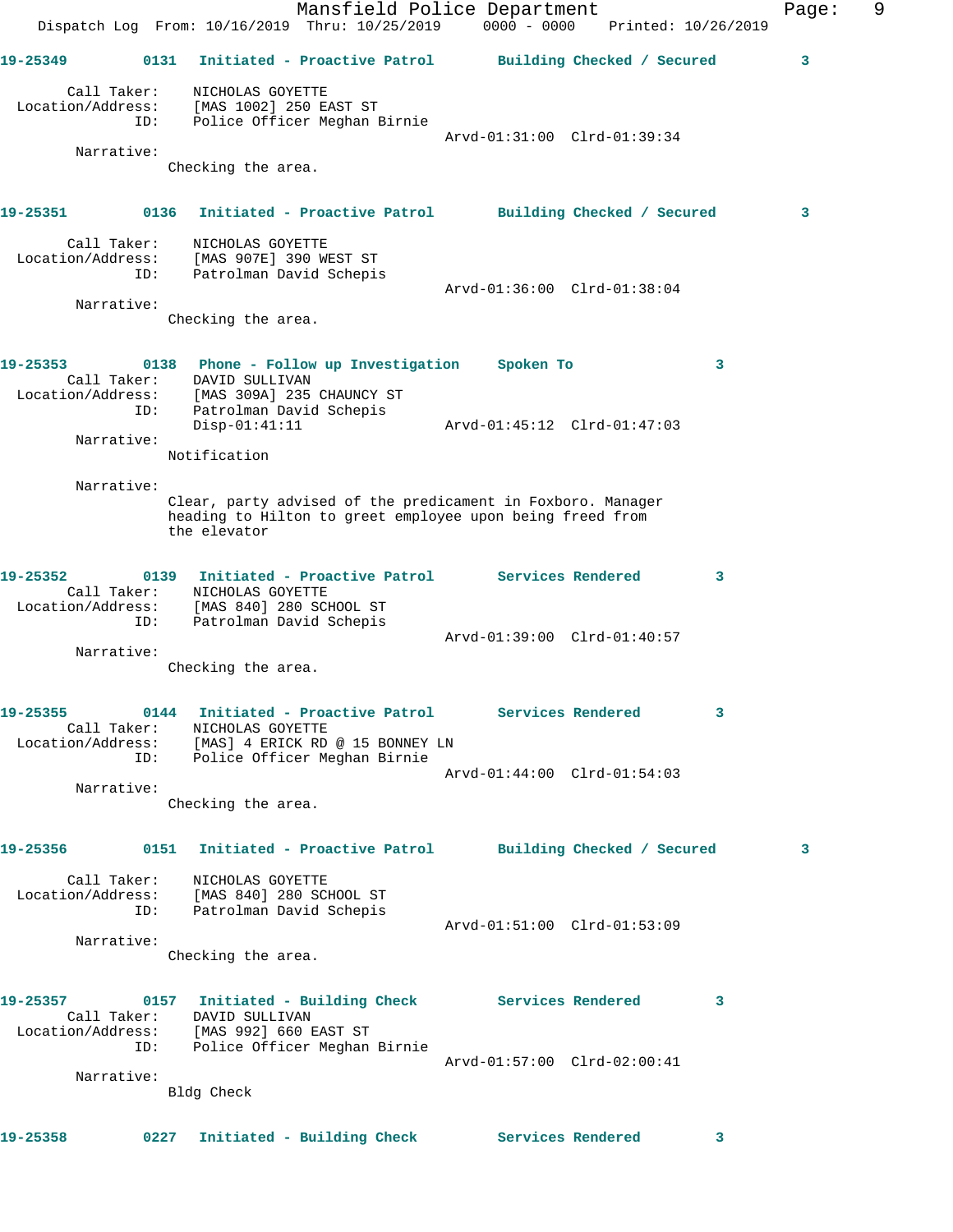|                                                      | Mansfield Police Department                                                                                                                                             |                             |              | Page:             | 10 |
|------------------------------------------------------|-------------------------------------------------------------------------------------------------------------------------------------------------------------------------|-----------------------------|--------------|-------------------|----|
|                                                      | Dispatch Log From: 10/16/2019 Thru: 10/25/2019 0000 - 0000 Printed: 10/26/2019                                                                                          |                             |              |                   |    |
|                                                      | Call Taker: DAVID SULLIVAN<br>Location/Address: [MAS 139] 265 FRUIT ST<br>ID: Police Officer Meghan Birnie                                                              |                             |              |                   |    |
|                                                      |                                                                                                                                                                         | Arvd-02:27:00 Clrd-02:29:59 |              |                   |    |
| Narrative:                                           | Area Check.                                                                                                                                                             |                             |              |                   |    |
|                                                      |                                                                                                                                                                         |                             |              |                   |    |
|                                                      | 19-25359 0231 Initiated - Building Check Services Rendered 3<br>Call Taker: DAVID SULLIVAN<br>Location/Address: [MAS 281A] 1 CROCKER ST<br>ID: Sergeant Robert S Pierce |                             |              |                   |    |
| Narrative:                                           |                                                                                                                                                                         | Arvd-02:31:00 Clrd-02:40:49 |              |                   |    |
|                                                      | Train Lots                                                                                                                                                              |                             |              |                   |    |
| 19-25360                                             | 0233 Initiated - Building Check Services Rendered 3<br>Call Taker: DAVID SULLIVAN<br>Location/Address: [MAS 4] 31 HAMPSHIRE ST<br>ID: Patrolman David Schepis           |                             |              |                   |    |
|                                                      |                                                                                                                                                                         | Arvd-02:33:00 Clrd-02:35:43 |              |                   |    |
| 19-25361                                             | 0240 Initiated - Building Check Services Rendered<br>Call Taker: DAVID SULLIVAN<br>Location/Address: [MAS 982] 111 HOPE ST                                              |                             | $\sim$ 3     |                   |    |
| ID:                                                  | Police Officer Meghan Birnie                                                                                                                                            | Arvd-02:40:00 Clrd-02:45:08 |              |                   |    |
| 19-25362                                             | 0240 Initiated - Building Check Services Rendered<br>Call Taker: DAVID SULLIVAN<br>Location/Address: [MAS 1015] 30 CHAUNCY ST                                           |                             | 3            |                   |    |
| ID:                                                  | Sergeant Robert S Pierce                                                                                                                                                | Arvd-02:40:00 Clrd-02:48:16 |              |                   |    |
| Narrative:                                           | Bldg Check.                                                                                                                                                             |                             |              |                   |    |
|                                                      |                                                                                                                                                                         |                             |              |                   |    |
| 19-25363<br>Call Taker:                              | 0250 Initiated - Building Check Services Rendered 3<br>DAVID SULLIVAN<br>Location/Address: [MAS 2] 60 FORBES BLVD<br>ID: Patrolman David Schepis                        |                             |              |                   |    |
| Narrative:                                           |                                                                                                                                                                         | Arvd-02:50:00 Clrd-02:52:34 |              |                   |    |
|                                                      | Bldg CHeck.                                                                                                                                                             |                             |              |                   |    |
| 19-25365<br>Call Taker:<br>Location/Address:         | 0307 Initiated - Building Check Services Rendered<br>DAVID SULLIVAN                                                                                                     |                             | 3            |                   |    |
| ID:                                                  | [MAS 834] 261 CHAUNCY ST<br>Sergeant Robert S Pierce                                                                                                                    | Arvd-03:07:00 Clrd-03:17:58 |              |                   |    |
|                                                      |                                                                                                                                                                         |                             |              |                   |    |
| 19-25366<br>0332<br>Call Taker:<br>Location/Address: | 911 - 911 Hang-ups & Verifications Services Rendered<br>DAVID SULLIVAN<br>[MAS] BRISTOL ST                                                                              |                             | $\mathbf{2}$ |                   |    |
| ID:                                                  | Police Officer Meghan Birnie<br>$Disp-03:35:06$                                                                                                                         | Arvd-03:39:53 Clrd-03:44:26 |              |                   |    |
| ID:                                                  | Sergeant Robert S Pierce<br>$Disp-03:35:51$                                                                                                                             | Arvd-03:41:29 Clrd-03:44:23 |              |                   |    |
| Narrative:                                           | No Answer on Call Back.                                                                                                                                                 |                             |              |                   |    |
| 19-25368<br>0400                                     | Initiated - HAZARDOUS CONDITION - Other                                                                                                                                 |                             |              | Services Rendered |    |
| $\overline{2}$<br>Call Taker:                        |                                                                                                                                                                         |                             |              |                   |    |
| Vicinity of:<br>ID:                                  | DAVID SULLIVAN<br>[MAS 74A] 11 CABOT BLVD<br>Sergeant Robert S Pierce                                                                                                   |                             |              |                   |    |
| Narrative:                                           |                                                                                                                                                                         | Arvd-04:00:00 Clrd-04:02:10 |              |                   |    |
|                                                      | Tree Down Blocking part of Travel Lane.                                                                                                                                 |                             |              |                   |    |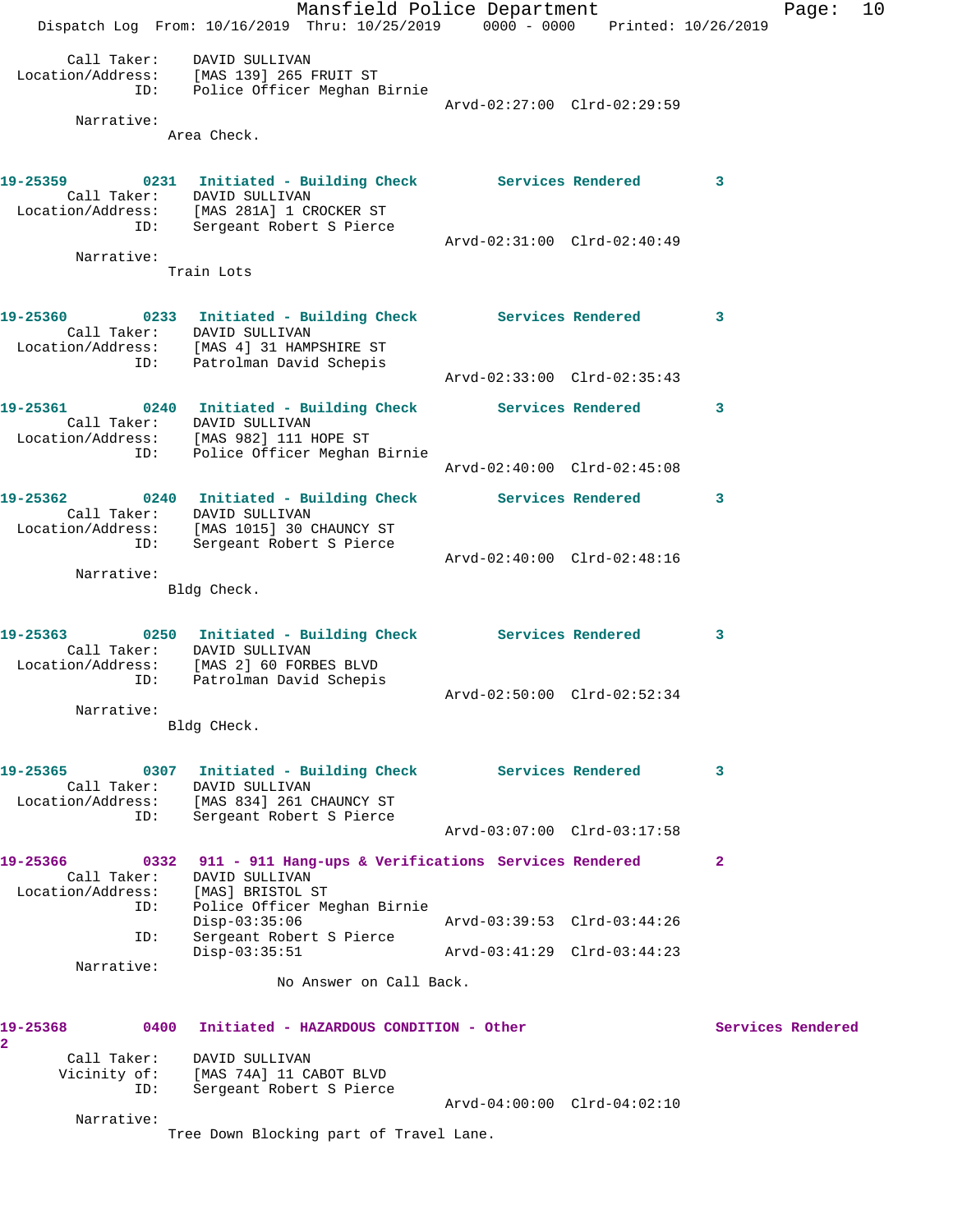Mansfield Police Department Fage: 11 Dispatch Log From: 10/16/2019 Thru: 10/25/2019 0000 - 0000 Printed: 10/26/2019 Req DPW after 0600. **19-25371 0515 Phone - Alarm - Burglar Services Rendered 1**  Call Taker: DAVID SULLIVAN Location/Address: [MAS 332] 240 EAST ST ID: Police Officer Meghan Birnie Disp-05:17:10 Arvd-05:19:43 Clrd-05:31:53 ID: Patrolman David Schepis Disp-05:17:14 Arvd-05:19:38 Clrd-05:31:57 Narrative: perimeter - Jr Wing to courtyard door. Narrative: Appeared Secure **19-25372 0531 Phone - Road Hazards Services Rendered 3**  Call Taker: Support Staff Derek M Stark Location/Address: [MAS 280] 440 FORBES BLVD ID: Patrolman David Schepis Disp-05:35:33 Clrd-05:36:40 Narrative: Caller reporting large tree limb or possible tree that fell and is blocking the southbound lanes of Forbes Blvd in front of Toyota. Narrative: M1 already moved out of roadway. **19-25373 0615 Initiated - Selective Enforcement/RADAR Services Rendered 3**  Call Taker: NICHOLAS GOYETTE Location/Address: [MAS] HIGHLAND AVE ID: Sergeant Robert S Pierce Prace Sergeant Robert S Pierce<br>Arvd-06:15:00 Clrd-06:37:23 Narrative: Traffic enforcement in the area. **19-25374 0616 Initiated - Selective Enforcement/RADAR Services Rendered 3**  Call Taker: NICHOLAS GOYETTE Location/Address: [MAS] ELM ST ID: Patrolman David Schepis Arvd-06:16:00 Clrd-06:45:09 Narrative: Traffic enforcement in the area. Narrative: Avg of 37 mph, high of 41 mph. **19-25375 0618 Initiated - Selective Enforcement/RADAR Services Rendered 3**  Call Taker: DAVID SULLIVAN Vicinity of: [MAS] WARE ST ID: Police Officer Meghan Birnie Arvd-06:18:00 Clrd-06:45:51 Narrative: In the Area **19-25378 0644 911 - Motor Veh Acc - w/Injury Transported to Hospital 1**  Call Taker: MEGHAN MILLS Location/Address: [MAS] 287 CHAUNCY ST<br>ID: Patrolman David Schep Patrolman David Schepis Disp-06:45:28 Arvd-06:50:39 Clrd-07:06:30 Disp-06:45:28<br>ID: Sergeant Robert S Pierce<br>Disp-06:45:33

ID: Police Officer Meghan Birnie

Disp-06:45:33 Arvd-06:46:14 Clrd-07:06:30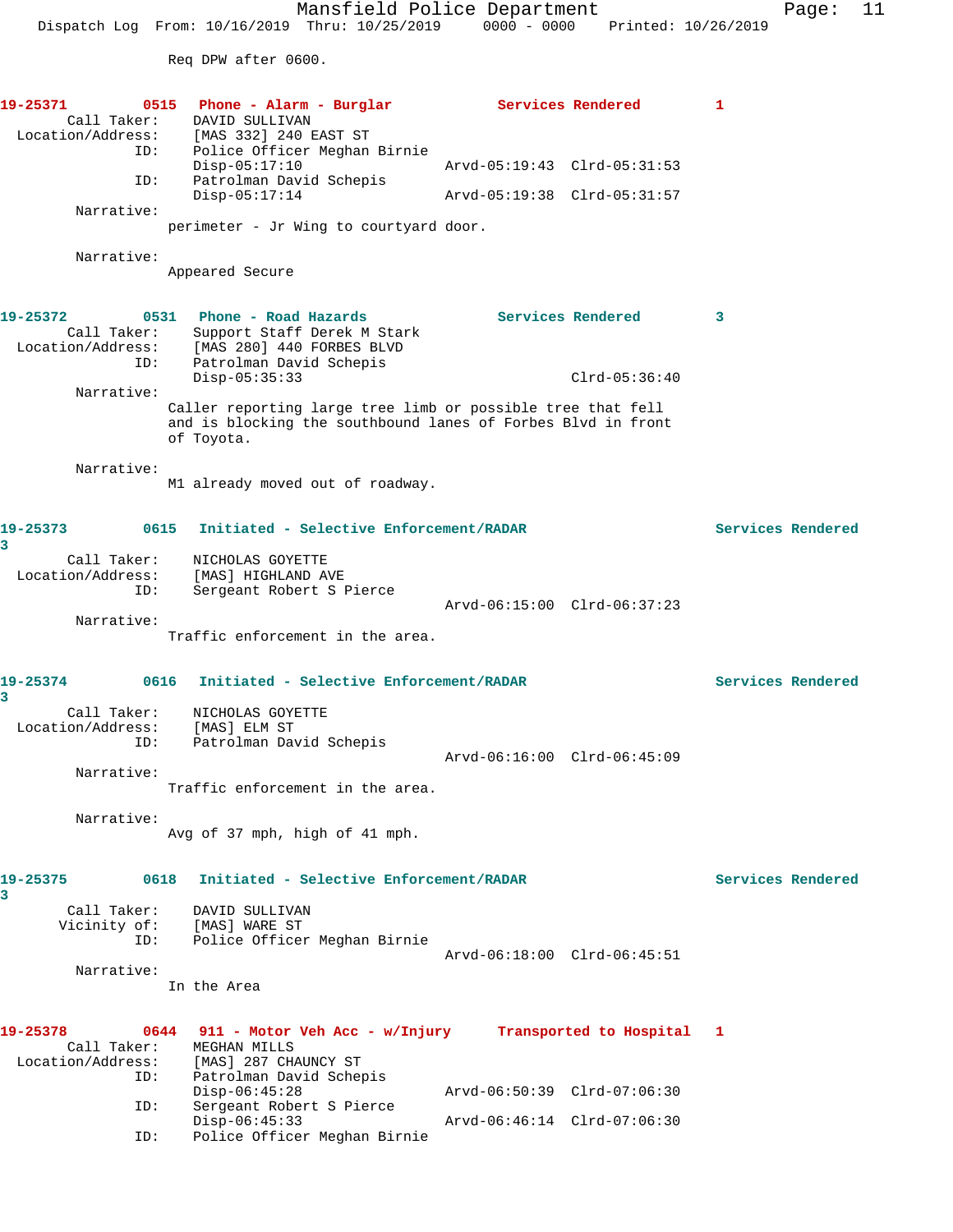|                                                                       |                                                                        | Mansfield Police Department<br>Dispatch Log From: 10/16/2019 Thru: 10/25/2019 0000 - 0000 Printed: 10/26/2019   |                             |                   | Page:             | 12 |
|-----------------------------------------------------------------------|------------------------------------------------------------------------|-----------------------------------------------------------------------------------------------------------------|-----------------------------|-------------------|-------------------|----|
|                                                                       |                                                                        |                                                                                                                 |                             |                   |                   |    |
| Vehicle:<br>Narrative:                                                | Disp-06:45:59                                                          | GRY 2017 CAMRY Req: PC MA 484TG4 VIN: 4T1BF1FK2HU695331                                                         | Arvd-06:54:45 Clrd-07:06:30 |                   |                   |    |
|                                                                       | Report of male struck by vehicle                                       |                                                                                                                 |                             |                   |                   |    |
| Refer To Accident:                                                    | 19MAS-389-AC                                                           |                                                                                                                 |                             |                   |                   |    |
| 19-25382                                                              |                                                                        | 0715 Initiated - Community Policing Services Rendered                                                           |                             | $\sim$ 3          |                   |    |
| Call Taker:                                                           | PATRICK FEENEY<br>Location/Address: [MAS 333] 245 EAST ST              |                                                                                                                 |                             |                   |                   |    |
| ID:                                                                   |                                                                        | Police Officer Meghan Birnie                                                                                    |                             |                   |                   |    |
| Narrative:                                                            |                                                                        |                                                                                                                 | Arvd-07:15:00 Clrd-07:27:54 |                   |                   |    |
|                                                                       | Champs program.                                                        |                                                                                                                 |                             |                   |                   |    |
| 19-25384                                                              |                                                                        | 0743 Phone - Hazardous Condition - Wire Dwn                                                                     |                             |                   | Services Rendered |    |
| 1                                                                     |                                                                        |                                                                                                                 |                             |                   |                   |    |
| Call Taker:<br>Location/Address:                                      | Kieran M Ruth<br>[MAS H4483] 51 DEAN ST                                |                                                                                                                 |                             |                   |                   |    |
| ID:                                                                   | Patrolman David Schepis<br>$Disp-07:45:47$                             |                                                                                                                 | $Clrd-07:50:38$             |                   |                   |    |
| ID:                                                                   |                                                                        | Police Officer David W Kinahan                                                                                  |                             |                   |                   |    |
| Narrative:                                                            | $Disp-07:50:34$                                                        |                                                                                                                 | Arvd-07:50:37 Clrd-07:53:25 |                   |                   |    |
|                                                                       |                                                                        | 911 caller reports wires down across his driveway; unknown<br>type. He states that there is no sparking/arcing. |                             |                   |                   |    |
| Narrative:                                                            |                                                                        |                                                                                                                 |                             |                   |                   |    |
|                                                                       |                                                                        | MELD contacted. M7 taking the call for M2.                                                                      |                             |                   |                   |    |
| Narrative:                                                            |                                                                        | M7 reports that the wire is telephone, MELD will come back                                                      |                             |                   |                   |    |
|                                                                       | and tie it off for the resident.                                       |                                                                                                                 |                             |                   |                   |    |
| 19-25388                                                              |                                                                        | 0808 911 - Assist Citizen - P S A Services Rendered                                                             |                             | 3                 |                   |    |
| Call Taker:                                                           | PATRICK FEENEY                                                         |                                                                                                                 |                             |                   |                   |    |
| Location/Address:<br>ID:                                              | [MAS H3923] 116 THOMPSON ST<br>$Disp-08:09:31$                         | Police Officer Nicole M Boldrighini                                                                             | Arvd-08:17:01 Clrd-08:26:17 |                   |                   |    |
| Narrative:                                                            |                                                                        |                                                                                                                 |                             |                   |                   |    |
|                                                                       | locksmith                                                              | Unable to gain access with lockout. Cp will be calling a                                                        |                             |                   |                   |    |
|                                                                       |                                                                        | 19-25390 0832 Initiated - Motor Vehicle Stop 6 Verbal Warning                                                   |                             | 3                 |                   |    |
|                                                                       | Call Taker: PATRICK FEENEY<br>Location/Address: [MAS 1002] 250 EAST ST |                                                                                                                 |                             |                   |                   |    |
|                                                                       | ID: Police Officer Matthew A Souza                                     |                                                                                                                 |                             |                   |                   |    |
|                                                                       |                                                                        | Vehicle: GRY 1999 TOYT CAMRY Reg: PC MA 1135KY VIN: 4T1BG22K4XU582407                                           | Arvd-08:32:00 Clrd-08:35:09 |                   |                   |    |
|                                                                       |                                                                        | 19-25391 0835 Initiated - Community Policing Services Rendered 3                                                |                             |                   |                   |    |
| Call Taker: PATRICK FEENEY<br>Location/Address: [MAS 331] 255 EAST ST |                                                                        |                                                                                                                 |                             |                   |                   |    |
|                                                                       | ID: Police Officer Matthew A Souza                                     |                                                                                                                 |                             |                   |                   |    |
| Narrative:                                                            |                                                                        |                                                                                                                 | Arvd-08:35:00 Clrd-08:48:20 |                   |                   |    |
|                                                                       | Champs program.                                                        |                                                                                                                 |                             |                   |                   |    |
|                                                                       |                                                                        | 19-25393 0853 Initiated - Traffic Enforcement / Activity                                                        |                             | Services Rendered |                   |    |
| $\overline{2}$                                                        |                                                                        |                                                                                                                 |                             |                   |                   |    |
|                                                                       | Call Taker: PATRICK FEENEY                                             |                                                                                                                 |                             |                   |                   |    |
|                                                                       |                                                                        | Location/Address: [MAS] NORTH MAIN ST<br>ID: Police Officer Nicole M Boldrighini                                | Arvd-08:53:00 Clrd-09:15:15 |                   |                   |    |
|                                                                       |                                                                        | 19-25397 0910 Initiated - Building Check Services Rendered                                                      |                             | 3                 |                   |    |
|                                                                       | Call Taker: PATRICK FEENEY<br>Location/Address: [MAS] WOODLAND WAY     |                                                                                                                 |                             |                   |                   |    |
|                                                                       |                                                                        |                                                                                                                 |                             |                   |                   |    |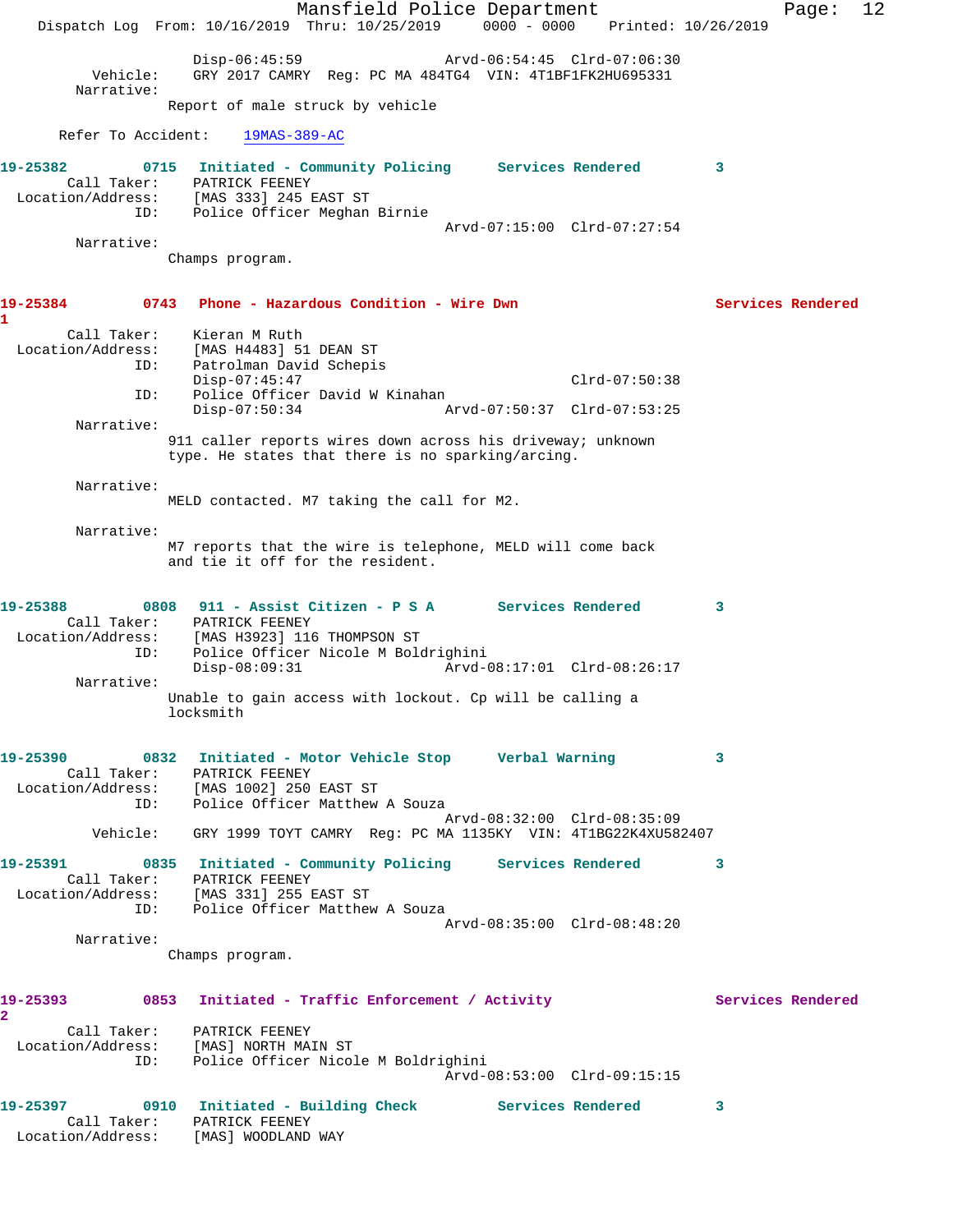Mansfield Police Department Fage: 13 Dispatch Log From: 10/16/2019 Thru: 10/25/2019 0000 - 0000 Printed: 10/26/2019 ID: Police Officer Matthew A Souza Arvd-09:10:00 Clrd-09:13:44 **19-25398 0914 Alarm - Alarm - Burglar False / Accidental Alarm 1**  Call Taker: PATRICK FEENEY Location/Address: [MAS 840J110A] 280 SCHOOL ST Apt. #J110 ID: Police Officer Patrick J Pennie Disp-09:14:51 Arvd-09:20:15 Clrd-09:20:15 ID: Police Officer Nicole M Boldrighini Disp-09:15:15 Clrd-09:18:32 Narrative: Front door alarm, no keyholders. Narrative: Alarm company called back to cancel, employee on site. Narrative: Confirmed accidental. 19-25399 0917 Initiated - Traffic Enforcement / Activity **Services Rendered 2**  Call Taker: PATRICK FEENEY Location/Address: [MAS 1002] 250 EAST ST ESS. تطلب العديد و المستوى .<br>ID: Police Officer Matthew A Souza Arvd-09:17:00 Clrd-11:35:11 Vehicle: WHI 2017 FORD TRANSI Reg: CO MA T93048 VIN: 1FTYR2CM9HKA15843 **19-25400 0923 Initiated - Building Check Building Checked / Secured 3** Call Taker: PATRICK FEENEY Location/Address: [MAS 170] 255 HOPE ST ID: Police Officer Nicole M Boldrighini Arvd-09:23:00 Clrd-09:39:12 ID: Police Officer Nicole M Boldrighini Disp-09:39:18 Arvd-09:39:22 Clrd-09:42:30 19-25401 0926 Initiated - Traffic Enforcement / Activity **Services Rendered 2**  Call Taker: PATRICK FEENEY Location/Address: [MAS] 99 TREMONT ST @ 1 JACOB DR ID: Police Officer Patrick J Pennie Arvd-09:26:00 Clrd-10:19:04 **19-25409 1018 Phone - Assist Fire Department Transported to Hospital 3**  Call Taker: Kieran M Ruth Location/Address: [MAS H3161] 506 GILBERT ST ID: Police Officer Patrick J Pennie Disp-10:19:25 Arvd-10:24:52 Clrd-10:31:08 Narrative: Assist MFD with the medical Narrative: Transported to Sturdy. **19-25410 1027 Initiated - Building Check Building Checked / Secured 3** Call Taker: PATRICK FEENEY Location/Address: [MAS 281A] 1 CROCKER ST ID: Police Officer Nicole M Boldrighini Arvd-10:27:00 Clrd-10:44:34 19-25415 1123 Initiated - Traffic Enforcement / Activity **Services Rendered 2**  Call Taker: PATRICK FEENEY Location/Address: [MAS] OAKLAND ST ID: Police Officer Nicole M Boldrighini Arvd-11:23:00 Clrd-11:35:23 **19-25417 1134 Radio - Assist Fire Department Services Rendered 3**  Call Taker: PATRICK FEENEY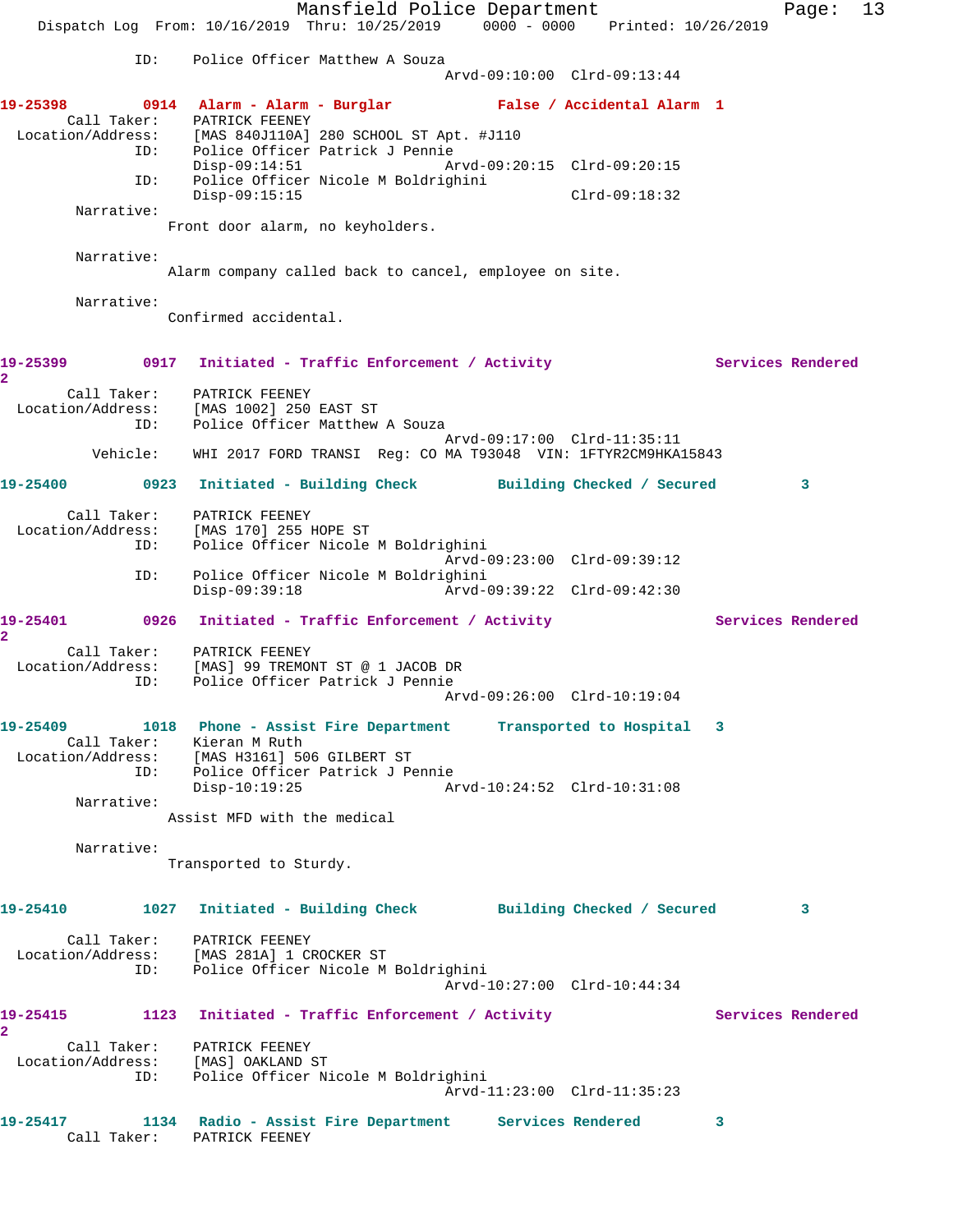|                                                 |                                                                                                                                               |                                                                         | Mansfield Police Department |                             |             | Page:        | 14 |
|-------------------------------------------------|-----------------------------------------------------------------------------------------------------------------------------------------------|-------------------------------------------------------------------------|-----------------------------|-----------------------------|-------------|--------------|----|
|                                                 | Dispatch Log From: 10/16/2019 Thru: 10/25/2019                                                                                                |                                                                         | $0000 - 0000$               | Printed: 10/26/2019         |             |              |    |
| Location/Address:<br>ID:                        | [MAS 330] 250 EAST ST                                                                                                                         | Police Officer Matthew A Souza                                          |                             |                             |             |              |    |
| ID:                                             | $Disp-11:35:22$                                                                                                                               | Police Officer Nicole M Boldrighini                                     |                             | Arvd-11:38:11 Clrd-12:05:29 |             |              |    |
|                                                 | $Disp-11:35:30$                                                                                                                               |                                                                         |                             | Arvd-11:38:06 Clrd-12:40:08 |             |              |    |
| ID:                                             | Detective Kenneth E Wright<br>$Disp-11:40:29$                                                                                                 |                                                                         |                             | Arvd-11:40:31 Clrd-13:29:33 |             |              |    |
| ID:                                             | Detective Derek M McCune<br>$Disp-11:40:35$                                                                                                   |                                                                         |                             | Arvd-11:40:37 Clrd-12:42:51 |             |              |    |
| ID:                                             | $Disp-11:44:33$                                                                                                                               | Police Officer John R Armstrong                                         |                             | Arvd-11:44:35 Clrd-12:42:49 |             |              |    |
| ID:                                             |                                                                                                                                               | Deputy Chief Michael Ellsworth                                          |                             |                             |             |              |    |
| ID:                                             | $Disp-11:55:48$<br>Chief Ronald Sellon                                                                                                        |                                                                         |                             | Arvd-11:55:55 Clrd-12:43:01 |             |              |    |
| ID:                                             | $Disp-11:55:52$                                                                                                                               | Police Officer Matthew A Souza                                          |                             | Arvd-11:55:54 Clrd-12:43:03 |             |              |    |
|                                                 | $Disp-12:40:31$                                                                                                                               |                                                                         |                             | Arvd-12:40:32 Clrd-12:42:39 |             |              |    |
| ID:                                             | Detective Derek M McCune<br>$Disp-12:42:56$                                                                                                   |                                                                         |                             | Arvd-12:42:57 Clrd-13:29:35 |             |              |    |
| ID:                                             | $Disp-13:03:05$                                                                                                                               | Police Officer Matthew A Souza                                          |                             | Arvd-13:06:30 Clrd-13:29:37 |             |              |    |
| Narrative:                                      |                                                                                                                                               |                                                                         |                             |                             |             |              |    |
|                                                 | Gas pressure emeregency. School being evac.                                                                                                   |                                                                         |                             |                             |             |              |    |
| Narrative:                                      |                                                                                                                                               |                                                                         |                             |                             |             |              |    |
|                                                 | All students ar being accounted for and being sheltered in<br>the Robinson, JJ, and QMS schools.                                              |                                                                         |                             |                             |             |              |    |
| 19-25419<br>1150                                |                                                                                                                                               | Walk-In - Larceny over \$1200                                           |                             | Investigated - Report Taken |             | $\mathbf{2}$ |    |
| Call Taker:<br>Location/Address:<br>ID:         | [MAS H745] 118 PARK ST                                                                                                                        | Support Staff Derek M Stark<br>Police Officer Patrick J Pennie          |                             |                             |             |              |    |
|                                                 | $Disp-12:08:46$                                                                                                                               |                                                                         |                             | Arvd-12:12:48 Clrd-12:34:52 |             |              |    |
| Narrative:                                      | Walk in at Mansfield Police lobby looking to file a report.<br>Reporting a house cleaner had stolen a check and cashed it<br>for $$4,456.00.$ |                                                                         |                             |                             |             |              |    |
| Refer To Incident:                              | $19MAS-949-OF$                                                                                                                                |                                                                         |                             |                             |             |              |    |
| 19-25422<br>1307                                |                                                                                                                                               | Walk-In - Suspicious Actv / Persn / Veh                                 |                             |                             | Spoken To 2 |              |    |
| Call Taker:<br>Location/Address:<br>ID:         | Support Staff Derek M Stark<br>$Disp-13:13:20$                                                                                                | [MAS 428A] 19 ERICK RD Apt. #25B<br>Police Officer Nicole M Boldrighini |                             | Arvd-13:13:34 Clrd-13:39:31 |             |              |    |
| Narrative:                                      |                                                                                                                                               |                                                                         |                             |                             |             |              |    |
|                                                 | Walk in party at Mansfield Police lobby looking to speak<br>with officer about suspicious phone call she received.                            |                                                                         |                             |                             |             |              |    |
| Narrative:                                      | M14 reports party just wanted to speak to an officer. RP<br>satisfied.                                                                        |                                                                         |                             |                             |             |              |    |
| 19-25423<br>Call Taker:                         | 1329 Initiated - Traffic Cntrl / Dirctn Services Rendered<br>PATRICK FEENEY                                                                   |                                                                         |                             |                             | 3           |              |    |
| Location/Address: [MAS 1002] 250 EAST ST<br>ID: |                                                                                                                                               | Police Officer Matthew A Souza                                          |                             |                             |             |              |    |
| Narrative:                                      |                                                                                                                                               |                                                                         |                             | Arvd-13:29:00 Clrd-13:58:46 |             |              |    |
|                                                 | Bus traffic.                                                                                                                                  |                                                                         |                             |                             |             |              |    |
| 19-25425<br>Call Taker:                         | 1349 911 - Alarm - Burglar<br>MEGHAN MILLS                                                                                                    |                                                                         |                             | False / Accidental Alarm 1  |             |              |    |
| Location/Address:<br>ID:                        | [MAS 9996] 31 SUFFOLK RD                                                                                                                      | Police Officer Patrick J Pennie                                         |                             |                             |             |              |    |
| ID:                                             | $Disp-13:50:41$                                                                                                                               | Police Officer Nicole M Boldrighini                                     |                             | $Clrd-14:04:47$             |             |              |    |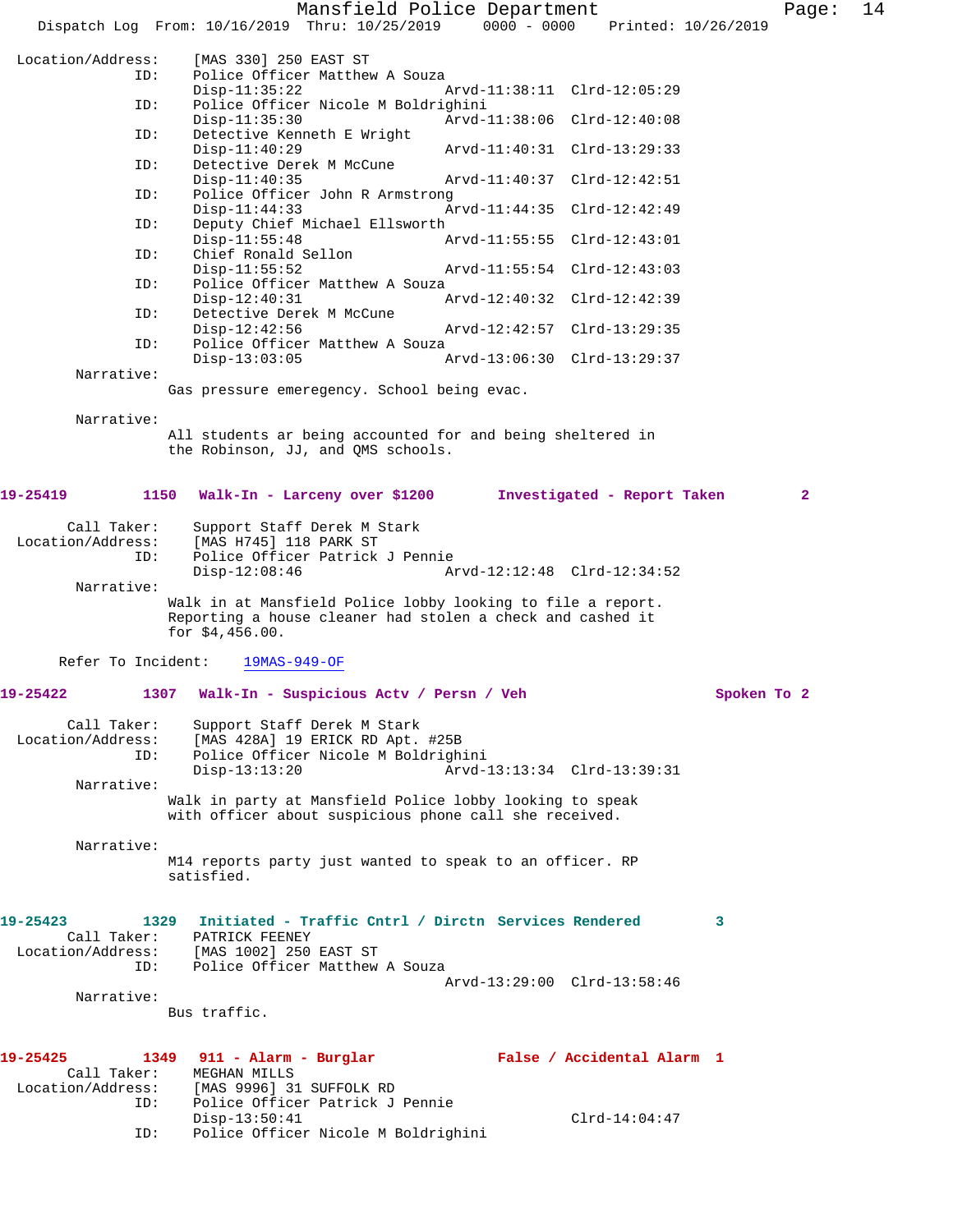Mansfield Police Department Fage: 15 Dispatch Log From: 10/16/2019 Thru: 10/25/2019 0000 - 0000 Printed: 10/26/2019 Disp-13:50:45 Clrd-13:51:33<br>ID: Police Officer David W Kinahan Police Officer David W Kinahan Disp-13:51:29 Arvd-13:59:25 Clrd-14:08:01 ID: Police Officer John R Armstrong<br>Disp-14:04:44 Ar Disp-14:04:44 Arvd-14:04:48 Clrd-14:08:01 Narrative: Front door alarm, cleaning person on premise, did not have proper code Narrative: accidental by cleaner. **19-25429 1418 Initiated - Selective Enforcement/RADAR Services Rendered 3**  Call Taker: MEGHAN MILLS Vicinity of: [MAS] 150 OAKLAND ST<br>ID: Police Officer Matth Police Officer Matthew A Souza Arvd-14:18:00 Clrd-14:36:52 19-25430 1421 Initiated - Traffic Enforcement / Activity **Services Rendered 2**  Call Taker: PATRICK FEENEY<br>Location/Address: [MAS] 130 BALCO [MAS] 130 BALCOM ST @ 2 CLAIRE AVE ID: Police Officer Patrick J Pennie Arvd-14:21:00 Clrd-14:44:29 **19-25431 1427 Initiated - Traffic Enforcement / Activity Services Rendered 2**  Call Taker: PATRICK FEENEY Location/Address: [MAS] NORTH MAIN ST ID: Police Officer Nicole M Boldrighini Arvd-14:27:00 Clrd-14:36:52 **19-25433 1434 Phone - Motor Veh Acc - No Injury Vehicle Towed 1**  Call Taker: Kieran M Ruth<br>ion/Address: [MAS] 54 PRATT ST Location/Address: ID: Police Officer Nicole M Boldrighini Disp-14:36:52 Arvd-14:37:28 Clrd-15:03:23 ID: Police Officer Matthew A Souza<br>Disp-14:36:52 Disp-14:36:52 Arvd-14:37:41 Clrd-14:59:36 ID: Police Officer Michael N Fenore Disp-14:37:24 Clrd-14:39:46<br>ID: Police Officer David W Kinahan Police Officer David W Kinahan<br>Disp-14:39:42 A Disp-14:39:42 Arvd-14:46:55 Clrd-15:03:23<br>ID: Police Officer John R Armstrong Police Officer John R Armstrong Disp-15:02:20 Arvd-15:02:21 Clrd-15:02:22<br>Vehicle: GRY 2015 TOYT RAV4 Req: PC MA 7BS267 VIN: JTMBFREV4FJ015 GRY 2015 TOYT RAV4 Reg: PC MA 7BS267 VIN: JTMBFREV4FJ015507 Towed: For: Accident By: Central Street Garage To: Central Street Garage Released To: PATROVANIE On: 10/18/2019 @ 1310 Vehicle: 2013 ES Reg: PC RI 383706 VIN: JTHBK1GG1D2063869 Towed: For: Accident By: Central Street Garage To: Central Street Garage Released To: FERNANDES On: 10/21/2019 @ 1317 Narrative: 911 callers reports 2 car crash unknown on injuries. Tows contacted and on scene. Narrative: Central St towing. 1 oper being transported by MFD. Narrative: Tow has the m/v's all units clear. Refer To Accident: 19MAS-390-AC Refer To Summons: 19MAS-597-AR Summons: FERNANDES, JESSICA L<br>Address: 42 HICKS ST Apt. #3RI Address: 42 HICKS ST Apt. #3RD F PAWTUCKET, RI  $Age:$  Charges: UNINSURED MOTOR VEHICLE UNREGISTERED MOTOR VEHICLE **19-25439 1512 911 - Assist Citizen - P S A Summons 3**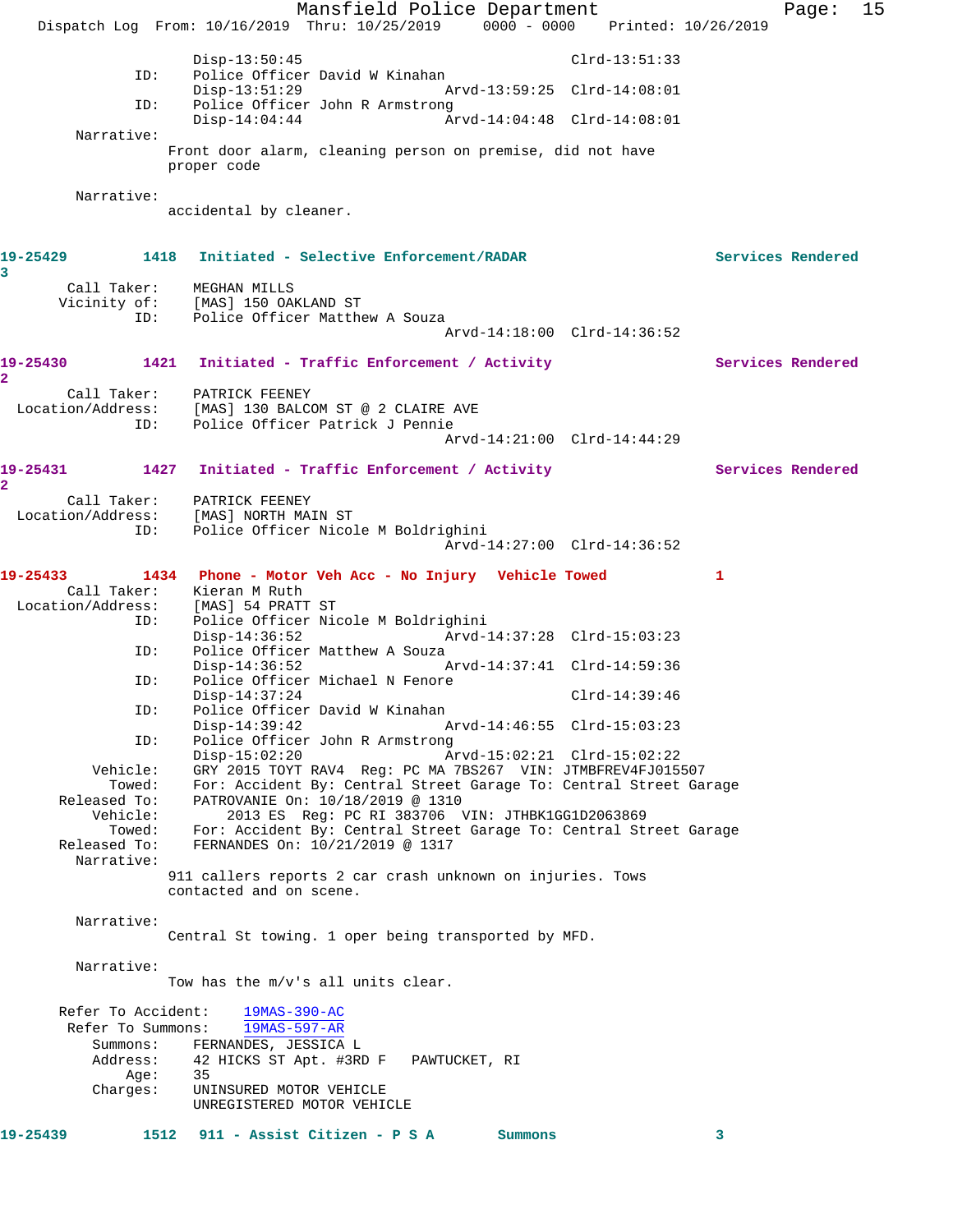Mansfield Police Department Fage: 16 Dispatch Log From: 10/16/2019 Thru: 10/25/2019 0000 - 0000 Printed: 10/26/2019 Call Taker: PATRICK FEENEY Location/Address: ID: Police Officer Nicole M Boldrighini Disp-15:14:50 Arvd-15:20:29 Clrd-15:54:47 Narrative: Refer To Summons: 19MAS-588-AR Summons: Age: 37 Charges: ABUSE PREVENTION ORDER, VIOLATE **19-25444 1528 Walk-In - Assault - No Weapon Investigated - Report Taken 2** Call Taker: Support Staff Derek M Stark Location/Address: ID: Police Officer Patrick J Pennie Disp-15:34:48 Arvd-15:34:56 Clrd-16:00:55 Narrative: Refer To Summons: 19MAS-596-AR Summons: Age: 43 Charges: A&B ON FAMILY / HOUSEHOLD MEMBER Refer To Incident: 19MAS-950-OF **19-25450 1704 Initiated - Lost / Found Property Services Rendered 3**  Call Taker: PATRICK FEENEY Location/Address: [MAS] 6 BICENTENNIAL CT @ 228 PRATT ST ID: Police Officer Joshua S Ellender Arvd-17:04:00 Clrd-17:06:18 Narrative: M2 picked up an inflatable ball with multicolored dots on it. Will post to facebook. **19-25452 1713 Initiated - Selective Enforcement/RADAR Citation / Warning Issued 3**  Call Taker: MEGHAN MILLS Location/Address: [MAS H3737] 140 CHAUNCY ST ID: Police Officer Joshua S Ellender Arvd-17:13:00 Clrd-17:27:17 Vehicle: BLU 2012 MERZ UT ML Reg: PC MA 4MA344 VIN: 4JGDA5HB0CA084056 Narrative: Traffic enforcement in the area. **19-25454 1722 911 - Assist Fire Department Transported to Hospital 3**  Call Taker: PATRICK FEENEY Location/Address: [MAS H3244] 606 SCHOOL ST ess: الاستحادة العديدة والعديدة Police Officer Patrick J Pennie<br>ID: Police Officer Patrick J Pennie<br>Ai Disp-17:23:51 Arvd-17:29:31 Clrd-17:44:13 ID: Police Officer Joshua S Ellender Disp-17:27:23 Arvd-17:29:33 Clrd-17:41:04<br>ID: Police Officer Danielle C Titus Police Officer Danielle C Titus<br>Disp-17:29:39 A Disp-17:29:39 **Arvd-17:29:41** Clrd-17:32:50<br>TD: Sergeant Jeffrey G Bombard Sergeant Jeffrey G Bombard<br>Disp-17:29:45 Disp-17:29:45 Arvd-17:30:08 Clrd-17:44:15 Refer To Incident: 19MAS-951-OF **19-25456 1737 911 - Disturbance / Gathering Investigated - Report Taken 1** Call Taker: PATRICK FEENEY Location/Address:<br>ID: Police Officer Joshua S Ellender<br>Disp-17:41:28 Ar Arvd-17:55:22 Clrd-18:17:52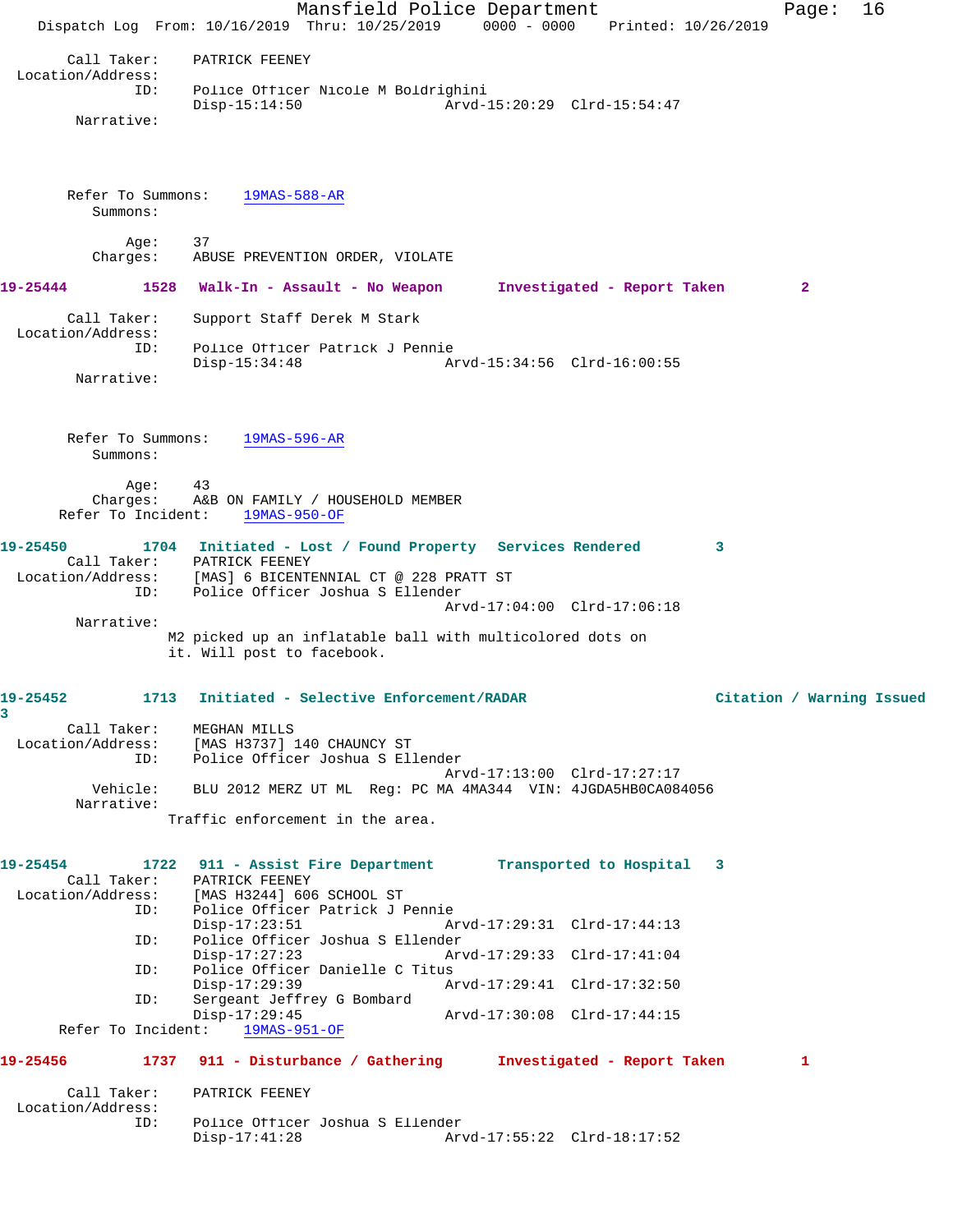Mansfield Police Department Fage: 17 Dispatch Log From: 10/16/2019 Thru: 10/25/2019 0000 - 0000 Printed: 10/26/2019 ID: Police Officer Jay J Sparrow Disp-17:41:40 Clrd-17:42:15 ID: Police Officer Danielle C Titus Disp-17:42:09 Arvd-17:45:33 Clrd-18:17:43 ID: Sergeant Jeffrey G Bombard Disp-17:45:45 Arvd-17:45:47 Clrd-17:55:24 Narrative: Refer To Incident: 19MAS-952-OF **19-25457 1742 Initiated - Community Policing Services Rendered 3**  Call Taker: PATRICK FEENEY Location/Address: [MAS 1002] 250 EAST ST ID: Police Officer Jay J Sparrow Arvd-17:42:00 Clrd-18:04:21 Narrative: Champs program. **19-25461 1804 Initiated - Community Policing Services Rendered 3**  Call Taker: PATRICK FEENEY Location/Address: [MAS 330] 250 EAST ST ID: Police Officer Jay J Sparrow Arvd-18:04:00 Clrd-18:30:56 **19-25463 1815 911 - 911 Hang-ups & Verifications Confirmed misdial/Accdntl Call 2** Call Taker: PATRICK FEENEY Location/Address: [MAS 9A] 55 CABOT BLVD ID: Police Officer Patrick J Pennie Disp-18:18:40 Arvd-18:27:25 Clrd-18:31:05 Narrative: 911 misdial from the bldg. No emergency exists. Party to meet ofcs in the lobby. **19-25465 1824 911 - Assist Citizen - P S A Services Rendered 3**  Call Taker: PATRICK FEENEY Location/Address: [MAS 840A] 280 SCHOOL ST Apt. #A ID: Police Officer Danielle C Titus Disp-18:25:45 Arvd-18:31:03 Clrd-18:42:51 Vehicle: GRY 2008 PONT G6 Reg: PC MA 8JJ312 VIN: 1G2ZH17N784163874 Narrative: Out for a vehicle lock-out Narrative: unable to gain entry without damaging the mv **19-25468 1834 Initiated - Selective Enforcement/RADAR Verbal Warning 3**  Call Taker: Kieran M Ruth Location/Address: [MAS] 562 MAPLE ST @ 3 JENNIFER DR ID: Police Officer Jay J Sparrow Arvd-18:34:00 Clrd-19:02:04 Vehicle: GRY 2017 CX-5 Reg: PC RI VA224 VIN: JM3KFBDL2H0221240 Narrative: Traffic enforcement in the area. **19-25470 1843 Initiated - Selective Enforcement/RADAR Citation / Warning Issued 3**  Call Taker: PATRICK FEENEY Location/Address: [MAS] 47 OAKLAND ST @ 57 CHARLES ST ID: Police Officer Danielle C Titus Arvd-18:43:00 Clrd-19:29:39 Vehicle: BLK 2008 UCS Reg: PC RI 319814 VIN: 2T1BR32E18C864968 Narrative: Out with a mv stop. Operator cited for speed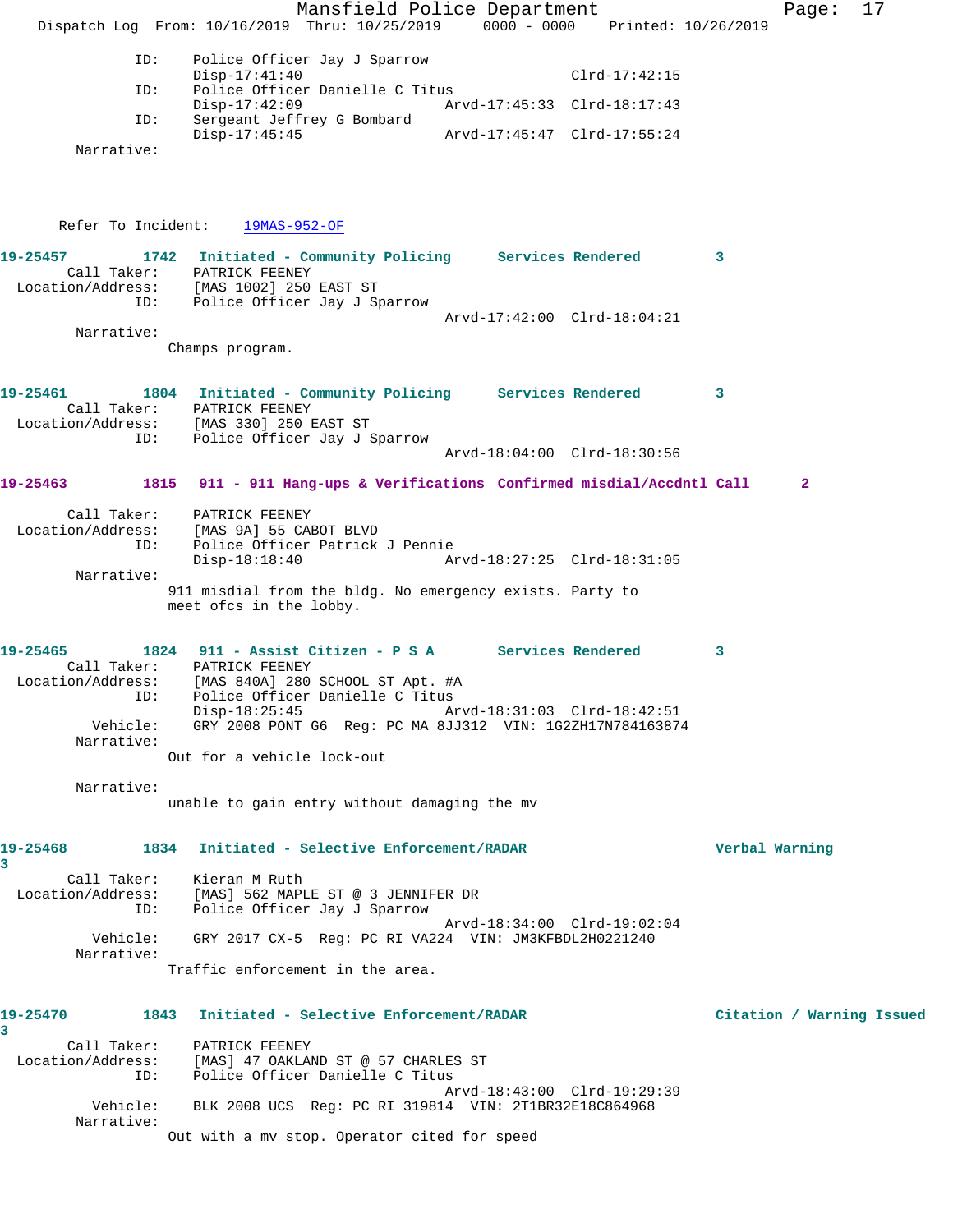Call Taker: NICHOLAS GOYETTE Location/Address: [MAS] 24 BRANCH ST @ 8 EDDY ST ID: Police Officer Joshua S Ellender Arvd-18:56:00 Clrd-19:02:17 Vehicle: RED 2017 CHEV CRUZE Reg: PC MA 7JG144 VIN: 1G1BE5SM0H7235274 Narrative: Out with a mv stop. Citation issued to the operator for marked lanes violation

## **19-25474 1909 Initiated - Selective Enforcement/RADAR Citation / Warning Issued**

**3**  Call Taker: NICHOLAS GOYETTE Location/Address: [MAS] 363 NORTH MAIN ST @ 54 CHAUNCY ST Police Officer Joshua S Ellender Arvd-19:09:00 Clrd-19:29:32 ID: Police Officer Joshua S Ellender Disp-19:29:37 Arvd-19:29:38 Clrd-19:45:19 Vehicle: BLK 2016 LNDR UT RANGE Reg: PAS MA IC15VH VIN: SALWS2PF3GA116042 Narrative:

Traffic enforcement in the area.

### **19-25477 1934 Initiated - Selective Enforcement/RADAR Services Rendered 3**  Call Taker: NICHOLAS GOYETTE

 Location/Address: [MAS] PLAIN ST ID: Police Officer Patrick J Pennie Arvd-19:34:00 Clrd-19:40:58 Narrative:

Traffic enforcement in the area.

| 19-25478          |     | 1937 Alarm - Assist Fire Department |  | Referred to Other Agency 3  |  |
|-------------------|-----|-------------------------------------|--|-----------------------------|--|
| Call Taker:       |     | NICHOLAS GOYETTE                    |  |                             |  |
| Location/Address: |     | [MAS H593] 48 LANCASHIRE DR         |  |                             |  |
|                   | ID: | Police Officer Patrick J Pennie     |  |                             |  |
|                   |     | Disp-19:41:21                       |  | Arvd-19:43:05 Clrd-19:54:26 |  |
| Narrative:        |     |                                     |  |                             |  |
|                   |     | Out to assist FFD                   |  |                             |  |

Narrative:

Clear, MFD transporting

## **19-25480 1942 Phone - Suspicious Actv / Persn / Veh Gone on Arrival 2**  Call Taker: GARIN EISELE Location/Address: [MAS H596] 91 SOUTH ST ID: Police Officer Jay J Sparrow Disp-19:45:06 Arvd-19:50:32 Clrd-19:59:24<br>TD: Police Officer Joshua S Ellender Police Officer Joshua S Ellender Disp-19:45:28 Arvd-19:50:31 Clrd-19:59:23 Narrative: Caller reporting 4 door chevy sedan driving up and down the street. Narrative: Clear, nothing showing

| 19-25482          | 2005        | Initiated - Proactive Patrol                |                             | Building Checked / Secured |  |
|-------------------|-------------|---------------------------------------------|-----------------------------|----------------------------|--|
| Location/Address: | Call Taker: | NICHOLAS GOYETTE<br>[MAS 840] 280 SCHOOL ST |                             |                            |  |
|                   | ID:         | Police Officer Patrick J Pennie             |                             |                            |  |
|                   |             |                                             | Arvd-20:05:00 Clrd-20:15:39 |                            |  |

Narrative:

Checking the area.

Mansfield Police Department Page: 18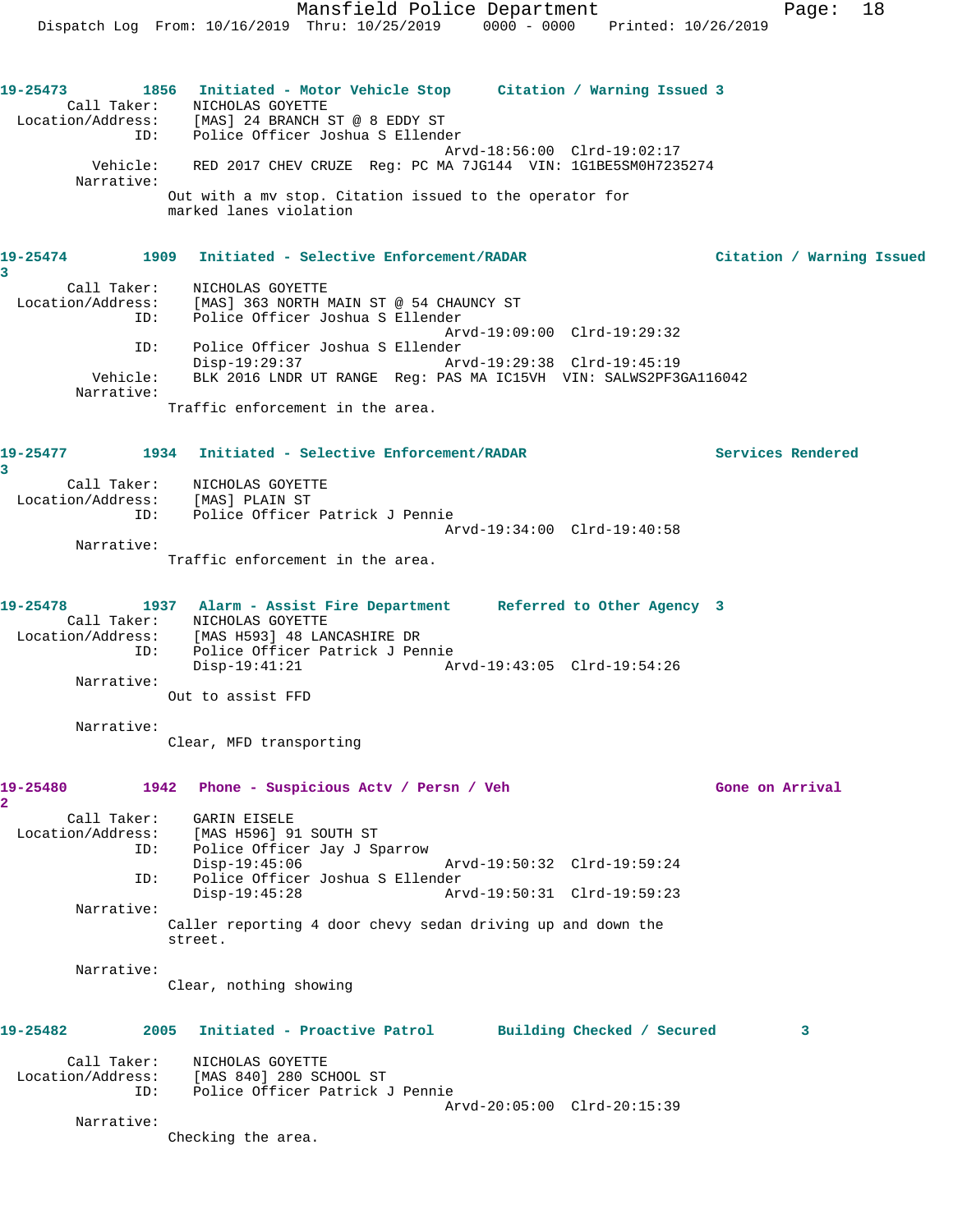**19-25485 2018 Initiated - Proactive Patrol Building Checked / Secured 3** Call Taker: NICHOLAS GOYETTE Location/Address: [MAS 987A] 125 HIGH ST Apt. #1-4 ID: Police Officer Danielle C Titus Arvd-20:18:00 Clrd-20:22:28 Narrative: Checking the area. **19-25486 2029 Initiated - Motor Vehicle Stop Citation / Warning Issued 3**  Call Taker: NICHOLAS GOYETTE Vicinity of: [MAS 153] 50 WEST ST ID: Police Officer Danielle C Titus Arvd-20:29:00 Clrd-20:35:20 Vehicle: BLK 2012 DODG RAM Reg: PC MA 7ZV574 VIN: 1C6RD7FTXCS260086 Narrative: Out with a mv stop. RO cited for failure to stop for a red light, West @ Copeland **19-25487 2036 911 - Motor Veh Acc - No Injury Services Rendered 1**  Call Taker: DAVID SULLIVAN Location/Address: [MAS 255] 377 CHAUNCY ST ID: Police Officer Joshua S Ellender Disp-20:39:37 Arvd-20:46:44 Clrd-21:16:33 Vehicle: WHI 2016 NISS ALTIMA Reg: PC MA 1PLX15 VIN: 1N4AL3AP4GC171955 Vehicle: RED 2017 HYUN ELANTR Reg: PC MA 1VYL41 VIN: 5NPD84LF4HH128967 Narrative: Caller waiting in a Red Hyundia with flashers on. Narrative: Ofc. Ellender out to assist and reports the Altima rear ended Hyundai **19-25489 2043 Initiated - Proactive Patrol Services Rendered 3**  Call Taker: NICHOLAS GOYETTE Location/Address: [MAS 281A] 1 CROCKER ST ID: Police Officer Danielle C Titus Arvd-20:43:00 Clrd-20:55:32 Narrative: Checking the area. **19-25490 2048 Initiated - Motor Vehicle Stop Spoken To 3**  Call Taker: NICHOLAS GOYETTE Location/Address: [MAS 165] 91 CHAUNCY ST ID: Police Officer Danielle C Titus Arvd-20:48:00 Clrd-20:49:30<br>Vehicle: 2019 CIVIC Reg: PC RI GB468 VIN: 2HGFC2F88KH542943 2019 CIVIC Reg: PC RI GB468 VIN: 2HGFC2F88KH542943 Narrative: Out with a mv stop. Clear, cleaners on site. **19-25492 2110 Initiated - Proactive Patrol Building Checked / Secured 3** Call Taker: NICHOLAS GOYETTE Location/Address: [MAS 1015] 30 CHAUNCY ST ID: Police Officer Danielle C Titus Arvd-21:10:00 Clrd-21:13:35 Narrative: Checking the area. **19-25494 2200 Initiated - Motor Vehicle Stop Citation / Warning Issued 3**  Call Taker: NICHOLAS GOYETTE Location/Address: [MAS] 64 COPELAND DR @ 1 FOWLER ST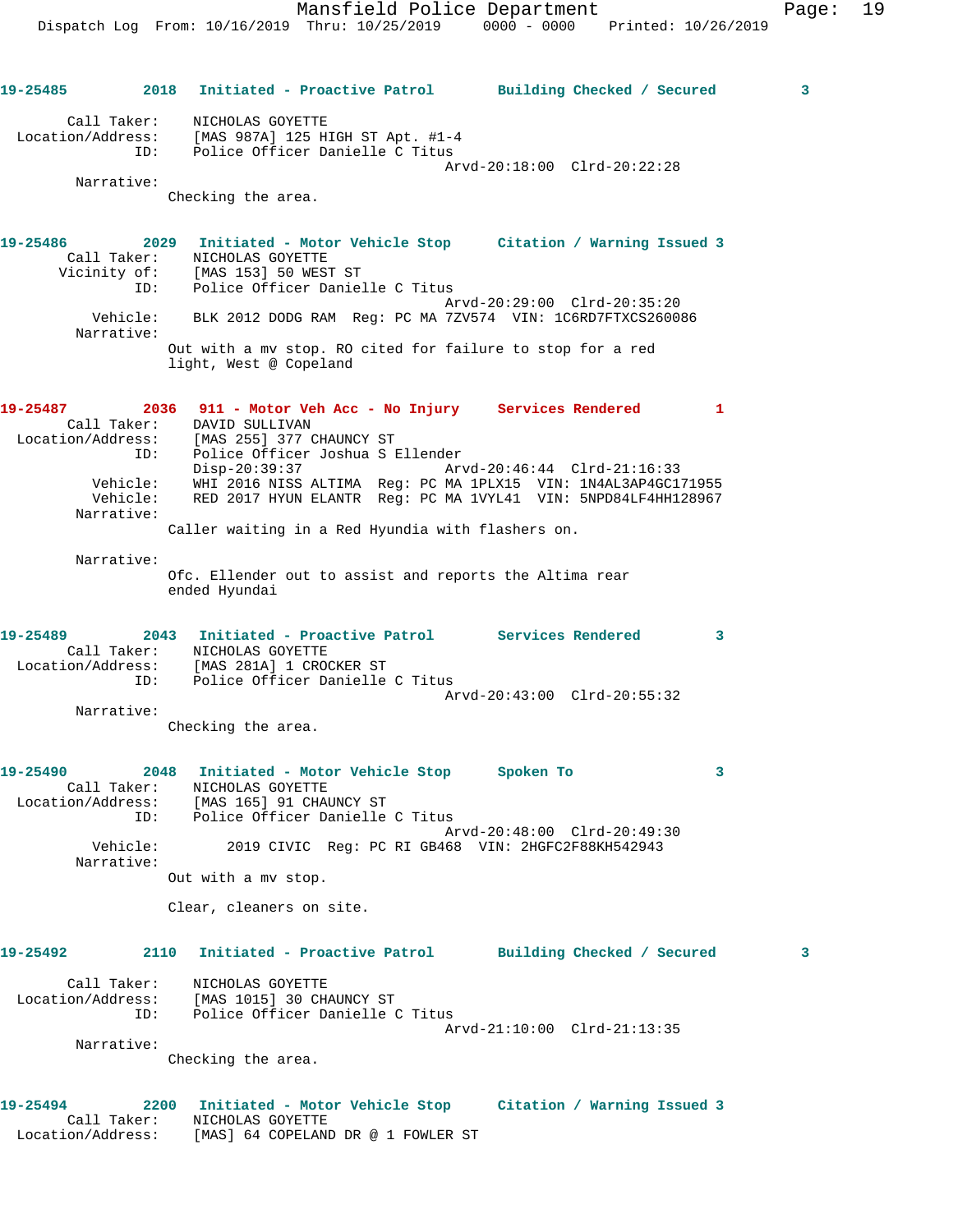Mansfield Police Department Page: 20 Dispatch Log From: 10/16/2019 Thru: 10/25/2019 0000 - 0000 Printed: 10/26/2019 ID: Police Officer Patrick J Pennie Arvd-22:00:00 Clrd-22:05:58 ID: Police Officer Joshua S Ellender Disp-22:04:25 Arvd-22:04:29 Clrd-22:05:57 Vehicle: BLU 2007 VOLK PASSAT Reg: PC MA 7DX228 VIN: WVWLK73C37E064052 Narrative: Out with a mv stop. Clear, operator cited for red light violation **19-25495 2208 Initiated - Motor Vehicle Stop Spoken To 3**  Call Taker: NICHOLAS GOYETTE Location/Address: [MAS 934] RUMFORD AVE ID: Police Officer Joshua S Ellender Arvd-22:08:00 Clrd-22:10:04 Vehicle: WHI 2008 SUBA IMPREZ Reg: PC MA 8LW265 VIN: JF1GE61648H515169 Narrative: Out with a mv stop. Clear, two teens advised of closure hours **19-25497 2212 Initiated - Proactive Patrol Building Checked / Secured 3** Call Taker: NICHOLAS GOYETTE Location/Address: [MAS 293] 2 CHAUNCY ST ID: Police Officer Joshua S Ellender Arvd-22:12:00 Clrd-22:15:07 Narrative: Checking the area. **19-25498 2215 Initiated - Building Check Building Checked / Secured 3** Call Taker: GARIN EISELE Location/Address: [MAS 165] 91 CHAUNCY ST ID: Police Officer Joshua S Ellender Arvd-22:15:00 Clrd-22:18:12 19-25499 2215 Phone - 911 Hang-ups & Verifications **Confirmed misdial/Accdntl Call 2**  Call Taker: NICHOLAS GOYETTE Location/Address: [MAS 417B] 3 FRANCIS AVE Apt. #04 ID: Police Officer Jay J Sparrow Disp-22:16:27 Arvd-22:20:06 Clrd-22:23:43 Narrative: Out for a 911 misdial **19-25500 2223 Initiated - Proactive Patrol Building Checked / Secured 3** Call Taker: NICHOLAS GOYETTE Location/Address: [MAS 280] 440 FORBES BLVD ID: Police Officer Joshua S Ellender Arvd-22:23:00 Clrd-22:27:38 Narrative: Checking the area. **19-25501 2253 Initiated - Proactive Patrol Building Checked / Secured 3** Call Taker: NICHOLAS GOYETTE Vicinity of: [MAS 202] 16 OLD COLONY WAY ID: Police Officer Danielle C Titus Arvd-22:53:00 Clrd-22:55:49 Narrative: Checking the area. Narrative: Clear, all is quiet **19-25502 2254 Initiated - Proactive Patrol Building Checked / Secured 3**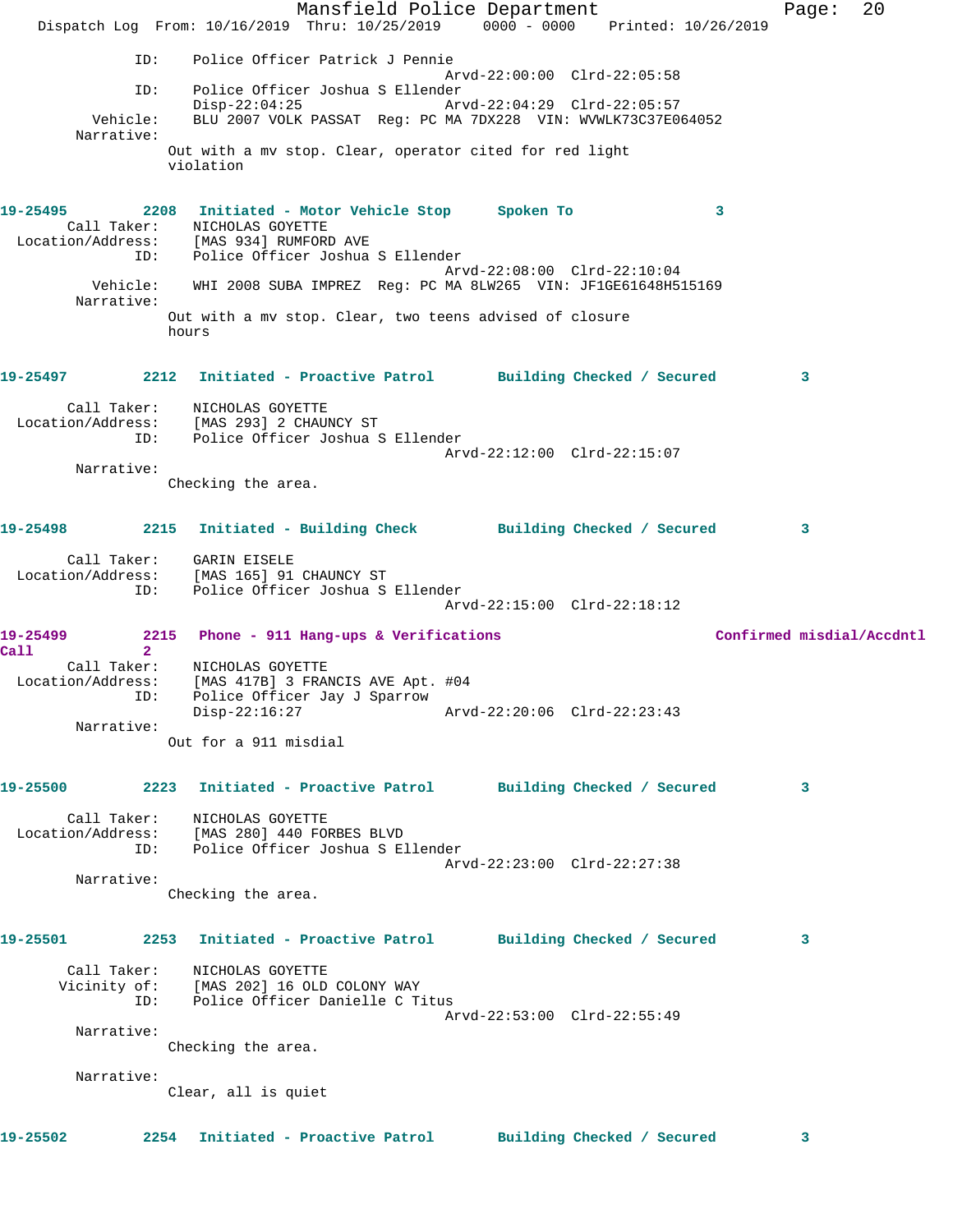Mansfield Police Department Page: 21 Dispatch Log From: 10/16/2019 Thru: 10/25/2019 0000 - 0000 Printed: 10/26/2019 Call Taker: NICHOLAS GOYETTE Location/Address: [MAS 907E] 390 WEST ST ID: Police Officer Patrick J Pennie Arvd-22:54:00 Clrd-23:03:14 Narrative: Checking the area. **19-25503 2302 Phone - Alarm - Burglar Building Checked / Secured 1** Call Taker: DAVID SULLIVAN Location/Address: [MAS 244A] 4 SOUTH MAIN ST ID: Police Officer Danielle C Titus Disp-23:03:56 Arvd-23:05:53 Clrd-23:09:13 ID: Police Officer Joshua S Ellender Disp-23:03:59 Arvd-23:05:31 Clrd-23:09:16 Narrative: Front Perimeter Burglary Alarm Doors and Windows.

Narrative:

Building owner on scene checked ok.

#### **For Date: 10/18/2019 - Friday**

| 19-25516          |     |                   | 0136 Phone - Assist Fire Department | Referred to Other Agency 3 |                 |  |
|-------------------|-----|-------------------|-------------------------------------|----------------------------|-----------------|--|
| Call Taker:       |     | NICHOLAS GOYETTE  |                                     |                            |                 |  |
| Location/Address: |     |                   | $[MAS]$ 25 COBB ST Apt. #L152       |                            |                 |  |
|                   | ID: |                   | Police Officer Andrew J Kelley      |                            |                 |  |
|                   |     | $Disp-01:38:58$   |                                     |                            | $Clrd-02:12:45$ |  |
| Narrative:        |     |                   |                                     |                            |                 |  |
|                   |     | Out to assist MFD |                                     |                            |                 |  |

| 19-25527                         | 0212 | Initiated - Proactive Patrol                                                   |  | Building Checked / Secured  |  |
|----------------------------------|------|--------------------------------------------------------------------------------|--|-----------------------------|--|
| Call Taker:<br>Location/Address: | ID:  | NICHOLAS GOYETTE<br>[MAS 1015] 30 CHAUNCY ST<br>Police Officer Andrew J Kelley |  |                             |  |
|                                  |      |                                                                                |  | Arvd-02:12:00 Clrd-02:17:04 |  |
| Narrative:                       |      |                                                                                |  |                             |  |
|                                  |      |                                                                                |  |                             |  |

Checking the area.

# **19-25530 0226 Initiated - Proactive Patrol Building Checked / Secured 3** Call Taker: NICHOLAS GOYETTE Location/Address: [MAS 834] 261 CHAUNCY ST ID: Police Officer Donald MacLean

Arvd-02:26:00 Clrd-02:33:17

 Narrative: Checking the area.

## **19-25531 0236 Initiated - Proactive Patrol Building Checked / Secured 3**

| Call Taker:<br>Location/Address:<br>ID: | NICHOLAS GOYETTE<br>[MAS 411] 60 FORBES BLVD<br>Police Officer Donald MacLean<br>Arvd-02:36:00 Clrd-02:47:50 |
|-----------------------------------------|--------------------------------------------------------------------------------------------------------------|
| ID:                                     | Sergeant Robert S Pierce                                                                                     |
|                                         | $Disp-02:40:26$<br>$Clrd-02:47:50$                                                                           |
| Vehicle:<br>Narrative:                  | BRO 2003 GMC UT ENVOY Req: PC MA 4HR758 VIN: 1GKDT13S932126446                                               |

Checking the area.

 Narrative: Out with a mv, door open and a male party appears to be sleeping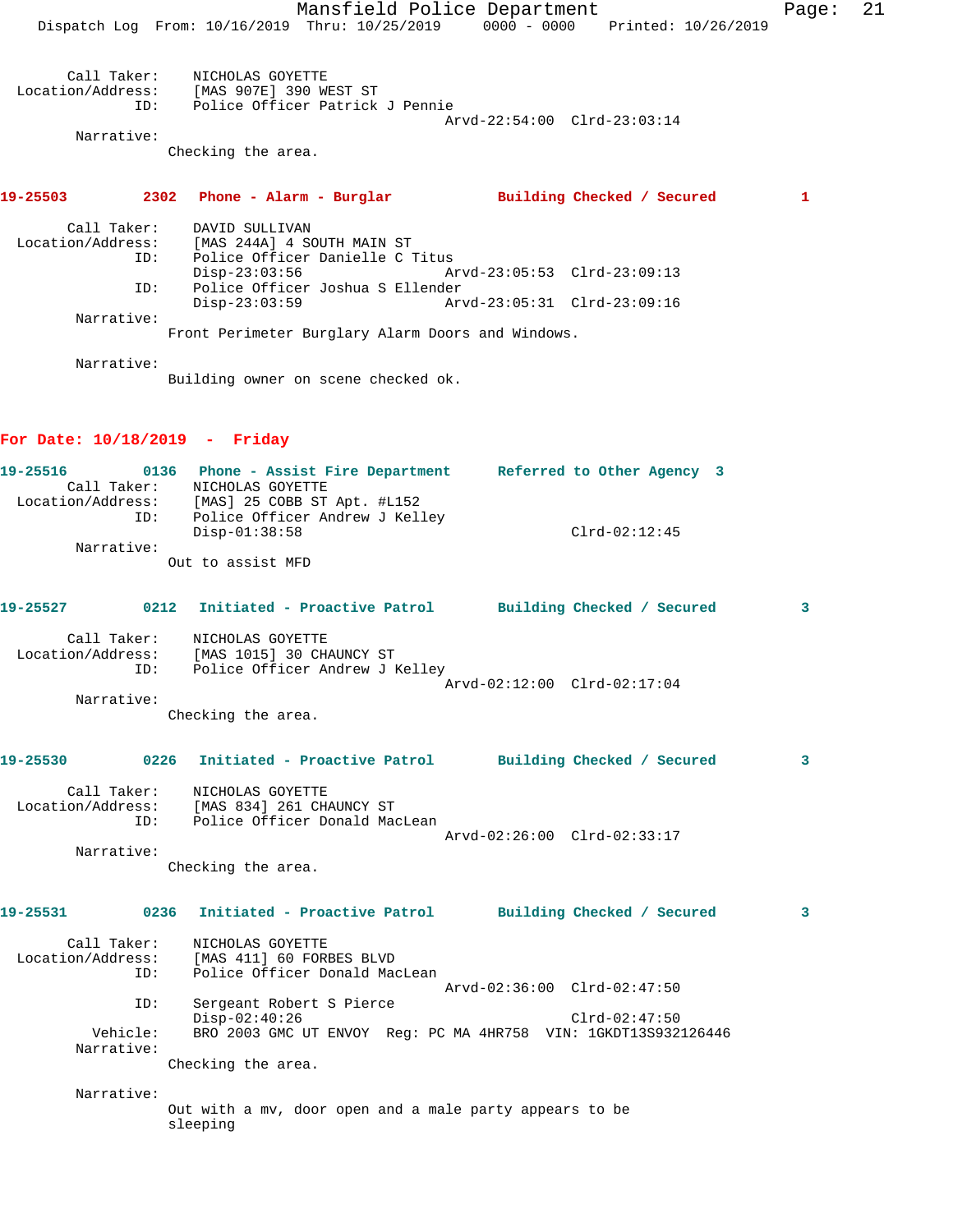|               |                          | Dispatch Log From: 10/16/2019 Thru: 10/25/2019 0000 - 0000 Printed: 10/26/2019                          | Mansfield Police Department                                                                             |                             |  |                | Page:             | 22 |
|---------------|--------------------------|---------------------------------------------------------------------------------------------------------|---------------------------------------------------------------------------------------------------------|-----------------------------|--|----------------|-------------------|----|
|               | Narrative:               | now.                                                                                                    | M8 reports party is alert and conscious, speaking with him                                              |                             |  |                |                   |    |
|               | Narrative:               |                                                                                                         |                                                                                                         |                             |  |                |                   |    |
|               |                          |                                                                                                         | M8 reports party checks ok, was waiting for a girlfriend to<br>come out, he is staying at the Red Roof. |                             |  |                |                   |    |
| 19-25533      |                          | 0252 Initiated - Proactive Patrol Building Checked / Secured                                            |                                                                                                         |                             |  |                | 3                 |    |
|               | ID:                      | Call Taker: NICHOLAS GOYETTE<br>Location/Address: [MAS 322] 31 HAMPSHIRE ST                             | Police Officer Donald MacLean                                                                           |                             |  |                |                   |    |
|               | Narrative:               |                                                                                                         |                                                                                                         | Arvd-02:52:00 Clrd-03:03:47 |  |                |                   |    |
|               |                          | Checking the area.                                                                                      |                                                                                                         |                             |  |                |                   |    |
|               |                          | 19-25534 0306 Initiated - Building Check Building Checked / Secured                                     |                                                                                                         |                             |  |                | 3                 |    |
|               | ID:                      | Call Taker: DAVID SULLIVAN<br>Location/Address: [MAS 280] 440 FORBES BLVD                               | Police Officer Donald MacLean                                                                           |                             |  |                |                   |    |
|               |                          |                                                                                                         |                                                                                                         | Arvd-03:06:00 Clrd-03:15:17 |  |                |                   |    |
| 19-25535      | Call Taker:              | 0325 Initiated - Proactive Patrol Building Checked / Secured<br>NICHOLAS GOYETTE                        |                                                                                                         |                             |  |                | 3                 |    |
|               | Location/Address:<br>ID: | [MAS 840] 280 SCHOOL ST                                                                                 | Police Officer Donald MacLean                                                                           |                             |  |                |                   |    |
|               | Narrative:               |                                                                                                         |                                                                                                         | Arvd-03:25:00 Clrd-03:38:46 |  |                |                   |    |
|               |                          | Checking the area.                                                                                      |                                                                                                         |                             |  |                |                   |    |
| 19-25537      |                          | 0335 Initiated - Proactive Patrol Building Checked / Secured                                            |                                                                                                         |                             |  |                | 3                 |    |
|               | ID:                      | Call Taker: NICHOLAS GOYETTE<br>Location/Address: [MAS 992] 660 EAST ST<br>TD: Police Officer Andrew    | Police Officer Andrew J Kelley                                                                          |                             |  |                |                   |    |
|               | Narrative:               |                                                                                                         |                                                                                                         | Arvd-03:35:00 Clrd-03:38:34 |  |                |                   |    |
|               |                          | Checking the area.                                                                                      |                                                                                                         |                             |  |                |                   |    |
| 19-25538<br>3 |                          | 0607 Initiated - Selective Enforcement/RADAR                                                            |                                                                                                         |                             |  |                | Services Rendered |    |
|               | Call Taker:<br>ID:       | NICHOLAS GOYETTE<br>Location/Address: [MAS] 287 CHAUNCY ST @ 400 RTE 140 NB<br>Sergeant Robert S Pierce |                                                                                                         |                             |  |                |                   |    |
|               | Narrative:               |                                                                                                         | Traffic enforcement in the area.                                                                        | Arvd-06:07:00 Clrd-06:37:02 |  |                |                   |    |
|               | Narrative:               | No violations                                                                                           |                                                                                                         |                             |  |                |                   |    |
|               |                          |                                                                                                         |                                                                                                         |                             |  |                |                   |    |
| 19-25540<br>3 |                          | 0637 Initiated - Selective Enforcement/RADAR                                                            |                                                                                                         |                             |  | Verbal Warning |                   |    |
|               | Call Taker:<br>ID:       | MEGHAN MILLS<br>Vicinity of: [MAS] 792 WEST ST                                                          | Police Officer Donald MacLean                                                                           |                             |  |                |                   |    |
|               | Vehicle:<br>Narrative:   |                                                                                                         | TAN 2002 LXS Req: PC RI ZG551 VIN: 4T1BE32K92U099340                                                    | Arvd-06:37:00 Clrd-07:07:05 |  |                |                   |    |
|               |                          | Out for traffic                                                                                         |                                                                                                         |                             |  |                |                   |    |
|               | Narrative:               | Out with RI/ZG551                                                                                       |                                                                                                         |                             |  |                |                   |    |
|               |                          |                                                                                                         |                                                                                                         |                             |  |                |                   |    |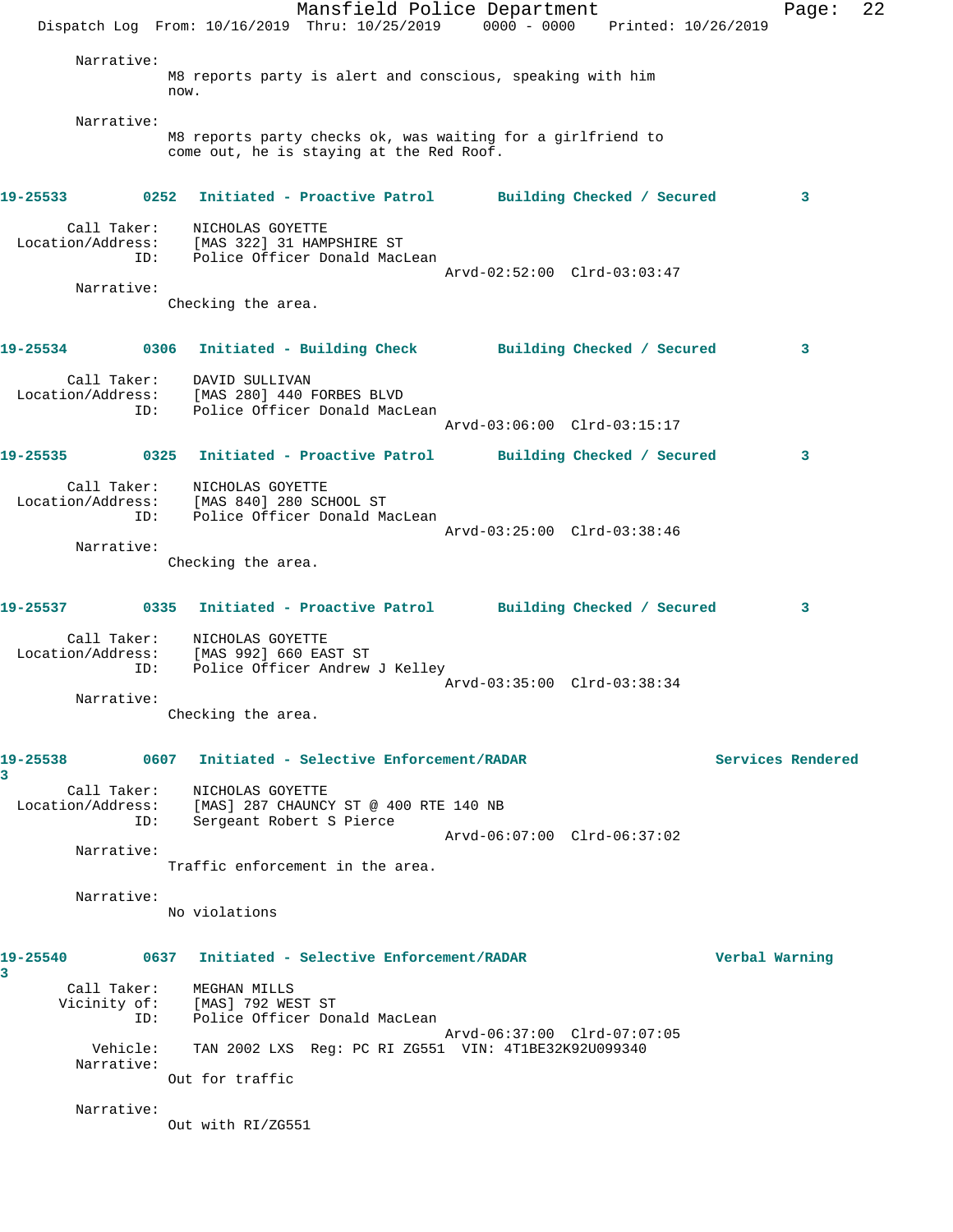| 19-25542<br>0640 Initiated - Selective Enforcement/RADAR<br>Citation / Warning Issued<br>3<br>Call Taker: MEGHAN MILLS<br>Location/Address: [MAS] 363 NORTH MAIN ST @ 54 CHAUNCY ST<br>Police Officer Michelle Bellevue<br>ID:<br>Arvd-06:40:00 Clrd-07:10:49<br>Vehicle: WHI 2017 JEEP GRCHER Req: PC MA 5SG819 VIN: 1C4RJFLT0HC651829<br>Vehicle:<br>BLK 2011 SUBA FOREST Reg: PC MA 856PK8 VIN: JF2SHAEC4BH726525<br>Narrative:<br>Out for traffic<br>Narrative:<br>Out with MA/5SG819, cited for a crosswalk violation<br>Narrative:<br>Out with MA/856PK8, cited<br>19-25546<br>0807 Phone - Motor Veh Acc - No Injury Accident Report<br>1<br>Call Taker:<br>Kieran M Ruth<br>Location/Address: [MAS] 54 CHAUNCY ST @ 363 NORTH MAIN ST<br>Police Officer David W Kinahan<br>ID:<br>$Disp-08:08:28$<br>Arvd-08:12:51 Clrd-08:41:36<br>ID: Police Officer Patrick J Pennie<br>$Disp-08:08:30$<br>Arvd-08:13:32 Clrd-08:17:14<br>Vehicle: WHI 2016 MERZ UT GLE350 Reg: PAS MA BC26AP VIN: 4JGDA5HBXGA721878<br>BRO 2016 F150 Req: RI 140628 VIN: 1FTEW1EP8GFC95789<br>Vehicle:<br>Narrative:<br>911 caller reports a 2 car crash no injuries reported.<br>Narrative:<br>Report taken, no tows needed<br>Refer To Accident:<br>$19MAS-391-AC$<br>0810 Walk-In - Follow up Investigation Investigated - No Action Req. 3<br>19-25547<br>Call Taker:<br>Support Staff Matthew Todesco<br>Location/Address: [MAS 451B] 500 EAST ST<br>Police Officer Matthew A Souza<br>ID:<br>$Disp-08:12:21$<br>Arvd-08:12:24 Clrd-09:11:24<br>Narrative:<br>RP ino speak with Ofc Souza in regards to a past call<br>19-25552<br>0911 Walk-In - Disturbance / Gathering Spoken To<br>1<br>Call Taker:<br>Support Staff Matthew Todesco<br>Location/Address:<br>Police Officer Matthew A Souza<br>TD:<br>$Disp-09:13:25$<br>Arvd-09:40:58 Clrd-09:57:10<br>Narrative: |  |  |
|---------------------------------------------------------------------------------------------------------------------------------------------------------------------------------------------------------------------------------------------------------------------------------------------------------------------------------------------------------------------------------------------------------------------------------------------------------------------------------------------------------------------------------------------------------------------------------------------------------------------------------------------------------------------------------------------------------------------------------------------------------------------------------------------------------------------------------------------------------------------------------------------------------------------------------------------------------------------------------------------------------------------------------------------------------------------------------------------------------------------------------------------------------------------------------------------------------------------------------------------------------------------------------------------------------------------------------------------------------------------------------------------------------------------------------------------------------------------------------------------------------------------------------------------------------------------------------------------------------------------------------------------------------------------------------------------------------------------------------------------------------------------------------------------------------------------------------------------------------|--|--|
|                                                                                                                                                                                                                                                                                                                                                                                                                                                                                                                                                                                                                                                                                                                                                                                                                                                                                                                                                                                                                                                                                                                                                                                                                                                                                                                                                                                                                                                                                                                                                                                                                                                                                                                                                                                                                                                         |  |  |
|                                                                                                                                                                                                                                                                                                                                                                                                                                                                                                                                                                                                                                                                                                                                                                                                                                                                                                                                                                                                                                                                                                                                                                                                                                                                                                                                                                                                                                                                                                                                                                                                                                                                                                                                                                                                                                                         |  |  |
|                                                                                                                                                                                                                                                                                                                                                                                                                                                                                                                                                                                                                                                                                                                                                                                                                                                                                                                                                                                                                                                                                                                                                                                                                                                                                                                                                                                                                                                                                                                                                                                                                                                                                                                                                                                                                                                         |  |  |
|                                                                                                                                                                                                                                                                                                                                                                                                                                                                                                                                                                                                                                                                                                                                                                                                                                                                                                                                                                                                                                                                                                                                                                                                                                                                                                                                                                                                                                                                                                                                                                                                                                                                                                                                                                                                                                                         |  |  |
|                                                                                                                                                                                                                                                                                                                                                                                                                                                                                                                                                                                                                                                                                                                                                                                                                                                                                                                                                                                                                                                                                                                                                                                                                                                                                                                                                                                                                                                                                                                                                                                                                                                                                                                                                                                                                                                         |  |  |
|                                                                                                                                                                                                                                                                                                                                                                                                                                                                                                                                                                                                                                                                                                                                                                                                                                                                                                                                                                                                                                                                                                                                                                                                                                                                                                                                                                                                                                                                                                                                                                                                                                                                                                                                                                                                                                                         |  |  |
|                                                                                                                                                                                                                                                                                                                                                                                                                                                                                                                                                                                                                                                                                                                                                                                                                                                                                                                                                                                                                                                                                                                                                                                                                                                                                                                                                                                                                                                                                                                                                                                                                                                                                                                                                                                                                                                         |  |  |
|                                                                                                                                                                                                                                                                                                                                                                                                                                                                                                                                                                                                                                                                                                                                                                                                                                                                                                                                                                                                                                                                                                                                                                                                                                                                                                                                                                                                                                                                                                                                                                                                                                                                                                                                                                                                                                                         |  |  |
|                                                                                                                                                                                                                                                                                                                                                                                                                                                                                                                                                                                                                                                                                                                                                                                                                                                                                                                                                                                                                                                                                                                                                                                                                                                                                                                                                                                                                                                                                                                                                                                                                                                                                                                                                                                                                                                         |  |  |
|                                                                                                                                                                                                                                                                                                                                                                                                                                                                                                                                                                                                                                                                                                                                                                                                                                                                                                                                                                                                                                                                                                                                                                                                                                                                                                                                                                                                                                                                                                                                                                                                                                                                                                                                                                                                                                                         |  |  |
|                                                                                                                                                                                                                                                                                                                                                                                                                                                                                                                                                                                                                                                                                                                                                                                                                                                                                                                                                                                                                                                                                                                                                                                                                                                                                                                                                                                                                                                                                                                                                                                                                                                                                                                                                                                                                                                         |  |  |
|                                                                                                                                                                                                                                                                                                                                                                                                                                                                                                                                                                                                                                                                                                                                                                                                                                                                                                                                                                                                                                                                                                                                                                                                                                                                                                                                                                                                                                                                                                                                                                                                                                                                                                                                                                                                                                                         |  |  |
|                                                                                                                                                                                                                                                                                                                                                                                                                                                                                                                                                                                                                                                                                                                                                                                                                                                                                                                                                                                                                                                                                                                                                                                                                                                                                                                                                                                                                                                                                                                                                                                                                                                                                                                                                                                                                                                         |  |  |
|                                                                                                                                                                                                                                                                                                                                                                                                                                                                                                                                                                                                                                                                                                                                                                                                                                                                                                                                                                                                                                                                                                                                                                                                                                                                                                                                                                                                                                                                                                                                                                                                                                                                                                                                                                                                                                                         |  |  |
|                                                                                                                                                                                                                                                                                                                                                                                                                                                                                                                                                                                                                                                                                                                                                                                                                                                                                                                                                                                                                                                                                                                                                                                                                                                                                                                                                                                                                                                                                                                                                                                                                                                                                                                                                                                                                                                         |  |  |
|                                                                                                                                                                                                                                                                                                                                                                                                                                                                                                                                                                                                                                                                                                                                                                                                                                                                                                                                                                                                                                                                                                                                                                                                                                                                                                                                                                                                                                                                                                                                                                                                                                                                                                                                                                                                                                                         |  |  |
|                                                                                                                                                                                                                                                                                                                                                                                                                                                                                                                                                                                                                                                                                                                                                                                                                                                                                                                                                                                                                                                                                                                                                                                                                                                                                                                                                                                                                                                                                                                                                                                                                                                                                                                                                                                                                                                         |  |  |

Refer To Incident: 19MAS-962-OF

**19-25553 0915 Phone - Metro LEC Activation Services Rendered 1**  Call Taker: Support Staff Matthew Todesco Location/Address: [MAS 451B] 500 EAST ST ID: Police Officer Joshua S Ellender Disp-09:15:00 Arvd-09:15:14 Clrd-15:46:44 Narrative: Ofc Ellender reports he is responding to Stoughton to serve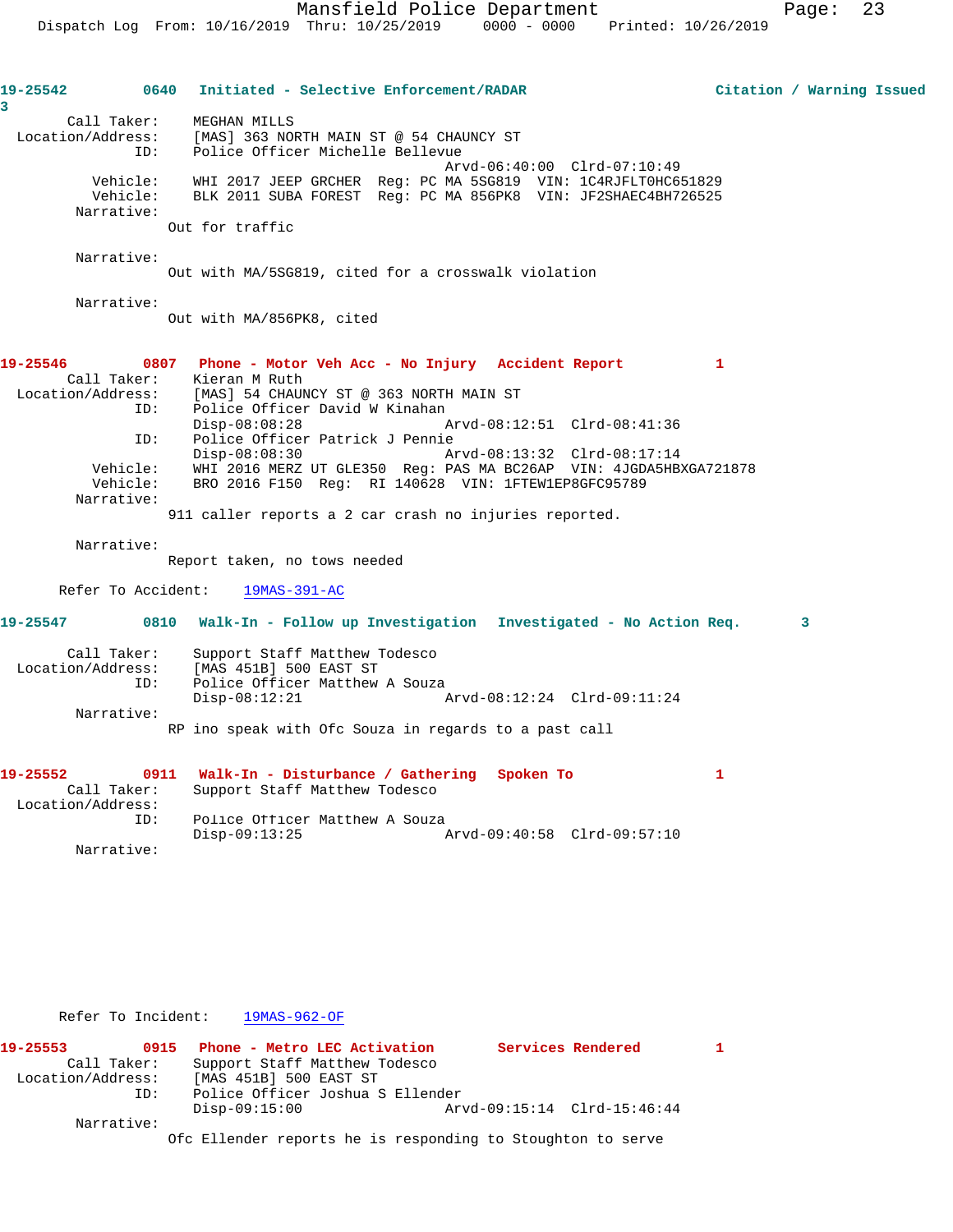Mansfield Police Department Fage: 24 Dispatch Log From: 10/16/2019 Thru: 10/25/2019 0000 - 0000 Printed: 10/26/2019 a high risk warrant with METRO **19-25556 1003 Initiated - Selective Enforcement/RADAR Citation / Warning Issued 3**  Call Taker: Kieran M Ruth Location/Address: [MAS 1002] 250 EAST ST ID: Police Officer Nicole M Boldrighini Arvd-10:03:00 Clrd-10:38:35 Vehicle: WHI 2017 TOYT TACOMA Reg: PC MA 7VN866 VIN: 3TMCZ5AN6HM047956 Narrative: Traffic enforcement in the area. Narrative: Out with MA/7VN866, cited for speed **19-25557 1013 Initiated - Follow up Investigation Not Home / No Answer 3**  Call Taker: Kieran M Ruth Location/Address: [MAS H1792] 11 MAYHEW FARM DR ID: Police Officer Matthew A Souza Arvd-10:13:00 Clrd-10:17:55 Narrative: Follow up Narrative: The party is not home, a message was left with the nanny **19-25565 1033 Initiated - Community Policing Building Checked / Secured 3** Call Taker: Kieran M Ruth Location/Address: [MAS 331A] 255 EAST ST ID: Sergeant Thomas R Connor Arvd-10:33:00 Clrd-10:46:15 Narrative: Walk through **19-25566 1041 Initiated - Building Check Building Checked / Secured 3** Call Taker: Kieran M Ruth Location/Address: [MAS] 18 WOODLAND WAY ID: Police Officer Nicole M Boldrighini Arvd-10:41:00 Clrd-10:46:04 Narrative: House check **19-25568 1053 Initiated - Speed Trailer/Signs Deployed Services Rendered 3**  Call Taker: MEGHAN MILLS Location/Address: [MAS] GROVE ST ID: Police Officer David W Kinahan Arvd-10:53:00 Clrd-10:53:41 Narrative: Speed signs were placed on Grove St **19-25570 1103 911 - 911 Hang-ups & Verifications Confirmed misdial/Accdntl Call 2** Call Taker: PATRICK FEENEY Location/Address: [MAS 907] 390 WEST ST Apt. #A ID: Police Officer Matthew A Souza Disp-11:04:51 Arvd-11:07:53 Clrd-11:16:22 Narrative: 911 hangup; call back made and spoke with the service desk; not aware of any emergency. To check the lines. **19-25571 1124 Initiated - Follow up Investigation Services Rendered 3** 

Call Taker: Kieran M Ruth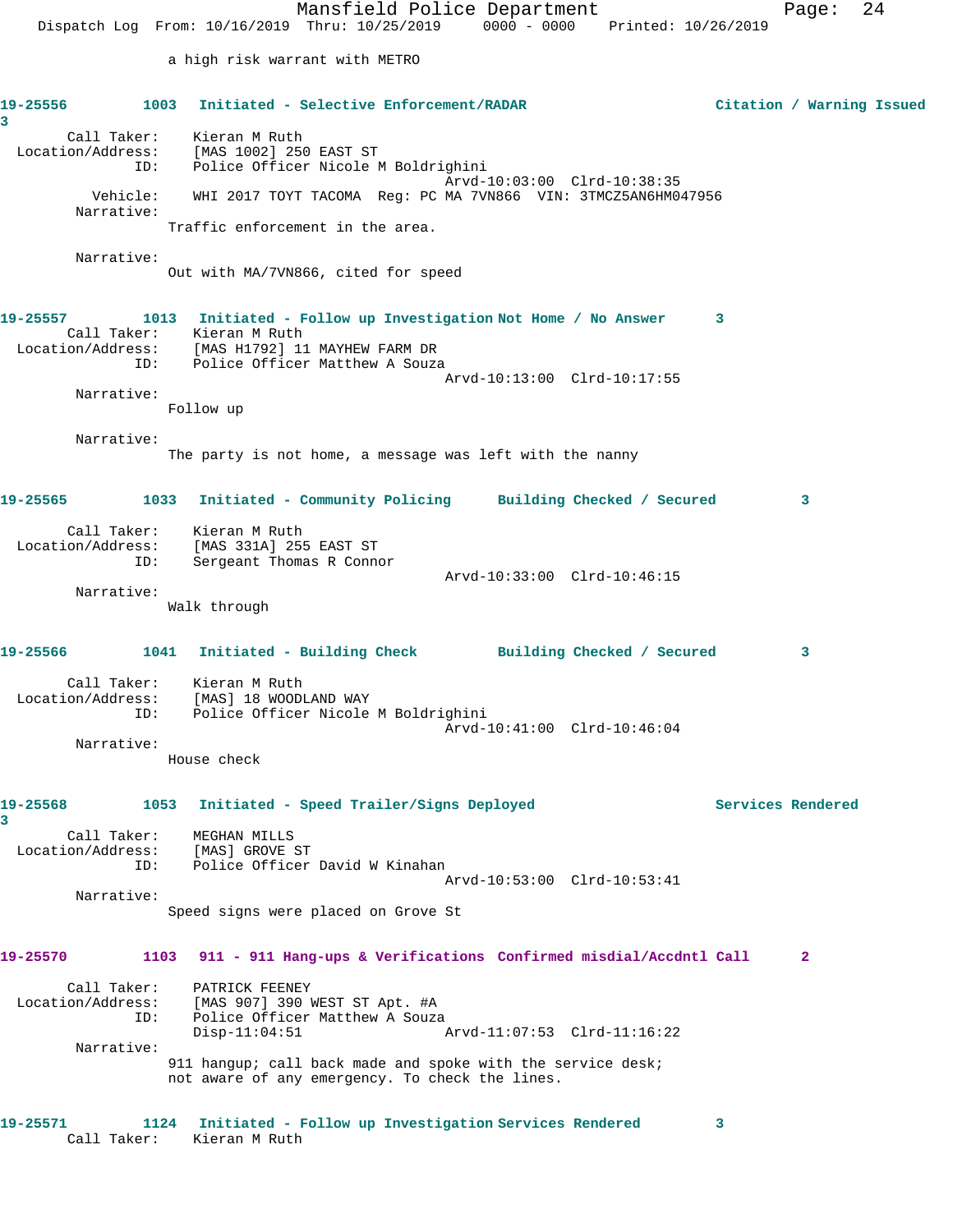Mansfield Police Department Fage: 25 Dispatch Log From: 10/16/2019 Thru: 10/25/2019 0000 - 0000 Printed: 10/26/2019 Location/Address: [MAS 451B] 500 EAST ST ID: Police Officer Matthew A Souza Arvd-11:24:00 Clrd-11:52:57 Narrative: Follow up phone call **19-25573 1135 Initiated - Motor Vehicle Stop Verbal Warning 3**  Call Taker: Kieran M Ruth Vicinity of: [MAS H4159] 105 PRATT ST ID: Police Officer David W Kinahan Arvd-11:35:00 Clrd-11:37:57 Vehicle: WHI 2016 BMW X1 Reg: PC MA 619YJJ VIN: WBXHT3C34GP880819 Narrative: MV stop Narrative: Verbal for speed **19-25574 1136 Initiated - Building Check Building Checked / Secured 3** Call Taker: PATRICK FEENEY Location/Address: [MAS 840] 280 SCHOOL ST ID: Sergeant Thomas R Connor Arvd-11:36:00 Clrd-11:37:42 **19-25576 1137 Initiated - Building Check Building Checked / Secured 3** Call Taker: PATRICK FEENEY Location/Address: [MAS 849] 287 SCHOOL ST ID: Sergeant Thomas R Connor Arvd-11:37:00 Clrd-11:38:11 **19-25579 1141 Initiated - Motor Vehicle Stop Citation / Warning Issued 3**  Call Taker: Kieran M Ruth Location/Address: [MAS] 159 FRUIT ST @ 157 HALL ST ID: Sergeant Thomas R Connor Arvd-11:41:00 Clrd-11:51:09 Vehicle: Reg: PC MA 9DJ961 Narrative: MV stop Narrative: Cited for failure to stop **19-25580 1141 Phone - Well Being Check Spoken To 3**  Call Taker: PATRICK FEENEY Location/Address: [MAS 9] 25 COBB ST Apt. #L115 ID: Police Officer Patrick J Pennie<br>Disp-11:44:01 Ar Disp-11:44:01 Arvd-11:49:23 Clrd-12:10:12 Narrative: Attleboro PD reports an elderly female on the line that is very confused and not making much sense. Narrative: Ofc. Pennie speaking with the party, she seems lucid and atates she no longer wants to live at Cobb St **19-25581 1145 Phone - Assist Fire Department Transported to Hospital 3** 

 Call Taker: PATRICK FEENEY Location/Address: [MAS H4435] 21 HEMLOCK LN ID: Police Officer David W Kinahan Disp-11:50:17 Clrd-11:51:27 ID: Sergeant Thomas R Connor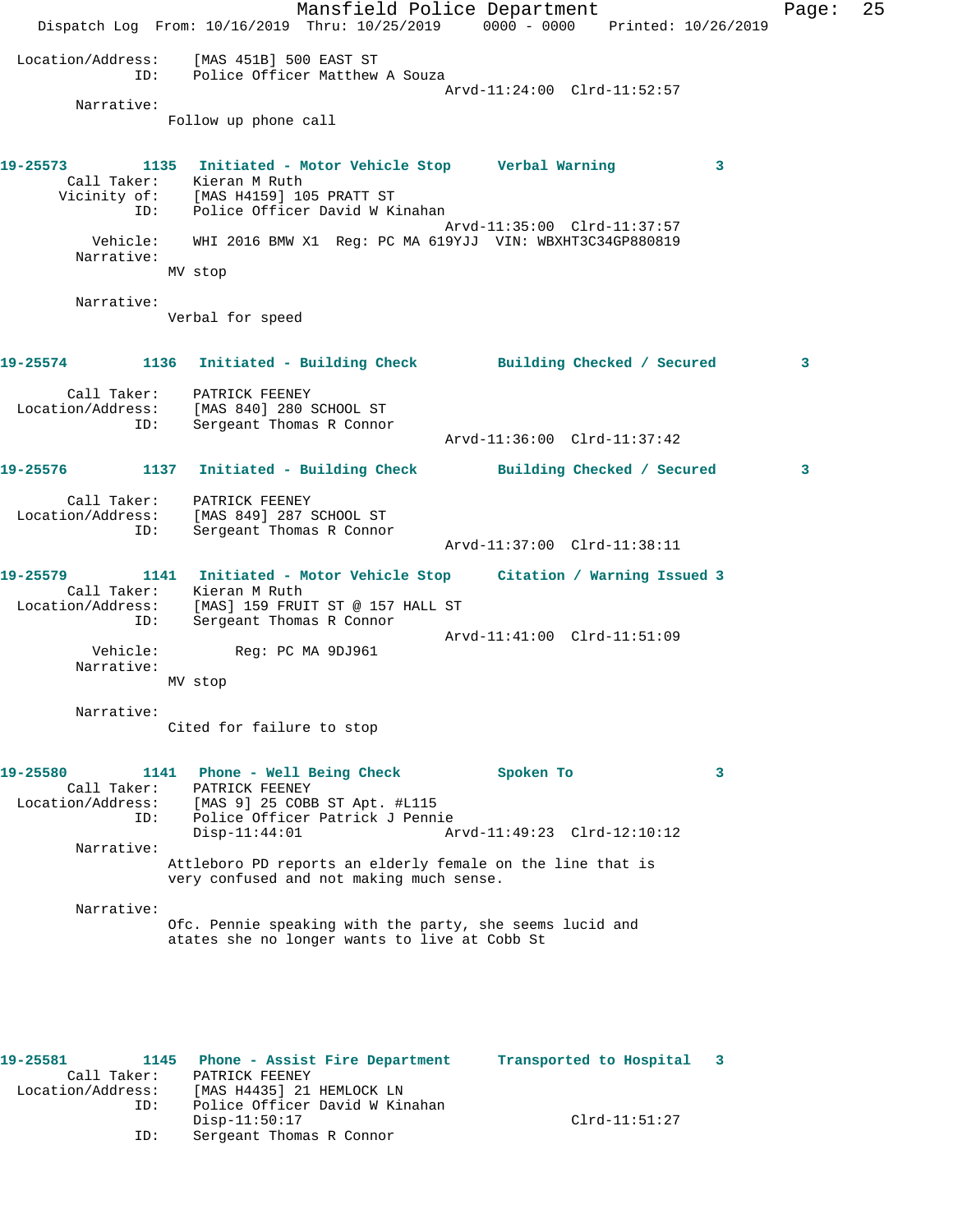Mansfield Police Department Fage: 26 Dispatch Log From: 10/16/2019 Thru: 10/25/2019 0000 - 0000 Printed: 10/26/2019 Disp-11:51:21 Arvd-11:53:14 Clrd-12:11:50 Narrative: Lifeline activation; unknown situation. **19-25588 1210 Initiated - Assist Law Enfrc Agncy Services Rendered 3**  Call Taker: Kieran M Ruth Location/Address: [MAS 451B] 500 EAST ST Police Officer Patrick J Pennie Arvd-12:10:00 Clrd-16:17:42<br>TD: Police Officer Nicole M Boldrighini ID: Police Officer Nicole M Boldrighini Disp-12:39:24 Arvd-12:39:27 Clrd-16:17:30<br>ID: Detective Kenneth E Wright Detective Kenneth E Wright<br>Disp-13:18:42 Disp-13:18:42 Arvd-13:19:48 Clrd-17:37:57 Narrative: Mutual aid to Easton **19-25593 1317 Phone - Assist Fire Department Referred to Other Agency 3**  Call Taker: Kieran M Ruth Location/Address: [MAS H4093] 396 SOUTH MAIN ST ID: Police Officer Matthew A Souza Disp-13:19:40 Arvd-13:24:48 Clrd-13:25:45 Narrative: Out to assist MFD with a life-line call Narrative: Accidental activation **19-25594 1319 Initiated - Community Policing Services Rendered 3**  Call Taker: Kieran M Ruth Location/Address: [MAS 12] 250 EAST ST ID: Sergeant Thomas R Connor Arvd-13:19:00 Clrd-13:48:33 Narrative: Out for the homcoming pep rally **19-25595 1336 Phone - Assist Fire Department Cancelled Enroute 3**  Call Taker: Kieran M Ruth Location/Address: [MAS 333] 245 EAST ST ess: [MAS 333] 245 EAST ST<br>ID: Police Officer John R Armstrong<br>Disp-13:37:58 Am Disp-13:37:58 Arvd-13:44:56 Clrd-13:46:00 Narrative: Assist MFD with a 5/M that hit his head earlier and is now showing signs of altered mental status **19-25596 1341 Alarm - Assist Fire Department Services Rendered 3**  Call Taker: Kieran M Ruth Location/Address: [MAS 10C] 305 FORBES BLVD ID: Police Officer Matthew A Souza<br>Disp-13:42:12 Disp-13:42:12 Arvd-13:50:15 Clrd-13:51:55<br>ID: Executive Lieutenant Francis W Archer JR ID: Executive Lieutenant Francis W Archer JR Disp-13:42:12 Clrd-13:50:20 Narrative: Out to assist MFD with a master box activation **19-25603 1415 Phone - Road Hazards Unfounded/Unverifed 3**  Call Taker: Support Staff Matthew Todesco Location/Address: [MAS] RTE 140 NB ID: Detective Anthony R Lattanzio Disp-14:16:46 Arvd-14:25:23 Clrd-14:38:25 Narrative: Multiple callers reporting a tire in the roadway on 140 NB just off 495 SB. Det. Lattanzio resp. Narrative: Nothing found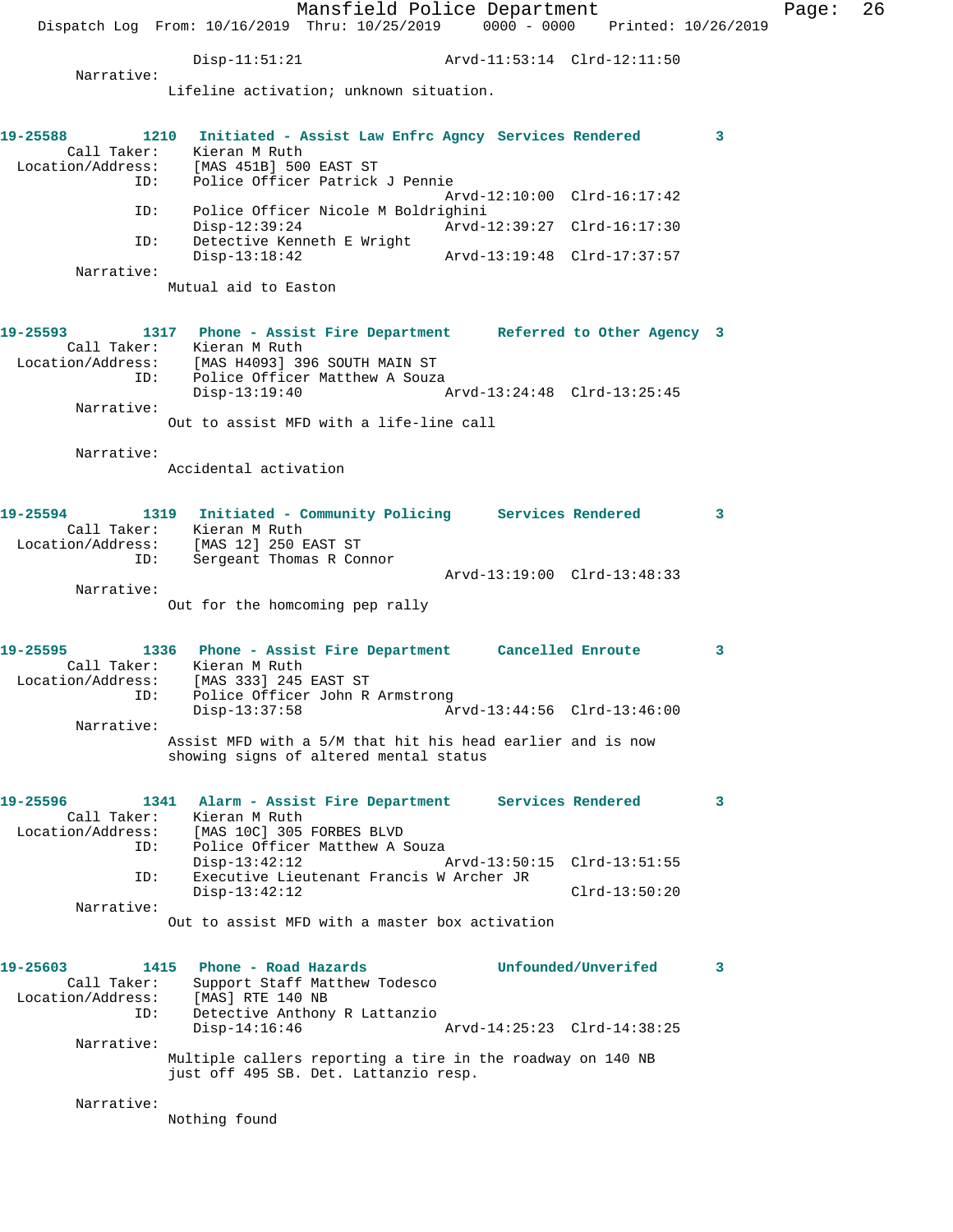19-25604 1433 Phone - 911 Hang-ups & Verifications **Confirmed misdial/Accdntl Call 2**  Call Taker: Kieran M Ruth Location/Address: [MAS 108B] 885 SOUTH MAIN ST ID: Police Officer John R Armstrong Disp-14:35:30 Clrd-14:38:46 ID: Detective Anthony R Lattanzio<br>Disp-14:38:39 Disp-14:38:39 Arvd-14:38:42 Clrd-14:46:12 Narrative: 911 open line Narrative: No issues at this time **19-25605 1439 Initiated - Motor Vehicle Stop Citation / Warning Issued 3**  Call Taker: Kieran M Ruth Location/Address: [MAS] 800 SOUTH MAIN ST @ 10 RESERVOIR ST ID: Police Officer John R Armstrong Arvd-14:39:00 Clrd-14:44:40 Vehicle: WHI 2018 FRHT M2 Reg: CO MA S68226 VIN: 3ALHCYFE6JDJM7092 Narrative: MV stop Narrative: Red light violation **19-25611 1539 Phone - Alarm - Burglar False / Accidental Alarm 1**  Call Taker: Kieran M Ruth Location/Address: [MAS H5627] 30 JACOB DR ID: Police Officer John R Armstrong Disp-15:40:42 Arvd-15:48:32 Clrd-15:51:13 ID: Detective Anthony R Lattanzio Disp-15:40:58 Clrd-15:51:08 Narrative: Out for a panic alarm, a homeowner on site with the wrong passcode Narrative: confirmed accidental **19-25612 1557 Phone - Assist Fire Department Cancelled Enroute 3**  Call Taker: Kieran M Ruth Location/Address: [MAS 304A] 1 MANSFIELD AVE Apt. #A310 ID: Detective Anthony R Lattanzio Disp-15:58:30 Clrd-15:59:59 Narrative: Out to assist MFD with a 31/F with flu like symptoms Narrative: OIC cancelled en route **19-25614 1625 Initiated - Disabled Motor Vehicle Services Rendered 3**  Call Taker: MEGHAN MILLS Location/Address: [MAS] 1107 SCHOOL ST @ 229 OLD ELM ST ID: Executive Lieutenant Francis W Archer JR Arvd-16:25:00 Clrd-16:27:54 Vehicle: BLU 2000 VOLK SD NEWBEE Reg: PC MA 1AWH16 VIN: 3VWCC21C3YM461093 Narrative: Out with a DMV Narrative: Vehicle underway **19-25615 1634 Walk-In - Assist Citizen - P S A Spoken To 3**  Call Taker: Support Staff Derek M Stark Location/Address: [MAS H1792] 11 MAYHEW FARM DR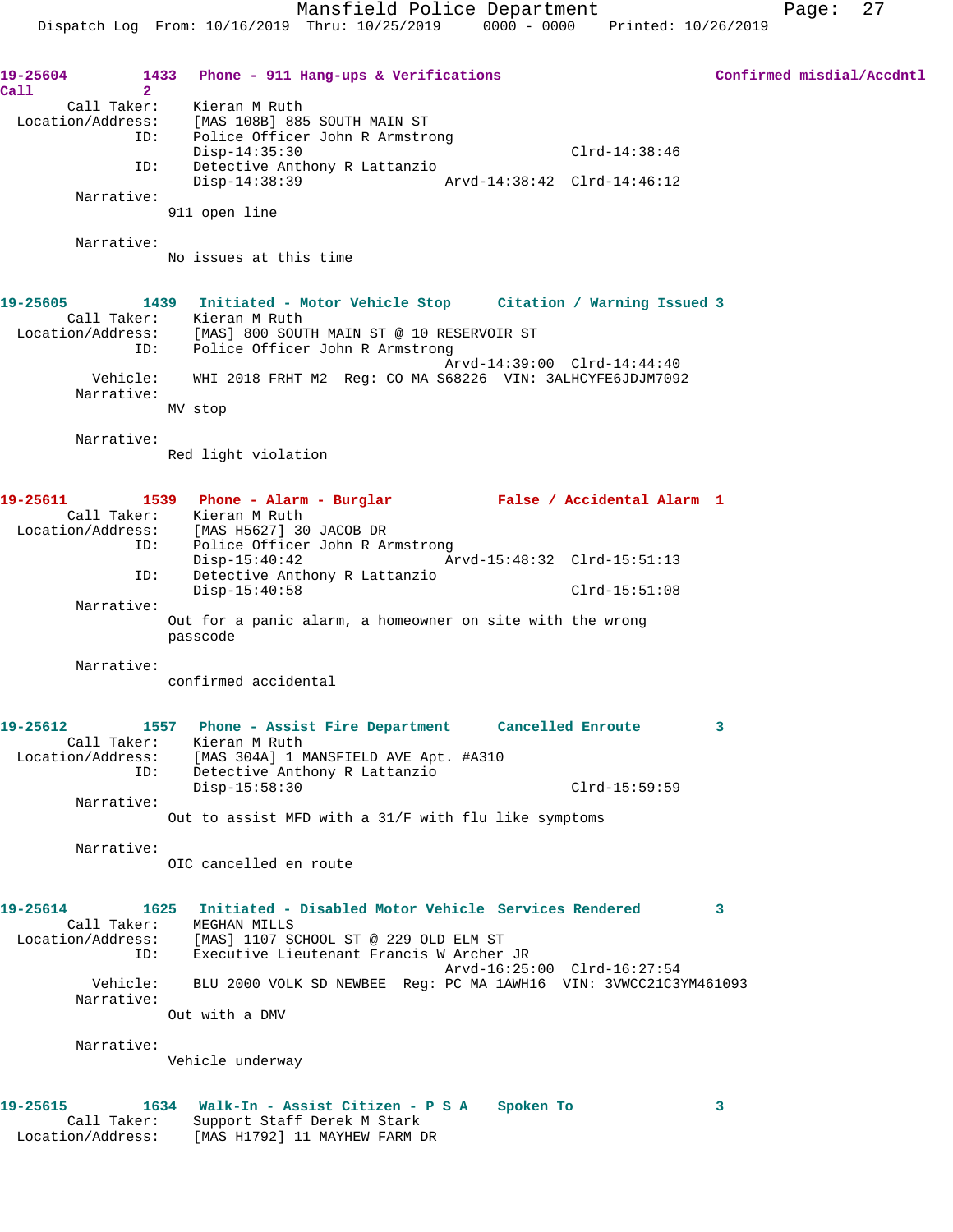Mansfield Police Department Page: 28 Dispatch Log From: 10/16/2019 Thru: 10/25/2019 0000 - 0000 Printed: 10/26/2019 ID: Police Officer Danielle C Titus Disp-16:39:39 Arvd-16:39:43 Clrd-16:53:37 Narrative: Walk in at Mansfield Police lobby looking to speak with Ofc. Souza about a possible criminal complaint. Narrative: Ofc. Titus spoke with involved and was advised to speak with Ofc. Souza regarding issue with neighbor. **19-25623 1715 Phone - 911 Hang-ups & Verifications Confirmed misdial/Accdntl Call 2**  Kieran M Ruth Location/Address: [MAS 108B] 885 SOUTH MAIN ST Police Officer Danielle C Titus Disp-17:16:19 Arvd-17:23:29 Clrd-17:34:25 Narrative: Out for an open 911 call, ongoing issue Narrative: Spoke to a worker that stated the area where the call originated is locked up, he reported no issues **19-25628 1740 Radio - Motor Veh Acc - No Injury Gone on Arrival 1**  Call Taker: Kieran M Ruth<br>Location/Address: [MAS] 91 CHAU ess: [MAS] 91 CHAUNCY ST @ 6 HIGHLAND AVE<br>ID: Police Officer Danielle C Titus Police Officer Danielle C Titus Disp-17:42:35 Arvd-17:45:31 Clrd-17:49:34 Police Officer Patrick J Pennie<br>Disp-17:42:42 Ar Disp-17:42:42 Arvd-17:44:19 Clrd-17:49:28 Narrative: Detail officer reporting possible mva. Both units checked the area nothing found. **19-25630 1752 Phone - Assist Fire Department Services Rendered 3**  Call Taker: Kieran M Ruth Location/Address: [MAS] 25 COBB ST Apt. #R106<br>ID: Police Officer Patrick J Per Police Officer Patrick J Pennie Disp-17:53:21 Arvd-17:58:00 Clrd-18:02:04 Narrative: Out to assist MFD with a medical pendent alarm, no contact with the subscriber Narrative: Accidental by the resident, testing the system **19-25632 1802 Initiated - Motor Vehicle Stop Citation / Warning Issued 3**  Call Taker: Kieran M Ruth Location/Address: [MAS] 533 ELM ST @ 1 OAK ST ID: Police Officer Danielle C Titus Arvd-18:02:00 Clrd-18:11:28<br>Vehicle: RED 2015 TOYT RAV4 Reg: PC MA 8MW463 VIN: 2T3BFREV7FW282 RED 2015 TOYT RAV4 Reg: PC MA 8MW463 VIN: 2T3BFREV7FW282352 Narrative: MV stop Narrative: Cited for failure to stop **19-25635 1855 911 - 911 Hang-ups & Verifications Services Rendered 2**  Call Taker: NICHOLAS GOYETTE Location/Address: [MAS 1011] 50 WOOD AVE Police Officer Patrick J Pennie<br>Disp-18:59:26 A Disp-18:59:26 Arvd-19:04:24 Clrd-19:07:24 Narrative: accidental 911 call in elevator. Narrative: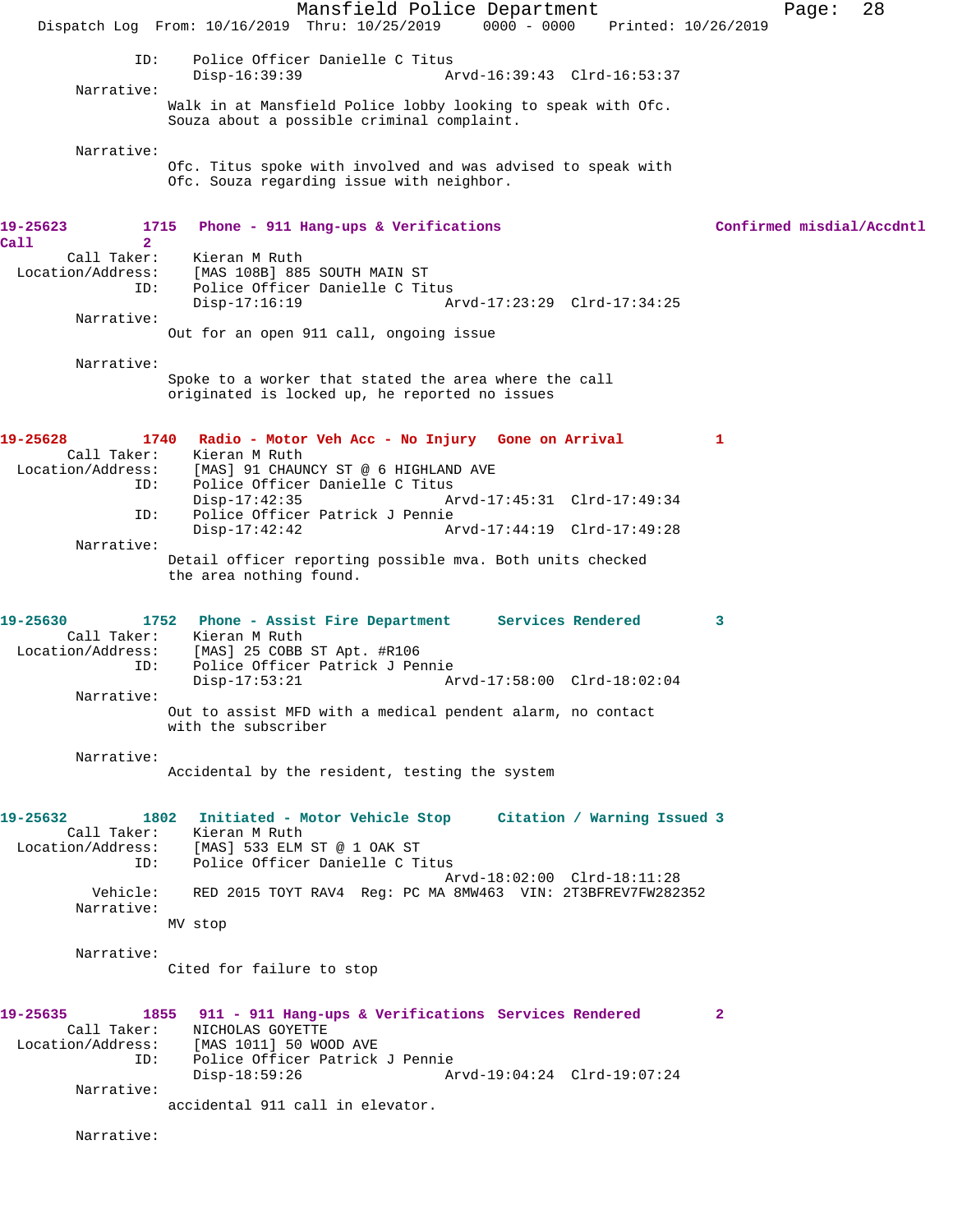Mansfield Police Department Page: 29 Dispatch Log From: 10/16/2019 Thru: 10/25/2019 0000 - 0000 Printed: 10/26/2019 Officer Confirmed Accidental **19-25637 1902 Walk-In - Assist Citizen - P S A Services Rendered 3**  Call Taker: Support Staff Derek M Stark Location/Address: [MAS 417C] 5 FRANCIS AVE Apt. #03 ID: Police Officer William C Trudell<br>Disp-19:04:43 Arv Disp-19:04:43 Arvd-19:24:48 Clrd-19:24:49 Narrative: Walk in party at Mansfield Police lobby looking to speak with officer about husband issue. Narrative: Ofc. Trudell spoke with involved and she was advised of situation and to call MPD of any issues. **19-25644 2002 Initiated - Building Check Services Rendered 3**  Call Taker: DAVID SULLIVAN Location/Address: [MAS 840] 280 SCHOOL ST ID: Police Officer Danielle C Titus Arvd-20:02:00 Clrd-20:15:47 **19-25649 2048 Initiated - Selective Enforcement/RADAR Services Rendered 3**  Call Taker: DAVID SULLIVAN Location/Address: [MAS] 1 SCHOOL ST @ 167 WEST ST ID: Police Officer Jay J Sparrow Arvd-20:48:00 Clrd-21:17:35 **19-25652 2059 Initiated - Building Check Building Checked / Secured 3** Call Taker: DAVID SULLIVAN Location/Address: [MAS 4] 31 HAMPSHIRE ST ID: Police Officer Danielle C Titus Arvd-20:59:00 Clrd-21:10:22 **19-25653 2103 Phone - Erratic Oper MV / Road Rage Unfounded/Unverifed 3**  Call Taker: Support Staff Derek M Stark Location/Address: [MAS 840] 280 SCHOOL ST ID: Police Officer Danielle C Titus Disp-21:10:30 Arvd-21:16:34 Clrd-21:19:16 Narrative: Caller reporting a road rage incident that occurred at the mall in front of 5 below. Caller reporting "big white/gray or green SUV" almost T boned her. The driver (female) began yelling at operator and took off towards Khols. About a 10- 15 minute delay in call. Narrative: Clear, multiple mvs matching descriptions. No apparent emergency. **19-25657 2121 Phone - Alarm - Burglar Services Rendered 1**  Call Taker: NICHOLAS GOYETTE Location/Address: [MAS 417] 9 FRANCIS AVE ID: Police Officer Jay J Sparrow<br>Disp-21:22:57<br>ID: Police Officer William C Trud<br>Disp-21:23:01 Disp-21:22:57 Arvd-21:27:35 Clrd-21:31:02 Police Officer William C Trudell Disp-21:23:01 Arvd-21:27:39 Clrd-21:31:06 Narrative: Zone: front office motion Rep: none yet **19-25662 2126 Initiated - Building Check Services Rendered 3**  Call Taker: DAVID SULLIVAN Location/Address: [MAS 2] 60 FORBES BLVD ID: Police Officer Danielle C Titus Arvd-21:26:00 Clrd-21:30:43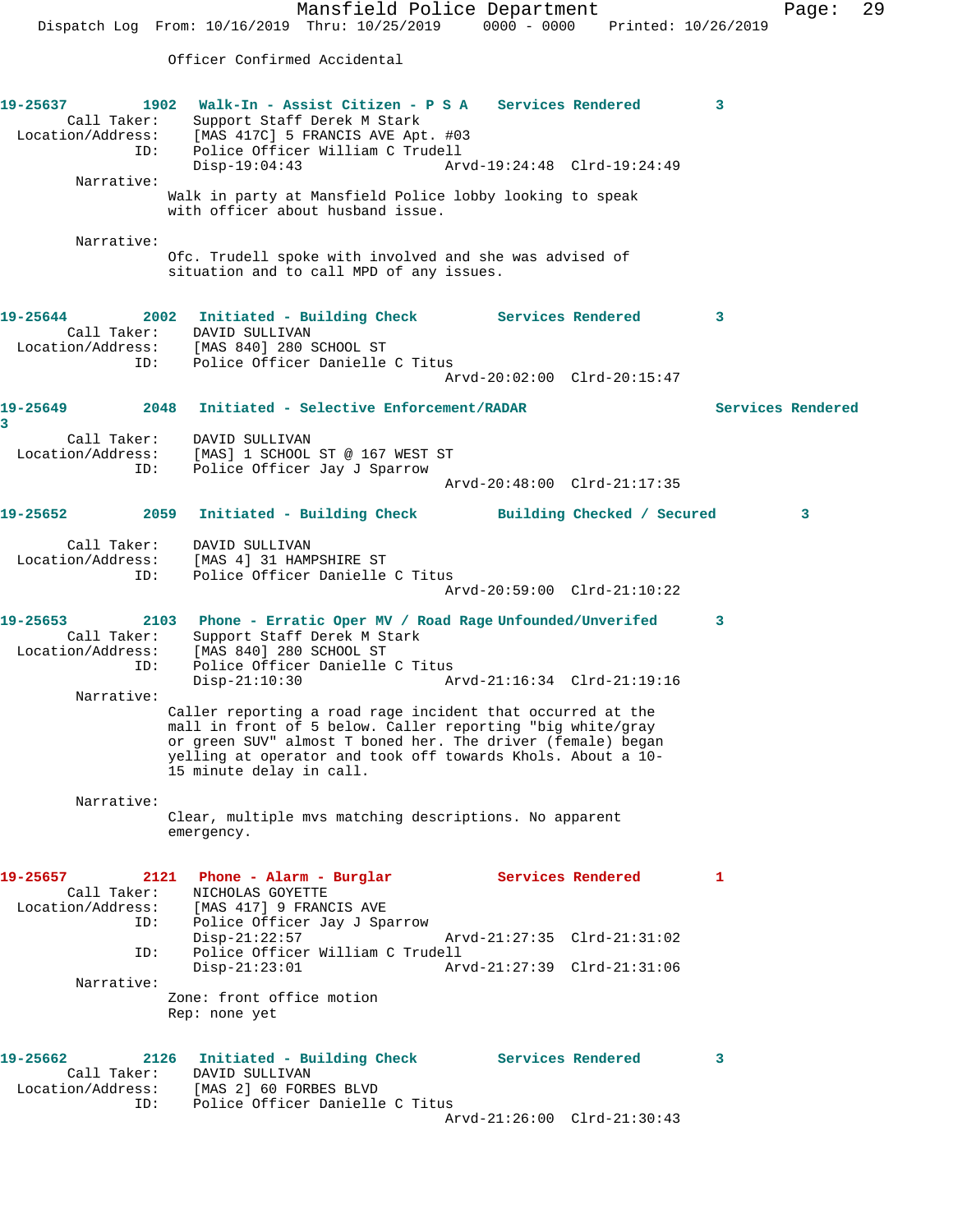Mansfield Police Department Fage: 30 Dispatch Log From: 10/16/2019 Thru: 10/25/2019 0000 - 0000 Printed: 10/26/2019 **19-25663 2131 Initiated - Building Check Building Checked / Secured 3** Call Taker: DAVID SULLIVAN Location/Address: [MAS 417] 9 FRANCIS AVE ID: Police Officer William C Trudell Arvd-21:31:00 Clrd-21:33:54 **19-25664 2131 Alarm - Alarm - Burglar Services Rendered 1**  Call Taker: GARIN EISELE Location/Address: [MAS H2494] 15 NECCO RD ID: Police Officer William C Trudell Disp-21:34:02 Arvd-21:41:00 Clrd-21:44:51 ID: Police Officer Jay J Sparrow<br>Disp-21:34:06 Disp-21:34:06 Arvd-21:40:55 Clrd-21:44:44 Narrative: Gaurdian Protection Narrative: Accidental by owner. **19-25665 2147 Initiated - Motor Vehicle Stop Spoken To 3**  Call Taker: DAVID SULLIVAN<br>Location/Address: [MAS 1002] 250 [MAS 1002] 250 EAST ST ID: Police Officer David W Kinahan Arvd-21:47:00 Clrd-21:50:35 ID: Police Officer Jay J Sparrow Disp-21:49:52 Arvd-21:49:56 Clrd-21:50:13 Vehicle: BLU 2006 TOYT SIENNA Reg: PC MA 22GP92 VIN: 5TDZA23C26S496365 **19-25666 2150 Initiated - Motor Vehicle Stop Spoken To 3**  Call Taker: DAVID SULLIVAN Location/Address: [MAS H3034] 1130 EAST ST ID: Police Officer William C Trudell Arvd-21:50:00 Clrd-21:56:21 Vehicle: BLK 2009 TOYT CAMRY Reg: PC MA 61VL04 VIN: 4T1BE46K59U342328 19-25668 2208 Phone - Suspicious Actv / Persn / Veh Services Rendered **2**  Call Taker: NICHOLAS GOYETTE Location/Address: [MAS H5067] 1 CHERRY ST ID: Police Officer Patrick J Pennie Disp-22:10:46 Arvd-22:17:16 Clrd-22:23:43 ID: Police Officer Jay J Sparrow Arvd-22:17:14 Clrd-22:23:46 Narrative: 2 mvs - 45 minutes parked. one with lights off is occupied 2x desc 1 - sedan - white desc 2 - sedan - blue? **19-25669 2213 Initiated - Building Check Services Rendered 3**  Call Taker: DAVID SULLIVAN Location/Address: [MAS 280] 440 FORBES BLVD ID: Police Officer Danielle C Titus Arvd-22:13:00 Clrd-22:17:21 **19-25670 2229 Initiated - Building Check Building Checked / Secured 3** Call Taker: DAVID SULLIVAN Location/Address: [MAS 226E] 125 HIGH ST Apt. #1-4 ID: Police Officer Patrick J Pennie Arvd-22:29:00 Clrd-22:33:11 **19-25671 2230 911 - 911 Hang-ups & Verifications Confirmed misdial/Accdntl Call 2** Call Taker: DAVID SULLIVAN Location/Address: [MAS 123] 774 NORFOLK ST ID: Police Officer Danielle C Titus Disp-22:34:08 Arvd-22:38:22 Clrd-22:42:04 Narrative: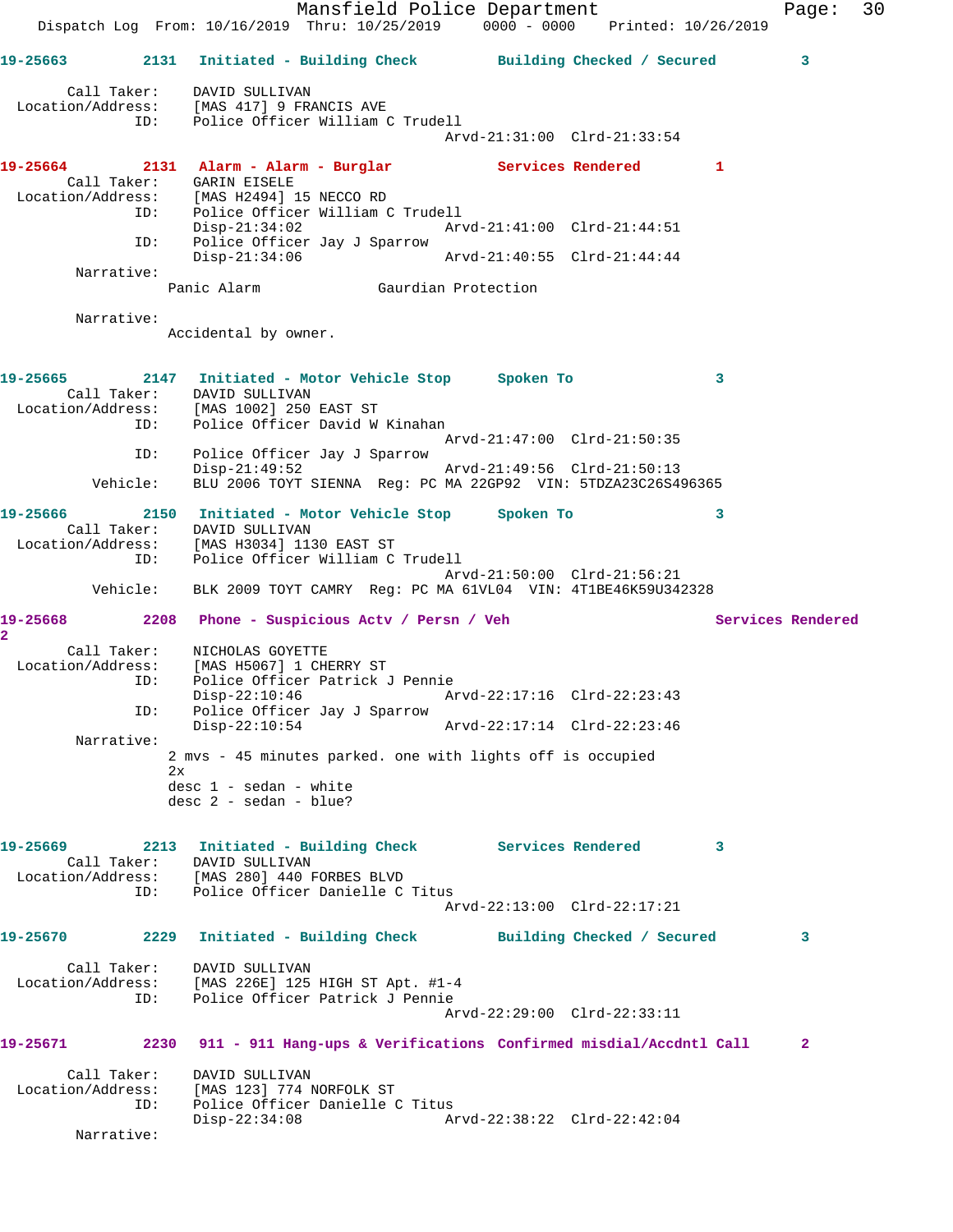Employee Accidental from cel phone.

| 19-25673                         | 2241       | Phone - Disturbance / Gathering                    | Investigated - Report Taken |  |
|----------------------------------|------------|----------------------------------------------------|-----------------------------|--|
| Call Taker:<br>Location/Address: |            | NICHOLAS GOYETTE                                   |                             |  |
|                                  | ID:        | Police Officer William C Trudell                   | Arvd-22:47:47 Clrd-23:03:13 |  |
|                                  | ID:        | $Disp-22:44:11$<br>Police Officer Patrick J Pennie |                             |  |
|                                  |            | $Disp-22:44:17$                                    | Arvd-22:47:45 Clrd-23:03:09 |  |
|                                  | ID:        | Sergeant Jeffrey G Bombard<br>$Disp-22:45:29$      | Arvd-22:47:40 Clrd-23:03:05 |  |
|                                  | Narrative: |                                                    |                             |  |

Refer To Incident: 19MAS-953-OF

| 19-25675          | 2315 Phone - Assist Law Enfrc Agncy                          |                             | Services Rendered |  |
|-------------------|--------------------------------------------------------------|-----------------------------|-------------------|--|
| Call Taker:       | <b>GARIN EISELE</b>                                          |                             |                   |  |
| Location/Address: | [MAS 1019] 792 WEST ST                                       |                             |                   |  |
| ID:               | Police Officer Patrick J Pennie                              |                             |                   |  |
|                   | $Disp-23:18:10$                                              | Arvd-23:20:57 Clrd-23:42:22 |                   |  |
| ID:               | Police Officer Danielle C Titus                              |                             |                   |  |
|                   | $Disp-23:18:14$                                              | Arvd-23:20:55 Clrd-23:49:25 |                   |  |
| ID:               | Police Officer Jay J Sparrow                                 |                             |                   |  |
|                   | $Disp-23:18:19$                                              | Arvd-23:20:54 Clrd-23:49:23 |                   |  |
| ID:               | Sergeant Jeffrey G Bombard                                   |                             |                   |  |
|                   | $Disp-23:21:12$                                              | Arvd-23:21:35 Clrd-23:42:19 |                   |  |
| Narrative:        |                                                              |                             |                   |  |
|                   | MSP had a chase 495/95 with operator bailing no further info |                             |                   |  |

## **For Date: 10/19/2019 - Saturday**

| 19-25678<br>ID:<br>Narrative: |      | 0011 911 - Suspicious Actv / Persn / Veh Unfounded/Unverifed<br>Call Taker: GARIN EISELE<br>Location/Address: [MAS] 144 YORK RD<br>Police Officer Joshua S Ellender<br>$Disp-00:15:16$<br>Caller reporting male party acting suspicious walking | Arvd-00:23:24 Clrd-00:43:06 |                            | $\overline{2}$ |
|-------------------------------|------|-------------------------------------------------------------------------------------------------------------------------------------------------------------------------------------------------------------------------------------------------|-----------------------------|----------------------------|----------------|
|                               |      | around. White male slender business casual clothes                                                                                                                                                                                              |                             |                            |                |
| Narrative:                    |      | Nothing Found.                                                                                                                                                                                                                                  |                             |                            |                |
| 19-25682                      |      | 0122 Phone - Alarm - Burglar                                                                                                                                                                                                                    |                             | Building Checked / Secured | 1              |
| Call Taker:<br>ID:            |      | DAVID SULLIVAN<br>Location/Address: [MAS 25A] 355 NORTH MAIN ST<br>Sergeant Robert S Pierce<br>$Disp-01:28:32$                                                                                                                                  | Arvd-01:28:35 Clrd-01:33:01 |                            |                |
| Narrative:                    |      |                                                                                                                                                                                                                                                 |                             |                            |                |
|                               |      | interior ceiling motion alarm.                                                                                                                                                                                                                  |                             |                            |                |
| 19-25685<br>ID:               |      | 0131 Alarm - Assist Fire Department Services Rendered<br>Call Taker: GARIN EISELE<br>Location/Address: [MAS 64D] 11 HAMPSHIRE ST<br>Sergeant Robert S Pierce                                                                                    |                             |                            | 3              |
|                               |      | $Disp-01:33:11$                                                                                                                                                                                                                                 | Arvd-01:36:52 Clrd-02:35:14 |                            |                |
| Narrative:                    |      |                                                                                                                                                                                                                                                 |                             |                            |                |
|                               |      | M1 responding for fire alarm.                                                                                                                                                                                                                   |                             |                            |                |
| 19-25686                      | 0134 | Initiated - Motor Vehicle Stop                                                                                                                                                                                                                  | Spoken To                   |                            | 3              |

| 19-25686 |             | 0134 Initiated - Motor Vehicle Stop | Spoken To |  |
|----------|-------------|-------------------------------------|-----------|--|
|          | Call Taker: | DAVID SULLIVAN                      |           |  |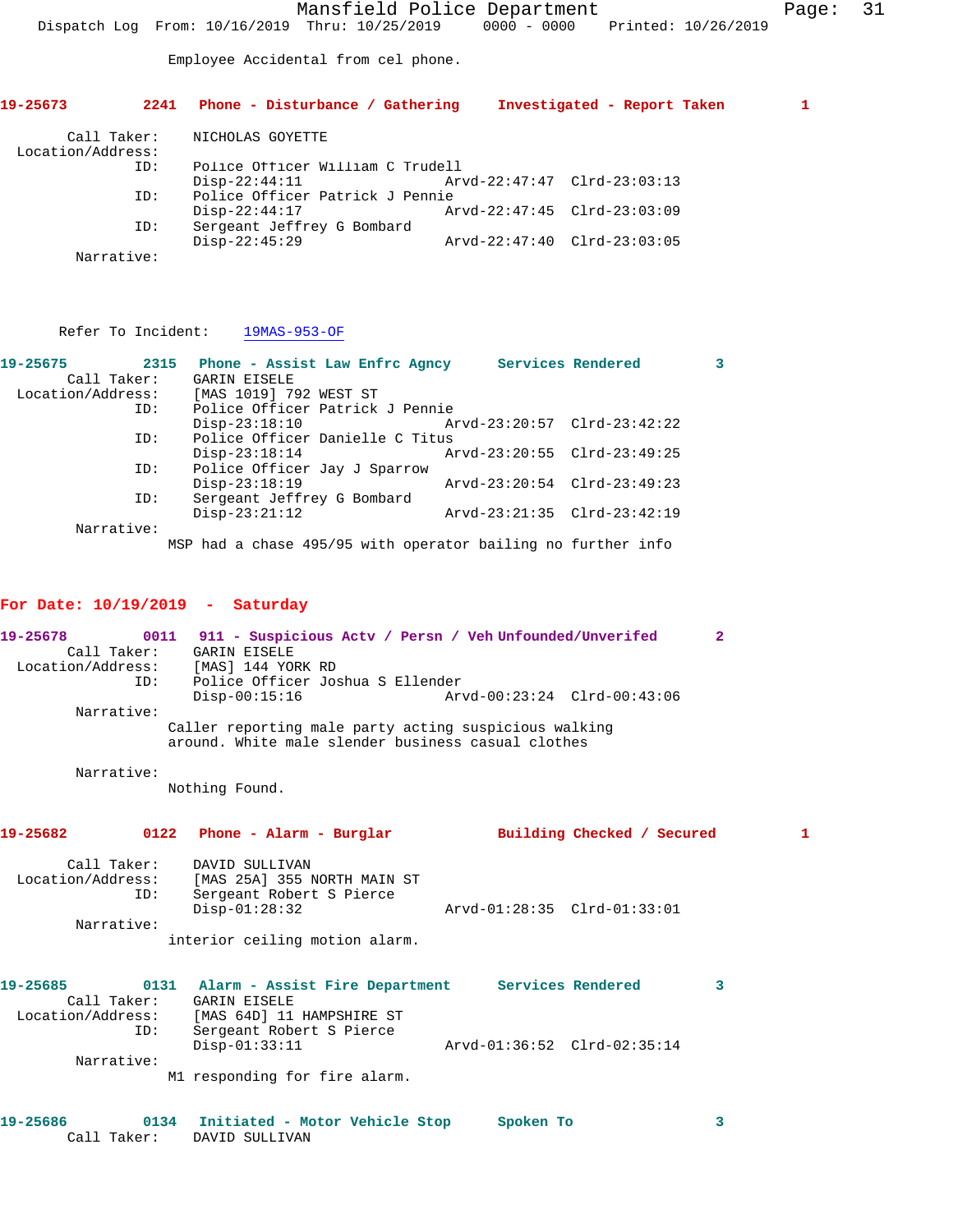Mansfield Police Department Franch Page: 32 Dispatch Log From: 10/16/2019 Thru: 10/25/2019 0000 - 0000 Printed: 10/26/2019 Vicinity of: [MAS] WEST ST ID: Police Officer Michelle Bellevue Arvd-01:34:00 Clrd-01:36:56 Vehicle: GRY 2007 FORD UT EDGE Reg: PC MA 5SZ747 VIN: 2FMDK48C57BA91045 19-25691 0209 Initiated - Building Check Services Rendered 3 Call Taker: DAVID SULLIVAN Location/Address: [MAS 820C] 31 PLYMOUTH ST ID: Police Officer John R Armstrong Arvd-02:09:00 Clrd-02:18:53 **19-25693 0228 Initiated - Building Check Services Rendered 3**  Call Taker: DAVID SULLIVAN Location/Address: [MAS 293] 2 CHAUNCY ST ID: Police Officer Joshua S Ellender Arvd-02:28:00 Clrd-02:29:15 **19-25694 0229 Initiated - Building Check Services Rendered 3**  Call Taker: DAVID SULLIVAN Location/Address: [MAS 1015] 30 CHAUNCY ST ID: Police Officer Andrew J Kelley Arvd-02:29:00 Clrd-02:34:59 **19-25696 0231 Initiated - Building Check Services Rendered 3**  Call Taker: DAVID SULLIVAN Location/Address: [MAS 2] 60 FORBES BLVD ID: Police Officer Joshua S Ellender Arvd-02:31:00 Clrd-02:33:33 **19-25699 0251 Initiated - Follow up Investigation Services Rendered 3**  Call Taker: DAVID SULLIVAN Location/Address: [MAS 43] 137 MILL ST ID: Police Officer Andrew J Kelley Arvd-02:51:00 Clrd-03:43:02 Narrative: Assist in check of area. Narrative: K9 on scene. **19-25706 0406 Initiated - Building Check Services Rendered 3**  Call Taker: DAVID SULLIVAN Location/Address: [MAS 4] 31 HAMPSHIRE ST ID: Police Officer Joshua S Ellender Arvd-04:06:00 Clrd-04:10:31 **19-25707 0410 Initiated - Building Check Services Rendered 3**  Call Taker: DAVID SULLIVAN Location/Address: [MAS 280] 440 FORBES BLVD ID: Police Officer Joshua S Ellender Arvd-04:10:00 Clrd-04:16:44 **19-25708 0429 Initiated - Building Check Services Rendered 3**  Call Taker: DAVID SULLIVAN Location/Address: [MAS 820C] 31 PLYMOUTH ST ID: Police Officer John R Armstrong Arvd-04:29:00 Clrd-04:39:47 **19-25709 0450 Initiated - Motor Vehicle Stop Spoken To 3**  Call Taker: DAVID SULLIVAN Location/Address: [MAS] 370 EAST ST ID: Police Officer Michelle Bellevue Arvd-04:50:00 Clrd-04:53:33 Vehicle: BLK 2015 JEEP GRANDC Reg: PC MA 4CK551 VIN: 1C4RJFBT6FC830634 **19-25711 0553 Initiated - Selective Enforcement/RADAR Services Rendered 3**  Call Taker: DAVID SULLIVAN Vicinity of: [MAS] 211 PLAIN ST @ 2 DARIO WAY ID: Police Officer Joshua S Ellender Arvd-05:53:00 Clrd-06:33:04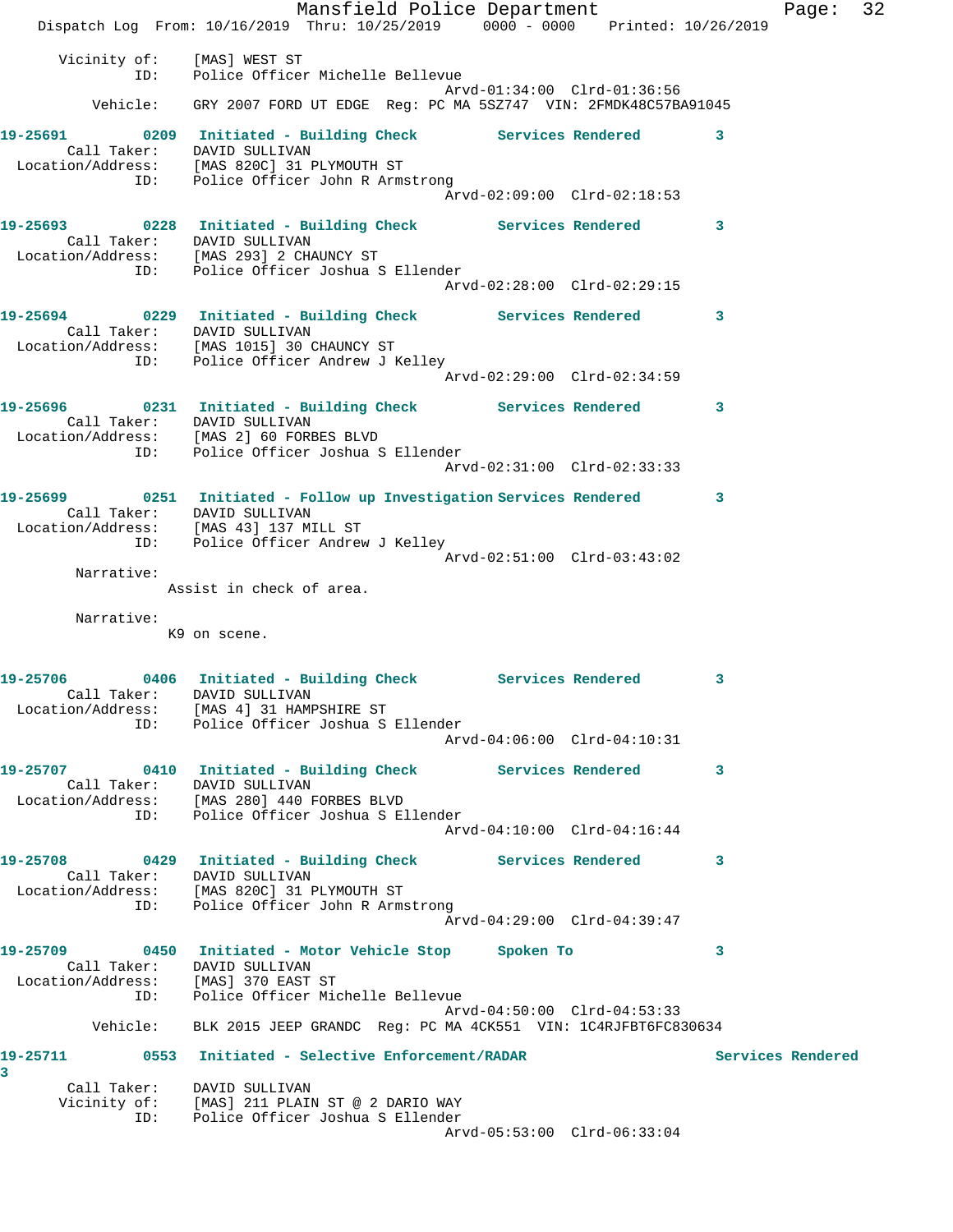Mansfield Police Department Fage: 33 Dispatch Log From: 10/16/2019 Thru: 10/25/2019 0000 - 0000 Printed: 10/26/2019 **19-25713 0635 Initiated - Escort / Transport Services Rendered 3**  Call Taker: DAVID SULLIVAN Location/Address: [MAS 451B] 500 EAST ST ID: Police Officer Michelle Bellevue Arvd-06:35:00 Clrd-08:42:40 Narrative: Transporting 1 to Ash St Jail. **19-25714 0638 Initiated - Motor Vehicle Stop Citation / Warning Issued 3**  Call Taker: DAVID SULLIVAN Vicinity of: [MAS] 235 CHAUNCY ST @ 99 COPELAND DR ID: Police Officer Joshua S Ellender Arvd-06:38:00 Clrd-06:42:33 Vehicle: WHI/GRY 2007 GMC ACADIA Reg: PC MA 217JM3 VIN: 1GKER13767J112739 Narrative: Mvs-citation issued **19-25715 0653 Initiated - Proactive Patrol Building Checked / Secured 3** Call Taker: APRIL LEHANE Location/Address: [MAS 820C] 31 PLYMOUTH ST ID: Police Officer John R Armstrong Arvd-06:53:00 Clrd-07:04:49 Narrative: Checking the area. **19-25718 0732 Phone - Alarm - Burglar False / Accidental Alarm 1**  Call Taker: APRIL LEHANE Location/Address: [MAS 331A] 255 EAST ST ID: Police Officer Andrew J Kelley<br>Disp-07:34:28 A Disp-07:34:28 <br>ID: Sergeant Robert S Pierce <br>ID: Sergeant Robert S Pierce Sergeant Robert S Pierce Disp-07:34:31 Clrd-07:35:03 ID: Police Officer Joshua S Ellender<br>Disp-07:35:10 Mrvd-07:37:13 Clrd-07:39:12 Disp-07:35:10 Vehicle: GRY 2015 FORD F150 X1E Reg: PAS MA CI196A VIN: 1FTEX1EP3FFA94815 Narrative: mult 1st floor motions section D 2nd floor section D and C Narrative:

> Alarm company reports there may be an employee on scene. They received an electronic acknowledgement

**19-25719 0738 Phone - Alarm - Burglar False / Accidental Alarm 1**  Call Taker: Kieran M Ruth Location/Address: [MAS 924] 454 CHAUNCY ST ID: Police Officer Joshua S Ellender Disp-07:39:57 Arvd-07:43:14 Clrd-07:45:16 ID: Police Officer Andrew J Kelley Disp-07:40:01 Clrd-07:45:16 Vehicle: RED 2010 VOLK BEETLE Reg: PC MA 4505XS VIN: 3VWPG3AG7AM034634 Narrative: Out for the rear back door alarm Narrative: Alarm company received a request to cancel. Should be an employee on site Narrative: building is secured. Unable to reach person inside. Alarm card issued **19-25720 0812 Phone - Assist Fire Department Transported to Hospital 3**  Call Taker: Kieran M Ruth

Location/Address: [MAS H937] 43 IAN KEATS DR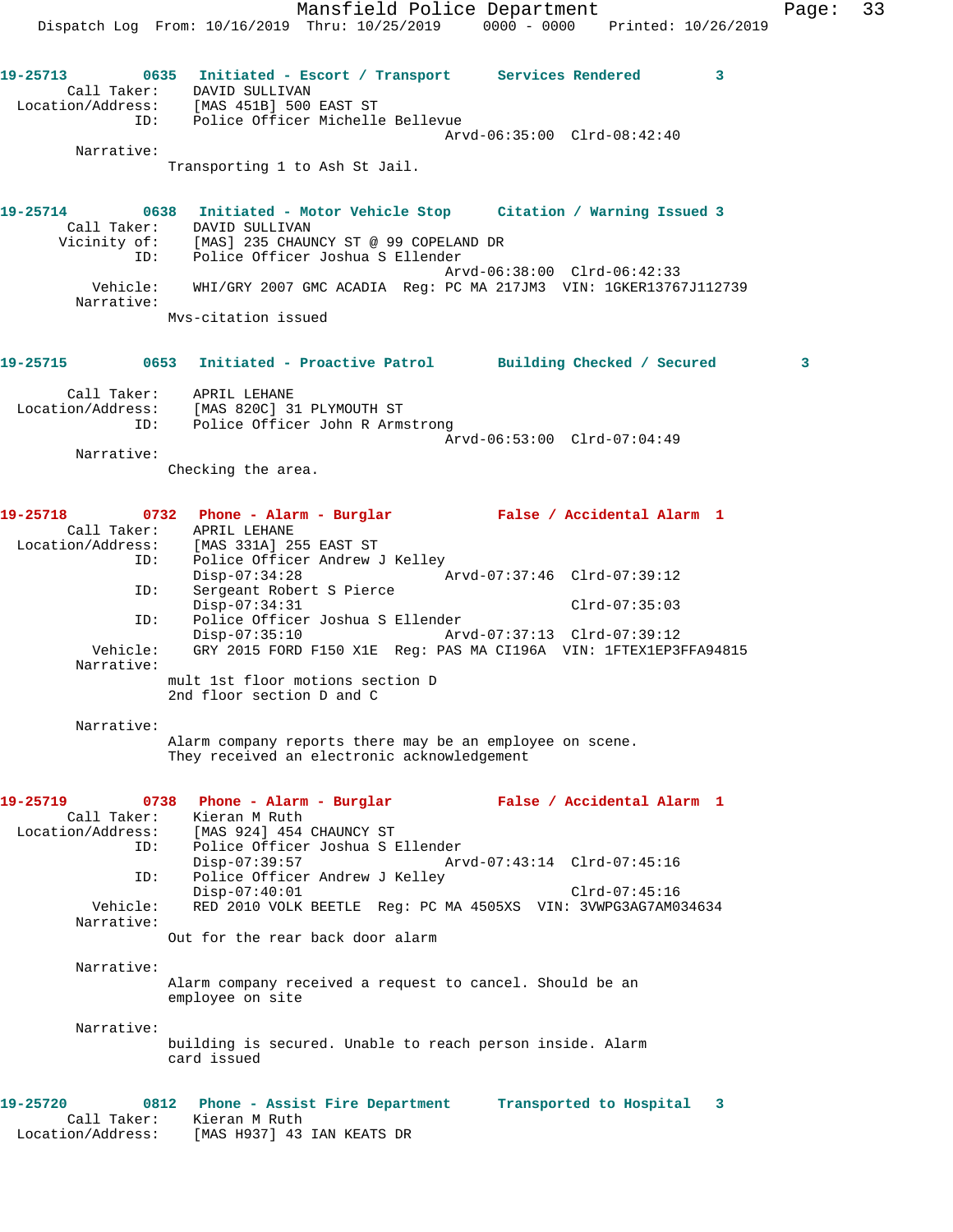Mansfield Police Department Page: 34 Dispatch Log From: 10/16/2019 Thru: 10/25/2019 0000 - 0000 Printed: 10/26/2019 ID: Police Officer Patrick J Pennie Disp-08:14:21 Arvd-08:22:10 Clrd-08:28:53 Narrative: Out to assist MFD with a 43/F experiencing dizziness Narrative: clear- MFD transporting to Sturdy **19-25721 0820 Walk-In - Child Safety Seat Program Services Rendered 3**  Call Taker: Officer Christopher OMalley Location/Address: [MAS 451B] 500 EAST ST ID: Police Officer Nicole M Boldrighini Disp-08:22:40 Arvd-08:22:59 Clrd-08:41:50 Vehicle: GRY 2018 TOYT SIENNA Reg: PC MA 9WT284 VIN: 5TDYZ3DC9JS908251 Vehicle: RED 2013 NISS ROGUE Reg: PC MA 5WV335 VIN: JN8AS5MVXDW151646 Narrative: walk into the Mansfield Public Saftey Building for a car seat installiation Narrative: 1 seat installed in each vehicle **19-25725 0858 Phone - Alarm - Burglar Building Checked / Secured 1** Call Taker: Kieran M Ruth<br>Location/Address: [MAS 848] 560 ess: [MAS 848] 560 WEST ST<br>ID: Police Officer Patricl Police Officer Patrick J Pennie Disp-08:59:14 Arvd-09:06:01 Clrd-09:07:43<br>TD: Police Officer Gread S Kennedy Police Officer Gregg S Kennedy<br>Disp-08:59:19 A Disp-08:59:19 Arvd-09:05:59 Clrd-09:07:41 Narrative: Out for the warehouse door and panic alarms Narrative: Ptl. Pennie reporting accidental by a new employee **19-25727 0924 Initiated - Proactive Patrol Building Checked / Secured 3** Call Taker: APRIL LEHANE Location/Address: [MAS 820C] 31 PLYMOUTH ST ID: Police Officer David W Kinahan Arvd-09:24:00 Clrd-09:40:50 Narrative: Checking the area. **19-25729 1003 911 - Assist Fire Department Services Rendered 3**  Call Taker: CARLY MORIARTY Location/Address: [MAS 942C] 10 CONNORS AVE Apt. #A301 ID: Police Officer Patrick J Pennie Disp-10:05:30 Arvd-10:10:17 Clrd-10:26:48 Narrative: Assist the fd with a water emergency Narrative: Ofc Pennie reports the leak is from A301. Message left for homeowner Narrative: FD gained access. Maintenance is on scene. Issue is with hot water heater **19-25734 1104 Phone - Motor Veh Acc - No Injury Accident Report 1**  Call Taker: APRIL LEHANE Location/Address: [MAS 900A] 242 CHAUNCY ST Apt. #1 ID: Police Officer Gregg S Kennedy<br>Disp-11:05:53 Arvd-11:13:01 Clrd-11:27:11 Vehicle: GRY 2013 TOYT CAMRY Reg: PC MA 4SR177 VIN: 4T1BF1FK0DU238494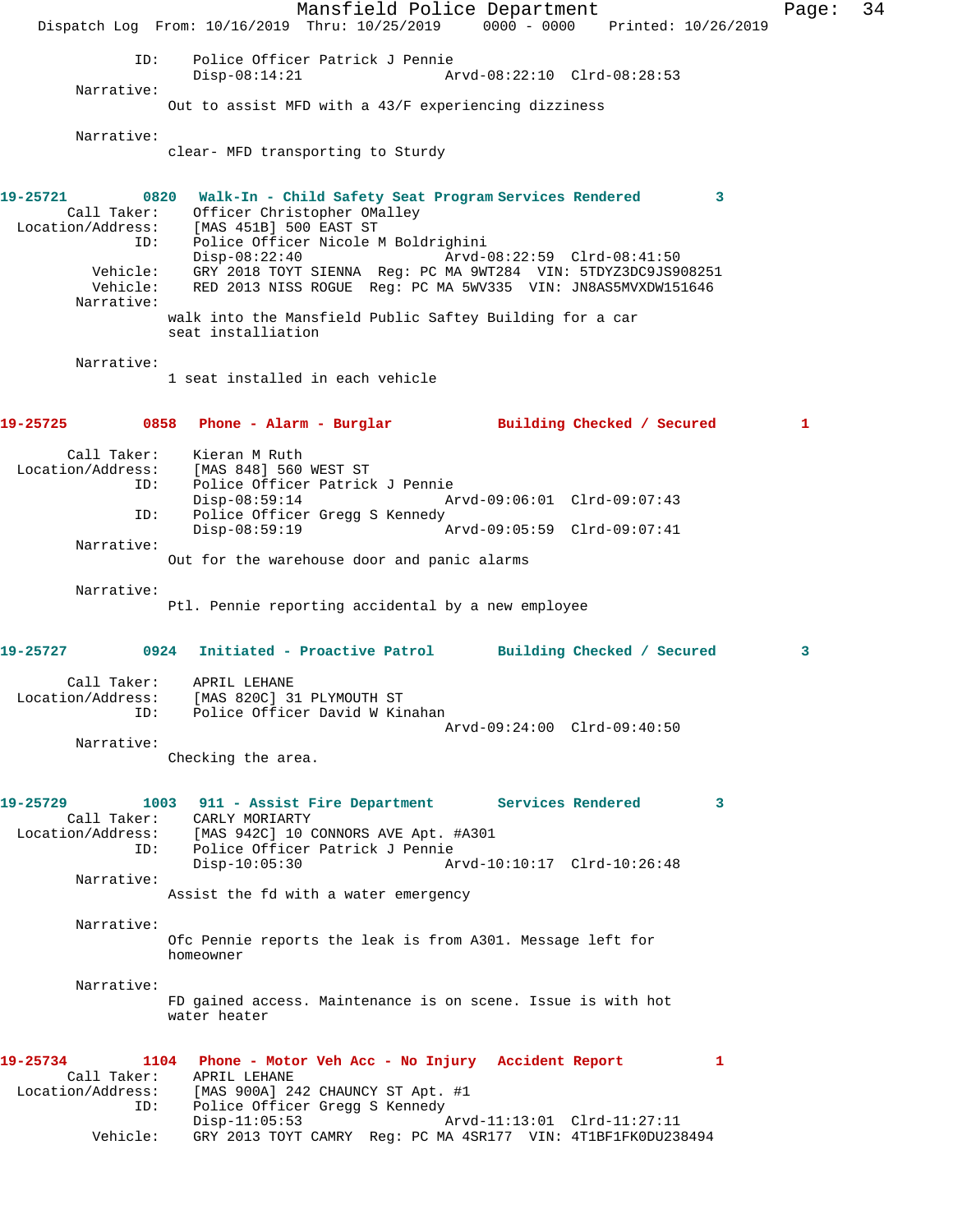Mansfield Police Department Fage: 35 Dispatch Log From: 10/16/2019 Thru: 10/25/2019 0000 - 0000 Printed: 10/26/2019 Vehicle: 2015 CHEV Reg: PC MD 1CY7549 VIN: 1G11B5SL5FU152689 Narrative: rp reporting a minor mva no injuries. Both vehicles pulled into the parking lot Refer To Accident: 19MAS-392-AC 19-25735 1119 Phone - 911 Hang-ups & Verifications **Confirmed misdial/Accdntl Call 2**  Call Taker: Kieran M Ruth Location/Address: [MAS H3742] 3 COACH RD ID: Police Officer Nicole M Boldrighini Disp-11:20:37 Arvd-11:31:57 Clrd-11:33:27 Narrative: (11 open line call, voice mail upon call back 19-25736 1127 Phone - 911 Hang-ups & Verifications **19-25736** Confirmed misdial/Accdntl **Call 2**  Call Taker: Kieran M Ruth Location/Address: [MAS H1114] 4 ANGELINA LN ID: Police Officer Patrick J Pennie Disp-11:29:03 Arvd-11:35:22 Clrd-11:39:01 Narrative: Out to confirm an accidental 911 call **19-25738 1148 Radio - Proactive Patrol Building Checked / Secured 3** Call Taker: CARLY MORIARTY Location/Address: [MAS 820C] 31 PLYMOUTH ST ID: Police Officer David W Kinahan Disp-11:49:17 Arvd-11:49:22 Clrd-12:04:46 19-25739 1215 Initiated - Traffic Enforcement / Activity **Services Rendered 2**  Call Taker: APRIL LEHANE Location/Address: [MAS] HOPE ST ID: Police Officer Gregg S Kennedy Arvd-12:15:00 Clrd-12:50:23 **19-25741 1227 Initiated - Proactive Patrol Building Checked / Secured 3** Call Taker: APRIL LEHANE Location/Address: [MAS 840] 280 SCHOOL ST ID: Police Officer Nicole M Boldrighini Arvd-12:27:00 Clrd-12:43:48 Narrative: Checking the area. **19-25744 1343 Initiated - Building Check Services Rendered 3**  Call Taker: DAVID SULLIVAN Location/Address: [MAS 907E] 390 WEST ST ID: Police Officer Nicole M Boldrighini Arvd-13:43:00 Clrd-13:50:48 **19-25746 1355 Initiated - Building Check Building Checked / Secured 3** Call Taker: DAVID SULLIVAN Location/Address: [MAS 1002] 250 EAST ST ID: Detective Christopher P Walsh Arvd-13:55:00 Clrd-14:03:00 **19-25747 1406 Initiated - Motor Vehicle Stop Citation / Warning Issued 3**  Call Taker: DAVID SULLIVAN Location/Address: [MAS H2604] 111 RUMFORD AVE ID: Police Officer Gregg S Kennedy Arvd-14:06:00 Clrd-14:17:15 Vehicle: BLK 2007 TOYT UT HIGHLA Reg: PC MA 4ZV790 VIN: JTEEP21A370229959 Narrative: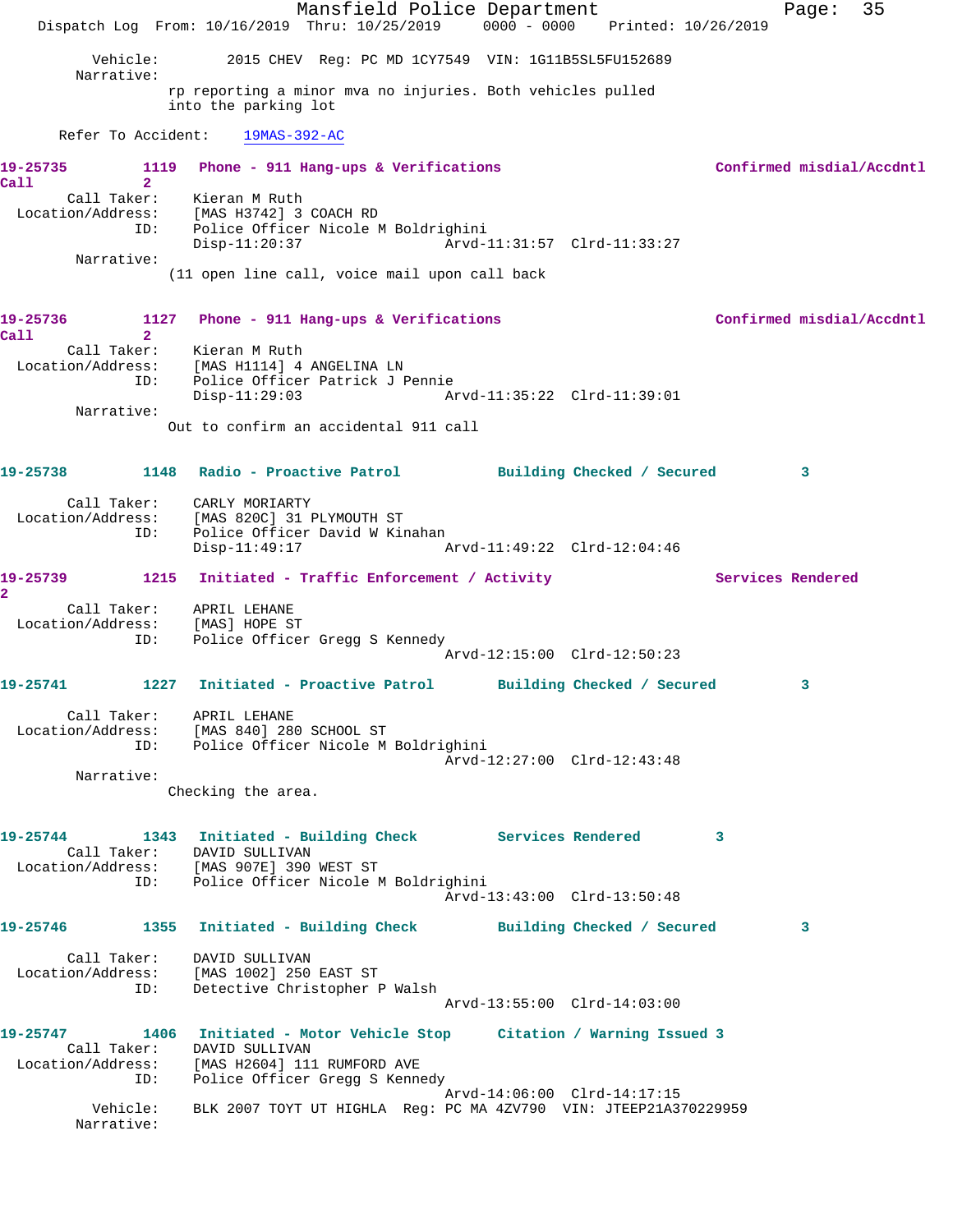Mansfield Police Department Page: 36 Dispatch Log From: 10/16/2019 Thru: 10/25/2019 0000 - 0000 Printed: 10/26/2019 Traffic Stop. **19-25749 1414 911 - Motor Veh Acc - No Injury Investigated - Report Taken 1** Call Taker: DAVID SULLIVAN Location/Address: [MAS 122] 99 COPELAND DR ID: Police Officer Gregg S Kennedy Disp-14:17:29 Arvd-14:23:42 Clrd-14:41:22 Vehicle: GRY 2015 GMC ACADIA Reg: PC MA 1PW336 VIN: 1GKKVRKD7FJ136423 Vehicle: GRY 2007 HOND ACCORD Reg: PC MA 4FJ643 VIN: 1HGCM72327A015591 Narrative: In the lot. Refer To Accident: 19MAS-393-AC **19-25753 1514 Initiated - Assist Citizen - P S A Services Rendered 3**  Call Taker: DAVID SULLIVAN Location/Address: [MAS 170] 255 HOPE ST ID: Detective Christopher P Walsh Arvd-15:14:00 Clrd-15:53:08 Vehicle: GRY 2018 MODELX Reg: PAS MA EV2947 VIN: 5YJXCBE29JF103335 Narrative: Recovered Reg Plate. **19-25757 1627 Walk-In - Animal Complaints Services Rendered 3**  Call Taker: Support Staff Derek M Stark Location/Address: [MAS 331] 255 EAST ST ID: Police Officer Nicole P Newport Disp-16:31:14 Arvd-16:50:36 Clrd-17:25:44 Narrative: Walk in party reporting he was not able to call into Mansfield Police or SEMREC dispatch to report his son has found a lost dog and his holding it at the field right next to the building. Narrative: M14 has a small older white poodle to the shelter. **19-25760 1707 Initiated - Selective Enforcement/RADAR Citation / Warning Issued 3**  Call Taker: DAVID SULLIVAN Vicinity of: [MAS] 287 CHAUNCY ST @ 400 RTE 140 NB ID: Police Officer Joshua S Ellender Arvd-17:07:00 Clrd-17:40:28 Vehicle: GRN 2017 NISS UT ROGUE Reg: PC MA 5HK276 VIN: 5N1AT2MV6HC813958 Vehicle: GRY 2000 TOYT AVALON Reg: PC MA 9GB298 VIN: 4T1BF28B9YU096574 Vehicle: GRY 2017 TOYT 4D COROLLA Reg: PC MA 7JJ419 Vehicle: BLK 2018 HOND 4H CIVIC Reg: PC MA 17FL46 Narrative: In the Area. **19-25763 1725 Initiated - Proactive Patrol Services Rendered 3**  Call Taker: APRIL LEHANE Location/Address: [MAS] WOODLAND WAY ID: Police Officer Nicole P Newport Arvd-17:25:00 Clrd-17:28:40 Vehicle: WHI 1991 HOND ACCORD Reg: PC MA 118VLE VIN: 1HGCB9857MA023045 Narrative: Checking the area. **19-25767 1736 Initiated - Building Check Services Rendered 3**  Call Taker: DAVID SULLIVAN Vicinity of: [MAS] 4 ERICK RD @ 15 BONNEY LN ID: Police Officer Nicole P Newport Arvd-17:36:00 Clrd-17:38:20

Narrative:

Checking the area.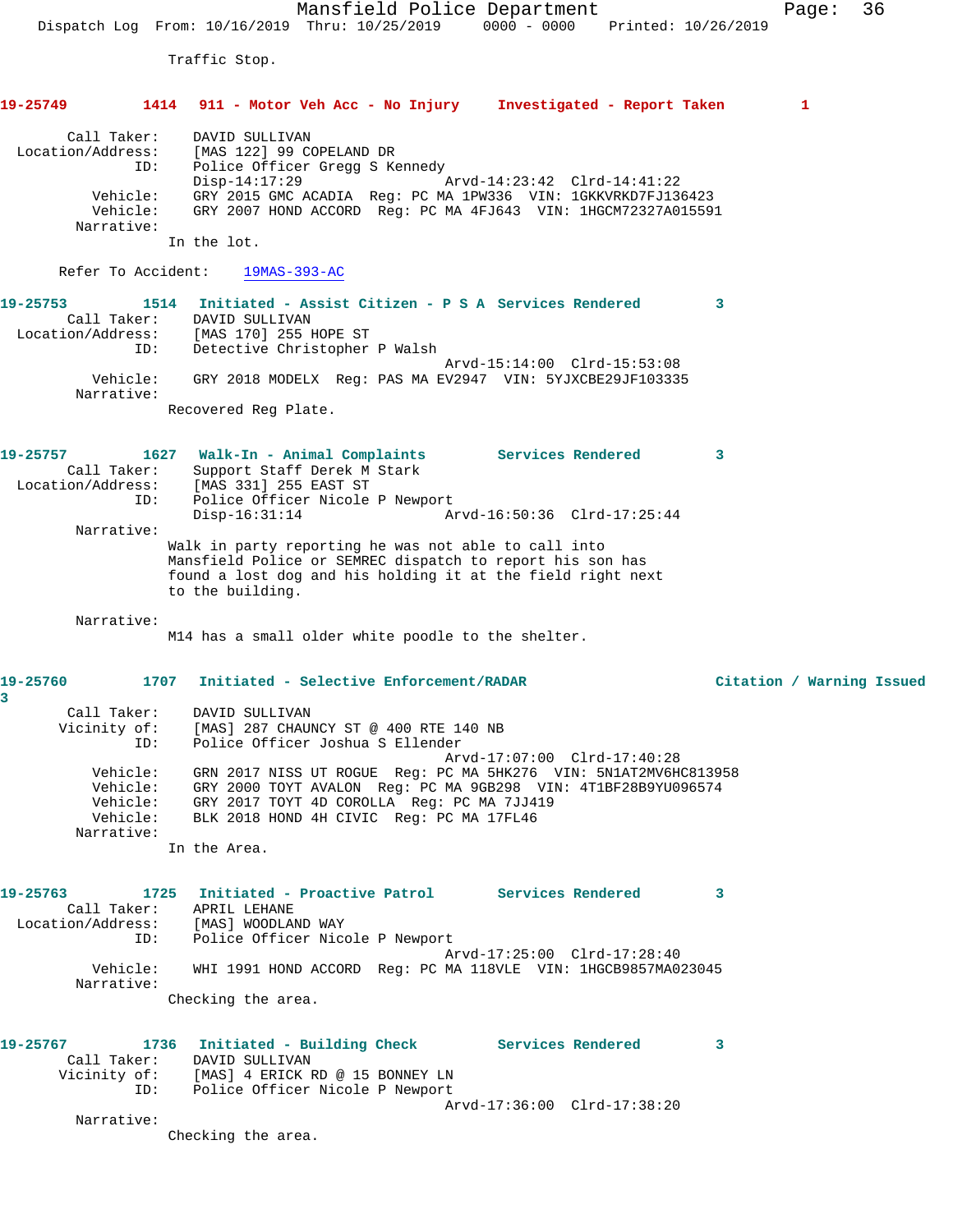Mansfield Police Department Fage: 37 Dispatch Log From: 10/16/2019 Thru: 10/25/2019 0000 - 0000 Printed: 10/26/2019 **19-25768 1738 Initiated - Follow up Investigation Unfounded/Unverifed 3**  Call Taker: DAVID SULLIVAN Location/Address: [MAS 433] 11 BONNEY LN Apt. #20 ID: Police Officer Nicole P Newport Arvd-17:38:00 Clrd-17:43:26 Narrative: Notification to resident. Narrative: Party was not at home. **19-25769 1747 911 - Assist Fire Department Services Rendered 3**  Call Taker: DAVID SULLIVAN Location/Address: [MAS H6341] 100 UNION ST ID: Police Officer William C Trudell Disp-17:48:07 Arvd-17:52:59 Clrd-18:07:00 ID: Police Officer Jay J Sparrow Disp-17:53:58 Arvd-17:54:03 Clrd-18:07:03 **19-25770 1800 Initiated - Building Check Services Rendered 3**  Call Taker: DAVID SULLIVAN Location/Address: [MAS 820C] 31 PLYMOUTH ST ID: Sergeant Jeffrey G Bombard Arvd-18:00:00 Clrd-18:10:00 Narrative: Bldg Check. **19-25772 1812 Initiated - Building Check Services Rendered 3**  Call Taker: DAVID SULLIVAN Vicinity of: [MAS 281A] 1 CROCKER ST ID: Police Officer William C Trudell Arvd-18:12:00 Clrd-18:18:22 Narrative: Area Check. **19-25774 1818 Initiated - Selective Enforcement/RADAR Citation / Warning Issued 3**  Call Taker: DAVID SULLIVAN Location/Address: [MAS] 20 COPELAND DR. @ 167 WEST ST ID: Police Officer William C Trudell Arvd-18:18:00 Clrd-19:05:19 Vehicle: GRN 2003 SUBA LEGACY Reg: PC MA 9YY583 VIN: 4S3BH635737302165 Narrative: Citation issued **19-25775 1819 911 - 911 Hang-ups & Verifications Unfounded/Unverifed 2**  Call Taker: DAVID SULLIVAN Location/Address: [MAS] 390 WEST ST ID: Police Officer Joshua S Ellender Disp-18:21:06 Arvd-18:21:26 Clrd-18:27:56 Narrative: In the area. Narrative: No Problems Found in the Area. **19-25776 1830 Initiated - Building Check Building Checked / Secured 3** Call Taker: DAVID SULLIVAN Location/Address: [MAS 840] 280 SCHOOL ST ID: Police Officer Joshua S Ellender Arvd-18:30:00 Clrd-18:47:01 Vehicle: BLU 2014 CHRY TOWN Reg: PC MA 5RL786 VIN: 2C4RC1CG5ER310977 Narrative:

Area Check.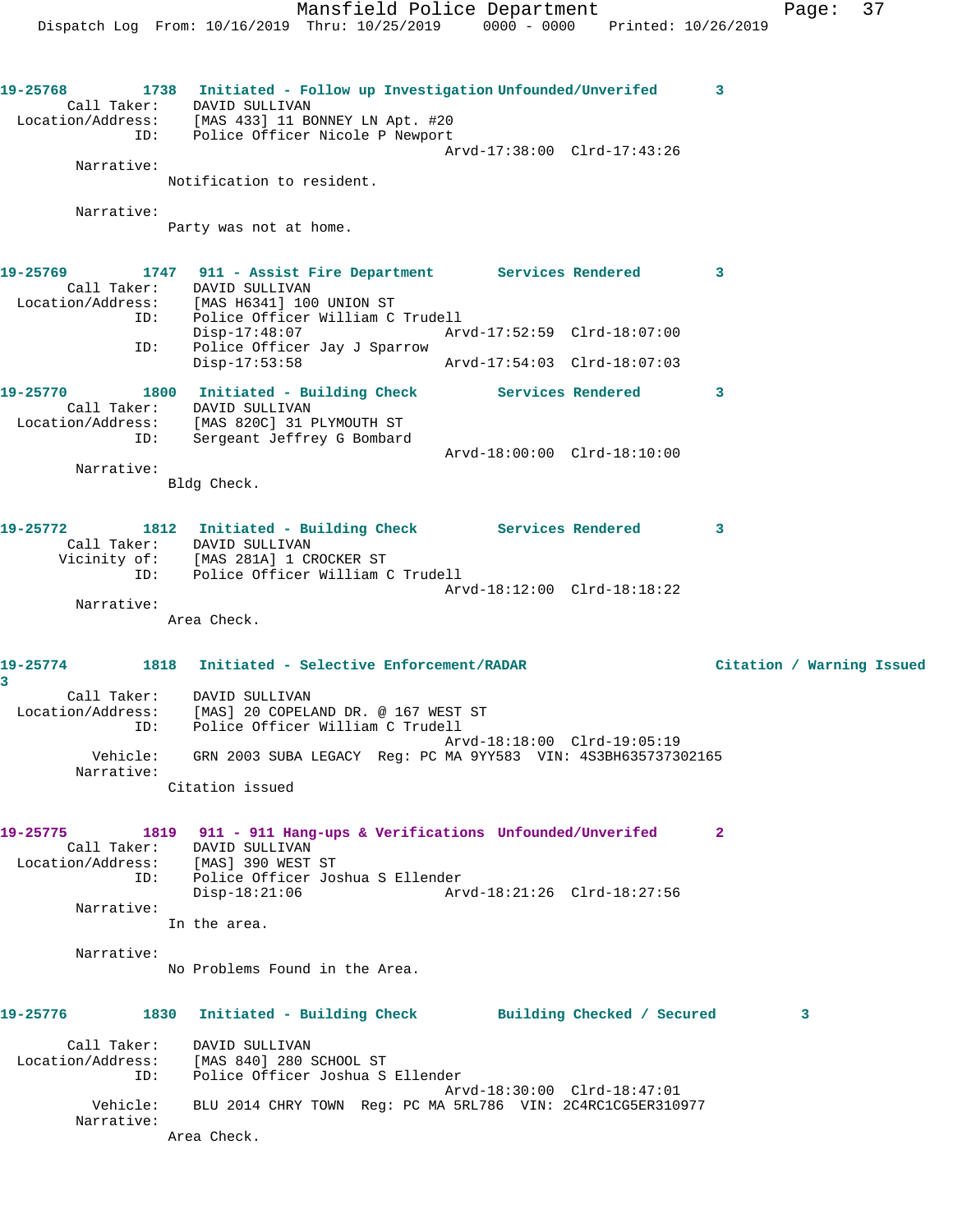Mansfield Police Department Fage: 38 Dispatch Log From: 10/16/2019 Thru: 10/25/2019 0000 - 0000 Printed: 10/26/2019 Narrative: Ofc Ellender moved along a vehicle parked in fire lane at Kohls **19-25780 1857 Radio - Assist Fire Department Referred to Other Agency 3**  Call Taker: MEGHAN MILLS Location/Address: [MAS] 11 CABOT BLVD ID: Police Officer Joshua S Ellender Disp-18:58:19 Arvd-18:59:05 Clrd-19:14:09 ID: Police Officer Joshua S Ellender Disp-19:14:27 Arvd-19:14:29 Clrd-19:36:09 Narrative: Assist MFD with the masterbox alarm **19-25782 1903 Initiated - Proactive Patrol Building Checked / Secured 3** Call Taker: MEGHAN MILLS Location/Address: [MAS 1002] 250 EAST ST ID: Police Officer Nicole P Newport Arvd-19:03:00 Clrd-19:29:46 Narrative: Checking the schools **19-25783 1903 Phone - Suspicious Actv / Persn / Veh Gone on Arrival 2**  Call Taker: APRIL LEHANE Location/Address: [MAS 437B] 20 WEBB PL ID: Police Officer William C Trudell Disp-19:05:25 Arvd-19:07:46 Clrd-19:34:23 Narrative: white lexus car driving around complex black male operator 40s hoodie Narrative: Ofc Trudell reports he checked the area, no vehicle. **19-25788 1957 Walk-In - Vandalism Incident Report 3**  Call Taker: Support Staff Derek M Stark Location/Address: [MAS 281A] 1 CROCKER ST ID: Police Officer William C Trudell Disp-20:00:30 Arvd-20:00:42 Clrd-20:15:59<br>Vehicle: GRY 2013 ACUR TL Reg: PC MA 5YPE40 VIN: 19UUA9F57DA003694 GRY 2013 ACUR TL Reg: PC MA 5YPE40 VIN: 19UUA9F57DA003694 Narrative: Ofc. Trudell speaking with walk in party at Mansfield Police lobby reporting her back window was smashed. Narrative: A small metal object is what caused the window to smash. Report to follow. Refer To Incident: 19MAS-956-OF **19-25789 2000 911 - Suspicious Actv / Persn / Veh Spoken To 2**  Call Taker: JEFFREY KEEFE Location/Address: [MAS] 15 KING ST<br>ID: Police Officer Jo Police Officer Joshua S Ellender Disp-20:03:18 Arvd-20:08:30 Clrd-20:15:07 Narrative: Cp reported a dog barking for at least two hours. Narrative: Ofc Ellender reports the dog belongs to the homeowner's daughter and has brought it inside. **19-25790 2007 Initiated - Proactive Patrol Building Checked / Secured 3**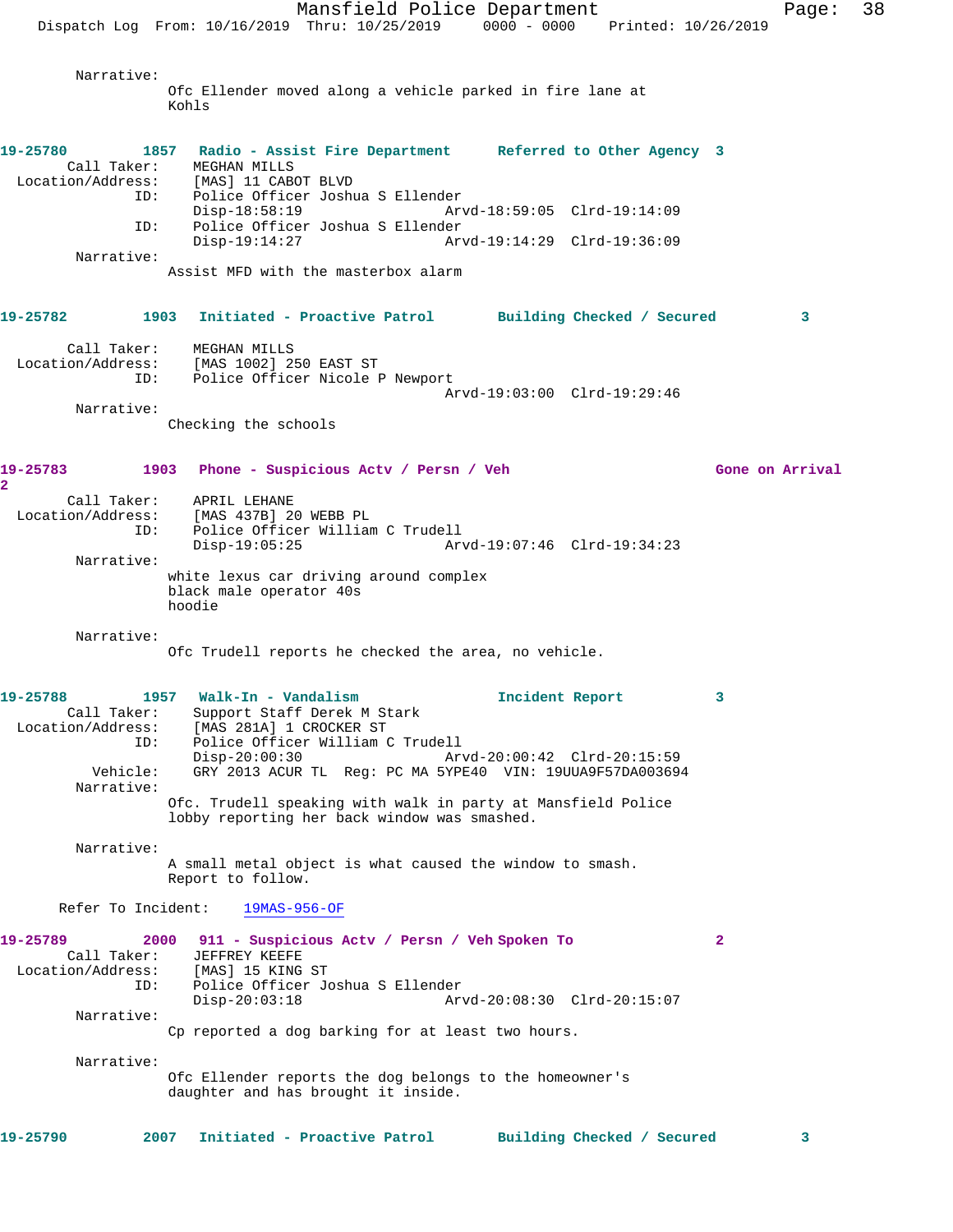Mansfield Police Department Fage: 39 Dispatch Log From: 10/16/2019 Thru: 10/25/2019 0000 - 0000 Printed: 10/26/2019 Call Taker: JEFFREY KEEFE Vicinity of: [MAS 820C] 31 PLYMOUTH ST ID: Sergeant Jeffrey G Bombard Arvd-20:07:00 Clrd-20:15:41 **19-25793 2029 911 - Disturbance / Gathering Arrest(s) Made 1**  Call Taker: JEFFREY KEEFE Location/Address: [MAS] 181 NORTH MAIN ST<br>ID: Police Officer Nicole P Police Officer Nicole P Newport<br>Disp-20:31:11 Ar Disp-20:31:11 Arvd-20:33:38 Clrd-20:51:02 ID: Police Officer William C Trudell Disp-20:31:18 Arvd-20:33:40 Clrd-20:44:02 ID: Police Officer Jay J Sparrow Disp-20:34:14 Arvd-20:34:17 Clrd-20:43:52 Narrative: CP reported a highly intox male party in the home. Multiple units responded to the area. Narrative: Male party in protective custody. Refer To P/C: 19MAS-594-AR P/C: JODOIN, JOHN JASON Address: 181 N MAIN ST MANSFIELD, MA Age: 43 Charges: PROTECTIVE CUSTODY **19-25798 2123 Phone - Alarm - Burglar Building Checked / Secured 1** Call Taker: TARA LAKO Location/Address: [MAS 840D110A] 280 SCHOOL ST Apt. #D110 ID: Police Officer Jay J Sparrow Disp-21:25:33 Arvd-21:30:32 Clrd-21:34:11<br>ID: Police Officer Joshua S Ellender Police Officer Joshua S Ellender Disp-21:25:39 Arvd-21:30:30 Clrd-21:34:14 Narrative: Alarm company reporting activation point of inventory room motion detector, no rep responding at this time. Narrative: Building checks handtight, card to be issued. **19-25799 2126 911 - Erratic Oper MV / Road Rage Referred to Other Agency 3**  Call Taker: MEGHAN MILLS Location/Address: [MAS] RESERVOIR ST Narrative: Erratic operator was refered to Norton PD. **19-25800 2138 Initiated - Proactive Patrol Building Checked / Secured 3** Call Taker: TARA LAKO Location/Address: [MAS 411] 60 FORBES BLVD ID: Police Officer Joshua S Ellender Arvd-21:38:00 Clrd-21:44:24 Narrative: Checking the area. **19-25803 2144 Initiated - Proactive Patrol Building Checked / Secured 3** Call Taker: TARA LAKO Location/Address: [MAS 322] 31 HAMPSHIRE ST ID: Police Officer Joshua S Ellender Arvd-21:44:00 Clrd-21:50:49 Narrative: Checking the area. **19-25805 2154 Initiated - Proactive Patrol Services Rendered 3**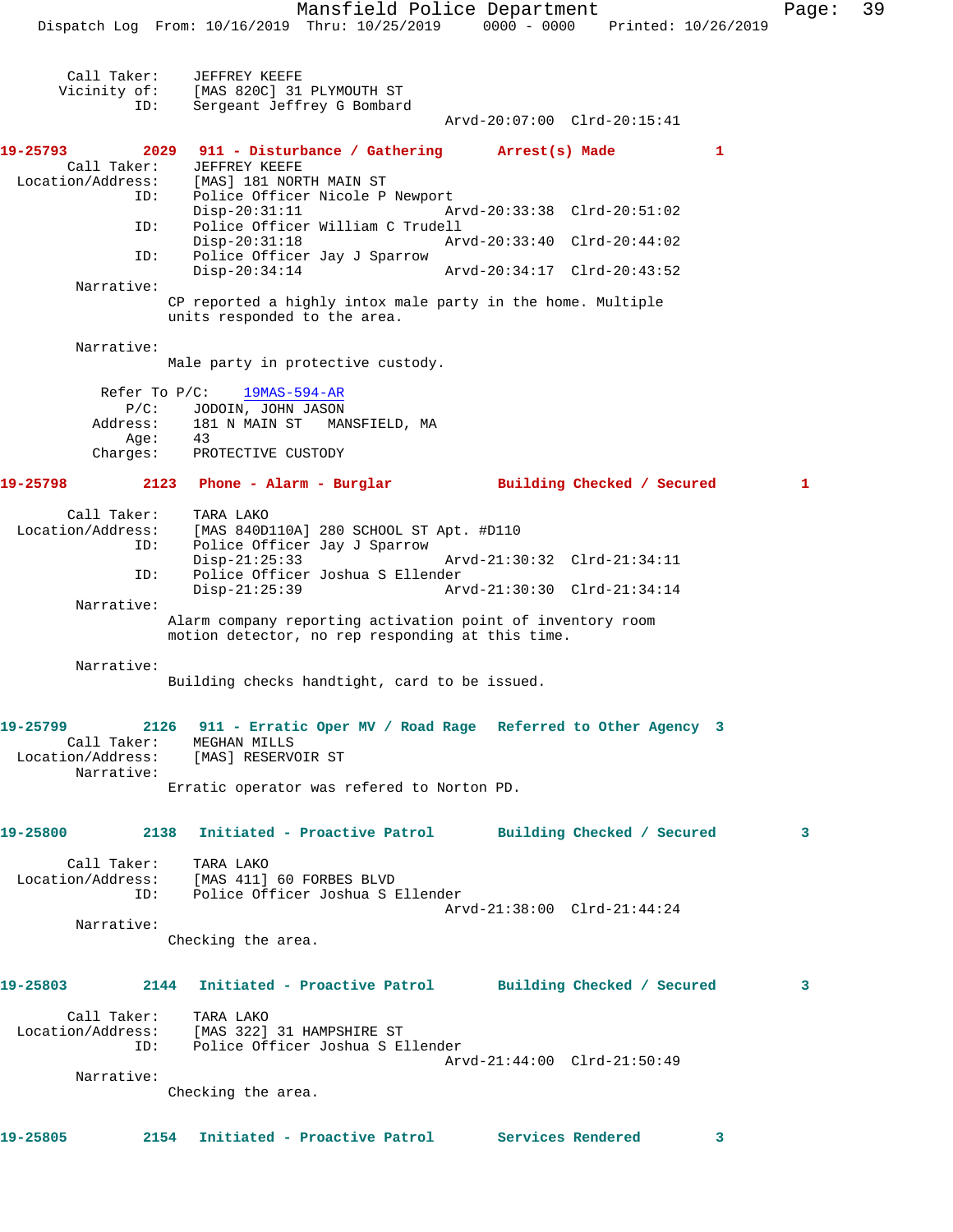Mansfield Police Department Page: 40 Dispatch Log From: 10/16/2019 Thru: 10/25/2019 0000 - 0000 Printed: 10/26/2019 Call Taker: TARA LAKO Location/Address: [MAS 280] 440 FORBES BLVD ID: Police Officer Joshua S Ellender Arvd-21:54:00 Clrd-21:59:25 Narrative: Checking the area. **19-25806 2155 911 - Assist Fire Department Referred to Other Agency 3**  Call Taker: MEGHAN MILLS<br>Location/Address: [MAS H2912] ( [MAS H2912] 67 CORAL ST ID: Police Officer William C Trudell Disp-21:57:44 Clrd-22:10:58 ID: Police Officer Nicole P Newport Arvd-22:03:32 Clrd-22:35:58 ID: Police Officer Joshua S Ellender Disp-21:59:37 Arvd-21:59:39 Clrd-22:35:59 Narrative: Assist MFD with the medical Narrative: Ofc Newport requesting notication be made to ACO Collins to pick up the dog and bring it to the shelter. Narrative: Ofc newport reports dog has been dropped off at the shelter. Narrative: Bristol elder services will be contacted. Refer To Incident: 19MAS-961-OF **19-25807 2201 Initiated - Proactive Patrol Building Checked / Secured 3** Call Taker: MEGHAN MILLS Location/Address: [MAS 820C] 31 PLYMOUTH ST ID: Sergeant Jeffrey G Bombard Arvd-22:01:00 Clrd-22:14:00 Narrative: Checking the area **19-25811 2228 Phone - 911 Hang-ups & Verifications Confirmed misdial/Accdntl Call 2**  Call Taker: TARA LAKO Location/Address: [MAS H4774A] 708 ELM ST ID: Police Officer Jay J Sparrow Disp-22:30:19 Arvd-22:39:31 Clrd-22:41:10<br>ID: Police Officer William C Trudell Police Officer William C Trudell<br>Disp-22:30:25 Arv Disp-22:30:25 Arvd-22:39:30 Clrd-22:41:06 Narrative: Out to confirm a 911 hang up. Upon call back, male was hesitant to give out his address or have an officer respond to confirm the hang up was accidental. Narrative: Ofc Sparrow confirms accidental, male got a new phone and hit the side button accidentally. **19-25813 2237 Initiated - Proactive Patrol Building Checked / Secured 3** Call Taker: TARA LAKO<br>Location/Address: [MAS 139] [MAS 139] 265 FRUIT ST ID: Police Officer Nicole P Newport Arvd-22:37:00 Clrd-22:42:22 Narrative: Checking the area. Narrative: Ofc Newport reports gate 1 for MedFlight open with cars in the back. Will be checking the area.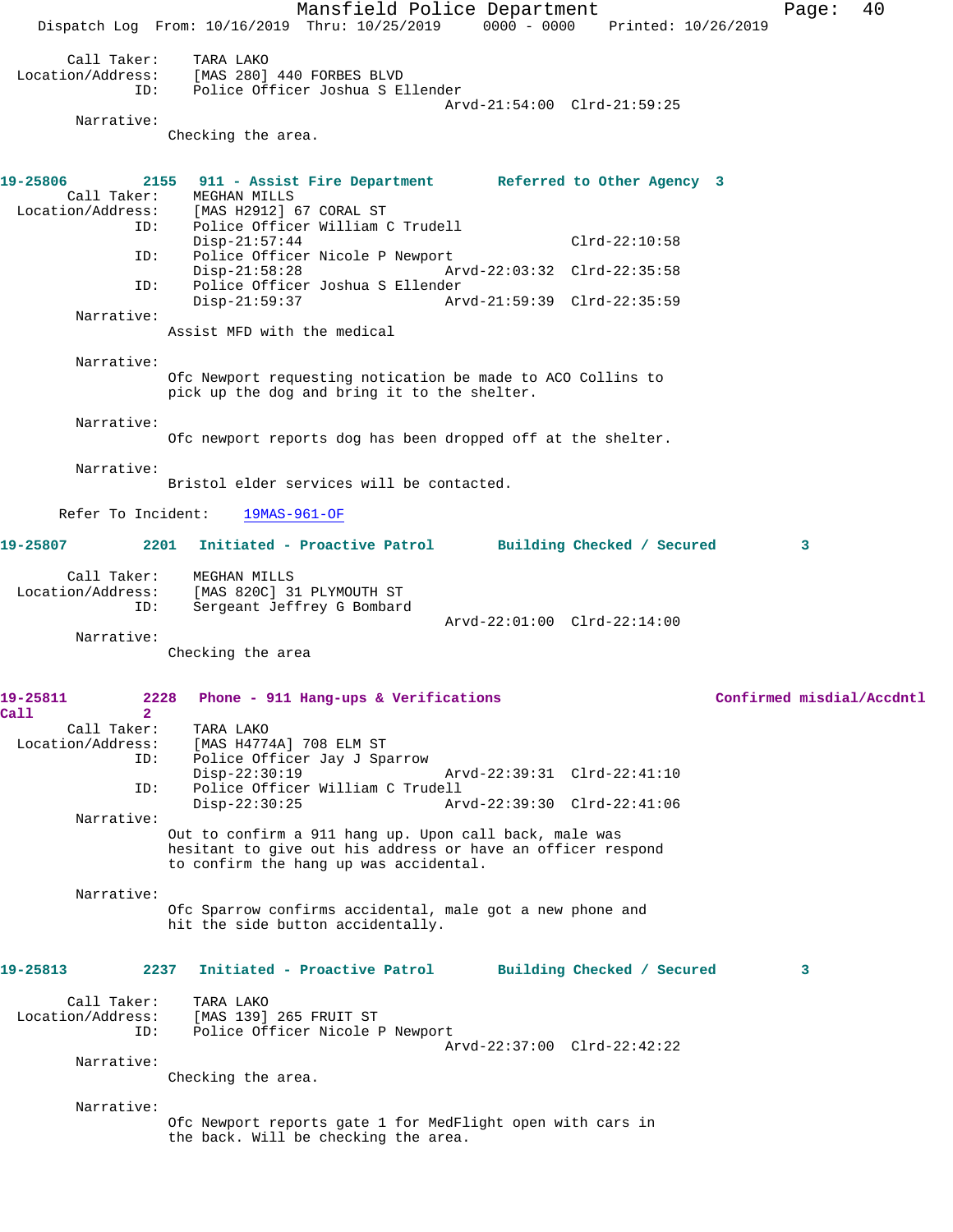Ofc Newport reports spoke with MedFlight who was just getting back. There are four vehicles in the back but should be gone by 2300.

| 19-25823          | 2334 | Phone - 911 Hang-ups & Verifications   |                             | Confirmed misdial/Accdntl |
|-------------------|------|----------------------------------------|-----------------------------|---------------------------|
| Call              |      |                                        |                             |                           |
| Call Taker:       |      | TARA LAKO                              |                             |                           |
| Location/Address: |      | [MAS 840I135] 280 SCHOOL ST Apt. #I135 |                             |                           |
|                   | ID:  | Police Officer Joshua S Ellender       |                             |                           |
|                   |      | Disp-23:35:22                          | Arvd-23:39:22 Clrd-23:39:25 |                           |
| Narrative:        |      |                                        |                             |                           |
|                   |      | Out to confirm an accidental 911.      |                             |                           |

Narrative:

Confirmed accidental

## **For Date: 10/20/2019 - Sunday**

| 19-25834<br>0053<br>Call Taker:<br>Location/Address:<br>ID:              | Phone - Disturbance / Gathering Gone on Arrival<br>TARA LAKO<br>[MAS] CROCKER ST<br>Patrolman David Schepis                                                                                                                                                                           |                                                            |                             | $\mathbf{1}$ |
|--------------------------------------------------------------------------|---------------------------------------------------------------------------------------------------------------------------------------------------------------------------------------------------------------------------------------------------------------------------------------|------------------------------------------------------------|-----------------------------|--------------|
|                                                                          | $Disp-00:55:51$                                                                                                                                                                                                                                                                       |                                                            | Arvd-01:00:39 Clrd-01:05:31 |              |
| ID:                                                                      | Police Officer Gregg S Kennedy<br>$Disp-00:56:02$                                                                                                                                                                                                                                     |                                                            | Arvd-00:59:54 Clrd-01:05:33 |              |
| Narrative:                                                               | RP reports a male party in the street yelling on his phone.<br>Only description given was a white male wearing a hat and<br>possibly high intox.                                                                                                                                      |                                                            |                             |              |
| Narrative:                                                               | Officers checked the area, unfounded.                                                                                                                                                                                                                                                 |                                                            |                             |              |
| 19-25835<br>0056                                                         | Phone - Suspicious Actv / Persn / Veh                                                                                                                                                                                                                                                 |                                                            |                             | Spoken To 2  |
| Call Taker:<br>Location/Address:<br>ID:<br>ID:<br>Vehicle:<br>Narrative: | LINDSAY MITCHELL<br>[MAS 305] 64 COPELAND DR<br>Sergeant Robert S Pierce<br>$Disp-00:56:44$<br>Police Officer Meghan Birnie<br>$Disp-00:56:44$<br>GRY 2001 TOYT UT RUNNER Req: PC MA 8FX816 VIN: JT3HN86R810347851<br>Officers responding to check on a male sleeping in a MV         | Arvd-01:02:15 Clrd-01:12:43<br>Arvd-01:02:17 Clrd-01:12:45 |                             |              |
| Narrative:                                                               | Sgt Pierce reports the male was tired from a long day at<br>work and fell asleep while waiting for his food in the drive<br>thru, also with a sleeping child in the back seat. Sgt<br>Pierce reports the male will be getting his food and will be<br>on his way home with his child. |                                                            |                             |              |
| 19-25837<br>Call Taker:<br>Location/Address:                             | 0114<br>Initiated - Proactive Patrol Building Checked / Secured<br>TARA LAKO<br>[MAS] FRANKLIN ST                                                                                                                                                                                     |                                                            |                             | $\mathbf{3}$ |
| ID:                                                                      | Police Officer Gregg S Kennedy                                                                                                                                                                                                                                                        |                                                            | Arvd-01:14:00 Clrd-01:15:14 |              |
| Narrative:                                                               | Checking the area of the cemetery and Mill Pond.                                                                                                                                                                                                                                      |                                                            |                             |              |
| 19-25839<br>0122<br>Call Taker:<br>Location/Address:<br>ID:              | Initiated - Proactive Patrol Services Rendered<br>LINDSAY MITCHELL<br>[MAS] 30 CHAUNCY ST<br>Patrolman David Schepis                                                                                                                                                                  |                                                            |                             | 3            |
|                                                                          |                                                                                                                                                                                                                                                                                       |                                                            | Arvd-01:22:00 Clrd-01:22:25 |              |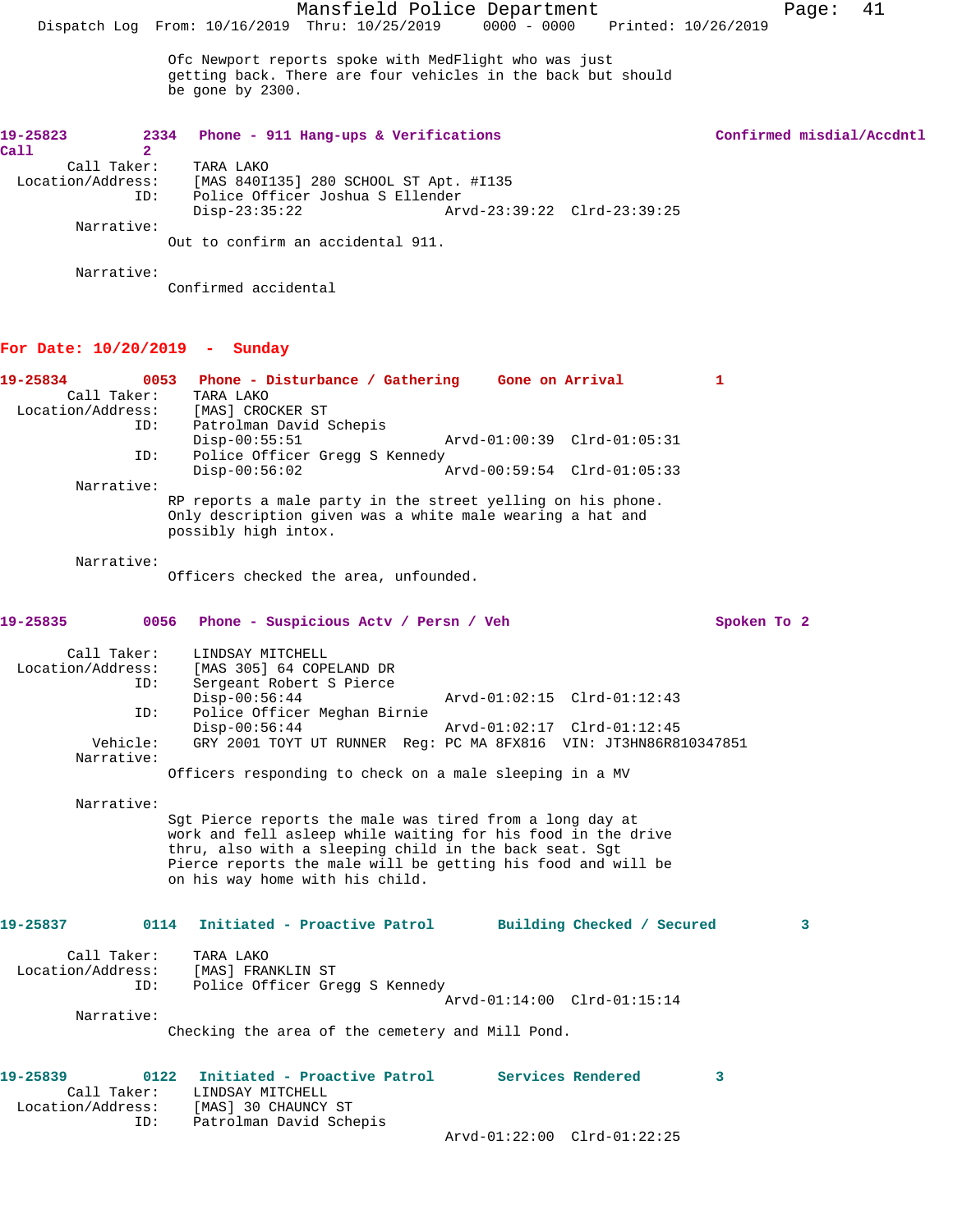|                               |                    | Mansfield Police Department<br>Dispatch Log From: 10/16/2019 Thru: 10/25/2019 0000 - 0000 Printed: 10/26/2019 |                             |                            | Page: | 42 |
|-------------------------------|--------------------|---------------------------------------------------------------------------------------------------------------|-----------------------------|----------------------------|-------|----|
|                               | ID:                | Call Taker: LINDSAY MITCHELL<br>Location/Address: [MAS 281A] 1 CROCKER ST<br>Patrolman David Schepis          |                             | $\overline{\mathbf{3}}$    |       |    |
|                               |                    |                                                                                                               | Arvd-01:23:00 Clrd-01:25:03 |                            |       |    |
|                               |                    | 19-25841    Q124    Initiated - Proactive Patrol    Building Checked / Secured                                |                             |                            | 3     |    |
|                               | ID:                | Call Taker: LINDSAY MITCHELL<br>Location/Address: [MAS 4] 31 HAMPSHIRE ST<br>Police Officer Meghan Birnie     | Arvd-01:24:00 Clrd-01:31:06 |                            |       |    |
|                               |                    | 19-25842 0132 Initiated - Proactive Patrol Building Checked / Secured                                         |                             |                            | 3     |    |
|                               |                    | Call Taker: TARA LAKO<br>Location/Address: [MAS 820C] 31 PLYMOUTH ST<br>ID: Police Officer Joshua S Ellender  |                             |                            |       |    |
|                               | Narrative:         | Checking the area.                                                                                            | Arvd-01:32:00 Clrd-01:56:10 |                            |       |    |
|                               |                    | 19-25844   0147   Initiated - Proactive Patrol   Building Checked / Secured                                   |                             |                            | 3     |    |
|                               |                    | Call Taker: TARA LAKO<br>Location/Address: [MAS 982] 111 HOPE ST<br>ID: Police Officer Gregg S Kennedy        |                             |                            |       |    |
|                               | Narrative:         |                                                                                                               | Arvd-01:47:00 Clrd-02:02:48 |                            |       |    |
|                               |                    | Checking the area.                                                                                            |                             |                            |       |    |
|                               |                    | 19-25845 0149 Initiated - Proactive Patrol Building Checked / Secured                                         |                             |                            | 3     |    |
|                               | ID:                | Call Taker: TARA LAKO<br>Location/Address: [MAS 840] 280 SCHOOL ST<br>Police Officer Meghan Birnie            | Arvd-01:49:00 Clrd-01:55:37 |                            |       |    |
|                               | Narrative:         | Checking the area.                                                                                            |                             |                            |       |    |
| 19-25849<br>Location/Address: | Call Taker:        | 0220 Initiated - Proactive Patrol Services Rendered<br>TARA LAKO<br>[MAS 907E] 390 WEST ST                    |                             | 3                          |       |    |
|                               | ID:<br>Narrative:  | Police Officer Meghan Birnie<br>Checking the area.                                                            | Arvd-02:20:00 Clrd-02:28:03 |                            |       |    |
|                               |                    |                                                                                                               |                             |                            |       |    |
| 19-25850                      |                    | 0227 Phone - Alarm - Burglar                                                                                  |                             | Building Checked / Secured | 1     |    |
| Location/Address:             | Call Taker:<br>ID: | TARA LAKO<br>[MAS 1011] 50 WOOD AVE<br>Patrolman David Schepis<br>$Disp-02:30:11$                             | Arvd-02:30:52 Clrd-02:44:58 |                            |       |    |
|                               | ID:                | Police Officer Gregg S Kennedy<br>$Disp-02:30:16$                                                             | Arvd-02:32:56 Clrd-02:45:00 |                            |       |    |
|                               | Narrative:         | Alarm company reporting interior burglar alarm, motion                                                        |                             |                            |       |    |
|                               |                    | detector room from #4700, no rep responding at this time                                                      |                             |                            |       |    |
|                               | Narrative:         | Officers checked the building, everything checks ok.                                                          |                             |                            |       |    |
| 19-25851                      | 0230               | Initiated - Proactive Patrol                                                                                  |                             | Building Checked / Secured | 3     |    |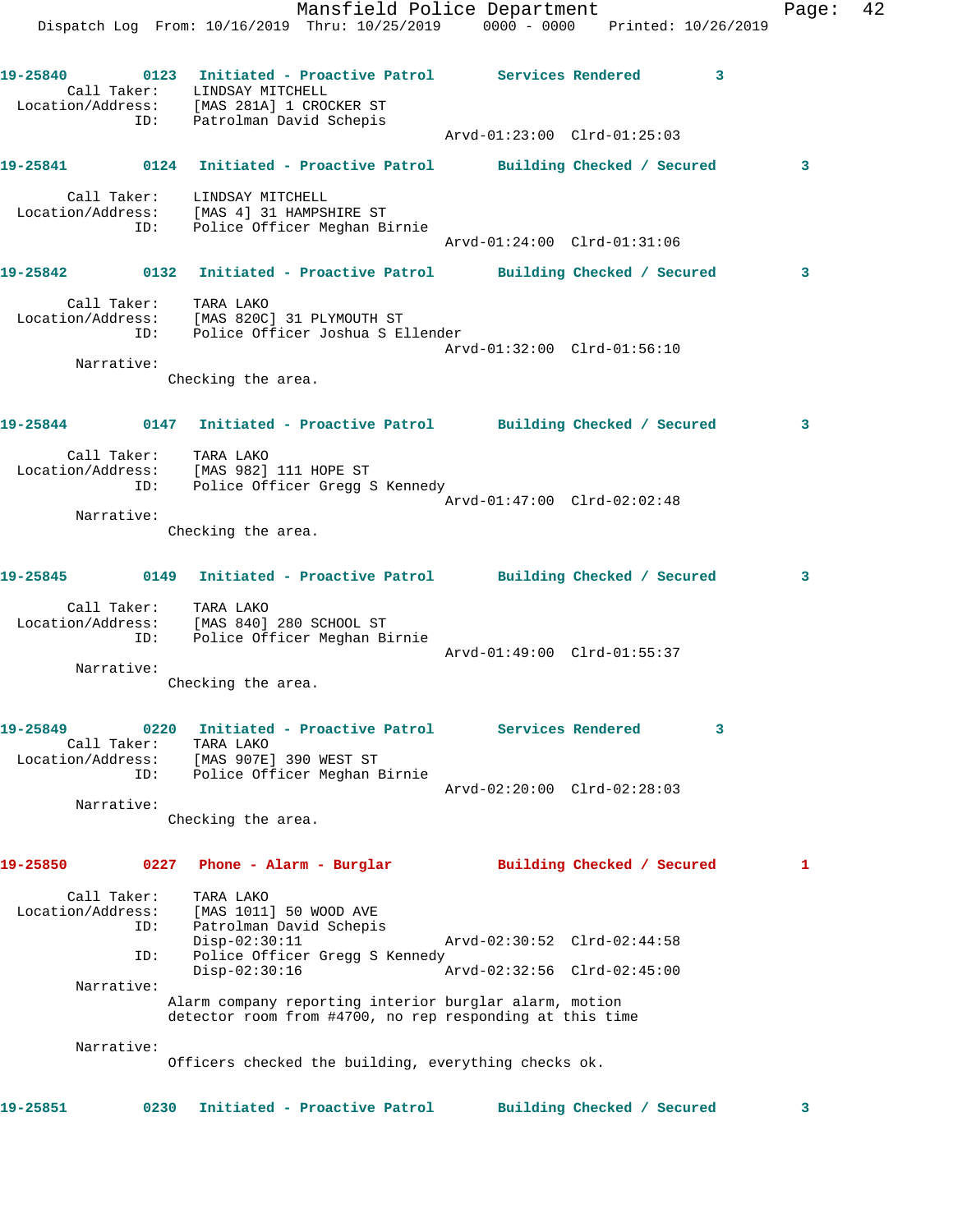Mansfield Police Department Fage: 43 Dispatch Log From: 10/16/2019 Thru: 10/25/2019 0000 - 0000 Printed: 10/26/2019 Call Taker: TARA LAKO Location/Address: [MAS] 4 ERICK RD @ 15 BONNEY LN ID: Sergeant Robert S Pierce Arvd-02:30:00 Clrd-02:42:37 Narrative: Checking the area. **19-25854 0249 Phone - Alarm - Burglar Building Checked / Secured 1** Call Taker: LINDSAY MITCHELL Location/Address: [MAS 1011] 50 WOOD AVE ID: Patrolman David Schepis<br>Disp-02:50:11 Disp-02:50:11 Arvd-02:50:15 Clrd-03:00:50 ID: Police Officer Meghan Birnie Disp-02:50:50 Arvd-02:50:53 Clrd-03:00:48 Narrative: Alarm co reporting several additional zones. Narrative: Alarm company calling to update for additional motion alarms activated. Narrative: Ofc Schepis reports the motion detectors appear to be in the hallway, and the officers checking the building appear to be setting them off. Narrative: Alarm company called back to report there will not be a rep responding at this time. Alarm company was advised there are still audible alarms at this time. **19-25857 0316 Initiated - Proactive Patrol Building Checked / Secured 3** Call Taker: TARA LAKO Location/Address: [MAS 820C] 31 PLYMOUTH ST ID: Police Officer Joshua S Ellender Arvd-03:16:00 Clrd-03:31:00 Narrative: Checking the area. **19-25861 0614 Initiated - Proactive Patrol Building Checked / Secured 3** Call Taker: TARA LAKO Location/Address: [MAS 820C] 31 PLYMOUTH ST ID: Police Officer Joshua S Ellender Arvd-06:14:00 Clrd-06:34:11 Narrative: Checking the area. **19-25864 0655 Phone - Alarm - Burglar False / Accidental Alarm 1**  Call Taker: APRIL LEHANE Location/Address: [MAS 185] 241 FRANCIS AVE ID: Police Officer Gregg S Kennedy<br>Disp-06:56:48 Disp-06:56:48 Arvd-07:01:16 Clrd-07:01:17 ID: Patrolman David Schepis Arvd-07:01:15 Clrd-07:07:43 Narrative: rear mini wharehouse office motion entry door break motion Narrative: Building exterior checked. Building appears secure. **19-25866 0720 Initiated - Building Check Building Checked / Secured 3** Call Taker: PATRICK FEENEY Location/Address: [MAS 820C] 31 PLYMOUTH ST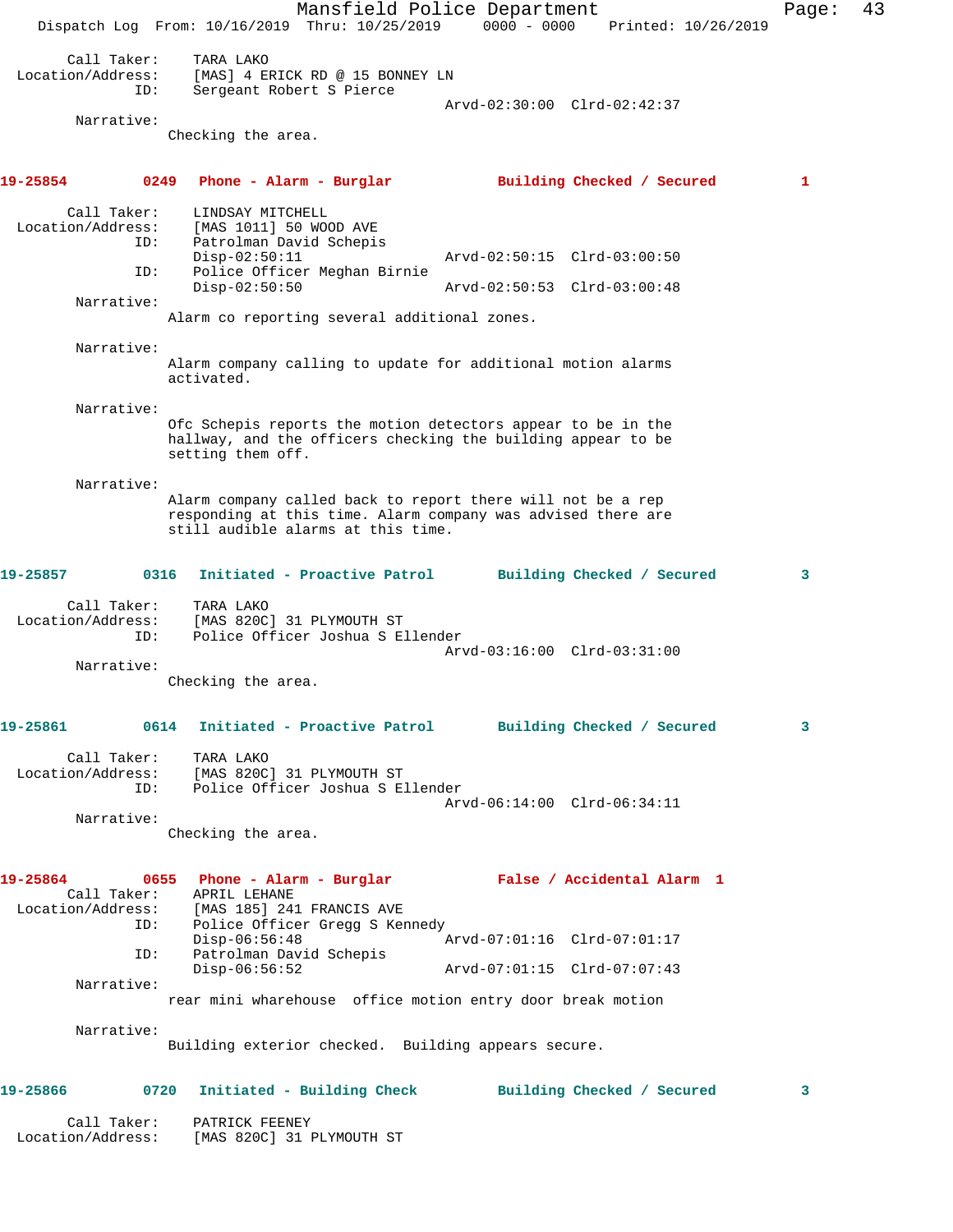Mansfield Police Department Page: 44 Dispatch Log From: 10/16/2019 Thru: 10/25/2019 0000 - 0000 Printed: 10/26/2019 ID: Police Officer Joshua S Ellender Arvd-07:20:00 Clrd-07:54:45 **19-25870 0753 Phone - Alarm - Burglar Building Checked / Secured 1** Call Taker: APRIL LEHANE Location/Address: [MAS 12] 250 EAST ST ID: Police Officer Gregg S Kennedy<br>Disp-07:54:35 Disp-07:54:35 Arvd-07:57:52 Clrd-08:01:04<br>ID: Police Officer John R Armstrong Police Officer John R Armstrong<br>Disp-07:54:42 A Disp-07:54:42 Arvd-08:01:00 Clrd-08:01:02 Narrative: entry exit loading dock 7 Narrative: Accidental by a teacher, custodian is on the way to reset the alarm **19-25872 0904 Alarm - Fingerprinting - non crimnl Services Rendered 3**  Call Taker: Officer Brendan Fayles<br>Location/Address: [MAS 451B] 500 EAST ST Location/Address: [MAS 451B] 500 EAST ST ID: Police Officer Gregg S Kennedy Disp-09:05:48 Clrd-09:18:29 Narrative: Ofc. Kennedy out at the station assisting party with fingerprints. **19-25875 0918 911 - Suspicious Actv / Persn / Veh Services Rendered 2**  Call Taker: PATRICK FEENEY<br>Vicinity of: [MAS] 38 ELYSE of: [MAS] 38 ELYSE RD @ 22 DONALD ALLEN DR<br>ID: Sergeant Thomas R Connor Sergeant Thomas R Connor Disp-09:23:21 Arvd-09:29:54 Clrd-09:40:56<br>ID: Police Officer John R Armstrong Police Officer John R Armstrong Disp-09:23:30 <br>
Disp-09:23:30 Arvd-09:37:24 Clrd-09:40:56<br>
Vehicle: BLK 2014 VOLK PASSAT Reg: PC MA 9GE414 VIN: 1VWAT7A33EC0! BLK 2014 VOLK PASSAT Reg: PC MA 9GE414 VIN: 1VWAT7A33EC058054 Narrative: 911 caller reports some suspicious activity in the area of the neighborhood. States that there is a w/m with a brown jacket/jeans on walking aimlessly about. Caller us unfamiliar with him and does not recognize him from the area. Also observed a black VW Passat operated by a B/M in the area as well. Not familiar with the m/v either or the oper. Narrative: State the m/v was driving aimlessly about the area with no true sense of direction. Narrative: M1 off with a party matching the w/m's description on Maple in the area of 954. Narrative: M1 reports party checks ok; no imparment. Providing a ride into Foxboro for the party. Narrative: M1 reports that the party used the woods as a restroom, the m/v in the area was most likely the uber that ordered and could not located. Dropped off on Chestnut St in Foxboro. **19-25876 0934 Initiated - Building Check Building Checked / Secured 3** Call Taker: PATRICK FEENEY Location/Address: [MAS 820C] 31 PLYMOUTH ST ID: Police Officer Patrick J Pennie

Arvd-09:34:00 Clrd-09:42:29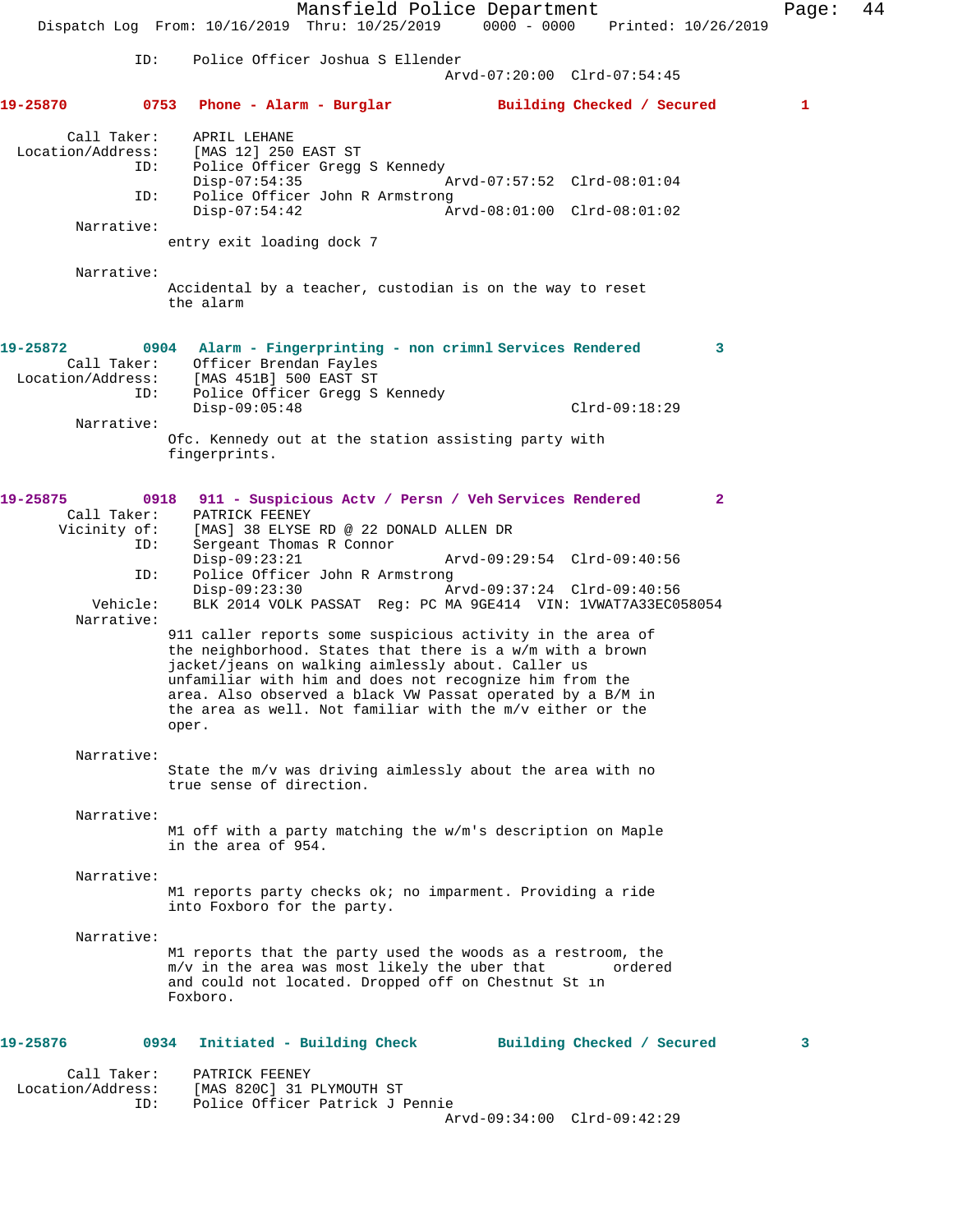Mansfield Police Department Fage: 45 Dispatch Log From: 10/16/2019 Thru: 10/25/2019 0000 - 0000 Printed: 10/26/2019 **19-25877 1001 Phone - Assist Citizen - P S A Spoken To 3**  Call Taker: PATRICK FEENEY Location/Address: [MAS 900A] 242 CHAUNCY ST Apt. #1 ID: Police Officer Gregg S Kennedy Disp-10:02:16 Arvd-10:03:02 Clrd-10:08:45 Narrative: Business manager looking to speak to an ofc regarding the poss. termination of an employee. Narrative: M8 reports advised the party to contact the employee via phone. Also informed of how to obtain a trespass notice. 19-25879 1036 Initiated - Traffic Enforcement / Activity **Services Rendered 2**  Call Taker: PATRICK FEENEY Location/Address: [MAS] HOPE ST ID: Police Officer John R Armstrong Arvd-10:36:00 Clrd-10:55:26 **19-25880 1039 Initiated - Building Check Building Checked / Secured 3** Call Taker: PATRICK FEENEY Location/Address: [MAS 840] 280 SCHOOL ST ID: Police Officer Gregg S Kennedy Arvd-10:39:00 Clrd-11:03:09 **19-25881 1055 Initiated - Building Check Building Checked / Secured 3** Call Taker: PATRICK FEENEY Location/Address: [MAS 820C] 31 PLYMOUTH ST ID: Police Officer Patrick J Pennie Arvd-10:55:00 Clrd-11:02:42 **19-25888 1225 Walk-In - Larceny under \$1200 Investigated - Report Taken 2** Call Taker: Officer Brendan Fayles Location/Address: [MAS 451B] 500 EAST ST ID: Police Officer John R Armstrong<br>Disp-12:30:09 Disp-12:30:09 Clrd-12:31:20 ID: Police Officer Gregg S Kennedy<br>Disp-12:31:17 Ar Disp-12:31:17 Arvd-12:48:09 Clrd-12:52:53 Narrative: RP in station to report his headlight was stolen out of his vehicle over night. Would like to speak to an officer. Refer To Incident: 19MAS-957-OF **19-25891 1343 Phone - Suspicious Actv / Persn / Veh Incident Report 2**  Call Taker: Officer Brendan Fayles Location/Address: [MAS H243] 31 RUMFORD AVE ID: Police Officer John R Armstrong Disp-13:45:28 Clrd-13:47:43 ID: Police Officer Gregg S Kennedy<br>Disp-13:47:49 Ar Disp-13:47:49 Arvd-13:47:55 Clrd-13:55:20 ID: Police Officer Gregg S Kennedy  $Nrvd-13:56:09$  Clrd-14:14:54 Narrative: Party requesting an Officer in regards to possible vandalisim to his vehicle. Could be connect to the Facebook post regarding the Contracting Scams Narrative: No damage to any m/v's today. Refer To Incident: 19MAS-958-OF **19-25892 1353 Initiated - Building Check Building Checked / Secured 3**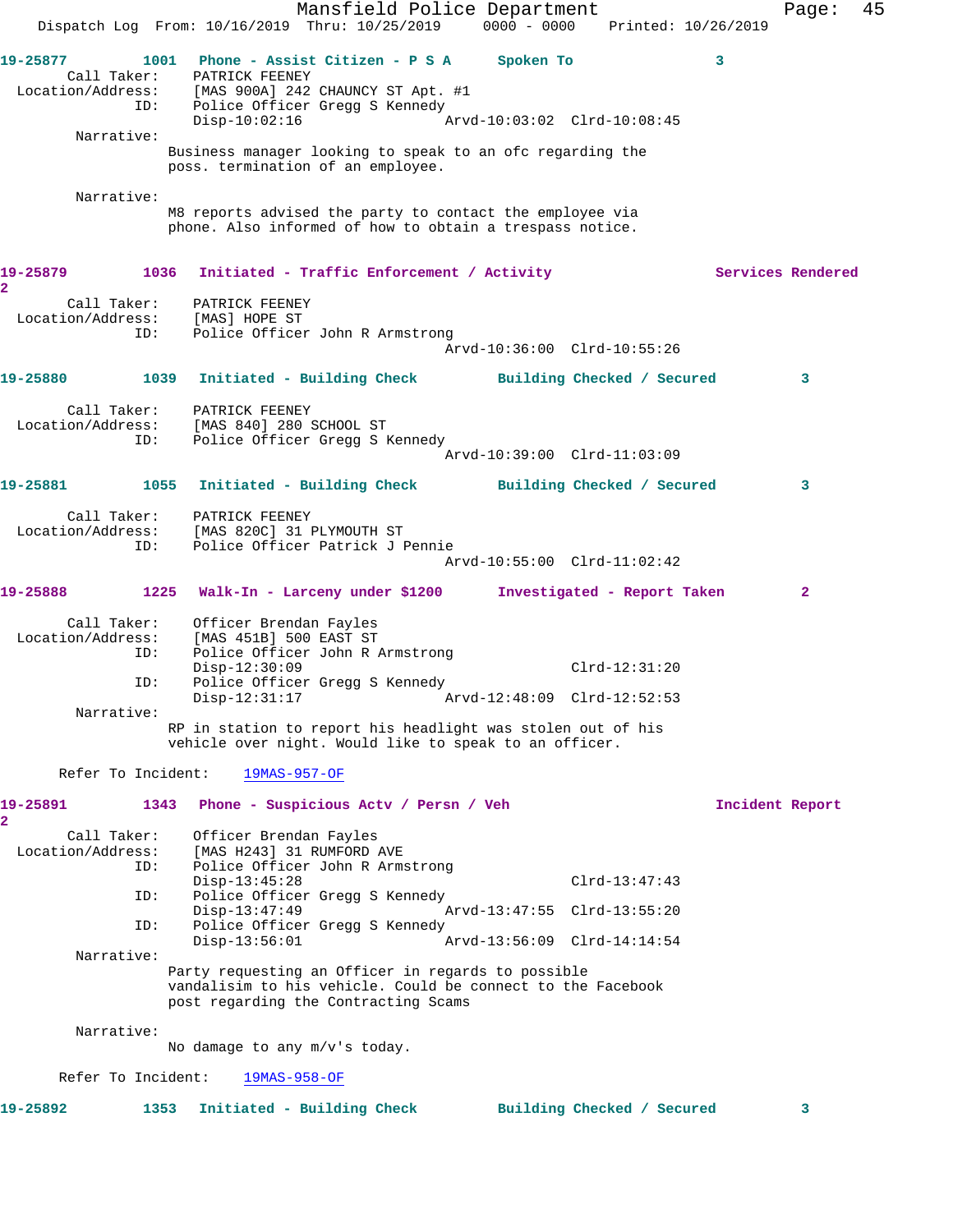Mansfield Police Department Fage: 46 Dispatch Log From: 10/16/2019 Thru: 10/25/2019 0000 - 0000 Printed: 10/26/2019 Call Taker: PATRICK FEENEY Location/Address: [MAS 820C] 31 PLYMOUTH ST ID: Police Officer Patrick J Pennie Arvd-13:53:00 Clrd-14:06:37 **19-25893 1353 Walk-In - Threats - Harm Others Spoken To 2**  Call Taker: Officer Brendan Fayles Location/Address: [MAS 451B] 500 EAST ST Police Officer Gregg S Kennedy Disp-13:55:20 Clrd-13:56:01 ID: Police Officer Gregg S Kennedy<br>Disp-14:20:55 Ar Disp-14:20:55 Arvd-14:21:01 Clrd-14:31:14 Narrative: Party in lobby looking to speak with an Officer regarding threats that were made to him by a coworker. Refer To Incident: 19MAS-959-OF **19-25896 1415 Initiated - Follow up Investigation Spoken To 3**  Call Taker: PATRICK FEENEY Location/Address: [MAS 451B] 500 EAST ST ID: Police Officer Gregg S Kennedy Arvd-14:15:00 Clrd-14:20:55 Narrative: Following up with the Tedeschis employee. **19-25897 1416 Initiated - Building Check Building Checked / Secured 3** Call Taker: PATRICK FEENEY Location/Address: [MAS 417] 9 FRANCIS AVE ID: Sergeant Thomas R Connor Arvd-14:16:00 Clrd-15:08:59 **19-25901 1453 911 - Assist Fire Department Services Rendered 3**  Call Taker: CARLY MORIARTY Location/Address: [MAS] 11 MARIE DR ID: Police Officer Gregg S Kennedy<br>Disp-14:55:07 A Disp-14:55:07 Arvd-15:00:34 Clrd-15:10:04 Narrative: Assist the fd with an inside odor of gas **19-25902 1457 Walk-In - Assist Citizen - P S A Services Rendered 3**  Call Taker: Officer Brendan Fayles Location/Address: ID: Police Officer John R Armstrong<br>Disp-15:02:39 Am Disp-15:02:39 Arvd-15:07:58 Clrd-15:16:56 Narrative: **19-25903 1507 911 - 911 Hang-ups & Verifications Confirmed misdial/Accdntl Call 2**

| Call Taker:  | JEFFREY KEEFE                                 |                             |  |
|--------------|-----------------------------------------------|-----------------------------|--|
| Vicinity of: | [MAS 249] 30 CHAUNCY ST                       |                             |  |
| ID:          | Sergeant Thomas R Connor                      |                             |  |
|              | $Disp-15:09:11$                               | Arvd-15:13:46 Clrd-15:15:45 |  |
| Narrative:   |                                               |                             |  |
|              | 911 hang up verification from Stefanos Pizza. |                             |  |
|              |                                               |                             |  |

Narrative:

Confirmed accidental by the son.

| 1530<br>19-25905 | Initiated - Proactive Patrol | Services Rendered |  |
|------------------|------------------------------|-------------------|--|
| Call Taker:      | JEFFREY KEEFE                |                   |  |
| Vicinity of:     | [MAS 820C] 31 PLYMOUTH ST    |                   |  |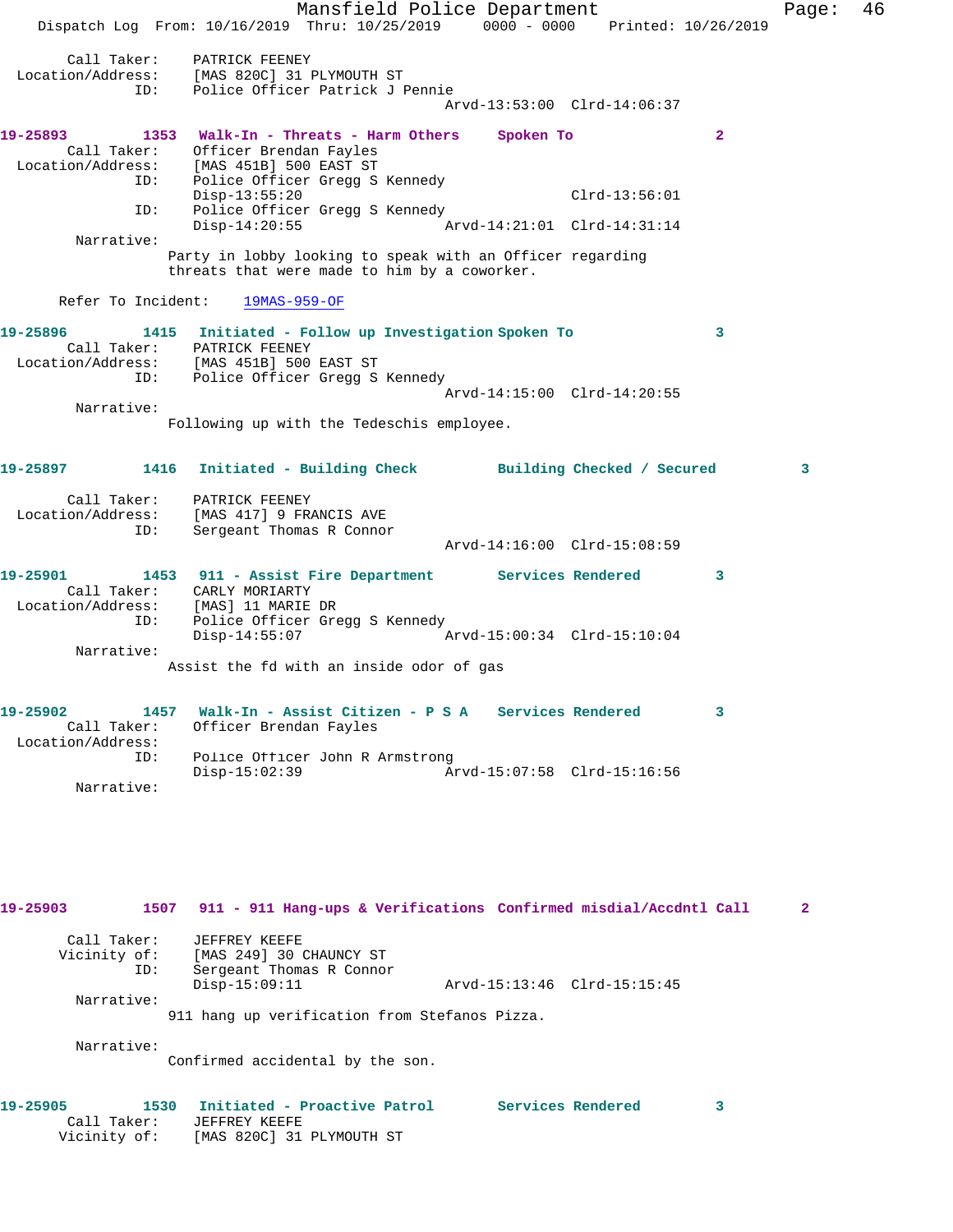Mansfield Police Department Fage: 47 Dispatch Log From: 10/16/2019 Thru: 10/25/2019 0000 - 0000 Printed: 10/26/2019 ID: Police Officer Patrick J Pennie Arvd-15:30:00 Clrd-15:40:00 **19-25906 1536 Phone - Disabled Motor Vehicle Services Rendered 3**  Call Taker: APRIL LEHANE Location/Address: [MAS] RTE 140 NB ID: Police Officer Gregg S Kennedy<br>Disp-15:37:10 Disp-15:37:10 Arvd-15:44:33 Clrd-15:53:01 Narrative: report of a DMV in the S curves Narrative: Both vehicle will be on their one. One had a flat and the other was helping out. **19-25907 1640 Initiated - Proactive Patrol Building Checked / Secured 3** Call Taker: JEFFREY KEEFE Vicinity of: [MAS 840] 280 SCHOOL ST ID: Police Officer Joshua S Ellender Arvd-16:40:00 Clrd-16:59:34 **19-25909 1658 Initiated - Selective Enforcement/RADAR Citation / Warning Issued 3**  Call Taker: JEFFREY KEEFE Location/Address: [MAS] 700 WEST ST ID: Police Officer Joshua S Ellender Arvd-16:58:00 Clrd-17:31:24 Vehicle: WHI 2016 HOND UT CRV Reg: PC MA 49G410 VIN: 5J6RM4H72GL064645 Vehicle: BRO 2004 HOND VN ODYSSE Reg: PC MA 56YY15 VIN: 5FNRL18534B129507 Vehicle: GRY/BLK 2019 SUBA SD LEGACY Reg: PC MA 49AZ80 VIN: 4S3BNAN61K3032261 Vehicle: GRY 2008 ACUR UT MDX Reg: PC MA 5FCF30 VIN: 2HNYD28378H535314 Narrative: MV stop by the bridge. Citation issued for speed. Narrative: MV stop gold mini van. Citation issued for speed. Narrative: MV stop silver Sbaru citation issued for speed. Narrative: MV stop grey MDX citation issued for speed. **19-25910 1714 Initiated - Parking Violations Services Rendered 3**  Call Taker: JEFFREY KEEFE<br>ion/Address: [MAS] 15 PARK ST Location/Address:<br>ID: Police Officer Nicole P Newport Arvd-17:14:00 Clrd-17:34:01 Vehicle: GRY 2012 HOND UT CRV Reg: PC MA 71BT41 VIN: 5J6RM4H76CL018505 Narrative: Out on park st for a report of a parking violation. Narrative: Party not home a card will be left on the windshield making notification of the issue. **19-25912 1734 Initiated - Selective Enforcement/RADAR Verbal Warning 3**  Call Taker: JEFFREY KEEFE Vicinity of: [MAS] NORTH MAIN ST ID: Police Officer Nicole P Newport Arvd-17:34:00 Clrd-18:17:30 Vehicle: BLK 2015 LEXS UT RX350 Reg: PC MA 234ZS1 VIN: 2T2BK1BAXFC292927 Narrative: MV stop clear verbal for headlight violation. **19-25915 1755 Initiated - Proactive Patrol Services Rendered 3**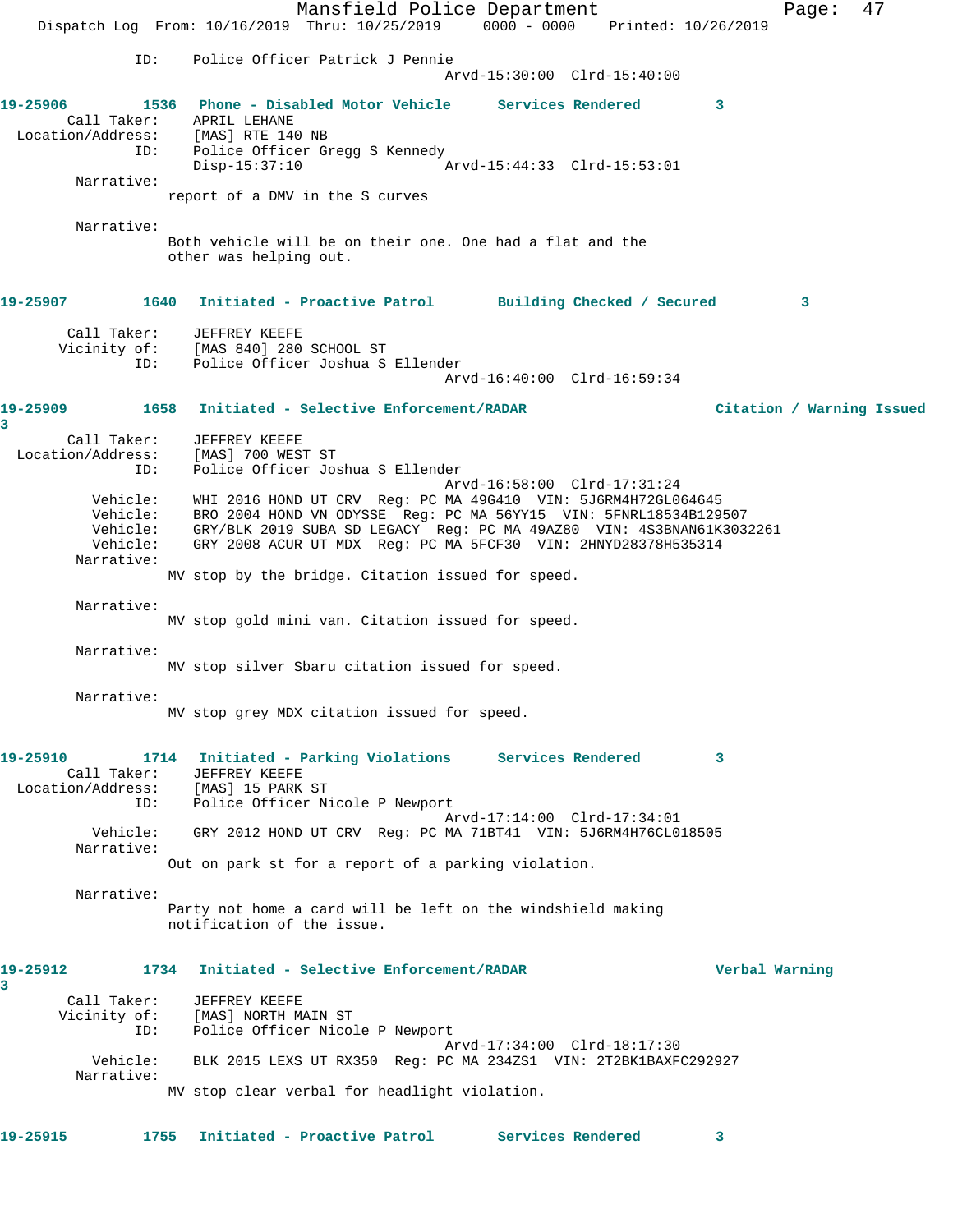Mansfield Police Department Fage: 48 Dispatch Log From: 10/16/2019 Thru: 10/25/2019 0000 - 0000 Printed: 10/26/2019 Call Taker: JEFFREY KEEFE Vicinity of: [MAS 820C] 31 PLYMOUTH ST ID: Sergeant Thomas R Connor Arvd-17:55:00 Clrd-18:00:43 **19-25918 1814 Phone - Disturbance / Gathering Spoken To 1**  Call Taker: APRIL LEHANE Location/Address: ID: Police Officer Nicole P Newport Disp-18:18:53 Arvd-18:21:32 Clrd-18:53:25 ID: Police Officer Joshua S Ellender Disp-18:18:59 Arvd-18:21:13 Clrd-18:42:56 Narrative:

Refer To Incident: 19MAS-960-OF

|                         | 19-25920              1828    Phone - Assist Fire Department        Services Rendered<br>Call Taker: JEFFREY KEEFE<br>Location/Address: [MAS] 179 WINTER ST<br>ID: Police Officer Will: |                             | $\overline{\mathbf{3}}$ |
|-------------------------|-----------------------------------------------------------------------------------------------------------------------------------------------------------------------------------------|-----------------------------|-------------------------|
|                         | Police Officer William C Trudell<br>$Disp-18:29:12$                                                                                                                                     | Arvd-18:35:00 Clrd-20:09:16 |                         |
| ID:                     | Police Officer Jay J Sparrow<br>$Disp-18:41:53$                                                                                                                                         |                             |                         |
| ID:                     | Police Officer Joshua S Ellender<br>$Disp-18:43:01$                                                                                                                                     | Arvd-18:48:20 Clrd-20:09:16 |                         |
| Narrative:              | Assist fire with the report of a propane tank on fire on the<br>porch.                                                                                                                  |                             |                         |
|                         | 19-25921 1913 Initiated - Proactive Patrol Building Checked / Secured                                                                                                                   |                             | 3                       |
|                         | Call Taker: JEFFREY KEEFE<br>Vicinity of: [MAS 1015] 30 CHAUNCY ST<br>ID:<br>Police Officer Nicole P Newport                                                                            |                             |                         |
|                         |                                                                                                                                                                                         | Arvd-19:13:00 Clrd-19:46:08 |                         |
|                         | 19-25925 2035 Initiated - Proactive Patrol Services Rendered<br>Call Taker: JEFFREY KEEFE<br>Vicinity of: [MAS 820C] 31 PLYMOUTH ST<br>Sergeant Thomas R Connor<br>ID:                  |                             | 3                       |
|                         |                                                                                                                                                                                         | Arvd-20:35:00 Clrd-20:41:01 |                         |
|                         | 19-25930 2241 Initiated - Proactive Patrol Services Rendered<br>Call Taker: JEFFREY KEEFE<br>Location/Address: [MAS 2] 60 FORBES BLVD<br>Police Officer Joshua S Ellender               |                             | 3                       |
|                         | ID:                                                                                                                                                                                     | Arvd-22:41:00 Clrd-22:47:50 |                         |
|                         | 19-25931 2251 Initiated - Proactive Patrol Services Rendered<br>Call Taker: JEFFREY KEEFE<br>Vicinity of: [MAS 280] 440 FORBES BLVD<br>ID: Police Officer Joshua S E.                   |                             | $\mathbf{3}$            |
| ID:                     | Police Officer Joshua S Ellender                                                                                                                                                        | Arvd-22:51:00 Clrd-22:54:03 |                         |
| 19-25933<br>Call Taker: | 2254 Initiated - Proactive Patrol Services Rendered<br>JEFFREY KEEFE<br>Location/Address: [MAS 4] 31 HAMPSHIRE ST<br>Police Officer Joshua S Ellender                                   |                             | 3                       |
| ID:                     |                                                                                                                                                                                         | Arvd-22:54:00 Clrd-23:09:15 |                         |
| Call Taker:             | 19-25935 2313 Initiated - Proactive Patrol Services Rendered<br>JEFFREY KEEFE                                                                                                           |                             | 3                       |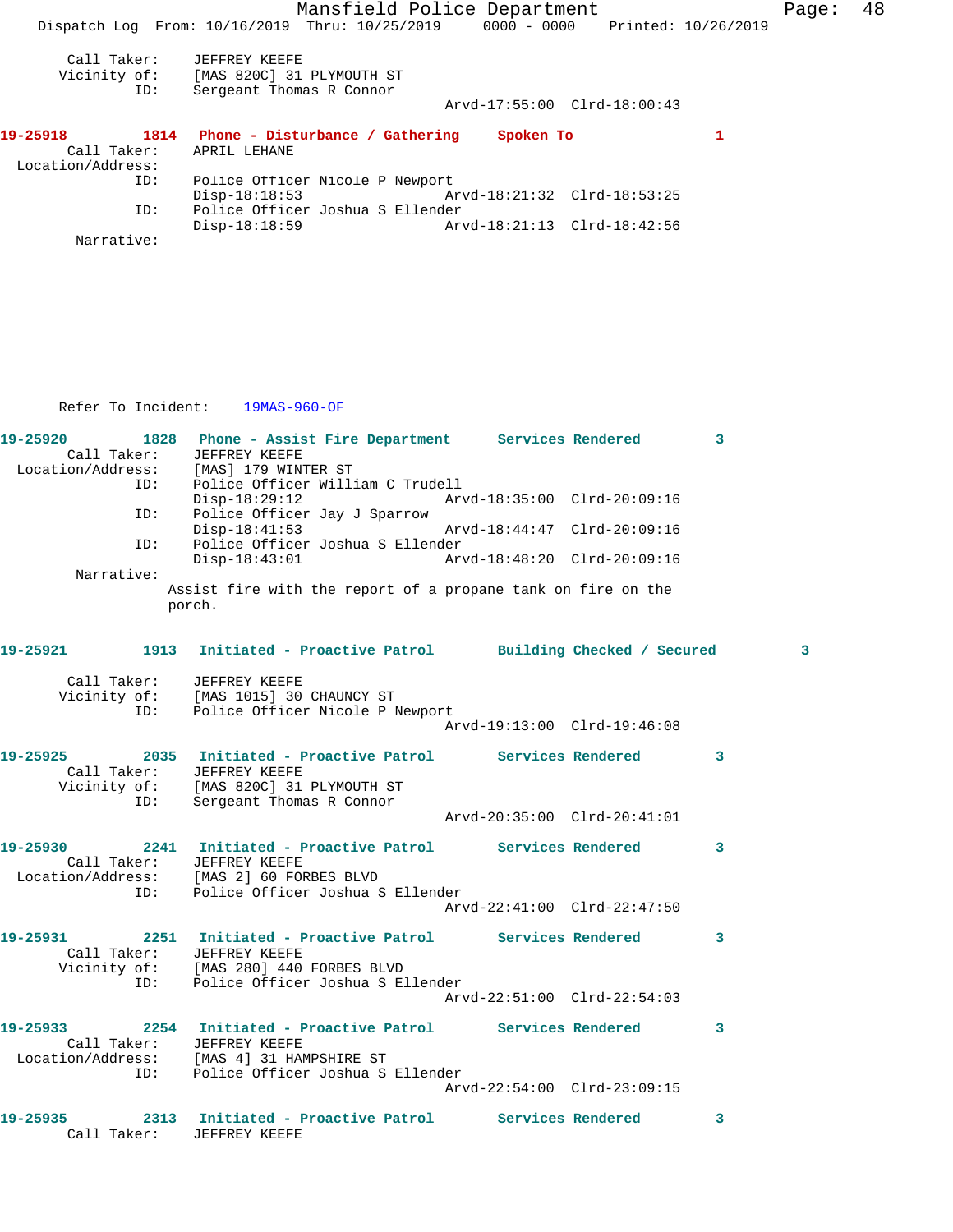Mansfield Police Department Form Page: 49 Dispatch Log From: 10/16/2019 Thru: 10/25/2019 0000 - 0000 Printed: 10/26/2019 Vicinity of: [MAS 820C] 31 PLYMOUTH ST ID: Sergeant Thomas R Connor Arvd-23:13:00 Clrd-23:16:43 **For Date: 10/21/2019 - Monday 19-25949 0202 Initiated - Proactive Patrol Services Rendered 3**  Call Taker: JEFFREY KEEFE Location/Address: [MAS 1002] 250 EAST ST ID: Police Officer Andrew J Kelley Arvd-02:02:00 Clrd-02:07:18 **19-25950 0203 Initiated - Proactive Patrol Building Checked / Secured 3** Call Taker: JEFFREY KEEFE Vicinity of: [MAS 65] 30 CHAUNCY ST ID: Police Officer Christopher D Sorge Arvd-02:03:00 Clrd-02:11:35 **19-25952 0210 Initiated - Proactive Patrol Building Checked / Secured 3** Call Taker: JEFFREY KEEFE Location/Address: [MAS 992] 660 EAST ST ID: Police Officer Donald MacLean Arvd-02:10:00 Clrd-02:20:31 **19-25954 0211 Initiated - Proactive Patrol Services Rendered 3**  Call Taker: JEFFREY KEEFE Vicinity of: [MAS 139] 265 FRUIT ST ID: Police Officer Andrew J Kelley Arvd-02:11:00 Clrd-02:14:13 **19-25955 0214 Initiated - Proactive Patrol Building Checked / Secured 3** Call Taker: JEFFREY KEEFE Vicinity of: [MAS 840] 280 SCHOOL ST ID: Patrolman David Schepis Arvd-02:14:00 Clrd-02:19:53 **19-25958 0226 Initiated - Proactive Patrol Services Rendered 3**  Call Taker: JEFFREY KEEFE Vicinity of: [MAS] 4 ERICK RD @ 15 BONNEY LN ID: Police Officer Donald MacLean Arvd-02:26:00 Clrd-02:39:59 **19-25961 0244 Initiated - Proactive Patrol Building Checked / Secured 3** Call Taker: Police Officer Christopher D Sorge Location/Address: [MAS] COPELAND DR. ID: Police Officer Christopher D Sorge Arvd-02:44:50 Clrd-02:48:17 Narrative: Checking the area. **19-25965 0250 Initiated - Proactive Patrol Services Rendered 3**  Call Taker: JEFFREY KEEFE Vicinity of: [MAS 4] 31 HAMPSHIRE ST ID: Patrolman David Schepis Arvd-02:50:00 Clrd-02:56:38 **19-25967 0258 Initiated - Proactive Patrol Services Rendered 3**  Call Taker: JEFFREY KEEFE Location/Address: [MAS 2] 60 FORBES BLVD ID: Patrolman David Schepis Arvd-02:58:00 Clrd-03:00:50 **19-25968 0302 Initiated - Proactive Patrol Services Rendered 3**  Call Taker: JEFFREY KEEFE Vicinity of: [MAS 907E] 390 WEST ST ID: Patrolman David Schepis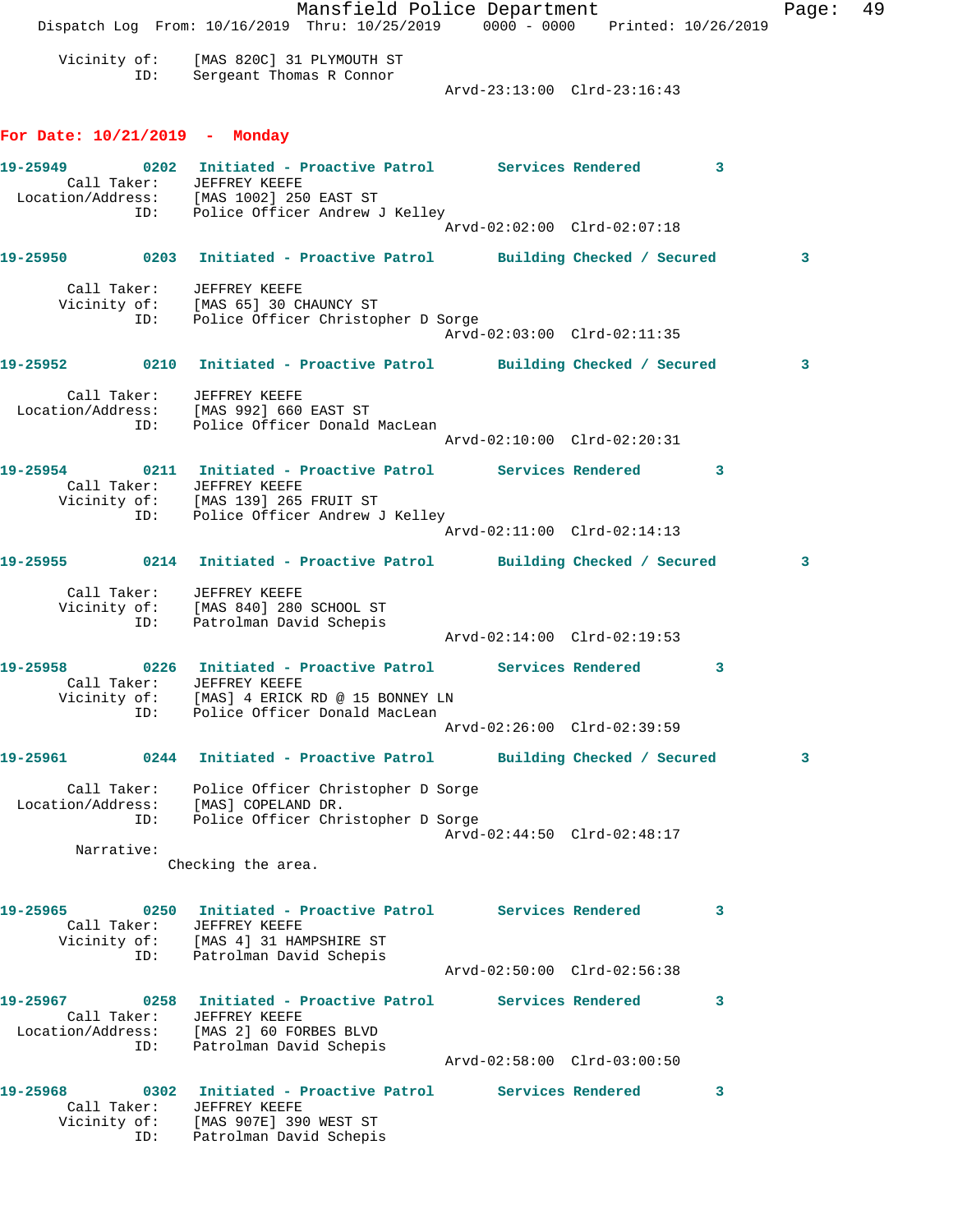Dispatch Log From: 10/16/2019 Thru: 10/25/2019 0000 - 0000 Printed: 10/26/2019 Arvd-03:02:00 Clrd-03:40:18 **19-25969 0306 Initiated - Proactive Patrol Services Rendered 3**  Call Taker: JEFFREY KEEFE Location: [MAS] PLYMOUTH ST ID: Police Officer Andrew J Kelley Arvd-03:06:00 Clrd-03:11:35 **19-25970 0311 Initiated - Proactive Patrol Services Rendered 3**  Call Taker: JEFFREY KEEFE Vicinity of: [MAS] COPELAND DR. ID: Police Officer Andrew J Kelley Arvd-03:11:00 Clrd-03:21:52 **19-25972 0339 Initiated - Proactive Patrol Building Checked / Secured 3** Call Taker: JEFFREY KEEFE Vicinity of: [MAS] NORTH MAIN ST ID: Police Officer Christopher D Sorge Arvd-03:39:00 Clrd-03:44:47 **19-25973 0344 Initiated - Proactive Patrol Building Checked / Secured 3** Call Taker: JEFFREY KEEFE Vicinity of: [MAS 281A] 1 CROCKER ST ID: Police Officer Christopher D Sorge Arvd-03:44:00 Clrd-04:08:12 **19-25985 0651 911 - Motor Veh Acc - No Injury Accident Report 1**  Call Taker: CARLY MORIARTY Location/Address: [MAS 271] 390 OAKLAND ST ID: Police Officer Donald MacLean Disp-06:52:09 Arvd-06:57:44 Clrd-07:19:26 Vehicle: 2016 FRHT TR Reg: OH PWG8987 VIN: 3AKJGLD53GSGX8581 Vehicle: WHI 2001 TL Reg: TL OH TRD5955 VIN: 1NNVA53271M345258 Vehicle: BLK 2015 TOYT TACOMA Reg: PAS MA PS784 VIN: 3TMMU4FNXFM085256 Refer To Accident: 19MAS-394-AC **19-25989 0721 Initiated - Community Policing Services Rendered 3**  Call Taker: APRIL LEHANE Location/Address: [MAS 1002] 250 EAST ST ID: Police Officer Christopher D Sorge Arvd-07:21:00 Clrd-07:41:17 ID: Police Officer Donald MacLean<br>Disp-07:41:22 Disp-07:41:22 Arvd-07:41:25 Clrd-07:41:27 Narrative: out for CHAMPS **19-25991 0748 Initiated - Motor Vehicle Stop Citation / Warning Issued 3**  Call Taker: CARLY MORIARTY Location/Address: [MAS] 30 CHAUNCY ST ID: Police Officer David W Kinahan Arvd-07:48:00 Clrd-07:54:11 Vehicle: BLU 2013 BMW 4D 740LXI Reg: PC MA IC622 Narrative: Mvs-citation issued **19-26003 0903 911 - Motor Veh Acc - w/Injury Accident Report 1**  Call Taker: CARLY MORIARTY Location/Address: [MAS 4] 31 HAMPSHIRE ST @ 55 CABOT BLVD ID: Police Officer David W Kinahan<br>Disp-09:05:26 A Disp-09:05:26 Arvd-09:12:13 Clrd-09:41:23 ID: Police Officer John R Armstrong<br>Disp-09:05:31 Arvd-09:06:50 Clrd-09:40:53 Disp-09:05:31 Arvd-09:06:50 Clrd-09:40:53 Vehicle: RED 2014 FORD UT ESCAPE Reg: PC MA 519RW5 VIN: 1FMCU9GX2EUA42223 Towed: For: Accident By: Achins Garage To: Achins Garage Released To: STARK On: 10/21/2019 @ 1202 Vehicle: BLK 2014 CRV Reg: PC RI 340529 VIN: 2HKRM4H52EH675572 Towed: For: Accident By: Achins Garage To: Achins Garage Released To: CORNELL On: 10/21/2019 @ 1350

Mansfield Police Department Fage: 50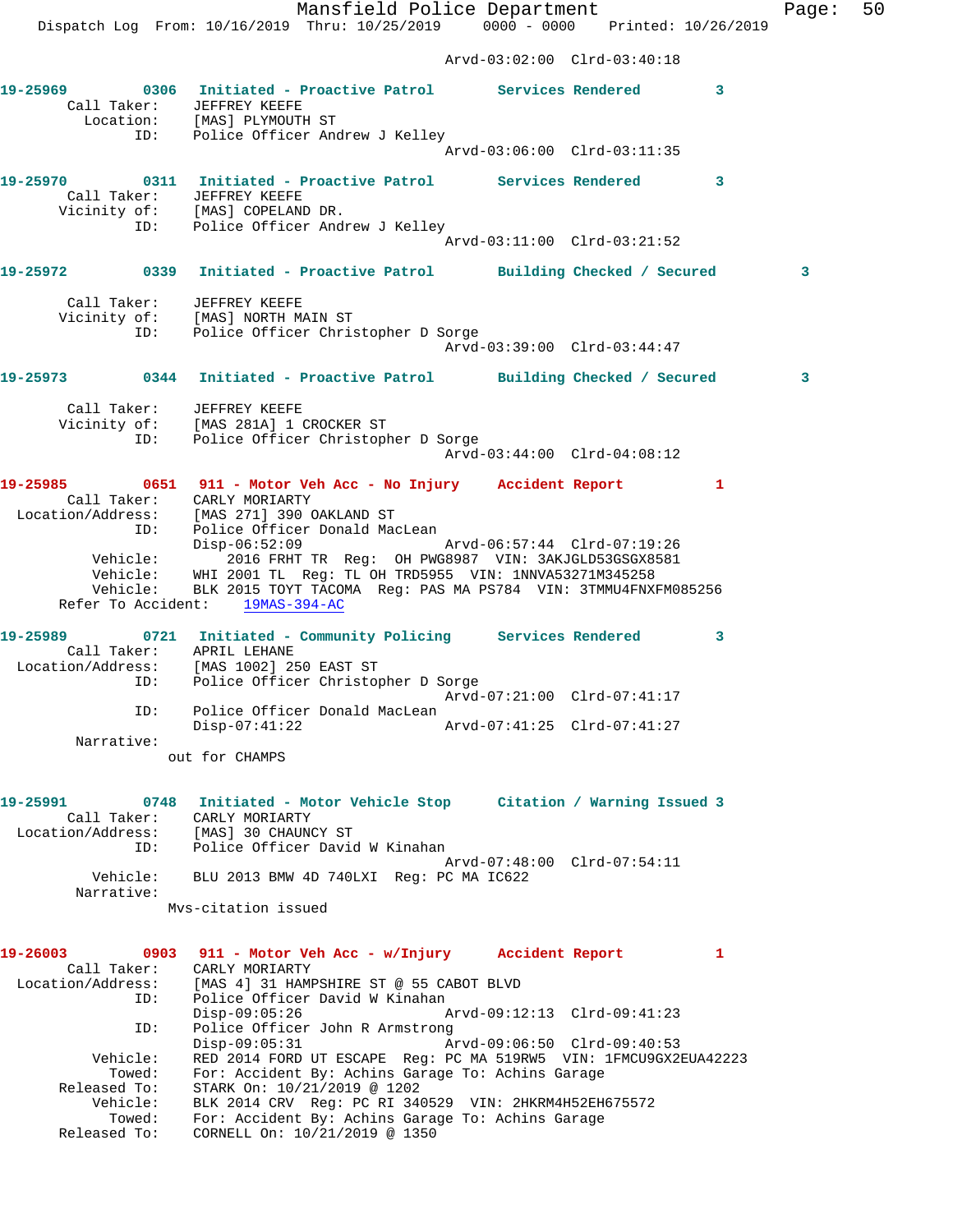Mansfield Police Department Page: 51 Dispatch Log From: 10/16/2019 Thru: 10/25/2019 0000 - 0000 Printed: 10/26/2019 Narrative: Mva with possible PI Narrative: Achins enroute for the tows Narrative: Achins on scene Narrative: Operator of RI vehicle transported to Sturdy Refer To Accident: 19MAS-395-AC **19-26006 0932 Initiated - Motor Vehicle Stop Citation / Warning Issued 3**  Call Taker: APRIL LEHANE Location/Address: [MAS 131] 141 NORTH MAIN ST ID: Police Officer Andrew J Kelley Arvd-09:32:00 Clrd-09:39:36 Vehicle: GRY 2019 FORD TRANSI Reg: PC MA 1DEK66 VIN: 1FMZK1ZG6KKB58921 Narrative: citation issued **19-26010 1016 Initiated - Disabled Motor Vehicle Services Rendered 3**  Call Taker: APRIL LEHANE Vicinity of: [MAS] 25 FRANKLIN ST @ 660 EAST ST ID: Police Officer John R Armstrong Arvd-10:16:00 Clrd-10:16:58 ID: Police Officer Andrew J Kelley Disp-10:17:08 Arvd-10:17:11 Clrd-10:22:34 Vehicle: WHI 2009 FORD ECOVAN Reg: CO MA N97211 VIN: 1FTNE24W29DA27997 Narrative: Out with Achins and a DMV-**19-26011 1017 Initiated - Proactive Patrol Building Checked / Secured 3** Call Taker: APRIL LEHANE Location/Address: [MAS 840] 280 SCHOOL ST ID: Police Officer John R Armstrong Arvd-10:17:00 Clrd-10:23:34 Narrative: Checking the area. **19-26018 1110 911 - Assist Fire Department Services Rendered 3**  Call Taker: CARLY MORIARTY Location/Address: [MAS H5029] 64 BALCOM ST ID: Police Officer John R Armstrong Disp-11:10:44 Arvd-11:18:23 Clrd-11:35:33 Narrative: assist MFD with a CO detector sounding **19-26023 1128 Initiated - Proactive Patrol Building Checked / Secured 3** Call Taker: APRIL LEHANE Location: [MAS] BIKE PATH ID: Police Officer Andrew J Kelley Arvd-11:28:00 Clrd-11:34:45 Narrative: Checking the area. **19-26024 1135 Phone - Motor Veh Acc - No Injury Accident Report 1**  Call Taker: APRIL LEHANE Location/Address: [MAS] 287 CHAUNCY ST @ 400 RTE 140 NB ID: Police Officer Andrew J Kelley Disp-11:35:49 Arvd-11:39:53 Clrd-11:45:28 ID: Police Officer David W Kinahan<br>Disp-11:36:05 A Arvd-11:41:19 Clrd-12:06:57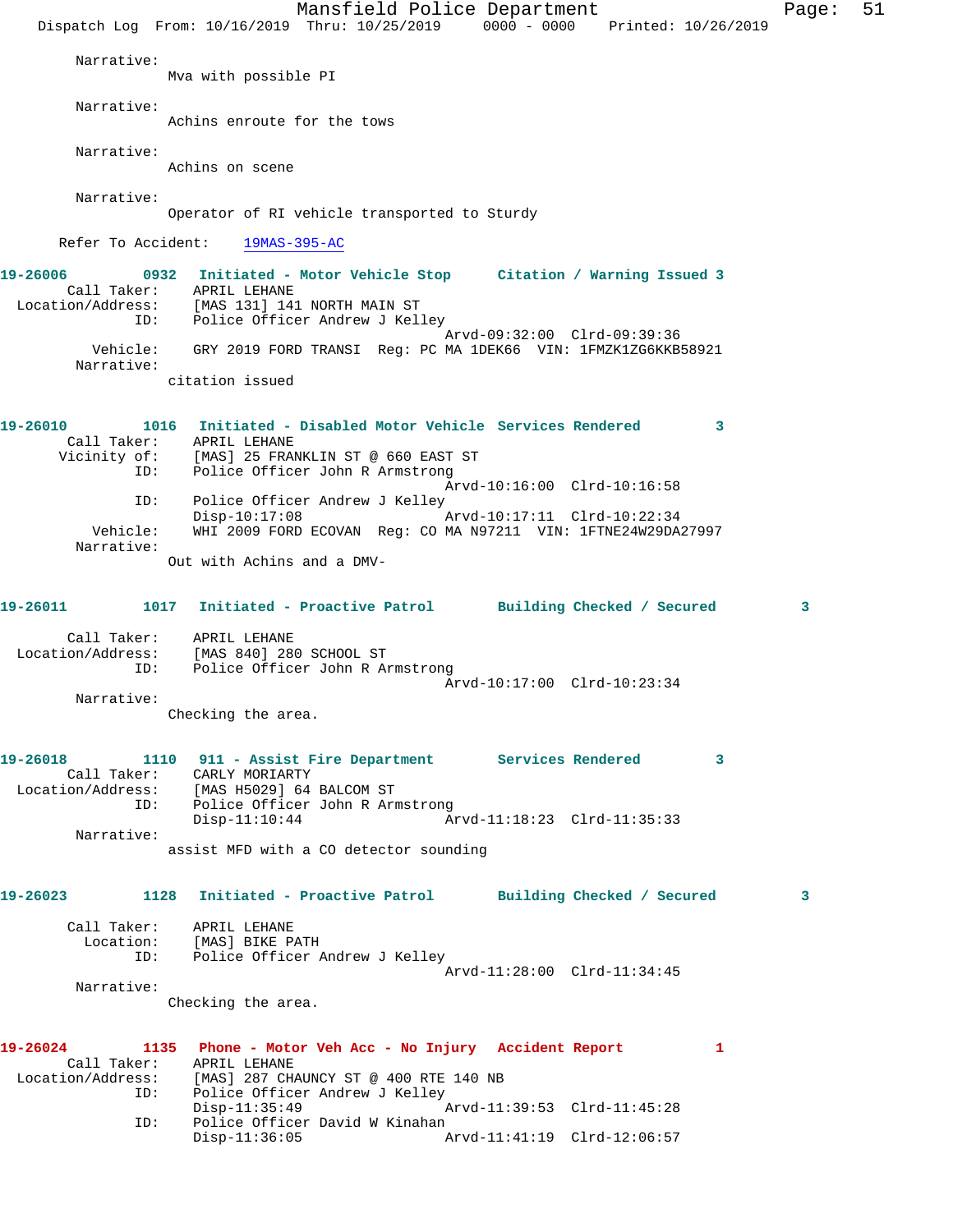Mansfield Police Department Fage: 52 Dispatch Log From: 10/16/2019 Thru: 10/25/2019 0000 - 0000 Printed: 10/26/2019 ID: Police Officer John R Armstrong Disp-11:36:17 Arvd-11:38:58 Clrd-12:05:08 Vehicle: WHI 2012 HINO HIN Reg: CO MA P83172 VIN: 5PVNE8JT4C4S54628 Vehicle: BLK 2018 TOYT AVALON Reg: PAS MA VTCH25 VIN: 4T1BK1EB2JU283462 Narrative: report of a MVA no injuries Narrative: clear- report taken. No injuries No tows Refer To Accident: 19MAS-396-AC **19-26032 1302 Phone - 911 Hang-ups & Verifications Confirmed misdial/Accdntl Call 2**  Call Taker: APRIL LEHANE Location/Address: [MAS 164] 175 NORTH MAIN ST ID: Police Officer Gregg S Kennedy Disp-13:03:17 Clrd-13:06:12 ID: Lieutenant Roy D Bain JR Disp-13:06:22 Arvd-13:06:24 Clrd-13:09:44 Narrative: confirming an accidental 911 call **19-26045 1347 Initiated - Community Policing Services Rendered 3**  Call Taker: CARLY MORIARTY Location/Address: [MAS 77B] 12 CREEDEN ST ID: Police Officer Matthew A Souza Arvd-13:47:00 Clrd-14:24:31 Narrative: Community policing **19-26049 1406 911 - Motor Veh Acc - No Injury Accident Report 1**  Call Taker: CARLY MORIARTY Vicinity of: [MAS 988] 499 EAST ST ID: Police Officer John R Armstrong Disp-14:07:51 Arvd-14:14:58 Clrd-14:20:05 ID: Sergeant Thomas R Connor<br>Disp-14:08:54 Disp-14:08:54 Arvd-14:14:59 Clrd-14:15:39 Vehicle: YEL 2002 KW TK T800B Reg: MVN MA M68042 VIN: 1NKDLU0X42J892309 Vehicle: BLK 2012 CHEV PK COLORA LT Reg: PC MA 619VMJ VIN: 1GCHTCFE5C8144602 Narrative: MVA involving DPW trucks in construction area Refer To Accident: 19MAS-397-AC **19-26053 1413 Phone - Alarm - Vehicle False / Accidental Alarm 2**  Call Taker: APRIL LEHANE<br>Location/Address: [MAS] 6 COBBLER RD Location/Address: [MAS] 6 COBBLER RD ID: Sergeant Thomas R Connor Disp-14:15:43 Arvd-14:20:57 Clrd-14:23:51 Vehicle: GRY 2019 SUBA OUTBAC Reg: PC MA 5TWB90 VIN: 4S4BSANC7K3221412 Narrative: SOS activation from 2019 Subaru. No response from owner Narrative: Sirius called back to cancel. Sgt Connor to confirm **19-26059 1502 Initiated - Motor Vehicle Stop Verbal Warning 3**  Call Taker: APRIL LEHANE Location/Address: [MAS 969A160] 321 SCHOOL ST Apt. #A160 ID: Executive Lieutenant Francis W Archer JR Arvd-15:02:00 Clrd-15:03:41 Vehicle: BRO 2014 COOPER Reg: PC MA 6LVY50 VIN: WMWZC3C58EWP26326 Narrative: verbal warning for marked lanes violation **19-26060 1506 Phone - Erratic Oper MV / Road Rage Gone on Arrival 3**  Call Taker: NICHOLAS GOYETTE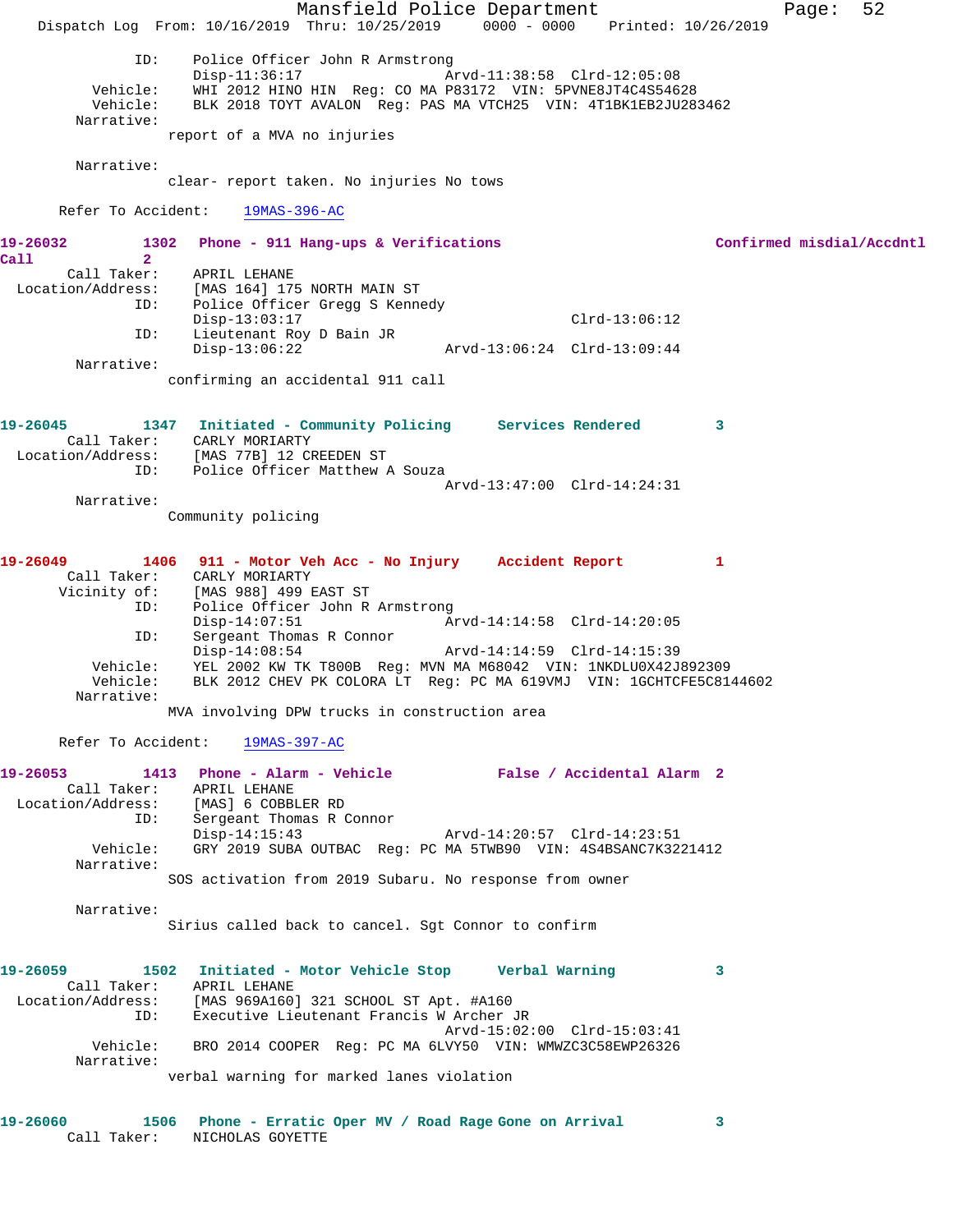|                   | Mansfield Police Department                                     |                             |                 |                         |
|-------------------|-----------------------------------------------------------------|-----------------------------|-----------------|-------------------------|
|                   | Dispatch Log From: 10/16/2019 Thru: 10/25/2019                  | $0000 - 0000$               |                 | Printed: 10/26/2019     |
|                   |                                                                 |                             |                 |                         |
| Location/Address: | [MAS] CHAUNCY ST                                                |                             |                 |                         |
| TD:               | Police Officer Matthew A Souza                                  |                             |                 |                         |
|                   | $Disp-15:07:18$                                                 | Arvd-15:10:38 Clrd-15:10:45 |                 |                         |
| Vehicle:          | GRY 2017 GRAND CHEROKEE Reg: PC RI YY316 VIN: 1C4RJFBG2HC835688 |                             |                 |                         |
| Narrative:        |                                                                 |                             |                 |                         |
|                   | Caller reports an erratic operator, driving at a high rate      |                             |                 |                         |
|                   | of speed and appeared to be 'chasing her' and male operator     |                             |                 |                         |
|                   | was screaming at her                                            |                             |                 |                         |
|                   |                                                                 |                             |                 |                         |
| Narrative:        |                                                                 |                             |                 |                         |
|                   | clear- Ofc Souza checked the area unable to locate              |                             |                 |                         |
|                   |                                                                 |                             |                 |                         |
|                   |                                                                 |                             |                 |                         |
| 19-26064          | Phone - Alarm - Vehicle<br>1549                                 | Gone on Arrival             |                 | $\overline{\mathbf{2}}$ |
| Call Taker:       | APRIL LEHANE                                                    |                             |                 |                         |
|                   | Location/Address: [MAS H3723] 5 COWAN LN                        |                             |                 |                         |
| ID:               | Police Officer John R Armstrong                                 |                             |                 |                         |
|                   | $Disp-15:51:55$                                                 |                             | $Clrd-15:54:50$ |                         |
| ID:               | Police Officer Joshua S Ellender                                |                             |                 |                         |
|                   | $Disp-15:54:55$                                                 | Arvd-16:06:09 Clrd-16:06:49 |                 |                         |
| Narrative:        |                                                                 |                             |                 |                         |
|                   | SOS signal received from a 2018 Lexus rs350 SUV color blue      |                             |                 |                         |
| Narrative:        |                                                                 |                             |                 |                         |
|                   | Ptl. Ellender reporting no Lexus in the driveway and no         |                             |                 |                         |
|                   | answer at the door                                              |                             |                 |                         |
|                   |                                                                 |                             |                 |                         |
| Narrative:        |                                                                 |                             |                 |                         |
|                   | Vehicle was not found at this location                          |                             |                 |                         |
|                   |                                                                 |                             |                 |                         |
| Narrative:        |                                                                 |                             |                 |                         |
|                   | Ofc Ellender spoke to a neighbor who was able to contact the    |                             |                 |                         |
|                   | owner. She hit the button by accident and is out shoppoibg      |                             |                 |                         |
|                   | at this time                                                    |                             |                 |                         |
|                   |                                                                 |                             |                 |                         |
|                   |                                                                 |                             |                 |                         |
| 19-26066          | 1559<br>Phone - Well Being Check                                | Incident Report             |                 | $\overline{\mathbf{3}}$ |
| Call Taker:       | APRIL LEHANE                                                    |                             |                 |                         |
| Location/Address: |                                                                 |                             |                 |                         |
| ID:               | Police Officer Nicole P Newport                                 |                             |                 |                         |
|                   | $Disp-16:03:25$                                                 | Arvd-16:12:37 Clrd-16:43:31 |                 |                         |
| ID:               | Police Officer David J Pepicelli                                |                             |                 |                         |
|                   | $Disp-16:03:38$                                                 | Arvd-16:11:25 Clrd-16:25:01 |                 |                         |
| ID:               | Police Officer Joshua S Ellender                                |                             |                 |                         |
|                   | $Disp-16:24:14$                                                 | Arvd-16:24:58 Clrd-17:27:21 |                 |                         |

Narrative:

Page: 53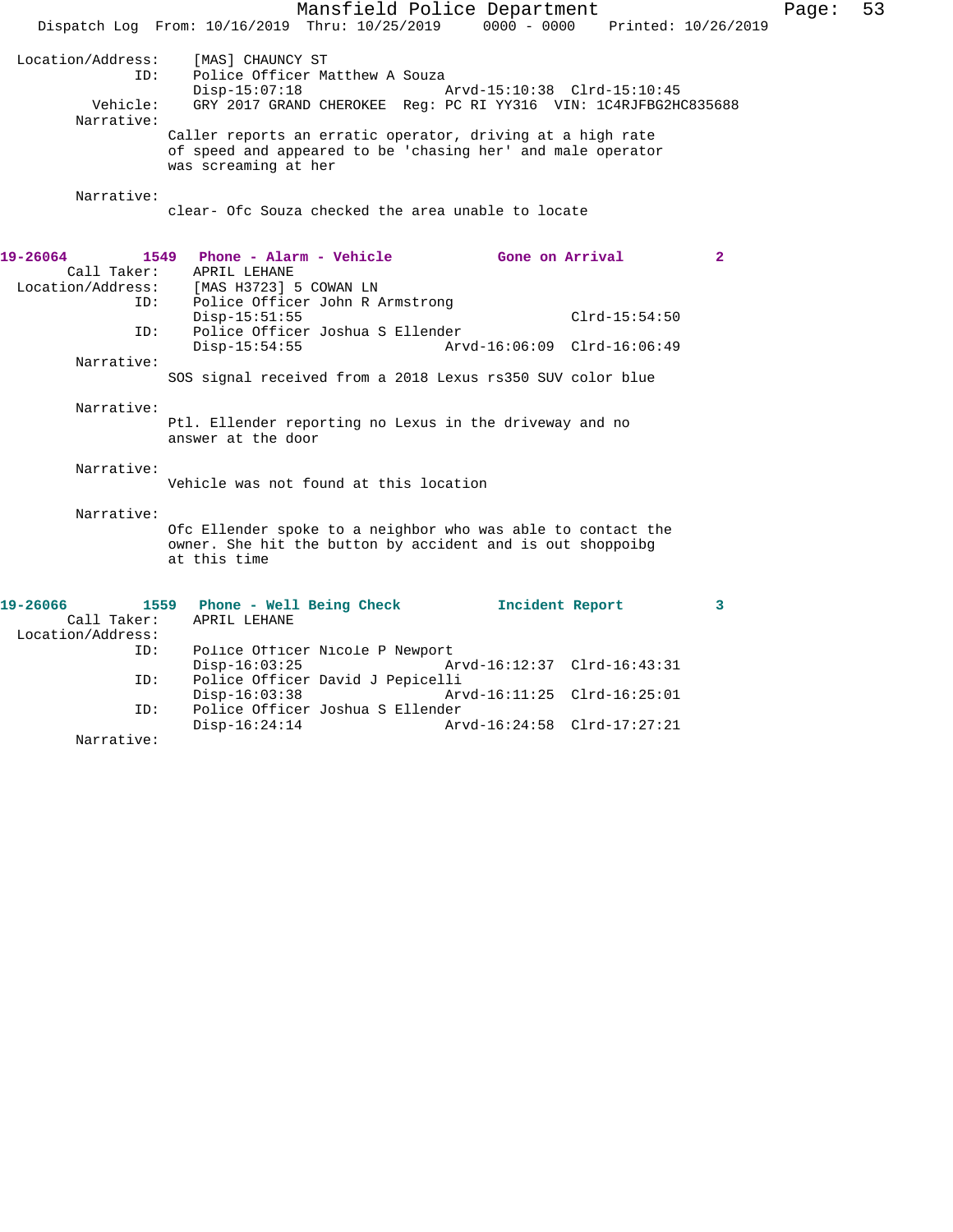Mansfield Police Department Fage: 54 Dispatch Log From: 10/16/2019 Thru: 10/25/2019 0000 - 0000 Printed: 10/26/2019 Refer To Incident: 19MAS-963-OF **19-26076 1724 Phone - 911 Hang-ups & Verifications Gone on Arrival 2**  Call Taker: NICHOLAS GOYETTE Location/Address: [MAS 907A] 390 WEST ST Apt. #B ID: Police Officer Joshua S Ellender Disp-17:27:44 Arvd-17:31:41 Clrd-17:34:52 Narrative: Out for a 911 misdial Narrative: No obvious sign of distress. **19-26089 1911 Initiated - Traffic Enforcement / Activity Citation / Warning Issued 2**  Call Taker: APRIL LEHANE Location/Address: [MAS] 99 COPELAND DR @ 235 CHAUNCY ST ID: Police Officer Joshua S Ellender Arvd-19:11:00 Clrd-19:41:54 Vehicle: GRY 2008 NISS FRONTI Reg: PC MA 3712SG VIN: 1N6AD09W48C435174 Narrative: Citation issued, failure to yield **19-26091 1927 Initiated - Proactive Patrol Services Rendered 3**  Call Taker: JEFFREY KEEFE Vicinity of: [MAS 13] 175 FRUIT ST ID: Police Officer David J Pepicelli Arvd-19:27:00 Clrd-19:34:52 **19-26092 1936 Phone - Erratic Oper MV / Road Rage Arrest(s) Made 3**  Call Taker: APRIL LEHANE Location/Address: [MAS] FRANKLIN ST<br>ID: Police Officer Mic Police Officer Michael N Fenore<br>Disp-19:38:02 Ar Arvd-19:43:19 Clrd-20:00:18 ID: Police Officer David J Pepicelli Disp-19:38:08 Arvd-19:43:21 Clrd-20:16:17 ID: Police Officer Joshua S Ellender Disp-19:42:07 Arvd-19:43:23 Clrd-20:54:29 ID: Sergeant Jeffrey G Bombard Disp-19:44:57 Arvd-19:45:01 Clrd-20:07:15 Vehicle: GRY 2010 TOYT UT RAVNEW Reg: PC MA 6PD630 VIN: JTMRF4DV8AD025564 Towed: For: Arrest By: Achins Garage To: Police Station<br>Released To: TURNER On:  $10/21/2019 \text{ } \textcircled{ } 2238$ TURNER On: 10/21/2019 @ 2238 Narrative: report of a vehicle driving on one flat tire heading into Mansfield. Grey SUV RP is no longer behind the vehicle. Narrative: Officer Fenore located vehicle now heading on East st. Appears to be a grey RAV 4. Vehicle refusing to stop. Speeds of 34mph Narrative: Ofc Fenore reports heading into Easton. Vehicle still refusing to stop Easton PD was advised. Narrative: Vehicle turning right at Target. Vehicle stopped at North Easton Savings bank in Easton. Felony stop in progress. Easton PD updated Narrative: SGT. Bombard reports 1 male in custody. Achins Tow requested. Easton Officer to remain on location for traffic control. Narrative: Officer Ellender requests medical eval of prisoner to sally port.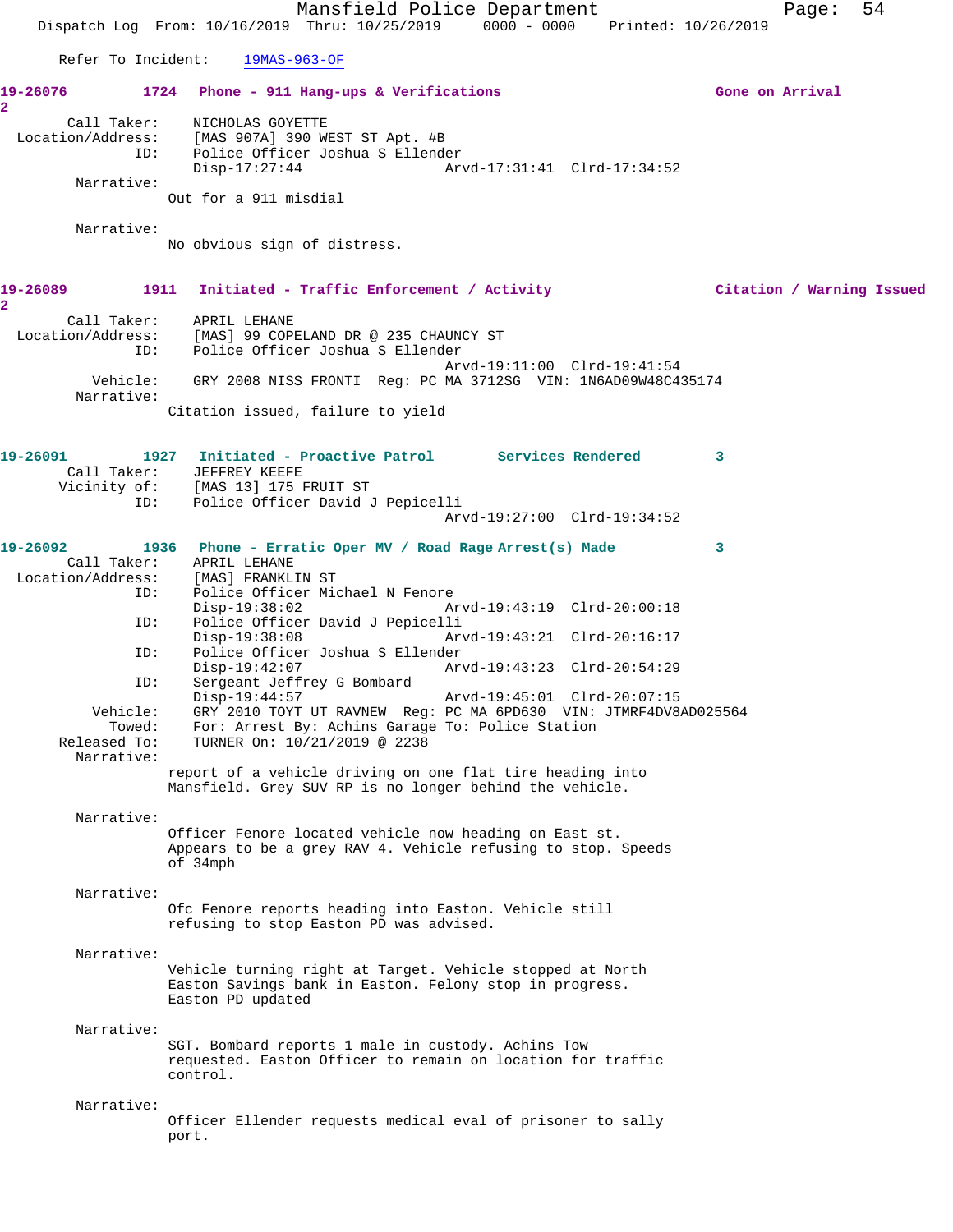Narrative: Achins is on scene Narrative: Achins towing has the vehicle. Narrative: Ofc Ellender reports citation issued for negligent operation, failure to stop for police and marked lanes violation. Narrative: Attleboro PD out in attempt to have the registered owner of the MV call MPD Narrative: Ofc Ellender reports prisoner is in cell #8 Narrative: Sgt Bombard reports prisoner has been released. Refer To Arrest: 19MAS-595-AR Arrest: TIURIN, ARTIOM<br>Address: 205 DOWNING DR 205 DOWNING DR ATTLEBORO, MA Age: 28 Charges: NEGLIGENT OPERATION OF MOTOR VEHICLE STOP FOR POLICE, FAIL MARKED LANES VIOLATION **19-26098 2054 Phone - Assist Law Enfrc Agncy Services Rendered 3**  Call Taker: LINDSAY MITCHELL Location/Address: [MAS] ELM ST ID: Police Officer Nicole P Newport<br>Disp-20:55:49 A Arvd-21:14:17 Clrd-21:29:09 Narrative: Attleboro PD requesting an Officer meet them at the town line to transport a female back to her place of employment to pick up her MV Narrative: Ofc Newport reports female has been dropped off to her vehicle. **19-26099 2157 Phone - Well Being Check Not Home / No Answer 3**  Call Taker: Support Staff Katherine Gillis<br>Location/Address: [MAS] 181 NORTH MAIN ST ess: [MAS] 181 NORTH MAIN ST<br>ID: Police Officer David J I Police Officer David J Pepicelli<br>Disp-22:10:08 Ar Disp-22:10:08 Arvd-22:10:11 Clrd-22:15:13 Narrative: Attleboro Police requesting a well being check for party. Husband made multiple threats to sturdy hospital saying he was going to "shoot up the place" and " blow the place up". Narrative: Ofc Pepicelli reports it appears there is no one at the apartment at this time. Vehicle is not out back in the lot, knocked on the door, no answer and does not sound like anyone is inside. Narrative: Ofc. Ellender spoke with over the phone and she stated that she is okay and that her husband was not home. APD was notified.

## **For Date: 10/22/2019 - Tuesday**

| 0116<br>19-26111 | Initiated - Proactive P |  |  |
|------------------|-------------------------|--|--|
|------------------|-------------------------|--|--|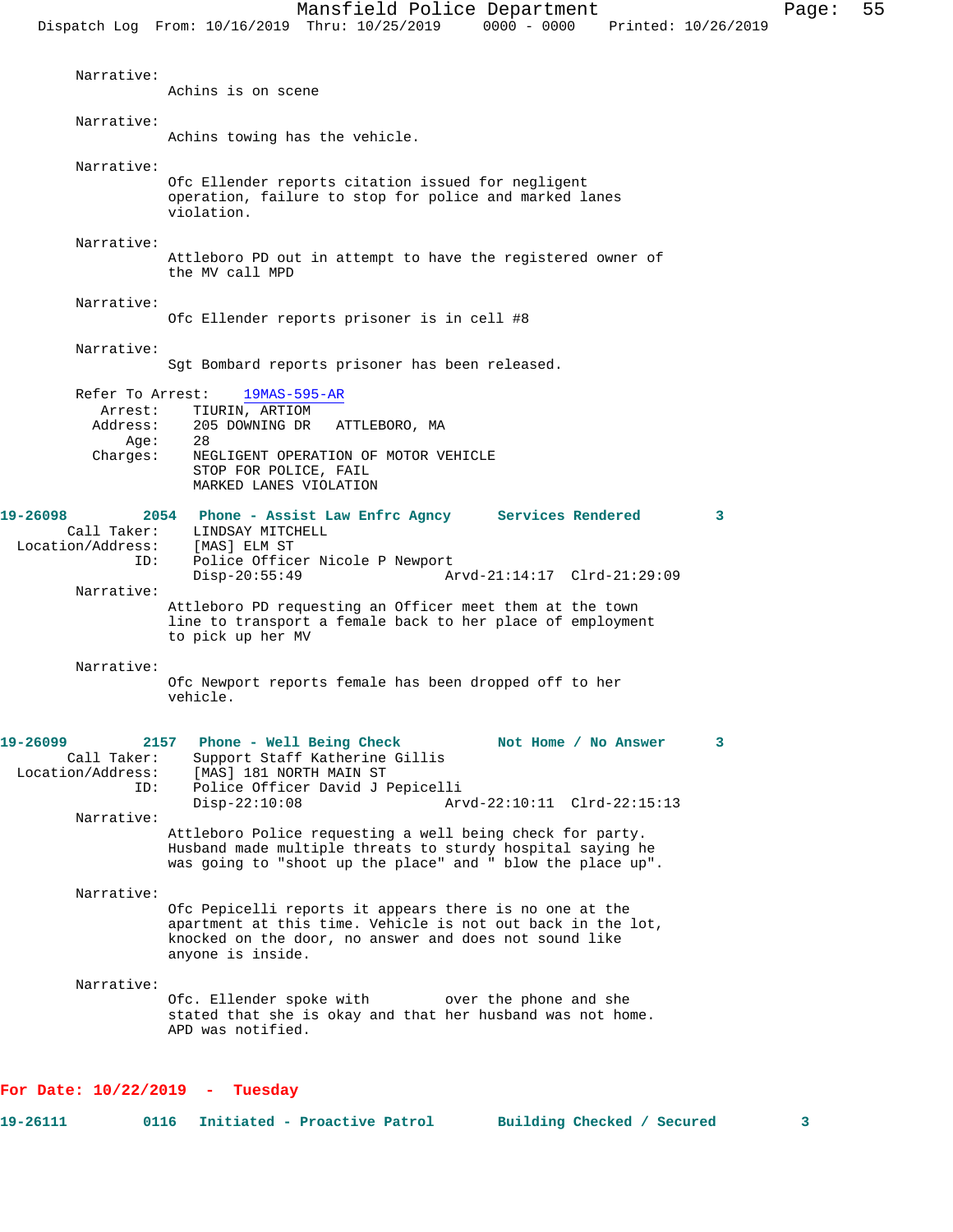Mansfield Police Department Fage: 56 Dispatch Log From: 10/16/2019 Thru: 10/25/2019 0000 - 0000 Printed: 10/26/2019 Call Taker: TARA LAKO Location/Address: [MAS 907E] 390 WEST ST ID: Police Officer Meghan Birnie Arvd-01:16:00 Clrd-01:23:16 Narrative: Checking the area. **19-26113 0123 Initiated - Proactive Patrol Building Checked / Secured 3** Call Taker: TARA LAKO Location/Address: [MAS 1002] 250 EAST ST ID: Police Officer Donald MacLean Arvd-01:23:00 Clrd-01:35:01 Narrative: Checking the area. **19-26115 0129 Initiated - Proactive Patrol Building Checked / Secured 3** Call Taker: TARA LAKO Location/Address: [MAS 281A] 1 CROCKER ST ID: Patrolman David Schepis Arvd-01:29:00 Clrd-01:31:31 Narrative: Checking the area. **19-26117 0131 Initiated - Proactive Patrol Services Rendered 3**  Call Taker: TARA LAKO Location/Address: [MAS] WINTHROP AVE ID: Patrolman David Schepis Arvd-01:31:00 Clrd-01:34:10 Narrative: Checking the area. **19-26121 0147 Initiated - Proactive Patrol Building Checked / Secured 3** Call Taker: TARA LAKO Location/Address: [MAS 322] 31 HAMPSHIRE ST ID: Police Officer Meghan Birnie Arvd-01:47:00 Clrd-01:54:15 Narrative: Checking the area. **19-26122 0149 Initiated - Proactive Patrol Building Checked / Secured 3** Call Taker: TARA LAKO Location/Address: [MAS 992] 660 EAST ST ID: Police Officer Donald MacLean Arvd-01:49:00 Clrd-01:58:04 Narrative: Checking the area. **19-26124 0154 Initiated - Proactive Patrol Building Checked / Secured 3** Call Taker: TARA LAKO Location/Address: [MAS 411] 60 FORBES BLVD ID: Police Officer Meghan Birnie Arvd-01:54:00 Clrd-02:01:15 Narrative: Checking the area. **19-26126 0241 Initiated - Proactive Patrol Building Checked / Secured 3** Call Taker: LINDSAY MITCHELL Location/Address: [MAS 840] 280 SCHOOL ST ID: Police Officer Meghan Birnie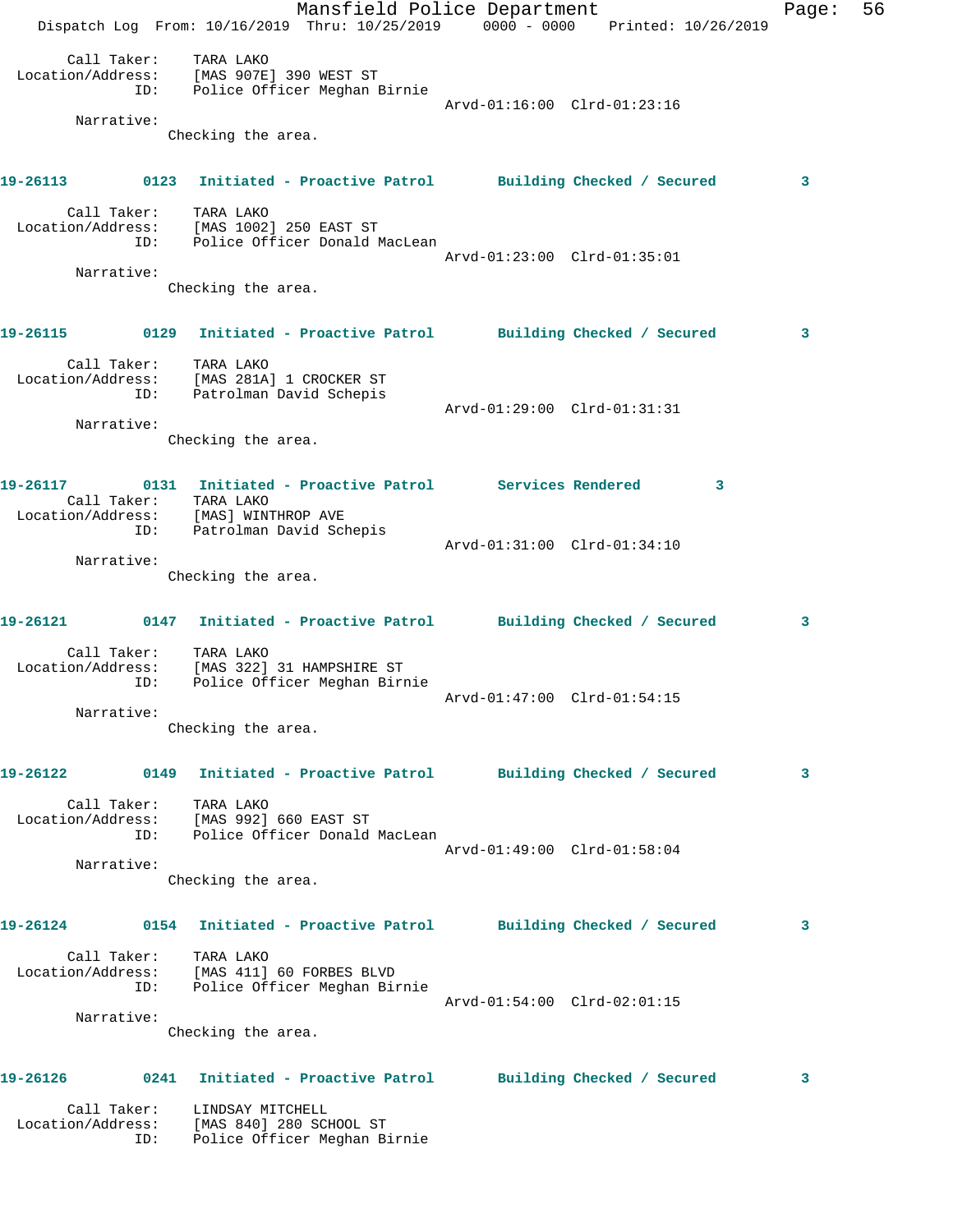Mansfield Police Department Fage: 57 Dispatch Log From: 10/16/2019 Thru: 10/25/2019 0000 - 0000 Printed: 10/26/2019 Arvd-02:41:00 Clrd-02:59:18 **19-26127 0256 Initiated - Proactive Patrol Services Rendered 3**  Call Taker: TARA LAKO Location/Address: [MAS] 4 ERICK RD @ 15 BONNEY LN ID: Police Officer Donald MacLean Arvd-02:56:00 Clrd-03:09:17 Narrative: Checking the area. **19-26128 0258 Initiated - Proactive Patrol Building Checked / Secured 3** Call Taker: TARA LAKO Location/Address: [MAS 226E] 125 HIGH ST Apt. #1-4 ID: Patrolman David Schepis Arvd-02:58:00 Clrd-03:00:36 Narrative: Checking the area. **19-26129 0304 Initiated - Proactive Patrol Services Rendered 3**  Call Taker: LINDSAY MITCHELL Location/Address: [MAS 417] 9 FRANCIS AVE ID: Patrolman David Schepis Arvd-03:04:00 Clrd-03:08:52 **19-26131 0616 Initiated - Selective Enforcement/RADAR Services Rendered 3**  Call Taker: TARA LAKO Location/Address: [MAS] PLAIN ST ID: Police Officer Meghan Birnie Arvd-06:16:00 Clrd-06:47:42 Narrative: Traffic enforcement in the area.

**19-26138** 

| 19-26140<br>0720                         | Initiated - Community Policing Services Rendered                    |                                                         |                             | 3 |
|------------------------------------------|---------------------------------------------------------------------|---------------------------------------------------------|-----------------------------|---|
| Call Taker:                              | NICHOLAS GOYETTE                                                    |                                                         |                             |   |
| Location/Address: [MAS 1002] 250 EAST ST |                                                                     |                                                         |                             |   |
|                                          | ID: Police Officer Donald MacLean                                   |                                                         |                             |   |
|                                          |                                                                     |                                                         | Arvd-07:20:00 Clrd-07:40:49 |   |
| Narrative:                               |                                                                     |                                                         |                             |   |
|                                          | Out for champs                                                      |                                                         |                             |   |
|                                          |                                                                     |                                                         |                             |   |
| 19-26139                                 | 0738 Initiated - Motor Vehicle Stop 6 Verbal Warning                |                                                         |                             | 3 |
| Call Taker:                              | NICHOLAS GOYETTE                                                    |                                                         |                             |   |
| Location/Address: [MAS] 780 WEST ST      |                                                                     |                                                         |                             |   |
| ID:                                      | Police Officer David W Kinahan                                      |                                                         |                             |   |
|                                          |                                                                     |                                                         | Arvd-07:38:00 Clrd-07:42:19 |   |
| Vehicle:                                 |                                                                     | 2016 FORD XPL Req: PC DE PC15582 VIN: 1FM5K8DH6GGC38303 |                             |   |
| Narrative:                               |                                                                     |                                                         |                             |   |
|                                          | Out with a my stop. Verbal to the operator for speed                |                                                         |                             |   |
|                                          |                                                                     |                                                         |                             |   |
| 19-26143                                 | 0756 Initiated - Motor Vehicle Stop     Citation / Warning Issued 3 |                                                         |                             |   |

Call Taker: NICHOLAS GOYETTE

Location/Address: [MAS] 575 WEST ST @ 260 FORBES BLVD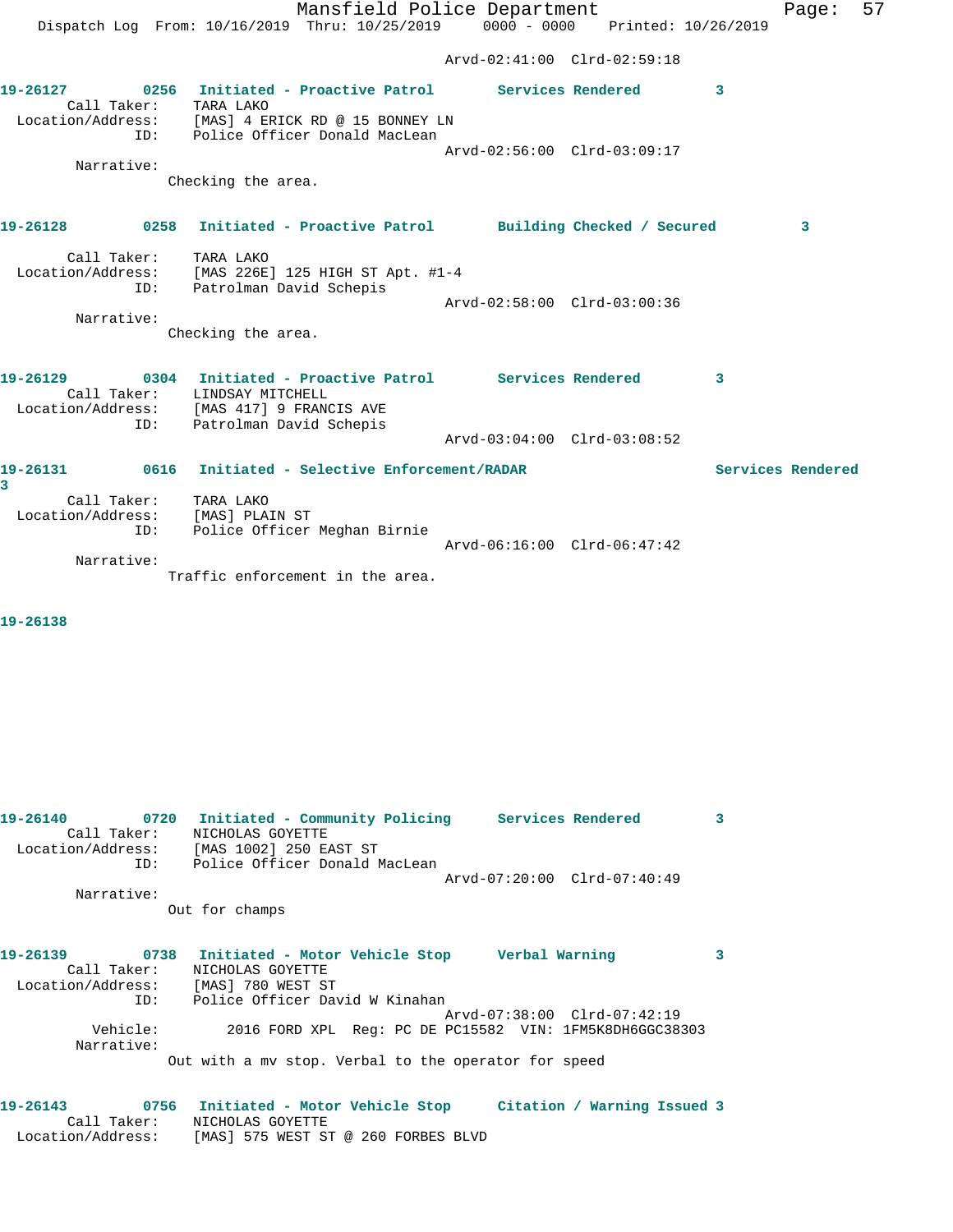Mansfield Police Department Fage: 58 Dispatch Log From: 10/16/2019 Thru: 10/25/2019 0000 - 0000 Printed: 10/26/2019 ID: Police Officer David W Kinahan Arvd-07:56:00 Clrd-07:59:54<br>Vehicle: GRY 2018 SUBA OUTBAC Reg: PC MA 228XC6 VIN: 4S4BSANCXJ33! GRY 2018 SUBA OUTBAC Reg: PC MA 228XC6 VIN: 4S4BSANCXJ3358178 Narrative: Out with a mv stop, showing EXPI. RO cited for expired reg/inspection sticker **19-26144 0805 Initiated - Motor Vehicle Stop Citation / Warning Issued 3**  Call Taker: NICHOLAS GOYETTE Location/Address: [MAS] PRATT ST @ CHILSON AVE ID: Police Officer David W Kinahan Arvd-08:05:00 Clrd-08:11:36 Vehicle: WHI 2019 JEEP GRANDC Reg: PC MA 2BYT81 VIN: 1C4RJFAG1KC645986 Narrative: Out with a mv stop. RO cited for speed. **19-26145 0809 Phone - Assist Fire Department Services Rendered 3**  Call Taker: NICHOLAS GOYETTE Location/Address: [MAS 836A] 300 BRANCH ST ID: Police Officer John R Armstrong Disp-08:13:32 Arvd-08:17:28 Clrd-08:24:08 Narrative: Out to assist MFD 19-26146 0819 911 - Disturbance / Gathering Services Rendered 1 Call Taker: PATRICK FEENEY Location/Address: [MAS H5145] 90 COURT ST Detective Kenneth E Wright<br>Disp-08:26:52 Disp-08:26:52 Arvd-08:29:11 Clrd-08:46:09 ID: Police Officer Patrick J Pennie Disp-08:27:18 Arvd-08:29:11 Clrd-08:29:42 ID: Deputy Chief Michael Ellsworth Disp-08:29:17 Arvd-08:29:18 Clrd-08:29:43 ID: Detective Derek M McCune Disp-08:30:06 Arvd-08:30:07 Clrd-08:46:09 Narrative: Report a juvenile who ran away from the bus, wearing an oragne jacket, 10yom Narrative: C2 reports S1/S2 on scene, talking with the juvenile and parents. Narrative: S1 reports father has his son in the car, will be following him to the school **19-26148 0825 911 - 911 Hang-ups & Verifications Confirmed misdial/Accdntl Call 2** Call Taker: PATRICK FEENEY Location/Address: [MAS] 11 NORFOLK ST ID: Sergeant Brian P Thibault<br>Disp-08:29:07 Disp-08:29:07 Arvd-08:38:35 Clrd-08:44:36 Narrative: 911 accidental, party states it was a pocket dial. He is en route to a jobsite to work. Narrative: Clear, confirmed the accidental **19-26150 0840 Initiated - Community Policing Services Rendered 3**  Call Taker: NICHOLAS GOYETTE Location/Address: [MAS 333] 245 EAST ST ID: Police Officer Matthew A Souza Arvd-08:40:00 Clrd-08:50:24 Narrative: Out for the champs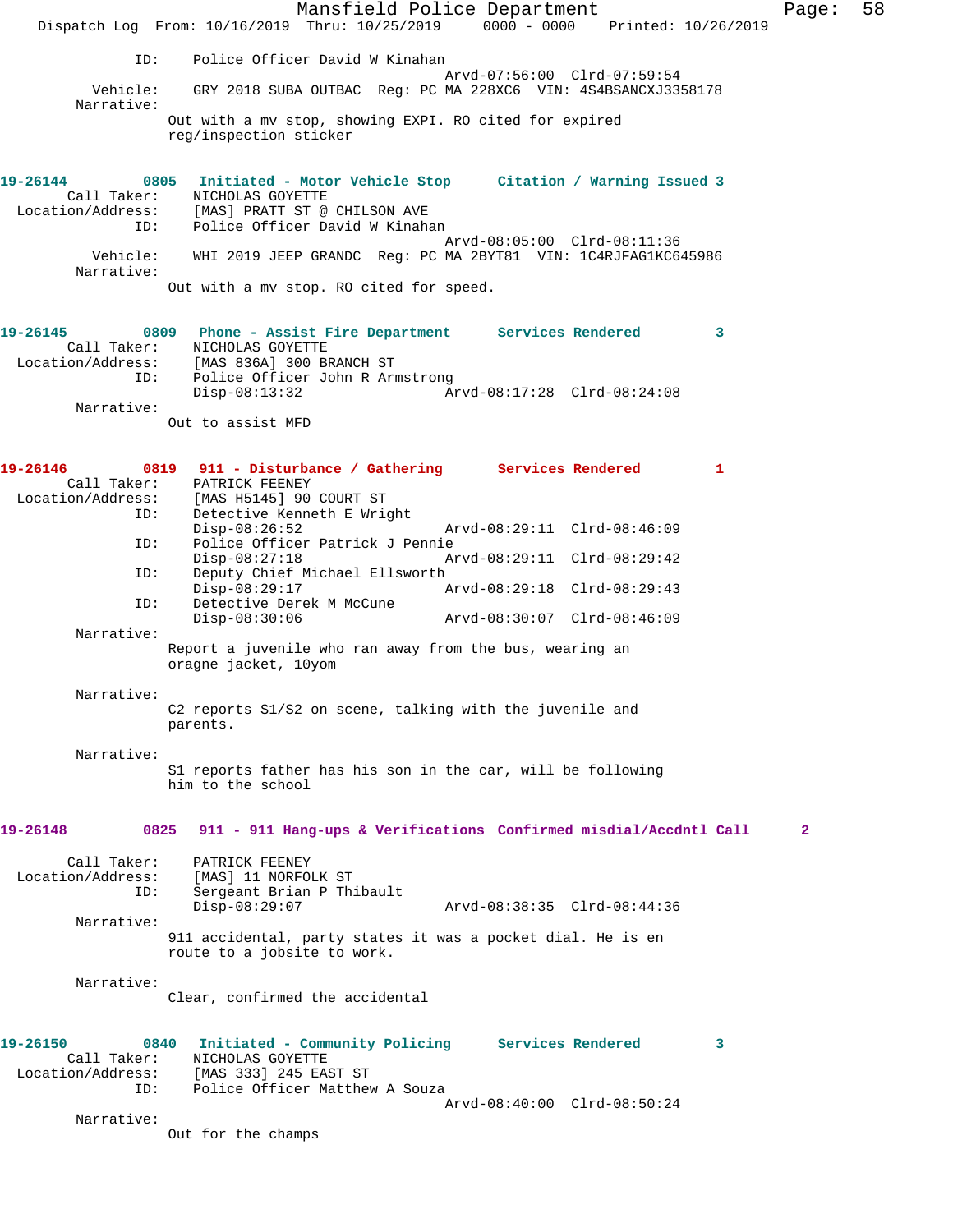**19-26154 0858 Initiated - Proactive Patrol Building Checked / Secured 3** Call Taker: NICHOLAS GOYETTE Location/Address: [MAS 411] 60 FORBES BLVD ID: Police Officer Patrick J Pennie Arvd-08:58:00 Clrd-09:05:18 Narrative: Checking the area. **19-26155 0921 Initiated - Motor Vehicle Stop Citation / Warning Issued 3**  Call Taker: NICHOLAS GOYETTE Location/Address: [MAS] 821 MAPLE ST @ 3 KELI LN ID: Police Officer Matthew A Souza Arvd-09:21:00 Clrd-09:27:16 Vehicle: GRY 2006 MERZ E500 Reg: PC MA 1EP225 VIN: WDBUF83J56X201040 Narrative: Out with a mv stop. Operator cited fro speed. **19-26161 0945 Phone - 911 Hang-ups & Verifications Confirmed misdial/Accdntl Call 2**  Call Taker: NICHOLAS GOYETTE Location/Address: [MAS 108B] 885 SOUTH MAIN ST ID: Police Officer Patrick J Pennie Disp-09:46:00 Arvd-09:50:08 Clrd-09:51:05 ID: Police Officer John R Armstrong Disp-09:46:04 Arvd-09:50:05 Clrd-09:51:04 Narrative: Out for the 911 misdial. Clear, security does not know where the call came from, no emergency **19-26168 1024 Initiated - Proactive Patrol Building Checked / Secured 3** Call Taker: NICHOLAS GOYETTE Location/Address: [MAS 281A] 1 CROCKER ST ID: Police Officer John R Armstrong Arvd-10:24:00 Clrd-10:35:27 Narrative: Checking the area. **19-26170 1042 Initiated - Proactive Patrol Building Checked / Secured 3** Call Taker: NICHOLAS GOYETTE Location/Address: [MAS 253A] 330 PRATT ST Apt. #B ID: Police Officer Matthew A Souza Arvd-10:42:00 Clrd-10:49:51 Narrative: Checking the area. **19-26174 1122 Initiated - Follow up Investigation Services Rendered 3**  Call Taker: NICHOLAS GOYETTE Location/Address: [MAS H2502] 5 SQUIRE AVE ID: Detective Anthony R Lattanzio Arvd-11:22:00 Clrd-11:43:17 Narrative: out for a follow up **19-26183 1204 Phone - Alarm - Burglar False / Accidental Alarm 1**  Call Taker: NICHOLAS GOYETTE Location/Address: [MAS] 35 JACOB DR ID: Police Officer Patrick J Pennie Disp-12:04:32 Arvd-12:10:31 Clrd-12:14:38 ID: Police Officer John R Armstrong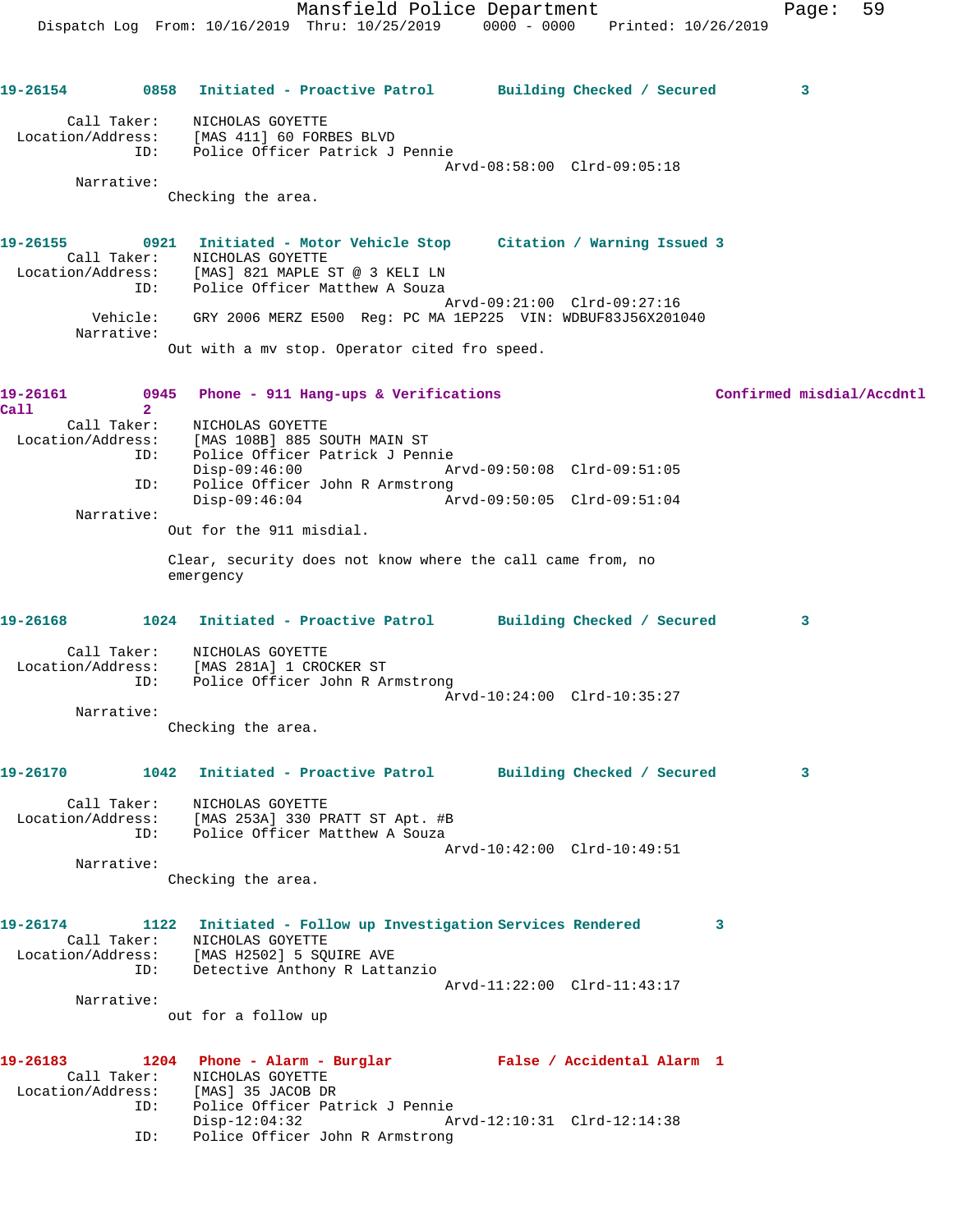Mansfield Police Department Fage: 60 Dispatch Log From: 10/16/2019 Thru: 10/25/2019 0000 - 0000 Printed: 10/26/2019 Disp-12:04:37 Arvd-12:10:30 Clrd-12:14:40 Narrative: Zone: entry/exit basement, also kitchen Homeowner: no contact Narrative: Clear, accidental. Homeowner returned **19-26184 1205 Phone - Larceny over \$1200 Incident Report 2**  Call Taker: GARIN EISELE Location/Address: [MAS H4295] 7 INGRID DR ID: Police Officer Patrick J Pennie Disp-12:15:06 Arvd-12:19:14 Clrd-12:29:54 Narrative: Caller reporting package had been opened and item stolen. Narrative: Clear, See OF report for further Refer To Incident: 19MAS-965-OF **19-26186 1229 Phone - Alarm - Burglar False / Accidental Alarm 1**  Call Taker: NICHOLAS GOYETTE Location/Address: [MAS] 35 JACOB DR ID: Police Officer Matthew A Souza<br>Disp-12:29:37 Disp-12:29:37 Arvd-12:31:41 Clrd-12:34:26 Narrative: Alarm company requesting additional dispatch for garage entry/eit Narrative: Dog walker opened garage and will call the home owner to get a passcode **19-26190 1332 Walk-In - Digital/Electronic Crime Spoken To 3**  Call Taker: Support Staff Derek M Stark Location/Address: [MAS H4375] 294 FRUIT ST ID: Police Officer Matthew A Souza<br>Disp-13:35:56 Disp-13:35:56 Arvd-13:35:59 Clrd-13:40:41 Narrative: Elderly male requesting to speak with officer about over the phone scam. Narrative: Party was spoken to and advised. **19-26197 1359 Initiated - Community Policing Services Rendered 3**  Call Taker: NICHOLAS GOYETTE Location/Address: [MAS 333] 245 EAST ST ID: Police Officer Matthew A Souza Arvd-13:59:00 Clrd-14:34:22 Narrative: Out for community policing **19-26204 1508 Phone - Assist Fire Department Referred to Other Agency 3**  Call Taker: NICHOLAS GOYETTE Location/Address: [MAS 447H] 26 BICENTENNIAL CT Apt. #E ID: Police Officer Matthew A Souza Disp-15:08:30 Arvd-15:13:33 Clrd-15:20:10 Narrative: Out to assist MFD **19-26206 1531 Phone - Erratic Oper MV / Road Rage Gone on Arrival 3**  Call Taker: NICHOLAS GOYETTE Location/Address: [MAS 1002] 250 EAST ST ID: Police Officer Matthew A Souza<br>Disp-15:31:51 Disp-15:31:51 Arvd-15:32:48 Clrd-15:38:27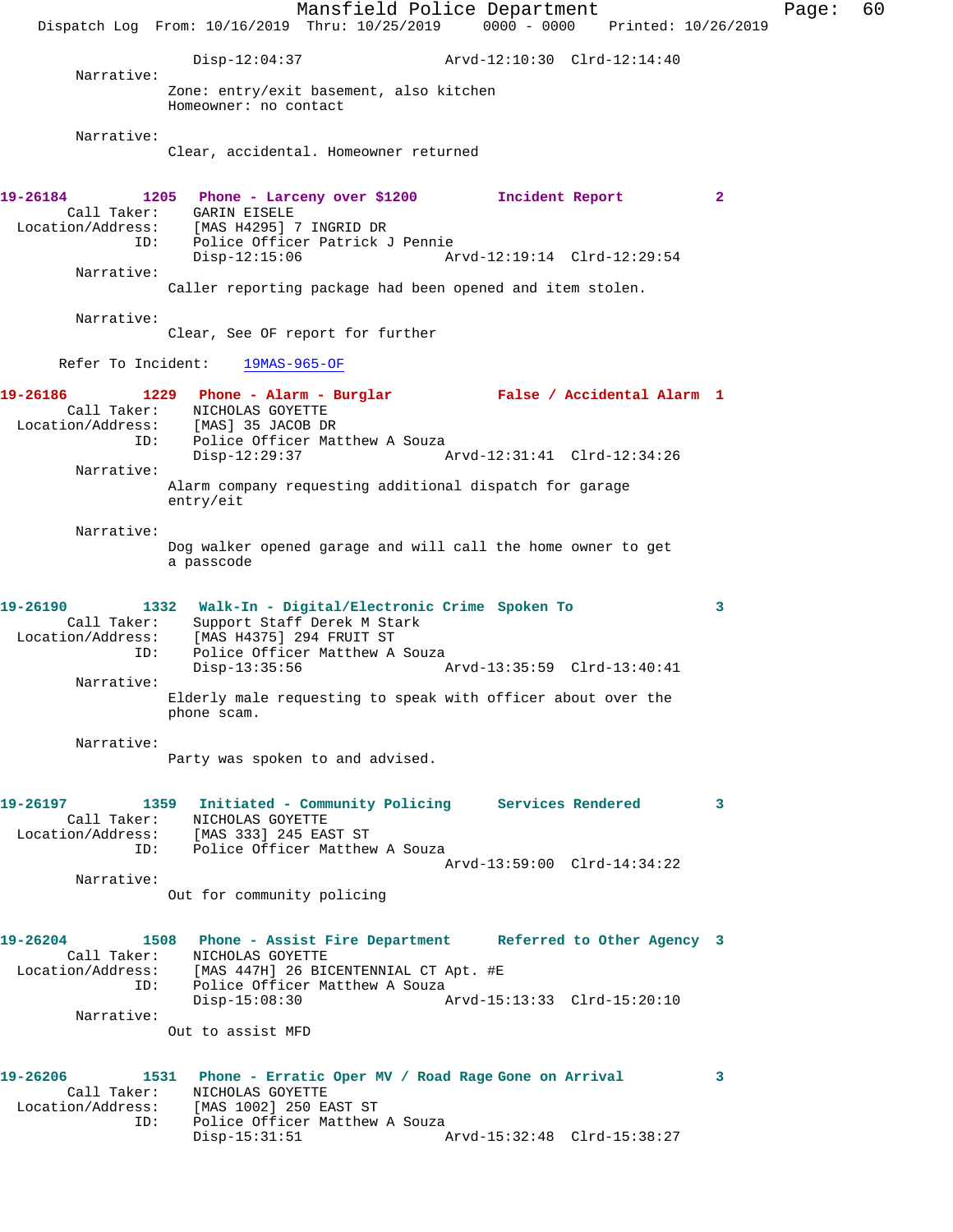Dispatch Log From: 10/16/2019 Thru: 10/25/2019 0000 - 0000 Printed: 10/26/2019 Vehicle: GRY 2012 NISS SENTRA Reg: PC MA 335YSA VIN: 3N1AB6AP4CL724670 Narrative: report of an erratic operator Narrative: Clear, mv with matching description but not matching plate found, mv involved GOA **19-26208 1537 Alarm - Alarm - Burglar False / Accidental Alarm 1**  Call Taker: PATRICK FEENEY Location/Address: [MAS] 35 JACOB DR ID: Police Officer Patrick J Pennie Disp-15:40:38 Arvd-15:54:07 Clrd-15:56:45 Narrative: entry exit front door. Contact with a group of males no passcode, spoke to a Narrative: No keyholders avail. Narrative: Clear, contractors. They were advised of the new town by law **19-26209 1549 Walk-In - Assist Citizen - P S A Services Rendered 3**  Call Taker: Support Staff Derek M Stark Location/Address: [MAS 451B] 500 EAST ST ID: Police Officer David J Pepicelli Disp-16:02:00 Arvd-16:02:04 Clrd-16:02:08 Narrative: Walk in party looking to obtain a bicycle as he was involved in crash on Rte 140. Narrative: Ofc Pepicelli assisting with bike **19-26212 1629 911 - Well Being Check Incident Report 3**  Call Taker: PATRICK FEENEY Location/Address: [MAS] 647 NORTH MAIN ST Police Officer David J Pepicelli Disp-16:32:22 Arvd-16:41:05 Clrd-16:56:18 ID: Police Officer Joshua S Ellender Arvd-16:41:05 Clrd-16:56:18 Narrative: Report of a 3-4yom wandering on his own. During the call the caller reports father came and picked him up, went back to 647 N. Main Narrative: Clear, child snuck out again while grand parents were watching. DCF to be notified. See OF report for further. Refer To Incident: 19MAS-966-OF **19-26215 1648 Phone - Road Hazards Gone on Arrival 3**  Call Taker: NICHOLAS GOYETTE Location/Address: [MAS H1887] 339 PRATT ST ID: Police Officer Nicole P Newport<br>Disp-16:49:35 Ar Arvd-16:59:49 Clrd-17:08:53 Narrative: report of a trailer blocking a driveway Narrative: Clear, no trailer in the area. **19-26216 1703 Initiated - Community Policing Assisted Party 3**  Call Taker: NICHOLAS GOYETTE

Location/Address: [MAS 1002] 250 EAST ST

Mansfield Police Department Fage: 61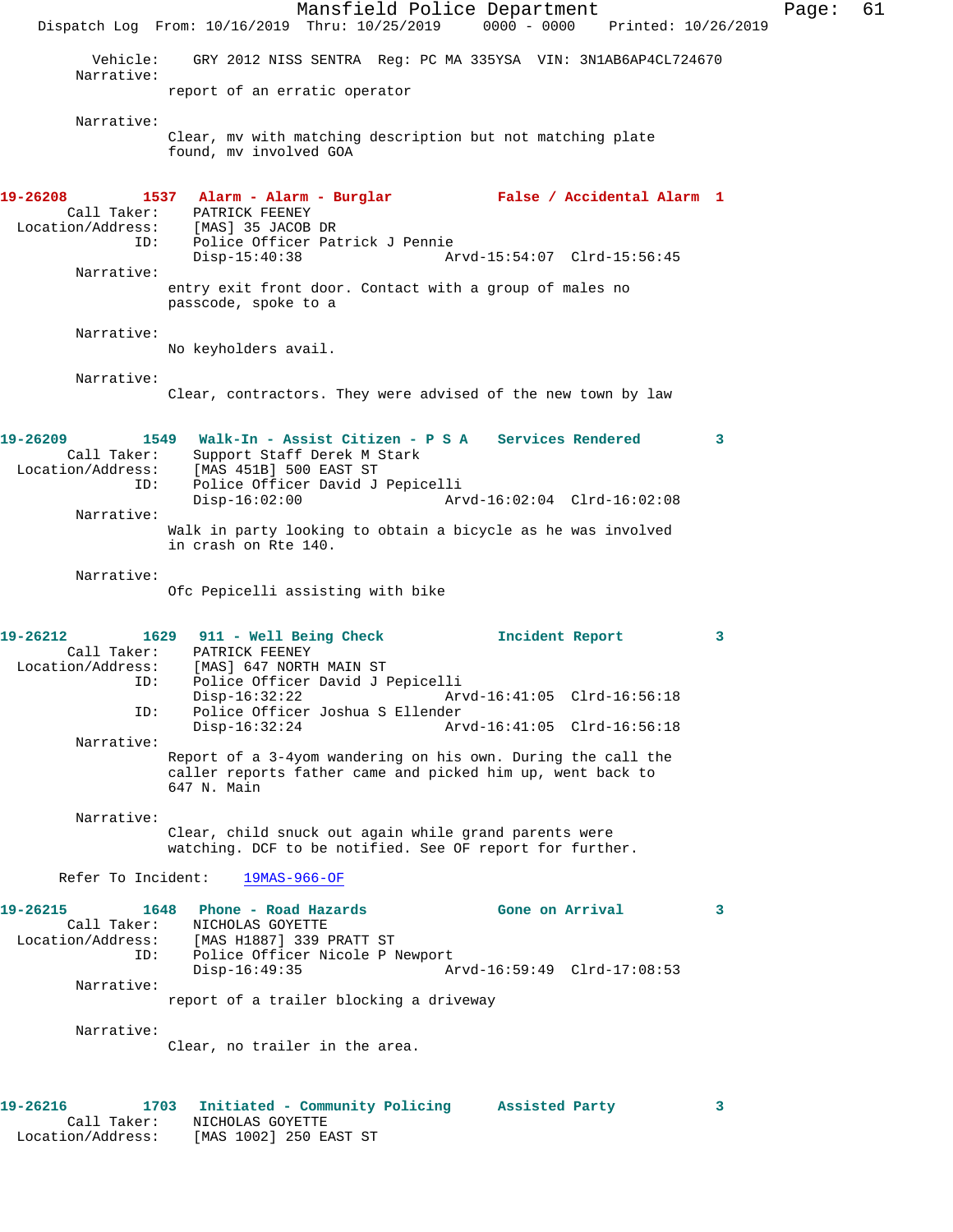|                                  | Dispatch Log From: 10/16/2019 Thru: 10/25/2019 0000 - 0000 Printed: 10/26/2019 | Mansfield Police Department |                             | Page:             | 62 |
|----------------------------------|--------------------------------------------------------------------------------|-----------------------------|-----------------------------|-------------------|----|
| ID:                              | Police Officer Joshua S Ellender                                               |                             |                             |                   |    |
|                                  |                                                                                |                             | Arvd-17:03:00 Clrd-17:35:09 |                   |    |
| Narrative:                       | Out for community policing                                                     |                             |                             |                   |    |
| Narrative:                       |                                                                                |                             |                             |                   |    |
|                                  | Clear, a citizen was assisted with a car jump                                  |                             |                             |                   |    |
| 19-26221                         | 1729 911 - 911 Hang-ups & Verifications Confirmed misdial/Accdntl Call         |                             |                             | $\mathbf{2}$      |    |
|                                  | Call Taker: PATRICK FEENEY                                                     |                             |                             |                   |    |
|                                  | Location/Address: [MAS 964C] 145 PLYMOUTH ST                                   |                             |                             |                   |    |
| ID:                              | Police Officer Nicole P Newport                                                |                             | Arvd-17:38:36 Clrd-17:40:30 |                   |    |
| Narrative:                       | $Disp-17:30:26$                                                                |                             |                             |                   |    |
|                                  | Accidental 911 from the cell phone; party stated it was a<br>pocket dial.      |                             |                             |                   |    |
| Narrative:                       |                                                                                |                             |                             |                   |    |
|                                  | Clear, supervisor confirmed accidental                                         |                             |                             |                   |    |
| 19-26225<br>3                    | 1815 Initiated - Selective Enforcement/RADAR                                   |                             |                             | Services Rendered |    |
| Call Taker:                      | NICHOLAS GOYETTE                                                               |                             |                             |                   |    |
|                                  | Vicinity of: [MAS 334] 2 PARK ROW<br>Police Officer Joshua S Ellender          |                             |                             |                   |    |
| ID:                              |                                                                                |                             | Arvd-18:15:00 Clrd-18:49:24 |                   |    |
| Narrative:                       |                                                                                |                             |                             |                   |    |
|                                  | Traffic enforcement in the area.                                               |                             |                             |                   |    |
| 19-26226                         | 1819 Initiated - Proactive Patrol Services Rendered                            |                             |                             | -3                |    |
|                                  | Call Taker: NICHOLAS GOYETTE                                                   |                             |                             |                   |    |
|                                  | Location/Address: [MAS 840] 280 SCHOOL ST                                      |                             |                             |                   |    |
| ID:                              | Police Officer Nicole P Newport                                                |                             | Arvd-18:19:00 Clrd-18:47:04 |                   |    |
| Narrative:                       |                                                                                |                             |                             |                   |    |
|                                  | Checking the area.                                                             |                             |                             |                   |    |
| 19-26229                         | 1849 Initiated - Community Policing Services Rendered                          |                             |                             |                   |    |
| Call Taker:                      | JEFFREY KEEFE<br>Location/Address: [MAS 1002] 250 EAST ST                      |                             |                             |                   |    |
|                                  | ID: Police Officer Joshua S Ellender                                           |                             |                             |                   |    |
| Narrative:                       |                                                                                |                             | Arvd-18:49:00 Clrd-19:07:11 |                   |    |
|                                  | Community policing at the schools.                                             |                             |                             |                   |    |
|                                  |                                                                                |                             |                             |                   |    |
| 19-26230                         | 1849 911 - Parking Violations<br>Call Taker: PATRICK FEENEY                    |                             | Spoken To                   | 3                 |    |
|                                  | Vicinity of: [MAS 849B110A] 287 SCHOOL ST Apt. #B110                           |                             |                             |                   |    |
|                                  | ID: Police Officer Nicole P Newport<br>Disp-18:51:46                           |                             | Arvd-18:58:51 Clrd-19:06:22 |                   |    |
| Vehicle:<br>Narrative:           | GRY 2016 TOYT CAMRY Reg: PC MA 1SVM84 VIN: 4T1BF1FK9GU549958                   |                             |                             |                   |    |
|                                  | Caller reports a m/v parked in the handicap space with no<br>placard.          |                             |                             |                   |    |
| Narrative:                       | The involved vehicle was on a break and would be clear.                        |                             |                             |                   |    |
|                                  |                                                                                |                             |                             |                   |    |
| Narrative:                       |                                                                                |                             |                             |                   |    |
|                                  | M14 spoke with the mother of the RP about the issue.                           |                             |                             |                   |    |
| 19-26236                         | 2002 Phone - Suspicious Acty / Persn / Veh                                     |                             |                             | Spoken To 2       |    |
| Call Taker:<br>Location/Address: | TARA LAKO<br>[MAS] WINTHROP AVE                                                |                             |                             |                   |    |
|                                  |                                                                                |                             |                             |                   |    |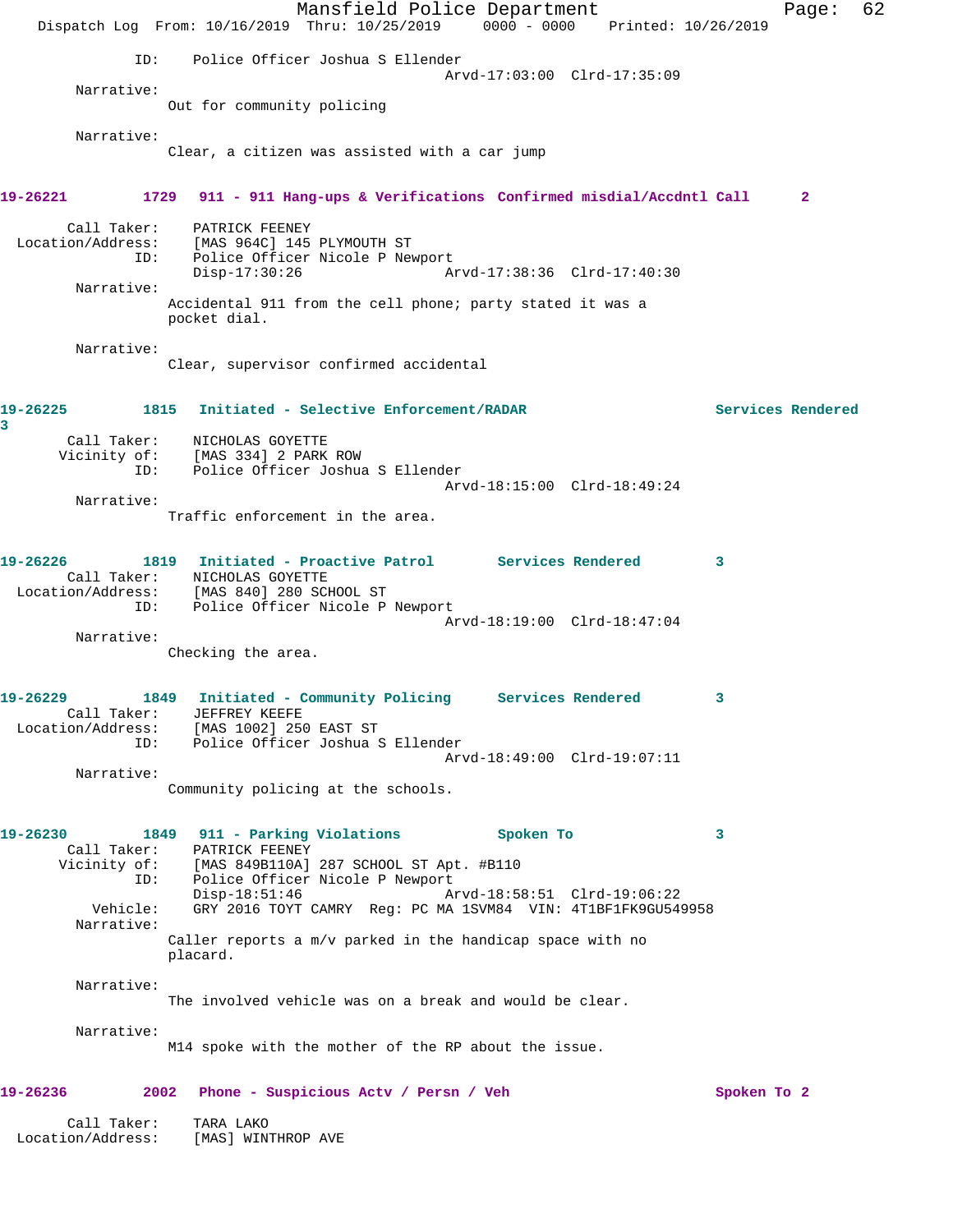Mansfield Police Department Fage: 63 Dispatch Log From: 10/16/2019 Thru: 10/25/2019 0000 - 0000 Printed: 10/26/2019 ID: Police Officer Nicole P Newport Disp-20:05:42 Arvd-20:10:01 Clrd-20:16:29 Narrative: RP reports a tractor trailer parked in the vacant lot with the engine still running. Narrative: TT unit was advised of their options. **19-26237 2013 911 - Motor Veh Acc - No Injury Investigated - Report Taken 1** Call Taker: JEFFREY KEEFE<br>Vicinity of: [MAS] 377 CHA of: [MAS] 377 CHAUNCY ST @ 100 FORBES BLVD<br>ID: Police Officer Joshua S Ellender Police Officer Joshua S Ellender<br>Disp-20:13:54 Arv Arvd-20:18:14 Clrd-20:25:47 ID: Sergeant Jeffrey G Bombard<br>Disp-20:13:58 Disp-20:13:58 Arvd-20:18:26 Clrd-20:24:19<br>ID: Police Officer Nicole P Newport Police Officer Nicole P Newport<br>Disp-20:18:22 A Disp-20:18:22 Arvd-20:18:32 Clrd-21:01:07 Vehicle: GRY 2018 MERZ UT GLE350 Reg: PC MA 4DB239 VIN: 4JGDA5HB9JB090834 Towed: For: Accident By: Achins Garage To: Achins Garage Released To: LOTFI On: 10/24/2019 @ 1154 Vehicle: WHI 2018 TK 2500 ST Reg: PC GA CJZ9088 VIN: 3C6UR5CJ2JG364403 Narrative: Report of a two car minor MVA. Narrative: Achins is on scene Refer To Accident: 19MAS-398-AC **19-26238 2023 Phone - Disturbance / Gathering Investigated - Report Taken 1** Call Taker: TARA LAKO Location/Address: [MAS 900B] 242 CHAUNCY ST Apt. #3 ID: Sergeant Jeffrey G Bombard Disp-20:25:52 Arvd-20:27:48 Clrd-20:38:04 ID: Police Officer Joshua S Ellender Disp-20:25:58 Arvd-20:28:48 Clrd-20:38:07<br>Vehicle: 2019 NISS LL FRO Req: PC NJ S78LKP VIN: 1N6AD0EV8KN7 2019 NISS LL FRO Reg: PC NJ S78LKP VIN: 1N6AD0EV8KN769085 Narrative: Received two separate calls regarding an issue with service at the restaurant. One caller was from an employee, one was from the customer. Narrative: The disturbance was over the quality of food and price of the bill. The bill was paid. The involved party also mentions a possibly intox male at the bar. M2 checked on the male and he was negative intox. Refer To Incident: 19MAS-967-OF **19-26242 2115 Initiated - Proactive Patrol Services Rendered 3**  Call Taker: JEFFREY KEEFE Vicinity of: [MAS 293] 2 CHAUNCY ST ID: Police Officer David J Pepicelli Arvd-21:15:00 Clrd-21:24:17 **19-26243 2117 Initiated - Community Policing Services Rendered 3**  Call Taker: JEFFREY KEEFE Vicinity of: [MAS 1015] 30 CHAUNCY ST ID: Police Officer Nicole P Newport Arvd-21:17:00 Clrd-21:19:29 Narrative: Flagged down by involved party. No issues. **19-26244 2125 Initiated - Proactive Patrol Services Rendered 3**  Call Taker: JEFFREY KEEFE Vicinity of: [MAS 202] 16 OLD COLONY WAY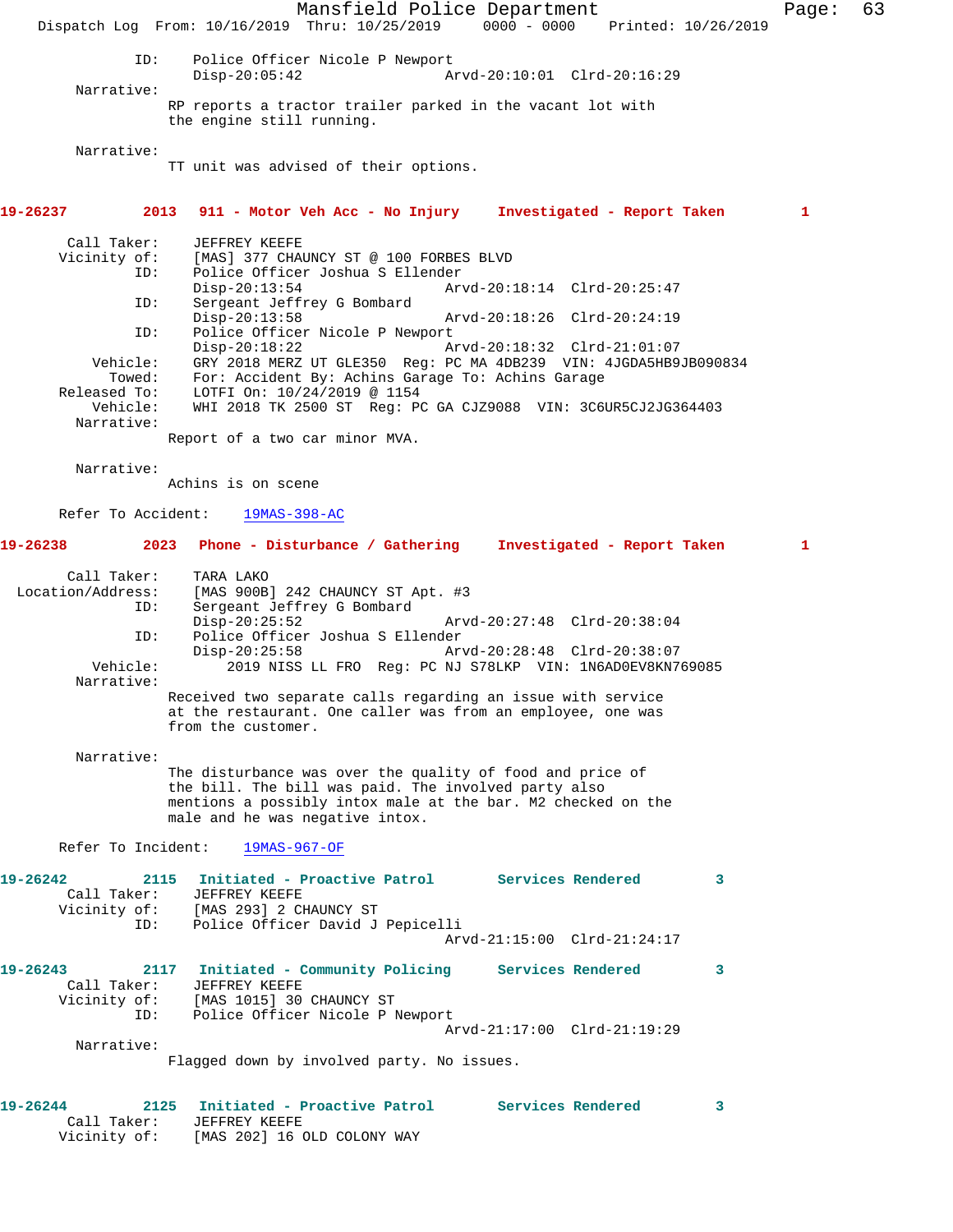|             | Mansfield Police Department                                                                       |                             |                            | Page: | -64 |
|-------------|---------------------------------------------------------------------------------------------------|-----------------------------|----------------------------|-------|-----|
|             | Dispatch Log From: 10/16/2019 Thru: 10/25/2019 0000 - 0000 Printed: 10/26/2019                    |                             |                            |       |     |
| ID:         | Police Officer David J Pepicelli                                                                  |                             |                            |       |     |
|             |                                                                                                   | Arvd-21:25:00 Clrd-21:28:13 |                            |       |     |
| Call Taker: | JEFFREY KEEFE<br>Vicinity of: [MAS 814] 50 WEST CHURCH ST<br>ID: Police Officer David J Pepicelli |                             | 3                          |       |     |
|             |                                                                                                   | Arvd-21:29:00 Clrd-21:46:25 |                            |       |     |
|             |                                                                                                   |                             | Building Checked / Secured | 1     |     |
|             | Call Taker: JEFFREY KEEFE                                                                         |                             |                            |       |     |
|             | Location/Address: [MAS 840L] 280 SCHOOL ST Apt. #L                                                |                             |                            |       |     |
| ID:         | Police Officer Nicole P Newport                                                                   |                             |                            |       |     |
|             | $Disp-22:18:20$                                                                                   |                             |                            |       |     |
| ID:         | Police Officer David J Pepicelli                                                                  |                             |                            |       |     |
|             | Disp-22:18:28 Arvd-22:24:40 Clrd-22:28:06                                                         |                             |                            |       |     |
| Narrative:  |                                                                                                   |                             |                            |       |     |
|             | Commercial alarm for second floor motion.                                                         |                             |                            |       |     |
|             |                                                                                                   |                             |                            |       |     |

## **For Date: 10/23/2019 - Wednesday**

|                   | ID: | 19-26255 0125 Initiated - Proactive Patrol Services Rendered 3<br>Call Taker: JEFFREY KEEFE<br>Vicinity of: [MAS 281A] 1 CROCKER ST<br>Police Officer Meghan Birnie           |                             |                            |
|-------------------|-----|-------------------------------------------------------------------------------------------------------------------------------------------------------------------------------|-----------------------------|----------------------------|
|                   |     |                                                                                                                                                                               | Arvd-01:25:00 Clrd-01:35:14 |                            |
|                   |     | 19-26256 0128 Initiated - Proactive Patrol Services Rendered 3<br>Call Taker: JEFFREY KEEFE<br>Vicinity of: [MAS 1002] 250 EAST ST<br>ID: Police Officer Donald MacLean       |                             |                            |
|                   |     |                                                                                                                                                                               |                             |                            |
|                   |     | 19-26257 		 0129 Initiated - Proactive Patrol Services Rendered 3<br>Call Taker: JEFFREY KEEFE<br>Vicinity of: [MAS 840] 280 SCHOOL ST<br>ID: Patrolman David Schepis         |                             |                            |
|                   |     |                                                                                                                                                                               | Arvd-01:29:00 Clrd-01:33:25 |                            |
|                   |     | 19-26259 		 0133 Initiated - Metro LEC Activation Services Rendered 1<br>Call Taker: JEFFREY KEEFE<br>Location: [NOD] UPLAND WOODS                                            |                             |                            |
| Narrative:        |     | ID: Patrolman David Schepis                                                                                                                                                   | Arvd-01:33:00 Clrd-01:37:36 |                            |
|                   |     | Metro activation in Norwood.                                                                                                                                                  |                             |                            |
|                   |     | 19-26263 0144 Initiated - Proactive Patrol Services Rendered 3<br>Call Taker: JEFFREY KEEFE<br>Vicinity of: [MAS 2] 60 FORBES BLVD<br>ID: Patrolman David Schepis             |                             |                            |
|                   |     |                                                                                                                                                                               | Arvd-01:44:00 Clrd-01:53:48 |                            |
|                   | ID: | 19-26264 0154 Initiated - Proactive Patrol Services Rendered 3<br>Call Taker: JEFFREY KEEFE<br>Vicinity of: [MAS 900A] 242 CHAUNCY ST Apt. #1<br>Police Officer Meghan Birnie |                             |                            |
|                   |     |                                                                                                                                                                               | Arvd-01:54:00 Clrd-01:59:51 |                            |
| Location/Address: | ID: | 19-26265   0155   Initiated - Proactive Patrol   Services Rendered<br>Call Taker: JEFFREY KEEFE<br>[MAS 4] 31 HAMPSHIRE ST<br>Patrolman David Schepis                         |                             | $\overline{\phantom{a}}$ 3 |
|                   |     |                                                                                                                                                                               |                             |                            |
| Vicinity of:      |     | 19-26266   0158   Initiated - Proactive Patrol   Services Rendered<br>Call Taker: JEFFREY KEEFE<br>[MAS 992] 660 EAST ST                                                      |                             | $\overline{\phantom{a}}$ 3 |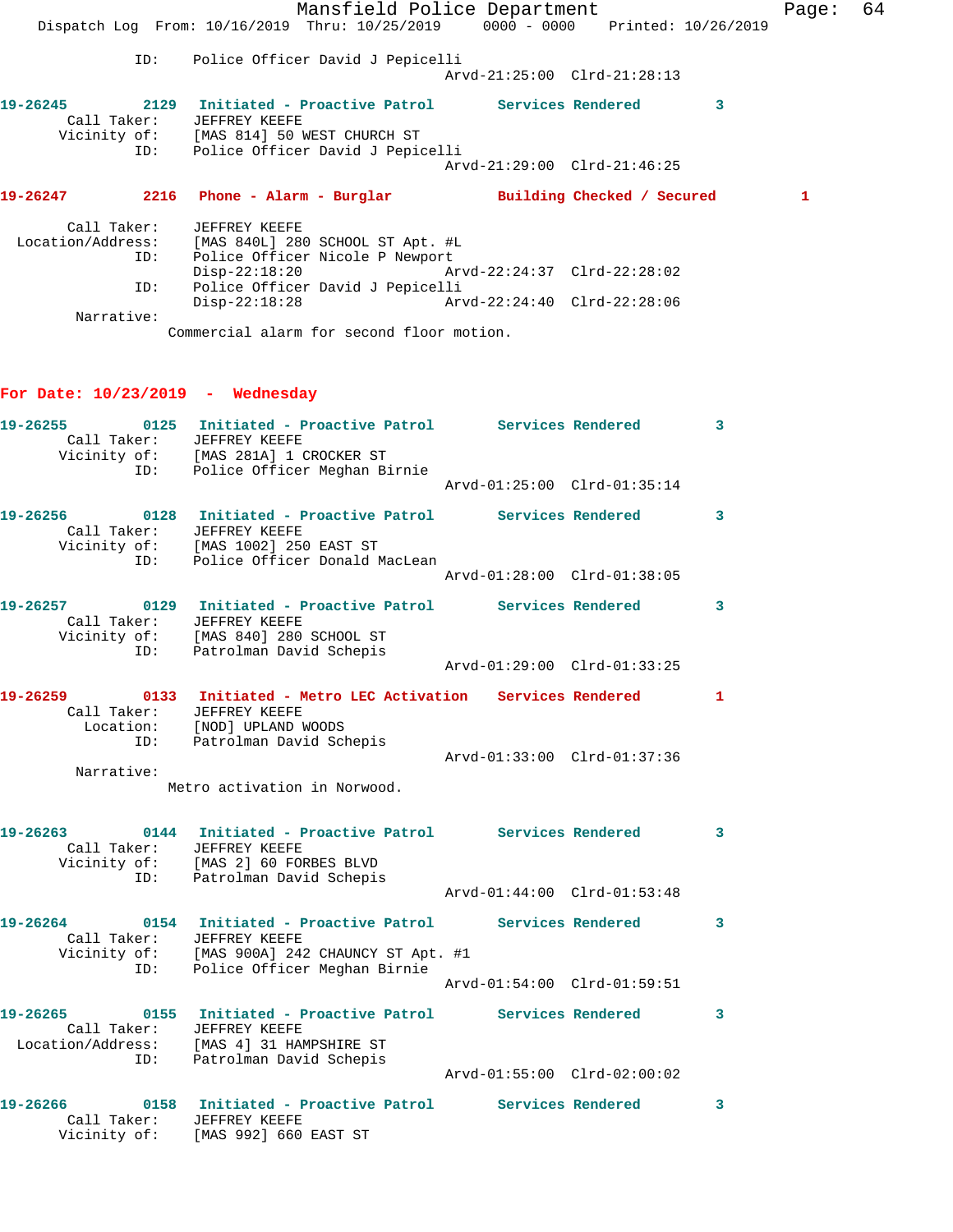|                         |                                                       | Mansfield Police Department<br>Dispatch Log From: 10/16/2019 Thru: 10/25/2019 0000 - 0000 Printed: 10/26/2019                                                            |  |  |                             |              | Page:             | 65 |
|-------------------------|-------------------------------------------------------|--------------------------------------------------------------------------------------------------------------------------------------------------------------------------|--|--|-----------------------------|--------------|-------------------|----|
|                         | ID:                                                   | Police Officer Donald MacLean                                                                                                                                            |  |  | Arvd-01:58:00 Clrd-02:03:03 |              |                   |    |
|                         |                                                       | 19-26269 0224 Initiated - Proactive Patrol Services Rendered 3<br>Call Taker: JEFFREY KEEFE<br>Vicinity of: [MAS 1015] 30 CHAUNCY ST<br>ID: Police Officer Meghan Birnie |  |  |                             |              |                   |    |
|                         |                                                       |                                                                                                                                                                          |  |  | Arvd-02:24:00 Clrd-02:30:16 |              |                   |    |
|                         |                                                       | 19-26270 0235 Initiated - Proactive Patrol Building Checked / Secured                                                                                                    |  |  |                             |              | 3                 |    |
|                         |                                                       | Call Taker: JEFFREY KEEFE<br>Vicinity of: [MAS] 4 ERICK RD @ 15 BONNEY LN<br>ID: Police Officer Donald MacLean                                                           |  |  |                             |              |                   |    |
|                         |                                                       |                                                                                                                                                                          |  |  | Arvd-02:35:00 Clrd-02:45:00 |              |                   |    |
|                         | ID:                                                   | 19-26271 0302 Initiated - Proactive Patrol Services Rendered<br>Call Taker: TARA LAKO<br>Location/Address: [MAS 280] 440 FORBES BLVD<br>Sergeant Robert S Pierce         |  |  |                             | 3            |                   |    |
| Narrative:              |                                                       |                                                                                                                                                                          |  |  | Arvd-03:02:00 Clrd-03:09:22 |              |                   |    |
|                         |                                                       | Checking the area.                                                                                                                                                       |  |  |                             |              |                   |    |
|                         | ID:                                                   | Call Taker: JEFFREY KEEFE<br>Vicinity of: [MAS 834] 261 CHAUNCY ST<br>ID: Sergeant Robert S Pierce<br>Sergeant Robert S Pierce                                           |  |  |                             | $\mathbf{3}$ |                   |    |
|                         |                                                       |                                                                                                                                                                          |  |  | Arvd-03:27:00 Clrd-03:37:15 |              |                   |    |
|                         | ID:                                                   | 19-26273 0328 Initiated - Proactive Patrol Services Rendered<br>Call Taker: JEFFREY KEEFE<br>Vicinity of: [MAS 814] 50 WEST CHURCH ST<br>Police Officer Meghan Birnie    |  |  | Arvd-03:28:00 Clrd-03:30:22 | 3            |                   |    |
|                         | 19-26275 0617 Initiated - Selective Enforcement/RADAR |                                                                                                                                                                          |  |  |                             |              | Services Rendered |    |
| 3<br>Narrative:         | ID:                                                   | Call Taker: JEFFREY KEEFE<br>Vicinity of: [MAS] 408 ELM ST @ 3 COACH RD<br>Sergeant Robert S Pierce                                                                      |  |  |                             |              |                   |    |
|                         |                                                       | No violations                                                                                                                                                            |  |  |                             |              |                   |    |
| 19-26276<br>2           |                                                       | 0618 Initiated - Traffic Enforcement / Activity                                                                                                                          |  |  |                             |              | Services Rendered |    |
| Call Taker:             | ID:                                                   | JEFFREY KEEFE<br>Location/Address: [MAS] NORTH MAIN ST<br>Police Officer Meghan Birnie                                                                                   |  |  | Arvd-06:18:00 Clrd-06:48:27 |              |                   |    |
| 19-26278                |                                                       | 0634 Initiated - Motor Vehicle Stop       Verbal Warning<br>Call Taker: JEFFREY KEEFE<br>Vicinity of: [MAS] 792 SOUTH MAIN ST<br>ID: Patrolman David Schepis             |  |  |                             | 3            |                   |    |
| Narrative:              | Vehicle:                                              | BLK 2013 FORD PK F150 Reg: CO MA R82889 VIN: 1FTFX1EF3DFB13839                                                                                                           |  |  | Arvd-06:34:00 Clrd-06:38:34 |              |                   |    |
|                         |                                                       | Verbal warning to the operator for red light violation.                                                                                                                  |  |  |                             |              |                   |    |
| 19-26279<br>Call Taker: | ID:                                                   | 0638 Initiated - Proactive Patrol Services Rendered<br>JEFFREY KEEFE<br>Vicinity of: [MAS] RESERVOIR ST<br>Patrolman David Schepis                                       |  |  |                             | 3            |                   |    |
| Narrative:              |                                                       |                                                                                                                                                                          |  |  | Arvd-06:38:00 Clrd-07:10:20 |              |                   |    |
|                         |                                                       | High of 38 mph, avg of 31 mph.                                                                                                                                           |  |  |                             |              |                   |    |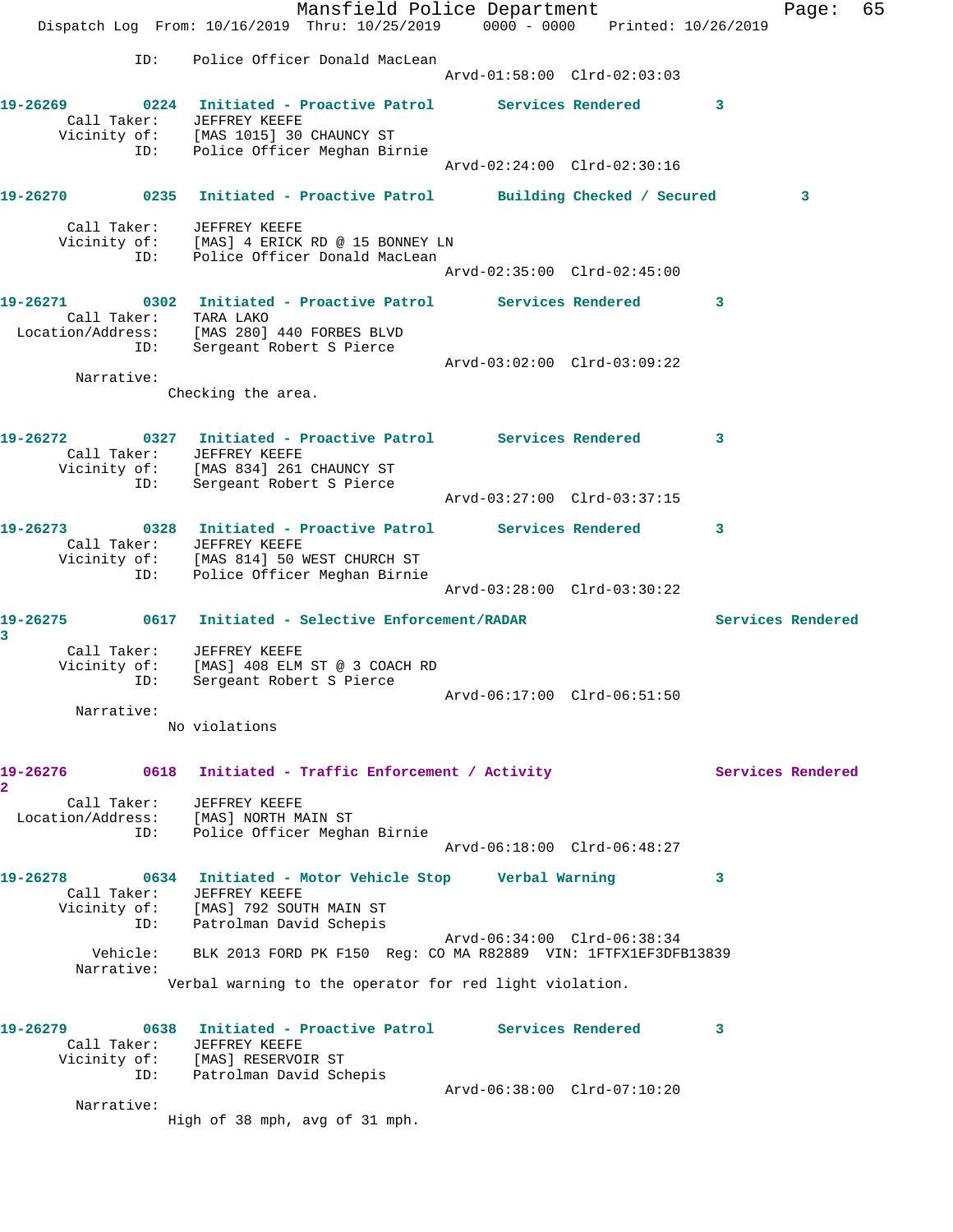**19-26280 0639 Initiated - Selective Enforcement/RADAR Services Rendered 3**  Call Taker: JEFFREY KEEFE Vicinity of: [MAS 1002] 250 EAST ST ID: Police Officer Donald MacLean Arvd-06:39:00 Clrd-06:52:46 **19-26281 0650 Alarm - Alarm - Burglar Confirmed misdial/Accdntl Call 1** Call Taker: PATRICK FEENEY Location/Address: [MAS H3255] 7 CASTLE DR ID: Police Officer Meghan Birnie<br>Disp-06:52:43 Disp-06:52:43 Arvd-06:59:30 Clrd-07:00:33 ID: Police Officer Donald MacLean Disp-06:53:15 Clrd-06:53:52 ID: Sergeant Robert S Pierce Disp-06:53:48 Clrd-07:00:33 Narrative: entry exit, garage door; No answer on keyholders. Narrative: Alarm co calls back to report a homeowner on site gave proper passcode. M4 confirmed the accidental. **19-26282 0653 Initiated - Traffic Cntrl / Dirctn Services Rendered 3**  Call Taker: PATRICK FEENEY Vicinity of: [MAS 333] 245 EAST ST ID: Police Officer Donald MacLean Arvd-06:53:00 Clrd-07:08:30 ID: Detective Derek M McCune Disp-07:08:23 Arvd-07:08:28 Clrd-11:49:16 Narrative: Covering the crosswalk. **19-26284 0704 Phone - Assist Fire Department Transported to Hospital 3**  Call Taker: Kieran M Ruth Location/Address: [MAS] 101 NORTH MAIN ST Apt. #A105 ID: Police Officer Meghan Birnie Disp-07:05:48 Arvd-07:09:55 Clrd-07:15:49 **19-26285 0708 Initiated - Community Policing Services Rendered 3**  Call Taker: PATRICK FEENEY Location/Address: [MAS 1002] 250 EAST ST ID: Police Officer Donald MacLean Arvd-07:08:00 Clrd-07:33:51 Narrative: Champs Program. **19-26298 0824 Radio - Traffic / Roadway Complaint Unfounded/Unverifed 2**  Call Taker: PATRICK FEENEY Vicinity of: [MAS] 660 EAST ST @ 25 FRANKLIN ST ID: Police Officer John R Armstrong<br>Disp-08:27:12 Ar Disp-08:27:12 Arvd-08:35:26 Clrd-08:35:34 Narrative: Front desk got a complaint that the lights were not cycling properly. M12 observed the lights, no traffic present and the lights appear to be cycling normal. **19-26302 0839 Phone - Traffic / Roadway Complaint Unfounded/Unverifed 2**  Call Taker: Kieran M Ruth Location/Address: [MAS] 363 NORTH MAIN ST @ 54 CHAUNCY ST ID: Police Officer Nicole M Boldrighini Disp-08:40:13 Arvd-08:45:30 Clrd-08:47:30 ID: Patrolman ADAM W BYRNES Disp-08:40:51 Clrd-08:40:54 Narrative: M14 reports that the lights are cycling normally.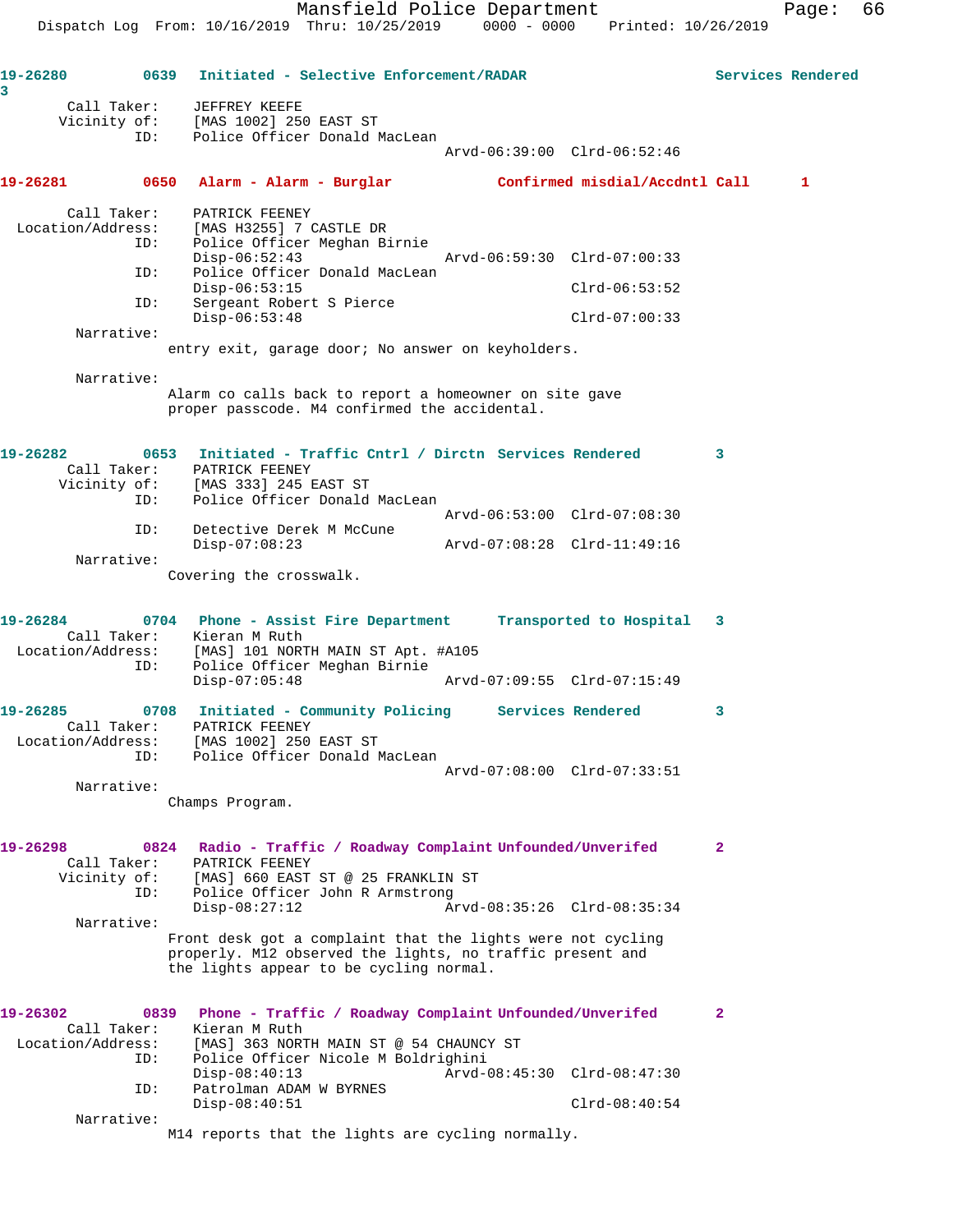Mansfield Police Department Fage: 67 Dispatch Log From: 10/16/2019 Thru: 10/25/2019 0000 - 0000 Printed: 10/26/2019 Narrative: Original complaint that the lights were not cycling. **19-26304 0842 Phone - Assist Fire Department Transported to Hospital 3**  Call Taker: Kieran M Ruth Location/Address: [MAS H1440] 340 ELM ST ID: Police Officer Matthew A Souza<br>Disp-08:45:19 Disp-08:45:19 Arvd-08:59:34 Clrd-09:01:34 Narrative: Out to assist MFD with a 62/F experiencing heart palpitations **19-26305 0848 Initiated - Community Policing Services Rendered 3**  Call Taker: PATRICK FEENEY Location/Address: [MAS 333] 245 EAST ST ID: Police Officer John R Armstrong Arvd-08:48:00 Clrd-08:58:42 Narrative: Champs Program. 19-26312 0912 Initiated - Traffic Enforcement / Activity **Services Rendered 2**  Call Taker: PATRICK FEENEY Vicinity of: [MAS] 792 WEST ST ID: Police Officer Matthew A Souza Arvd-09:12:00 Clrd-09:43:52 **19-26314 0920 Initiated - Traffic Enforcement / Activity Services Rendered 2**  Call Taker: PATRICK FEENEY Location/Address: [MAS 1002] 250 EAST ST<br>ID: Police Officer John R 2 Police Officer John R Armstrong Arvd-09:20:00 Clrd-09:43:46 Vehicle: WHI 2018 HOND SD ACCORD Reg: PC MA 412JH0 VIN: 1HGCV1F96JA169298 Vehicle: GRY 2016 VOLV UT XC90 Reg: PC MA 8NS482 VIN: YV4A22PK6G1069777 Narrative: Off with MA- 412JH0, citation issued for speed **19-26319 0944 Initiated - Motor Vehicle Stop Services Rendered 3**  Call Taker: PATRICK FEENEY<br>Vicinity of: [MAS 131] 141 J [MAS 131] 141 NORTH MAIN ST ID: Police Officer Nicole M Boldrighini Arvd-09:44:00 Clrd-12:25:32<br>ID: Sergeant Thomas R Connor Sergeant Thomas R Connor<br>Disp-09:48:40 Disp-09:48:40 Arvd-09:48:46 Clrd-10:05:42 ID: Police Officer Matthew A Souza Disp-09:55:37 Arvd-09:56:17 Clrd-10:31:38<br>TD: Sergeant Brian P Thibault Sergeant Brian P Thibault<br>Disp-10:03:21 Disp-10:03:21 Arvd-10:03:22 Clrd-11:41:27 ID: Police Officer John R Armstrong Disp-10:18:58 Arvd-10:18:59 Clrd-10:58:06<br>Vehicle: WHI 1999 FORD RANGER Req: PC MA 6TN254 VIN: 1FTYR10VXXTA ehicle: WHI 1999 FORD RANGER Reg: PC MA 6TN254 VIN: 1FTYR10VXXTA92267<br>Towed: For: Unlicensed Operation By: Achins Garage To: Achins Garage For: Unlicensed Operation By: Achins Garage To: Achins Garage Narrative: M/v driving on a flat tire; stopped by Sgt. Connor; reports m/v poss. matching to an on going gyspy scam issue in the town. Narrative: M14 reports 1 under for 90/10. Achins contacted for the m/v. Narrative: M1/M14 en route to station for booking. Narrative: M13 reports heading back to the station with items that belong to the prisoner.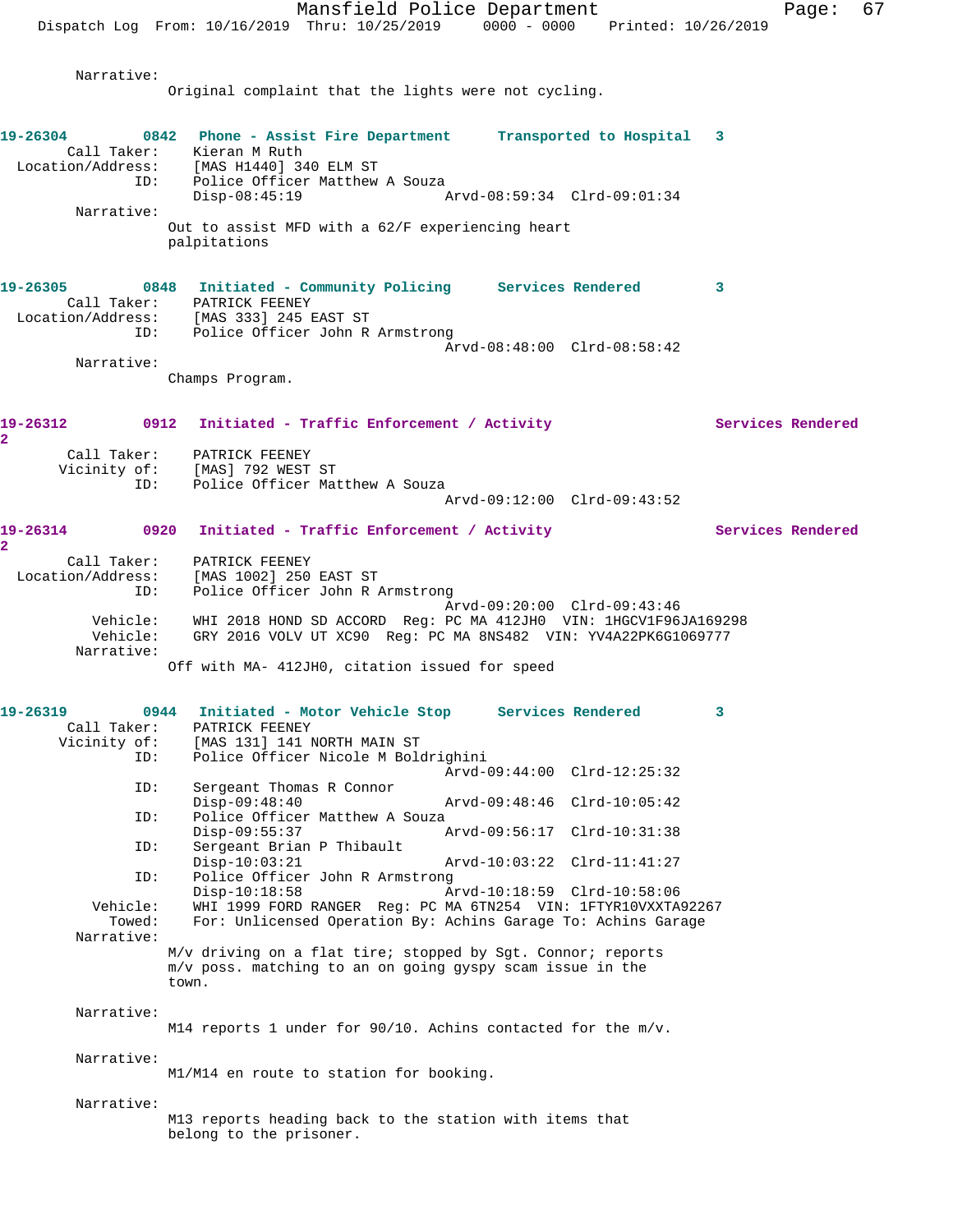Mansfield Police Department Fage: 68 Dispatch Log From: 10/16/2019 Thru: 10/25/2019 0000 - 0000 Printed: 10/26/2019 Narrative: M12 reports tow has the m/v. Returning to the station with more items. Narrative: Transporting prisoner to Attleboro District Court Refer To Arrest: 19MAS-598-AR Arrest: CASH, MYLES DARREN Address: 195 N WASHINGTON Apt. #4 NORTH ATTLEBORO, MA Age: Charges: UNLICENSED OPERATION OF MV **19-26327 1046 911 - Assist Fire Department Services Rendered 3**  Call Taker: MEGHAN MILLS Location/Address: [MAS 64D] 11 HAMPSHIRE ST ESS. IMAS UTED IT HOUR DILINE OF THE SOUZA Disp-10:49:19 Arvd-10:51:27 Clrd-11:08:31 Narrative: Inside odor of nat. gas. Narrative: Ptl Souza reports appears to be accidental by workers purging the gas line **19-26330 1103 Initiated - Motor Vehicle Stop Verbal Warning 3**  Call Taker: PATRICK FEENEY Location/Address: [MAS] 100 RTE 140 NB @ 170 SCHOOL ST ess. I'm you had to be a series of the police Officer David W Kinahan Arvd-11:03:00 Clrd-11:06:46 Vehicle: BLK 2018 VOLV UT XC90 Reg: PAS MA IC135 VIN: YV4A22PL0J1373199 19-26331 1114 Phone - Road Hazards **Gone on Arrival** 3 Call Taker: Kieran M Ruth Location/Address: [MAS] 300 RTE 140 NB @ 375 WEST ST ID: Police Officer Matthew A Souza<br>Disp-11:15:35 Arvd-11:22:31 Clrd-11:24:34 Narrative: Out to check the area for debris from a Dooley trash vehicle Narrative: Unable to locate the m/v; some small paper trash in the break down lane. 19-26335 1128 911 - ACO Activity **Services Rendered** 3 Call Taker: MEGHAN MILLS Location/Address: [MAS H4816] 110 SPRING ST ID: animal control Jeffrey S Collins Disp-11:30:13 Clrd-12:10:03 Narrative: Cp states he found a stray dog outside of the house and the door was open so he put the dog back inside the house. **19-26336 1130 Initiated - Building Check Building Checked / Secured 3** Call Taker: PATRICK FEENEY Location/Address: [MAS] ELMWOOD CT ID: Police Officer Matthew A Souza Arvd-11:30:00 Clrd-11:34:53 **19-26342 1154 Phone - Traffic / Roadway Complaint Services Rendered 2**  Call Taker: Kieran M Ruth Location/Address: [MAS] 363 NORTH MAIN ST @ 54 CHAUNCY ST ID: Police Officer John R Armstrong Disp-11:57:02 Arvd-11:59:13 Clrd-12:04:19 Narrative: Out to check the North Main St south bound lights not cycling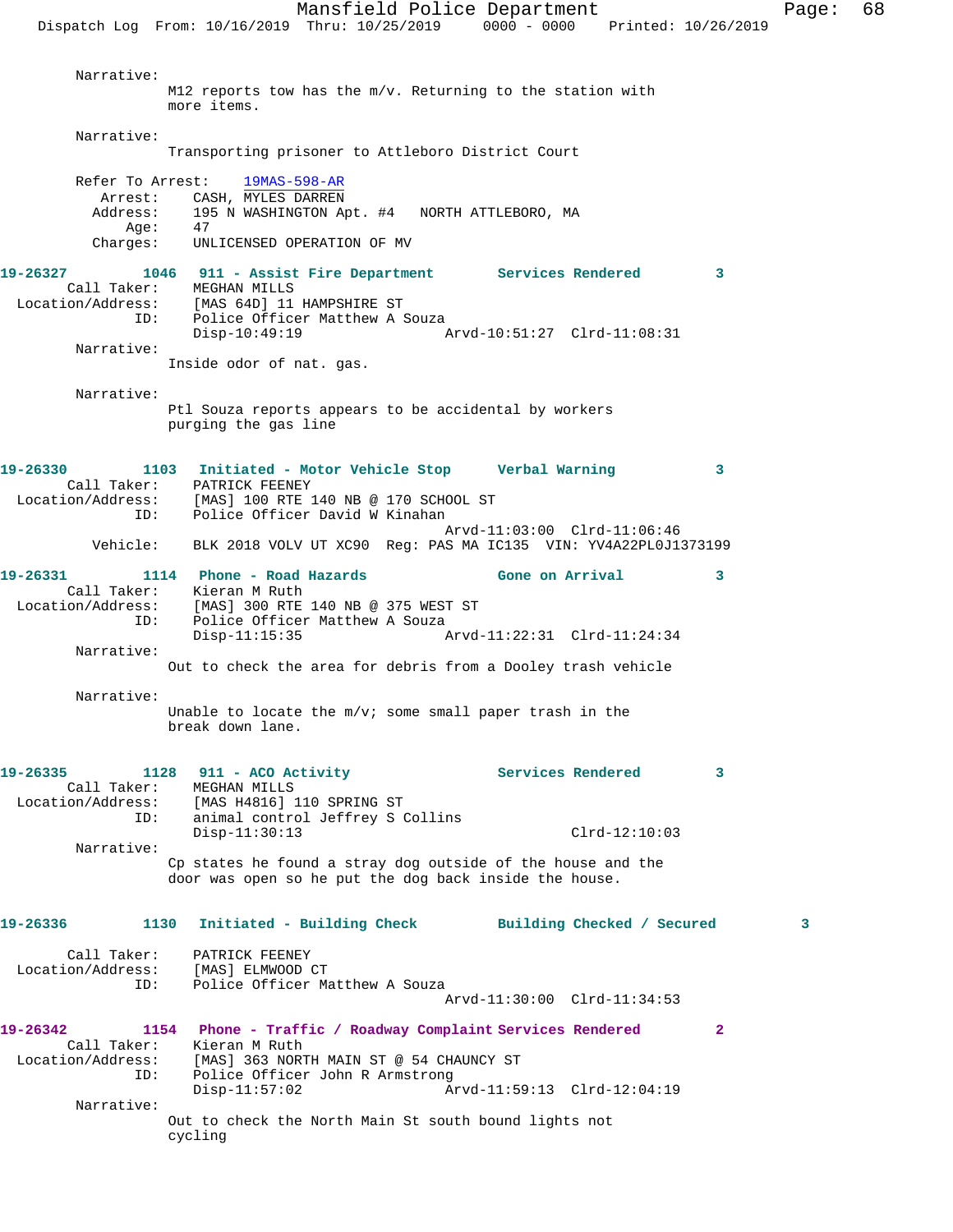Mansfield Police Department Page: 69 Dispatch Log From: 10/16/2019 Thru: 10/25/2019 0000 - 0000 Printed: 10/26/2019 Narrative: M12 spoke to DPW on scene, the camera system is having trouble picking up m/v's at the lights. DPW placing a call to the vendor. **19-26350 1318 Initiated - Selective Enforcement/RADAR Services Rendered 3**  Call Taker: MEGHAN MILLS<br>Location/Address: [MAS] NORTH 1 ess: [MAS] NORTH MAIN ST<br>ID: Police Officer Nico Police Officer Nicole M Boldrighini Arvd-13:18:00 Clrd-13:26:54 Narrative: Out for traffic **19-26353 1326 911 - Motor Veh Acc - No Injury Accident Report 1**  Call Taker:<br>Location/Address: [MAS] 235 CHAUNCY ST @ 99 COPELAND DR ID: Police Officer Matthew A Souza<br>Disp-13:26:38 Disp-13:26:38 Arvd-13:29:44 Clrd-13:56:55<br>ID: Police Officer Nicole M Boldrighini Police Officer Nicole M Boldrighini Disp-13:27:03 Arvd-13:29:46 Clrd-14:05:00 ID: Police Officer John R Armstrong Disp-13:29:42 Arvd-13:29:44 Clrd-13:56:51<br>TD: Executive Lieutenant Francis W Archer JR Executive Lieutenant Francis W Archer JR<br>Disp-13:30:27 Arvd-13:36 Disp-13:30:27 Arvd-13:36:36 Clrd-13:57:01 ID: Sergeant Brian P Thibault<br>Disp-13:36:27 Disp-13:36:27 Arvd-13:36:29 Clrd-13:56:49 ID: Police Officer David W Kinahan Disp-13:52:23 Arvd-13:52:25 Clrd-14:38:57<br>ID: Police Officer Nicole M Boldrighini Police Officer Nicole M Boldrighini<br>Disp-14:27:24 Arvd- Disp-14:27:24 Arvd-14:27:28 Clrd-14:31:06 Vehicle: WHI 2016 FORD LL ESCAPE Reg: PC NH LIZRN VIN: 1FMCU9G97GUB42287<br>Towed: For: Accident By: Achins Garage To: Achins Garage For: Accident By: Achins Garage To: Achins Garage Released To: TIBBITTS On: 10/23/2019 @ 1507<br>Vehicle: GRY 2013 CHRY TOWN Reg: PC MA ehicle: GRY 2013 CHRY TOWN Reg: PC MA 84WW24 VIN: 2C4RC1GG9DR606870<br>Towed: For: Accident By: Achins Garage To: Achins Garage Towed: For: Accident By: Achins Garage To: Achins Garage Released To: FRACASSA On:  $10/24/2019$  @ 1405 Released To: FRACASSA On: 10/24/2019 @ 1405 Narrative: Report of vehicle roll over Narrative: Achins en route for two vehicles Narrative: M14 reports m/v's towed, all other units clear; M7/M14 are standing by to assist the operators in getting a ride and paperwork. Narrative: M7 reports transporting to Enterprise. M14 also transporting the female party. Narrative: Citation issued for red light violation Refer To Accident: 19MAS-399-AC **19-26356 1331 Radio - Assist Law Enfrc Agncy Services Rendered 3**  Call Taker: PATRICK FEENEY<br>Location/Address: [MAS] 314 COPEI [MAS] 314 COPELAND DR @ 298 CENTRAL ST ID: Patrolman ADAM W BYRNES<br>Disp-13:37:12 Disp-13:37:12 Arvd-13:37:23 Clrd-13:59:02 ID: Sergeant KENNETH FITZGERALD JR Disp-13:45:45 Arvd-13:45:50 Clrd-13:59:03 Narrative: Ofc to divert traffic for a rollover crash in Mansfield.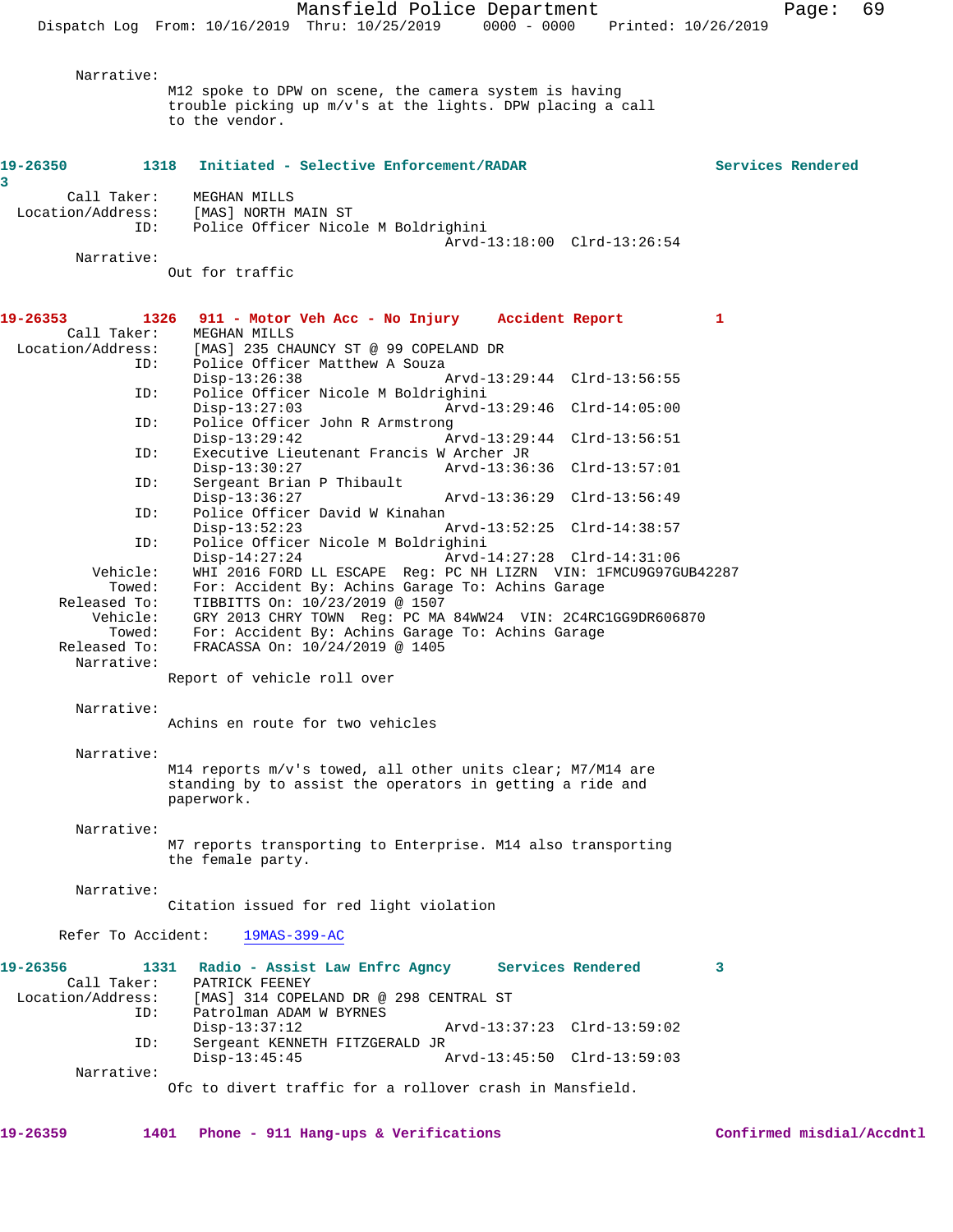Mansfield Police Department Fage: 70 Dispatch Log From: 10/16/2019 Thru: 10/25/2019 0000 - 0000 Printed: 10/26/2019 **Call 2**  Call Taker: Kieran M Ruth Location/Address: [MAS 820] 100 COPELAND DR Apt. #9 ID: Police Officer Nicole M Boldrighini Disp-14:08:18 Arvd-14:08:41 Clrd-14:11:25 Narrative: Out for a 911 accidental Narrative: Suite #9; misdirected accidental 911; went to Raynham PD. RPD contacted the ofc and they reports all is ok. M14 to confirm. **19-26358 1402 Initiated - Building Check Building Checked / Secured 3** Call Taker: PATRICK FEENEY Location/Address: [MAS 840] 280 SCHOOL ST ID: Police Officer Matthew A Souza Arvd-14:02:00 Clrd-14:27:53 **19-26360 1405 Initiated - Suspicious Actv / Persn / Veh Services Rendered 2**  Call Taker: PATRICK FEENEY Location/Address: [MAS 232A] 65 COPELAND DR ID: Police Officer Nicole M Boldrighini Arvd-14:05:00 Clrd-14:08:07 Vehicle: Reg: PC MA 885AG5 Narrative: Passerby informed M14 of a m/v parked in front of the store with the windows up and a blanket over them. Narrative: M14 reports that it was in fact a Halloween decoration skeleton dressed in kids clothes in the front seat. Narrative: Checks ok, no issues. **19-26362 1410 Initiated - Motor Vehicle Stop Citation / Warning Issued 3**  Call Taker: PATRICK FEENEY Location/Address: [MAS 85A] 157 PRATT ST ID: Sergeant Brian P Thibault Arvd-14:10:00 Clrd-14:29:38 Vehicle: BLK 2019 INFI QX60 Reg: PAR MA G1484 VIN: 5N1DL0MM1KC516483 Narrative: Citation issued for unregistered vehicle. Operator is taking care of the issue roadside 19-26375 1507 Initiated - Child Safety Seat Program **Services Rendered 3**  Call Taker: PATRICK FEENEY Location/Address: [MAS] 50 WEST ST ID: Police Officer Nicole M Boldrighini Arvd-15:07:00 Clrd-15:31:33 Vehicle: GRY 2013 CHEV UT SUBURB Reg: PC MA 5WJ779 VIN: 1GNSKJE70DR135082 19-26383 1630 911 - Road Hazards **Services Rendered** 3 Call Taker: PATRICK FEENEY<br>Vicinity of: [MAS] 656 SOUTH [MAS] 656 SOUTH MAIN ST @ 1 GLADIOLA TER ID: Police Officer Joshua S Ellender Disp-16:32:32 Arvd-16:39:56 Clrd-16:42:24 Narrative: water gate cover in roadway Narrative: replaced water gate cover, clear. **19-26385 1651 Initiated - Selective Enforcement/RADAR Services Rendered**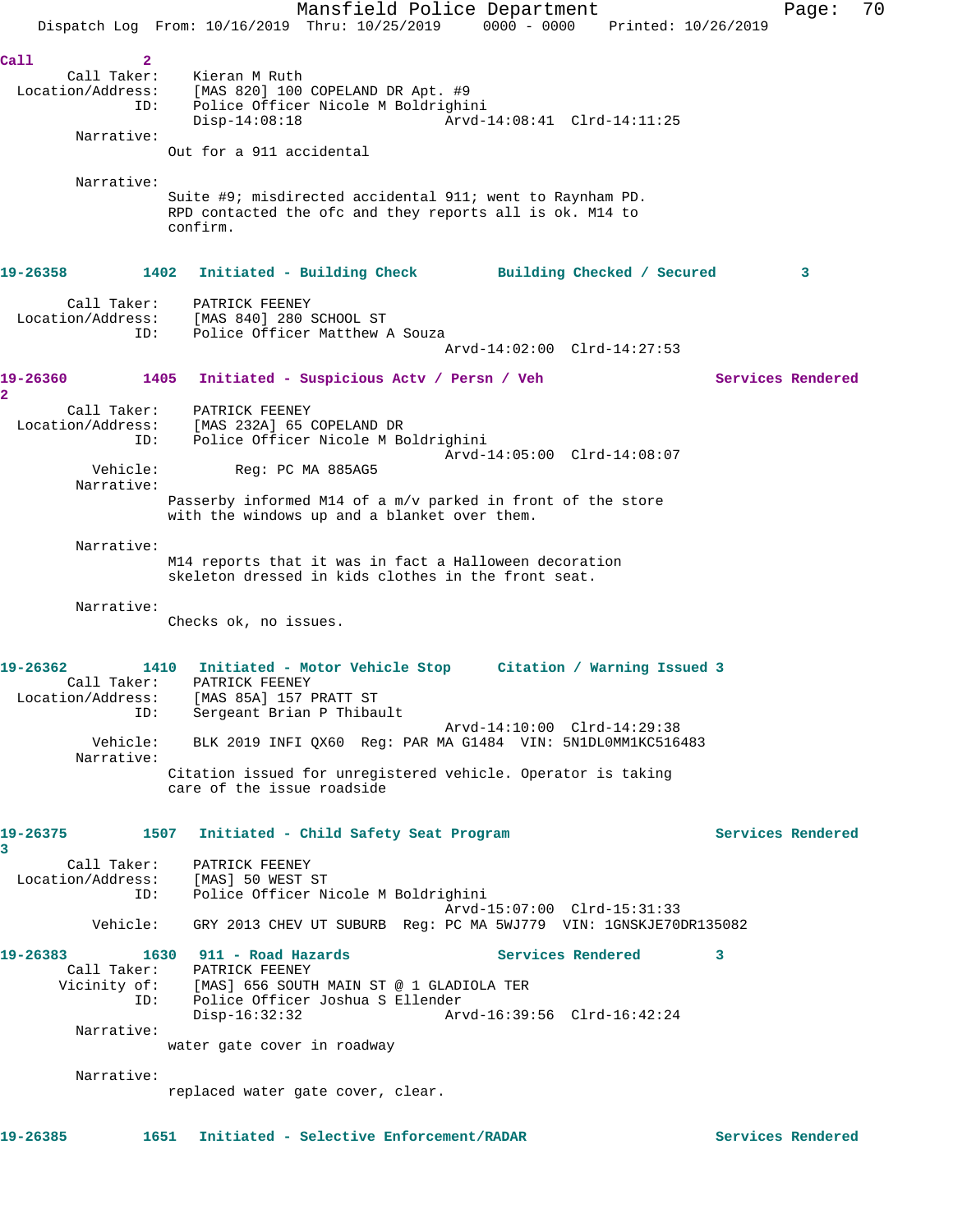Mansfield Police Department Fage: 71 Dispatch Log From: 10/16/2019 Thru: 10/25/2019 0000 - 0000 Printed: 10/26/2019 **3**  Call Taker: MEGHAN MILLS Location/Address: [MAS] 1 SCHOOL ST @ 167 WEST ST ID: Police Officer Joshua S Ellender Arvd-16:51:00 Clrd-16:57:59 ID: Police Officer Joshua S Ellender Disp-16:58:14 Arvd-16:58:16 Clrd-17:35:21 Vehicle: WHI 2017 FORD F250 Reg: PC MA 784WP6 VIN: 1FT7W2BT6HEC44993 Vehicle: GRY 2014 CHEV TRAVER Reg: PC MA 2PT516 VIN: 1GNKRFED8EJ104614 Vehicle: BLK 2004 TOYT CAMRY Reg: PC MA 3EF468 VIN: 4T1BE32K24U292111 Vehicle: BRO 2010 TOYT COROLL Reg: PC MA 463BMF VIN: 1NXBU4EE2AZ328499 **19-26386 1700 Initiated - Building Check Building Checked / Secured 3** Call Taker: PATRICK FEENEY Location/Address: [MAS] ELMWOOD CT ID: Police Officer David J Pepicelli Arvd-17:00:00 Clrd-17:05:36 **19-26387 1706 911 - Motor Veh Acc - No Injury Investigated - Report Taken 1** Call Taker: Kieran M Ruth Location/Address: [MAS] 71 HAMPDEN RD ID: Police Officer David J Pepicelli Disp-17:10:04 Arvd-17:11:30 Clrd-17:30:56 Vehicle: RED 2018 TACOMA Reg: CM RI 146136 VIN: 3TMDZ5BNXJM043191 Narrative: . Narrative: Past hit & run; damage to the left rear quarter panel by a TT unit. Refer To Accident: 19MAS-400-AC Refer To Incident: 19MAS-968-OF **19-26389 1711 Initiated - Community Policing Services Rendered 3**  Call Taker: PATRICK FEENEY Location/Address: [MAS 333] 245 EAST ST ID: Police Officer Jay J Sparrow Arvd-17:11:00 Clrd-17:35:45 Narrative: CHAMPS program **19-26391 1732 Initiated - Traffic Enforcement / Activity Citation / Warning Issued 2**  Call Taker: PATRICK FEENEY Location/Address: [MAS] WEST ST<br>TD: Police Officer Police Officer David J Pepicelli Arvd-17:32:00 Clrd-17:46:44<br>ID: Police Officer David J Pepicelli Police Officer David J Pepicelli Arvd-18:00:00 Clrd-19:19:55 ID: Police Officer Jay J Sparrow Disp-18:31:56 Clrd-18:32:02 Vehicle: 2005 COROLLA Reg: PC RI VM951 VIN: 1NXBR30E75Z385919 Vehicle: GRY 2016 NISS 4D NISSAN ALTIMA GRAY Reg: PAR MA 35R920 VIN: 1N4AL3AP8GC196891 Vehicle: WHI 2001 TOYT CAMRY Reg: PC MA 8SF817 VIN: 4T1BG22KX1U865532 Narrative: Clear, three (3) citations issued. **19-26392 1732 Phone - Disturbance / Gathering Assisted Party 1**  Call Taker: PATRICK FEENEY Location/Address: [MAS 982] 111 HOPE ST ID: Police Officer Joshua S Ellender Disp-17:35:37 Arvd-17:46:40 Clrd-17:49:46 ID: Sergeant Jeffrey G Bombard Disp-17:36:35 Arvd-17:40:29 Clrd-17:44:09 Narrative: Caller reports that she observed on social media a group of

teens and kids in their 20's engaging in 94c activity,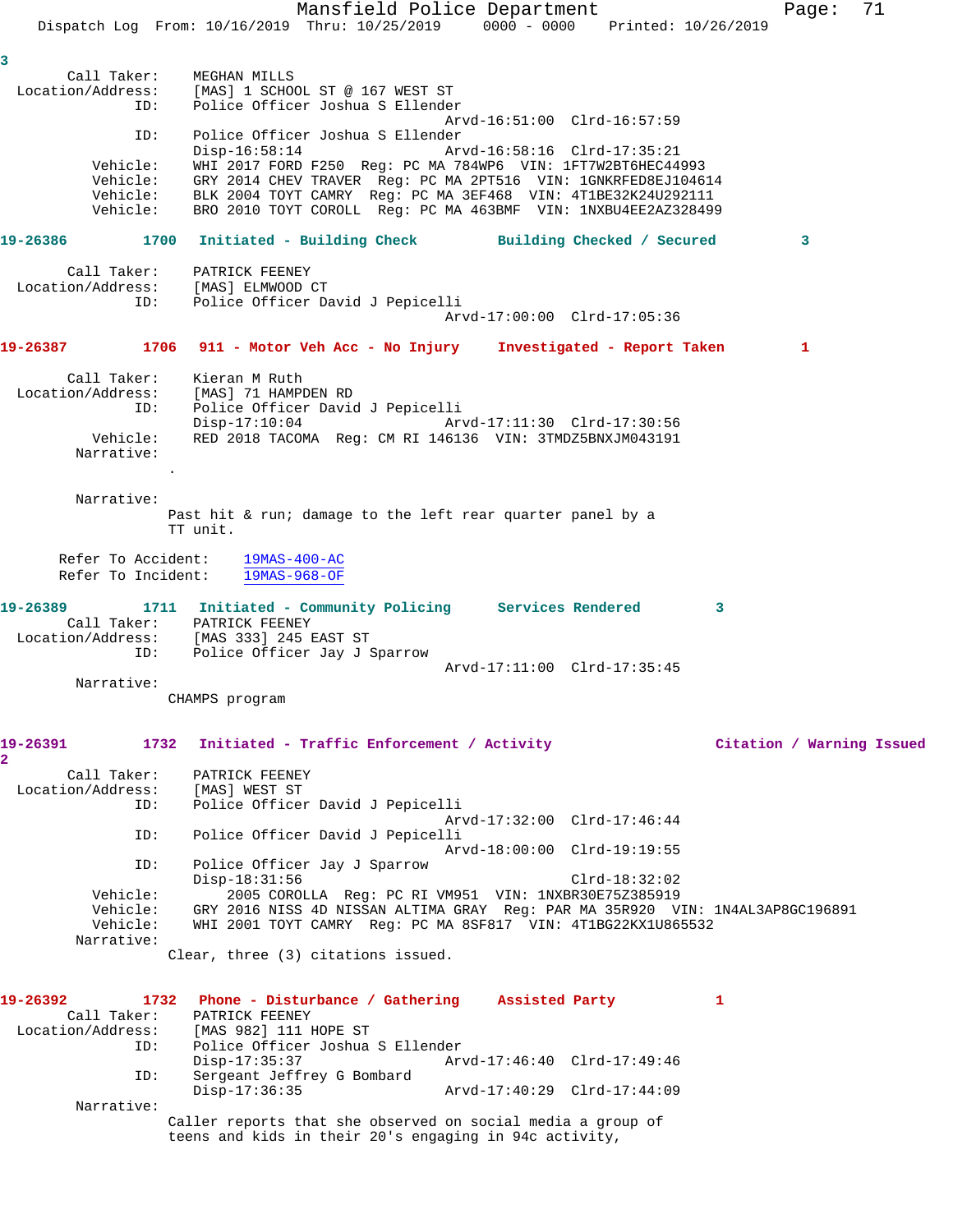Mansfield Police Department Page: 72 Dispatch Log From: 10/16/2019 Thru: 10/25/2019 0000 - 0000 Printed: 10/26/2019 smoking marijuana in the area. Narrative: nothing found in there area **19-26393 1736 Initiated - Community Policing Services Rendered 3**  Call Taker: PATRICK FEENEY Location/Address: [MAS 331A] 255 EAST ST ID: Police Officer Jay J Sparrow Arvd-17:36:00 Clrd-17:53:06 Narrative: CHamps program. **19-26396 1748 911 - Assist Fire Department Transported to Hospital 3**  Call Taker: PATRICK FEENEY Location/Address: [MAS 946] 631 EAST ST Apt. #I102 ID: Police Officer Jay J Sparrow Disp-17:53:15 Arvd-18:00:04 Clrd-18:19:01 Narrative: Assist FD with a medical **19-26403 1832 Initiated - Community Policing Services Rendered 3**  Call Taker: PATRICK FEENEY Location/Address: [MAS 12] 250 EAST ST ID: Police Officer Jay J Sparrow Arvd-18:32:00 Clrd-18:46:49 Narrative: Girls volleyball game **19-26405 1849 Initiated - Traffic Enforcement / Activity Citation / Warning Issued 2**  Call Taker: PATRICK FEENEY Location/Address: [MAS] 562 MAPLE ST @ 3 JENNIFER DR ID: Police Officer Jay J Sparrow Arvd-18:49:00 Clrd-19:18:38 Vehicle: GRN 2009 SUBA UT FOREST Reg: PC MA 8GS619 VIN: JF2SH646X9H753103 **19-26408 1946 Phone - Motor Veh Acc - No Injury Accident Report 1**  Call Taker: NICHOLAS GOYETTE Location/Address: [MAS] 363 NORTH MAIN ST @ 54 CHAUNCY ST ID: Police Officer David J Pepicelli Disp-19:46:51 Clrd-19:51:03 ID: Police Officer Joshua S Ellender Arvd-20:01:58 Clrd-20:33:53 Vehicle: BLK 2016 LNDR UT RANGE Reg: PAS MA IC15VH VIN: SALWS2PF3GA116042 Vehicle: WHI 2015 HOND CIVIC Reg: PC MA 1KS125 VIN: 19XFB2F59FE702918 Narrative: Officers responding for the two car mva, no reported injuries. Narrative: MFD evaluated one pt for back and left neck pain, pt. refusal. Operator of honda civic issued citation for unsafe operation. See AC report for further. Refer To Accident: 19MAS-401-AC **19-26412 2041 Phone - Assist Fire Department Referred to Other Agency 3**  Call Taker: NICHOLAS GOYETTE Location/Address: [MAS] 25 COBB ST Apt. #L232 ID: Police Officer Jay J Sparrow Disp-20:43:08 Arvd-20:48:08 Clrd-21:03:28 Narrative: Out to assist MFD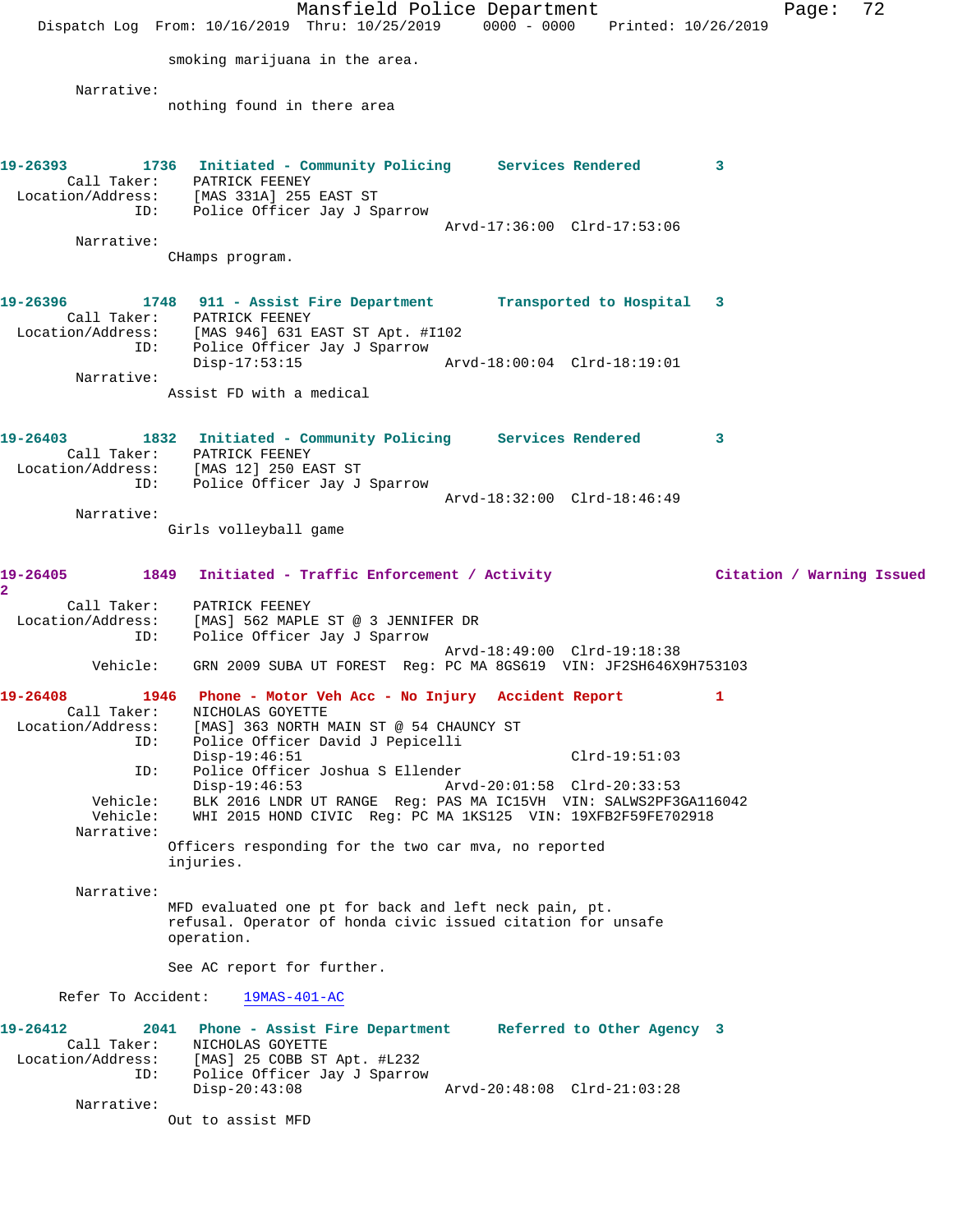|                   |                | Mansfield Police Department                                                                    |                             | Page:                     | 73 |
|-------------------|----------------|------------------------------------------------------------------------------------------------|-----------------------------|---------------------------|----|
|                   |                | Dispatch Log From: 10/16/2019 Thru: 10/25/2019 0000 - 0000 Printed: 10/26/2019                 |                             |                           |    |
|                   | Narrative:     |                                                                                                |                             |                           |    |
|                   |                | Clear, transported to Sturdy                                                                   |                             |                           |    |
|                   |                |                                                                                                |                             |                           |    |
|                   |                | 19-26413 2053 Phone - 911 Hang-ups & Verifications                                             |                             | Confirmed misdial/Accdntl |    |
| Call              | $\overline{2}$ | Call Taker: NICHOLAS GOYETTE                                                                   |                             |                           |    |
|                   |                | Location/Address: [MAS H2924] 126 FRANKLIN ST                                                  |                             |                           |    |
|                   |                | ID: Police Officer Joshua S Ellender<br>$Disp-20:54:09$                                        | Arvd-21:00:44 Clrd-21:02:49 |                           |    |
|                   | Narrative:     |                                                                                                |                             |                           |    |
|                   |                | Out for a 911 misdial                                                                          |                             |                           |    |
|                   |                | 19-26418 2226 Initiated - Proactive Patrol Building Checked / Secured                          |                             | $\sim$ 3                  |    |
|                   |                | Call Taker: NICHOLAS GOYETTE                                                                   |                             |                           |    |
|                   |                | Location/Address: [MAS 895] 175 FRUIT ST                                                       |                             |                           |    |
|                   |                | ID: Police Officer Jay J Sparrow                                                               |                             |                           |    |
|                   | Narrative:     |                                                                                                | Arvd-22:26:00 Clrd-22:33:44 |                           |    |
|                   |                | Checking the area.                                                                             |                             |                           |    |
|                   |                |                                                                                                |                             |                           |    |
|                   |                | 19-26421               2304   Initiated - Proactive Patrol          Building Checked / Secured |                             | $\mathbf{3}$              |    |
|                   |                | Call Taker: NICHOLAS GOYETTE                                                                   |                             |                           |    |
|                   |                | Location/Address: [MAS 293] 2 CHAUNCY ST                                                       |                             |                           |    |
|                   |                | ID: Police Officer Joshua S Ellender                                                           | Arvd-23:04:00 Clrd-23:07:59 |                           |    |
|                   | Narrative:     |                                                                                                |                             |                           |    |
|                   |                | Checking the area.                                                                             |                             |                           |    |
|                   |                |                                                                                                |                             |                           |    |
|                   |                | 19-26423 2308 Initiated - Proactive Patrol Services Rendered<br>Call Taker: NICHOLAS GOYETTE   |                             | 3                         |    |
|                   |                | Location/Address: [MAS 165] 91 CHAUNCY ST                                                      |                             |                           |    |
|                   | ID:            | Police Officer Joshua S Ellender                                                               | Arvd-23:08:00 Clrd-23:10:55 |                           |    |
|                   | Narrative:     |                                                                                                |                             |                           |    |
|                   |                | Checking the area.                                                                             |                             |                           |    |
|                   |                |                                                                                                |                             |                           |    |
|                   |                | For Date: $10/24/2019$ - Thursday                                                              |                             |                           |    |
| 19-26426          |                | 0057 Initiated - Proactive Patrol Building Checked / Secured                                   |                             | 3                         |    |
|                   |                |                                                                                                |                             |                           |    |
| Location/Address: | Call Taker:    | NICHOLAS GOYETTE<br>[MAS 253] 330 PRATT ST Apt. #A                                             |                             |                           |    |
|                   | ID:            | Police Officer Christopher D Sorge                                                             |                             |                           |    |
|                   | Narrative:     |                                                                                                | Arvd-00:57:00 Clrd-01:05:57 |                           |    |
|                   |                | Checking the area.                                                                             |                             |                           |    |
|                   |                |                                                                                                |                             |                           |    |
| 19-26428          |                | 0106 Initiated - Proactive Patrol Building Checked / Secured                                   |                             | 3                         |    |
|                   |                | Call Taker: NICHOLAS GOYETTE                                                                   |                             |                           |    |
|                   |                | Location/Address: [MAS 334] 2 PARK ROW<br>ID: Police Officer Christopher D Sorge               |                             |                           |    |
|                   |                |                                                                                                | Arvd-01:06:00 Clrd-01:32:00 |                           |    |
|                   | Narrative:     |                                                                                                |                             |                           |    |
|                   |                | Checking the area.                                                                             |                             |                           |    |
|                   |                |                                                                                                |                             |                           |    |
| 19-26429          | 0109           | Initiated - Proactive Patrol Building Checked / Secured                                        |                             | 3                         |    |
|                   | Call Taker:    | NICHOLAS GOYETTE                                                                               |                             |                           |    |
|                   | ID:            | Location/Address: [MAS 834] 261 CHAUNCY ST<br>Police Officer Donald MacLean                    |                             |                           |    |
|                   |                |                                                                                                |                             |                           |    |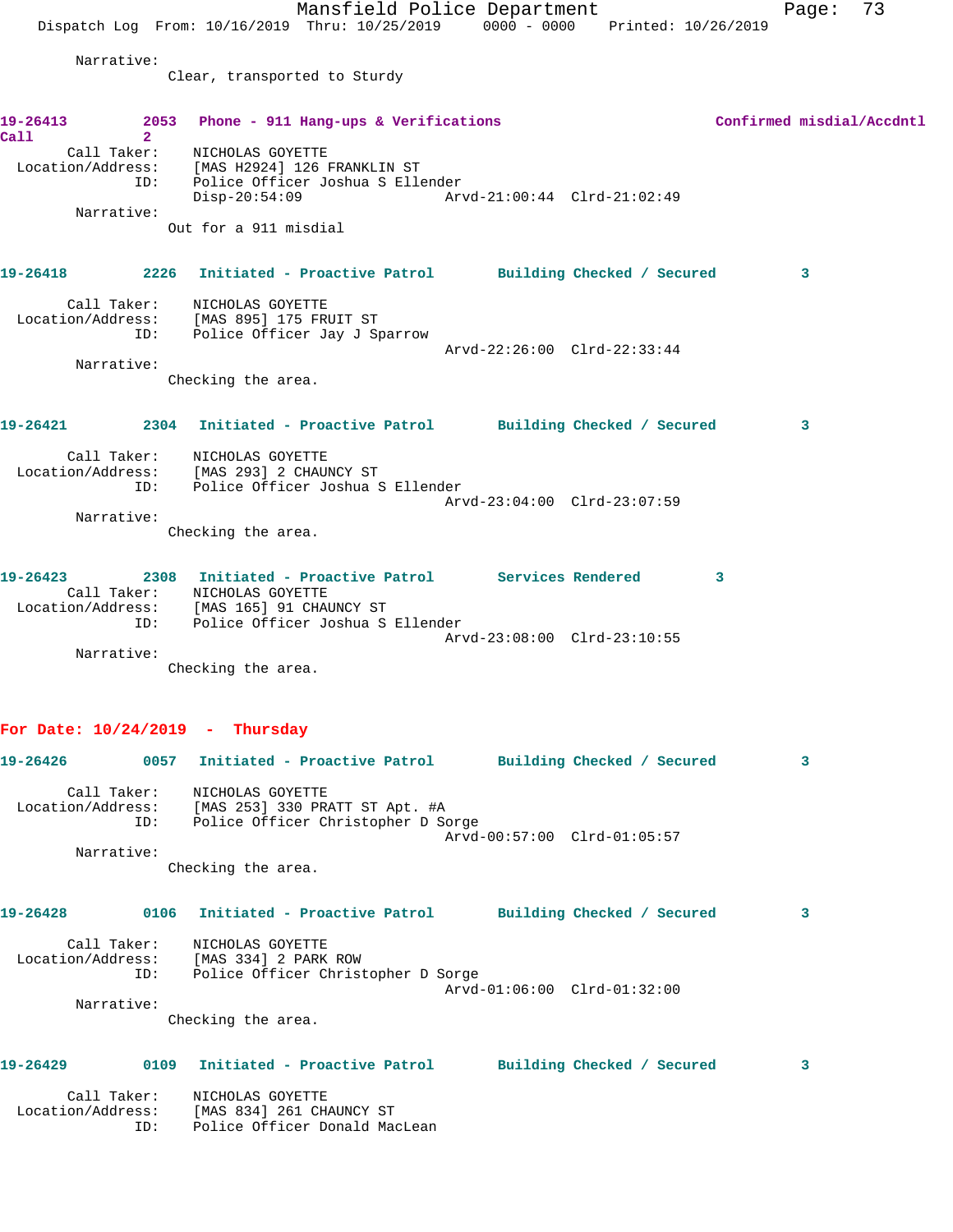|          |                        | Mansfield Police Department<br>Dispatch Log From: 10/16/2019 Thru: 10/25/2019 0000 - 0000 Printed: 10/26/2019                                                                         |                             | Page:       | 74 |
|----------|------------------------|---------------------------------------------------------------------------------------------------------------------------------------------------------------------------------------|-----------------------------|-------------|----|
|          |                        |                                                                                                                                                                                       | Arvd-01:09:00 Clrd-01:14:37 |             |    |
|          | Narrative:             | Checking the area.                                                                                                                                                                    |                             |             |    |
|          |                        |                                                                                                                                                                                       |                             |             |    |
|          |                        | 19-26431   0121 Initiated - Proactive Patrol   Building Checked / Secured                                                                                                             |                             | 3           |    |
|          | ID:                    | Call Taker: NICHOLAS GOYETTE<br>Location/Address: [MAS 411] 60 FORBES BLVD<br>Police Officer Donald MacLean                                                                           |                             |             |    |
|          | Narrative:             |                                                                                                                                                                                       | Arvd-01:21:00 Clrd-01:31:45 |             |    |
|          |                        | Checking the area.                                                                                                                                                                    |                             |             |    |
|          |                        | 19-26434 		 0132 Initiated - Proactive Patrol Services Rendered 3<br>Call Taker: NICHOLAS GOYETTE<br>Location/Address: [MAS 322] 31 HAMPSHIRE ST<br>ID: Police Officer Donald MacLean |                             |             |    |
|          | Narrative:             | Checking the area.                                                                                                                                                                    | Arvd-01:32:00 Clrd-02:02:40 |             |    |
|          |                        | 19-26435 0134 Initiated - Proactive Patrol Building Checked / Secured                                                                                                                 |                             | 3           |    |
|          | ID:                    | Call Taker: NICHOLAS GOYETTE<br>Location/Address: [MAS 281A] 1 CROCKER ST<br>Police Officer Michelle Bellevue                                                                         | Arvd-01:34:00 Clrd-01:37:21 |             |    |
|          | Narrative:             |                                                                                                                                                                                       |                             |             |    |
|          |                        | Checking the area.                                                                                                                                                                    |                             |             |    |
|          |                        | 19-26438 0153 Initiated - Suspicious Actv / Persn / Veh                                                                                                                               |                             | Spoken To 2 |    |
|          | ID:                    | Call Taker: NICHOLAS GOYETTE<br>Location/Address: [MAS 65] 30 CHAUNCY ST<br>Police Officer Christopher D Sorge                                                                        | Arvd-01:53:00 Clrd-01:55:37 |             |    |
|          | Vehicle:<br>Narrative: | BLK 1999 ACUR 2.3CL Reg: PC MA 9XE519 VIN: 19UYA3156XL003071<br>Checking on a mv                                                                                                      |                             |             |    |
|          |                        |                                                                                                                                                                                       |                             |             |    |
|          | Narrative:             | Clear, checks ok                                                                                                                                                                      |                             |             |    |
|          | Refer To Summons:      | 19MAS-599-AR<br>Summons: BELANGER, JILLIAN C                                                                                                                                          |                             |             |    |
|          | Aqe:<br>Charges:       | Address: 157 MANSFIELD AVE Apt. #41 NORTON, MA<br>- 34<br>IGNITION INTERLOCK, OPERATE WITHOUT                                                                                         |                             |             |    |
|          |                        | LICENSE SUSPENDED, OP MV WITH                                                                                                                                                         |                             |             |    |
| 19-26441 |                        | 0155 Initiated - Proactive Patrol Building Checked / Secured                                                                                                                          |                             | 3           |    |
|          |                        | Call Taker: NICHOLAS GOYETTE<br>Vicinity of: [MAS 417] 9 FRANCIS AVE<br>ID: Police Officer Michelle Bellevue                                                                          | Arvd-01:55:00 Clrd-02:10:04 |             |    |
|          | Narrative:             |                                                                                                                                                                                       |                             |             |    |
|          |                        | Checking the area.                                                                                                                                                                    |                             |             |    |
|          |                        | 19-26445 0202 Initiated - Building Check Building Checked / Secured                                                                                                                   |                             | 3           |    |
|          | ID:                    | Call Taker: DAVID SULLIVAN<br>Location/Address: [MAS 840] 280 SCHOOL ST<br>Police Officer Donald MacLean                                                                              |                             |             |    |
|          |                        |                                                                                                                                                                                       | Arvd-02:02:00 Clrd-02:17:10 |             |    |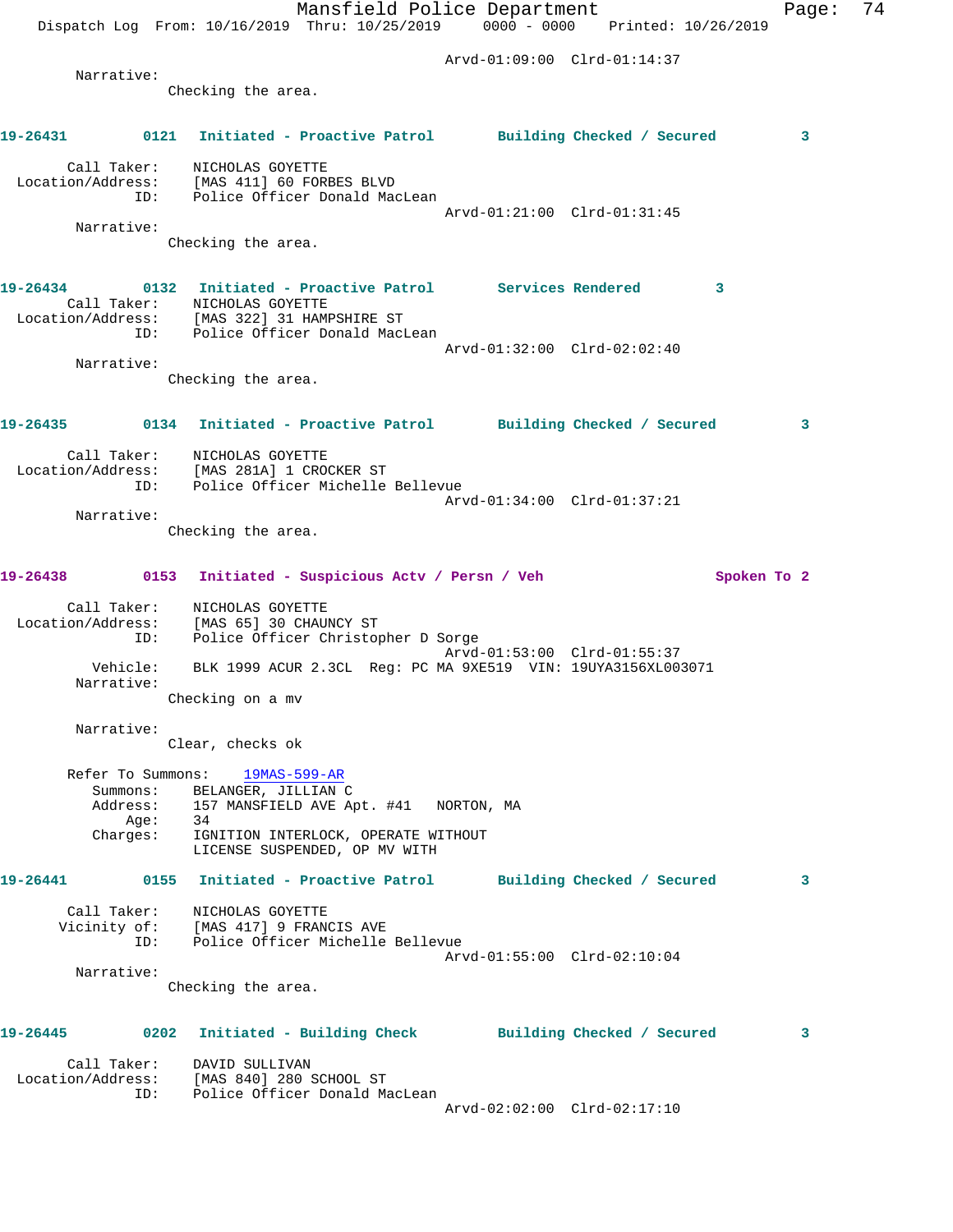Mansfield Police Department Fage: 75 Dispatch Log From: 10/16/2019 Thru: 10/25/2019 0000 - 0000 Printed: 10/26/2019 **19-26448 0235 Initiated - Proactive Patrol Building Checked / Secured 3** Call Taker: NICHOLAS GOYETTE Location/Address: [MAS 280] 440 FORBES BLVD ID: Sergeant Robert S Pierce Arvd-02:35:00 Clrd-02:39:36 Narrative: Checking the area. **19-26450 0245 Initiated - Proactive Patrol Building Checked / Secured 3** Call Taker: NICHOLAS GOYETTE Location/Address: [MAS 992] 660 EAST ST ID: Police Officer Christopher D Sorge Arvd-02:45:00 Clrd-02:50:16 Narrative: Checking the area. **19-26451 0303 Initiated - Proactive Patrol Building Checked / Secured 3** Call Taker: NICHOLAS GOYETTE Location/Address: [MAS 834] 261 CHAUNCY ST ID: Sergeant Robert S Pierce PAS 834) 201 CRAONCI DI<br>Sergeant Robert S Pierce<br>Arvd-03:03:00 Clrd-03:08:57 Narrative: Checking the area. **19-26452 0523 911 - 911 Hang-ups & Verifications Confirmed misdial/Accdntl Call 2** Call Taker: GARIN EISELE Location/Address: [MAS 979] 50 SUFFOLK RD ID: Police Officer Donald MacLean Disp-05:29:07 Arvd-05:33:13 Clrd-05:35:05 Narrative: 911 Hangup spoke to a stated everything was ok. Narrative: Clear, confirmed accidental **19-26453 0624 Initiated - Selective Enforcement/RADAR Verbal Warning 3**  Call Taker: NICHOLAS GOYETTE Location/Address: [MAS] RESERVOIR ST ID: Sergeant Robert S Pierce Arvd-06:24:00 Clrd-06:59:55 Vehicle: GRY 2005 TOYT SD COROLL Reg: PC MA 9EY441 VIN: 2T1BR32E25C423524 Narrative: Traffic enforcement in the area. Narrative: Out with MA 9EY441, verbal for speed **19-26459 0704 Initiated - Community Policing Services Rendered 3**  Call Taker: Kieran M Ruth Location/Address: [MAS 331] 255 EAST ST ID: Police Officer Michelle Bellevue Arvd-07:04:00 Clrd-07:36:59 Narrative: Out for Champs **19-26460 0712 Phone - Assist Fire Department Referred to Other Agency 3**  Call Taker: Kieran M Ruth Location/Address: [MAS H106] 22 FAIRFIELD PARK ID: Police Officer Christopher D Sorge Disp-07:14:16 Arvd-07:19:31 Clrd-07:27:56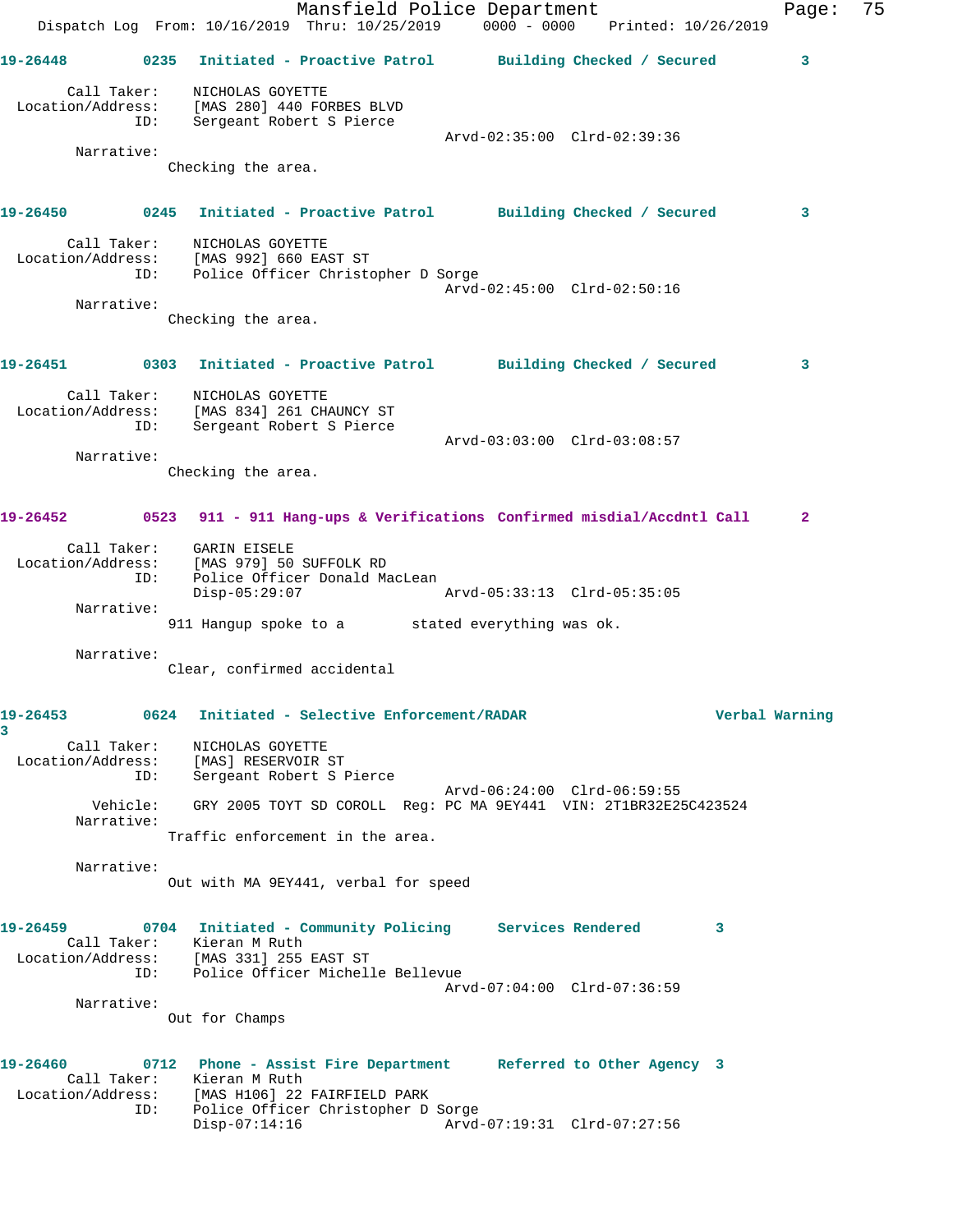Mansfield Police Department Fage: 76 Dispatch Log From: 10/16/2019 Thru: 10/25/2019 0000 - 0000 Printed: 10/26/2019 Narrative: Out to assist MFD with an earlier smoke detector activation **19-26466 0739 Radio - Disabled Motor Vehicle Services Rendered 3**  Call Taker: Kieran M Ruth Vicinity of: [MAS] 1200 WEST ST ID: Police Officer David W Kinahan Disp-07:40:00 Arvd-07:43:19 Clrd-07:43:28 Vehicle: GRY 2014 HOND CRVSPO Reg: PAS MA TC79LC VIN: 5J6RM4H76EL046629 Narrative: Out with a DMV Narrative: Transporting 1 female to 792 West SM:13542 EM:13542 Narrative: The party's vehicle ran out of gas, she is getting a can from the residence **19-26468 0750 Initiated - Motor Vehicle Stop Verbal Warning 3**  Call Taker: Kieran M Ruth Location/Address: [MAS] 200 CHAUNCY ST @ 234 CENTRAL ST ID: Police Officer David W Kinahan Arvd-07:50:00 Clrd-08:12:19 Vehicle: BLU 2004 HOND ODYSSE Reg: PC MA 4428XX VIN: 5FNRL18694B048391 Narrative: MV stop Narrative: Verbal for failure to use care and caution **19-26470 0809 Initiated - Motor Vehicle Stop Verbal Warning 3**  Call Taker: Kieran M Ruth Vicinity of: [MAS 331] 255 EAST ST ID: Lieutenant Roy D Bain JR Arvd-08:09:00 Clrd-08:11:56 Vehicle: WHI 2015 NISS PATHFI Reg: PC MA 449LB6 VIN: 5N1AR2MM3FC612988 Narrative: MV stop Narrative: Verbal for failure to use care while passing **19-26483 0904 Initiated - Selective Enforcement/RADAR Citation / Warning Issued 3**  Call Taker: PATRICK FEENEY Location/Address: [MAS 1002] 250 EAST ST ID: Police Officer Nicole M Boldrighini Arvd-09:04:00 Clrd-09:31:21 Vehicle: WHI 2014 FORD EXPLOR Reg: PC MA 1EGY95 VIN: 1FM5K8GT7EGB39406 Vehicle: GRY 2013 TOYT UT HIGHLA Reg: PC MA 3HM386 VIN: 5TDBK3EH1DS224190 Narrative: Traffic enforcement in the area. Narrative: Out with MA/1EGY95, cited for speed Narrative: Out with MA/3HM386, cited for speed **19-26484 0916 Initiated - Drug Law Violations Field Interrogation 1**  Call Taker: Kieran M Ruth Location/Address: [MAS 451B] 500 EAST ST ID: Detective Gregory S Martell

Arvd-09:16:00 Clrd-09:25:23

Refer To Field Int: 19MAS-58-FI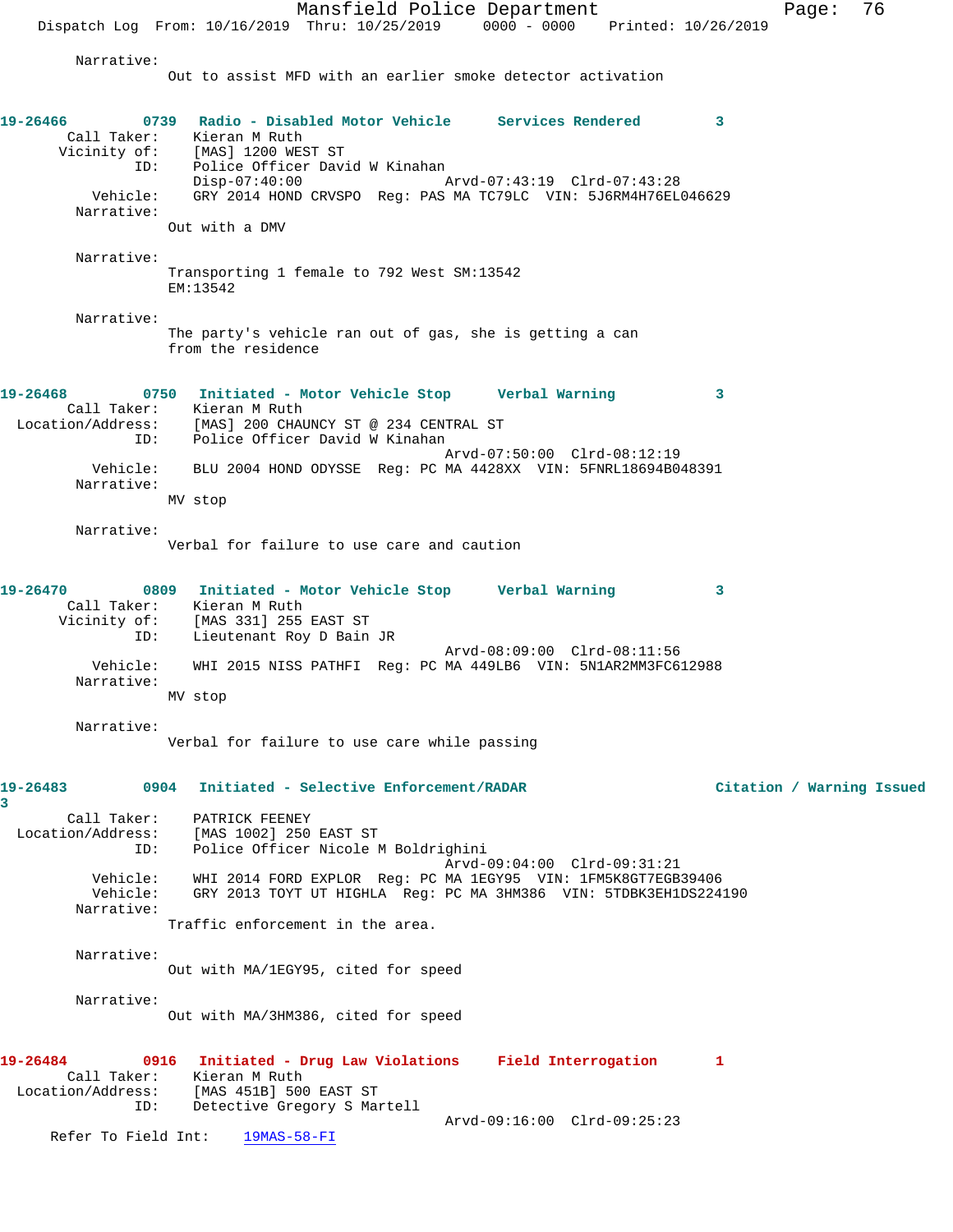Mansfield Police Department Fage: 77 Dispatch Log From: 10/16/2019 Thru: 10/25/2019 0000 - 0000 Printed: 10/26/2019 **19-26486 0923 Initiated - Motor Vehicle StopRH Verbal Warning 3**  Call Taker: Kieran M Ruth Location/Address: [MAS] 173 CHAUNCY ST @ 12 PERKINS AVE ID: Police Officer Matthew A Souza Arvd-09:23:00 Clrd-09:26:28 Vehicle: WHI 2012 TOYT UT 4RUNNE Reg: PC MA 1465RH VIN: JTEBU5JR7C5085526 Narrative: MV stop Narrative: Verbal for speed **19-26488 0926 911 - Assist Fire Department Referred to Other Agency 3**  Call Taker: MEGHAN MILLS Location/Address: [MAS 978] 240 FRANKLIN ST ID: Police Officer Patrick J Pennie Disp-09:29:36 Clrd-09:31:39 ID: Police Officer Nicole M Boldrighini Disp-09:31:34 Arvd-09:32:46 Clrd-09:41:40 Narrative: Assist MFD with the medical Narrative: Transport to RI Hospital **19-26491 0943 Radio - Parking Violations Gone on Arrival 3**  Call Taker: Kieran M Ruth Vicinity of: [MAS 111] 363 NORTH MAIN ST ID: Animal Control Steven Simonds<br>Disp-09:44:40 Disp-09:44:40 Arvd-09:48:09 Clrd-09:52:53 Narrative: Checking on a vehicle Narrative: Area checke and nothing found **19-26492 0947 Initiated - Proactive Patrol Building Checked / Secured 3** Call Taker: Kieran M Ruth Location/Address: [MAS 847] RIVER ST ID: Sergeant Thomas R Connor Arvd-09:47:00 Clrd-09:55:06 Narrative: Checking the area. **19-26495 1001 Initiated - Motor Vehicle Stop Citation / Warning Issued 3**  Call Taker: Kieran M Ruth Vicinity of: [MAS] 245 PLAIN ST ID: Police Officer Matthew A Souza Arvd-10:01:00 Clrd-10:08:26 Vehicle: WHI 2017 HOND UT PILOT Reg: PC MA 5VM866 VIN: 5FNYF6H02HB051554 Narrative: MV stop Narrative: Cited for speed **19-26496 1007 Initiated - Proactive Patrol Building Checked / Secured 3** Call Taker: Kieran M Ruth Location/Address: [MAS 840] 280 SCHOOL ST ID: Sergeant Thomas R Connor Arvd-10:07:00 Clrd-10:18:38 Narrative: Checking the area.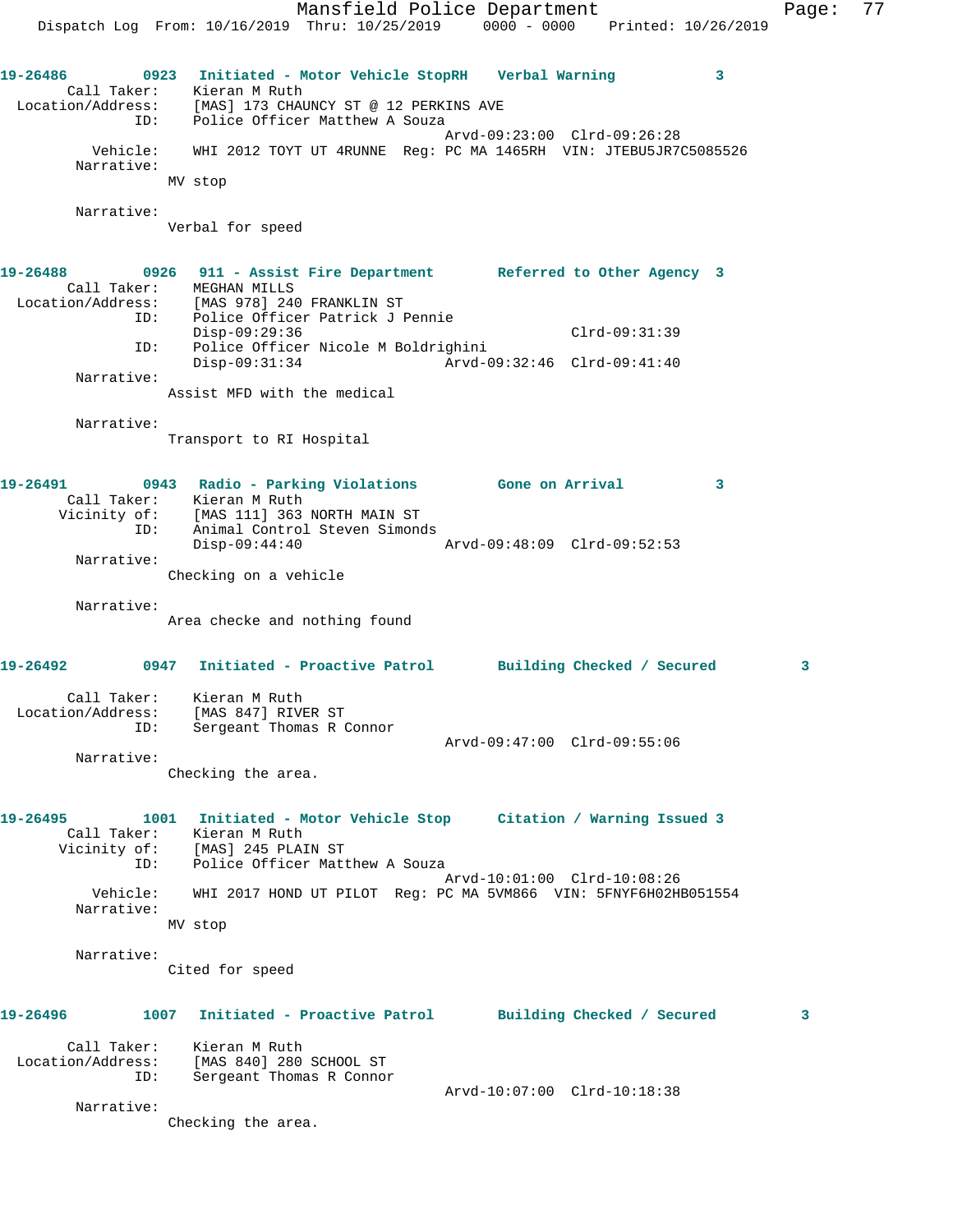Mansfield Police Department Fage: 78 Dispatch Log From: 10/16/2019 Thru: 10/25/2019 0000 - 0000 Printed: 10/26/2019 **19-26498 1014 Initiated - Motor Vehicle Stop Citation / Warning Issued 3**  Call Taker: Kieran M Ruth Location/Address: [MAS] 171 GILBERT ST @ 8 CHESSMAN RD ID: Police Officer Matthew A Souza Arvd-10:14:00 Clrd-10:21:16 Vehicle: BLK 2017 FORD F150 Reg: PAR MA T61 VIN: 1FTEX1EP0HFA91504 Narrative: MV stop Narrative: Cited for speed **19-26502 1050 Initiated - Selective Enforcement/RADAR Citation / Warning Issued 3**  Call Taker: Kieran M Ruth Location/Address: [MAS] 79 NORTH MAIN ST @ 14 COURT ST ID: Police Officer Patrick J Pennie Arvd-10:50:00 Clrd-11:08:52 ID: Police Officer Patrick J Pennie Disp-11:37:20 Clrd-11:37:37 Narrative: Traffic enforcement in the area. **19-26504 1106 Phone - Suspicious Actv / Persn / Veh Spoken To 2** Call Taker: Kieran M Ruth<br>Location/Address: [MAS 840D135] Exted: [MAS 840D135] 280 SCHOOL ST Apt. #D135<br>ID: Police Officer Patrick J Pennie Police Officer Patrick J Pennie<br>Disp-11:08:52 A Disp-11:08:52 Arvd-11:10:56 Clrd-11:37:20 ID: Police Officer Matthew A Souza<br>Disp-11:08:52 Disp-11:08:52 Arvd-11:13:12 Clrd-11:37:20<br>ID: Detective Anthony R Lattanzio Detective Anthony R Lattanzio<br>Disp-11:23:55 Disp-11:23:55 Arvd-11:23:58 Clrd-11:37:20 Narrative: Out for the report of a B/M wearing all black in the area, using the restroom and not purchasing any food. He has been at the restaurant since about o8oo Narrative: Officer Souza and Det Lattanzio are off with male party by the lake. Narrative: Male party did not speak with officers, they advised him of the complaint and he continued walking. Nothing further at this time **19-26508 1142 Initiated - Building Check Building Checked / Secured 3** Call Taker: Kieran M Ruth Location/Address: [MAS] ELMWOOD CT ID: Police Officer Matthew A Souza Arvd-11:42:00 Clrd-11:46:22 Narrative: CHecking the area **19-26509 1145 Initiated - Motor Vehicle Stop Citation / Warning Issued 3**  Call Taker: PATRICK FEENEY Vicinity of: [MAS] 215 EAST ST ID: Police Officer Nicole M Boldrighini Arvd-11:45:00 Clrd-11:50:42 Vehicle: GRY 2008 NISS ALTIMA Reg: PC MA 888AW5 VIN: 1N4AL21E88C114720 Narrative: MV stop Narrative: Citation for speed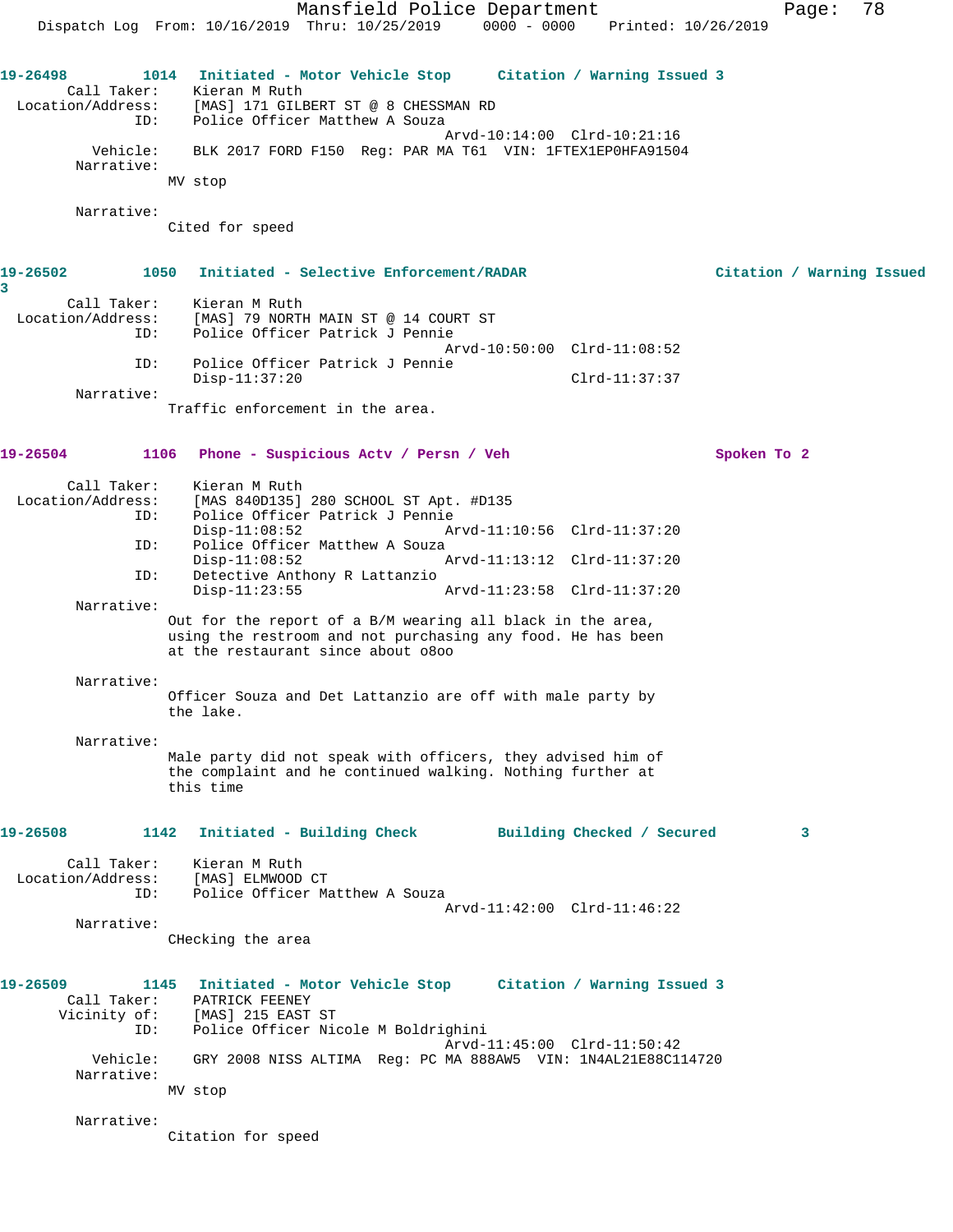| 19-26510                   | 1154 Phone - Motor Veh Acc - No Injury Accident Report                          |  |                             | $\mathbf{1}$      |
|----------------------------|---------------------------------------------------------------------------------|--|-----------------------------|-------------------|
| Call Taker:                | Kieran M Ruth                                                                   |  |                             |                   |
| Location/Address:          | [MAS] 214 RUMFORD AVE                                                           |  |                             |                   |
|                            | Police Officer Patrick J Pennie<br>ID:                                          |  |                             |                   |
| ID:                        | $Disp-11:55:38$<br>Sergeant Thomas R Connor                                     |  | Arvd-11:58:53 Clrd-12:14:06 |                   |
|                            | $Disp-11:55:45$                                                                 |  | Arvd-11:57:39 Clrd-12:08:34 |                   |
| Vehicle:                   | BLK 2005 HOND ACCORD Reg: PC MA 7RY217 VIN: 1HGCM66895A057737                   |  |                             |                   |
|                            | Vehicle: YEL 2007 CHEV SILVER Req: MVN MA M75818 VIN: 1GCHK29U07E117833         |  |                             |                   |
| Narrative:                 |                                                                                 |  |                             |                   |
|                            | Out for an MVA with no injuries, a town vehicle is involved                     |  |                             |                   |
| Refer To Accident:         | $19MAS-402-AC$                                                                  |  |                             |                   |
|                            |                                                                                 |  |                             |                   |
| 19-26511                   | 1155 Initiated - Building Check Building Checked / Secured                      |  |                             | 3                 |
| Call Taker:                | PATRICK FEENEY                                                                  |  |                             |                   |
|                            | Location/Address: [MAS 1016] 4 ERICK RD                                         |  |                             |                   |
|                            | Police Officer Nicole M Boldrighini<br>ID:                                      |  |                             |                   |
|                            |                                                                                 |  | Arvd-11:55:00 Clrd-12:10:40 |                   |
| 19-26514                   | 1209 911 - Motor Veh Acc - No Injury Accident Report                            |  |                             | 1                 |
| Call Taker:                | PATRICK FEENEY                                                                  |  |                             |                   |
| Vicinity of:               | [MAS] 14 GILBERT ST                                                             |  |                             |                   |
| ID:                        | Sergeant Thomas R Connor                                                        |  |                             |                   |
|                            | $Disp-12:10:04$                                                                 |  | Arvd-12:12:33 Clrd-12:40:37 |                   |
| ID:                        | Police Officer Matthew A Souza<br>$Disp-12:10:14$                               |  | Arvd-12:12:35 Clrd-12:36:31 |                   |
| ID:                        | Executive Lieutenant Francis W Archer JR                                        |  |                             |                   |
|                            | $Disp-12:12:10$                                                                 |  | Arvd-12:21:50 Clrd-12:30:55 |                   |
| ID:                        | Detective Gregory S Martell                                                     |  |                             |                   |
|                            | $Disp-12:16:26$                                                                 |  | Arvd-12:16:30 Clrd-12:36:04 |                   |
| Vehicle:                   | BLK 2016 CHRY TOWNAN Reg: PC MA 7XL215 VIN: 2C4RC1BG1GR289629                   |  |                             |                   |
| Narrative:                 |                                                                                 |  |                             |                   |
|                            | Out for report of a vehicle vs bicyclist MVA                                    |  |                             |                   |
| Narrative:                 |                                                                                 |  |                             |                   |
|                            | Ofc. Souza reports the bicyclist is conscious and breathing                     |  |                             |                   |
| Refer To Accident:         | $19MAS-403-AC$                                                                  |  |                             |                   |
|                            |                                                                                 |  |                             |                   |
| 19-26515<br>$\overline{2}$ | 1213 Phone - Suspicious Acty / Persn / Veh                                      |  |                             | Services Rendered |
| Call Taker:                | PATRICK FEENEY                                                                  |  |                             |                   |
| Location/Address:          | [MAS] 13 CONCETTA DR                                                            |  |                             |                   |
| ID:                        | Police Officer Patrick J Pennie                                                 |  |                             |                   |
|                            | $Disp-12:33:18$                                                                 |  | Arvd-12:36:37 Clrd-12:39:52 |                   |
| ID:                        | Police Officer Nicole M Boldrighini                                             |  |                             |                   |
| Vehicle:                   | $Disp-12:33:24$<br>BLK 1995 GMC SIERRA Req: PC MA 352MGF VIN: 2GTEK19KXS1520871 |  | Arvd-12:36:57 Clrd-12:39:48 |                   |
| Narrative:                 |                                                                                 |  |                             |                   |
|                            | Caller reports a m/v that is parked in the area that has no                     |  |                             |                   |
|                            | license plates on it. Thinks that it is an                                      |  |                             |                   |
|                            | unregistered/uninsured m/v. States its been parked there for                    |  |                             |                   |
|                            | months. Described as a black pickup.                                            |  |                             |                   |
| Narrative:                 |                                                                                 |  |                             |                   |
|                            | The vehicle is registered and belongs to the address                            |  |                             |                   |
|                            |                                                                                 |  |                             |                   |
|                            |                                                                                 |  |                             |                   |
| 19-26524                   | Initiated - Follow up Investigation Investigated - No Report 3<br>1347          |  |                             |                   |
| Call Taker:                | Kieran M Ruth                                                                   |  |                             |                   |
| Location/Address:<br>ID:   | [MAS 160] 80 NORTH MAIN ST<br>Police Officer Patrick J Pennie                   |  |                             |                   |
|                            |                                                                                 |  | Arvd-13:47:00 Clrd-13:59:57 |                   |
| Narrative:                 |                                                                                 |  |                             |                   |
|                            | Follow up                                                                       |  |                             |                   |
|                            |                                                                                 |  |                             |                   |
| 19-26526                   | 1400<br>Initiated - Motor Vehicle Stop                                          |  | Citation / Warning Issued 3 |                   |
|                            |                                                                                 |  |                             |                   |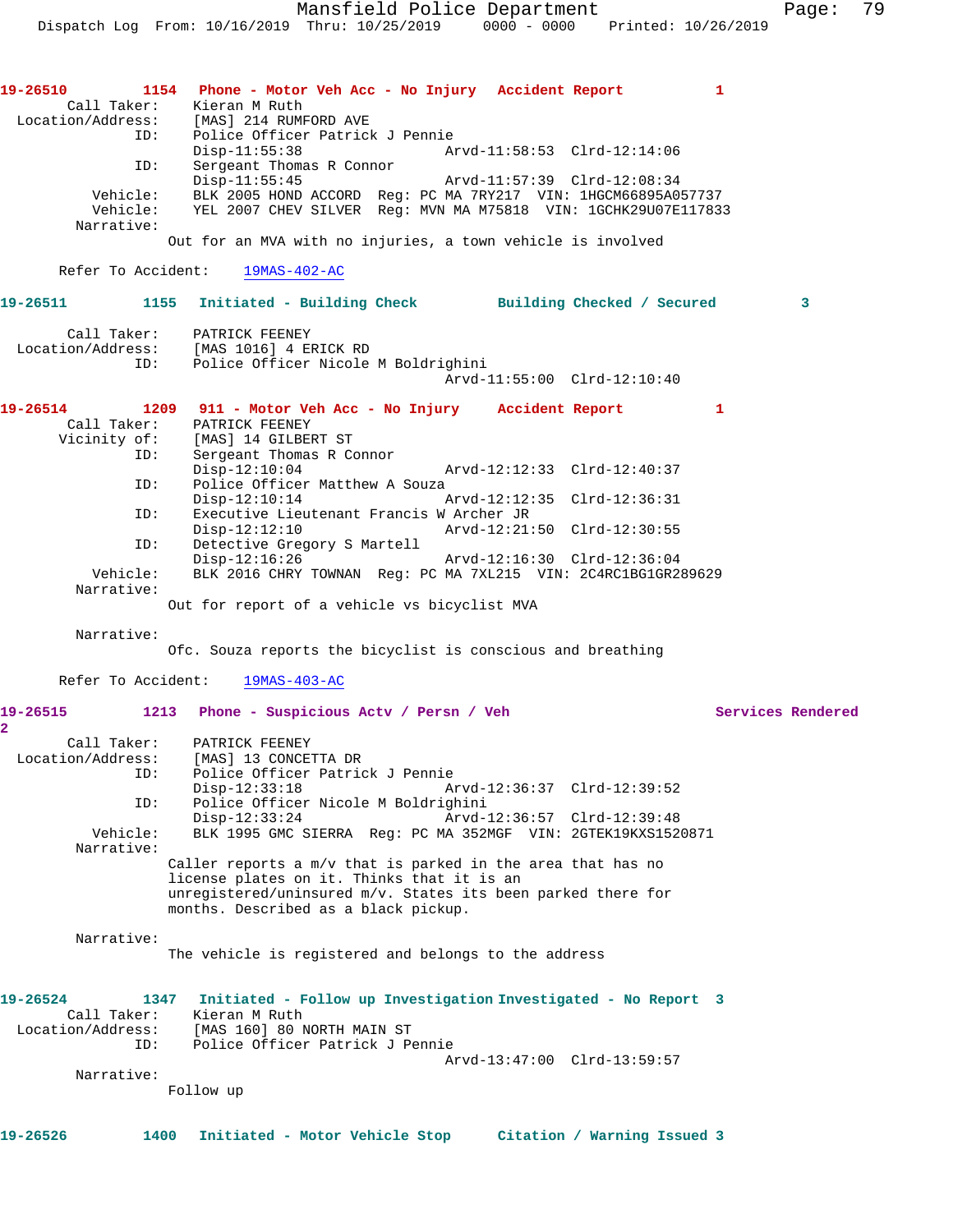|                                                     | Mansfield Police Department<br>Dispatch Log From: 10/16/2019 Thru: 10/25/2019 0000 - 0000 Printed: 10/26/2019                                                           | 80<br>Page: |
|-----------------------------------------------------|-------------------------------------------------------------------------------------------------------------------------------------------------------------------------|-------------|
| Call Taker:<br>Vicinity of:<br>ID:                  | Kieran M Ruth<br>[MAS] 500 EAST ST<br>Police Officer Nicole M Boldrighini<br>Arvd-14:00:00 Clrd-14:04:14                                                                |             |
| Vehicle:<br>Narrative:                              | WHI 2017 GMC SIERRA Req: PC MA 5927EH VIN: 1GT12UEG4HF126852<br>MV stop                                                                                                 |             |
| Narrative:                                          | Cited for a red light violation                                                                                                                                         |             |
| 19-26533                                            | 1429 Initiated - Proactive Patrol Building Checked / Secured                                                                                                            | 3           |
| Call Taker:<br>ID:                                  | Kieran M Ruth<br>Location/Address: [MAS 840] 280 SCHOOL ST<br>Police Officer Matthew A Souza<br>Arvd-14:29:00 Clrd-14:51:30                                             |             |
| Narrative:                                          |                                                                                                                                                                         |             |
|                                                     | Checking the area.                                                                                                                                                      |             |
| 19-26535<br>Call Taker:<br>Location/Address:<br>ID: | 1440 Walk-In - Larceny over \$1200<br>Incident Report<br>2<br>Support Staff Matthew Todesco<br>[MAS 417A] 1 FRANCIS AVE Apt. #01<br>Police Officer Nicole M Boldrighini |             |
| Narrative:                                          | $Disp-14:43:32$<br>Arvd-14:48:07 Clrd-15:57:41                                                                                                                          |             |
|                                                     | RP into report someone used his credit card and was able to<br>use \$4,000. Ofc Boldrighini into speak with the RP.                                                     |             |
| Refer To Incident:                                  | $19MAS-969-OF$                                                                                                                                                          |             |
| 19-26537                                            | 1450 Phone - Alarm - Burglar Malse / Accidental Alarm 1                                                                                                                 |             |
| Call Taker:<br>Location/Address:<br>ID:             | Kieran M Ruth<br>[MAS H5769] 542 MAPLE ST<br>Police Officer Matthew A Souza                                                                                             |             |
| ID:                                                 | $Disp-14:51:40$<br>$Clrd-15:00:52$<br>Police Officer Patrick J Pennie                                                                                                   |             |
|                                                     | $Disp-14:51:45$<br>Arvd-14:58:21 Clrd-15:13:44                                                                                                                          |             |
| Narrative:                                          | Out for the laundry door alarm                                                                                                                                          |             |
| Narrative:                                          | Accidental by the daughter                                                                                                                                              |             |
| 19-26539                                            | 1503 Phone - Assist Fire Department Referred to Other Agency 3                                                                                                          |             |
| Call Taker:                                         | Kieran M Ruth<br>Location/Address: [MAS H1710] 76 WILLIAMS ST                                                                                                           |             |
| ID:                                                 | Police Officer Matthew A Souza<br>$Disp-15:04:21$<br>Arvd-15:13:01 Clrd-15:24:41                                                                                        |             |
| Narrative:                                          | Out to assist MFD with a bag on fire in the front yard                                                                                                                  |             |
|                                                     |                                                                                                                                                                         |             |
| 19-26548<br>Call Taker:<br>Location/Address:        | 1718 Initiated - Motor Vehicle Stop Verbal Warning<br>3<br><b>GARIN EISELE</b>                                                                                          |             |
| ID:                                                 | [MAS 974C] 214 RUMFORD AVE Apt. #104<br>Police Officer David J Pepicelli                                                                                                |             |
| Vehicle:<br>Narrative:                              | Arvd-17:18:00 Clrd-17:23:33<br>WHI 2006 HOND ODYSSE Req: PC MA 88ZH58 VIN: 5FNRL38716B018762                                                                            |             |
|                                                     | m8 motor vehicle stop. Expired reg officer is having driver<br>renew on cell phone in parking lot.                                                                      |             |
| 19-26549<br>Call Taker:                             | 1724 Initiated - Community Policing Services Rendered<br>3<br>GARIN EISELE<br>Location/Address: [MAS 1002] 250 EAST ST                                                  |             |
| ID:                                                 | Police Officer William C Trudell<br>Arvd-17:24:00 Clrd-18:00:41                                                                                                         |             |
|                                                     |                                                                                                                                                                         |             |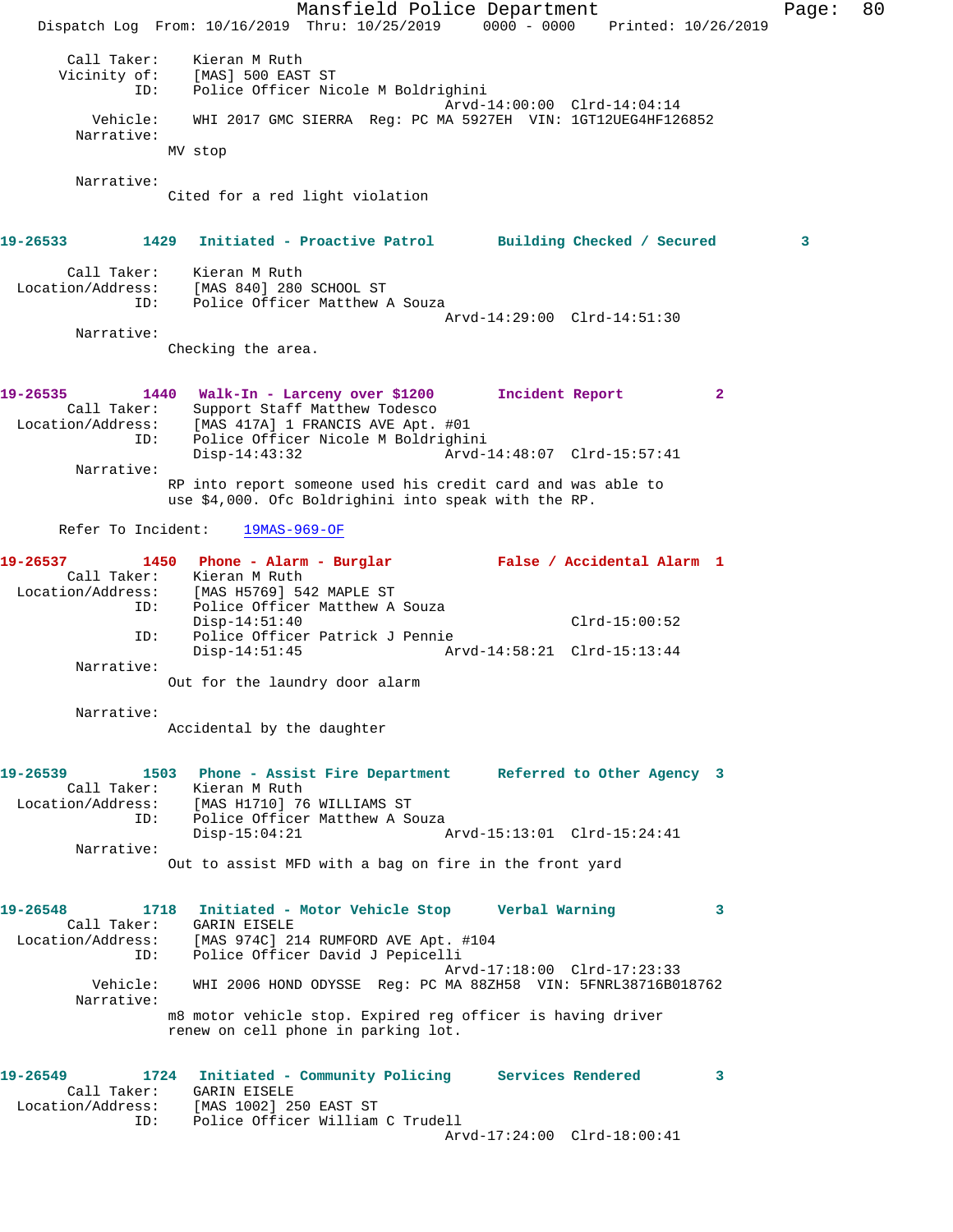Mansfield Police Department Page: 81 Dispatch Log From: 10/16/2019 Thru: 10/25/2019 0000 - 0000 Printed: 10/26/2019 Narrative: CHAMPS program **19-26551 1728 Initiated - Motor Vehicle Stop Citation / Warning Issued 3**  Call Taker: GARIN EISELE Location/Address: [MAS 974C] 214 RUMFORD AVE Apt. #104 ID: Police Officer David J Pepicelli Arvd-17:28:00 Clrd-17:34:48 Vehicle: BLU 2006 VOLK NEWJET Reg: PC MA 45V310 VIN: 3VWPG71K26M777348 Narrative: Motor vehicle stop. Citation issued for failure to inspect 19-26552 1740 Initiated - Traffic Enforcement / Activity Services Rendered **2**  Call Taker: GARIN EISELE Location/Address: [MAS] OAKLAND ST ID: Police Officer Jay J Sparrow Arvd-17:40:00 Clrd-18:22:40 Narrative: traffic enforecment **19-26553 1741 Initiated - Motor Vehicle Stop Citation / Warning Issued 3**  Call Taker: GARIN EISELE Location/Address: [MAS] RUMFORD AVE ID: Police Officer David J Pepicelli Arvd-17:41:00 Clrd-17:45:28 Vehicle: RED 2004 CHEV SILVER Reg: PC MA 5JJ636 VIN: 1GCHK29U74E315210 Narrative: motor vehicle stop Narrative: cited for failure to inspect **19-26555 1745 Initiated - Motor Vehicle Stop Citation / Warning Issued 3**  Call Taker: GARIN EISELE Location/Address: [MAS] OLD COLONY WAY ID: Police Officer David J Pepicelli Arvd-17:45:00 Clrd-17:50:00 Vehicle: BLU 2017 NISS FRONTI Reg: PC MA 6PW876 VIN: 1N6AD0EV9HN716954 Narrative: Motor vehicle stop. Narrative: citation issed for failure to inspect, no license in possession. **19-26557 1753 Radio - Motor Vehicle Stop Citation / Warning Issued 3**  Call Taker: GARIN EISELE Location/Address: [MAS] OLD COLONY WAY ID: Police Officer David J Pepicelli Disp-17:56:59 Arvd-17:57:03 Clrd-17:57:05 Vehicle: GRY 2006 HOND CIVIC Reg: PC MA 2FF579 VIN: 2HGFG11696H552326 Narrative: Motor vehicle stop **19-26558 1759 Initiated - Motor Vehicle Stop Citation / Warning Issued 3**  Call Taker: GARIN EISELE Location/Address: [MAS 267] 165 NORTH MAIN ST ID: Police Officer David J Pepicelli Arvd-17:59:00 Clrd-18:05:34 Vehicle: RED 1998 CHEV GMT400 Reg: PC MA 1FHX28 VIN: 2GCEK19R0W1158021 Narrative: Motor vehicle stop **19-26559 1806 Initiated - Community Policing Services Rendered 3**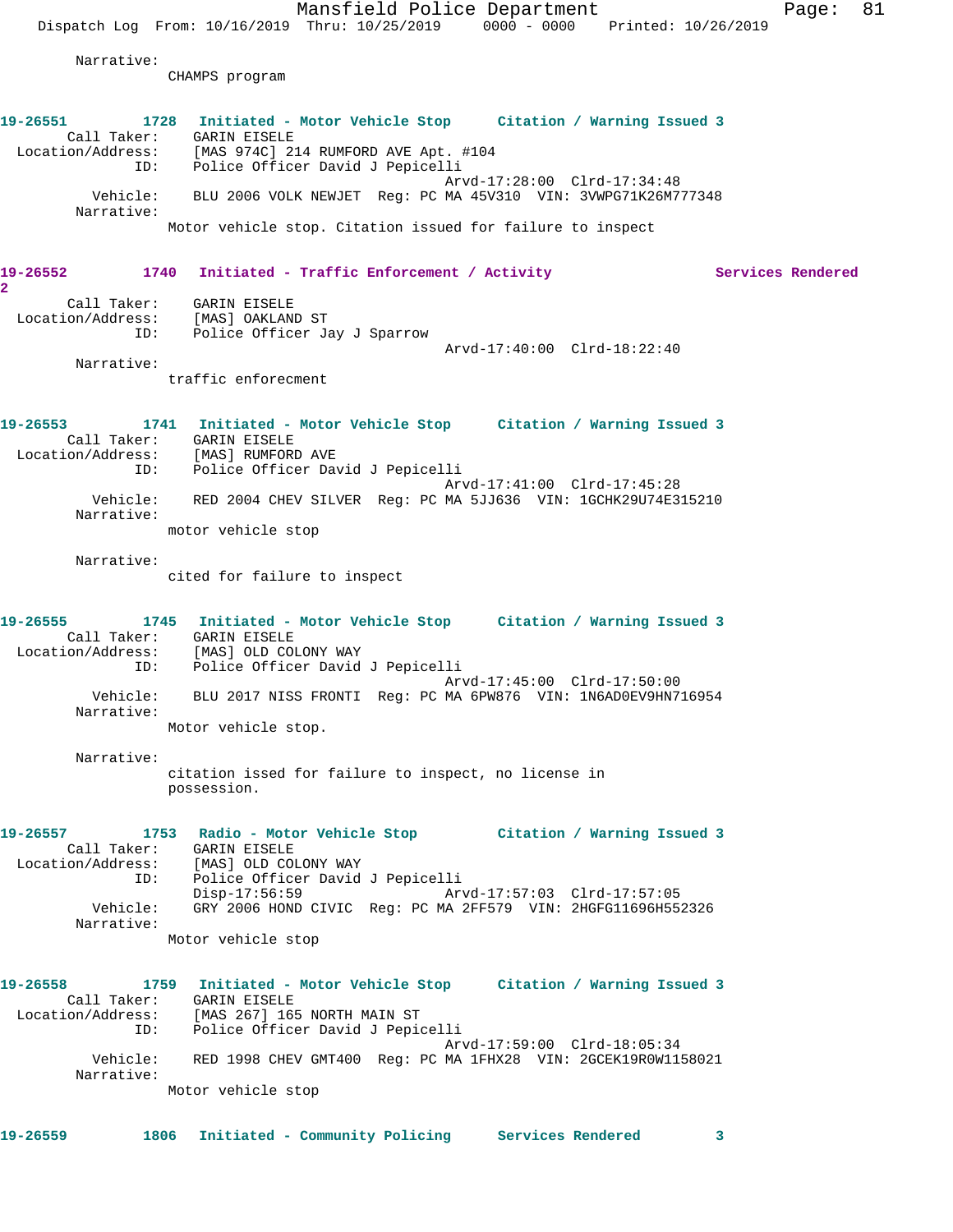Mansfield Police Department Fage: 82 Dispatch Log From: 10/16/2019 Thru: 10/25/2019 0000 - 0000 Printed: 10/26/2019 Call Taker: GARIN EISELE Location/Address: [MAS 1002] 250 EAST ST ID: Police Officer William C Trudell Arvd-18:06:00 Clrd-18:39:35 Narrative: CHAMPS **19-26560 1808 Initiated - Building Check Building Checked / Secured 3** Call Taker: GARIN EISELE Location/Address: [MAS 840] 280 SCHOOL ST ID: Sergeant Thomas R Connor Arvd-18:08:00 Clrd-18:19:53 Narrative: Building check **19-26561 1812 Initiated - Motor Vehicle Stop Verbal Warning 3**  Call Taker: GARIN EISELE Vicinity of: [MAS] 1 WILLIAMS ST @ 131 OLD ELM ST ID: Police Officer David J Pepicelli Arvd-18:12:00 Clrd-18:19:03 Vehicle: BLK 2014 TOYT COROLL Reg: PC MA 5TZ174 VIN: 2T1BURHE8EC118876 Narrative: motor vehicle stop **19-26563 1819 911 - 911 Hang-ups & Verifications False / Accidental Alarm 2**  Call Taker: GARIN EISELE Location/Address: [MAS H29] 11 CLEMENTINE DR ID: Police Officer Jay J Sparrow Disp-18:22:40 Arvd-18:27:45 Clrd-18:30:48 Narrative: 911 hang up confirm. on call back father claimed daughter was playing with phone **19-26565 1834 Initiated - Building Check Building Checked / Secured 3** Call Taker: GARIN EISELE Location/Address: [MAS 2] 60 FORBES BLVD ID: Sergeant Thomas R Connor Arvd-18:34:00 Clrd-18:39:58 **19-26567 1902 Initiated - Building Check Building Checked / Secured 3** Call Taker: GARIN EISELE Location/Address: [MAS 4] 31 HAMPSHIRE ST ID: Sergeant Thomas R Connor Arvd-19:02:00 Clrd-19:11:20 Narrative: Building check 19-26568 1911 Initiated - Traffic Enforcement / Activity **Services Rendered 2**  Call Taker: GARIN EISELE Location/Address: [MAS] 792 WEST ST ID: Sergeant Thomas R Connor Arvd-19:11:00 Clrd-19:38:16 Narrative: Traffic enforcement Narrative: Average in the low 30's. **19-26570 1919 911 - 911 Hang-ups & Verifications Investigated - No Report 2**  Call Taker: DAVID SULLIVAN Location/Address: [MAS 131] 141 NORTH MAIN ST ID: Police Officer Jay J Sparrow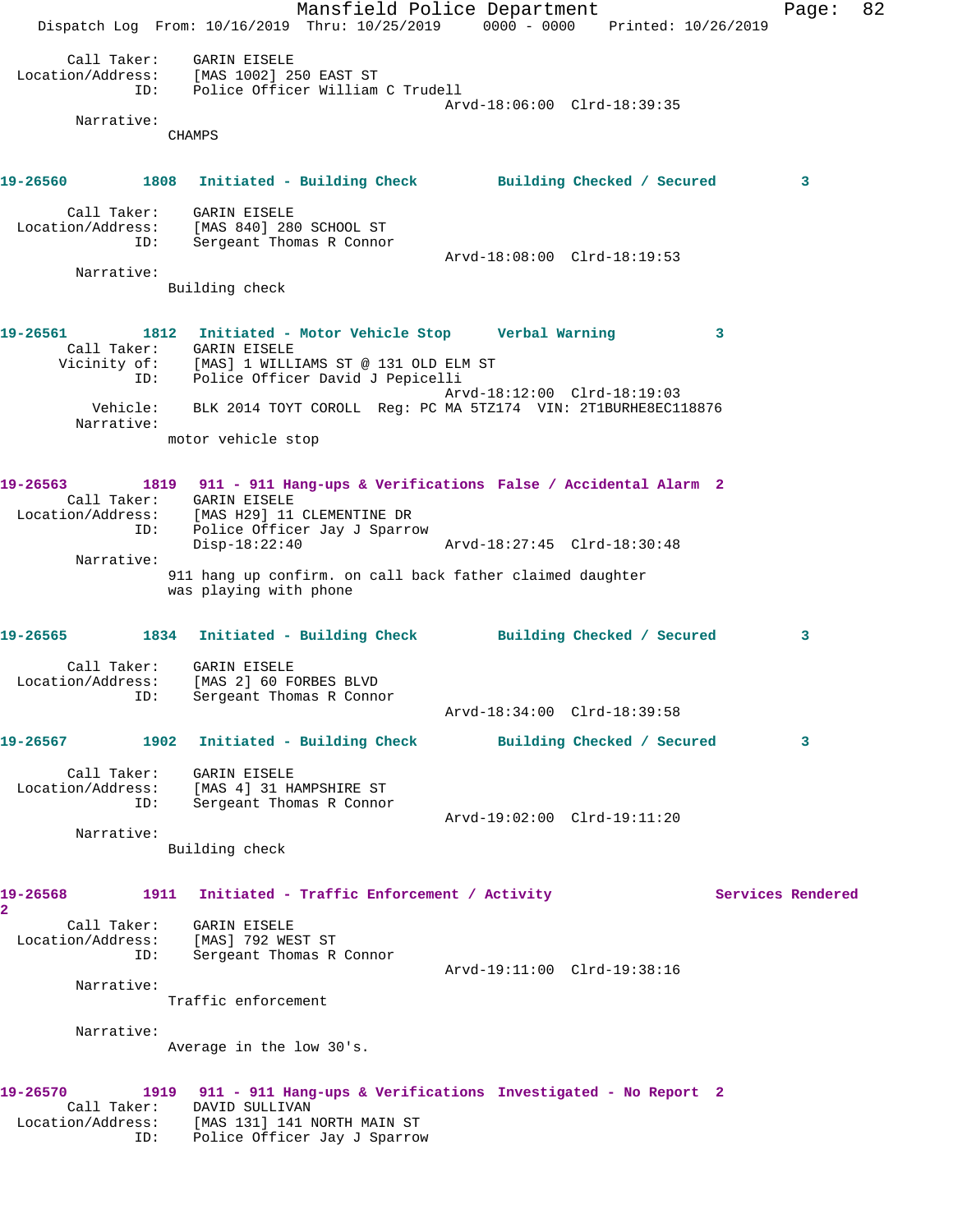Mansfield Police Department Fage: 83 Dispatch Log From: 10/16/2019 Thru: 10/25/2019 0000 - 0000 Printed: 10/26/2019 Disp-19:21:13 Arvd-19:26:00 Clrd-19:31:16 ID: Police Officer David J Pepicelli Disp-19:22:25 Arvd-19:24:28 Clrd-19:31:12 Narrative: Open Line 911. No Answer on Call Back. Female called Dispatch stating she received a call from our number. Female hung up during questioning. Narrative: Nothing Found in the Area. **19-26572 1935 911 - Suspicious Actv / Persn / Veh Investigated - No Report 2**  Call Taker: GARIN EISELE<br>Location/Address: [MAS 900A] 24 [MAS 900A] 242 CHAUNCY ST Apt. #1 ID: Police Officer Jay J Sparrow Disp-19:37:13 Arvd-19:41:59 Clrd-19:54:50 ID: Police Officer David J Pepicelli Disp-19:38:04 Arvd-19:42:01 Clrd-19:54:43 ID: Sergeant Thomas R Connor Arvd-19:54:35 Clrd-19:54:39 Narrative: Suspect Not Verified. Officers to keep check of the area. 19-26573 1941 Initiated - Traffic Enforcement / Activity **Services Rendered 2**  Call Taker: GARIN EISELE Location/Address: [MAS] 62 HOPE ST @ 155 CHURCH ST ID: Police Officer William C Trudell Arvd-19:41:00 Clrd-20:35:52 **19-26578 2046 Initiated - Building Check Services Rendered 3**  Call Taker: DAVID SULLIVAN<br>Location/Address: [MAS 226E] 125 [MAS 226E] 125 HIGH ST Apt. #1-4 ess: I'MAS 22001 123 HIGH STATES. Arvd-20:46:00 Clrd-20:51:29 Narrative: Bldg Check. **19-26579 2107 Initiated - Building Check Services Rendered 3**  Call Taker: DAVID SULLIVAN Vicinity of: [MAS 281A] 1 CROCKER ST ID: Police Officer Jay J Sparrow Arvd-21:07:00 Clrd-21:09:52 **19-26580 2108 Initiated - HAZARDOUS CONDITION - Other Services Rendered 2**  Call Taker: DAVID SULLIVAN Vicinity of: [MAS H2709] 129 SCHOOL ST ID: Sergeant Thomas R Connor Arvd-21:08:00 Clrd-21:09:45 Narrative: Trash Bags in the Roadway. Moved to Roadside - Email to DPW for cleanup. 19-26582 2111 Initiated - Traffic / Roadway Complaint **Services Rendered 2**  Call Taker: DAVID SULLIVAN Location/Address: [MAS H2709] 129 SCHOOL ST ID: Sergeant Thomas R Connor Arvd-21:11:00 Clrd-21:49:42 Narrative: Standing By for DPW to remove the trash tonight. **19-26586 2229 Initiated - Building Check Services Rendered 3**  Call Taker: DAVID SULLIVAN Location/Address: [MAS 293] 2 CHAUNCY ST

ID: Police Officer Jay J Sparrow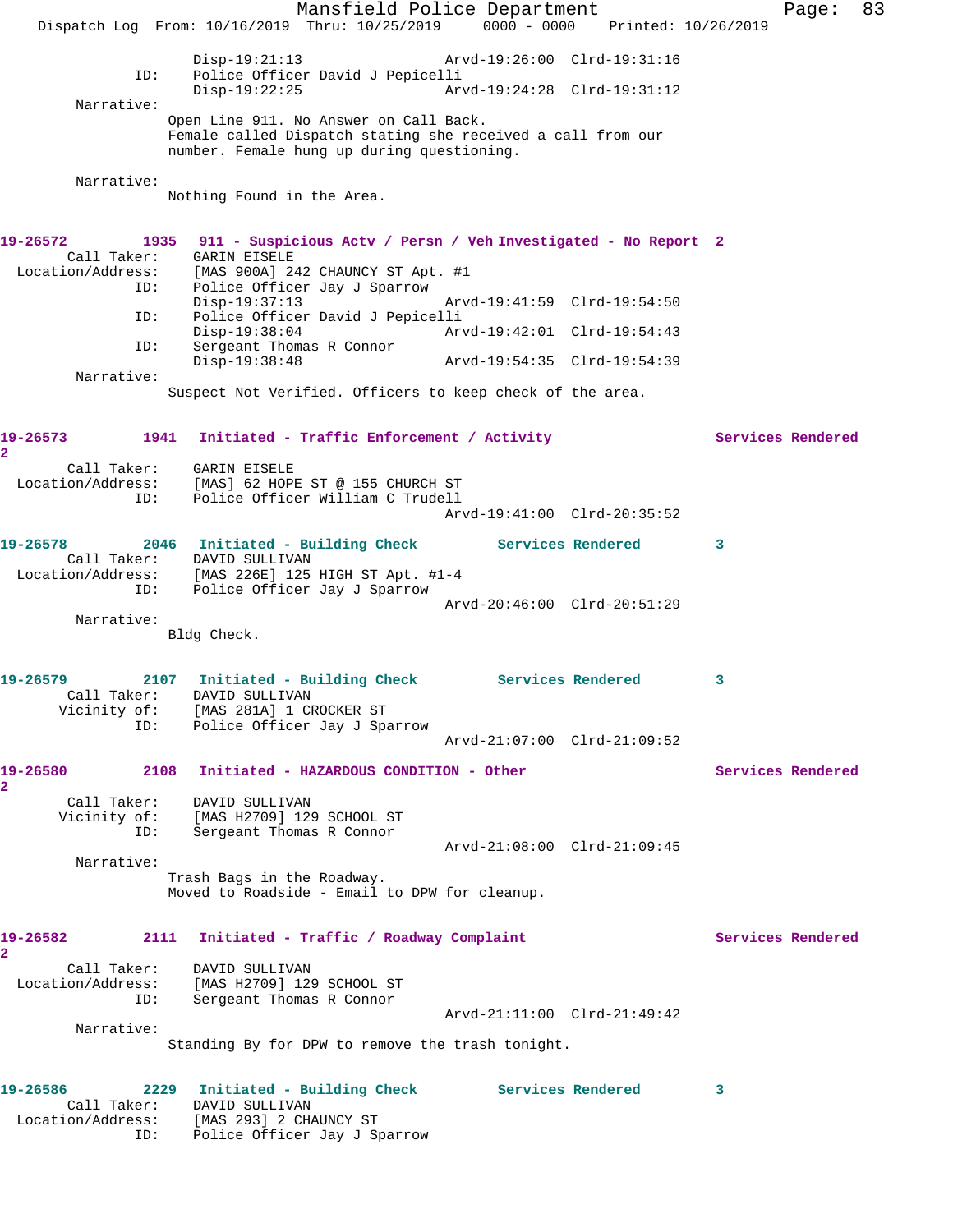Arvd-22:29:00 Clrd-22:31:45

 Narrative: Bldg Check.

| 19-26589          | 2338 | Initiated - 911 Hang-ups & Verifications                                       |                             |  | Confirmed misdial/Accdntl |
|-------------------|------|--------------------------------------------------------------------------------|-----------------------------|--|---------------------------|
| Call              | 2    |                                                                                |                             |  |                           |
| Call Taker:       |      | NICHOLAS GOYETTE                                                               |                             |  |                           |
| Location/Address: |      | [MAS] 280 SCHOOL ST @ 100 RTE 140 SB                                           |                             |  |                           |
|                   | ID:  | Officer Eric P Ventola                                                         |                             |  |                           |
|                   |      |                                                                                | Arvd-23:38:00 Clrd-23:43:15 |  |                           |
|                   | ID:  | Officer Robert Haynes                                                          |                             |  |                           |
|                   |      | $Disp-23:43:12$                                                                | Arvd-23:43:14 Clrd-23:44:52 |  |                           |
| Narrative:        |      |                                                                                |                             |  |                           |
|                   |      | DEtail officer Haynes out to confirm a 911 misdial by a<br>construction worker |                             |  |                           |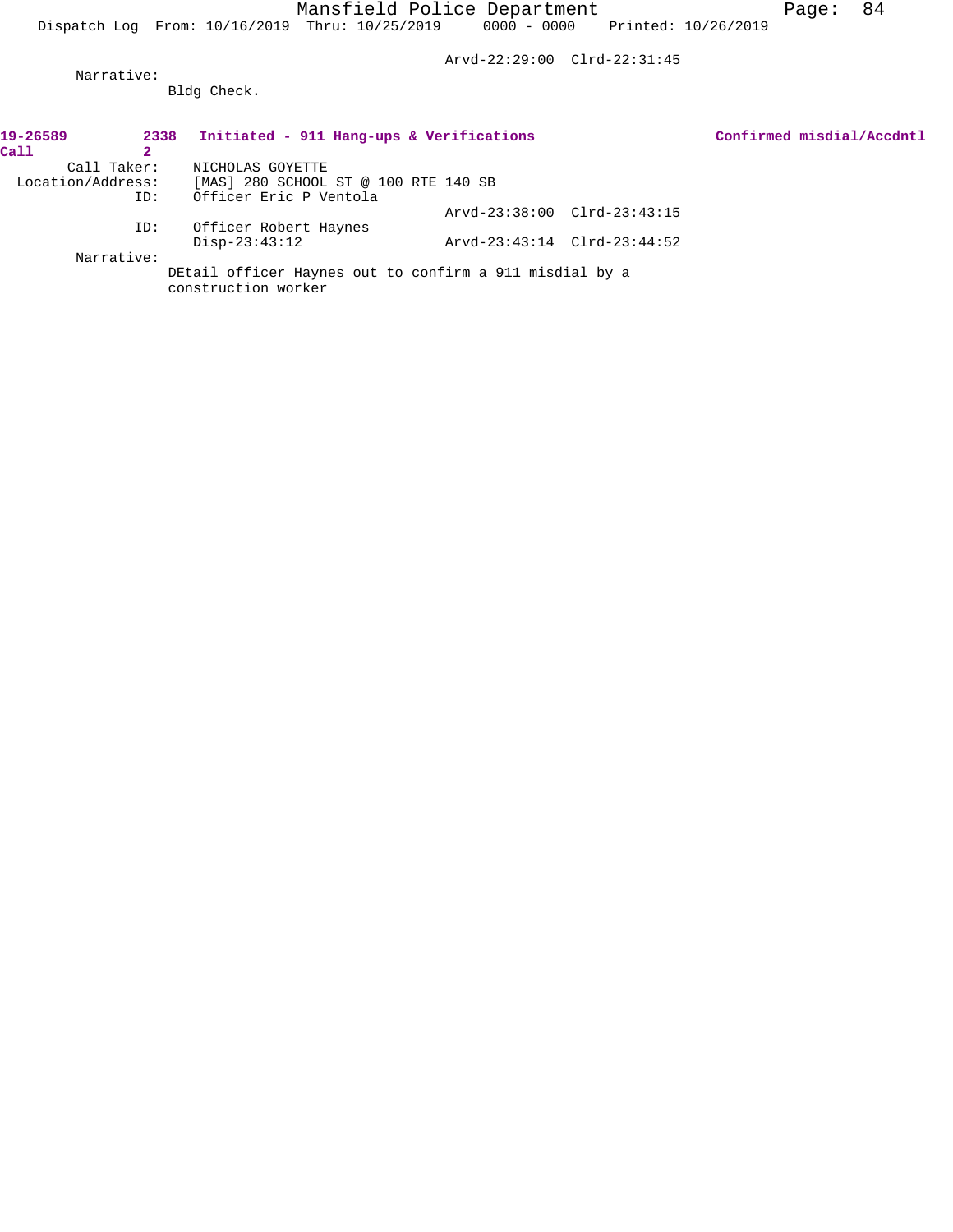**For Date: 10/25/2019 - Friday**

**Call Number Time Call Reason Action Priority 19-26600 0133 Initiated - Building Check Services Rendered 3**  Call Taker: DAVID SULLIVAN Location/Address: [MAS 1002] 250 EAST ST ID: Police Officer Michelle Bellevue Arvd-01:33:00 Clrd-01:39:31 **19-26605 0148 Initiated - Building Check Services Rendered 3**  Call Taker: DAVID SULLIVAN Location/Address: [MAS 4] 31 HAMPSHIRE ST ID: Police Officer Andrew J Kelley Arvd-01:48:00 Clrd-01:52:20 **19-26606 0154 Initiated - Building Check Services Rendered 3**  Call Taker: DAVID SULLIVAN Location/Address: [MAS 1015] 30 CHAUNCY ST ID: Police Officer Andrew J Kelley Arvd-01:54:00 Clrd-02:02:44 Vehicle: BLU 2000 TOYT CELICA Reg: PC MA 6KT997 VIN: JTDDR32T6Y0068881 **19-26607 0202 Initiated - Building Check Services Rendered 3**  Call Taker: DAVID SULLIVAN Vicinity of: [MAS 281A] 1 CROCKER ST ID: Police Officer Andrew J Kelley Arvd-02:02:00 Clrd-02:08:05 Narrative: And Parking Lots. **19-26608 0203 Initiated - Building Check Services Rendered 3**  Call Taker: DAVID SULLIVAN Location/Address: [MAS 2] 60 FORBES BLVD ID: Police Officer Christopher D Sorge Arvd-02:03:00 Clrd-02:10:01 **19-26610 0208 Initiated - Motor Vehicle Stop Citation / Warning Issued 3**  Call Taker: DAVID SULLIVAN Vicinity of: [MAS] 231 CHAUNCY ST @ 12 GILES PL ID: Police Officer Andrew J Kelley Arvd-02:08:00 Clrd-02:17:04 ID: Police Officer Christopher D Sorge Disp-02:10:15 Arvd-02:10:18 Clrd-02:17:06 Vehicle: GRY 2004 ACUR TSX Reg: PC MA 288PX8 VIN: JH4CL95874C027402 Narrative: traffic stop. **19-26611 0215 Initiated - Building Check Services Rendered 3**  Call Taker: DAVID SULLIVAN Vicinity of: [MAS] BONNEY LN ID: Police Officer Michelle Bellevue Arvd-02:15:00 Clrd-02:28:44 **19-26614 0227 911 - Assist Fire Department Services Rendered 3**  Call Taker: DAVID SULLIVAN Location/Address: [MAS H5377] 16 FAIRFIELD PARK ID: Police Officer Andrew J Kelley Disp-02:28:31 Arvd-02:30:48 Clrd-02:43:27 Narrative: Assist Fire Dept. **19-26617 0230 Initiated - Building Check Building Checked / Secured 3** Call Taker: DAVID SULLIVAN Location/Address: [MAS 992] 660 EAST ST ID: Police Officer Michelle Bellevue

Arvd-02:30:00 Clrd-03:15:03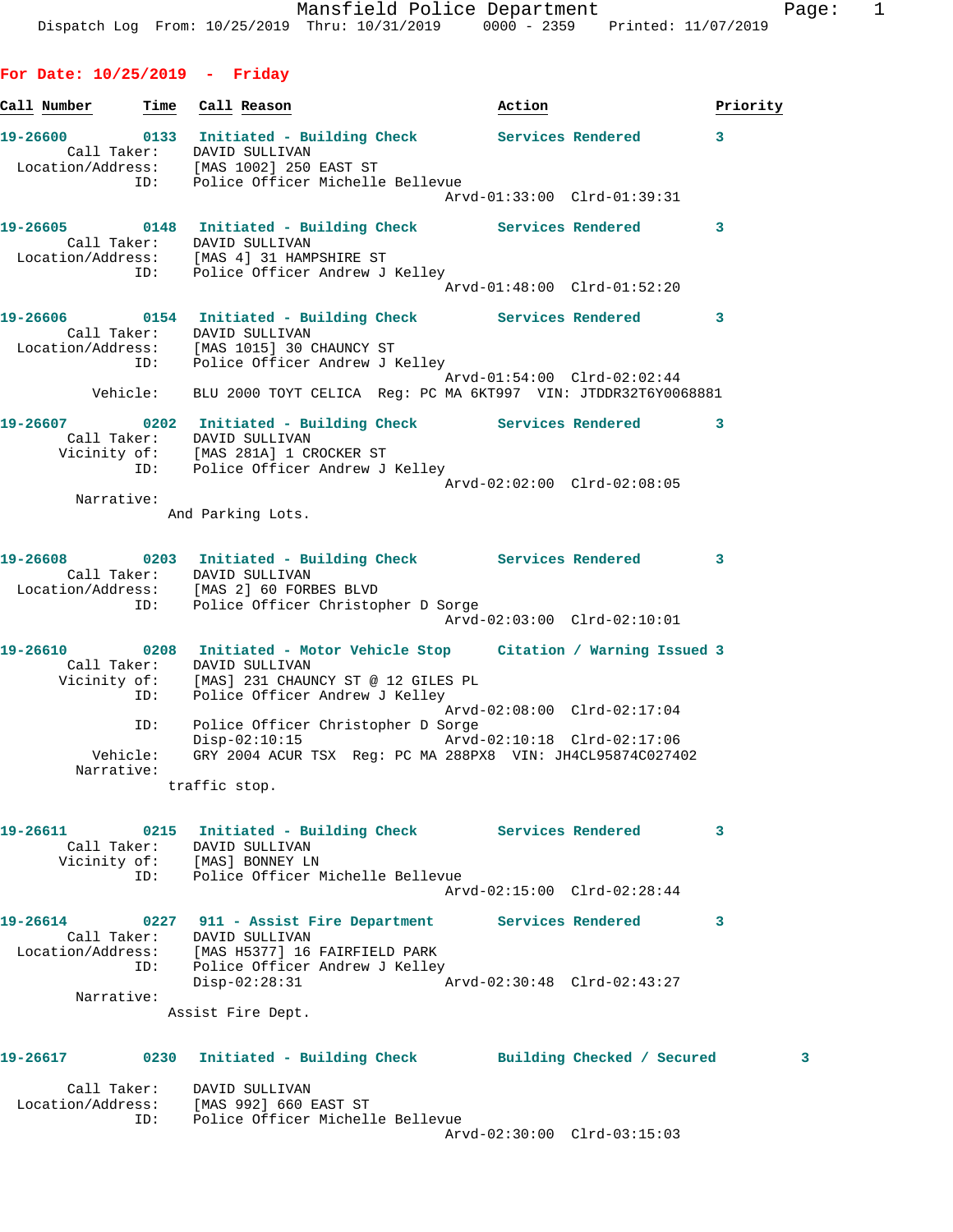Mansfield Police Department Fage: 2 Dispatch Log From: 10/25/2019 Thru: 10/31/2019 0000 - 2359 Printed: 11/07/2019 **19-26618 0234 Initiated - Building Check Services Rendered 3**  Call Taker: DAVID SULLIVAN Location/Address: [MAS 907E] 390 WEST ST ID: Police Officer Christopher D Sorge Arvd-02:34:00 Clrd-02:55:15 **19-26619 0311 Initiated - Building Check Services Rendered 3**  Call Taker: DAVID SULLIVAN Location/Address: [MAS 834] 261 CHAUNCY ST ID: Sergeant Robert S Pierce Arvd-03:11:00 Clrd-03:17:08 **19-26620 0325 Initiated - Building Check Services Rendered 3**  Call Taker: DAVID SULLIVAN Location/Address: [MAS 900A] 242 CHAUNCY ST Apt. #1 ID: Police Officer Andrew J Kelley Arvd-03:25:00 Clrd-03:35:58 **19-26621 0336 Initiated - Building Check Services Rendered 3**  Call Taker: DAVID SULLIVAN Location/Address: [MAS] PLYMOUTH ST ID: Police Officer Christopher D Sorge Arvd-03:36:00 Clrd-03:40:58 **19-26623 0626 Initiated - Selective Enforcement/RADAR Services Rendered 3**  Call Taker: DAVID SULLIVAN Vicinity of: [MAS] 401 ESSEX ST @ 6 DIMASCIO DR ID: Police Officer Michelle Bellevue Arvd-06:26:00 Clrd-07:00:54 Narrative: No violations. Top speed 35 mph, avg 30 mph. **19-26625 0639 Initiated - Motor Vehicle Stop Spoken To 3**  Call Taker: DAVID SULLIVAN Vicinity of: [MAS 1019] 792 WEST ST ID: Sergeant Robert S Pierce Arvd-06:39:00 Clrd-06:43:23 Vehicle: BLK 2008 CHEV SILVER Reg: PC MA 6ML681 VIN: 1GCHK29638E175261 Narrative: Traffic Stop. Narrative: Operator was spoken to. **19-26628 0707 Initiated - Community Policing Services Rendered 3**  Call Taker: PATRICK FEENEY Location/Address: [MAS 331A] 255 EAST ST ID: Police Officer Michelle Bellevue Arvd-07:07:00 Clrd-07:38:02 Narrative: Champs Program. **19-26631 0813 Radio - Animal Complaints Services Rendered 3**  Call Taker: PATRICK FEENEY Location/Address: [MAS H4353] 73 TRACY CIR ID: Police Officer Andrew J Kelley Disp-08:14:46 Arvd-08:32:34 Clrd-08:50:58 Narrative: 911 caller reports that there is a opposum that is poss. sick/injured in his yard. Narrative: Animal was euthanized. **19-26636 0901 Initiated - Community Policing Services Rendered 3** 

Call Taker: APRIL LEHANE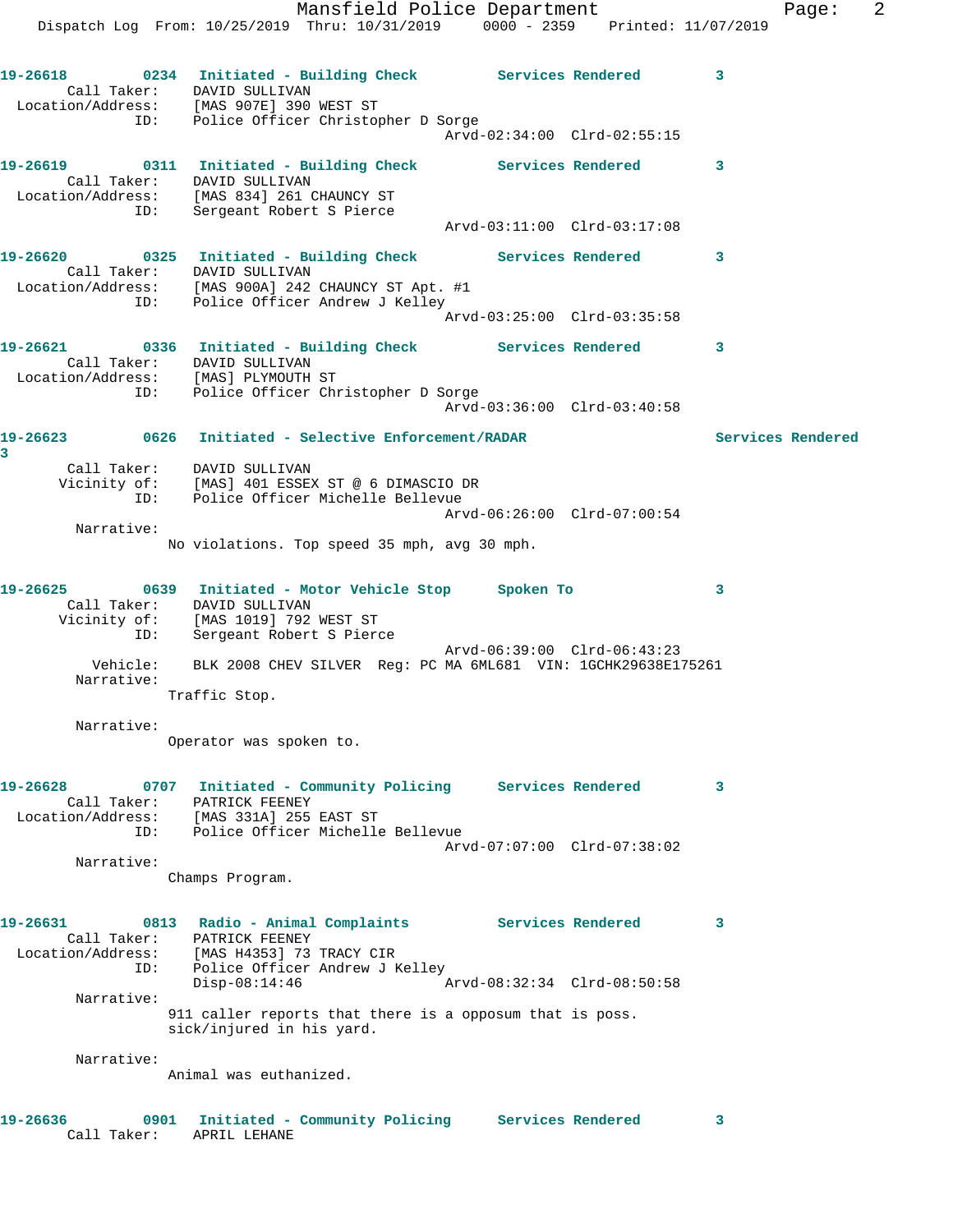Mansfield Police Department Fage: 3 Dispatch Log From: 10/25/2019 Thru: 10/31/2019 0000 - 2359 Printed: 11/07/2019 Location/Address: [MAS 333] 245 EAST ST ID: Police Officer Andrew J Kelley Arvd-09:01:00 Clrd-09:41:32 **19-26638 0908 Phone - Assist Fire Department Services Rendered 3**  Call Taker: APRIL LEHANE Location/Address: [MAS H2] 17 ERIN DR ID: Police Officer Patrick J Pennie Disp-09:08:37 Arvd-09:16:18 Clrd-09:26:23 Narrative: assist FD with a CO detector **19-26640 0910 Phone - Alarm - Burglar False / Accidental Alarm 1**  Call Taker: APRIL LEHANE<br>Location/Address: [MAS 840J1102 Location/Address: [MAS 840J110A] 280 SCHOOL ST Apt. #J110 ID: Patrolman David Schepis Disp-09:11:40 Arvd-09:13:55 Clrd-09:16:23 ID: Sergeant Thomas R Connor Disp-09:11:49 Clrd-09:16:23 Narrative: Alarm company reports a front door activation. There is a Daniele on scene with incorrect passcode Narrative: Visiting managers are present; set off accidentaly by them. They are working on getting them all codes. **19-26641 0910 Phone - Motor Veh Acc - Hit & Run Investigated - Report Taken 1** Call Taker: Kieran M Ruth Location/Address: [MAS 11B] 174 NORTH MAIN ST ID: Police Officer David W Kinahan Disp-09:14:31 Arvd-09:19:45 Clrd-09:31:19 Vehicle: 2020 INTL Reg: AP OK 3CZ961 Narrative: Out for the report of a vehicle hitting the RP mirror on his vehicle and leaving Narrative: M7 reports that the susmv is described only as a white utility truck, no plate or other discerning description. Refer To Incident: 19MAS-971-OF **19-26642 0936 Initiated - Motor Vehicle Stop Services Rendered 3**  Call Taker: PATRICK FEENEY Location/Address: [MAS] SOUTH MAIN ST ID: Police Officer David W Kinahan Arvd-09:36:00 Clrd-10:23:58 Vehicle: WHI 2016 FORD UT DRWSUP Reg: CO MA S38365 VIN: 1FDUF4GY7GEB27730 Narrative: Stopping a m/v matching the description of a suspect m/v from a hit and run crash. M7 reports that the m/v stopped has no involvment, clear. **19-26643 0941 Initiated - Motor Vehicle Stop Citation / Warning Issued 3**  Call Taker: PATRICK FEENEY<br>Location/Address: [MAS 1002] 250 [MAS 1002] 250 EAST ST ID: Police Officer Patrick J Pennie Arvd-09:41:00 Clrd-09:53:36 Vehicle: BLK 2007 GMC SIERRA Reg: CO MA G51009 VIN: 1GDJK34K37E574046 **19-26644 0945 Initiated - Motor Vehicle Stop Citation / Warning Issued 3**  Call Taker: PATRICK FEENEY Vicinity of: [MAS] 861 WEST ST ID: Patrolman David Schepis Arvd-09:45:00 Clrd-09:51:49 Vehicle: WHI 2019 MERZ UT GLC350 Reg: PC MA 1LWD81 VIN: WDC0G5EB0KF574546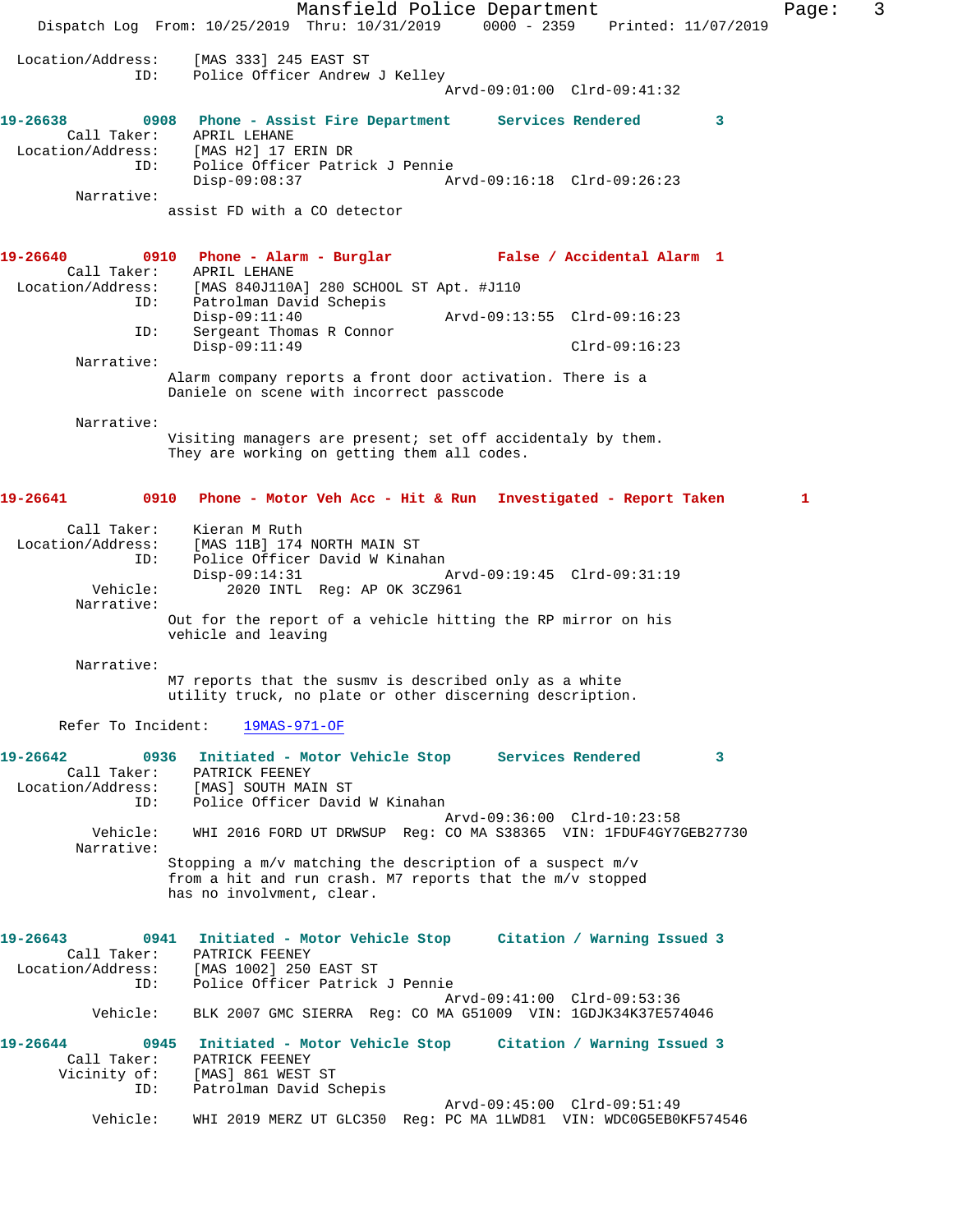| 19-26647<br>0947<br>Call Taker: | 911 - Well Being Check<br>PATRICK FEENEY |                             | Services Rendered |  |
|---------------------------------|------------------------------------------|-----------------------------|-------------------|--|
| Location/Address:               |                                          |                             |                   |  |
| ID:                             | Patrolman David Schepis                  |                             |                   |  |
|                                 | $Disp-09:52:14$                          |                             | $Clrd-09:53:46$   |  |
| ID:                             | Police Officer Andrew J Kelley           |                             |                   |  |
|                                 | $Disp-09:52:49$                          | Arvd-09:56:09 Clrd-10:36:47 |                   |  |
| ID:                             | Police Officer Patrick J Pennie          |                             |                   |  |
|                                 | $Disp-09:53:42$                          | Arvd-09:56:08 Clrd-10:22:02 |                   |  |
| ID:                             | Patrolman David Schepis                  |                             |                   |  |
|                                 | $Disp-10:05:05$                          | Arvd-10:10:50 Clrd-10:21:55 |                   |  |
| ID:                             | Sergeant Thomas R Connor                 |                             |                   |  |
|                                 | $Disp-10:05:09$                          | Arvd-10:05:12 Clrd-10:21:59 |                   |  |
| Narrative:                      |                                          |                             |                   |  |

| 19-26653<br>2.    |             | 1037 Initiated - Traffic Enforcement / Activity            | Citation / Warning Issued |  |
|-------------------|-------------|------------------------------------------------------------|---------------------------|--|
|                   | Call Taker: | PATRICK FEENEY                                             |                           |  |
| Location/Address: |             | [MAS] NORTH MAIN ST                                        |                           |  |
|                   | ID:         | Police Officer Andrew J Kelley                             |                           |  |
|                   |             | Arvd-10:37:00 Clrd-10:59:20                                |                           |  |
|                   | Vehicle:    | BLK 2015 CHRY 200 Req: PC MA 6082WY VIN: 1C3CCCBB9FN540029 |                           |  |
| 19-26660<br>2.    |             | 1115 Initiated - Traffic Enforcement / Activity            | Services Rendered         |  |
|                   | Call Taker: | PATRICK FEENEY                                             |                           |  |
| Location/Address: |             | [MAS] 99 COPELAND DR @ 235 CHAUNCY ST                      |                           |  |
|                   | ID:         | Police Officer Andrew J Kelley                             |                           |  |
|                   |             | Arvd-11:15:00 Clrd-11:26:34                                |                           |  |
|                   |             |                                                            |                           |  |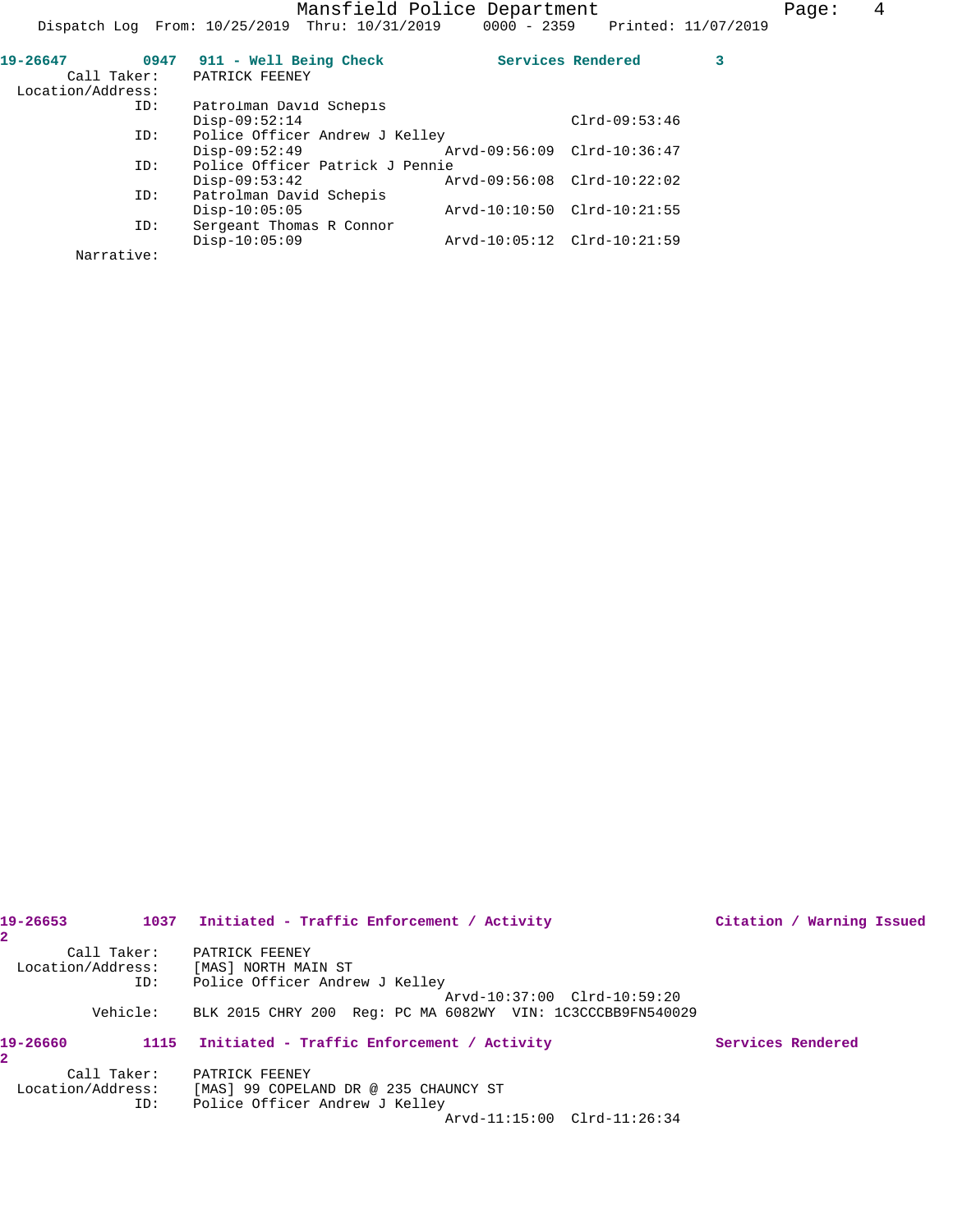Mansfield Police Department Fage: 5 Dispatch Log From: 10/25/2019 Thru: 10/31/2019 0000 - 2359 Printed: 11/07/2019 **19-26661 1123 Alarm - Alarm - Burglar False / Accidental Alarm 1**  Call Taker: PATRICK FEENEY<br>Location/Address: [MAS H4018] 263 Location/Address: [MAS H4018] 263 FRANKLIN ST Police Officer Patrick J Pennie Disp-11:24:47 Arvd-11:29:37 Clrd-11:32:09 ID: Police Officer Andrew J Kelley<br>Disp-11:26:42 Arvd-11:29:38 Clrd-11:32:09  $Disp-11:26:42$  Vehicle: GRY 2016 HOND ODYSSE Reg: PC MA 5VH258 VIN: 5FNRL5H66GB136729 Narrative: Residential duress Narrative: Units on site report that ADT is present and setting up the new alarm system. 19-26662 1129 Initiated - Traffic Enforcement / Activity **Services Rendered 2**  Call Taker: PATRICK FEENEY Location/Address: [MAS] PLAIN ST ID: Patrolman David Schepis Arvd-11:29:00 Clrd-11:33:23 ID: Patrolman David Schepis Disp-12:04:18 Arvd-12:04:23 Clrd-12:46:00 Vehicle: GRY 2003 VOLK JETTA Reg: PC MA 6XTF50 VIN: 3VWRE69M43M120304 **19-26669 1220 Initiated - Parking Violations Verbal Warning 3**  Call Taker: PATRICK FEENEY Location/Address: [MAS 249] 30 CHAUNCY ST ID: Sergeant Thomas R Connor Arvd-12:20:00 Clrd-12:23:19 Narrative: Handicap parking violation observed, M1 spoke with and educated the operator. **19-26671 1228 Initiated - Motor Vehicle Stop Verbal Warning 3**  Call Taker: PATRICK FEENEY Location/Address: [MAS] 228 PRATT ST @ 6 BICENTENNIAL CT ID: Police Officer Andrew J Kelley Arvd-12:28:00 Clrd-12:30:53 Vehicle: GRY 2014 FORD F350 Reg: CO MA P38195 VIN: 1FT7X3BT3EEB83956 **19-26674 1244 Radio - Suspicious Actv / Persn / Veh Investigated - Report Taken 2**  Call Taker: PATRICK FEENEY Location/Address: [MAS 86] 549 ELM ST ID: Patrolman David Schepis Disp-12:46:07 Arvd-12:50:33 Clrd-13:02:28 Narrative: M1 reports getting a call about a party that was acting suspicious and expressing great interest in what activity was going on behind the register. Narrative: SP has since left. Refer To Field Int: 19MAS-59-FI **19-26675 1248 911 - Well Being Check Services Rendered 3**  Call Taker: PATRICK FEENEY<br>Location/Address: [MAS 900C001] 2 ess: [MAS 900C001] 242 CHAUNCY ST Apt. #2<br>ID: Police Officer Patrick J Pennie Police Officer Patrick J Pennie Disp-12:50:01 Arvd-12:50:24 Clrd-13:00:11 ID: Sergeant Thomas R Connor<br>Disp-12:54:14 Disp-12:54:14 Arvd-12:57:04 Clrd-13:00:15<br>Vehicle: BLK 2017 HOND ACCORD Reg: PC MA 8BZ885 VIN: 1HGCR2F38HA1 BLK 2017 HOND ACCORD Reg: PC MA 8BZ885 VIN: 1HGCR2F38HA123424 Narrative: 911 caller reports a male party alseep in a m/v that is running in front of the store. Narrative: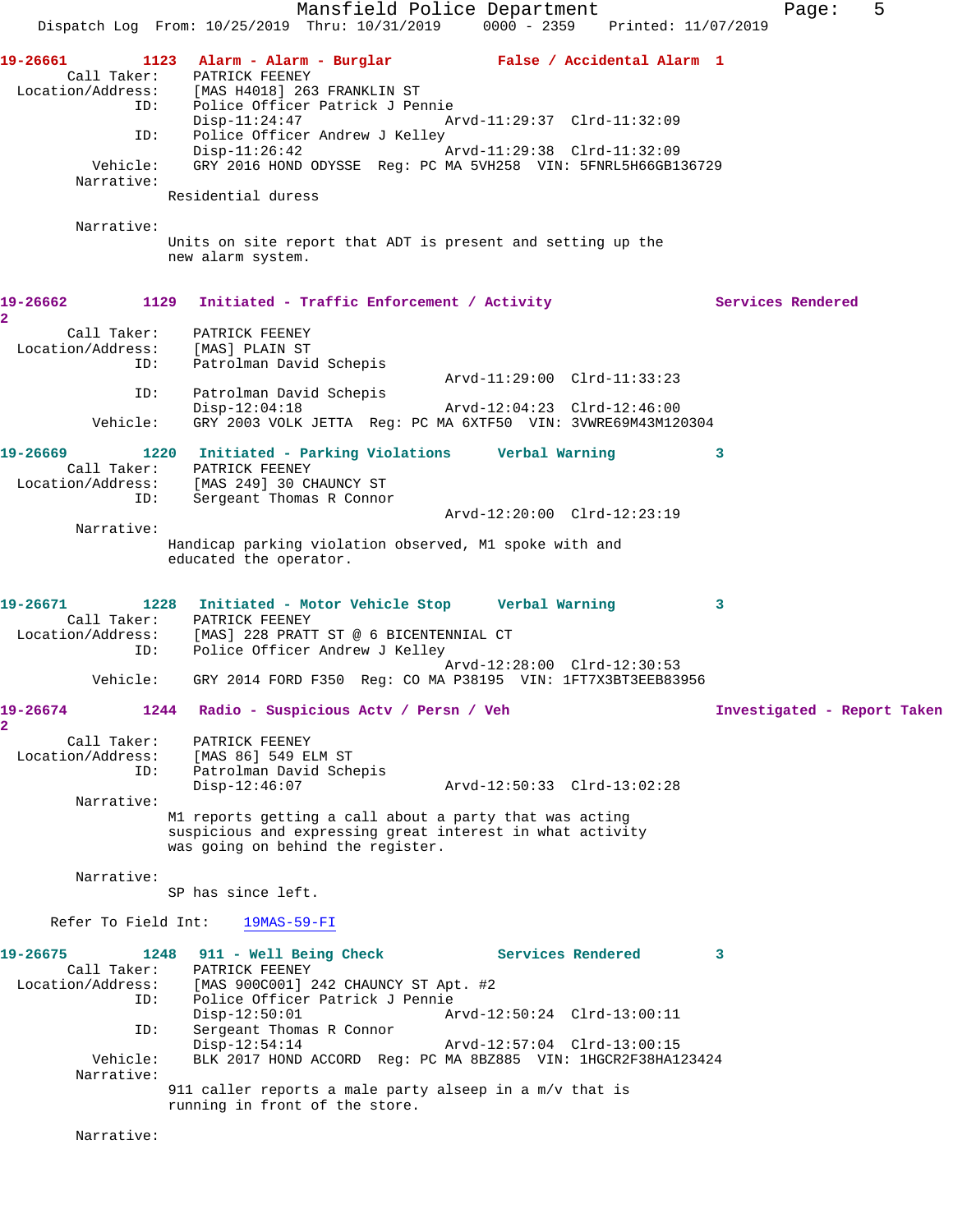|                                                                    |                 |                                                                                 | Mansfield Police Department<br>Dispatch Log From: 10/25/2019 Thru: 10/31/2019 0000 - 2359 Printed: 11/07/2019                                                                                                                          |                             |                           |   | Page:             | 6 |
|--------------------------------------------------------------------|-----------------|---------------------------------------------------------------------------------|----------------------------------------------------------------------------------------------------------------------------------------------------------------------------------------------------------------------------------------|-----------------------------|---------------------------|---|-------------------|---|
|                                                                    |                 |                                                                                 | M5 reports that the party dropped his gf off at work at 287<br>Chauncy, stopped in a nearby lot to take a nap before he<br>headed off to work himself. He showed now signs of<br>imparement or medical issues, declined offers of EMS> |                             |                           |   |                   |   |
| 19-26677<br>$\overline{\mathbf{2}}$                                |                 |                                                                                 | 1306 Initiated - Traffic Enforcement / Activity                                                                                                                                                                                        |                             |                           |   | Services Rendered |   |
| Call Taker:<br>Location/Address:                                   | ID:             | PATRICK FEENEY<br>[MAS 1002] 250 EAST ST                                        | Police Officer Patrick J Pennie                                                                                                                                                                                                        | Arvd-13:06:00 Clrd-13:48:24 |                           |   |                   |   |
| Vehicle:<br>Vehicle:                                               |                 |                                                                                 | WHI 2015 FORD TRANSI Reg: CO MA R95288 VIN: NM0LS6E79F1177856<br>WHI 2019 MODEL3 Reg: PC MA 1GML77 VIN: 5YJ3E1EB3KF470008                                                                                                              |                             |                           |   |                   |   |
| 19-26679<br>Location/Address:                                      | ID:             | Call Taker: PATRICK FEENEY<br>[MAS 12] 250 EAST ST<br>Detective Derek M McCune  | 1318 911 - Assist Fire Department                                                                                                                                                                                                      |                             | Transported to Hospital 3 |   |                   |   |
| Narrative:                                                         |                 | $Disp-13:20:09$                                                                 |                                                                                                                                                                                                                                        | Arvd-13:20:11 Clrd-13:46:14 |                           |   |                   |   |
|                                                                    |                 |                                                                                 | Change in mental status of one of the students.                                                                                                                                                                                        |                             |                           |   |                   |   |
| 19-26680                                                           |                 |                                                                                 | 1322 Initiated - Building Check Building Checked / Secured                                                                                                                                                                             |                             |                           |   | 3                 |   |
| Location/Address:                                                  | ID:             | Call Taker: PATRICK FEENEY<br>[MAS 281A] 1 CROCKER ST                           | Detective Gregory S Martell                                                                                                                                                                                                            |                             |                           |   |                   |   |
|                                                                    |                 |                                                                                 |                                                                                                                                                                                                                                        | Arvd-13:22:00 Clrd-13:24:05 |                           |   |                   |   |
| 19-26681                                                           |                 |                                                                                 | 1348 Initiated - Traffic Cntrl / Dirctn Services Rendered                                                                                                                                                                              |                             |                           | 3 |                   |   |
| Location/Address: [MAS 1002] 250 EAST ST                           |                 | Call Taker: PATRICK FEENEY                                                      |                                                                                                                                                                                                                                        |                             |                           |   |                   |   |
|                                                                    | ID:             |                                                                                 | Police Officer Patrick J Pennie                                                                                                                                                                                                        |                             |                           |   |                   |   |
| Narrative:                                                         |                 |                                                                                 |                                                                                                                                                                                                                                        | Arvd-13:48:00 Clrd-13:58:32 |                           |   |                   |   |
|                                                                    |                 | Bus traffic.                                                                    |                                                                                                                                                                                                                                        |                             |                           |   |                   |   |
| 19-26683<br>Call Taker:<br>Location/Address: [MAS 330] 250 EAST ST |                 | PATRICK FEENEY                                                                  | 1406 Initiated - School Officer Activity Incident Report                                                                                                                                                                               |                             |                           | 3 |                   |   |
|                                                                    | ID:             | Detective Derek M McCune                                                        |                                                                                                                                                                                                                                        | Arvd-14:06:00 Clrd-14:06:00 |                           |   |                   |   |
| Refer To Incident:                                                 |                 | 19MAS-972-OF                                                                    |                                                                                                                                                                                                                                        |                             |                           |   |                   |   |
| 19-26684<br>Location/Address:                                      | ID:             | Call Taker: PATRICK FEENEY<br>[MAS 332] 240 EAST ST<br>Detective Derek M McCune | 1406 Initiated - School Officer Activity Incident Report                                                                                                                                                                               |                             |                           | 3 |                   |   |
|                                                                    |                 |                                                                                 |                                                                                                                                                                                                                                        | Arvd-14:06:00 Clrd-14:07:32 |                           |   |                   |   |
| Refer To Incident:                                                 |                 | 19MAS-973-OF                                                                    |                                                                                                                                                                                                                                        |                             |                           |   |                   |   |
| 19-26685<br>Call Taker:                                            |                 | PATRICK FEENEY                                                                  | 1410 Initiated - Motor Vehicle Stop Citation / Warning Issued 3<br>Location/Address: [MAS] 100 RTE 140 NB @ 170 SCHOOL ST                                                                                                              |                             |                           |   |                   |   |
|                                                                    | ID:<br>Vehicle: |                                                                                 | Police Officer Andrew J Kelley<br>GRY 2010 TOYT CAMRY Req: PC MA 6254JW VIN: 4T1BF3EKXAU527956                                                                                                                                         | Arvd-14:10:00 Clrd-14:16:03 |                           |   |                   |   |
| 19-26689                                                           |                 |                                                                                 | 1420 911 - 911 Hang-ups & Verifications Confirmed misdial/Accdntl Call                                                                                                                                                                 |                             |                           |   | $\overline{a}$    |   |
| Call Taker:<br>Location/Address:                                   |                 | PATRICK FEENEY                                                                  | [MAS 840D125A] 280 SCHOOL ST Apt. #D125                                                                                                                                                                                                |                             |                           |   |                   |   |
|                                                                    | ID:             | Patrolman David Schepis<br>$Disp-14:21:48$                                      |                                                                                                                                                                                                                                        | Arvd-14:27:41 Clrd-14:29:59 |                           |   |                   |   |
| Narrative:                                                         |                 |                                                                                 |                                                                                                                                                                                                                                        |                             |                           |   |                   |   |
|                                                                    |                 |                                                                                 | 911 hangup; call back made and spoke to the owner, she was<br>trying to put her new phone case on and hit the side button.                                                                                                             |                             |                           |   |                   |   |
| Narrative:                                                         |                 |                                                                                 |                                                                                                                                                                                                                                        |                             |                           |   |                   |   |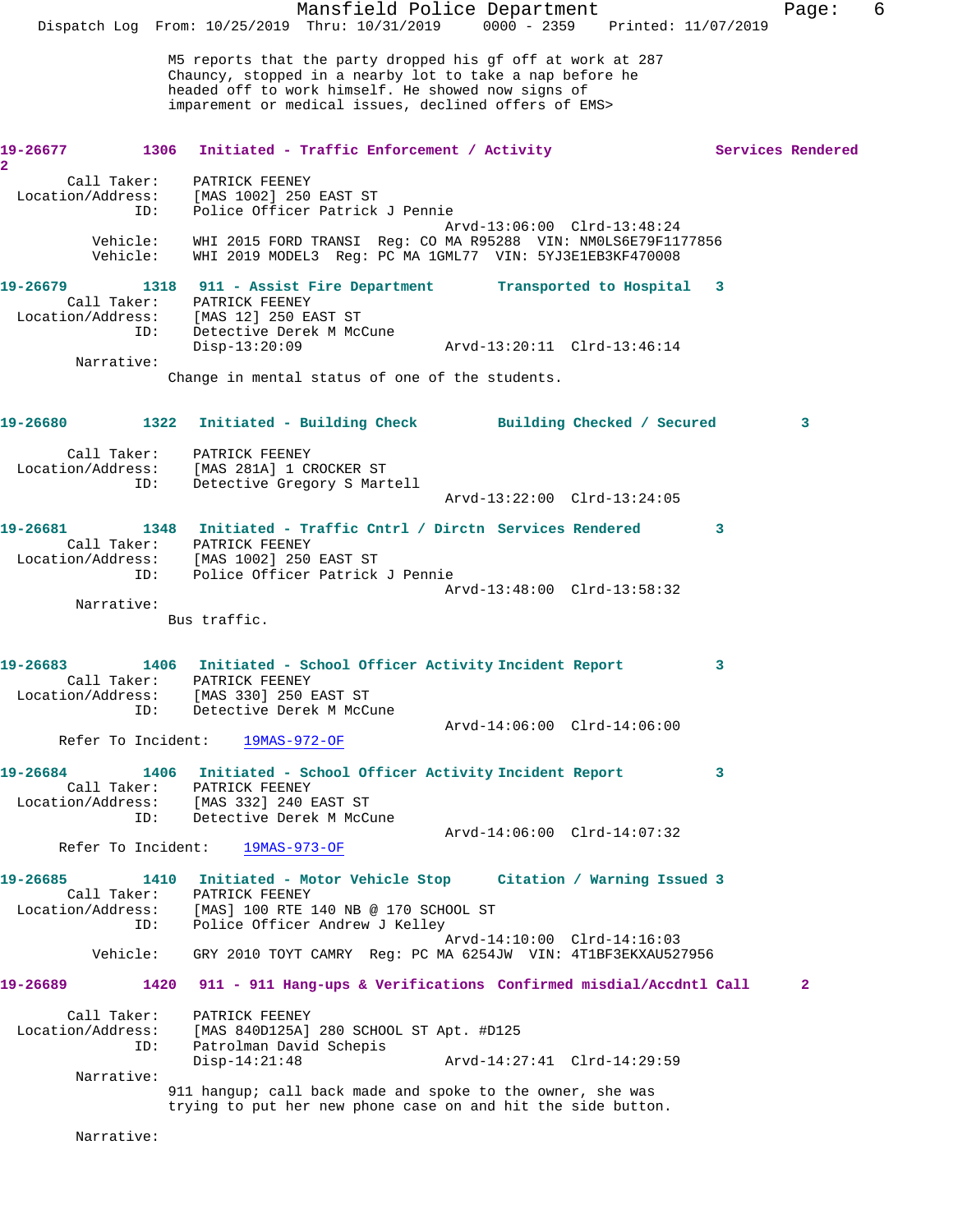Mansfield Police Department Fage: 7 Dispatch Log From: 10/25/2019 Thru: 10/31/2019 0000 - 2359 Printed: 11/07/2019 No one in the area; employees are not aware of anything. **19-26703 1651 Initiated - Traffic Enforcement / Activity Citation / Warning Issued 2**  Call Taker: GARIN EISELE Location/Address: [MAS] 400 RTE 140 NB @ 287 CHAUNCY ST ID: Police Officer Joshua S Ellender Arvd-16:51:00 Clrd-17:34:26 ID: Police Officer Joshua S Ellender Arvd-16:51:00 Clrd-16:51:00 Vehicle: WHI 2017 CHEV VN EXPR COM Reg: PC NH 3184724 VIN: 1GB0GRFG5H1334670 Vehicle: GRY 2009 TOYT TACOMA Reg: PC MA 63RY53 VIN: 3TMLU42N49M022076 Vehicle: GRY 2012 VOLK PASSAT Reg: PC MA 1ABA87 VIN: 1VWBP7A37CC048522 **19-26706 1709 Initiated - Building Check Spoken To 3**  Call Taker: PATRICK FEENEY Location/Address: [MAS 281A] 1 CROCKER ST ID: Detective Anthony R Lattanzio Arvd-17:09:00 Clrd-17:15:15 Narrative: 2 males spoken with in the usual corner. There was 1 beer can in the trash can, both denied possessing it. 3 other males were observed leaving on bicycles upon arrival. **19-26714 1736 Initiated - Building Check Building Checked / Secured 3** Call Taker: PATRICK FEENEY Location/Address: [MAS 840] 280 SCHOOL ST ID: Police Officer Joshua S Ellender Arvd-17:36:00 Clrd-17:51:18 **19-26716 1746 Initiated - Community Policing Services Rendered 3**  Call Taker: PATRICK FEENEY Location/Address: [MAS] FRANCIS AVE ID: Police Officer Nicole P Newport Arvd-17:46:00 Clrd-17:57:53 **19-26717 1752 Initiated - Traffic Enforcement / Activity Citation / Warning Issued 2**  Call Taker: PATRICK FEENEY Vicinity of: [MAS] 167 WEST ST @ 1 SCHOOL ST ID: Police Officer William C Trudell Arvd-17:52:00 Clrd-18:37:21 Vehicle: GRY 2002 TOYT CAMRY Reg: PC MA 126CB2 VIN: 4T1BE32K42U521367 Vehicle: RED 2016 MAZD 3 Reg: PC MA 4TV884 VIN: JM1BM1M76G1338307 **19-26720 1822 Initiated - Building Check Building Checked / Secured 3** Call Taker: PATRICK FEENEY Location/Address: [MAS 2] 60 FORBES BLVD ID: Detective Anthony R Lattanzio Arvd-18:22:00 Clrd-18:36:23 Narrative: Building/area checked secure. **19-26721 1824 Initiated - Building Check Building Checked / Secured 3** Call Taker: PATRICK FEENEY Location/Address: [MAS] ELMWOOD CT ID: Police Officer Joshua S Ellender Arvd-18:24:00 Clrd-18:28:53 **19-26722 1832 911 - Suspicious Actv / Persn / Veh Gone on Arrival 2**  Call Taker: PATRICK FEENEY Vicinity of: [MAS 977] 447 BIRD RD ID: Police Officer Nicole P Newport<br>Disp-18:35:35 Az Disp-18:35:35 Arvd-18:42:43 Clrd-18:43:11 ID: Detective Anthony R Lattanzio Disp-18:36:36 Clrd-18:37:00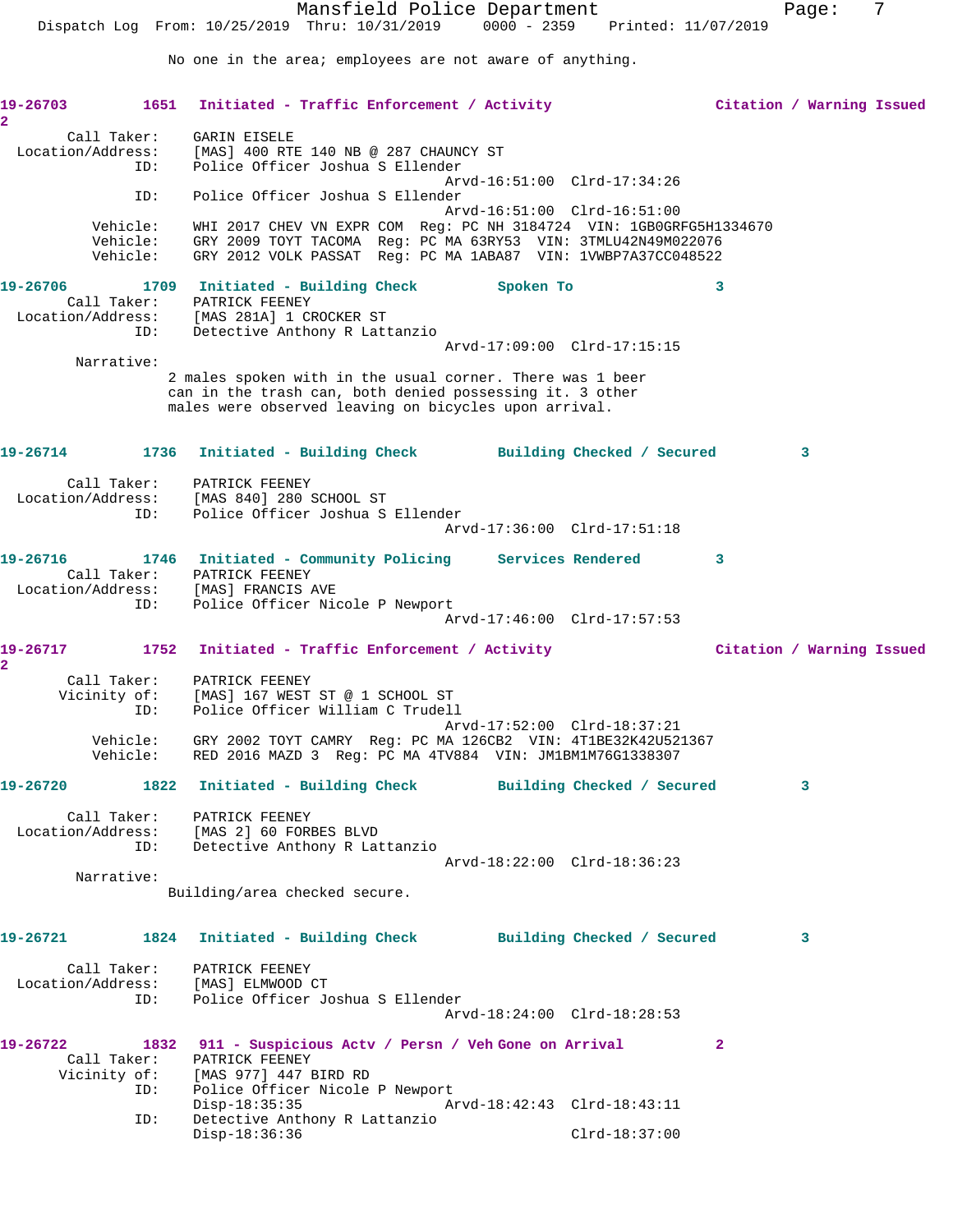Mansfield Police Department Form Page: 8 Dispatch Log From: 10/25/2019 Thru: 10/31/2019 0000 - 2359 Printed: 11/07/2019 ID: Police Officer Jay J Sparrow Disp-18:37:03 Clrd-18:43:05 ID: Police Officer William C Trudell Disp-18:37:35 Arvd-18:42:39 Clrd-18:43:11 Narrative: 911 caller reports 2 male parties standing by 2 m/vs on either side of the road dressed in camoflauge clothing. Caller thinks they may have been hunting, but thought it was out of place. Narrative: M14 reports nothing showing in the area; no vehicles or people are present. **19-26723 1834 Initiated - Building Check Services Rendered 3**  Call Taker: PATRICK FEENEY Location/Address: [MAS 930] OAK ST ID: Police Officer Joshua S Ellender Arvd-18:34:00 Clrd-18:34:00 Narrative: M2 reports m/v parked in the area; unoccupied. Later encountered the owner of the m/v and he and his gf were out on a nature walk. Parties check out. **19-26724 1834 Initiated - Traffic Enforcement / Activity Services Rendered 2**  Call Taker: PATRICK FEENEY Location/Address: [MAS] OAK ST ID: Police Officer Joshua S Ellender Arvd-18:34:00 Clrd-18:38:05 Vehicle: BLK 2003 CHEV UT TAHOE Reg: PC MA 1KVP17 VIN: 1GNEK13V23R226545 **19-26725 1837 Initiated - Motor Veh Acc - No Injury Accident Report 1**  Call Taker: PATRICK FEENEY Location/Address: [MAS] 100 FORBES BLVD @ 377 CHAUNCY ST ID: Detective Anthony R Lattanzio Arvd-18:37:00 Clrd-19:13:50<br>TD: Police Officer Joshua S Ellender Police Officer Joshua S Ellender Disp-18:38:17 Clrd-18:42:41 ID: Police Officer Joshua S Ellender Disp-19:01:35 Arvd-19:01:37 Clrd-19:13:50 Vehicle: BLK 2001 BMW 330CI Reg: PC MA 6MP979 VIN: WBABN53411JU30635 Towed: For: Accident By: Achins Garage To: Achins Garage Released To: INSTASI On: 10/28/2019 @ 0938 Vehicle: GRY 2016 CHEV MALIBU Reg: PC MA 8ASJ50 VIN: 1G1ZE5STXGF230576 Narrative: M13 reports a m/v crash. Achins already on scene. Narrative: Citation for failure to use caution Refer To Accident: 19MAS-404-AC **19-26726 1845 Initiated - Motor Vehicle Stop Citation / Warning Issued 3**  Call Taker: PATRICK FEENEY Location/Address: [MAS] 400 RTE 140 NB @ 287 CHAUNCY ST ID: Police Officer Joshua S Ellender Arvd-18:45:00 Clrd-18:51:09 Vehicle: BLU 2017 KIA FORTE Reg: PC MA 1ETE16 VIN: 3KPFK4A70HE030089 **19-26727 1846 Initiated - Traffic Enforcement / Activity Services Rendered 2**  Call Taker: PATRICK FEENEY Location/Address: [MAS] 562 MAPLE ST @ 3 JENNIFER DR ID: Police Officer Nicole P Newport Arvd-18:46:00 Clrd-19:17:20 Vehicle: BRO 2001 MERZ E Reg: PC MA 1FZC77 VIN: WDBJF70J31B183063 Narrative: MV stop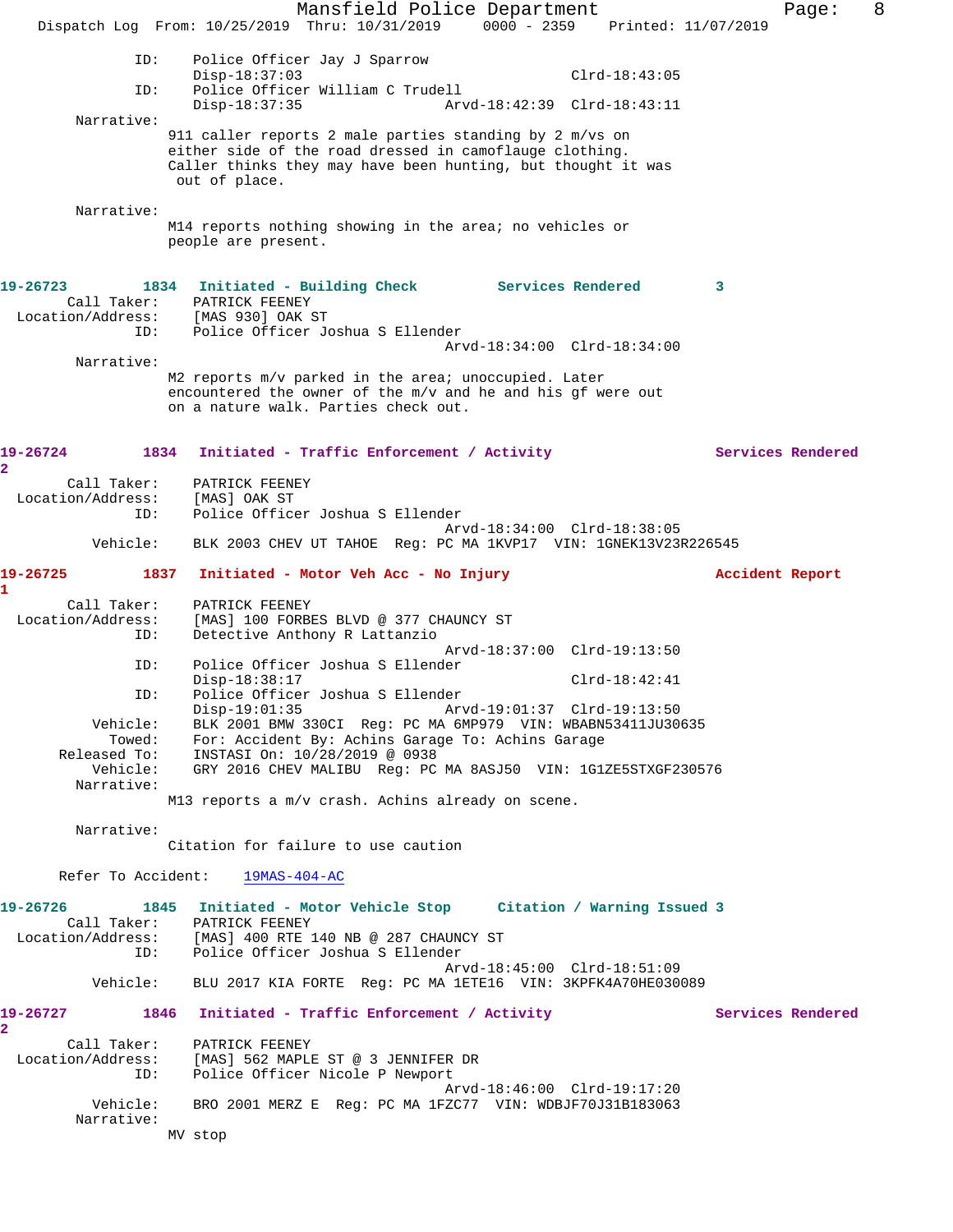Mansfield Police Department Fage: 9 Dispatch Log From: 10/25/2019 Thru: 10/31/2019 0000 - 2359 Printed: 11/07/2019 Narrative: Cited for defective equipment **19-26734 1917 Initiated - Proactive Patrol Building Checked / Secured 3** Call Taker: Kieran M Ruth Location/Address: [MAS 322] 31 HAMPSHIRE ST ID: Police Officer Joshua S Ellender Arvd-19:17:00 Clrd-19:22:50 Narrative: Checking the area. **19-26737 1934 Initiated - Community Policing Services Rendered 3**  Call Taker: Kieran M Ruth Location/Address: [MAS 982] 111 HOPE ST ID: Police Officer Nicole P Newport Arvd-19:34:00 Clrd-20:08:37 Narrative: Community policing **19-26740 1948 Initiated - Proactive Patrol Building Checked / Secured 3** Call Taker: NICHOLAS GOYETTE Location/Address: [MAS 281A] 1 CROCKER ST Police Officer William C Trudell Arvd-19:48:00 Clrd-20:12:08 ID: Detective Anthony R Lattanzio Disp-19:49:08 Arvd-19:49:09 Clrd-20:12:07 Narrative: Checking the area of the train lot and north common **19-26741 2012 Phone - Assist Law Enfrc Agncy Incident Report 3**  Call Taker: NICHOLAS GOYETTE Location/Address: ID: Police Officer Joshua S Ellender Disp-20:13:58 Arvd-20:17:21 Clrd-20:37:45<br>ID: Detective Anthony R Lattanzio Detective Anthony R Lattanzio Disp-20:14:00 Arvd-20:17:21 Clrd-22:25:21 ID: Police Officer William C Trudell Disp-20:14:02 Arvd-20:17:22 Clrd-20:37:49 ID: Police Officer Jay J Sparrow Disp-20:21:56 Arvd-20:21:59 Clrd-20:37:46<br>ID: Police Officer Nicole P Newport Police Officer Nicole P Newport<br>Disp-20:25:25 A Disp-20:25:25 Arvd-20:33:02 Clrd-20:37:49

Vehicle:

Narrative: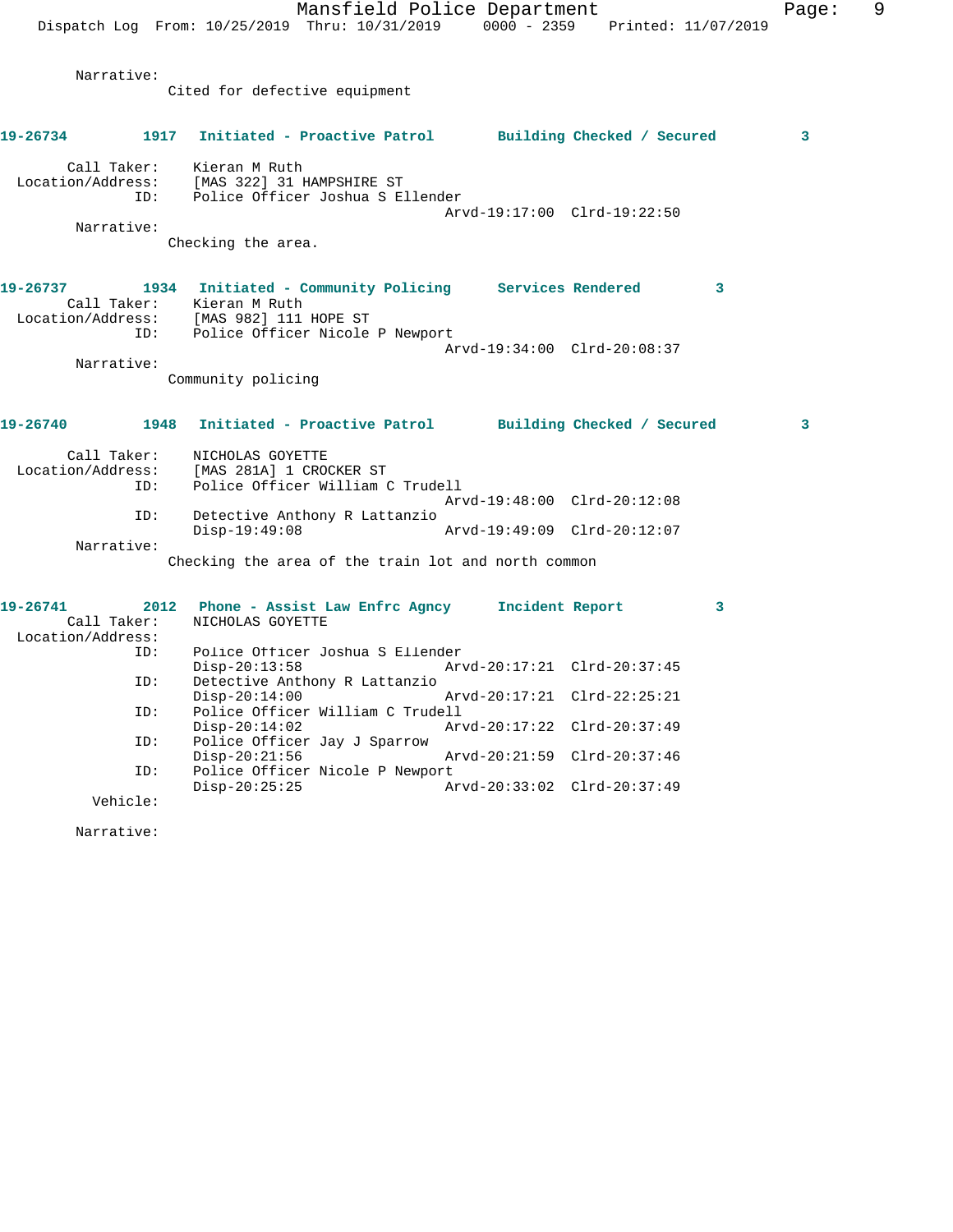Refer To Incident: 19MAS-974-OF

| 19-26748          | 2225 | Initiated - Follow up Investigation Services Rendered |                             |  |
|-------------------|------|-------------------------------------------------------|-----------------------------|--|
| Call Taker:       |      | NICHOLAS GOYETTE                                      |                             |  |
| Location/Address: |      | [MAS 907D] 390 WEST ST Apt. #D                        |                             |  |
|                   | ID:  | Detective Anthony R Lattanzio                         |                             |  |
|                   |      |                                                       | Arvd-22:25:00 Clrd-23:16:06 |  |
| Narrative:        |      |                                                       |                             |  |
|                   |      | Out for a follow up                                   |                             |  |
|                   |      |                                                       |                             |  |
|                   |      |                                                       |                             |  |
| 19-26749          | 2328 | Phone - Erratic Oper MV / Road Rage Gone on Arrival   |                             |  |
| Call Taker:       |      | DAVID SULLIVAN                                        |                             |  |
|                   |      | Vicinity of: [MAS] PLAIN ST                           |                             |  |
|                   | ID:  | Police Officer Joshua S Ellender                      |                             |  |
|                   |      | $Disp-23:29:31$                                       | Arvd-23:32:09 Clrd-23:39:28 |  |
|                   | ID:  | Detective Anthony R Lattanzio                         |                             |  |

 Disp-23:29:34 Arvd-23:33:42 Clrd-23:39:30 Vehicle: GRN 2004 KIA OPTIMA Reg: PC MA 7HP644 VIN: KNAGD128645293260 Narrative:

In Bound from North Attleboro

Narrative:

Clear, checked area extensively with no success

## **For Date: 10/26/2019 - Saturday**

| 19-26754                         | 0051 | Initiated - Proactive Patrol                  |  | Building Checked / Secured  | 3 |
|----------------------------------|------|-----------------------------------------------|--|-----------------------------|---|
| Call Taker:<br>Location/Address: |      | NICHOLAS GOYETTE<br>[MAS 820C] 31 PLYMOUTH ST |  |                             |   |
|                                  |      |                                               |  |                             |   |
|                                  | ID:  | Police Officer Nicole P Newport               |  |                             |   |
|                                  |      |                                               |  | Arvd-00:51:00 Clrd-01:13:10 |   |
| Narrative:                       |      |                                               |  |                             |   |
|                                  |      | Checking the area.                            |  |                             |   |

**19-26755 0105 Initiated - Proactive Patrol Building Checked / Secured 3** Call Taker: NICHOLAS GOYETTE Location: [MAS] HOTELS ID: Police Officer Andrew J Kelley Arvd-01:05:00 Clrd-01:13:06 Narrative: Checking the area. **19-26756 0115 Initiated - Proactive Patrol Building Checked / Secured 3** Call Taker: NICHOLAS GOYETTE Location/Address: [MAS 987A] 125 HIGH ST Apt. #1-4 ID: Patrolman David Schepis

Arvd-01:15:00 Clrd-01:16:53

Narrative:

Checking the area.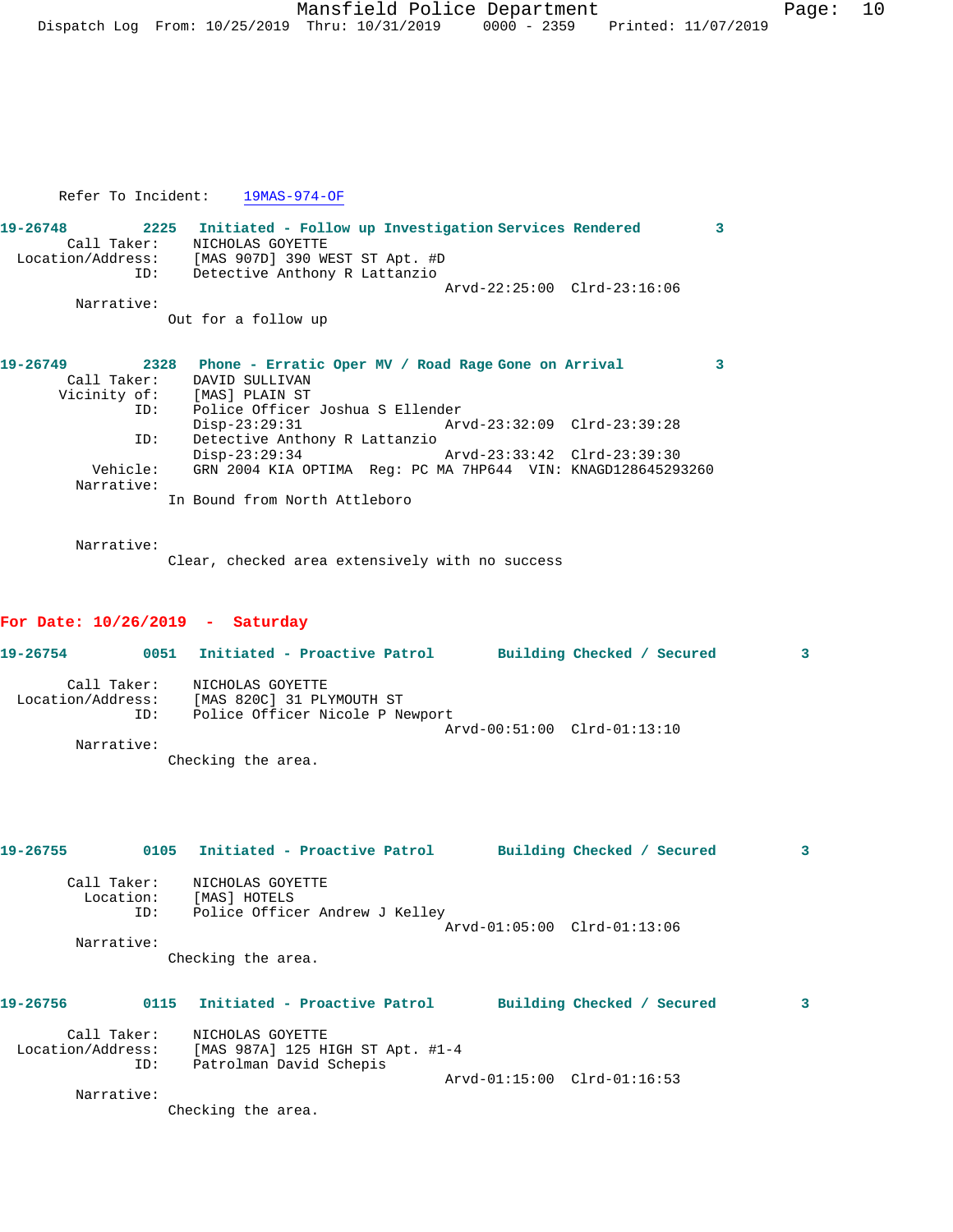Mansfield Police Department Fage: 11 Dispatch Log From: 10/25/2019 Thru: 10/31/2019 0000 - 2359 Printed: 11/07/2019 **19-26757 0120 Initiated - Motor Vehicle Stop Verbal Warning 3**  Call Taker: NICHOLAS GOYETTE Location/Address: [MAS 834] 261 CHAUNCY ST ID: Police Officer Christopher D Sorge Arvd-01:20:00 Clrd-01:23:04 ID: Patrolman David Schepis Disp-01:21:40 Arvd-01:21:42 Clrd-01:23:04 Vehicle: WHI 2018 TOYT 4D YAR Reg: BU NY JAG5235 VIN: 3MYDLBYV2JY330235 Narrative: Out with a mv stop. Verbal for headlights **19-26759 0126 Initiated - Proactive Patrol Building Checked / Secured 3** Call Taker: NICHOLAS GOYETTE Location/Address: [MAS 86] 549 ELM ST ID: Police Officer Andrew J Kelley Arvd-01:26:00 Clrd-01:29:01 Narrative: Checking the area. **19-26760 0129 Initiated - Proactive Patrol Building Checked / Secured 3** Call Taker: NICHOLAS GOYETTE Location/Address: [MAS] PLYMOUTH ST ID: Police Officer Andrew J Kelley Arvd-01:29:00 Clrd-01:47:08 Narrative: Checking the area. **19-26761 0135 Initiated - Motor Vehicle Stop Citation / Warning Issued 3**  Call Taker: NICHOLAS GOYETTE Location/Address: [MAS] 91 CHAUNCY ST @ 6 HIGHLAND AVE ID: Detective Gregory S Martell Arvd-01:35:00 Clrd-01:43:10 ID: Patrolman David Schepis Disp-01:36:37 Arvd-01:37:04 Clrd-01:43:11 Vehicle: GRY 2004 INFI G35 Reg: PC MA 8CW596 VIN: JNKCV51FX4M711278 Narrative: Out with a mv stop. RO cited for marked lanes and no headlights **19-26762 0140 Initiated - Motor Vehicle Stop Citation / Warning Issued 3**  Call Taker: NICHOLAS GOYETTE Vicinity of: [MAS] 330 PRATT ST ID: Police Officer Christopher D Sorge Arvd-01:40:00 Clrd-01:43:07 Vehicle: BLK 2011 FORD UT EDGE Reg: PC MA 995TM1 VIN: 2FMDK4JC4BBB63937 Narrative: Out with a mv stop. RO cited for speed **19-26764 0147 Initiated - Proactive Patrol Building Checked / Secured 3** Call Taker: NICHOLAS GOYETTE Location/Address: [MAS 281A] 1 CROCKER ST ID: Patrolman David Schepis Arvd-01:47:00 Clrd-01:50:14 Narrative: Checking the area. **19-26765 0151 Initiated - Motor Vehicle Stop Citation / Warning Issued 3**  Call Taker: NICHOLAS GOYETTE Location/Address: [MAS] COPELAND DR ID: Police Officer Christopher D Sorge Arvd-01:51:00 Clrd-01:56:53 ID: Patrolman David Schepis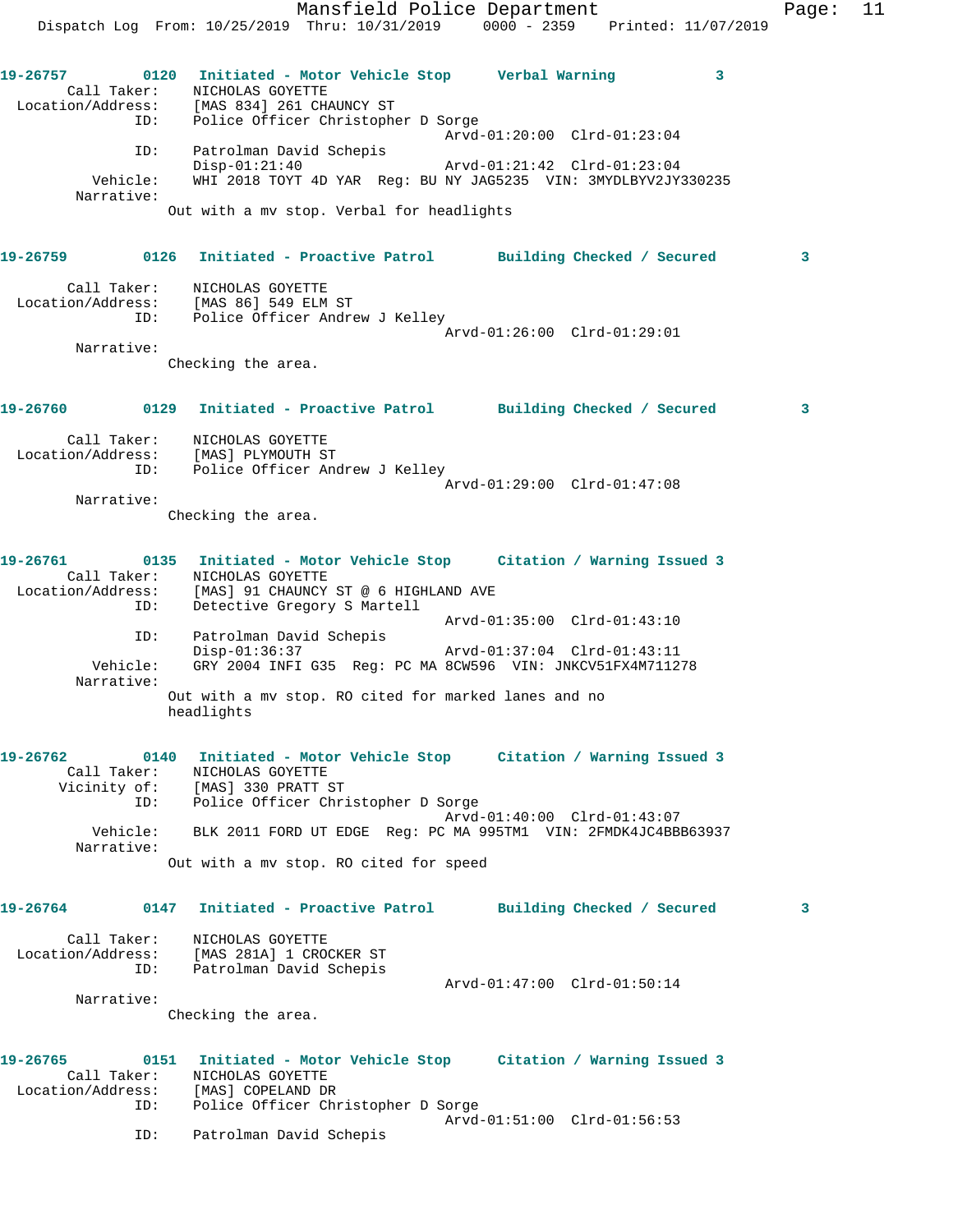Mansfield Police Department Fage: 12 Dispatch Log From: 10/25/2019 Thru: 10/31/2019 0000 - 2359 Printed: 11/07/2019 Disp-01:52:11 Arvd-01:52:12 Clrd-01:56:53 Vehicle: RED 2006 TOYT UT HIGHLA Reg: PC MA 24RF79 VIN: JTEDP21A460112093 Narrative: Out with a mv stop. Operator cited for speed **19-26767 0157 Initiated - Proactive Patrol Building Checked / Secured 3** Call Taker: NICHOLAS GOYETTE Location/Address: [MAS 281A] 1 CROCKER ST ID: Patrolman David Schepis Arvd-01:57:00 Clrd-02:00:17 Narrative: Checking the area. **19-26769 0159 Initiated - Motor Vehicle Stop Verbal Warning 3**  Call Taker: NICHOLAS GOYETTE Location/Address: [MAS] 400 RTE 140 SB @ 272 CHAUNCY ST ID: Police Officer Christopher D Sorge Arvd-01:59:00 Clrd-02:06:04 ID: Detective Gregory S Martell Disp-02:00:56 Arvd-02:00:57 Clrd-02:06:06 Vehicle: BLK 2006 CADI SD SRX Reg: PC AL 2CG1528 VIN: 1GYEE637260180524 Narrative: Out with a mv stop. Verbal for defective equipment **19-26773 0222 Initiated - Proactive Patrol Building Checked / Secured 3** Call Taker: NICHOLAS GOYETTE Location/Address: [MAS] 905 SOUTH MAIN ST ID: Detective Gregory S Martell Arvd-02:22:00 Clrd-02:26:28 Narrative: Checking the area. **19-26777 0301 Initiated - Proactive Patrol Building Checked / Secured 3** Call Taker: NICHOLAS GOYETTE Location/Address: [MAS 840] 280 SCHOOL ST ID: Police Officer Andrew J Kelley Arvd-03:01:00 Clrd-03:13:02 Narrative: Checking the area. **19-26778 0301 Initiated - Proactive Patrol Building Checked / Secured 3** Call Taker: NICHOLAS GOYETTE Location/Address: [MAS 1002] 250 EAST ST ID: Police Officer Christopher D Sorge Arvd-03:01:00 Clrd-03:04:50 Narrative: Checking the area. **19-26779 0329 Initiated - Proactive Patrol Building Checked / Secured 3** Call Taker: NICHOLAS GOYETTE Location/Address: [MAS 907E] 390 WEST ST ID: Police Officer Andrew J Kelley Arvd-03:29:00 Clrd-03:40:57 Narrative: Checking the area. **19-26780 0342 Initiated - Proactive Patrol Building Checked / Secured 3** Call Taker: NICHOLAS GOYETTE Location/Address: [MAS 820C] 31 PLYMOUTH ST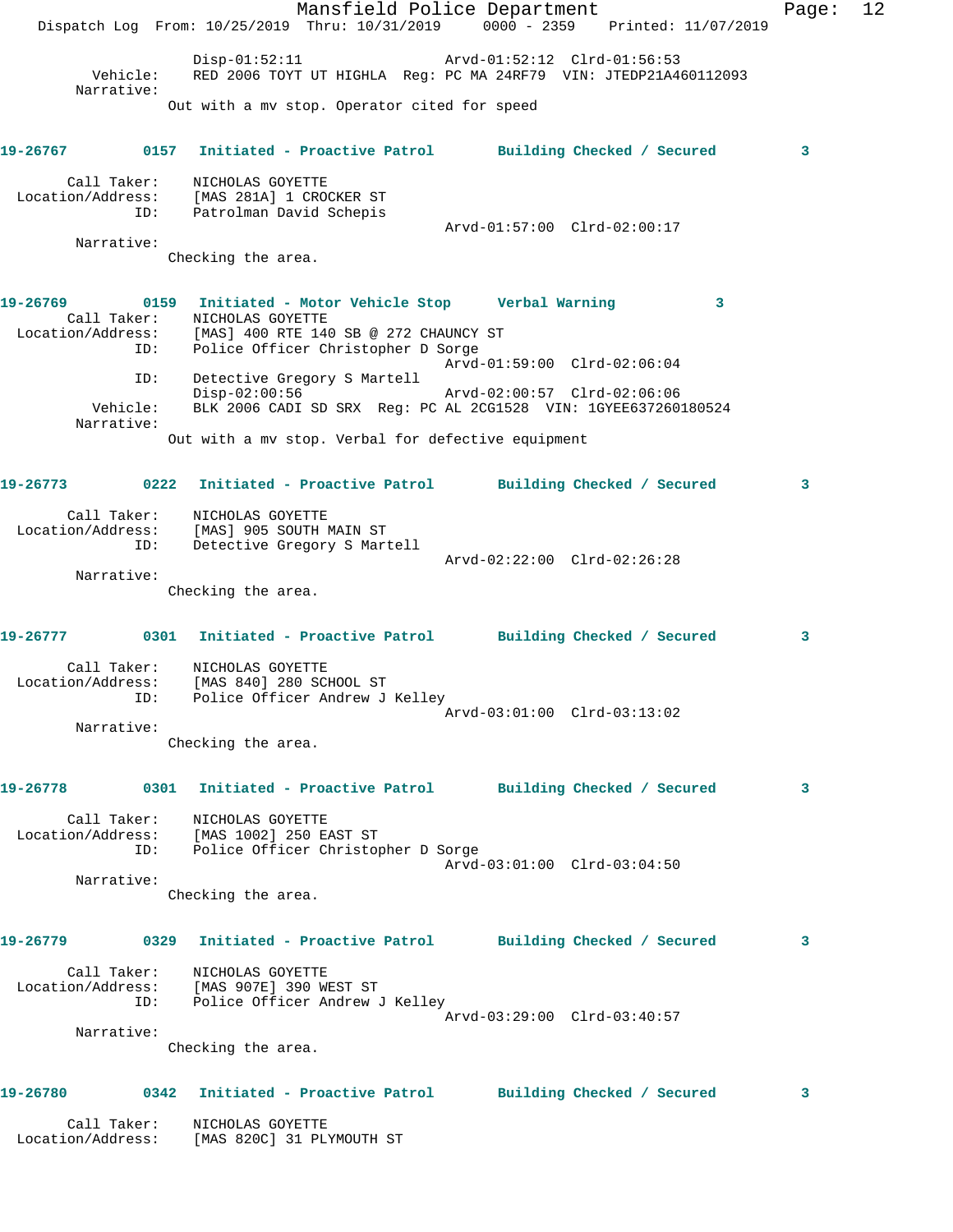Mansfield Police Department Page: 13 Dispatch Log From: 10/25/2019 Thru: 10/31/2019 0000 - 2359 Printed: 11/07/2019 ID: Police Officer Nicole P Newport Arvd-03:42:00 Clrd-03:49:36 Narrative: Checking the area. **19-26784 0458 Initiated - Motor Vehicle Stop Verbal Warning 3**  Call Taker: NICHOLAS GOYETTE<br>Location/Address: [MAS] 575 WEST ST ess: [MAS] 575 WEST ST @ 260 FORBES BLVD<br>ID: Police Officer Christopher D Sorge Police Officer Christopher D Sorge Arvd-04:58:00 Clrd-05:06:46 ID: Police Officer Andrew J Kelley<br>Disp-04:59:13 Disp-04:59:13 Arvd-05:03:36 Clrd-05:06:47 ID: Patrolman David Schepis Disp-04:59:14 Arvd-05:00:23 Clrd-05:06:45 Vehicle: AUDI Reg: DL MA 5832S Narrative: M12 stopping a white audi sedan, no plates or reg Narrative: Clear, verbal for failure to display plate, it has been placed in the back **19-26785 0529 Walk-In - Well Being Check Referred to Other Agency 3**  Call Taker: Support Staff Katherine Gillis<br>Location/Address: [MAS H3989] 114 WALNUT ST ess: [MAS H3989] 114 WALNUT ST<br>ID: Detective Gregory S Martel Detective Gregory S Martell Disp-05:33:04 Arvd-05:33:06 Clrd-06:50:01 ID: Police Officer Andrew J Kelley Disp-05:35:39 Arvd-05:35:40 Clrd-06:50:01 Narrative: Christine from DCF would like an officer to assist her to this residence for a well being check of a child. Narrative: Ofc. Martell reports DCF will be heading over to Walpole, clear **19-26786 0552 911 - 911 Hang-ups & Verifications Confirmed misdial/Accdntl Call 2** Call Taker: MEGHAN MILLS Location/Address: [MAS H2395] 10 ERICK RD Apt. #35 ID: Police Officer Christopher D Sorge Disp-05:53:19 Arvd-05:56:01 Clrd-06:07:12<br>
Disp-05:54:42 Arvd-06:00:42 Clrd-06:07:12<br>
Disp-05:54:42 Arvd-06:00:42 Clrd-06:07:12 Patrolman David Schepis Disp-05:54:42 Arvd-06:00:42 Clrd-06:07:12 Narrative: Recieved 911 call, no one on the line, no answer on call back. Narrative: Clear, confirmed the accidental **19-26788 0642 Phone - Alarm - Burglar False / Accidental Alarm 1**  Call Taker: Kieran M Ruth Location/Address: [MAS 12] 250 EAST ST Police Officer Christopher D Sorge Disp-06:43:24 Arvd-06:44:20 Clrd-06:47:31 ID: Patrolman David Schepis<br>Disp-06:43:24 Disp-06:43:24 Arvd-06:45:08 Clrd-06:47:31 Narrative: Out for the door 9 entry/exit alarm Narrative: M2 reports the coach for the freshman football team entered the wrong code, clear **19-26792 0656 Phone - Assist Fire Department Services Rendered 3**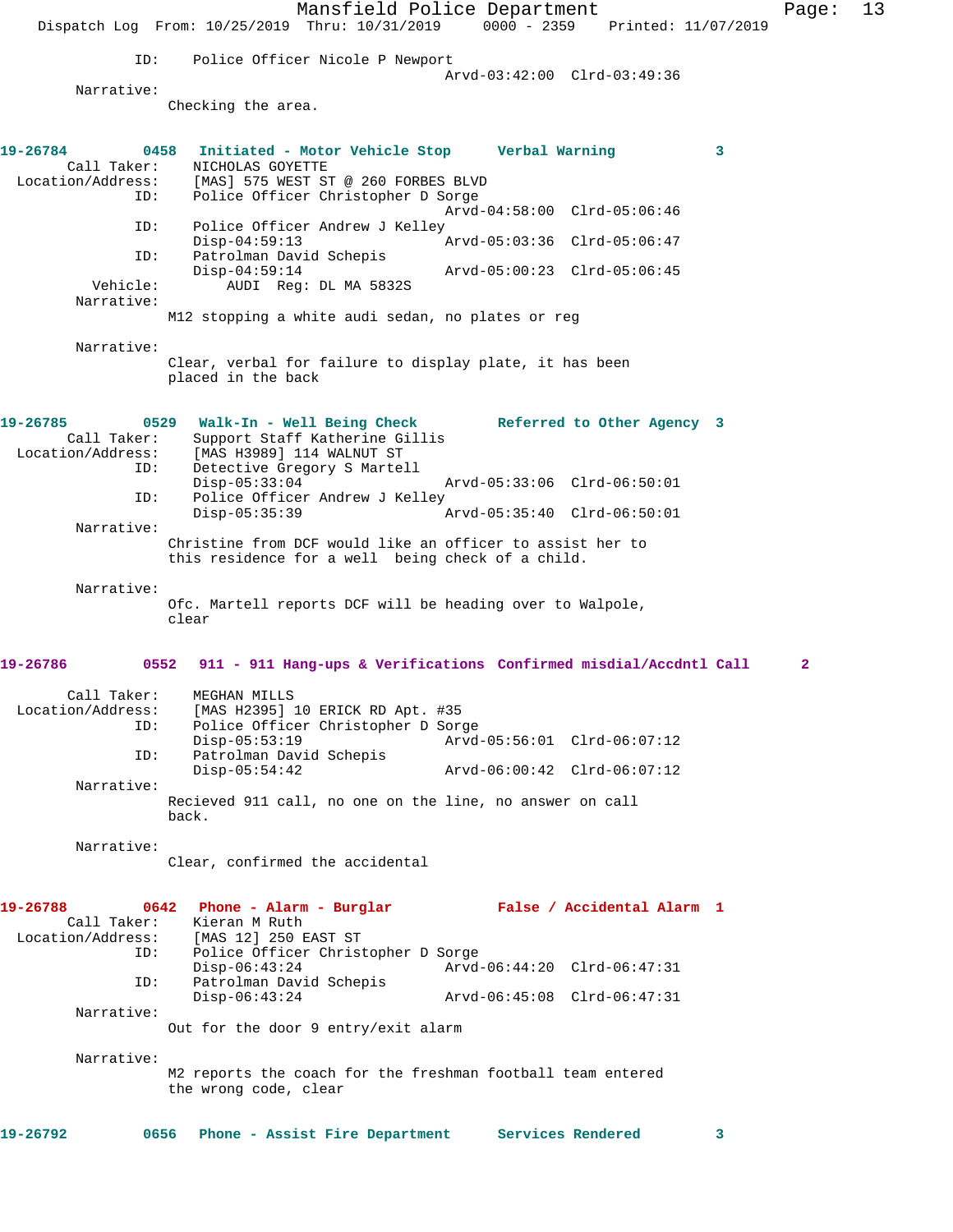Mansfield Police Department Fage: 14 Dispatch Log From: 10/25/2019 Thru: 10/31/2019 0000 - 2359 Printed: 11/07/2019 Call Taker: Kieran M Ruth Location/Address: [MAS H1270] 364 CHAUNCY ST ID: Detective Gregory S Martell Disp-06:58:52 Arvd-06:59:21 Clrd-07:33:32 ID: Police Officer Andrew J Kelley<br>Disp-06:58:55 Arvd-06:59:23 Clrd-07:33:32 ID: Patrolman David Schepis Disp-06:58:57 Arvd-06:59:46 Clrd-07:33:32<br>ID: Police Officer Christopher D Sorge Police Officer Christopher D Sorge<br>Disp-07:01:40 Arvd Disp-07:01:40 Arvd-07:01:44 Clrd-07:33:32 Narrative: Out to assist MFD with a possible structure fire Narrative: Residents are evacuated Narrative: The fire was on a patio, some extension to the exterior Refer To Incident: 19MAS-975-OF **19-26794 0719 Initiated - Proactive Patrol Building Checked / Secured 3** Call Taker: Kieran M Ruth Location/Address: [MAS 820C] 31 PLYMOUTH ST ID: Police Officer Nicole P Newport Arvd-07:19:00 Clrd-07:27:56 Narrative: Checking the area. **19-26797 0756 Alarm - Alarm - Burglar False / Accidental Alarm 1**  Call Taker: PATRICK FEENEY Location/Address: [MAS 840J110A] 280 SCHOOL ST Apt. #J110 ID: Police Officer Joshua S Ellender Disp-08:06:53 Arvd-08:06:56 Clrd-08:09:51 Narrative: Front door alarm; attempting to contact keyholders. Narrative: Confirmed accidnetal by employee Narrative: Card issued **19-26801 0901 911 - Assist Fire Department Transported to Hospital 3**  Call Taker: MEGHAN MILLS<br>tion/Address: [MAS 12] 250 EAST ST Location/Address:<br>ID: Police Officer Andrew J Kelley Disp-09:03:19 Arvd-09:07:05 Clrd-09:16:25 **19-26802 0903 911 - Assist Fire Department Transported to Hospital 3**  Call Taker: MEGHAN MILLS Location/Address: [MAS] 25 COBB ST ID: Police Officer John R Armstrong Disp-09:04:55 Arvd-09:07:56 Clrd-09:16:15 Narrative: Assist MFD with the medical Narrative: Transport to SMH **19-26803 0904 Phone - Animal Complaints Incident Report 3**  Call Taker: MEGHAN MILLS Location/Address: [MAS H4095] 490 ELM ST ID: Police Officer Joshua S Ellender Disp-09:05:50 Arvd-09:12:15 Clrd-09:39:19 Narrative: Cp reporting vehicle struck dog and left the area.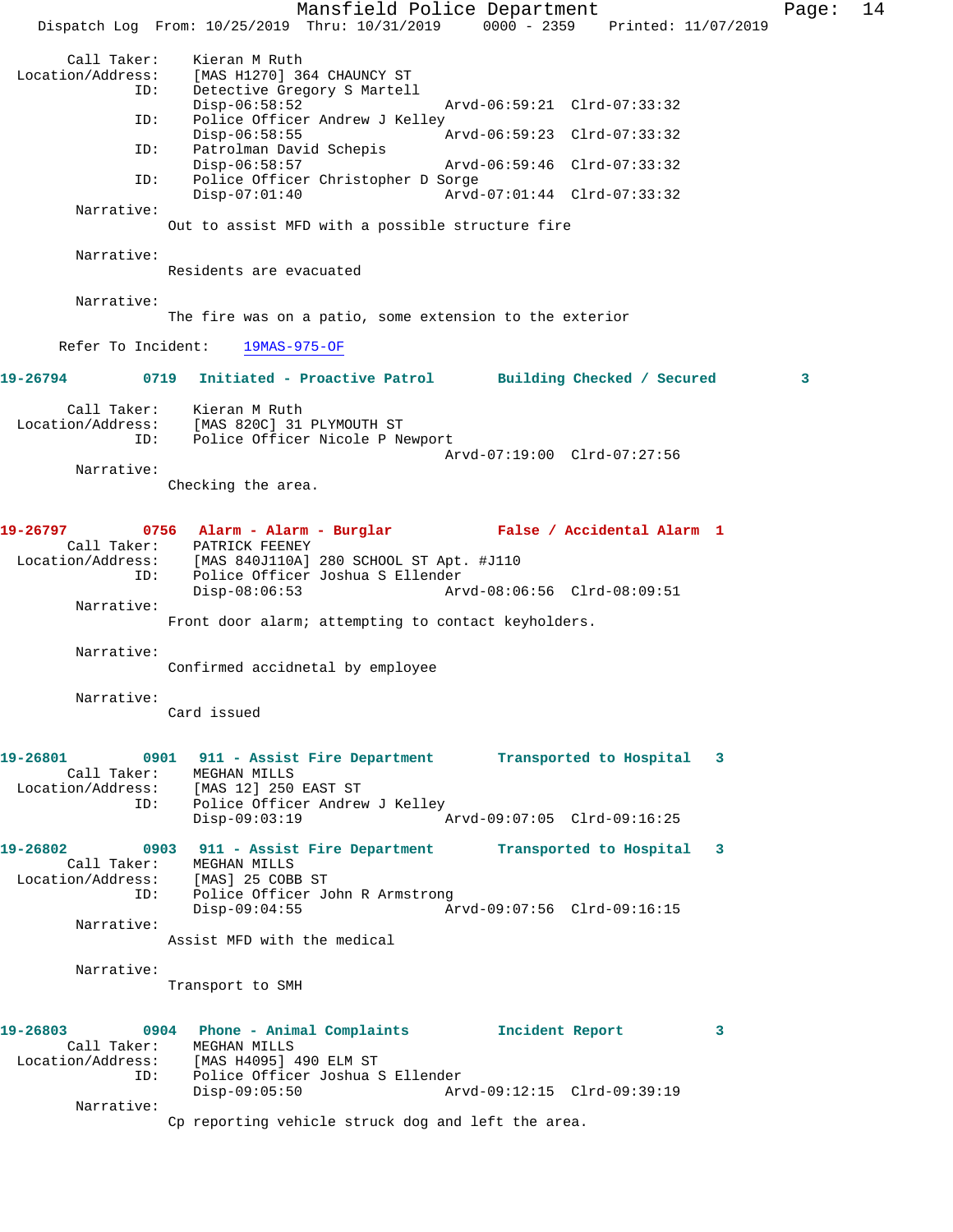|                                         | Mansfield Police Department<br>15<br>Page:                                                                                                      |
|-----------------------------------------|-------------------------------------------------------------------------------------------------------------------------------------------------|
|                                         | Dispatch Log From: 10/25/2019 Thru: 10/31/2019 0000 - 2359 Printed: 11/07/2019                                                                  |
| Narrative:                              |                                                                                                                                                 |
|                                         | Possibly a tan Honda minivan with front passenger fog light<br>damage. Norton PD notified                                                       |
| Narrative:                              |                                                                                                                                                 |
|                                         | Ofc. Ellender reports the dog has passed, the vehicle did<br>not have a chance to stop because the dog ran out from the<br>back of the building |
| Refer To Incident:                      | $19MAS-976-OF$                                                                                                                                  |
| 19-26804<br>$\overline{a}$              | 0939<br>Initiated - Suspicious Actv / Persn / Veh<br>Investigated - No Report                                                                   |
| Call Taker:<br>Location/Address:<br>ID: | Kieran M Ruth<br>[MAS] RUMFORD AVE<br>Police Officer Joshua S Ellender                                                                          |
| ID:                                     | Arvd-09:39:00 Clrd-09:41:54<br>Police Officer John R Armstrong                                                                                  |
|                                         | $Disp-09:40:29$<br>Arvd-09:40:32 Clrd-09:50:23                                                                                                  |
| Narrative:                              | Out following a possible non-licensed operator                                                                                                  |
| Narrative:                              | The operator is licensed                                                                                                                        |
| Narrative:                              |                                                                                                                                                 |
|                                         | Out at 96 Rumford for a follow up                                                                                                               |
| 19-26806                                | 0954 Phone - Motor Veh Acc - No Injury Accident Report<br>1                                                                                     |
| Call Taker:                             | Kieran M Ruth<br>Location/Address: [MAS] 789 EAST ST @ 86 EASTMAN ST                                                                            |
| ID:                                     | Police Officer Andrew J Kelley                                                                                                                  |
| ID:                                     | $Disp-09:55:10$<br>Arvd-09:57:51 Clrd-10:36:53<br>Police Officer John R Armstrong                                                               |
| ID:                                     | Disp-09:58:21<br>Arvd-10:01:26 Clrd-10:29:34<br>Sergeant Thomas R Connor                                                                        |
|                                         | Disp-09:58:55<br>Arvd-10:01:04 Clrd-10:25:45                                                                                                    |
| Vehicle:<br>Vehicle:<br>Narrative:      | BRO 2013 HYUN ELANTR Reg: PC MA 5SB867 VIN: 5NPDH4AE0DH346604<br>RED 2004 NISS FRONTI Reg: PC MA 9JS733 VIN: 1N6ED29Y84C418404                  |
|                                         | Out for an MVA with no injuries                                                                                                                 |
| Narrative:                              |                                                                                                                                                 |
|                                         | M8 requesting MFD for an eval.                                                                                                                  |
| Narrative:                              | Achins en route for 2 vehicles                                                                                                                  |
| Narrative:                              | Achins on scene                                                                                                                                 |
|                                         | Refer To Accident: 19MAS-405-AC                                                                                                                 |
| 19-26809                                | 1029 Initiated - Motor Vehicle Stop Citation / Warning Issued 3                                                                                 |
|                                         | Call Taker: Kieran M Ruth<br>Vicinity of: [MAS] 100 PRATT ST                                                                                    |
| ID:                                     | Police Officer John R Armstrong                                                                                                                 |
| Vehicle:                                | Arvd-10:29:00 Clrd-10:46:25<br>BLK 2010 INFI G37 Req: PC MA 3CA369 VIN: JN1CV6AR2AM452544                                                       |
| Narrative:                              | MV stop                                                                                                                                         |
| Narrative:                              |                                                                                                                                                 |
|                                         | Cited for expired registration                                                                                                                  |
| 19-26810                                | Initiated - Proactive Patrol<br>1033<br>Building Checked / Secured<br>3                                                                         |
| Call Taker:<br>Location/Address:        | Kieran M Ruth<br>[MAS 820C] 31 PLYMOUTH ST                                                                                                      |
| ID:                                     | Police Officer Michael T Fitzgerald                                                                                                             |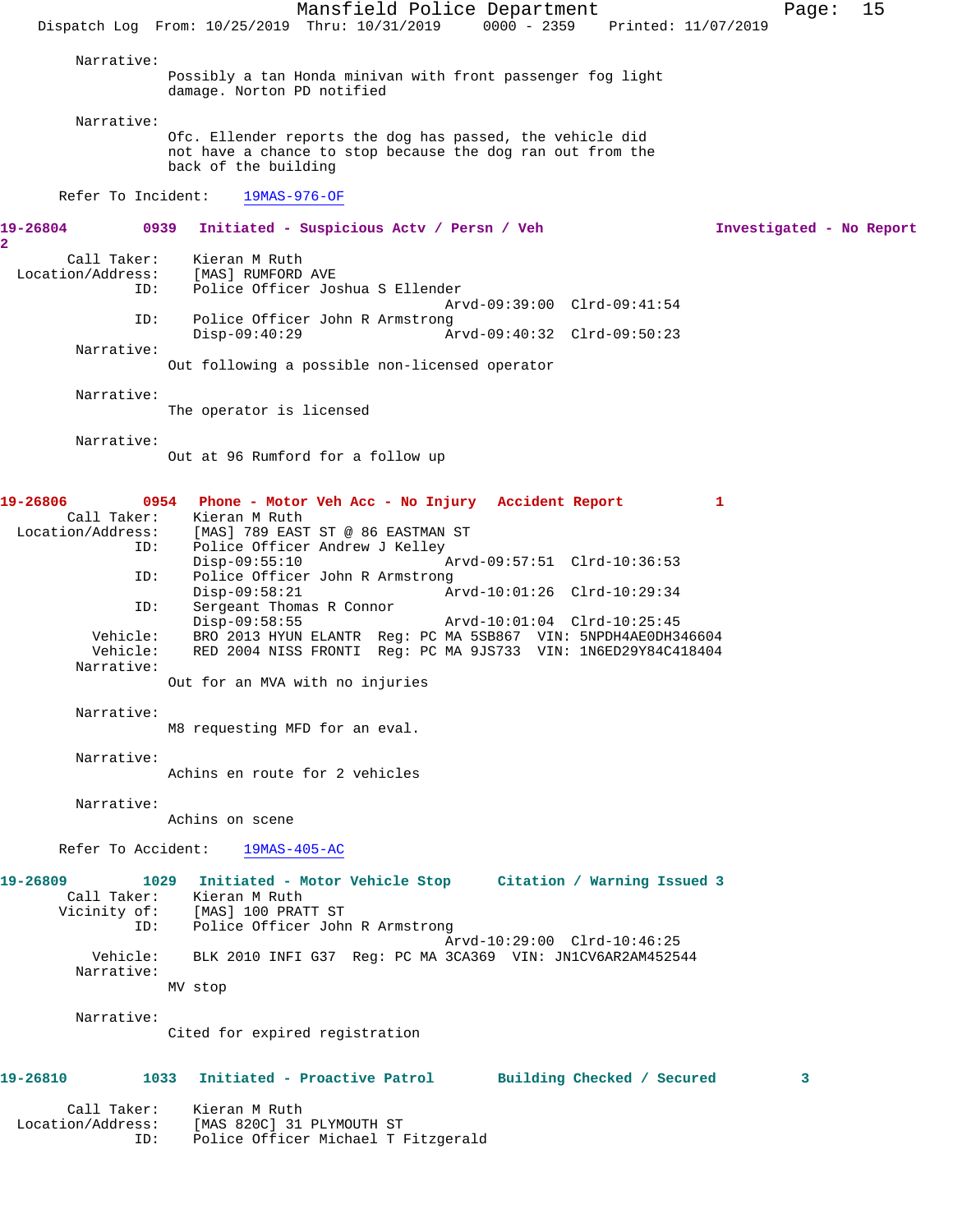Arvd-10:33:00 Clrd-10:44:41

Narrative:

Checking the area.

| 19-26811<br>3                                  | 1037<br>Initiated - Selective Enforcement/RADAR                                                                                                                                                                                                                                                                                                                                  | Citation / Warning Issued |   |  |
|------------------------------------------------|----------------------------------------------------------------------------------------------------------------------------------------------------------------------------------------------------------------------------------------------------------------------------------------------------------------------------------------------------------------------------------|---------------------------|---|--|
| Call Taker:<br>Vicinity of:<br>ID:             | Kieran M Ruth<br>[MAS] 792 WEST ST<br>Police Officer Joshua S Ellender                                                                                                                                                                                                                                                                                                           |                           |   |  |
| Vehicle:<br>Vehicle:<br>Vehicle:<br>Narrative: | Arvd-10:37:00 Clrd-11:11:23<br>BLU 2002 CHEV AVALAN Reg: PC MA 6HD647 VIN: 3GNEK13T22G288010<br>Vehicle: RED 2013 NISS ALTIMA Reg: PC MA 3212YE VIN: 1N4AL3AP3DN573059<br>Vehicle: GRY 2014 HOND CRVSPO Reg: PAS MA TC79LC VIN: 5J6RM4H76EL046629<br>BLU 2013 FORD F150 Reg: PC MA 1EJA54 VIN: 1FTFX1EF6DFC60690<br>GRY 2008 VOLK JETTA Reg: PC MA 7CC999 VIN: 3VWRM71KX8M058479 |                           |   |  |
|                                                | Traffic enforcement in the area.                                                                                                                                                                                                                                                                                                                                                 |                           |   |  |
| Narrative:                                     | Out with MA/6HD647, cited for speed                                                                                                                                                                                                                                                                                                                                              |                           |   |  |
| Narrative:                                     | Out with MA/3212YE, cited for speed                                                                                                                                                                                                                                                                                                                                              |                           |   |  |
| Narrative:                                     | Ma/TC79LC, speed                                                                                                                                                                                                                                                                                                                                                                 |                           |   |  |
| Narrative:                                     | MA/1EJA54, speed                                                                                                                                                                                                                                                                                                                                                                 |                           |   |  |
| Narrative:                                     | MA/7CC999, verbal                                                                                                                                                                                                                                                                                                                                                                |                           |   |  |
| 19-26812<br>3                                  | Initiated - Selective Enforcement/RADAR<br>1050                                                                                                                                                                                                                                                                                                                                  | Citation / Warning Issued |   |  |
| Location/Address:<br>ID:                       | Call Taker: Kieran M Ruth<br>[MAS] 43 NORTH MAIN ST @ 13 PARK ST<br>Police Officer John R Armstrong                                                                                                                                                                                                                                                                              |                           |   |  |
| Vehicle:<br>Narrative:                         | Arvd-10:50:00 Clrd-11:02:14<br>GRY 2016 ACUR RDX Reg: PC MA 927NM5 VIN: 5J8TB4H38GL005535<br>Traffic enforcement in the area.                                                                                                                                                                                                                                                    |                           |   |  |
| Narrative:                                     |                                                                                                                                                                                                                                                                                                                                                                                  |                           |   |  |
|                                                | Out with MA/927NM5, cited for expired registration                                                                                                                                                                                                                                                                                                                               |                           |   |  |
| 19-26813                                       | 1058 911 - 911 Hang-ups & Verifications Confirmed misdial/Accdntl Call                                                                                                                                                                                                                                                                                                           |                           | 2 |  |
| Call Taker:<br>Location/Address:<br>ID:        | PATRICK FEENEY<br>[MAS 840I160] 280 SCHOOL ST Apt. #I160<br>Police Officer John R Armstrong<br>Arvd-11:06:45 Clrd-11:07:54<br>$Disp-11:03:51$                                                                                                                                                                                                                                    |                           |   |  |
| Narrative:                                     | 911 call with no repsonse to TTY or Silent call; call back<br>made. Spoke to phone owner, she is at the store and will<br>wait by the fron and ID herself to ofc to confirm the<br>accidental.                                                                                                                                                                                   |                           |   |  |
| Narrative:                                     | Confirmed accidental                                                                                                                                                                                                                                                                                                                                                             |                           |   |  |
| 19-26814<br>2                                  | 1113<br>Initiated - Traffic Enforcement / Activity                                                                                                                                                                                                                                                                                                                               | Citation / Warning Issued |   |  |
| Call Taker:<br>Location/Address:<br>ID:        | PATRICK FEENEY<br>[MAS] NORTH MAIN ST<br>Police Officer John R Armstrong<br>Arvd-11:13:00 Clrd-11:27:06                                                                                                                                                                                                                                                                          |                           |   |  |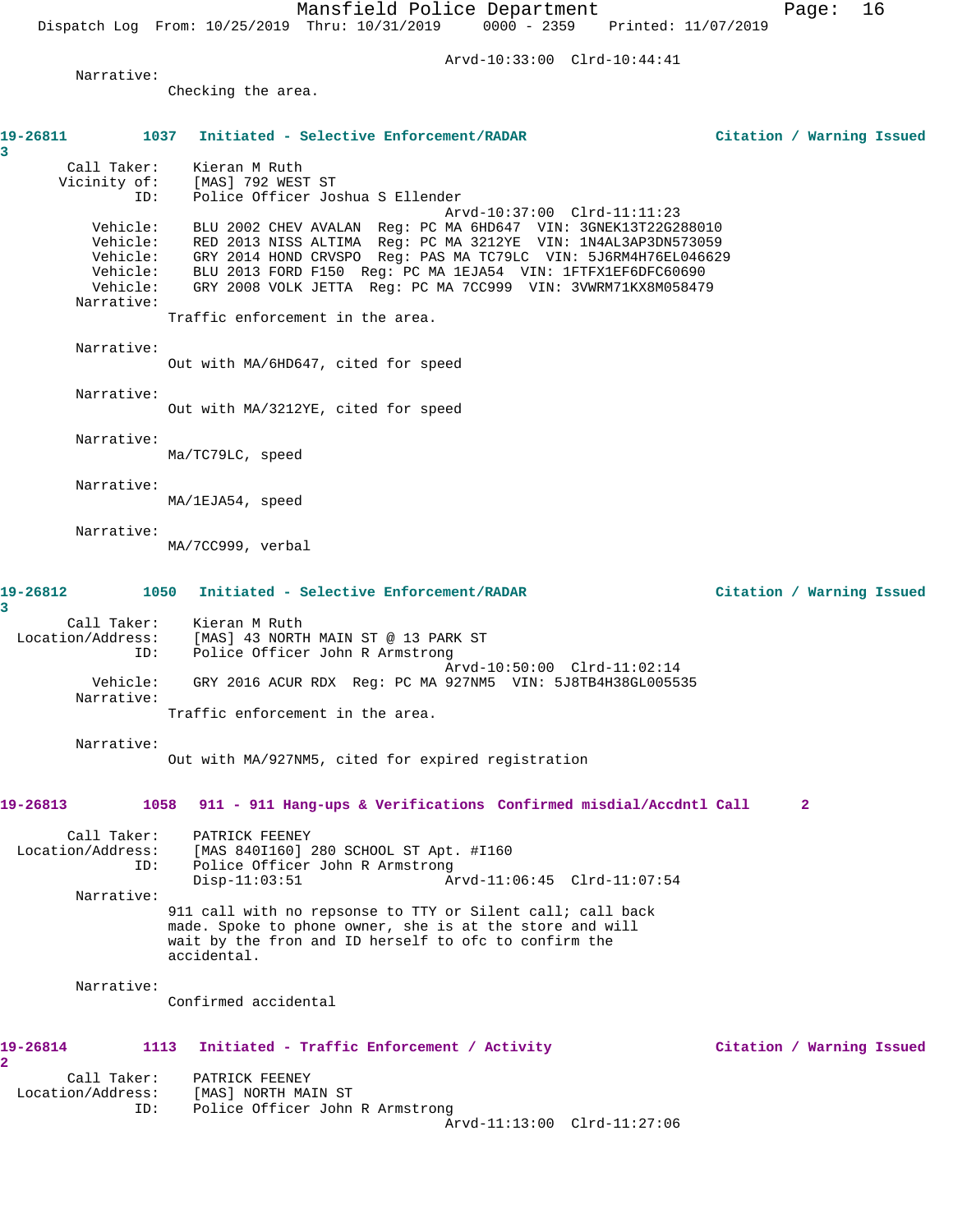Mansfield Police Department Page: 17 Dispatch Log From: 10/25/2019 Thru: 10/31/2019 0000 - 2359 Printed: 11/07/2019 **19-26817** 1200 Walk-In - Community Policing Services Rendered 3<br>Call Taker: Officer Brendan Fayles<br>Location/Address: [MAS H9953] 21 ERICK RD Apt. #2<br>Th: Police Officer Andress Inc. Call Taker: Officer Brendan Fayles Location/Address: [MAS H9953] 21 ERICK RD Apt. #2 ID: Police Officer Andrew J Kelley Disp-12:01:54 Arvd-12:12:49 Clrd-12:22:09 Narrative: Ofc. Kelley out at the station for Community Policing / Photo Op Narrative: Out to assist a party gather belongings **19-26818 1206 Walk-In - Identity Theft Incident Report 1**  Call Taker: Officer Brendan Fayles<br>Location/Address: [MAS 451B] 500 EAST ST  $[MAS 451B] 500 EAST ST$  ID: Police Officer Joshua S Ellender Disp-12:08:43 Arvd-12:28:55 Clrd-13:02:33 Narrative: Party in the lobby looking to speak with an Officer regarding a bank account that was opened in her name at the TD Bank in Mansfield. Party is concerned that her identity was stolen for the second time. Refer To Incident: 19MAS-977-OF **19-26819 1208 Initiated - Proactive Patrol Building Checked / Secured 3** Call Taker: Kieran M Ruth Location/Address: [MAS 820C] 31 PLYMOUTH ST ID: Police Officer Michael T Fitzgerald Arvd-12:08:00 Clrd-12:20:26 Narrative: Checking the area. **19-26821 1226 911 - 911 Hang-ups & Verifications Confirmed misdial/Accdntl Call 2** Call Taker: PATRICK FEENEY Location/Address: [MAS 907] 390 WEST ST Apt. #A ID: Police Officer John R Armstrong Disp-12:28:22 Clrd-12:28:47 ID: Police Officer Michael N Fenore Disp-12:28:42 Arvd-12:30:15 Clrd-12:35:36 Narrative: 911 hangup; call back made and got a hold of customer service, they are not aware of any issues, contacting MOD. **19-26823 1242 Phone - Assist Fire Department Services Rendered 3**  Call Taker: Kieran M Ruth Location/Address: [MAS 983A105] 101 NORTH MAIN ST Apt. #A101 ID: Sergeant Thomas R Connor<br>Disp-12:43:18 Disp-12:43:18 Arvd-12:48:57 Clrd-13:09:18 ID: Police Officer Andrew J Kelley Disp-12:54:20 Arvd-12:59:25 Clrd-13:24:10 ID: Police Officer Joshua S Ellender Disp-13:02:42 Arvd-13:07:03 Clrd-13:24:12<br>ID: Police Officer John R Armstrong Police Officer John R Armstrong Disp-13:03:05 Arvd-13:07:06 Clrd-13:19:14 Narrative: Out to assist MFD with the inside odor of gas Narrative: Columbia Gas notified Narrative: Columbia Gas on location 19-26824 1300 Other - Community Policing Services Rendered 3 Call Taker: Officer Brendan Fayles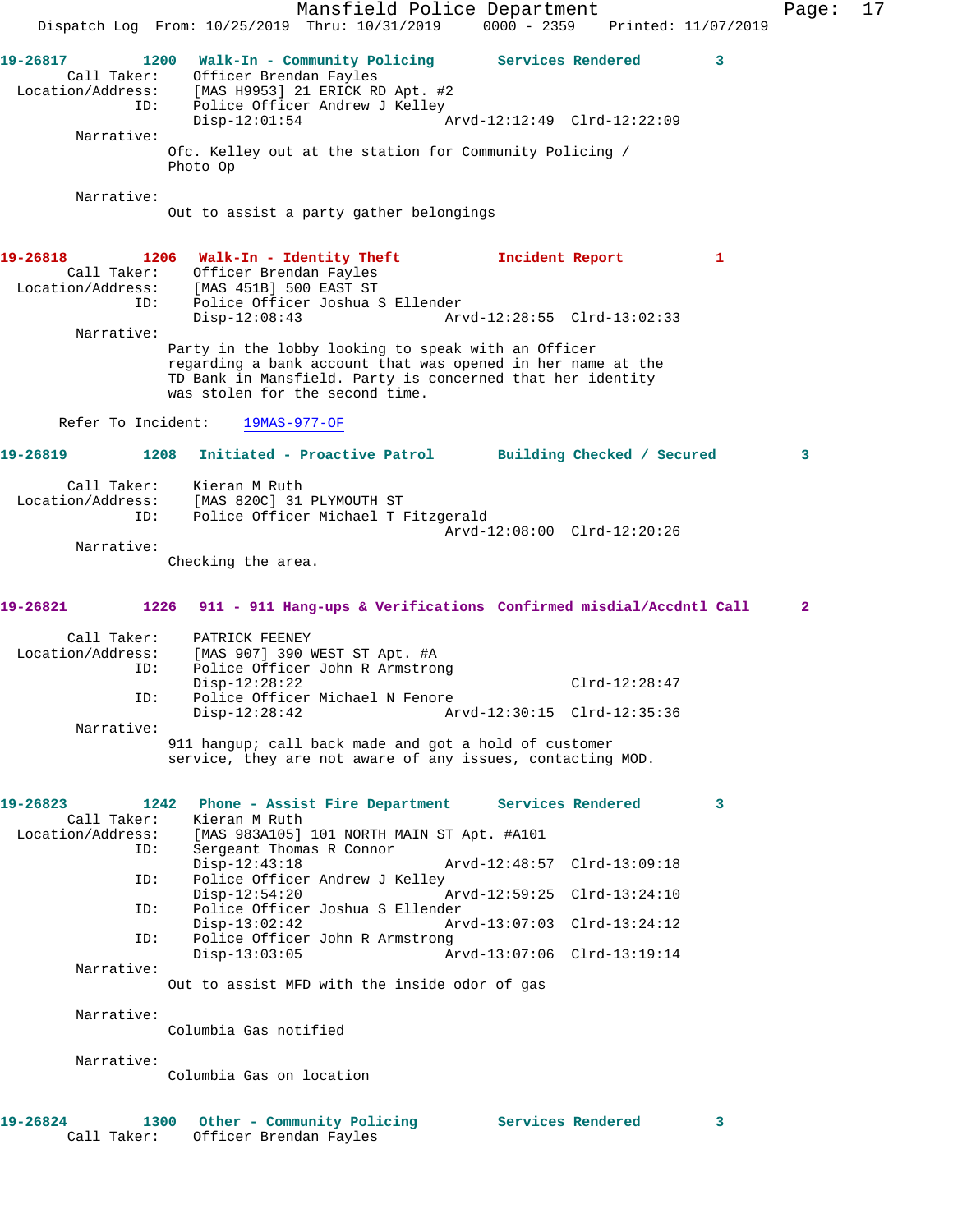Mansfield Police Department Form Page: 18 Dispatch Log From: 10/25/2019 Thru: 10/31/2019 0000 - 2359 Printed: 11/07/2019 Location/Address: [MAS 421] 21 EAST ST Support Staff Derek M Stark<br>Disp-13:06:12 Disp-13:06:12 Arvd-13:23:29 Clrd-14:45:30 ID: Officer James Seekell Disp-13:06:18 Arvd-13:23:26 Clrd-15:23:18 ID: Officer JOHN SILVA Disp-13:06:23 Arvd-13:23:24 Clrd-15:23:18<br>ID: Mansfield ROBERT HAYNES Mansfield ROBERT HAYNES<br>Disp-13:06:30 Disp-13:06:30 <br>
D: Officer Neil Nicholson <br>  $P = \frac{P}{Q}$  Arvd-13:23:22 Clrd-14:45:30 Officer Neil Nicholson Disp-13:06:34 Arvd-13:23:19 Clrd-15:23:18<br>ID: Officer Joshua Knowles Officer Joshua Knowles<br>Disp-13:06:41 Disp-13:06:41 Arvd-13:23:16 Clrd-14:45:30<br>ID: Sergeant Thomas R Connor Sergeant Thomas R Connor Disp-14:03:31 Arvd-14:03:33 Clrd-14:58:00 ID: Police Officer John R Armstrong Disp-14:03:38 Arvd-14:03:43 Clrd-14:57:56 Narrative: Reserve Officers out assisting with the Halloween Parade Narrative: . Narrative: All units clear. **19-26825 1319 Initiated - Motor Vehicle Stop Verbal Warning 3**  Call Taker: Kieran M Ruth Location/Address: [MAS] 15 WEST ST @ 33 UNION ST ID: Police Officer John R Armstrong Arvd-13:19:00 Clrd-13:22:04 WHI 2016 TOYT COROLL Reg: PC MA 2RH194 VIN: 2T1BURHE4GC538069 Narrative: MV stop Narrative: Verbal **19-26827 1345 Alarm - Alarm - Burglar False / Accidental Alarm 1**  Call Taker: PATRICK FEENEY Location/Address: [MAS 334] 2 PARK ROW Narrative: Lt. Archer reports accidental by employee **19-26828 1348 Alarm - Alarm - Burglar False / Accidental Alarm 1**  Call Taker: PATRICK FEENEY Location/Address: [MAS H5741] 10 LEWIS RD ID: Police Officer John R Armstrong Disp-13:50:32 Arvd-13:56:27 Clrd-14:00:35<br>ID: Sergeant Thomas R Connor Sergeant Thomas R Connor<br>Disp-13:50:48 Disp-13:50:48 Arvd-13:58:35 Clrd-14:00:35 Narrative: Entry/exit from the garage door. No keyholders contacted yet. Narrative: The residence checks hand tight, no answer at the door. Card to be issued **19-26830 1416 Initiated - Proactive Patrol Services Rendered 3**  Call Taker: Kieran M Ruth Location/Address: [MAS 820C] 31 PLYMOUTH ST ID: Police Officer Michael T Fitzgerald Arvd-14:16:00 Clrd-14:28:50 Narrative: Checking the area.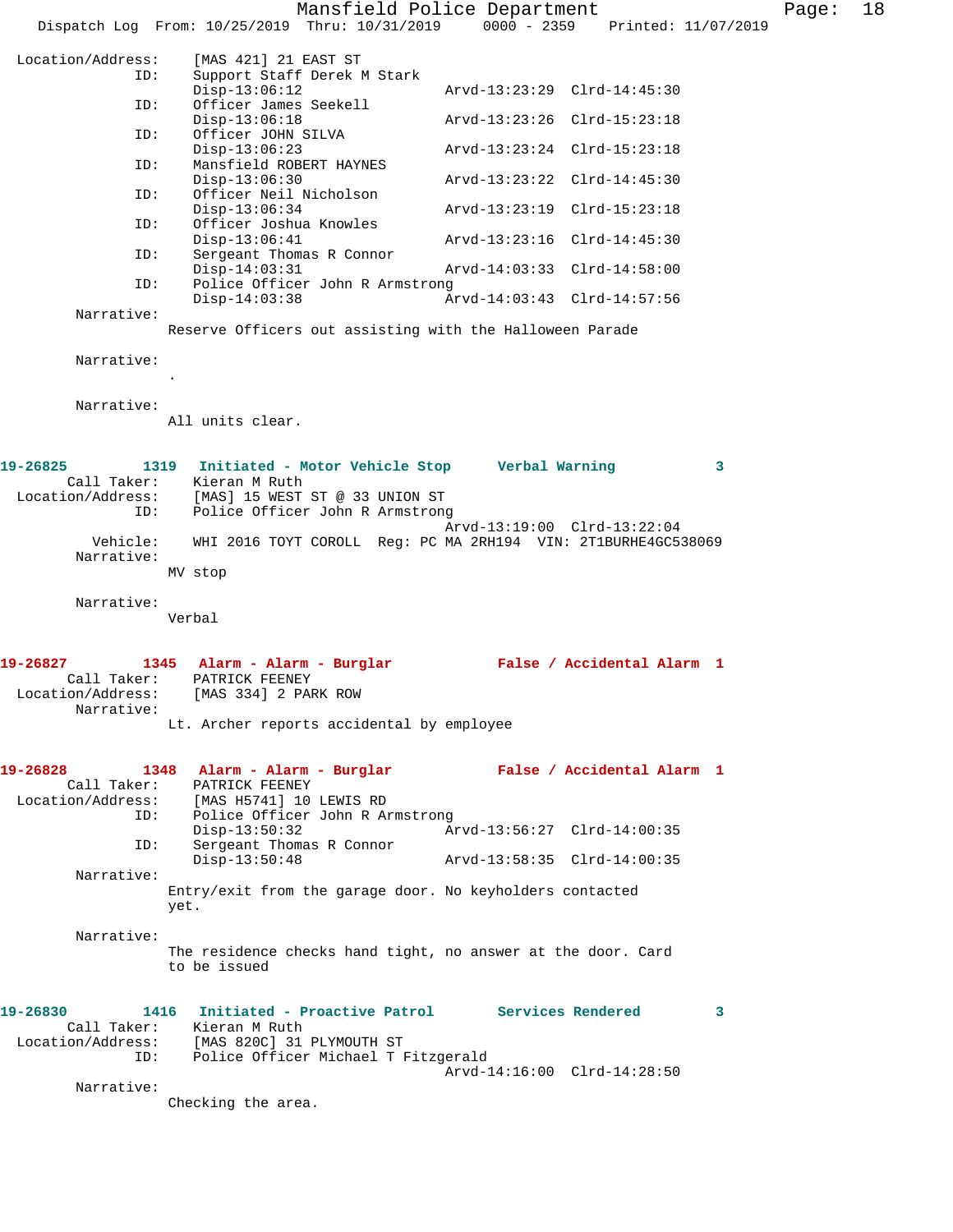|                               |                     |                                                                        | Mansfield Police Department<br>Dispatch Log From: 10/25/2019 Thru: 10/31/2019 0000 - 2359 Printed: 11/07/2019                                                                                                         |                             |                            | Page: | 19 |
|-------------------------------|---------------------|------------------------------------------------------------------------|-----------------------------------------------------------------------------------------------------------------------------------------------------------------------------------------------------------------------|-----------------------------|----------------------------|-------|----|
|                               |                     |                                                                        | 19-26833 1453 Initiated - Building Check Building Checked / Secured                                                                                                                                                   |                             |                            | 3     |    |
|                               | Call Taker:<br>ID:  | MEGHAN MILLS<br>Location/Address: [MAS] ELMWOOD CT                     | Police Officer Joshua S Ellender                                                                                                                                                                                      | Arvd-14:53:00 Clrd-14:57:12 |                            |       |    |
|                               | Narrative:          |                                                                        |                                                                                                                                                                                                                       |                             |                            |       |    |
|                               |                     | house check                                                            |                                                                                                                                                                                                                       |                             |                            |       |    |
|                               |                     |                                                                        | 19-26835 1458 Initiated - Building Check Building Checked / Secured                                                                                                                                                   |                             |                            | 3     |    |
|                               |                     | Call Taker: Kieran M Ruth                                              | Location/Address: [MAS 1002] 250 EAST ST<br>ID: Police Officer Andrew J Kelley                                                                                                                                        |                             |                            |       |    |
|                               | Narrative:          |                                                                        |                                                                                                                                                                                                                       | Arvd-14:58:00 Clrd-15:17:55 |                            |       |    |
|                               |                     |                                                                        | Building/area checked secure.                                                                                                                                                                                         |                             |                            |       |    |
| 19-26836                      | ID:                 | Call Taker: Kieran M Ruth<br>Location/Address: [MAS 840] 280 SCHOOL ST | 1500 Initiated - Proactive Patrol Services Rendered<br>Police Officer Joshua S Ellender                                                                                                                               |                             | 3                          |       |    |
|                               | Narrative:          |                                                                        |                                                                                                                                                                                                                       | Arvd-15:00:00 Clrd-15:54:25 |                            |       |    |
|                               |                     | Checking the area.                                                     |                                                                                                                                                                                                                       |                             |                            |       |    |
| 19-26837<br>Location/Address: | ID:                 | [MAS 451B] 500 EAST ST<br>$Disp-15:17:55$                              | 1515 Walk-In - Larceny under \$1200 Services Rendered<br>Call Taker: Officer Brendan Fayles<br>Police Officer Andrew J Kelley                                                                                         | Arvd-15:18:34 Clrd-15:55:19 | $\mathbf{2}$               |       |    |
|                               | Narrative:          |                                                                        | Walk in reporting her son dropped his wallet and was<br>recovered by a female party who contacted her son over<br>Snapchat. The female party is now refusing to return it.<br>Wallet contains permit and approx \$50. |                             |                            |       |    |
|                               | Narrative:          | wallet                                                                 | Ofc. Kelley responding to 3 Sadies Way to retrieve the                                                                                                                                                                |                             |                            |       |    |
|                               | Narrative:          |                                                                        | Ofc. Kelley has the wallet and will return it to the owner                                                                                                                                                            |                             |                            |       |    |
| 19-26838                      | 1528                |                                                                        | Initiated - Building Check                                                                                                                                                                                            |                             | Building Checked / Secured | 3     |    |
| Location/Address:             | Call Taker:<br>ID:  | Kieran M Ruth<br>[MAS 820C] 31 PLYMOUTH ST                             | Police Officer Michael T Fitzgerald                                                                                                                                                                                   | Arvd-15:28:00 Clrd-15:38:36 |                            |       |    |
|                               | Narrative:          |                                                                        | Building/area checked secure.                                                                                                                                                                                         |                             |                            |       |    |
| 19-26839                      | 1538<br>Call Taker: | PATRICK FEENEY                                                         | 911 - Harass. Electronic Communicat Incident Report                                                                                                                                                                   |                             |                            | 3     |    |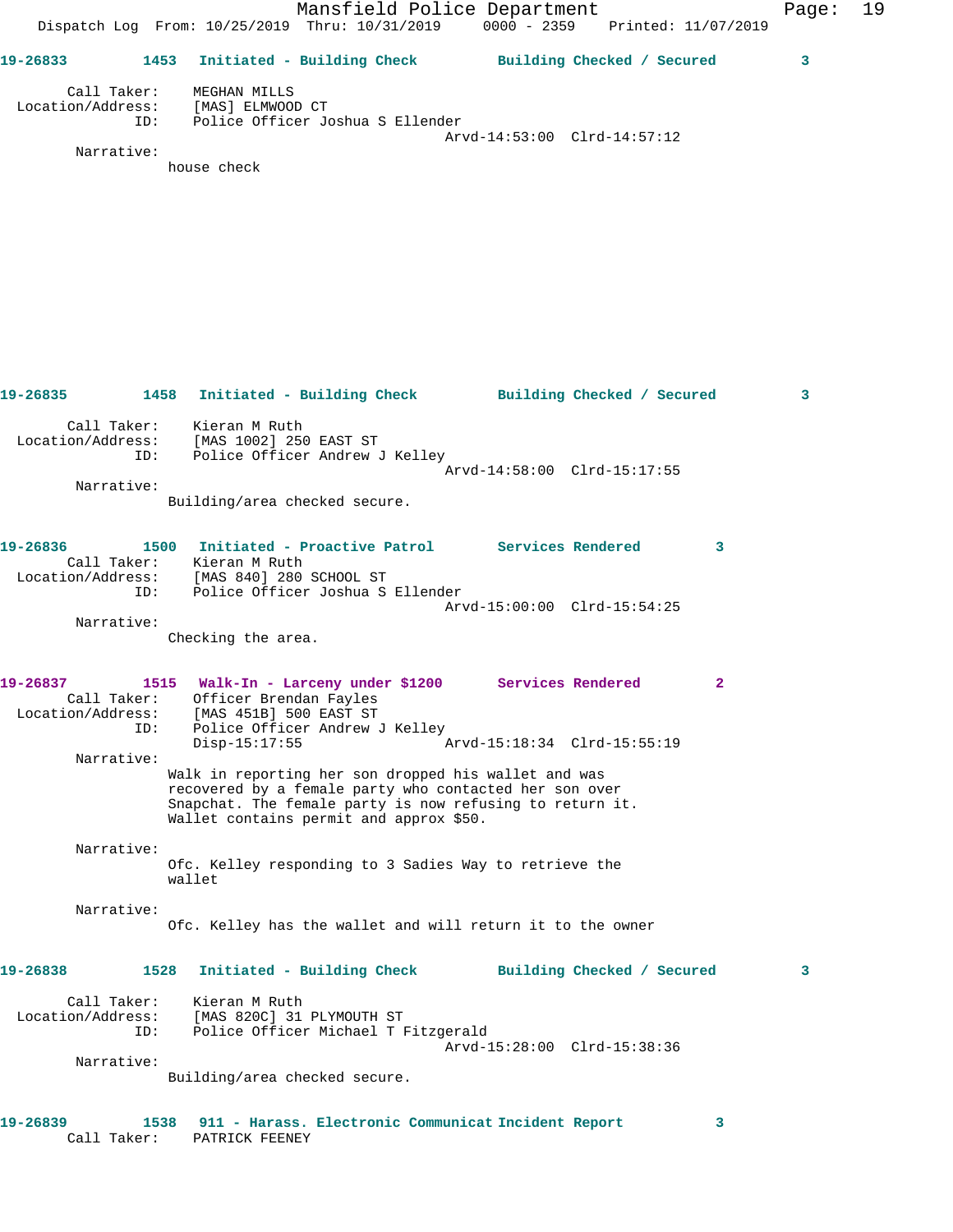Mansfield Police Department Page: 20 Dispatch Log From: 10/25/2019 Thru: 10/31/2019 0000 - 2359 Printed: 11/07/2019 Location/Address: [MAS H3476] 1 DEAN ST ID: Police Officer John R Armstrong<br>Disp-15:43:47 A Arvd-15:43:50 Clrd-15:55:53 Narrative: 911 caller reports that she keeps getting scam emails and IM's attempting to defraud her of money. Refer To Incident: 19MAS-978-OF **19-26842 1553 911 - Assist Fire Department Transported to Hospital 3**  Call Taker: MEGHAN MILLS Location/Address: [MAS 7] 10 PLYMOUTH ST ID: Police Officer Joshua S Ellender Disp-15:54:37 Arvd-15:55:36 Clrd-16:01:33 **19-26841 1554 Phone - Disturbance / Gathering Spoken To 1**  Call Taker: Kieran M Ruth Location/Address: [MAS 281A] 1 CROCKER ST ID: Sergeant Thomas R Connor Disp-15:55:12 Clrd-16:01:27 ID: Police Officer John R Armstrong<br>Disp-15:56:03 Ar Disp-15:56:03 Arvd-15:56:52 Clrd-16:03:00<br>ID: Detective Gregory S Martell Detective Gregory S Martell<br>Disp-15:56:21 Disp-15:56:21 Arvd-16:00:34 Clrd-16:03:00 Narrative: Out for the report of a verbal domestic in the train station lot Narrative: Ofc. Armsrtong reports the parties scattered except for one and he will be speaking to that party Narrative: The party states he is unaware of any argument and is leaving on his bicycle Narrative: The party was wearing a high visibility vest 19-26844 1620 Phone - Road Hazards **Services Rendered** 3 Call Taker: Kieran M Ruth Vicinity of: [MAS H5776] 819 MAPLE ST ID: Police Officer Christopher D Sorge Disp-16:21:30 Arvd-16:32:37 Clrd-18:02:41 ID: Detective Gregory S Martell Disp-16:22:06 Arvd-16:26:34 Clrd-18:02:39 Narrative: Out for wires down across the road Narrative: 1621-MELD notified Narrative: MELD on scene **19-26846 1624 Phone - Assist Fire Department No Transport 3**  Call Taker: Kieran M Ruth Location/Address: [MAS H1313] 737 EAST ST ID: Police Officer Nicole P Newport Disp-16:25:59 Arvd-16:30:46 Clrd-16:39:33 Narrative: Out to assist MFD with an EMS call Narrative: The road will be shut down between Bird and Keli **19-26847 1647 Initiated - Motor Vehicle Stop Verbal Warning 3**  Call Taker: Kieran M Ruth Vicinity of: [MAS] 390 WEST ST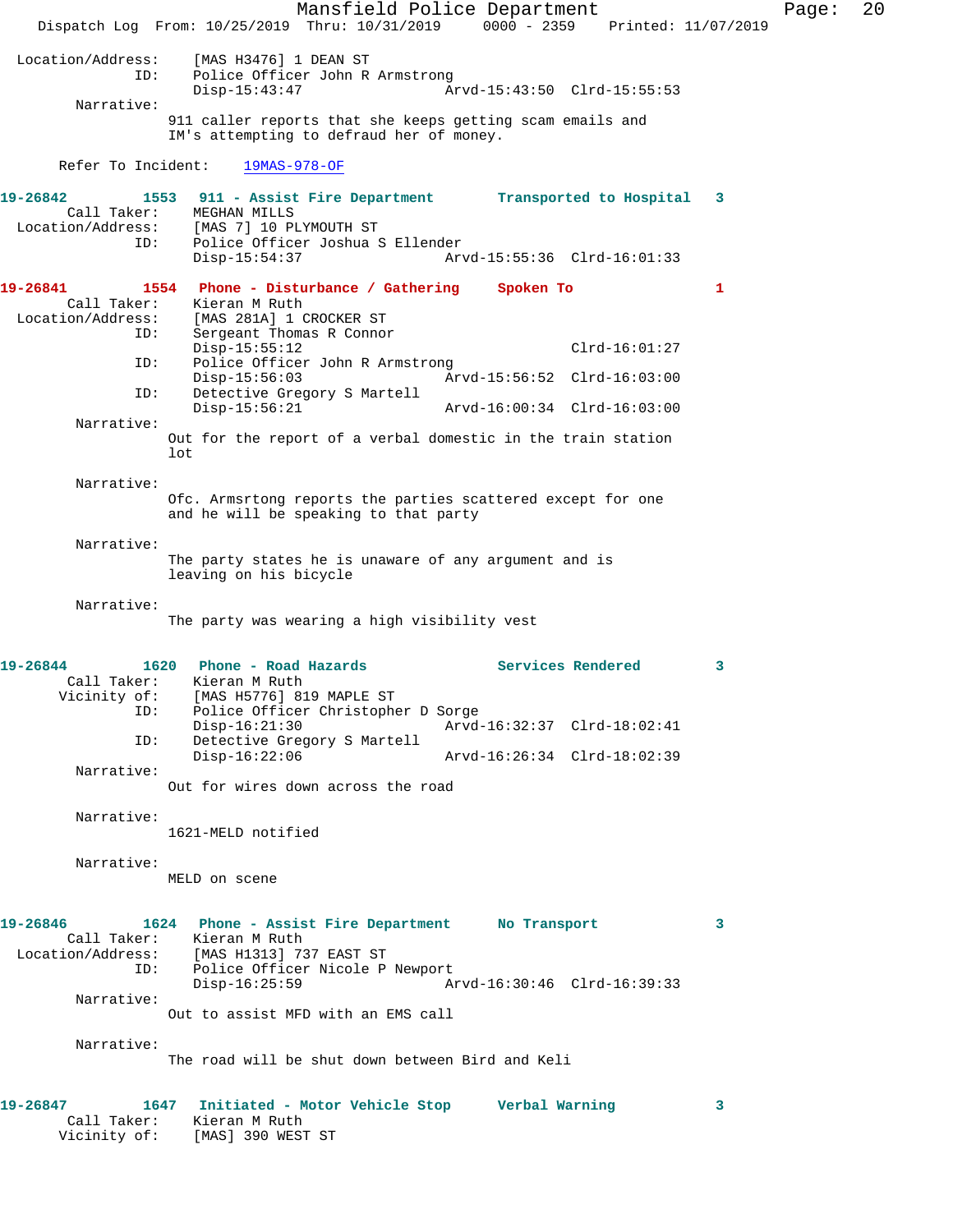|                                         | Mansfield Police Department<br>Dispatch Log From: 10/25/2019 Thru: 10/31/2019 0000 - 2359 Printed: 11/07/2019                                                                      |                             | 21<br>Page:               |  |  |  |  |  |
|-----------------------------------------|------------------------------------------------------------------------------------------------------------------------------------------------------------------------------------|-----------------------------|---------------------------|--|--|--|--|--|
| ID:                                     | Police Officer Joshua S Ellender                                                                                                                                                   |                             |                           |  |  |  |  |  |
| Vehicle:                                | Arvd-16:47:00 Clrd-16:50:56<br>BRO 2011 TOYT COROLL Reg: PC MA 5LA932 VIN: 2T1BU4EE3BC611643                                                                                       |                             |                           |  |  |  |  |  |
| Narrative:                              | MV stop                                                                                                                                                                            |                             |                           |  |  |  |  |  |
| Narrative:                              |                                                                                                                                                                                    |                             |                           |  |  |  |  |  |
|                                         | Verbal for speed                                                                                                                                                                   |                             |                           |  |  |  |  |  |
| 1653<br>19-26848<br>3                   | Initiated - Selective Enforcement/RADAR                                                                                                                                            |                             | Citation / Warning Issued |  |  |  |  |  |
| Call Taker:                             | Kieran M Ruth                                                                                                                                                                      |                             |                           |  |  |  |  |  |
| Location/Address:<br>ID:                | [MAS] GROVE ST<br>Police Officer Joshua S Ellender                                                                                                                                 |                             |                           |  |  |  |  |  |
| Narrative:                              | Arvd-16:53:00 Clrd-17:31:46<br>WHI 2012 VOLK GTI Reg: PC MA 7BG168 VIN: WVWHD7AJ6CW280676<br>Vehicle:<br>Vehicle:<br>GRY 2010 DODG CARAVA Req: PC MA 3PJ164 VIN: 2D4RN4DE2AR182994 |                             |                           |  |  |  |  |  |
|                                         | Traffic enforcement in the area.                                                                                                                                                   |                             |                           |  |  |  |  |  |
| Narrative:                              | Out wit MA/7BG168, citation for speed                                                                                                                                              |                             |                           |  |  |  |  |  |
| Narrative:                              | Out with MA/3PJ164, cited for speed                                                                                                                                                |                             |                           |  |  |  |  |  |
| 19-26853                                | 1729 Phone - Assist Fire Department Cancelled Enroute                                                                                                                              |                             | 3                         |  |  |  |  |  |
| Call Taker:<br>Location/Address:        | Kieran M Ruth<br>[MAS H3138] 65 STEARNS AVE                                                                                                                                        |                             |                           |  |  |  |  |  |
| ID:                                     | Police Officer Nicole P Newport                                                                                                                                                    |                             |                           |  |  |  |  |  |
| ID:                                     | $Disp-17:31:05$<br>Police Officer William C Trudell                                                                                                                                | $Clrd-17:35:50$             |                           |  |  |  |  |  |
| ID:                                     | $Disp-17:31:55$<br>Police Officer Joshua S Ellender                                                                                                                                | $Clrd-17:35:53$             |                           |  |  |  |  |  |
| Narrative:                              | $Disp-17:32:01$                                                                                                                                                                    | $Clrd-17:35:58$             |                           |  |  |  |  |  |
|                                         | Out to assist MFD with a fire alarm sounding, no smoke or<br>fire                                                                                                                  |                             |                           |  |  |  |  |  |
| 19-26858                                | 1801 Initiated - Motor Vehicle Stop                                                                                                                                                | Verbal Warning              |                           |  |  |  |  |  |
| Call Taker:                             | NICHOLAS GOYETTE<br>Location/Address: [MAS] 215 NORTH MAIN ST @ 15 CHURCH ST                                                                                                       |                             |                           |  |  |  |  |  |
|                                         | ID: Police Officer William C Trudell                                                                                                                                               | Arvd-18:01:00 Clrd-18:05:07 |                           |  |  |  |  |  |
| Vehicle:<br>Narrative:                  | BRO 2011 DODG RAM150 Req: PC MA 431NB7 VIN: 1D7RV1GT9BS660713                                                                                                                      |                             |                           |  |  |  |  |  |
|                                         | Out with a my stop. Verbal for failure to yield                                                                                                                                    |                             |                           |  |  |  |  |  |
| 19-26860<br>1801                        | Initiated - Proactive Patrol Building Checked / Secured                                                                                                                            |                             | 3                         |  |  |  |  |  |
| Call Taker:<br>Location/Address:<br>ID: | NICHOLAS GOYETTE<br>[MAS 820C] 31 PLYMOUTH ST<br>Detective Christopher P Walsh                                                                                                     |                             |                           |  |  |  |  |  |
| ID:                                     | Detective Christopher P Walsh                                                                                                                                                      | Arvd-18:01:00 Clrd-18:10:54 |                           |  |  |  |  |  |
| Narrative:                              |                                                                                                                                                                                    | Arvd-18:01:00 Clrd-18:01:00 |                           |  |  |  |  |  |
|                                         | Checking the area.                                                                                                                                                                 |                             |                           |  |  |  |  |  |
| 19-26861                                | 1807 Phone - Assist Fire Department Referred to Other Agency 3<br>Call Taker: NICHOLAS GOYETTE<br>Location/Address: [MAS 907A] 390 WEST ST Apt. #B                                 |                             |                           |  |  |  |  |  |
| ID:                                     | Police Officer Joshua S Ellender                                                                                                                                                   |                             |                           |  |  |  |  |  |
| ID:                                     | Disp-18:08:19<br>Detective Gregory S Martell                                                                                                                                       | Arvd-18:12:02 Clrd-18:29:31 |                           |  |  |  |  |  |
| Narrative:                              | $Disp-18:08:21$                                                                                                                                                                    | $Clrd-18:14:09$             |                           |  |  |  |  |  |
|                                         |                                                                                                                                                                                    |                             |                           |  |  |  |  |  |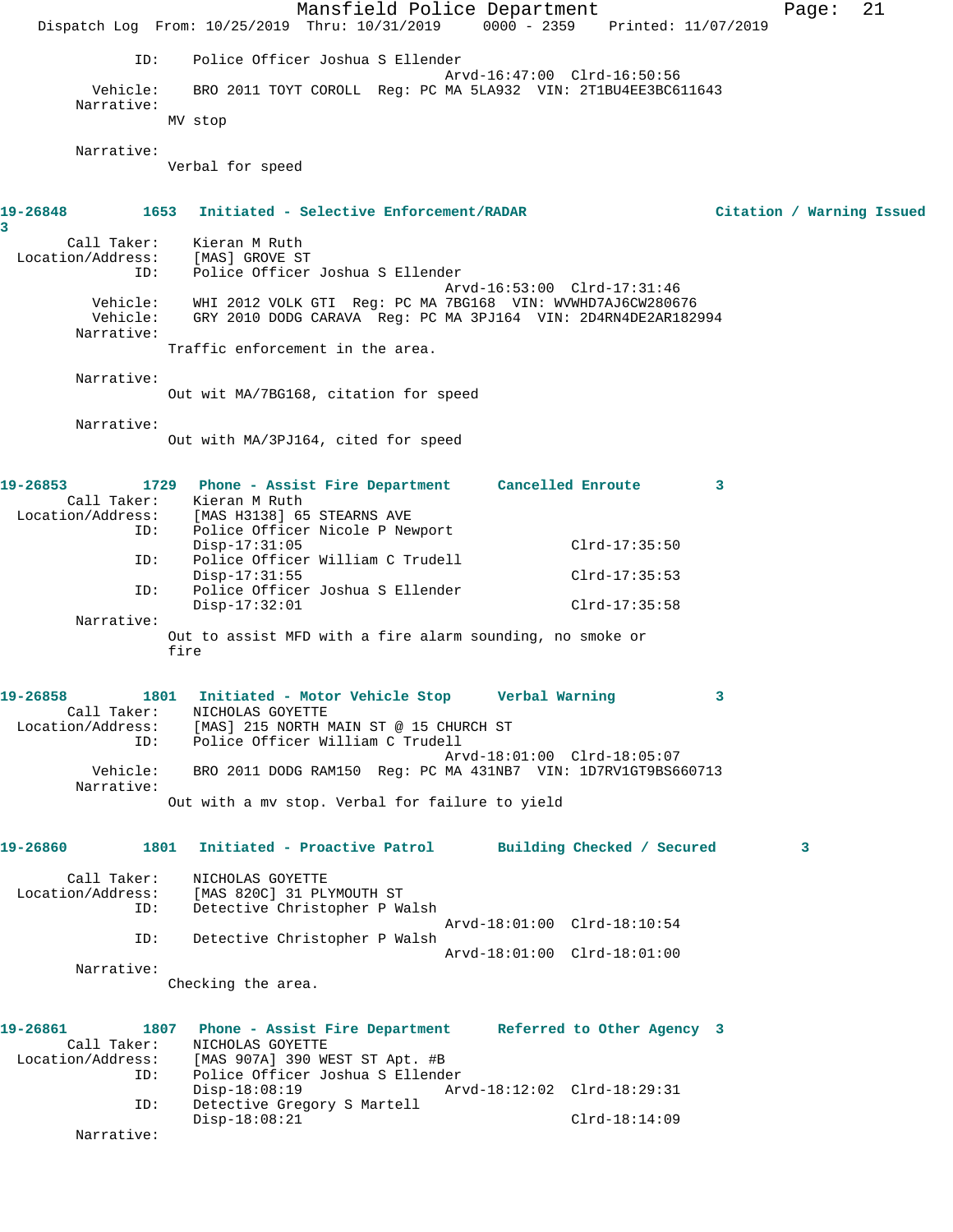Mansfield Police Department Page: 22 Dispatch Log From: 10/25/2019 Thru: 10/31/2019 0000 - 2359 Printed: 11/07/2019 Out to assist MFD Narrative: Clear, pt refusal **19-26862 1821 Initiated - Motor Vehicle Stop Verbal Warning 3**  Call Taker: NICHOLAS GOYETTE Vicinity of: [MAS H1267] 560 EAST ST ID: Police Officer William C Trudell Arvd-18:21:00 Clrd-18:24:42 Vehicle: GRY CHRY 4D Reg: PC FL DZIC72 VIN: 2C3CCACG1CH310858 Narrative: Out with a mv stop. Verbal for headlights **19-26863 1824 911 - 911 Hang-ups & Verifications Confirmed misdial/Accdntl Call 2** Call Taker: PATRICK FEENEY Location/Address: [MAS 4] 31 HAMPSHIRE ST ID: Detective Gregory S Martell Disp-18:26:52<sup>-</sup><br>ID: Police Officer Joshua S Ellender<br>D: Police Officer Joshua S Ellender Police Officer Joshua S Ellender<br>Disp-18:29:46 Arv Disp-18:29:46 Arvd-18:32:20 Clrd-18:32:20 Narrative: Abandoned 911 call from the hotel. Call back made and spoke to at the desk, she states it was accidental, she was trying to get to an outside line. 19-26865 1830 Phone - Suspicious Actv / Persn / Veh Spoken To 2 Call Taker: NICHOLAS GOYETTE Vicinity of: [MAS] 500 EAST ST<br>ID: Police Officer Wil Police Officer William C Trudell<br>Disp-18:30:42 Art Disp-18:30:42 Arvd-18:30:43 Clrd-18:39:28 ID: Detective Gregory S Martell Disp-18:30:43 Arvd-18:35:54 Clrd-18:39:48<br>TD: Police Officer Christopher D Sorge Police Officer Christopher D Sorge<br>Disp-18:30:50 Arvd-Disp-18:30:50 Arvd-18:30:52 Clrd-18:39:37<br>TD: Police Officer Nicole P Newport Police Officer Nicole P Newport Disp-18:30:56 Arvd-18:31:00 Clrd-18:39:48 Narrative: M1 reports parties in the woods next to the station, one of whom is the involved that is attatched. Will be speaking with the parties Narrative: Officers spoke to the involved, no information would be given. Checked the area **19-26868 1847 Initiated - Proactive Patrol Building Checked / Secured 3** Call Taker: NICHOLAS GOYETTE Location/Address: [MAS 281A] 1 CROCKER ST ID: Detective Gregory S Martell Arvd-18:47:00 Clrd-18:47:56 Narrative: Checked the area, nobody around but fresh activity is evident **19-26870 1907 Phone - Assist Fire Department Referred to Other Agency 3**  Call Taker: NICHOLAS GOYETTE Location/Address: [MAS H3097] 151 RUMFORD AVE ID: Police Officer Nicole P Newport Disp-19:09:02 Arvd-19:14:50 Clrd-19:24:32 Narrative: Out to assist MFD Narrative: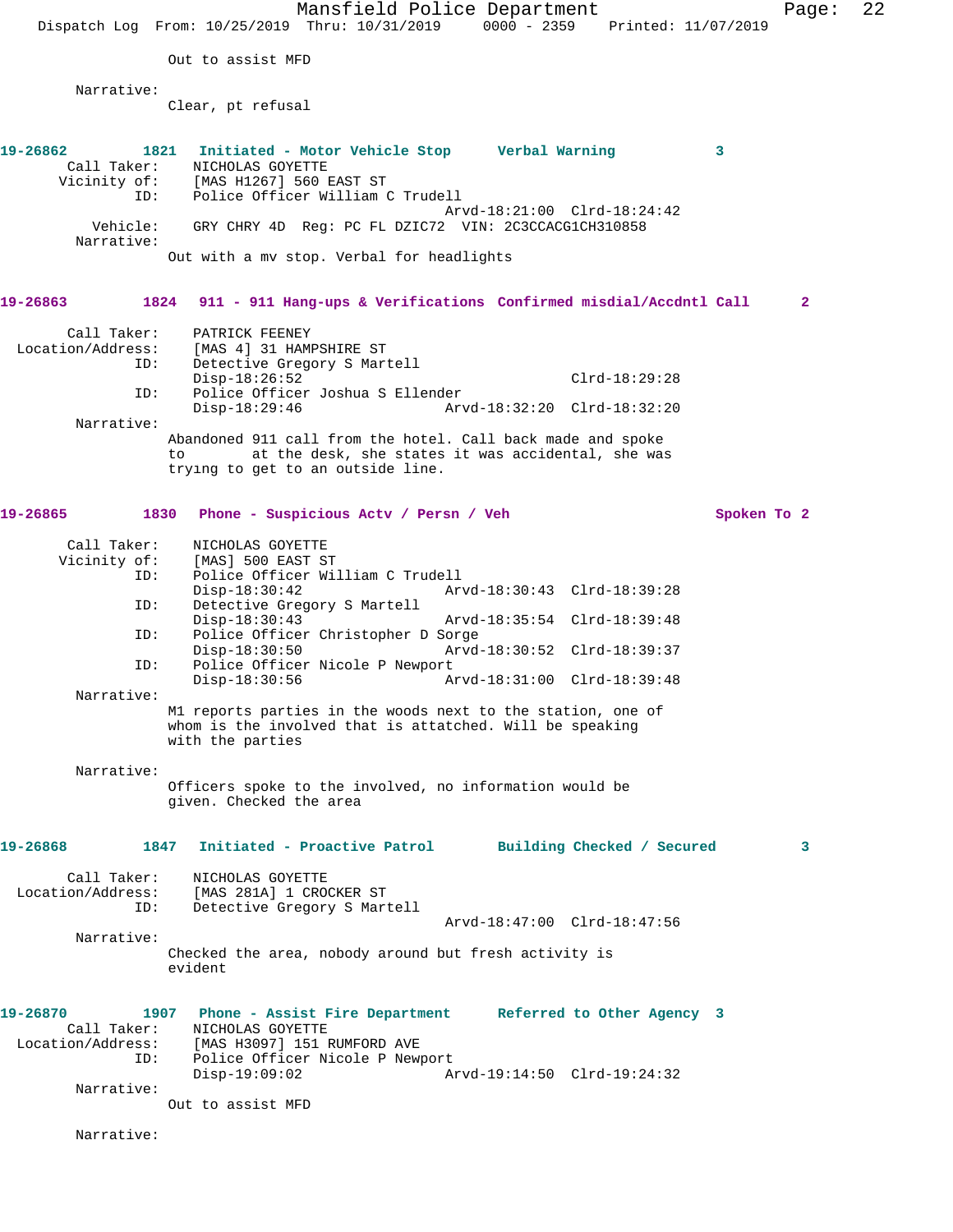Clear, entry made into home

| 19-26872      |                               | 1923 Phone - 911 Hang-ups & Verifications                                                                           | Confirmed misdial/Accdntl |
|---------------|-------------------------------|---------------------------------------------------------------------------------------------------------------------|---------------------------|
| Call          | 2 <sup>1</sup><br>Call Taker: | NICHOLAS GOYETTE                                                                                                    |                           |
|               |                               | Location/Address: [MAS H845] 25 ELYSE RD                                                                            |                           |
|               |                               | ID: Police Officer Christopher D Sorge                                                                              |                           |
|               |                               | $Disp-19:24:11$<br>Arvd-19:32:37 Clrd-19:34:32                                                                      |                           |
|               | Narrative:                    |                                                                                                                     |                           |
|               |                               | 911 hangup, call back made and spoke to states it was<br>accidental from his watch, his daughter hit the button. No |                           |
|               |                               | emergency.                                                                                                          |                           |
|               |                               |                                                                                                                     |                           |
| 19-26875<br>3 |                               | 1949 Initiated - Selective Enforcement/RADAR                                                                        | Services Rendered         |
|               | Call Taker:                   | NICHOLAS GOYETTE                                                                                                    |                           |
|               |                               | Location/Address: [MAS] HOPE ST                                                                                     |                           |
|               | ID:                           | Police Officer Christopher D Sorge                                                                                  |                           |
|               | Narrative:                    | Arvd-19:49:00 Clrd-20:32:17                                                                                         |                           |
|               |                               | Traffic enforcement in the area.                                                                                    |                           |
|               |                               |                                                                                                                     |                           |
|               | Narrative:                    |                                                                                                                     |                           |
|               |                               | No violations.                                                                                                      |                           |
| 19-26876 2012 |                               | 1957 Initiated - Building Check Building Checked / Secured                                                          | 3                         |
|               |                               |                                                                                                                     |                           |
|               | Call Taker:                   | PATRICK FEENEY                                                                                                      |                           |
|               | ID:                           | Location/Address: [MAS 820C] 31 PLYMOUTH ST<br>Detective Christopher P Walsh                                        |                           |
|               |                               | Arvd-19:57:00 Clrd-20:12:21                                                                                         |                           |
|               | ID:                           | Detective Christopher P Walsh                                                                                       |                           |
|               |                               | $Disp-20:12:30$<br>Arvd-20:12:36 Clrd-20:16:38                                                                      |                           |
|               | Narrative:                    | Checking the area.                                                                                                  |                           |
|               |                               |                                                                                                                     |                           |
| 19-26877      |                               |                                                                                                                     |                           |
|               |                               | 1958 911 - Motor Veh Acc - No Injury Accident Report<br>Call Taker: PATRICK FEENEY                                  | 1                         |
|               |                               | Vicinity of: [MAS H4207] 1148 SCHOOL ST                                                                             |                           |
|               | ID:                           | Police Officer Joshua S Ellender                                                                                    |                           |
|               |                               | $Disp-20:00:07$<br>Arvd-20:03:44 Clrd-20:25:08                                                                      |                           |
|               | ID:                           | Detective Gregory S Martell<br>$Disp-20:00:09$<br>Arvd-20:02:31 Clrd-20:25:09                                       |                           |
|               | ID:                           | Police Officer William C Trudell                                                                                    |                           |
|               |                               | $Disp-20:10:05$<br>Arvd-20:10:06 Clrd-20:14:13                                                                      |                           |
|               | Vehicle:                      | RED 2015 MAZD 3 Reg: PC MA 4TY418 VIN: JM1BM1T78F1270611                                                            |                           |
|               | Towed:                        | For: Accident By: Achins Garage To: Achins Garage                                                                   |                           |
| Released To:  | Narrative:                    | REMICK On: 10/31/2019 @ 1311                                                                                        |                           |
|               |                               | 911 caller reports a m/v just struck a deer. No injuries to                                                         |                           |
|               |                               | the occupants of the m/v.                                                                                           |                           |
|               | Narrative:                    |                                                                                                                     |                           |
|               |                               | Deer is off in the woods, poss. still alive.                                                                        |                           |
|               |                               |                                                                                                                     |                           |
|               | Narrative:                    |                                                                                                                     |                           |
|               |                               | M8 requesting a tow. Achins en route.                                                                               |                           |
|               | Narrative:                    |                                                                                                                     |                           |
|               |                               | M8 reports deer has become deceased, party en route to                                                              |                           |
|               |                               | remove it. 2hr eta.                                                                                                 |                           |
|               | Narrative:                    |                                                                                                                     |                           |
|               |                               | M2 reports units clear, see AC report for further.                                                                  |                           |
|               |                               |                                                                                                                     |                           |
|               | Refer To Accident:            | $19MAS-406-AC$                                                                                                      |                           |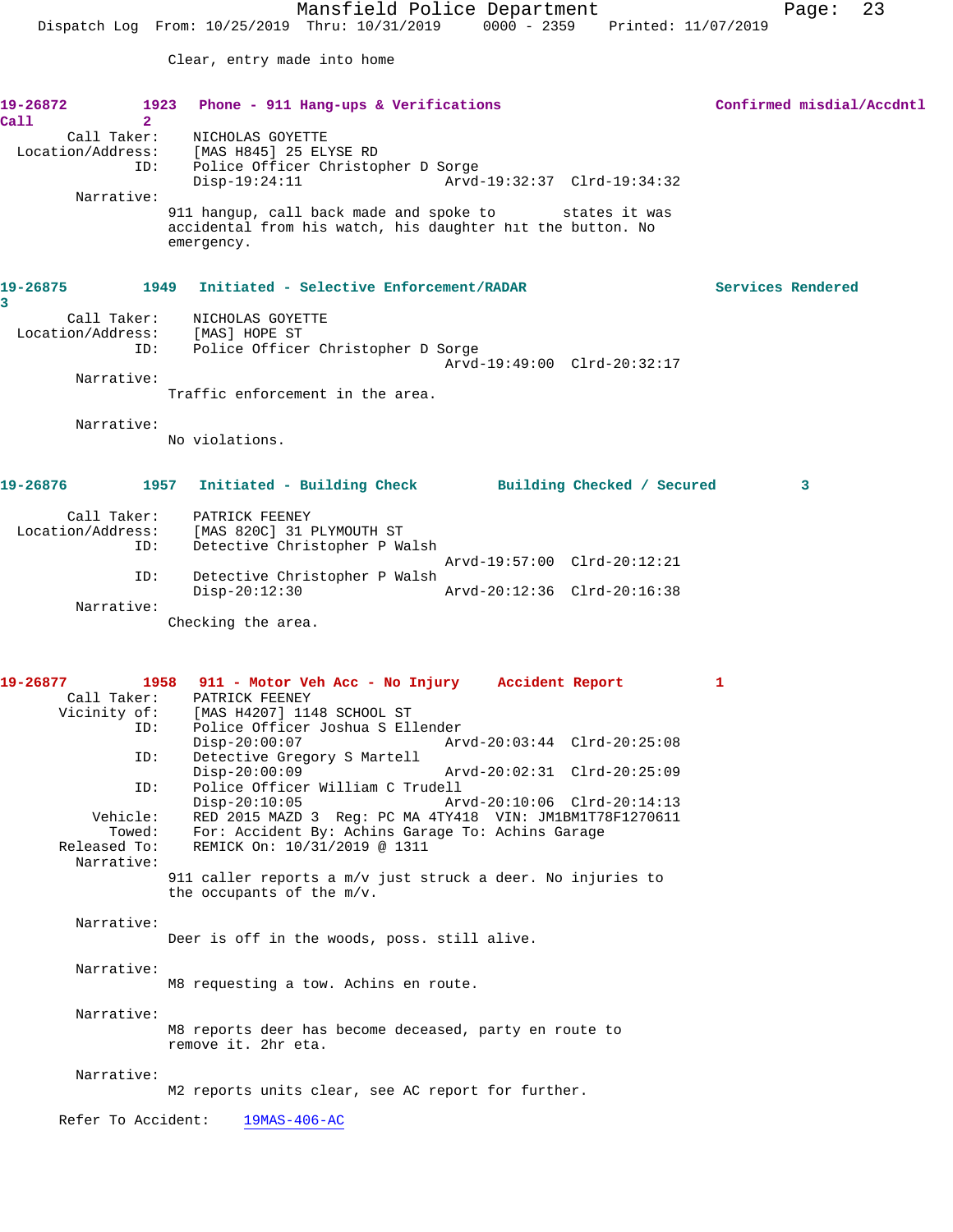|                                | Mansfield Police Department<br>Dispatch Log From: 10/25/2019 Thru: 10/31/2019 0000 - 2359 Printed: 11/07/2019                                                                               |                             | 24<br>Page:               |
|--------------------------------|---------------------------------------------------------------------------------------------------------------------------------------------------------------------------------------------|-----------------------------|---------------------------|
|                                | 19-26878 2018 Initiated - Proactive Patrol Building Checked / Secured                                                                                                                       |                             | 3                         |
|                                | Call Taker: NICHOLAS GOYETTE<br>Location/Address: [MAS 165] 91 CHAUNCY ST<br>ID: Police Officer Nicole P Newport                                                                            | Arvd-20:18:00 Clrd-20:27:25 |                           |
| Narrative:                     | Checking the area.                                                                                                                                                                          |                             |                           |
|                                | 19-26880 2029 Initiated - Building Check Building Checked / Secured                                                                                                                         |                             | $\overline{\mathbf{3}}$   |
|                                | Call Taker: PATRICK FEENEY<br>Location/Address: [MAS 1015] 30 CHAUNCY ST<br>ID: Police Officer Nicole P Newport                                                                             | Arvd-20:29:00 Clrd-20:31:08 |                           |
|                                | 19-26881 2031 Initiated - Proactive Patrol Building Checked / Secured                                                                                                                       |                             | 3                         |
|                                | Call Taker:<br>NICHOLAS GOYETTE<br>Location/Address: [MAS 293] 2 CHAUNCY ST<br>ID: Police Officer Nicole P Newport                                                                          |                             |                           |
| Narrative:                     |                                                                                                                                                                                             | Arvd-20:31:00 Clrd-20:35:53 |                           |
|                                | Checking the area.                                                                                                                                                                          |                             |                           |
|                                | 19-26882 2031 Initiated - Proactive Patrol Building Checked / Secured                                                                                                                       |                             | 3                         |
|                                | Call Taker: NICHOLAS GOYETTE<br>Location/Address: [MAS 411] 60 FORBES BLVD<br>ID: Police Officer Joshua S Ellender                                                                          | Arvd-20:31:00 Clrd-20:48:12 |                           |
| Narrative:                     | Checking the area.                                                                                                                                                                          |                             |                           |
|                                |                                                                                                                                                                                             |                             |                           |
|                                | 19-26883 2032 Initiated - Building Check Building Checked / Secured                                                                                                                         |                             | $\mathbf{3}$              |
| ID:                            | Call Taker: PATRICK FEENEY<br>Location/Address: [MAS 1002] 250 EAST ST<br>Police Officer Christopher D Sorge                                                                                | Arvd-20:32:00 Clrd-20:39:22 |                           |
| 19-26886<br>Call Taker:        | 2045 Initiated - Disabled Motor Vehicle Assisted Party<br>NICHOLAS GOYETTE<br>Vicinity of: [MAS 985A] 1 NORTH MAIN ST                                                                       |                             | 3                         |
| ID:<br>Vehicle:                | Police Officer William C Trudell<br>WHI 2018 JEEP UT GRAND Reg: PC MA 8XTA90 VIN: 1C4RJFAG3JC104937                                                                                         | Arvd-20:45:00 Clrd-20:47:15 |                           |
| Narrative:                     | Securing the rear door of a hatchback that has been open for<br>about an hour                                                                                                               |                             |                           |
| 19-26890<br>Call Taker:<br>ID: | 2109 Phone - Assist Fire Department Referred to Other Agency 3<br>NICHOLAS GOYETTE<br>Location/Address: [MAS H3138] 65 STEARNS AVE<br>Police Officer Christopher D Sorge<br>$Disp-21:10:50$ | Arvd-21:13:18 Clrd-21:19:11 |                           |
| ID:                            | Detective Gregory S Martell<br>$Disp-21:10:52$                                                                                                                                              | Arvd-21:13:56 Clrd-21:19:11 |                           |
| Narrative:                     | Out to assist MFD.                                                                                                                                                                          |                             |                           |
|                                | Clear, MFD to handle.                                                                                                                                                                       |                             |                           |
| 19-26891<br>2116               | Phone - 911 Hang-ups & Verifications                                                                                                                                                        |                             | Confirmed misdial/Accdntl |
| Call<br>$\mathbf{2}$           |                                                                                                                                                                                             |                             |                           |

 Call Taker: NICHOLAS GOYETTE Location/Address: [FOX] 60 RAILROAD AVE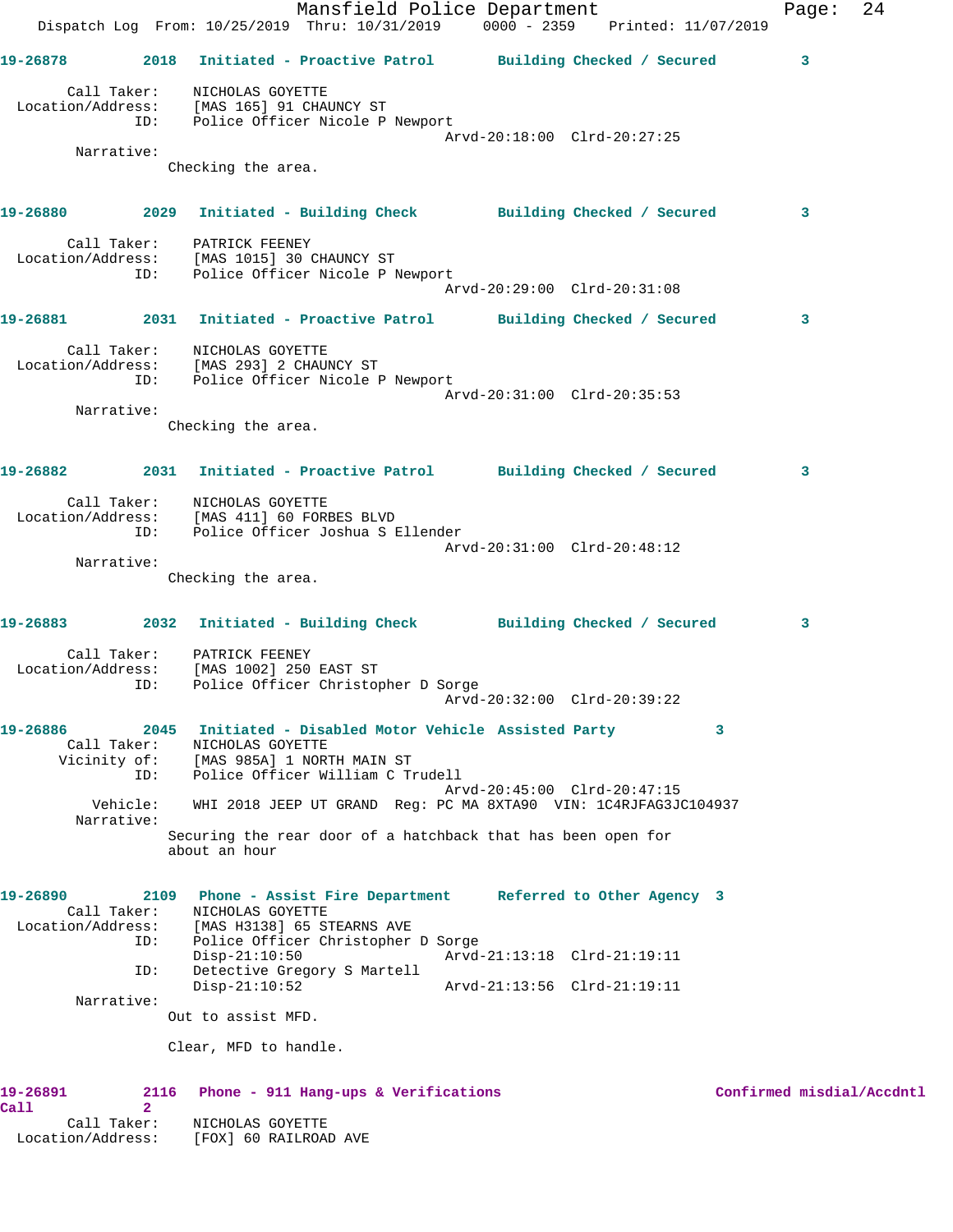Mansfield Police Department Fage: 25 Dispatch Log From: 10/25/2019 Thru: 10/31/2019 0000 - 2359 Printed: 11/07/2019 ID: Patrolman MATTHEW J DIMARTINO Disp-21:17:16 Arvd-21:19:34 Clrd-21:24:19 ID: Police Officer William C Trudell Disp-21:19:07 Arvd-21:19:08 Clrd-21:19:10 **19-26893 2140 Initiated - Motor Vehicle Stop Citation / Warning Issued 3**  Call Taker: NICHOLAS GOYETTE Location/Address: [MAS] 500 EAST ST ID: Police Officer Christopher D Sorge Arvd-21:40:00 Clrd-21:44:50 Vehicle: WHI 2007 MERC UT MOUNTA Reg: PC MA 9137WS VIN: 4M2EU48857UJ18912 Narrative: Unit conducted a motorvehicle stop of attached vehicle for: equipment violation, cite given in hand to operator **19-26894 2145 Initiated - Motor Vehicle Stop Citation / Warning Issued 3**  Call Taker: NICHOLAS GOYETTE Location/Address: [MAS] 850 EAST ST @ 6 WINSLOW WAY ID: Police Officer Christopher D Sorge Arvd-21:45:00 Clrd-21:48:47 Vehicle: WHI 2014 HOND ACCORD Reg: PC MA 245DJ8 VIN: 1HGCR2F55EA290000 Narrative: Out with a mv stop. RO cited **19-26896 2157 911 - 911 Hang-ups & Verifications Unfounded/Unverifed 2**  Call Taker: PATRICK FEENEY<br>Vicinity of: [MAS 418F] 31 I [MAS 418F] 31 FRANCIS AVE Apt. #11 ID: Police Officer Christopher D Sorge Disp-21:58:42 Arvd-22:00:15 Clrd-22:08:15 ID: Police Officer Nicole P Newport<br>Disp-21:58:52 Ar Disp-21:58:52 Arvd-22:01:18 Clrd-22:08:15 Narrative: Out for a 911 misdial Narrative: 911 hangup from no answer on call backs. Rapid SOS mapped to within 23 meters of the address. Narrative: Checked the area, nothing found **19-26897 2206 Initiated - Proactive Patrol Building Checked / Secured 3** Call Taker: NICHOLAS GOYETTE Location/Address: [MAS 820C] 31 PLYMOUTH ST ID: Detective Christopher P Walsh Arvd-22:06:00 Clrd-22:12:32 Narrative: Checking the area. **19-26898 2212 Initiated - Building Check Building Checked / Secured 3** Call Taker: PATRICK FEENEY Location/Address: [MAS 280] 440 FORBES BLVD ID: Police Officer Joshua S Ellender Arvd-22:12:00 Clrd-22:40:25 **19-26900 2311 911 - Suspicious Actv / Persn / Veh Unfounded/Unverifed 2**  Call Taker: GARIN EISELE Location/Address: [MAS 431] 14 BONNEY LN ID: Police Officer Christopher D Sorge<br>Disp-23:16:53 Arvd- Disp-23:16:53 Arvd-23:18:09 Clrd-23:23:31 **19-26901 2312 Phone - Erratic Oper MV / Road Rage Unfounded/Unverifed 3**  Call Taker: JEFFREY KEEFE Location/Address: [MAS] RTE 140 NB ID: Police Officer Joshua S Ellender Disp-23:13:31 Arvd-23:13:38 Clrd-23:18:38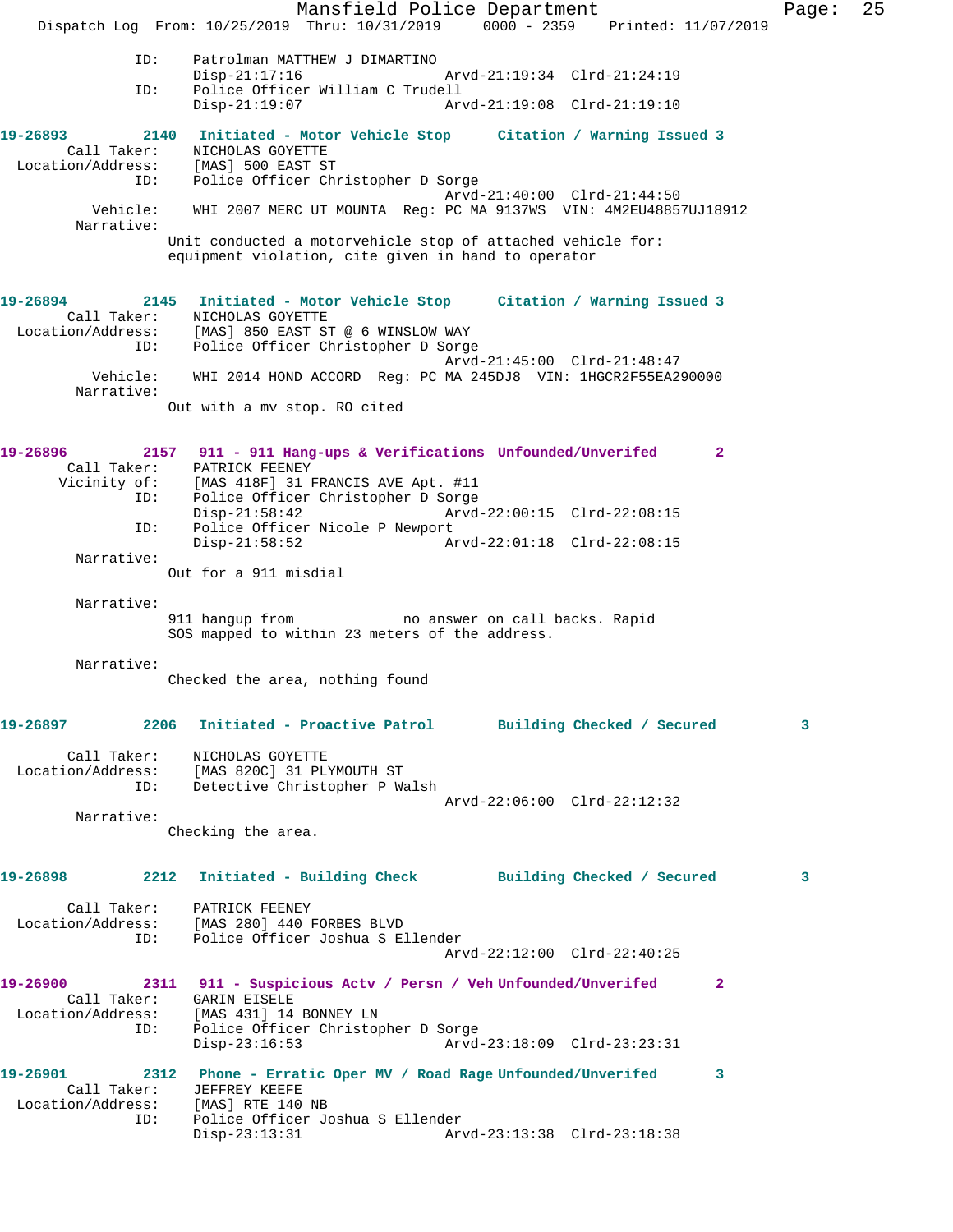Mansfield Police Department Page: 26 Dispatch Log From: 10/25/2019 Thru: 10/31/2019 0000 - 2359 Printed: 11/07/2019 ID: Detective Gregory S Martell<br>Disp-23:13:36 Disp-23:13:36 Arvd-23:15:54 Clrd-23:26:19 Narrative: Cp reported a wrong way driver on 140 headed southbound in the northbound. 19-26905 2321 Radio - Suspicious Actv / Persn / Veh Services Rendered **2**  Call Taker: JEFFREY KEEFE<br>Vicinity of: [MAS 907E] 390 of: [MAS 907E] 390 WEST ST<br>ID: Police Officer Joshua Police Officer Joshua S Ellender Disp-23:22:24 Arvd-23:22:34 Clrd-23:24:02 ID: Police Officer William C Trudell<br>Disp-23:22:32<br>Arv Disp-23:22:32 Arvd-23:23:45 Clrd-23:24:05 Narrative: Report of a high intox party in the area of Home Depot. Narrative: The party may have left in a vehicle after vomiting in outside of a vehicle. Narrative: Party is GOA. **19-26906 2328 Initiated - Motor Vehicle Stop Verbal Warning 3**  Call Taker: JEFFREY KEEFE Location/Address: [MAS] EASTMAN ST ID: Police Officer Christopher D Sorge Arvd-23:28:00 Clrd-23:29:33 Vehicle: BLU 2015 HOND SD CIVIC Reg: PC MA 1BBA95 VIN: 19XFB2F53FE255793 Narrative: MV stop verbal for speed. **19-26908 2357 Initiated - Proactive Patrol Services Rendered 3**  Call Taker: JEFFREY KEEFE Vicinity of: [MAS 820C] 31 PLYMOUTH ST ID: Detective Christopher P Walsh Arvd-23:57:00 Clrd-10/27/2019 @ 01:00:20 **For Date: 10/27/2019 - Sunday 19-26912 0047 Phone - Noise Complaint Services Rendered 2**  Call Taker: NICHOLAS GOYETTE Location/Address: [MAS 322] 31 HAMPSHIRE ST Patrolman David Schepis<br>Disp-00:48:35 Disp-00:48:35 Arvd-00:56:40 Clrd-01:04:11 ID: Police Officer Christopher D Sorge<br>Disp-00:48:39 Arvd- Disp-00:48:39 Arvd-00:55:20 Clrd-01:04:08 Narrative:

Staff calling to report a noise complaint

Narrative:

Parties were advised of their options.

| 19-26914<br>0104  | Phone - Disturbance / Gathering    |                             | Services Rendered |  |
|-------------------|------------------------------------|-----------------------------|-------------------|--|
| Call Taker:       | NICHOLAS GOYETTE                   |                             |                   |  |
| Location/Address: |                                    |                             |                   |  |
| ID:               | Police Officer Andrew J Kelley     |                             |                   |  |
|                   | $Disp-01:07:08$                    | Arvd-01:09:33 Clrd-01:28:11 |                   |  |
| ID:               | Police Officer Christopher D Sorge |                             |                   |  |
|                   | $Disp-01:07:43$                    | Arvd-01:12:08 Clrd-01:28:11 |                   |  |
| ID:               | Police Officer John R Armstrong    |                             |                   |  |
|                   | $Disp-01:12:15$                    | Arvd-01:12:17 Clrd-01:28:11 |                   |  |
| Narrative:        |                                    |                             |                   |  |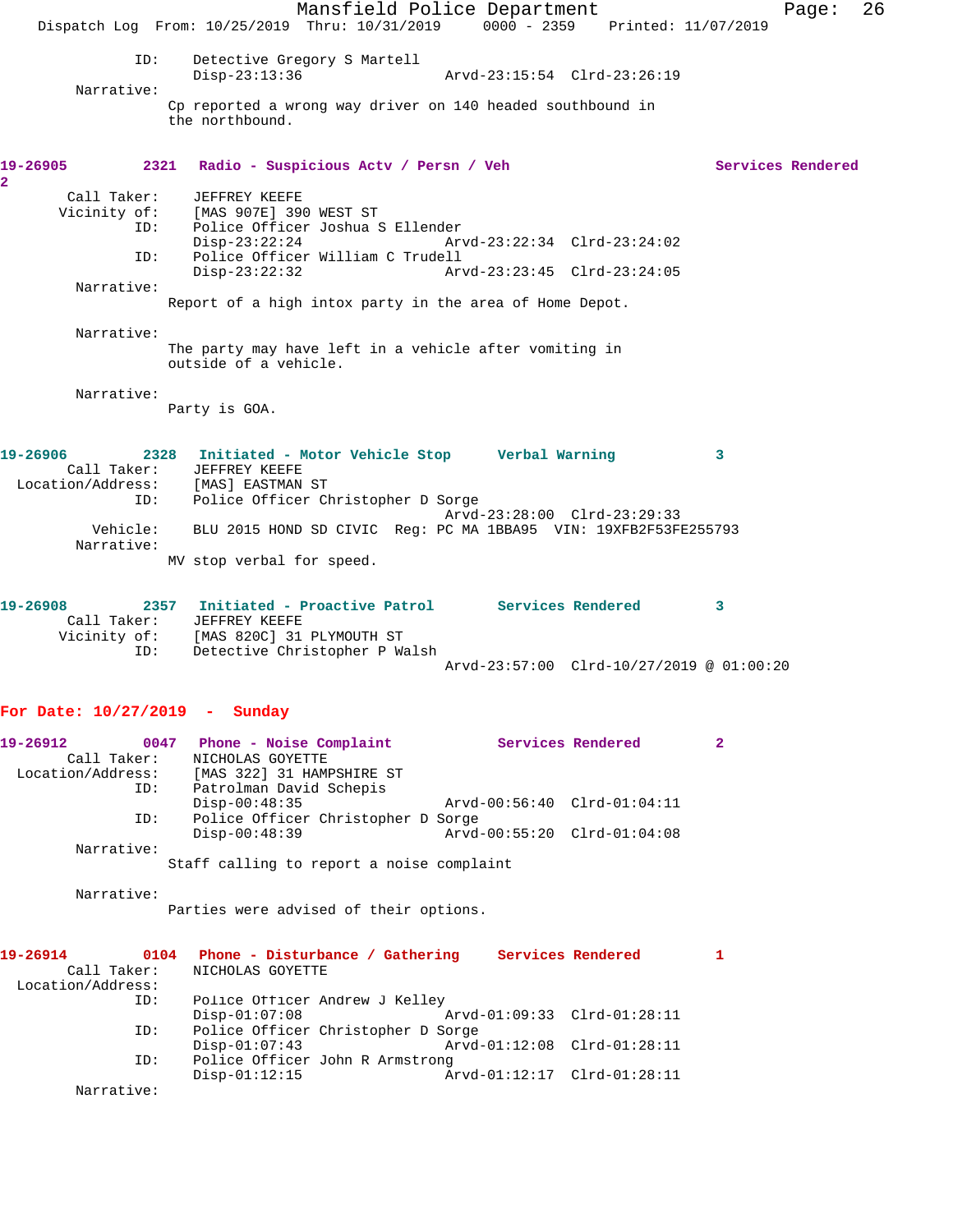Refer To Incident: 19MAS-979-OF **19-26917 0131 Initiated - Proactive Patrol Building Checked / Secured 3** Call Taker: JEFFREY KEEFE Location/Address: [MAS 2] 60 FORBES BLVD ID: Patrolman David Schepis Arvd-01:31:00 Clrd-01:56:17 **19-26918 0136 Initiated - Proactive Patrol Services Rendered 3**  Call Taker: JEFFREY KEEFE Vicinity of: [MAS 820C] 31 PLYMOUTH ST ID: Police Officer Nicole P Newport Arvd-01:36:00 Clrd-01:41:54 **19-26920 0155 Phone - Well Being Check Unfounded/Unverifed 3**  Call Taker: NICHOLAS GOYETTE<br>Vicinity of: [MAS 202] 16 OLD of: [MAS 202] 16 OLD COLONY WAY<br>ID: Police Officer Andrew J Kell Police Officer Andrew J Kelley<br>Disp-01:56:15 Disp-01:56:15 Arvd-02:00:32 Clrd-02:15:19 ID: Patrolman David Schepis Disp-01:58:09 Arvd-01:58:10 Clrd-02:15:19<br>ID: Police Officer Christopher D Sorge Police Officer Christopher D Sorge<br>Disp-02:01:12 Arvd Disp-02:01:12 Arvd-02:01:15 Clrd-02:15:19 Narrative: RP calling to report speaking to her mother on the phone and during conversation her mother began yelling for help and started running before disconnecting. Daughter called back and reports another party hung up the phone. Mother stated she didn't know where in town she was, possibly near a highway. Daughter also called her mothers boyfriend who was with her in town earlier, and didn't care to answer questions. Narrative: Contact made with the involved, states no issues and she is walking away form the Catman awaiting a ride Narrative: Area checked with negative results. Narrative: Norton PD calling to inquire if we were looking for the mother, they are transporting her to the Holiday Inn in Taunton after finding her sitting on the ground at the Produce Barn. **19-26922 0220 Initiated - Proactive Patrol Services Rendered 3**  Call Taker: JEFFREY KEEFE<br>Vicinity of: [MAS 281A] 1 of: [MAS 281A] 1 CROCKER ST<br>ID: Police Officer Christopl Police Officer Christopher D Sorge Arvd-02:20:00 Clrd-02:25:13 **19-26923 0238 Initiated - Assist Citizen - P S A Services Rendered 3**  Call Taker: JEFFREY KEEFE Location: [MAS] 95 AND 140 ID: Patrolman David Schepis Arvd-02:38:00 Clrd-02:45:44 Narrative: Assisting two citizens with a ride to their residence.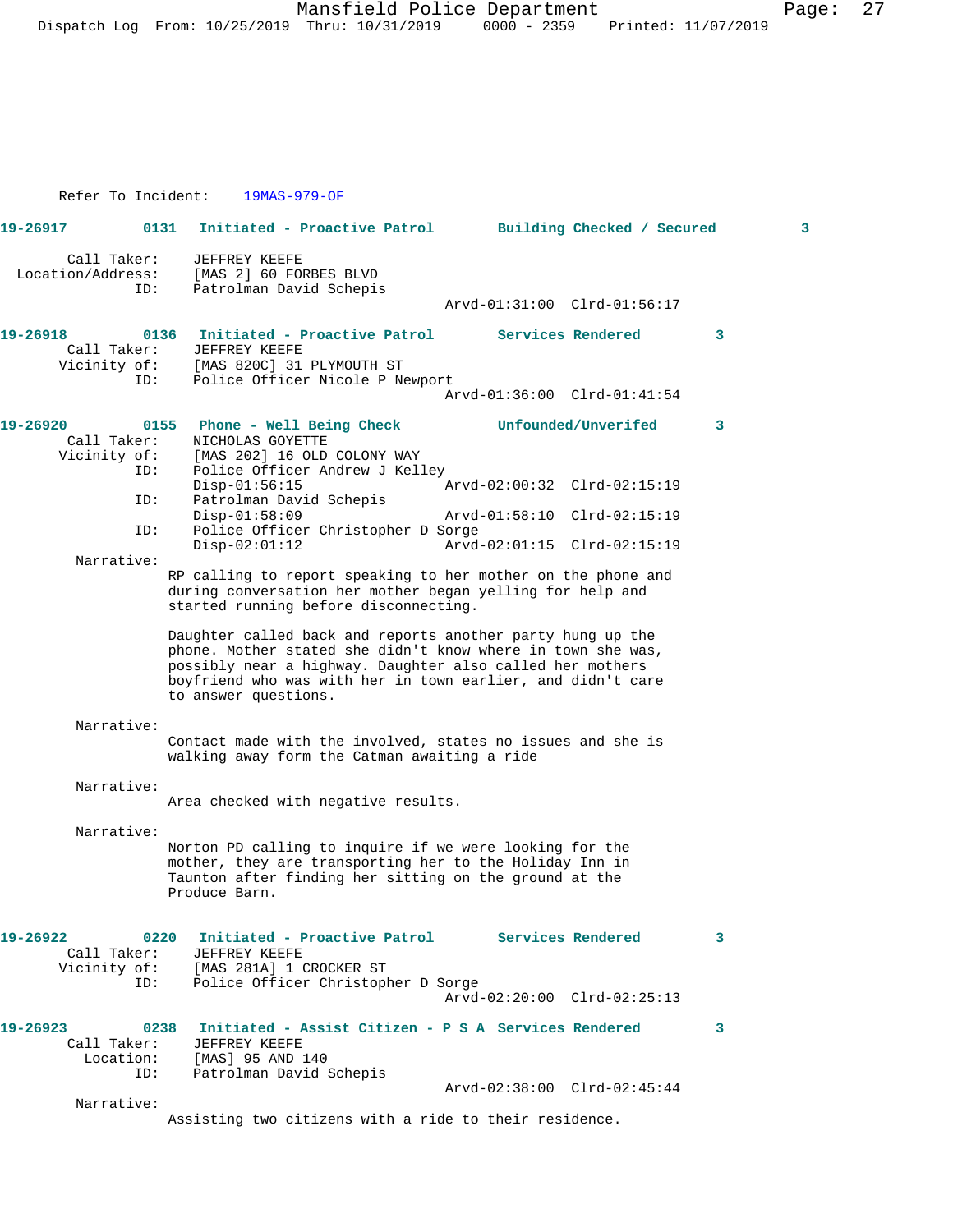Mansfield Police Department Page: 28 Dispatch Log From: 10/25/2019 Thru: 10/31/2019 0000 - 2359 Printed: 11/07/2019 Narrative: sm: 82492 EM: 82502 **19-26925 0246 Initiated - Proactive Patrol Services Rendered 3**  Call Taker: JEFFREY KEEFE Vicinity of: [MAS 907E] 390 WEST ST ID: Patrolman David Schepis Arvd-02:46:00 Clrd-03:02:34 **19-26926 0246 Initiated - Proactive Patrol Services Rendered 3**  Call Taker: JEFFREY KEEFE Vicinity of: [MAS] COPELAND DR ID: Police Officer Christopher D Sorge Arvd-02:46:00 Clrd-02:58:19 **19-26931 0258 Initiated - Proactive Patrol Building Checked / Secured 3** Call Taker: JEFFREY KEEFE Vicinity of: [MAS 253] 330 PRATT ST Apt. #A ID: Police Officer Andrew J Kelley Arvd-02:58:00 Clrd-03:12:54 **19-26935 0317 Initiated - Assist Citizen - P S A Services Rendered 3**  Call Taker: JEFFREY KEEFE Vicinity of: [MAS 82] 45 CHAUNCY ST ID: Police Officer Christopher D Sorge Arvd-03:17:00 Clrd-03:28:55 Narrative: M1, M8, and M12 are transporting multiple youths to a residence on Pratt st. M1SM:27415 EM27416 M8SM: 82508 EM:825109 M12SM: 24746.1 EM:24747.1 Narrative: M12 spoke to the homeowner. The youths were going to Cumberland Farms for snacks. **19-26936 0408 Initiated - Proactive Patrol Building Checked / Secured 3** Call Taker: NICHOLAS GOYETTE Location/Address: [MAS 820C] 31 PLYMOUTH ST ID: Police Officer Nicole P Newport Arvd-04:08:00 Clrd-04:17:36 Narrative: Checking the area. **19-26939 0629 Initiated - Traffic Enforcement / Activity Verbal Warning 2**  Call Taker: APRIL LEHANE Vicinity of: [MAS 1019] 792 WEST ST ID: Patrolman David Schepis Arvd-06:29:00 Clrd-07:00:38 Vehicle: BLK 2015 FORD EDGE Reg: PAS MA RS73TB VIN: 2FMTK4J94FBB54287 Narrative: Ofc Schepis out on traffic enforcement Narrative: Veral warning for speed **19-26941 0654 Initiated - Proactive Patrol Building Checked / Secured 3** Call Taker: APRIL LEHANE Location/Address: [MAS 820C] 31 PLYMOUTH ST ID: Police Officer Nicole P Newport Arvd-06:54:00 Clrd-07:19:48 Narrative: Checking the area.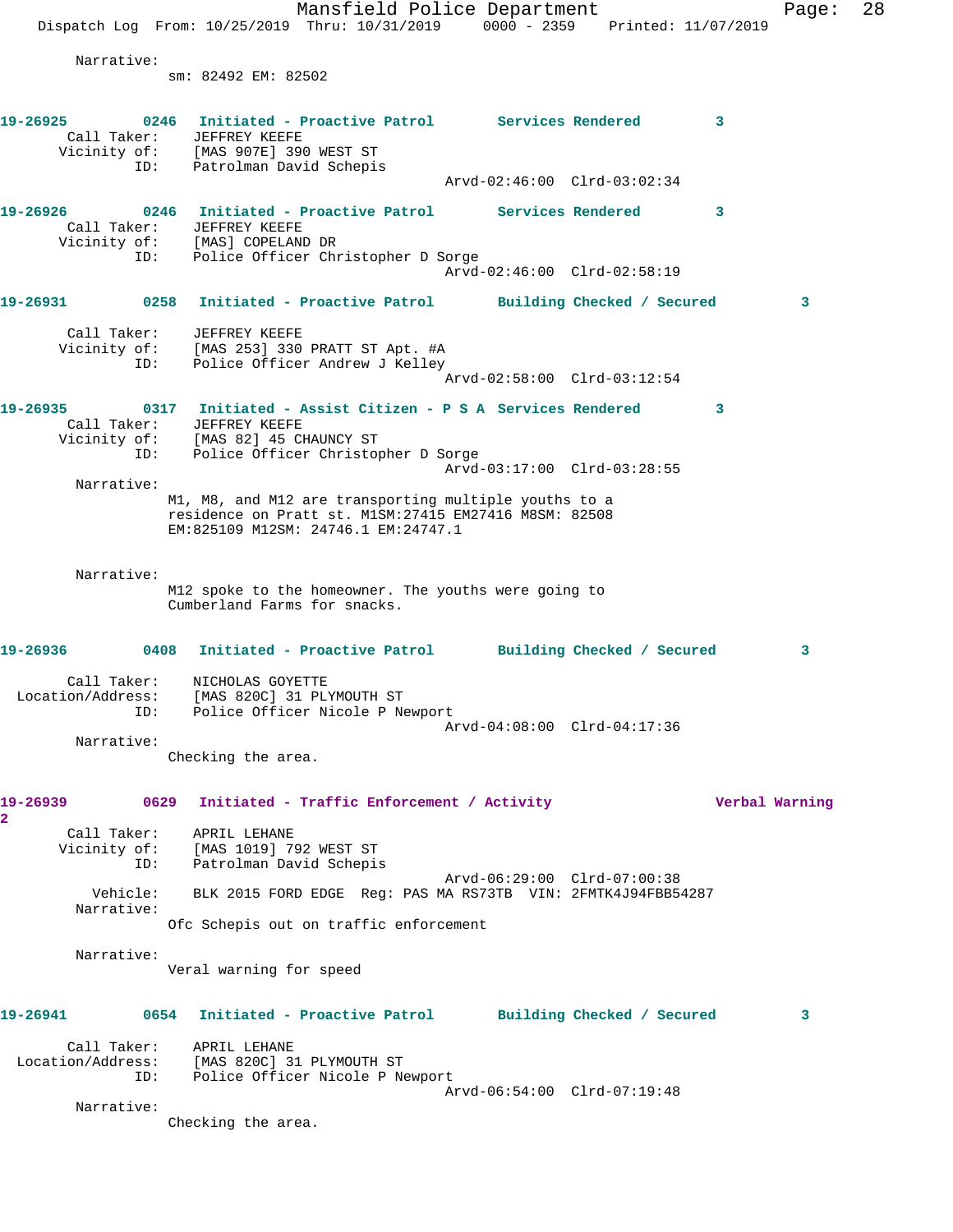**19-26943 0700 Phone - Alarm - Burglar False / Accidental Alarm 1**  Call Taker: APRIL LEHANE Location/Address: [MAS 185] 241 FRANCIS AVE ID: Police Officer Christopher D Sorge<br>Disp-07:02:18 Arvd- Disp-07:02:18 Arvd-07:03:39 Clrd-07:09:57 ID: Police Officer Andrew J Kelley<br>Disp-07:02:21 Disp-07:02:21 Arvd-07:05:20 Clrd-07:09:57 Vehicle: BLK 2017 HOND CIVIC Reg: PC MA 8AD639 VIN: 2HGFC1E56HH701016 Narrative: Multiple alarm activations from entry delay and breakroom motion Narrative: clear- confirmed employees on scene 19-26947 0841 Phone - Deer kill **Accident Report** 3 Call Taker: APRIL LEHANE Vicinity of: [MAS 108B] 885 SOUTH MAIN ST<br>ID: Police Officer John R Armstro Police Officer John R Armstrong<br>Disp-08:42:25 Ar Disp-08:42:25 Arvd-08:50:20 Clrd-08:50:30<br>TD: Police Officer John R Armstrong ID: Police Officer John R Armstrong Disp-08:50:41 Arvd-08:50:43 Clrd-08:58:18 Vehicle: BRO 2009 TOYT TACOMA Reg: PC MA 9866TR VIN: 5TENX22N79Z668011 Narrative: rp is reporting a deer was struck by a vehicle and will need to be put down. Narrative: Ofc Armstrong reports the deer ran off into the woods prior to arrival. Refer To Accident: 19MAS-407-AC **19-26948 0855 911 - Assist Fire Department Transported to Hospital 3**  Call Taker: PATRICK FEENEY Location/Address: [MAS 417D] 7 FRANCIS AVE Apt. #708 ID: Police Officer Joshua S Ellender Disp-08:57:19 Arvd-09:01:41 Clrd-09:13:54 Narrative: Assist FD with a medical. Narrative: FD transported to GSMC **19-26949 0900 Initiated - Proactive Patrol Building Checked / Secured 3** Call Taker: APRIL LEHANE Location/Address: [MAS 820C] 31 PLYMOUTH ST ID: Detective Derek M McCune Arvd-09:00:00 Clrd-09:09:50 Narrative: Checking the area. **19-26952 0926 911 - Assist Fire Department Services Rendered 3**  Call Taker: PATRICK FEENEY Location/Address: [MAS 969A110] 321 SCHOOL ST Apt. #A110 ID: Police Officer John R Armstrong Disp-09:28:04 Arvd-09:30:01 Clrd-09:37:06 Narrative: employees locked out of the store. **19-26953 0929 Phone - Alarm - Burglar False / Accidental Alarm 1**  Call Taker: APRIL LEHANE Location/Address: [MAS 963C1] 242 NORTH MAIN ST Apt. #3 ID: Police Officer Matthew A Souza Disp-09:30:31 Arvd-09:31:45 Clrd-09:34:32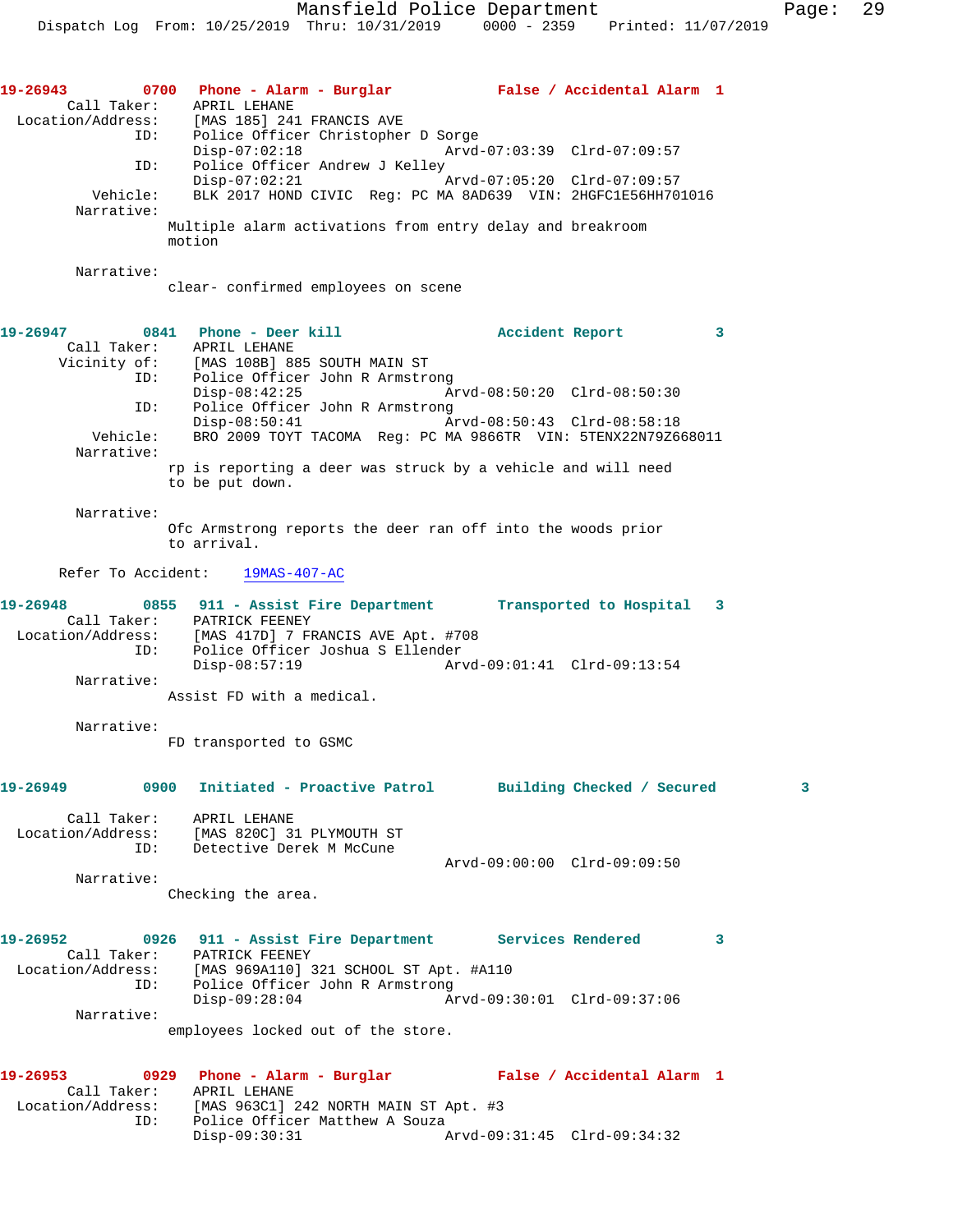Mansfield Police Department Page: 30 Dispatch Log From: 10/25/2019 Thru: 10/31/2019 0000 - 2359 Printed: 11/07/2019 ID: Police Officer Joshua S Ellender Disp-09:30:31 Clrd-09:34:32 Narrative: Alarm company interior front motion Narrative: Ofc Souza reports building is secured and no lights are on. **19-26955 1004 Phone - Suspicious Actv / Persn / Veh Spoken To 2** Call Taker: APRIL LEHANE Location/Address: [MAS H5015] 40 CENTRAL ST ID: Police Officer Matthew A Souza<br>Disp-10:06:19 1 Disp-10:06:19 Arvd-10:08:26 Clrd-10:17:22 ID: Sergeant Jeffrey G Bombard Disp-10:10:19 Arvd-10:10:21 Clrd-10:17:22 Vehicle: BLU 1988 HOND CIVIC Reg: PC MA 5AX700 VIN: 1HGED3645JA022269 Vehicle: WHI 2019 1500 Reg: PC MA 8KZ215 VIN: 1C6SRFBT6KN530480 Narrative: rp is reporting an irish male who is going door to door in the neighborhood. There are two vehicles out in front of her home. An older blue sedan and a white Dodge Ram 1500 Narrative: Ofc Souza spoke with the male. He was advised of the peddler's permit process. He was also told that he would be arrested if found to be soliciting again. Narrative: The other male was advised as well. His vehicle has a flat tire. He will be arranging to have to taken care of. **19-26957 1055 Initiated - Proactive Patrol Building Checked / Secured 3** Call Taker: APRIL LEHANE Location/Address: [MAS 840] 280 SCHOOL ST ID: Police Officer John R Armstrong Arvd-10:55:00 Clrd-11:02:18 Narrative: Checking the area. **19-26958 1114 Phone - Assist Fire Department Transported to Hospital 3**  Call Taker: Kieran M Ruth Location/Address: [MAS] 25 COBB ST Apt. #R104 ID: Police Officer Joshua S Ellender Disp-11:16:20 Arvd-11:19:09 Clrd-11:39:27 Narrative: assist fd with medical **19-26959 1123 Phone - 911 Hang-ups & Verifications Unfounded/Unverifed 2**  Call Taker: Kieran M Ruth Vicinity of: [MAS] 300 PRATT ST ID: Support Staff Derek M Stark Disp-11:25:59 Arvd-11:26:02 Clrd-11:30:09 Narrative: Open 911 call, no answer upon call back **19-26961 1143 Initiated - Assist Law Enfrc Agncy Services Rendered 3**  Call Taker: APRIL LEHANE Location: [EAO] EASTON POLICE DEPT ID: Police Officer Matthew A Souza Arvd-11:43:00 Clrd-16:06:52 Narrative: Ofc Souza to EPD for coverage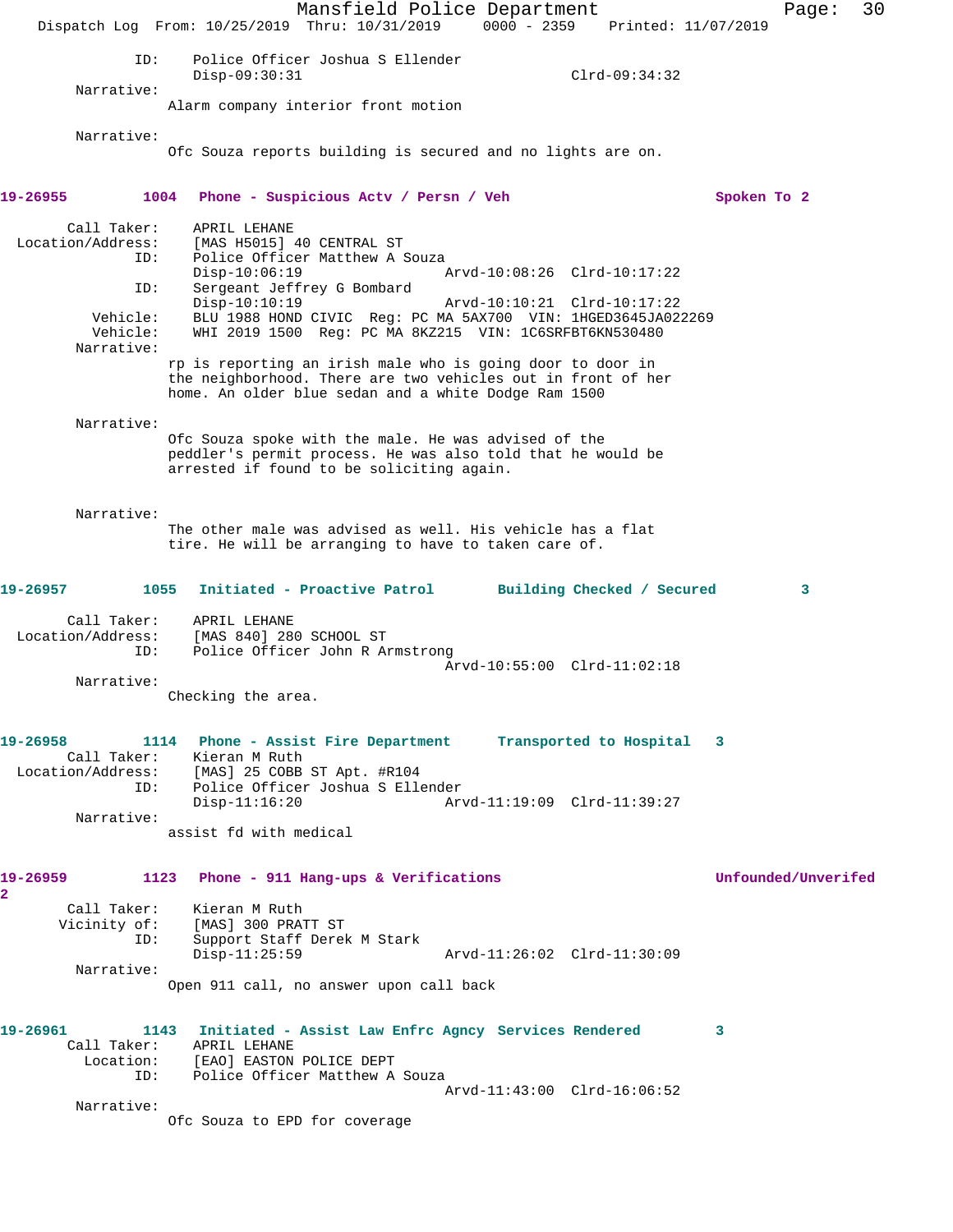Mansfield Police Department Fage: 31 Dispatch Log From: 10/25/2019 Thru: 10/31/2019 0000 - 2359 Printed: 11/07/2019 **19-26963 1153 Initiated - Disabled Motor Vehicle Vehicle Towed 3**  Call Taker: APRIL LEHANE Location/Address: [MAS] 100 RTE 140 NB @ 170 SCHOOL ST ID: Police Officer John R Armstrong Arvd-11:53:00 Clrd-12:37:14 Vehicle: GRY 2010 ACUR TL Reg: PAS MA TCR737 VIN: 19UUA9E57AA003143 Narrative: report of a DMV at the intersection Narrative: Achins on scene Narrative: M12 reports m/v is out of the roadway; no issues. **19-26964 1212 Initiated - Selective Enforcement/RADAR Citation / Warning Issued 3**  Call Taker: Kieran M Ruth Location/Address: [MAS] 86 EASTMAN ST @ 2 STURBRIDGE DR ID: Police Officer Joshua S Ellender Arvd-12:12:00 Clrd-12:41:26 Vehicle: GRY 2019 NISS MAXIMA Reg: PC MA 1SMJ14 VIN: 1N4AA6AV0KC376123 Vehicle: GRY 2017 CHRY PACIFI Reg: PC MA 7EV219 VIN: 2C4RC1BGXHR846801 Narrative: Traffic enforcement in the area. Narrative: Out with MA/1SMJ14, cited for marked lanes Narrative: Out with MA/7EV219, cited for marked lanes **19-26968 1235 Walk-In - Assist Citizen - P S A Spoken To 3**  Call Taker: Officer Eric P Ventola Location/Address: [MAS H6024] 500A EAST ST ID: Police Officer Joshua S Ellender Disp-12:42:46 Arvd-12:42:51 Clrd-13:04:56 Refer To Field Int: 19MAS-60-FI **19-26970 1316 Initiated - Proactive Patrol Building Checked / Secured 3** Call Taker: APRIL LEHANE Location/Address: [MAS 820C] 31 PLYMOUTH ST ID: Detective Derek M McCune Arvd-13:16:00 Clrd-13:20:47 Narrative: Checking the area. **19-26972 1348 Initiated - Building Check Building Checked / Secured 3** Call Taker: PATRICK FEENEY Location/Address: [MAS] ELMWOOD CT ID: Police Officer John R Armstrong Arvd-13:48:00 Clrd-13:51:14 **19-26977 1411 Phone - 911 Hang-ups & Verifications Confirmed misdial/Accdntl Call 2**  Call Taker: APRIL LEHANE Location/Address: [MAS H4416] 431 SOUTH MAIN ST<br>ID: Police Officer Joshua S Elleno Police Officer Joshua S Ellender Disp-14:12:22 Arvd-14:16:14 Clrd-14:40:56 **19-26978 1419 Phone - Assist Fire Department Transported to Hospital 3**  Call Taker: Kieran M Ruth Location/Address: [MAS H6023] 8 PHEASANT HOLLOW DR ID: Police Officer John R Armstrong Disp-14:21:18 Arvd-14:26:17 Clrd-14:35:20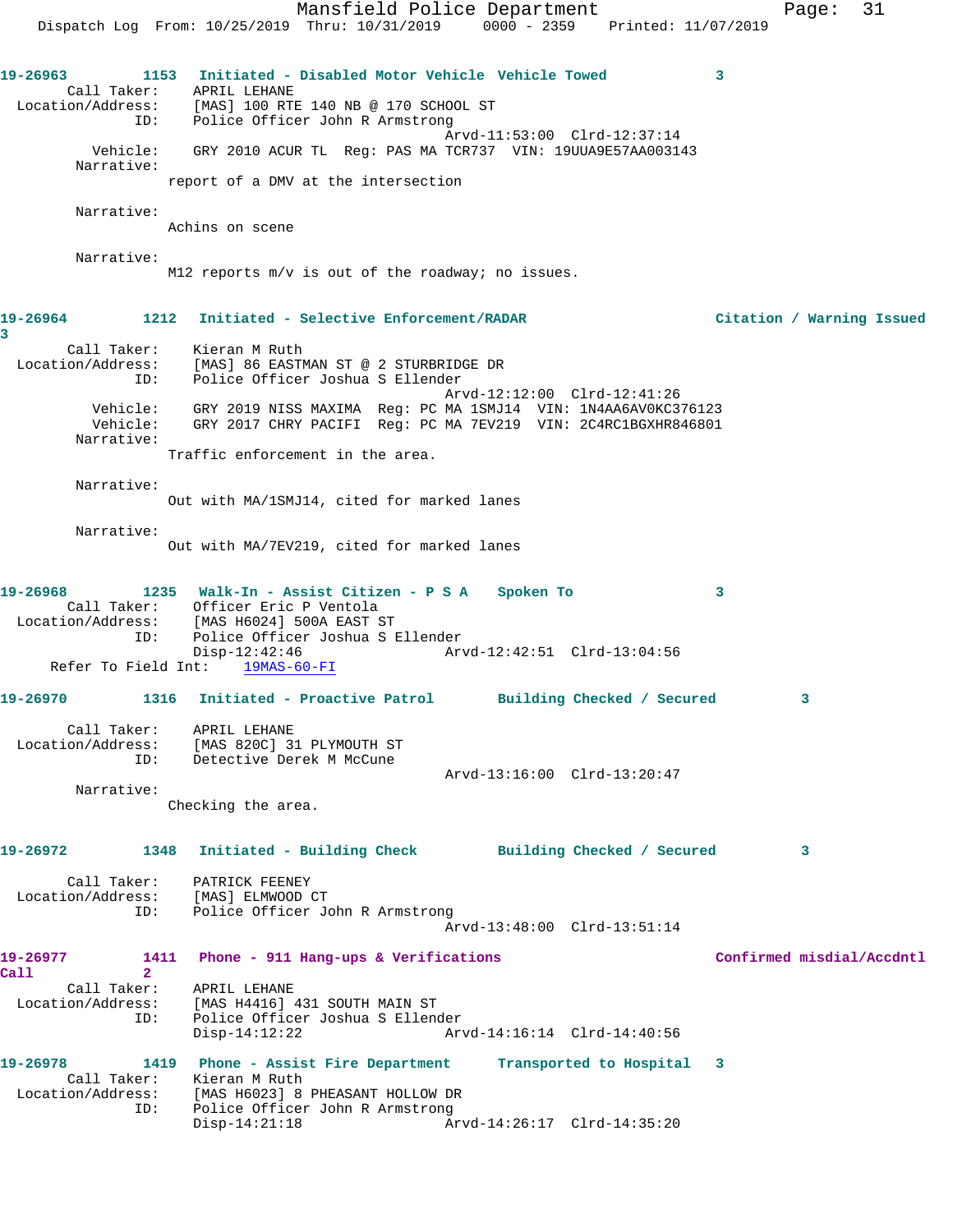Mansfield Police Department Page: 32 Dispatch Log From: 10/25/2019 Thru: 10/31/2019 0000 - 2359 Printed: 11/07/2019 Narrative: assist with medical. Transport to Norwood **19-26979 1447 911 - 911 Hang-ups & Verifications No Transport 2**  Call Taker: PATRICK FEENEY Location/Address: [MAS 922C] 15 RESERVOIR ST Apt. #45 ID: Police Officer John R Armstrong Disp-14:48:54 Arvd-14:52:41 Clrd-15:00:16 Narrative: Assist FD with a medical/lift assist. Narrative: clear- no transport **19-26980 1454 Phone - Assist Law Enfrc Agncy Spoken To 3**  Call Taker: APRIL LEHANE Location/Address: [MAS H1970] 223 OLD ELM ST ID: Police Officer John R Armstrong Disp-15:00:33 Arvd-15:07:55 Clrd-15:16:14 Vehicle: GRY 2008 VOLK R32 Reg: PC MA 44HS82 VIN: WVWKC71K88W246330 Narrative: Sgt Alves is looking to speak with person who was operating a 2008 VW last night and struck a vehicle in their town Narrative: Message delivered to the operator of the vehicle. They will be contacting the CPD **19-26981 1513 Phone - Road Hazards Services Rendered 3**  Call Taker: PATRICK FEENEY Vicinity of: [MAS] 750 NORTH MAIN ST ID: Police Officer Joshua S Ellender Disp-15:16:49 Arvd-15:20:16 Clrd-16:23:04 Narrative: Caller reports a tree thats come down, leaning on wires and a fence, thinks it may collaspe and block the road. Narrative: MELD paged and advised. 15 minute ETA Narrative: MELD on scene **19-26982 1518 Initiated - Proactive Patrol Building Checked / Secured 3** Call Taker: APRIL LEHANE Location/Address: [MAS 820C] 31 PLYMOUTH ST ID: Detective Derek M McCune Arvd-15:18:00 Clrd-15:24:20 Narrative: Checking the area. **19-26985 1638 Phone - Suspicious Actv / Persn / Veh Services Rendered 2**  Call Taker: APRIL LEHANE Location/Address: [MAS 160] 80 NORTH MAIN ST ID: Police Officer Joshua S Ellender Disp-16:39:45 Arvd-16:47:32 Clrd-16:49:12 Vehicle: WHI 2019 KIA SORENT Reg: PC MA 6JWN90 VIN: 5XYPHDA53KG526371 Narrative: rp is reporting a vehicle parked in the bank lot has the rear hatch open for over an hour now Narrative: clear- Ofc Ellender reports it appears to be an oversight. He was able to secure the vehicle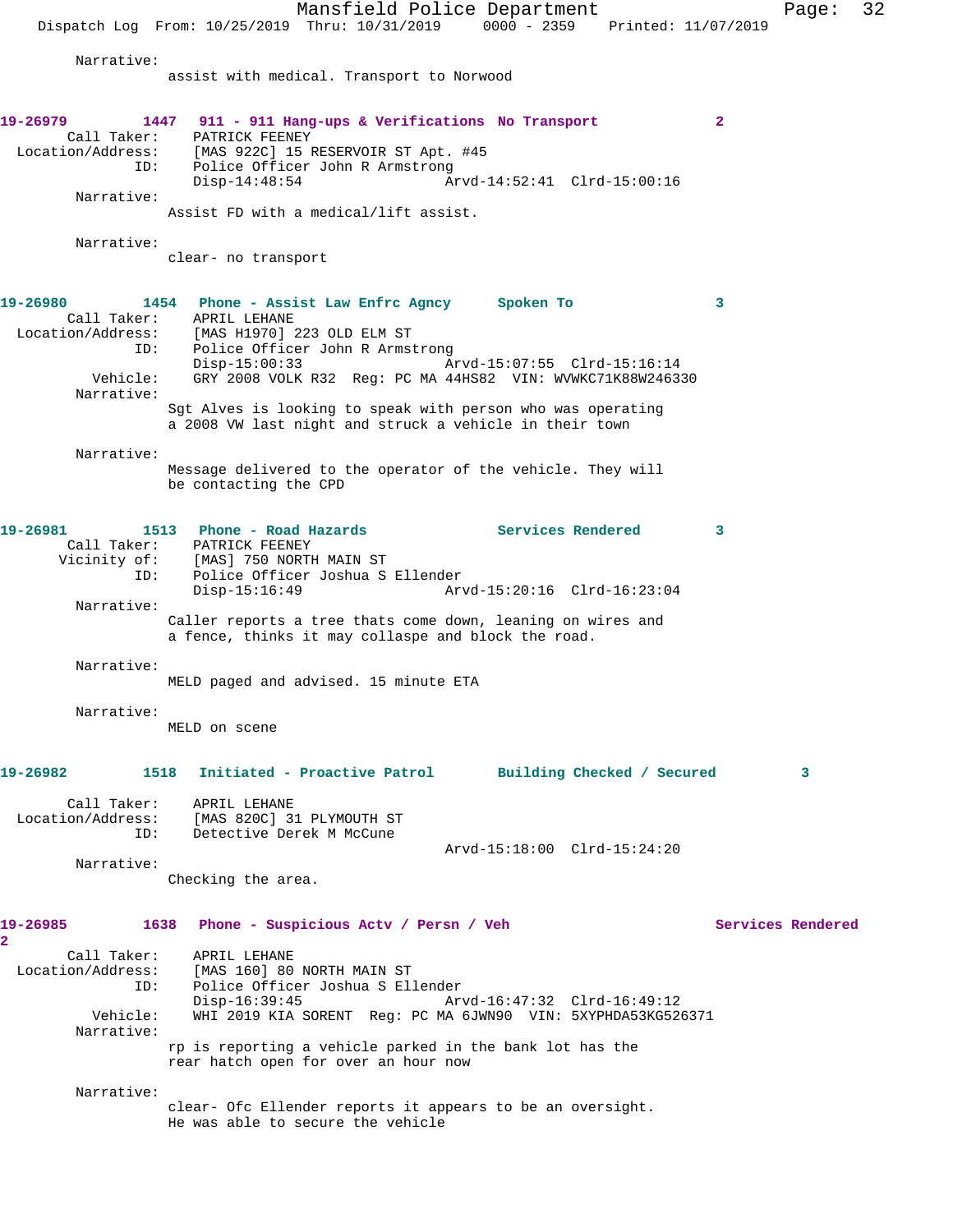Mansfield Police Department Form Page: 33 Dispatch Log From: 10/25/2019 Thru: 10/31/2019 0000 - 2359 Printed: 11/07/2019 **19-26987 1718 Initiated - Proactive Patrol Building Checked / Secured 3** Call Taker: APRIL LEHANE Location/Address: [MAS 820C] 31 PLYMOUTH ST ID: Detective Derek M McCune Arvd-17:18:00 Clrd-17:31:36 Narrative: Checking the area. **19-26990 1904 Initiated - Proactive Patrol Building Checked / Secured 3** Call Taker: TARA LAKO Location/Address: [MAS 820C] 31 PLYMOUTH ST ID: Detective Derek M McCune Arvd-19:04:00 Clrd-19:07:24 Narrative: Checking the area. **19-26992 1927 Initiated - Selective Enforcement/RADAR Services Rendered 3**  Call Taker: TARA LAKO Location/Address: [MAS] 562 MAPLE ST @ 3 JENNIFER DR ID: Police Officer Nicole P Newport Arvd-19:27:00 Clrd-20:16:54 Narrative: Traffic enforcement in the area. **19-26994 2015 Phone - Suspicious Actv / Persn / Veh Services Rendered 2**  Call Taker: PATRICK FEENEY Location/Address: [MAS 918D] 200 CHAUNCY ST Apt. #101 ID: Police Officer Joshua S Ellender Arvd-20:27:03 Clrd-20:53:42 Narrative: Caller reports some odd lights flashing in the bldg. Area of the 1st floor, to the right of main door. Could not see anything inside because the shades were up in the windows. Narrative: Ofc Ellender requesting a call to the rep for unit 101, Array Works. It appears there may be an issue with the lighting in the unit. Dispatch contacted the primary contact who does not have access to the building but will contact someone who does. Narrative: Rep called to advise he will be responding with a 5-10 minute ETA in a blue Volkswagon SUV. Narrative: Ofc Ellender reports Rep was able to shut the power done, no longer a danger. **19-26997 2210 Initiated - Proactive Patrol Building Checked / Secured 3** Call Taker: TARA LAKO Location/Address: [MAS 820C] 31 PLYMOUTH ST ID: Detective Derek M McCune Arvd-22:10:00 Clrd-22:19:07 Narrative: Checking the area. **19-26998 2221 Initiated - Proactive Patrol Building Checked / Secured 3** Call Taker: TARA LAKO Location/Address: [MAS 1002] 250 EAST ST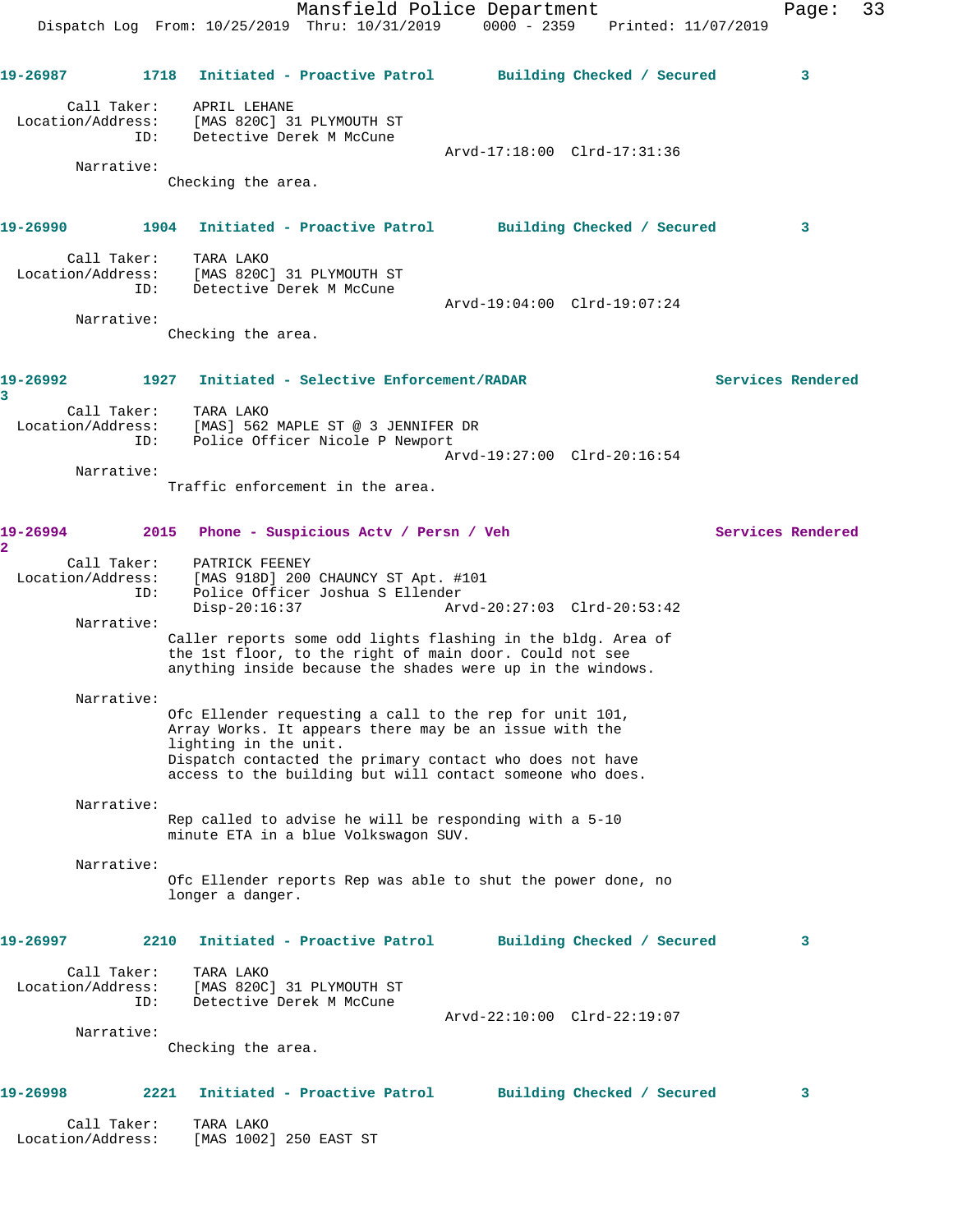|                                  | Dispatch Log From: 10/25/2019 Thru: 10/31/2019 0000 - 2359 Printed: 11/07/2019                                                                 | Mansfield Police Department      |  |                             |   | Page: | 34 |
|----------------------------------|------------------------------------------------------------------------------------------------------------------------------------------------|----------------------------------|--|-----------------------------|---|-------|----|
|                                  | ID:                                                                                                                                            | Police Officer Nicole P Newport  |  |                             |   |       |    |
| Narrative:                       |                                                                                                                                                |                                  |  | Arvd-22:21:00 Clrd-22:28:55 |   |       |    |
|                                  | Checking the area.                                                                                                                             |                                  |  |                             |   |       |    |
| 19-27000<br>Call Taker:          | 2254 911 - 911 Hang-ups & Verifications Unfounded/Unverifed<br>JEFFREY KEEFE<br>Vicinity of: [MAS 2] 60 FORBES BLVD<br>ID:                     | Police Officer William C Trudell |  |                             | 2 |       |    |
|                                  | $Disp-22:55:47$                                                                                                                                |                                  |  | Arvd-22:59:04 Clrd-23:03:46 |   |       |    |
| Narrative:                       | Responding for an open 911 line, no answer on call back.<br>Appears to be pinging on the roadway as opposed to the<br>building itself.         |                                  |  |                             |   |       |    |
| For Date: $10/28/2019$ - Monday  |                                                                                                                                                |                                  |  |                             |   |       |    |
| 19-27005                         | 0051 Initiated - Proactive Patrol Building Checked / Secured                                                                                   |                                  |  |                             |   | 3     |    |
| Call Taker:                      | JEFFREY KEEFE<br>Location/Address: [MAS 992] 660 EAST ST<br>ID:                                                                                | Police Officer Donald MacLean    |  | Arvd-00:51:00 Clrd-00:57:17 |   |       |    |
|                                  |                                                                                                                                                |                                  |  |                             |   |       |    |
| 19-27007<br>Location/Address:    | 0059 Initiated - Proactive Patrol Services Rendered<br>Call Taker: TARA LAKO<br>[MAS 411] 60 FORBES BLVD<br>ID:                                | Police Officer Michelle Bellevue |  |                             | 3 |       |    |
|                                  |                                                                                                                                                |                                  |  | Arvd-00:59:00 Clrd-01:05:28 |   |       |    |
| Narrative:                       | Checking the area.                                                                                                                             |                                  |  |                             |   |       |    |
| 19-27011                         | 0107 Initiated - Proactive Patrol Building Checked / Secured                                                                                   |                                  |  |                             |   | 3     |    |
| Call Taker:                      | TARA LAKO<br>Location/Address: [MAS 322] 31 HAMPSHIRE ST<br>ID:                                                                                | Police Officer Michelle Bellevue |  | Arvd-01:07:00 Clrd-01:23:38 |   |       |    |
| Narrative:                       |                                                                                                                                                |                                  |  |                             |   |       |    |
|                                  | Checking the area.                                                                                                                             |                                  |  |                             |   |       |    |
| 19-27013                         | 0114 Initiated - Proactive Patrol Building Checked / Secured                                                                                   |                                  |  |                             |   | 3     |    |
| Call Taker:                      | TARA LAKO<br>Location/Address: [MAS] 4 ERICK RD @ 15 BONNEY LN<br>ID:                                                                          | Police Officer Donald MacLean    |  |                             |   |       |    |
| Narrative:                       |                                                                                                                                                |                                  |  | Arvd-01:14:00 Clrd-01:16:34 |   |       |    |
|                                  | Checking the area.                                                                                                                             |                                  |  |                             |   |       |    |
| 19-27014                         | 0114 Phone - Assist Fire Department Referred to Other Agency 3<br>Call Taker: TARA LAKO<br>Location/Address: [MAS H3138] 65 STEARNS AVE<br>ID: | Police Officer Donald MacLean    |  |                             |   |       |    |
|                                  | $Disp-01:16:42$<br>ID:                                                                                                                         | Police Officer Andrew J Kelley   |  |                             |   |       |    |
| Narrative:                       | $Disp-01:16:47$                                                                                                                                |                                  |  | Arvd-01:18:25 Clrd-01:25:39 |   |       |    |
|                                  | Out to assist MFD for a past fire alarm sounding, staff<br>member reports all is calm at this time.                                            |                                  |  |                             |   |       |    |
| 19-27015                         | 0137 Initiated - Proactive Patrol Building Checked / Secured                                                                                   |                                  |  |                             |   | 3     |    |
| Call Taker:<br>Location/Address: | TARA LAKO<br>[MAS 253] 330 PRATT ST Apt. #A                                                                                                    |                                  |  |                             |   |       |    |
|                                  |                                                                                                                                                |                                  |  |                             |   |       |    |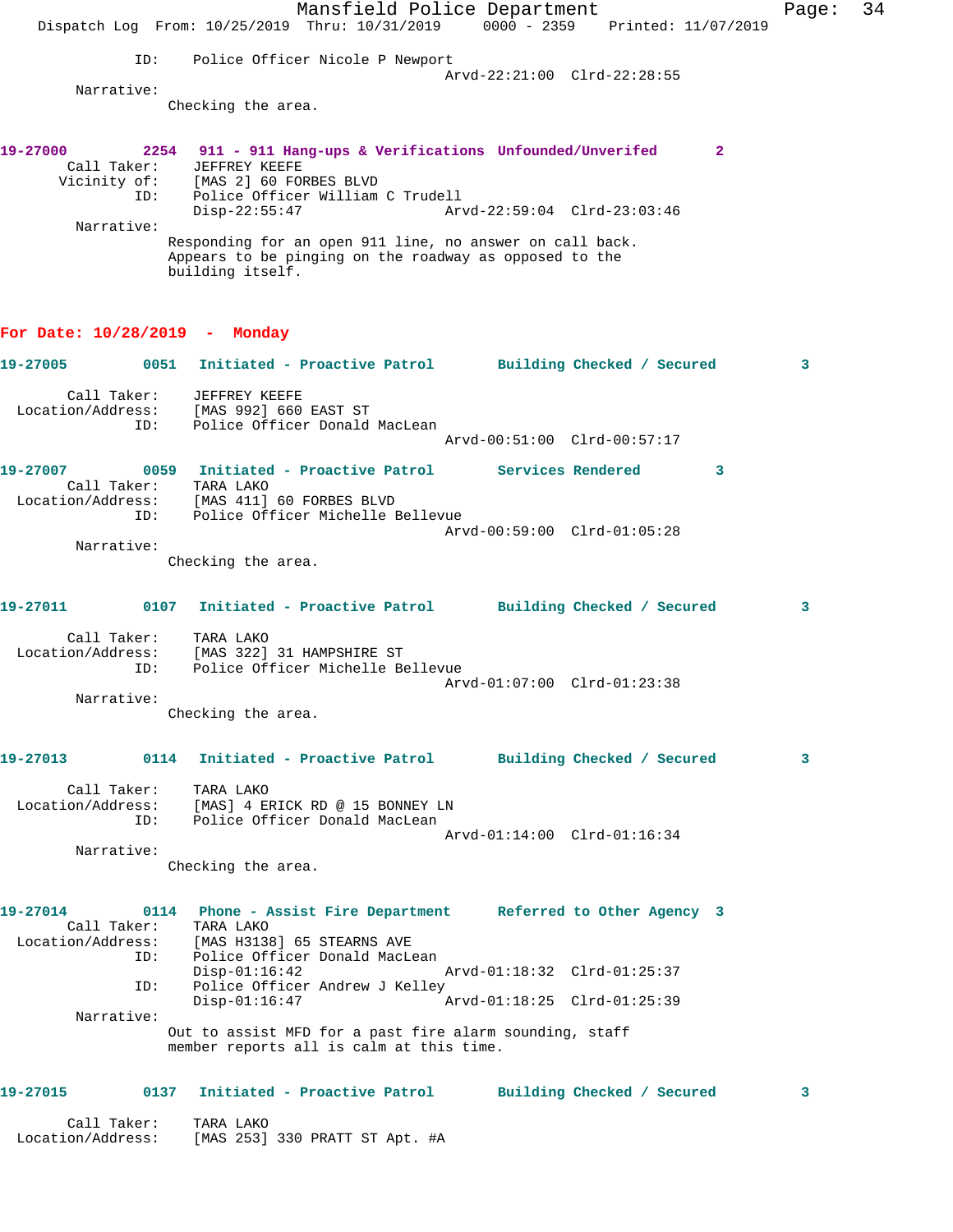|                                              |             |                                                                      | Mansfield Police Department<br>Dispatch Log From: 10/25/2019 Thru: 10/31/2019 0000 - 2359 Printed: 11/07/2019 |                             |                            |   | Page: | 35 |
|----------------------------------------------|-------------|----------------------------------------------------------------------|---------------------------------------------------------------------------------------------------------------|-----------------------------|----------------------------|---|-------|----|
|                                              | ID:         |                                                                      | Police Officer Andrew J Kelley                                                                                |                             |                            |   |       |    |
|                                              |             |                                                                      |                                                                                                               | Arvd-01:37:00 Clrd-02:01:46 |                            |   |       |    |
| Narrative:                                   |             | Checking the area.                                                   |                                                                                                               |                             |                            |   |       |    |
|                                              |             |                                                                      | 19-27016      0137 Initiated - Proactive Patrol     Building Checked / Secured                                |                             |                            |   | 3     |    |
|                                              | Call Taker: | MEGHAN MILLS<br>Location/Address: [MAS 1002] 250 EAST ST             |                                                                                                               |                             |                            |   |       |    |
|                                              |             |                                                                      | ID: Police Officer Donald MacLean                                                                             | Arvd-01:37:00 Clrd-02:01:22 |                            |   |       |    |
|                                              |             |                                                                      | 19-27023 0236 Initiated - Proactive Patrol Building Checked / Secured                                         |                             |                            |   | 3     |    |
|                                              |             | Call Taker: TARA LAKO<br>Location/Address: [MAS 65] 30 CHAUNCY ST    | ID: Police Officer Andrew J Kelley                                                                            |                             |                            |   |       |    |
| Narrative:                                   |             |                                                                      |                                                                                                               | Arvd-02:36:00 Clrd-02:44:00 |                            |   |       |    |
|                                              |             | Checking the area.                                                   |                                                                                                               |                             |                            |   |       |    |
|                                              |             |                                                                      | 19-27024 0244 Initiated - Proactive Patrol Building Checked / Secured                                         |                             |                            |   | 3     |    |
|                                              |             | Call Taker: TARA LAKO<br>Location/Address: [MAS 280] 440 FORBES BLVD | ID: Police Officer Michelle Bellevue                                                                          |                             |                            |   |       |    |
|                                              |             |                                                                      |                                                                                                               | Arvd-02:44:00 Clrd-02:48:13 |                            |   |       |    |
| Narrative:                                   |             | Checking the area.                                                   |                                                                                                               |                             |                            |   |       |    |
|                                              |             |                                                                      | 19-27025 0250 Initiated - Proactive Patrol Building Checked / Secured                                         |                             |                            |   | 3     |    |
|                                              |             | Call Taker: TARA LAKO                                                | Location/Address: [MAS 840] 280 SCHOOL ST<br>ID: Police Officer Michelle Bellevue                             | Arvd-02:50:00 Clrd-02:56:34 |                            |   |       |    |
| Narrative:                                   |             |                                                                      |                                                                                                               |                             |                            |   |       |    |
|                                              |             | Checking the area.                                                   |                                                                                                               |                             |                            |   |       |    |
| 19-27026                                     | 0315        |                                                                      | Initiated - Proactive Patrol                                                                                  |                             | Building Checked / Secured |   | 3     |    |
| Call Taker:<br>Location/Address:             | ID:         | TARA LAKO                                                            | [MAS 900A] 242 CHAUNCY ST Apt. #1<br>Police Officer Andrew J Kelley                                           |                             |                            |   |       |    |
|                                              |             |                                                                      |                                                                                                               | Arvd-03:15:00 Clrd-03:30:20 |                            |   |       |    |
| Narrative:                                   |             | Checking the area.                                                   |                                                                                                               |                             |                            |   |       |    |
| 19-27029<br>Call Taker:<br>Location/Address: |             | TARA LAKO<br>[MAS H3138] 65 STEARNS AVE                              | 0501 Phone - Assist Fire Department Referred to Other Agency 3                                                |                             |                            |   |       |    |
|                                              | ID:         | $Disp-05:02:17$                                                      | Police Officer Donald MacLean                                                                                 | Arvd-05:04:58 Clrd-05:09:57 |                            |   |       |    |
|                                              | ID:         | Patrolman David Schepis<br>$Disp-05:02:21$                           |                                                                                                               | Arvd-05:04:47 Clrd-05:09:54 |                            |   |       |    |
| Narrative:                                   |             |                                                                      |                                                                                                               |                             |                            |   |       |    |
|                                              |             |                                                                      | Officers responding for the past fire alarm sounding,<br>employee reports residence is calm at this time.     |                             |                            |   |       |    |
| 19-27035<br>Call Taker:<br>Location/Address: | 0710        | NICHOLAS GOYETTE<br>[MAS 1002] 250 EAST ST                           | Initiated - Community Policing Services Rendered                                                              |                             |                            | 3 |       |    |
|                                              | ID:         |                                                                      | Police Officer Donald MacLean                                                                                 | Arvd-07:10:00 Clrd-07:28:11 |                            |   |       |    |
| Narrative:                                   |             | Out for the champs                                                   |                                                                                                               |                             |                            |   |       |    |
|                                              |             |                                                                      |                                                                                                               |                             |                            |   |       |    |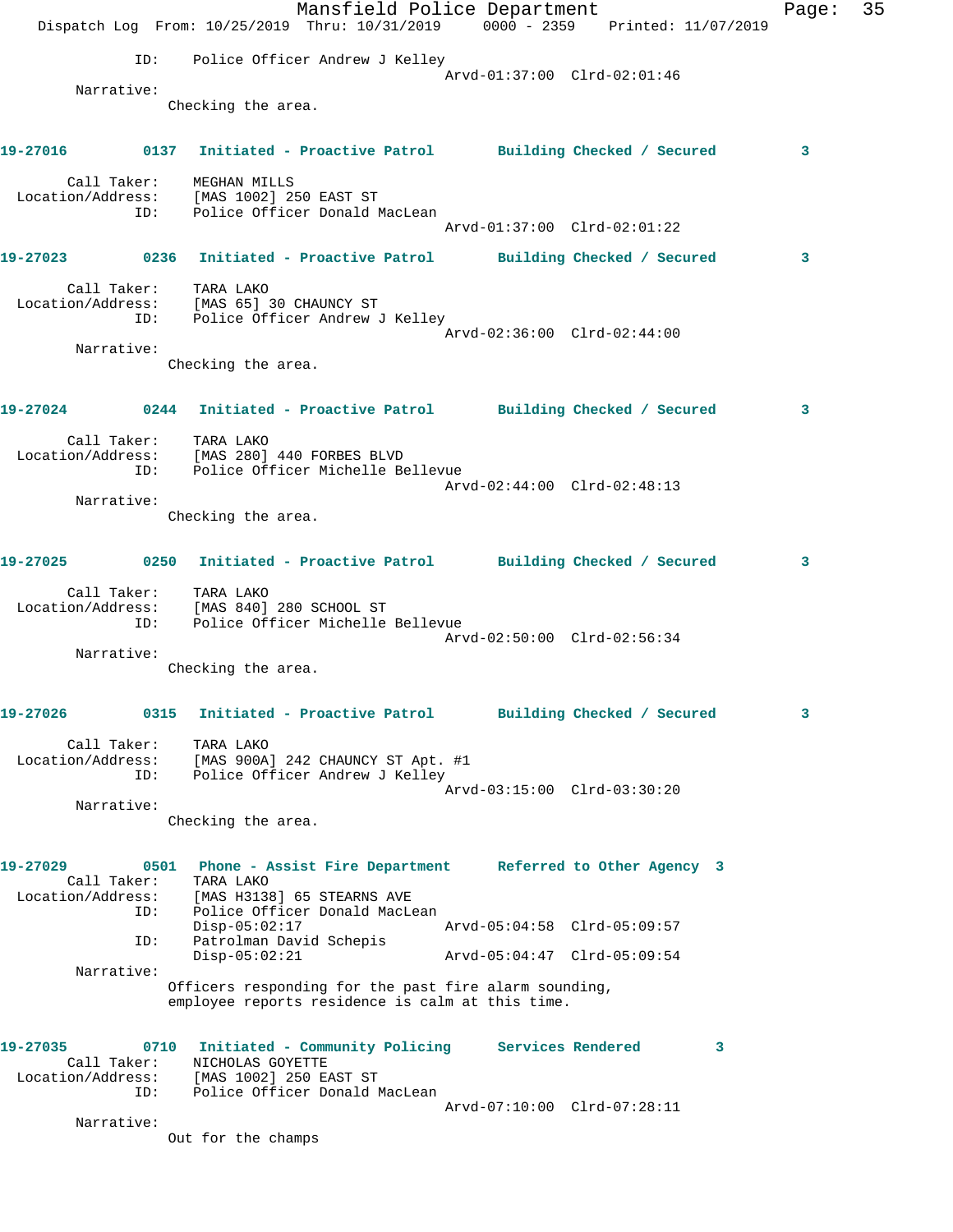**19-27048 0903 Initiated - Metro LEC Activation Services Rendered 1**  Call Taker: Support Staff Matthew Todesco Location/Address: [MAS 451B] 500 EAST ST ID: Police Officer David W Kinahan Arvd-09:03:00 Clrd-09:18:27 ID: Police Officer David W Kinahan<br>Disp-09:18:31 Disp-09:18:31 Arvd-09:18:32 Clrd-16:01:34 ID: Police Officer Michael N Fenore<br>Disp-09:20:00 A Disp-09:20:00 Arvd-09:21:23 Clrd-16:01:41 Narrative: Ofc Kinahan is out for METRO call out in Easton. Narrative: Ofc Fenore is also off on the Easton assignment **19-27049 0917 Phone - Lost / Found Property Services Rendered 3**  Call Taker: APRIL LEHANE Location/Address: [MAS 281A] 1 CROCKER ST ID: Police Officer Gregg S Kennedy Disp-09:19:15 Arvd-09:20:43 Clrd-09:26:18 Narrative: rp believes she may have left her laptop behind at the cafe Narrative: Ofc Kennedy was able to locate the item. RP was advised to pick it up at the station today **19-27054 0931 Phone - Alarm - Burglar False / Accidental Alarm 1**  Call Taker: NICHOLAS GOYETTE Location/Address: [MAS H6680] 1609 WEST ST ID: Police Officer John R Armstrong Disp-09:33:41 Arvd-09:37:41 Clrd-09:39:23 ID: Police Officer Gregg S Kennedy Disp-09:33:45 Clrd-09:39:21 Narrative: Zone: living room motion, kitchen motion, family room motion Rep: unable to reach Narrative: Clear, homeowner having issues with the alarm, speaking to the company now **19-27057 1003 Initiated - Motor Vehicle Stop Verbal Warning 3**  Call Taker: NICHOLAS GOYETTE Location/Address: [MAS] 955 SOUTH MAIN ST ID: Police Officer Gregg S Kennedy Arvd-10:03:00 Clrd-10:06:00 Vehicle: RED 2012 HYUN UT SANTA Reg: PC MA 9297BL VIN: 5XYZGDAB0CG130403 Narrative: Out with a mv stop. Verbal to ther RO for speed **19-27058 1003 Initiated - Proactive Patrol Building Checked / Secured 3** Call Taker: NICHOLAS GOYETTE<br>Location/Address: [MAS 840] 280 SCI ess: [MAS 840] 280 SCHOOL ST<br>ID: Police Officer John R A Police Officer John R Armstrong Arvd-10:03:00 Clrd-10:08:22 Narrative: Checking the area. **19-27060 1016 Initiated - Proactive Patrol Building Checked / Secured 3** Call Taker: NICHOLAS GOYETTE Location/Address: [MAS 982] 111 HOPE ST ID: Police Officer Gregg S Kennedy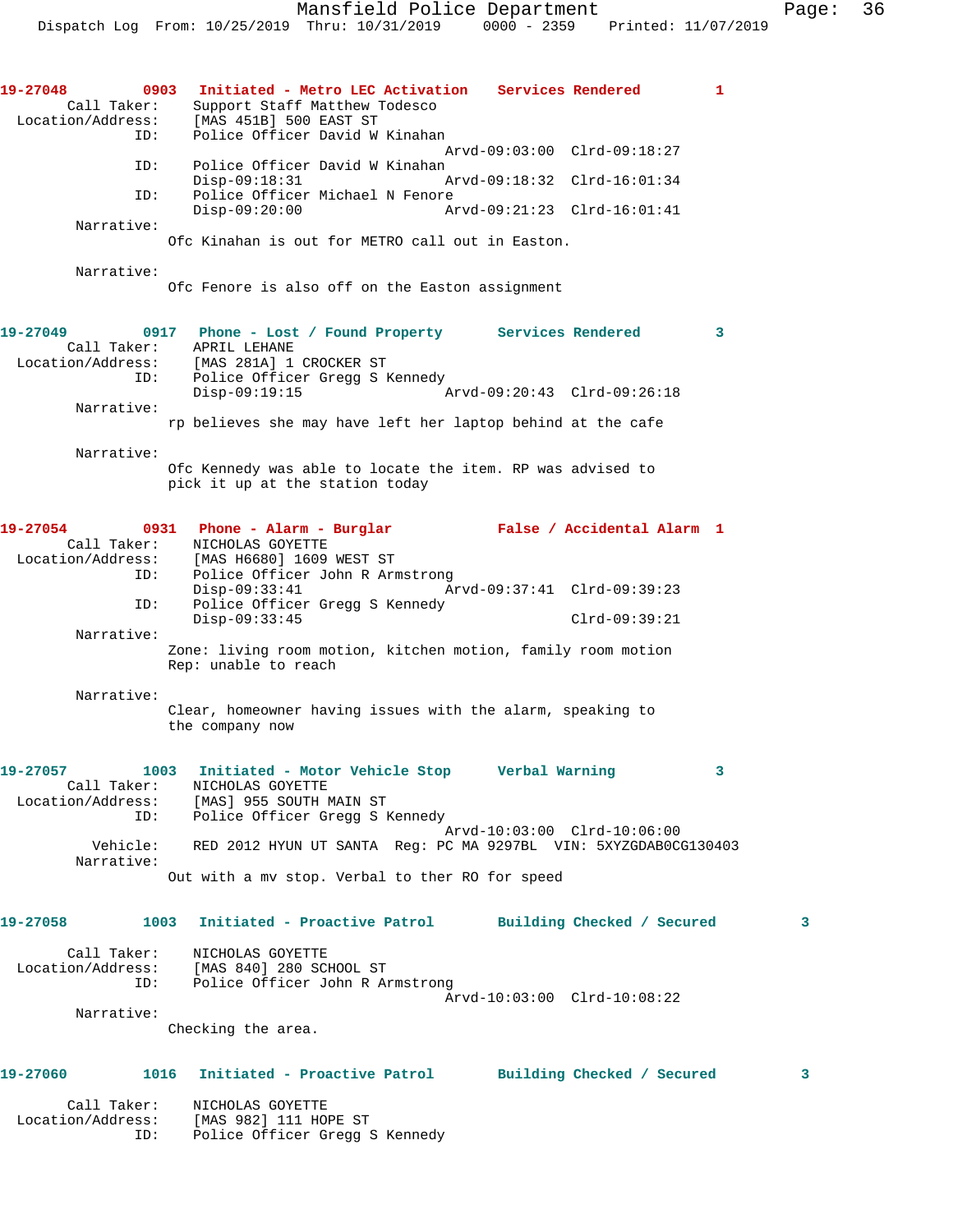|                                                                          |                                                   | Mansfield Police Department<br>Dispatch Log From: 10/25/2019 Thru: 10/31/2019 0000 - 2359 Printed: 11/07/2019 |                             |                 |                            |   | Page: | 37 |
|--------------------------------------------------------------------------|---------------------------------------------------|---------------------------------------------------------------------------------------------------------------|-----------------------------|-----------------|----------------------------|---|-------|----|
|                                                                          |                                                   |                                                                                                               | Arvd-10:16:00 Clrd-10:54:27 |                 |                            |   |       |    |
| Narrative:                                                               |                                                   |                                                                                                               |                             |                 |                            |   |       |    |
|                                                                          | Checking the area.                                |                                                                                                               |                             |                 |                            |   |       |    |
| 19-27061<br>1025                                                         |                                                   | Initiated - Proactive Patrol                                                                                  |                             |                 | Building Checked / Secured |   | 3     |    |
| Call Taker:<br>Location/Address:<br>ID:                                  | NICHOLAS GOYETTE<br>[MAS 281A] 1 CROCKER ST       | Sergeant Brian P Thibault                                                                                     |                             |                 |                            |   |       |    |
|                                                                          |                                                   |                                                                                                               | Arvd-10:25:00 Clrd-10:40:16 |                 |                            |   |       |    |
| Narrative:                                                               | Checking the area.                                |                                                                                                               |                             |                 |                            |   |       |    |
|                                                                          |                                                   |                                                                                                               |                             |                 |                            |   |       |    |
| 19-27063                                                                 |                                                   | 1054 Initiated - Proactive Patrol                                                                             |                             |                 | Building Checked / Secured |   | 3     |    |
| Call Taker:<br>Location/Address:<br>ID:                                  | NICHOLAS GOYETTE<br>[MAS 840] 280 SCHOOL ST       | Sergeant Brian P Thibault                                                                                     |                             |                 |                            |   |       |    |
| Vehicle:<br>Narrative:                                                   |                                                   | WHI 2003 GMG Req: PC RI 448030 VIN: 2MEFM74WX3X694352                                                         | Arvd-10:54:00 Clrd-11:17:58 |                 |                            |   |       |    |
|                                                                          | Checking the area.                                |                                                                                                               |                             |                 |                            |   |       |    |
| Narrative:                                                               |                                                   |                                                                                                               |                             |                 |                            |   |       |    |
|                                                                          |                                                   | M1 reports a mv parked next to Kohls, windows open with                                                       |                             |                 |                            |   |       |    |
|                                                                          |                                                   | cones around it. Mvs can pass by but it is not in an                                                          |                             |                 |                            |   |       |    |
|                                                                          |                                                   | appropriate spot, appears to be abandoned for a few days.                                                     |                             |                 |                            |   |       |    |
| 19-27070                                                                 | 1125                                              | Phone - School Officer Activity                                                                               |                             | Incident Report |                            | 3 |       |    |
| Call Taker:                                                              | APRIL LEHANE                                      |                                                                                                               |                             |                 |                            |   |       |    |
| Location/Address:<br>ID:                                                 | [MAS 330] 250 EAST ST<br>Detective Derek M McCune |                                                                                                               |                             |                 |                            |   |       |    |
|                                                                          | $Disp-11:27:29$                                   |                                                                                                               | Arvd-11:27:32 Clrd-11:48:19 |                 |                            |   |       |    |
| ID:                                                                      |                                                   | Sergeant Brian P Thibault                                                                                     |                             |                 |                            |   |       |    |
| ID:                                                                      | $Disp-11:35:59$                                   | Detective Kenneth E Wright                                                                                    | Arvd-11:36:00 Clrd-11:40:44 |                 |                            |   |       |    |
| Narrative:                                                               | $Disp-11:27:36$                                   |                                                                                                               | Arvd-11:27:39 Clrd-11:48:42 |                 |                            |   |       |    |
|                                                                          | feel safe at this time.                           | rp called 911 from Principal's Office stating he did not                                                      |                             |                 |                            |   |       |    |
| Narrative:                                                               |                                                   |                                                                                                               |                             |                 |                            |   |       |    |
|                                                                          | for further                                       | MS1 reports units clear, parties spoken to. See OF report                                                     |                             |                 |                            |   |       |    |
|                                                                          | Refer To Incident: 19MAS-981-OF                   |                                                                                                               |                             |                 |                            |   |       |    |
| 19-27078 1243 Initiated - Proactive Patrol Building Checked / Secured    |                                                   |                                                                                                               |                             |                 |                            |   | 3     |    |
|                                                                          | Call Taker: NICHOLAS GOYETTE                      |                                                                                                               |                             |                 |                            |   |       |    |
|                                                                          |                                                   | Vicinity of: [MAS 253A] 330 PRATT ST Apt. #B<br>ID: Police Officer Matthew A Souza                            |                             |                 |                            |   |       |    |
|                                                                          |                                                   |                                                                                                               | Arvd-12:43:00 Clrd-12:50:35 |                 |                            |   |       |    |
| Narrative:                                                               |                                                   |                                                                                                               |                             |                 |                            |   |       |    |
|                                                                          | Checking the area.                                |                                                                                                               |                             |                 |                            |   |       |    |
| 19-27079 1244 Phone - Assist Fire Department Referred to Other Agency 3  |                                                   |                                                                                                               |                             |                 |                            |   |       |    |
|                                                                          | Call Taker: NICHOLAS GOYETTE                      |                                                                                                               |                             |                 |                            |   |       |    |
| Location/Address: [MAS] 21 EAST ST<br>ID: Police Officer Gregg S Kennedy |                                                   |                                                                                                               |                             |                 |                            |   |       |    |
|                                                                          | Disp-12:45:36                                     |                                                                                                               | Arvd-12:52:45 Clrd-12:54:56 |                 |                            |   |       |    |
| Narrative:                                                               |                                                   |                                                                                                               |                             |                 |                            |   |       |    |
|                                                                          | Out to assist MFD                                 |                                                                                                               |                             |                 |                            |   |       |    |
| 19-27080 1258 Initiated - Proactive Patrol Building Checked / Secured    |                                                   |                                                                                                               |                             |                 |                            |   | 3     |    |
|                                                                          | Call Taker: NICHOLAS GOYETTE                      |                                                                                                               |                             |                 |                            |   |       |    |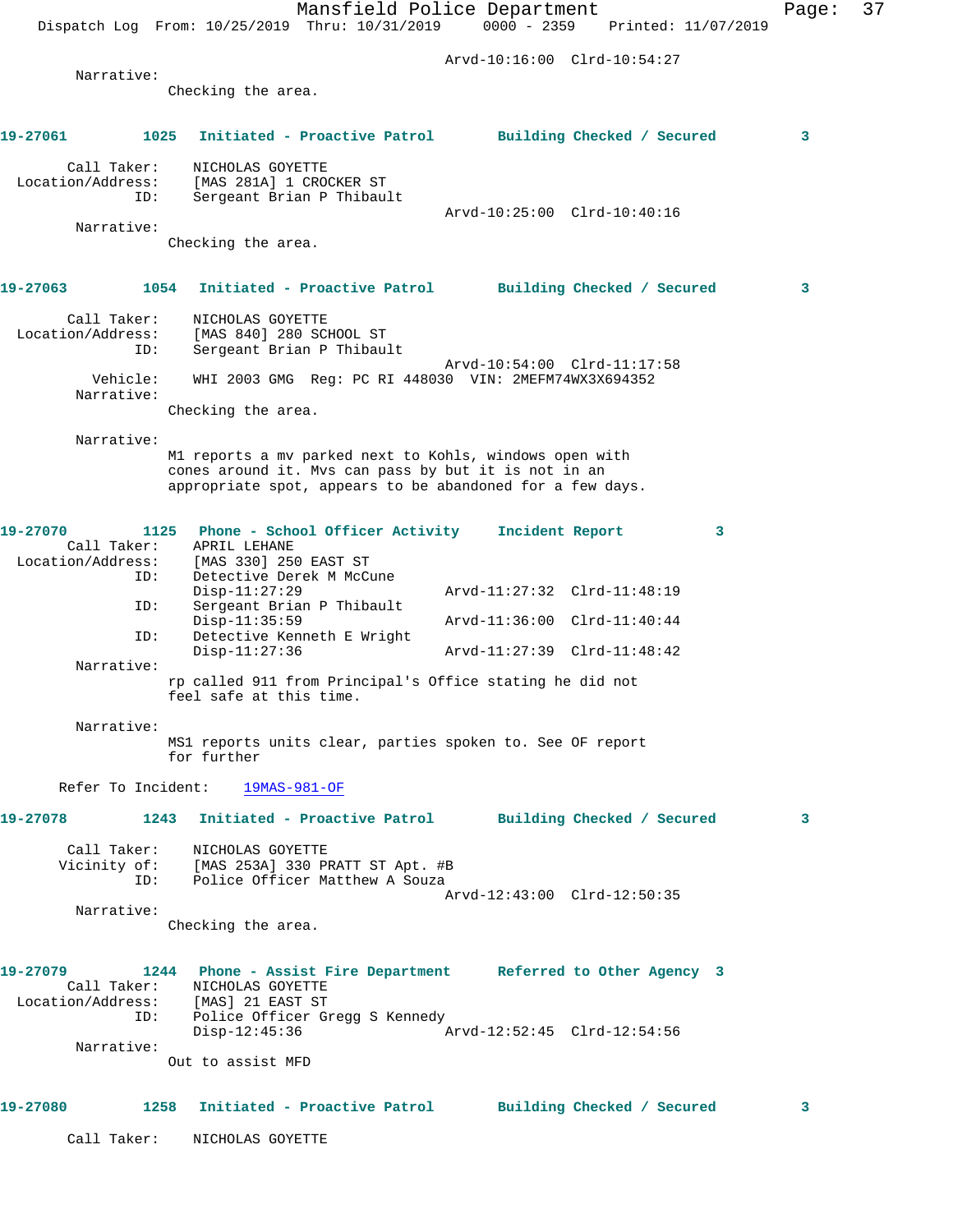Mansfield Police Department Page: 38 Dispatch Log From: 10/25/2019 Thru: 10/31/2019 0000 - 2359 Printed: 11/07/2019 Location/Address: [MAS 281A] 1 CROCKER ST<br>ID: Police Officer Gregg S B Police Officer Gregg S Kennedy Arvd-12:58:00 Clrd-13:15:20 Narrative: Checking the area. **19-27088 1357 Phone - Suspicious Actv / Persn / Veh Field Interrogation 2**  Call Taker: NICHOLAS GOYETTE Location/Address: [MAS 280] 440 FORBES BLVD ID: Police Officer John R Armstrong Disp-13:58:47 Arvd-14:05:52 Clrd-14:18:09 Narrative: Toyota staff reporting a suspicious party drove through the area taking pictures and would like to file a report Narrative: See FI report for further. Refer To Field Int: 19MAS-61-FI **19-27092 1424 Phone - Erratic Oper MV / Road Rage Gone on Arrival 3**  Call Taker: NICHOLAS GOYETTE Location/Address: [MAS] CHAUNCY ST<br>ID: Police Officer Jo Police Officer John R Armstrong<br>Disp-14:26:23 A Disp-14:26:23 Arvd-14:31:13 Clrd-14:37:59 ID: Police Officer Gregg S Kennedy<br>Disp-14:26:26 A Disp-14:26:26 Arvd-14:30:36 Clrd-14:38:02 Narrative: REport of a male party on a bicycle riding in the middle of the road Narrative: Units clear, nothing showing **19-27093 1427 Phone - Suspicious Actv / Persn / Veh Spoken To 2** Call Taker: APRIL LEHANE Location/Address: [MAS 900A] 242 CHAUNCY ST Apt. #1 ID: Sergeant Brian P Thibault Disp-14:29:29 Clrd-14:34:12 ID: Police Officer Matthew A Souza<br>Disp-14:29:55 Disp-14:29:55 <br>Vehicle: GRY 2018 FORD F150 Req: PC MA 9NHD20 VIN: 1FTEX1EP5JFA799 GRY 2018 FORD F150 Reg: PC MA 9NHD20 VIN: 1FTEX1EP5JFA79547 Narrative: Caller reporting a person sleeping in a truck for about an hour now. They attempted to tap and window with no luck. RP is now reporting the male has woken up. Narrative: M13 reporting involved was looking at his phone and watching his sons hockey game **19-27095 1439 Phone - Assist Fire Department Referred to Other Agency 3**  Call Taker: NICHOLAS GOYETTE Location/Address: [MAS 253] 330 PRATT ST Apt. #A ID: Police Officer Matthew A Souza Disp-14:39:28 Arvd-14:41:35 Clrd-14:46:55 Narrative: Out to assist MFD. Clear, MFD clearing, issue resolved **19-27097 1514 Phone - Erratic Oper MV / Road Rage Gone on Arrival 3** 

Call Taker: NICHOLAS GOYETTE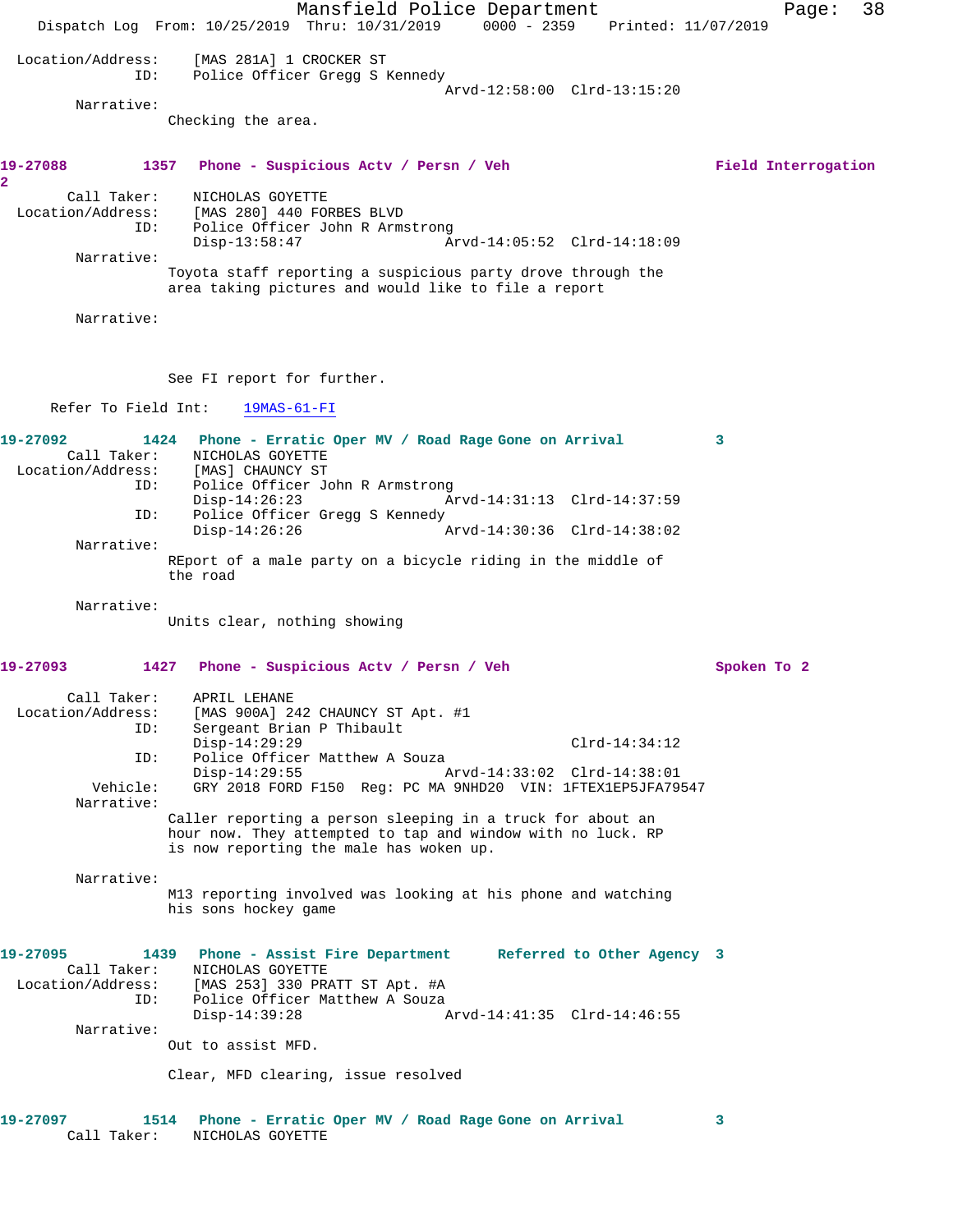Mansfield Police Department Fage: 39 Dispatch Log From: 10/25/2019 Thru: 10/31/2019 0000 - 2359 Printed: 11/07/2019 Vicinity of: [MAS 253] 330 PRATT ST Apt. #A ID: Police Officer Gregg S Kennedy<br>Disp-15:17:42 Arvd-15:19:13 Clrd-15:24:48 Vehicle: BLK 2009 MERC MILAN Reg: PC MA 853WGF VIN: 3MEHM08179R613636 Narrative: Party reports an erratic operator, a mv passed him at a high rate of speed before pulling into St. Marys Narrative: M8 checked the area, nothing showing 19-27099 **1524** Walk-In - Road Hazards **Services Rendered** 3 Call Taker: NICHOLAS GOYETTE Vicinity of: [MAS H1887] 339 PRATT ST ID: Police Officer Gregg S Kennedy Disp-15:25:33 Arvd-15:25:35 Clrd-15:29:47 Narrative: Walk-in reports a trailer in front of 339 pratt st, possible road hazard Narrative: Ptl. Kennedy reporting the truck is a landscaping truck, cones were placed around the trailer by the company and there is enough space for vehicles to travel by **19-27101 1537 Initiated - Follow up Investigation Incident Report 3**  Call Taker: NICHOLAS GOYETTE Location/Address: [MAS 332] 240 EAST ST ID: Detective Derek M McCune Arvd-15:37:00 Clrd-15:38:07 Narrative: SRO McCune requesting an OF **19-27105 1617 Other - Assist Law Enfrc Agncy Services Rendered 3**  Call Taker: Support Staff Amanda Crisfulla Location/Address: [EAO] LOTHROP ID: Police Officer Danielle C Titus<br>Disp-16:18:48 Mrvd-16:18:52 Clrd-10/29/2019 @ 00:12:30 Disp-16:18:48 Arvd-16:18:52 Clrd-10/29/2019 @ 00:12:30 Vehicle: 2003 ENV Reg: PC RI CU951 VIN: 1GKET16SX36178628 Vehicle: BLK 2010 LEXS UT RX350 Reg: PC MA 865TM8 VIN: 2T2BK1BA6AC068837 Narrative: Ofc Titus covering for Easton PD during shift Narrative: Ofc. Titus out with an mva, Foundry @ Turnpike 18:36 clear, both MVs are on their way. See report for further Refer To Accident: 19MAS-408-AC **19-27106 1633 Initiated - Selective Enforcement/RADAR Citation / Warning Issued 3**  Call Taker: NICHOLAS GOYETTE Location/Address: [MAS] HOPE ST ID: Police Officer Joshua S Ellender Arvd-16:33:00 Clrd-17:41:49 Vehicle: GRY 2015 TOYT UT RAV4 Reg: PC MA 95WZ67 VIN: 2T3RFREV3FW338110 Vehicle: WHI 2018 SUBA 4D Reg: PC FL ETUP02 VIN: JF1VA1A65J9838619 Narrative: Traffic enforcement in the area. Narrative: Out with a mv stop. RO cited for speed Narrative: Out with a mv stop. Operator cited for speed. **19-27108 1712 Phone - Larceny under \$1200 Spoken To 2**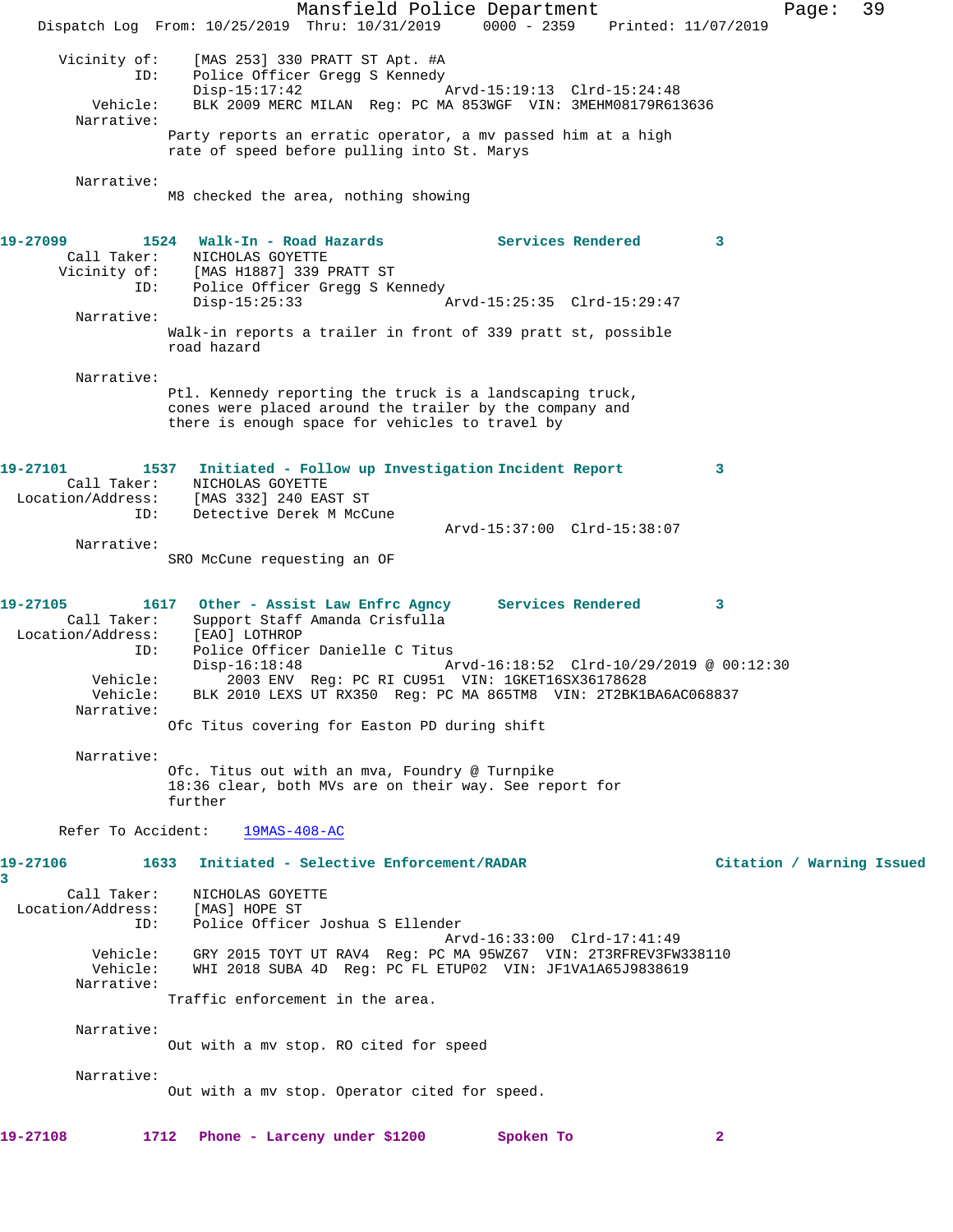Mansfield Police Department Form Page: 40 Dispatch Log From: 10/25/2019 Thru: 10/31/2019 0000 - 2359 Printed: 11/07/2019 Call Taker: NICHOLAS GOYETTE Location/Address: [MAS 849A110A] 287 SCHOOL ST Apt. #A110 ID: Police Officer Nicole P Newport Disp-17:13:08 Arvd-17:21:48 Clrd-17:38:35 Narrative: RP calling to report his cell phone was stolen and he is at the AT&T store to seek options Narrative: Ofc. Newport reports party advised, phone was purchased in Franklin and appears to be a civil matter only. RP will follow up with Franklin PD **19-27109 1715 Initiated - Selective Enforcement/RADAR Citation / Warning Issued 3**  Call Taker: NICHOLAS GOYETTE Location/Address: [MAS] NORTH MAIN ST ID: Police Officer David J Pepicelli Arvd-17:15:00 Clrd-18:01:03 Vehicle: GRY 2009 NISS UT PATHFI Reg: PC MA 695DC2 VIN: 5N1AR18B49C611520 Vehicle: WHI 2017 TOYT UT RAV4 Reg: PC MA 3KV242 VIN: JTMBFREV4HJ702277 Narrative: Traffic enforcement in the area. Narrative: Out with a mv stop. RO cited for failure to inspect Narrative: Out with a mv stop, cited for speed **19-27112 1752 Walk-In - Harass. Electronic Communicat Incident Report 3**  Call Taker: Support Staff Amanda Crisfulla Location/Address: ID: Police Officer David J Pepicelli Disp-18:01:09 Arvd-18:15:41 Clrd-19:14:23 Narrative: Refer To Incident: 19MAS-983-OF **19-27114 1800 Phone - Shoplifting Arrest(s) Made 3**  Call Taker: APRIL LEHANE Location/Address: [MAS 8] 377 CHAUNCY ST ID: Police Officer Nicole P Newport<br>Disp-18:02:12 Az Disp-18:02:12 Arvd-18:07:26 Clrd-18:35:56<br>ID: Sergeant Jeffrey G Bombard Sergeant Jeffrey G Bombard<br>Disp-18:02:33 Disp-18:02:33 Arvd-18:07:25 Clrd-18:35:55 Narrative: store security requesting MPD for a shoplifter Narrative: M14 reports the involved was trespassed from the property in police presence. See AR report for further. Refer To Summons: 19MAS-600-AR Summons: AGNALT, SARAH KRISTIN<br>Address: 180 WALNUT RD WRENT 180 WALNUT RD WRENTHAM, MA<br>24  $A$ qe: Charges: SHOPLIFTING \$250+ BY ASPORTATION c266 §30A **19-27116 1818 Phone - 911 Hang-ups & Verifications Confirmed misdial/Accdntl Call 2**  Call Taker: NICHOLAS GOYETTE Location/Address: [MAS 849A110A] 287 SCHOOL ST Apt. #A110 Police Officer Joshua S Ellender<br>Disp-18:21:36 Arv Arvd-18:26:23 Clrd-18:28:32 Vehicle: BLK 2010 LEXS UT RX350 Reg: PC MA 865TM8 VIN: 2T2BK1BA6AC068837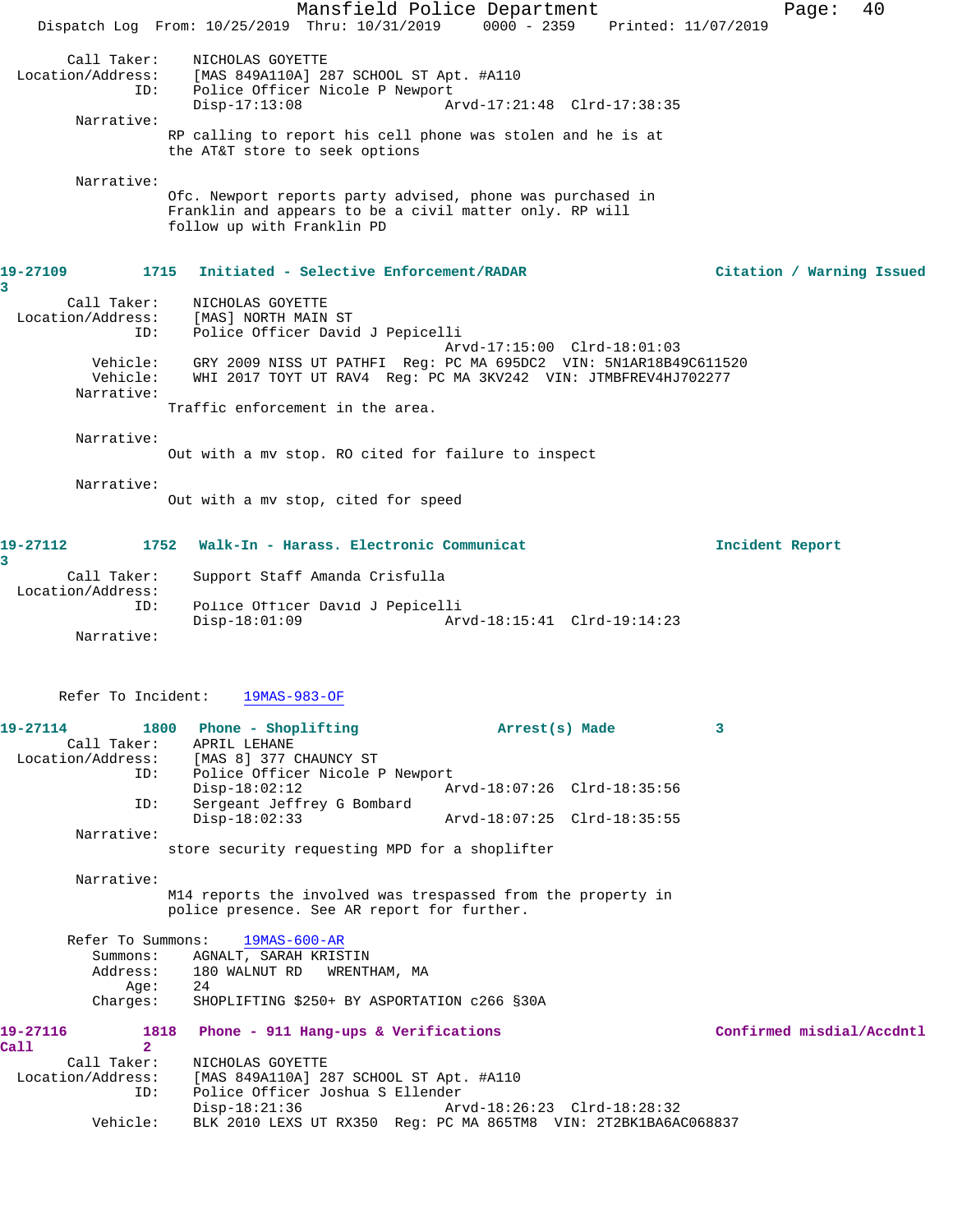Mansfield Police Department Fage: 41 Dispatch Log From: 10/25/2019 Thru: 10/31/2019 0000 - 2359 Printed: 11/07/2019 **19-27117 1834 Initiated - Community Policing Services Rendered 3**  Call Taker: LINDSAY MITCHELL Location/Address: [MAS 1002] 250 EAST ST ID: Police Officer Joshua S Ellender Arvd-18:34:00 Clrd-19:22:48 **19-27120 1919 911 - Suspicious Actv / Persn / Veh Gone on Arrival 2**  Call Taker: JEFFREY KEEFE Vicinity of: [MAS 424] 149 OAKLAND ST ID: Police Officer Joshua S Ellender Disp-19:22:58 Arvd-19:25:21 Clrd-19:28:13 ID: Police Officer David J Pepicelli Disp-19:23:02 Clrd-19:28:16 Narrative: Rp reports a vehicle parked with the blinker on for the past 45 minutes Officers checked the area, unable to locate the MV **19-27121 1927 Phone - Motor Veh Acc - w/Injury Investigated - Report Taken 1** Call Taker: JEFFREY KEEFE<br>Location/Address: [MAS] 23 SHOR [MAS] 23 SHORT ST @ 631 WARE ST ID: Police Officer Joshua S Ellender Disp-19:27:00 Arvd-19:32:14 Clrd-20:23:50 ID: Police Officer David J Pepicelli Disp-19:27:00 Arvd-19:34:30 Clrd-20:16:17 ID: Sergeant Jeffrey G Bombard<br>Disp-19:34:17 Disp-19:34:17 Arvd-19:34:28 Clrd-20:18:32 Vehicle: GRY 2011 NISS SD ALTIMA Reg: PC RI DK733 VIN: 1N4AL2AP3BN432824 Towed: For: Accident By: Central Street Garage To: Central Street Garage Released To: ETHIER On: 10/31/2019 @ 1135 Vehicle: GRY 2019 FORD SD FUSION Reg: PC MN CKS928 VIN: 3FA6P0RUXKR180625 Narrative: 2 car MV, possible head injury. Officers and MFD responding Narrative: Tow requested, Central St enroute Narrative: Light department paged, request to check the integrity of pole 75 MELD responding 15 min eta Narrative: MA operator was cited for failure to use care and caution while backing. Refer To Accident: 19MAS-409-AC **19-27129 2109 Initiated - Follow up Investigation Services Rendered 3**  Call Taker: JEFFREY KEEFE Vicinity of: [MAS 8] 377 CHAUNCY ST ID: Police Officer David J Pepicelli Arvd-21:09:00 Clrd-21:12:02 Narrative: Follow up on preveous call for evidence. **19-27130 2117 Initiated - Motor Vehicle Stop Verbal Warning 3**  Call Taker: LINDSAY MITCHELL Location/Address: [MAS] 54 CHAUNCY ST @ 363 NORTH MAIN ST ID: Police Officer David J Pepicelli Arvd-21:17:00 Clrd-21:17:31 Vehicle: GRY 2004 VOLV S60 Reg: PAR MA 17846 VIN: YV1RS59V542420418 Narrative: Verbal for speed **19-27133 2201 911 - Disturbance / Gathering Services Rendered 1**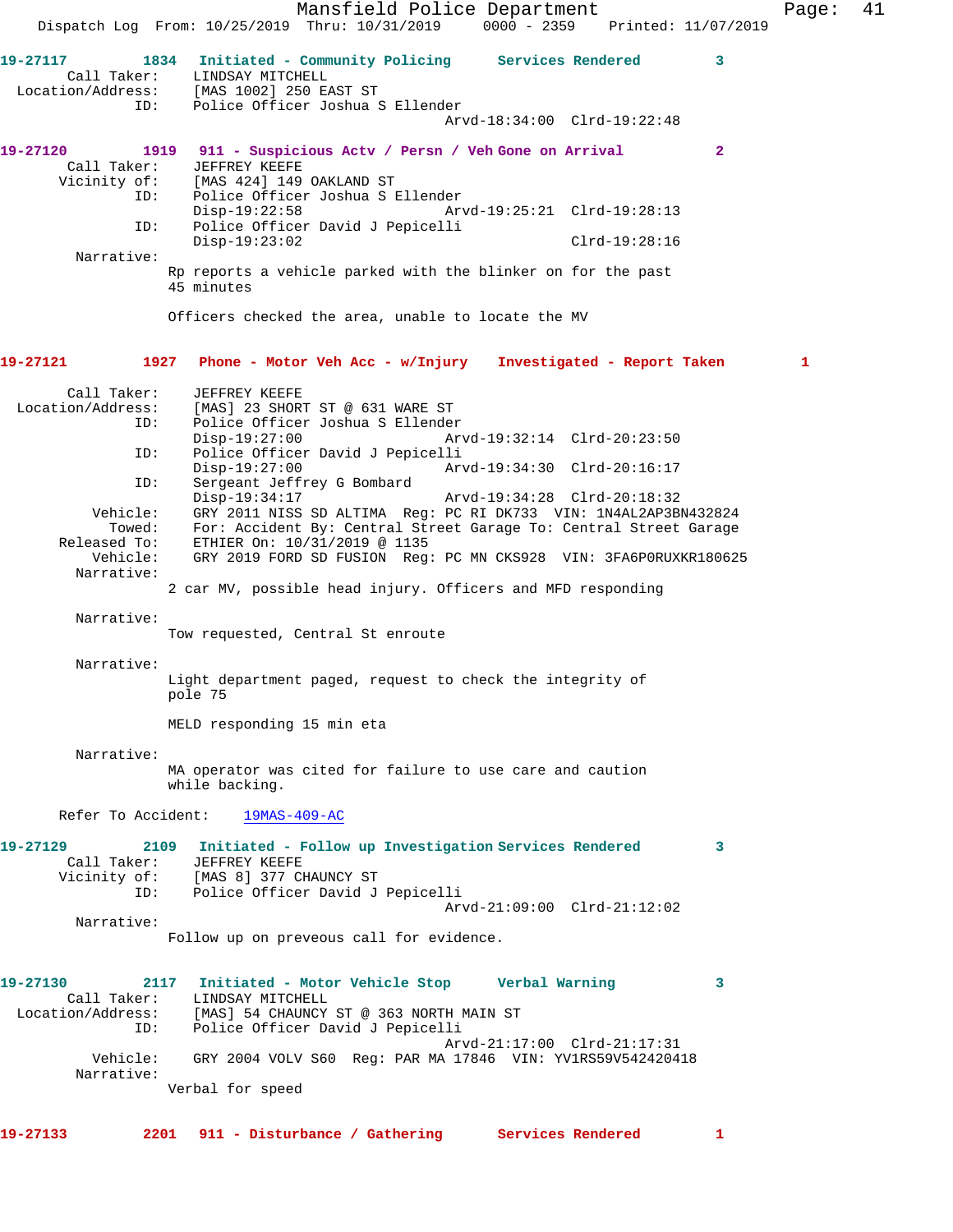Mansfield Police Department Fage: 42 Dispatch Log From: 10/25/2019 Thru: 10/31/2019 0000 - 2359 Printed: 11/07/2019 Call Taker: JEFFREY KEEFE Vicinity of: [MAS] 16 ERICK RD ID: Police Officer Joshua S Ellender Disp-22:02:19 Arvd-22:05:58 Clrd-22:22:28 ID: Sergeant Jeffrey G Bombard Disp-22:02:23 Arvd-22:05:58 Clrd-22:22:28 Narrative: Cp is reporting a biligerant male party yelling outside. Narrative: MFD requested for eval. Narrative: PC to the hospital. Refer To Incident: 19MAS-984-OF **For Date: 10/29/2019 - Tuesday 19-27135 0056 Initiated - Proactive Patrol Services Rendered 3**  Call Taker: JEFFREY KEEFE Vicinity of: [MAS 1002] 250 EAST ST ID: Police Officer Michelle Bellevue Arvd-00:56:00 Clrd-01:05:29 **19-27136 0101 Phone - Assist Law Enfrc Agncy Services Rendered 3**  Call Taker: LINDSAY MITCHELL Location/Address: [MAS] 27 EAST ST ID: Police Officer Christopher D Sorge Disp-01:02:20 Arvd-01:06:06 Clrd-01:08:59 Vehicle: RED 2001 CHEV SILVER Reg: PC MA 6FT985 VIN: 1GCEK19T01E182614 Narrative: Attleboro PD requesting an Officer check the lot for a vehicle possibly involved in a B&E in their town. Vehicle should have dual back tires. Ofc Sorge out checking the area Narrative: Ofc Sorge reports the vehicle is not at this location. Attleboro PD advised **19-27137 0110 Initiated - Proactive Patrol Services Rendered 3**  Call Taker: JEFFREY KEEFE Location/Address: [MAS 280] 440 FORBES BLVD ID: Patrolman David Schepis Arvd-01:10:00 Clrd-01:12:02 **19-27138 0114 Initiated - Proactive Patrol Building Checked / Secured 3** Call Taker: JEFFREY KEEFE Location/Address: [MAS 907E] 390 WEST ST ID: Patrolman David Schepis Arvd-01:14:00 Clrd-01:16:39 **19-27139 0129 Initiated - Proactive Patrol Services Rendered 3**  Call Taker: JEFFREY KEEFE Location/Address: [MAS 2] 60 FORBES BLVD ID: Patrolman David Schepis Arvd-01:29:00 Clrd-01:31:15 **19-27140 0133 Initiated - Proactive Patrol Services Rendered 3**  Call Taker: JEFFREY KEEFE Location/Address: [MAS 4] 31 HAMPSHIRE ST ID: Patrolman David Schepis Arvd-01:33:00 Clrd-01:38:33 **19-27141 0146 Initiated - Proactive Patrol Services Rendered 3**  Call Taker: JEFFREY KEEFE Location/Address: [MAS 1015] 30 CHAUNCY ST ID: Police Officer Christopher D Sorge Arvd-01:46:00 Clrd-01:52:08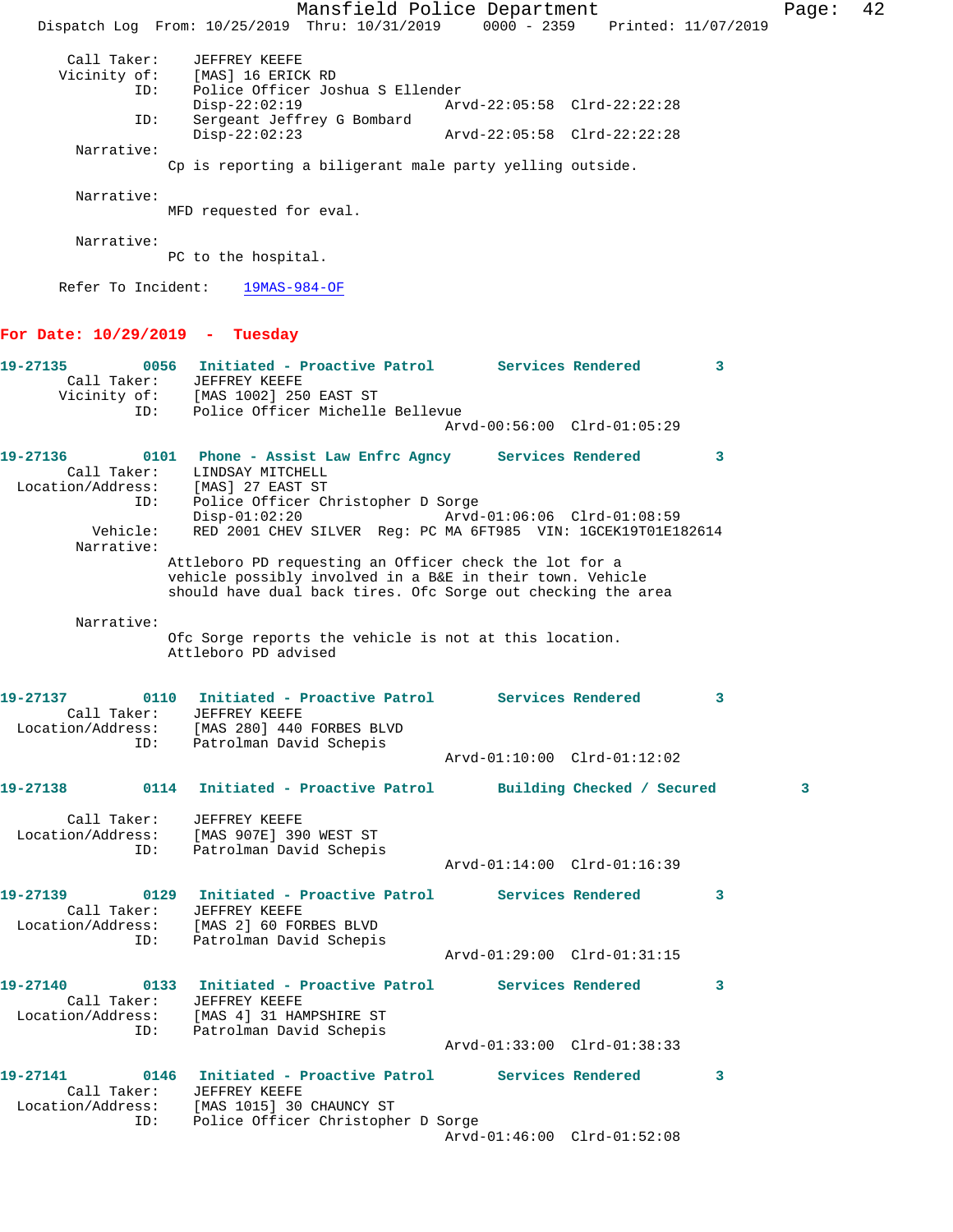|                                  | Mansfield Police Department<br>Dispatch Log From: 10/25/2019 Thru: 10/31/2019 0000 - 2359 Printed: 11/07/2019                                                                                   |                             |   | Page: | 43 |
|----------------------------------|-------------------------------------------------------------------------------------------------------------------------------------------------------------------------------------------------|-----------------------------|---|-------|----|
|                                  |                                                                                                                                                                                                 |                             |   |       |    |
| Call Taker: JEFFREY KEEFE        | 19-27142 0152 Initiated - Proactive Patrol Services Rendered 3<br>Location/Address: [MAS 982] 111 HOPE ST<br>ID: Police Officer Christopher D Sorge                                             |                             |   |       |    |
|                                  |                                                                                                                                                                                                 | Arvd-01:52:00 Clrd-01:59:16 |   |       |    |
|                                  | 19-27143                0207    Initiated - Proactive Patrol            Services Rendered<br>Call Taker: JEFFREY KEEFE<br>Location/Address: [MAS 834] 261 CHAUNCY ST                            |                             | 3 |       |    |
| ID:                              | Police Officer Christopher D Sorge                                                                                                                                                              | Arvd-02:07:00 Clrd-02:10:46 |   |       |    |
| Call Taker: JEFFREY KEEFE        | 19-27148 0230 Initiated - Proactive Patrol Services Rendered 3<br>Vicinity of: [MAS 281A] 1 CROCKER ST                                                                                          |                             |   |       |    |
| ID:                              | Police Officer Christopher D Sorge                                                                                                                                                              | Arvd-02:30:00 Clrd-02:58:48 |   |       |    |
| Call Taker: JEFFREY KEEFE        | 19-27150 0237 Initiated - Proactive Patrol Services Rendered 3<br>Location/Address: [MAS] 4 ERICK RD @ 15 BONNEY LN<br>ID: Police Officer Michelle Bellevue<br>Police Officer Michelle Bellevue |                             |   |       |    |
|                                  |                                                                                                                                                                                                 | Arvd-02:37:00 Clrd-02:53:52 |   |       |    |
|                                  | 19-27155             0256 Initiated - Proactive Patrol          Services Rendered            3<br>Call Taker: JEFFREY KEEFE<br>Location/Address: [MAS 992] 660 EAST ST                          |                             |   |       |    |
| ID:                              | Police Officer Michelle Bellevue                                                                                                                                                                | Arvd-02:56:00 Clrd-02:57:38 |   |       |    |
|                                  | 19-27156      0358   911 - Assist Fire Department      Investigated - Report Taken                                                                                                              |                             |   | 3     |    |
| Call Taker:<br>Location/Address: | JEFFREY KEEFE                                                                                                                                                                                   |                             |   |       |    |
| ID:                              | Police Officer Christopher D Sorge<br>$Disp-03:58:00$                                                                                                                                           | Arvd-04:02:39 Clrd-05:25:32 |   |       |    |
| ID:                              | Police Officer Michelle Bellevue<br>$Disp-03:58:00$                                                                                                                                             |                             |   |       |    |
| ID:                              | Police Officer Donald MacLean                                                                                                                                                                   |                             |   |       |    |

ID: Patrolman David Schepis<br>Disp-04:03:30 Narrative:

Refer To Incident: 19MAS-985-OF

| 19-27158     | 0604     |               | Initiated - Disabled Motor Vehicle Services Rendered           |  |                             |  |
|--------------|----------|---------------|----------------------------------------------------------------|--|-----------------------------|--|
| Call Taker:  |          | JEFFREY KEEFE |                                                                |  |                             |  |
| Vicinity of: |          |               | [MAS] 245 BRANCH ST @ 5 LINCOLN RD                             |  |                             |  |
|              | ID:      |               | Police Officer Michelle Bellevue                               |  |                             |  |
|              |          |               |                                                                |  | Arvd-06:04:00 Clrd-06:07:53 |  |
| Narrative:   | Vehicle: |               | BLK 2012 TOYT UT RAV4 Req: PC MA 75GB87 VIN: 2T3BF4DV6CW189015 |  |                             |  |
|              |          |               | DMV vehicle was pushed off the roadway.                        |  |                             |  |

Disp-04:03:30 Arvd-04:03:33 Clrd-04:25:10

Disp-04:00:35 Arvd-04:03:28 Clrd-04:25:13

| 19-27159     | 0611               | Initiated - Proactive Patrol                                           | Building Checked / Secured  | 3 |
|--------------|--------------------|------------------------------------------------------------------------|-----------------------------|---|
| Vicinity of: | Call Taker:<br>ID: | JEFFREY KEEFE<br>[MAS] 781 WARE ST<br>Police Officer Michelle Bellevue |                             |   |
|              |                    |                                                                        | Arvd-06:11:00 Clrd-06:15:50 |   |
| 19-27161     | 0651               | Phone - Alarm - Burglar                                                | Building Checked / Secured  |   |
|              | Call Taker:        | APRIL LEHANE                                                           |                             |   |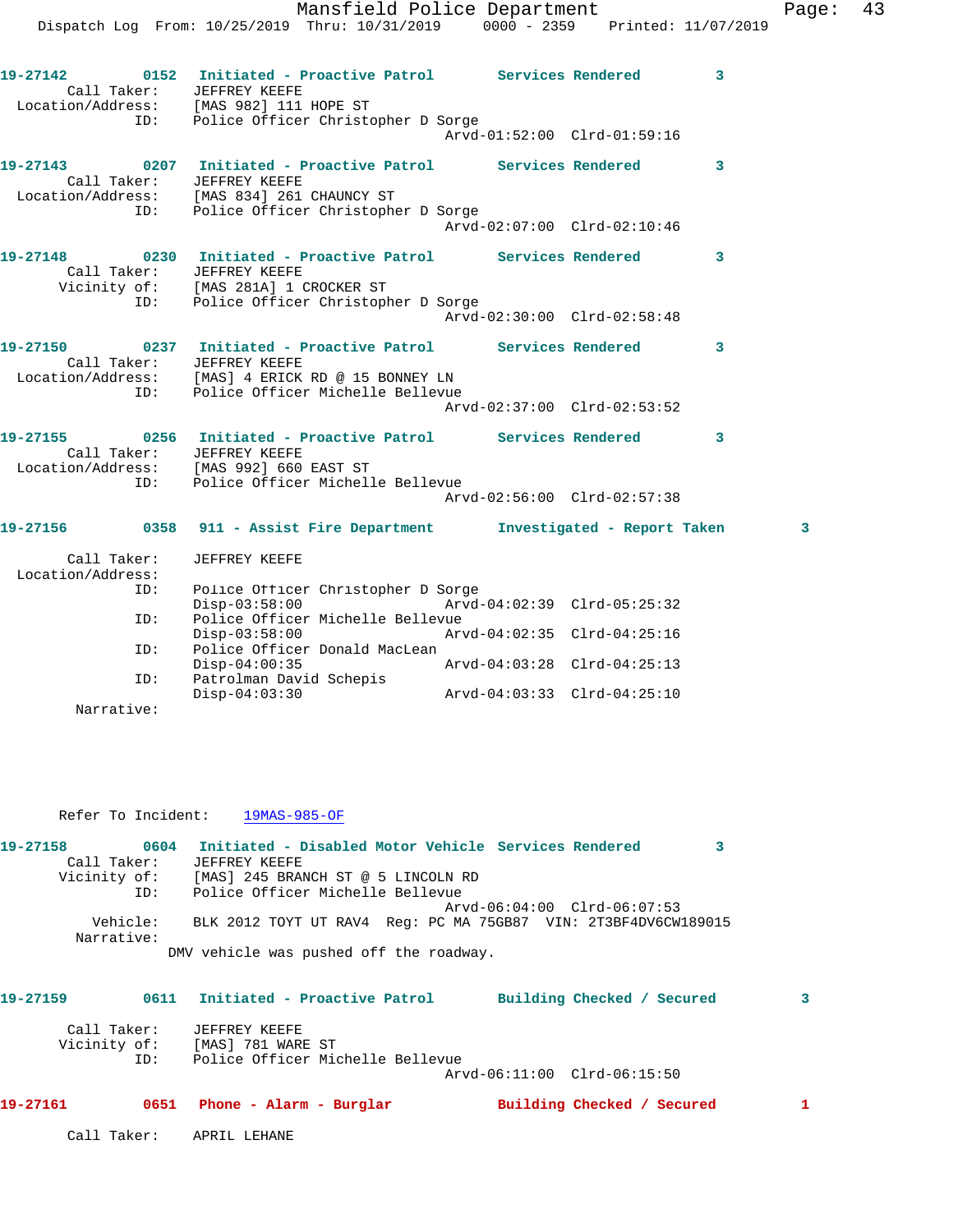Mansfield Police Department Fage: 44 Dispatch Log From: 10/25/2019 Thru: 10/31/2019 0000 - 2359 Printed: 11/07/2019 Location/Address: [MAS 280] 440 FORBES BLVD Patrolman David Schepis<br>Disp-06:53:09 Disp-06:53:09 Arvd-06:58:23 Clrd-06:59:59 ID: Police Officer Christopher D Sorge Disp-06:53:22 Clrd-07:00:01 Narrative: duress receptionist Narrative: Ptl Schepis reporting accidental by an employee, building checked secure **19-27163 0700 Phone - Motor Veh Acc - No Injury Accident Report 1**  Call Taker: APRIL LEHANE Location/Address: [MAS 969A110] 321 SCHOOL ST Apt. #A110 ID: Patrolman David Schepis Disp-07:01:06 Arvd-07:02:22 Clrd-07:20:34 Vehicle: BLK 2017 1500 Reg: PC MA 9YH438 VIN: 3C6RR7LTXHG523603 Vehicle: RED 2019 JEEP GRANDC Reg: PC MA 9WG397 VIN: 1C4RJFBG1KC818694 Narrative: minor MVA both vehicles pulled into the parking lot Refer To Accident: 19MAS-410-AC **19-27166 0717 Phone - Motor Veh Acc - Hit & Run Citation / Warning Issued 1**  Call Taker: NICHOLAS GOYETTE<br>Location/Address: [MAS 85A] 157 PR ess: [MAS 85A] 157 PRATT ST<br>ID: Police Officer Christop Police Officer Christopher D Sorge Disp-07:17:25 Arvd-07:19:56 Clrd-07:42:44 ID: Police Officer Donald MacLean<br>Disp-07:17:27 Disp-07:17:27 Arvd-07:21:45 Clrd-07:42:44 Vehicle: BLK 2012 AUDI A4 Reg: PC MA 1AJZ69 VIN: WAUBFAFL8CA115312 Vehicle: GRN 2001 FORD SRWSUP Reg: PC MA 6TDC20 VIN: 1FTSF31F61EB08820 Towed: For: Accident By: Central Street Garage To: Central Street Garage Narrative: CAller reports a hit and run, blakc sedan continued down Hope St towards Memorial Park. Caller is uninjured and parked at Canaan fuels. Narrative: Ofc Sorge requesting a tow. The second vehicle returned to the scene Narrative: Central ST on scene Narrative: Opeator of sedan was issued a citation for failure to yield. See report for further Refer To Accident: 19MAS-411-AC **19-27177 0839 Initiated - Larceny over \$1200 Incident Report 2**  Call Taker: APRIL LEHANE Location/Address: [MAS 219] 12 GILES PL ID: Detective Anthony R Lattanzio Arvd-08:39:00 Clrd-08:40:02 Narrative: See report for further Refer To Incident: 19MAS-986-OF **19-27181 0922 Phone - Disturbance / Gathering Incident Report 1**  Call Taker: NICHOLAS GOYETTE Location/Address: [MAS 433] 11 BONNEY LN Apt. #6 ID: Police Officer John R Armstrong<br>Disp-09:24:04 A: Disp-09:24:04 Arvd-09:33:35 Clrd-09:41:59 Narrative: Caller reports someone spit on their door when they were out , and returned to find it.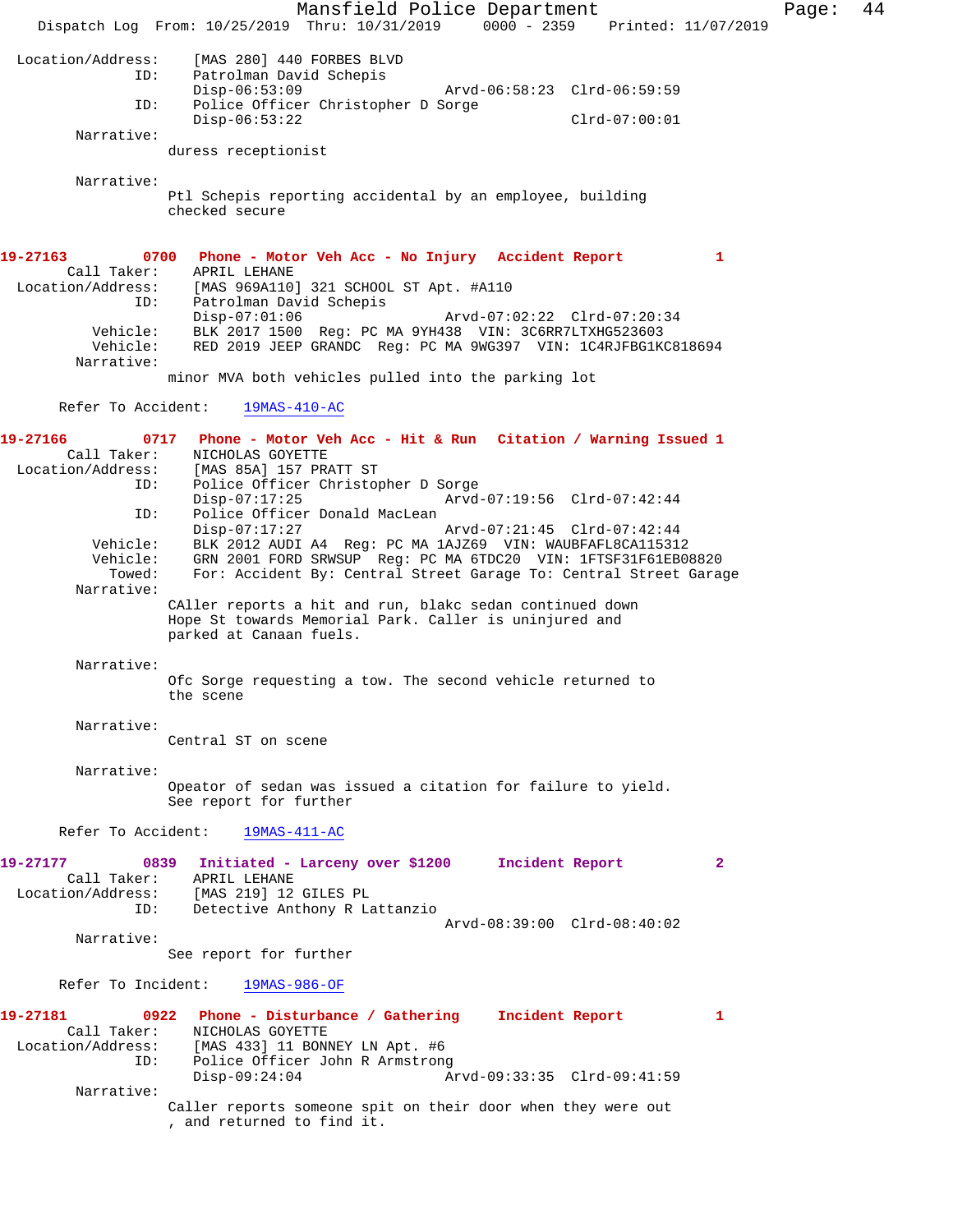Mansfield Police Department Fage: 45 Dispatch Log From: 10/25/2019 Thru: 10/31/2019 0000 - 2359 Printed: 11/07/2019 Refer To Incident: 19MAS-987-OF **19-27187 1018 Initiated - Proactive Patrol Building Checked / Secured 3** Call Taker: APRIL LEHANE Location/Address: [MAS 281A] 1 CROCKER ST ID: Police Officer Nicole M Boldrighini Arvd-10:18:00 Clrd-10:28:27 Narrative: Checking the area. **19-27190 1029 Initiated - Proactive Patrol Building Checked / Secured 3** Call Taker: APRIL LEHANE Location/Address: [MAS 840] 280 SCHOOL ST ID: Police Officer Patrick J Pennie Arvd-10:29:00 Clrd-10:35:38 Narrative: Checking the area. **19-27193 1044 Initiated - Selective Enforcement/RADAR Citation / Warning Issued 3**  Call Taker: CARLY MORIARTY Location/Address: [MAS] 79 NORTH MAIN ST @ 14 COURT ST ID: Police Officer Matthew A Souza Arvd-10:44:00 Clrd-11:22:56 Vehicle: BLU 2018 MITS MIRAGE Reg: PC MA 1ETG76 VIN: ML32A3HJ6JH012325 Narrative: Radar enforcement **19-27196 1107 Phone - Assist Law Enfrc Agncy Not Home / No Answer 3**  Call Taker: APRIL LEHANE Location/Address: [MAS H6325] 158 TREMONT ST ID: Police Officer Patrick J Pennie Disp-11:09:02 Arvd-11:15:08 Clrd-11:17:43 Vehicle: GRY 2018 KIA LL SPORTAGE Reg: PC MA 7WW813 Narrative: Contact Ofc Matos regarding a hit and run this morning Narrative: Ptl. Pennie reporting no answer at the door, vehicle is in the driveway. Will try back later **19-27201 1158 Initiated - Traffic Enforcement / Activity Citation / Warning Issued 2**  Call Taker: APRIL LEHANE Location/Address: [MAS] PLAIN ST ID: Police Officer David W Kinahan Arvd-11:58:00 Clrd-13:29:19 Vehicle: GRY 2018 HOND ACCORD Reg: PC MA 1ASX31 VIN: 1HGCV1F1XJA096897 Vehicle: GRY 2010 HYUN ELANTR Reg: PC MA 49J470 VIN: KMHDU4AD9AU940947 Vehicle: BLK 2007 TOYT CAMRY Reg: PC MA 568RP7 VIN: 4T1BE46KX7U630908 Vehicle: BLK 2014 HOND VN ODYSSE RL5H6E Reg: PC MA 1NZN40 VIN: 5FNRL5H6XEB055682 Narrative: Ofc Kinahan on traffic enforcement Narrative: Verbal warning issued for speed Narrative: Citation issued for speed **19-27205 1241 Phone - Suspicious Actv / Persn / Veh Gone on Arrival 2**  Call Taker: NICHOLAS GOYETTE Location/Address: [MAS H3306] 756 WARE ST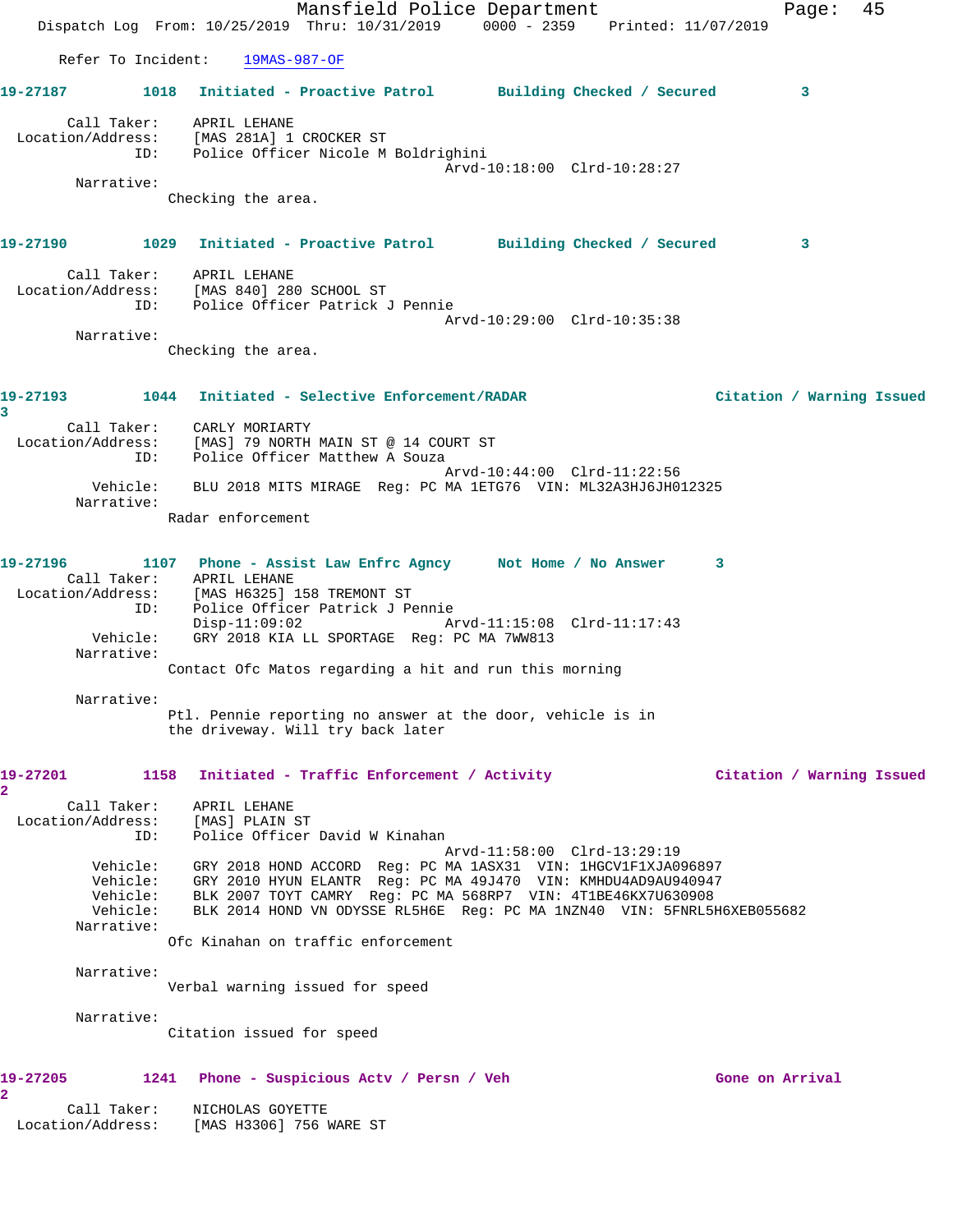Mansfield Police Department Fage: 46 Dispatch Log From: 10/25/2019 Thru: 10/31/2019 0000 - 2359 Printed: 11/07/2019 ID: Police Officer John R Armstrong Disp-12:43:28 Arvd-12:46:10 Clrd-12:55:18 ID: Police Officer Matthew A Souza Disp-12:43:31 Arvd-12:48:10 Clrd-12:50:58 Vehicle: BLK 2018 CADI XTS Reg: PAR MA 8757 VIN: 2G61N5S37J9122066 Narrative: Caller reports a suspicious mv coming down her drive way with two people inside it. Caller also states it was there yesterday as well Narrative: Nobody in the area at this time. RP also not answering the door **19-27206 1243 911 - 911 Hang-ups & Verifications Confirmed misdial/Accdntl Call 2** Call Taker: CARLY MORIARTY Location/Address: [MAS] 18 CASA DR ID: Police Officer Patrick J Pennie Disp-12:44:58 Arvd-12:48:52 Clrd-12:48:53 Narrative: Accidental 911, Ptl Pennie out to confirm **19-27208 1249 Phone - Assist Fire Department Services Rendered 3**  Call Taker: APRIL LEHANE<br>Location/Address: [MAS 840I120] ess: [MAS 840I120] 280 SCHOOL ST Apt. #I120<br>ID: Police Officer Patrick J Pennie Police Officer Patrick J Pennie Disp-12:49:37 Arvd-12:54:37 Clrd-12:59:07<br>Vehicle: WHI 2005 DODG CARAVA Reg: PAV MA KSO VIN: 1D4GP45R05B282 WHI 2005 DODG CARAVA Reg: PAV MA KSQ VIN: 1D4GP45R05B282289 Narrative: assisting with a lock out Narrative: access gained no damage **19-27211 1318 Initiated - Follow up Investigation Spoken To 3**  Call Taker: APRIL LEHANE Location/Address: [MAS 907E] 390 WEST ST ID: Police Officer Matthew A Souza Arvd-13:18:00 Clrd-13:21:43 Narrative: Ofc Souza looking to speak with person from earlier complaint Narrative: Person was advised of the complaint. He stated he was checking out the property with hopes to purchase it. **19-27214 1342 Walk-In - Motor Veh Acc - Hit & Run Incident Report 1**  Call Taker: Support Staff Matthew Todesco Location/Address: [MAS 907A] 390 WEST ST Apt. #B ID: Police Officer Patrick J Pennie Disp-13:46:14 Arvd-13:47:32 Clrd-14:08:07 Narrative: RP reports his car was struck in the parking lot yesterday, Ofc Pennie into speak with the RP. Refer To Incident: 19MAS-988-OF **19-27223 1442 Initiated - School Officer Activity Incident Report 3**  Call Taker: APRIL LEHANE Location/Address: [MAS 332] 240 EAST ST Detective Derek M McCune Arvd-14:42:00 Clrd-21:14:06 ID: Sergeant Brian P Thibault<br>Disp-14:42:58 Disp-14:42:58 Arvd-14:43:02 Clrd-15:52:19<br>ID: Detective Kenneth E Wright Detective Kenneth E Wright<br>Disp-14:43:06 Disp-14:43:06 Arvd-14:43:09 Clrd-21:14:08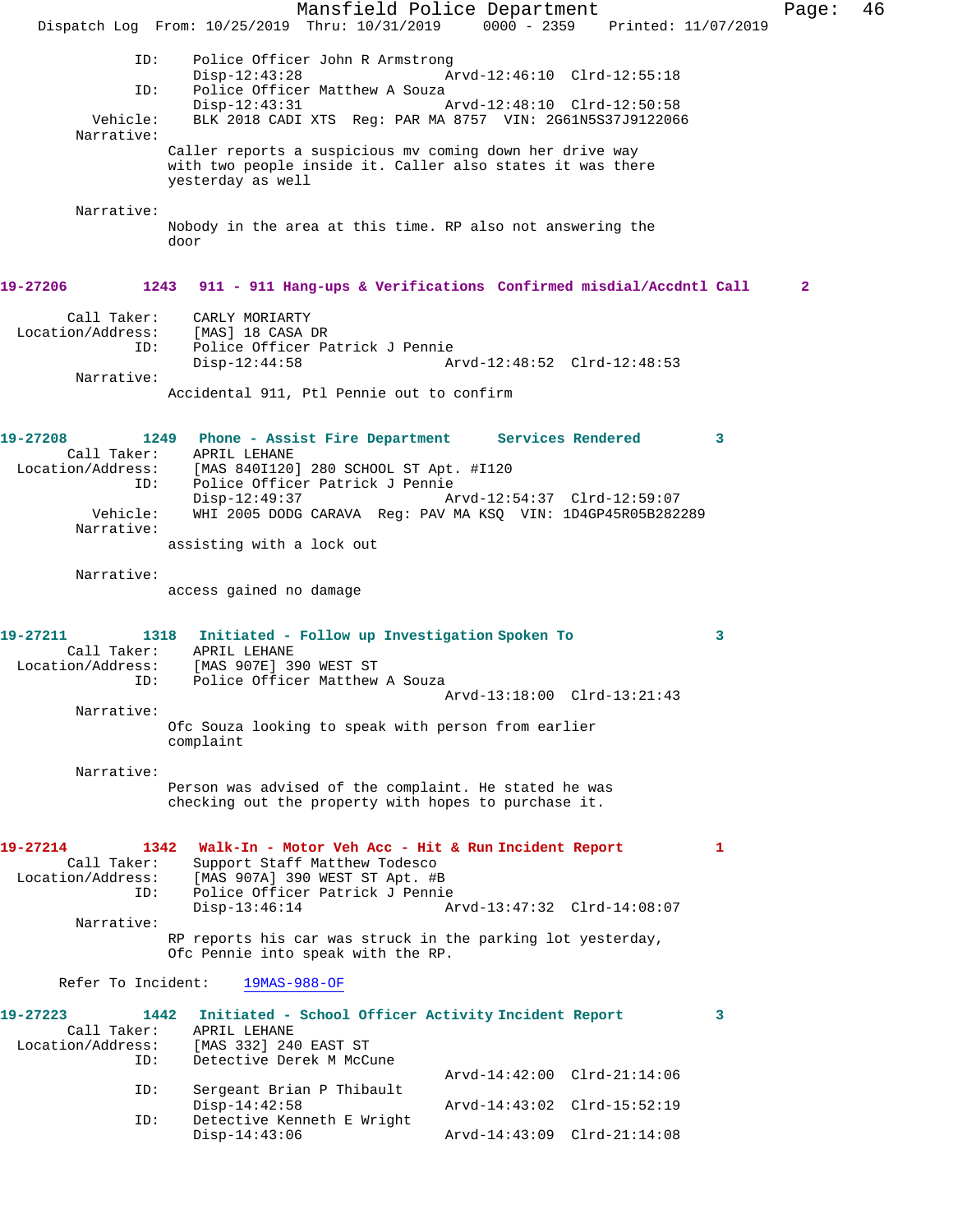Mansfield Police Department Page: 47 Dispatch Log From: 10/25/2019 Thru: 10/31/2019 0000 - 2359 Printed: 11/07/2019 Narrative: SRO McCune transporting two juveniles to the station SM:25989 @1502 Refer To Incident: 19MAS-991-OF **19-27225 1450 Phone - Erratic Oper MV / Road Rage Gone on Arrival 3**  Call Taker: APRIL LEHANE Vicinity of: [MAS] 390 WEST ST ID: Police Officer Patrick J Pennie Disp-14:51:33 Arvd-14:53:56 Clrd-14:59:38<br>TD: Police Officer Matthew A Souza Police Officer Matthew A Souza<br> $Disp-14:51:38$  Disp-14:51:38 Arvd-14:53:52 Clrd-14:59:38 Vehicle: WHI 2012 MAZD MAZDA3 Reg: PC MA 7YF394 VIN: JM1BL1UG1C1597638 Narrative: rp is reporting an erratic operatorin the area. Caller is no longer behind the vehicle. Vehicle was all over the road and flipping off drivers. There was a child in the vehicle as well Narrative: North Attleboro PD advised as well. Unknown location at this time **19-27232 1544 Phone - Suspicious Actv / Persn / Veh Gone on Arrival 2**  Call Taker: NICHOLAS GOYETTE<br>[ Location/Address: [MAS H9941] 311 [MAS H9941] 311 BRANCH ST ID: Police Officer Matthew A Souza Disp-15:46:47 Arvd-15:55:06 Clrd-15:55:25 Narrative: Caller reports an erratic operator, has been seen in the area before. Orange mustang Narrative: clear- no vehicles in area matching description **19-27242 1656 Phone - Suspicious Actv / Persn / Veh Services Rendered 2**  Call Taker: APRIL LEHANE<br>Location/Address: [MAS H399] 1 [MAS H399] 108 NORTH MAIN ST ID: Police Officer Joshua S Ellender Disp-16:59:22 Clrd-17:00:26<br>ID: Police Officer David M Sennott Police Officer David M Sennott Disp-17:00:35 Arvd-17:08:05 Clrd-18:11:36 Police Officer Michael N Fenore<br>ID: Police Officer Joshua S Ellender Police Officer Joshua S Ellender<br>Disp-17:50:08 Ar Disp-17:50:08 Arvd-17:50:18 Clrd-17:50:23<br>ID: Police Officer Joshua S Ellender Police Officer Joshua S Ellender Disp-17:52:33 Clrd-17:52:36 Narrative: rp is requesting an officer to check the building with her. She believes she has squatters living in there. Narrative: See report for further Refer To Incident: 19MAS-990-OF 19-27246 1745 Phone - Suspicious Actv / Persn / Veh Gone on Arrival **2**  Call Taker: APRIL LEHANE<br>Location/Address: [MAS 281A] 1 [MAS 281A] 1 CROCKER ST ID: Police Officer David J Pepicelli Disp-17:46:01 Clrd-17:49:33 ID: Police Officer Joshua S Ellender Arvd-18:00:27 Clrd-18:00:36 Narrative: report of a group of 4-5 people making a mess at the train station on rumford side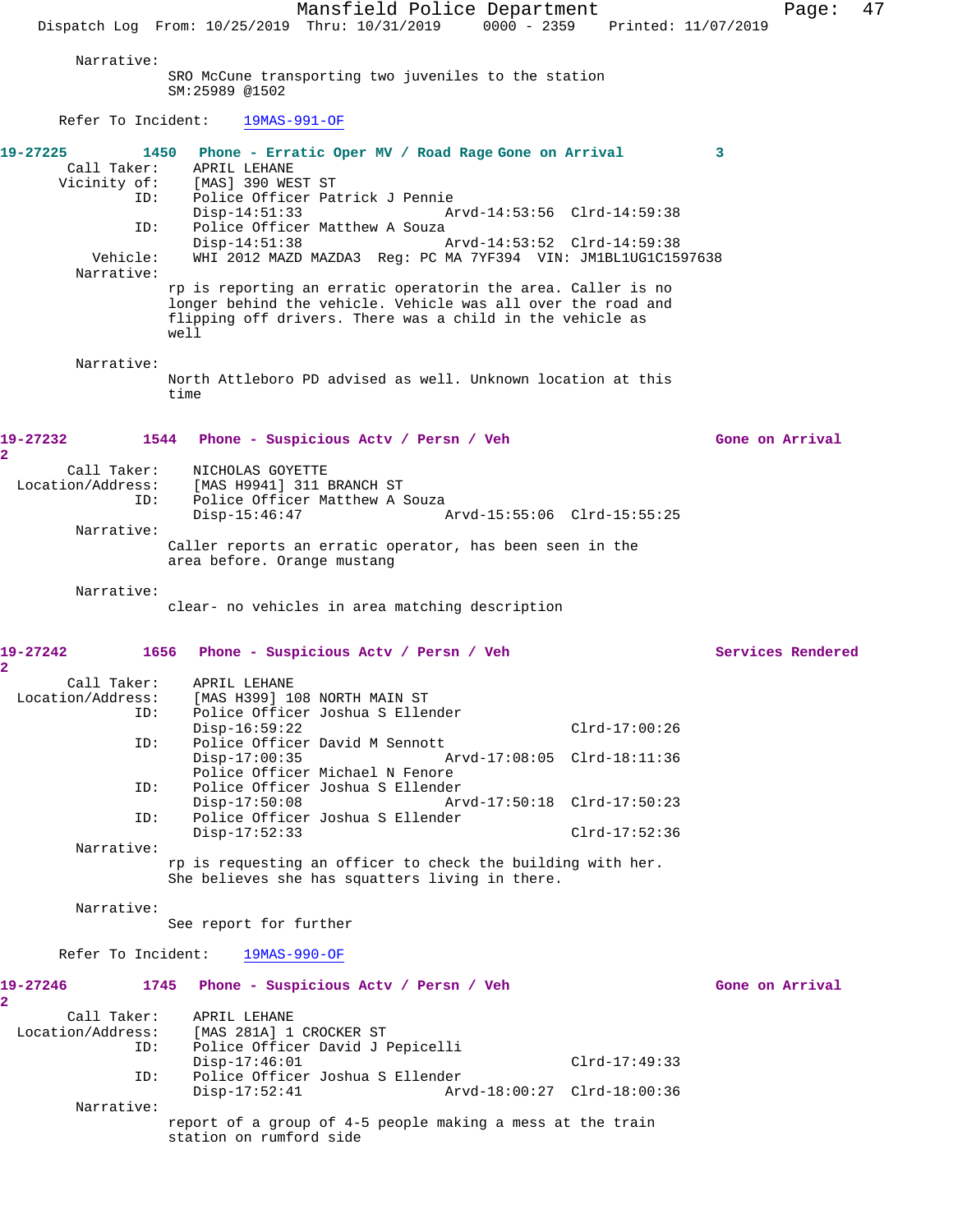Mansfield Police Department Fage: 48 Dispatch Log From: 10/25/2019 Thru: 10/31/2019 0000 - 2359 Printed: 11/07/2019 Narrative: Ofc Ellender checked the area. Nobody located 19-27247 1746 Phone - 911 Hang-ups & Verifications **1899 1899 Cone on Arrival**  Call Taker: NICHOLAS GOYETTE Location/Address: [MAS] 570 WARE ST @ 7 WINDCHIME DR ID: Police Officer Joshua S Ellender Disp-18:02:53 Arvd-18:14:44 Clrd-18:14:50 Narrative: jogger accidentally dialed 911 Narrative: Off Ellender checked the area. No issues located **19-27250 1816 Phone - 911 Hang-ups & Verifications Confirmed misdial/Accdntl**

**Call 2**  Call Taker: NICHOLAS GOYETTE Location/Address: [MAS H4901] 954 MAPLE ST ID: Police Officer Joshua S Ellender Disp-18:18:18 Arvd-18:25:33 Clrd-18:27:10 ID: Police Officer David J Pepicelli Disp-18:18:20 Clrd-18:25:36 Narrative:

**2** 

confirming a 911 accidental by a child

**19-27255 1907 Initiated - Selective Enforcement/RADAR Services Rendered 3**  Call Taker: TARA LAKO Location/Address: [MAS] 363 NORTH MAIN ST @ 54 CHAUNCY ST ID: Police Officer Joshua S Ellender Arvd-19:07:00 Clrd-19:45:13 Narrative:

Traffic enforcement in the area.

**19-27256 1915 Initiated - Selective Enforcement/RADAR Services Rendered 3**  Call Taker: LINDSAY MITCHELL Location/Address: [MAS] WEST ST ID: Police Officer David J Pepicelli Arvd-19:15:00 Clrd-19:45:18

Traffic enforcement in the area.

Narrative:

 Narrative: Ofc Pepicelli reports top speed 38mph, average speed 36mph

**19-27258 1940 Initiated - Community Policing Services Rendered 3**  Call Taker: TARA LAKO Location/Address: [MAS 12] 250 EAST ST ID: Police Officer Jay J Sparrow Arvd-19:40:00 Clrd-19:47:28 Narrative:

Out for night school and driver's ed.

## **19-27259 1943 Phone - 911 Hang-ups & Verifications Unfounded/Unverifed 2**  Call Taker: JEFFREY KEEFE<br>Location/Address: [MAS] 389 NOR [MAS] 389 NORTH MAIN ST ID: Police Officer David J Pepicelli Disp-19:45:25 Clrd-19:47:39 ID: Police Officer Joshua S Ellender Disp-19:45:35 Arvd-19:47:24 Clrd-19:54:08<br>ID: Police Officer Jay J Sparrow Police Officer Jay J Sparrow Disp-19:47:47 Arvd-19:50:16 Clrd-19:54:12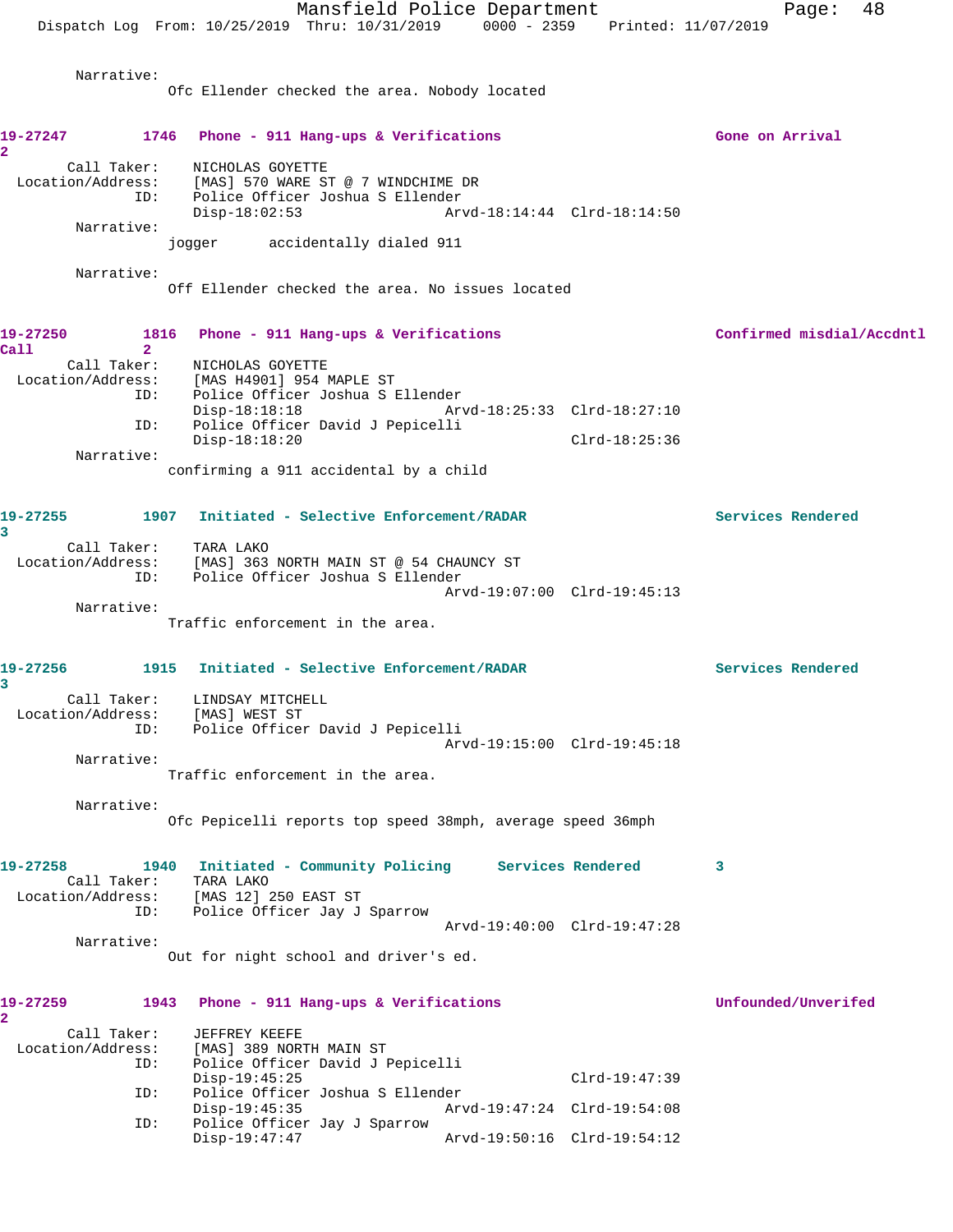|                                                     | Mansfield Police Department<br>Dispatch Log From: 10/25/2019 Thru: 10/31/2019 0000 - 2359 Printed: 11/07/2019                                                                                                                                                                                                 | 49<br>Page:               |
|-----------------------------------------------------|---------------------------------------------------------------------------------------------------------------------------------------------------------------------------------------------------------------------------------------------------------------------------------------------------------------|---------------------------|
| Narrative:                                          | Officers responding for an open 911 line. No answer on call<br>back, but may be a phone issue, sounded like something was<br>attempting to connect to a server, a dial up of some sort.<br>Landline phone number comes back to a trust and no specific<br>business at that location.                          |                           |
| Narrative:                                          | Officers checked the area, businesses are closed, unable to<br>confirm accidental.                                                                                                                                                                                                                            |                           |
| 19-27260                                            | 1953<br>Initiated - Proactive Patrol Building Checked / Secured                                                                                                                                                                                                                                               | 3                         |
| Call Taker:<br>Location/Address:<br>ID:             | TARA LAKO<br>[MAS 280] 440 FORBES BLVD<br>Police Officer David J Pepicelli<br>Arvd-19:53:00 Clrd-20:02:28                                                                                                                                                                                                     |                           |
| Narrative:                                          | Checking the area.                                                                                                                                                                                                                                                                                            |                           |
| 19-27261<br>Call Taker:<br>Location/Address:<br>ID: | 2005 Initiated - Proactive Patrol Services Rendered<br>TARA LAKO<br>[MAS 840] 280 SCHOOL ST<br>Police Officer David J Pepicelli                                                                                                                                                                               | 3                         |
| Narrative:                                          | Arvd-20:05:00 Clrd-20:27:50<br>Checking the area.                                                                                                                                                                                                                                                             |                           |
| 19-27262<br>3<br>Call Taker:                        | Initiated - Selective Enforcement/RADAR<br>2053<br>LINDSAY MITCHELL                                                                                                                                                                                                                                           | Citation / Warning Issued |
| Location/Address:<br>ID:                            | [MAS] 562 MAPLE ST @ 3 JENNIFER DR<br>Police Officer Jay J Sparrow<br>Arvd-20:53:00 Clrd-21:12:25                                                                                                                                                                                                             |                           |
| Vehicle:<br>Narrative:                              | WHI 2015 TOYT COROLL Reg: PC MA 7FK198 VIN: 2T1BURHE1FC451776<br>Citation issued for speed                                                                                                                                                                                                                    |                           |
| 19-27263<br>2                                       | 2055<br>Phone - 911 Hang-ups & Verifications                                                                                                                                                                                                                                                                  | Unfounded/Unverifed       |
| Call Taker:<br>Location/Address:<br>ID:             | TARA LAKO<br>[MAS H5287] 297 ELM ST<br>Police Officer Joshua S Ellender<br>$Disp-20:57:21$<br>Arvd-21:01:14 Clrd-21:05:20                                                                                                                                                                                     |                           |
| ID:<br>Narrative:                                   | Sergeant Jeffrey G Bombard<br>$Disp-20:57:26$<br>Arvd-21:01:16 Clrd-21:05:18                                                                                                                                                                                                                                  |                           |
|                                                     | Officers out to confirm an abandoned 911 call. Upon call<br>back, the male was hesitant on giving his location, only<br>would say he was at his home in Mansfield. Attempted to<br>confirm location via the 911 map and would not confirm and<br>was adamant about not having an officer respond to the area. |                           |
| Narrative:                                          | Ofc Ellender reports he spoke with the resident and they<br>stated the number did not belong to them and there was<br>nobody by the male's name given at the residence.                                                                                                                                       |                           |
| 19-27267<br>Call Taker:<br>Location/Address:<br>ID: | Services Rendered<br>2140<br>Initiated - Proactive Patrol<br>TARA LAKO<br>[MAS 280] 440 FORBES BLVD<br>Police Officer David J Pepicelli<br>Arvd-21:40:00 Clrd-21:56:26                                                                                                                                        | 3                         |
| Narrative:                                          | Checking the area.                                                                                                                                                                                                                                                                                            |                           |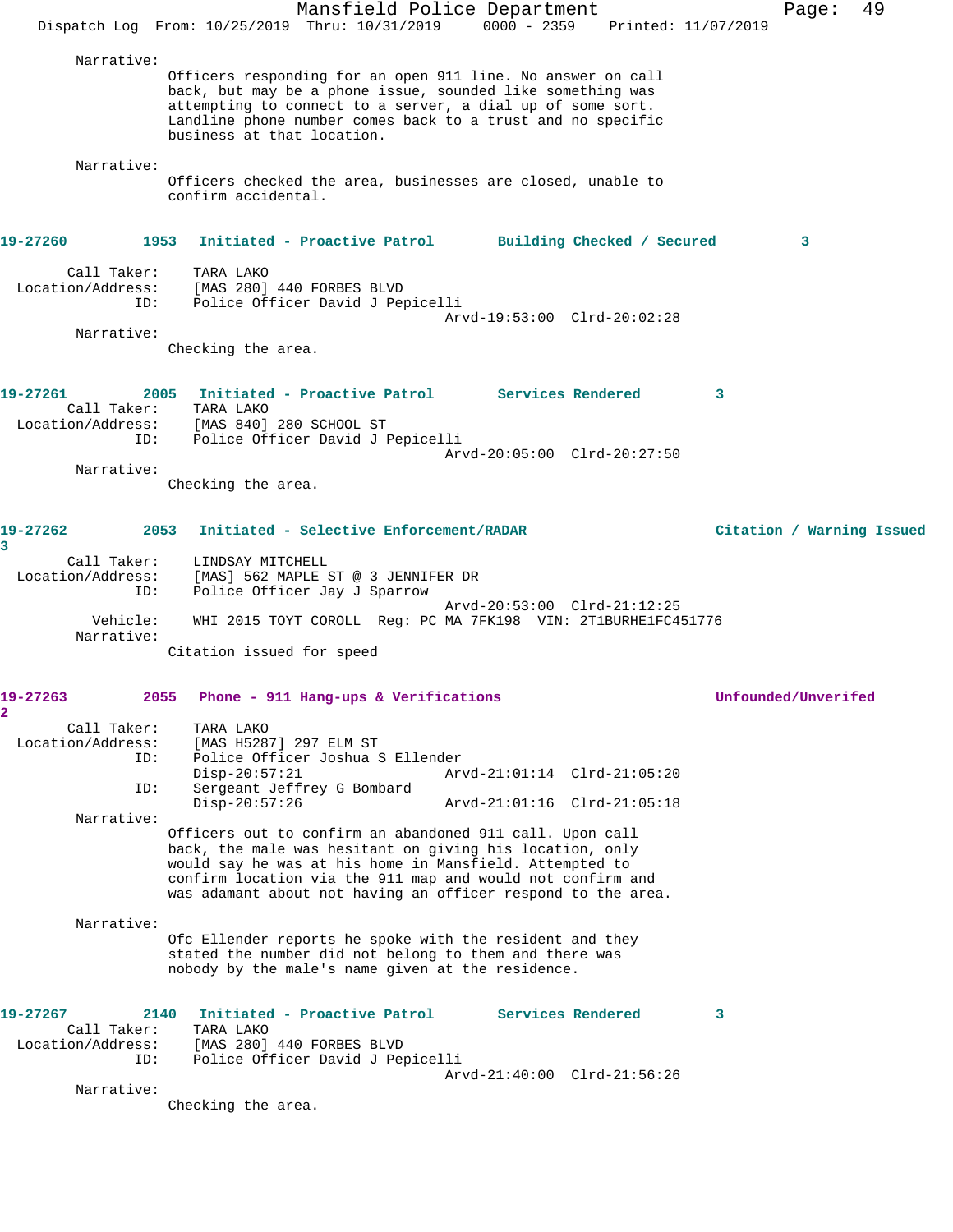|          |            | Dispatch Log From: 10/25/2019 Thru: 10/31/2019 0000 - 2359 Printed: 11/07/2019                             |                             |   |
|----------|------------|------------------------------------------------------------------------------------------------------------|-----------------------------|---|
|          |            | 19-27270 2305 Initiated - Proactive Patrol Building Checked / Secured 3                                    |                             |   |
|          |            | Call Taker: TARA LAKO<br>Location/Address: [MAS 1002] 250 EAST ST<br>ID: Police Officer Jay J Sparrow      |                             |   |
|          | Narrative: |                                                                                                            | Arvd-23:05:00 Clrd-23:17:34 |   |
|          |            | Checking the area.                                                                                         |                             |   |
|          |            | 19-27271 2307 Initiated - Proactive Patrol Building Checked / Secured                                      |                             | 3 |
|          |            | Call Taker: TARA LAKO                                                                                      |                             |   |
|          |            | Location/Address: [MAS 293] 2 CHAUNCY ST<br>ID: Police Officer Joshua S Ellender                           |                             |   |
|          | Narrative: |                                                                                                            | Arvd-23:07:00 Clrd-23:09:39 |   |
|          |            | Checking the area.                                                                                         |                             |   |
|          |            |                                                                                                            |                             |   |
|          |            | 19-27272 2309 Initiated - Proactive Patrol Building Checked / Secured                                      |                             | 3 |
|          |            | Call Taker: TARA LAKO<br>Location/Address: [MAS 165] 91 CHAUNCY ST<br>ID: Police Officer Joshua S Ellender |                             |   |
|          |            |                                                                                                            |                             |   |
|          | Narrative: |                                                                                                            | Arvd-23:09:00 Clrd-23:11:38 |   |
|          |            | Checking the area.                                                                                         |                             |   |
|          |            |                                                                                                            |                             |   |
|          |            |                                                                                                            |                             |   |
|          |            | For Date: $10/30/2019$ - Wednesday                                                                         |                             |   |
|          |            | 19-27281 0123 Initiated - Proactive Patrol Building Checked / Secured                                      |                             | 3 |
|          |            | Call Taker: TARA LAKO                                                                                      |                             |   |
|          |            | Location/Address: [MAS 281A] 1 CROCKER ST<br>ID: Police Officer Michelle Bellevue                          |                             |   |
|          |            |                                                                                                            | Arvd-01:23:00 Clrd-01:25:22 |   |
|          | Narrative: |                                                                                                            |                             |   |
|          |            | Checking the area.                                                                                         |                             |   |
|          |            |                                                                                                            |                             |   |
| 19-27282 |            | 0126 Initiated - Proactive Patrol Building Checked / Secured                                               |                             |   |
|          |            | Call Taker: TARA LAKO                                                                                      |                             |   |
|          |            | Location/Address: [MAS 417] 9 FRANCIS AVE                                                                  |                             |   |
|          |            | ID: Police Officer Michelle Bellevue                                                                       | Arvd-01:26:00 Clrd-01:46:21 |   |
|          | Narrative: |                                                                                                            |                             |   |
|          |            | Checking the area.                                                                                         |                             |   |
|          |            |                                                                                                            |                             |   |
|          |            | 19-27283 0130 Initiated - Proactive Patrol Building Checked / Secured                                      |                             | 3 |
|          |            | Call Taker: TARA LAKO<br>Location/Address: [MAS 253] 330 PRATT ST Apt. #A                                  |                             |   |
|          |            | ID: Police Officer Christopher D Sorge                                                                     |                             |   |
|          |            |                                                                                                            | Arvd-01:30:00 Clrd-01:42:28 |   |
|          | Narrative: |                                                                                                            |                             |   |
|          |            | Checking the area.                                                                                         |                             |   |
|          |            | 19-27285 0142 Initiated - Proactive Patrol Building Checked / Secured                                      |                             | 3 |
|          |            | Call Taker: TARA LAKO                                                                                      |                             |   |
|          |            | Location/Address: [MAS 907E] 390 WEST ST<br>ID: Police Officer Donald MacLean                              |                             |   |
|          |            |                                                                                                            | Arvd-01:42:00 Clrd-01:50:17 |   |
|          | Narrative: |                                                                                                            |                             |   |

Mansfield Police Department Fage: 50

Checking the area.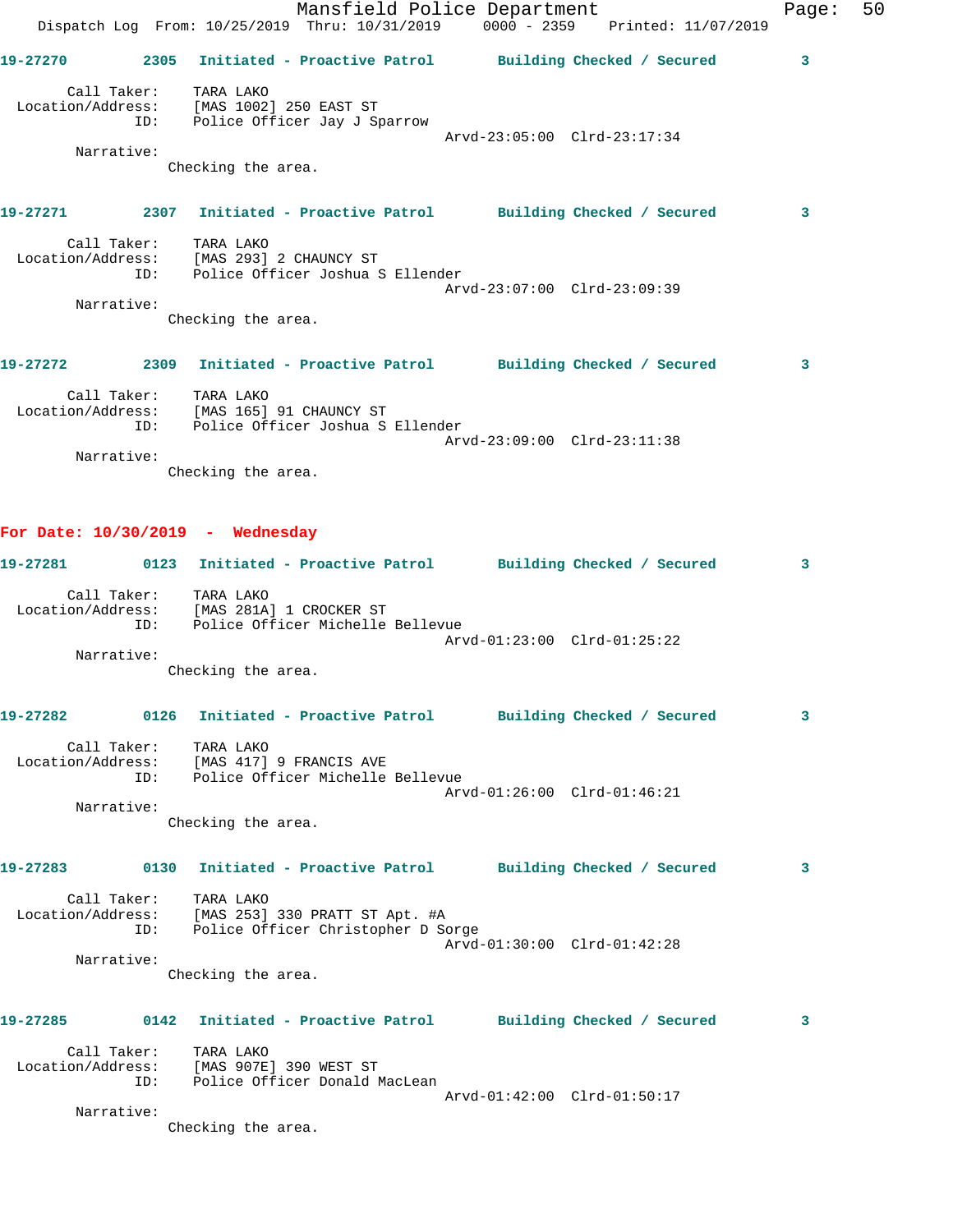|                               |                           | 19-27289      0155  Initiated - Proactive Patrol     Building Checked / Secured                                             |                             | $\overline{\mathbf{3}}$ |
|-------------------------------|---------------------------|-----------------------------------------------------------------------------------------------------------------------------|-----------------------------|-------------------------|
|                               | Call Taker:<br>Narrative: | TARA LAKO<br>Location/Address: [MAS 280] 440 FORBES BLVD<br>ID: Police Officer Donald MacLean                               | Arvd-01:55:00 Clrd-02:01:01 |                         |
|                               |                           | Checking the area.                                                                                                          |                             |                         |
|                               |                           | 19-27291      0204  Initiated - Proactive Patrol     Building Checked / Secured                                             |                             | $\mathbf{3}$            |
|                               | TD:<br>Narrative:         | Call Taker: TARA LAKO<br>Location/Address: [MAS 322] 31 HAMPSHIRE ST<br>Police Officer Donald MacLean<br>Checking the area. | Arvd-02:04:00 Clrd-02:13:20 |                         |
| 19-27296<br>Location/Address: | Call Taker:               | 0221 Phone - Well Being Check and Referred to Other Agency 3<br>TARA LAKO                                                   |                             |                         |
|                               | ID:                       | Police Officer John R Armstrong<br>$Disp-02:21:57$                                                                          | Arvd-02:22:06 Clrd-02:42:44 |                         |
|                               | ID:                       | Police Officer Donald MacLean<br>$Divd-02:22:05$ $C1rd-02:42:43$                                                            |                             |                         |
|                               | ID:<br>Vehicle:           | Police Officer Michelle Bellevue<br>$Disp-02:24:06$                                                                         | Arvd-02:24:08 Clrd-02:42:47 |                         |

| 19-27298    |            | 0249 Initiated - Proactive Patrol<br>Call Taker: TARA LAKO                                                    |                             | Services Rendered          | 3 |   |
|-------------|------------|---------------------------------------------------------------------------------------------------------------|-----------------------------|----------------------------|---|---|
|             |            | Location/Address: [MAS 411] 60 FORBES BLVD                                                                    |                             |                            |   |   |
|             |            | ID: Police Officer Donald MacLean                                                                             |                             |                            |   |   |
|             |            |                                                                                                               | Arvd-02:49:00 Clrd-02:53:53 |                            |   |   |
|             | Narrative: |                                                                                                               |                             |                            |   |   |
|             |            | Checking the area.                                                                                            |                             |                            |   |   |
| 19-27299    |            | 0252 Initiated - Proactive Patrol                                                                             |                             | Building Checked / Secured |   | 3 |
| ID:         |            | Call Taker: LINDSAY MITCHELL<br>Location/Address: [MAS 992] 660 EAST ST<br>Police Officer Christopher D Sorge |                             |                            |   |   |
|             |            |                                                                                                               | Arvd-02:52:00 Clrd-02:55:45 |                            |   |   |
| 19-27301    |            | 0626 Other - Assist Fire Department Referred to Other Agency 3                                                |                             |                            |   |   |
| Call Taker: |            | TARA LAKO                                                                                                     |                             |                            |   |   |
|             |            | Location/Address: [MAS 407B] 90 NORFOLK ST                                                                    |                             |                            |   |   |
|             | TD:        | Police Officer Donald MacLean                                                                                 |                             |                            |   |   |
|             |            | $Disp-06:30:54$                                                                                               |                             | $Clrd-06:36:14$            |   |   |
|             | Narrative: |                                                                                                               |                             |                            |   |   |
|             |            | Ofc MacLean responding with MFD for the master box                                                            |                             |                            |   |   |
|             |            | activation                                                                                                    |                             |                            |   |   |
|             |            |                                                                                                               |                             |                            |   |   |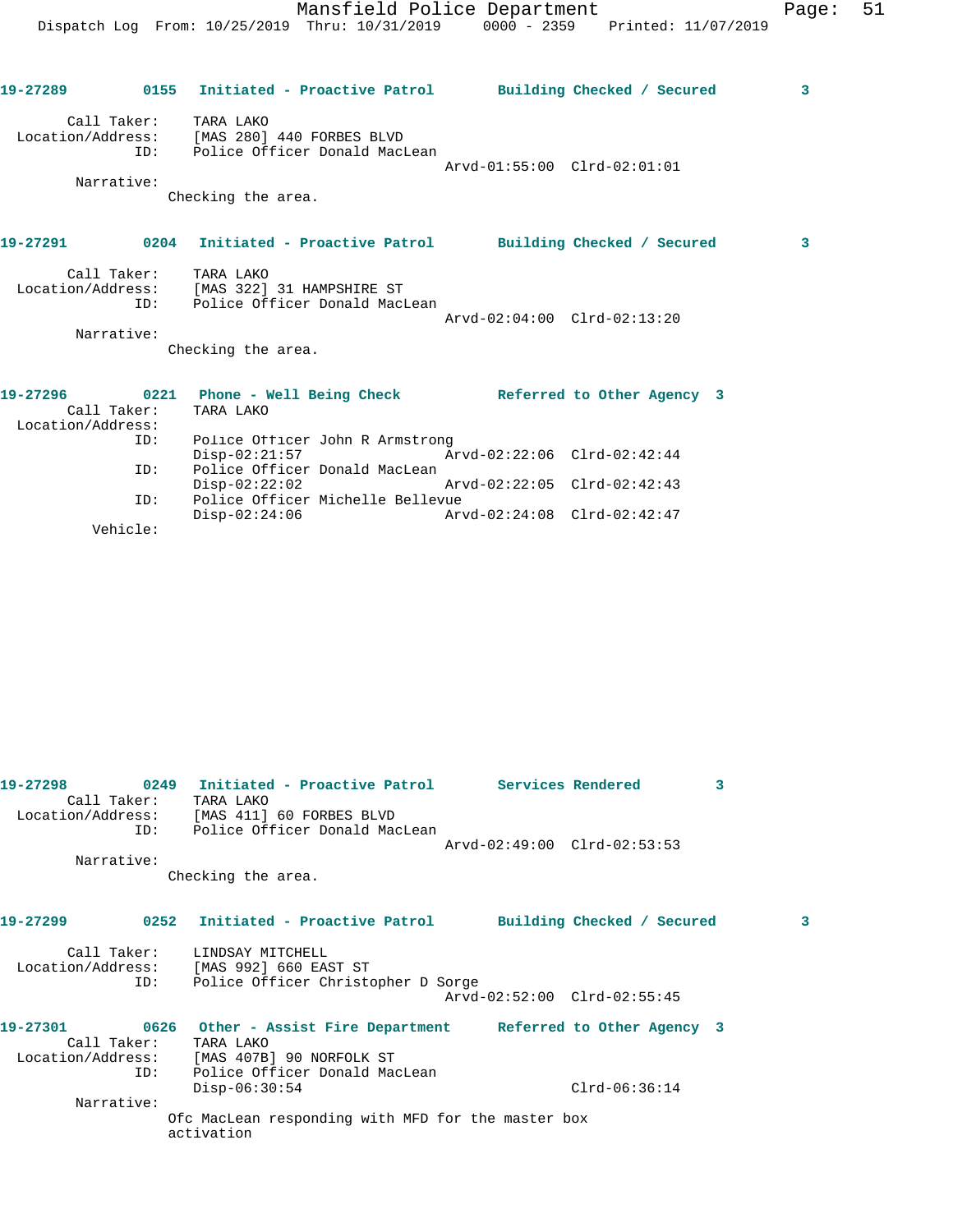| 3                               | 19-27302 0630 Initiated - Selective Enforcement/RADAR                                                                      | Citation / Warning Issued |
|---------------------------------|----------------------------------------------------------------------------------------------------------------------------|---------------------------|
| Call Taker: TARA LAKO<br>ID:    | Location/Address: [MAS] 363 NORTH MAIN ST @ 54 CHAUNCY ST<br>Police Officer Michelle Bellevue                              |                           |
| Vehicle:<br>Narrative:          | Arvd-06:30:00 Clrd-06:55:57<br>YEL 2017 FORD FOCUS Req: PC MA 2LRL11 VIN: 1FADP3K28HL290775                                |                           |
|                                 | Traffic enforcement in the area.                                                                                           |                           |
| Narrative:                      | Citation issued.                                                                                                           |                           |
|                                 |                                                                                                                            | Services Rendered         |
| 3<br>Call Taker:                | TARA LAKO                                                                                                                  |                           |
| Location/Address: [MAS] HOPE ST |                                                                                                                            |                           |
| ID:                             | Police Officer Christopher D Sorge<br>Arvd-07:05:00 Clrd-07:14:30                                                          |                           |
| Narrative:                      |                                                                                                                            |                           |
|                                 | Traffic enforcement in the area.                                                                                           |                           |
| 3                               | 19-27309                  0707     Initiated - Selective Enforcement/RADAR                                                 | Citation / Warning Issued |
| Call Taker: TARA LAKO           |                                                                                                                            |                           |
| ID:                             | Location/Address: [MAS] 377 NORTH MAIN ST @ 44 CROCKER ST<br>Police Officer David W Kinahan                                |                           |
| Vehicle:<br>Narrative:          | Arvd-07:07:00 Clrd-08:27:15<br>BLK 2015 JEEP GRANDC Reg: PC MA 1BN771 VIN: 1C4RJFBG8FC693165                               |                           |
|                                 | Traffic enforcement in the area.                                                                                           |                           |
| Narrative:                      |                                                                                                                            |                           |
|                                 | Out with a mv stop. RO cited for a crosswalk violation.                                                                    |                           |
| 19-27316                        | 0821 Phone - Assist Fire Department Referred to Other Agency 3                                                             |                           |
|                                 | Call Taker: NICHOLAS GOYETTE<br>Location/Address: [MAS] 290 FORBES BLVD                                                    |                           |
| ID:                             | Police Officer Matthew A Souza                                                                                             |                           |
| Narrative:                      | $Disp-08:22:27$<br>Arvd-08:39:29 Clrd-08:39:39                                                                             |                           |
|                                 | Out to assist MFD                                                                                                          |                           |
|                                 | 19-27317 0829 Initiated - Motor Vehicle Stop Citation / Warning Issued 3                                                   |                           |
| ID:                             | Call Taker: NICHOLAS GOYETTE<br>Location/Address: [MAS] 215 NORTH MAIN ST @ 15 CHURCH ST<br>Police Officer David W Kinahan |                           |
|                                 | Arvd-08:29:00 Clrd-08:34:54                                                                                                |                           |
| Narrative:                      | Vehicle: GRY 2005 TOYT CAMRY Req: PC MA 9ZA161 VIN: 4T1BE32K45U508977                                                      |                           |
|                                 | Out with a mv stop. Operator cited for speed.                                                                              |                           |
| 19-27319                        | 0829 Initiated - Traffic Cntrl / Dirctn Services Rendered                                                                  | 3                         |
|                                 | Call Taker: Patrolman CHARLES P GALLAGHER<br>Location/Address: [FOX] 8 CHESTNUT ST                                         |                           |
| ID:                             | Officer Kevin Mobley                                                                                                       |                           |
| Narrative:                      | Arvd-08:29:00 Clrd-16:05:34                                                                                                |                           |
|                                 | RO Mobley with Lewis tree, meet at station                                                                                 |                           |
| 19-27323<br>0831                | Initiated - Traffic Cntrl / Dirctn Services Rendered                                                                       | 3                         |
|                                 | Call Taker: Patrolman CHARLES P GALLAGHER<br>Location/Address: [FOX 23] 8 CHESTNUT ST                                      |                           |

ID: Officer Brendan Fayles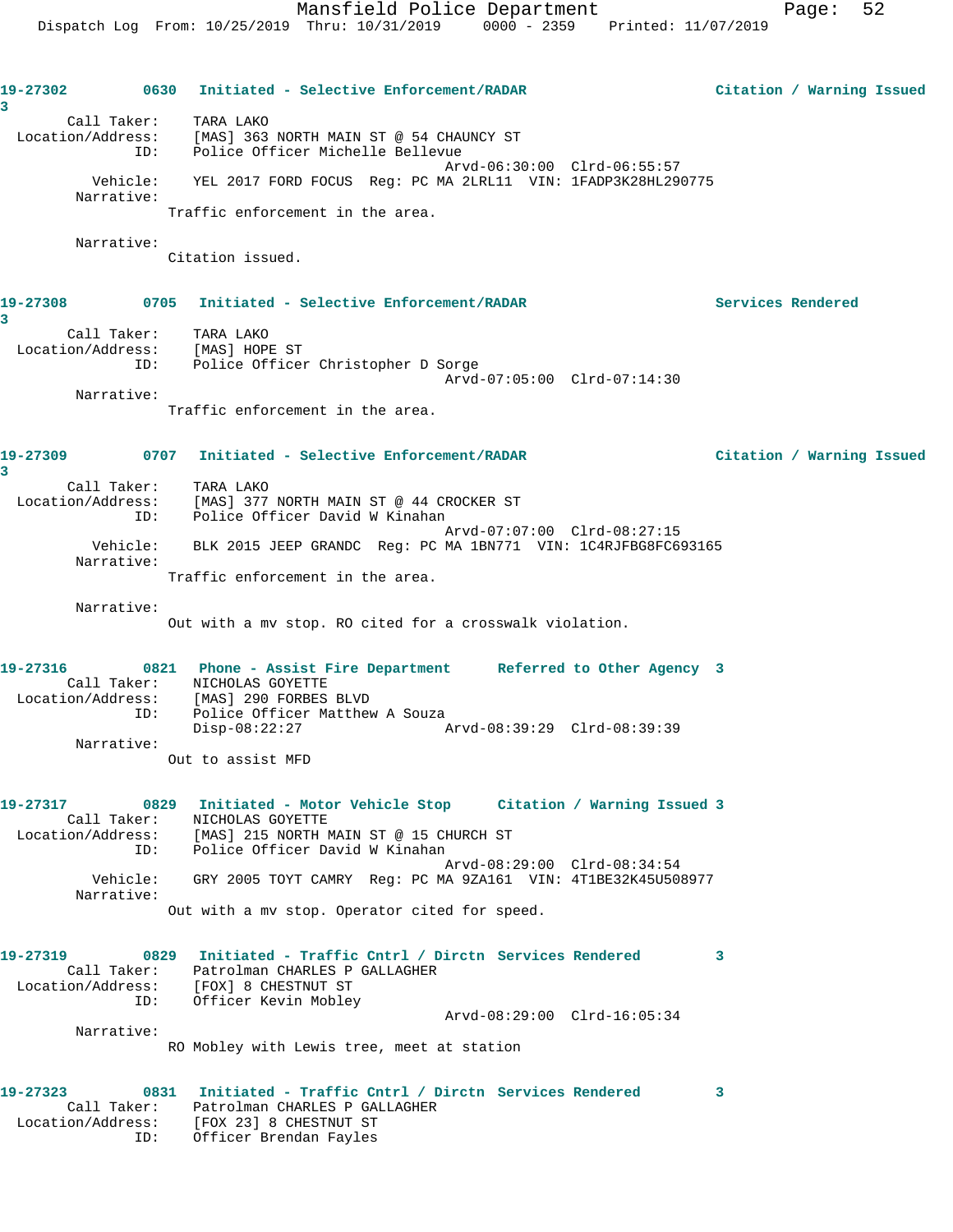Mansfield Police Department Fage: 53 Dispatch Log From: 10/25/2019 Thru: 10/31/2019 0000 - 2359 Printed: 11/07/2019 Arvd-08:31:00 Clrd-16:05:45 Narrative: Lewis Tree detail, meet at station. **19-27332 0934 Initiated - Motor Vehicle Stop Verbal Warning 3**  Call Taker: NICHOLAS GOYETTE Location/Address: [MAS] 173 CHAUNCY ST @ 12 PERKINS AVE ID: Police Officer Matthew A Souza Arvd-09:34:00 Clrd-09:36:53 Vehicle: GRY 2019 JEEP GRANDC Reg: PAS MA VT35517 VIN: 1C4RJFBG9KC697123 Narrative: Out with a mv stop. Verbal for speed **19-27334 0942 Initiated - Proactive Patrol Building Checked / Secured 3** Call Taker: NICHOLAS GOYETTE Location/Address: [MAS 170] 255 HOPE ST ID: Police Officer Nicole M Boldrighini Arvd-09:42:00 Clrd-10:12:56 Narrative: Checking the area. **19-27336 1022 Initiated - Proactive Patrol Building Checked / Secured 3** Call Taker: NICHOLAS GOYETTE Location/Address: [MAS 281A] 1 CROCKER ST ID: Police Officer Patrick J Pennie Arvd-10:22:00 Clrd-10:30:51 Narrative: Checking the area. **19-27338 1041 Initiated - Proactive Patrol Building Checked / Secured 3** Call Taker: NICHOLAS GOYETTE Location/Address: [MAS 417] 9 FRANCIS AVE ID: Police Officer Nicole M Boldrighini Arvd-10:41:00 Clrd-10:48:00 Narrative: Checking the area. **19-27339 1054 Initiated - Proactive Patrol Building Checked / Secured 3** Call Taker: CARLY MORIARTY Location/Address: [MAS 840] 280 SCHOOL ST ID: Police Officer Matthew A Souza Arvd-10:54:00 Clrd-11:24:15 Narrative: Check of the mall 19-27341 1118 Phone - Suspicious Actv / Persn / Veh Referred to Other Agency **2**  Call Taker: NICHOLAS GOYETTE Location/Address: [MAS 840A] 280 SCHOOL ST Apt. #A ID: Police Officer Matthew A Souza Disp-11:24:23 Arvd-11:24:25 Clrd-11:30:30 Vehicle: BLK 2013 JAGU XJ Reg: PC MA 5SV273 VIN: SAJWJ1CDXD8V52612 Narrative: TGI FRidays manager reports a mv that has been parked there for about 2 weeks Narrative: Ofc. Souza reports confirming the report. Easton PD to make notification to the address Narrative: Owner reports vehicle is broken down. He will have it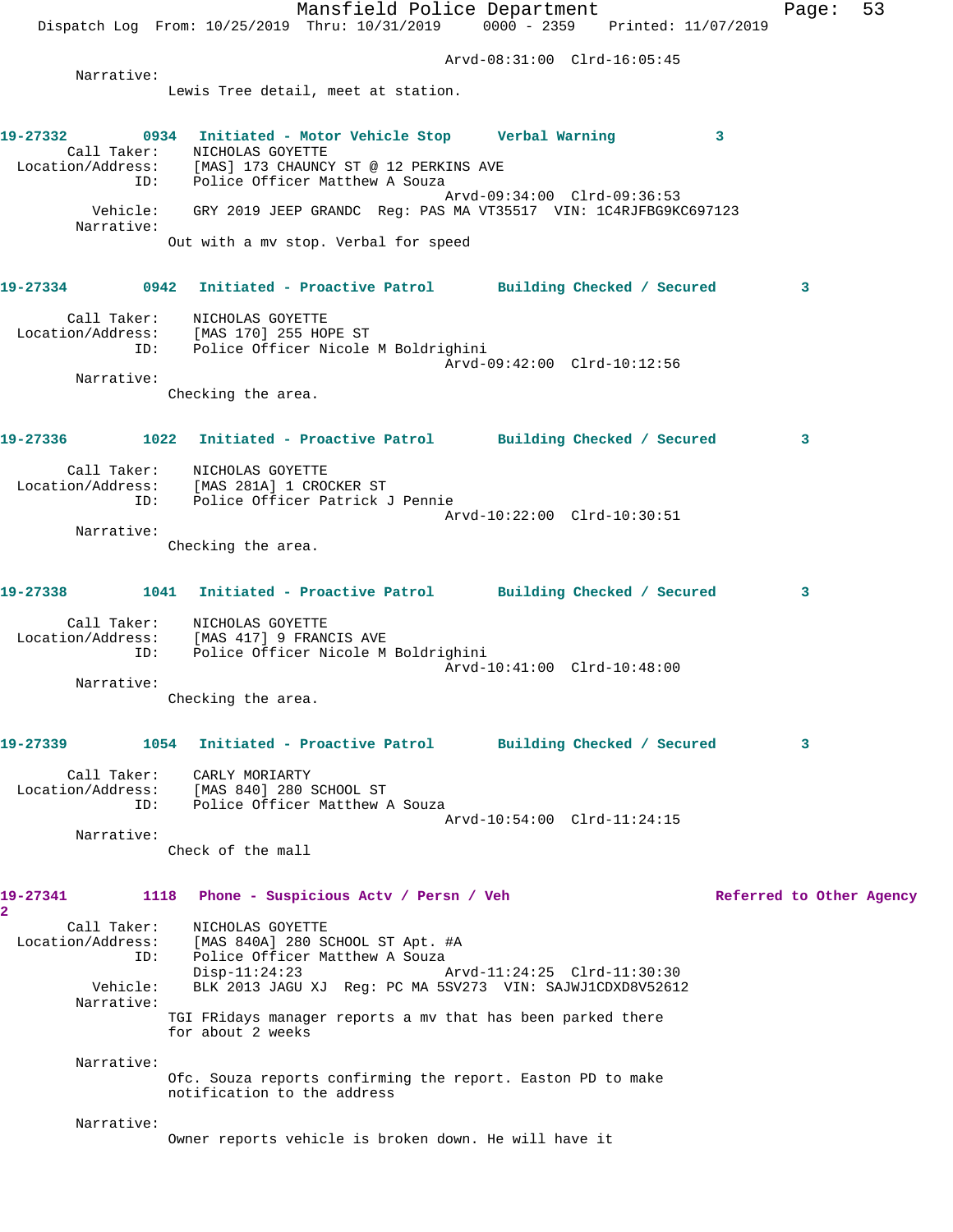Mansfield Police Department Page: 54 Dispatch Log From: 10/25/2019 Thru: 10/31/2019 0000 - 2359 Printed: 11/07/2019 removed. **19-27349 1141 Phone - Assist Fire Department Services Rendered 3**  Call Taker: NICHOLAS GOYETTE Location/Address: [MAS H80] 17 EVANS CIR ID: Police Officer Nicole M Boldrighini Disp-11:43:13 Arvd-11:45:01 Clrd-11:48:33 Narrative: CAller reports possibly leaving his oven on with an item inside Narrative: M14 reports gas burner was left on, it has been shut off **19-27352 1214 Initiated - Motor Vehicle Stop Verbal Warning 3**  Call Taker: NICHOLAS GOYETTE Location/Address: [MAS 1002] 250 EAST ST ID: Police Officer Nicole M Boldrighini Arvd-12:14:00 Clrd-12:17:30 Vehicle: GRN 2005 HIGHLANDER Reg: PC RI LK842 VIN: JTEEP21A150106142 Narrative: Unit conducted a motorvehicle stop of attached vehicle for:Speed. Clear, verbal **19-27353 1219 Initiated - Motor Vehicle Stop Citation / Warning Issued 3**  Call Taker: NICHOLAS GOYETTE Location/Address: [MAS 1002] 250 EAST ST ID: Police Officer Nicole M Boldrighini Arvd-12:19:00 Clrd-12:24:10 Vehicle: RED 2018 MERZ E400A4 Reg: PAS MA IC45YE VIN: WDD1K6GBXJF023217 Narrative: Out with a mv stop. Operator cited for speed. **19-27354 1226 Walk-In - Child Safety Seat Program Services Rendered 3**  Call Taker: Support Staff Matthew Todesco Location/Address: [MAS 451B] 500 EAST ST ID: Police Officer Nicole M Boldrighini Disp-12:27:58 Arvd-12:29:29 Clrd-12:38:00 Narrative: RP was involved in an MVA yesterday and requests her car seat be checked. Ofc Boldrighini into speak with the RP. Narrative: Party advised to check with the car seat manufacturer and insurance **19-27356 1235 Initiated - Follow up Investigation Spoken To 3**  Call Taker: NICHOLAS GOYETTE Location/Address: [MAS] 300 BRANCH ST ID: Police Officer David W Kinahan Arvd-12:35:00 Clrd-12:47:48 Narrative: Out for a follow up

Narrative:

Clear, party denied being on branch st.

## **19-27357 1251 Initiated - Proactive Patrol Building Checked / Secured 3** Call Taker: NICHOLAS GOYETTE Location/Address: [MAS] 4 ERICK RD @ 15 BONNEY LN ID: Police Officer Nicole M Boldrighini Arvd-12:51:00 Clrd-12:58:29

Narrative: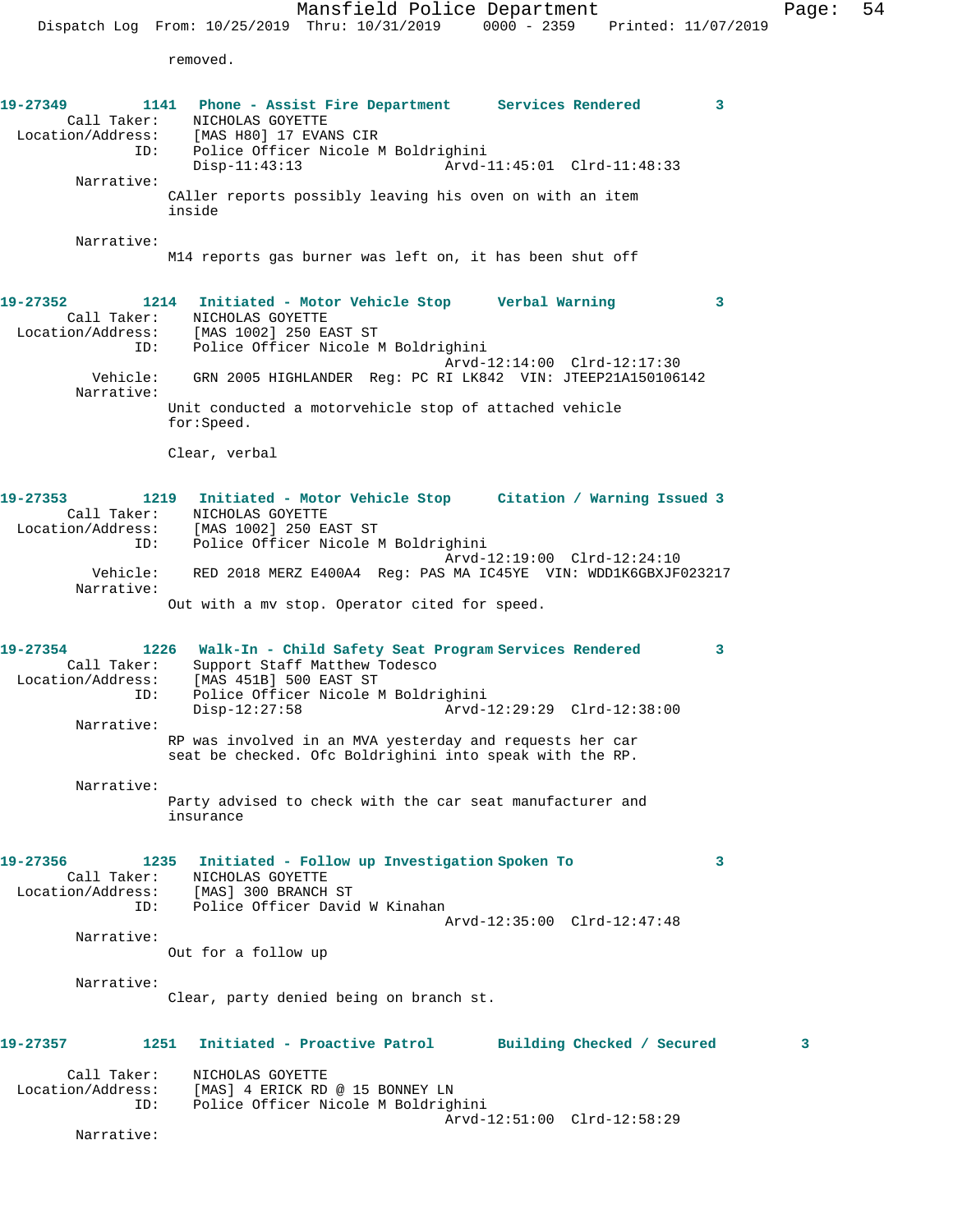Checking the area.

**19-27361 1308 Phone - Assist Citizen - P S A Services Rendered 3**  Call Taker: APRIL LEHANE Location/Address: [MAS H6568] 111 WINTER ST ID: Police Officer Nicole M Boldrighini Disp-13:10:52 Arvd-13:17:37 Clrd-13:19:48 Narrative: rp would like to see an officer regarding scam mail he received Narrative: Letter from Medicare with no personal info. Advised to throw it away. **19-27366 1341 Initiated - Traffic Cntrl / Dirctn Services Rendered 3**  Call Taker: JAMES VIERA Location/Address: [MAS 1002] 250 EAST ST ID: Police Officer Nicole M Boldrighini Arvd-13:41:00 Clrd-13:58:54 Narrative: Assist with buses. **19-27371 1401 Initiated - Selective Enforcement/RADAR Services Rendered 3**  Call Taker: JAMES VIERA Location/Address: [MAS] HOPE ST ID: Police Officer Nicole M Boldrighini Arvd-14:01:00 Clrd-14:28:13 **19-27377 1453 Initiated - Motor Vehicle Stop Verbal Warning 3**  Call Taker: JAMES VIERA Location/Address: [MAS] 223 WARE ST @ 3 RIVER EDGE RD ID: Sergeant Thomas R Connor Arvd-14:53:00 Clrd-14:59:57 Vehicle: RED 2005 TOYT CAMRY Reg: PC MA 3DKV10 VIN: 4T1BE32K15U425619 Narrative: Verbal warning for speed. **19-27382 1510 Phone - Motor Veh Acc - No Injury Services Rendered 1**  Call Taker: APRIL LEHANE Location/Address: [MAS 849A110A] 287 SCHOOL ST Apt. #A110 Police Officer Patrick J Pennie<br>Disp-15:13:09 Ar Disp-15:13:09 Arvd-15:18:40 Clrd-15:24:09<br>ID: Police Officer Matthew A Souza Police Officer Matthew A Souza<br>Disp-15:13:22 Arvd-15:18:42 Clrd-15:24:06 Vehicle: BLK 2013 TOYT HIGHLA Reg: PAS MA RS11YL VIN: JTEDC3EH1D2017856 Vehicle: WHI 2016 FORD CUTVAN Reg: TA MA ATTA280 VIN: 1FDFE4FS5GDC02777 Narrative: GATRA bus driver involved in an MVA. Mirror was clipped. Other driver is getting hostile Narrative: Very minor damage. Info has been exchanged. **19-27386 1538 Phone - Assist-Law Enforce Invest Services Rendered 3**  Call Taker: APRIL LEHANE<br>Location/Address: [MAS H353] 44 [MAS H353] 44 SMITH RD ID: Police Officer Matthew A Souza<br>Disp-15:54:06 P Disp-15:54:06 Arvd-15:54:09 Clrd-15:57:18 Narrative: Brockton PD wishing to make notification regarding a bad check written to Money Market in their city. Amount owed is \$661.99. They would like him to call Ofc Sturdevant or go to the location to pay the money owed

Narrative: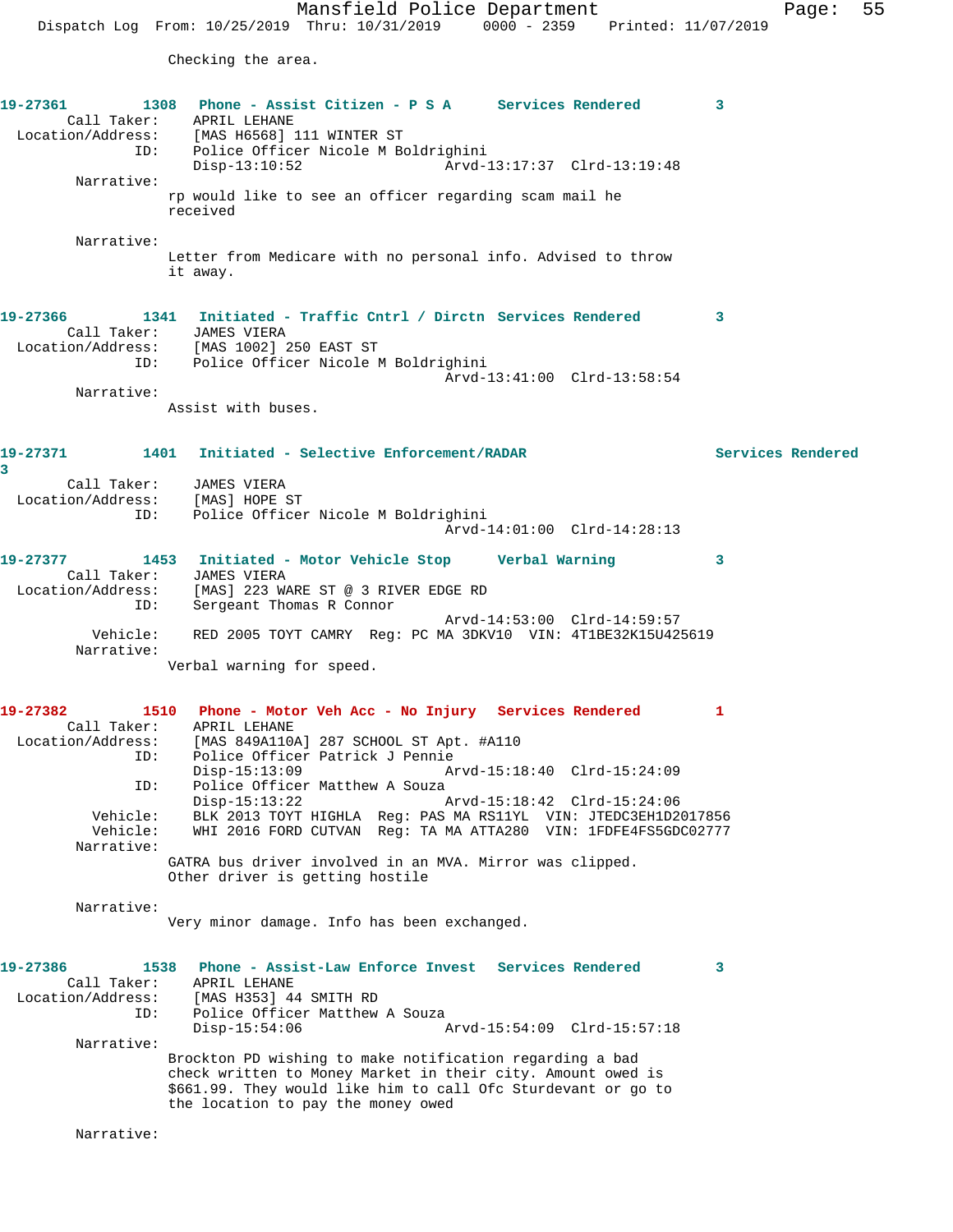Party is not at home. His son will give him the message.

**19-27387 1540 911 - Motor Veh Acc - Hit & Run Incident Report 1**  Call Taker: JAMES VIERA Location/Address: [MAS] 46 PRATT ST Apt. #6 ID: Police Officer Patrick J Pennie<br>Disp-15:41:55 Arvd-15:46:46 Clrd-15:55:45 Vehicle: BLK 2010 MERZ C300 Reg: PC MA 72DW83 VIN: WDDGF8BB7AF481038 Refer To Incident: 19MAS-993-OF **19-27390 1606 Phone - Alarm - Burglar Building Checked / Secured 1** Call Taker: APRIL LEHANE Location/Address: [MAS 25A] 355 NORTH MAIN ST ID: Police Officer Jay J Sparrow Disp-16:08:08 <br>ID: Police Officer William C Trudell<br>D: Police Officer William C Trudell Police Officer William C Trudell Disp-16:08:12 Clrd-16:14:03 ID: Police Officer Matthew A Souza<br>Disp-16:09:21 Ar Disp-16:09:21 Arvd-16:11:21 Clrd-16:14:03 Narrative: silent hold up alarm Narrative: Multiple employees on site. Manager unaware of how alarm activated, no issues. **19-27391 1614 911 - Assist Fire Department Services Rendered 3**  Call Taker: CARLY MORIARTY Location/Address: [MAS H278] 2 VAN GEMERT DR ID: Police Officer William C Trudell Disp-16:16:59 Arvd-16:23:12 Clrd-16:29:39 Narrative: Assist the fd with a smoke detector activation **19-27392 1627 Initiated - Follow up Investigation Spoken To 3**  Call Taker: Administrative Secretary ROBERT A BOLGER Location/Address: [MAS 840A] 280 SCHOOL ST Apt. #A ID: Police Officer Matthew A Souza Arvd-16:27:00 Clrd-16:30:33 **19-27399 1708 Initiated - Motor Vehicle Stop Verbal Warning 3**  Call Taker: APRIL LEHANE Location/Address: [MAS] CROCKER ST ID: Police Officer William C Trudell Arvd-17:08:00 Clrd-17:33:22 ID: Officer Andrew T Littig Jr.<br>Disp-17:15:08 Arvd-17:15:11 Clrd-17:52:50 Vehicle: BLK 2006 FORD F250 Reg: PC MA 4ZD829 VIN: 1FTSX21P46EA09193 Narrative: Mvs on detail-verbal warning **19-27401 1738 Initiated - Proactive Patrol Spoken To 3**  Call Taker: Administrative Secretary ROBERT A BOLGER Location/Address: [MAS 281A] 1 CROCKER ST ID: Police Officer William C Trudell Arvd-17:38:00 Clrd-17:53:28 ID: Police Officer Jay J Sparrow Disp-17:40:00 Arvd-17:40:05 Clrd-17:53:28 Narrative: Moved several individuals who were hanging around the station. **19-27403 1759 Alarm - Assist Fire Department Services Rendered 3**  Call Taker: CARLY MORIARTY Location/Address: [MAS 407B] 90 NORFOLK ST ID: Police Officer Matthew A Souza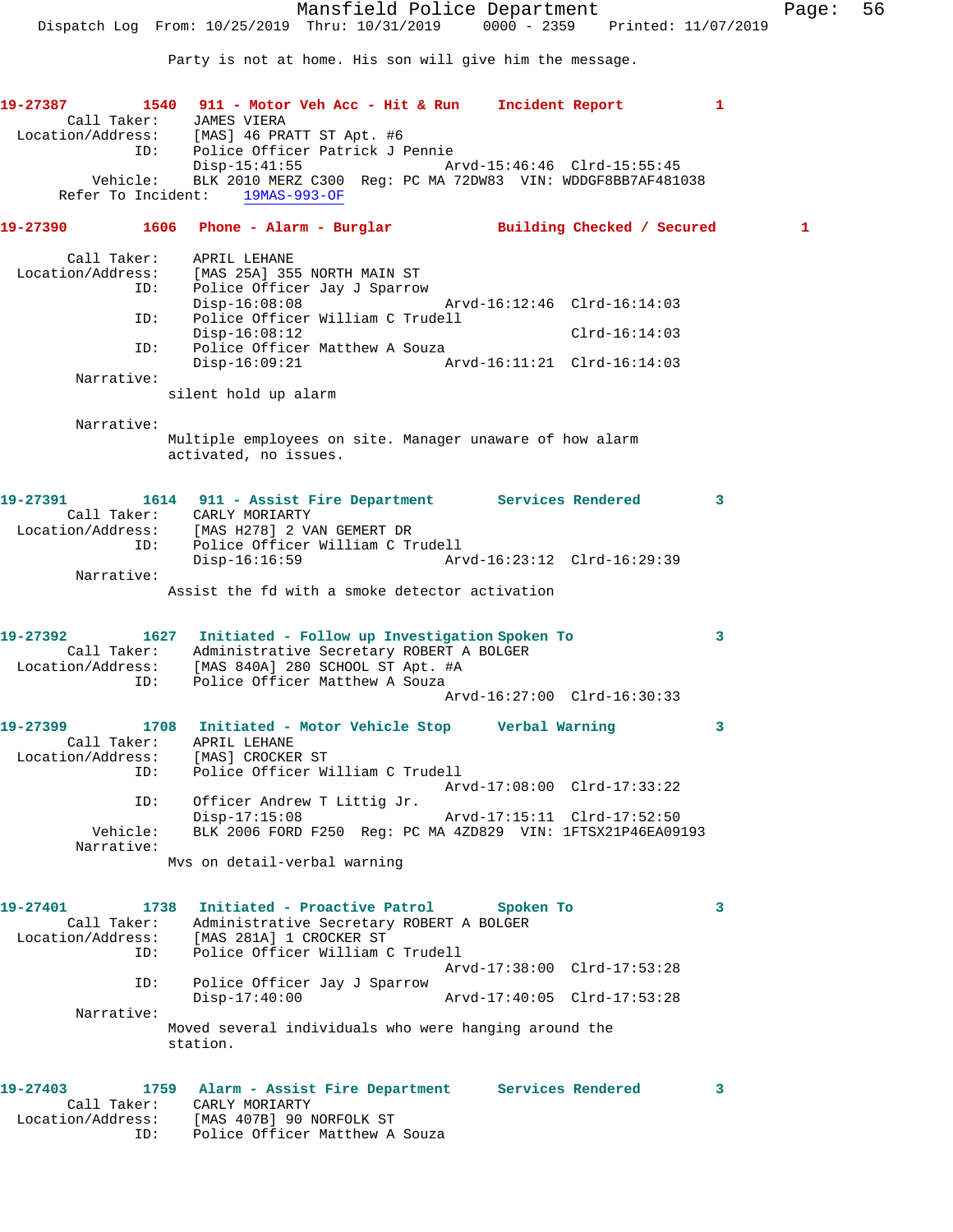Disp-18:00:08 Arvd-18:05:48 Clrd-18:09:01

 Narrative: Masterbox activation

| 19-27406<br>1812<br>Call Taker:<br>Location/Address:<br>ID: |             | Initiated - Community Policing Services Rendered<br>Administrative Secretary ROBERT A BOLGER<br>[MAS 840] 280 SCHOOL ST Apt. #F160<br>Police Officer Matthew A Souza |  |                             | 3 |
|-------------------------------------------------------------|-------------|----------------------------------------------------------------------------------------------------------------------------------------------------------------------|--|-----------------------------|---|
|                                                             |             |                                                                                                                                                                      |  | Arvd-18:12:00 Clrd-18:33:34 |   |
| 19-27412<br>Call Taker:<br>Location/Address:                | 1910<br>ID: | Walk-In - Disabled Motor Vehicle Services Rendered<br>Support Staff Derek M Stark<br>[MAS 451B] 500 EAST ST<br>Police Officer Jay J Sparrow                          |  |                             | 3 |
| Narrative:                                                  |             | $Disp-19:11:16$                                                                                                                                                      |  | Arvd-19:11:26 Clrd-19:23:00 |   |
|                                                             |             | Walk in reporting she is aDMV in fornt of the fire bays.                                                                                                             |  |                             |   |
| Narrative:                                                  |             | $0.5a$ Crowner was able to againt the enemator webigle on $1+a$                                                                                                      |  |                             |   |

Ofc Sparrow was able to assist the operator, vehicle on its way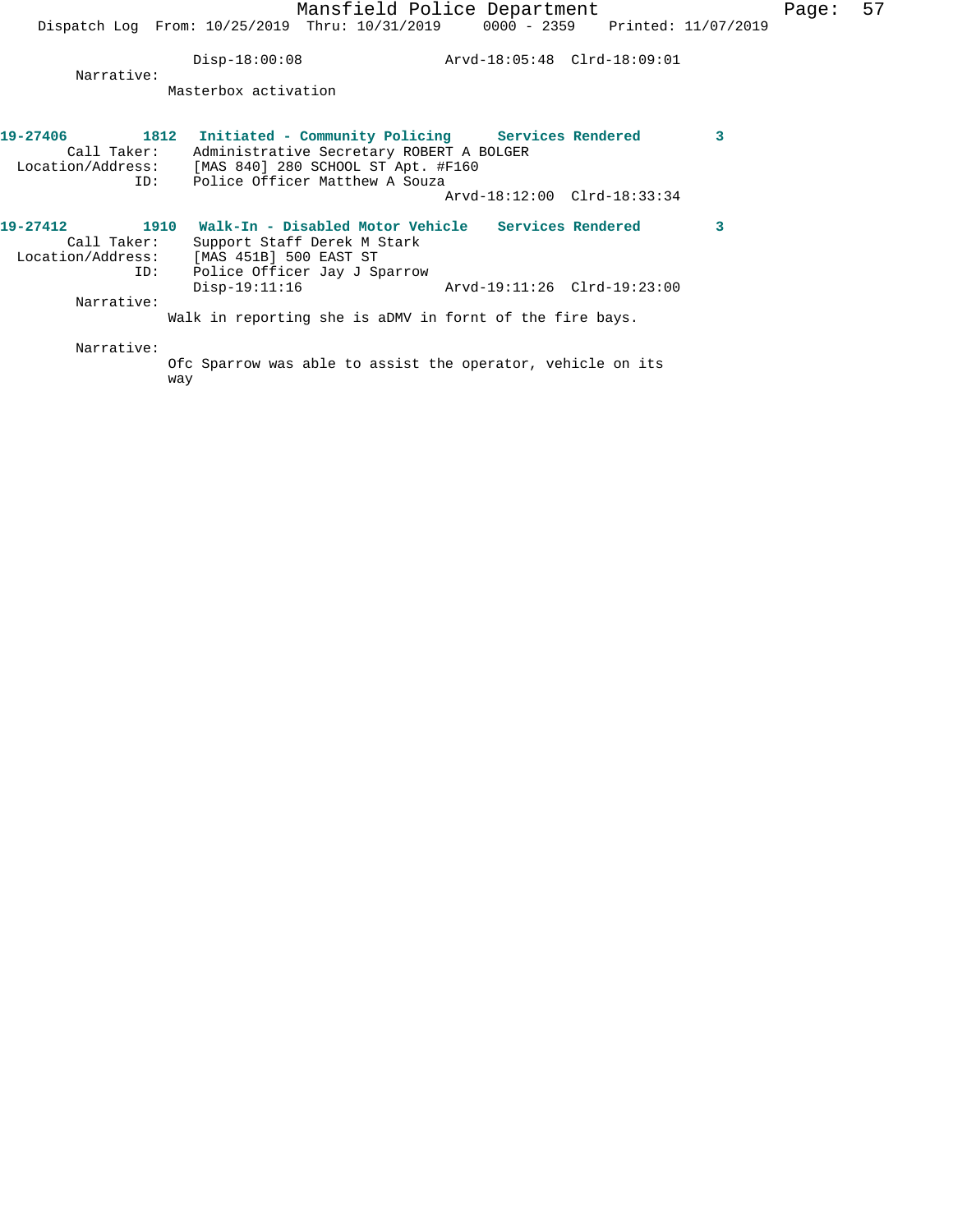| 19-27419                         | Radio - Assist Law Enfrc Agncy Services Rendered<br>2049                      |                             | 3            |
|----------------------------------|-------------------------------------------------------------------------------|-----------------------------|--------------|
| Call Taker:                      | TARA LAKO                                                                     |                             |              |
| Location/Address:                | [FOX] 10 FISHER ST                                                            |                             |              |
| ID:                              | Police Officer William C Trudell<br>$Disp-20:49:00$                           | $Clrd-20:50:24$             |              |
| ID:                              | Police Officer Jay J Sparrow<br>$Disp-20:49:00$                               | Arvd-20:54:03 Clrd-21:43:33 |              |
| ID:                              | Police Officer Matthew A Souza<br>$Disp-20:49:00$                             | Arvd-20:54:03 Clrd-21:43:33 |              |
| Narrative:                       |                                                                               |                             |              |
|                                  | Ofc Sparrow transporting male to the station. Ofc Souza to<br>follow          |                             |              |
|                                  |                                                                               |                             |              |
| Narrative:                       |                                                                               |                             |              |
|                                  | Units off at the PD, Foxboro PD out to assist in booking                      |                             |              |
|                                  |                                                                               |                             |              |
| 19-27420                         | Initiated - Proactive Patrol Services Rendered<br>2143                        |                             | 3            |
| Call Taker:                      | JEFFREY KEEFE                                                                 |                             |              |
| Location/Address:                | [MAS 2] 60 FORBES BLVD                                                        |                             |              |
| ID:                              | Police Officer Matthew A Souza                                                |                             |              |
|                                  |                                                                               | Arvd-21:43:00 Clrd-21:46:39 |              |
|                                  |                                                                               |                             |              |
|                                  |                                                                               |                             |              |
| 19-27422                         | 2245 Phone - Disturbance / Gathering Peace Restored<br>JEFFREY KEEFE          |                             | $\mathbf{1}$ |
| Call Taker:<br>Location/Address: | [MAS H3885] 115 CHURCH ST                                                     |                             |              |
| ID:                              |                                                                               |                             |              |
|                                  | Police Officer Jay J Sparrow<br>$Disp-22:45:00$                               | Arvd-22:49:23 Clrd-22:56:52 |              |
| ID:                              | Police Officer Christopher D Sorge                                            |                             |              |
|                                  | $Disp-22:49:30$                                                               | $Clrd-22:50:07$             |              |
| ID:                              | Police Officer William C Trudell                                              |                             |              |
|                                  | $Disp-22:50:01$                                                               | $Clrd-22:57:03$             |              |
| Narrative:                       |                                                                               |                             |              |
|                                  | Report of a large disturbance.                                                |                             |              |
|                                  |                                                                               |                             |              |
| Narrative:                       |                                                                               |                             |              |
|                                  | The homeowner is going back inside after being spoken to<br>about loud music. |                             |              |
|                                  |                                                                               |                             |              |
|                                  |                                                                               |                             |              |
| 19-27423                         | 2250 Phone - Erratic Oper MV / Road Rage Spoken To                            |                             | 3            |
| Call Taker:                      | TARA LAKO                                                                     |                             |              |
| Location/Address:<br>ID:         | [MAS] EASTMAN ST<br>Police Officer Matthew A Souza                            |                             |              |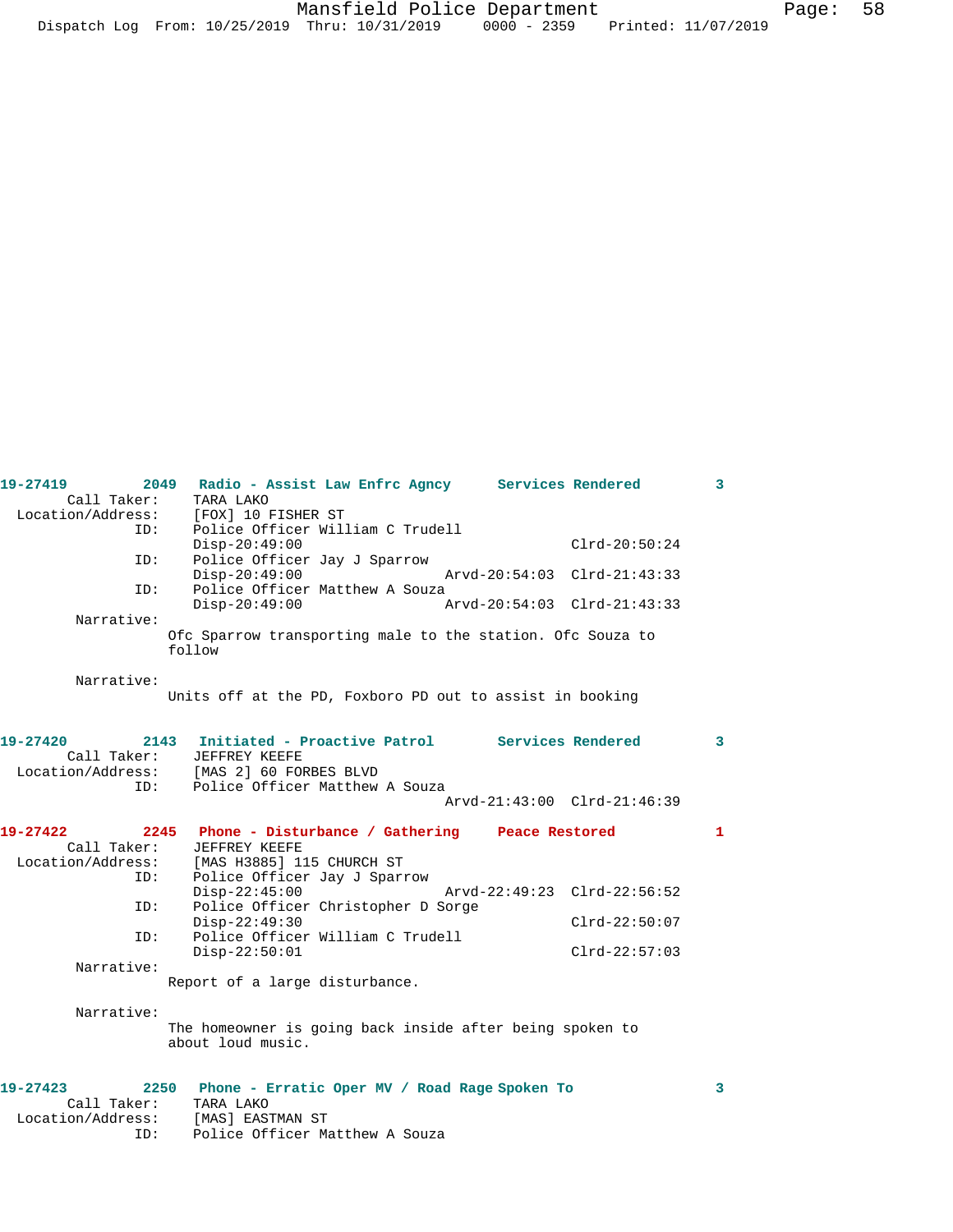|                   |                                                                                                                                                                                                                               | Mansfield Police Department |              | Page: | 59 |
|-------------------|-------------------------------------------------------------------------------------------------------------------------------------------------------------------------------------------------------------------------------|-----------------------------|--------------|-------|----|
|                   | Dispatch Log From: 10/25/2019 Thru: 10/31/2019 0000 - 2359 Printed: 11/07/2019                                                                                                                                                |                             |              |       |    |
| ID:               | Disp-22:50:00 Arvd-22:53:29 Clrd-23:00:38<br>Police Officer Christopher D Sorge                                                                                                                                               |                             |              |       |    |
|                   | Disp-22:50:00 Arvd-22:52:18 Clrd-23:00:36                                                                                                                                                                                     |                             |              |       |    |
|                   | Vehicle: GRY 2006 ACUR TSX Reg: PC MA 9YW146 VIN: JH4CL969X6C005162                                                                                                                                                           |                             |              |       |    |
| Narrative:        |                                                                                                                                                                                                                               |                             |              |       |    |
|                   | Off duty officer reports an erratic operator, vehicle has<br>been speeding up and slowing down as well as marked lanes.<br>Vehicle turned right onto Hope Street and turned into a<br>driveway towards the end of the street. |                             |              |       |    |
| Narrative:        |                                                                                                                                                                                                                               |                             |              |       |    |
|                   | Officers spoke to the operator, no signs of impairment.                                                                                                                                                                       |                             |              |       |    |
|                   | Party is going inside for the evening                                                                                                                                                                                         |                             |              |       |    |
|                   |                                                                                                                                                                                                                               |                             |              |       |    |
|                   |                                                                                                                                                                                                                               |                             |              |       |    |
| 19-27424          | 2259 Initiated - Proactive Patrol Services Rendered                                                                                                                                                                           |                             | 3            |       |    |
| Call Taker:       | JEFFREY KEEFE<br>Vicinity of: [MAS 293] 2 CHAUNCY ST                                                                                                                                                                          |                             |              |       |    |
| ID:               | Police Officer Jay J Sparrow                                                                                                                                                                                                  |                             |              |       |    |
|                   |                                                                                                                                                                                                                               | Arvd-22:59:00 Clrd-23:03:43 |              |       |    |
|                   |                                                                                                                                                                                                                               |                             |              |       |    |
| 19-27426          | 2305 Phone - Noise Complaint                                                                                                                                                                                                  | Spoken To                   | $\mathbf{2}$ |       |    |
| Call Taker:       | <b>JEFFREY KEEFE</b>                                                                                                                                                                                                          |                             |              |       |    |
| Location/Address: | [MAS H3885] 115 CHURCH ST                                                                                                                                                                                                     |                             |              |       |    |
| ID:               | Police Officer Jay J Sparrow                                                                                                                                                                                                  | Arvd-23:07:55 Clrd-23:10:02 |              |       |    |
| ID:               | $Disp-23:06:35$<br>Police Officer Christopher D Sorge                                                                                                                                                                         |                             |              |       |    |
|                   | $Disp-23:07:07$                                                                                                                                                                                                               | Arvd-23:09:59 Clrd-23:10:01 |              |       |    |
| Narrative:        |                                                                                                                                                                                                                               |                             |              |       |    |
|                   | CP reported loud musci comming from the residence.                                                                                                                                                                            |                             |              |       |    |
|                   |                                                                                                                                                                                                                               |                             |              |       |    |
| Narrative:        |                                                                                                                                                                                                                               |                             |              |       |    |

Male was inside prior to Officers arrival, clear no issues

## **For Date: 10/31/2019 - Thursday**

|  | 19-27447  0133  Initiated - Proactive Patrol Services Rendered<br>Call Taker: JEFFREY KEEFE<br>Vicinity of: [MAS 1015] 30 CHAUNCY ST<br>ID: Police Officer Andrew J Kelley              |                             | $\overline{\mathbf{3}}$ |
|--|-----------------------------------------------------------------------------------------------------------------------------------------------------------------------------------------|-----------------------------|-------------------------|
|  |                                                                                                                                                                                         | Arvd-01:33:00 Clrd-01:35:41 |                         |
|  | 19-27448      0134  Initiated - Proactive Patrol     Services Rendered<br>Call Taker: JEFFREY KEEFE<br>Location/Address: [MAS 1002] 250 EAST ST<br>ID: Police Officer Michelle Bellevue |                             | -3                      |
|  |                                                                                                                                                                                         | Arvd-01:34:00 Clrd-01:49:41 |                         |
|  | 19-27451 0140 Initiated - Proactive Patrol Services Rendered 3<br>Call Taker: LINDSAY MITCHELL<br>Location/Address: [MAS] COPELAND DR                                                   |                             |                         |
|  | ID: Police Officer Andrew J Kelley                                                                                                                                                      | Arvd-01:40:00 Clrd-01:54:38 |                         |
|  | Call Taker: JEFFREY KEEFE<br>Location/Address: [MAS 2] 60 FORBES BLVD<br>ID: Police Officer Christopher D Sorge                                                                         |                             | $\overline{\mathbf{3}}$ |
|  |                                                                                                                                                                                         | Arvd-01:55:00 Clrd-02:02:26 |                         |
|  | 19-27454 0159 Initiated - Proactive Patrol Building Checked / Secured                                                                                                                   |                             | 3                       |
|  | Call Taker: JEFFREY KEEFE<br>Vicinity of: [MAS 281A] 1 CROCKER ST<br>ID: Police Officer Andrew J Kelley                                                                                 |                             |                         |
|  |                                                                                                                                                                                         | Arvd-01:59:00 Clrd-02:22:21 |                         |
|  | 19-27455 0202 Initiated - Proactive Patrol Services Rendered<br>Call Taker: JEFFREY KEEFE<br>Vicinity of: [MAS 4] 31 HAMPSHIRE ST                                                       |                             | 3                       |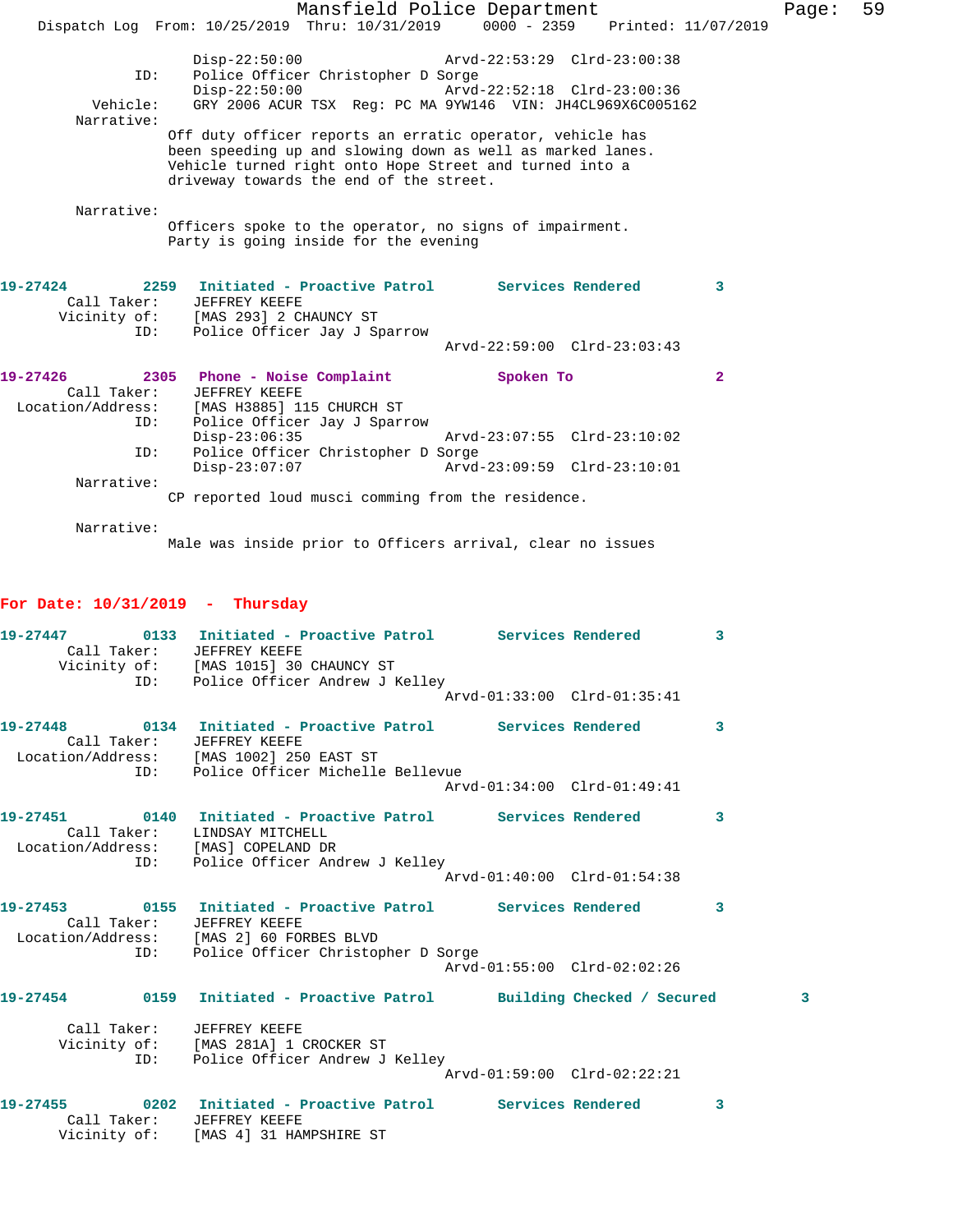Mansfield Police Department Fage: 60 Dispatch Log From: 10/25/2019 Thru: 10/31/2019 0000 - 2359 Printed: 11/07/2019 ID: Police Officer Christopher D Sorge Arvd-02:02:00 Clrd-02:10:23 **19-27456 0208 Phone - Assist Fire Department Unfounded/Unverifed 3**  Call Taker: LINDSAY MITCHELL Location/Address: [MAS H816] 28 CARRIAGE HOUSE LN ID: Police Officer Michelle Bellevue<br>Disp-02:08:44 Arv Disp-02:08:44 Arvd-02:14:33 Clrd-02:23:07 Narrative: OUt to assist MFD. **19-27457 0210 Initiated - Proactive Patrol Services Rendered 3**  Call Taker: JEFFREY KEEFE Vicinity of: [MAS 834] 261 CHAUNCY ST ID: Police Officer Christopher D Sorge Arvd-02:10:00 Clrd-02:41:10 **19-27458 0222 Initiated - Proactive Patrol Services Rendered 3**  Call Taker: JEFFREY KEEFE Location/Address: [MAS] 4 ERICK RD @ 15 BONNEY LN ID: Police Officer Michelle Bellevue Arvd-02:22:00 Clrd-02:42:11 **19-27459 0322 Initiated - Proactive Patrol Services Rendered 3**  Call Taker: JEFFREY KEEFE Location/Address: [MAS 281A] 1 CROCKER ST ID: Police Officer Andrew J Kelley Arvd-03:22:00 Clrd-03:34:20 **19-27462 0621 Initiated - Selective Enforcement/RADAR Services Rendered 3**  Call Taker: JEFFREY KEEFE Vicinity of: [MAS] ESSEX ST ID: Police Officer Michelle Bellevue Arvd-06:21:00 Clrd-07:02:13 **19-27463 0624 Initiated - Selective Enforcement/RADAR Services Rendered 3**  Call Taker: JEFFREY KEEFE Vicinity of: [MAS] 99 COPELAND DR @ 235 CHAUNCY ST ID: Police Officer Andrew J Kelley Arvd-06:24:00 Clrd-06:31:09 **19-27467 0702 Initiated - Community Policing Services Rendered 3**  Call Taker: PATRICK FEENEY Location/Address: [MAS 333] 245 EAST ST ID: Police Officer Michelle Bellevue Arvd-07:02:00 Clrd-07:20:33 Narrative: Champs program. 19-27476 0845 Initiated - Traffic Enforcement / Activity **Services Rendered 2**  Call Taker: PATRICK FEENEY Location/Address: [MAS] 500 GILBERT ST ID: Police Officer Nicole M Boldrighini Arvd-08:45:00 Clrd-09:09:00 **19-27479 0920 Walk-In - Assist Citizen - P S A Services Rendered 3**  Call Taker: Support Staff Matthew Todesco Location/Address: [MAS H856] 11 JASON LN ID: Police Officer Patrick J Pennie Disp-09:24:12 Arvd-09:24:15 Clrd-10:14:29 Narrative: RP into the station with some questions, Ofc Pennie into speak with the RP. Narrative: Ofc spoke with the involved parties, regarding juveniles. Referred to the SRO.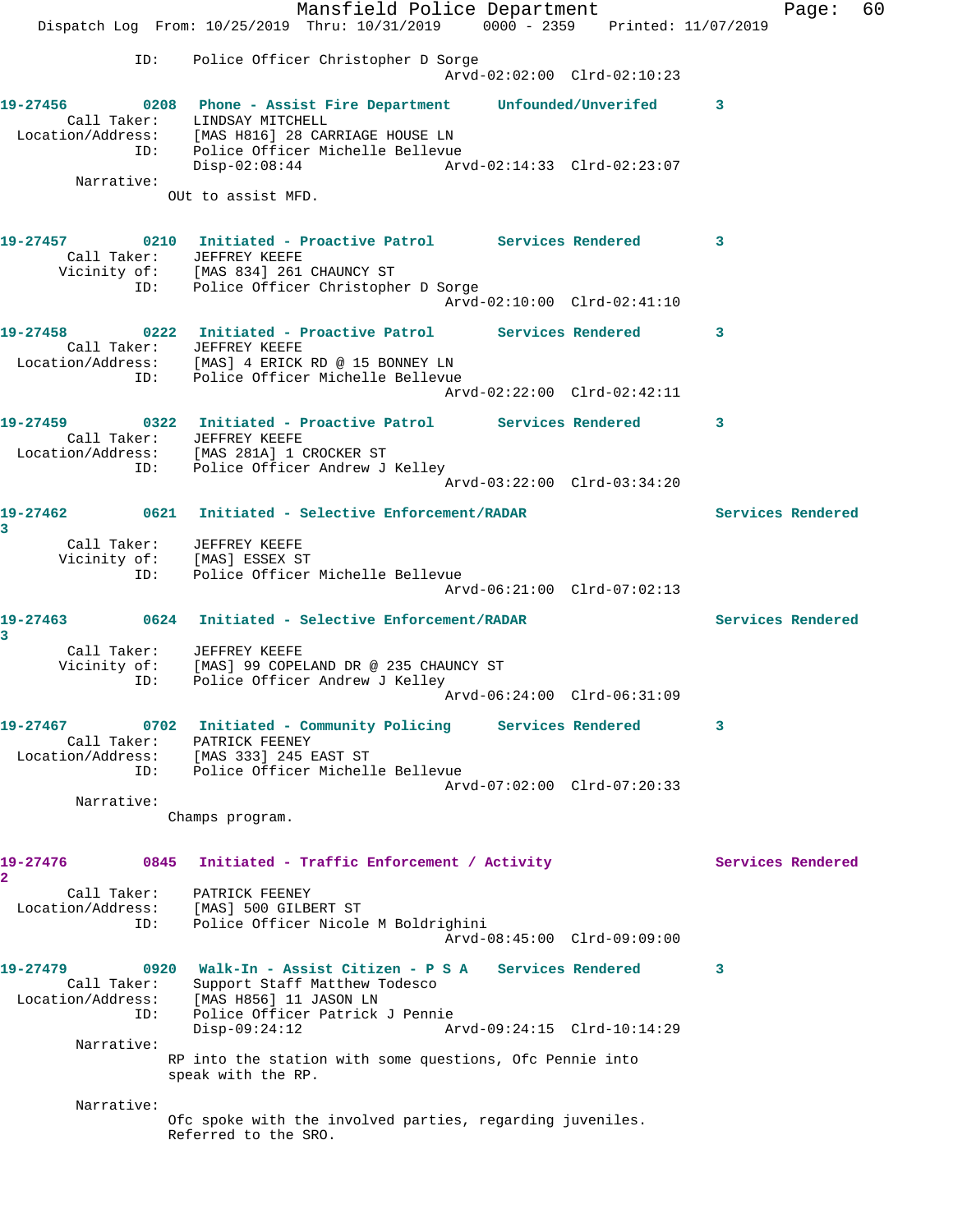Dispatch Log From: 10/25/2019 Thru: 10/31/2019 0000 - 2359 Printed: 11/07/2019 **19-27482 1001 Phone - Assist Fire Department Transported to Hospital 3**  Call Taker: Kieran M Ruth Location/Address: [MAS 447F] 20 BICENTENNIAL CT Apt. #G ID: Police Officer Gregg S Kennedy Disp-10:03:18 Arvd-10:08:50 Clrd-10:24:08 Narrative: Out to assist MFD with a difficulty breathing **19-27487 1022 Initiated - Building Check Building Checked / Secured 3** Call Taker: PATRICK FEENEY Location/Address: [MAS 907E] 390 WEST ST ID: Police Officer Nicole M Boldrighini Arvd-10:22:00 Clrd-10:28:30 19-27488 1023 Initiated - Traffic Enforcement / Activity **Services Rendered 2**  Call Taker: PATRICK FEENEY Location/Address: [MAS 1002] 250 EAST ST ID: Police Officer Patrick J Pennie Arvd-10:23:00 Clrd-10:43:28 Narrative: No violations. **19-27489 1025 Initiated - Building Check Building Checked / Secured 3** Call Taker: PATRICK FEENEY Location/Address: [MAS 1015] 30 CHAUNCY ST ID: Police Officer Gregg S Kennedy Arvd-10:25:00 Clrd-10:33:34 19-27490 1036 Initiated - Traffic Enforcement / Activity **Services Rendered 2**  Call Taker: PATRICK FEENEY Location/Address: [MAS] HOPE ST ID: Police Officer Gregg S Kennedy Arvd-10:36:00 Clrd-11:28:23 **19-27491 1047 Phone - Suspicious Actv / Persn / Veh Unfounded/Unverifed 2**  Call Taker: PATRICK FEENEY Location/Address: [MAS] GOOSE LN ID: Police Officer Patrick J Pennie Disp-10:49:31 Arvd-10:53:56 Clrd-11:04:07 Narrative: Caller reports hearing some type of alarm sounding, unsure on the source or the type of alarm. Did not report anything out of the ordinary aside from the noise. Narrative: M12 reports checked the neighborhood with negative results, all was quiet. 19-27492 1049 Initiated - Traffic Enforcement / Activity **Services Rendered 2**  Call Taker: PATRICK FEENEY Vicinity of: [MAS] 600 WEST ST ID: Police Officer Nicole M Boldrighini Arvd-10:49:00 Clrd-11:17:54 Narrative: No violations observed. **19-27495 1126 Initiated - Proactive Patrol Building Checked / Secured 3** Call Taker: MEGHAN MILLS Location/Address: [MAS 840] 280 SCHOOL ST

Mansfield Police Department Form Page: 61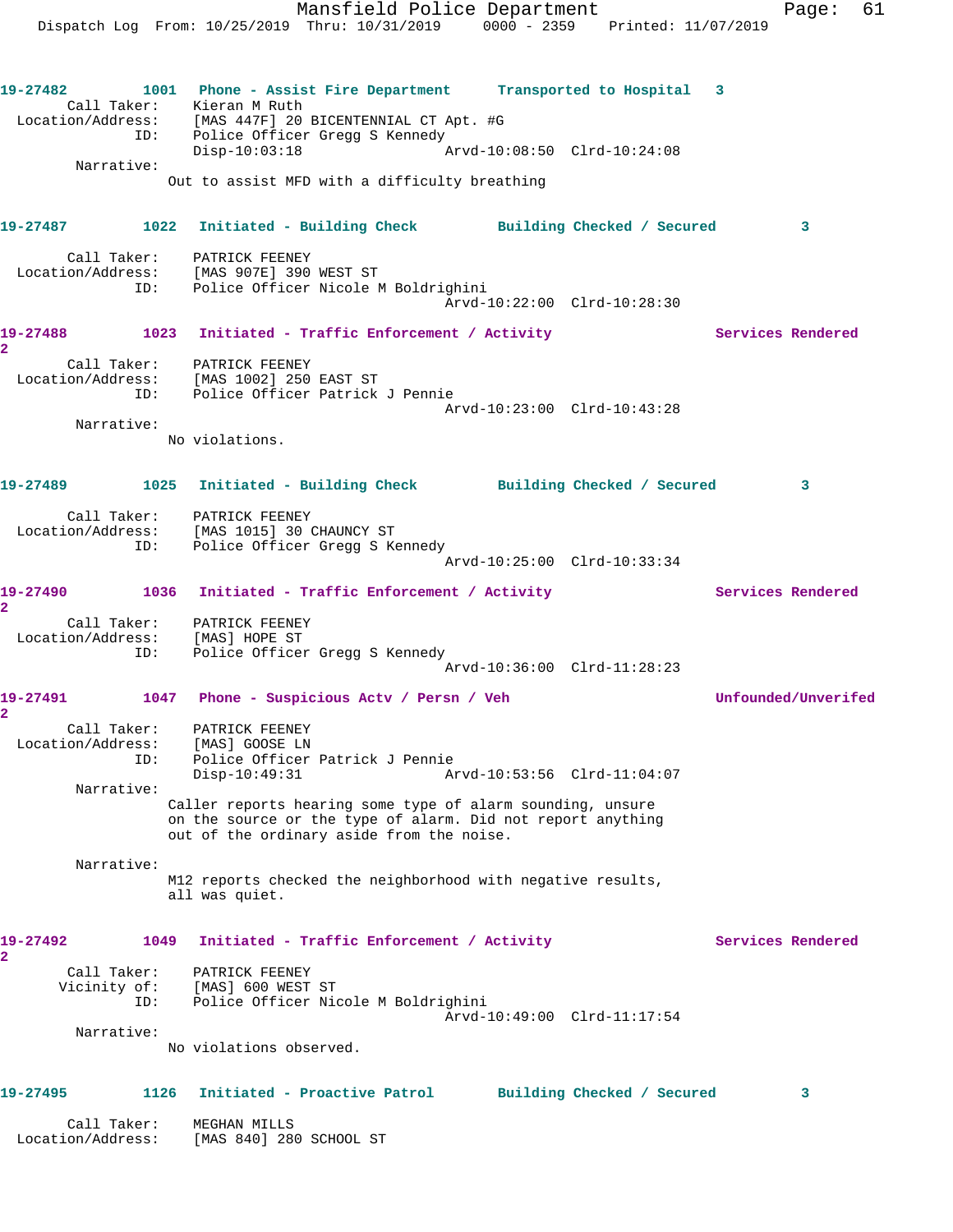Mansfield Police Department Page: 62 Dispatch Log From: 10/25/2019 Thru: 10/31/2019 0000 - 2359 Printed: 11/07/2019 ID: Police Officer Nicole M Boldrighini Arvd-11:26:00 Clrd-11:52:42 **19-27496 1126 Phone - Disabled Motor Vehicle Services Rendered 3**  Call Taker: PATRICK FEENEY Location/Address: [MAS] 1 FRANCIS AVE @ 245 OAKLAND ST ID: Police Officer Patrick J Pennie Arvd-11:32:13 Clrd-12:14:57 Narrative: TT Unit that had the trailer detach, traffic backing up. Narrative: M12 reports that another TT unit has gone to off load its trailer and come back to pick up the trailer from the disabled unit. Narrative: Vehicle underway. **19-27498 1151 Other - Assist Fire Department Services Rendered 3**  Call Taker: PATRICK FEENEY<br>Location/Address: [MAS] 12 PRATT ST Location/Address: [MAS] 12 PRATT ST ID: Police Officer Nicole M Boldrighini Disp-11:52:42 Arvd-11:58:08 Clrd-12:01:52 Narrative: Assisting the FD with a fire/medical related incident. **19-27499 1155 Walk-In - Parking Violations Citation / Warning Issued 3**  Call Taker: Support Staff Matthew Todesco Location/Address: [MAS H6438] 563 WARE ST ID: Animal Control Steven Simonds Disp-11:58:06 Arvd-12:12:18 Clrd-12:12:22 Narrative: Party into the lobby to report a car parked 1/2 on the sidewalk and 1/2 on the street, ACO2 responding to check the area. 19-27500 1202 Other - Serve Warrant Not Home / No Answer 3 Call Taker: PATRICK FEENEY Location/Address: Sergeant Thomas R Connor<br>Disp-12:04:32 Disp-12:04:32 Arvd-12:04:37 Clrd-12:06:37<br>TD: Police Officer Gread S Kennedy Police Officer Gregg S Kennedy Disp-12:04:36 Arvd-12:04:38 Clrd-12:06:37 **19-27503 1218 Alarm - Alarm - Burglar False / Accidental Alarm 1**  Call Taker: PATRICK FEENEY<br>Location/Address: [MAS H122] 565 [MAS H122] 565 MAPLE ST

 ID: Police Officer Patrick J Pennie Disp-12:19:41 Arvd-12:23:35 Clrd-12:26:36 ID: Police Officer Gregg S Kennedy<br>Disp-12:19:45 Disp-12:19:45 Arvd-12:25:36 Clrd-12:26:36 Narrative:

Front garage doors. No keyholder responding yet.

Narrative:

M12 reports animal inside, no one home.

Narrative:

Alarm co calls to cancel, advised ofcs already on scene.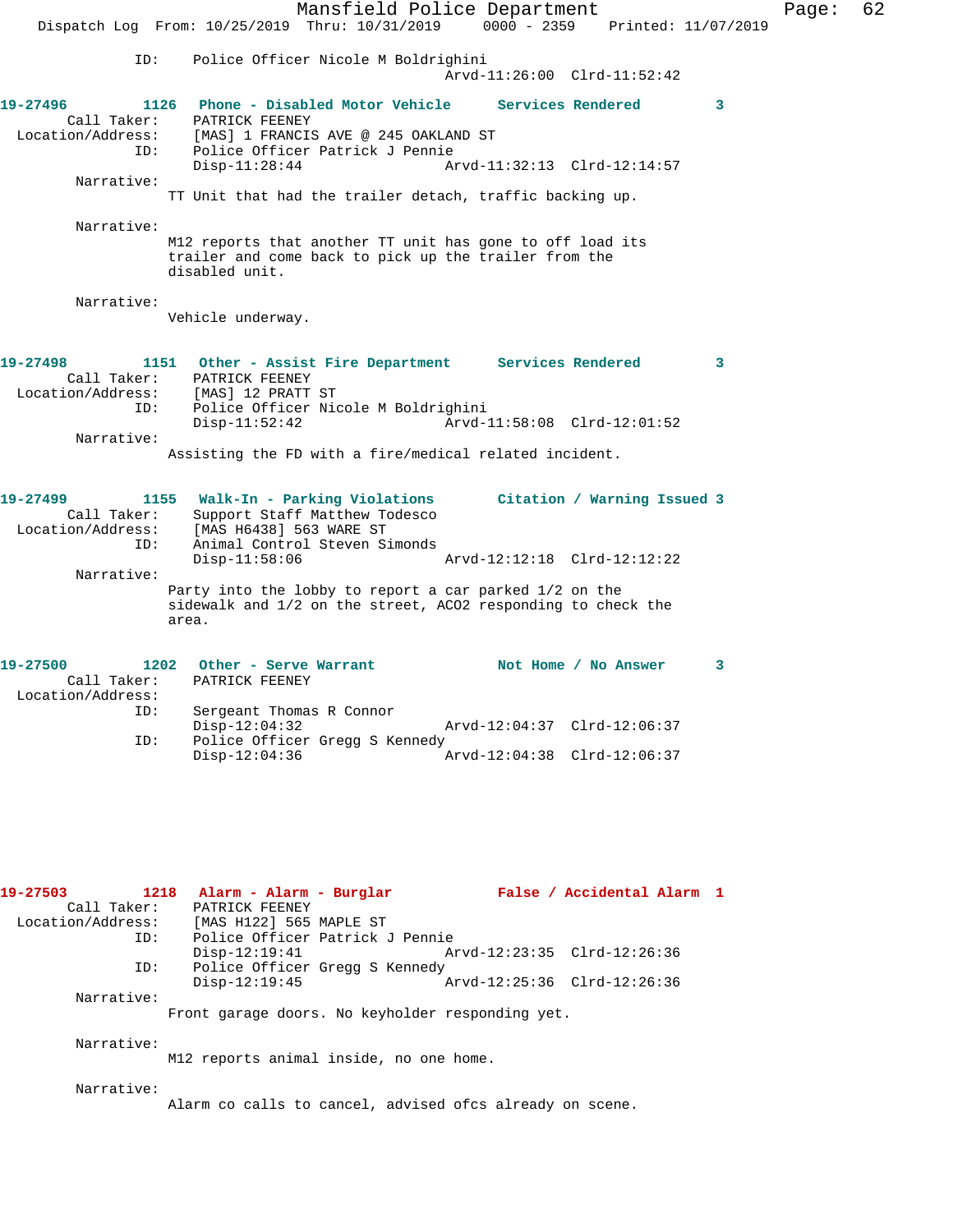Mansfield Police Department Page: 63

| 19-27504<br>Call Taker:<br>Location/Address: | 1224 | Initiated - Serve Warrant<br>PATRICK FEENEY |                             | Referred to Other Agency 3 |  |
|----------------------------------------------|------|---------------------------------------------|-----------------------------|----------------------------|--|
|                                              | ID:  | Sergeant Thomas R Connor                    |                             |                            |  |
|                                              |      |                                             | Arvd-12:24:00 Clrd-13:11:48 |                            |  |
|                                              | ID:  | Detective Gregory S Martell                 |                             |                            |  |
|                                              |      | $Disp-12:25:34$                             | Arvd-12:25:35 Clrd-13:11:51 |                            |  |
|                                              | ID:  | Police Officer Gregg S Kennedy              |                             |                            |  |
|                                              |      | $Disp-12:45:58$                             | Arvd-12:46:01 Clrd-13:34:32 |                            |  |
| Narrative:                                   |      |                                             |                             |                            |  |

19-27511 1348 Initiated - Traffic Enforcement / Activity **Services Rendered 2**  Call Taker: PATRICK FEENEY Location/Address: [MAS] 12 PRATT ST @ 26 FULLER RD ID: Police Officer Gregg S Kennedy Arvd-13:48:00 Clrd-14:08:23 **19-27512 1348 Other - Assist Fire Department Services Rendered 3**  Call Taker: PATRICK FEENEY Location/Address: [MAS] 90 NORFOLK ST ID: Police Officer Nicole M Boldrighini Disp-13:49:12 Arvd-13:53:38 Clrd-14:00:44 Narrative: Assisting the FD with a fire/medical related incident. **19-27516 1403 Initiated - Selective Enforcement/RADAR Services Rendered 3**  Call Taker: MEGHAN MILLS Vicinity of: [MAS 982] 111 HOPE ST ID: Police Officer Patrick J Pennie Arvd-14:03:00 Clrd-14:31:44 Narrative: Off in area for traffic enforcement Narrative: No violations. **19-27517 1407 Phone - Motor Veh Acc - No Injury Services Rendered 1**  Call Taker: Kieran M Ruth Location/Address: [MAS 82] 45 CHAUNCY ST ID: Police Officer Gregg S Kennedy Disp-14:08:23 Arvd-14:09:53 Clrd-14:13:07 Narrative: Out for a minor MVA with no injiries Narrative: M8 reports that info was exchanged between the operators. Minor damage only. **19-27522 1445 Walk-In - Larceny over \$1200 Investigated - Report Taken 2** Call Taker: Support Staff Matthew Todesco Location/Address: [MAS H2481] 37 TREMONT ST ID: Police Officer Nicole M Boldrighini Disp-14:54:03 Arvd-14:58:55 Clrd-15:41:33 Narrative: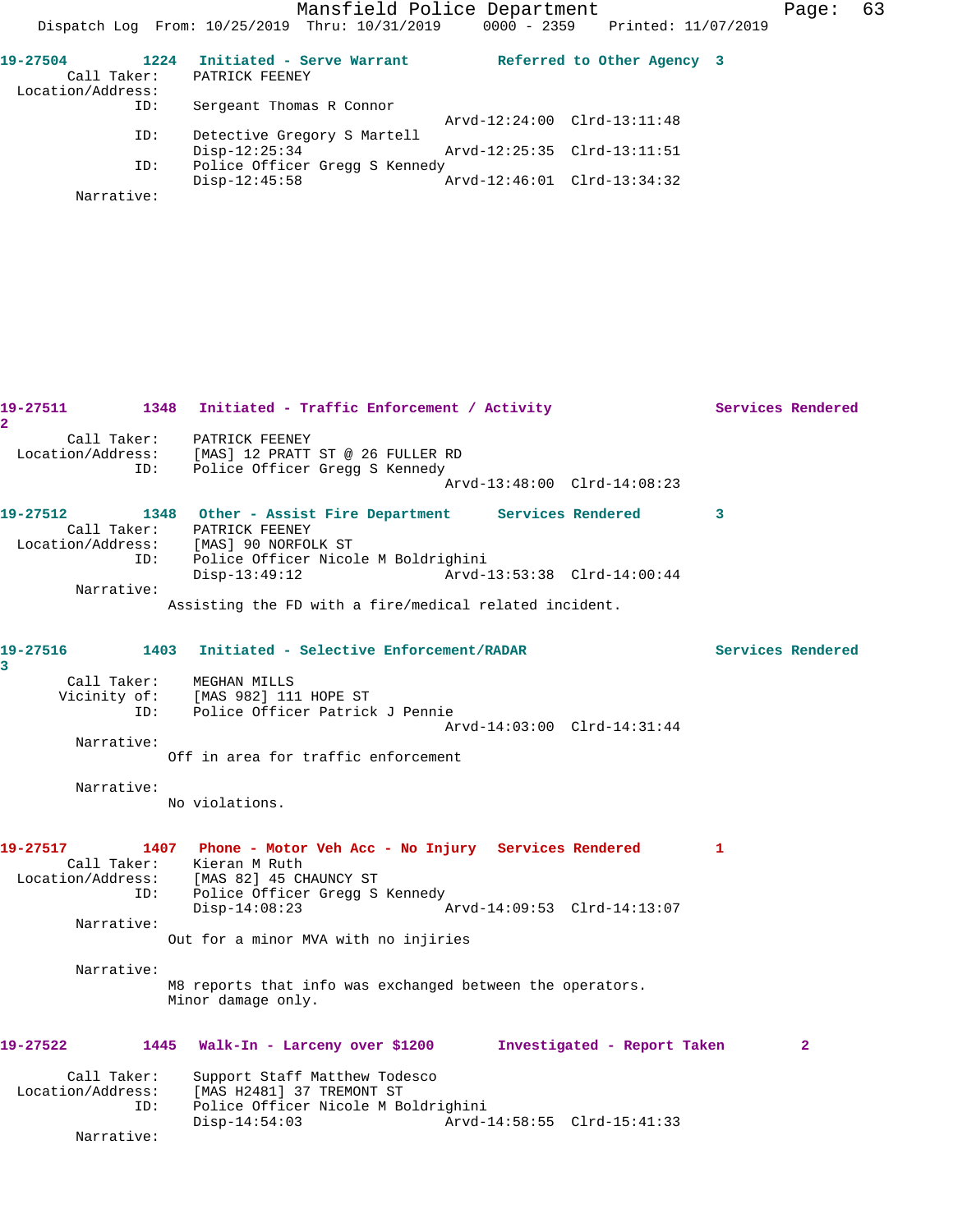Mansfield Police Department Page: 64 Dispatch Log From: 10/25/2019 Thru: 10/31/2019 RP reports he bought something on Istagram and is now missing \$1400, Ofc Boldrighini into speak with the RP. Refer To Incident: 19MAS-994-OF **19-27523 1453 Phone - Assist Fire Department Services Rendered 3**  PATRICK FEENEY Location/Address: [MAS 907D] 390 WEST ST Apt. #D Police Officer Gregg S Kennedy<br>Disp-14:54:45 Disp-14:54:45 Arvd-14:58:58 Clrd-15:40:10 Narrative: Assisting the FD with a fire/medical related incident. **19-27525 1455 911 - 911 Hang-ups & Verifications Services Rendered 2**  Call Taker: PATRICK FEENEY<br>Location/Address: [MAS 12] 250 E. [MAS 12] 250 EAST ST ID: Detective Kenneth E Wright Disp-14:57:07 Arvd-14:57:11 Clrd-15:41:16 Narrative: 911 hangups from the number, call back made and spoke to the calling party, stated it was accidental. MD2 reports that area checks clear; no issues. **19-27527 1538 911 - Suspicious Actv / Persn / Veh Services Rendered 2**  Call Taker: PATRICK FEENEY<br>Vicinity of: [MAS 11B] 174 J of: [MAS 11B] 174 NORTH MAIN ST<br>ID: Police Officer Gregg S Kenn Police Officer Gregg S Kennedy Disp-15:40:46 Arvd-15:45:41 Clrd-16:01:31 Narrative: 911 caller reports an open manhole cover in the area in the sidewalk with wires coming out of it. Narrative: M8 checked on the it; appears as if the town is working on the light & pole. all wires are taped/capped. **19-27532 1656 911 - 911 Hang-ups & Verifications Confirmed misdial/Accdntl Call 2** Call Taker: PATRICK FEENEY Location/Address: [MAS H5626] 23 JACOB DR ID: Police Officer Jay J Sparrow Arvd-17:14:07 Clrd-17:18:53 Narrative: Abandoned 911 call; call back made and party states it was accidental from his cell phone, he was trying to shut it off. **19-27534 1710 911 - Suspicious Actv / Persn / Veh Services Rendered 2**  Call Taker: PATRICK FEENEY<br>Location/Address: [MAS 840K] 280 SS: [MAS 840K] 280 SCHOOL ST Apt. #K<br>ID: Police Officer Danielle C Titus Police Officer Danielle C Titus Disp-17:12:50 Arvd-17:18:42 Clrd-19:05:19<br>ID: Police Officer Patrick J Pennie Police Officer Patrick J Pennie<br>Disp-17:13:18 A Disp-17:13:18 Arvd-17:18:42 Clrd-18:23:02 ID: Sergeant Lawrence G Crosman<br>Disp-17:18:50 Disp-17:18:50 Arvd-17:22:43 Clrd-17:50:06 ID: Police Officer Jay J Sparrow Disp-19:29:07<br>Vehicle: GRY 2018 TOYT CAMRY Reg: PC MA 7SC573 VIN: 4T1B11HKXJU09 GRY 2018 TOYT CAMRY Req: PC MA 7SC573 VIN: 4T1B11HKXJU098252 Narrative: Loss prevention reporting to potential shoplifters in the store. Have not left the store, but appear to be concealing merchandise. Narrative: Male described as h/m lsw a red and black tshirt, female is h/f blonde hair in a pony tail, black hat, lsw a black puffy jacket.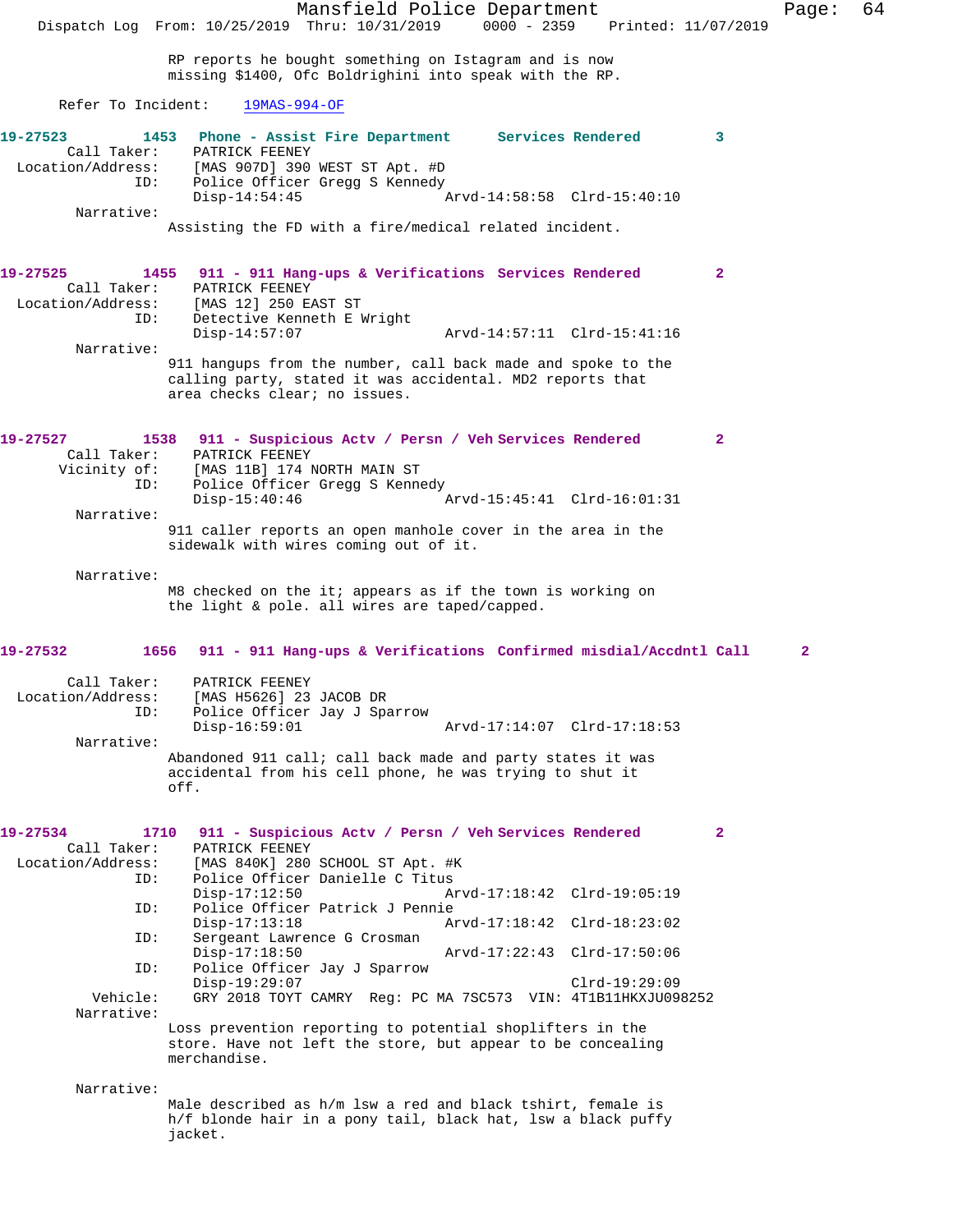Narrative: Rp called the front desk reporting parties fled on foot and LP is now chasing them through the area, male fled behind the xfinity store. Narrative: Ofc. Pennie reporting (1) female is detained upon further investigation of ongoing incident. Narrative: M12 reports bringing parties inside to be no trepassed from the store. M1 reports all involved parties will be issued a summons. Refer To Summons: 19MAS-602-AR Summons: QUILES, VALERIE<br>Address: 37 HOLMAN ST Apt 37 HOLMAN ST Apt. #2 ATTLEBORO, MA<br>43  $Age:$  Charges: SHOPLIFTING BY ASPORTATION CONSPIRACY Refer To Summons: 19MAS-603-AR Summons: MARTINEZ, CARLOS A<br>Address: 2425 HIGHLAND AVE FALL RIVER, MA 2425 HIGHLAND AVE<br>18 Age: Charges: SHOPLIFTING BY ASPORTATION CONSPIRACY **19-27536 1819 Phone - Disturbance / Gathering Investigated - Report Taken 1** Call Taker: PATRICK FEENEY Location/Address:<br>ID: Police Officer Patrick J Pennie Disp-18:23:06 Arvd-18:27:31 Clrd-19:04:52<br>ID: Police Officer Jay J Sparrow Police Officer Jay J Sparrow<br>Disp-18:23:10 Disp-18:23:10 Arvd-18:27:32 Clrd-19:04:37<br>TD: Sergeant Lawrence G Crosman Sergeant Lawrence G Crosman Disp-18:34:32 Clrd-18:54:00 ID: Sergeant Lawrence G Crosman

Disp-19:04:17 Clrd-19:04:19

Refer To Incident: 19MAS-996-OF

| 19-27538          |             | 1854 Initiated - Motor Vehicle Stop<br>Verbal Warning      |  |
|-------------------|-------------|------------------------------------------------------------|--|
|                   | Call Taker: | PATRICK FEENEY                                             |  |
| Location/Address: |             | [MAS] EAST ST                                              |  |
|                   | ID:         | Sergeant Lawrence G Crosman                                |  |
|                   |             | Arvd-18:54:00 Clrd-18:59:57                                |  |
|                   | Vehicle:    | GRY 2017 AUDI A6 Req: PAS MA NE56TP VIN: WAUF3AFC4HN053918 |  |

## **19-27540 1900 Phone - Hazardous Condition - Wire Dwn Services Rendered**

**1** 

Call Taker: Support Staff Derek M Stark<br>Location/Address: [MAS] 343 WILLOW ST @ 25 FI

[MAS] 343 WILLOW ST @ 25 FISHER LN ID: Police Officer Patrick J Pennie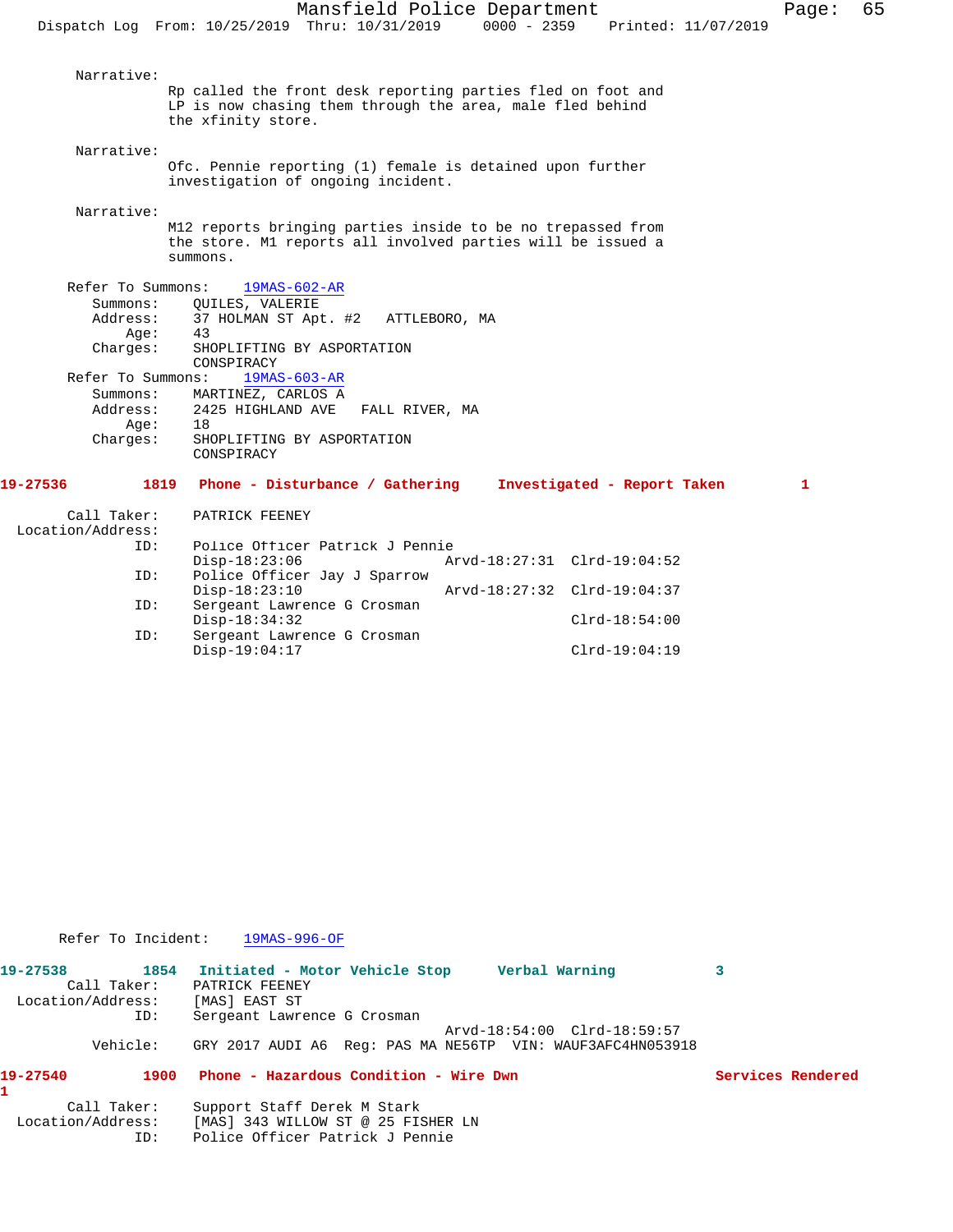Mansfield Police Department Fage: 66 Dispatch Log From: 10/25/2019 Thru: 10/31/2019 0000 - 2359 Printed: 11/07/2019 Disp-19:07:17 Arvd-19:14:54 Clrd-19:45:04 Narrative: Parent who is out with children trick or treating reporting there is a branch on a power line that is causing an arcing. Only (1) call reporting such. Narrative: Light department contacted and en route. Narrative: Light dept on scene. Narrative: Clear, tree burnt out **19-27539 1902 Phone - Suspicious Actv / Persn / Veh Gone on Arrival 2**  Call Taker: NICHOLAS GOYETTE<br>Location/Address: [MAS H2689] 11 J. [MAS H2689] 11 JACOB DR ID: Sergeant Lawrence G Crosman Disp-19:04:29 Clrd-19:19:47<br>ID: Police Officer Jay J Sparrow Police Officer Jay J Sparrow<br>Disp-19:04:40 Disp-19:04:40 Arvd-19:16:10 Clrd-19:19:48 ID: Police Officer Danielle C Titus Disp-19:05:22 Arvd-19:15:36 Clrd-19:19:55 Narrative: Caller reports a male wearing sunglasses and a boston college sweatshirt walked up to the front door and spoke with his 15yo, stating he was a 'Motown' producer and ran off when his mother came to the door Narrative: Clear, nothing found in the area. **19-27544 1926 911 - HAZARDOUS CONDITION - Other Referred to Other Agency 2**  Call Taker: DAVID SULLIVAN Location/Address: [MAS H1694] 7 PLANTATION RD ID: Police Officer Jay J Sparrow Disp-19:29:13 Arvd-19:42:30 Clrd-19:42:31 Narrative: Tree Down in roadway. No wire hazard. Narrative: M5 reports tree is blocking roadway, passable but dpw will need to remove it. Front desk notifying dpw. **19-27545 2005 Initiated - Proactive Patrol Building Checked / Secured 3** Call Taker: NICHOLAS GOYETTE Location/Address: [MAS 1015] 30 CHAUNCY ST Police Officer Danielle C Titus Arvd-20:05:00 Clrd-20:08:20 Narrative: Checking the area. **19-27552 2154 Phone - Alarm - Burglar Building Checked / Secured 1** Call Taker: NICHOLAS GOYETTE<br>Location/Address: [MAS 23C] 290 FOI [MAS 23C] 290 FORBES BLVD ID: Police Officer Jay J Sparrow Disp-21:56:17 Arvd-22:02:33 Clrd-22:22:30<br>ID: Police Officer William C Trudell ID: Police Officer William C Trudell Disp-21:56:19 Arvd-22:01:32 Clrd-22:22:31 Narrative: Zone: emergency exit left door Rep: attempting Narrative: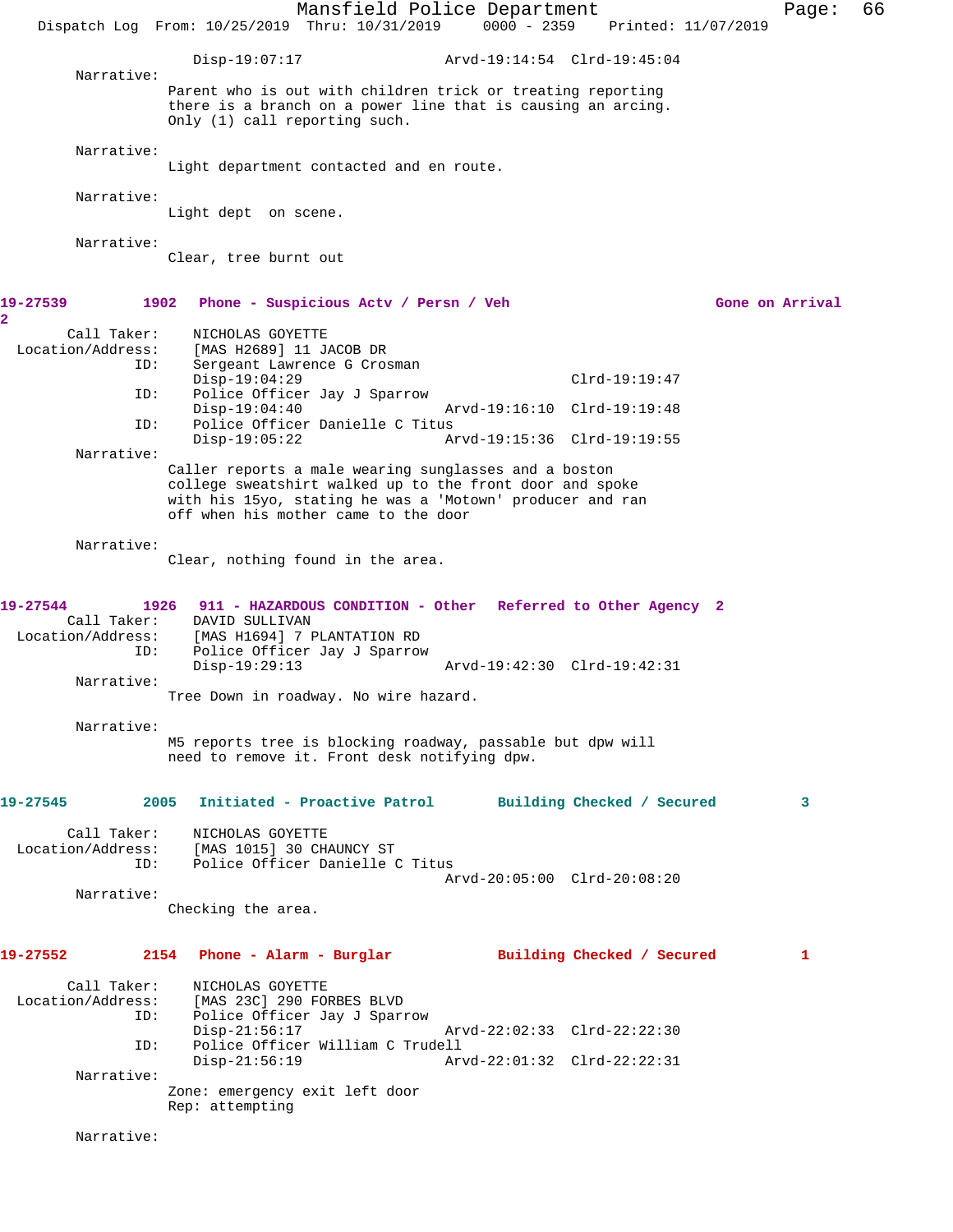Mansfield Police Department Page: 67 Dispatch Log From: 10/25/2019 Thru: 10/31/2019 0000 - 2359 Printed: 11/07/2019 M8 reports audible alarm, unsecured door Narrative: M5/M8 clear, building secured **19-27553 2206 Phone - Road Hazards Services Rendered 3**  Call Taker: NICHOLAS GOYETTE Location/Address: [MAS] FRANKLIN ST<br>ID: Police Officer Pat Police Officer Patrick J Pennie<br>Disp-22:06:58 Am Disp-22:06:58 Arvd-22:14:16 Clrd-23:48:20 Narrative: Foxboro PD requesting MPD officer head out to town line on Franklin st, tree down causing traffic back up Narrative: M5 reports out in Foxboro at EAst/Dassance assisting with road closure. FPD C20 advised Narrative: M5 reports tree company on site **19-27554 2215 911 - Suspicious Actv / Persn / Veh Building Checked / Secured 2** Call Taker: DAVID SULLIVAN<br>Location/Address: [MAS 131] 141 l [MAS 131] 141 NORTH MAIN ST ID: Sergeant Lawrence G Crosman<br>Disp-22:16:27 Disp-22:16:27 Arvd-22:21:23 Clrd-22:25:29 ID: Police Officer Danielle C Titus Disp-22:16:29 Arvd-22:21:59 Clrd-22:25:28 Narrative: R/p alone in the business. Heard loud bang at the rear door. Narrative: M1/M12 checked the area and spoke with the owner, all checks secure. **19-27555 2230 Phone - Road Hazards Services Rendered 3**  Call Taker: NICHOLAS GOYETTE<br>Vicinity of: [MAS] 245 OAKLAN [MAS] 245 OAKLAND ST @ 1 FRANCIS AVE ID: Police Officer Danielle C Titus<br>Disp-22:31:14 A Arvd-22:35:48 Clrd-11/01/2019 @ 00:16:29 ID: Police Officer William C Trudell Disp-22:31:16 Arvd-22:32:53 Clrd-11/01/2019 @ 01:33:56<br>Vehicle: GRY 2013 SUBA IMPREZ Reg: PC MA 6CY887 VIN: JF1GV7E62DG032022 Vehicle: GRY 2013 SUBA IMPREZ Reg: PC MA 6CY887 VIN: JF1GV7E62DG032022 Narrative: Caller reports a tree down straight accross the roadway Narrative: M8 reports tree down, MELD and DPW required. Tree hit primary lines. Road to be shut down Narrative: M8 reports a mv struck the tree Narrative: M8 reports MELD on scene Narrative: M8 reports one lane open, standing by for DPW. M12 clear. Narrative: M8 reports DPW on scene Refer To Accident: 19MAS-412-AC **19-27559 2300 911 - Assist Fire Department Referred to Other Agency 3**  Call Taker: DAVID SULLIVAN Location/Address: [MAS H5354] 10 ERICK RD Apt. #39 ID: Police Officer Jay J Sparrow